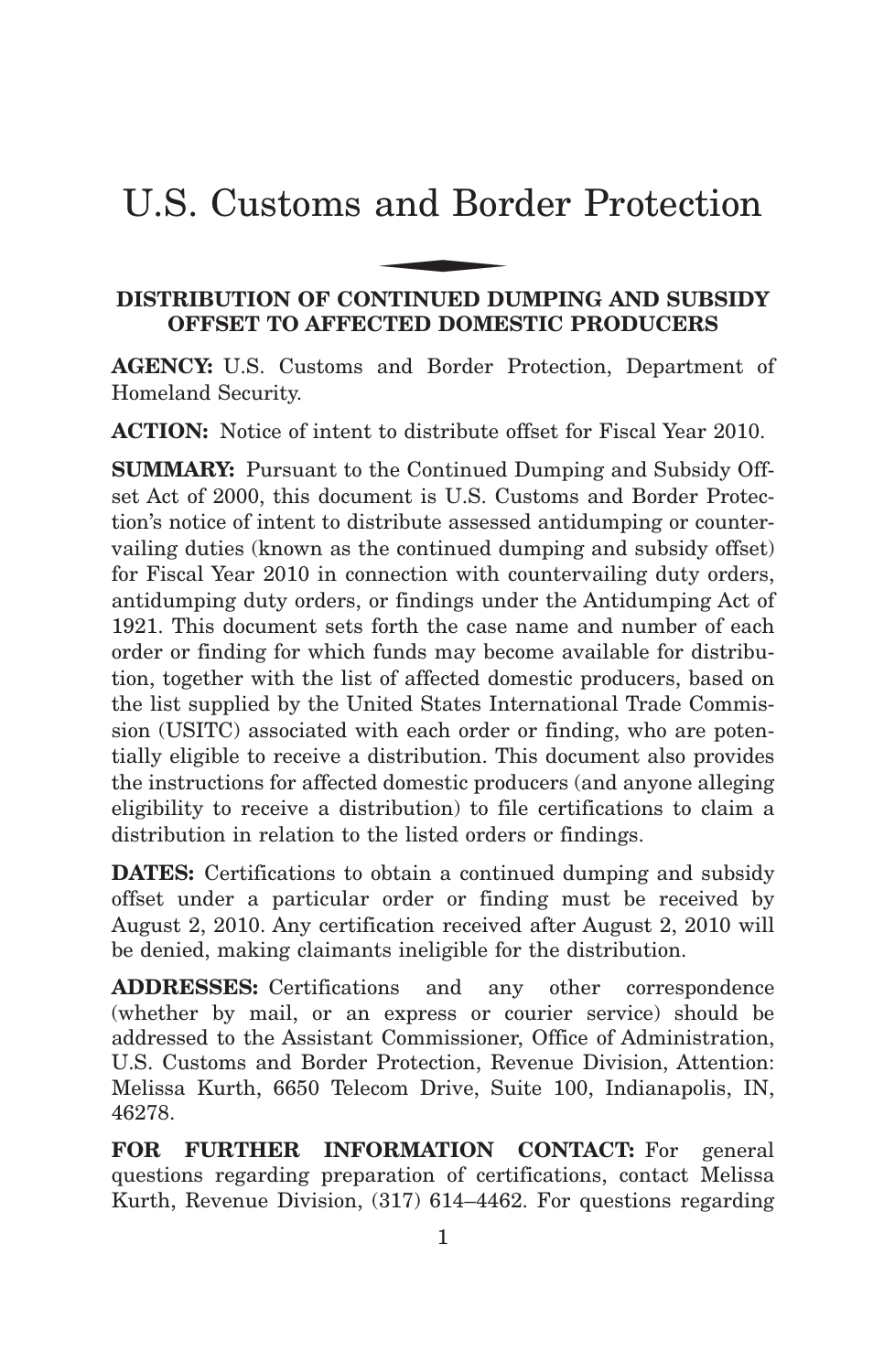legal aspects, contact Peter Martin, Office of International Trade, Regulations and Rulings, (202) 325–0048.

## **SUPPLEMENTARY INFORMATION:**

## **Background**

The Continued Dumping and Subsidy Offset Act of 2000 (CDSOA) was enacted on October 28, 2000, as part of the Agriculture, Rural Development, Food and Drug Administration, and Related Agencies Appropriations Act, 2001 (the "Act"). The provisions of the CDSOA are contained in title X (§§ 1001–1003) of the Act.

The CDSOA, in § 1003 of the Act, amended title VII of the Tariff Act of 1930, as amended, by adding a new § 754 (codified at 19 U.S.C. 1675c) in order to provide that assessed duties received pursuant to a countervailing duty order, an antidumping duty order, or a finding under the Antidumping Act of 1921 will be distributed to affected domestic producers for certain qualifying expenditures that these producers incur after the issuance of such an order or finding. The term "affected domestic producer" means any manufacturer, producer, farmer, rancher or worker representative (including associations of such persons) who:

(A) Was a petitioner or interested party in support of a petition with respect to which an antidumping order, a finding under the Antidumping Act of 1921, or a countervailing duty order that has been entered,

(B) Remains in operation continuing to produce the product covered by a countervailing duty order, an antidumping duty order, or a finding under the Antidumping Act of 1921, and

(C) If a company, has not been acquired by another company or business that is related to a company that opposed the antidumping or countervailing duty investigation that led to the order or finding, e.g., opposed the petition or otherwise presented evidence in opposition to the petition.

The distribution that these parties may receive is known as the continued dumping and subsidy offset.

Section 7601(a) of the Deficit Reduction Act of 2005 repealed 19 U.S.C. 1675c. According to § 7701 of the Deficit Reduction Act, the repeal takes effect as if enacted on October 1, 2005. However, § 7601(b) provided that all duties collected on an entry filed before October 1, 2007, shall be distributed as if 19 U.S.C. 1675c had not been repealed by  $\S$  7601(a).

Consequently, the full impact of the CDSOA repeal on amounts available for distribution may be delayed for several years. First,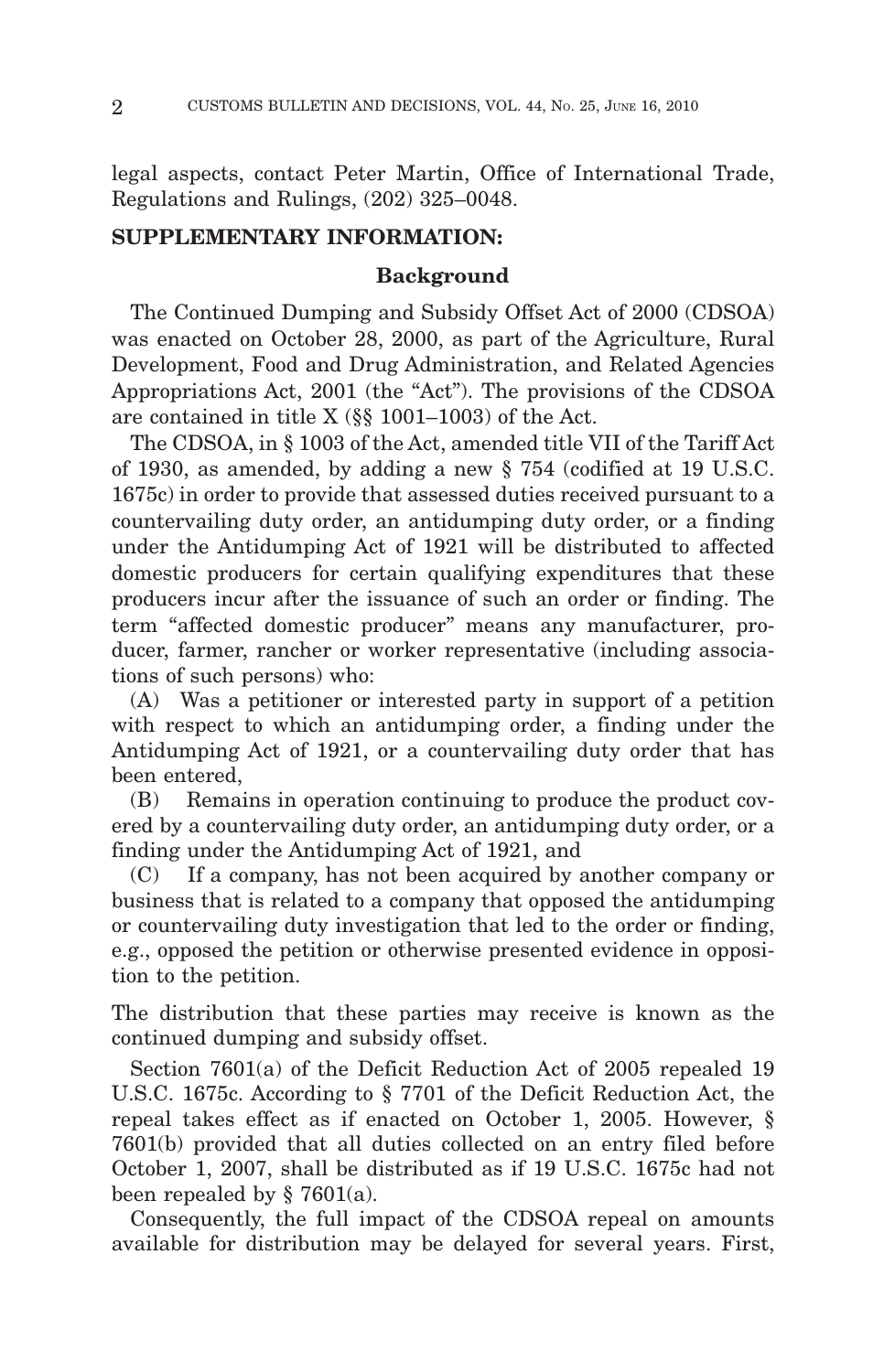money collected on an entry filed before October 1, 2007, will continue to be subject to the distribution procedures under former § 1675c. Second, the antidumping and countervailing duty on an entry is not available for distribution until the entry is liquidated pursuant to the direction of the Department of Commerce and the duty is collected and deposited into the special account; therefore, the distribution process will continue until all entries made before October 1, 2007, are liquidated and the antidumping and countervailing duties are collected. Because of the statutory constraints in the assessments of antidumping and countervailing duties, the distribution process will be continued for an undetermined period; however, the amount of money available for distribution can be expected to diminish over time. It should also be noted that amounts distributed may be subject to recovery as a result of reliquidations, court actions, administrative errors, and other reasons.

#### **List of Orders or Findings and Affected Domestic Producers**

It is the responsibility of the U.S. International Trade Commission (USITC) to ascertain and timely forward to U.S. Customs and Border Protection (CBP) a list of the affected domestic producers that are potentially eligible to receive an offset in connection with an order or finding. In this regard, it is noted that USITC has supplied CBP with the list of individual antidumping and countervailing duty cases, and the affected domestic producers associated with each case who are potentially eligible to receive an offset. This list appears at the end of this document.

The courts have interpreted various provisions of the CDSOA, particularly those related to the definition of the term "affected domestic producer." In both *SKF USA Inc. v. United States*, 451 F. Supp. 2d 1355 (Ct. Int'l Trade 2006), and *PS Chez Sidney*, *L.L.C. v. United States*, 502 F. Supp. 2d 1318, 1325 (Ct. Int'l Trade 2007), the U.S. Court of International Trade (CIT) held that the CDSOA's support requirement was unconstitutional and severed this requirement for eligibility and remanded the matters to the USITC and CBP to review their decisions regarding CDSOA distributions. Both cases have been appealed. The CIT subsequently affirmed the USITC and CBP remand actions for both cases in *SKF USA INC. v. United States*, 502 F. Supp. 2d 1325 (Ct. Int'l Trade 2007), and *PS Chez Sidney, L.L.C. v. United States*, 558 F. Supp. 2d 1370 (Ct. Int'l Trade 2008). *SKF* was reversed by the Court of Appeals for the Federal Circuit (CAFC) in *SKF USA, Inc. v. United States*, 556 F. 3d 1337 (Fed. Circ. 2009). The CAFC held that the CDSOA's support requirement did not violate either the First Amendment or the Fifth Amendment. The Supreme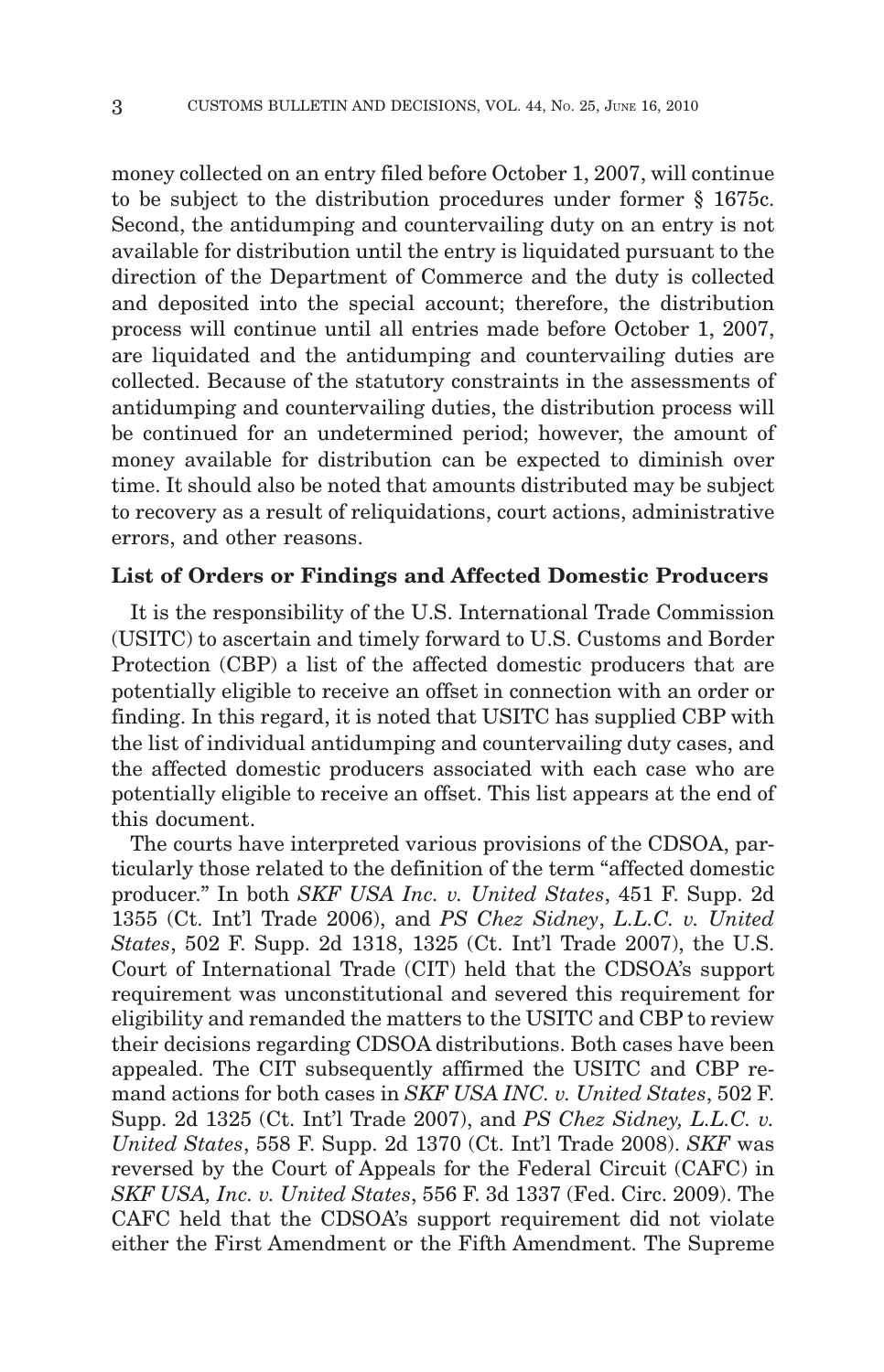Court of the United States denied plaintiff's petition for certiorari, 2010 U.S. Lexis 3940 (May 17, 2010). However, this decision may be subject to further judicial review through a request for a rehearing. The CIT's decision in *PS Chez Sidney*, *L.L.C.* has been appealed to the CAFC, and the appeal has been stayed pending final disposition of *SKF*.

In another relevant court case, *Pat Huval Restaurant & Oyster Bar, Inc. v. United States*, 547 F. Supp. 2d 1352 (Ct. Int'l Trade 2008), the CIT held that a domestic producer's failure to file timely certification in certain fiscal years was not necessarily a bar to seek judicial review for disbursement made within two years of filing suit because "Customs could have done nothing but reject them." That litigation is ongoing.

As a result of these decisions and a number of other pending cases, CBP has calculated and withheld from distribution an amount corresponding to the pro-rata share of all domestic producers who have filed timely and factually accurate certifications starting in 2006, despite the fact that some claimants may not have appeared on the ITC list. Therefore, at a minimum, even under the relevant court decisions, it would not have been futile for domestic producers not appearing on the ITC list to file certifications starting in fiscal year 2006. CBP will determine the proper recipients of these funds once certain legal issues are resolved. As a result, domestic producers who are not on the USITC list but believe they nonetheless are eligible for a CDSOA distribution under one or more antidumping and/or countervailing duty cases are required, as are all potential claimants that expressly appear on the list, to file their certification(s) within 60 days after this notice is published. Certifications that are not timely filed within the requisite 60 days will be summarily denied.

The CAFC ruled in *Canadian Lumber Trade Alliance v. United States*, 517 F.3d 1319 (Fed. Cir. 2008), cert. denied sub nom. *United States Steel v. Canadian Lumber Trade Alliance*, 129 S. Ct. 344 (2008), that CBP was not authorized to distribute such antidumping and countervailing duties to the extent they were derived from goods from countries that are parties to the North American Free Trade Agreement (NAFTA). Due to this decision, CBP will no longer list cases related to NAFTA on the Preliminary Amounts Available report, and no distributions will be issued on these cases.

#### **Regulations Implementing the CDSOA**

It is noted that CBP published Treasury Decision (T.D.) 01–68 (Distribution of Continued Dumping and Subsidy Offset to Affected Domestic Producers) in the Federal Register (66 FR 48546) on Sep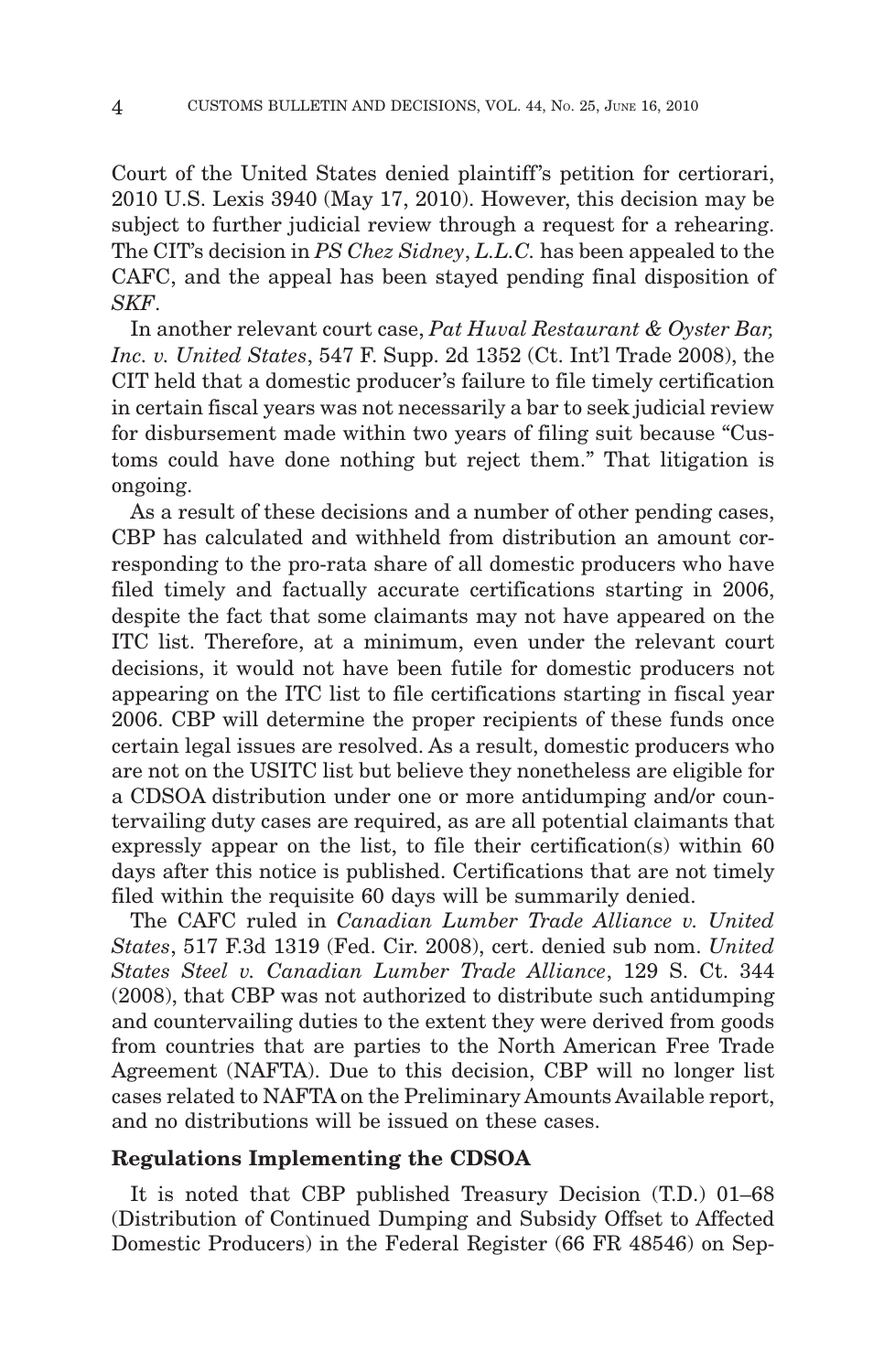tember 21, 2001, which was effective as of that date, in order to implement the CDSOA. The final rule added a new subpart F to part 159 of title 19, Code of Federal Regulations (19 CFR part 159, subpart F (§§ 159.61–159.64)). More specific guidance regarding the filing of certifications is provided in this notice in order to aid affected domestic producers and other domestic producer alleging eligibility ("claimants" or "domestic producers").

# **Notice of Intent to Distribute Offset**

This document announces that CBP intends to distribute to affected domestic producers the assessed antidumping or countervailing duties that are available for distribution in Fiscal Year 2010 in connection with those antidumping duty orders or findings or countervailing duty orders that are listed in this document. Section 159.62(a) of title 19 (19 CFR 159.62(a)) provides that CBP will publish such a notice of intention to distribute assessed duties at least 90 calendar days before the end of a fiscal year. Failure to publish the notice at least 90 calendar days before the end of the fiscal year will not impact an affected domestic producer's obligation to file a timely certification within 60 days after the notice is published. *See, Dixon Ticonderoga v. United States*, 468 F.3d 1353, 1354 (Fed. Cir. 2006).

## **Certifications; Submission and Content**

To obtain a distribution of the offset under a given order or finding, an affected domestic producer (and anyone alleging eligibility to receive a distribution) must submit a certification for each order or finding under which a distribution is sought, to CBP, indicating their desire to receive a distribution. To be eligible to obtain a distribution, certifications must be received by CBP no later than 60 calendar days after the date of publication of this notice of intent to distribute in the **Federal Register**. All certifications not received by the 60th day will not be eligible to receive a distribution.

As required by 19 CFR 159.62(b), this notice provides the case name and number of the order or finding concerned, as well as the specific instructions for filing a certification under §159.63 to claim a distribution. Section 159.62(b) also provides that the dollar amounts subject to distribution that are contained in the Special Account for each listed order or finding are to appear in this notice. However, these dollar amounts were not available in time for inclusion in this publication. The preliminary amounts will be posted on the CBP Web site (*http://www.cbp.gov*). However, the final amounts available for disbursement may be higher or lower than the preliminary amounts.

CBP will provide general information to claimants regarding the preparation of certification(s). However, it remains the sole responsi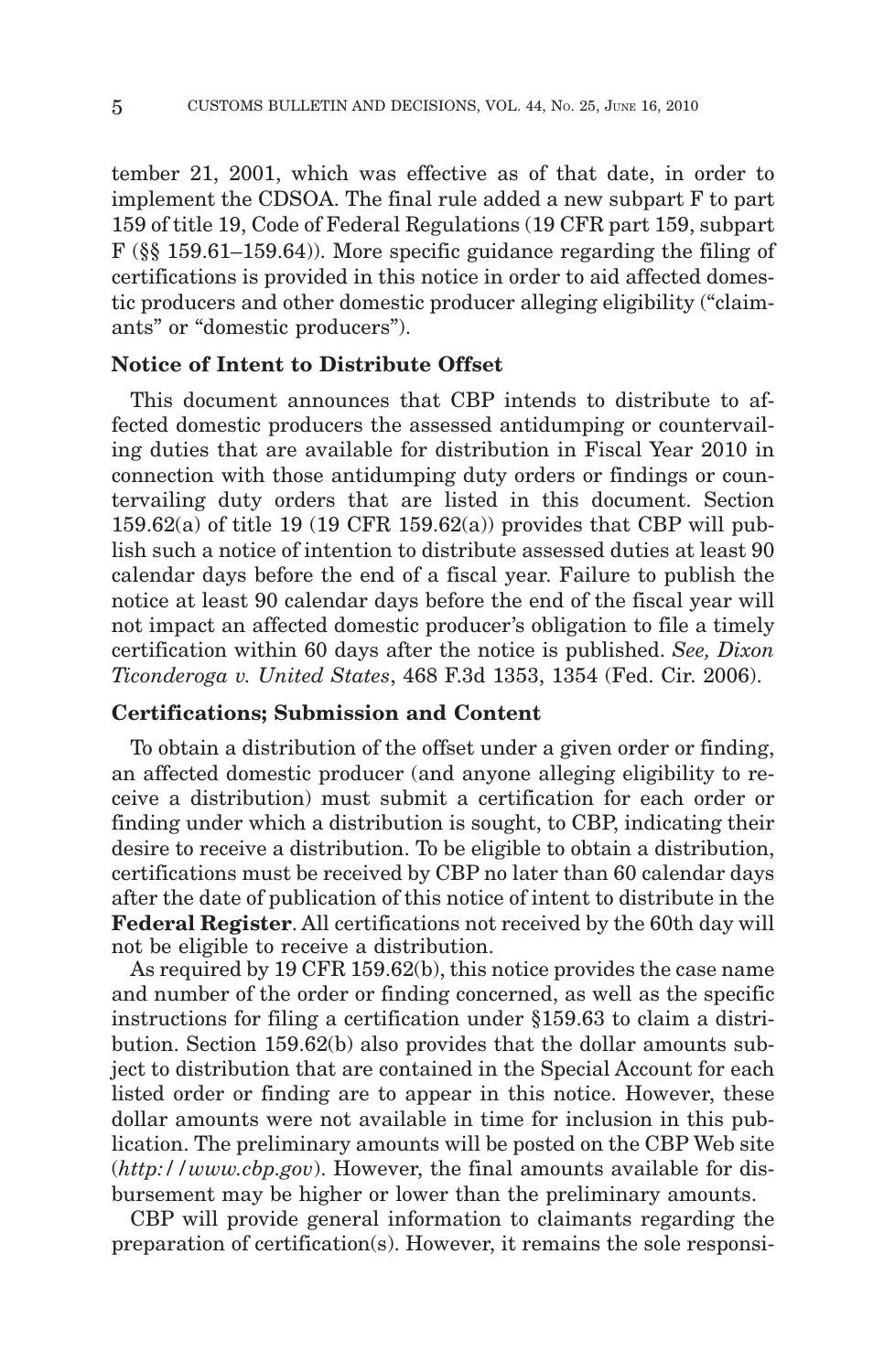bility of the domestic producer to ensure that the certification is correct, complete, and accurate so as to demonstrate the eligibility of the domestic producer for the distribution requested. Failure to ensure that the certification is correct, complete, and accurate as provided in this notice will result in the domestic producer not receiving a distribution.

Specifically, to obtain a distribution of the offset under a given order or finding, each potential claimant must timely submit a certification containing the required information detailed below as to the eligibility of the domestic producer to receive the requested distribution and the total amount of the distribution that the domestic producer is claiming. Certifications should be submitted to the Assistant Commissioner, Office of Administration, U.S. Customs and Border Protection, Revenue Division. The certification must enumerate the qualifying expenditures incurred by the domestic producer since the issuance of an order or finding and it must demonstrate that the domestic producer is eligible to receive a distribution as an affected domestic producer or allege another basis for eligibility.

A successor to a company that was an affected domestic producer at the time of acquisition should consult 19 CFR  $159.61(b)(1)(i)$ . We note that the successor company may assume joint and several liability for the return of any overpayments arising under  $\S 159.64(c)(3)$  that were previously paid to the predecessor. CBP may require the successor company to provide documents to support its eligibility to receive a distribution as set out in § 159.63(d).

A member company (or its successor) of an association that appears on the list of affected domestic producers in this notice, where the member company itself does not appear on this list, should consult 19 CFR  $159.61(b)(1)(ii)$ . Specifically, for a certification under 19 CFR  $159.61(b)(1)(ii)$ , the claimant must name the association of which it is a member and specifically establish that it was a member of the association at the time the association filed the petition with the USITC and establish that the company is a current member of the association. In order to promote accurate filings and more efficiently process the distributions, we offer the following guidance. If claimants are members of an association but the association does not file on their behalf, each association will need to provide their members with a statement which contains notarized company specific information including dates of membership, and an original signature from an authorized representative of the association. An association filing a certification on behalf of a member must also provide a power of attorney or other evidence of legal authorization from each of the domestic producers it is representing. An association filing a certifi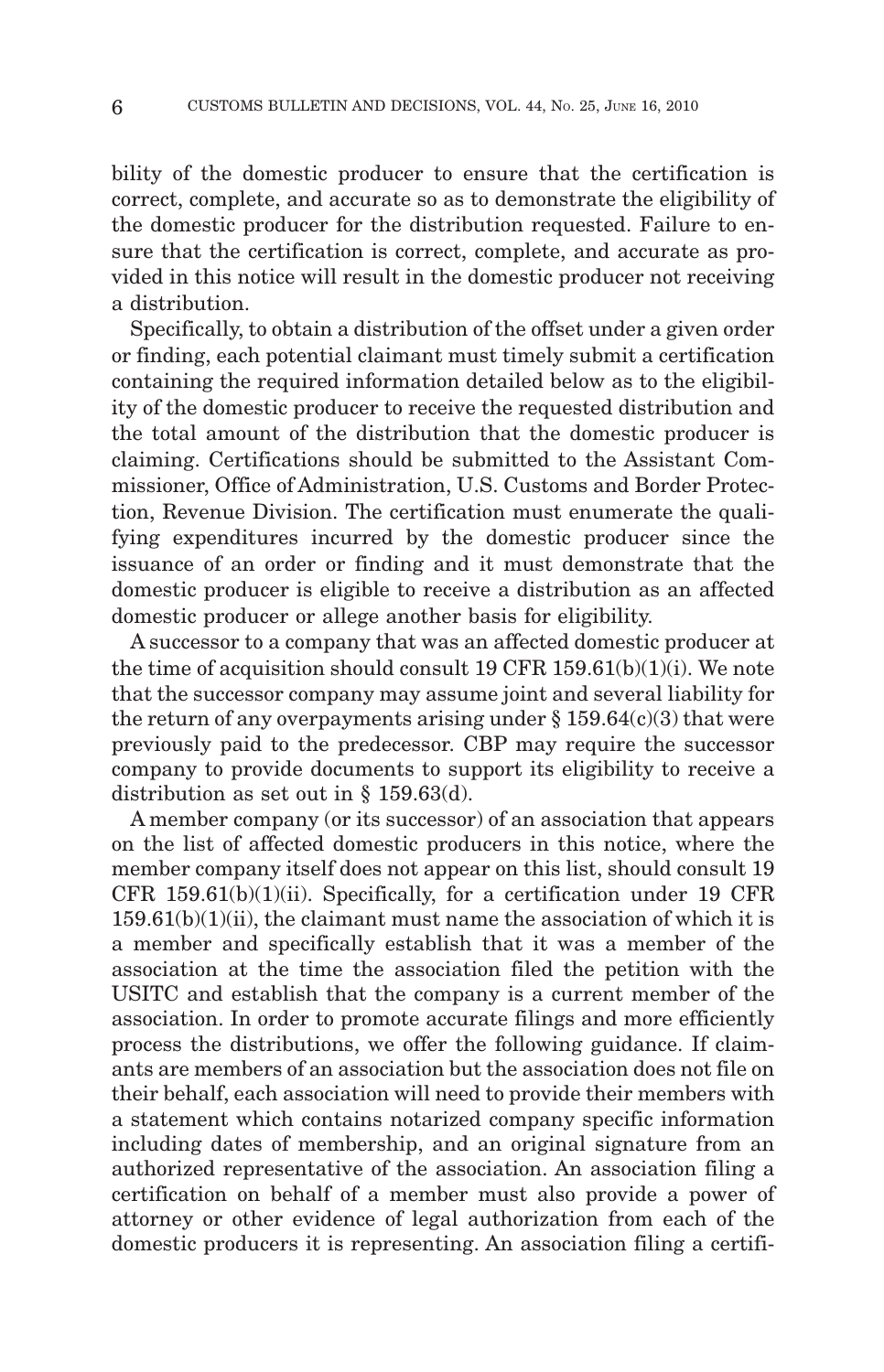cation on behalf of a member is responsible for verifying the accuracy of the member's financial records, which support their claim, and is responsible for that certification. Any association filing a certification on behalf of a member is responsible for verifying the legal sufficiency and accuracy of the member's financial records, which support the claim and may be liable for repayment of any claim found to have been paid in error.

The association may file a certification in its own right to claim an offset for that order or finding, but its qualifying expenditures would be limited to those expenditures that the association itself has incurred after the date of the order or finding in connection with the particular case.

As provided in 19 CFR 159.63(a), certifications to obtain a distribution of an offset must be received by CBP no later than 60 calendar days after the date of publication of the notice of intent in the **Federal Register**. All certifications received after the 60-day deadline will be summarily denied, making claimants ineligible for the distribution regardless of whether or not they appeared on the USITC list.

A list of all certifications received will be published on the CBP website shortly after the receipt deadline. This publication will not confirm acceptance or validity of the certification, but merely receipt of the certification. Due to the high volume of certifications, CBP is unable to respond to individual telephone or written inquiries regarding the status of a certification appearing on the list.

While there is no required format for a certification, CBP has developed a standard certification form to aid claimants in filing certifications. The certification form is available at *http://www.pay.gov* under Public Form Name entitled CDSOA. The certification form also follows this **Federal Register** Notice. The certification form can be submitted electronically through *http://www.pay.gov* or by mail. All certifications not submitted electronically must include original signatures.

Regardless of the format for a certification, per 19 CFR 159.63(b), the certification must contain the following information:

- (1) The date of this **Federal Register** notice;
- (2) The Commerce case number;
- (3) The case name (producer/country);
- (4) The name of the domestic producer and any name qualifier, if applicable (for example, any other name under which the domestic producer does business or is also known);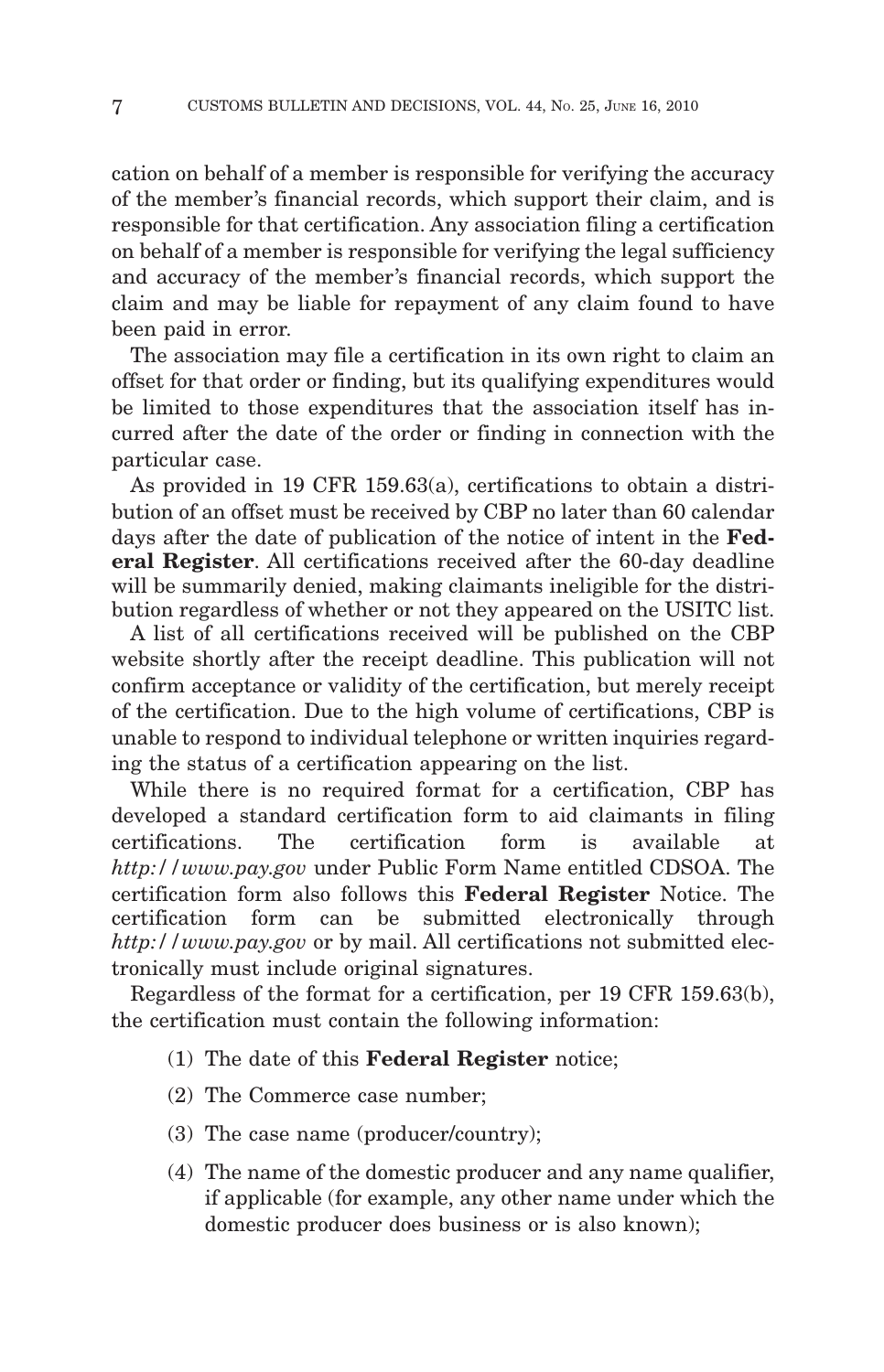- (5) The mailing address of the domestic producer (if a post office box, the physical street address must also appear) including, if applicable, a specific room number or department;
- (6) The Internal Revenue Service (IRS) number (with suffix) of the domestic producer, employer identification number, or social security number, as applicable;
- (7) The specific business organization of the domestic producer (corporation, partnership, sole proprietorship);
- (8) The name(s) of any individual(s) designated by the domestic producer as the contact person(s) concerning the certification, together with the phone number(s), mailing address, and, if available, facsimile transmission number(s) and electronic mail (e-mail) address(es) for the person(s). Correspondence from CBP will be directed to the designated contact(s) by either mail or phone or both;
- (9) The total dollar amount claimed;
- (10) The dollar amount claimed by category, as described in the section below entitled "Amount Claimed for Distribution";
- (11) A statement of eligibility, as described in the section below entitled "Eligibility to Receive Distribution"; and
- (12) For certifications not submitted electronically through www.pay.gov, an original signature by an individual legally authorized to bind the producer.

# **Qualifying Expenditure Which May Be Claimed for Distribution**

Qualifying expenditures which may be offset by a distribution of assessed antidumping and countervailing duties encompass those expenditures that are incurred by the domestic producer after issuance of an antidumping duty order or finding or a countervailing duty order, and prior to its termination, provided that such expenditures fall within certain categories. The repeal language parallels the termination of an order. Therefore, for duty orders or findings that have not been previously revoked, expenses must be incurred before October 1, 2007, to be eligible for offset. For duty orders or findings that have been revoked, expenses must be incurred before the effective date of the revocation to be eligible for offset. For example, assume for case A–331–802 certain frozen warm-water shrimp and prawns from Ecuador, that the order date is February 1, 2005 and that the revo-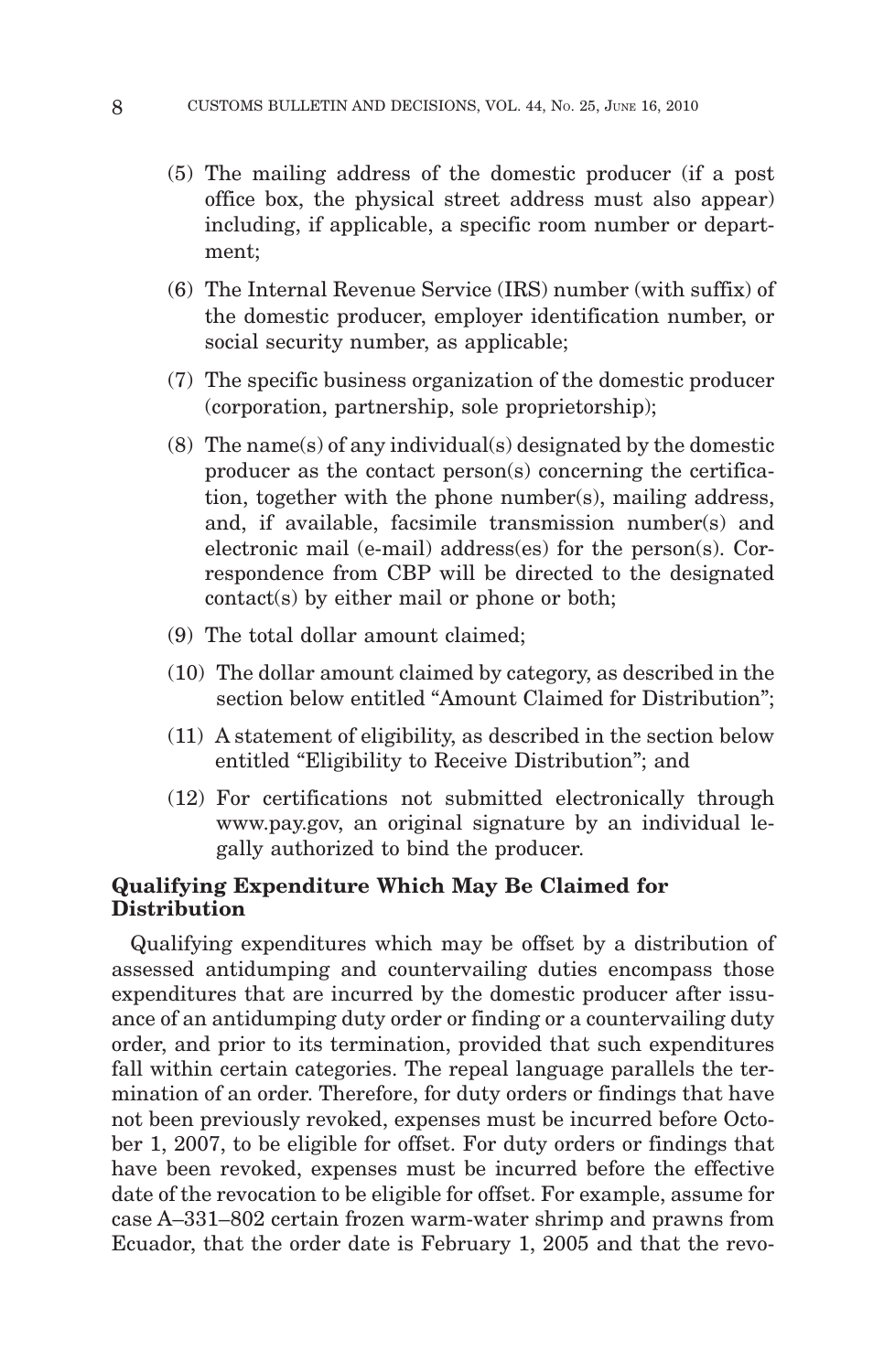cation effective date is August 15, 2007. In this case, eligible expenditures would have to be incurred between February 1, 2005 and August 15, 2007.

For the convenience and ease of the domestic producers, CBP is providing guidance on what the agency takes into consideration when making a calculation for each of the following categories: (1) Manufacturing facilities (Any facility used for the transformation of raw material into a finished product that is the subject of the related order or finding); (2) Equipment (Goods that are used in a business environment to aid in the manufacturing of a product that is the subject of the related order or finding); (3) Research and development (Seeking knowledge and determining the best techniques for production of the product that is the subject of the related order or finding); (4) Personnel training (Teaching of specific useful skills to personnel, that will improve performance in the production process of the product that is the subject of the related order or finding); (5) Acquisition of technology (Acquisition of applied scientific knowledge and materials to achieve an objective in the production process of the product that is the subject of the related order or finding); (6) Health care benefits for employees paid for by the employer (Health care benefits paid to employees who are producing the specific product that is the subject of the related order or finding); (7) Pension benefits for employees paid for by the employer (Pension benefits paid to employees who are producing the specific product that is the subject of the related order or finding); (8) Environmental equipment, training, or technology (Equipment, training, or technology used in the production of the product that is the subject of the related order or finding, that will assist in preventing potentially harmful factors from impacting the environment); (9) Acquisition of raw materials and other inputs (Purchase of unprocessed materials or other inputs needed for the production of the product that is the subject of the related order or finding); and (10) Working capital or other funds needed to maintain production (Assets of a business that can be applied to its production of the product that is the subject of the related order or finding).

#### **Amount Claimed for Distribution**

In calculating the amount of the distribution being claimed as an offset, the certification must indicate: (1) The total amount of any qualifying expenditures previously certified by the domestic producer, and the amount certified by category; (2) The total amount of those expenditures which have been the subject of any prior distribution for the order or finding being certified under 19 U.S.C. 1675c;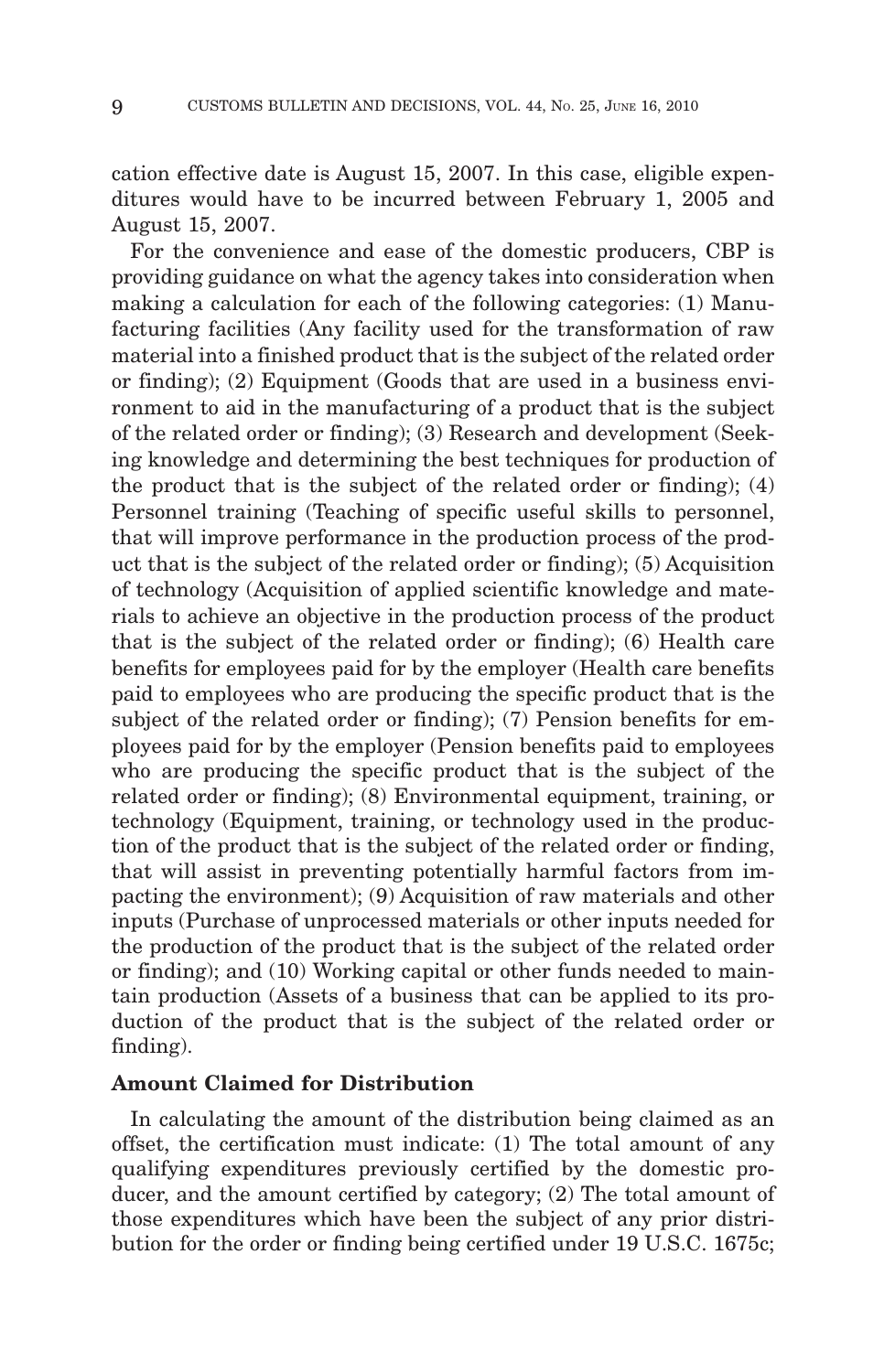and (3) The net amount for new and remaining qualifying expenditures being claimed in the current certification (the total amount previously certified as noted in item "(1)" above minus the total amount that was the subject of any prior distribution as noted in item "(2)" above). In accordance with 19 CFR  $159.63(b)(2)(i)–(b)(2)(iii)$ , CBP will deduct the amount of any prior distribution from the producer's claimed amount for that case. Total amounts disbursed by CBP under the CDSOA for Fiscal Years 2001 through 2009 are available on the CBP website.

Additionally, under 19 CFR 159.61(c), these qualifying expenditures must be related to the production of the same product that is the subject of the order or finding, with the exception of expenses incurred by associations which must be related to a specific case.

## **Eligibility To Receive Distribution**

As noted, the certification must contain a statement that the domestic producer desires to receive a distribution and is eligible to receive the distribution as an affected domestic producer or on another legal basis. Also, the domestic producer must affirm that the net amount certified for distribution does not encompass any qualifying expenditures for which distribution has previously been made (19 CFR 159.63(b)(3)(i)).

Furthermore, under 19 CFR 159.63(b)(3)(ii), where a domestic producer files a separate certification for more than one order or finding using the same qualifying expenditures as the basis for distribution in each case, each certification must list all the other orders or findings where the producer is claiming the same qualifying expenditures.

Moreover, as required by 19 U.S.C. 1675c(b)(1) and 19 CFR 159.63(b)(3)(iii), the certification must include information as to whether the domestic producer remains in operation at the time the certifications are filed and continues to produce the product covered by the particular order or finding under which the distribution is sought. If a domestic producer is no longer in operation, or no longer produces the product covered by the order or finding, the producer will not be considered an affected domestic producer entitled to receive a distribution.

In addition, as required by 19 U.S.C 1675c(b)(5) and 19 CFR  $159.63(b)(3)(iii)$ , the domestic producer must state whether it has been acquired by a company that opposed the investigation or was acquired by a business related to a company that opposed the investigation. If a domestic producer has been so acquired, the producer will not be considered an affected domestic producer entitled to re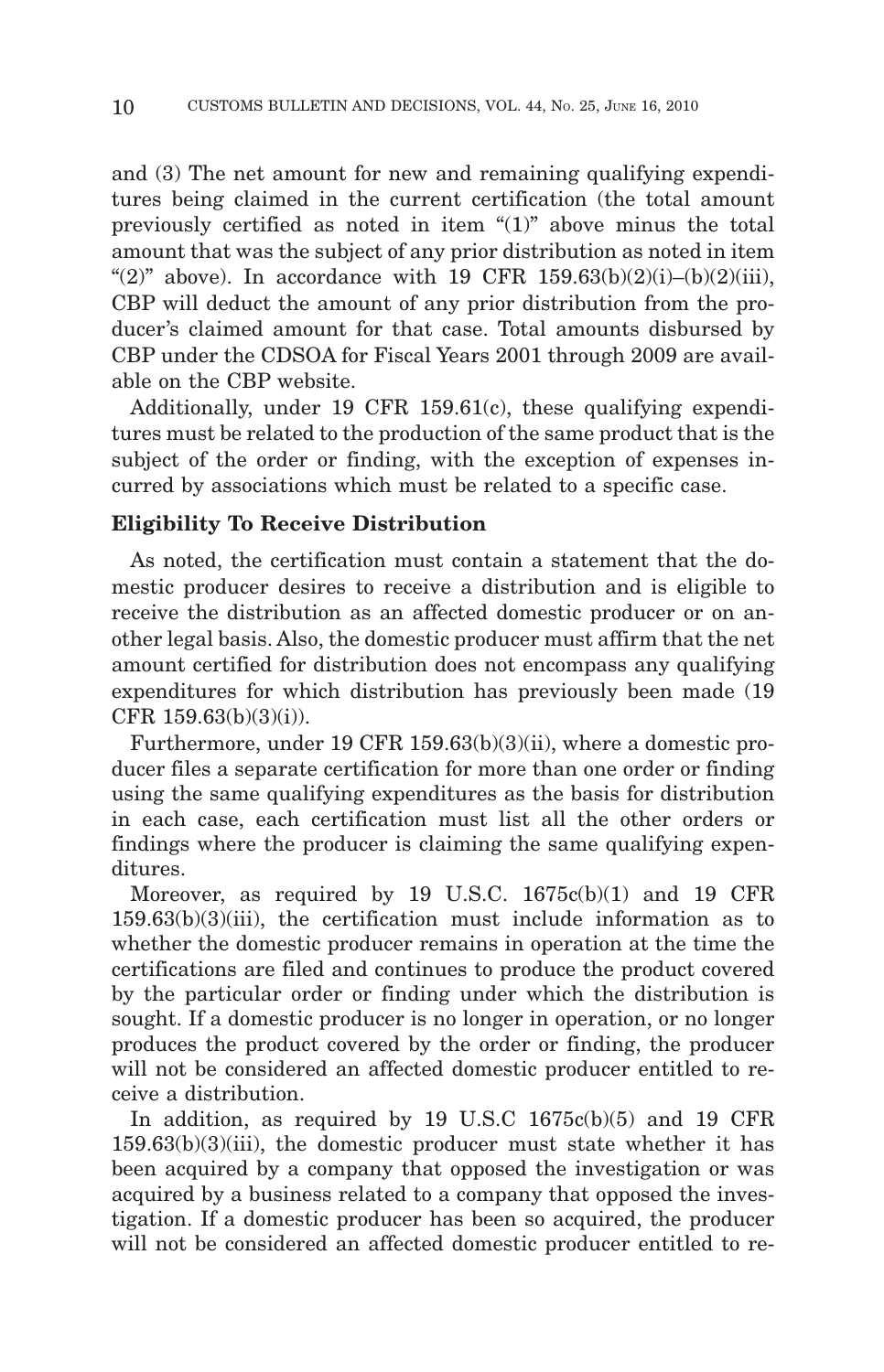ceive a distribution. However, CBP may not make a final decision regarding a claimant's eligibility to receive funds until certain legal issues which may affect that claimant's eligibility are resolved. In these instances, CBP may withhold an amount of funds corresponding to the claimant's alleged pro rata share of funds from distribution pending the resolution of those legal issues.

The certification must be executed and dated by a party legally authorized to bind the domestic producer and it must state that the information contained in the certification is true and accurate to the best of the certifier's knowledge and belief under penalty of law, and that the domestic producer has records to support the qualifying expenditures being claimed (*see* section below entitled "Verification of Certification").

Moreover as provided in 19 CFR 159.64(b)(3), overpayments to affected domestic producers are recoverable by CBP and CBP reserves the right to use all available collection tools to recover overpayments. Overpayments may occur for a variety of reasons such as reliquidations, court actions, and administrative errors.

# **Review and Correction of Certification**

A certification that is submitted in response to this notice of distribution and received within 60 calendar days after the date of publication of the notice in the **Federal Register** may, at CBP's sole discretion, be subject to review before acceptance to ensure that all informational requirements are complied with and that any amounts set forth in the certification for qualifying expenditures, including the amount claimed for distribution, appear to be correct. A certification that is found to be materially incorrect or incomplete will be returned to the domestic producer within 15 business days after the close of the 60 calendar-day filing period, as provided in 19 CFR 159.63(c). CBP must receive a corrected certification from the domestic producer and/or an association filing on behalf of an association member within 10 business days from the date of the original denial letter. Failure to receive a corrected certification within 10 business days will result in denial of the certification at issue. It is the sole responsibility of the domestic producer to ensure that the certification is correct, complete, and satisfactory so as to demonstrate the eligibility of the domestic producer to the distribution requested. Failure to ensure that the certification is correct, complete, and satisfactory will result in the domestic producer not receiving a distribution.

# **Verification of Certification**

Certifications are subject to CBP's verification. Claimants may also be required to provide copies of additional records for further review by CBP. Therefore, parties are required to maintain records support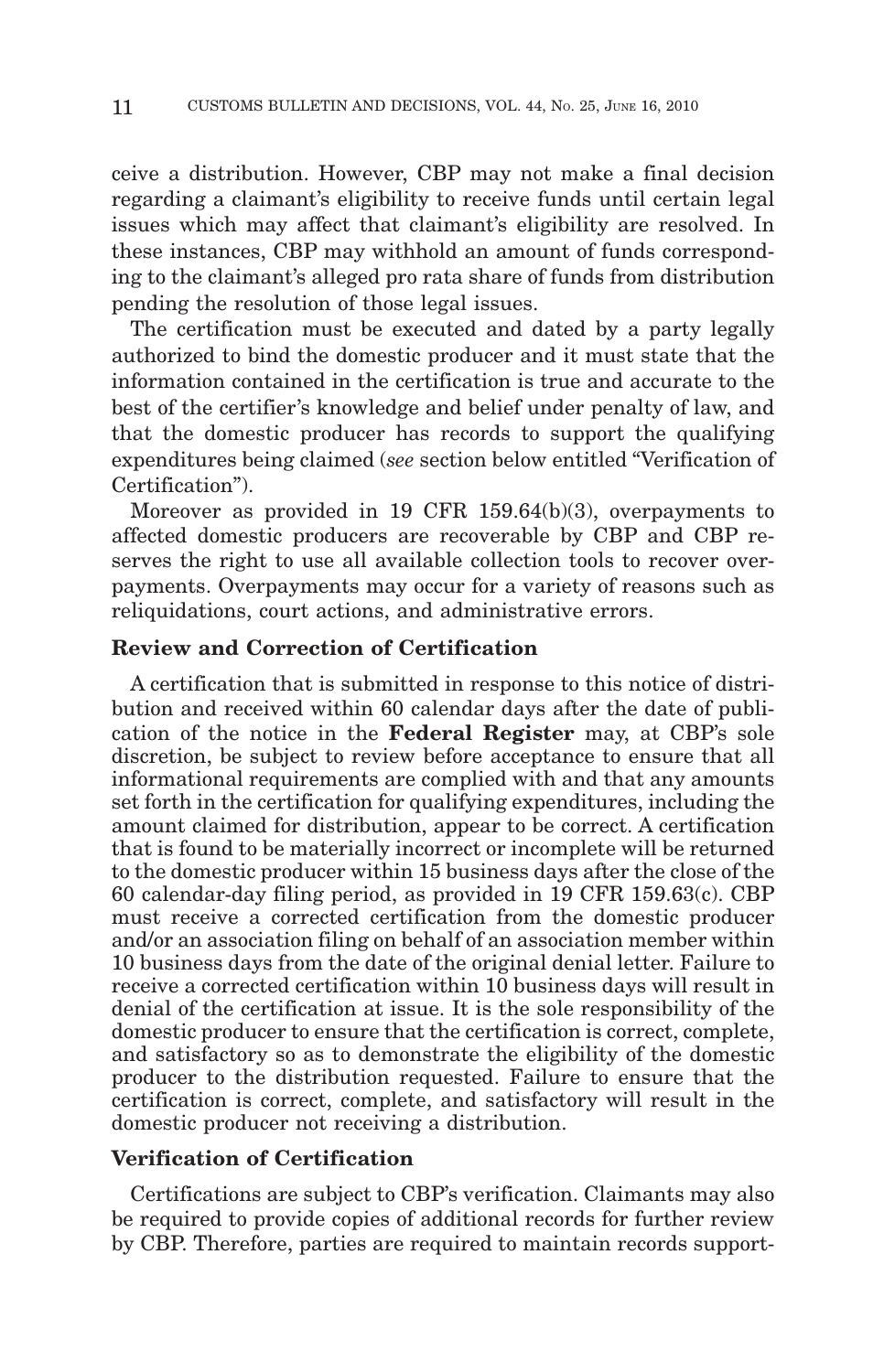ing their claims for a period of five years after the filing of the certification (19 CFR 159.63(d)). The records must support each qualifying expenditure enumerated in the certification and they must support how the qualifying expenditures are determined to be related to the production of the product covered by the order or finding. Although CBP will accept comments and information from the public and other domestic producers, CBP retains complete discretion regarding the initiation and conduct of investigations stemming from such information.

# **Disclosure of Information in Certifications; Acceptance by Producer**

The name of the claimant, the total dollar amount claimed by the party on the certification, as well as the total dollar amount that CBP actually disburses to that affected domestic producer as an offset, will be available for disclosure to the public, as specified in 19 CFR 159.63(e). To this extent, the submission of the certification is construed as an understanding and acceptance on the part of the domestic producer that this information will be disclosed to the public. Alternatively, a statement in a certification that this information is proprietary and exempt from disclosure will result in CBP's rejection of the certification.

# **List of Orders or Findings and Related Domestic Producers**

The list of individual antidumping duty orders or findings and countervailing duty orders is set forth below (following the CDSOA certification form), together with the affected domestic producers associated with each order or finding who are potentially eligible to receive an offset. Those domestic producers not on the list must allege another basis for eligibility in their certification.

Dated: May 26, 2010

EUGENE H. SCHIED *Assistant Commissioner, Office of Administration*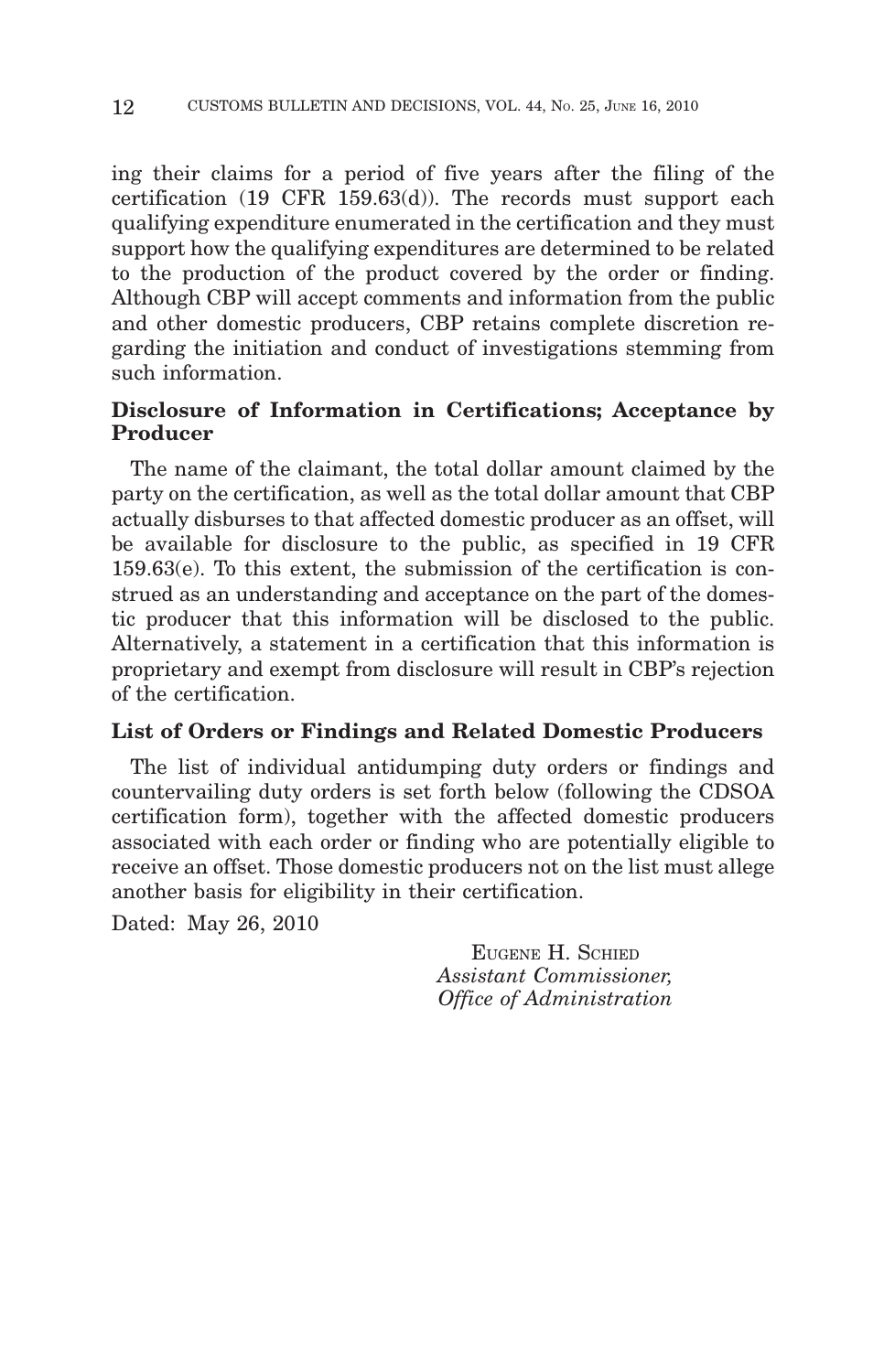|                                                             | <b>Department of Homeland Security</b><br>U.S. Customs and Border Protection<br>Continued Dumping and Subsidy Offset Act of 2000 Form |                    | OMB No. 1651-0086     |
|-------------------------------------------------------------|---------------------------------------------------------------------------------------------------------------------------------------|--------------------|-----------------------|
| Claimant's Information                                      |                                                                                                                                       |                    |                       |
| 1. Claimant's Name:                                         |                                                                                                                                       |                    |                       |
|                                                             | (As it appears on USITC List or Association Membership List, if applicable)<br>(If person's name list Last Name, First Name)          |                    |                       |
| 2. Mailing Address:                                         |                                                                                                                                       |                    |                       |
| 3. Address 2:                                               |                                                                                                                                       |                    |                       |
| 4. City:                                                    |                                                                                                                                       |                    |                       |
| 5. State:                                                   |                                                                                                                                       |                    |                       |
| 6. ZIP/Postal Code:                                         |                                                                                                                                       |                    |                       |
|                                                             | □ Check here if Mailing Address is a PO Box.<br>(Street Address is required when Mailing Address is a PO Box)                         |                    |                       |
| 7. Street Address:                                          |                                                                                                                                       |                    |                       |
| 8. Address 2:                                               |                                                                                                                                       |                    |                       |
| 9. City:                                                    |                                                                                                                                       |                    |                       |
| 10. State:                                                  |                                                                                                                                       |                    |                       |
| 11. ZIP/Postal Code:                                        |                                                                                                                                       |                    |                       |
| 12. Business Type (select one):                             |                                                                                                                                       |                    |                       |
| ○ Sole Proprietorship<br>$Q$ Partnership<br>$O$ Corporation |                                                                                                                                       |                    |                       |
| ○ Social Security Number                                    | 13. Number Type (select one and enter number below):<br>O Employee Identification Number<br>○ Federal Tax Identification Number       |                    |                       |
| Enter Number Here                                           |                                                                                                                                       |                    |                       |
| Contact Information                                         | (Primary Contact For All Certification Related Inquiries)                                                                             |                    |                       |
| 14. Contact Person:                                         |                                                                                                                                       | 15. Contact Email: |                       |
| 16. Contact Phone:                                          | the control of the control of the control                                                                                             | 17. Contact Fax:   |                       |
|                                                             | (If Different From Claimant's Mailing Address)                                                                                        |                    |                       |
| 18. Address:                                                |                                                                                                                                       |                    |                       |
| 19. Address 2:                                              |                                                                                                                                       |                    |                       |
| 20. City:                                                   |                                                                                                                                       |                    |                       |
| 21. State:                                                  |                                                                                                                                       |                    |                       |
| 22. ZIP/Postal Code:                                        |                                                                                                                                       |                    |                       |
| Page 1                                                      |                                                                                                                                       |                    | CBP Form 7401 (04/09) |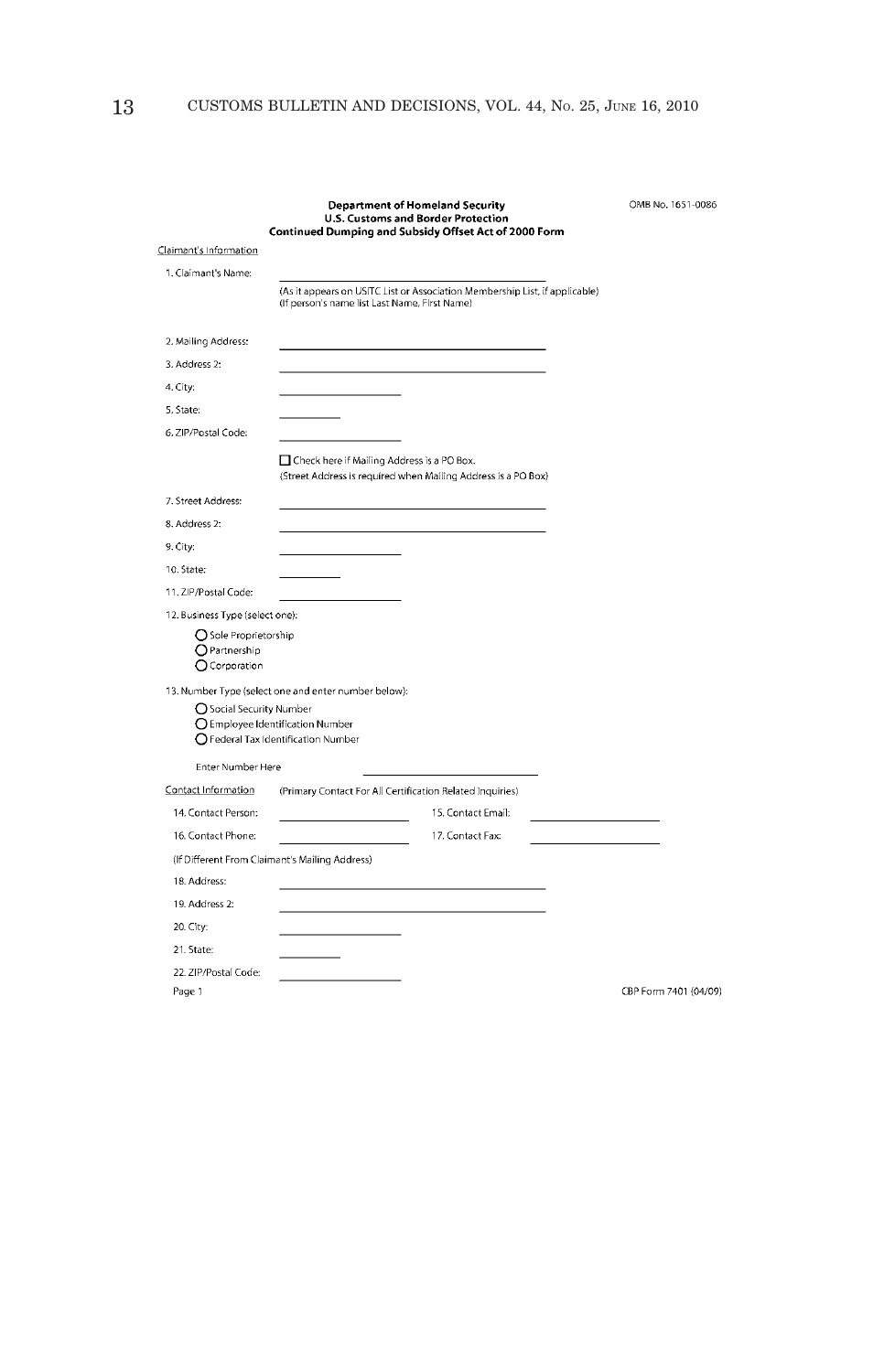| Federal Register Notice Information                                                                                                                                                                                                    | OMB No. 1651-0086 |
|----------------------------------------------------------------------------------------------------------------------------------------------------------------------------------------------------------------------------------------|-------------------|
| 23. Date of Federal Register Notice:                                                                                                                                                                                                   |                   |
|                                                                                                                                                                                                                                        |                   |
| 24. Are you claiming a CDSOA distribution as a successor company?<br>(See 19 C.F.R. 159.61(b)(i))                                                                                                                                      | OYes ONo          |
| If YES, please provide the name of the company and the date of the succession:                                                                                                                                                         |                   |
| Name with a state of the contract of the contract of the contract of the contract of the contract of the contract of the contract of the contract of the contract of the contract of the contract of the contract of the contr<br>Date |                   |
| 25. Are you an association, coalition, or cooperative that appears on the USITC $_{\text{O}}$ Yes $_{\text{O}}$ No<br>list and files on behalf of your members?<br>(See 19 C.F.R 159.61(b)(ii))                                        |                   |
| If YES, please provide Power of Attorney within 10 days of filing certification. Please mail Power of<br>Attorney to the following address:                                                                                            |                   |
| Assistant Commissioner<br>Office of Administration<br>U.S. Customs and Border Protection<br>Revenue Division<br>Attn: Melissa Kurth<br>6650 Telecom Drive<br>Indianapolis, IN 46278                                                    |                   |
| 26. Are you filing as a member of an association, coalition, or cooperative $\bigcirc$ Yes $\bigcirc$ No<br>that appears on the USITC list?                                                                                            |                   |
| If YES, please provide name of organization and the date you became a member:                                                                                                                                                          |                   |
|                                                                                                                                                                                                                                        |                   |
|                                                                                                                                                                                                                                        |                   |
| Previously Certified Qualifying Expenditures for All Filing Years                                                                                                                                                                      |                   |
| 27. Manufacturing Facilities                                                                                                                                                                                                           |                   |
| 28. Equipment                                                                                                                                                                                                                          |                   |
| 29. Research and Development                                                                                                                                                                                                           |                   |
| 30. Personnel Training                                                                                                                                                                                                                 |                   |
| 31. Acquisition of Technology                                                                                                                                                                                                          |                   |
| 32. Health Care Benefits for Employees Paid For by the Employer                                                                                                                                                                        |                   |
| 33. Pension Benefits for Employees Paid For by the Employer                                                                                                                                                                            |                   |
| 34. Environmental Equipment, Training or Technology                                                                                                                                                                                    |                   |
| 35. Acquisition of Raw Materials and Other Inputs                                                                                                                                                                                      |                   |
| 36. Working Capital or Other Funds Needed to Maintain Production                                                                                                                                                                       |                   |
| 37. Total Amount of Qualifying Expenditures Previously Certified                                                                                                                                                                       |                   |

Page 2

CBP Form 7401 (04/09)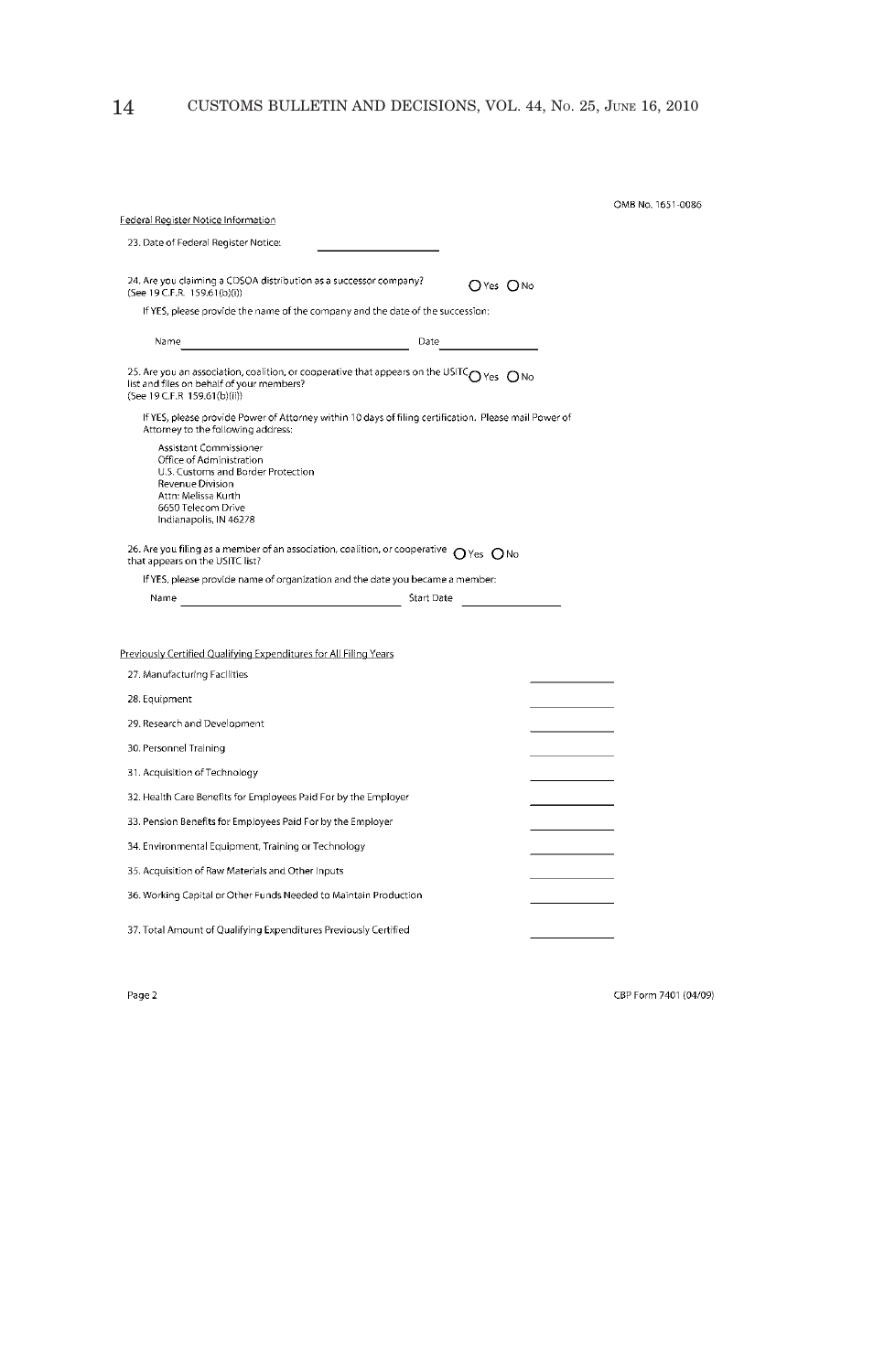# 15 CUSTOMS BULLETIN AND DECISIONS, VOL. 44, No. 25, JUNE 16, 2010

| Commerce Case Information | 38. Total Amount of Qualifying Expenditures Previously Certified (from question #37 pg 2)<br>39. List Case Information For All The Cases With The Same Qualifying Expenditures On The Lines Provided Below<br>*Formula (Total Amt of Qualifying Expenditures Previously Certified - Prior Year Distributions = Net Amt) |                                                         | OMB No. 1651-0086                        |
|---------------------------|-------------------------------------------------------------------------------------------------------------------------------------------------------------------------------------------------------------------------------------------------------------------------------------------------------------------------|---------------------------------------------------------|------------------------------------------|
| Commerce Case<br>Number   | Commerce Case Name<br>(Product/Country)                                                                                                                                                                                                                                                                                 | Total Amount of Prior<br>Distributions for this<br>case | Net Amount of Qualifying<br>Expenditures |
|                           |                                                                                                                                                                                                                                                                                                                         |                                                         |                                          |
|                           |                                                                                                                                                                                                                                                                                                                         |                                                         |                                          |
|                           |                                                                                                                                                                                                                                                                                                                         |                                                         |                                          |
|                           |                                                                                                                                                                                                                                                                                                                         |                                                         |                                          |
|                           |                                                                                                                                                                                                                                                                                                                         |                                                         |                                          |
|                           |                                                                                                                                                                                                                                                                                                                         |                                                         |                                          |
|                           |                                                                                                                                                                                                                                                                                                                         |                                                         |                                          |
|                           |                                                                                                                                                                                                                                                                                                                         |                                                         |                                          |
|                           |                                                                                                                                                                                                                                                                                                                         |                                                         |                                          |
|                           |                                                                                                                                                                                                                                                                                                                         |                                                         |                                          |
|                           |                                                                                                                                                                                                                                                                                                                         |                                                         |                                          |
|                           | Page 3                                                                                                                                                                                                                                                                                                                  |                                                         | CBP Form 7401 (04/09)                    |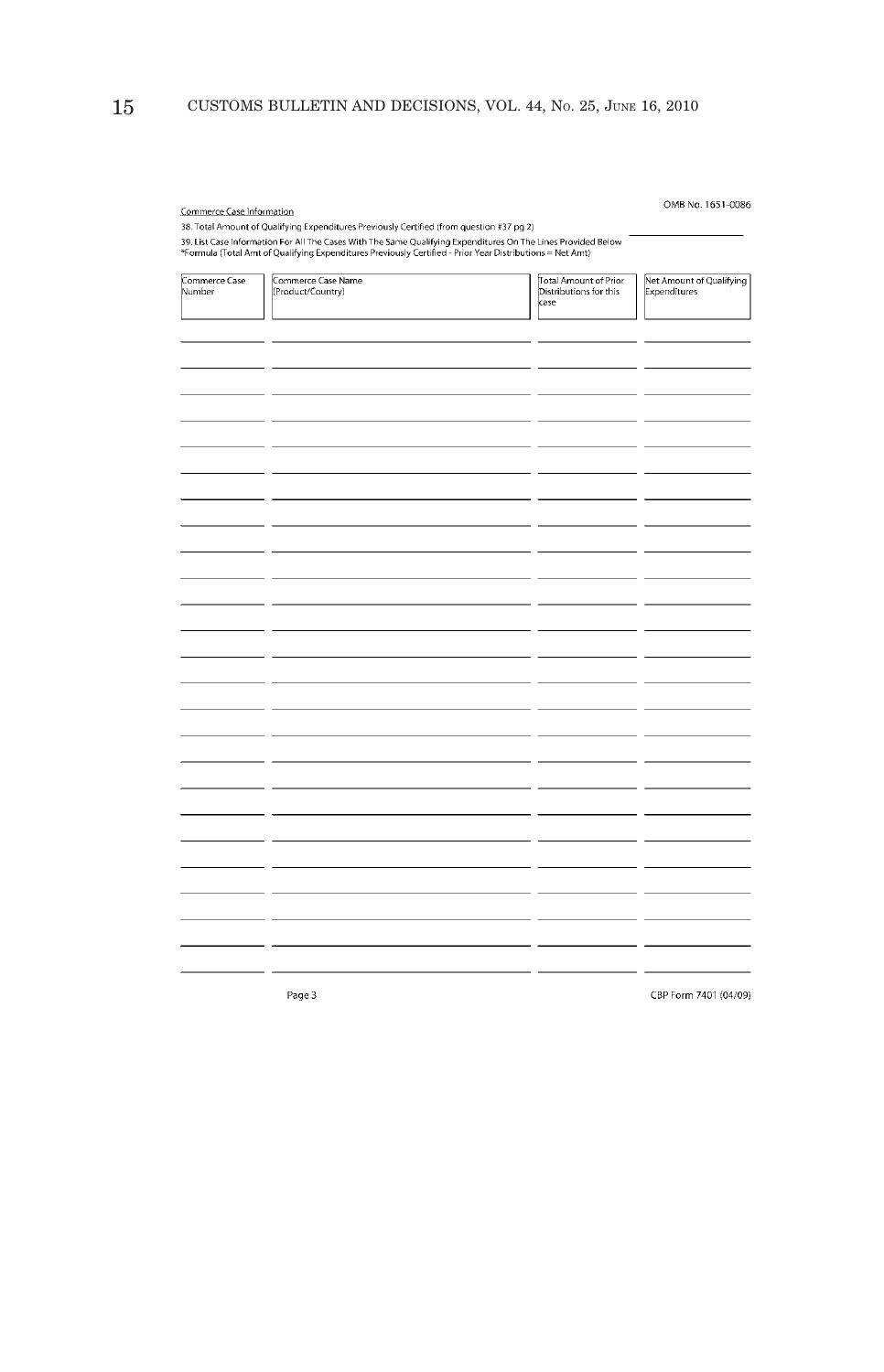OMB No. 1651-0086

#### Statement of Eligibility

 $\overline{40}$ 

(Claimant's Name as it appears on USITC List or Association Membership List, if applicable) desire to receive a distribution and is eligible to receive a distribution as an affected domestic producer. I affirm that the net amount certified for distribution does not encompass any qualifying expenditures for which distributions previously have been made.

(Claimant's Name as it appears on USITC List or Association  $\overline{A}$ Membership List, if applicable) remains in operation and continues to produce the product covered by the particular order or finding under which the distribution is sought.

(Claimant's Name as it appears on USITC List or Association 42 Membership List, if applicable) has not been acquired by a company that opposed the investigation or acquired by a business related to a company that opposed the investigation.

#### Certification

The information contained in this certification is true and accurate to the best of the knowledge and belief, under penalty of law, of the claimant and the claimant has records to support the qualifying expenditures being claimed.

43. Print Name of Person(s) Legally Authorized to Bind Producer

44. Date

45. Signature of Person(s) Legally Authorized to Bind Producer

46. Title of Person(s) Legally Authorized to Bind Producer

states that they are 47. By submitting this certification, the certifier, legally authorized to bind the producer and that information contained in the certification is true and accurate to the best of the certification is true and accurate to the best of the certifier's knowledge and belief und expenditures being claimed.

#### Privacy and Paperwork Reduction Act Statement

This statement is provided pursuant to the Privacy Act of 1974 (P.L. 93-579) for individuals seeking distributions under the Continued Dumping and Subsidy Offset Act of 2000 (19 U.S.C. § 1675c, as amended). The requested information is collected under the authority of 19 U.S.C. 1675c. The information collected on this form will be used by CBP to determine a claimant's eligibility for a distribution under the Continued Dumping and Subsidy Offset Act of 2000. Furnishing the information on this form is voluntary, however, failure to provide all requested information may result in denial of your certification. The name of the claimant, the total dollar amount claimed by that party on the certification, as well as the total dollar amount that CBP actually disburses to that claimant as an offset, will be available for disclosure to the public, as specified in 19 C.F.R. § 159.63. Public Law 104-134 (April 26, 1996) requires that any person doing business with the Federal government furnish a social security number or tax identification number.

We estimate this form will take an average of 1 hour to complete, including the time for reviewing instructions, getting the needed data, and reviewing the completed form. Send comments regarding our estimate or any other aspect of this form, including suggestions for reducing completion time, to CBP Office of Administration Revenue Division. The OMB number, 1651-0086, is currently valid. CBP may not collect this information, and you are not required to respond, unless this number is displayed.

Page 4

CBP Form 7401 (04/09)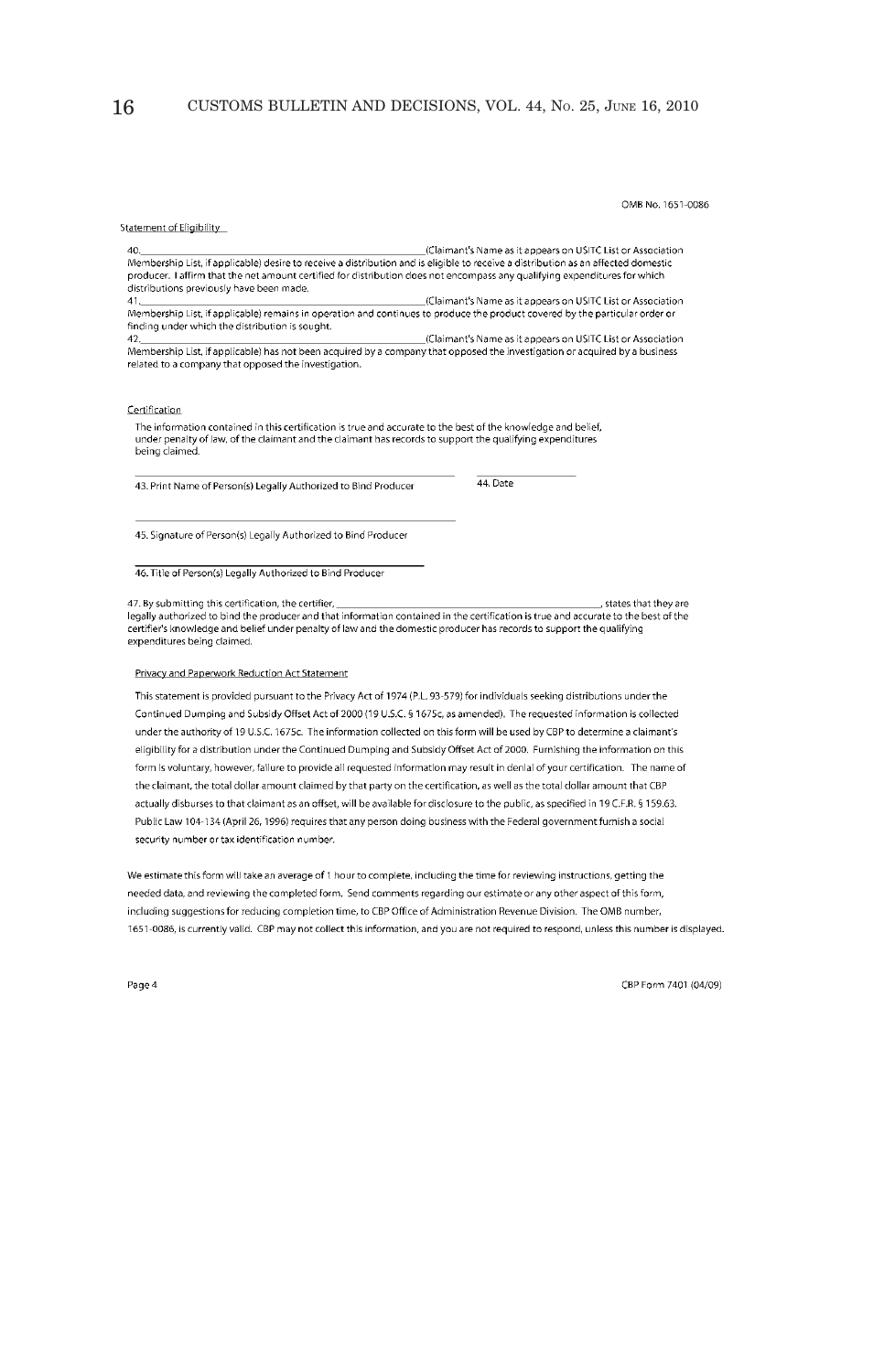| Commerce<br>Case Number | Commission<br>Case Number | Product/Country                      | Petitioners/Supporters                                           |
|-------------------------|---------------------------|--------------------------------------|------------------------------------------------------------------|
| $A-122-006$             | AA1921-49                 | Steel Jacks/Canada                   | Bloomfield Manufactur-<br>ing (formerly Harrah<br>Manufacturing) |
|                         |                           |                                      | Seaburn Metal Products                                           |
| $A-122-047$             | AA1921-127                | Elemental<br>Sulphur/Canada          | Duval                                                            |
| $A-122-085$             | 731-TA-3                  | Sugar and<br>Syrups/Canada           | Amstar Sugar                                                     |
| $A-122-401$             | 731-TA-196                | Red<br>Raspberries/Canada            | Northwest Food Produc-<br>ers' Association                       |
|                         |                           |                                      | Oregon Caneberry Com-<br>mission                                 |
|                         |                           |                                      | Rader Farms                                                      |
|                         |                           |                                      | Ron Roberts                                                      |
|                         |                           |                                      | Shuksan Frozen Food                                              |
|                         |                           |                                      | Washington Red Rasp-<br>berry Commission                         |
| $A-122-503$             | 731-TA-263                | Iron Construction<br>Castings/Canada | Alhambra Foundry                                                 |
|                         |                           |                                      | Allegheny Foundry                                                |
|                         |                           |                                      | Bingham & Taylor                                                 |
|                         |                           |                                      | Campbell Foundry                                                 |
|                         |                           |                                      | Charlotte Pipe &<br>Foundry                                      |
|                         |                           |                                      | Deeter Foundry                                                   |
|                         |                           |                                      | East Jordan Foundry                                              |
|                         |                           |                                      | Le Baron Foundry                                                 |
|                         |                           |                                      | Municipal Castings                                               |
|                         |                           |                                      | Neenah Foundry                                                   |
|                         |                           |                                      | Opelika Foundry                                                  |
|                         |                           |                                      | Pinkerton Foundry                                                |
|                         |                           |                                      | Tyler Pipe                                                       |
|                         |                           |                                      | US Foundry & Manufac-<br>turing                                  |
|                         |                           |                                      | Vulcan Foundry                                                   |
| $A-122-506$             | 731-TA-276                | Oil Country Tubular<br>Goods/Canada  | CF&I Steel                                                       |
|                         |                           |                                      | Copperweld Tubing                                                |
|                         |                           |                                      | Cyclops                                                          |
|                         |                           |                                      | <b>KPC</b>                                                       |
|                         |                           |                                      | Lone Star Steel                                                  |
|                         |                           |                                      | <b>LTV</b> Steel                                                 |
|                         |                           |                                      | Maverick Tube                                                    |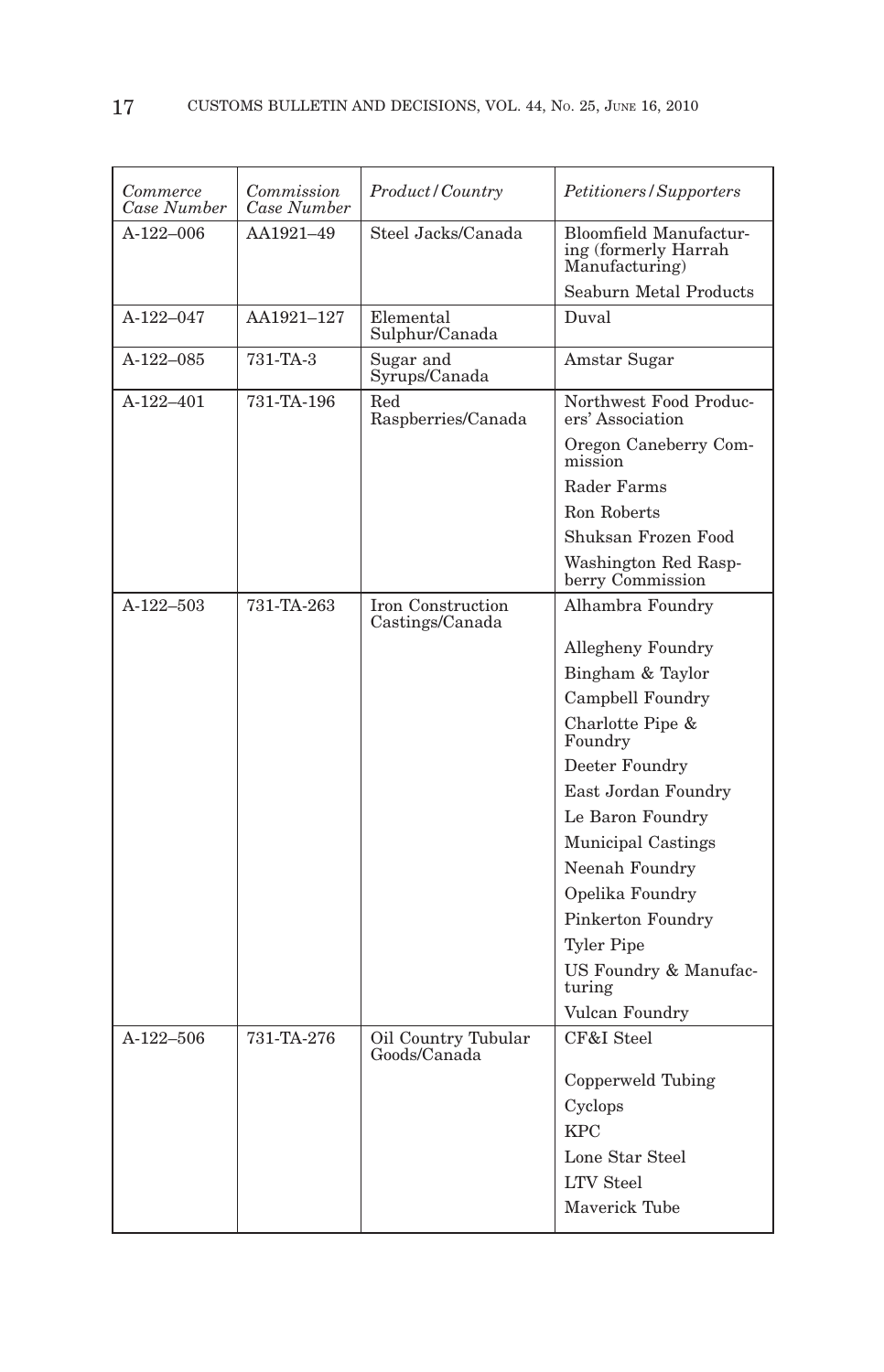| Commerce<br>Case Number | Commission<br>Case Number | Product/Country                                             | Petitioners/Supporters                                                                          |
|-------------------------|---------------------------|-------------------------------------------------------------|-------------------------------------------------------------------------------------------------|
|                         |                           |                                                             | Quanex                                                                                          |
|                         |                           |                                                             | US Steel                                                                                        |
| A-122-601               | 731-TA-312                | <b>Brass Sheet and</b><br>Strip/Canada                      | Allied Industrial Work-<br>ers of America                                                       |
|                         |                           |                                                             | <b>American Brass</b>                                                                           |
|                         |                           |                                                             | <b>Bridgeport Brass</b>                                                                         |
|                         |                           |                                                             | Chase Brass & Copper                                                                            |
|                         |                           |                                                             | <b>Hussey Copper</b>                                                                            |
|                         |                           |                                                             | <b>International Association</b><br>of Machinists & Aero-<br>space Workers                      |
|                         |                           |                                                             | Mechanics Educational<br>Society of America (Local<br>56)                                       |
|                         |                           |                                                             | The Miller Company                                                                              |
|                         |                           |                                                             | Olin                                                                                            |
|                         |                           |                                                             | <b>Revere Copper Products</b>                                                                   |
|                         |                           |                                                             | United Steelworkers of<br>America                                                               |
| A-122-605               | 731-TA-367                | Color Picture<br>Tubes/Canada                               | Industrial Union Depart-<br>ment, AFL-CIO                                                       |
|                         |                           |                                                             | International Association<br>of Machinists & Aero-<br>space Workers                             |
|                         |                           |                                                             | <b>International Brother-</b><br>hood of Electrical Work-<br>ers                                |
|                         |                           |                                                             | International Union of<br>Electronic, Electrical,<br>Technical, Salaried and<br>Machine Workers |
|                         |                           |                                                             | Philips Electronic Com-<br>ponents Group                                                        |
|                         |                           |                                                             | United Steelworkers of<br>America                                                               |
|                         |                           |                                                             | Zenith Electronics                                                                              |
| A-122-804               | 731-TA-422                | Steel Rails/Canada                                          | Bethlehem Steel                                                                                 |
|                         |                           |                                                             | CF&I Steel                                                                                      |
| A-122-814               | 731-TA-528                | Pure<br>Magnesium/Canada                                    | Magnesium Corporation<br>of America                                                             |
| A-122-822               | 731-TA-614                | Corrosion-Resistant<br>Carbon Steel Flat<br>Products/Canada | Armco Steel                                                                                     |
|                         |                           |                                                             | <b>Bethlehem Steel</b>                                                                          |
|                         |                           |                                                             | California Steel Indus-<br>tries                                                                |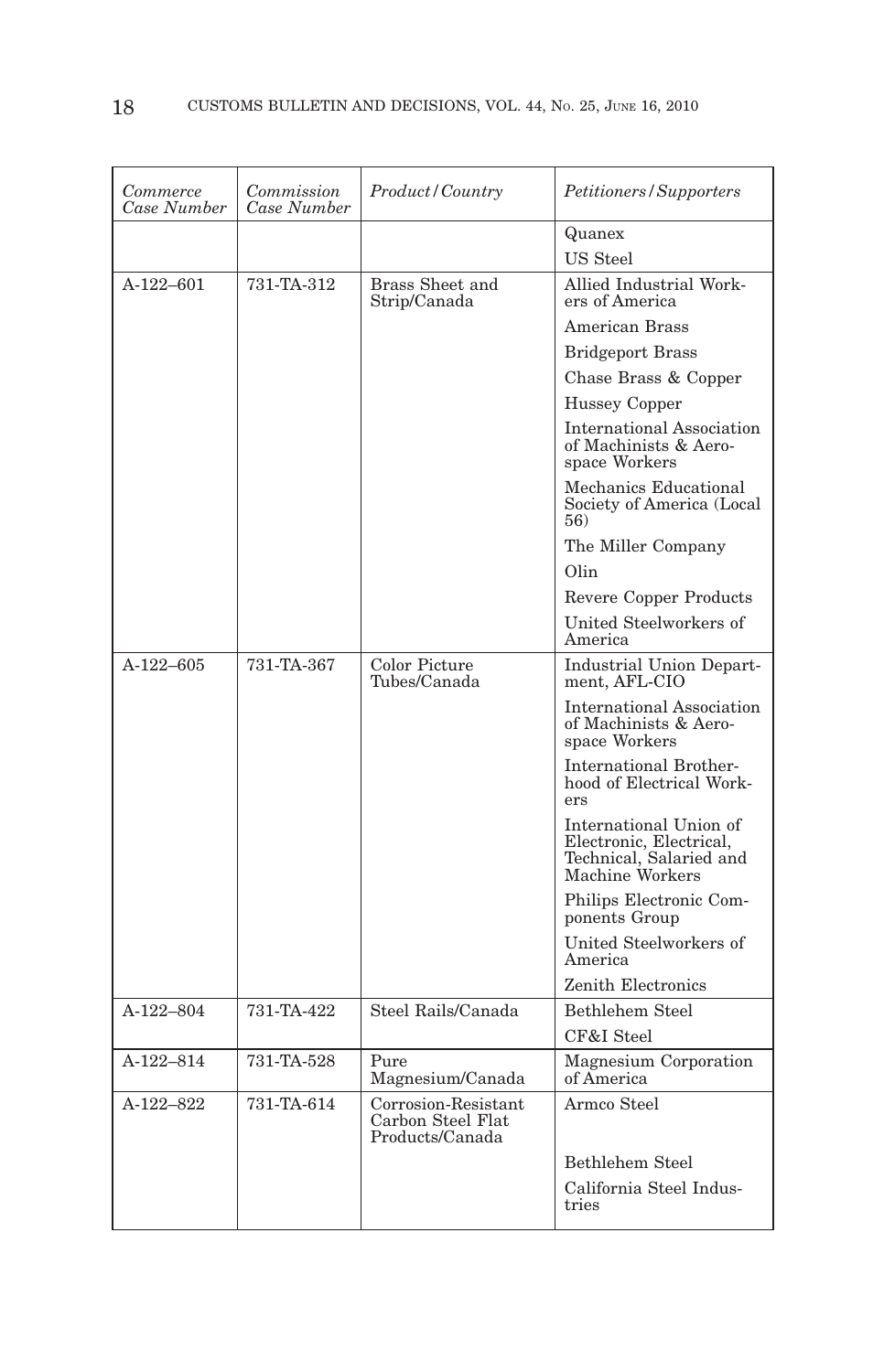| Commerce<br>Case Number | Commission<br>Case Number | Product/Country                            | <i>Petitioners/Supporters</i>     |
|-------------------------|---------------------------|--------------------------------------------|-----------------------------------|
|                         |                           |                                            | Geneva Steel                      |
|                         |                           |                                            | <b>Gulf States Steel</b>          |
|                         |                           |                                            | <b>Inland Steel Industries</b>    |
|                         |                           |                                            | <b>LTV</b> Steel                  |
|                         |                           |                                            | Lukens Steel                      |
|                         |                           |                                            | National Steel                    |
|                         |                           |                                            | Nextech                           |
|                         |                           |                                            | Rouge Steel Co                    |
|                         |                           |                                            | Sharon Steel                      |
|                         |                           |                                            | Theis Precision Steel             |
|                         |                           |                                            | Thompson Steel                    |
|                         |                           |                                            | US Steel                          |
|                         |                           |                                            | United Steelworkers of<br>America |
|                         |                           |                                            | WCI Steel                         |
|                         |                           |                                            | Weirton Steel                     |
| A-122-823               | 731-TA-575                | Cut-to-Length Carbon<br>Steel Plate/Canada | Bethlehem Steel                   |
|                         |                           |                                            | California Steel Indus-<br>tries  |
|                         |                           |                                            | Geneva Steel                      |
|                         |                           |                                            | <b>Gulf States Steel</b>          |
|                         |                           |                                            | <b>Inland Steel Industries</b>    |
|                         |                           |                                            | Lukens Steel                      |
|                         |                           |                                            | National Steel                    |
|                         |                           |                                            | Nextech                           |
|                         |                           |                                            | Sharon Steel                      |
|                         |                           |                                            | Theis Precision Steel             |
|                         |                           |                                            | Thompson Steel                    |
|                         |                           |                                            | US Steel                          |
|                         |                           |                                            | United Steelworkers of<br>America |
| $A-122-830$             | 731-TA-789                | Stainless Steel Plate<br>in Coils/Canada   | Allegheny Ludlum                  |
|                         |                           |                                            | Armco Steel                       |
|                         |                           |                                            | <b>J&amp;L</b> Specialty Steel    |
|                         |                           |                                            | Lukens Steel                      |
|                         |                           |                                            | North American Stain-<br>less     |
| A-122-838               | 731-TA-928                | Softwood<br>Lumber/Canada                  | 71 Lumber Co                      |
|                         |                           |                                            | Almond Bros Lbr Co                |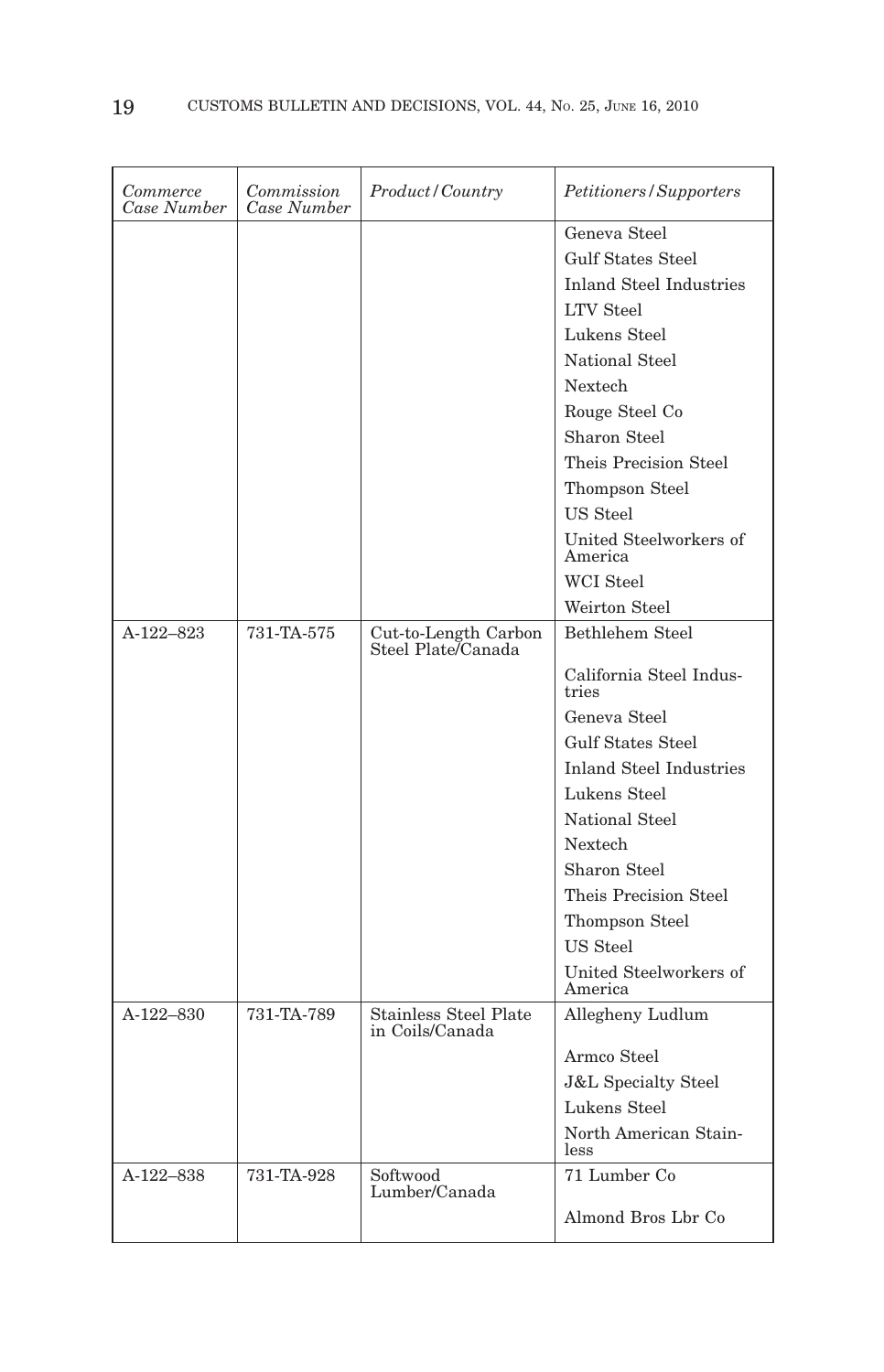| Commerce<br>Case Number | Commission<br>Case Number | <i>Product</i> / Country | <i>Petitioners/Supporters</i>                                 |
|-------------------------|---------------------------|--------------------------|---------------------------------------------------------------|
|                         |                           |                          | Anthony Timberlands                                           |
|                         |                           |                          | Balfour Lbr Co                                                |
|                         |                           |                          | <b>Ball Lumber</b>                                            |
|                         |                           |                          | <b>Banks Lumber Company</b>                                   |
|                         |                           |                          | <b>Barge Forest Products</b><br>Co                            |
|                         |                           |                          | Beadles Lumber Co                                             |
|                         |                           |                          | Bearden Lumber                                                |
|                         |                           |                          | <b>Bennett Lumber</b>                                         |
|                         |                           |                          | Big Valley Band Mill                                          |
|                         |                           |                          | Bighorn Lumber Co Inc                                         |
|                         |                           |                          | Blue Mountain Lumber                                          |
|                         |                           |                          | <b>Buddy Bean Lumber</b>                                      |
|                         |                           |                          | Burgin Lumber Co Ltd                                          |
|                         |                           |                          | Burt Lumber Company                                           |
|                         |                           |                          | C&D Lumber Co                                                 |
|                         |                           |                          | Ceda-Pine Veneer                                              |
|                         |                           |                          | Cersosimo Lumber Co<br><b>Inc</b>                             |
|                         |                           |                          | Charles Ingram Lumber<br>Co Inc                               |
|                         |                           |                          | <b>Charleston Heart Pine</b>                                  |
|                         |                           |                          | Chesterfield Lumber                                           |
|                         |                           |                          | Chips                                                         |
|                         |                           |                          | Chocorua Valley Lumber<br>Co                                  |
|                         |                           |                          | Claude Howard Lumber                                          |
|                         |                           |                          | Clearwater Forest Indus-<br>tries                             |
|                         |                           |                          | CLW Inc                                                       |
|                         |                           |                          | CM Tucker Lumber Corp                                         |
|                         |                           |                          | Coalition for Fair Lum-<br>ber Imports Executive<br>Committee |
|                         |                           |                          | Cody Lumber Co                                                |
|                         |                           |                          | Collins Pine Co                                               |
|                         |                           |                          | Collums Lumber                                                |
|                         |                           |                          | Columbus Lumber Co                                            |
|                         |                           |                          | Contoocook River Lum-<br>ber                                  |
|                         |                           |                          | Conway Guiteau Lumber                                         |
|                         |                           |                          | Cornwright Lumber Co                                          |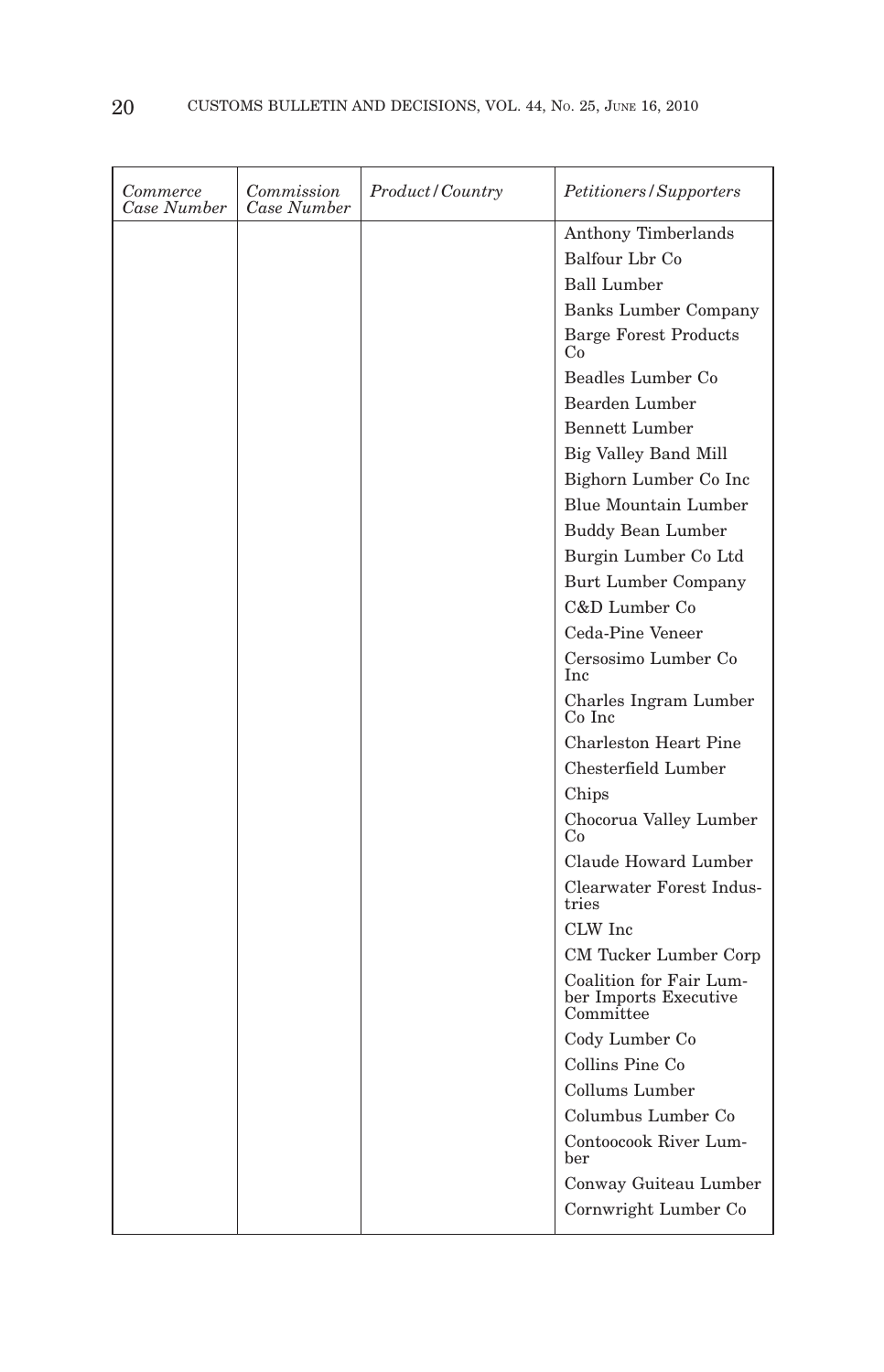| Commerce<br>Case Number | Commission<br>Case Number | Product/Country | Petitioners/Supporters                            |
|-------------------------|---------------------------|-----------------|---------------------------------------------------|
|                         |                           |                 | Crown Pacific                                     |
|                         |                           |                 | Daniels Lumber Inc.                               |
|                         |                           |                 | Dean Lumber Co Inc                                |
|                         |                           |                 | Deltic Timber Corpora-<br>tion                    |
|                         |                           |                 | Devils Tower Forest<br>Products                   |
|                         |                           |                 | DiPrizio Pine Sales                               |
|                         |                           |                 | Dorchester Lumber Co                              |
|                         |                           |                 | DR Johnson Lumber                                 |
|                         |                           |                 | East Brainerd Lumber<br>Co                        |
|                         |                           |                 | East Coast Lumber Com-<br>pany                    |
|                         |                           |                 | Eas-Tex Lumber                                    |
|                         |                           |                 | <b>ECK Wood Products</b>                          |
|                         |                           |                 | Ellingson Lumber Co                               |
|                         |                           |                 | Elliott Sawmilling                                |
|                         |                           |                 | Empire Lumber Co                                  |
|                         |                           |                 | Evergreen Forest Prod-<br>ucts                    |
|                         |                           |                 | Excalibur Shelving Sys-<br>tems Inc               |
|                         |                           |                 | Exley Lumber Co                                   |
|                         |                           |                 | FH Stoltze Land & Lum-<br>ber Co                  |
|                         |                           |                 | FL Turlington Lbr Co<br>Inc                       |
|                         |                           |                 | Fleming Lumber                                    |
|                         |                           |                 | Flippo Lumber                                     |
|                         |                           |                 | <b>Floragen Forest Products</b>                   |
|                         |                           |                 | Frank Lumber Co.                                  |
|                         |                           |                 | Franklin Timber Co                                |
|                         |                           |                 | Fred Tebb & Sons                                  |
|                         |                           |                 | <b>Fremont Sawmill</b>                            |
|                         |                           |                 | <b>Frontier Resources</b>                         |
|                         |                           |                 | Garrison Brothers Lum-<br>ber Co and Subsidiaries |
|                         |                           |                 | Georgia Lumber                                    |
|                         |                           |                 | Gilman Building Prod-<br>ucts                     |
|                         |                           |                 | Godfrey Lumber                                    |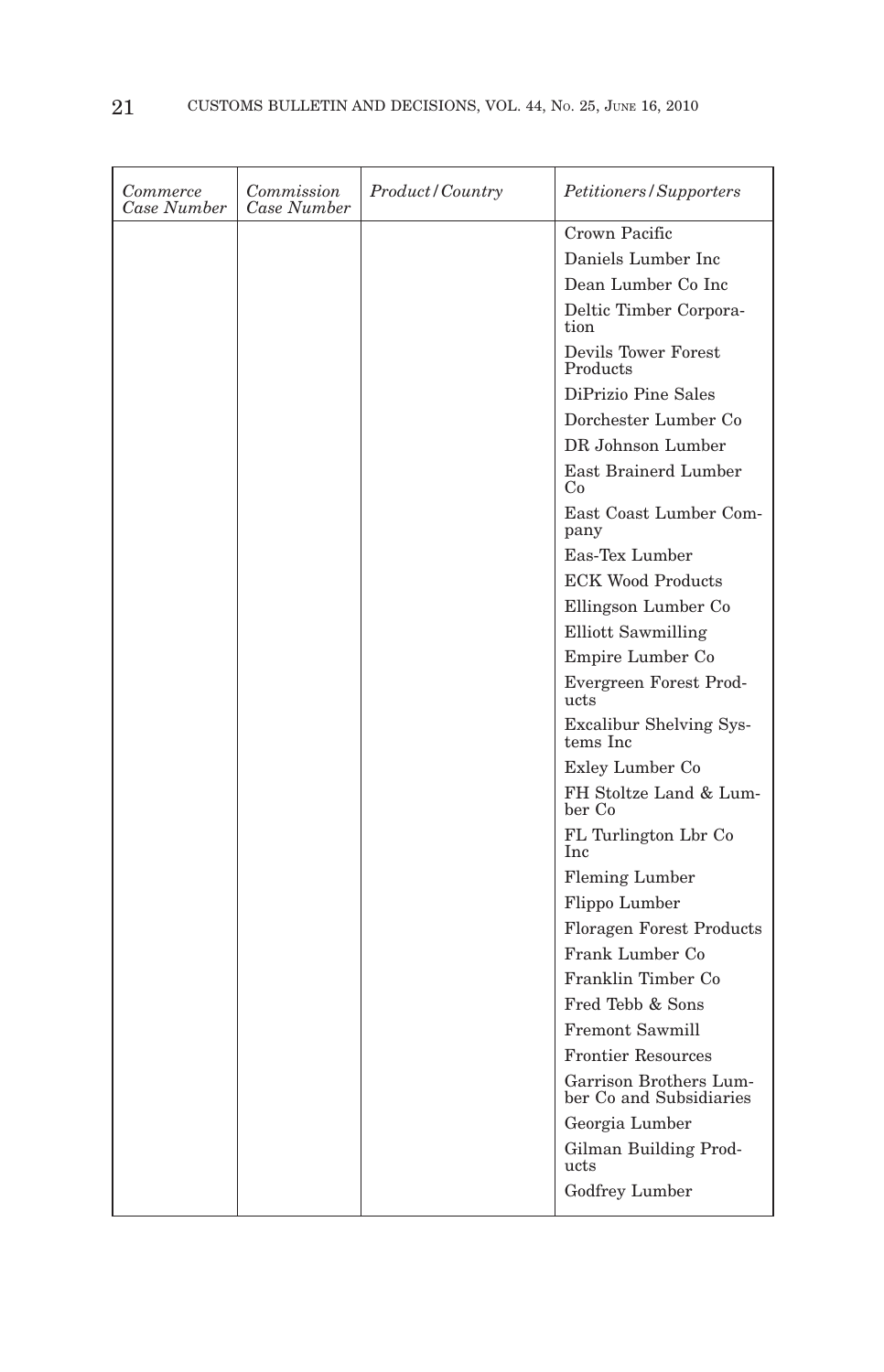| Commerce<br>Case Number | Commission<br>Case Number | <i>Product/Country</i> | Petitioners/Supporters              |
|-------------------------|---------------------------|------------------------|-------------------------------------|
|                         |                           |                        | Granite State Forest<br>Prod Inc.   |
|                         |                           |                        | Great Western Lumber<br>Co          |
|                         |                           |                        | Greenville Molding Inc              |
|                         |                           |                        | Griffin Lumber Company              |
|                         |                           |                        | Guess Brothers Lumber               |
|                         |                           |                        | <b>Gulf Lumber</b>                  |
|                         |                           |                        | <b>Gulf States Paper</b>            |
|                         |                           |                        | Guy Bennett Lumber                  |
|                         |                           |                        | <b>Hampton Resources</b>            |
|                         |                           |                        | Hancock Lumber                      |
|                         |                           |                        | Hankins Inc.                        |
|                         |                           |                        | Hankins Lumber Co                   |
|                         |                           |                        | Harrigan Lumber                     |
|                         |                           |                        | <b>Harwood Products</b>             |
|                         |                           |                        | Haskell Lumber Inc                  |
|                         |                           |                        | Hatfield Lumber                     |
|                         |                           |                        | <b>Hedstrom</b> Lumber              |
|                         |                           |                        | Herrick Millwork Inc.               |
|                         |                           |                        | HG Toler & Son Lumber<br>Co Inc     |
|                         |                           |                        | <b>HG Wood Industries</b><br>LLC    |
|                         |                           |                        | Hogan & Storey Wood<br>Prod         |
|                         |                           |                        | Hogan Lumber Co                     |
|                         |                           |                        | Hood Industries                     |
|                         |                           |                        | HS Hofler & Sons Lum-<br>ber Co Inc |
|                         |                           |                        | Hubbard Forest Ind Inc              |
|                         |                           |                        | HW Culp Lumber Co                   |
|                         |                           |                        | Idaho Veneer Co                     |
|                         |                           |                        | Industrial Wood Prod-<br>ucts       |
|                         |                           |                        | Intermountain Res LLC               |
|                         |                           |                        | <b>International Paper</b>          |
|                         |                           |                        | J Franklin Jones Lum-<br>ber Co Inc |
|                         |                           |                        | Jack Batte & Sons Inc               |
|                         |                           |                        | Jasper Lumber Company               |
|                         |                           |                        | JD Martin Lumber Co.                |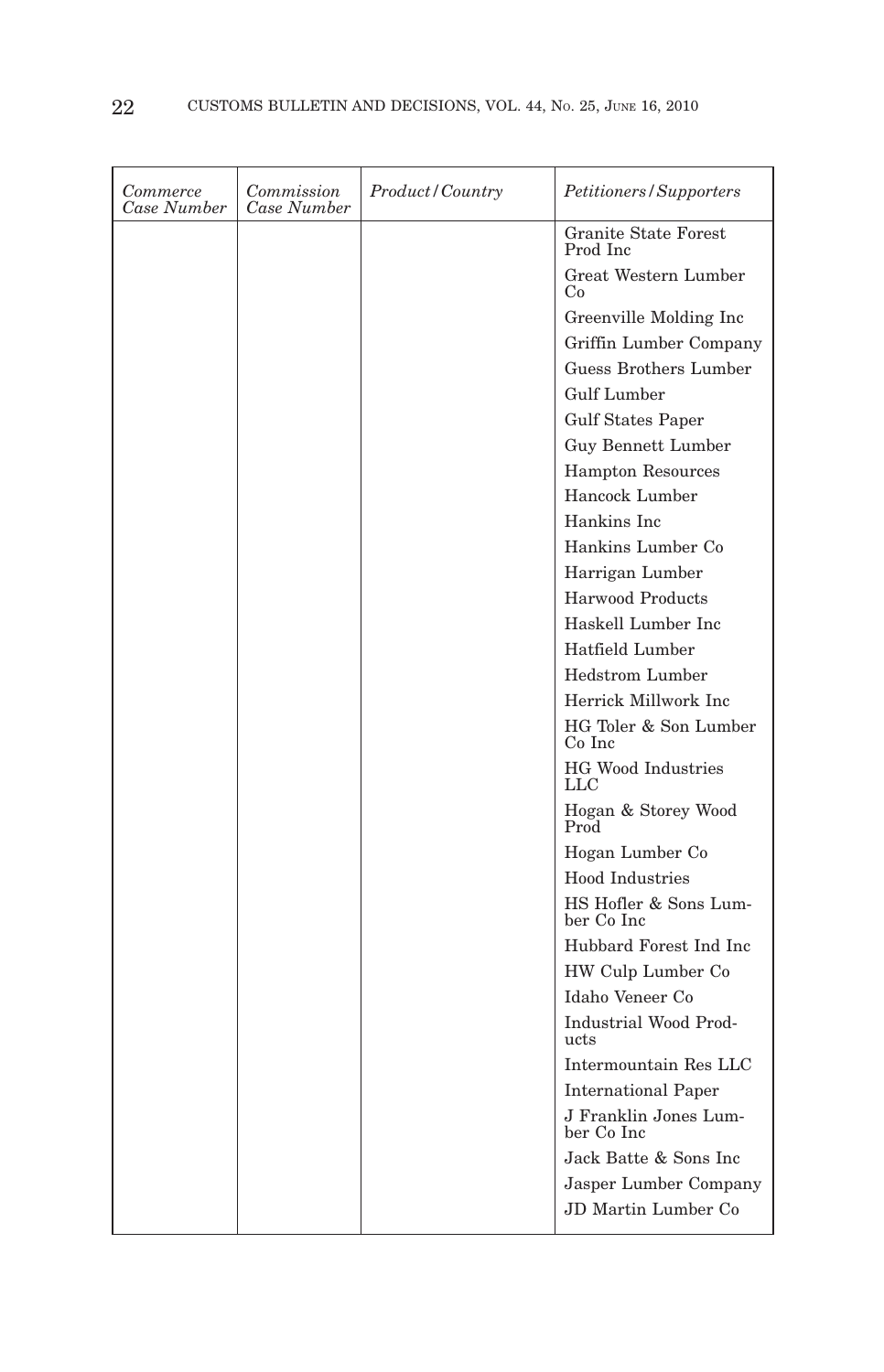| JE Jones Lumber Co.<br>Jerry G Williams & Sons<br>JH Knighton Lumber Co |
|-------------------------------------------------------------------------|
|                                                                         |
|                                                                         |
|                                                                         |
| Johnson Lumber Com-<br>pany                                             |
| Jordan Lumber & Sup-<br>ply                                             |
| Joseph Timber Co                                                        |
| JP Haynes Lbr Co Inc                                                    |
| JV Wells Inc                                                            |
| <b>JW</b> Jones Lumber                                                  |
| Keadle Lumber Enter-<br>prises                                          |
| Keller Lumber                                                           |
| King Lumber Co                                                          |
| Konkolville Lumber                                                      |
| Langdale Forest Prod-<br>ucts                                           |
| Laurel Lumber Company                                                   |
| Leavitt Lumber Co                                                       |
| Leesville Lumber Co                                                     |
| Limington Lumber Co                                                     |
| Longview Fibre Co                                                       |
| Lovell Lumber Co Inc                                                    |
| M Kendall Lumber Co                                                     |
| Manke Lumber Co                                                         |
| Marriner Lumber Co                                                      |
| Mason Lumber                                                            |
| MB Heath & Sons Lum-<br>ber Co                                          |
| MC Dixon Lumber Co<br><b>Inc</b>                                        |
| Mebane Lumber Co Inc                                                    |
| Metcalf Lumber Co Inc                                                   |
| Millry Mill Co Inc                                                      |
| Moose Creek Lumber Co                                                   |
| Moose River Lumber                                                      |
| Morgan Lumber Co Inc                                                    |
| Mount Yonah Lumber Co                                                   |
| Nagel Lumber                                                            |
| New Kearsarge Corp                                                      |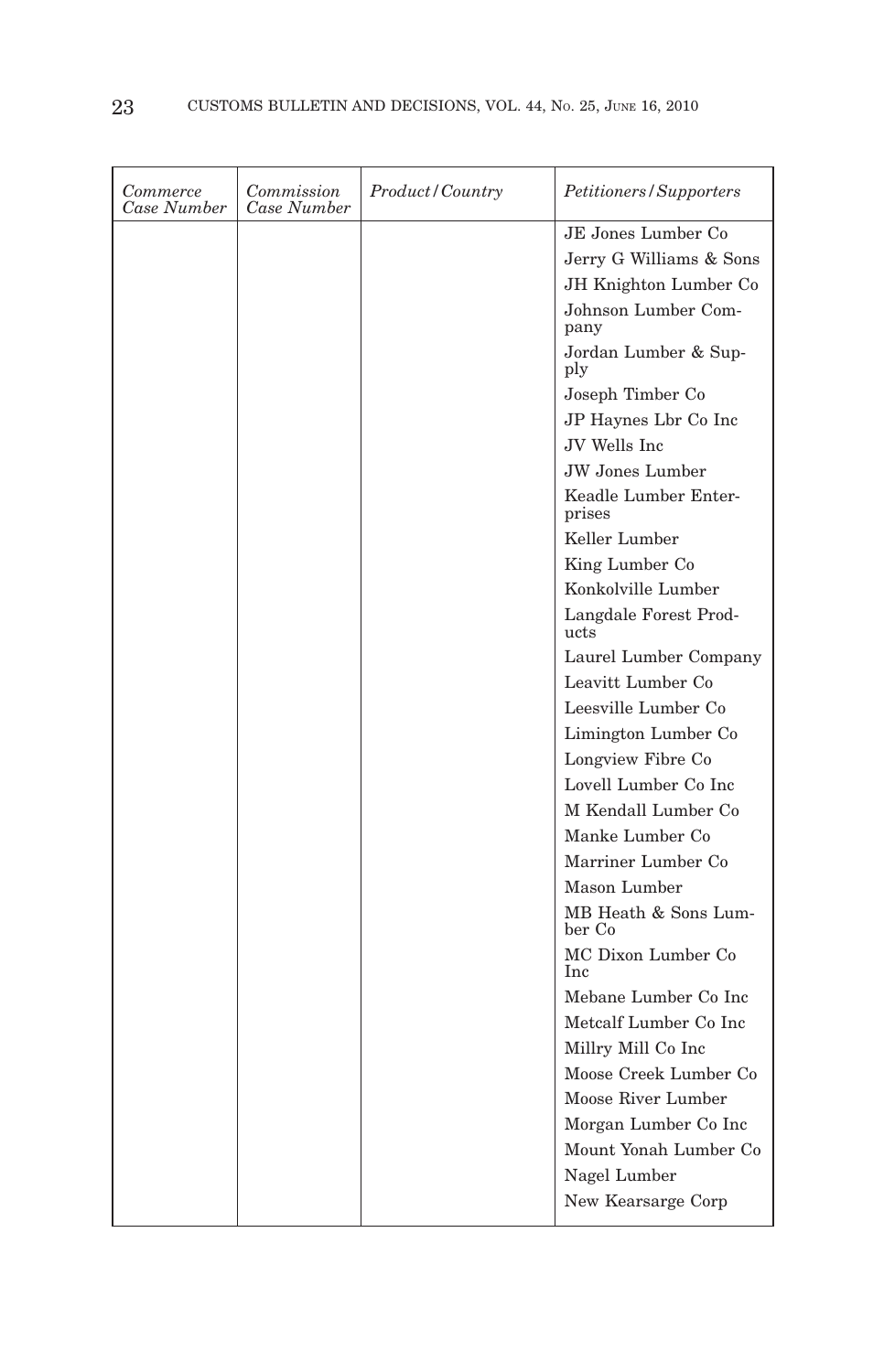| Commerce<br>Case Number | Commission<br>Case Number | <i>Product</i> / Country | <i>Petitioners/Supporters</i>                                                      |
|-------------------------|---------------------------|--------------------------|------------------------------------------------------------------------------------|
|                         |                           |                          | New South                                                                          |
|                         |                           |                          | Nicolet Hardwoods                                                                  |
|                         |                           |                          | Nieman Sawmills SD                                                                 |
|                         |                           |                          | Nieman Sawmills WY                                                                 |
|                         |                           |                          | North Florida                                                                      |
|                         |                           |                          | Northern Lights Timber<br>& Lumber                                                 |
|                         |                           |                          | Northern Neck Lumber<br>Co                                                         |
|                         |                           |                          | Ochoco Lumber Co                                                                   |
|                         |                           |                          | Olon Belcher Lumber Co                                                             |
|                         |                           |                          | Owens and Hurst Lum-<br>ber                                                        |
|                         |                           |                          | Packaging Corp of<br>America                                                       |
|                         |                           |                          | Page & Hill Forest Prod-<br>ucts                                                   |
|                         |                           |                          | Paper, Allied-Industrial,<br>Chemical and Energy<br>Workers International<br>Union |
|                         |                           |                          | Parker Lumber                                                                      |
|                         |                           |                          | Pate Lumber Co Inc                                                                 |
|                         |                           |                          | PBS Lumber                                                                         |
|                         |                           |                          | Pedigo Lumber Co                                                                   |
|                         |                           |                          | Piedmont Hardwood<br>Lumber Co                                                     |
|                         |                           |                          | Pine River Lumber Co                                                               |
|                         |                           |                          | Pinecrest Lumber Co.                                                               |
|                         |                           |                          | <b>Pleasant River Lumber</b><br>Co                                                 |
|                         |                           |                          | Pleasant Western Lum-<br>ber Inc                                                   |
|                         |                           |                          | Plum Creek Timber                                                                  |
|                         |                           |                          | Pollard Lumber                                                                     |
|                         |                           |                          | Portac                                                                             |
|                         |                           |                          | Potlatch                                                                           |
|                         |                           |                          | Potomac Supply                                                                     |
|                         |                           |                          | Precision Lumber Inc.                                                              |
|                         |                           |                          | Pruitt Lumber Inc                                                                  |
|                         |                           |                          | R Leon Williams Lumber<br>Co                                                       |
|                         |                           |                          | RA Yancey Lumber                                                                   |
|                         |                           |                          | Rajala Timber Co                                                                   |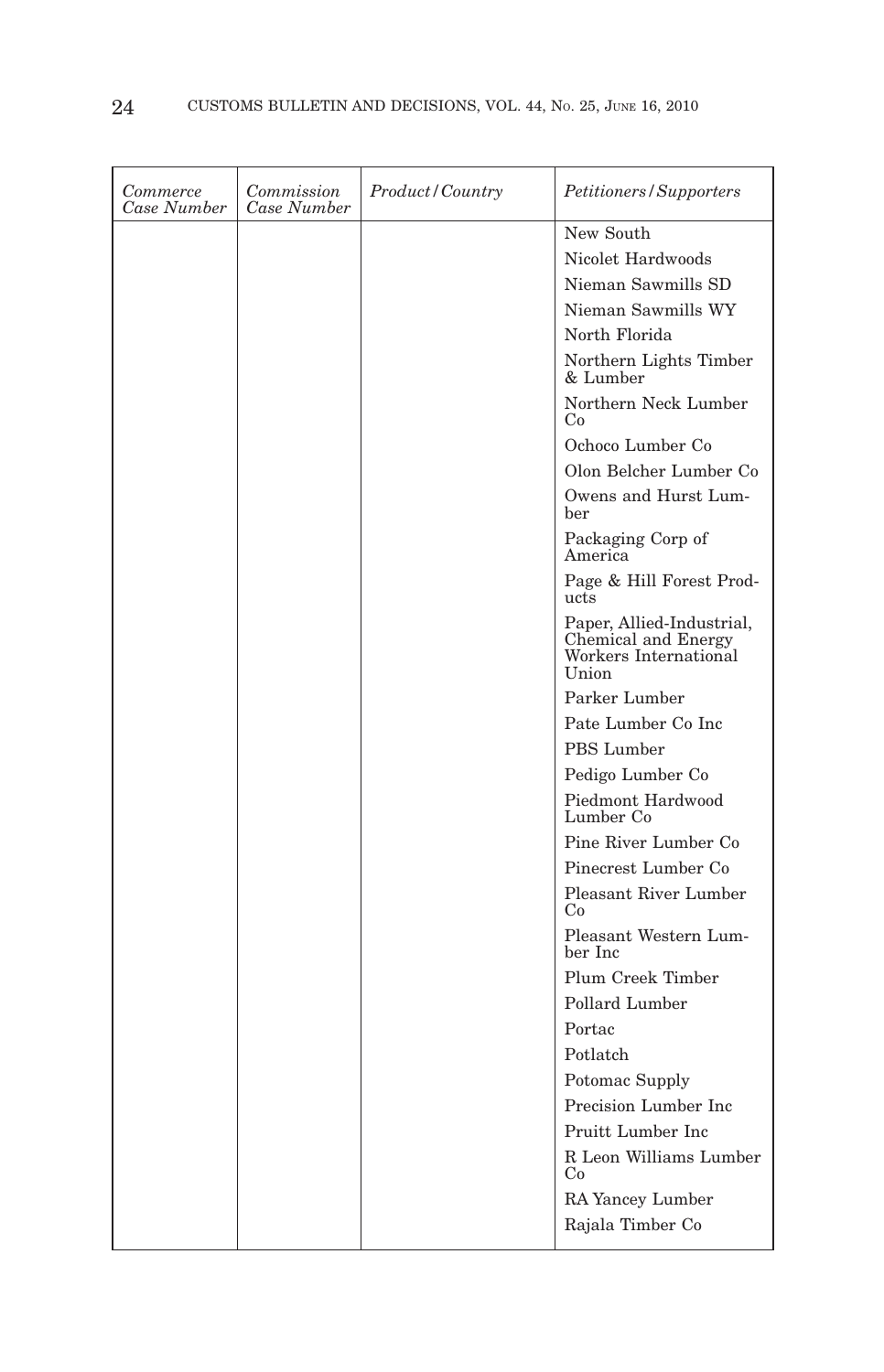| <i>Commerce</i><br>Case Number | Commission<br>Case Number | Product/Country | Petitioners/Supporters              |
|--------------------------------|---------------------------|-----------------|-------------------------------------|
|                                |                           |                 | Ralph Hamel Forest<br>Products      |
|                                |                           |                 | Randy D Miller Lumber               |
|                                |                           |                 | Rappahannock Lumber<br>Co           |
|                                |                           |                 | Regulus Stud Mills Inc              |
|                                |                           |                 | <b>Riley Creek Lumber</b>           |
|                                |                           |                 | Roanoke Lumber Co                   |
|                                |                           |                 | Robbins Lumber                      |
|                                |                           |                 | Robertson Lumber                    |
|                                |                           |                 | Roseburg Forest Prod-<br>ucts Co    |
|                                |                           |                 | Rough & Ready                       |
|                                |                           |                 | RSG Forest Products                 |
|                                |                           |                 | Rushmore Forest Prod-<br>ucts       |
|                                |                           |                 | RY Timber Inc                       |
|                                |                           |                 | Sam Mabry Lumber Co                 |
|                                |                           |                 | Scotch Lumber                       |
|                                |                           |                 | SDS Lumber Co                       |
|                                |                           |                 | Seacoast Mills Inc.                 |
|                                |                           |                 | Seago Lumber                        |
|                                |                           |                 | Seattle-Snohomish                   |
|                                |                           |                 | Seneca Sawmill                      |
|                                |                           |                 | <b>Shaver Wood Products</b>         |
|                                |                           |                 | Shearer Lumber Prod-<br>ucts        |
|                                |                           |                 | Shuqualak Lumber                    |
|                                |                           |                 | SI Storey Lumber                    |
|                                |                           |                 | Sierra Forest Products              |
|                                |                           |                 | Sierra Pacific Industries           |
|                                |                           |                 | Sigfridson Wood Prod-<br>ucts       |
|                                |                           |                 | Silver City Lumber Inc              |
|                                |                           |                 | Somers Lbr & Mfg Inc                |
|                                |                           |                 | South & Jones                       |
|                                |                           |                 | South Coast                         |
|                                |                           |                 | Southern Forest Indus-<br>tries Inc |
|                                |                           |                 | Southern Lumber                     |
|                                |                           |                 | St Laurent Forest Prod-<br>ucts     |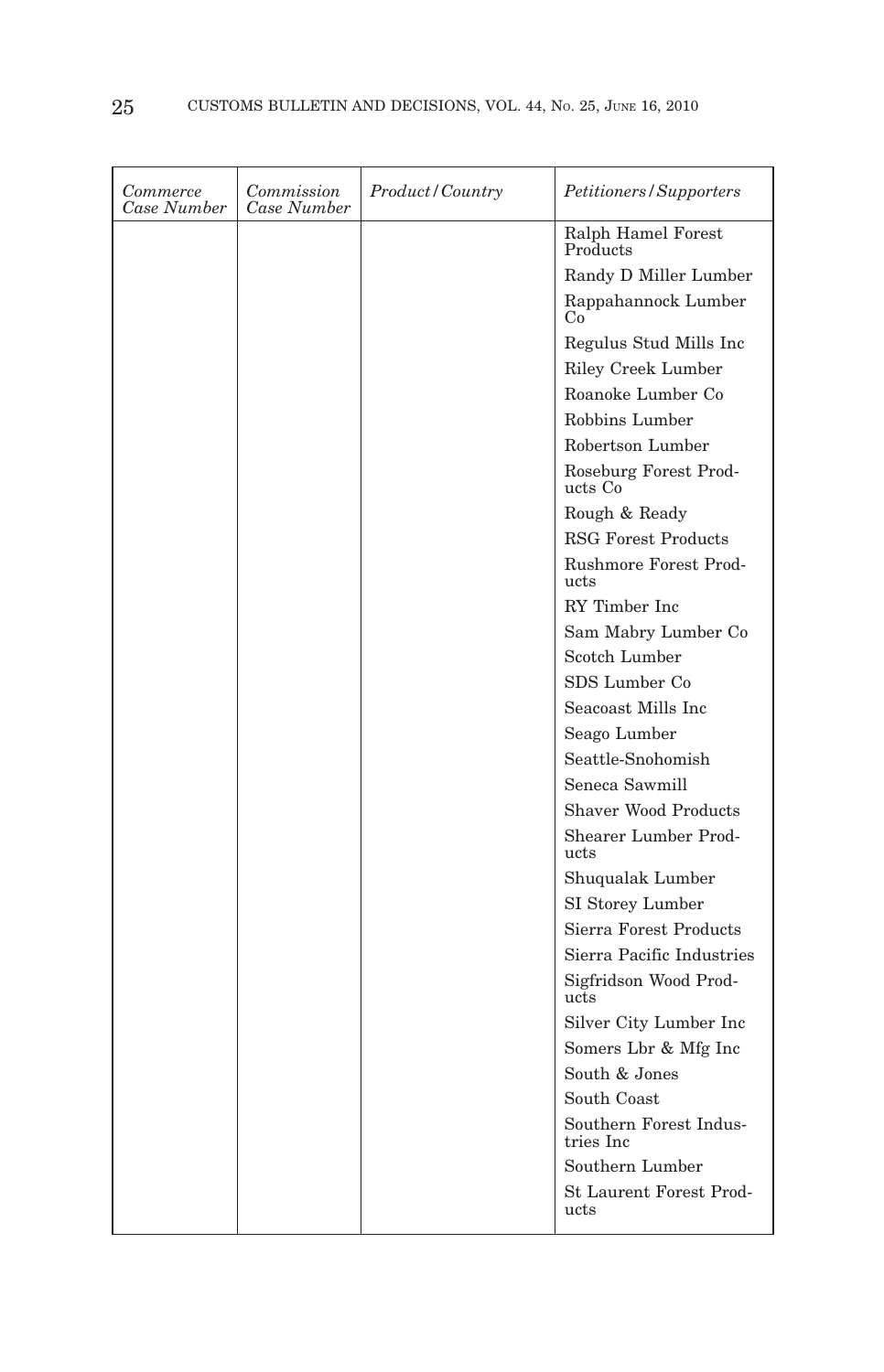| Commerce<br>Case Number | Commission<br>Case Number | <i>Product/Country</i> | <i>Petitioners/Supporters</i>                   |
|-------------------------|---------------------------|------------------------|-------------------------------------------------|
|                         |                           |                        | Starfire Lumber Co                              |
|                         |                           |                        | Steely Lumber Co Inc                            |
|                         |                           |                        | Stimson Lumber                                  |
|                         |                           |                        | Summit Timber Co                                |
|                         |                           |                        | Sundance Lumber                                 |
|                         |                           |                        | Superior Lumber                                 |
|                         |                           |                        | Swanson Superior Forest<br>Products Inc         |
|                         |                           |                        | Swift Lumber                                    |
|                         |                           |                        | Tamarack Mill                                   |
|                         |                           |                        | Taylor Lumber & Treat-<br>ing Inc               |
|                         |                           |                        | Temple-Inland Forest<br>Products                |
|                         |                           |                        | Thompson River Lumber                           |
|                         |                           |                        | Three Rivers Timber                             |
|                         |                           |                        | Thrift Brothers Lumber<br>Co Inc                |
|                         |                           |                        | Timco Inc                                       |
|                         |                           |                        | Tolleson Lumber                                 |
|                         |                           |                        | Toney Lumber                                    |
|                         |                           |                        | TR Miller Mill Co                               |
|                         |                           |                        | Tradewinds of Virginia<br>Ltd                   |
|                         |                           |                        | Travis Lumber Co                                |
|                         |                           |                        | Tree Source Industries<br>Inc                   |
|                         |                           |                        | Tri-State Lumber                                |
|                         |                           |                        | <b>TTT</b> Studs                                |
|                         |                           |                        | United Brotherhood of<br>Carpenters and Joiners |
|                         |                           |                        | Viking Lumber Co                                |
|                         |                           |                        | VP Kiser Lumber Co                              |
|                         |                           |                        | Walton Lumber Co Inc                            |
|                         |                           |                        | Warm Springs Forest<br>Products                 |
|                         |                           |                        | Westvaco Corp                                   |
|                         |                           |                        | Wilkins, Kaiser & Olsen<br>Inc                  |
|                         |                           |                        | WM Shepherd Lumber<br>Co                        |
|                         |                           |                        | WR Robinson Lumber Co<br>Inc                    |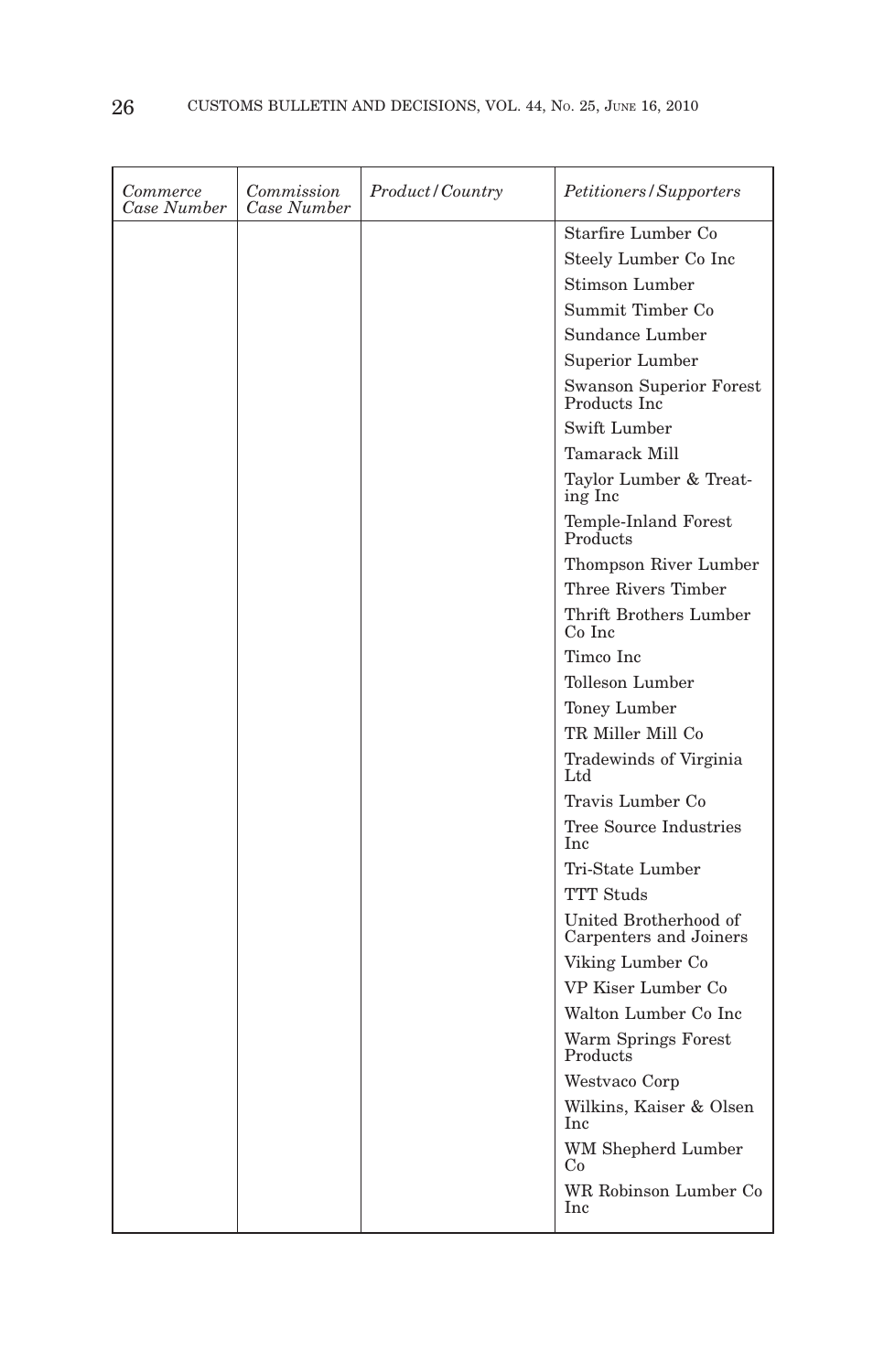| Commerce<br>Case Number | Commission<br>Case Number | Product/Country                                      | Petitioners/Supporters                             |
|-------------------------|---------------------------|------------------------------------------------------|----------------------------------------------------|
|                         |                           |                                                      | Wrenn Brothers Inc.                                |
|                         |                           |                                                      | <b>Wyoming Sawmills</b>                            |
|                         |                           |                                                      | Yakama Forest Products                             |
|                         |                           |                                                      | Younce & Ralph Lumber<br>Co Inc                    |
|                         |                           |                                                      | Zip-O-Log Mills Inc                                |
| $A-122-840$             | 731-TA-954                | Carbon and Certain<br>Alloy Steel Wire<br>Rod/Canada | AmeriSteel                                         |
|                         |                           |                                                      | Birmingham Steel                                   |
|                         |                           |                                                      | Cascade Steel Rolling<br>Mills                     |
|                         |                           |                                                      | Connecticut Steel Corp                             |
|                         |                           |                                                      | Co-Steel Raritan                                   |
|                         |                           |                                                      | <b>GS</b> Industries                               |
|                         |                           |                                                      | Keystone Consolidated<br>Industries                |
|                         |                           |                                                      | North Star Steel Texas                             |
|                         |                           |                                                      | Nucor Steel-Nebraska (a<br>division of Nucor Corp) |
|                         |                           |                                                      | Republic Technologies<br>International             |
|                         |                           |                                                      | Rocky Mountain Steel<br>Mills                      |
| A-122-847               | 731-TA-<br>1019B          | Hard Red Spring<br>Wheat/Canada                      | North Dakota Wheat<br>Commission                   |
| $A-201-504$             | 731-TA-297                | Porcelain-on-Steel<br>Cooking Ware/Mexico            | General Housewares                                 |
| A-201-601               | 731-TA-333                | Fresh Cut<br>Flowers/Mexico                          | <b>Burdette Coward</b>                             |
|                         |                           |                                                      | California Floral Council                          |
|                         |                           |                                                      | Floral Trade Council                               |
|                         |                           |                                                      | Florida Flower Associa-<br>tion                    |
|                         |                           |                                                      | Gold Coast Uanko Nurs-<br>erv                      |
|                         |                           |                                                      | Hollandia Wholesale Flo-<br>rist.                  |
|                         |                           |                                                      | Manatee Fruit                                      |
|                         |                           |                                                      | <b>Monterey Flower Farms</b>                       |
|                         |                           |                                                      | <b>Topstar Nursery</b>                             |
| $A-201-802$             | 731-TA-451                | Gray Portland Ce-<br>ment and                        | Alamo Cement                                       |
|                         |                           | Clinker/Mexico                                       |                                                    |
|                         |                           |                                                      | <b>Blue Circle</b>                                 |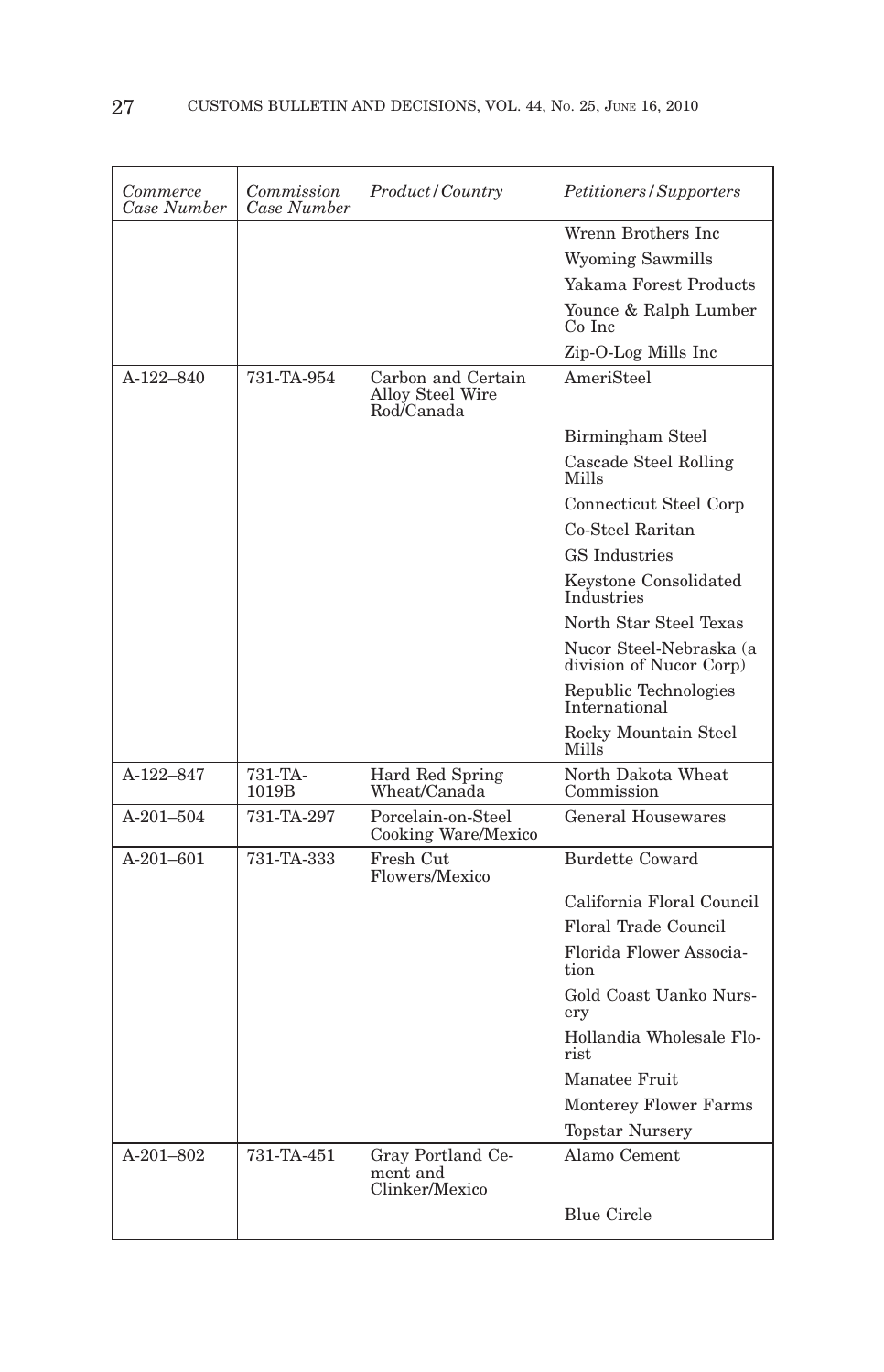| Commerce<br>Case Number | Commission<br>Case Number | Product/Country                                    | Petitioners/Supporters                                                      |
|-------------------------|---------------------------|----------------------------------------------------|-----------------------------------------------------------------------------|
|                         |                           |                                                    | <b>BoxCrow Cement</b>                                                       |
|                         |                           |                                                    | Calaveras Cement                                                            |
|                         |                           |                                                    | Capitol Aggregates                                                          |
|                         |                           |                                                    | Centex Cement                                                               |
|                         |                           |                                                    | Florida Crushed Stone                                                       |
|                         |                           |                                                    | Gifford-Hill                                                                |
|                         |                           |                                                    | Hanson Permanente Ce-<br>ment                                               |
|                         |                           |                                                    | <b>Ideal Basic Industries</b>                                               |
|                         |                           |                                                    | Independent Workers of<br>North America (Locals<br>49, 52, 89, 192 and 471) |
|                         |                           |                                                    | International Union of<br>Operating Engineers (Lo-<br>cal(12)               |
|                         |                           |                                                    | National Cement Com-<br>pany of Alabama                                     |
|                         |                           |                                                    | National Cement Com-<br>pany of California                                  |
|                         |                           |                                                    | Phoenix Cement                                                              |
|                         |                           |                                                    | Riverside Cement                                                            |
|                         |                           |                                                    | Southdown                                                                   |
|                         |                           |                                                    | Tarmac America                                                              |
|                         |                           |                                                    | Texas Industries                                                            |
| $A-201-805$             | 731-TA-534                | Circular Welded Non-<br>alloy Steel<br>Pipe/Mexico | Allied Tube & Conduit                                                       |
|                         |                           |                                                    | American Tube                                                               |
|                         |                           |                                                    | <b>Bull Moose Tube</b>                                                      |
|                         |                           |                                                    | Century Tube                                                                |
|                         |                           |                                                    | <b>CSI Tubular Products</b>                                                 |
|                         |                           |                                                    | Cyclops                                                                     |
|                         |                           |                                                    | Laclede Steel                                                               |
|                         |                           |                                                    | <b>LTV Tubular Products</b>                                                 |
|                         |                           |                                                    | Maruichi American                                                           |
|                         |                           |                                                    | Sharon Tube                                                                 |
|                         |                           |                                                    | <b>USX</b>                                                                  |
|                         |                           |                                                    | Western Tube & Conduit                                                      |
|                         |                           |                                                    | <b>Wheatland Tube</b>                                                       |
| $A-201-806$             | 731-TA-547                | Carbon Steel Wire<br>Rope/Mexico                   | <b>Bridon American</b>                                                      |
|                         |                           |                                                    | Macwhyte                                                                    |
|                         |                           |                                                    | Paulsen Wire Rope                                                           |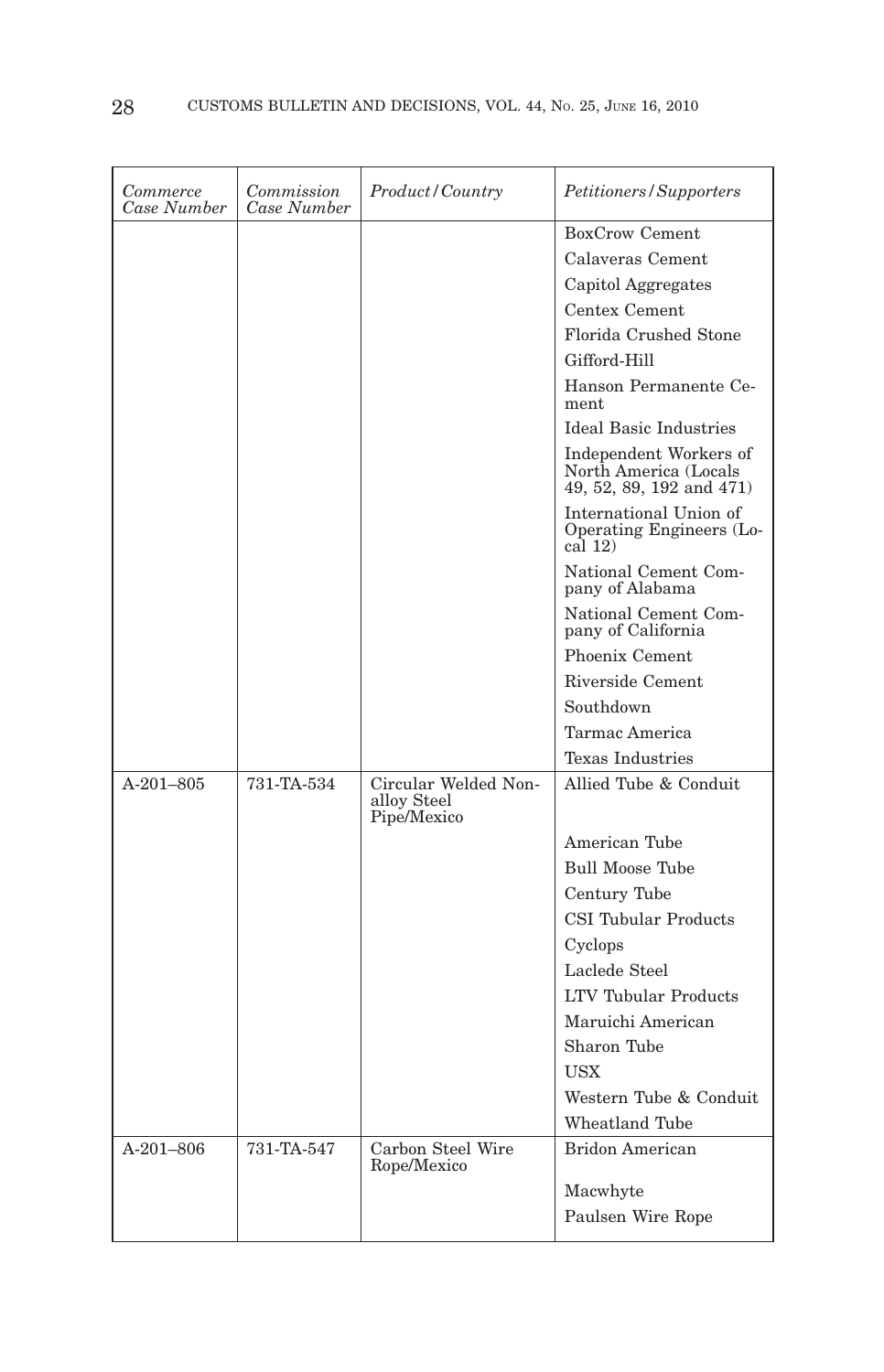| Commerce<br>Case Number | Commission<br>Case Number | Product/Country                            | Petitioners/Supporters                                                                                                        |
|-------------------------|---------------------------|--------------------------------------------|-------------------------------------------------------------------------------------------------------------------------------|
|                         |                           |                                            | The Rochester Corpora-<br>tion                                                                                                |
|                         |                           |                                            | United Automobile, Aero-<br>space and Agricultural<br>Implement Workers (Lo-<br>$cal\$ {560}                                  |
|                         |                           |                                            | Williamsport                                                                                                                  |
|                         |                           |                                            | Wire-rope Works                                                                                                               |
|                         |                           |                                            | Wire Rope Corporation of<br>America                                                                                           |
| A-201-809               | 731-TA-582                | Cut-to-Length Carbon<br>Steel Plate/Mexico | <b>Bethlehem Steel</b>                                                                                                        |
|                         |                           |                                            | California Steel Indus-<br>tries                                                                                              |
|                         |                           |                                            | CitiSteel USA Inc                                                                                                             |
|                         |                           |                                            | Geneva Steel                                                                                                                  |
|                         |                           |                                            | <b>Gulf States Steel</b>                                                                                                      |
|                         |                           |                                            | <b>Inland Steel Industries</b>                                                                                                |
|                         |                           |                                            | Lukens Steel                                                                                                                  |
|                         |                           |                                            | National Steel                                                                                                                |
|                         |                           |                                            | Nextech                                                                                                                       |
|                         |                           |                                            | Sharon Steel                                                                                                                  |
|                         |                           |                                            | Theis Precision Steel                                                                                                         |
|                         |                           |                                            | Thompson Steel                                                                                                                |
|                         |                           |                                            | US Steel                                                                                                                      |
|                         |                           |                                            | United Steelworkers of<br>America                                                                                             |
| A-201-817               | 731-TA-716                | Oil Country Tubular<br>Goods/Mexico        | <b>IPSCO</b>                                                                                                                  |
|                         |                           |                                            | Koppel Steel                                                                                                                  |
|                         |                           |                                            | Maverick Tube                                                                                                                 |
|                         |                           |                                            | Newport Steel                                                                                                                 |
|                         |                           |                                            | North Star Steel                                                                                                              |
|                         |                           |                                            | US Steel                                                                                                                      |
|                         |                           |                                            | USS/Kobe                                                                                                                      |
| A-201-820               | 731-TA-747                | Fresh<br>Tomatoes/Mexico                   | <b>Accomack County Farm</b><br>Bureau                                                                                         |
|                         |                           |                                            | Ad Hoc Group of Florida,<br>California, Georgia,<br>Pennsylvania, South<br>Carolina, Tennessee and<br>Virginia Tomato Growers |
|                         |                           |                                            | Florida Farm Bureau<br>Federation                                                                                             |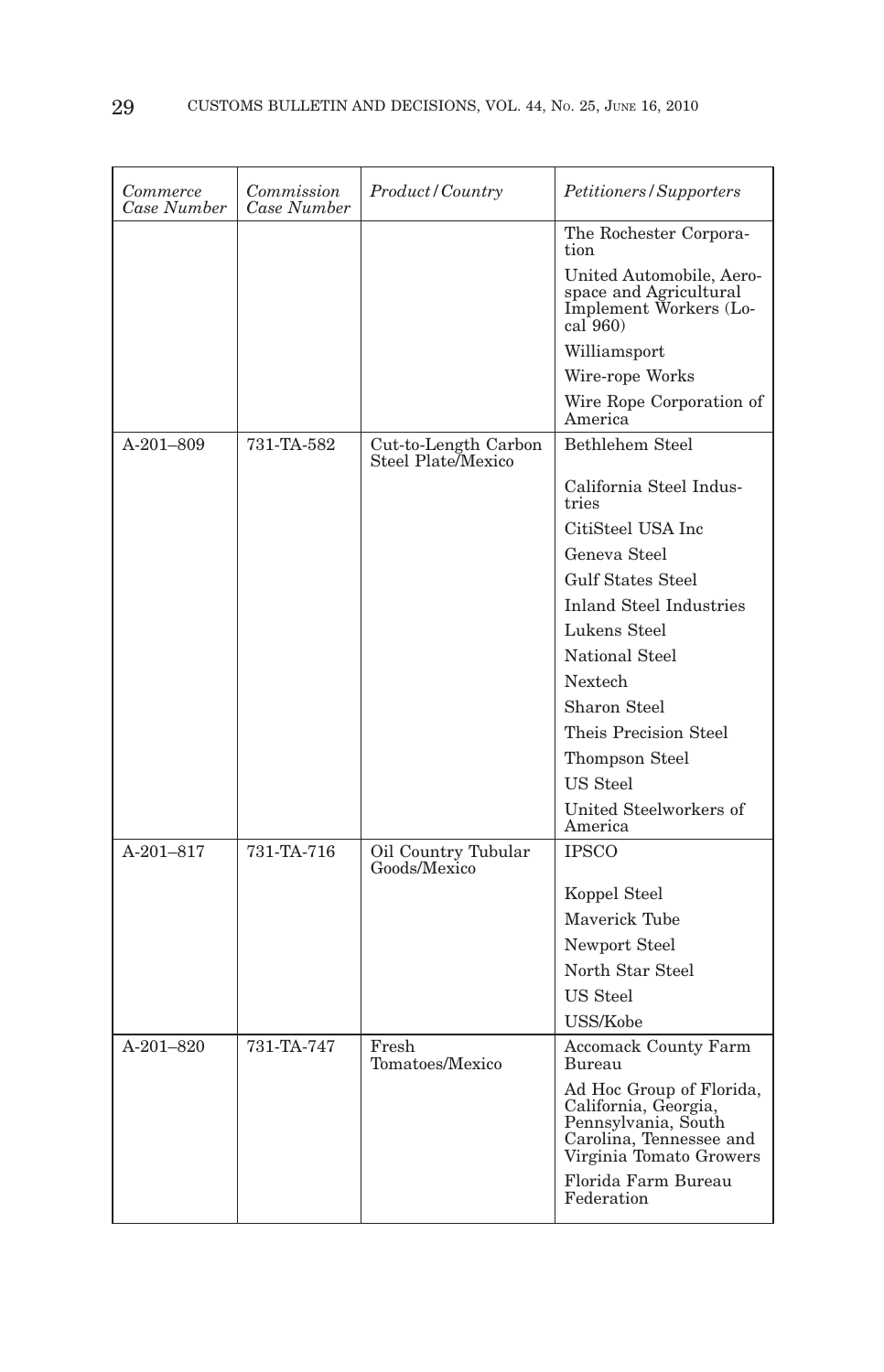| Commerce<br>Case Number | Commission<br>Case Number | Product/Country                                          | Petitioners/Supporters                       |
|-------------------------|---------------------------|----------------------------------------------------------|----------------------------------------------|
|                         |                           |                                                          | Florida Fruit and Veg-<br>etable Association |
|                         |                           |                                                          | Florida Tomato Ex-<br>change                 |
|                         |                           |                                                          | Florida Tomato Growers<br>Exchange           |
|                         |                           |                                                          | Gadsden County Tomato<br>Growers Association |
|                         |                           |                                                          | South Carolina Tomato<br>Association         |
| $A-201-822$             | 731-TA-802                | Stainless Steel Sheet<br>and Strip/Mexico                | Allegheny Ludlum                             |
|                         |                           |                                                          | Armco                                        |
|                         |                           |                                                          | Bethlehem Steel                              |
|                         |                           |                                                          | Carpenter Technology<br>Corp                 |
|                         |                           |                                                          | <b>J&amp;L</b> Specialty Steel               |
|                         |                           |                                                          | North American Stain-<br>less                |
|                         |                           |                                                          | United Steelworkers of<br>America            |
| A-201-827               | 731-TA-848                | Large-Diameter Car-<br>bon Steel Seamless<br>Pipe/Mexico | North Star Steel                             |
|                         |                           |                                                          | Timken                                       |
|                         |                           |                                                          | US Steel                                     |
|                         |                           |                                                          | United Steelworkers of<br>America            |
|                         |                           |                                                          | USS/Kobe                                     |
| A-201-828               | 731-TA-920                | Welded Large Diam-<br>eter Line Pipe/Mexico              | American Cast Iron Pipe                      |
|                         |                           |                                                          | Berg Steel Pipe                              |
|                         |                           |                                                          | <b>Bethlehem Steel</b>                       |
|                         |                           |                                                          | Napa Pipe/Oregon Steel<br>Mills              |
|                         |                           |                                                          | Saw Pipes USA                                |
|                         |                           |                                                          | Stupp                                        |
|                         |                           |                                                          | US Steel                                     |
| A-201-830               | 731-TA-958                | Carbon and Certain<br>Alloy Steel Wire<br>Rod/Mexico     | AmeriSteel                                   |
|                         |                           |                                                          | Birmingham Steel                             |
|                         |                           |                                                          | Cascade Steel Rolling<br><b>Mills</b>        |
|                         |                           |                                                          | Connecticut Steel Corp                       |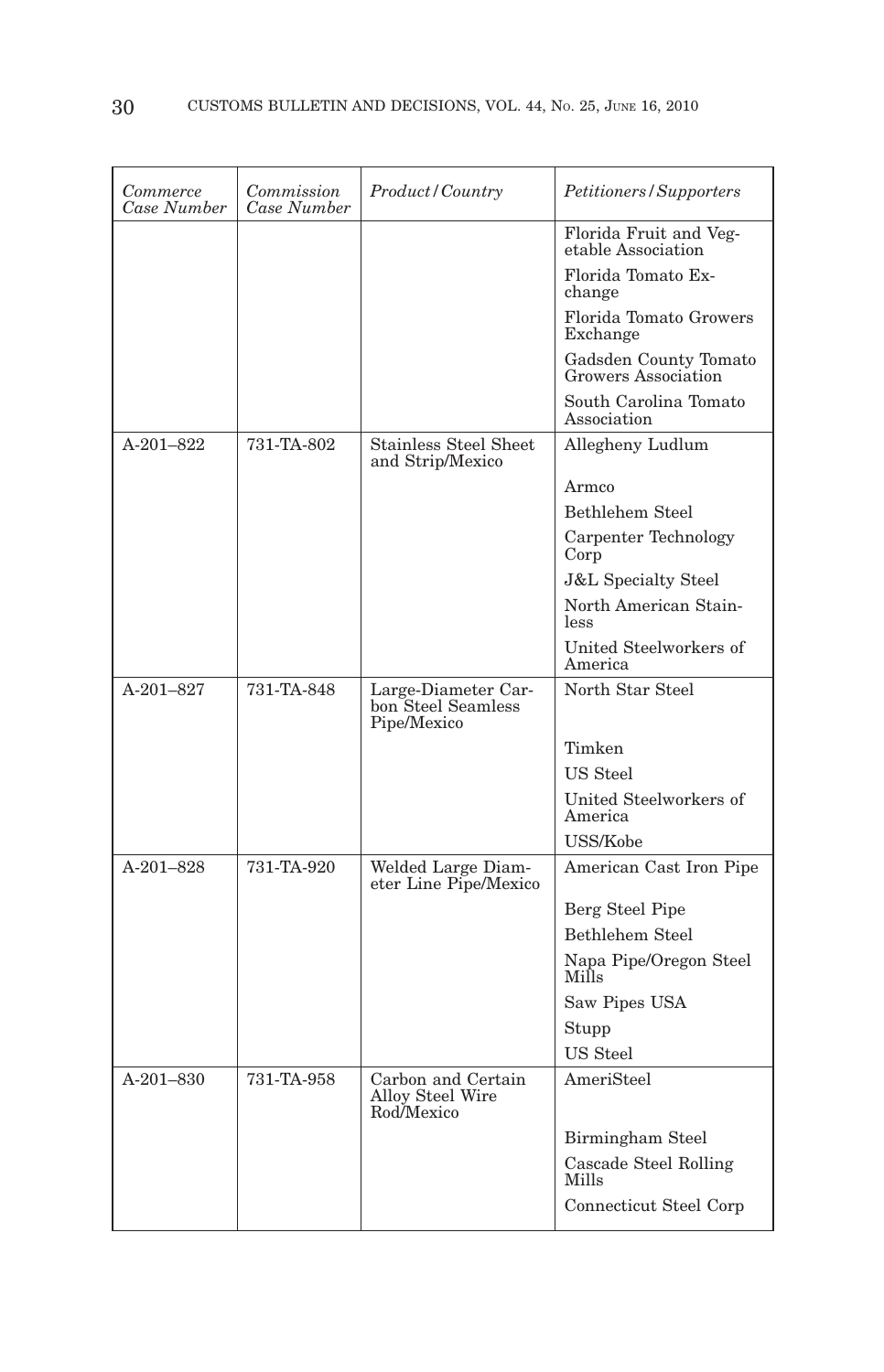| Commerce<br>Case Number | Commission<br>Case Number | Product/Country                                                      | Petitioners/Supporters                             |
|-------------------------|---------------------------|----------------------------------------------------------------------|----------------------------------------------------|
|                         |                           |                                                                      | Co-Steel Raritan                                   |
|                         |                           |                                                                      | <b>GS</b> Industries                               |
|                         |                           |                                                                      | Keystone Consolidated<br>Industries                |
|                         |                           |                                                                      | North Star Steel Texas                             |
|                         |                           |                                                                      | Nucor Steel-Nebraska (a<br>division of Nucor Corp) |
|                         |                           |                                                                      | Republic Technologies<br>International             |
|                         |                           |                                                                      | Rocky Mountain Steel<br>Mills                      |
| $A-201-831$             | 731-TA-1027               | <b>Prestressed Concrete</b><br><b>Steel Wire</b><br>Strand/Mexico    | American Spring Wire<br>Corp                       |
|                         |                           |                                                                      | Insteel Wire Products Co                           |
|                         |                           |                                                                      | Sivaco Georgia LLC                                 |
|                         |                           |                                                                      | Strand Tech Martin Inc                             |
|                         |                           |                                                                      | Sumiden Wire Products<br>Corp                      |
| $A-201-834$             | 731-TA-1085               | Purified<br>Carboxymethyl-<br>cellulose/Mexico                       | Aqualon Co a Division of<br>Hercules Inc           |
| A-274-804               | 731-TA-961                | Carbon and Certain<br>Alloy Steel Wire<br>Rod/Trinidad & To-<br>bago | AmeriSteel                                         |
|                         |                           |                                                                      | Birmingham Steel                                   |
|                         |                           |                                                                      | Cascade Steel Rolling<br>Mills                     |
|                         |                           |                                                                      | Connecticut Steel Corp                             |
|                         |                           |                                                                      | Co-Steel Raritan                                   |
|                         |                           |                                                                      | <b>GS</b> Industries                               |
|                         |                           |                                                                      | Keystone Consolidated<br>Industries                |
|                         |                           |                                                                      | North Star Steel Texas                             |
|                         |                           |                                                                      | Nucor Steel-Nebraska (a<br>division of Nucor Corp) |
|                         |                           |                                                                      | Republic Technologies<br>International             |
|                         |                           |                                                                      | Rocky Mountain Steel<br>Mills                      |
| A-301-602               | 731-TA-329                | Fresh Cut<br>Flowers/Colombia                                        | <b>Burdette Coward</b>                             |
|                         |                           |                                                                      | California Floral Council                          |
|                         |                           |                                                                      | <b>Floral Trade Council</b>                        |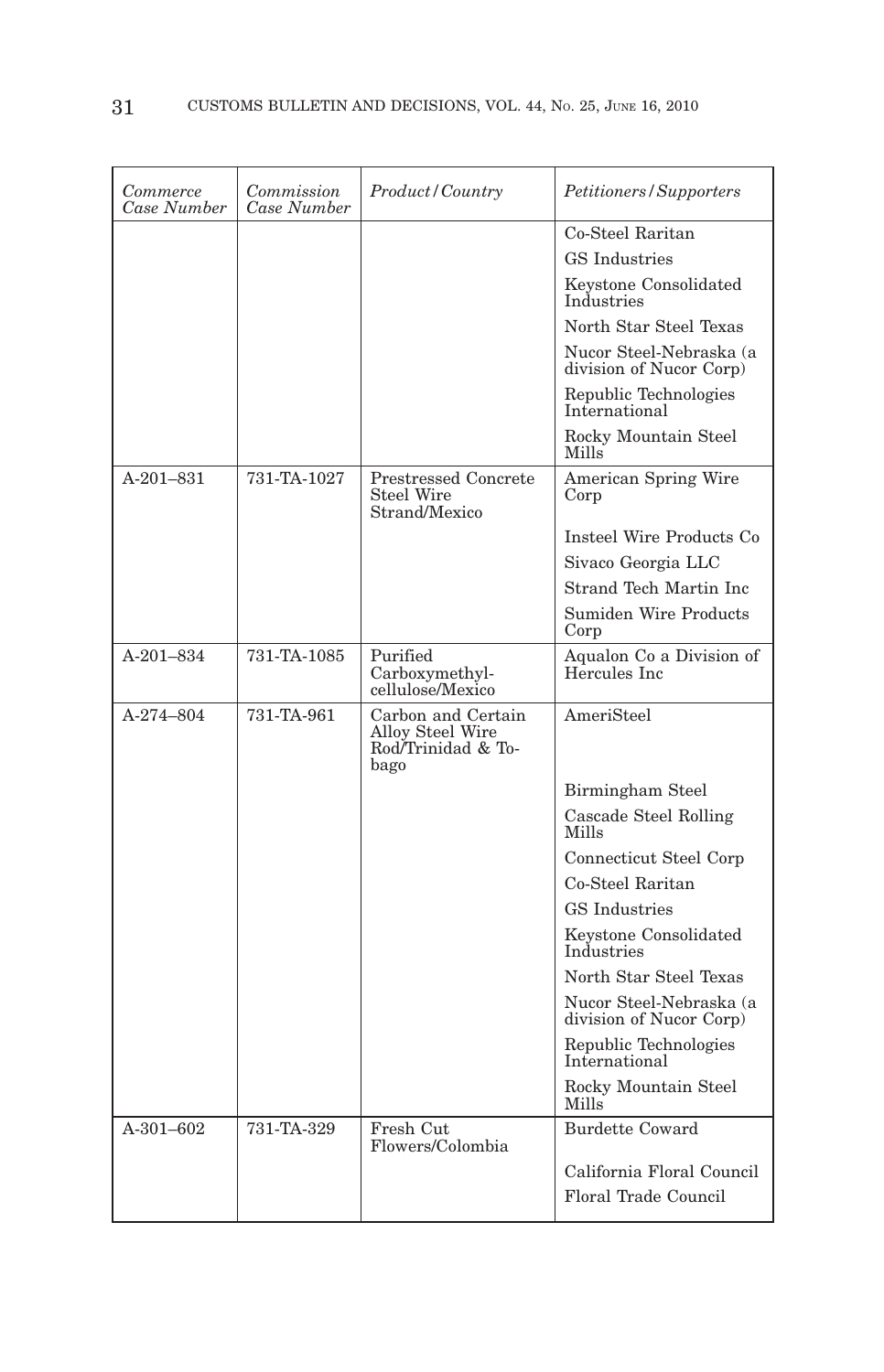| Florida Flower Associa-<br>tion<br>Gold Coast Uanko Nurs-<br>ery<br>Hollandia Wholesale Flo-<br>rist<br>Manatee Fruit<br>Monterey Flower Farms<br>Pajaro Valley Green-<br>houses<br><b>Topstar Nursery</b><br>Florida Crushed Stone<br>A-307-803<br>731-TA-519<br>Gray Portland Ce-<br>ment and<br>Clinker/Venezuela<br>Southdown<br>Tarmac America<br>Circular Welded Non-<br>Allied Tube & Conduit<br>A-307-805<br>731-TA-537<br>alloy Steel<br>Pipe/Venezuela<br>American Tube<br><b>Bull Moose Tube</b><br>Century Tube<br>CSI Tubular Products<br>Cyclops<br>Laclede Steel<br>LTV Tubular Products<br>Maruichi American<br>Sharon Tube<br><b>USX</b><br>Western Tube & Conduit<br>Wheatland Tube<br>Ferrosilicon/Venezuela<br>A-307-807<br>731-TA-570<br><b>AIMCOR</b><br>Alabama Silicon<br>American Alloys<br>Globe Metallurgical<br>Oil, Chemical and<br>Atomic Workers (Local<br>389)<br>Silicon Metaltech<br>United Autoworkers of<br>America (Local 523) | Commerce<br>Case Number | Commission<br>Case Number | Product / Country | Petitioners/Supporters |
|---------------------------------------------------------------------------------------------------------------------------------------------------------------------------------------------------------------------------------------------------------------------------------------------------------------------------------------------------------------------------------------------------------------------------------------------------------------------------------------------------------------------------------------------------------------------------------------------------------------------------------------------------------------------------------------------------------------------------------------------------------------------------------------------------------------------------------------------------------------------------------------------------------------------------------------------------------------------|-------------------------|---------------------------|-------------------|------------------------|
|                                                                                                                                                                                                                                                                                                                                                                                                                                                                                                                                                                                                                                                                                                                                                                                                                                                                                                                                                                     |                         |                           |                   |                        |
|                                                                                                                                                                                                                                                                                                                                                                                                                                                                                                                                                                                                                                                                                                                                                                                                                                                                                                                                                                     |                         |                           |                   |                        |
|                                                                                                                                                                                                                                                                                                                                                                                                                                                                                                                                                                                                                                                                                                                                                                                                                                                                                                                                                                     |                         |                           |                   |                        |
|                                                                                                                                                                                                                                                                                                                                                                                                                                                                                                                                                                                                                                                                                                                                                                                                                                                                                                                                                                     |                         |                           |                   |                        |
|                                                                                                                                                                                                                                                                                                                                                                                                                                                                                                                                                                                                                                                                                                                                                                                                                                                                                                                                                                     |                         |                           |                   |                        |
|                                                                                                                                                                                                                                                                                                                                                                                                                                                                                                                                                                                                                                                                                                                                                                                                                                                                                                                                                                     |                         |                           |                   |                        |
|                                                                                                                                                                                                                                                                                                                                                                                                                                                                                                                                                                                                                                                                                                                                                                                                                                                                                                                                                                     |                         |                           |                   |                        |
|                                                                                                                                                                                                                                                                                                                                                                                                                                                                                                                                                                                                                                                                                                                                                                                                                                                                                                                                                                     |                         |                           |                   |                        |
|                                                                                                                                                                                                                                                                                                                                                                                                                                                                                                                                                                                                                                                                                                                                                                                                                                                                                                                                                                     |                         |                           |                   |                        |
|                                                                                                                                                                                                                                                                                                                                                                                                                                                                                                                                                                                                                                                                                                                                                                                                                                                                                                                                                                     |                         |                           |                   |                        |
|                                                                                                                                                                                                                                                                                                                                                                                                                                                                                                                                                                                                                                                                                                                                                                                                                                                                                                                                                                     |                         |                           |                   |                        |
|                                                                                                                                                                                                                                                                                                                                                                                                                                                                                                                                                                                                                                                                                                                                                                                                                                                                                                                                                                     |                         |                           |                   |                        |
|                                                                                                                                                                                                                                                                                                                                                                                                                                                                                                                                                                                                                                                                                                                                                                                                                                                                                                                                                                     |                         |                           |                   |                        |
|                                                                                                                                                                                                                                                                                                                                                                                                                                                                                                                                                                                                                                                                                                                                                                                                                                                                                                                                                                     |                         |                           |                   |                        |
|                                                                                                                                                                                                                                                                                                                                                                                                                                                                                                                                                                                                                                                                                                                                                                                                                                                                                                                                                                     |                         |                           |                   |                        |
|                                                                                                                                                                                                                                                                                                                                                                                                                                                                                                                                                                                                                                                                                                                                                                                                                                                                                                                                                                     |                         |                           |                   |                        |
|                                                                                                                                                                                                                                                                                                                                                                                                                                                                                                                                                                                                                                                                                                                                                                                                                                                                                                                                                                     |                         |                           |                   |                        |
|                                                                                                                                                                                                                                                                                                                                                                                                                                                                                                                                                                                                                                                                                                                                                                                                                                                                                                                                                                     |                         |                           |                   |                        |
|                                                                                                                                                                                                                                                                                                                                                                                                                                                                                                                                                                                                                                                                                                                                                                                                                                                                                                                                                                     |                         |                           |                   |                        |
|                                                                                                                                                                                                                                                                                                                                                                                                                                                                                                                                                                                                                                                                                                                                                                                                                                                                                                                                                                     |                         |                           |                   |                        |
|                                                                                                                                                                                                                                                                                                                                                                                                                                                                                                                                                                                                                                                                                                                                                                                                                                                                                                                                                                     |                         |                           |                   |                        |
|                                                                                                                                                                                                                                                                                                                                                                                                                                                                                                                                                                                                                                                                                                                                                                                                                                                                                                                                                                     |                         |                           |                   |                        |
|                                                                                                                                                                                                                                                                                                                                                                                                                                                                                                                                                                                                                                                                                                                                                                                                                                                                                                                                                                     |                         |                           |                   |                        |
|                                                                                                                                                                                                                                                                                                                                                                                                                                                                                                                                                                                                                                                                                                                                                                                                                                                                                                                                                                     |                         |                           |                   |                        |
|                                                                                                                                                                                                                                                                                                                                                                                                                                                                                                                                                                                                                                                                                                                                                                                                                                                                                                                                                                     |                         |                           |                   |                        |
|                                                                                                                                                                                                                                                                                                                                                                                                                                                                                                                                                                                                                                                                                                                                                                                                                                                                                                                                                                     |                         |                           |                   |                        |
|                                                                                                                                                                                                                                                                                                                                                                                                                                                                                                                                                                                                                                                                                                                                                                                                                                                                                                                                                                     |                         |                           |                   |                        |
|                                                                                                                                                                                                                                                                                                                                                                                                                                                                                                                                                                                                                                                                                                                                                                                                                                                                                                                                                                     |                         |                           |                   |                        |
|                                                                                                                                                                                                                                                                                                                                                                                                                                                                                                                                                                                                                                                                                                                                                                                                                                                                                                                                                                     |                         |                           |                   |                        |
|                                                                                                                                                                                                                                                                                                                                                                                                                                                                                                                                                                                                                                                                                                                                                                                                                                                                                                                                                                     |                         |                           |                   |                        |
| United Steelworkers of<br>America (Locals 2528,<br>3081, 5171 and 12646)                                                                                                                                                                                                                                                                                                                                                                                                                                                                                                                                                                                                                                                                                                                                                                                                                                                                                            |                         |                           |                   |                        |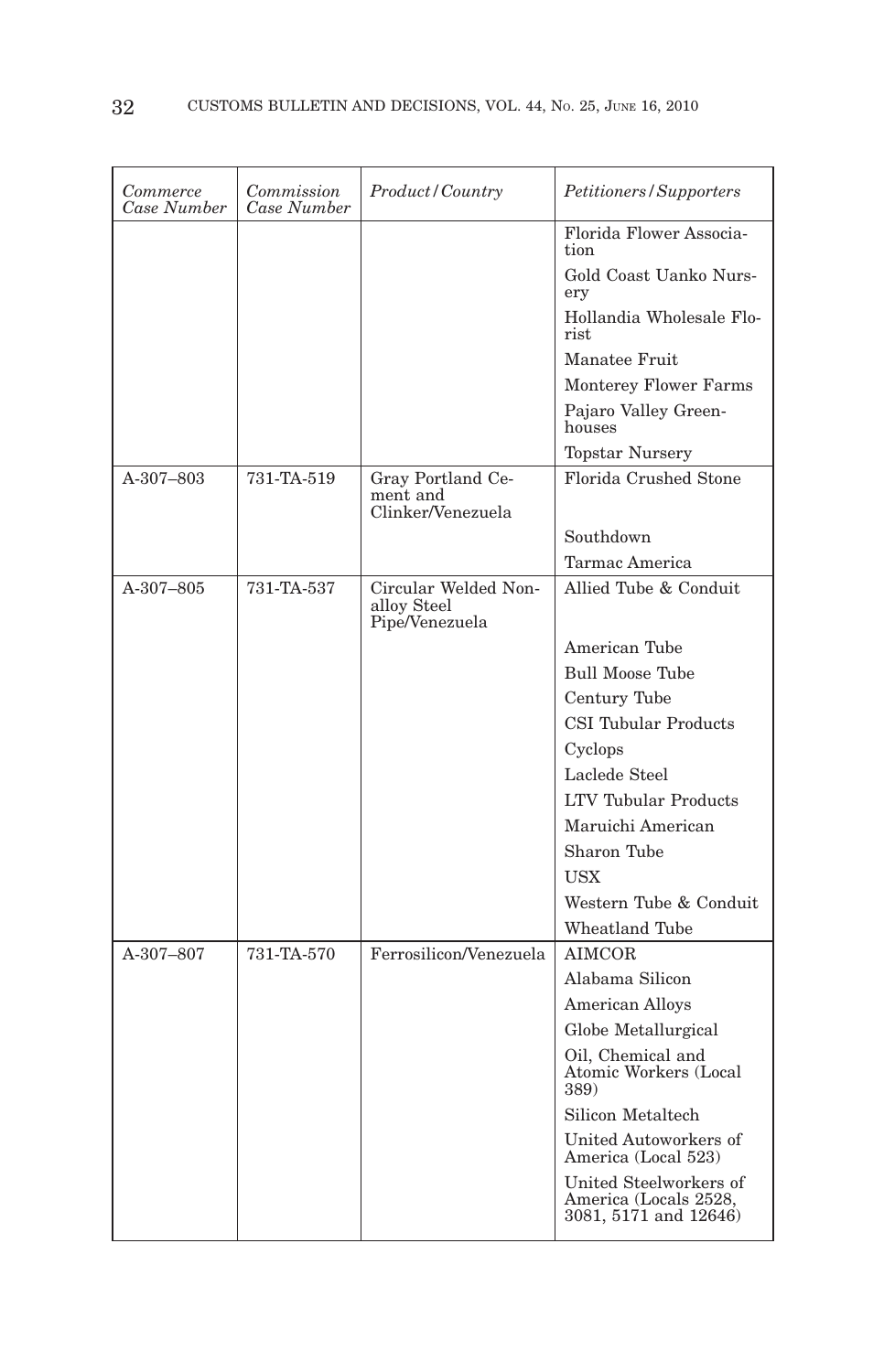| Commerce<br>Case Number | Commission<br>Case Number | Product/Country                                              | Petitioners/Supporters                                                                           |
|-------------------------|---------------------------|--------------------------------------------------------------|--------------------------------------------------------------------------------------------------|
| $A-307-820$             | 731-TA-931                | Silicomanganese/<br>Venezuela                                | Eramet Marietta                                                                                  |
|                         |                           |                                                              | Paper, Allied-Industrial,<br>Chemical and Energy<br>Workers International<br>Union, Local 5-0639 |
| A-331-602               | 731-TA-331                | Fresh Cut<br>Flowers/Ecuador                                 | <b>Burdette Coward</b>                                                                           |
|                         |                           |                                                              | California Floral Council                                                                        |
|                         |                           |                                                              | Floral Trade Council                                                                             |
|                         |                           |                                                              | Florida Flower Associa-<br>tion                                                                  |
|                         |                           |                                                              | Gold Coast Uanko Nurs-<br>ery                                                                    |
|                         |                           |                                                              | Hollandia Wholesale Flo-<br>rist.                                                                |
|                         |                           |                                                              | Manatee Fruit                                                                                    |
|                         |                           |                                                              | <b>Monterey Flower Farms</b>                                                                     |
|                         |                           |                                                              | <b>Topstar Nursery</b>                                                                           |
| A-337-803               | 731-TA-768                | Fresh Atlantic<br>Salmon/Chile                               | Atlantic Salmon of<br>Maine                                                                      |
|                         |                           |                                                              | Cooke Aquaculture US                                                                             |
|                         |                           |                                                              | DE Salmon                                                                                        |
|                         |                           |                                                              | Global Aqua USA                                                                                  |
|                         |                           |                                                              | <b>Island Aquaculture</b>                                                                        |
|                         |                           |                                                              | Maine Coast Nordic                                                                               |
|                         |                           |                                                              | Scan Am Fish Farms                                                                               |
|                         |                           |                                                              | Treats Island Fisheries                                                                          |
|                         |                           |                                                              | Trumpet Island Salmon<br>Farm                                                                    |
| A-337-804               | 731-TA-776                | Preserved<br>Mushrooms/Chile                                 | LK Bowman                                                                                        |
|                         |                           |                                                              | Modern Mushroom<br>Farms                                                                         |
|                         |                           |                                                              | Monterey Mushrooms                                                                               |
|                         |                           |                                                              | Mount Laurel Canning                                                                             |
|                         |                           |                                                              | Mushroom Canning                                                                                 |
|                         |                           |                                                              | Southwood Farms                                                                                  |
|                         |                           |                                                              | Sunny Dell Foods                                                                                 |
|                         |                           |                                                              | United Canning                                                                                   |
| A-337-806               | 731-TA-948                | <b>Individually Quick</b><br>Frozen Red<br>Raspberries/Chile | A&A Berry Farms                                                                                  |
|                         |                           |                                                              | <b>Bahler Farms</b>                                                                              |
|                         |                           |                                                              |                                                                                                  |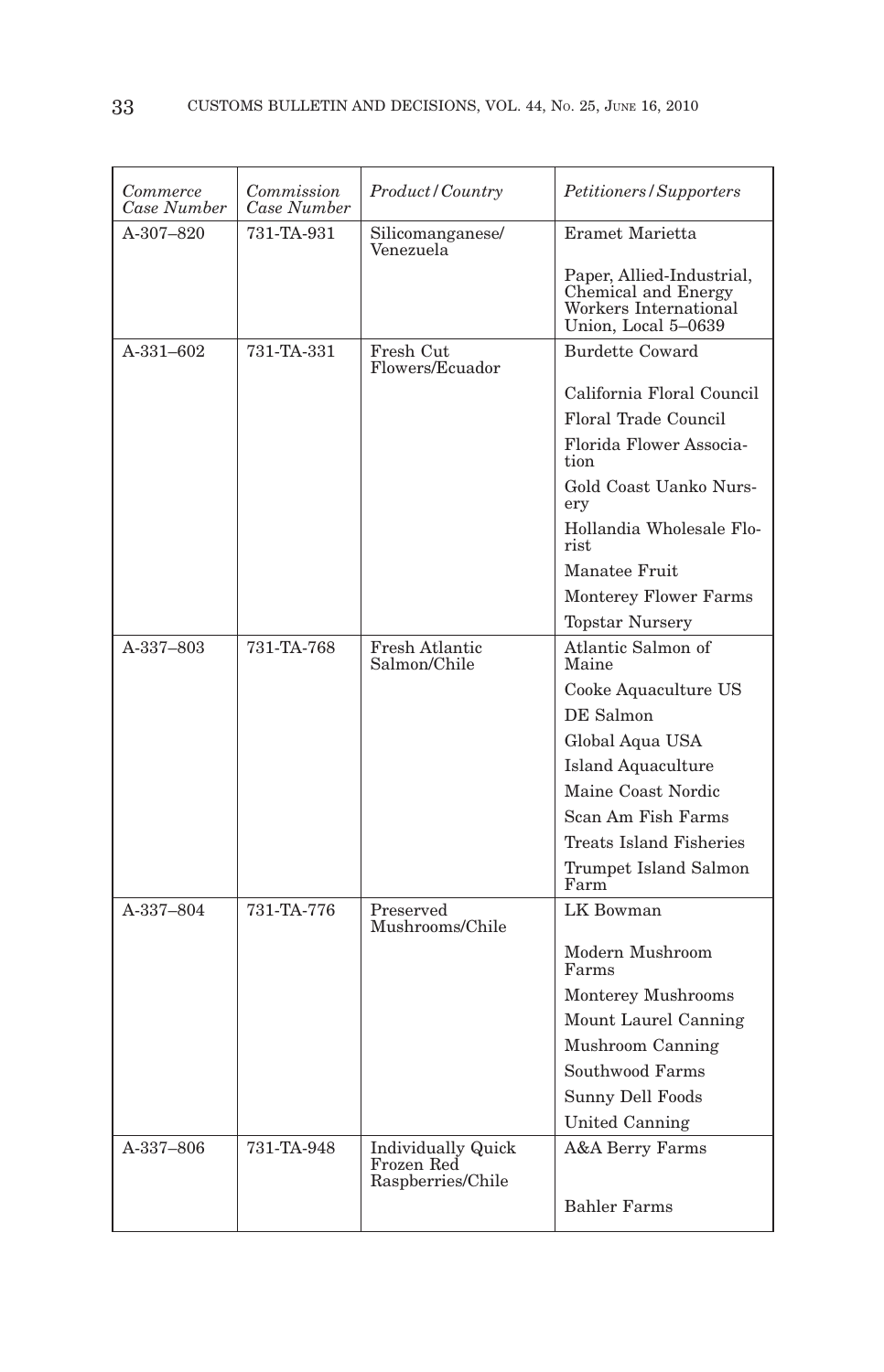| <b>Bear Creek Farms</b><br>David Burns<br>Columbia Farms<br>Columbia Fruit<br>George Culp<br>Dobbins Berry Farm<br>Enfield<br><b>Firestone Packing</b><br>George Hoffman Farms<br><b>Heckel Farms</b><br>Wendell Kreder<br>Curt Maberry<br>Maberry Packing<br>Mike & Jean's<br>Nguyen Berry Farms<br>Nick's Acres<br>North Fork<br>Parson Berry Farm<br>Pickin 'N' Pluckin<br>Postage Stamp Farm<br>Rader<br>RainSweet<br>Scenic Fruit<br>Silverstar Farms<br>Tim Straub<br><b>Thoeny Farms</b><br>Townsend<br>Tsugawa Farms<br><b>Updike Berry Farms</b><br>Van Laeken Farms<br>$A-351-503$<br>731-TA-262<br>Iron Construction<br>Alhambra Foundry<br>Castings/Brazil<br>Allegheny Foundry<br>Bingham & Taylor<br>Campbell Foundry | Commerce<br>Case Number | Commission<br>Case Number | Product/Country | Petitioners/Supporters |
|-------------------------------------------------------------------------------------------------------------------------------------------------------------------------------------------------------------------------------------------------------------------------------------------------------------------------------------------------------------------------------------------------------------------------------------------------------------------------------------------------------------------------------------------------------------------------------------------------------------------------------------------------------------------------------------------------------------------------------------|-------------------------|---------------------------|-----------------|------------------------|
|                                                                                                                                                                                                                                                                                                                                                                                                                                                                                                                                                                                                                                                                                                                                     |                         |                           |                 |                        |
|                                                                                                                                                                                                                                                                                                                                                                                                                                                                                                                                                                                                                                                                                                                                     |                         |                           |                 |                        |
|                                                                                                                                                                                                                                                                                                                                                                                                                                                                                                                                                                                                                                                                                                                                     |                         |                           |                 |                        |
|                                                                                                                                                                                                                                                                                                                                                                                                                                                                                                                                                                                                                                                                                                                                     |                         |                           |                 |                        |
|                                                                                                                                                                                                                                                                                                                                                                                                                                                                                                                                                                                                                                                                                                                                     |                         |                           |                 |                        |
|                                                                                                                                                                                                                                                                                                                                                                                                                                                                                                                                                                                                                                                                                                                                     |                         |                           |                 |                        |
|                                                                                                                                                                                                                                                                                                                                                                                                                                                                                                                                                                                                                                                                                                                                     |                         |                           |                 |                        |
|                                                                                                                                                                                                                                                                                                                                                                                                                                                                                                                                                                                                                                                                                                                                     |                         |                           |                 |                        |
|                                                                                                                                                                                                                                                                                                                                                                                                                                                                                                                                                                                                                                                                                                                                     |                         |                           |                 |                        |
|                                                                                                                                                                                                                                                                                                                                                                                                                                                                                                                                                                                                                                                                                                                                     |                         |                           |                 |                        |
|                                                                                                                                                                                                                                                                                                                                                                                                                                                                                                                                                                                                                                                                                                                                     |                         |                           |                 |                        |
|                                                                                                                                                                                                                                                                                                                                                                                                                                                                                                                                                                                                                                                                                                                                     |                         |                           |                 |                        |
|                                                                                                                                                                                                                                                                                                                                                                                                                                                                                                                                                                                                                                                                                                                                     |                         |                           |                 |                        |
|                                                                                                                                                                                                                                                                                                                                                                                                                                                                                                                                                                                                                                                                                                                                     |                         |                           |                 |                        |
|                                                                                                                                                                                                                                                                                                                                                                                                                                                                                                                                                                                                                                                                                                                                     |                         |                           |                 |                        |
|                                                                                                                                                                                                                                                                                                                                                                                                                                                                                                                                                                                                                                                                                                                                     |                         |                           |                 |                        |
|                                                                                                                                                                                                                                                                                                                                                                                                                                                                                                                                                                                                                                                                                                                                     |                         |                           |                 |                        |
|                                                                                                                                                                                                                                                                                                                                                                                                                                                                                                                                                                                                                                                                                                                                     |                         |                           |                 |                        |
|                                                                                                                                                                                                                                                                                                                                                                                                                                                                                                                                                                                                                                                                                                                                     |                         |                           |                 |                        |
|                                                                                                                                                                                                                                                                                                                                                                                                                                                                                                                                                                                                                                                                                                                                     |                         |                           |                 |                        |
|                                                                                                                                                                                                                                                                                                                                                                                                                                                                                                                                                                                                                                                                                                                                     |                         |                           |                 |                        |
|                                                                                                                                                                                                                                                                                                                                                                                                                                                                                                                                                                                                                                                                                                                                     |                         |                           |                 |                        |
|                                                                                                                                                                                                                                                                                                                                                                                                                                                                                                                                                                                                                                                                                                                                     |                         |                           |                 |                        |
|                                                                                                                                                                                                                                                                                                                                                                                                                                                                                                                                                                                                                                                                                                                                     |                         |                           |                 |                        |
|                                                                                                                                                                                                                                                                                                                                                                                                                                                                                                                                                                                                                                                                                                                                     |                         |                           |                 |                        |
|                                                                                                                                                                                                                                                                                                                                                                                                                                                                                                                                                                                                                                                                                                                                     |                         |                           |                 |                        |
|                                                                                                                                                                                                                                                                                                                                                                                                                                                                                                                                                                                                                                                                                                                                     |                         |                           |                 |                        |
|                                                                                                                                                                                                                                                                                                                                                                                                                                                                                                                                                                                                                                                                                                                                     |                         |                           |                 |                        |
|                                                                                                                                                                                                                                                                                                                                                                                                                                                                                                                                                                                                                                                                                                                                     |                         |                           |                 |                        |
|                                                                                                                                                                                                                                                                                                                                                                                                                                                                                                                                                                                                                                                                                                                                     |                         |                           |                 |                        |
|                                                                                                                                                                                                                                                                                                                                                                                                                                                                                                                                                                                                                                                                                                                                     |                         |                           |                 |                        |
|                                                                                                                                                                                                                                                                                                                                                                                                                                                                                                                                                                                                                                                                                                                                     |                         |                           |                 |                        |
|                                                                                                                                                                                                                                                                                                                                                                                                                                                                                                                                                                                                                                                                                                                                     |                         |                           |                 |                        |
|                                                                                                                                                                                                                                                                                                                                                                                                                                                                                                                                                                                                                                                                                                                                     |                         |                           |                 |                        |
| Charlotte Pipe &<br>Foundry                                                                                                                                                                                                                                                                                                                                                                                                                                                                                                                                                                                                                                                                                                         |                         |                           |                 |                        |
| Deeter Foundry                                                                                                                                                                                                                                                                                                                                                                                                                                                                                                                                                                                                                                                                                                                      |                         |                           |                 |                        |
| East Jordan Foundry                                                                                                                                                                                                                                                                                                                                                                                                                                                                                                                                                                                                                                                                                                                 |                         |                           |                 |                        |
| Le Baron Foundry                                                                                                                                                                                                                                                                                                                                                                                                                                                                                                                                                                                                                                                                                                                    |                         |                           |                 |                        |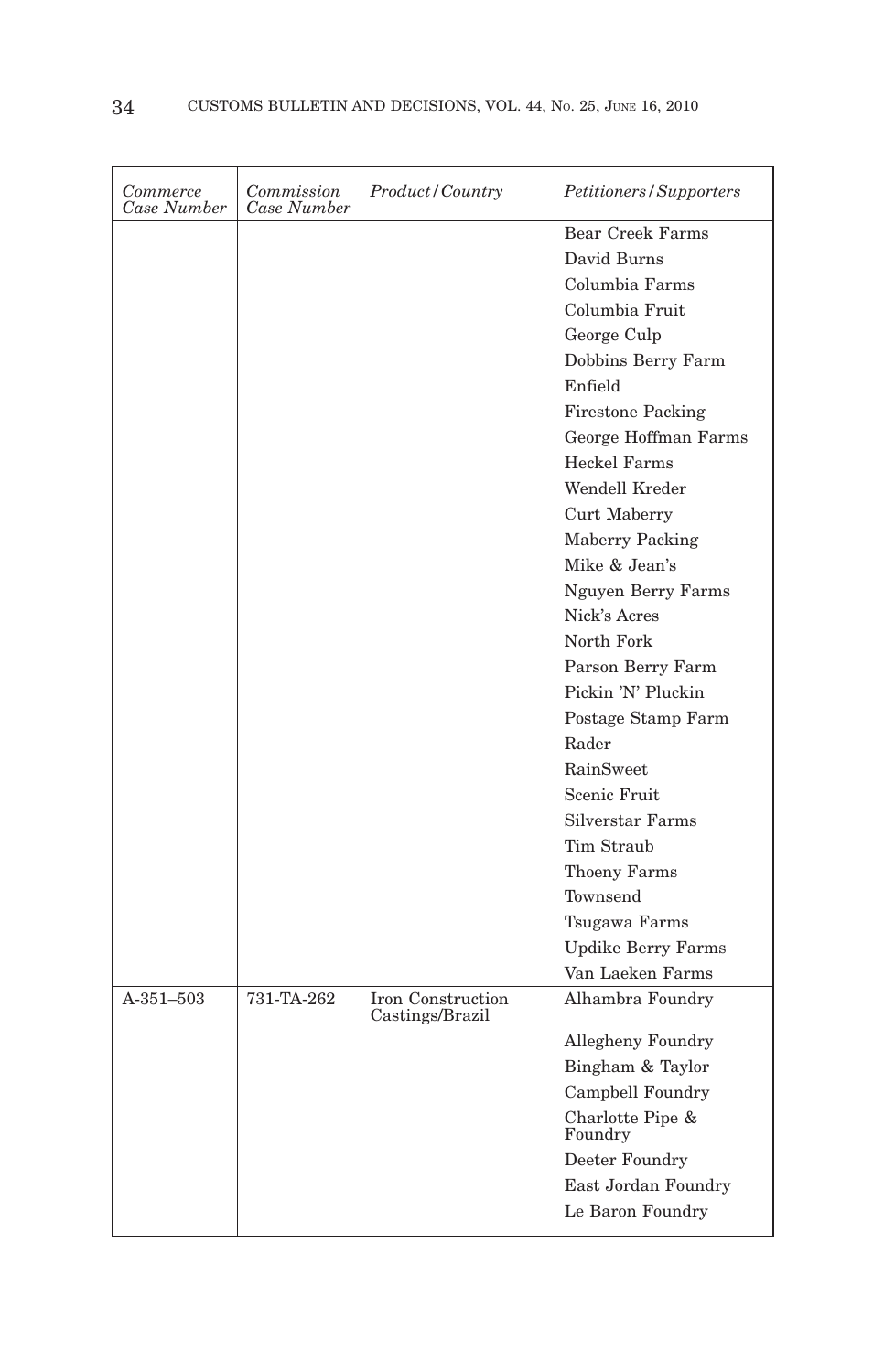| Commerce<br>Case Number | Commission<br>Case Number | Product/Country                                    | Petitioners/Supporters                                                     |
|-------------------------|---------------------------|----------------------------------------------------|----------------------------------------------------------------------------|
|                         |                           |                                                    | Municipal Castings                                                         |
|                         |                           |                                                    | Neenah Foundry                                                             |
|                         |                           |                                                    | Opelika Foundry                                                            |
|                         |                           |                                                    | Pinkerton Foundry                                                          |
|                         |                           |                                                    | <b>Tyler Pipe</b>                                                          |
|                         |                           |                                                    | US Foundry & Manufac-<br>turing                                            |
|                         |                           |                                                    | Vulcan Foundry                                                             |
| $A-351-505$             | 731-TA-278                | Malleable Cast Iron<br>Pipe Fittings/Brazil        | Grinnell                                                                   |
|                         |                           |                                                    | <b>Stanley G Flagg</b>                                                     |
|                         |                           |                                                    | Stockham Valves & Fit-<br>tings                                            |
|                         |                           |                                                    | U-Brand                                                                    |
|                         |                           |                                                    | Ward Manufacturing                                                         |
| $A-351-602$             | 731-TA-308                | Carbon Steel Butt-<br>Weld Pipe<br>Fittings/Brazil | Ladish                                                                     |
|                         |                           |                                                    | Mills Iron Works                                                           |
|                         |                           |                                                    | <b>Steel Forgings</b>                                                      |
|                         |                           |                                                    | Tube Forgings of<br>America                                                |
|                         |                           |                                                    | Weldbend                                                                   |
| $A - 351 - 603$         | 731-TA-311                | Brass Sheet and<br>Strip/Brazil                    | Allied Industrial Work-<br>ers of America                                  |
|                         |                           |                                                    | <b>American Brass</b>                                                      |
|                         |                           |                                                    | <b>Bridgeport Brass</b>                                                    |
|                         |                           |                                                    | Chase Brass & Copper                                                       |
|                         |                           |                                                    | <b>Hussey Copper</b>                                                       |
|                         |                           |                                                    | <b>International Association</b><br>of Machinists & Aero-<br>space Workers |
|                         |                           |                                                    | Mechanics Educational<br>Society of America (Local<br>56)                  |
|                         |                           |                                                    | The Miller Company                                                         |
|                         |                           |                                                    | Olin                                                                       |
|                         |                           |                                                    | <b>Revere Copper Products</b>                                              |
|                         |                           |                                                    | United Steelworkers of<br>America                                          |
| A-351-605               | 731-TA-326                | Frozen Concentrated<br>Orange Juice/Brazil         | Alcoma Packing                                                             |
|                         |                           |                                                    | <b>B&amp;W</b> Canning                                                     |
|                         |                           |                                                    | Berry Citrus Products                                                      |
|                         |                           |                                                    |                                                                            |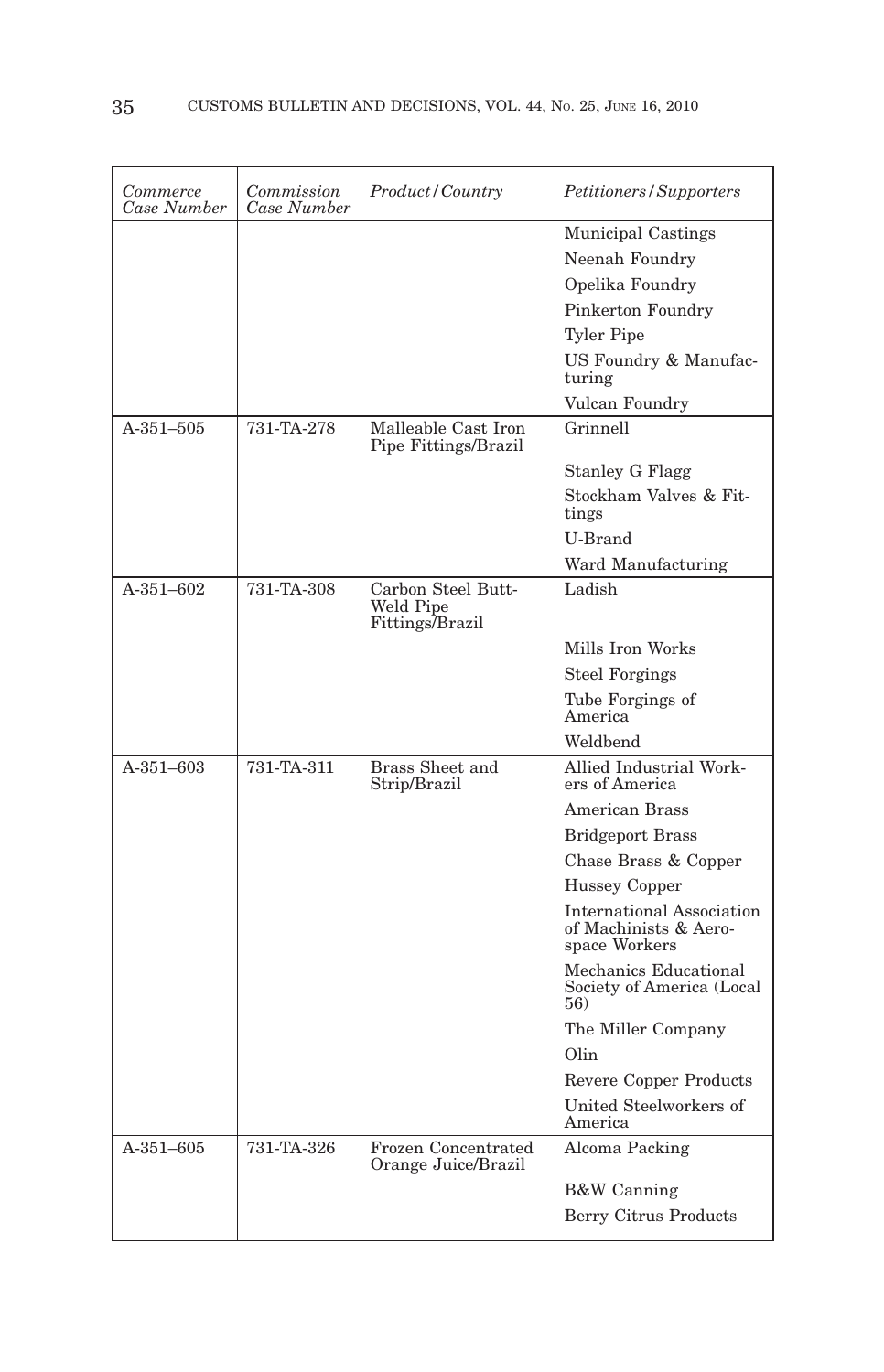| <i>Commerce</i><br>Case Number | Commission<br>Case Number | Product/Country                                 | Petitioners/Supporters                                                                                       |
|--------------------------------|---------------------------|-------------------------------------------------|--------------------------------------------------------------------------------------------------------------|
|                                |                           |                                                 | Caulkins Indiantown<br>Citrus                                                                                |
|                                |                           |                                                 | Citrus Belle                                                                                                 |
|                                |                           |                                                 | Citrus World                                                                                                 |
|                                |                           |                                                 | Florida Citrus Mutual                                                                                        |
| A-351-804                      | 731-TA-439                | Industrial<br>Nitrocellulose/Brazil             | Hercules                                                                                                     |
| $A-351-806$                    | 731-TA-471                | Silicon Metal/Brazil                            | American Alloys                                                                                              |
|                                |                           |                                                 | Globe Metallurgical                                                                                          |
|                                |                           |                                                 | International Union of<br>Electronics, Electrical,<br>Machine and Furniture<br>Workers (Local 693)           |
|                                |                           |                                                 | Oil, Chemical and<br>Atomic Workers (Local<br>389)                                                           |
|                                |                           |                                                 | Silicon Metaltech                                                                                            |
|                                |                           |                                                 | <b>SiMETCO</b>                                                                                               |
|                                |                           |                                                 | Textile Processors, Ser-<br>vice Trades, Health Care<br>Professional and Techni-<br>cal Employees (Local 60) |
|                                |                           |                                                 | United Steelworkers of<br>America (Locals 5171.<br>8538 and 12646)                                           |
| A-351-809                      | 731-TA-532                | Circular Welded Non-<br>alloy Steel Pipe/Brazil | Allied Tube & Conduit                                                                                        |
|                                |                           |                                                 | American Tube                                                                                                |
|                                |                           |                                                 | <b>Bull Moose Tube</b>                                                                                       |
|                                |                           |                                                 | Century Tube                                                                                                 |
|                                |                           |                                                 | <b>CSI Tubular Products</b>                                                                                  |
|                                |                           |                                                 | Cyclops                                                                                                      |
|                                |                           |                                                 | Laclede Steel                                                                                                |
|                                |                           |                                                 | <b>LTV Tubular Products</b>                                                                                  |
|                                |                           |                                                 | Maruichi American                                                                                            |
|                                |                           |                                                 | Sharon Tube                                                                                                  |
|                                |                           |                                                 | <b>USX</b>                                                                                                   |
|                                |                           |                                                 | Western Tube & Conduit                                                                                       |
|                                |                           |                                                 | Wheatland Tube                                                                                               |
| $A-351-817$                    | 731-TA-574                | Cut-to-Length Carbon<br>Steel Plate/Brazil      | Bethlehem Steel                                                                                              |
|                                |                           |                                                 | California Steel Indus-<br>tries                                                                             |
|                                |                           |                                                 | CitiSteel USA Inc                                                                                            |
|                                |                           |                                                 | Geneva Steel                                                                                                 |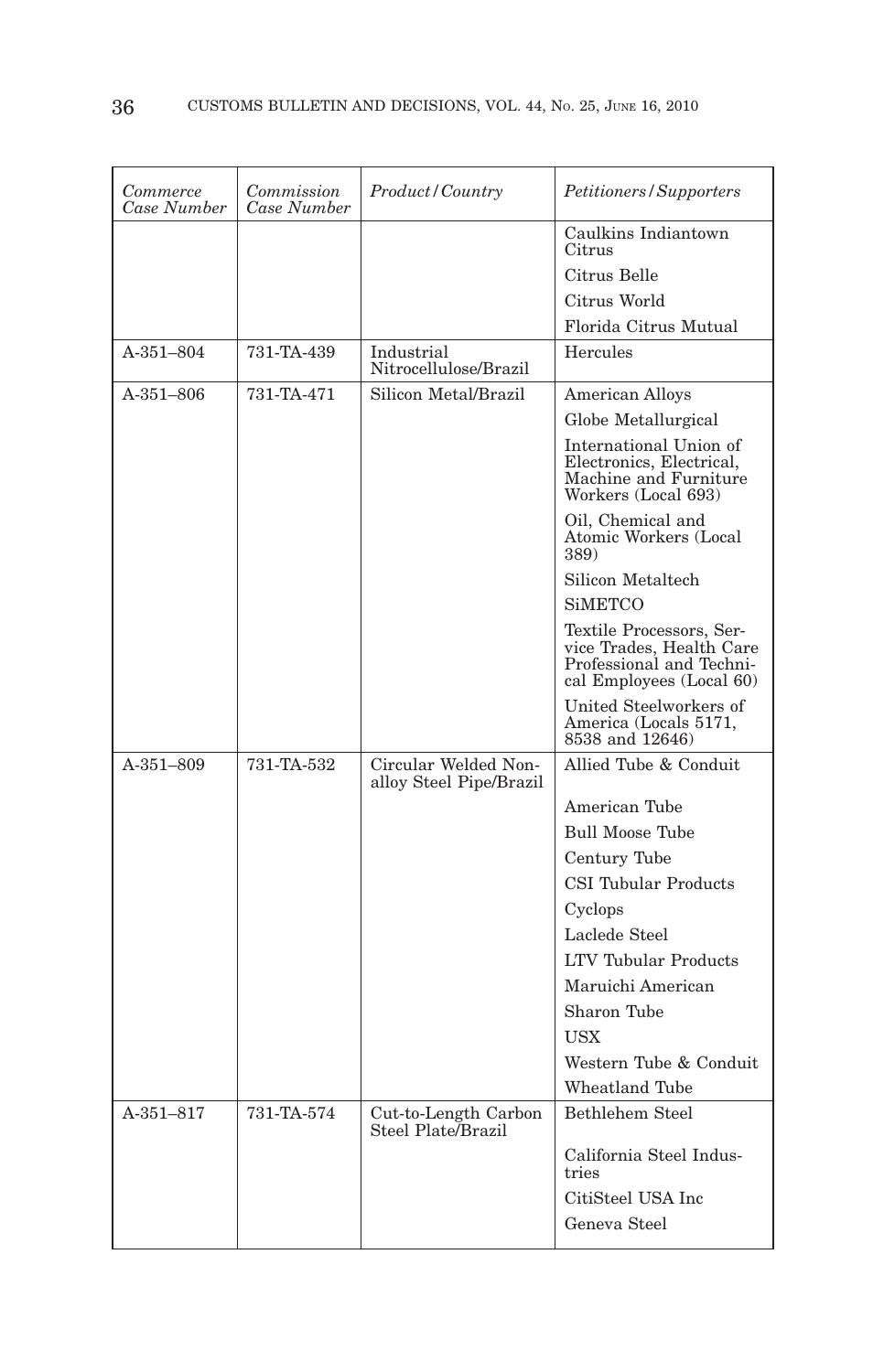| Commerce<br>Case Number | Commission<br>Case Number | Product/Country                           | Petitioners/Supporters                                                   |
|-------------------------|---------------------------|-------------------------------------------|--------------------------------------------------------------------------|
|                         |                           |                                           | Gulf States Steel                                                        |
|                         |                           |                                           | <b>Inland Steel Industries</b>                                           |
|                         |                           |                                           | Lukens Steel                                                             |
|                         |                           |                                           | National Steel                                                           |
|                         |                           |                                           | Nextech                                                                  |
|                         |                           |                                           | Sharon Steel                                                             |
|                         |                           |                                           | Theis Precision Steel                                                    |
|                         |                           |                                           | Thompson Steel                                                           |
|                         |                           |                                           | US Steel                                                                 |
|                         |                           |                                           | United Steelworkers of<br>America                                        |
| A-351-819               | 731-TA-636                | <b>Stainless Steel Wire</b><br>Rod/Brazil | AL Tech Specialty Steel                                                  |
|                         |                           |                                           | Armco Steel                                                              |
|                         |                           |                                           | Carpenter Technology                                                     |
|                         |                           |                                           | Republic Engineered<br>Steels                                            |
|                         |                           |                                           | Talley Metals Technology                                                 |
|                         |                           |                                           | United Steelworkers of<br>America                                        |
| $A - 351 - 820$         | 731-TA-641                | Ferrosilicon/Brazil                       | <b>AIMCOR</b>                                                            |
|                         |                           |                                           | Alabama Silicon                                                          |
|                         |                           |                                           | American Alloys                                                          |
|                         |                           |                                           | Globe Metallurgical                                                      |
|                         |                           |                                           | Oil, Chemical and<br>Atomic Workers (Local<br>389)                       |
|                         |                           |                                           | Silicon Metaltech                                                        |
|                         |                           |                                           | United Autoworkers of<br>America (Local 523)                             |
|                         |                           |                                           | United Steelworkers of<br>America (Locals 2528,<br>3081, 5171 and 12646) |
| $A - 351 - 824$         | 731-TA-671                | Silicomanganese/Brazil                    | Elkem Metals                                                             |
|                         |                           |                                           | Oil, Chemical and<br>Atomic Workers (Local<br>$3 - 639$                  |
| A-351-825               | 731-TA-678                | <b>Stainless Steel</b><br>Bar/Brazil      | AL Tech Specialty Steel                                                  |
|                         |                           |                                           | Carpenter Technology                                                     |
|                         |                           |                                           | Crucible Specialty Met-<br>als                                           |
|                         |                           |                                           | Electralloy                                                              |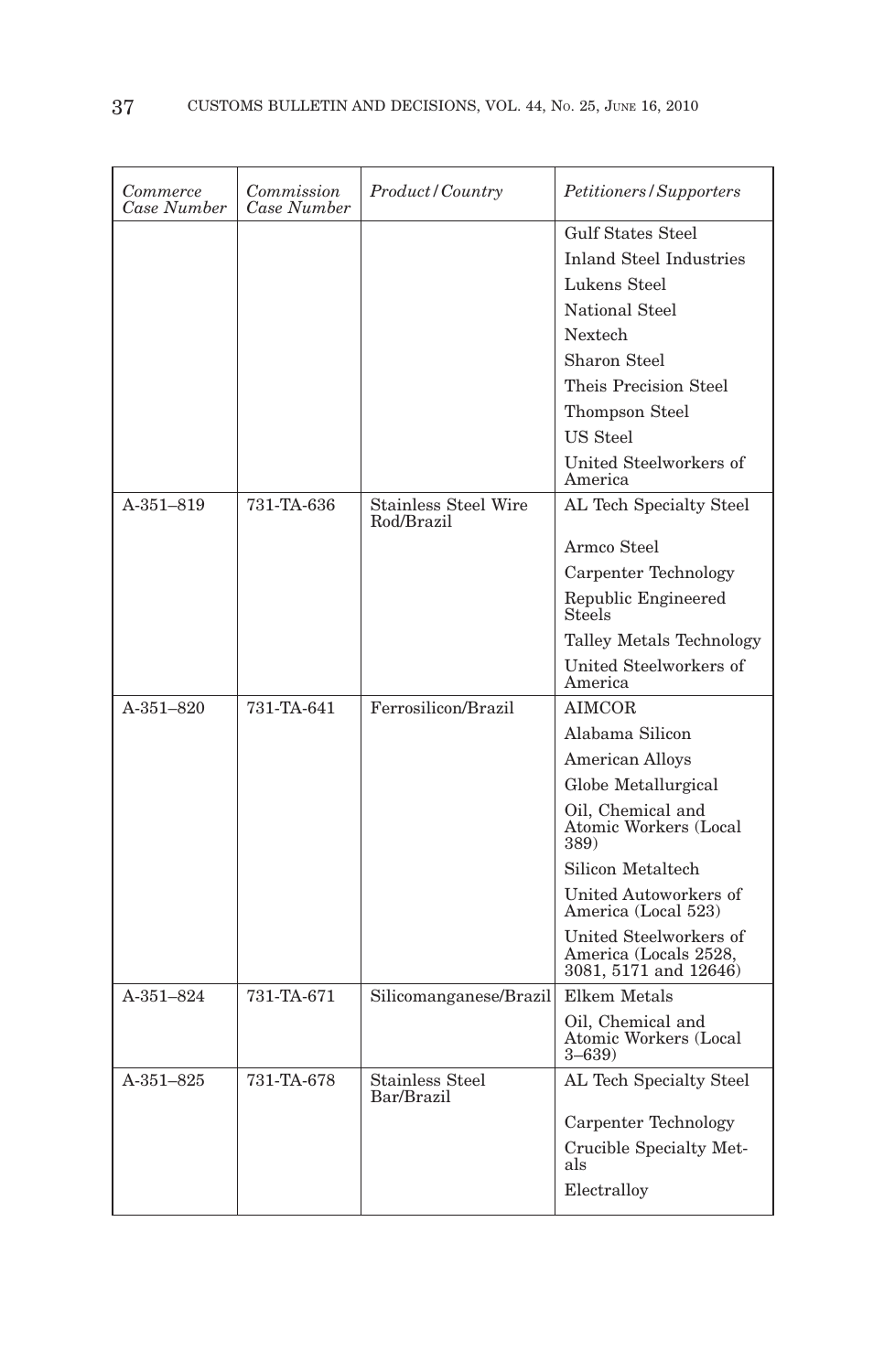| Commerce<br>Case Number | Commission<br>Case Number | Product/Country                                      | Petitioners/Supporters               |
|-------------------------|---------------------------|------------------------------------------------------|--------------------------------------|
|                         |                           |                                                      | Republic Engineered<br><b>Steels</b> |
|                         |                           |                                                      | Slater Steels                        |
|                         |                           |                                                      | Talley Metals Technology             |
|                         |                           |                                                      | United Steelworkers of<br>America    |
| A-351-826               | 731-TA-708                | Seamless Pipe/Brazil                                 | Koppel Steel                         |
|                         |                           |                                                      | Quanex                               |
|                         |                           |                                                      | Timken                               |
|                         |                           |                                                      | United States Steel                  |
| A-351-828               | 731-TA-806                | Hot-Rolled Carbon<br>Steel Flat<br>Products/Brazil   | Acme Steel                           |
|                         |                           |                                                      | Bethlehem Steel                      |
|                         |                           |                                                      | California Steel Indus-<br>tries     |
|                         |                           |                                                      | Gallatin Steel                       |
|                         |                           |                                                      | Geneva Steel                         |
|                         |                           |                                                      | <b>Gulf States Steel</b>             |
|                         |                           |                                                      | Independent Steelwork-<br>ers        |
|                         |                           |                                                      | <b>IPSCO</b>                         |
|                         |                           |                                                      | Ispat/Inland                         |
|                         |                           |                                                      | <b>LTV</b> Steel                     |
|                         |                           |                                                      | National Steel                       |
|                         |                           |                                                      | Nucor                                |
|                         |                           |                                                      | Rouge Steel Co                       |
|                         |                           |                                                      | <b>Steel Dynamics</b>                |
|                         |                           |                                                      | US Steel                             |
|                         |                           |                                                      | United Steelworkers of<br>America    |
|                         |                           |                                                      | <b>WCI</b> Steel                     |
|                         |                           |                                                      | Weirton Steel                        |
|                         |                           |                                                      | Wheeling-Pittsburgh<br>Steel Corp    |
| A-351-832               | 731-TA-953                | Carbon and Certain<br>Alloy Steel Wire<br>Rod/Brazil | AmeriSteel                           |
|                         |                           |                                                      | Birmingham Steel                     |
|                         |                           |                                                      | Cascade Steel Rolling<br>Mills       |
|                         |                           |                                                      | Connecticut Steel Corp               |
|                         |                           |                                                      | Co-Steel Raritan                     |
|                         |                           |                                                      |                                      |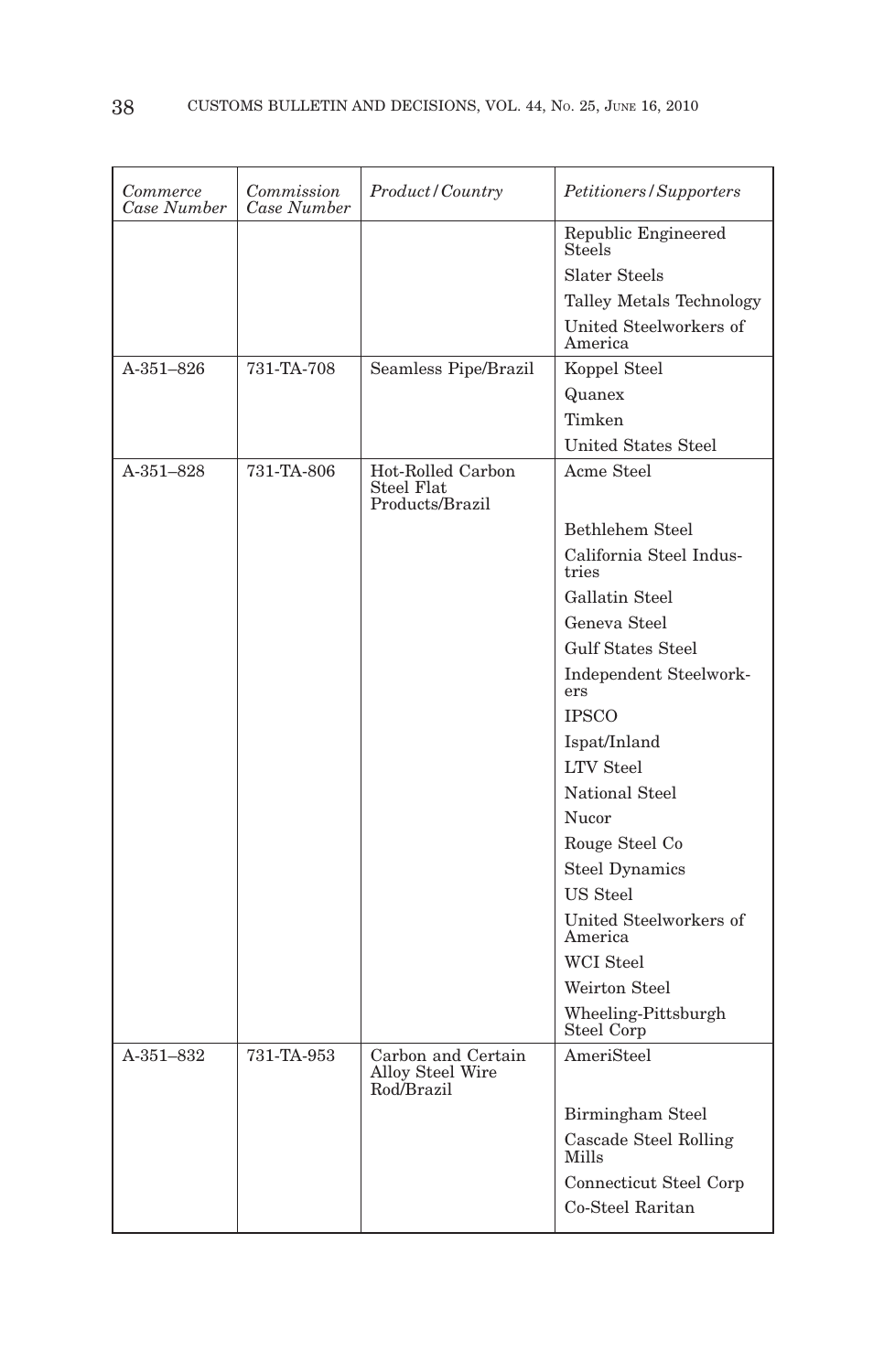| Commerce<br>Case Number | Commission<br>Case Number | Product/Country                                                   | Petitioners/Supporters                             |
|-------------------------|---------------------------|-------------------------------------------------------------------|----------------------------------------------------|
|                         |                           |                                                                   | GS Industries                                      |
|                         |                           |                                                                   | Keystone Consolidated<br>Industries                |
|                         |                           |                                                                   | North Star Steel Texas                             |
|                         |                           |                                                                   | Nucor Steel-Nebraska (a<br>division of Nucor Corp) |
|                         |                           |                                                                   | Republic Technologies<br>International             |
|                         |                           |                                                                   | Rocky Mountain Steel<br>Mills                      |
| $A - 351 - 837$         | 731-TA-1024               | <b>Prestressed Concrete</b><br><b>Steel Wire</b><br>Strand/Brazil | American Spring Wire<br>Corp                       |
|                         |                           |                                                                   | Insteel Wire Products Co                           |
|                         |                           |                                                                   | Sivaco Georgia LLC                                 |
|                         |                           |                                                                   | Strand Tech Martin Inc                             |
|                         |                           |                                                                   | <b>Sumiden Wire Products</b><br>Corp               |
| $A - 351 - 840$         | 731-TA-1089               | Certain Orange<br>Juice/Brazil                                    | A Duda & Sons Inc.                                 |
|                         |                           |                                                                   | Alico Inc                                          |
|                         |                           |                                                                   | John Barnelt                                       |
|                         |                           |                                                                   | Ben Hill Griffin Inc.                              |
|                         |                           |                                                                   | <b>Bliss Citrus</b>                                |
|                         |                           |                                                                   | <b>BTS A Florida General</b><br>Partnership        |
|                         |                           |                                                                   | Cain Groves                                        |
|                         |                           |                                                                   | California Citrus Mutual                           |
|                         |                           |                                                                   | Cedar Haven Inc.                                   |
|                         |                           |                                                                   | Citrus World Inc.                                  |
|                         |                           |                                                                   | Clonts Groves Inc.                                 |
|                         |                           |                                                                   | Davis Enterprises Inc                              |
|                         |                           |                                                                   | D Edwards Dickinson                                |
|                         |                           |                                                                   | Evans Properties Inc                               |
|                         |                           |                                                                   | Florida Citrus Commis-<br>sion                     |
|                         |                           |                                                                   | Florida Citrus Mutual                              |
|                         |                           |                                                                   | Florida Farm Bureau<br>Federation                  |
|                         |                           |                                                                   | Florida Fruit & Veg-<br>etable Association         |
|                         |                           |                                                                   | Florida State of Depart-<br>ment of Citrus         |
|                         |                           |                                                                   | Flying V Inc                                       |
|                         |                           |                                                                   |                                                    |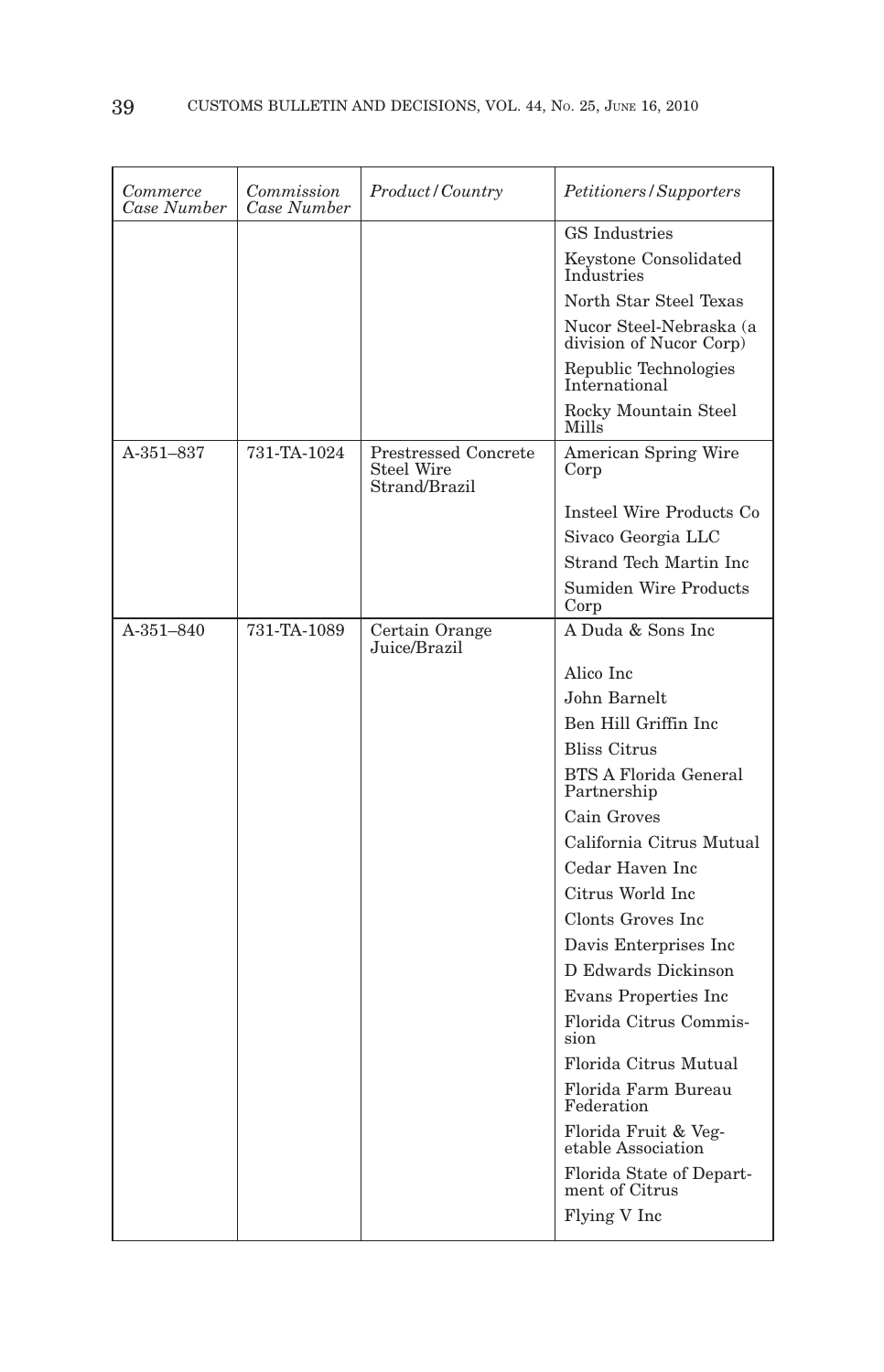| Commerce<br>Case Number | Commission<br>Case Number | Product / Country | Petitioners/Supporters                                    |
|-------------------------|---------------------------|-------------------|-----------------------------------------------------------|
|                         |                           |                   | GBS Groves Inc.                                           |
|                         |                           |                   | Graves Brothers Co                                        |
|                         |                           |                   | H&S Groves                                                |
|                         |                           |                   | Hartwell Groves Inc                                       |
|                         |                           |                   | Holly Hill Fruit Products<br>Co                           |
|                         |                           |                   | Jack Melton Family Inc                                    |
|                         |                           |                   | K-Bob Inc                                                 |
|                         |                           |                   | L Dicks Inc                                               |
|                         |                           |                   | Lake Pickett Partnership<br>Inc.                          |
|                         |                           |                   | Lamb Revocable Trust<br>Gerilyn Rebecca S Lamb<br>Trustee |
|                         |                           |                   | Lykes Bros Inc                                            |
|                         |                           |                   | Martin J McKenna                                          |
|                         |                           |                   | Orange & Sons Inc                                         |
|                         |                           |                   | Osgood Groves                                             |
|                         |                           |                   | William W Parshall                                        |
|                         |                           |                   | PH Freeman & Sons                                         |
|                         |                           |                   | Pierie Grove                                              |
|                         |                           |                   | Raymond & Melissa Pie-<br>rie                             |
|                         |                           |                   | Roper Growers Coopera-<br>tive                            |
|                         |                           |                   | Royal Brothers Groves                                     |
|                         |                           |                   | Seminole Tribe of Florida<br>Inc                          |
|                         |                           |                   | Silverman Groves/Rilla<br>Cooper                          |
|                         |                           |                   | Smoak Groves Inc.                                         |
|                         |                           |                   | Sorrells Groves Inc                                       |
|                         |                           |                   | Southern Gardens<br>Groves Corp                           |
|                         |                           |                   | Southern Gardens Pro-<br>cessing Corp                     |
|                         |                           |                   | Southern Groves Citrus                                    |
|                         |                           |                   | Sun Ag Inc                                                |
|                         |                           |                   | Sunkist Growers Inc                                       |
|                         |                           |                   | Texas Citrus Exchange                                     |
|                         |                           |                   | Texas Citrus Mutual                                       |
|                         |                           |                   | Texas Produce Associa-<br>tion                            |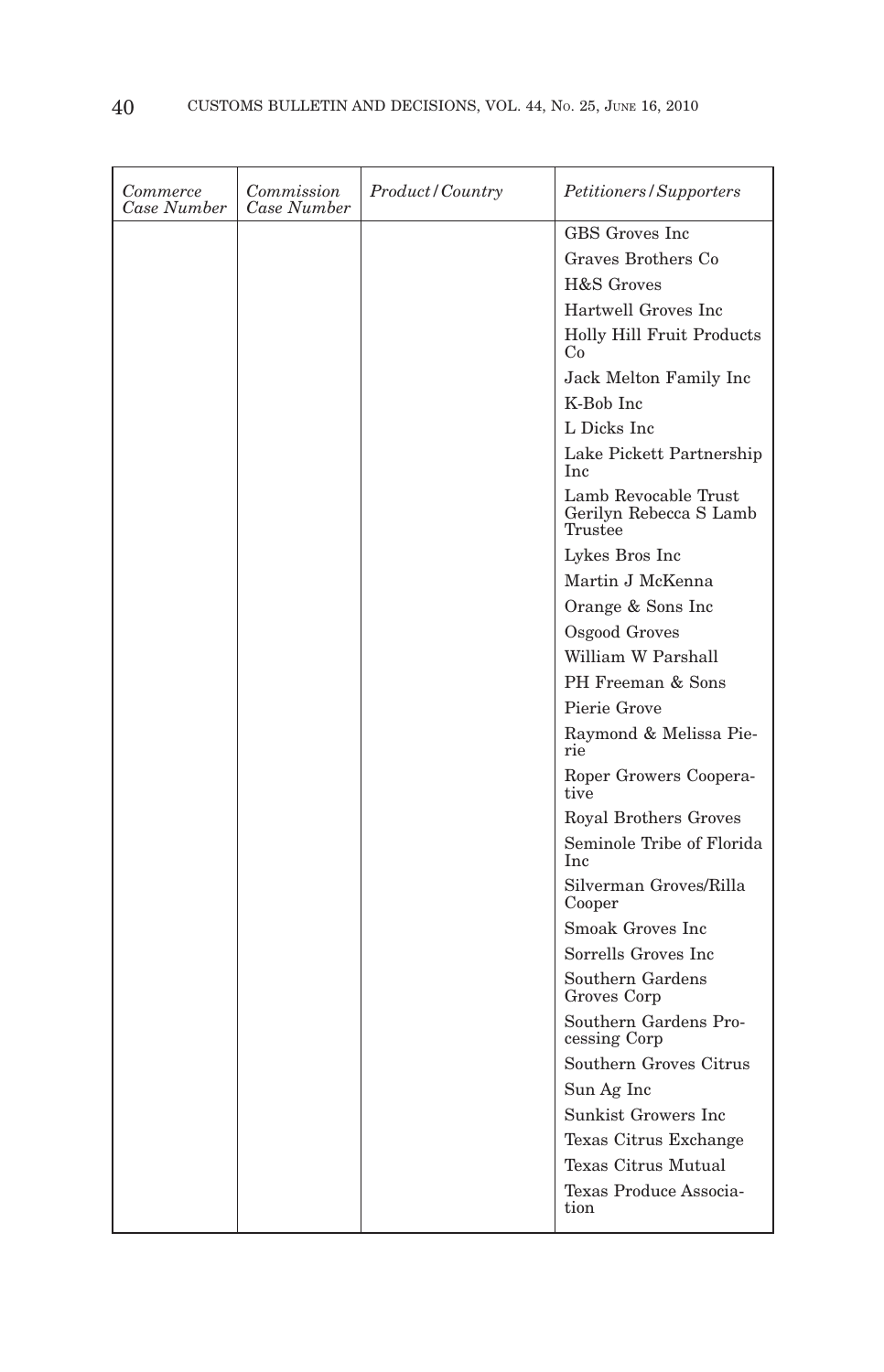| Commerce<br>Case Number | Commission<br>Case Number | <i>Product/Country</i>                                      | Petitioners/Supporters                                                                                       |
|-------------------------|---------------------------|-------------------------------------------------------------|--------------------------------------------------------------------------------------------------------------|
|                         |                           |                                                             | Travis Wise Management<br>Inc                                                                                |
|                         |                           |                                                             | Uncle Matt's Fresh Inc                                                                                       |
|                         |                           |                                                             | Varn Citrus Growers Inc                                                                                      |
| A-357-007               | 731-TA-157                | Carbon Steel Wire<br>Rod/Argentina                          | Atlantic Steel                                                                                               |
|                         |                           |                                                             | Continental Steel                                                                                            |
|                         |                           |                                                             | Georgetown Steel                                                                                             |
|                         |                           |                                                             | North Star Steel                                                                                             |
|                         |                           |                                                             | Raritan River Steel                                                                                          |
| A-357-405               | 731-TA-208                | Barbed Wire and<br><b>Barbless Wire</b><br>Strand/Argentina | CF&I Steel                                                                                                   |
|                         |                           |                                                             | Davis Walker                                                                                                 |
|                         |                           |                                                             | Forbes Steel & Wire                                                                                          |
|                         |                           |                                                             | Oklahoma Steel Wire                                                                                          |
| A-357-802               | 731-TA-409                | Light-Walled Rectan-<br>gular Tube/Argentina                | <b>Bull Moose Tube</b>                                                                                       |
|                         |                           |                                                             | Hannibal Industries                                                                                          |
|                         |                           |                                                             | Harris Tube                                                                                                  |
|                         |                           |                                                             | Maruichi American                                                                                            |
|                         |                           |                                                             | <b>Searing Industries</b>                                                                                    |
|                         |                           |                                                             | Southwestern Pipe                                                                                            |
|                         |                           |                                                             | Western Tube & Conduit                                                                                       |
| A-357-804               | 731-TA-470                | Silicon<br>Metal/Argentina                                  | <b>American Alloys</b>                                                                                       |
|                         |                           |                                                             | Elkem Metals                                                                                                 |
|                         |                           |                                                             | Globe Metallurgical                                                                                          |
|                         |                           |                                                             | International Union of<br>Electronics, Electrical,<br>Machine and Furniture<br>Workers (Local 693)           |
|                         |                           |                                                             | Oil, Chemical and<br>Atomic Workers (Local<br>389)                                                           |
|                         |                           |                                                             | Silicon Metaltech                                                                                            |
|                         |                           |                                                             | <b>SiMETCO</b>                                                                                               |
|                         |                           |                                                             | <b>SKW Alloys</b>                                                                                            |
|                         |                           |                                                             | Textile Processors, Ser-<br>vice Trades, Health Care<br>Professional and Techni-<br>cal Employees (Local 60) |
|                         |                           |                                                             | United Steelworkers of<br>America (Locals 5171,<br>8538 and 12646)                                           |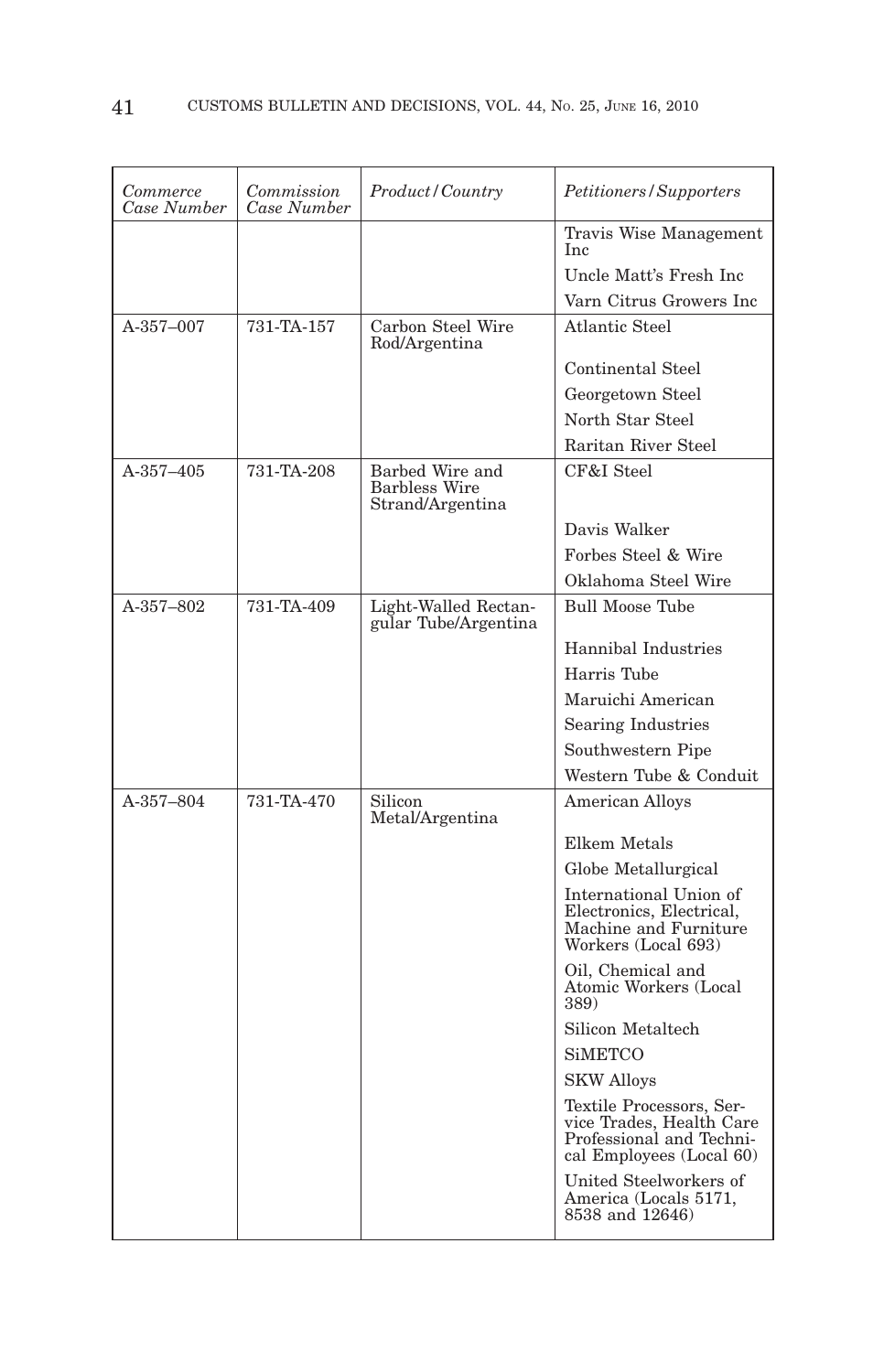| Commerce<br>Case Number | Commission<br>Case Number | Product/Country                        | Petitioners/Supporters                    |
|-------------------------|---------------------------|----------------------------------------|-------------------------------------------|
| A-357-809               | 731-TA-707                | <b>Seamless</b><br>Pipe/Argentina      | Koppel Steel                              |
|                         |                           |                                        | Quanex                                    |
|                         |                           |                                        | Timken                                    |
|                         |                           |                                        | <b>United States Steel</b>                |
| A-357-810               | 731-TA-711                | Oil Country Tubular<br>Goods/Argentina | <b>IPSCO</b>                              |
|                         |                           |                                        | Koppel Steel                              |
|                         |                           |                                        | Lone Star Steel                           |
|                         |                           |                                        | Maverick Tube                             |
|                         |                           |                                        | Newport Steel                             |
|                         |                           |                                        | North Star Steel                          |
|                         |                           |                                        | US Steel                                  |
|                         |                           |                                        | USS/Kobe                                  |
| A-357-812               | 731-TA-892                | Honey/Argentina                        | AH Meyer & Sons                           |
|                         |                           |                                        | <b>Adee Honey Farms</b>                   |
|                         |                           |                                        | <b>Althoff Apiaries</b>                   |
|                         |                           |                                        | American Beekeeping<br>Federation         |
|                         |                           |                                        | American Honey Produc-<br>ers Association |
|                         |                           |                                        | <b>Anderson Apiaries</b>                  |
|                         |                           |                                        | Arroyo Apiaries                           |
|                         |                           |                                        | Artesian Honey Produc-<br>ers             |
|                         |                           |                                        | <b>B</b> Weaver Apiaries                  |
|                         |                           |                                        | <b>Bailey Enterprises</b>                 |
|                         |                           |                                        | Barkman Honey                             |
|                         |                           |                                        | <b>Basler Honey Apiary</b>                |
|                         |                           |                                        | <b>Beals Honey</b>                        |
|                         |                           |                                        | Bears Paw Apiaries                        |
|                         |                           |                                        | <b>Beaverhead Honey</b>                   |
|                         |                           |                                        | Bee Biz                                   |
|                         |                           |                                        | Bee Haven Honey                           |
|                         |                           |                                        | Belliston Brothers Apiar-<br>ies          |
|                         |                           |                                        | Big Sky Honey                             |
|                         |                           |                                        | <b>Bill Rhodes Honey</b>                  |
|                         |                           |                                        | Richard E Blake                           |
|                         |                           |                                        | Curt Bronnenbery                          |
|                         |                           |                                        | <b>Brown's Honey Farms</b>                |
|                         |                           |                                        |                                           |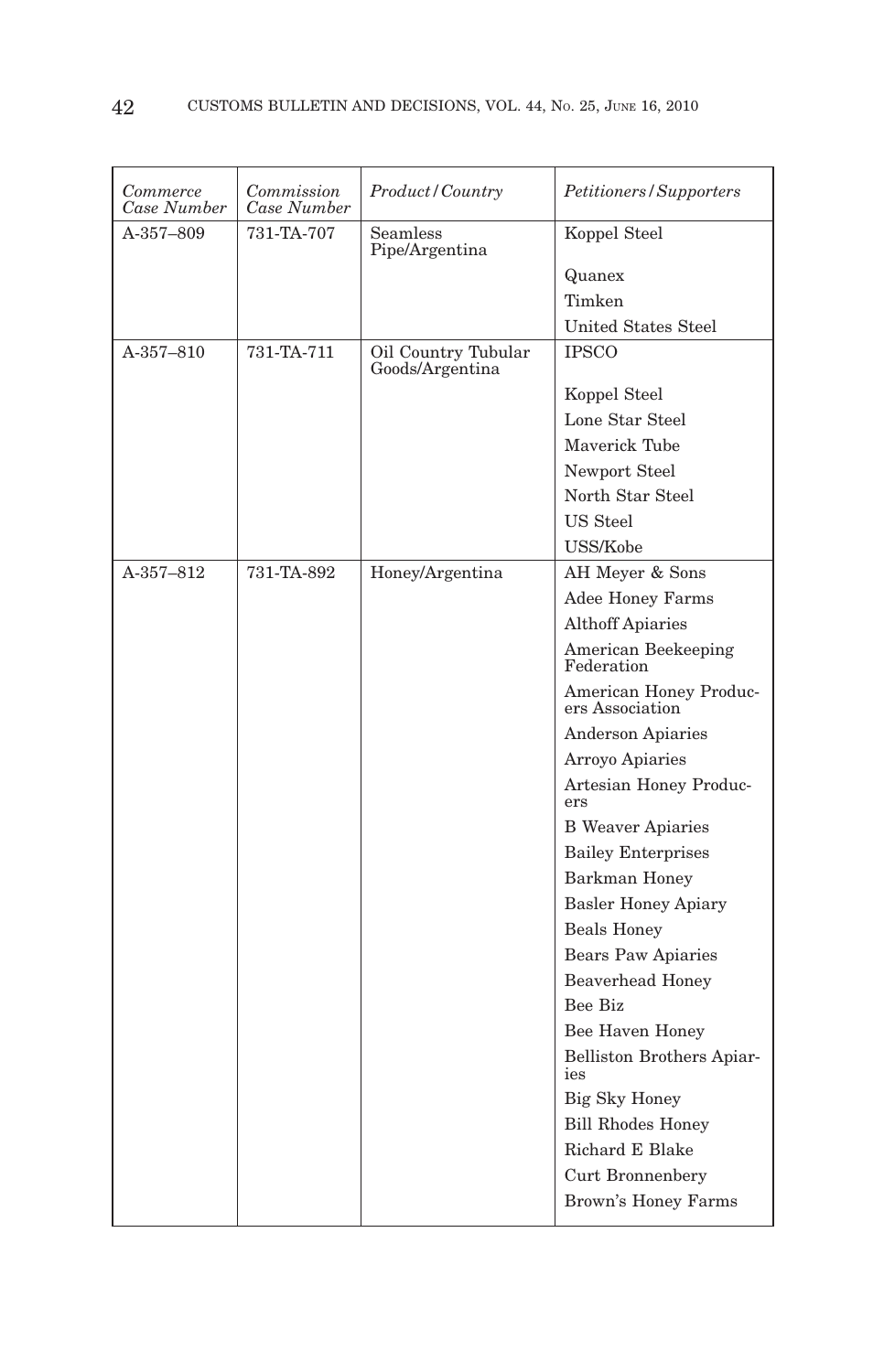| Commerce<br>Case Number | Commission<br>Case Number | Product/Country | Petitioners / Supporters                |
|-------------------------|---------------------------|-----------------|-----------------------------------------|
|                         |                           |                 | <b>Brumley's Bees</b>                   |
|                         |                           |                 | <b>Buhmann Apiaries</b>                 |
|                         |                           |                 | Carys Honey Farms                       |
|                         |                           |                 | Chaparrel Honey                         |
|                         |                           |                 | <b>Charles Apiaries</b>                 |
|                         |                           |                 | Mitchell Charles                        |
|                         |                           |                 | Collins Honey                           |
|                         |                           |                 | <b>Conor Apiaries</b>                   |
|                         |                           |                 | Coy's Honey Farm                        |
|                         |                           |                 | Dave Nelson Apiaries                    |
|                         |                           |                 | Delta Bee                               |
|                         |                           |                 | Eisele's Pollination &<br>Honey         |
|                         |                           |                 | Ellingsoa's                             |
|                         |                           |                 | Elliott Curtis & Sons                   |
|                         |                           |                 | Charles L Emmons, Sr                    |
|                         |                           |                 | Gause Honey                             |
|                         |                           |                 | Gene Brandi Apiaries                    |
|                         |                           |                 | Griffith Honey                          |
|                         |                           |                 | <b>Haff Apiaries</b>                    |
|                         |                           |                 | <b>Hamilton Bee Farms</b>               |
|                         |                           |                 | Hamilton Honey                          |
|                         |                           |                 | Happie Bee                              |
|                         |                           |                 | <b>Harvest Honey</b>                    |
|                         |                           |                 | Harvey's Honey                          |
|                         |                           |                 | <b>Hiatt Honey</b>                      |
|                         |                           |                 | Hoffman Honey                           |
|                         |                           |                 | <b>Hollman Apiaries</b>                 |
|                         |                           |                 | <b>Honey House</b>                      |
|                         |                           |                 | Honeybee Apiaries                       |
|                         |                           |                 | Gary M Honl                             |
|                         |                           |                 | Rand William Honl and<br>Sydney Jo Honl |
|                         |                           |                 | James R & Joann Smith<br>Trust          |
|                         |                           |                 | Jaynes Bee Products                     |
|                         |                           |                 | <b>Johnston Honey Farms</b>             |
|                         |                           |                 | Larry Johnston                          |
|                         |                           |                 | Ke-An Honey                             |
|                         |                           |                 | Kent Honeybees                          |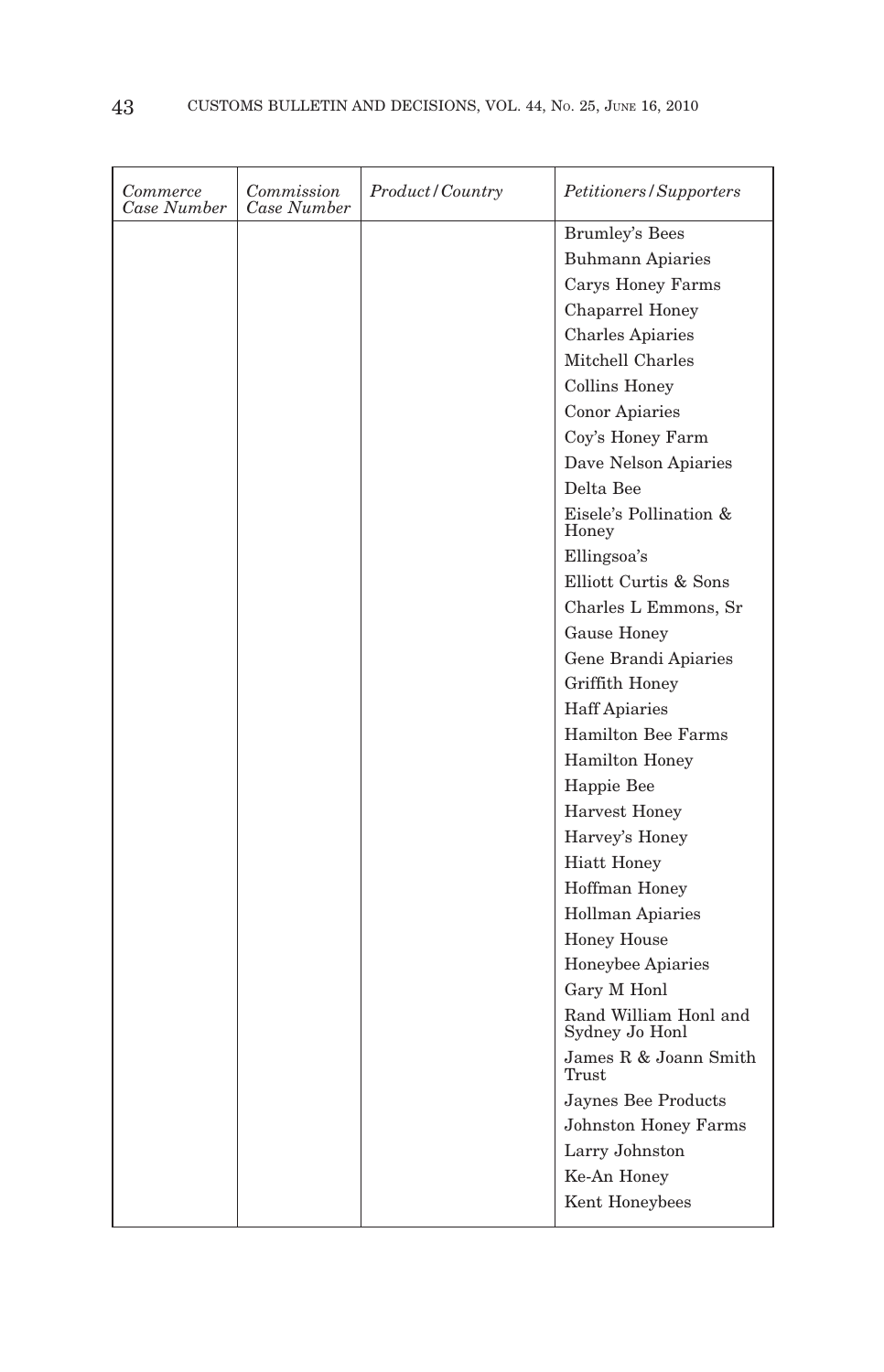| Commerce<br>Case Number | Commission<br>Case Number | Product / Country | Petitioners/Supporters                           |
|-------------------------|---------------------------|-------------------|--------------------------------------------------|
|                         |                           |                   | Lake-Indianhead Honey<br>Farms                   |
|                         |                           |                   | Lamb's Honey Farm                                |
|                         |                           |                   | Las Flores Apiaries                              |
|                         |                           |                   | Mackrill Honey Farms &<br>Sales                  |
|                         |                           |                   | Raymond Marquette                                |
|                         |                           |                   | Mason & Sons Honey                               |
|                         |                           |                   | McCoy's Sunny South<br>Apiaries                  |
|                         |                           |                   | Merrimack Valley Apiar-<br>ies & Evergreen Honey |
|                         |                           |                   | Met 2 Honey Farm                                 |
|                         |                           |                   | Missouri River Honey                             |
|                         |                           |                   | Mitchell Brothers Honey                          |
|                         |                           |                   | Monda Honey Farm                                 |
|                         |                           |                   | Montana Dakota Honey                             |
|                         |                           |                   | Northern Bloom Honey                             |
|                         |                           |                   | Noye's Apiaries                                  |
|                         |                           |                   | Oakes Honey                                      |
|                         |                           |                   | Oakley Honey Farms                               |
|                         |                           |                   | Old Mill Apiaries                                |
|                         |                           |                   | Opp Honey                                        |
|                         |                           |                   | Oro Dulce                                        |
|                         |                           |                   | Peterson's "Naturally<br>Sweet" Honey            |
|                         |                           |                   | Potoczak Bee Farms                               |
|                         |                           |                   | Price Apiaries                                   |
|                         |                           |                   | <b>Pure Sweet Honey</b><br>Farms                 |
|                         |                           |                   | Robertson Pollination<br>Service                 |
|                         |                           |                   | Robson Honey                                     |
|                         |                           |                   | William Robson                                   |
|                         |                           |                   | Rosedale Apiaries                                |
|                         |                           |                   | <b>Ryan Apiaries</b>                             |
|                         |                           |                   | <b>Schmidt Honey Farms</b>                       |
|                         |                           |                   | Simpson Apiaries                                 |
|                         |                           |                   | Sioux Honey Association                          |
|                         |                           |                   | Smoot Honey                                      |
|                         |                           |                   | Solby Honey                                      |
|                         |                           |                   | Stahlman Apiaries                                |
|                         |                           |                   |                                                  |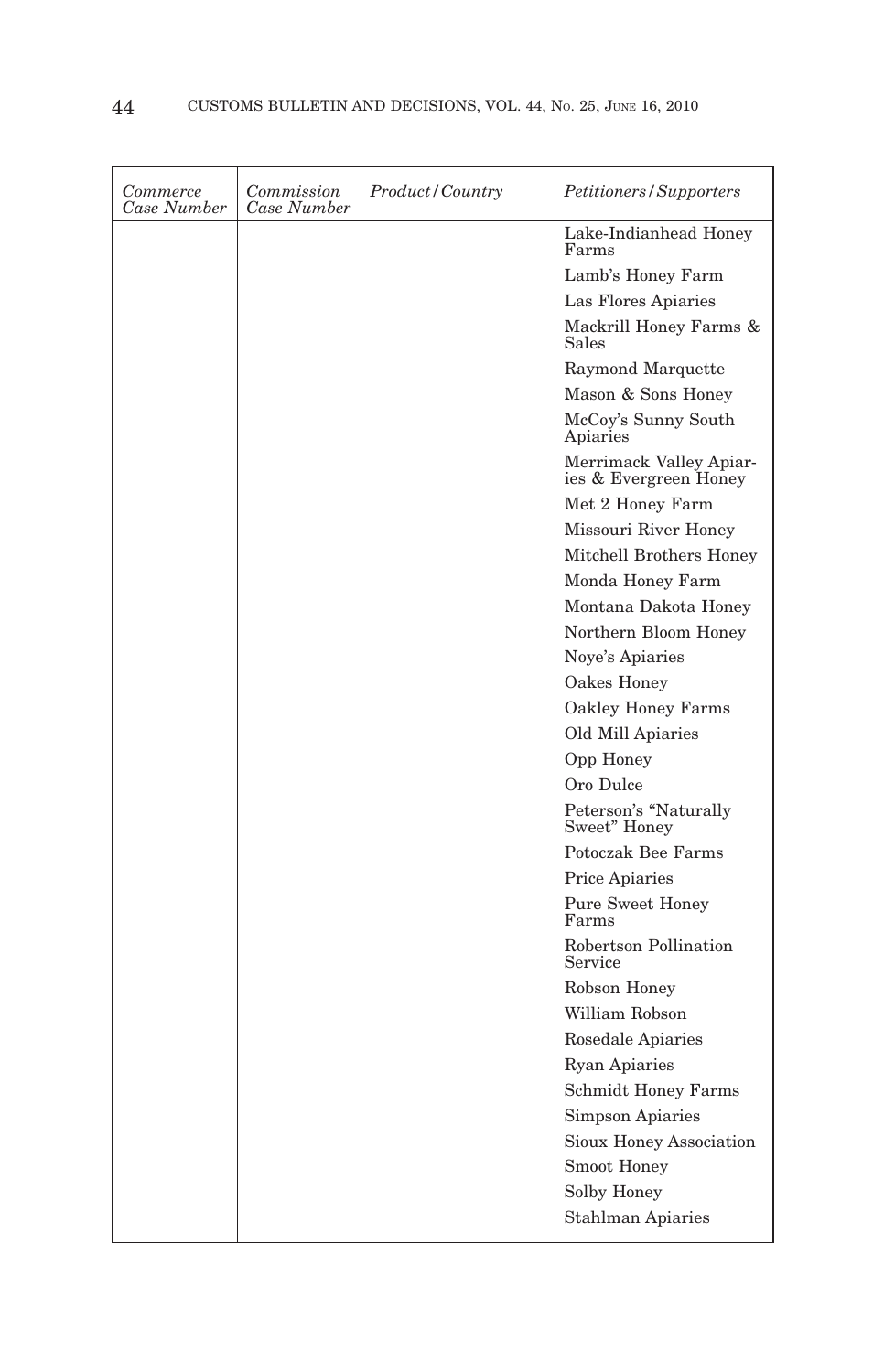| Commerce<br>Case Number | Commission<br>Case Number | Product/Country                        | Petitioners/Supporters                                                                                                                                                                                                                                                                                                                                          |
|-------------------------|---------------------------|----------------------------------------|-----------------------------------------------------------------------------------------------------------------------------------------------------------------------------------------------------------------------------------------------------------------------------------------------------------------------------------------------------------------|
|                         |                           |                                        | <b>Steve E Parks Apiaries</b><br>Stroope Bee & Honey<br>T&D Honey Bee<br>Talbott's Honey<br>Terry Apiaries<br>Thompson Apiaries<br>Triple A Farm<br><b>Tropical Blossom Honey</b><br><b>Tubbs Apiaries</b><br>Venable Wholesale<br>Walter L Wilson Buzz 76<br>Apiaries<br>Wiebersiek Honey Farms<br>Wilmer Farms<br>Brent J Woodworth<br>Wooten's Golden Queens |
| $A - 357 - 814$         | 731-TA-898                | Hot-Rolled Steel<br>Products/Argentina | <b>Yaddof Apiaries</b><br>Bethlehem Steel                                                                                                                                                                                                                                                                                                                       |
|                         |                           |                                        | Gallatin Steel                                                                                                                                                                                                                                                                                                                                                  |
|                         |                           |                                        | Independent Steelwork-<br>ers                                                                                                                                                                                                                                                                                                                                   |
|                         |                           |                                        | <b>IPSCO</b>                                                                                                                                                                                                                                                                                                                                                    |
|                         |                           |                                        | <b>LTV</b> Steel                                                                                                                                                                                                                                                                                                                                                |
|                         |                           |                                        | National Steel                                                                                                                                                                                                                                                                                                                                                  |
|                         |                           |                                        | Nucor                                                                                                                                                                                                                                                                                                                                                           |
|                         |                           |                                        | Rouge Steel Co                                                                                                                                                                                                                                                                                                                                                  |
|                         |                           |                                        | <b>Steel Dynamics</b>                                                                                                                                                                                                                                                                                                                                           |
|                         |                           |                                        | US Steel                                                                                                                                                                                                                                                                                                                                                        |
|                         |                           |                                        | United Steelworkers of<br>America                                                                                                                                                                                                                                                                                                                               |
|                         |                           |                                        | WCI Steel Inc                                                                                                                                                                                                                                                                                                                                                   |
|                         |                           |                                        | Weirton Steel                                                                                                                                                                                                                                                                                                                                                   |
|                         |                           |                                        | Wheeling-Pittsburgh<br>Steel Corp                                                                                                                                                                                                                                                                                                                               |
| A-401-040               | AA1921-114                | <b>Stainless Steel</b><br>Plate/Sweden | Jessop Steel                                                                                                                                                                                                                                                                                                                                                    |
| $A-401-601$             | 731-TA-316                | Brass Sheet and<br>Strip/Sweden        | Allied Industrial Work-<br>ers of America                                                                                                                                                                                                                                                                                                                       |
|                         |                           |                                        | <b>American Brass</b>                                                                                                                                                                                                                                                                                                                                           |
|                         |                           |                                        | <b>Bridgeport Brass</b>                                                                                                                                                                                                                                                                                                                                         |
|                         |                           |                                        | Chase Brass & Copper                                                                                                                                                                                                                                                                                                                                            |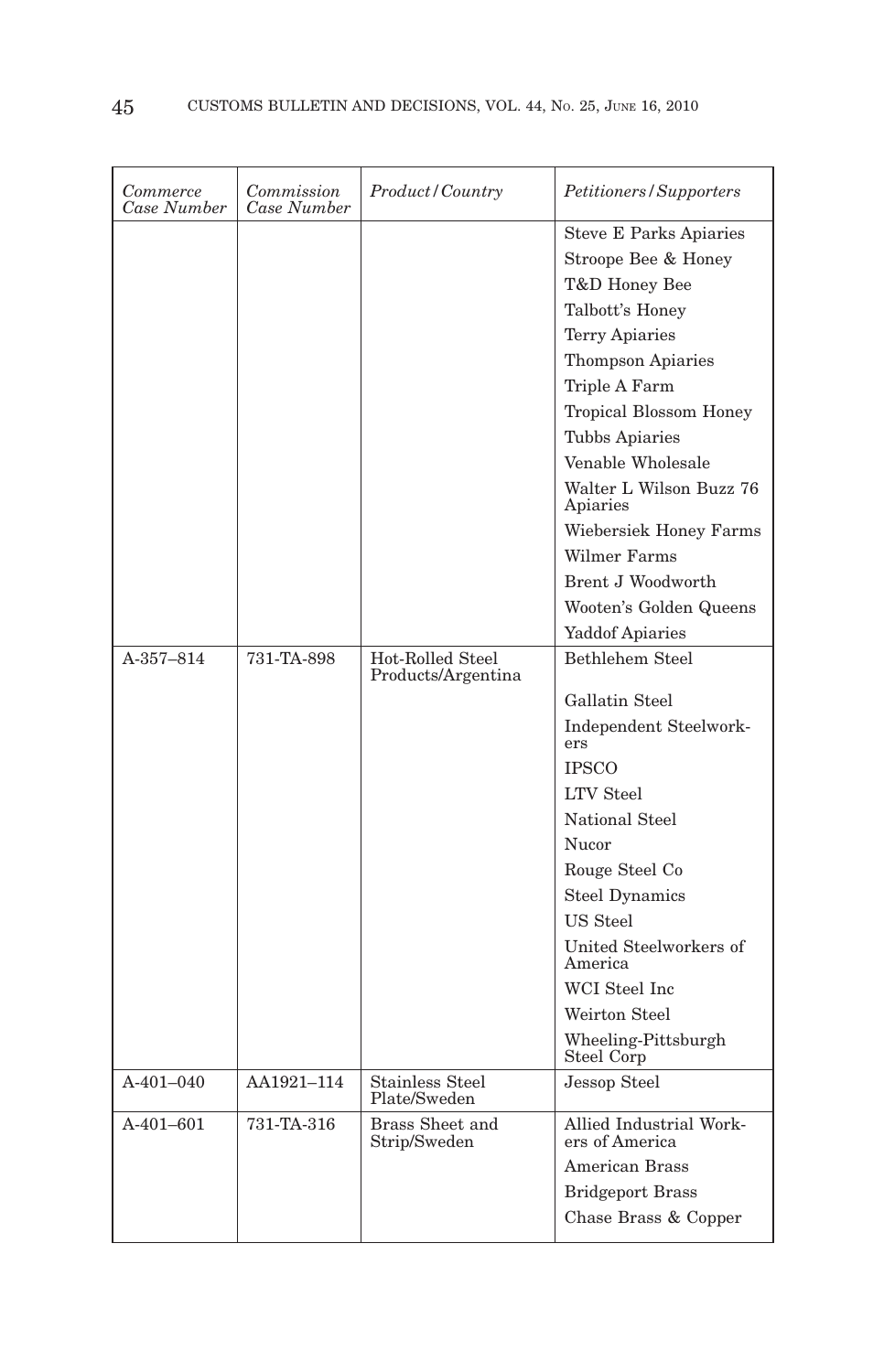| Commerce<br>Case Number | Commission<br>Case Number | Product/Country                                  | Petitioners/Supporters                                                     |
|-------------------------|---------------------------|--------------------------------------------------|----------------------------------------------------------------------------|
|                         |                           |                                                  | Hussey Copper                                                              |
|                         |                           |                                                  | <b>International Association</b><br>of Machinists & Aero-<br>space Workers |
|                         |                           |                                                  | Mechanics Educational<br>Society of America (Local<br>56)                  |
|                         |                           |                                                  | The Miller Company                                                         |
|                         |                           |                                                  | Olin                                                                       |
|                         |                           |                                                  | Revere Copper Products                                                     |
|                         |                           |                                                  | United Steelworkers of<br>America                                          |
| $A-401-603$             | 731-TA-354                | <b>Stainless Steel Hollow</b><br>Products/Sweden | AL Tech Specialty Steel                                                    |
|                         |                           |                                                  | Allegheny Ludlum Steel                                                     |
|                         |                           |                                                  | <b>ARMCO</b>                                                               |
|                         |                           |                                                  | Carpenter Technology                                                       |
|                         |                           |                                                  | Crucible Materials                                                         |
|                         |                           |                                                  | Damacus Tubular Prod-<br>ucts                                              |
|                         |                           |                                                  | Specialty Tubing Group                                                     |
| A-401-801               | 731-TA-<br>397-A          | <b>Ball Bearings/Sweden</b>                      | Barden Corp                                                                |
|                         |                           |                                                  | <b>Emerson Power Trans-</b><br>mission                                     |
|                         |                           |                                                  | Kubar Bearings                                                             |
|                         |                           |                                                  | <b>MPB</b>                                                                 |
|                         |                           |                                                  | <b>Rollway Bearings</b>                                                    |
|                         |                           |                                                  | Torrington                                                                 |
| $A-401-801$             | 731-TA-<br>397-B          | Cylindrical Roller<br>Bearings/Sweden            | Barden Corp                                                                |
|                         |                           |                                                  | <b>Emerson Power Trans-</b><br>mission                                     |
|                         |                           |                                                  | <b>MPB</b>                                                                 |
|                         |                           |                                                  | <b>Rollway Bearings</b>                                                    |
|                         |                           |                                                  | Torrington                                                                 |
| $A-401-805$             | 731-TA-586                | Cut-to-Length Carbon<br>Steel Plate/Sweden       | Bethlehem Steel                                                            |
|                         |                           |                                                  | California Steel Indus-<br>tries                                           |
|                         |                           |                                                  | CitiSteel USA Inc                                                          |
|                         |                           |                                                  | Geneva Steel                                                               |
|                         |                           |                                                  | Gulf States Steel                                                          |
|                         |                           |                                                  | <b>Inland Steel Industries</b>                                             |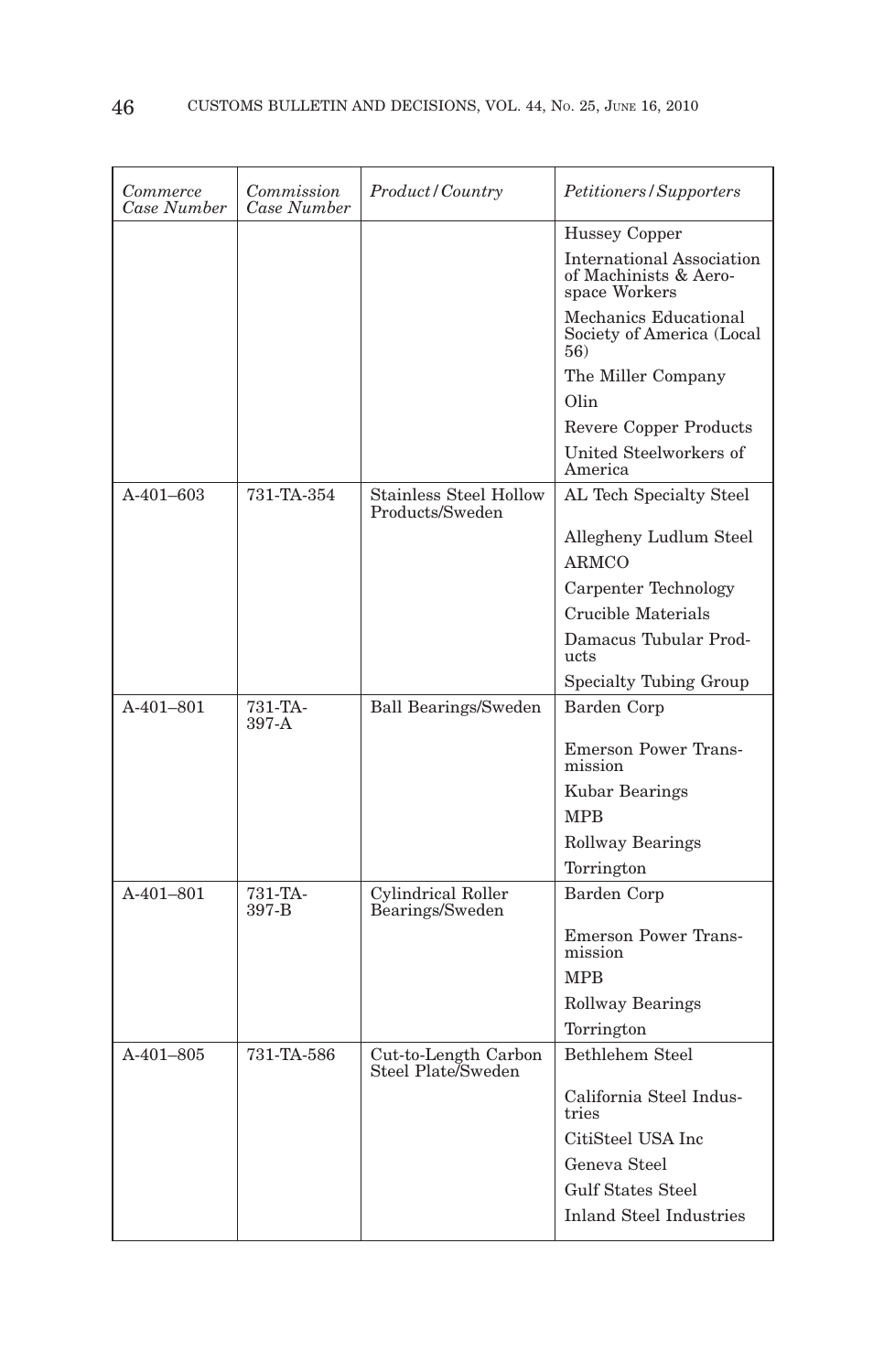| Commerce<br>Case Number | Commission<br>Case Number | Product/Country                                 | Petitioners/Supporters                          |
|-------------------------|---------------------------|-------------------------------------------------|-------------------------------------------------|
|                         |                           |                                                 | Lukens Steel                                    |
|                         |                           |                                                 | National Steel                                  |
|                         |                           |                                                 | Nextech                                         |
|                         |                           |                                                 | Sharon Steel                                    |
|                         |                           |                                                 | Theis Precision Steel                           |
|                         |                           |                                                 | Thompson Steel                                  |
|                         |                           |                                                 | US Steel                                        |
|                         |                           |                                                 | United Steelworkers of<br>America               |
| $A-401-806$             | 731-TA-774                | <b>Stainless Steel Wire</b><br>Rod/Sweden       | AL Tech Specialty Steel                         |
|                         |                           |                                                 | Carpenter Technology                            |
|                         |                           |                                                 | Republic Engineered<br><b>Steels</b>            |
|                         |                           |                                                 | Talley Metals Technology                        |
|                         |                           |                                                 | United Steelworkers of<br>America               |
| A-401-808               | 731-TA-1087               | Purified<br>Carboxymethyl-<br>cellulose/Sweden  | Aqualon Co a Division of<br>Hercules Inc        |
| A-403-801               | 731-TA-454                | Fresh and Chilled At-<br>lantic Salmon/Norway   | Heritage Salmon                                 |
|                         |                           |                                                 | The Coalition for Fair<br>Atlantic Salmon Trade |
| A-405-802               | 731-TA-576                | Cut-to-Length Carbon<br>Steel Plate/Finland     | <b>Bethlehem Steel</b>                          |
|                         |                           |                                                 | California Steel Indus-<br>tries                |
|                         |                           |                                                 | CitiSteel USA Inc                               |
|                         |                           |                                                 | Geneva Steel                                    |
|                         |                           |                                                 | <b>Gulf States Steel</b>                        |
|                         |                           |                                                 | <b>Inland Steel Industries</b>                  |
|                         |                           |                                                 | Lukens Steel                                    |
|                         |                           |                                                 | National Steel                                  |
|                         |                           |                                                 | <b>Nextech</b>                                  |
|                         |                           |                                                 | Sharon Steel                                    |
|                         |                           |                                                 | Theis Precision Steel                           |
|                         |                           |                                                 | Thompson Steel                                  |
|                         |                           |                                                 | <b>US</b> Steel                                 |
|                         |                           |                                                 | United Steelworkers of<br>America               |
| $A-405-803$             | 731-TA-1084               | Purified<br>Carboxymethyl-<br>cellulose/Finland | Aqualon Co a Division of<br>Hercules Inc.       |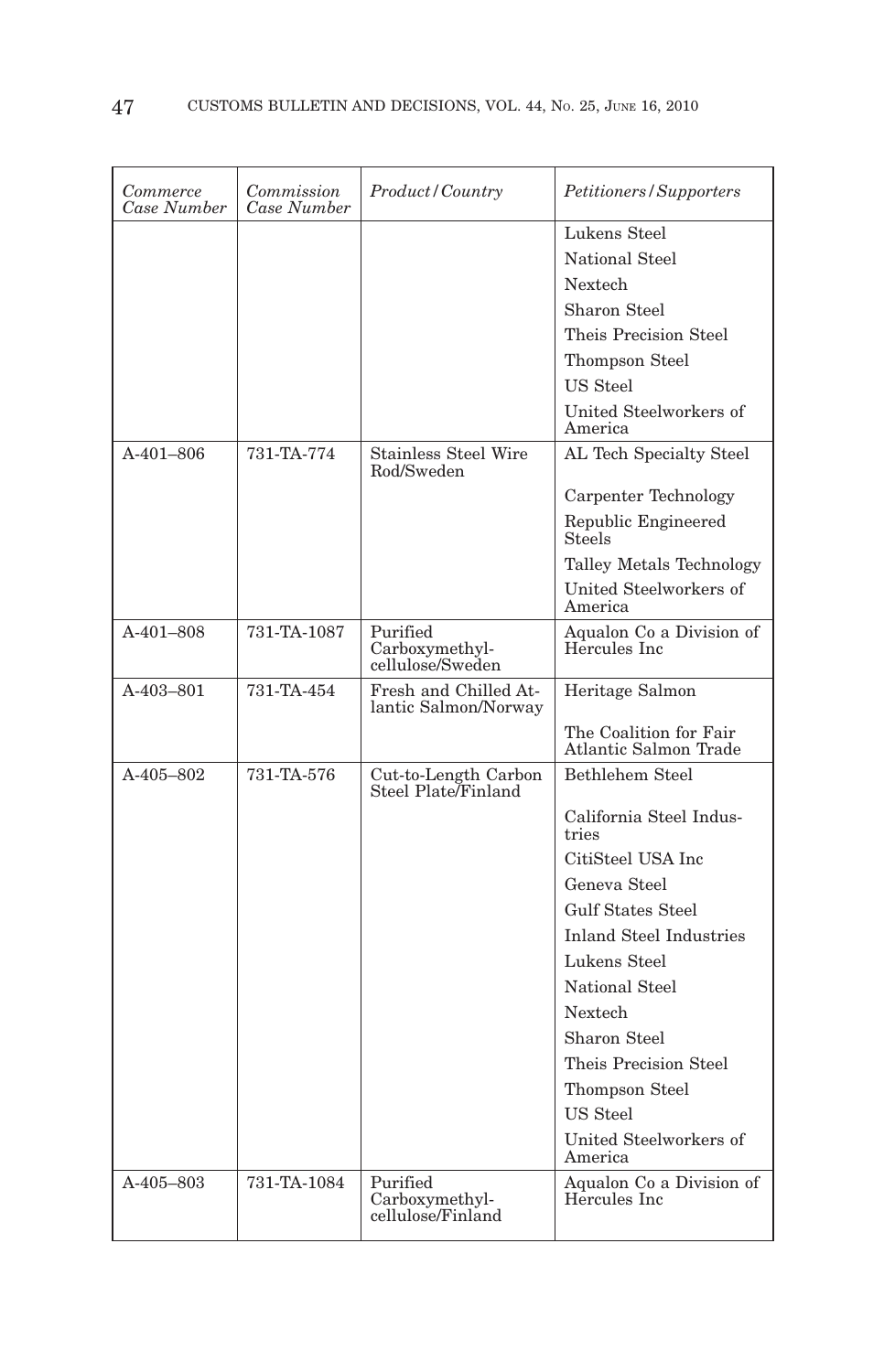| Commerce<br>Case Number | Commission<br>Case Number | <i>Product/Country</i>                                | Petitioners/Supporters                 |
|-------------------------|---------------------------|-------------------------------------------------------|----------------------------------------|
| $A-412-801$             | 731-TA-<br>399-A          | <b>Ball Bearings/United</b><br>Kingdom                | Barden Corp                            |
|                         |                           |                                                       | <b>Emerson Power Trans-</b><br>mission |
|                         |                           |                                                       | Kubar Bearings                         |
|                         |                           |                                                       | McGill Manufacturing<br>Co             |
|                         |                           |                                                       | <b>MPR</b>                             |
|                         |                           |                                                       | Rexnord Inc                            |
|                         |                           |                                                       | <b>Rollway Bearings</b>                |
|                         |                           |                                                       | Torrington                             |
| A-412-801               | 731-TA-<br>399-B          | Cylindrical Roller<br>Bearings/United<br>Kingdom      | <b>Barden Corp</b>                     |
|                         |                           |                                                       | <b>Emerson Power Trans-</b><br>mission |
|                         |                           |                                                       | <b>MPB</b>                             |
|                         |                           |                                                       | Rollway Bearings                       |
|                         |                           |                                                       | Torrington                             |
| $A-412-803$             | 731-TA-443                | Industrial<br>Nitrocellulose/United<br>Kingdom        | Hercules                               |
| $A-412-805$             | 731-TA-468                | Sodium<br>Thiosulfate/United<br>Kingdom               | Calabrian                              |
| A-412-814               | 731-TA-587                | Cut-to-Length Carbon<br>Steel Plate/United<br>Kingdom | Bethlehem Steel                        |
|                         |                           |                                                       | California Steel Indus-<br>tries       |
|                         |                           |                                                       | CitiSteel USA Inc                      |
|                         |                           |                                                       | Geneva Steel                           |
|                         |                           |                                                       | <b>Gulf States Steel</b>               |
|                         |                           |                                                       | <b>Inland Steel Industries</b>         |
|                         |                           |                                                       | Lukens Steel                           |
|                         |                           |                                                       | National Steel                         |
|                         |                           |                                                       | Nextech                                |
|                         |                           |                                                       | Sharon Steel                           |
|                         |                           |                                                       | Theis Precision Steel                  |
|                         |                           |                                                       | Thompson Steel                         |
|                         |                           |                                                       | US Steel                               |
|                         |                           |                                                       | United Steelworkers of<br>America      |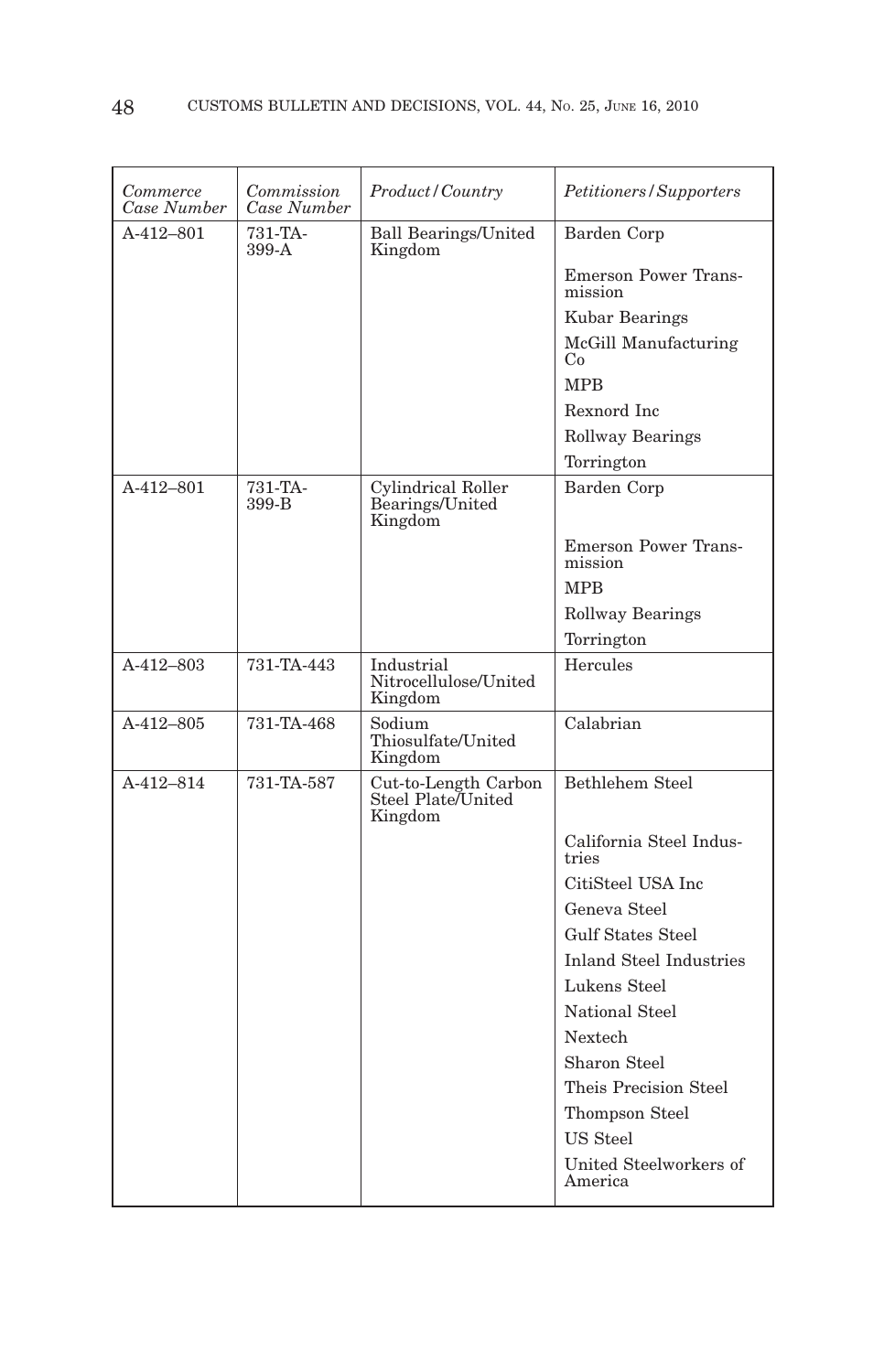| Commerce<br>Case Number | Commission<br>Case Number | <i>Product/Country</i>                                      | Petitioners/Supporters                                                     |
|-------------------------|---------------------------|-------------------------------------------------------------|----------------------------------------------------------------------------|
| A-412-818               | 731-TA-804                | <b>Stainless Steel Sheet</b><br>and Strip/United<br>Kingdom | Allegheny Ludlum                                                           |
|                         |                           |                                                             | Armco Steel                                                                |
|                         |                           |                                                             | <b>Bethlehem Steel</b>                                                     |
|                         |                           |                                                             | Butler Armco Indepen-<br>dent Union                                        |
|                         |                           |                                                             | Carpenter Technology<br>Corp                                               |
|                         |                           |                                                             | <b>J&amp;L Specialty Steel</b>                                             |
|                         |                           |                                                             | North American Stain-<br>less                                              |
|                         |                           |                                                             | United Steelworkers of<br>America                                          |
|                         |                           |                                                             | Zanesville Armco Inde-<br>pendent Organization                             |
| A-412-822               | 731-TA-918                | Stainless Steel<br>Bar/United Kingdom                       | Carpenter Technology                                                       |
|                         |                           |                                                             | Crucible Specialty Met-<br>als                                             |
|                         |                           |                                                             | Electralloy                                                                |
|                         |                           |                                                             | <b>Empire Specialty Steel</b>                                              |
|                         |                           |                                                             | Republic Technologies<br>International                                     |
|                         |                           |                                                             | Slater Steels                                                              |
|                         |                           |                                                             | United Steelworkers of<br>America                                          |
| A-421-701               | 731-TA-380                | Brass Sheet and<br>Strip/Netherlands                        | Allied Industrial Work-<br>ers of America                                  |
|                         |                           |                                                             | <b>American Brass</b>                                                      |
|                         |                           |                                                             | <b>Bridgeport Brass</b>                                                    |
|                         |                           |                                                             | Chase Brass & Copper                                                       |
|                         |                           |                                                             | Hussey Copper                                                              |
|                         |                           |                                                             | <b>International Association</b><br>of Machinists & Aero-<br>space Workers |
|                         |                           |                                                             | Mechanics Educational<br>Society of America (Local<br>56)                  |
|                         |                           |                                                             | The Miller Company                                                         |
|                         |                           |                                                             | North Coast Brass &<br>Copper                                              |
|                         |                           |                                                             | Olin                                                                       |
|                         |                           |                                                             | Pegg Metals                                                                |
|                         |                           |                                                             | Revere Copper Products                                                     |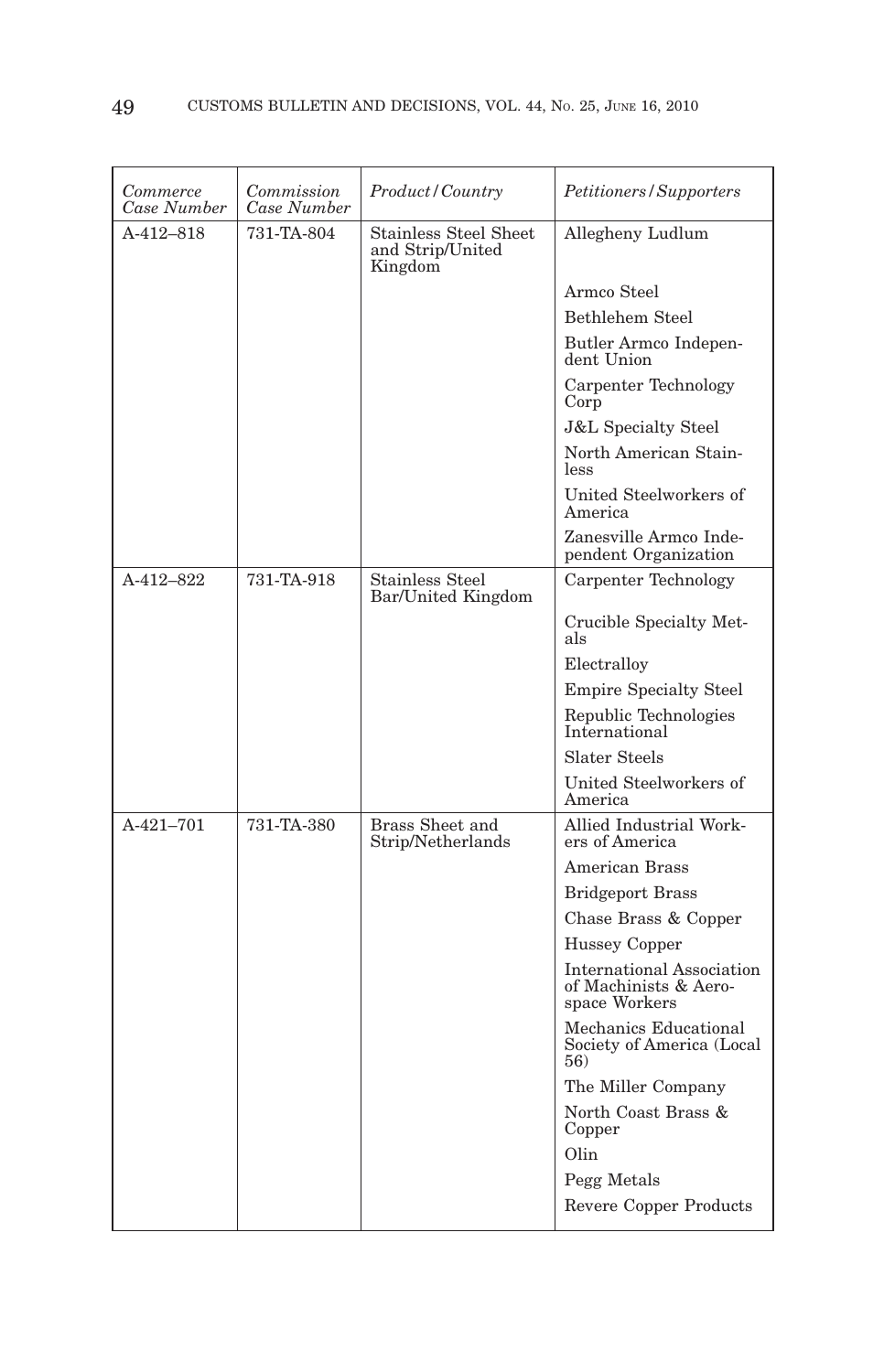| Commerce<br>Case Number | Commission<br>Case Number | Product/Country                                          | Petitioners/Supporters                      |
|-------------------------|---------------------------|----------------------------------------------------------|---------------------------------------------|
|                         |                           |                                                          | United Steelworkers of<br>America           |
| A-421-804               | 731-TA-608                | Cold-Rolled Carbon<br>Steel Flat<br>Products/Netherlands | Armco Steel                                 |
|                         |                           |                                                          | Bethlehem Steel                             |
|                         |                           |                                                          | California Steel Indus-<br>tries            |
|                         |                           |                                                          | <b>Gulf States Steel</b>                    |
|                         |                           |                                                          | Inland Steel Industries<br><b>LTV</b> Steel |
|                         |                           |                                                          | National Steel                              |
|                         |                           |                                                          | Nextech                                     |
|                         |                           |                                                          | Rouge Steel Co                              |
|                         |                           |                                                          | Sharon Steel                                |
|                         |                           |                                                          | Theis Precision Steel                       |
|                         |                           |                                                          | Thompson Steel                              |
|                         |                           |                                                          | US Steel                                    |
|                         |                           |                                                          | United Steelworkers of<br>America           |
|                         |                           |                                                          | <b>WCI</b> Steel                            |
|                         |                           |                                                          | Weirton Steel                               |
| $A-421-805$             | 731-TA-652                | Aramid<br>Fiber/Netherlands                              | E I du Pont de Nemours                      |
| A-421-807               | 731-TA-903                | Hot-Rolled Steel<br>Products/Netherlands                 | Bethlehem Steel                             |
|                         |                           |                                                          | Gallatin Steel                              |
|                         |                           |                                                          | Independent Steelwork-<br>ers               |
|                         |                           |                                                          | <b>IPSCO</b>                                |
|                         |                           |                                                          | <b>LTV</b> Steel                            |
|                         |                           |                                                          | National Steel                              |
|                         |                           |                                                          | Nucor                                       |
|                         |                           |                                                          | Rouge Steel Co                              |
|                         |                           |                                                          | <b>Steel Dynamics</b>                       |
|                         |                           |                                                          | US Steel                                    |
|                         |                           |                                                          | United Steelworkers of<br>America           |
|                         |                           |                                                          | WCI Steel Inc                               |
|                         |                           |                                                          | Weirton Steel                               |
|                         |                           |                                                          | Wheeling-Pittsburgh<br>Steel Corp           |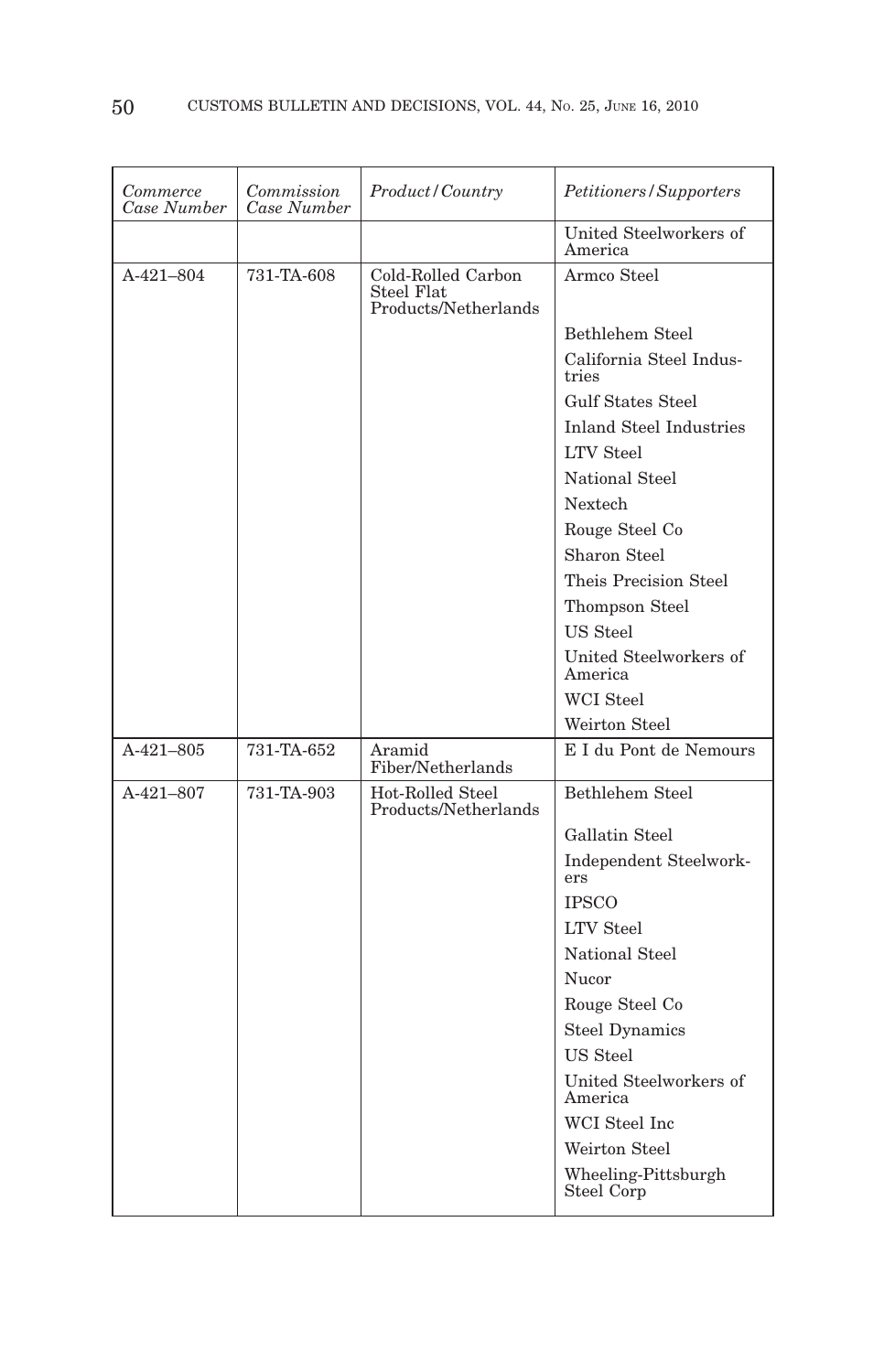| Commerce<br>Case Number | Commission<br>Case Number | Product/Country                                     | Petitioners/Supporters                              |
|-------------------------|---------------------------|-----------------------------------------------------|-----------------------------------------------------|
| $A-421-811$             | 731-TA-1086               | Purified<br>Carboxymethyl-<br>cellulose/Netherlands | Aqualon Co a Division of<br>Hercules Inc.           |
| A-423-077               | AA1921-198                | Sugar/Belgium                                       | Florida Sugar Marketing<br>and Terminal Association |
| $A-423-602$             | 731-TA-365                | <b>Industrial Phosphoric</b><br>Acid/Belgium        | Albright & Wilson                                   |
|                         |                           |                                                     | <b>FMC</b>                                          |
|                         |                           |                                                     | Hydrite Chemical                                    |
|                         |                           |                                                     | Monsanto                                            |
|                         |                           |                                                     | <b>Stauffer Chemical</b>                            |
| A-423-805               | 731-TA-573                | Cut-to-Length Carbon<br>Steel Plate/Belgium         | Bethlehem Steel                                     |
|                         |                           |                                                     | California Steel Indus-<br>tries                    |
|                         |                           |                                                     | CitiSteel USA Inc                                   |
|                         |                           |                                                     | Geneva Steel                                        |
|                         |                           |                                                     | <b>Gulf States Steel</b>                            |
|                         |                           |                                                     | <b>Inland Steel Industries</b>                      |
|                         |                           |                                                     | Lukens Steel                                        |
|                         |                           |                                                     | National Steel                                      |
|                         |                           |                                                     | Nextech                                             |
|                         |                           |                                                     | Sharon Steel                                        |
|                         |                           |                                                     | Theis Precision Steel                               |
|                         |                           |                                                     | Thompson Steel                                      |
|                         |                           |                                                     | US Steel                                            |
|                         |                           |                                                     | United Steelworkers of<br>America                   |
| A-423-808               | 731-TA-788                | <b>Stainless Steel Plate</b><br>in Coils/Belgium    | Allegheny Ludlum                                    |
|                         |                           |                                                     | Armco Steel                                         |
|                         |                           |                                                     | Lukens Steel                                        |
|                         |                           |                                                     | North American Stain-<br>less                       |
|                         |                           |                                                     | United Steelworkers of<br>America                   |
| A-427-001               | 731-TA-44                 | Sorbitol/France                                     | Lonza                                               |
|                         |                           |                                                     | Pfizer                                              |
| A-427-009               | 731-TA-96                 | Industrial<br>Nitrocellulose/France                 | Hercules                                            |
| A-427-078               | AA1921-199                | Sugar/France                                        | Florida Sugar Marketing<br>and Terminal Association |
| A-427-098               | 731-TA-25                 | Anhydrous Sodium<br>Metasilicate/France             | PQ                                                  |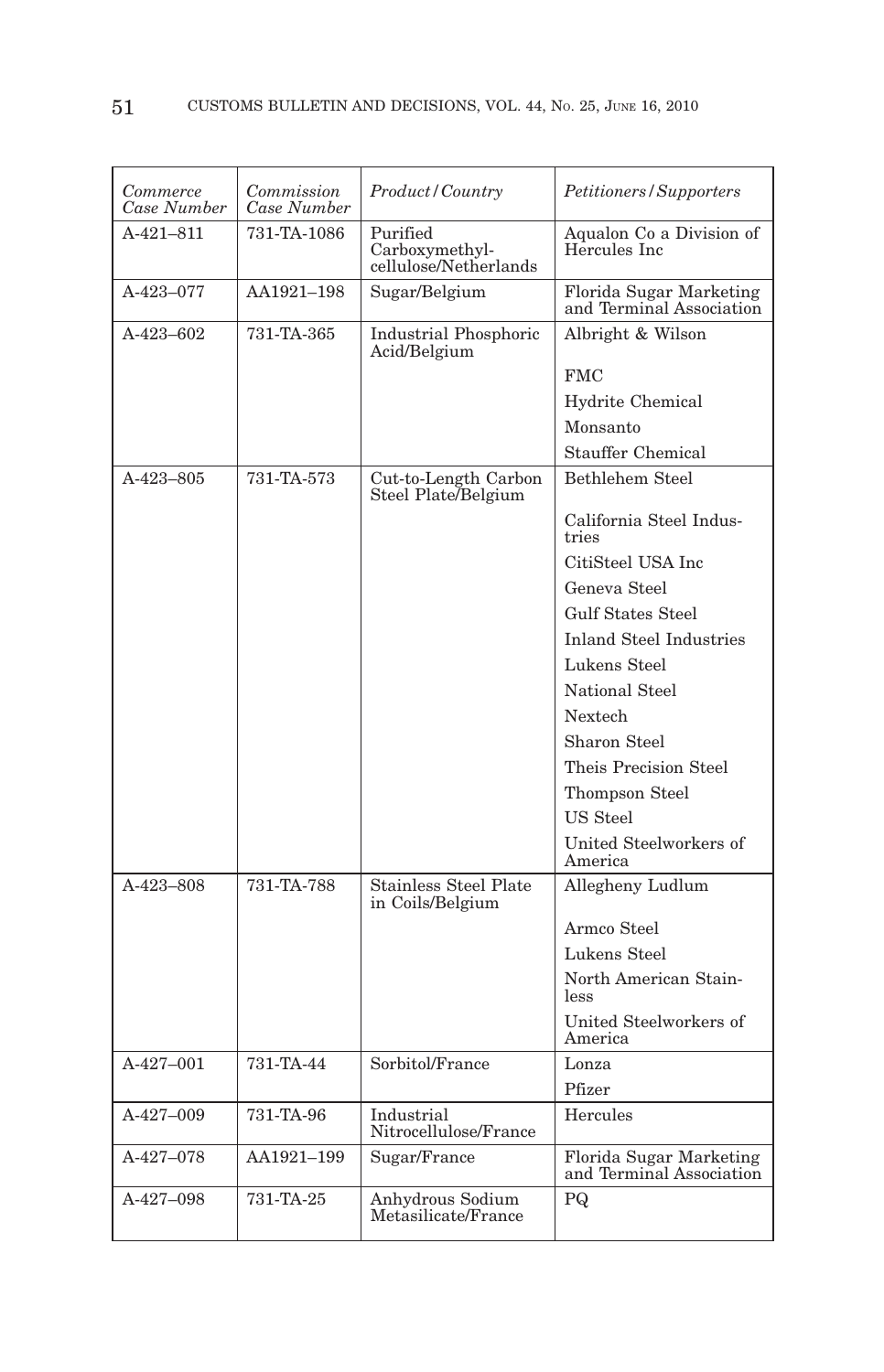| Commerce<br>Case Number | Commission<br>Case Number | Product / Country                     | <i>Petitioners/Supporters</i>                                              |
|-------------------------|---------------------------|---------------------------------------|----------------------------------------------------------------------------|
| $A-427-602$             | 731-TA-313                | Brass Sheet and<br>Strip/France       | Allied Industrial Work-<br>ers of America                                  |
|                         |                           |                                       | <b>American Brass</b>                                                      |
|                         |                           |                                       | <b>Bridgeport Brass</b>                                                    |
|                         |                           |                                       | Chase Brass & Copper                                                       |
|                         |                           |                                       | <b>Hussey Copper</b>                                                       |
|                         |                           |                                       | <b>International Association</b><br>of Machinists & Aero-<br>space Workers |
|                         |                           |                                       | Mechanics Educational<br>Society of America (Local<br>56)                  |
|                         |                           |                                       | The Miller Company                                                         |
|                         |                           |                                       | Olin                                                                       |
|                         |                           |                                       | Revere Copper Products                                                     |
|                         |                           |                                       | United Steelworkers of<br>America                                          |
| A-427-801               | 731-TA-<br>$392-A$        | <b>Ball Bearings/France</b>           | Barden Corp                                                                |
|                         |                           |                                       | Emerson Power Trans-<br>mission                                            |
|                         |                           |                                       | Kubar Bearings                                                             |
|                         |                           |                                       | McGill Manufacturing<br>Co                                                 |
|                         |                           |                                       | <b>MPB</b>                                                                 |
|                         |                           |                                       | Rexnord Inc                                                                |
|                         |                           |                                       | <b>Rollway Bearings</b>                                                    |
|                         |                           |                                       | Torrington                                                                 |
| $A-427-801$             | 731-TA-<br>392-B          | Cylindrical Roller<br>Bearings/France | Barden Corp                                                                |
|                         |                           |                                       | <b>Emerson Power Trans-</b><br>mission                                     |
|                         |                           |                                       | <b>MPB</b>                                                                 |
|                         |                           |                                       | Rollway Bearings                                                           |
|                         |                           |                                       | Torrington                                                                 |
| A-427-801               | 731-TA-<br>$392-C$        | Spherical Plain<br>Bearings/France    | Barden Corp                                                                |
|                         |                           |                                       | <b>Emerson Power Trans-</b><br>mission                                     |
|                         |                           |                                       | Kubar Bearings                                                             |
|                         |                           |                                       | McGill Manufacturing<br>Co                                                 |
|                         |                           |                                       | Rexnord Inc                                                                |
|                         |                           |                                       | Rollway Bearings                                                           |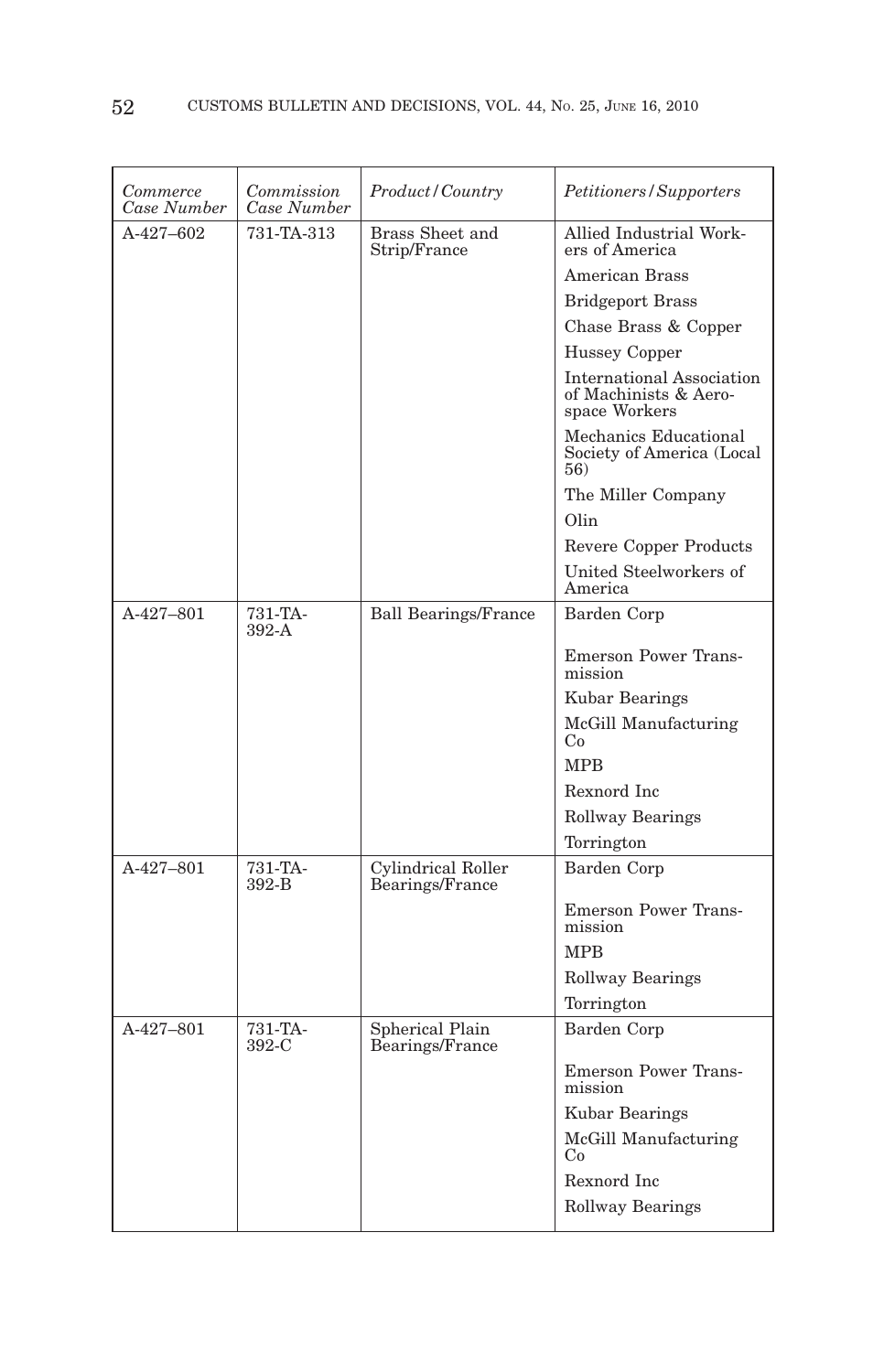| Commerce<br>Case Number | Commission<br>Case Number | Product / Country                                              | Petitioners/Supporters              |
|-------------------------|---------------------------|----------------------------------------------------------------|-------------------------------------|
|                         |                           |                                                                | Torrington                          |
| A-427-804               | 731-TA-553                | Hot-Rolled Lead and<br>Bismuth Carbon Steel<br>Products/France | Bethlehem Steel                     |
|                         |                           |                                                                | Inland Steel Industries             |
|                         |                           |                                                                | <b>USS/Kobe Steel</b>               |
| A-427-808               | 731-TA-615                | Corrosion-Resistant<br>Carbon Steel Flat<br>Products/France    | Armco Steel                         |
|                         |                           |                                                                | Bethlehem Steel                     |
|                         |                           |                                                                | California Steel Indus-<br>tries    |
|                         |                           |                                                                | Geneva Steel                        |
|                         |                           |                                                                | <b>Gulf States Steel</b>            |
|                         |                           |                                                                | <b>Inland Steel Industries</b>      |
|                         |                           |                                                                | <b>LTV</b> Steel                    |
|                         |                           |                                                                | Lukens Steel                        |
|                         |                           |                                                                | National Steel                      |
|                         |                           |                                                                | Nextech                             |
|                         |                           |                                                                | Rouge Steel Co                      |
|                         |                           |                                                                | Sharon Steel                        |
|                         |                           |                                                                | Theis Precision Steel               |
|                         |                           |                                                                | Thompson Steel                      |
|                         |                           |                                                                | US Steel                            |
|                         |                           |                                                                | United Steelworkers of<br>America   |
|                         |                           |                                                                | <b>WCI</b> Steel                    |
|                         |                           |                                                                | Weirton Steel                       |
| $A-427-811$             | 731-TA-637                | <b>Stainless Steel Wire</b><br>Rod/France                      | AL Tech Specialty Steel             |
|                         |                           |                                                                | Armco Steel                         |
|                         |                           |                                                                | Carpenter Technology                |
|                         |                           |                                                                | Republic Engineered<br>Steels       |
|                         |                           |                                                                | Talley Metals Technology            |
|                         |                           |                                                                | United Steelworkers of<br>America   |
| $A-427-814$             | 731-TA-797                | <b>Stainless Steel Sheet</b><br>and Strip/France               | Allegheny Ludlum                    |
|                         |                           |                                                                | Armco Steel                         |
|                         |                           |                                                                | Bethlehem Steel                     |
|                         |                           |                                                                | Butler Armco Indepen-<br>dent Union |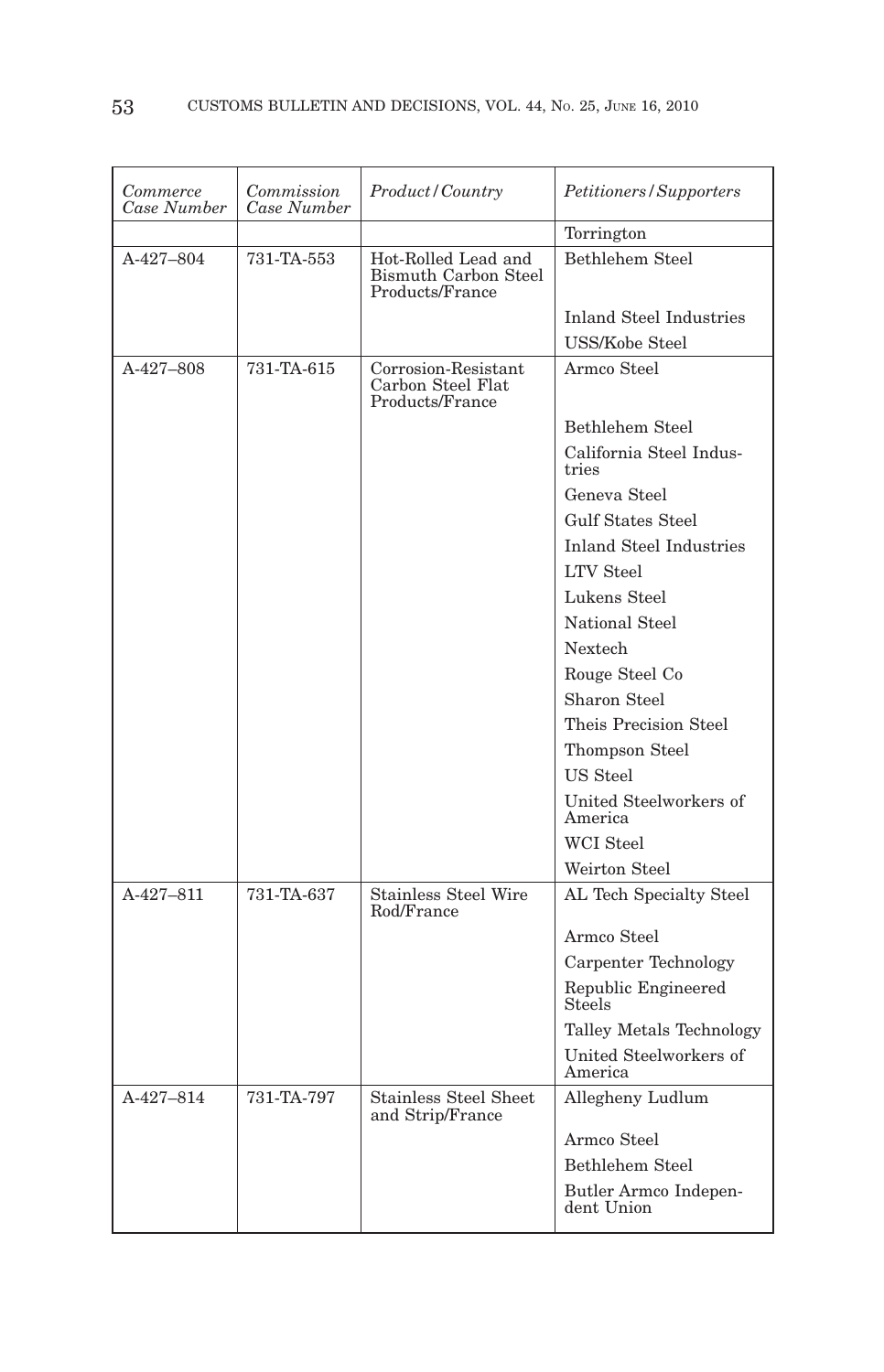| Commerce<br>Case Number | Commission<br>Case Number | Product/Country                            | Petitioners/Supporters                                                     |
|-------------------------|---------------------------|--------------------------------------------|----------------------------------------------------------------------------|
|                         |                           |                                            | Carpenter Technology<br>Corp                                               |
|                         |                           |                                            | North American Stain-<br>less                                              |
|                         |                           |                                            | United Steelworkers of<br>America                                          |
|                         |                           |                                            | Zanesville Armco Inde-<br>pendent Organization                             |
| $A-427-816$             | 731-TA-816                | Cut-to-Length Carbon<br>Steel Plate/France | <b>Bethlehem Steel</b>                                                     |
|                         |                           |                                            | Geneva Steel                                                               |
|                         |                           |                                            | <b>IPSCO</b> Steel                                                         |
|                         |                           |                                            | National Steel                                                             |
|                         |                           |                                            | US Steel                                                                   |
|                         |                           |                                            | United Steelworkers of<br>America                                          |
| A-427-818               | 731-TA-909                | Low Enriched<br>Uranium/France             | United States Enrich-<br>ment Corp                                         |
|                         |                           |                                            | <b>USEC</b> Inc                                                            |
| $A-427-820$             | 731-TA-913                | <b>Stainless Steel</b><br>Bar/France       | Carpenter Technology                                                       |
|                         |                           |                                            | Crucible Specialty Met-<br>als                                             |
|                         |                           |                                            | Electralloy                                                                |
|                         |                           |                                            | <b>Empire Specialty Steel</b>                                              |
|                         |                           |                                            | Republic Technologies<br>International                                     |
|                         |                           |                                            | <b>Slater Steels</b>                                                       |
|                         |                           |                                            | United Steelworkers of<br>America                                          |
| A-428-082               | AA1921-200                | Sugar/Germany                              | Florida Sugar Marketing<br>and Terminal Association                        |
| A-428-602               | 731-TA-317                | Brass Sheet and<br>Strip/Germany           | Allied Industrial Work-<br>ers of America                                  |
|                         |                           |                                            | American Brass                                                             |
|                         |                           |                                            | <b>Bridgeport Brass</b>                                                    |
|                         |                           |                                            | Chase Brass & Copper                                                       |
|                         |                           |                                            | <b>Hussey Copper</b>                                                       |
|                         |                           |                                            | <b>International Association</b><br>of Machinists & Aero-<br>space Workers |
|                         |                           |                                            | Mechanics Educational<br>Society of America (Local<br>56)                  |
|                         |                           |                                            | The Miller Company                                                         |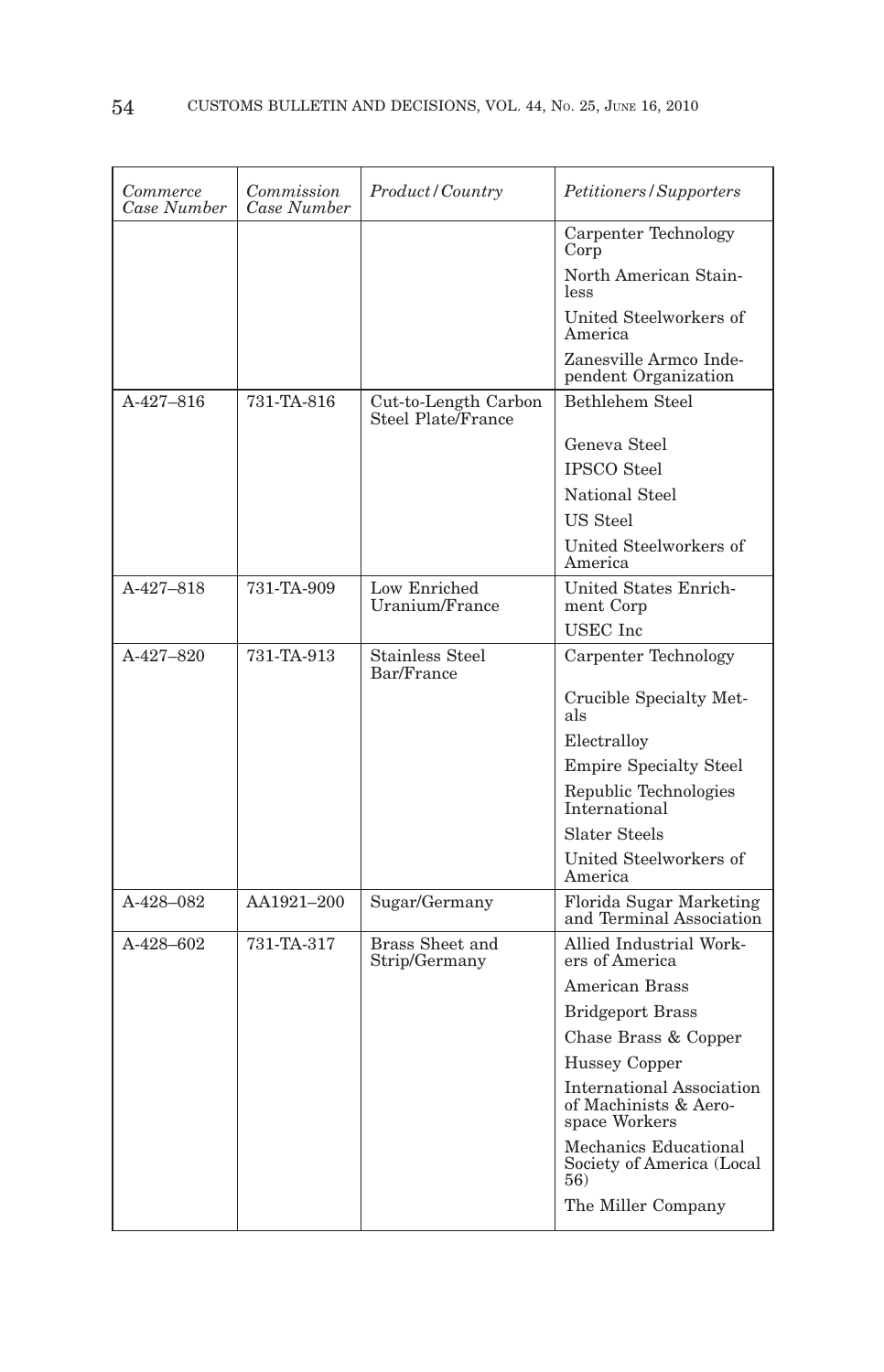| Commerce<br>Case Number | Commission<br>Case Number | Product/Country                                      | Petitioners/Supporters                  |
|-------------------------|---------------------------|------------------------------------------------------|-----------------------------------------|
|                         |                           |                                                      | Olin                                    |
|                         |                           |                                                      | Revere Copper Products                  |
|                         |                           |                                                      | United Steelworkers of<br>America       |
| A-428-801               | 731-TA-<br>$391-A$        | Ball<br>Bearings/Germany                             | Barden Corp                             |
|                         |                           |                                                      | <b>Emerson Power Trans-</b><br>mission  |
|                         |                           |                                                      | Kubar Bearings                          |
|                         |                           |                                                      | McGill Manufacturing<br>Co              |
|                         |                           |                                                      | <b>MPB</b>                              |
|                         |                           |                                                      | Rexnord Inc                             |
|                         |                           |                                                      | <b>Rollway Bearings</b>                 |
|                         |                           |                                                      | Torrington                              |
| A-428-801               | 731-TA-<br>391-B          | Cylindrical Roller<br>Bearings/Germany               | Barden Corp                             |
|                         |                           |                                                      | <b>Emerson Power Trans-</b><br>mission  |
|                         |                           |                                                      | <b>MPB</b>                              |
|                         |                           |                                                      | <b>Rollway Bearings</b>                 |
|                         |                           |                                                      | Torrington                              |
| A-428-801               | 731-TA-<br>391-C          | Spherical Plain<br>Bearings/Germany                  | Barden Corp                             |
|                         |                           |                                                      | <b>Emerson Power Trans-</b><br>mission  |
|                         |                           |                                                      | <b>Rollway Bearings</b>                 |
|                         |                           |                                                      | Torrington                              |
| A-428-802               | 731-TA-419                | Industrial<br>Belts/Germany                          | The Gates Rubber Com-<br>pany           |
|                         |                           |                                                      | The Goodyear Tire and<br>Rubber Company |
| A-428-803               | 731-TA-444                | Industrial<br>Nitrocellulose/<br>Germany             | Hercules                                |
| A-428-807               | 731-TA-465                | Sodium<br>Thiosulfate/Germany                        | Calabrian                               |
| A-428-814               | 731-TA-604                | Cold-Rolled Carbon<br>Steel Flat<br>Products/Germany | Armco Steel                             |
|                         |                           |                                                      | Bethlehem Steel                         |
|                         |                           |                                                      | California Steel Indus-<br>tries        |
|                         |                           |                                                      | Gulf States Steel                       |
|                         |                           |                                                      | <b>Inland Steel Industries</b>          |
|                         |                           |                                                      |                                         |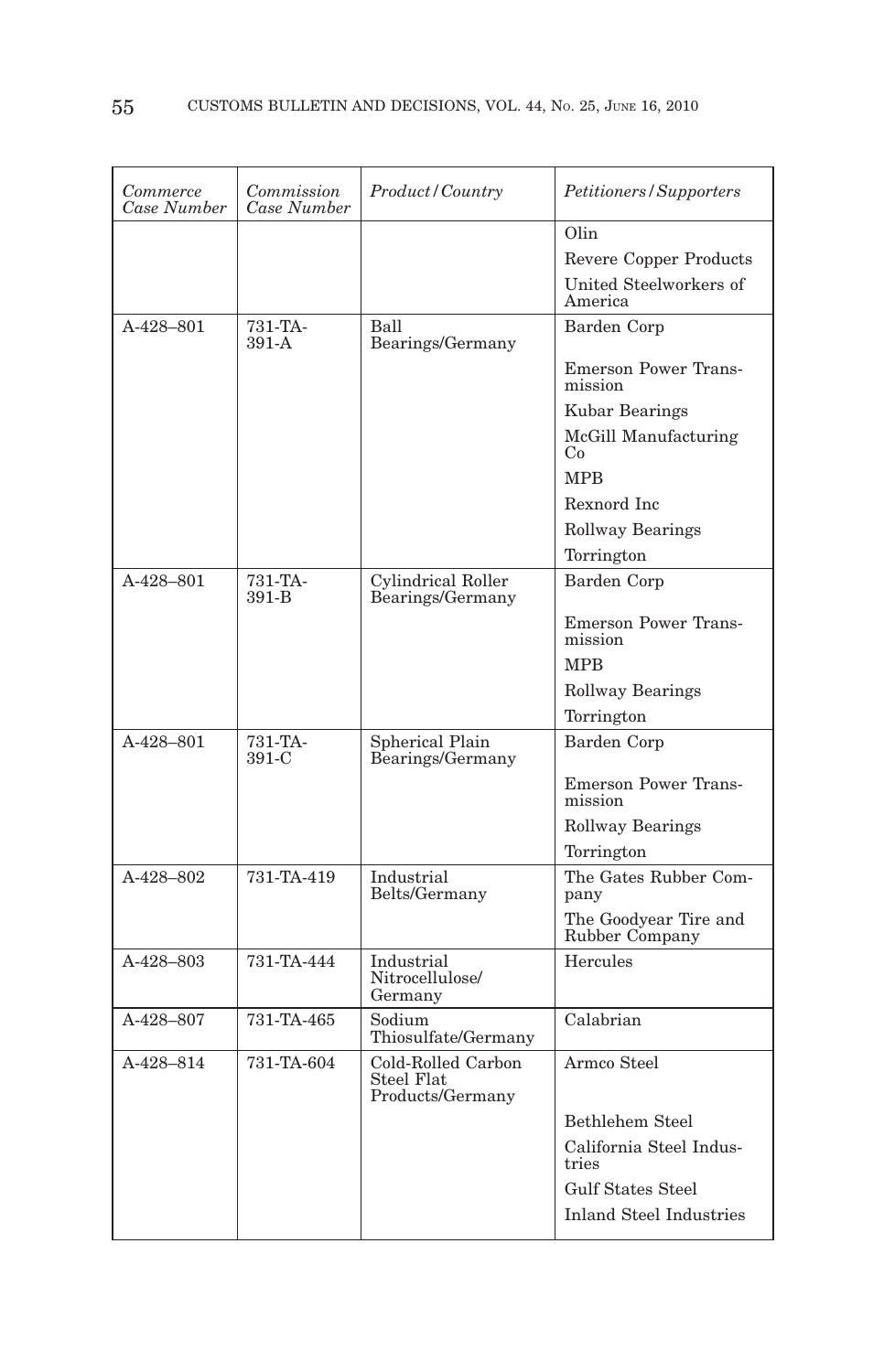| Commerce<br>Case Number | Commission<br>Case Number | <i>Product/Country</i>                                       | Petitioners/Supporters            |
|-------------------------|---------------------------|--------------------------------------------------------------|-----------------------------------|
|                         |                           |                                                              | <b>LTV</b> Steel                  |
|                         |                           |                                                              | National Steel                    |
|                         |                           |                                                              | Nextech                           |
|                         |                           |                                                              | Rouge Steel Co                    |
|                         |                           |                                                              | Sharon Steel                      |
|                         |                           |                                                              | Theis Precision Steel             |
|                         |                           |                                                              | Thompson Steel                    |
|                         |                           |                                                              | US Steel                          |
|                         |                           |                                                              | United Steelworkers of<br>America |
|                         |                           |                                                              | WCI Steel                         |
|                         |                           |                                                              | Weirton Steel                     |
| A-428-815               | 731-TA-616                | Corrosion-Resistant<br>Carbon Steel Flat<br>Products/Germany | Armco Steel                       |
|                         |                           |                                                              | Bethlehem Steel                   |
|                         |                           |                                                              | California Steel Indus-<br>tries  |
|                         |                           |                                                              | Geneva Steel                      |
|                         |                           |                                                              | <b>Gulf States Steel</b>          |
|                         |                           |                                                              | <b>Inland Steel Industries</b>    |
|                         |                           |                                                              | <b>LTV</b> Steel                  |
|                         |                           |                                                              | Lukens Steel                      |
|                         |                           |                                                              | National Steel                    |
|                         |                           |                                                              | Nextech                           |
|                         |                           |                                                              | Rouge Steel Co                    |
|                         |                           |                                                              | Sharon Steel                      |
|                         |                           |                                                              | Theis Precision Steel             |
|                         |                           |                                                              | Thompson Steel                    |
|                         |                           |                                                              | US Steel                          |
|                         |                           |                                                              | United Steelworkers of<br>America |
|                         |                           |                                                              | WCI Steel                         |
|                         |                           |                                                              | Weirton Steel                     |
| A-428-816               | 731-TA-578                | Cut-to-Length Carbon<br>Steel Plate/Germany                  | Bethlehem Steel                   |
|                         |                           |                                                              | California Steel Indus-<br>tries  |
|                         |                           |                                                              | CitiSteel USA Inc                 |
|                         |                           |                                                              | Geneva Steel                      |
|                         |                           |                                                              | <b>Gulf States Steel</b>          |
|                         |                           |                                                              | <b>Inland Steel Industries</b>    |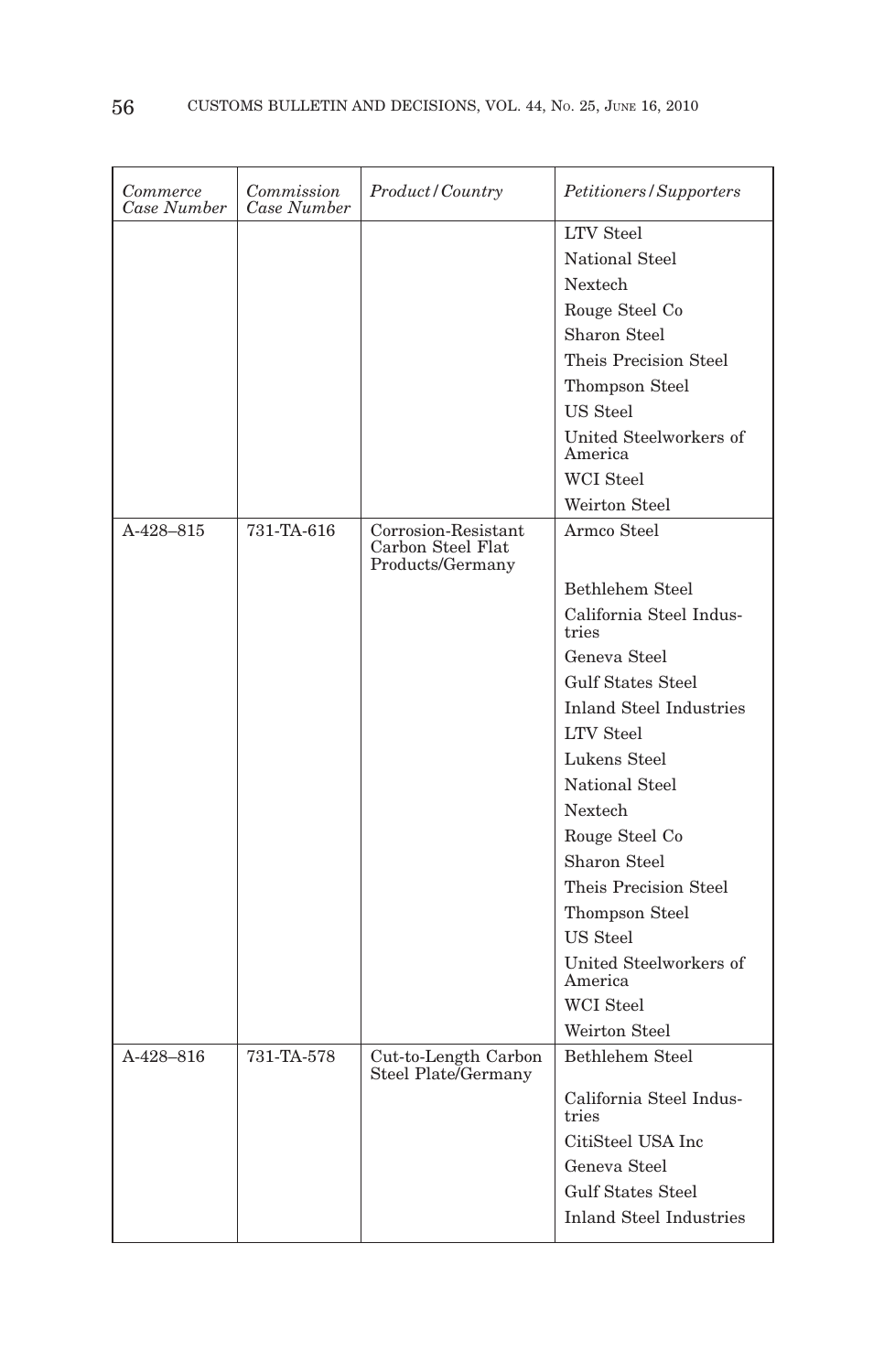| Commerce<br>Case Number | Commission<br>Case Number | Product/Country                                   | Petitioners/Supporters                         |
|-------------------------|---------------------------|---------------------------------------------------|------------------------------------------------|
|                         |                           |                                                   | Lukens Steel                                   |
|                         |                           |                                                   | National Steel                                 |
|                         |                           |                                                   | <b>Nextech</b>                                 |
|                         |                           |                                                   | Sharon Steel                                   |
|                         |                           |                                                   | Theis Precision Steel                          |
|                         |                           |                                                   | Thompson Steel                                 |
|                         |                           |                                                   | US Steel                                       |
|                         |                           |                                                   | United Steelworkers of<br>America              |
| A-428-820               | 731-TA-709                | Seamless<br>Pipe/Germany                          | Koppel Steel                                   |
|                         |                           |                                                   | Quanex                                         |
|                         |                           |                                                   | Timken                                         |
|                         |                           |                                                   | <b>United States Steel</b>                     |
| A-428-821               | 731-TA-736                | Large Newspaper                                   | Rockwell Graphics Sys-<br>tems                 |
|                         |                           | Printing<br>Presses/Germany                       |                                                |
| A-428-825               | 731-TA-798                | <b>Stainless Steel Sheet</b><br>and Strip/Germany | Allegheny Ludlum                               |
|                         |                           |                                                   | Armco Steel                                    |
|                         |                           |                                                   | <b>Bethlehem Steel</b>                         |
|                         |                           |                                                   | Butler Armco Indepen-<br>dent Union            |
|                         |                           |                                                   | Carpenter Technology<br>Corp                   |
|                         |                           |                                                   | <b>J&amp;L Specialty Steel</b>                 |
|                         |                           |                                                   | North American Stain-<br>less                  |
|                         |                           |                                                   | United Steelworkers of<br>America              |
|                         |                           |                                                   | Zanesville Armco Inde-<br>pendent Organization |
| A-428-830               | 731-TA-914                | <b>Stainless Steel</b><br>Bar/Germany             | Carpenter Technology                           |
|                         |                           |                                                   | Crucible Specialty Met-<br>als                 |
|                         |                           |                                                   | Electralloy                                    |
|                         |                           |                                                   | <b>Empire Specialty Steel</b>                  |
|                         |                           |                                                   | Republic Technologies<br>International         |
|                         |                           |                                                   | <b>Slater Steels</b>                           |
|                         |                           |                                                   | United Steelworkers of<br>America              |
| A-437-601               | 731-TA-341                | <b>Tapered Roller</b><br>Bearings/Hungary         | L&S Bearing                                    |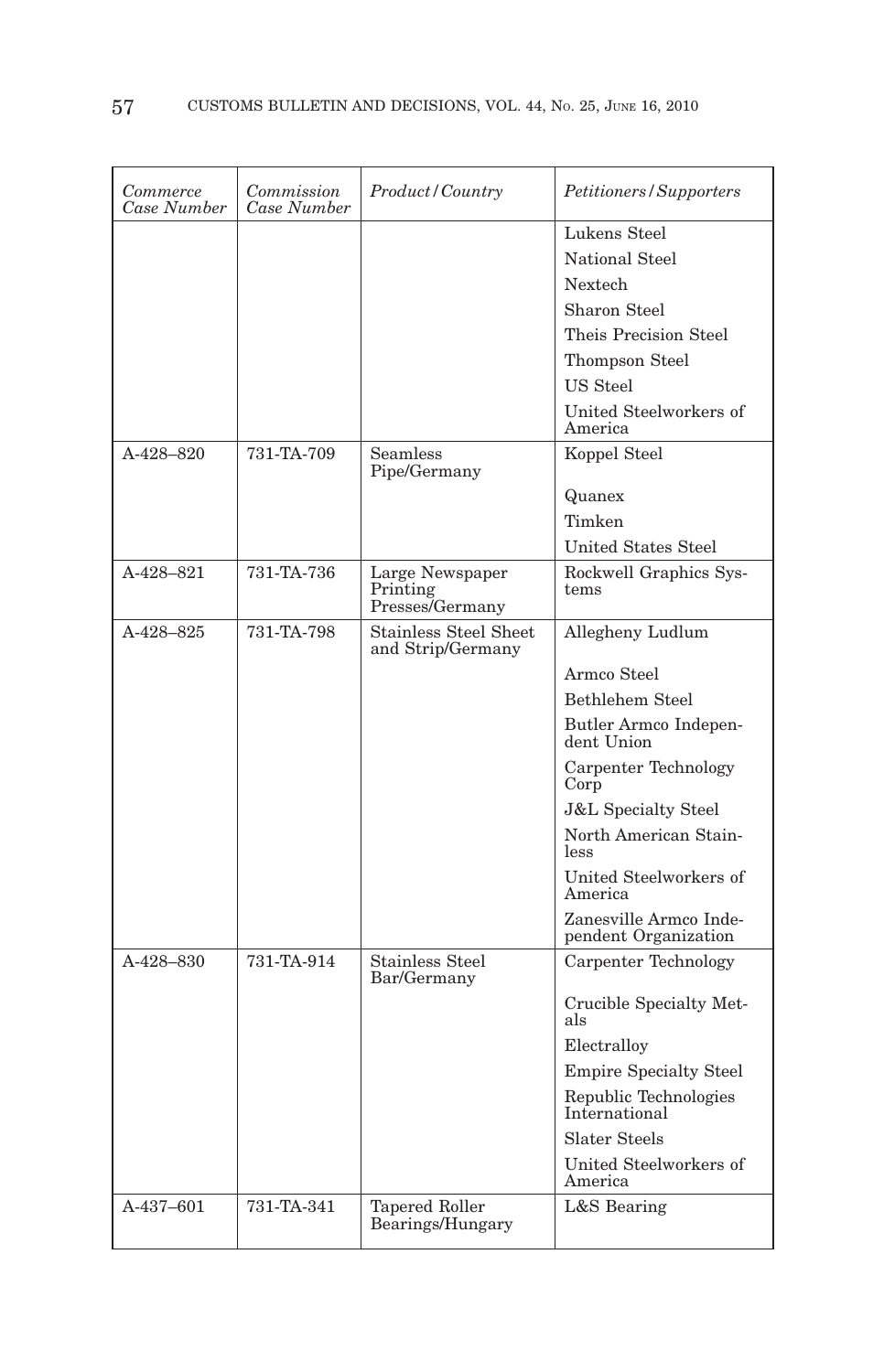| Commerce<br>Case Number | Commission<br>Case Number | Product/Country                            | Petitioners/Supporters             |
|-------------------------|---------------------------|--------------------------------------------|------------------------------------|
|                         |                           |                                            | Timken                             |
|                         |                           |                                            | Torrington                         |
| A-437-804               | 731-TA-426                | Sulfanilic<br>Acid/Hungary                 | Nation Ford Chemical               |
| A-447-801               | 731-TA-340C               | Solid Urea/Estonia                         | Agrico Chemical                    |
|                         |                           |                                            | American Cyanamid                  |
|                         |                           |                                            | CF Industries                      |
|                         |                           |                                            | First Mississippi                  |
|                         |                           |                                            | Mississippi Chemical               |
|                         |                           |                                            | Terra International                |
|                         |                           |                                            | WR Grace                           |
| A-449-804               | 731-TA-878                | Steel Concrete Rein-<br>forcing Bar/Latvia | AB Steel Mill Inc                  |
|                         |                           |                                            | AmeriSteel                         |
|                         |                           |                                            | Auburn Steel                       |
|                         |                           |                                            | Birmingham Steel                   |
|                         |                           |                                            | <b>Border Steel</b>                |
|                         |                           |                                            | Cascade Steel Rolling<br>Mills Inc |
|                         |                           |                                            | CMC Steel Group                    |
|                         |                           |                                            | Co-Steel Inc                       |
|                         |                           |                                            | Marion Steel                       |
|                         |                           |                                            | North Star Steel Co                |
|                         |                           |                                            | Nucor Steel                        |
|                         |                           |                                            | Rebar Trade Action Coa-<br>lition  |
|                         |                           |                                            | <b>Riverview Steel</b>             |
|                         |                           |                                            | Sheffield Steel                    |
|                         |                           |                                            | TAMCO                              |
|                         |                           |                                            | TXI-Chaparral Steel Co             |
| A-451-801               | 731-TA-340D               | Solid Urea/Lithuania                       | Agrico Chemical                    |
|                         |                           |                                            | American Cyanamid                  |
|                         |                           |                                            | <b>CF</b> Industries               |
|                         |                           |                                            | First Mississippi                  |
|                         |                           |                                            | Mississippi Chemical               |
|                         |                           |                                            | Terra International                |
|                         |                           |                                            | <b>WR</b> Grace                    |
| A-455-802               | 731-TA-583                | Cut-to-Length Carbon<br>Steel Plate/Poland | Bethlehem Steel                    |
|                         |                           |                                            | California Steel Indus-<br>tries   |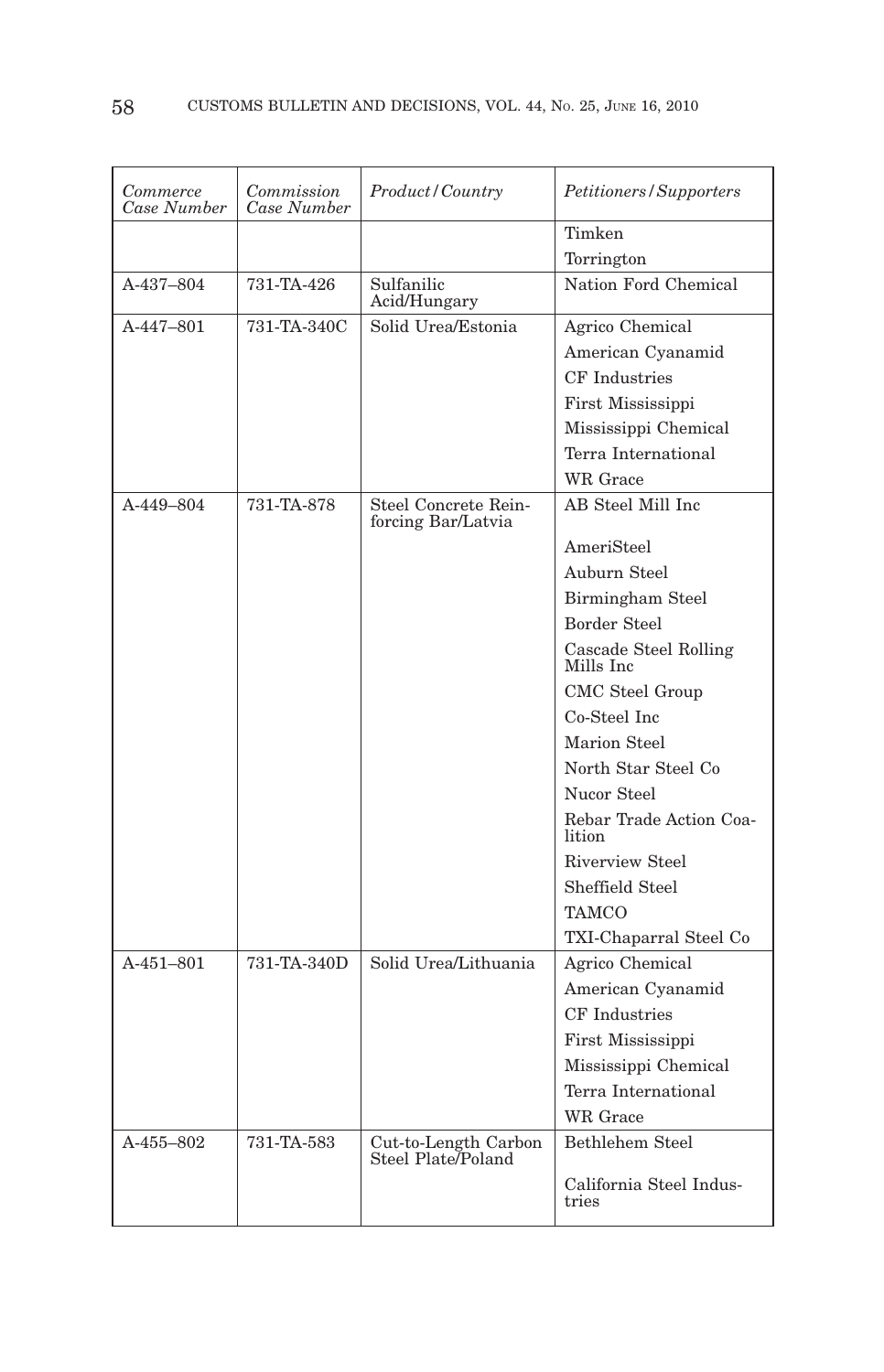| CitiSteel USA Inc                                                                          | Case Number | Commission<br>Commerce<br>Case Number | <i>Product/Country</i> | Petitioners/Supporters  |
|--------------------------------------------------------------------------------------------|-------------|---------------------------------------|------------------------|-------------------------|
|                                                                                            |             |                                       |                        |                         |
| Geneva Steel                                                                               |             |                                       |                        |                         |
| <b>Gulf States Steel</b>                                                                   |             |                                       |                        |                         |
| <b>Inland Steel Industries</b>                                                             |             |                                       |                        |                         |
| Lukens Steel                                                                               |             |                                       |                        |                         |
| National Steel                                                                             |             |                                       |                        |                         |
| <b>Nextech</b>                                                                             |             |                                       |                        |                         |
| Sharon Steel                                                                               |             |                                       |                        |                         |
| Theis Precision Steel                                                                      |             |                                       |                        |                         |
| Thompson Steel                                                                             |             |                                       |                        |                         |
| US Steel                                                                                   |             |                                       |                        |                         |
| United Steelworkers of<br>America                                                          |             |                                       |                        |                         |
| AB Steel Mill Inc<br>731-TA-880<br>Steel Concrete Rein-<br>A-455-803<br>forcing Bar/Poland |             |                                       |                        |                         |
| AmeriSteel                                                                                 |             |                                       |                        |                         |
| Auburn Steel                                                                               |             |                                       |                        |                         |
| Birmingham Steel                                                                           |             |                                       |                        |                         |
| Border Steel                                                                               |             |                                       |                        |                         |
| Cascade Steel Rolling<br>Mills Inc                                                         |             |                                       |                        |                         |
| CMC Steel Group                                                                            |             |                                       |                        |                         |
| Co-Steel Inc                                                                               |             |                                       |                        |                         |
| <b>Marion Steel</b>                                                                        |             |                                       |                        |                         |
| North Star Steel Co                                                                        |             |                                       |                        |                         |
| Nucor Steel                                                                                |             |                                       |                        |                         |
| lition                                                                                     |             |                                       |                        | Rebar Trade Action Coa- |
| Riverview Steel                                                                            |             |                                       |                        |                         |
| Sheffield Steel                                                                            |             |                                       |                        |                         |
| TAMCO                                                                                      |             |                                       |                        |                         |
| TXI-Chaparral Steel Co                                                                     |             |                                       |                        |                         |
| Carus Chemical<br>731-TA-126<br>Potassium<br>A-469-007<br>Permanganate/Spain               |             |                                       |                        |                         |
| Bethlehem Steel<br>A-469-803<br>731-TA-585<br>Cut-to-Length Carbon<br>Steel Plate/Spain    |             |                                       |                        |                         |
| California Steel Indus-<br>tries                                                           |             |                                       |                        |                         |
| Geneva Steel                                                                               |             |                                       |                        |                         |
| <b>Gulf States Steel</b>                                                                   |             |                                       |                        |                         |
| <b>Inland Steel Industries</b>                                                             |             |                                       |                        |                         |
| Lukens Steel                                                                               |             |                                       |                        |                         |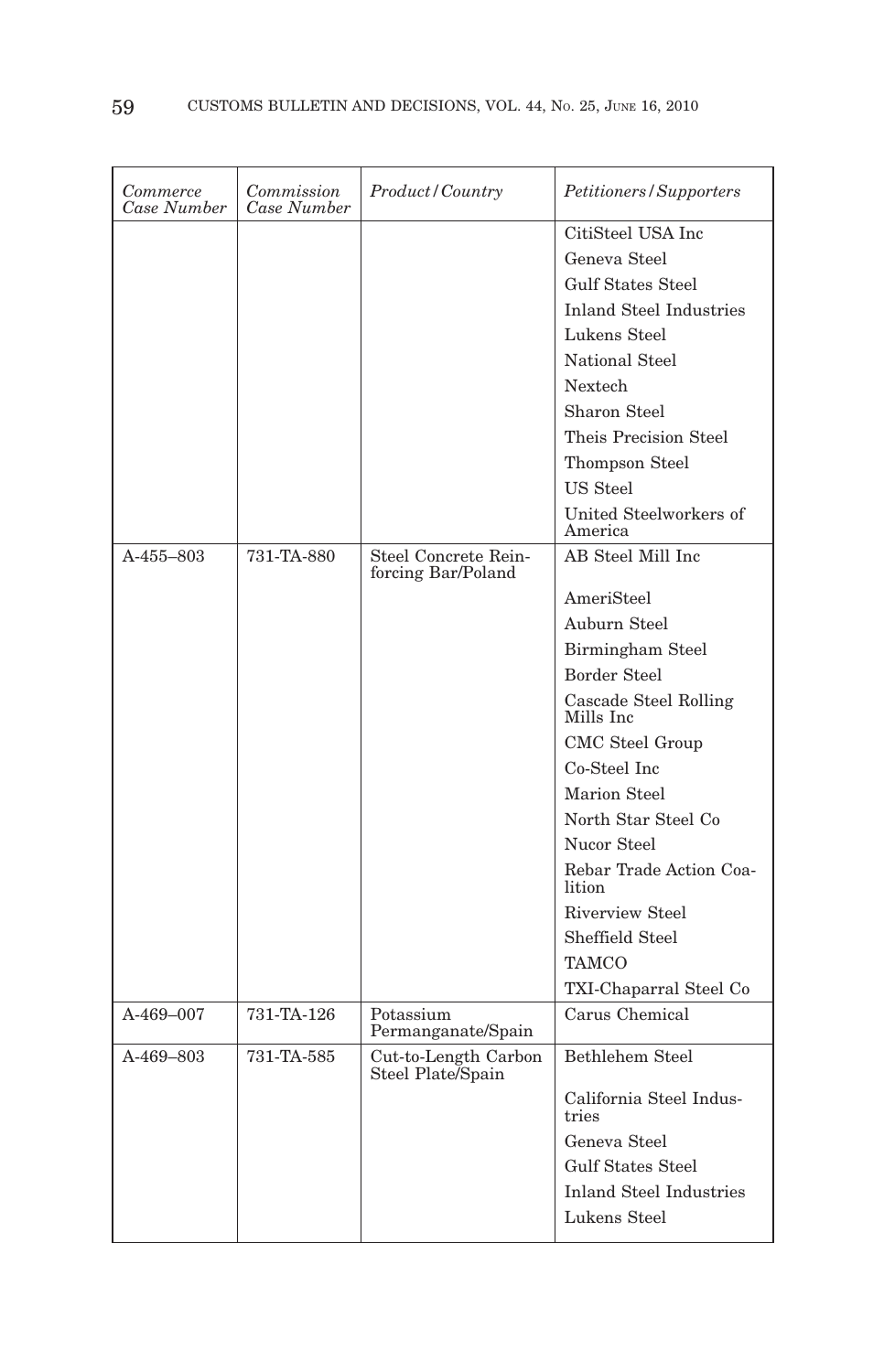| Commerce<br>Case Number | Commission<br>Case Number | <i>Product / Country</i>                 | Petitioners/Supporters                    |
|-------------------------|---------------------------|------------------------------------------|-------------------------------------------|
|                         |                           |                                          | National Steel                            |
|                         |                           |                                          | Nextech                                   |
|                         |                           |                                          | Sharon Steel                              |
|                         |                           |                                          | Theis Precision Steel                     |
|                         |                           |                                          | Thompson Steel                            |
|                         |                           |                                          | <b>US</b> Steel                           |
|                         |                           |                                          | United Steelworkers of<br>America         |
| A-469-805               | 731-TA-682                | <b>Stainless Steel</b><br>Bar/Spain      | AL Tech Specialty Steel                   |
|                         |                           |                                          | Carpenter Technology                      |
|                         |                           |                                          | Crucible Specialty Met-<br>als            |
|                         |                           |                                          | Electralloy                               |
|                         |                           |                                          | Republic Engineered<br>Steels             |
|                         |                           |                                          | <b>Slater Steels</b>                      |
|                         |                           |                                          | Talley Metals Technology                  |
|                         |                           |                                          | United Steelworkers of<br>America         |
| A-469-807               | 731-TA-773                | <b>Stainless Steel Wire</b><br>Rod/Spain | AL Tech Specialty Steel                   |
|                         |                           |                                          | Carpenter Technology                      |
|                         |                           |                                          | Republic Engineered<br>Steels             |
|                         |                           |                                          | Talley Metals Technology                  |
|                         |                           |                                          | United Steelworkers of<br>America         |
| A-469-810               | 731-TA-890                | Stainless Steel<br>Angle/Spain           | <b>Slater Steels</b>                      |
|                         |                           |                                          | United Steelworkers of<br>America         |
| $A-469-814$             | 731-TA-1083               | Chlorinated<br>Isocyanurates/Spain       | BioLab Inc                                |
|                         |                           |                                          | Clearon Corp                              |
|                         |                           |                                          | Occidental Chemical<br>Corp               |
| $A-471-806$             | 731-TA-427                | Sulfanilic<br>Acid/Portugal              | Nation Ford Chemical                      |
| A-475-059               | AA1921-167                | Pressure-Sensitive<br>Plastic Tape/Italy | Minnesota Mining &<br>Manufacturing       |
| A-475-601               | 731-TA-314                | Brass Sheet and<br>Strip/Italy           | Allied Industrial Work-<br>ers of America |
|                         |                           |                                          | American Brass                            |
|                         |                           |                                          | <b>Bridgeport Brass</b>                   |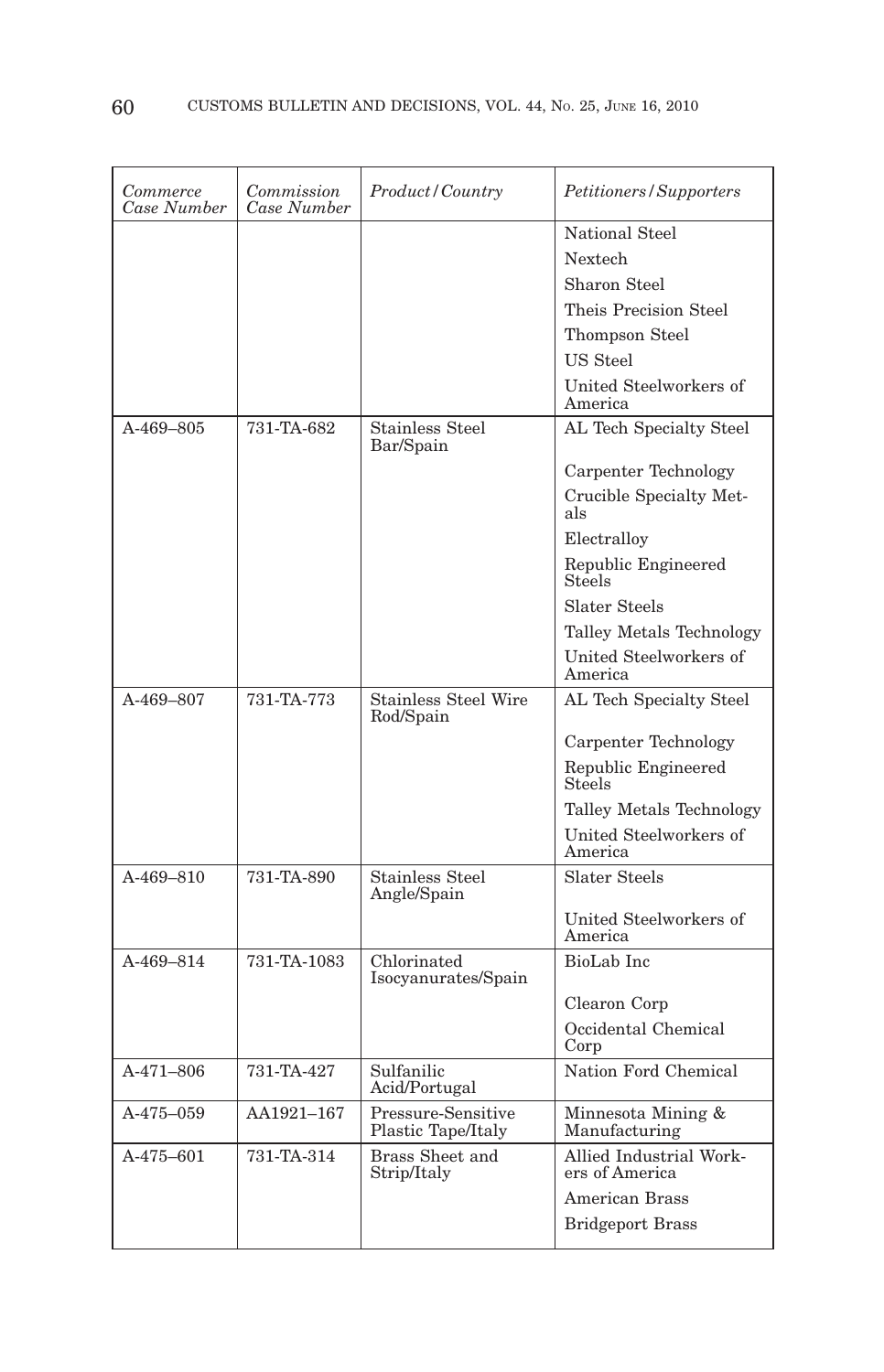| Commerce<br>Case Number | Commission<br>Case Number | Product/Country                                       | Petitioners/Supporters                                                     |
|-------------------------|---------------------------|-------------------------------------------------------|----------------------------------------------------------------------------|
|                         |                           |                                                       | Chase Brass & Copper                                                       |
|                         |                           |                                                       | <b>Hussey Copper</b>                                                       |
|                         |                           |                                                       | <b>International Association</b><br>of Machinists & Aero-<br>space Workers |
|                         |                           |                                                       | Mechanics Educational<br>Society of America (Local<br>56)                  |
|                         |                           |                                                       | The Miller Company                                                         |
|                         |                           |                                                       | Olin                                                                       |
|                         |                           |                                                       | <b>Revere Copper Products</b>                                              |
|                         |                           |                                                       | United Steelworkers of<br>America                                          |
| A-475-703               | 731-TA-385                | Granular Poly-<br>tetrafluoroethylene/<br>Italy       | E I du Pont de Nemours                                                     |
|                         |                           |                                                       | <b>ICI</b> Americas                                                        |
| A-475-801               | 731-TA-<br>$393-A$        | <b>Ball Bearings/Italy</b>                            | Barden Corp                                                                |
|                         |                           |                                                       | <b>Emerson Power Trans-</b><br>mission                                     |
|                         |                           |                                                       | Kubar Bearings                                                             |
|                         |                           |                                                       | McGill Manufacturing<br>Co                                                 |
|                         |                           |                                                       | <b>MPR</b>                                                                 |
|                         |                           |                                                       | Rexnord Inc                                                                |
|                         |                           |                                                       | <b>Rollway Bearings</b>                                                    |
|                         |                           |                                                       | Torrington                                                                 |
| A-475-801               | 731-TA-<br>393-B          | Cylindrical Roller<br>Bearings/Italy                  | Barden Corp                                                                |
|                         |                           |                                                       | <b>Emerson Power Trans-</b><br>mission                                     |
|                         |                           |                                                       | <b>MPB</b>                                                                 |
|                         |                           |                                                       | Rollway Bearings                                                           |
|                         |                           |                                                       | Torrington                                                                 |
| A-475-802               | 731-TA-413                | Industrial Belts/Italy                                | The Gates Rubber Com-<br>pany                                              |
|                         |                           |                                                       | The Goodyear Tire and<br>Rubber Company                                    |
| A-475-811               | 731-TA-659                | Grain-Oriented Sili-<br>con Electrical<br>Steel/Italy | Allegheny Ludlum                                                           |
|                         |                           |                                                       | Armco Steel                                                                |
|                         |                           |                                                       | Butler Armco Indepen-<br>dent Union                                        |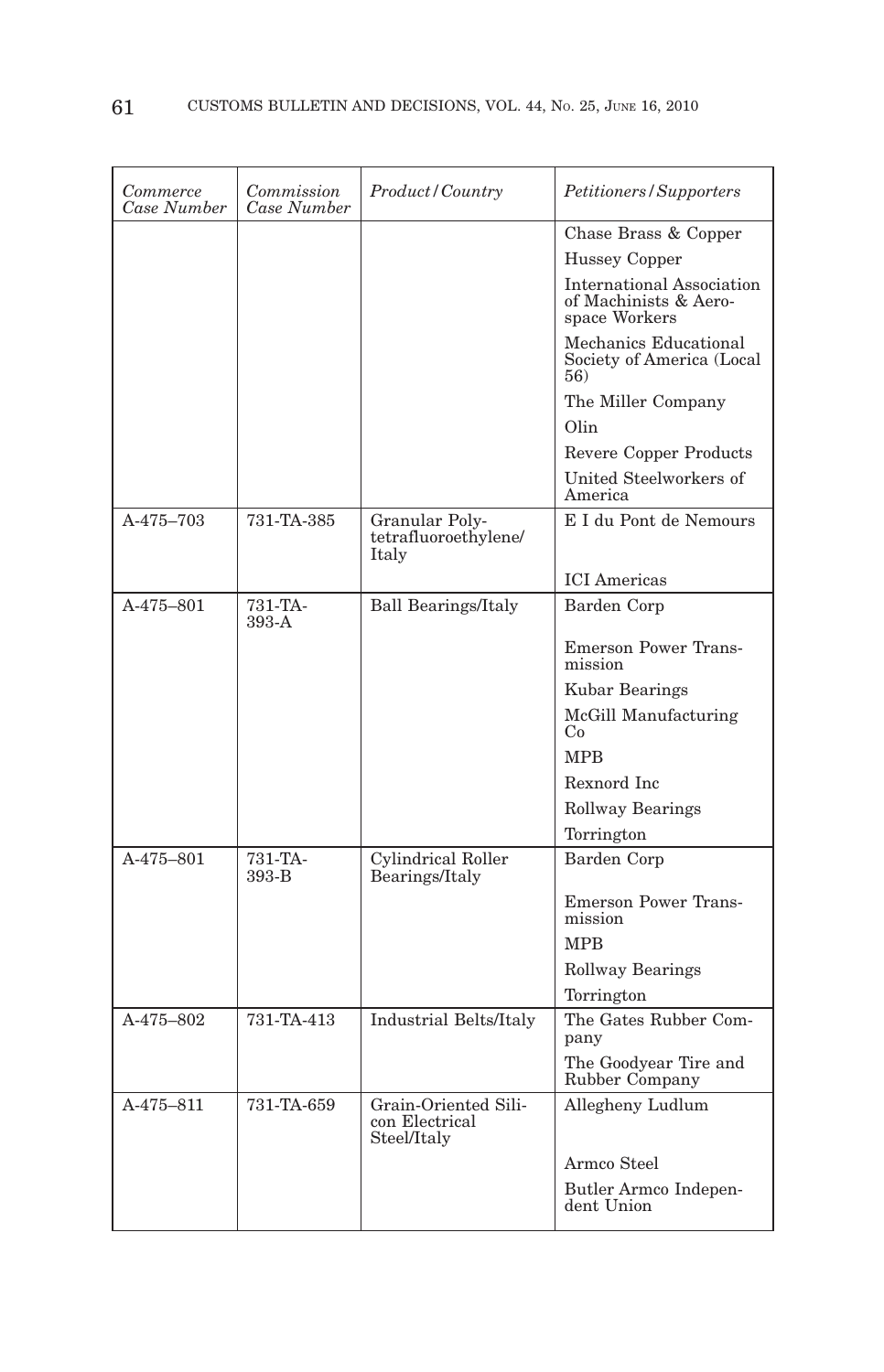| Commerce<br>Case Number | Commission<br>Case Number | Product/Country                                | Petitioners/Supporters                  |
|-------------------------|---------------------------|------------------------------------------------|-----------------------------------------|
|                         |                           |                                                | United Steelworkers of<br>America       |
|                         |                           |                                                | Zanesville Armco Inde-<br>pendent Union |
| A-475-814               | 731-TA-710                | Seamless Pipe/Italy                            | Koppel Steel                            |
|                         |                           |                                                | Quanex                                  |
|                         |                           |                                                | Timken                                  |
|                         |                           |                                                | <b>United States Steel</b>              |
| A-475-816               | 731-TA-713                | Oil Country Tubular<br>Goods/Italy             | Bellville Tube                          |
|                         |                           |                                                | <b>IPSCO</b>                            |
|                         |                           |                                                | Koppel Steel                            |
|                         |                           |                                                | Lone Star Steel                         |
|                         |                           |                                                | Maverick Tube                           |
|                         |                           |                                                | Newport Steel                           |
|                         |                           |                                                | North Star Steel                        |
|                         |                           |                                                | US Steel                                |
|                         |                           |                                                | USS/Kobe                                |
| A-475-818               | 731-TA-734                | Pasta/Italy                                    | A Zerega's Sons                         |
|                         |                           |                                                | American Italian Pasta                  |
|                         |                           |                                                | <b>Borden</b>                           |
|                         |                           |                                                | D Merlino & Sons                        |
|                         |                           |                                                | Dakota Growers Pasta                    |
|                         |                           |                                                | Foulds                                  |
|                         |                           |                                                | Gilster-Mary Lee                        |
|                         |                           |                                                | Gooch Foods                             |
|                         |                           |                                                | <b>Hershey Foods</b>                    |
|                         |                           |                                                | LaRinascente Macaroni<br>Co             |
|                         |                           |                                                | Pasta USA                               |
|                         |                           |                                                | Philadelphia Macaroni                   |
|                         |                           |                                                | <b>ST Specialty Foods</b>               |
| $A - 475 - 820$         | 731-TA-770                | <b>Stainless Steel Wire</b><br>Rod/Italy       | AL Tech Specialty Steel                 |
|                         |                           |                                                | Carpenter Technology                    |
|                         |                           |                                                | Republic Engineered<br>Steels           |
|                         |                           |                                                | Talley Metals Technology                |
|                         |                           |                                                | United Steelworkers of<br>America       |
| A-475-822               | 731-TA-790                | <b>Stainless Steel Plate</b><br>in Coils/Italy | Allegheny Ludlum                        |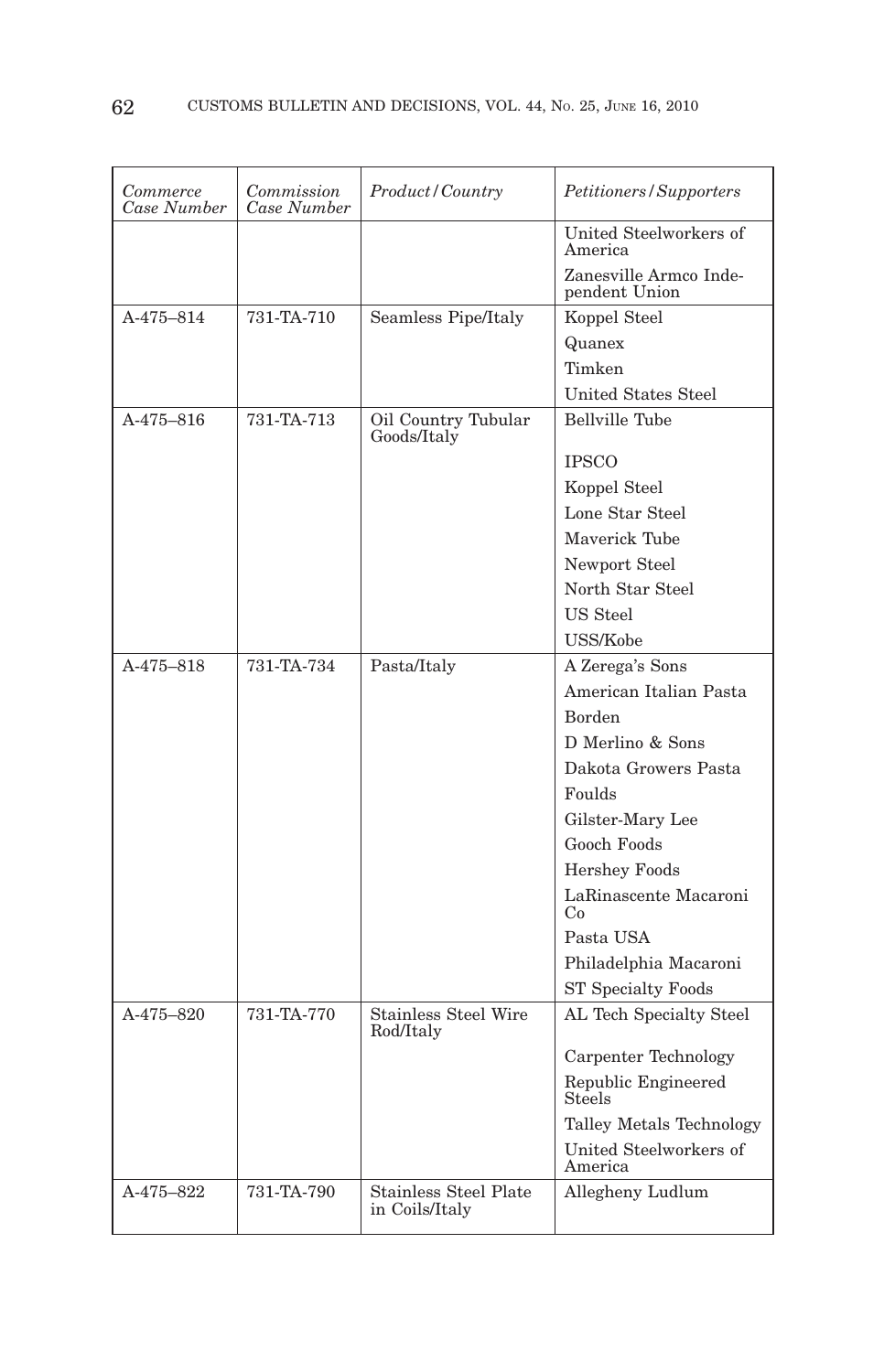| Commerce<br>Case Number | Commission<br>Case Number | Product/Country                                             | Petitioners/Supporters                         |
|-------------------------|---------------------------|-------------------------------------------------------------|------------------------------------------------|
|                         |                           |                                                             | Armco Steel                                    |
|                         |                           |                                                             | <b>J&amp;L</b> Specialty Steel                 |
|                         |                           |                                                             | Lukens Steel                                   |
|                         |                           |                                                             | North American Stain-<br>less                  |
|                         |                           |                                                             | United Steelworkers of<br>America              |
| A-475-824               | 731-TA-799                | Stainless Steel Sheet<br>and Strip/Italy                    | Allegheny Ludlum                               |
|                         |                           |                                                             | Armco Steel                                    |
|                         |                           |                                                             | <b>Bethlehem Steel</b>                         |
|                         |                           |                                                             | Butler Armco Indepen-<br>dent Union            |
|                         |                           |                                                             | Carpenter Technology<br>Corp                   |
|                         |                           |                                                             | <b>J&amp;L</b> Specialty Steel                 |
|                         |                           |                                                             | North American Stain-<br>less                  |
|                         |                           |                                                             | United Steelworkers of<br>America              |
|                         |                           |                                                             | Zanesville Armco Inde-<br>pendent Organization |
| A-475-826               | 731-TA-819                | Cut-to-Length Carbon<br>Steel Plate/Italy                   | Bethlehem Steel                                |
|                         |                           |                                                             | CitiSteel USA Inc.                             |
|                         |                           |                                                             | Geneva Steel                                   |
|                         |                           |                                                             | <b>Gulf States Steel</b>                       |
|                         |                           |                                                             | <b>IPSCO</b> Steel                             |
|                         |                           |                                                             | National Steel                                 |
|                         |                           |                                                             | US Steel                                       |
|                         |                           |                                                             | United Steelworkers of<br>America              |
| A-475-828               | 731-TA-865                | <b>Stainless Steel Butt-</b><br>Weld Pipe<br>Fittings/Italy | Flo-Mac Inc                                    |
|                         |                           |                                                             | Gerlin                                         |
|                         |                           |                                                             | Markovitz Enterprises                          |
|                         |                           |                                                             | Shaw Alloy Piping Prod-<br>ucts                |
|                         |                           |                                                             | <b>Taylor Forge Stainless</b>                  |
| A-475-829               | 731-TA-915                | <b>Stainless Steel</b><br>Bar/Italy                         | Carpenter Technology                           |
|                         |                           |                                                             | Crucible Specialty Met-<br>als                 |
|                         |                           |                                                             | Electralloy                                    |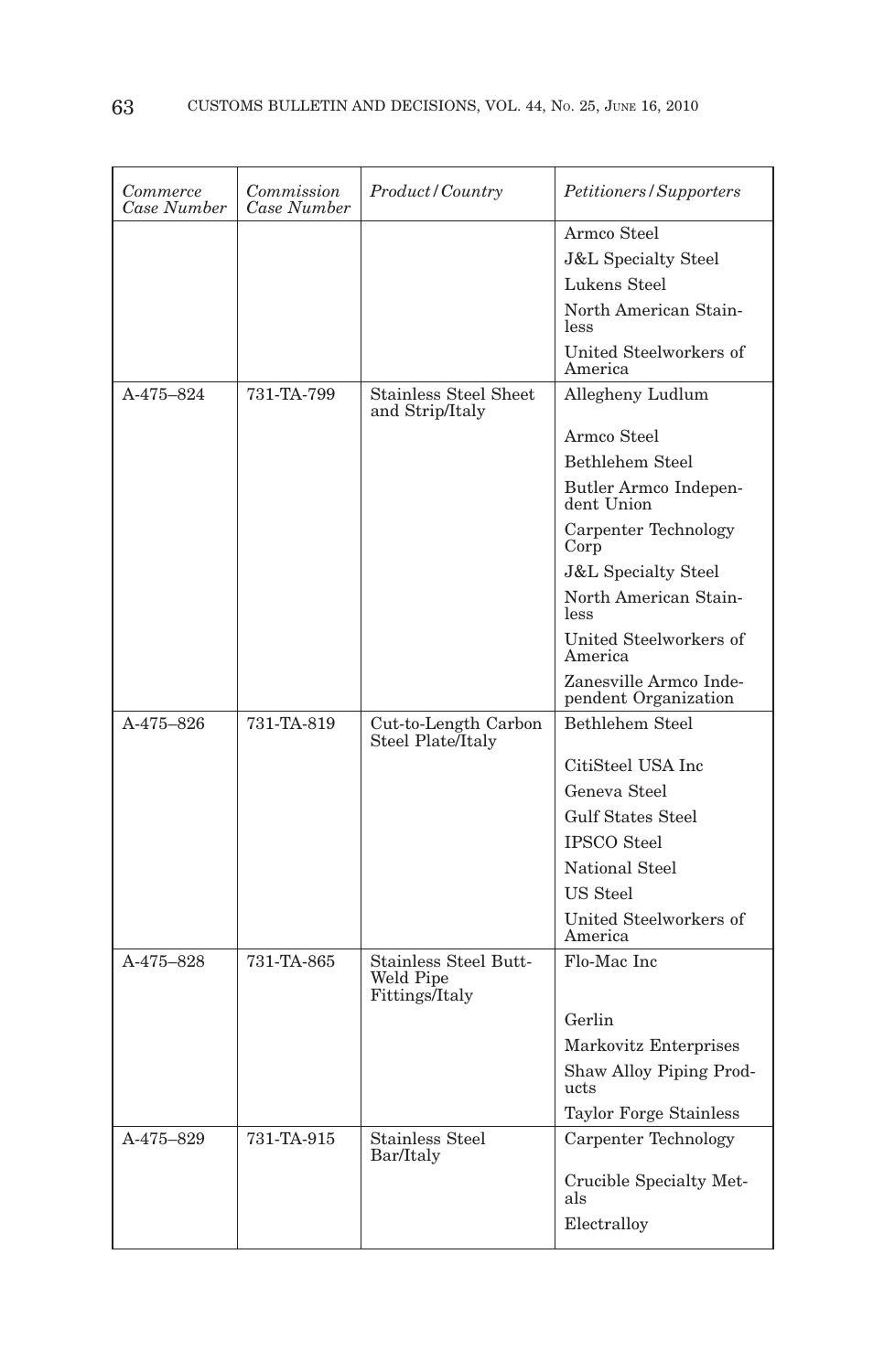| Commerce<br>Case Number | Commission<br>Case Number | Product/Country                             | Petitioners/Supporters                 |
|-------------------------|---------------------------|---------------------------------------------|----------------------------------------|
|                         |                           |                                             | <b>Empire Specialty Steel</b>          |
|                         |                           |                                             | Republic Technologies<br>International |
|                         |                           |                                             | Slater Steels                          |
|                         |                           |                                             | United Steelworkers of<br>America      |
| A-479-801               | 731-TA-445                | Industrial<br>Nitrocellulose/<br>Yugoslavia | Hercules                               |
| A-484-801               | 731-TA-406                | Electrolytic Manga-<br>nese Dioxide/Greece  | Chemetals                              |
|                         |                           |                                             | Kerr-McGee                             |
|                         |                           |                                             | Rayovac                                |
| $A - 485 - 601$         | 731-TA-339                | Solid Urea/Romania                          | Agrico Chemical                        |
|                         |                           |                                             | American Cyanamid                      |
|                         |                           |                                             | <b>CF</b> Industries                   |
|                         |                           |                                             | First Mississippi                      |
|                         |                           |                                             | Mississippi Chemical                   |
|                         |                           |                                             | Terra International                    |
|                         |                           |                                             | WR Grace                               |
| A-485-602               | 731-TA-345                | Tapered Roller<br>Bearings/Romania          | L&S Bearing                            |
|                         |                           |                                             | Timken                                 |
|                         |                           |                                             | Torrington                             |
| A-485-801               | 731-TA-395                | Ball<br>Bearings/Romania                    | Barden Corp                            |
|                         |                           |                                             | <b>Emerson Power Trans-</b><br>mission |
|                         |                           |                                             | Kubar Bearings                         |
|                         |                           |                                             | <b>MPB</b>                             |
|                         |                           |                                             | <b>Rollway Bearings</b>                |
|                         |                           |                                             | Torrington                             |
| A-485-803               | 731-TA-584                | Cut-to-Length Carbon<br>Steel Plate/Romania | Bethlehem Steel                        |
|                         |                           |                                             | California Steel Indus-<br>tries       |
|                         |                           |                                             | CitiSteel USA Inc                      |
|                         |                           |                                             | Geneva Steel                           |
|                         |                           |                                             | <b>Gulf States Steel</b>               |
|                         |                           |                                             | <b>Inland Steel Industries</b>         |
|                         |                           |                                             | Lukens Steel                           |
|                         |                           |                                             | National Steel                         |
|                         |                           |                                             | <b>Nextech</b>                         |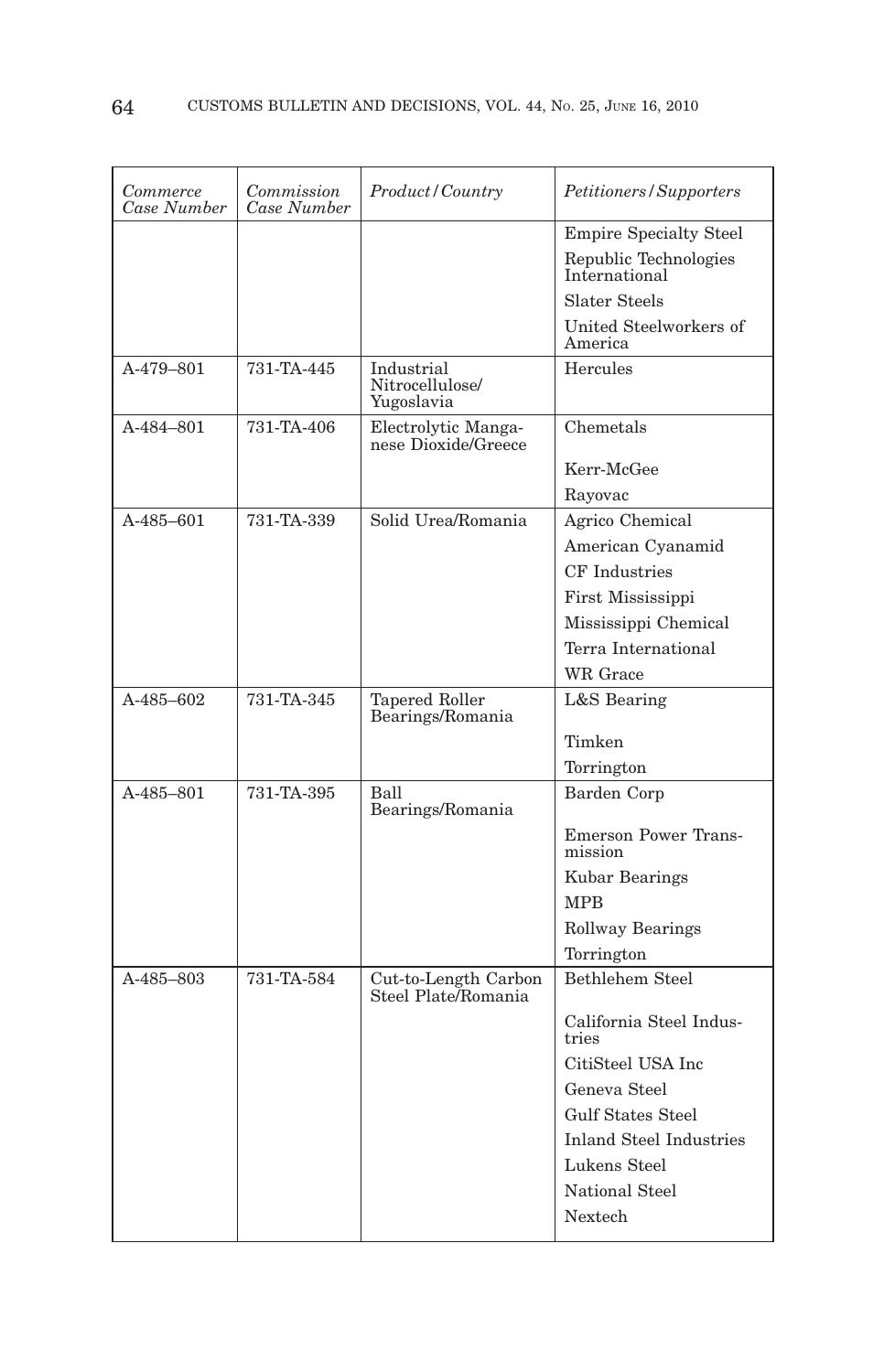| Commerce<br>Case Number | Commission<br>Case Number | Product/Country                                           | Petitioners/Supporters                    |
|-------------------------|---------------------------|-----------------------------------------------------------|-------------------------------------------|
|                         |                           |                                                           | Sharon Steel                              |
|                         |                           |                                                           | Theis Precision Steel                     |
|                         |                           |                                                           | Thompson Steel                            |
|                         |                           |                                                           | US Steel                                  |
|                         |                           |                                                           | United Steelworkers of<br>America         |
| A-485-805               | 731-TA-849                | Small-Diameter Car-<br>bon Steel Seamless<br>Pipe/Romania | Koppel Steel                              |
|                         |                           |                                                           | North Star Steel                          |
|                         |                           |                                                           | Sharon Tube                               |
|                         |                           |                                                           | Timken                                    |
|                         |                           |                                                           | US Steel                                  |
|                         |                           |                                                           | United Steelworkers of<br>America         |
|                         |                           |                                                           | USS/Kobe                                  |
|                         |                           |                                                           | Vision Metals' Gulf<br><b>States Tube</b> |
| A-485-806               | 731-TA-904                | Hot-Rolled Steel<br>Products/Romania                      | Bethlehem Steel                           |
|                         |                           |                                                           | Gallatin Steel                            |
|                         |                           |                                                           | Independent Steelwork-<br>ers             |
|                         |                           |                                                           | <b>IPSCO</b>                              |
|                         |                           |                                                           | <b>LTV</b> Steel                          |
|                         |                           |                                                           | National Steel                            |
|                         |                           |                                                           | Nucor                                     |
|                         |                           |                                                           | Rouge Steel Co                            |
|                         |                           |                                                           | <b>Steel Dynamics</b>                     |
|                         |                           |                                                           | US Steel                                  |
|                         |                           |                                                           | United Steelworkers of<br>America         |
|                         |                           |                                                           | WCI Steel Inc                             |
|                         |                           |                                                           | Weirton Steel                             |
|                         |                           |                                                           | Wheeling-Pittsburgh<br>Steel Corp         |
| A-489-501               | 731-TA-273                | Welded Carbon Steel<br>Pipe and Tube/Turkey               | Allied Tube & Conduit                     |
|                         |                           |                                                           | American Tube                             |
|                         |                           |                                                           | <b>Bernard Epps</b>                       |
|                         |                           |                                                           | <b>Bock Industries</b>                    |
|                         |                           |                                                           | <b>Bull Moose Tube</b>                    |
|                         |                           |                                                           | Central Steel Tube                        |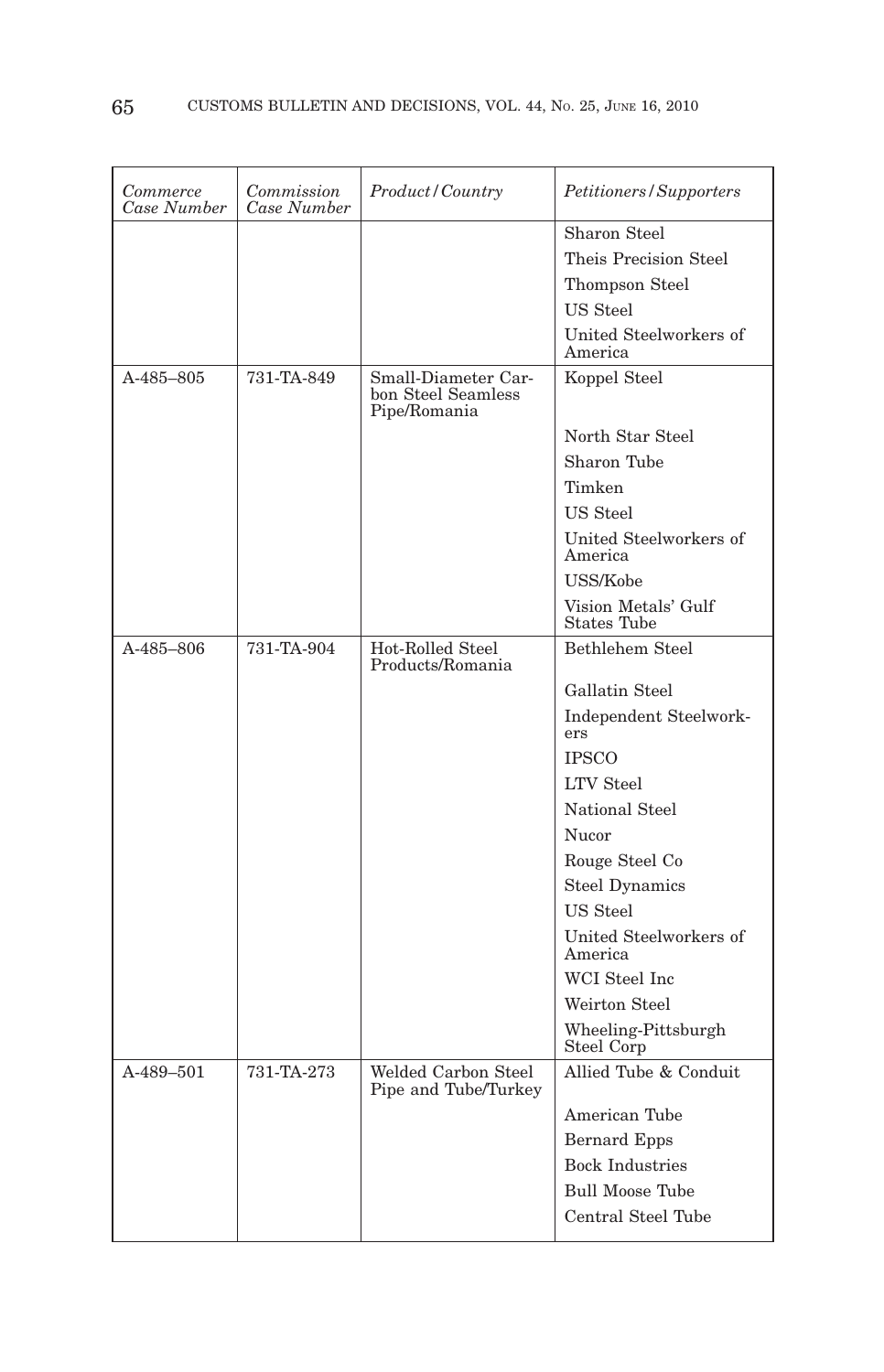| Commerce<br>Case Number | Commission<br>Case Number | Product / Country                          | Petitioners/Supporters      |
|-------------------------|---------------------------|--------------------------------------------|-----------------------------|
|                         |                           |                                            | Century Tube                |
|                         |                           |                                            | Copperweld Tubing           |
|                         |                           |                                            | Cyclops                     |
|                         |                           |                                            | Hughes Steel & Tube         |
|                         |                           |                                            | Kaiser Steel                |
|                         |                           |                                            | Laclede Steel               |
|                         |                           |                                            | Maruichi American           |
|                         |                           |                                            | Maverick Tube               |
|                         |                           |                                            | Merchant Metals             |
|                         |                           |                                            | Phoenix Steel               |
|                         |                           |                                            | Pittsburgh Tube             |
|                         |                           |                                            | Quanex                      |
|                         |                           |                                            | Sharon Tube                 |
|                         |                           |                                            | Southwestern Pipe           |
|                         |                           |                                            | <b>UNR-Leavitt</b>          |
|                         |                           |                                            | Welded Tube                 |
|                         |                           |                                            | Western Tube & Conduit      |
|                         |                           |                                            | Wheatland Tube              |
| $A-489-602$             | 731-TA-364                | Aspirin/Turkey                             | Dow Chemical                |
|                         |                           |                                            | Monsanto                    |
|                         |                           |                                            | Norwich-Eaton               |
| A-489-805               | 731-TA-735                | Pasta/Turkey                               | A Zerega's Sons             |
|                         |                           |                                            | American Italian Pasta      |
|                         |                           |                                            | <b>Borden</b>               |
|                         |                           |                                            | D Merlino & Sons            |
|                         |                           |                                            | Dakota Growers Pasta        |
|                         |                           |                                            | Foulds                      |
|                         |                           |                                            | Gilster-Mary Lee            |
|                         |                           |                                            | Gooch Foods                 |
|                         |                           |                                            | <b>Hershey Foods</b>        |
|                         |                           |                                            | LaRinascente Macaroni<br>Co |
|                         |                           |                                            | Pasta USA                   |
|                         |                           |                                            | Philadelphia Macaroni       |
|                         |                           |                                            | ST Specialty Foods          |
| A-489-807               | 731-TA-745                | Steel Concrete Rein-<br>forcing Bar/Turkey | AmeriSteel                  |
|                         |                           |                                            | Auburn Steel                |
|                         |                           |                                            | Birmingham Steel            |
|                         |                           |                                            | Commercial Metals           |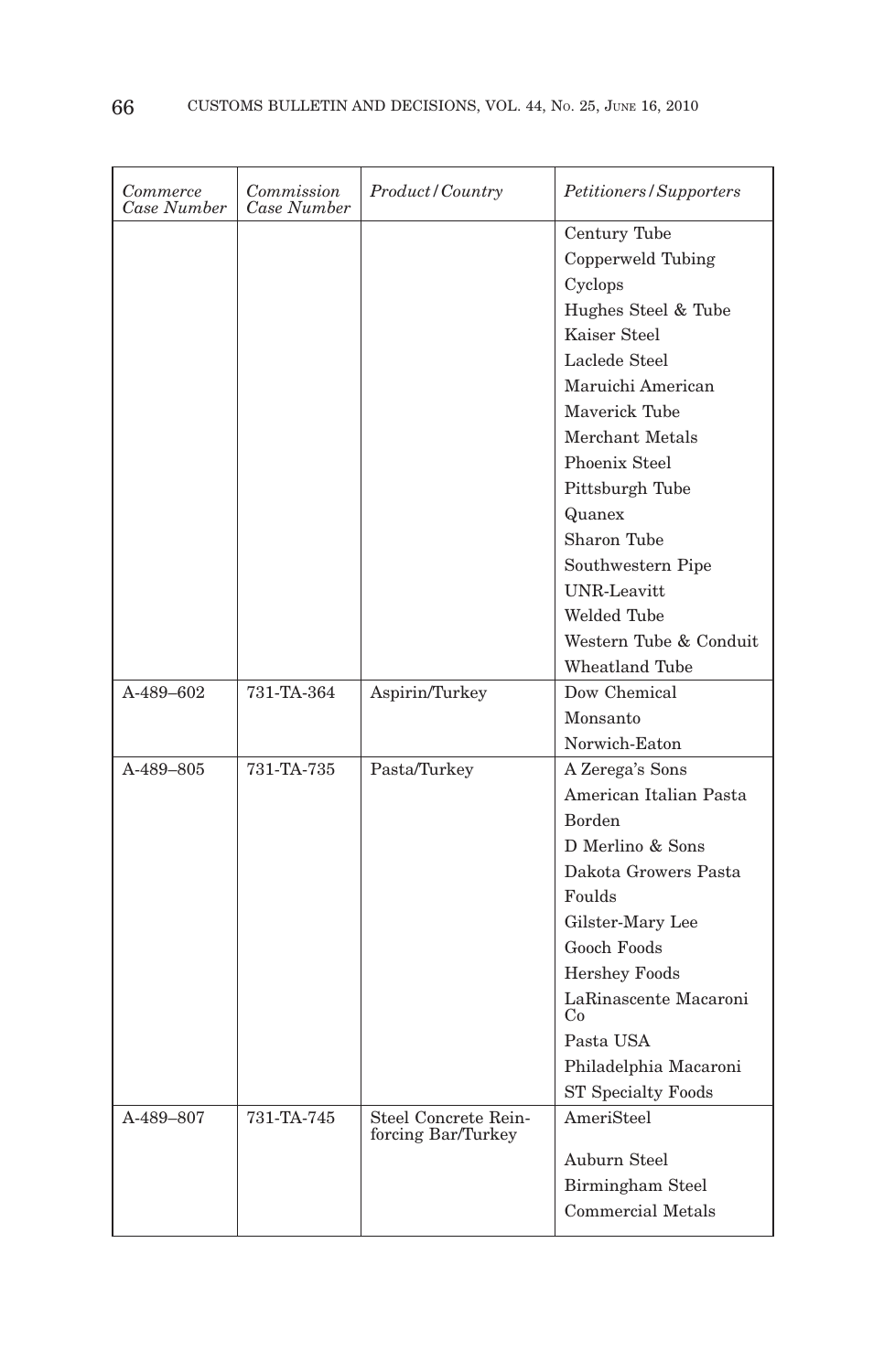| Marion Steel                                                                                   |  |
|------------------------------------------------------------------------------------------------|--|
| New Jersey Steel                                                                               |  |
| <b>Blackwell Land</b><br>$A-507-502$<br>731-TA-287<br>Raw In-Shell<br>Pistachios/Iran          |  |
| California Pistachio Or-<br>chard                                                              |  |
| Keenan Farms                                                                                   |  |
| Kern Pistachio Hulling<br>& Drying                                                             |  |
| Los Ranchos de Poco<br>Pedro                                                                   |  |
| Pistachio Producers of<br>California                                                           |  |
| TM Duche Nut                                                                                   |  |
| A-508-604<br>731-TA-366<br>Albright & Wilson<br>Industrial Phosphoric<br>Acid/Israel           |  |
| <b>FMC</b>                                                                                     |  |
| Hydrite Chemical                                                                               |  |
| Monsanto                                                                                       |  |
| Stauffer Chemical                                                                              |  |
| A-533-502<br>731-TA-271<br>Welded Carbon Steel<br>Allied Tube & Conduit<br>Pipe and Tube/India |  |
| American Tube                                                                                  |  |
| Bernard Epps                                                                                   |  |
| <b>Bock Industries</b>                                                                         |  |
| <b>Bull Moose Tube</b>                                                                         |  |
| Central Steel Tube                                                                             |  |
| Century Tube                                                                                   |  |
| Copperweld Tubing                                                                              |  |
| Cyclops                                                                                        |  |
| Hughes Steel & Tube                                                                            |  |
| Kaiser Steel                                                                                   |  |
| Laclede Steel                                                                                  |  |
| Maruichi American                                                                              |  |
| Mayerick Tube                                                                                  |  |
| Merchant Metals                                                                                |  |
| Phoenix Steel                                                                                  |  |
| Pittsburgh Tube                                                                                |  |
| Quanex                                                                                         |  |
| Sharon Tube                                                                                    |  |
| Southwestern Pipe                                                                              |  |
| <b>UNR-Leavitt</b>                                                                             |  |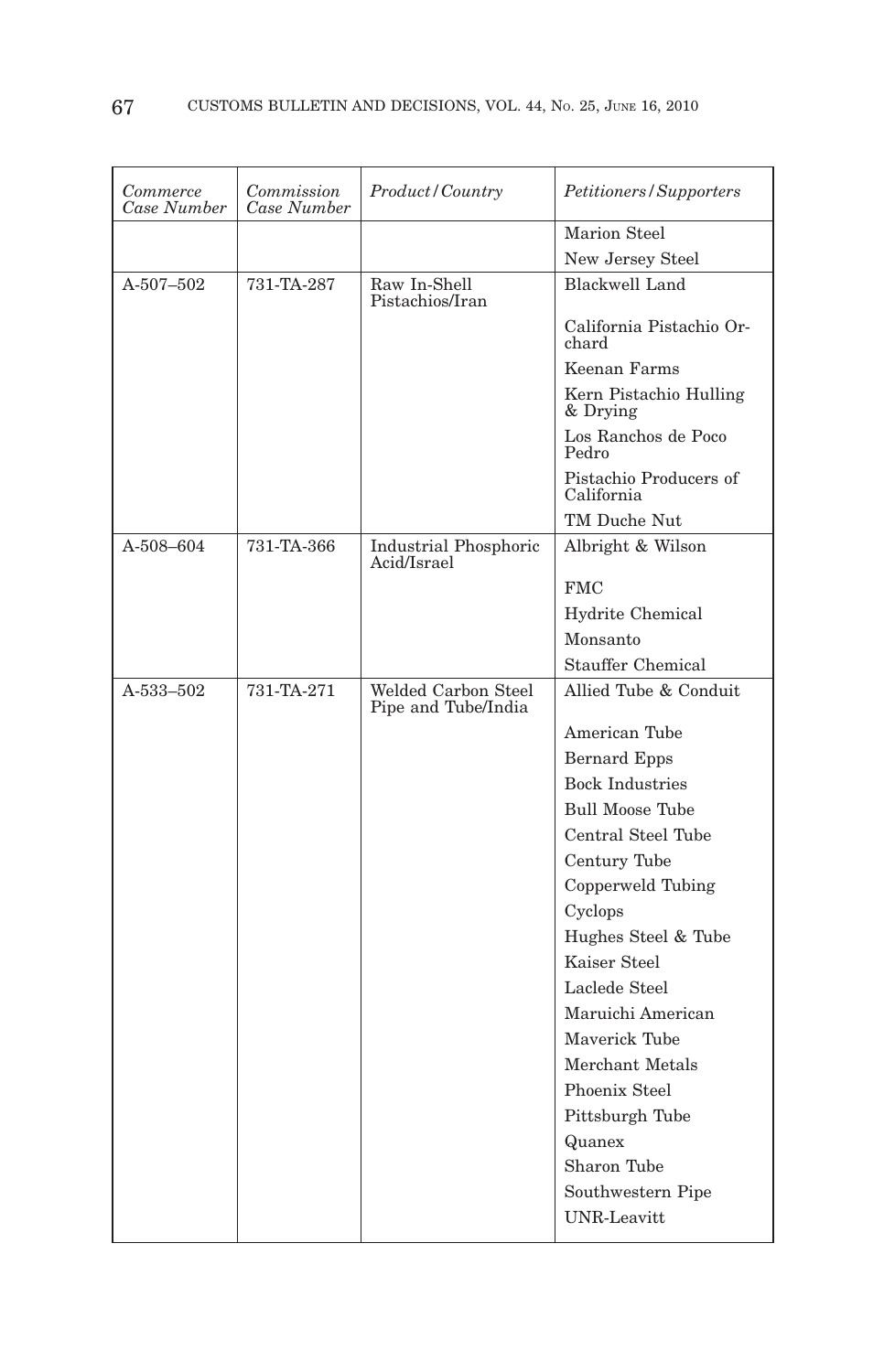| Commerce<br>Case Number | Commission<br>Case Number | Product / Country                         | Petitioners/Supporters               |
|-------------------------|---------------------------|-------------------------------------------|--------------------------------------|
|                         |                           |                                           | Welded Tube                          |
|                         |                           |                                           | Western Tube & Conduit               |
|                         |                           |                                           | Wheatland Tube                       |
| A-533-806               | 731-TA-561                | Sulfanilic Acid/India                     | <b>R-M</b> Industries                |
| A-533-808               | 731-TA-638                | <b>Stainless Steel Wire</b><br>Rod/India  | AL Tech Specialty Steel              |
|                         |                           |                                           | Armco Steel                          |
|                         |                           |                                           | Carpenter Technology                 |
|                         |                           |                                           | Republic Engineered<br>Steels        |
|                         |                           |                                           | Talley Metals Technology             |
|                         |                           |                                           | United Steelworkers of<br>America    |
| A-533-809               | 731-TA-639                | Forged Stainless Steel<br>Flanges/India   | Gerlin                               |
|                         |                           |                                           | <b>Ideal Forging</b>                 |
|                         |                           |                                           | Maass Flange                         |
|                         |                           |                                           | Markovitz Enterprises                |
| A-533-810               | 731-TA-679                | <b>Stainless Steel</b><br>Bar/India       | AL Tech Specialty Steel              |
|                         |                           |                                           | Carpenter Technology                 |
|                         |                           |                                           | Crucible Specialty Met-<br>als       |
|                         |                           |                                           | Electralloy                          |
|                         |                           |                                           | Republic Engineered<br><b>Steels</b> |
|                         |                           |                                           | Slater Steels                        |
|                         |                           |                                           | Talley Metals Technology             |
|                         |                           |                                           | United Steelworkers of<br>America    |
| A-533-813               | 731-TA-778                | Preserved<br>Mushrooms/India              | LK Bowman                            |
|                         |                           |                                           | Modern Mushroom<br>Farms             |
|                         |                           |                                           | Monterey Mushrooms                   |
|                         |                           |                                           | Mount Laurel Canning                 |
|                         |                           |                                           | Mushroom Canning                     |
|                         |                           |                                           | Southwood Farms                      |
|                         |                           |                                           | Sunny Dell Foods                     |
|                         |                           |                                           | United Canning                       |
| A-533-817               | 731-TA-817                | Cut-to-Length Carbon<br>Steel Plate/India | Bethlehem Steel                      |
|                         |                           |                                           | CitiSteel USA Inc                    |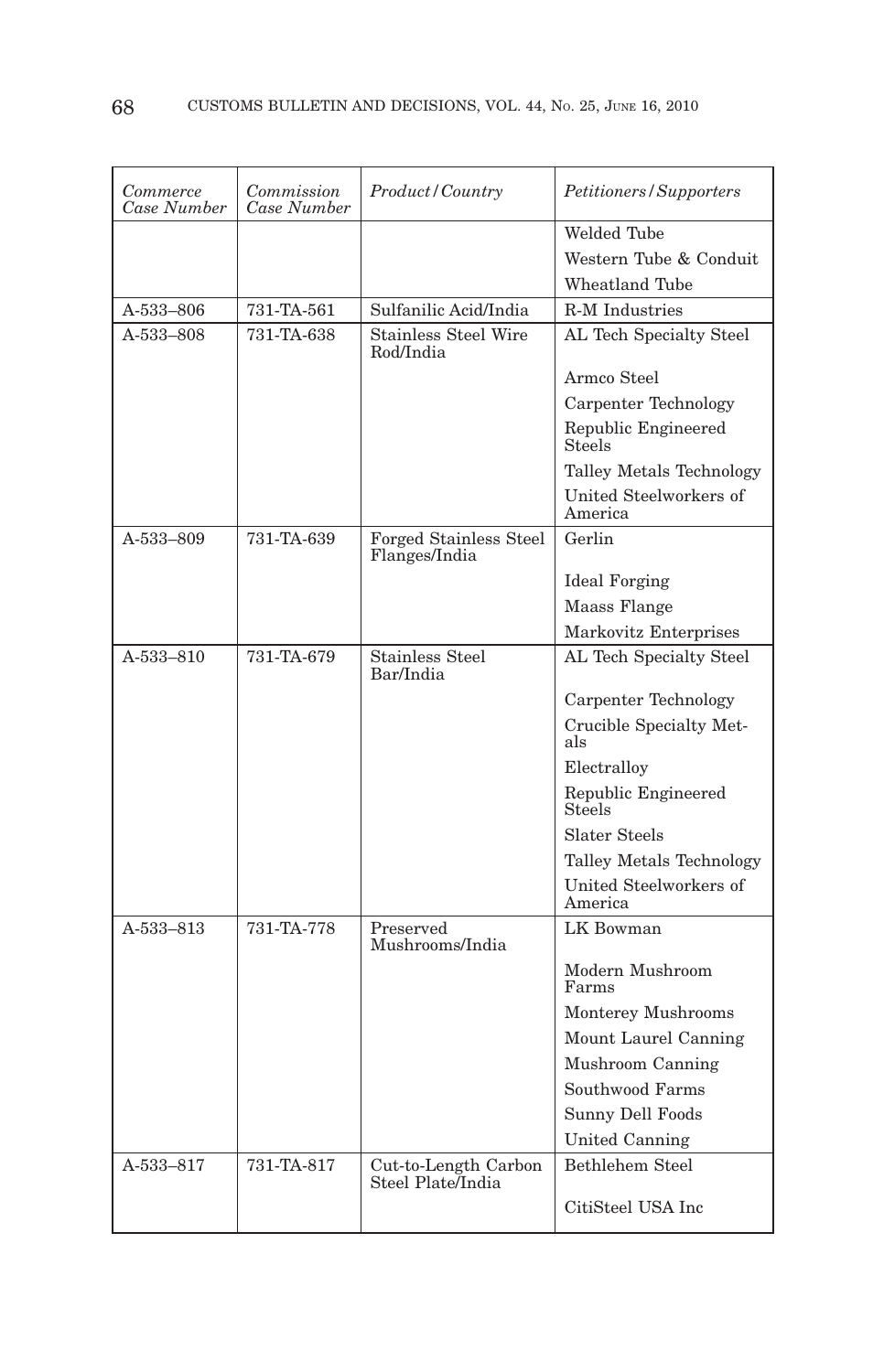| Commerce<br>Case Number | Commission<br>Case Number | Product/Country                                                              | Petitioners/Supporters                                                                           |
|-------------------------|---------------------------|------------------------------------------------------------------------------|--------------------------------------------------------------------------------------------------|
|                         |                           |                                                                              | Geneva Steel                                                                                     |
|                         |                           |                                                                              | <b>Gulf States Steel</b>                                                                         |
|                         |                           |                                                                              | <b>IPSCO</b> Steel                                                                               |
|                         |                           |                                                                              | National Steel                                                                                   |
|                         |                           |                                                                              | Tuscaloosa Steel                                                                                 |
|                         |                           |                                                                              | US Steel                                                                                         |
|                         |                           |                                                                              | United Steelworkers of<br>America                                                                |
| A-533-820               | 731-TA-900                | Hot-Rolled Steel<br>Products/India                                           | <b>Bethlehem Steel</b>                                                                           |
|                         |                           |                                                                              | Gallatin Steel                                                                                   |
|                         |                           |                                                                              | Independent Steelwork-<br>ers                                                                    |
|                         |                           |                                                                              | <b>IPSCO</b>                                                                                     |
|                         |                           |                                                                              | <b>LTV</b> Steel                                                                                 |
|                         |                           |                                                                              | National Steel                                                                                   |
|                         |                           |                                                                              | Nucor                                                                                            |
|                         |                           |                                                                              | Rouge Steel Co                                                                                   |
|                         |                           |                                                                              | <b>Steel Dynamics</b>                                                                            |
|                         |                           |                                                                              | US Steel                                                                                         |
|                         |                           |                                                                              | United Steelworkers of<br>America                                                                |
|                         |                           |                                                                              | WCI Steel Inc                                                                                    |
|                         |                           |                                                                              | Weirton Steel                                                                                    |
|                         |                           |                                                                              | Wheeling-Pittsburgh<br>Steel Corp                                                                |
| A-533-823               | 731-TA-929                | Silicomanganese/ndia                                                         | Eramet Marietta                                                                                  |
|                         |                           |                                                                              | Paper, Allied-Industrial,<br>Chemical and Energy<br>Workers International<br>Union, Local 5-0639 |
| A-533-824               | 731-TA-933                | Polyethylene Tereph-<br>thalate Film, Sheet<br>and Strip (PET<br>Film)/India | DuPont Teijin Films                                                                              |
|                         |                           |                                                                              | Mitsubishi Polyester<br>Film LLC                                                                 |
|                         |                           |                                                                              | SKC America Inc                                                                                  |
|                         |                           |                                                                              | Toray Plastics (America)                                                                         |
| A-533-828               | 731-TA-1025               | <b>Prestressed Concrete</b><br>Steel Wire<br>Strand/India                    | American Spring Wire<br>Corp                                                                     |
|                         |                           |                                                                              | Insteel Wire Products Co                                                                         |
|                         |                           |                                                                              | Sivaco Georgia LLC                                                                               |
|                         |                           |                                                                              |                                                                                                  |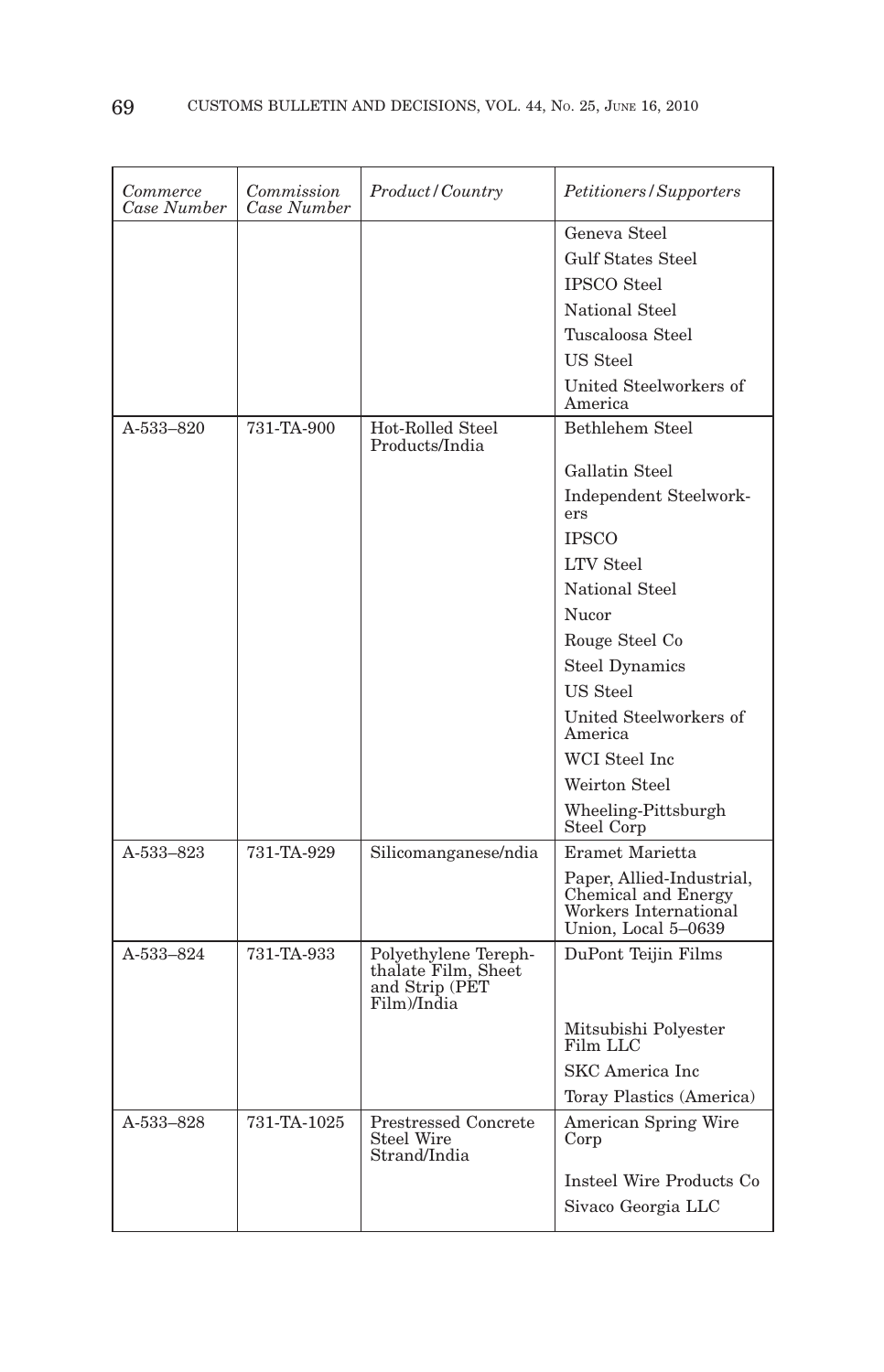| Commerce<br>Case Number | Commission<br>Case Number | Product/Country                                  | Petitioners/Supporters                                                                                                                                            |
|-------------------------|---------------------------|--------------------------------------------------|-------------------------------------------------------------------------------------------------------------------------------------------------------------------|
|                         |                           |                                                  | Strand Tech Martin Inc                                                                                                                                            |
|                         |                           |                                                  | Sumiden Wire Products<br>Corp                                                                                                                                     |
| A-533-838               | 731-TA-1061               | Carbazole Violet Pig-<br>ment 23/India           | Allegheny Color Corp                                                                                                                                              |
|                         |                           |                                                  | Barker Fine Color Inc                                                                                                                                             |
|                         |                           |                                                  | Clariant Corp                                                                                                                                                     |
|                         |                           |                                                  | Nation Ford Chemical<br>Co                                                                                                                                        |
|                         |                           |                                                  | Sun Chemical Co                                                                                                                                                   |
| A-533-843               | 731-TA-1096               | Certain Lined Paper<br>School Supplies/India     | Fay Paper Products Inc                                                                                                                                            |
|                         |                           |                                                  | MeadWestvaco Con-<br>sumer & Office Products                                                                                                                      |
|                         |                           |                                                  | Norcom Inc                                                                                                                                                        |
|                         |                           |                                                  | Pacon Corp                                                                                                                                                        |
|                         |                           |                                                  | Roaring Spring Blank<br>Book Co                                                                                                                                   |
|                         |                           |                                                  | Top Flight Inc                                                                                                                                                    |
|                         |                           |                                                  | United Steel, Paper and<br>Forestry, Rubber, Manu-<br>facturing, Energy, Allied<br>Industrial and Service<br>Workers International<br>Union, AFL-CIO-CLC<br>(USW) |
| A-538-802               | 731-TA-514                | Cotton Shop<br>Towels/Bangladesh                 | Milliken                                                                                                                                                          |
| A-549-502               | 731-TA-252                | Welded Carbon Steel<br>Pipe and<br>Tube/Thailand | Allied Tube & Conduit                                                                                                                                             |
|                         |                           |                                                  | American Tube                                                                                                                                                     |
|                         |                           |                                                  | Bernard Epps                                                                                                                                                      |
|                         |                           |                                                  | <b>Bock Industries</b>                                                                                                                                            |
|                         |                           |                                                  | <b>Bull Moose Tube</b>                                                                                                                                            |
|                         |                           |                                                  | Central Steel Tube                                                                                                                                                |
|                         |                           |                                                  | Century Tube                                                                                                                                                      |
|                         |                           |                                                  | Copperweld Tubing                                                                                                                                                 |
|                         |                           |                                                  | Cyclops                                                                                                                                                           |
|                         |                           |                                                  | Hughes Steel & Tube                                                                                                                                               |
|                         |                           |                                                  | Kaiser Steel                                                                                                                                                      |
|                         |                           |                                                  | Laclede Steel                                                                                                                                                     |
|                         |                           |                                                  | Maruichi American                                                                                                                                                 |
|                         |                           |                                                  | Maverick Tube                                                                                                                                                     |
|                         |                           |                                                  | Merchant Metals                                                                                                                                                   |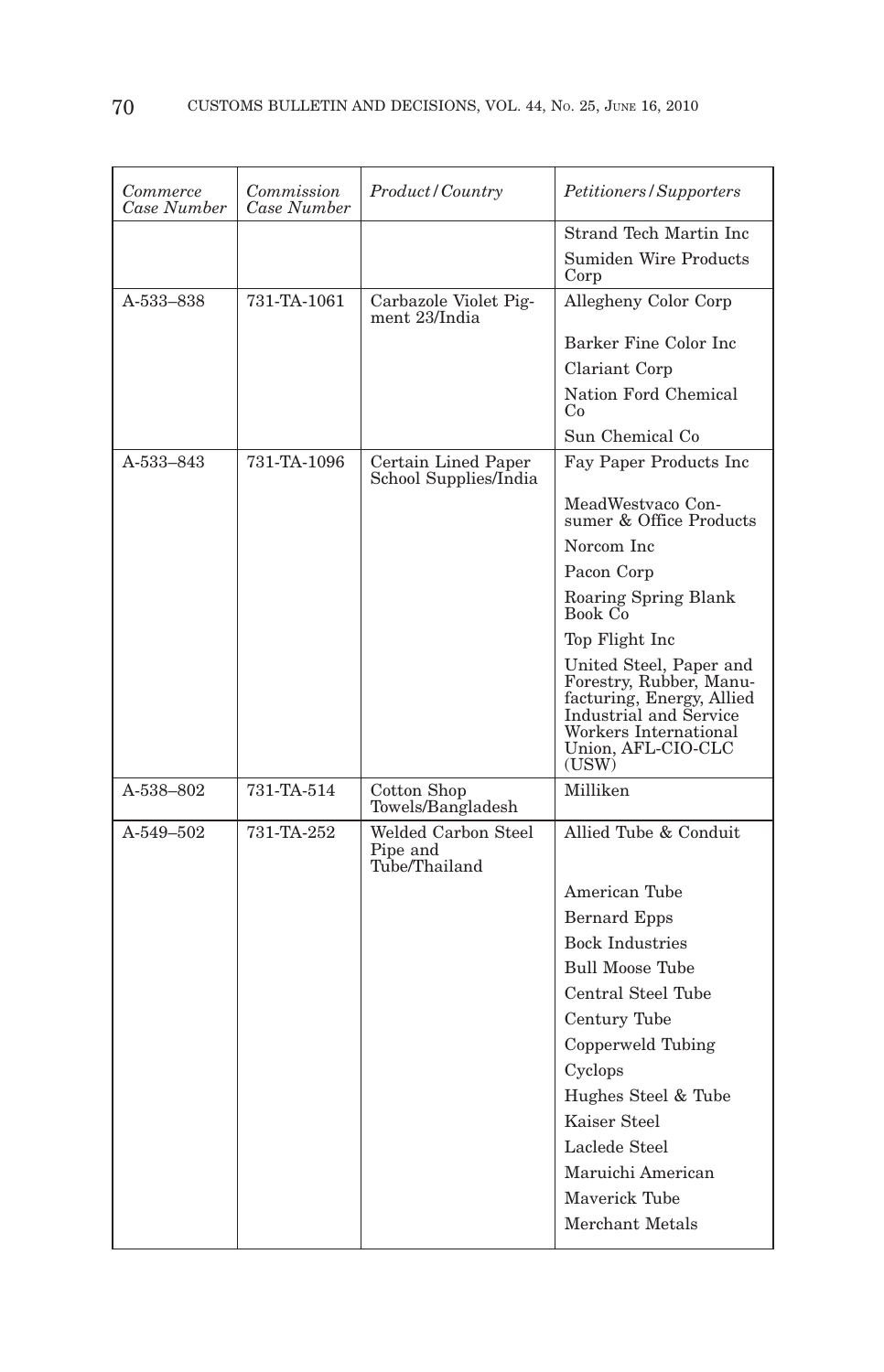| Commerce<br>Case Number | Commission<br>Case Number | Product / Country                     | Petitioners/Supporters              |
|-------------------------|---------------------------|---------------------------------------|-------------------------------------|
|                         |                           |                                       | Phoenix Steel                       |
|                         |                           |                                       | Pittsburgh Tube                     |
|                         |                           |                                       | Quanex                              |
|                         |                           |                                       | Sharon Tube                         |
|                         |                           |                                       | Southwestern Pipe                   |
|                         |                           |                                       | <b>UNR-Leavitt</b>                  |
|                         |                           |                                       | Welded Tube                         |
|                         |                           |                                       | Western Tube & Conduit              |
|                         |                           |                                       | <b>Wheatland Tube</b>               |
| A-549-601               | 731-TA-348                | Malleable Cast Iron                   | Grinnell                            |
|                         |                           | Pipe<br>Fittings/Thailand             |                                     |
|                         |                           |                                       | <b>Stanley G Flagg</b>              |
|                         |                           |                                       | Stockham Valves & Fit-              |
|                         |                           |                                       | tings                               |
|                         |                           |                                       | U-Brand                             |
|                         |                           |                                       | Ward Manufacturing                  |
| A-549-807               | 731-TA-521                | Carbon Steel Butt-<br>Weld Pipe       | Hackney                             |
|                         |                           | Fittings/Thailand                     |                                     |
|                         |                           |                                       | Ladish                              |
|                         |                           |                                       | Mills Iron Works                    |
|                         |                           |                                       | <b>Steel Forgings</b>               |
|                         |                           |                                       | Tube Forgings of                    |
| A-549-812               | 731-TA-705                |                                       | America<br>QO Chemicals             |
|                         |                           | Furfuryl<br>Alcohol/Thailand          |                                     |
| A-549-813               | 731-TA-706                | Canned                                | International Longshore-            |
|                         |                           | Pineapple/Thailand                    | man's and Warehouse-<br>man's Union |
|                         |                           |                                       | Maui Pineapple                      |
| A-549-817               | 731-TA-907                | Hot-Rolled Steel<br>Products/Thailand | Bethlehem Steel                     |
|                         |                           |                                       | Gallatin Steel                      |
|                         |                           |                                       | Independent Steelwork-              |
|                         |                           |                                       | ers                                 |
|                         |                           |                                       | <b>IPSCO</b>                        |
|                         |                           |                                       | <b>LTV Steel</b>                    |
|                         |                           |                                       | National Steel                      |
|                         |                           |                                       | Nucor                               |
|                         |                           |                                       | Rouge Steel Co                      |
|                         |                           |                                       | <b>Steel Dynamics</b>               |
|                         |                           |                                       | <b>US</b> Steel                     |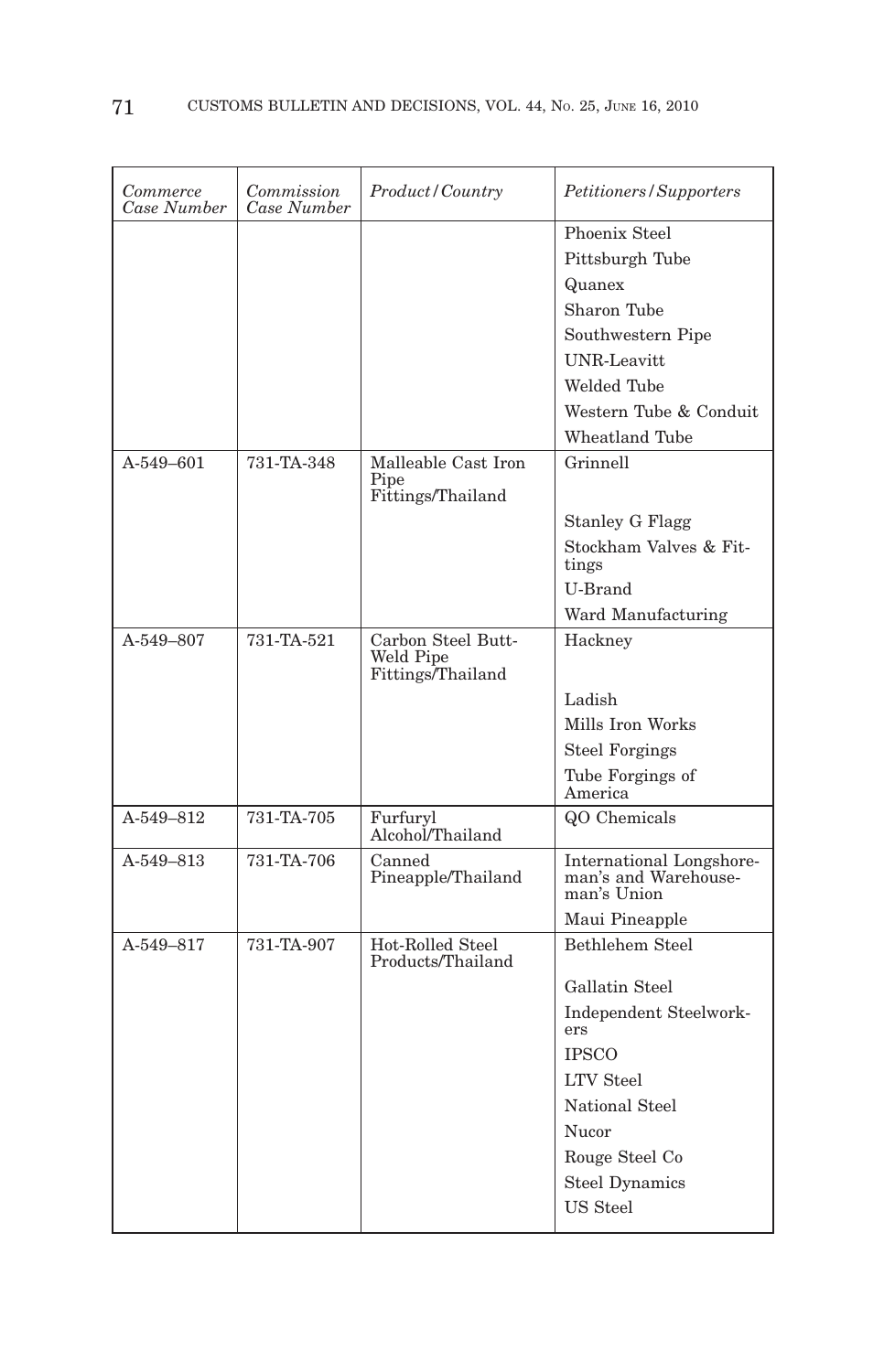| Commerce<br>Case Number | Commission<br>Case Number | <i>Product / Country</i>                                     | Petitioners/Supporters                               |
|-------------------------|---------------------------|--------------------------------------------------------------|------------------------------------------------------|
|                         |                           |                                                              | United Steelworkers of<br>America                    |
|                         |                           |                                                              | WCI Steel Inc                                        |
|                         |                           |                                                              | Weirton Steel                                        |
|                         |                           |                                                              | Wheeling-Pittsburgh<br>Steel Corp                    |
| $A - 549 - 820$         | 731-TA-1028               | <b>Prestressed Concrete</b><br>Steel Wire<br>Strand/Thailand | American Spring Wire<br>Corp                         |
|                         |                           |                                                              | Insteel Wire Products Co                             |
|                         |                           |                                                              | Sivaco Georgia LLC                                   |
|                         |                           |                                                              | Strand Tech Martin Inc                               |
|                         |                           |                                                              | <b>Sumiden Wire Products</b><br>Corp                 |
| A-549-821               | 731-TA-1045               | Polyethylene Retail<br>Carrier Bags/Thailand                 | Aargus Plastics Inc                                  |
|                         |                           |                                                              | Advance Polybags Inc                                 |
|                         |                           |                                                              | Advance Polybags (Ne-<br>vada) Inc                   |
|                         |                           |                                                              | Advance Polybags<br>(Northeast) Inc.                 |
|                         |                           |                                                              | Alpha Industries Inc                                 |
|                         |                           |                                                              | Alpine Plastics Inc                                  |
|                         |                           |                                                              | Ampac Packaging LLC                                  |
|                         |                           |                                                              | API Enterprises Inc                                  |
|                         |                           |                                                              | Command Packaging                                    |
|                         |                           |                                                              | <b>Continental Poly Bags</b><br>Inc                  |
|                         |                           |                                                              | Durabag Co Inc                                       |
|                         |                           |                                                              | Europackaging LLC                                    |
|                         |                           |                                                              | Genpak LLC (formerly<br>Continental Superbag<br>LLC) |
|                         |                           |                                                              | Genpak LLC (formerly<br>Strout Plastics)             |
|                         |                           |                                                              | Hilex Poly Co LLC                                    |
|                         |                           |                                                              | Inteplast Group Ltd                                  |
|                         |                           |                                                              | PCL Packaging Inc                                    |
|                         |                           |                                                              | Poly-Pak Industries Inc                              |
|                         |                           |                                                              | Roplast Industries Inc                               |
|                         |                           |                                                              | Superbag Corp                                        |
|                         |                           |                                                              | Unistar Plastics LLC                                 |
|                         |                           |                                                              | Vanguard Plastics Inc                                |
|                         |                           |                                                              | VS Plastics LLC                                      |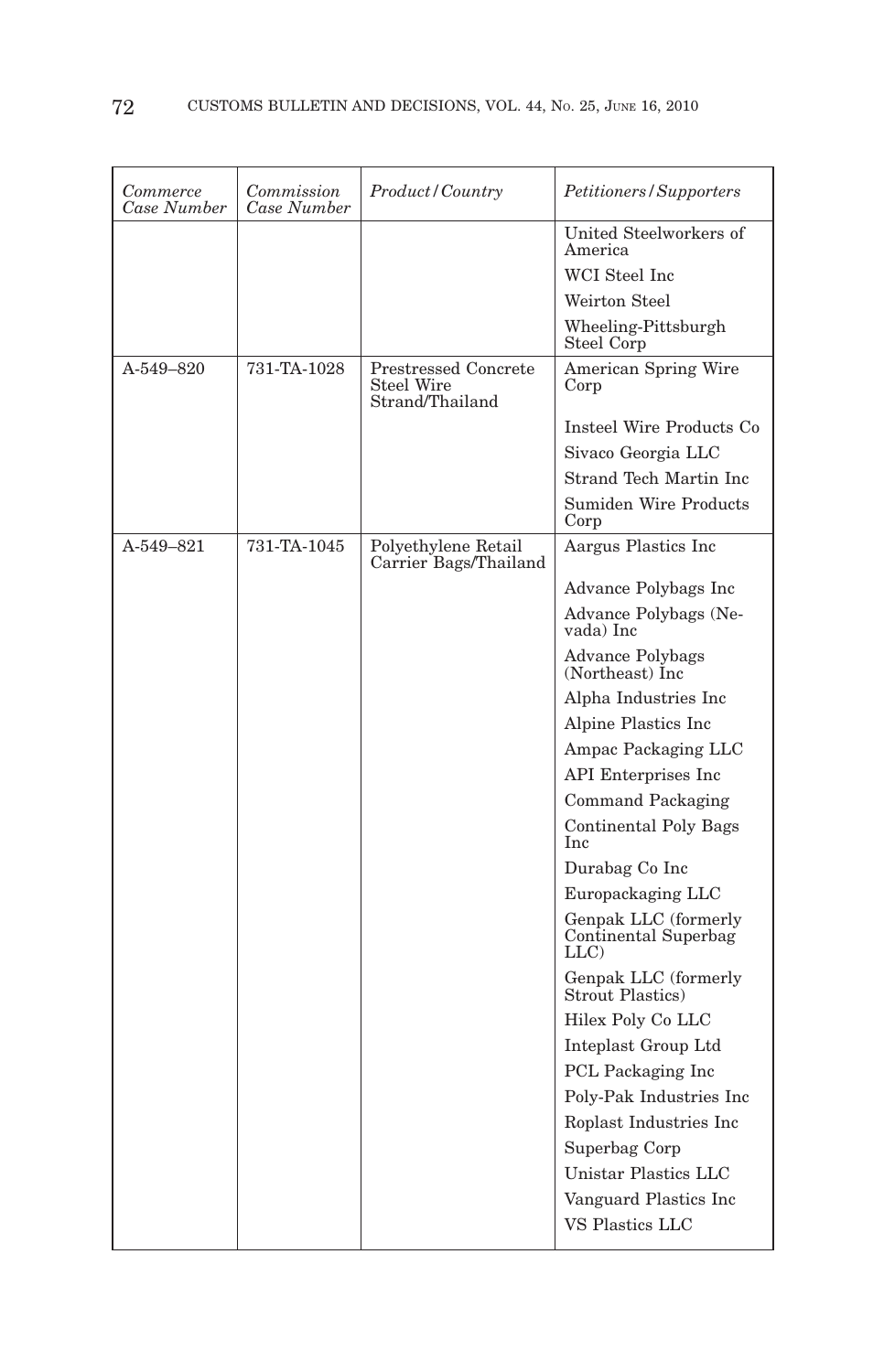| Commerce<br>Case Number | Commission<br>Case Number | <i>Product/Country</i>                                  | <i>Petitioners/Supporters</i>                                    |
|-------------------------|---------------------------|---------------------------------------------------------|------------------------------------------------------------------|
| $A-552-801$             | 731-TA-1012               | Certain Frozen Fish<br>Fillets/Vietnam                  | America's Catch Inc                                              |
|                         |                           |                                                         | Aquafarms Catfish Inc                                            |
|                         |                           |                                                         | Carolina Classics Catfish<br>Inc.                                |
|                         |                           |                                                         | Catfish Farmers of<br>America                                    |
|                         |                           |                                                         | Consolidated Catfish<br>Companies Inc.                           |
|                         |                           |                                                         | Delta Pride Catfish Inc                                          |
|                         |                           |                                                         | <b>Fish Processors Inc.</b>                                      |
|                         |                           |                                                         | Guidry's Catfish Inc                                             |
|                         |                           |                                                         | Haring's Pride Catfish                                           |
|                         |                           |                                                         | Harvest Select Catfish<br>(Alabama Catfish Inc)                  |
|                         |                           |                                                         | Heartland Catfish Co<br>(TT&W Farm Products<br>Inc)              |
|                         |                           |                                                         | Prairie Lands Seafood<br>(Illinois Fish Farmers)<br>Cooperative) |
|                         |                           |                                                         | Pride of the Pond                                                |
|                         |                           |                                                         | Pride of the South Cat-<br>fish Inc                              |
|                         |                           |                                                         | Prime Line Inc                                                   |
|                         |                           |                                                         | Seabrook Seafood Inc                                             |
|                         |                           |                                                         | Seacat (Arkansas Catfish<br>Growers)                             |
|                         |                           |                                                         | Simmons Farm Raised<br>Catfish Inc.                              |
|                         |                           |                                                         | Southern Pride Catfish<br>LLC                                    |
|                         |                           |                                                         | Verret Fisheries Inc                                             |
| A-557-805               | 731-TA-527                | <b>Extruded Rubber</b><br>Thread/Malaysia               | Globe Manufacturing                                              |
|                         |                           |                                                         | North American Rubber<br>Thread                                  |
| A-557-809               | 731-TA-866                | Stainless Steel Butt-<br>Weld Pipe<br>Fittings/Malaysia | Flo-Mac Inc                                                      |
|                         |                           |                                                         | Gerlin                                                           |
|                         |                           |                                                         | Markovitz Enterprises                                            |
|                         |                           |                                                         | Shaw Alloy Piping Prod-<br>ucts                                  |
|                         |                           |                                                         | Taylor Forge Stainless                                           |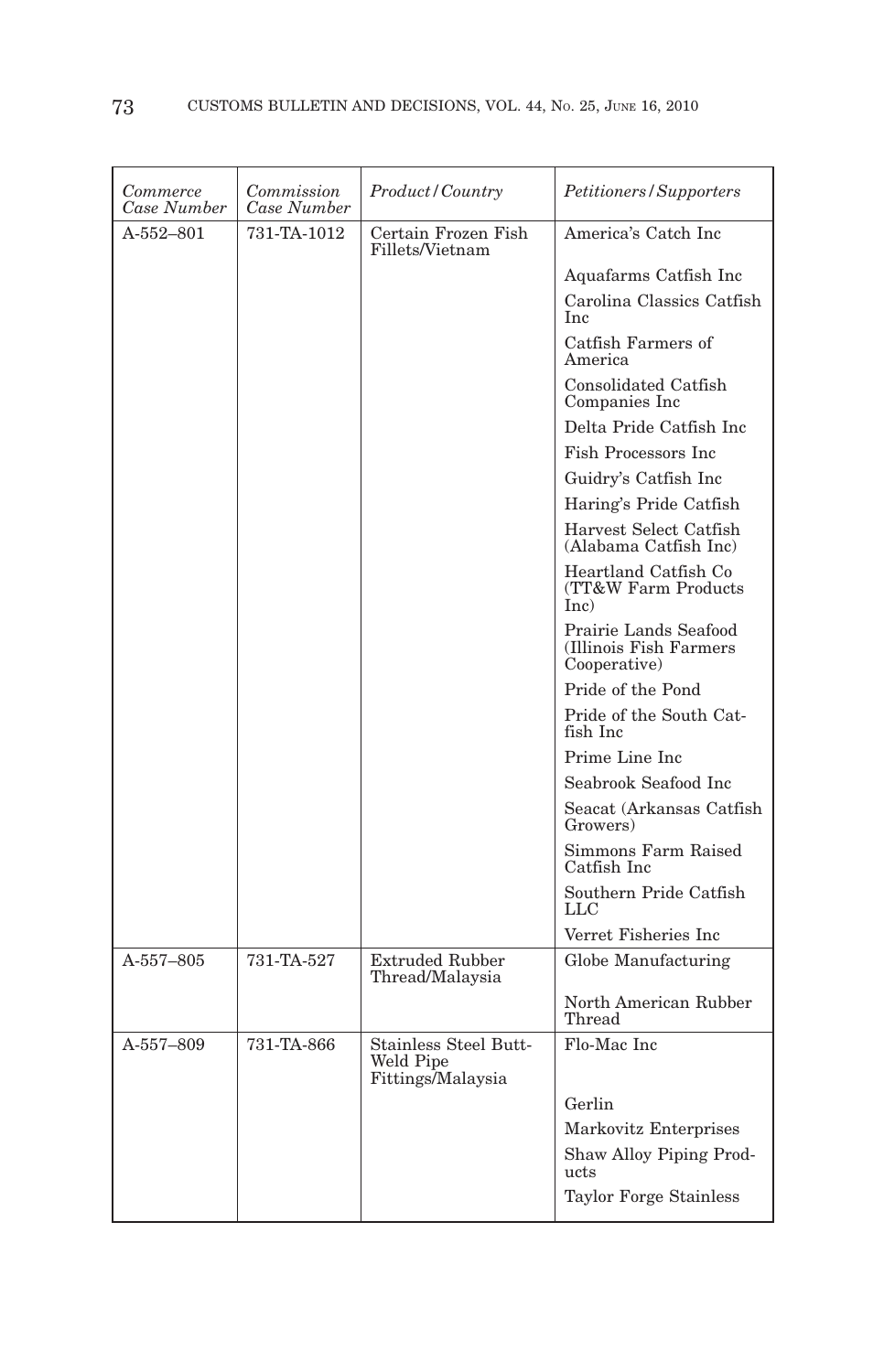| Commerce<br>Case Number | Commission<br>Case Number | Product/Country                                                            | <i>Petitioners/Supporters</i>                        |
|-------------------------|---------------------------|----------------------------------------------------------------------------|------------------------------------------------------|
| $A - 557 - 813$         | 731-TA-1044               | Polyethylene Retail<br>Carrier<br>Bags/Malaysia                            | Aargus Plastics Inc                                  |
|                         |                           |                                                                            | Advance Polybags Inc                                 |
|                         |                           |                                                                            | Advance Polybags (Ne-<br>vada) Inc                   |
|                         |                           |                                                                            | <b>Advance Polybags</b><br>(Northeast) Inc           |
|                         |                           |                                                                            | Alpha Industries Inc                                 |
|                         |                           |                                                                            | Alpine Plastics Inc                                  |
|                         |                           |                                                                            | Ampac Packaging LLC                                  |
|                         |                           |                                                                            | API Enterprises Inc                                  |
|                         |                           |                                                                            | Command Packaging                                    |
|                         |                           |                                                                            | <b>Continental Poly Bags</b><br><b>Inc</b>           |
|                         |                           |                                                                            | Durabag Co Inc                                       |
|                         |                           |                                                                            | Europackaging LLC                                    |
|                         |                           |                                                                            | Genpak LLC (formerly<br>Continental Superbag<br>LLC) |
|                         |                           |                                                                            | Genpak LLC (formerly<br><b>Strout Plastics</b> )     |
|                         |                           |                                                                            | Hilex Poly Co LLC                                    |
|                         |                           |                                                                            | Inteplast Group Ltd                                  |
|                         |                           |                                                                            | PCL Packaging Inc                                    |
|                         |                           |                                                                            | Poly-Pak Industries Inc                              |
|                         |                           |                                                                            | Roplast Industries Inc                               |
|                         |                           |                                                                            | Superbag Corp                                        |
|                         |                           |                                                                            | Unistar Plastics LLC                                 |
|                         |                           |                                                                            | Vanguard Plastics Inc                                |
|                         |                           |                                                                            | VS Plastics LLC                                      |
| $A - 559 - 502$         | 731-TA-296                | Small Diameter Stan-<br>dard and Rectangular<br>Pipe and<br>Tube/Singapore | Allied Tube & Conduit                                |
|                         |                           |                                                                            | American Tube                                        |
|                         |                           |                                                                            | <b>Bull Moose Tube</b>                               |
|                         |                           |                                                                            | Cyclops                                              |
|                         |                           |                                                                            | Hannibal Industries                                  |
|                         |                           |                                                                            | Laclede Steel                                        |
|                         |                           |                                                                            | Pittsburgh Tube                                      |
|                         |                           |                                                                            | Sharon Tube                                          |
|                         |                           |                                                                            | Western Tube & Conduit                               |
|                         |                           |                                                                            |                                                      |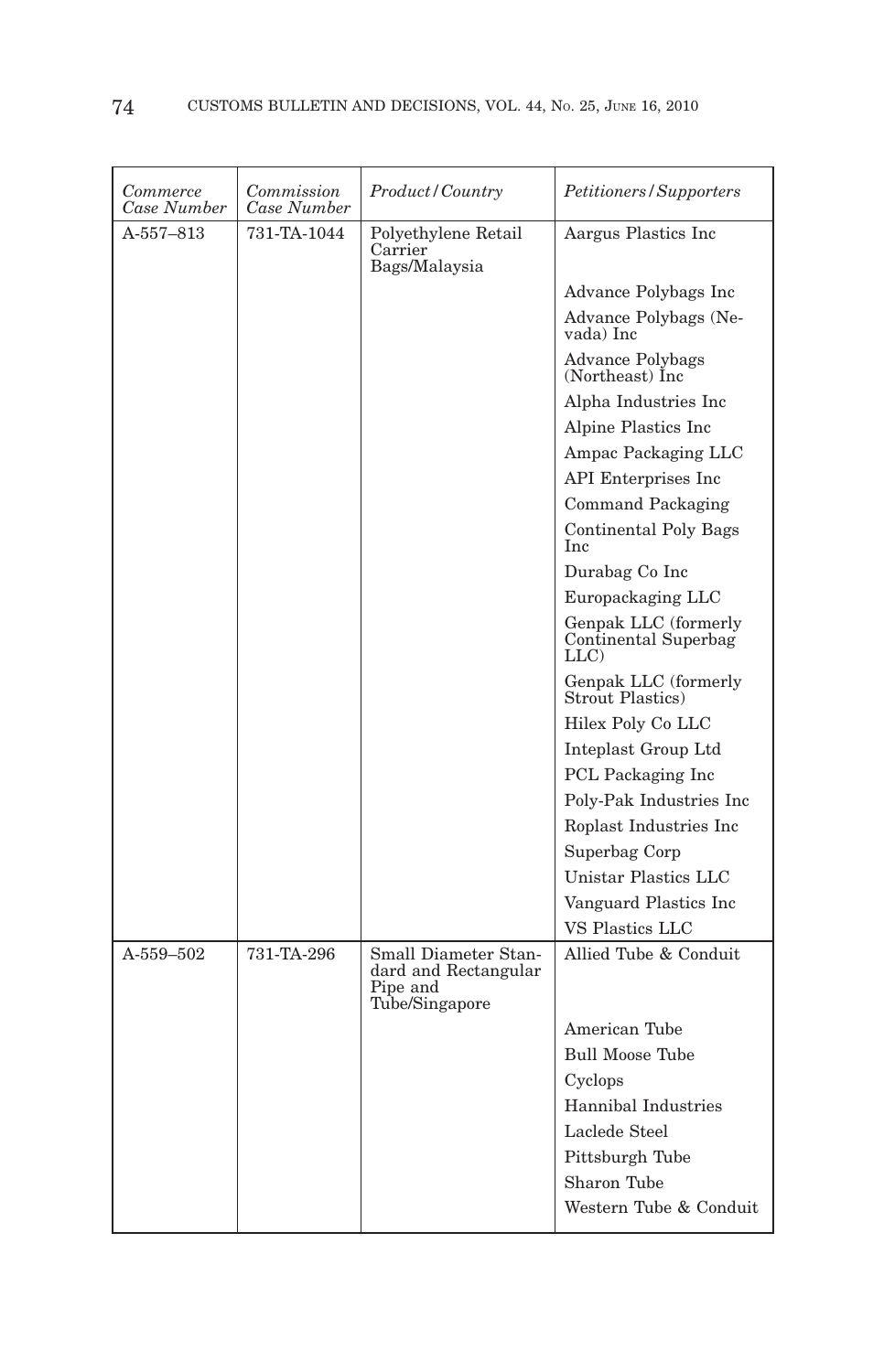| Commerce<br>Case Number | Commission<br>Case Number | Product/Country                                     | Petitioners/Supporters                                                                          |
|-------------------------|---------------------------|-----------------------------------------------------|-------------------------------------------------------------------------------------------------|
|                         |                           |                                                     | Wheatland Tube                                                                                  |
| A-559-601               | 731-TA-370                | Color Picture<br>Tubes/Singapore                    | Industrial Union Depart-<br>ment, AFL-CIO                                                       |
|                         |                           |                                                     | <b>International Association</b><br>of Machinists & Aero-<br>space Workers                      |
|                         |                           |                                                     | <b>International Brother-</b><br>hood of Electrical Work-<br>ers                                |
|                         |                           |                                                     | International Union of<br>Electronic, Electrical,<br>Technical, Salaried and<br>Machine Workers |
|                         |                           |                                                     | Philips Electronic Com-<br>ponents Group                                                        |
|                         |                           |                                                     | United Steelworkers of<br>America                                                               |
|                         |                           |                                                     | Zenith Electronics                                                                              |
| A-559-801               | 731-TA-396                | Ball<br>Bearings/Singapore                          | Barden Corp                                                                                     |
|                         |                           |                                                     | <b>Emerson Power Trans-</b><br>mission                                                          |
|                         |                           |                                                     | Kubar Bearings                                                                                  |
|                         |                           |                                                     | McGill Manufacturing<br>Co                                                                      |
|                         |                           |                                                     | <b>MPB</b>                                                                                      |
|                         |                           |                                                     | Rexnord Inc                                                                                     |
|                         |                           |                                                     | Rollway Bearings                                                                                |
|                         |                           |                                                     | Torrington                                                                                      |
| A-559-802               | 731-TA-415                | Industrial<br>Belts/Singapore                       | The Gates Rubber Com-<br>pany                                                                   |
|                         |                           |                                                     | The Goodyear Tire and<br>Rubber Company                                                         |
| $A-560-801$             | 731-TA-742                | Melamine Institu-<br>tional<br>Dinnerware/Indonesia | Carlisle Food Service<br>Products                                                               |
|                         |                           |                                                     | Lexington United                                                                                |
|                         |                           |                                                     | Plastics Manufacturing                                                                          |
| $A - 560 - 802$         | 731-TA-779                | Preserved<br>Mushrooms/Indonesia                    | LK Bowman                                                                                       |
|                         |                           |                                                     | Modern Mushroom<br>Farms                                                                        |
|                         |                           |                                                     | Monterey Mushrooms                                                                              |
|                         |                           |                                                     | Mount Laurel Canning                                                                            |
|                         |                           |                                                     | Mushroom Canning                                                                                |
|                         |                           |                                                     | Southwood Farms                                                                                 |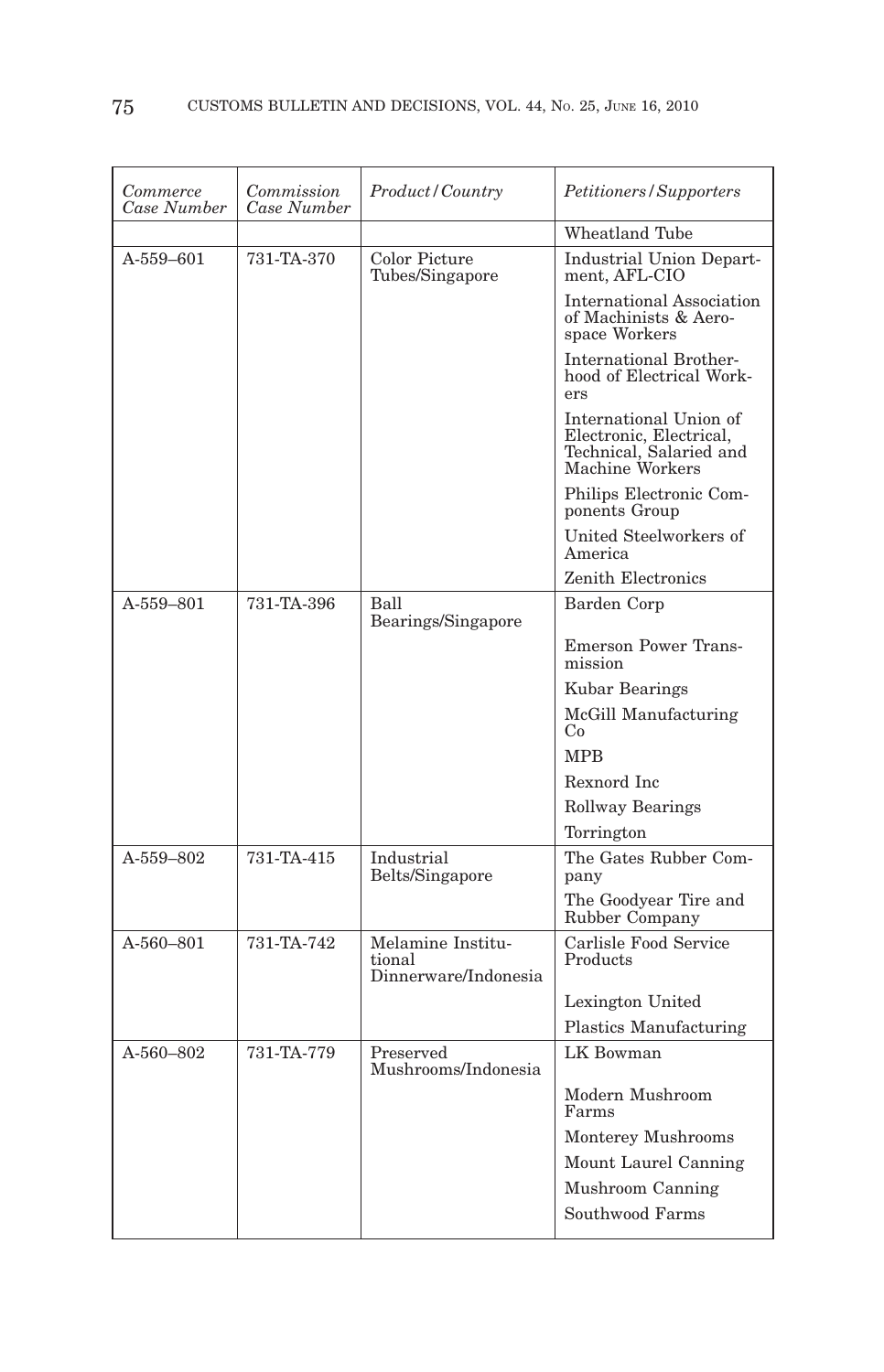| Commerce<br>Case Number | Commission<br>Case Number | Product/Country                               | <i>Petitioners/Supporters</i>      |
|-------------------------|---------------------------|-----------------------------------------------|------------------------------------|
|                         |                           |                                               | Sunny Dell Foods                   |
|                         |                           |                                               | United Canning                     |
| A-560-803               | 731-TA-787                | <b>Extruded Rubber</b><br>Thread/Indonesia    | North American Rubber<br>Thread    |
| A-560–805               | 731-TA-818                | Cut-to-Length Carbon<br>Steel Plate/Indonesia | Bethlehem Steel                    |
|                         |                           |                                               | CitiSteel USA Inc                  |
|                         |                           |                                               | Geneva Steel                       |
|                         |                           |                                               | <b>Gulf States Steel</b>           |
|                         |                           |                                               | <b>IPSCO</b> Steel                 |
|                         |                           |                                               | <b>National Steel</b>              |
|                         |                           |                                               | Tuscaloosa Steel                   |
|                         |                           |                                               | US Steel                           |
|                         |                           |                                               | United Steelworkers of<br>America  |
| A-560–811               | 731-TA-875                | Steel Concrete Rein-<br>forcing Bar/Indonesia | AB Steel Mill Inc.                 |
|                         |                           |                                               | AmeriSteel                         |
|                         |                           |                                               | Birmingham Steel                   |
|                         |                           |                                               | <b>Border Steel</b>                |
|                         |                           |                                               | Cascade Steel Rolling<br>Mills Inc |
|                         |                           |                                               | CMC Steel Group                    |
|                         |                           |                                               | Co-Steel Inc                       |
|                         |                           |                                               | Marion Steel                       |
|                         |                           |                                               | North Star Steel Co                |
|                         |                           |                                               | Nucor Steel                        |
|                         |                           |                                               | Rebar Trade Action Coa-<br>lition  |
|                         |                           |                                               | Riverview Steel                    |
|                         |                           |                                               | Sheffield Steel                    |
|                         |                           |                                               | TAMCO                              |
|                         |                           |                                               | TXI-Chaparral Steel Co             |
| A-560-812               | 731-TA-901                | Hot-Rolled Steel<br>Products/Indonesia        | Bethlehem Steel                    |
|                         |                           |                                               | Gallatin Steel                     |
|                         |                           |                                               | Independent Steelwork-<br>ers      |
|                         |                           |                                               | <b>IPSCO</b>                       |
|                         |                           |                                               | <b>LTV</b> Steel                   |
|                         |                           |                                               | National Steel                     |
|                         |                           |                                               | Nucor                              |
|                         |                           |                                               |                                    |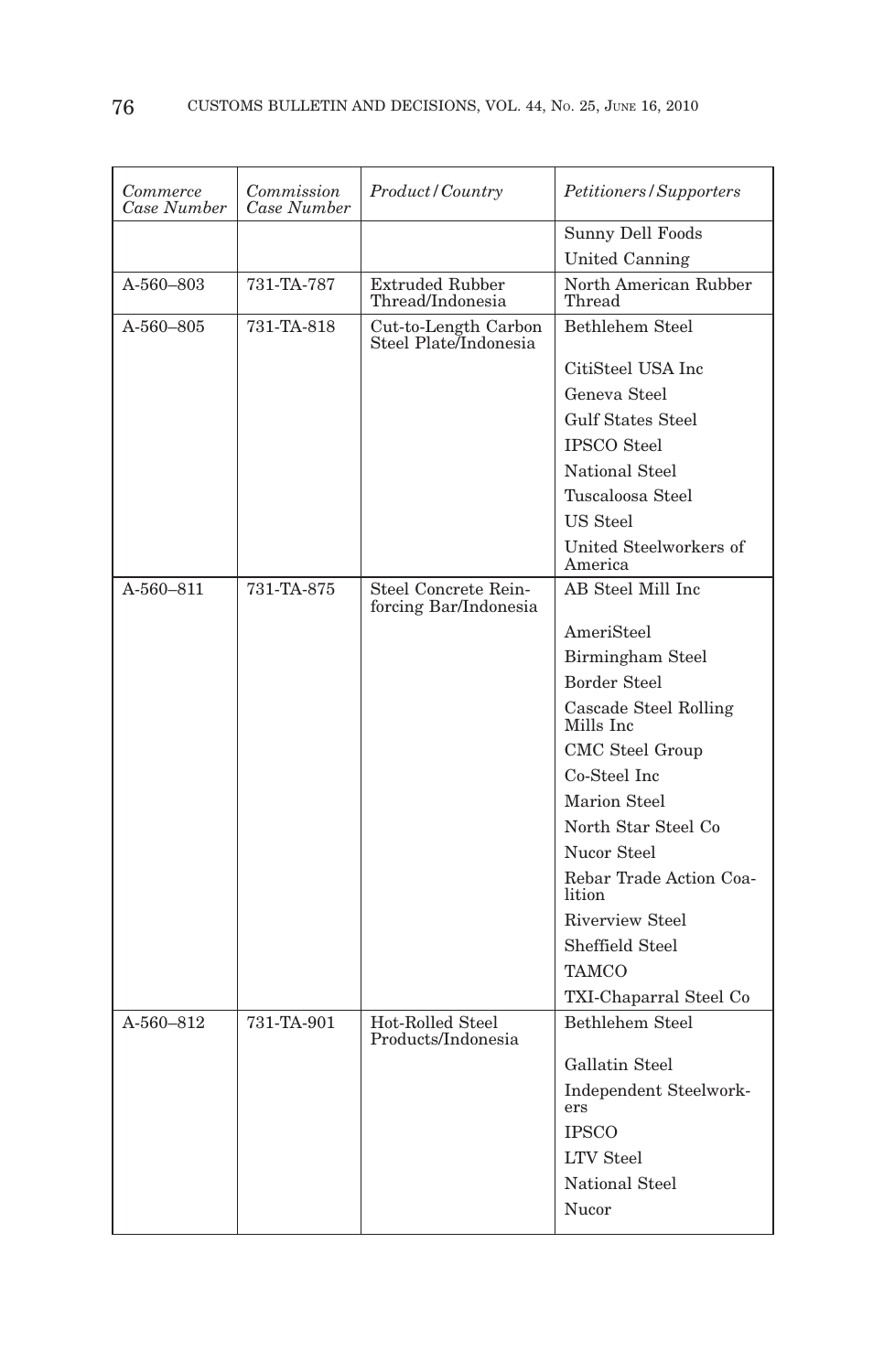| Commerce<br>Case Number | Commission<br>Case Number | Product/Country                                                | Petitioners/Supporters                                                                                                                                            |
|-------------------------|---------------------------|----------------------------------------------------------------|-------------------------------------------------------------------------------------------------------------------------------------------------------------------|
|                         |                           |                                                                | Rouge Steel Co                                                                                                                                                    |
|                         |                           |                                                                | <b>Steel Dynamics</b>                                                                                                                                             |
|                         |                           |                                                                | US Steel                                                                                                                                                          |
|                         |                           |                                                                | United Steelworkers of<br>America                                                                                                                                 |
|                         |                           |                                                                | WCI Steel Inc                                                                                                                                                     |
|                         |                           |                                                                | Weirton Steel                                                                                                                                                     |
|                         |                           |                                                                | Wheeling-Pittsburgh<br>Steel Corp                                                                                                                                 |
| A-560-815               | 731-TA-957                | Carbon and Certain<br><b>Alloy Steel Wire</b><br>Rod/Indonesia | AmeriSteel                                                                                                                                                        |
|                         |                           |                                                                | Birmingham Steel                                                                                                                                                  |
|                         |                           |                                                                | Cascade Steel Rolling<br>Mills                                                                                                                                    |
|                         |                           |                                                                | Connecticut Steel Corp                                                                                                                                            |
|                         |                           |                                                                | Co-Steel Raritan                                                                                                                                                  |
|                         |                           |                                                                | <b>GS</b> Industries                                                                                                                                              |
|                         |                           |                                                                | Keystone Consolidated<br>Industries                                                                                                                               |
|                         |                           |                                                                | North Star Steel Texas                                                                                                                                            |
|                         |                           |                                                                | Nucor Steel-Nebraska (a<br>division of Nucor Corp)                                                                                                                |
|                         |                           |                                                                | Republic Technologies<br>International                                                                                                                            |
|                         |                           |                                                                | Rocky Mountain Steel<br>Mills                                                                                                                                     |
| A-560-818               | 731-TA-1097               | Certain Lined Paper                                            | Fay Paper Products Inc                                                                                                                                            |
|                         |                           | School<br>Supplies/Indonesia                                   |                                                                                                                                                                   |
|                         |                           |                                                                | MeadWestvaco Con-<br>sumer & Office Products                                                                                                                      |
|                         |                           |                                                                | Norcom Inc                                                                                                                                                        |
|                         |                           |                                                                | Pacon Corp                                                                                                                                                        |
|                         |                           |                                                                | Roaring Spring Blank<br>Book Co                                                                                                                                   |
|                         |                           |                                                                | Top Flight Inc                                                                                                                                                    |
|                         |                           |                                                                | United Steel, Paper and<br>Forestry, Rubber, Manu-<br>facturing, Energy, Allied<br>Industrial and Service<br>Workers International<br>Union, AFL-CIO-CLC<br>(USW) |
| $A - 565 - 801$         | 731-TA-867                | Stainless Steel Butt-<br>Weld Pipe<br>Fittings/Philippines     | Flo-Mac Inc                                                                                                                                                       |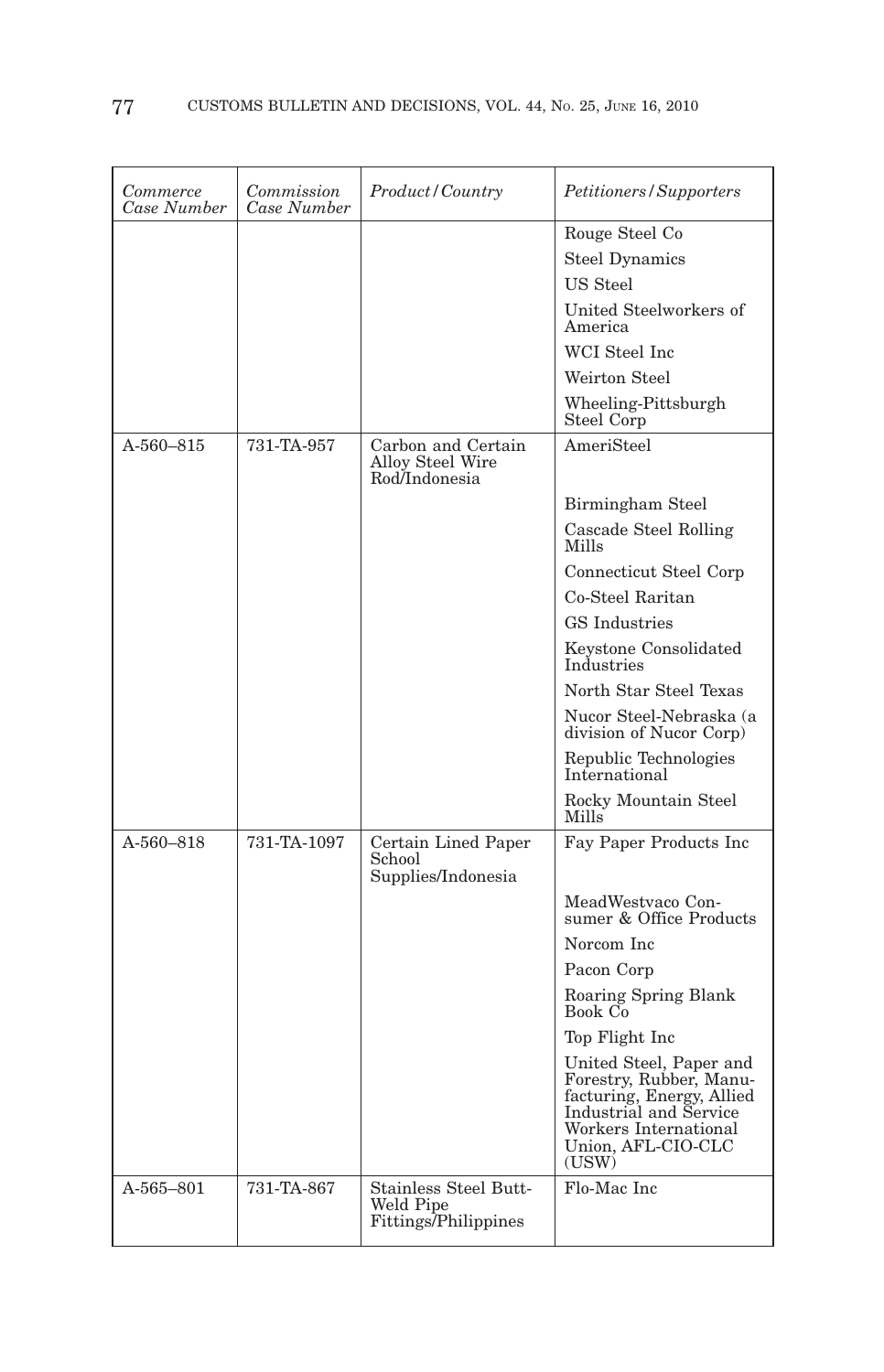| Commerce<br>Case Number | Commission<br>Case Number | Product/Country                               | Petitioners/Supporters          |
|-------------------------|---------------------------|-----------------------------------------------|---------------------------------|
|                         |                           |                                               | Gerlin                          |
|                         |                           |                                               | Markovitz Enterprises           |
|                         |                           |                                               | Shaw Alloy Piping Prod-<br>ucts |
|                         |                           |                                               | Taylor Forge Stainless          |
| $A-570-001$             | 731-TA-125                | Potassium<br>Permanganate/China               | Carus Chemical                  |
| A-570-002               | 731-TA-130                | Chloropicrin/China                            | LCP Chemicals & Plas-<br>tics   |
|                         |                           |                                               | Niklor Chemical                 |
| A-570-003               | 731-TA-103                | Cotton Shop<br>Towels/China                   | Milliken                        |
|                         |                           |                                               | <b>Texel Industries</b>         |
|                         |                           |                                               | Wikit                           |
| A-570-007               | 731-TA-149                | Barium<br>Chloride/China                      | <b>Chemical Products</b>        |
| $A-570-101$             | 731-TA-101                | Greige Polyester Cot-<br>ton Printcloth/China | Alice Manufacturing             |
|                         |                           |                                               | Clinton Mills                   |
|                         |                           |                                               | Dan River                       |
|                         |                           |                                               | Greenwood Mills                 |
|                         |                           |                                               | <b>Hamrick Mills</b>            |
|                         |                           |                                               | M Lowenstein                    |
|                         |                           |                                               | Mayfair Mills                   |
|                         |                           |                                               | Mount Vernon Mills              |
| A-570-501               | 731-TA-244                | Natural Bristle Paint<br>Brushes/China        | <b>Baltimore Brush</b>          |
|                         |                           |                                               | Bestt Liebco                    |
|                         |                           |                                               | Elder & Jenks                   |
|                         |                           |                                               | <b>EZ</b> Paintr                |
|                         |                           |                                               | H&G Industries                  |
|                         |                           |                                               | Joseph Lieberman &<br>Sons      |
|                         |                           |                                               | Purdy                           |
|                         |                           |                                               | Rubberset                       |
|                         |                           |                                               | Thomas Paint Applica-<br>tors   |
|                         |                           |                                               | Wooster Brush                   |
| A-570-502               | 731-TA-265                | Iron Construction<br>Castings/China           | Alhambra Foundry                |
|                         |                           |                                               | Allegheny Foundry               |
|                         |                           |                                               | Bingham & Taylor                |
|                         |                           |                                               | Campbell Foundry                |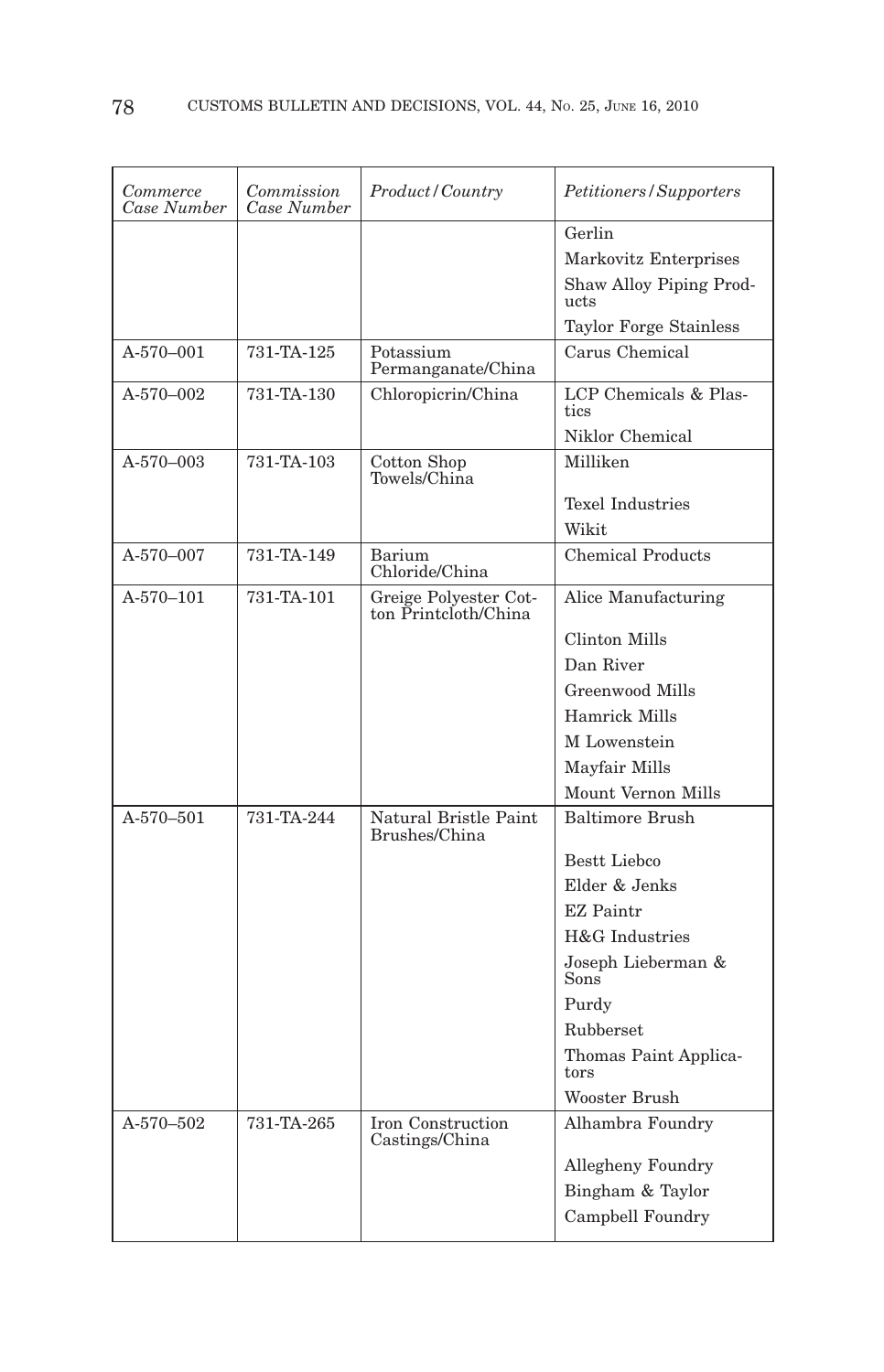| Commerce<br>Case Number | Commission<br>Case Number | Product / Country                        | Petitioners/Supporters           |
|-------------------------|---------------------------|------------------------------------------|----------------------------------|
|                         |                           |                                          | Charlotte Pipe &<br>Foundry      |
|                         |                           |                                          | Deeter Foundry                   |
|                         |                           |                                          | East Jordan Foundry              |
|                         |                           |                                          | Le Baron Foundry                 |
|                         |                           |                                          | Municipal Castings               |
|                         |                           |                                          | Neenah Foundry                   |
|                         |                           |                                          | Opelika Foundry                  |
|                         |                           |                                          | Pinkerton Foundry                |
|                         |                           |                                          | <b>Tyler Pipe</b>                |
|                         |                           |                                          | US Foundry & Manufac-<br>turing  |
|                         |                           |                                          | Vulcan Foundry                   |
| A-570-504               | 731-TA-282                | Petroleum Wax<br>Candles/China           | The AI Root Company              |
|                         |                           |                                          | Candle Artisans Inc              |
|                         |                           |                                          | Candle-Lite                      |
|                         |                           |                                          | Cathedral Candle                 |
|                         |                           |                                          | Colonial Candle of Cape<br>Cod   |
|                         |                           |                                          | General Wax & Candle             |
|                         |                           |                                          | Lenox Candles                    |
|                         |                           |                                          | Lumi-Lite Candle                 |
|                         |                           |                                          | Meuch-Kreuzer Candle             |
|                         |                           |                                          | National Candle Associa-<br>tion |
|                         |                           |                                          | Will & Baumer                    |
|                         |                           |                                          | <b>WNS</b>                       |
| A-570-506               | 731-TA-298                | Porcelain-on-Steel<br>Cooking Ware/China | <b>General Housewares</b>        |
| A-570-601               | 731-TA-344                | <b>Tapered Roller</b><br>Bearings/China  | L&S Bearing                      |
|                         |                           |                                          | Timken                           |
|                         |                           |                                          | Torrington                       |
| A-570-802               | 731-TA-441                | Industrial<br>Nitrocellulose/China       | Hercules                         |
| A-570-803               | 731-TA-<br>$457-A$        | Axes and Adzes/China                     | Council Tool Co Inc              |
|                         |                           |                                          | Warwood Tool                     |
|                         |                           |                                          | Woodings-Verona                  |
| A-570-803               | 731-TA-<br>457-B          | Bars and<br>Wedges/China                 | Council Tool Co Inc.             |
|                         |                           |                                          | Warwood Tool                     |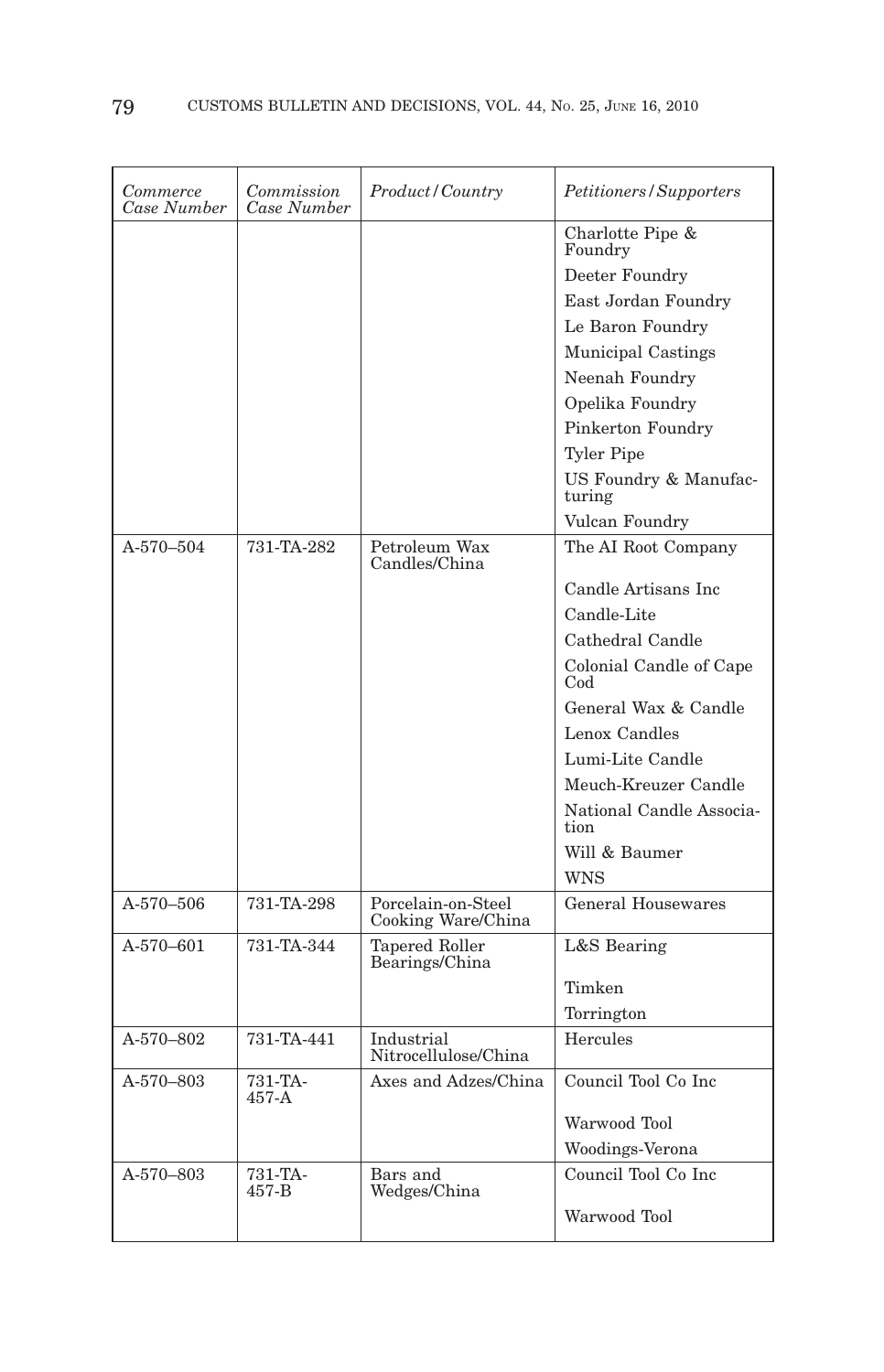| Commerce<br>Case Number | Commission<br>Case Number | Product/Country                                   | Petitioners/Supporters                                                                                       |
|-------------------------|---------------------------|---------------------------------------------------|--------------------------------------------------------------------------------------------------------------|
|                         |                           |                                                   | Woodings-Verona                                                                                              |
| A-570-803               | 731-TA-<br>457-C          | Hammers and<br>Sledges/China                      | Council Tool Co Inc.                                                                                         |
|                         |                           |                                                   | Warwood Tool                                                                                                 |
|                         |                           |                                                   | Woodings-Verona                                                                                              |
| A-570-803               | 731-TA-<br>457-D          | Picks and<br>Mattocks/China                       | Council Tool Co Inc                                                                                          |
|                         |                           |                                                   | Warwood Tool                                                                                                 |
|                         |                           |                                                   | Woodings-Verona                                                                                              |
| A-570-804               | 731-TA-464                | Sparklers/China                                   | <b>BJ</b> Alan                                                                                               |
|                         |                           |                                                   | Diamond Sparkler                                                                                             |
|                         |                           |                                                   | Elkton Sparkler                                                                                              |
| A-570-805               | 731-TA-466                | Sodium<br>Thiosulfate/China                       | Calabrian                                                                                                    |
| A-570-806               | 731-TA-472                | Silicon Metal/China                               | <b>American Alloys</b>                                                                                       |
|                         |                           |                                                   | Elkem Metals                                                                                                 |
|                         |                           |                                                   | Globe Metallurgical                                                                                          |
|                         |                           |                                                   | International Union of<br>Electronics, Electrical,<br>Machine and Furniture<br>Workers (Local 693)           |
|                         |                           |                                                   | Oil, Chemical and<br>Atomic Workers (Local<br>389)                                                           |
|                         |                           |                                                   | Silicon Metaltech                                                                                            |
|                         |                           |                                                   | <b>SiMETCO</b>                                                                                               |
|                         |                           |                                                   | <b>SKW Alloys</b>                                                                                            |
|                         |                           |                                                   | Textile Processors, Ser-<br>vice Trades, Health Care<br>Professional and Techni-<br>cal Employees (Local 60) |
|                         |                           |                                                   | United Steelworkers of<br>America (Locals 5171,<br>8538 and 12646)                                           |
| A-570-808               | 731-TA-474                | Chrome-Plated Lug<br>Nuts/China                   | Consolidated Interna-<br>tional Automotive                                                                   |
|                         |                           |                                                   | Key Manufacturing                                                                                            |
|                         |                           |                                                   | McGard                                                                                                       |
| A-570-811               | 731-TA-497                | Tungsten Ore<br>Concentrates/China                | Curtis Tungsten                                                                                              |
|                         |                           |                                                   | <b>US</b> Tungsten                                                                                           |
| A-570-814               | 731-TA-520                | Carbon Steel Butt-<br>Weld Pipe<br>Fittings/China | Hackney                                                                                                      |
|                         |                           |                                                   | Ladish                                                                                                       |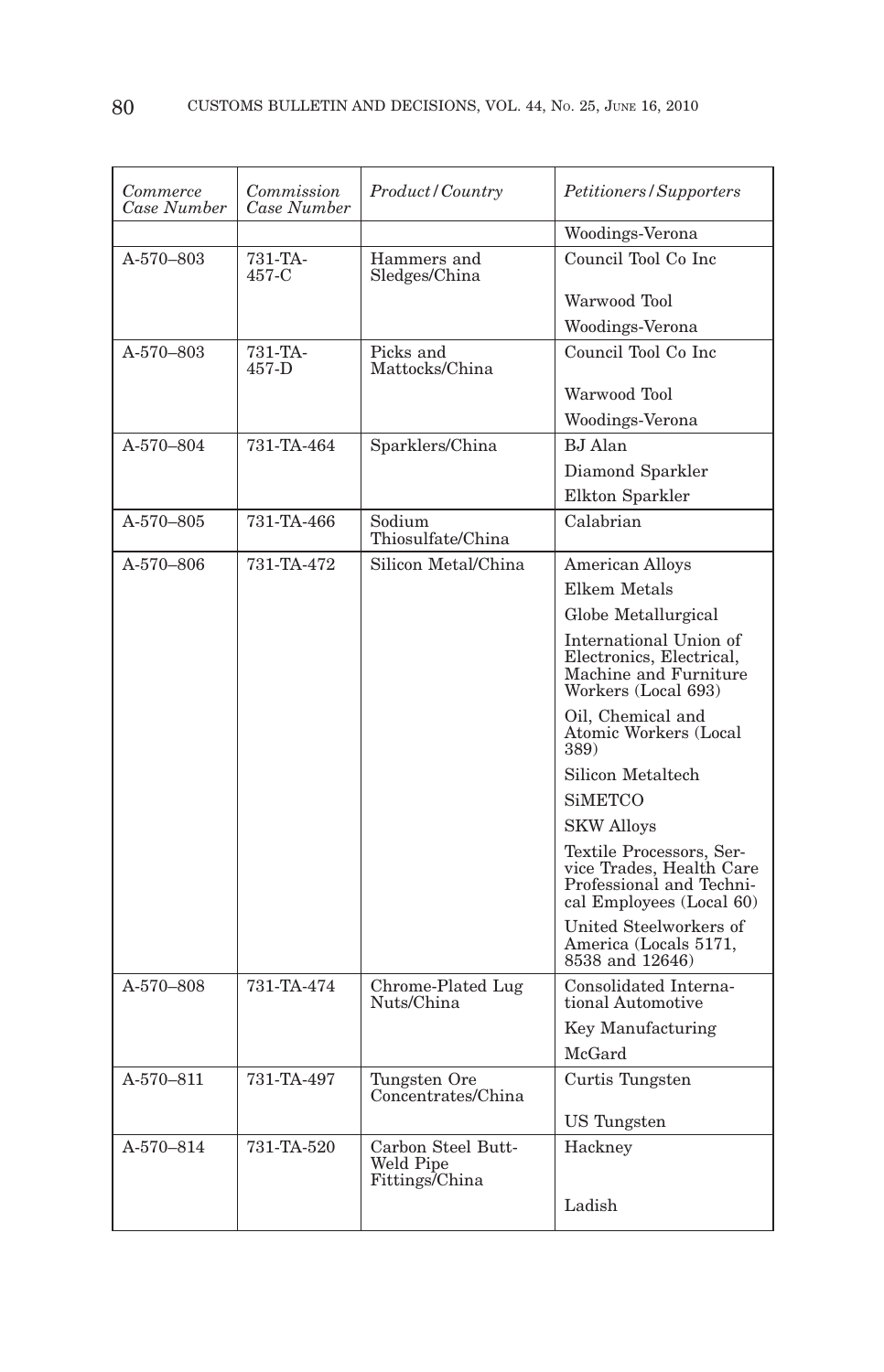| Commerce<br>Case Number | Commission<br>Case Number | Product/Country                      | Petitioners/Supporters                                                   |
|-------------------------|---------------------------|--------------------------------------|--------------------------------------------------------------------------|
|                         |                           |                                      | Mills Iron Works                                                         |
|                         |                           |                                      | <b>Steel Forgings</b>                                                    |
|                         |                           |                                      | Tube Forgings of<br>America                                              |
| A-570-815               | 731-TA-538                | Sulfanilic Acid/China                | <b>R-M</b> Industries                                                    |
| A-570-819               | 731-TA-567                | Ferrosilicon/China                   | <b>AIMCOR</b>                                                            |
|                         |                           |                                      | Alabama Silicon                                                          |
|                         |                           |                                      | American Alloys                                                          |
|                         |                           |                                      | Globe Metallurgical                                                      |
|                         |                           |                                      | Oil, Chemical and<br>Atomic Workers (Local<br>389)                       |
|                         |                           |                                      | Silicon Metaltech                                                        |
|                         |                           |                                      | United Autoworkers of<br>America (Local 523)                             |
|                         |                           |                                      | United Steelworkers of<br>America (Locals 2528,<br>3081, 5171 and 12646) |
| A-570-822               | 731-TA-624                | Helical Spring Lock<br>Washers/China | Illinois Tool Works                                                      |
| A-570-825               | 731-TA-653                | Sebacic Acid/China                   | Union Camp                                                               |
| A-570-826               | 731-TA-663                | Paper Clips/China                    | <b>ACCO USA</b>                                                          |
|                         |                           |                                      | Labelon/Noesting                                                         |
|                         |                           |                                      | TRICO Manufacturing                                                      |
| A-570-827               | 731-TA-669                | Cased Pencils/China                  | <b>Blackfeet Indian Writing</b><br>Instrument                            |
|                         |                           |                                      | Dixon-Ticonderoga                                                        |
|                         |                           |                                      | <b>Empire Berol</b>                                                      |
|                         |                           |                                      | Faber-Castell                                                            |
|                         |                           |                                      | General Pencil                                                           |
|                         |                           |                                      | JR Moon Pencil                                                           |
|                         |                           |                                      | Musgrave Pen & Pencil                                                    |
|                         |                           |                                      | Panda                                                                    |
|                         |                           |                                      | Writing Instrument<br>Manufacturers Associa-<br>tion, Pencil Section     |
| A-570-828               | 731-TA-672                | Silicomanganese/China                | Elkem Metals                                                             |
|                         |                           |                                      | Oil, Chemical and<br>Atomic Workers (Local<br>$3 - 639$                  |
| A-570-830               | 731-TA-677                | Coumarin/China                       | Rhone-Poulenc                                                            |
| A-570-831               | 731-TA-683                | Fresh Garlic/China                   | A&D Christopher Ranch                                                    |
|                         |                           |                                      | <b>Belridge Packing</b>                                                  |
|                         |                           |                                      | Colusa Produce                                                           |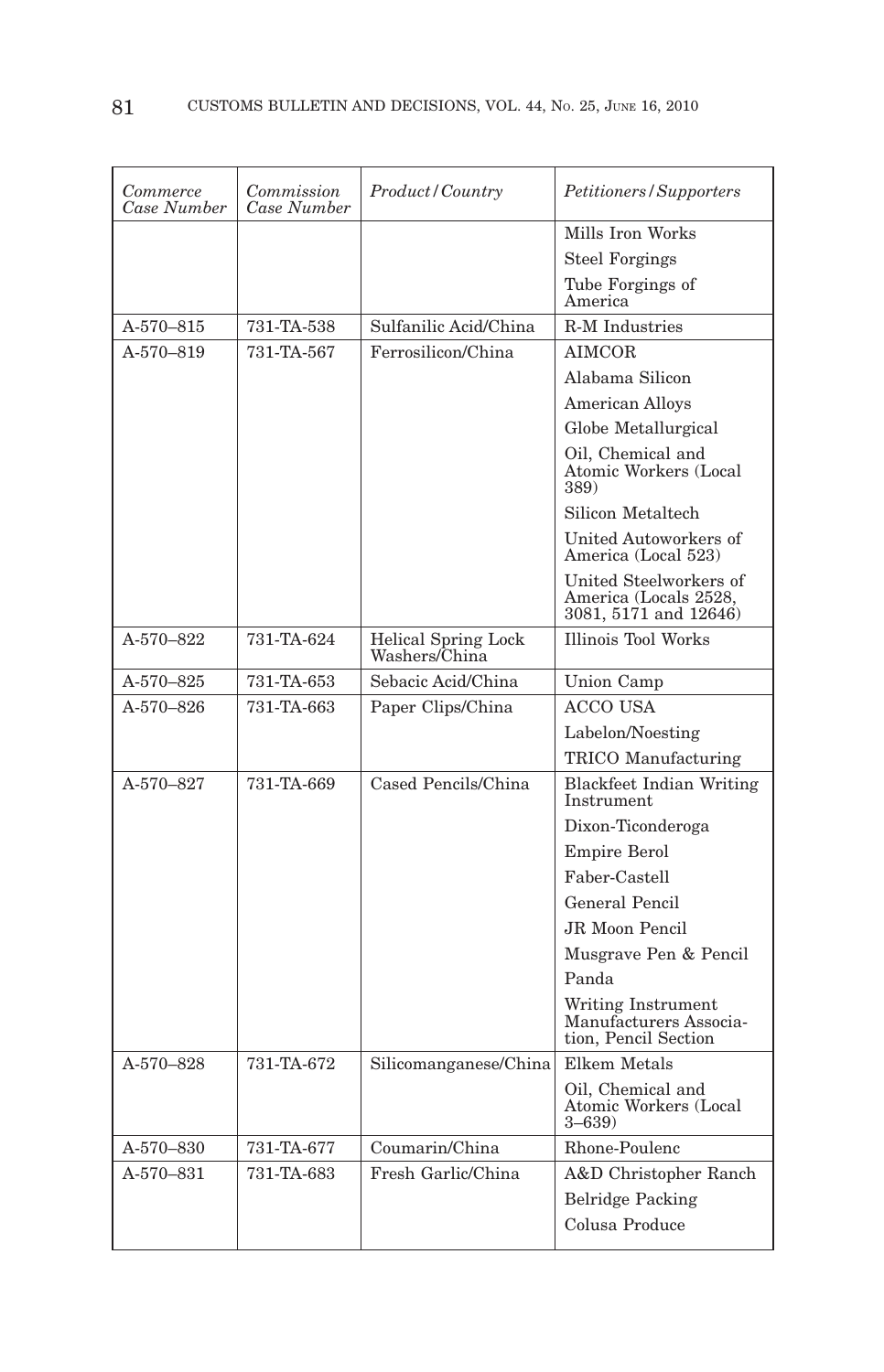| Commerce<br>Case Number | Commission<br>Case Number | Product/Country                                 | Petitioners/Supporters                                                                                    |
|-------------------------|---------------------------|-------------------------------------------------|-----------------------------------------------------------------------------------------------------------|
|                         |                           |                                                 | Denice & Filice Packing                                                                                   |
|                         |                           |                                                 | El Camino Packing                                                                                         |
|                         |                           |                                                 | The Garlic Company                                                                                        |
|                         |                           |                                                 | Vessey and Company                                                                                        |
| A-570-832               | 731-TA-696                | Pure<br>Magnesium/China                         | Dow Chemical                                                                                              |
|                         |                           |                                                 | International Union of<br>Operating Engineers (Lo-<br>cal 564)                                            |
|                         |                           |                                                 | Magnesium Corporation<br>of America                                                                       |
|                         |                           |                                                 | United Steelworkers of<br>America (Local 8319)                                                            |
| A-570-835               | 731-TA-703                | Furfuryl<br>Alcohol/China                       | QO Chemicals                                                                                              |
| A-570-836               | 731-TA-718                | Glycine/China                                   | Chattem                                                                                                   |
|                         |                           |                                                 | Hampshire Chemical                                                                                        |
| A-570-840               | 731-TA-724                | Manganese<br>Metal/China                        | Elkem Metals                                                                                              |
|                         |                           |                                                 | Kerr-McGee                                                                                                |
| A-570-842               | 731-TA-726                | Polyvinyl<br>Alcohol/China                      | Air Products and Chemi-<br>cals                                                                           |
| A-570-844               | 731-TA-741                | Melamine Institu-<br>tional<br>Dinnerware/China | Carlisle Food Service<br>Products                                                                         |
|                         |                           |                                                 | Lexington United                                                                                          |
|                         |                           |                                                 | Plastics Manufacturing                                                                                    |
| A-570-846               | 731-TA-744                | Brake Rotors/China                              | <b>Brake Parts</b>                                                                                        |
|                         |                           |                                                 | Coalition for the Preser-<br>vation of American<br>Brake Drum and Rotor<br>Aftermarket Manufactur-<br>ers |
|                         |                           |                                                 | Iroquois Tool Systems                                                                                     |
|                         |                           |                                                 | <b>Kelsey Hayes</b>                                                                                       |
|                         |                           |                                                 | Kinetic Parts Manufac-<br>turing                                                                          |
|                         |                           |                                                 | Overseas Auto Parts                                                                                       |
|                         |                           |                                                 | Wagner Brake                                                                                              |
| A-570-847               | 731-TA-749                | Persulfates/China                               | <b>FMC</b>                                                                                                |
| A-570-848               | 731-TA-752                | Crawfish Tail<br>Meat/China                     | A&S Crawfish                                                                                              |
|                         |                           |                                                 | Acadiana Fisherman's<br>$Co-Op$                                                                           |
|                         |                           |                                                 | Arnaudville Seafood                                                                                       |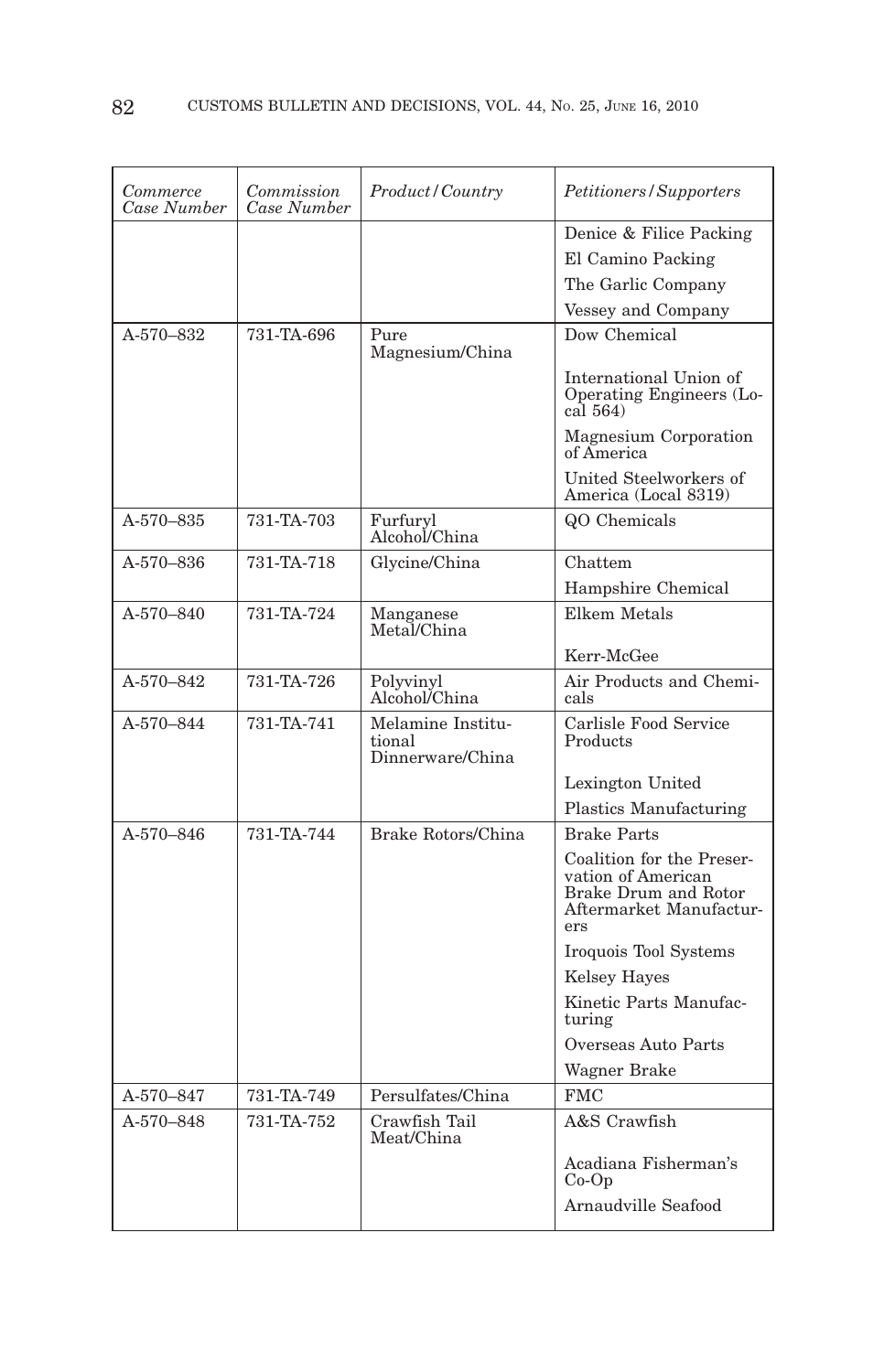| Commerce<br>Case Number | Commission<br>Case Number | Product/Country                           | Petitioners/Supporters                  |
|-------------------------|---------------------------|-------------------------------------------|-----------------------------------------|
|                         |                           |                                           | Atchafalaya Crawfish<br>Processors      |
|                         |                           |                                           | Basin Crawfish Proces-<br>sors          |
|                         |                           |                                           | Bayou Land Seafood                      |
|                         |                           |                                           | Becnel's Meat & Seafood                 |
|                         |                           |                                           | Bellard's Poultry &<br>Crawfish         |
|                         |                           |                                           | Bonanza Crawfish Farm                   |
|                         |                           |                                           | Cajun Seafood Distribu-<br>tors         |
|                         |                           |                                           | Carl's Seafood                          |
|                         |                           |                                           | Catahoula Crawfish                      |
|                         |                           |                                           | Choplin SFD                             |
|                         |                           |                                           | CJ's Seafood & Purged<br>Crawfish       |
|                         |                           |                                           | Clearwater Crawfish                     |
|                         |                           |                                           | Crawfish Processors Alli-<br>ance       |
|                         |                           |                                           | Harvey's Seafood                        |
|                         |                           |                                           | Lawtell Crawfish Proces-<br>sors        |
|                         |                           |                                           | Louisiana Premium Sea-<br>foods         |
|                         |                           |                                           | Louisiana Seafood                       |
|                         |                           |                                           | LT West                                 |
|                         |                           |                                           | Phillips Seafood                        |
|                         |                           |                                           | Prairie Cajun Wholesale<br>Seafood Dist |
|                         |                           |                                           | Riceland Crawfish                       |
|                         |                           |                                           | Schexnider Crawfish                     |
|                         |                           |                                           | Seafood International<br>Distributors   |
|                         |                           |                                           | Sylvester's Processors                  |
|                         |                           |                                           | <b>Teche Valley Seafood</b>             |
| A-570-849               | 731-TA-753                | Cut-to-Length Carbon<br>Steel Plate/China | Acme Metals Inc                         |
|                         |                           |                                           | Bethlehem Steel                         |
|                         |                           |                                           | CitiSteel USA Inc                       |
|                         |                           |                                           | Geneva Steel                            |
|                         |                           |                                           | <b>Gulf States Steel</b>                |
|                         |                           |                                           | Lukens Inc                              |
|                         |                           |                                           | <b>National Steel</b>                   |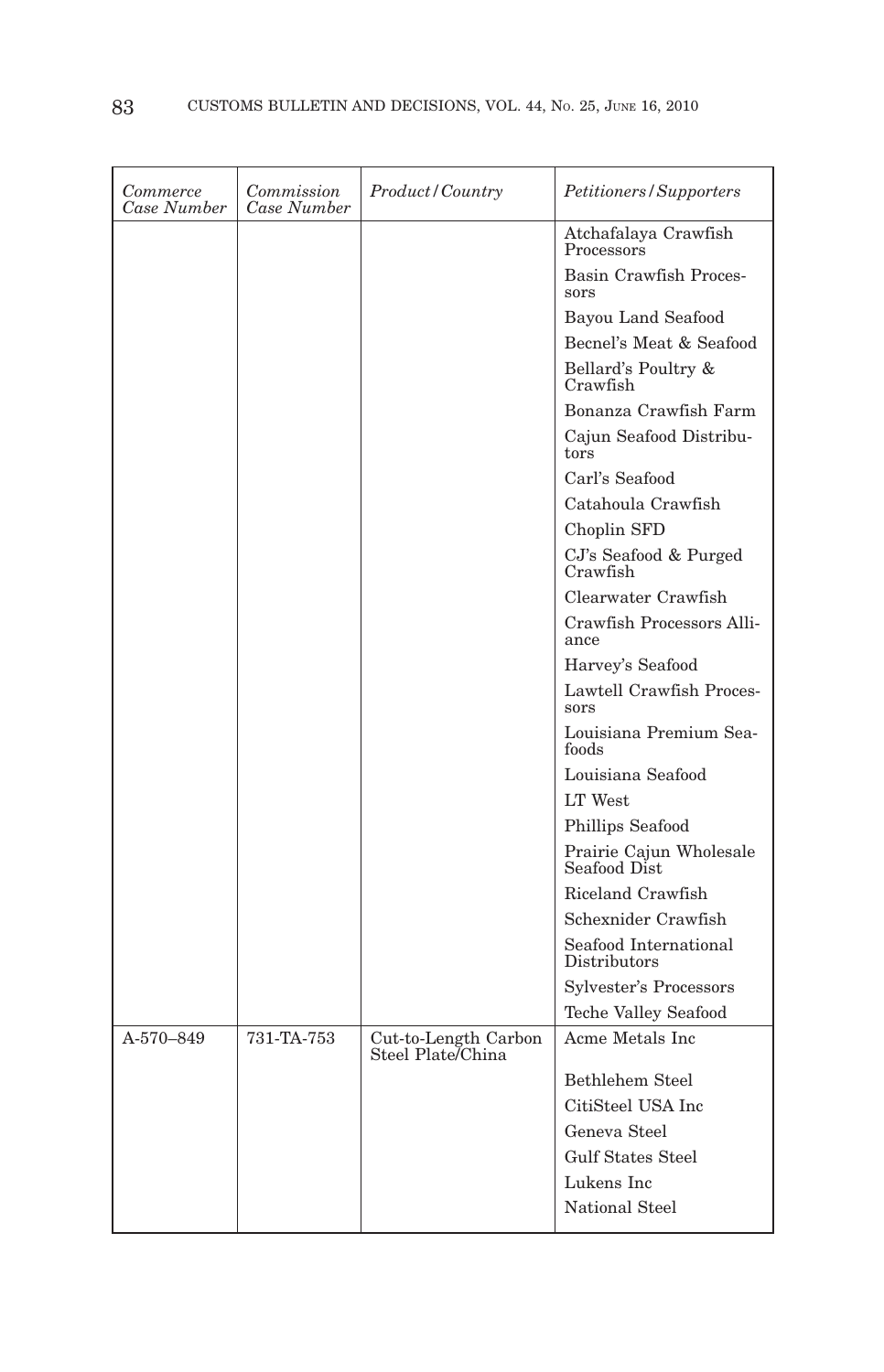| Commerce<br>Case Number | Commission<br>Case Number | Product/Country                                | Petitioners/Supporters                    |
|-------------------------|---------------------------|------------------------------------------------|-------------------------------------------|
|                         |                           |                                                | US Steel                                  |
|                         |                           |                                                | United Steelworkers of<br>America         |
| A-570-850               | 731-TA-757                | Collated Roofing<br>Nails/China                | <b>Illinois Tool Works</b>                |
|                         |                           |                                                | International Staple and<br>Machines      |
|                         |                           |                                                | Stanley-Bostitch                          |
| A-570-851               | 731-TA-777                | Preserved<br>Mushrooms/China                   | LK Bowman                                 |
|                         |                           |                                                | Modern Mushroom<br>Farms                  |
|                         |                           |                                                | Monterey Mushrooms                        |
|                         |                           |                                                | Mount Laurel Canning                      |
|                         |                           |                                                | Mushroom Canning                          |
|                         |                           |                                                | Southwood Farms                           |
|                         |                           |                                                | Sunny Dell Foods                          |
|                         |                           |                                                | United Canning                            |
| A-570-852               | 731-TA-814                | Creatine<br>Monohydrate/China                  | <b>Pfanstiehl Laboratories</b>            |
| A-570-853               | 731-TA-828                | Aspirin/China                                  | Rhodia                                    |
| $A-570-855$             | 731-TA-841                | Non-Frozen Apple<br>Juice<br>Concentrate/China | Coloma Frozen Foods                       |
|                         |                           |                                                | Green Valley Apples of<br>California      |
|                         |                           |                                                | Knouse Foods Coop                         |
|                         |                           |                                                | <b>Mason County Fruit</b><br>Packers Coop |
|                         |                           |                                                | Tree Top                                  |
| A-570-856               | 731-TA-851                | Synthetic<br>Indigo/China                      | <b>Buffalo Color</b>                      |
|                         |                           |                                                | United Steelworkers of<br>America         |
| A-570-860               | 731-TA-874                | Steel Concrete Rein-<br>forcing Bar/China      | AB Steel Mill Inc                         |
|                         |                           |                                                | AmeriSteel                                |
|                         |                           |                                                | Auburn Steel                              |
|                         |                           |                                                | Birmingham Steel                          |
|                         |                           |                                                | Border Steel                              |
|                         |                           |                                                | Cascade Steel Rolling<br>Mills Inc        |
|                         |                           |                                                | CMC Steel Group                           |
|                         |                           |                                                | Co-Steel Inc                              |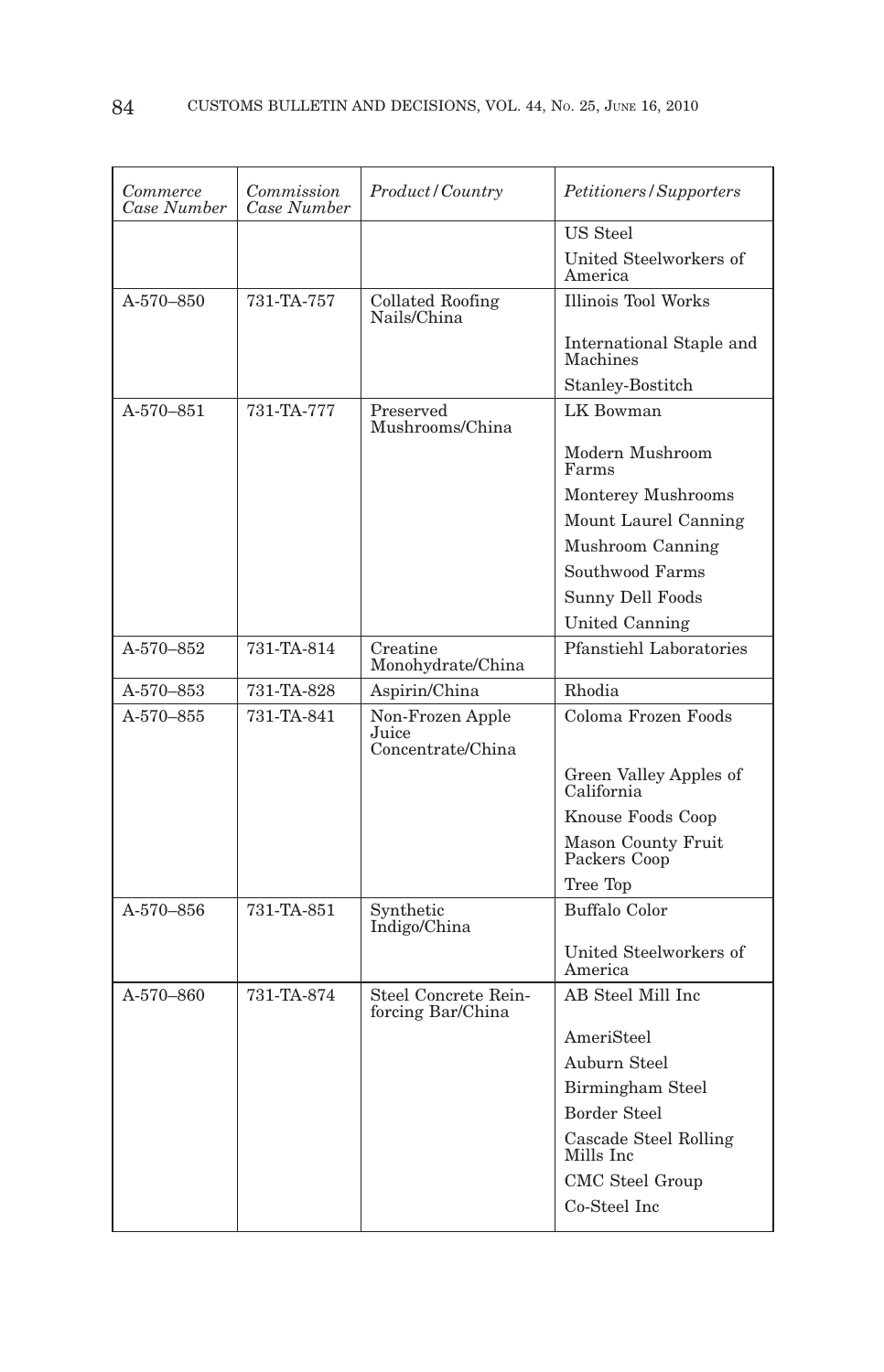| <i>Commerce</i><br>Case Number | Commission<br>Case Number | <i>Product/Country</i> | Petitioners/Supporters                    |
|--------------------------------|---------------------------|------------------------|-------------------------------------------|
|                                |                           |                        | Marion Steel                              |
|                                |                           |                        | North Star Steel Co                       |
|                                |                           |                        | Nucor Steel                               |
|                                |                           |                        | Rebar Trade Action Coa-<br>lition         |
|                                |                           |                        | <b>Riverview Steel</b>                    |
|                                |                           |                        | Sheffield Steel                           |
|                                |                           |                        | <b>TAMCO</b>                              |
|                                |                           |                        | TXI-Chaparral Steel Co                    |
| A-570-862                      | 731-TA-891                | Foundry Coke/China     | <b>ABC</b> Coke                           |
|                                |                           |                        | Citizens Gas and Coke<br>Utility          |
|                                |                           |                        | Erie Coke                                 |
|                                |                           |                        | Sloss Industries Corp                     |
|                                |                           |                        | Tonawanda Coke                            |
|                                |                           |                        | United Steelworkers of<br>America         |
| A-570-863                      | 731-TA-893                | Honey/China            | AH Meyer & Sons                           |
|                                |                           |                        | Adee Honey Farms                          |
|                                |                           |                        | <b>Althoff Apiaries</b>                   |
|                                |                           |                        | American Beekeeping<br>Federation         |
|                                |                           |                        | American Honey Produc-<br>ers Association |
|                                |                           |                        | <b>Anderson Apiaries</b>                  |
|                                |                           |                        | Arroyo Apiaries                           |
|                                |                           |                        | Artesian Honey Produc-<br>ers             |
|                                |                           |                        | <b>B</b> Weaver Apiaries                  |
|                                |                           |                        | <b>Bailey Enterprises</b>                 |
|                                |                           |                        | Barkman Honey                             |
|                                |                           |                        | <b>Basler Honey Apiary</b>                |
|                                |                           |                        | <b>Beals Honey</b>                        |
|                                |                           |                        | Bears Paw Apiaries                        |
|                                |                           |                        | Beaverhead Honey                          |
|                                |                           |                        | Bee Biz                                   |
|                                |                           |                        | Bee Haven Honey                           |
|                                |                           |                        | Belliston Brothers Apiar-<br>ies          |
|                                |                           |                        | Big Sky Honey                             |
|                                |                           |                        | <b>Bill Rhodes Honey</b>                  |
|                                |                           |                        | Richard E Blake                           |
|                                |                           |                        |                                           |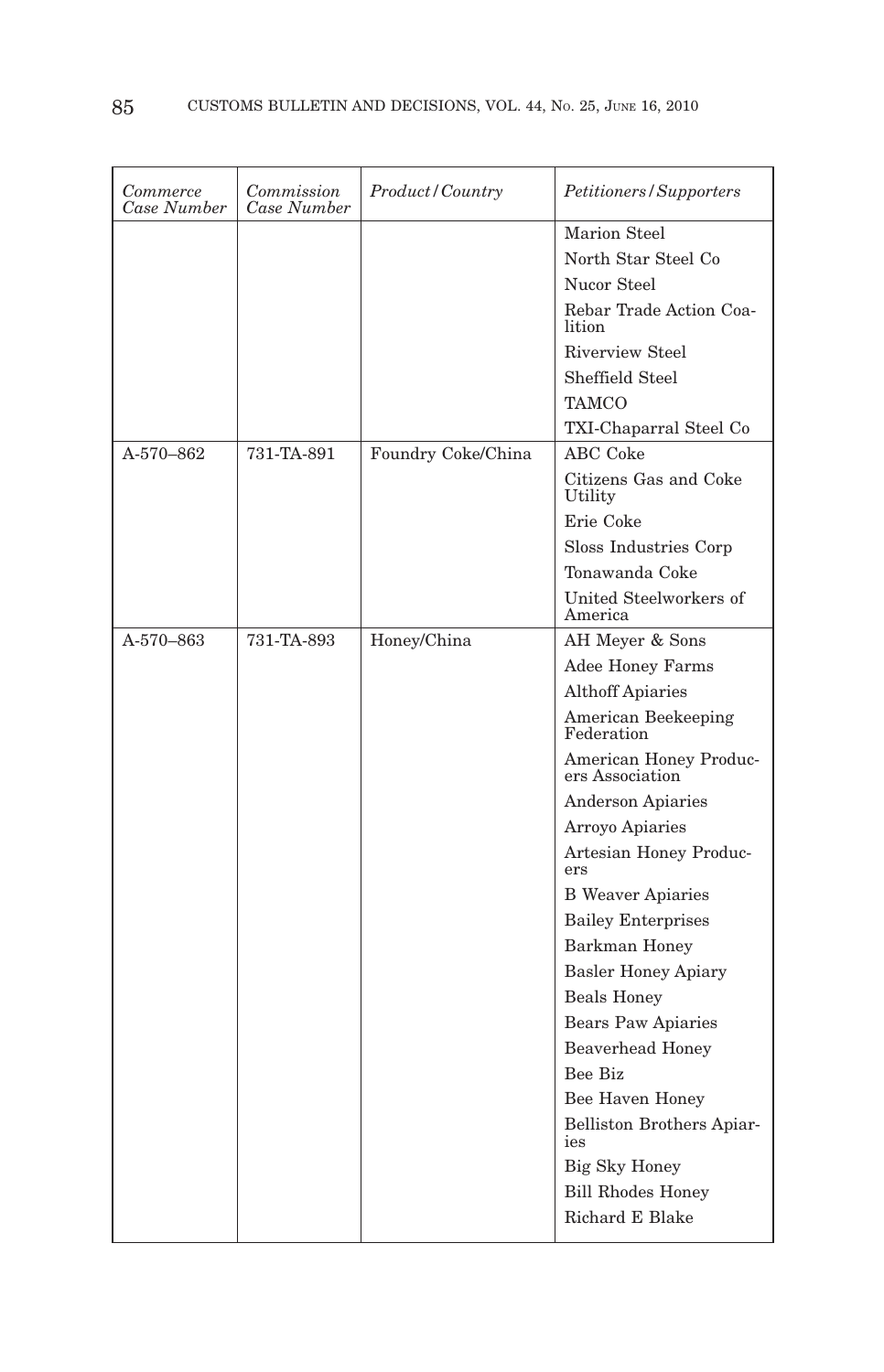| Commerce<br>Case Number | Commission<br>Case Number | Product / Country | Petitioners/Supporters                  |
|-------------------------|---------------------------|-------------------|-----------------------------------------|
|                         |                           |                   | Curt Bronnenbery                        |
|                         |                           |                   | Brown's Honey Farms                     |
|                         |                           |                   | <b>Brumley's Bees</b>                   |
|                         |                           |                   | <b>Buhmann Apiaries</b>                 |
|                         |                           |                   | Carys Honey Farms                       |
|                         |                           |                   | Chaparrel Honey                         |
|                         |                           |                   | <b>Charles Apiaries</b>                 |
|                         |                           |                   | Mitchell Charles                        |
|                         |                           |                   | Collins Honey                           |
|                         |                           |                   | Conor Apiaries                          |
|                         |                           |                   | Coy's Honey Farm                        |
|                         |                           |                   | Dave Nelson Apiaries                    |
|                         |                           |                   | Delta Bee                               |
|                         |                           |                   | Eisele's Pollination &<br>Honey         |
|                         |                           |                   | Ellingsoa's                             |
|                         |                           |                   | Elliott Curtis & Sons                   |
|                         |                           |                   | Charles L Emmons, Sr                    |
|                         |                           |                   | Gause Honey                             |
|                         |                           |                   | Gene Brandi Apiaries                    |
|                         |                           |                   | Griffith Honey                          |
|                         |                           |                   | <b>Haff Apiaries</b>                    |
|                         |                           |                   | Hamilton Bee Farms                      |
|                         |                           |                   | Hamilton Honey                          |
|                         |                           |                   | Happie Bee                              |
|                         |                           |                   | <b>Harvest Honey</b>                    |
|                         |                           |                   | Harvey's Honey                          |
|                         |                           |                   | <b>Hiatt Honey</b>                      |
|                         |                           |                   | Hoffman Honey                           |
|                         |                           |                   | <b>Hollman Apiaries</b>                 |
|                         |                           |                   | <b>Honey House</b>                      |
|                         |                           |                   | Honeybee Apiaries                       |
|                         |                           |                   | Gary M Honl                             |
|                         |                           |                   | Rand William Honl and<br>Sydney Jo Honl |
|                         |                           |                   | James R & Joann Smith<br>Trust          |
|                         |                           |                   | Jaynes Bee Products                     |
|                         |                           |                   | <b>Johnston Honey Farms</b>             |
|                         |                           |                   | Larry Johnston                          |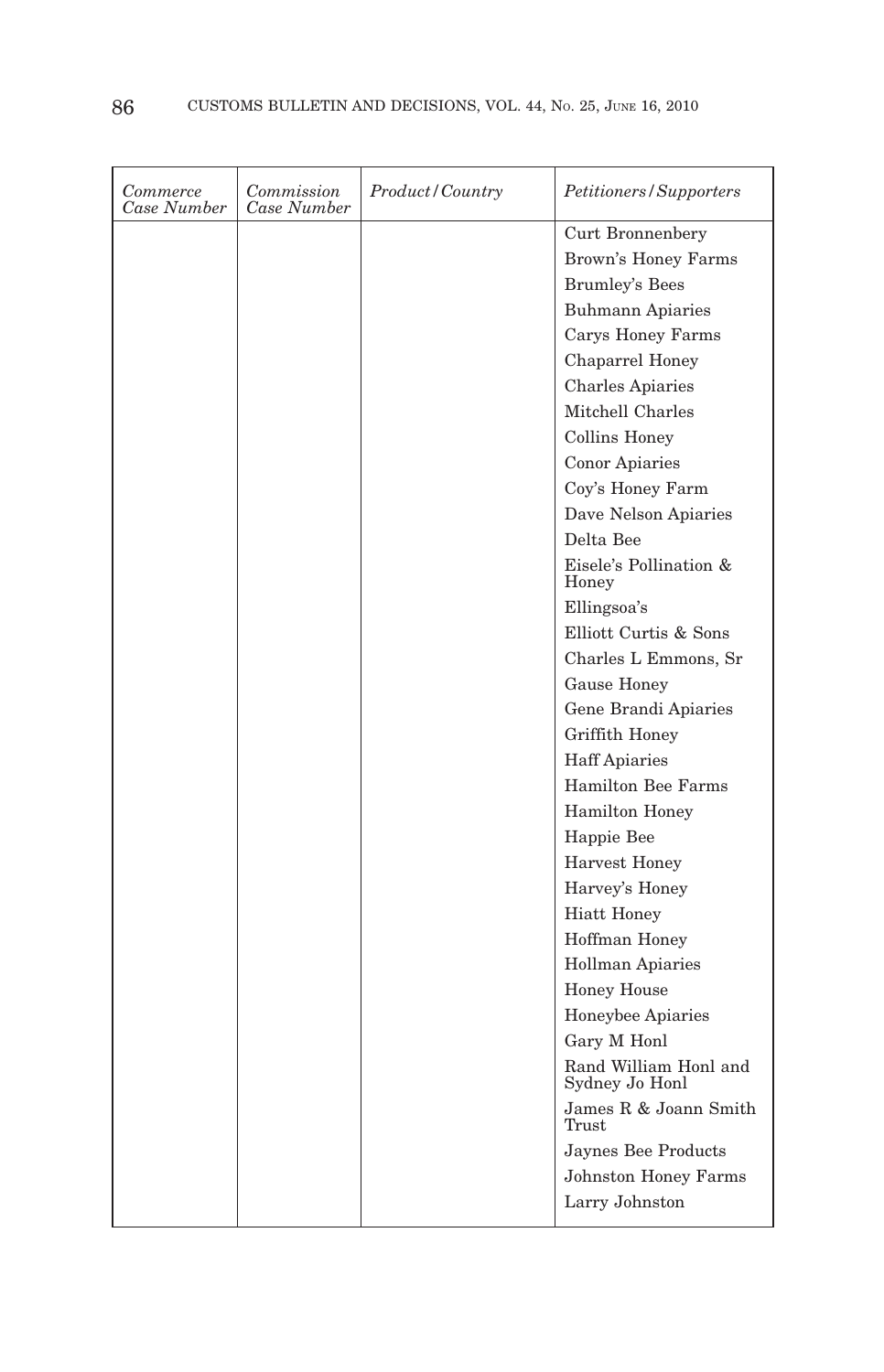| Commerce<br>Case Number | Commission<br>Case Number | <i>Product / Country</i> | Petitioners/Supporters                           |
|-------------------------|---------------------------|--------------------------|--------------------------------------------------|
|                         |                           |                          | Ke-An Honey                                      |
|                         |                           |                          | Kent Honeybees                                   |
|                         |                           |                          | Lake-Indianhead Honey<br>Farms                   |
|                         |                           |                          | Lamb's Honey Farm                                |
|                         |                           |                          | Las Flores Apiaries                              |
|                         |                           |                          | Mackrill Honey Farms &<br>Sales                  |
|                         |                           |                          | Raymond Marquette                                |
|                         |                           |                          | Mason & Sons Honey                               |
|                         |                           |                          | McCoy's Sunny South<br>Apiaries                  |
|                         |                           |                          | Merrimack Valley Apiar-<br>ies & Evergreen Honey |
|                         |                           |                          | Met 2 Honey Farm                                 |
|                         |                           |                          | Missouri River Honey                             |
|                         |                           |                          | Mitchell Brothers Honey                          |
|                         |                           |                          | Monda Honey Farm                                 |
|                         |                           |                          | Montana Dakota Honey                             |
|                         |                           |                          | Northern Bloom Honey                             |
|                         |                           |                          | Noye's Apiaries                                  |
|                         |                           |                          | Oakes Honey                                      |
|                         |                           |                          | Oakley Honey Farms                               |
|                         |                           |                          | Old Mill Apiaries                                |
|                         |                           |                          | Opp Honey                                        |
|                         |                           |                          | Oro Dulce                                        |
|                         |                           |                          | Peterson's "Naturally<br>Sweet" Honey            |
|                         |                           |                          | Potoczak Bee Farms                               |
|                         |                           |                          | Price Apiaries                                   |
|                         |                           |                          | Pure Sweet Honey<br>Farms                        |
|                         |                           |                          | Robertson Pollination<br>Service                 |
|                         |                           |                          | Robson Honey                                     |
|                         |                           |                          | William Robson                                   |
|                         |                           |                          | Rosedale Apiaries                                |
|                         |                           |                          | <b>Ryan Apiaries</b>                             |
|                         |                           |                          | <b>Schmidt Honey Farms</b>                       |
|                         |                           |                          | Simpson Apiaries                                 |
|                         |                           |                          | Sioux Honey Association                          |
|                         |                           |                          | Smoot Honey                                      |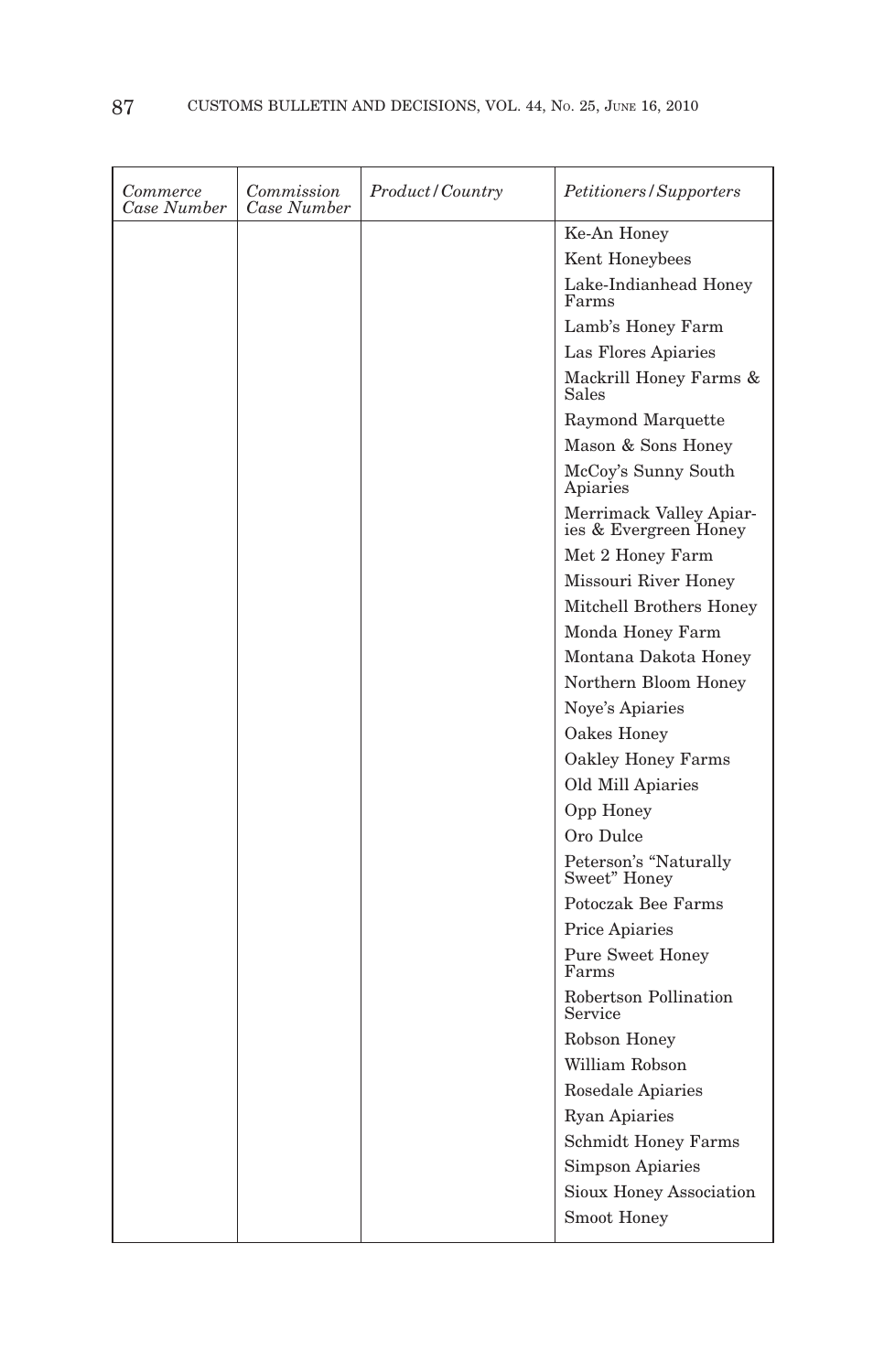| Commerce<br>Case Number | Commission<br>Case Number | Product / Country                  | Petitioners/Supporters                         |
|-------------------------|---------------------------|------------------------------------|------------------------------------------------|
|                         |                           |                                    | Solby Honey                                    |
|                         |                           |                                    | <b>Stahlman Apiaries</b>                       |
|                         |                           |                                    | <b>Steve E Parks Apiaries</b>                  |
|                         |                           |                                    | Stroope Bee & Honey                            |
|                         |                           |                                    | T&D Honey Bee                                  |
|                         |                           |                                    | Talbott's Honey                                |
|                         |                           |                                    | <b>Terry Apiaries</b>                          |
|                         |                           |                                    | <b>Thompson Apiaries</b>                       |
|                         |                           |                                    | Triple A Farm                                  |
|                         |                           |                                    | Tropical Blossom Honey                         |
|                         |                           |                                    | <b>Tubbs Apiaries</b>                          |
|                         |                           |                                    | Venable Wholesale                              |
|                         |                           |                                    | Walter L Wilson Buzz 76<br>Apiaries            |
|                         |                           |                                    | Wiebersiek Honey Farms                         |
|                         |                           |                                    | Wilmer Farms                                   |
|                         |                           |                                    | Brent J Woodworth                              |
|                         |                           |                                    | Wooten's Golden Queens                         |
|                         |                           |                                    | <b>Yaddof Apiaries</b>                         |
| A-570-864               | 731-TA-895                | Pure Magnesium<br>(Granular)/China | Concerned Employees of<br>Northwest Alloys     |
|                         |                           |                                    | Magnesium Corporation<br>of America            |
|                         |                           |                                    |                                                |
|                         |                           |                                    | United Steelworkers of<br>America              |
|                         |                           |                                    | United Steelworkers of<br>America (Local 8319) |
| A-570-865               | 731-TA-899                | Hot-Rolled Steel<br>Products/China | Bethlehem Steel                                |
|                         |                           |                                    | Gallatin Steel                                 |
|                         |                           |                                    | Independent Steelwork-<br>ers                  |
|                         |                           |                                    | <b>IPSCO</b>                                   |
|                         |                           |                                    | <b>LTV</b> Steel                               |
|                         |                           |                                    | National Steel                                 |
|                         |                           |                                    | Nucor                                          |
|                         |                           |                                    | Rouge Steel Co                                 |
|                         |                           |                                    | <b>Steel Dynamics</b>                          |
|                         |                           |                                    | US Steel                                       |
|                         |                           |                                    | United Steelworkers of<br>America              |
|                         |                           |                                    | WCI Steel Inc                                  |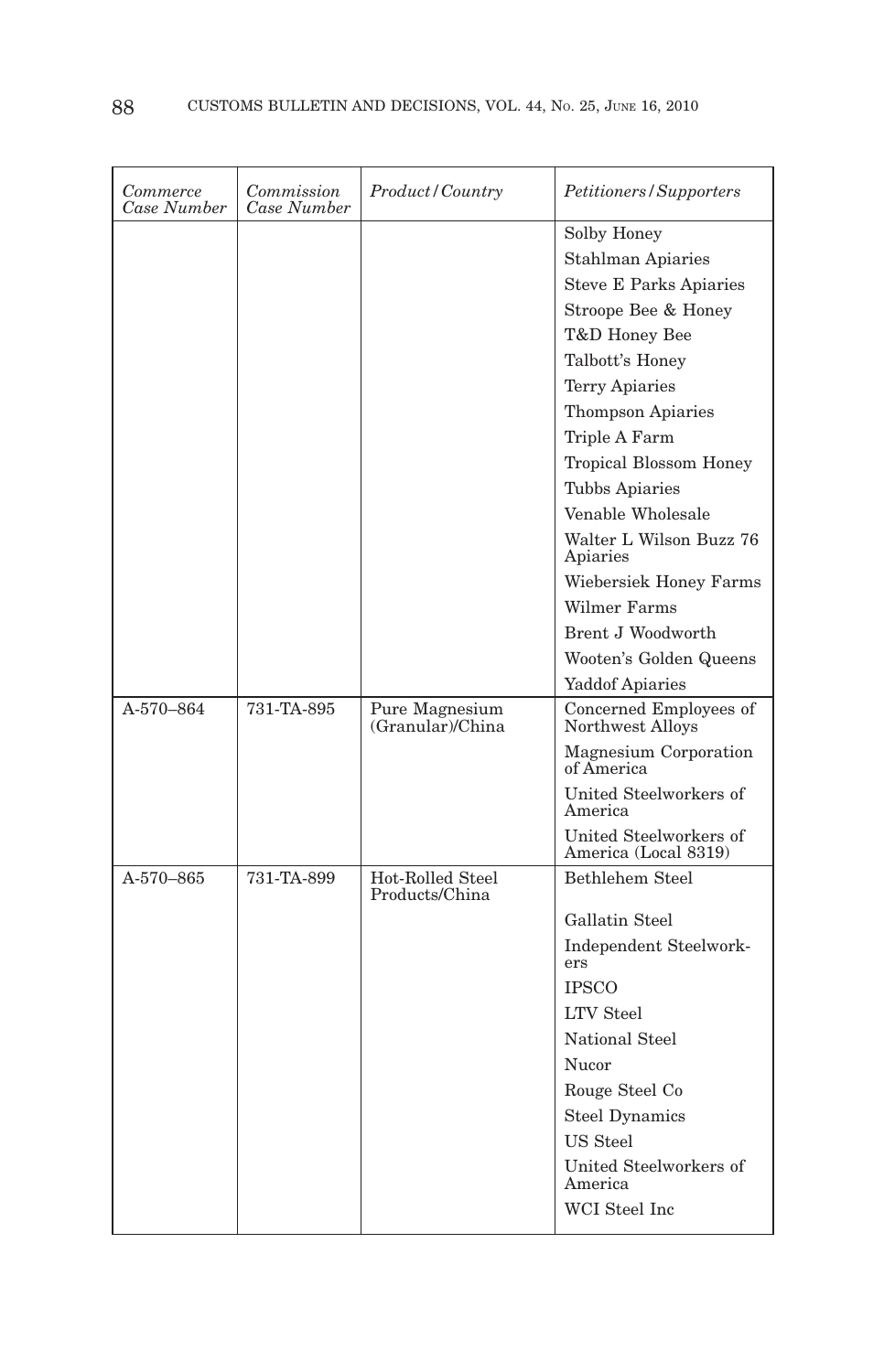| Commerce<br>Case Number | Commission<br>Case Number | Product/Country                                        | Petitioners/Supporters            |
|-------------------------|---------------------------|--------------------------------------------------------|-----------------------------------|
|                         |                           |                                                        | Weirton Steel                     |
|                         |                           |                                                        | Wheeling-Pittsburgh<br>Steel Corp |
| A-570-866               | 731-TA-921                | <b>Folding Gift</b><br>Boxes/China                     | <b>Field Container</b>            |
|                         |                           |                                                        | Harvard Folding Box               |
|                         |                           |                                                        | <b>Sterling Packaging</b>         |
|                         |                           |                                                        | <b>Superior Packaging</b>         |
| A-570-867               | 731-TA-922                | Automotive Replace-<br>ment Glass<br>Windshields/China | <b>PPG</b> Industries             |
|                         |                           |                                                        | Safelite Glass                    |
|                         |                           |                                                        | Viracon/Curvlite Inc              |
|                         |                           |                                                        | Visteon Corporation               |
| A-570-868               | 731-TA-932                | <b>Folding Metal Tables</b><br>and Chairs/China        | Krueger International             |
|                         |                           |                                                        | McCourt Manufacturing             |
|                         |                           |                                                        | Meco                              |
|                         |                           |                                                        | Virco Manufacturing               |
| A-570-873               | 731-TA-986                | Ferrovanadium/China                                    | Bear Metallurgical Co             |
|                         |                           |                                                        | Shieldalloy Metallurgical<br>Corp |
| A-570-875               | 731-TA-990                | Non-Malleable Cast<br>Iron Pipe<br>Fittings/China      | Anvil International Inc.          |
|                         |                           |                                                        | Buck Co Inc                       |
|                         |                           |                                                        | Frazier & Frazier Indus-<br>tries |
|                         |                           |                                                        | Ward Manufacturing Inc            |
| A-570-877               | 731-TA-1010               | Lawn and Garden<br><b>Steel Fence</b><br>Posts/China   | Steel City Corp                   |
| A-570-878               | 731-TA-1013               | Saccharin/China                                        | PMC Specialties Group<br>Inc      |
| A-570-879               | 731-TA-1014               | Polyvinyl<br>Alcohol <sup><i>/China</i></sup>          | Celanese Ltd                      |
|                         |                           |                                                        | E I du Pont de Nemours<br>& Co    |
| A-570-880               | 731-TA-1020               | Barium<br>Carbonate/China                              | Chemical Products Corp            |
| A-570-881               | 731-TA-1021               | Malleable Iron Pipe<br>Fittings/China                  | Anvil International Inc           |
|                         |                           |                                                        | Buck Co Inc                       |
|                         |                           |                                                        | Ward Manufacturing Inc            |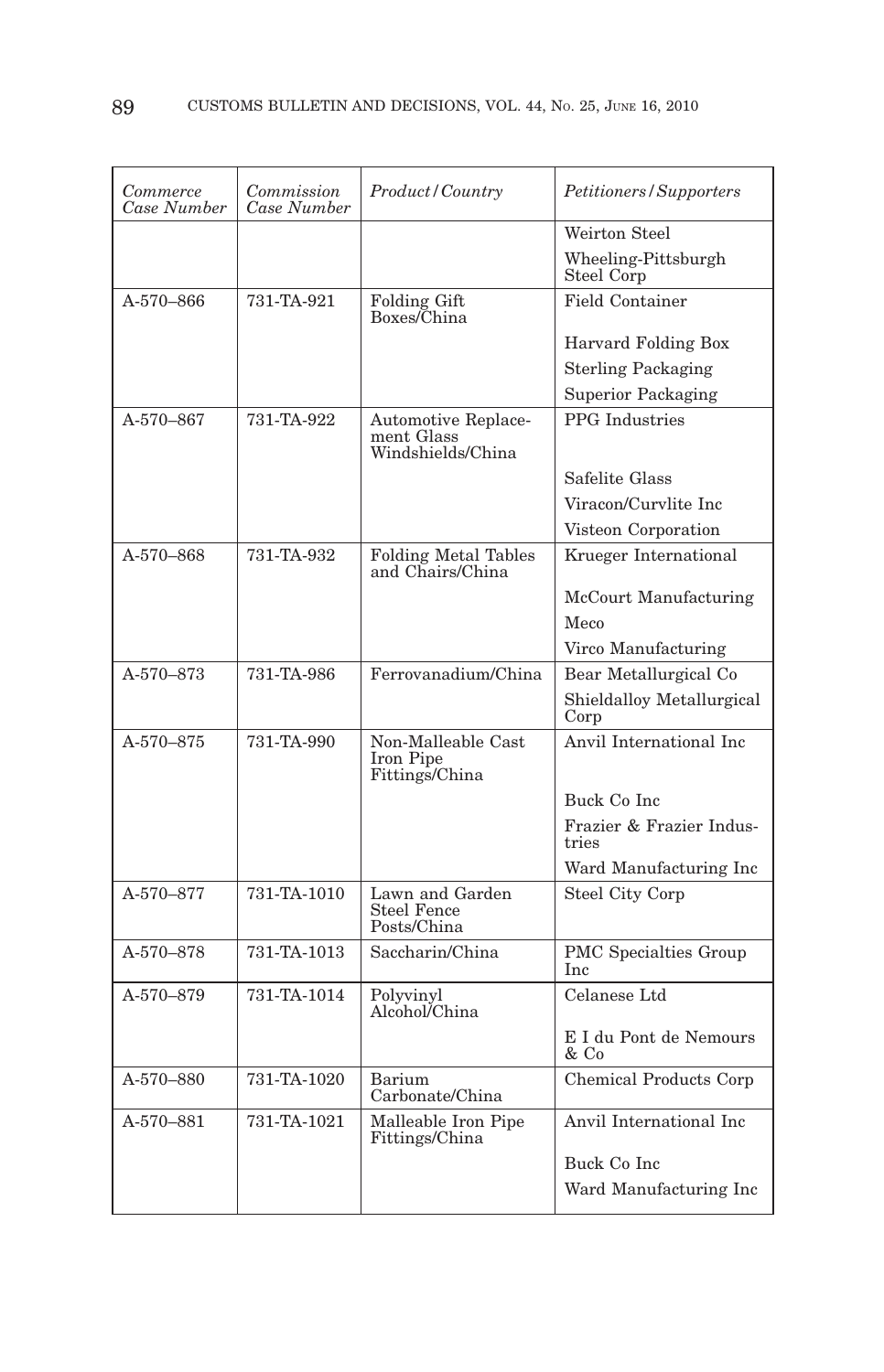| Commerce<br>Case Number | Commission<br>Case Number | Product/Country                               | Petitioners/Supporters                                                           |
|-------------------------|---------------------------|-----------------------------------------------|----------------------------------------------------------------------------------|
| A-570-882               | 731-TA-1022               | Refined Brown Alumi-<br>num Oxide/China       | C-E Minerals                                                                     |
|                         |                           |                                               | Treibacher Schleifmittel<br>North America Inc                                    |
|                         |                           |                                               | Washington Mills Co Inc                                                          |
| A-570-884               | 731-TA-1034               | Certain Color Televi-<br>sion Receivers/China | <b>Five Rivers Electronic</b><br>Innovations LLC                                 |
|                         |                           |                                               | Industrial Division of the<br>Communications Work-<br>ers of America<br>(IUECWA) |
|                         |                           |                                               | <b>International Brother-</b><br>hood of Electrical Work-<br>ers (IBEW)          |
| A-570-886               | 731-TA-1043               | Polyethylene Retail<br>Carrier Bags/China     | Aargus Plastics Inc                                                              |
|                         |                           |                                               | Advance Polybags Inc                                                             |
|                         |                           |                                               | Advance Polybags (Ne-<br>vada) Inc                                               |
|                         |                           |                                               | Advance Polybags<br>(Northeast) Inc                                              |
|                         |                           |                                               | Alpha Industries Inc                                                             |
|                         |                           |                                               | Alpine Plastics Inc                                                              |
|                         |                           |                                               | Ampac Packaging LLC                                                              |
|                         |                           |                                               | API Enterprises Inc                                                              |
|                         |                           |                                               | Command Packaging                                                                |
|                         |                           |                                               | <b>Continental Poly Bags</b><br>Inc                                              |
|                         |                           |                                               | Durabag Co Inc                                                                   |
|                         |                           |                                               | Europackaging LLC                                                                |
|                         |                           |                                               | Genpak LLC (formerly<br>Continental Superbag<br>$LLC$ )                          |
|                         |                           |                                               | Genpak LLC (formerly<br>Strout Plastics)                                         |
|                         |                           |                                               | Hilex Poly Co LLC                                                                |
|                         |                           |                                               | Inteplast Group Ltd                                                              |
|                         |                           |                                               | PCL Packaging Inc                                                                |
|                         |                           |                                               | Poly-Pak Industries Inc                                                          |
|                         |                           |                                               | Roplast Industries Inc                                                           |
|                         |                           |                                               | Superbag Corp                                                                    |
|                         |                           |                                               | Unistar Plastics LLC                                                             |
|                         |                           |                                               | Vanguard Plastics Inc                                                            |
|                         |                           |                                               | <b>VS Plastics LLC</b>                                                           |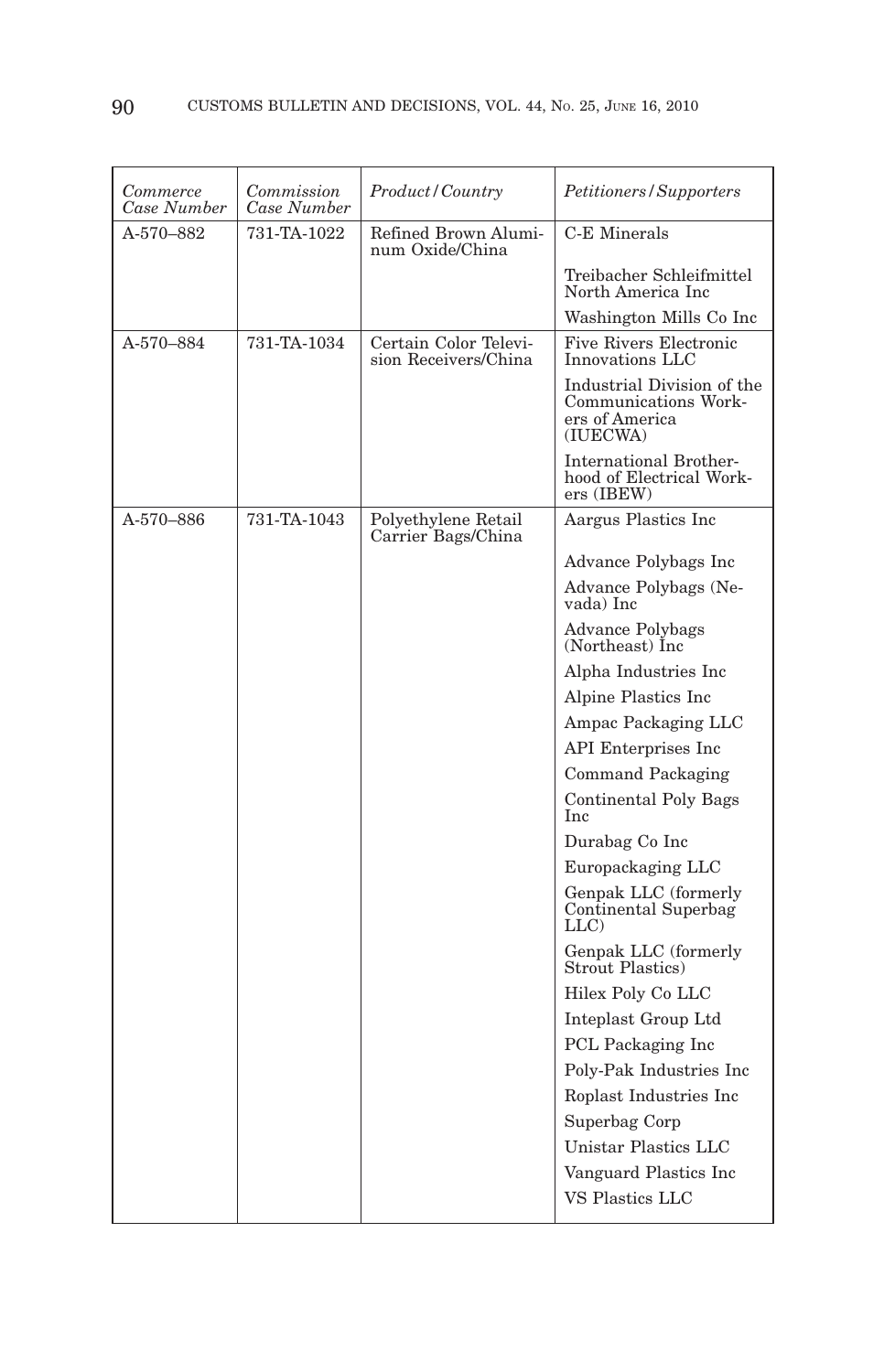| Commerce<br>Case Number | Commission<br>Case Number | <i>Product/Country</i>                            | <i>Petitioners/Supporters</i>                        |
|-------------------------|---------------------------|---------------------------------------------------|------------------------------------------------------|
| A-570–887               | 731-TA-1046               | Tetrahydrofurfuryl<br>Alcohol/China               | Penn Specialty Chemi-<br>cals Inc                    |
| A-570–888               | 731-TA-1047               | Ironing Tables and Certain Parts<br>Thereof/China | Home Products Interna-<br>tional Inc                 |
| A-570-890               | 731-TA-1058               | Wooden Bedroom<br>Furniture/China                 | <b>American Drew</b>                                 |
|                         |                           |                                                   | American of Martinsville                             |
|                         |                           |                                                   | <b>Bassett Furniture Indus-</b><br>tries Inc         |
|                         |                           |                                                   | <b>Bebe Furniture</b>                                |
|                         |                           |                                                   | Carolina Furniture<br>Works Inc                      |
|                         |                           |                                                   | Carpenters Industrial<br>Union Local 2093            |
|                         |                           |                                                   | Century Furniture In-<br>dustries                    |
|                         |                           |                                                   | Country Craft Furniture<br>Inc                       |
|                         |                           |                                                   | Craftique                                            |
|                         |                           |                                                   | Crawford Furniture Mfg<br>Corp                       |
|                         |                           |                                                   | EJ Victor Inc                                        |
|                         |                           |                                                   | <b>Forest Designs</b>                                |
|                         |                           |                                                   | Harden Furniture Inc                                 |
|                         |                           |                                                   | Hart Furniture                                       |
|                         |                           |                                                   | Higdon Furniture Co                                  |
|                         |                           |                                                   | <b>IUE</b> Industrial Division<br>of CWA Local 82472 |
|                         |                           |                                                   | Johnston Tombigbee Fur-<br>niture Mfg Co             |
|                         |                           |                                                   | Kincaid Furniture Co Inc                             |
|                         |                           |                                                   | L & J G Stickley Inc                                 |
|                         |                           |                                                   | Lea Industries                                       |
|                         |                           |                                                   | Michels & Co                                         |
|                         |                           |                                                   | MJ Wood Products Inc.                                |
|                         |                           |                                                   | Mobel Inc                                            |
|                         |                           |                                                   | Modern Furniture Manu-<br>facturers Inc              |
|                         |                           |                                                   | Moosehead Mfg Co                                     |
|                         |                           |                                                   | Oakwood Interiors                                    |
|                         |                           |                                                   | O'Sullivan Industries Inc                            |
|                         |                           |                                                   | Pennsylvania House Inc                               |
|                         |                           |                                                   | Perdues Inc                                          |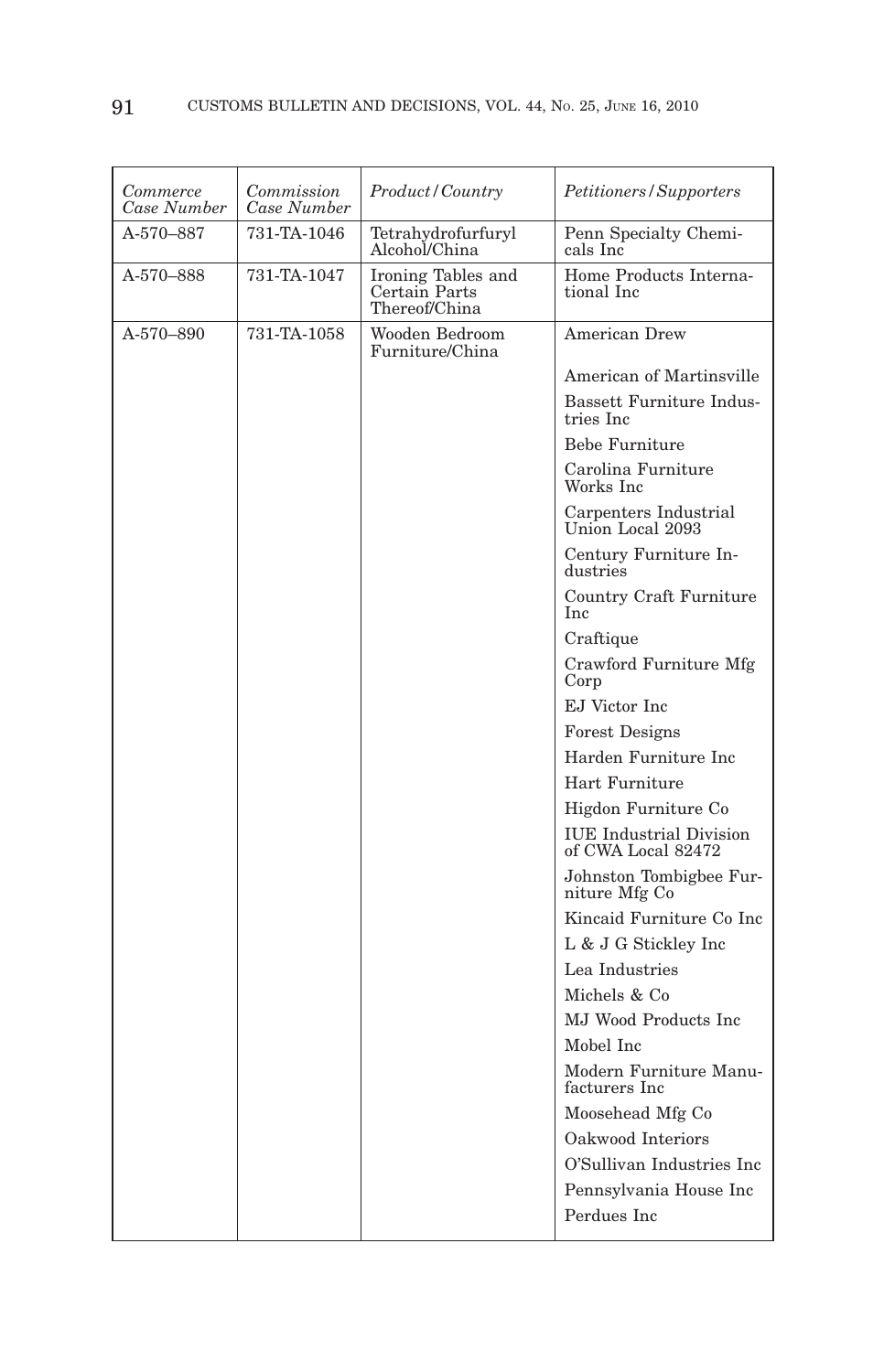| Commerce<br>Case Number | Commission<br>Case Number | Product/Country                                     | Petitioners/Supporters                                                   |
|-------------------------|---------------------------|-----------------------------------------------------|--------------------------------------------------------------------------|
|                         |                           |                                                     | Sandberg Furniture Mfg<br>Co Inc                                         |
|                         |                           |                                                     | Stanley Furniture Co Inc                                                 |
|                         |                           |                                                     | Statton Furniture Mfg<br>Assoc                                           |
|                         |                           |                                                     | T Copeland & Sons                                                        |
|                         |                           |                                                     | Teamsters, Chauffeurs,<br>Warehousemen and<br>Helpers Local 991          |
|                         |                           |                                                     | Tom Seely Furniture                                                      |
|                         |                           |                                                     | UBC Southern Council of<br><b>Industrial Workers Local</b><br>Union 2305 |
|                         |                           |                                                     | United Steelworkers of<br>America Local 193U                             |
|                         |                           |                                                     | Vaughan Furniture Co<br>Inc                                              |
|                         |                           |                                                     | Vaughan-Bassett Furni-<br>ture Co Inc                                    |
|                         |                           |                                                     | Vermont Tubbs                                                            |
|                         |                           |                                                     | Webb Furniture Enter-<br>prises Inc                                      |
| A-570-891               | 731-TA-1059               | Hand Trucks and Cer-<br>tain Parts<br>Thereof/China | <b>B&amp;P</b> Manufacturing                                             |
|                         |                           |                                                     | Gleason Industrial Prod-<br>ucts Inc                                     |
|                         |                           |                                                     | Harper Trucks Inc                                                        |
|                         |                           |                                                     | Magline Inc                                                              |
|                         |                           |                                                     | Precision Products Inc.                                                  |
|                         |                           |                                                     | Wesco Industrial Prod-<br>ucts Inc                                       |
| A-570-892               | 731-TA-1060               | Carbazole Violet Pig-<br>ment 23/China              | Allegheny Color Corp                                                     |
|                         |                           |                                                     | Barker Fine Color Inc                                                    |
|                         |                           |                                                     | Clariant Corp                                                            |
|                         |                           |                                                     | Nation Ford Chemical<br>Co                                               |
|                         |                           |                                                     | Sun Chemical Co                                                          |
| A-570-894               | 731-TA-1070               | Certain Tissue Paper<br>Products/China              | American Crepe Corp                                                      |
|                         |                           |                                                     | Cindus Corp                                                              |
|                         |                           |                                                     | Eagle Tissue LLC                                                         |
|                         |                           |                                                     | Flower City Tissue Mills<br>Co and Subsidiary                            |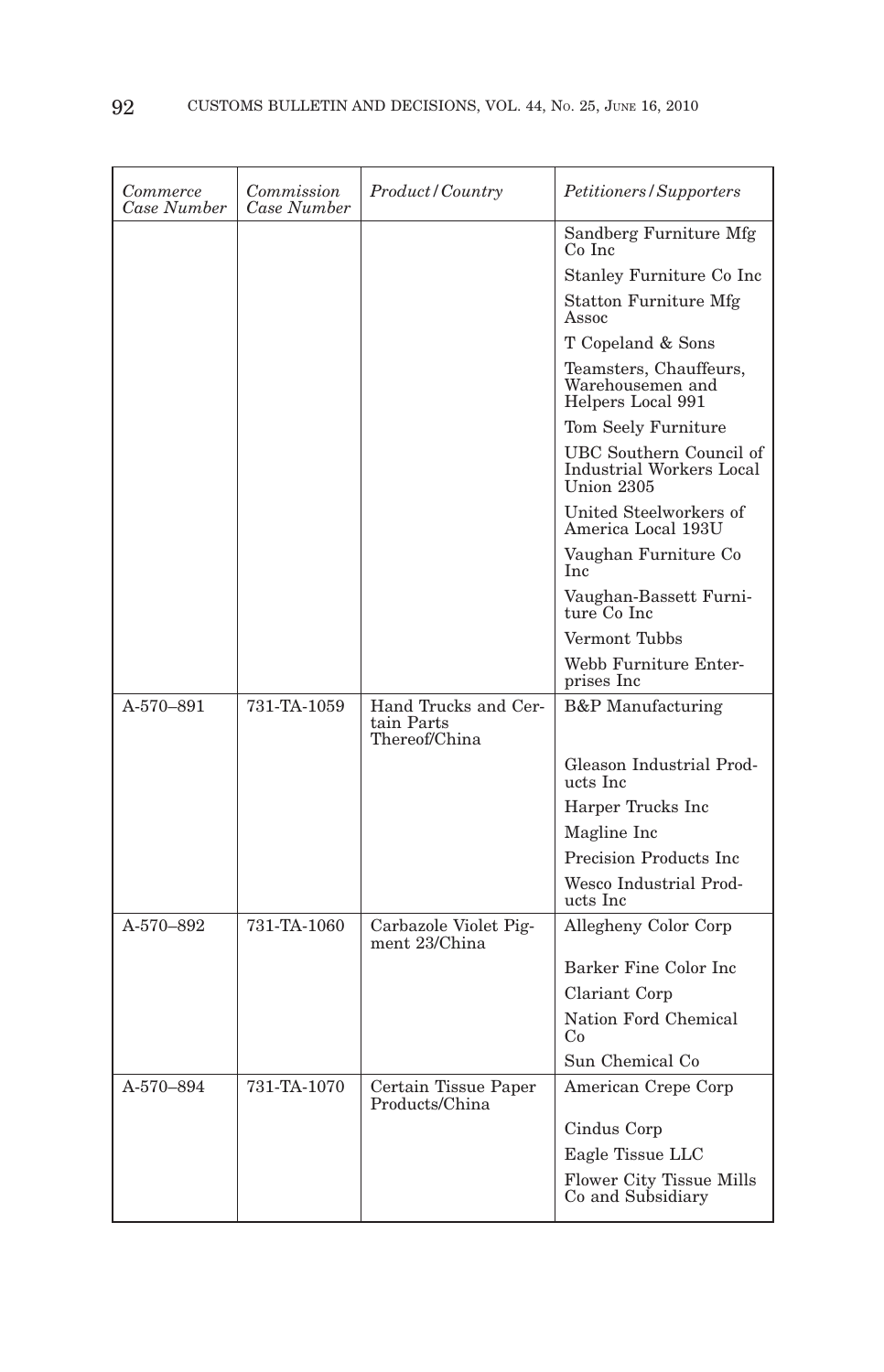| Commerce<br>Case Number | Commission<br>Case Number | Product/Country                       | Petitioners/Supporters                                                                                        |
|-------------------------|---------------------------|---------------------------------------|---------------------------------------------------------------------------------------------------------------|
|                         |                           |                                       | Garlock Printing & Con-<br>verting Corp                                                                       |
|                         |                           |                                       | Green Mtn Specialties<br>Inc                                                                                  |
|                         |                           |                                       | Hallmark Cards Inc.                                                                                           |
|                         |                           |                                       | Pacon Corp                                                                                                    |
|                         |                           |                                       | Paper, Allied-Industrial,<br>Chemical and Energy<br>Workers International<br><b>Union AFL-CIO</b><br>("PACE") |
|                         |                           |                                       | Paper Service LTD                                                                                             |
|                         |                           |                                       | <b>Putney Paper</b>                                                                                           |
|                         |                           |                                       | Seaman Paper Co of MA<br>Inc                                                                                  |
| A-570-895               | 731-TA-1069               | Certain Crepe Paper<br>Products/China | American Crepe Corp                                                                                           |
|                         |                           |                                       | Cindus Corp                                                                                                   |
|                         |                           |                                       | Paper, Allied-Industrial,<br>Chemical and Energy<br>Workers International<br><b>Union AFL-CIO</b><br>("PACE") |
|                         |                           |                                       | Seaman Paper Co of MA<br>Inc                                                                                  |
| A-570-896               | 731-TA-1071               | Alloy<br>Magnesium/China              | Garfield Alloys Inc                                                                                           |
|                         |                           |                                       | Glass, Molders, Pottery,<br>Plastics & Allied Work-<br>ers International Local<br>374                         |
|                         |                           |                                       | Halaco Engineering                                                                                            |
|                         |                           |                                       | MagReTech Inc                                                                                                 |
|                         |                           |                                       | United Steelworkers of<br>America Local 8319                                                                  |
|                         |                           |                                       | US Magnesium LLC                                                                                              |
| A-570-899               | 731-TA-1091               | Artists' Canvas/China                 | Duro Art Industries                                                                                           |
|                         |                           |                                       | ICG/Holliston Mills Inc                                                                                       |
|                         |                           |                                       | Signature World Class<br>Canvas LLC                                                                           |
|                         |                           |                                       | Tara Materials Inc                                                                                            |
| A-570-898               | 731-TA-1082               | Chlorinated<br>Isocyanurates/China    | BioLab Inc                                                                                                    |
|                         |                           |                                       | Clearon Corp                                                                                                  |
|                         |                           |                                       | Occidental Chemical<br>Corp                                                                                   |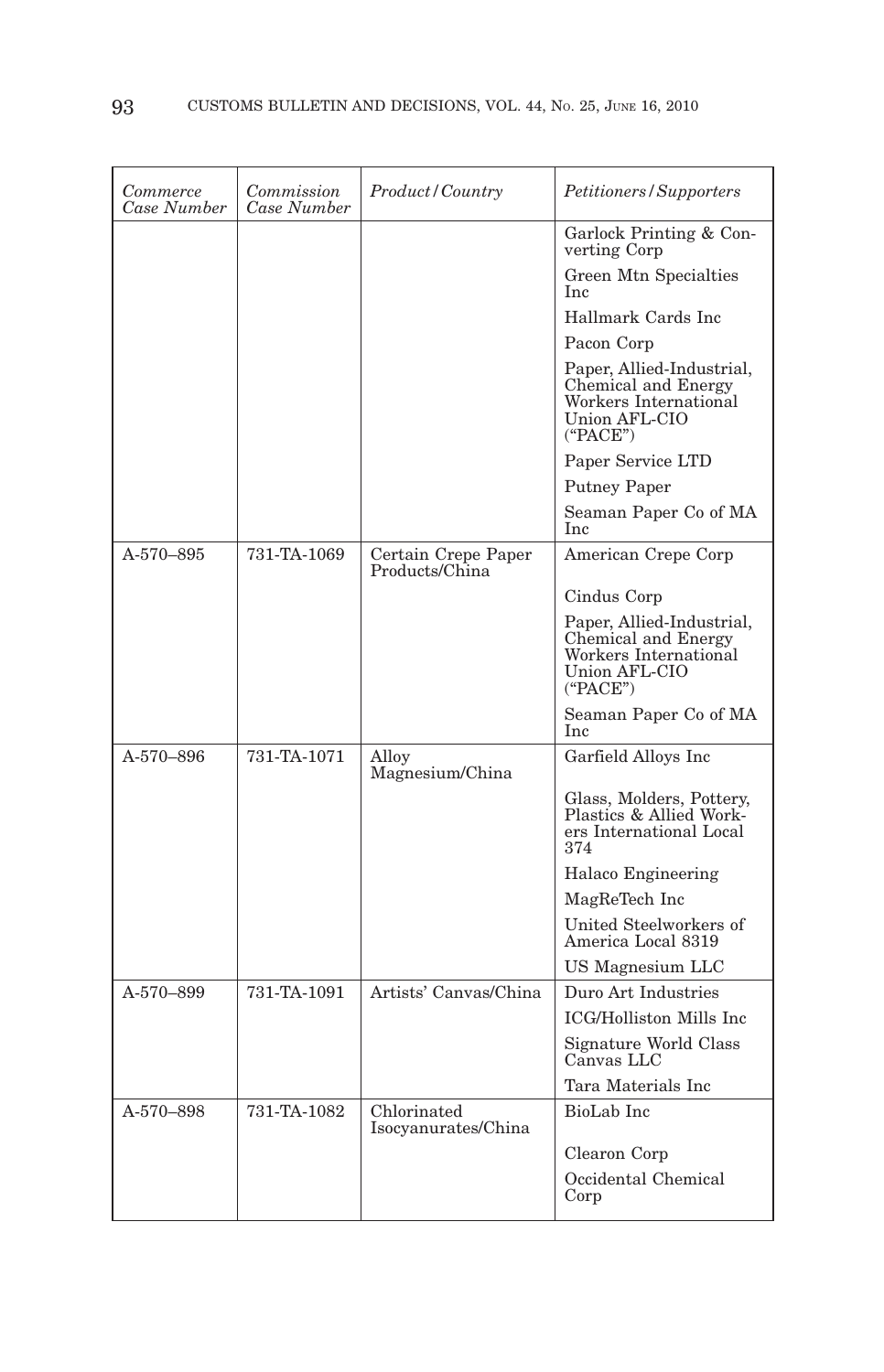| Commerce<br>Case Number | Commission<br>Case Number | Product/Country                              | Petitioners/Supporters                                                                                                                                            |
|-------------------------|---------------------------|----------------------------------------------|-------------------------------------------------------------------------------------------------------------------------------------------------------------------|
| $A-570-901$             | 731-TA-1095               | Certain Lined Paper<br>School Supplies/China | Fay Paper Products Inc                                                                                                                                            |
|                         |                           |                                              | MeadWestvaco Con-<br>sumer & Office Products                                                                                                                      |
|                         |                           |                                              | Norcom Inc.                                                                                                                                                       |
|                         |                           |                                              | Pacon Corp                                                                                                                                                        |
|                         |                           |                                              | Roaring Spring Blank<br>Book Co                                                                                                                                   |
|                         |                           |                                              | Top Flight Inc                                                                                                                                                    |
|                         |                           |                                              | United Steel, Paper and<br>Forestry, Rubber, Manu-<br>facturing, Energy, Allied<br>Industrial and Service<br>Workers International<br>Union, AFL-CIO-CLC<br>(USW) |
| A-570-904               | 731-TA-1103               | Certain Activated<br>Carbon/China            | Calgon Carbon Corp                                                                                                                                                |
|                         |                           |                                              | Norit Americas Inc                                                                                                                                                |
| A-570-905               | 731-TA-1104               | Certain Polyester<br>Staple Fiber/China      | DAK Americas LLC                                                                                                                                                  |
|                         |                           |                                              | Formed Fiber Techmolo-<br>gies LLC                                                                                                                                |
|                         |                           |                                              | Nan Ya Plastics Corp<br>America                                                                                                                                   |
|                         |                           |                                              | Palmetto Synthetics LLC                                                                                                                                           |
|                         |                           |                                              | United Synthetics Inc<br>(USI)                                                                                                                                    |
|                         |                           |                                              | Wellman Inc                                                                                                                                                       |
| A-570-908               | 731-TA-1110               | Soium Hexameta-<br>phosphate<br>(SHMP)/China | ICL Performance Prod-<br>ucts LP                                                                                                                                  |
|                         |                           |                                              | Innophos Inc                                                                                                                                                      |
| A-580-008               | 731-TA-134                | Color Television<br>Receivers/Korea          | Committee to Preserve<br>American Color Televi-<br>sion                                                                                                           |
|                         |                           |                                              | <b>Independent Radionic</b><br>Workers of America                                                                                                                 |
|                         |                           |                                              | Industrial Union Depart-<br>ment, AFL-CIO                                                                                                                         |
|                         |                           |                                              | <b>International Brother-</b><br>hood of Electrical Work-<br>ers                                                                                                  |
|                         |                           |                                              | International Union of<br>Electrical, Radio and<br>Machine Workers                                                                                                |
| A-580-507               | 731-TA-279                | Malleable Cast Iron<br>Pipe Fittings/Korea   | Grinnell                                                                                                                                                          |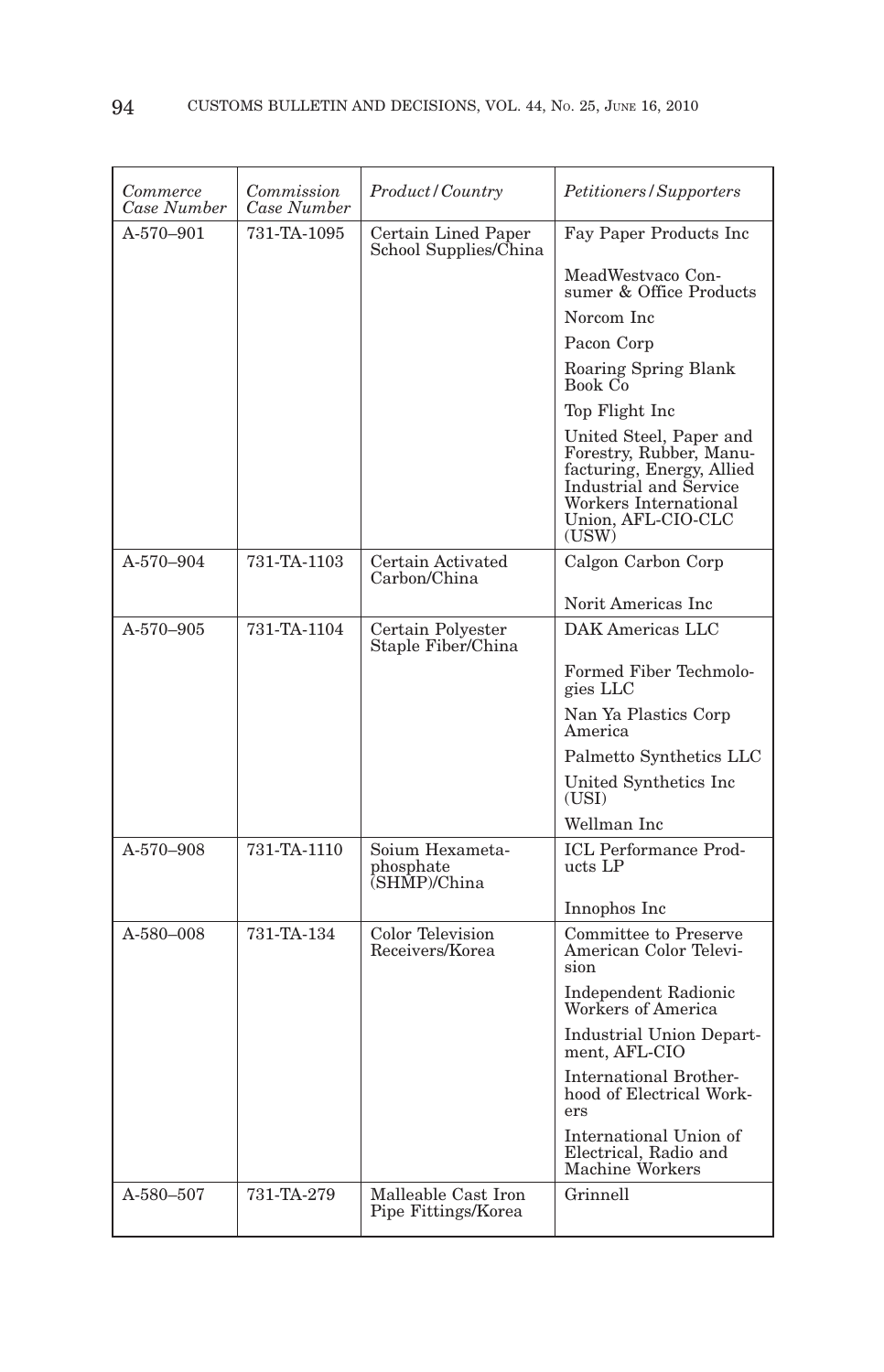| Commerce<br>Case Number | Commission<br>Case Number | Product/Country                                             | Petitioners/Supporters                                                                          |
|-------------------------|---------------------------|-------------------------------------------------------------|-------------------------------------------------------------------------------------------------|
|                         |                           |                                                             | <b>Stanley G Flagg</b>                                                                          |
|                         |                           |                                                             | Stockham Valves & Fit-<br>tings                                                                 |
|                         |                           |                                                             | U-Brand                                                                                         |
|                         |                           |                                                             | Ward Manufacturing                                                                              |
| A-580-601               | 731-TA-304                | Top-of-the-Stove<br>Stainless Steel Cook-<br>ing Ware/Korea | Farberware                                                                                      |
|                         |                           |                                                             | Regal Ware                                                                                      |
|                         |                           |                                                             | Revere Copper & Brass                                                                           |
|                         |                           |                                                             | WearEver/Proctor Silex                                                                          |
| A-580–603               | 731-TA-315                | Brass Sheet and<br>Strip/Korea                              | Allied Industrial Work-<br>ers of America                                                       |
|                         |                           |                                                             | <b>American Brass</b>                                                                           |
|                         |                           |                                                             | <b>Bridgeport Brass</b>                                                                         |
|                         |                           |                                                             | Chase Brass & Copper                                                                            |
|                         |                           |                                                             | Hussey Copper                                                                                   |
|                         |                           |                                                             | International Association<br>of Machinists & Aero-<br>space Workers                             |
|                         |                           |                                                             | Mechanics Educational<br>Society of America (Local<br>56)                                       |
|                         |                           |                                                             | The Miller Company                                                                              |
|                         |                           |                                                             | Olin                                                                                            |
|                         |                           |                                                             | Revere Copper Products                                                                          |
|                         |                           |                                                             | United Steelworkers of<br>America                                                               |
| A-580-605               | 731-TA-369                | Color Picture<br>Tubes/Korea                                | <b>Industrial Union Depart-</b><br>ment, AFL-CIO                                                |
|                         |                           |                                                             | <b>International Association</b><br>of Machinists & Aero-<br>space Workers                      |
|                         |                           |                                                             | <b>International Brother-</b><br>hood of Electrical Work-<br>ers                                |
|                         |                           |                                                             | International Union of<br>Electronic, Electrical,<br>Technical, Salaried and<br>Machine Workers |
|                         |                           |                                                             | Philips Electronic Com-<br>ponents Group                                                        |
|                         |                           |                                                             | United Steelworkers of<br>America                                                               |
|                         |                           |                                                             | Zenith Electronics                                                                              |
|                         |                           |                                                             |                                                                                                 |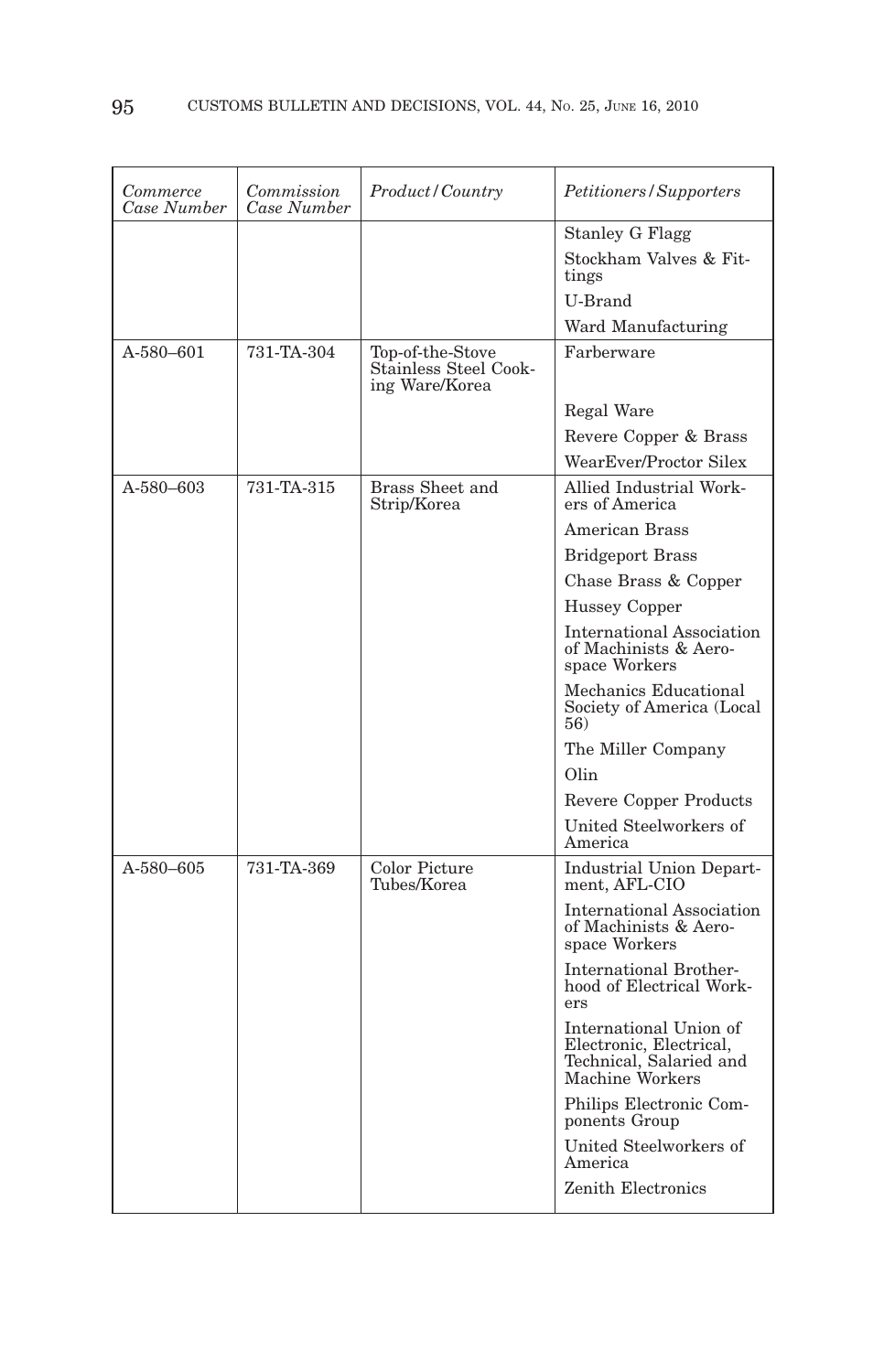| Commerce<br>Case Number | Commission<br>Case Number | Product/Country                                           | Petitioners/Supporters                                                                      |
|-------------------------|---------------------------|-----------------------------------------------------------|---------------------------------------------------------------------------------------------|
| A-580-803               | 731-TA-427                | Small Business Tele-<br>phone Systems/Korea               | American Telephone &<br>Telegraph                                                           |
|                         |                           |                                                           | Comdial                                                                                     |
|                         |                           |                                                           | Eagle Telephonic                                                                            |
| A-580-805               | 731-TA-442                | Industrial<br>Nitrocellulose/Korea                        | Hercules                                                                                    |
| A-580-807               | 731-TA-459                | Polyethylene Tereph-<br>thalate Film/Korea                | E I du Pont de Nemours                                                                      |
|                         |                           |                                                           | Hoechst Celanese                                                                            |
|                         |                           |                                                           | <b>ICI</b> Americas                                                                         |
| A-580-809               | 731-TA-533                | Circular Welded Non-<br>alloy Steel Pipe/Korea            | Allied Tube & Conduit                                                                       |
|                         |                           |                                                           | American Tube                                                                               |
|                         |                           |                                                           | <b>Bull Moose Tube</b>                                                                      |
|                         |                           |                                                           | Century Tube                                                                                |
|                         |                           |                                                           | <b>CSI Tubular Products</b>                                                                 |
|                         |                           |                                                           | Cyclops                                                                                     |
|                         |                           |                                                           | Laclede Steel                                                                               |
|                         |                           |                                                           | <b>LTV Tubular Products</b>                                                                 |
|                         |                           |                                                           | Maruichi American                                                                           |
|                         |                           |                                                           | Sharon Tube                                                                                 |
|                         |                           |                                                           | <b>USX</b>                                                                                  |
|                         |                           |                                                           | Western Tube & Conduit                                                                      |
|                         |                           |                                                           | <b>Wheatland Tube</b>                                                                       |
| A-580-810               | 731-TA-540                | Welded ASTM A-312<br><b>Stainless Steel</b><br>Pipe/Korea | Avesta Sandvik Tube                                                                         |
|                         |                           |                                                           | <b>Bristol Metals</b>                                                                       |
|                         |                           |                                                           | Crucible Materials                                                                          |
|                         |                           |                                                           | Damascus Tubular Prod-<br>ucts                                                              |
|                         |                           |                                                           | United Steelworkers of<br>America                                                           |
| A-580-811               | 731-TA-546                | Carbon Steel Wire<br>Rope/Korea                           | <b>Bridon American</b>                                                                      |
|                         |                           |                                                           | Macwhyte                                                                                    |
|                         |                           |                                                           | Paulsen Wire Rope                                                                           |
|                         |                           |                                                           | The Rochester Corpora-<br>tion                                                              |
|                         |                           |                                                           | United Automobile, Aero-<br>space and Agricultural<br>Implement Workers (Lo-<br>$cal[$ 960) |
|                         |                           |                                                           | Williamsport                                                                                |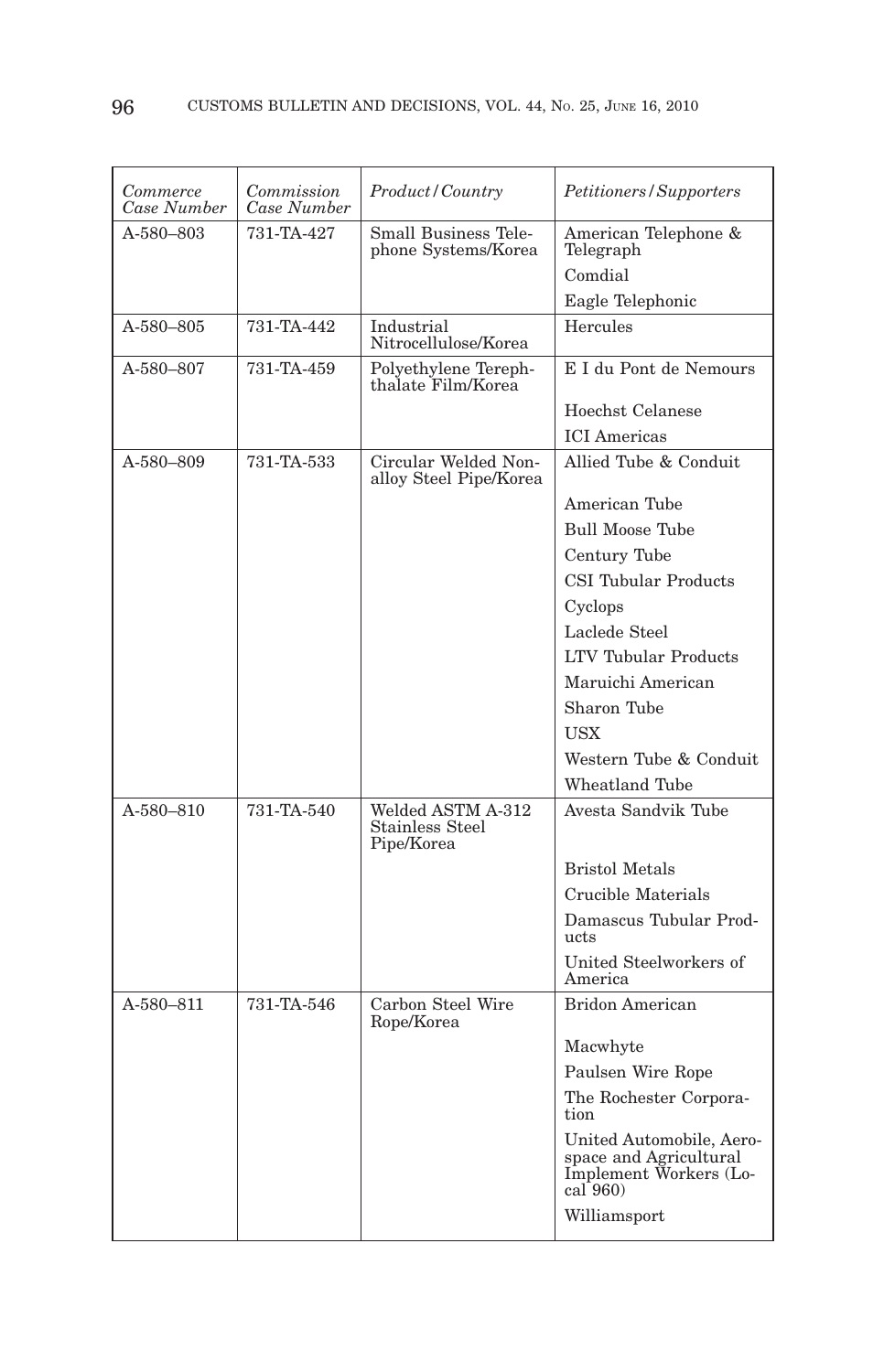| Commerce<br>Case Number | Commission<br>Case Number | <i>Product/Country</i>                                     | Petitioners/Supporters              |
|-------------------------|---------------------------|------------------------------------------------------------|-------------------------------------|
|                         |                           |                                                            | Wire-rope Works                     |
|                         |                           |                                                            | Wire Rope Corporation of<br>America |
| A-580-812               | 731-TA-556                | DRAMs of 1 Megabit<br>and Above/Korea                      | Micron Technology                   |
|                         |                           |                                                            | NEC Electronics                     |
|                         |                           |                                                            | <b>Texas Instruments</b>            |
| A-580-813               | 731-TA-563                | Stainless Steel Butt-<br>Weld Pipe<br>Fittings/Korea       | Flo-Mac Inc                         |
|                         |                           |                                                            | Gerlin                              |
|                         |                           |                                                            | Markovitz Enterprises               |
|                         |                           |                                                            | Shaw Alloy Piping Prod-<br>ucts     |
|                         |                           |                                                            | Taylor Forge Stainless              |
| A-580-815               | 731-TA-607                | Cold-Rolled Carbon<br>Steel Flat<br>Products/Korea         | Armco Steel                         |
|                         |                           |                                                            | Bethlehem Steel                     |
|                         |                           |                                                            | California Steel Indus-<br>tries    |
|                         |                           |                                                            | <b>Gulf States Steel</b>            |
|                         |                           |                                                            | <b>Inland Steel Industries</b>      |
|                         |                           |                                                            | <b>LTV</b> Steel                    |
|                         |                           |                                                            | National Steel                      |
|                         |                           |                                                            | <b>Nextech</b>                      |
|                         |                           |                                                            | Rouge Steel Co                      |
|                         |                           |                                                            | Sharon Steel                        |
|                         |                           |                                                            | Theis Precision Steel               |
|                         |                           |                                                            | Thompson Steel                      |
|                         |                           |                                                            | US Steel                            |
|                         |                           |                                                            | United Steelworkers of<br>America   |
|                         |                           |                                                            | <b>WCI</b> Steel                    |
|                         |                           |                                                            | Weirton Steel                       |
| A-580-816               | 731-TA-618                | Corrosion-Resistant<br>Carbon Steel Flat<br>Products/Korea | Armco Steel                         |
|                         |                           |                                                            | Bethlehem Steel                     |
|                         |                           |                                                            | California Steel Indus-<br>tries    |
|                         |                           |                                                            | Geneva Steel                        |
|                         |                           |                                                            | <b>Gulf States Steel</b>            |
|                         |                           |                                                            | <b>Inland Steel Industries</b>      |
|                         |                           |                                                            |                                     |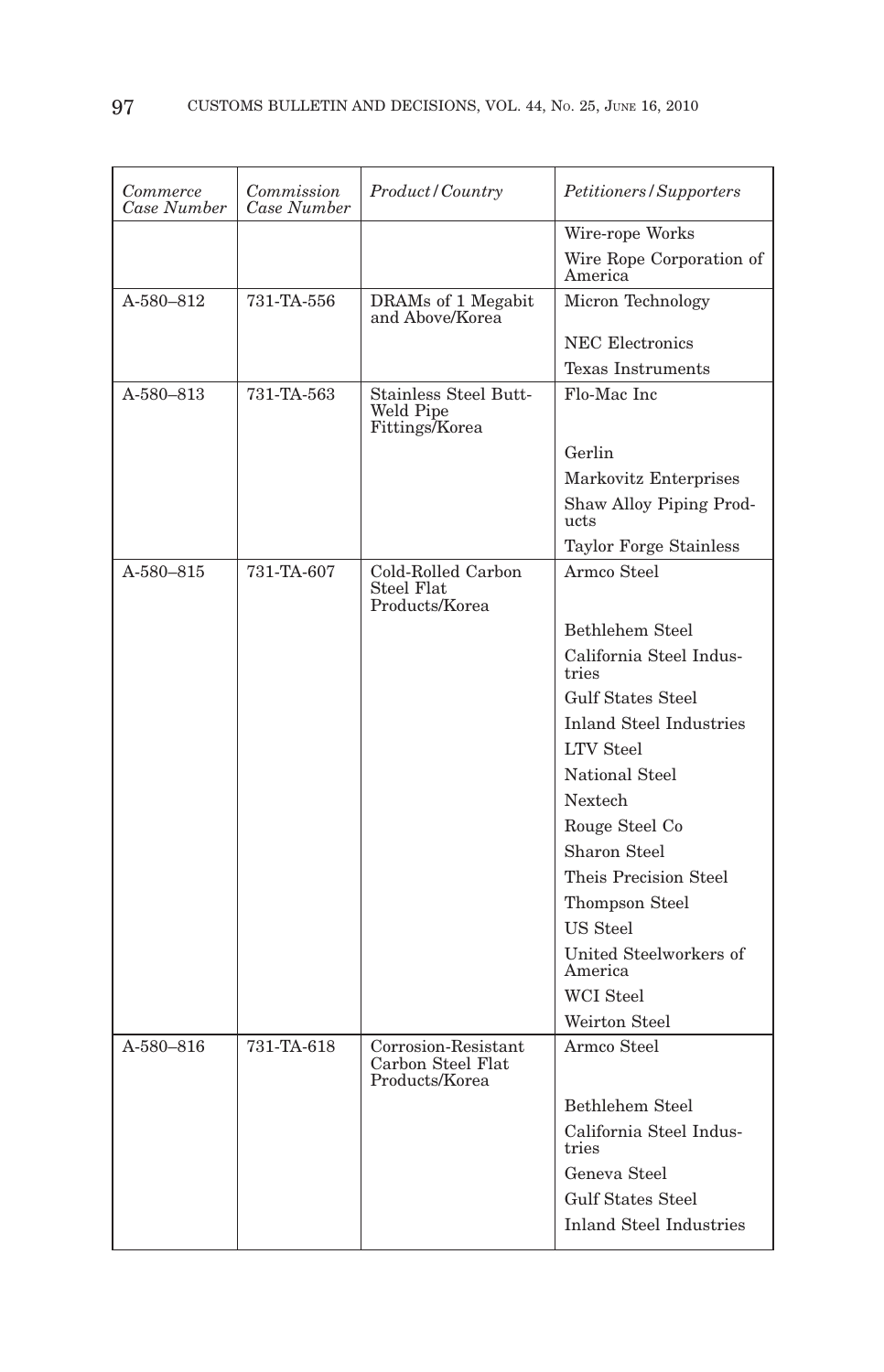| Commerce<br>Case Number | Commission<br>Case Number | Product/Country                                 | Petitioners/Supporters            |
|-------------------------|---------------------------|-------------------------------------------------|-----------------------------------|
|                         |                           |                                                 | <b>LTV</b> Steel                  |
|                         |                           |                                                 | Lukens Steel                      |
|                         |                           |                                                 | National Steel                    |
|                         |                           |                                                 | <b>Nextech</b>                    |
|                         |                           |                                                 | Rouge Steel Co                    |
|                         |                           |                                                 | Sharon Steel                      |
|                         |                           |                                                 | Theis Precision Steel             |
|                         |                           |                                                 | Thompson Steel                    |
|                         |                           |                                                 | US Steel                          |
|                         |                           |                                                 | United Steelworkers of<br>America |
|                         |                           |                                                 | WCI Steel                         |
|                         |                           |                                                 | Weirton Steel                     |
| A-580-825               | 731-TA-715                | Oil Country Tubular<br>Goods/Korea              | <b>Bellville Tube</b>             |
|                         |                           |                                                 | <b>IPSCO</b>                      |
|                         |                           |                                                 | Koppel Steel                      |
|                         |                           |                                                 | Lone Star Steel                   |
|                         |                           |                                                 | Maverick Tube                     |
|                         |                           |                                                 | Newport Steel                     |
|                         |                           |                                                 | North Star Steel                  |
|                         |                           |                                                 | <b>US Steel</b>                   |
|                         |                           |                                                 | USS/Kobe                          |
| A-580-829               | 731-TA-772                | <b>Stainless Steel Wire</b><br>Rod/Korea        | AL Tech Specialty Steel           |
|                         |                           |                                                 | Carpenter Technology              |
|                         |                           |                                                 | Republic Engineered<br>Steels     |
|                         |                           |                                                 | Talley Metals Technology          |
|                         |                           |                                                 | United Steelworkers of<br>America |
| A-580-831               | 731-TA-791                | <b>Stainless Steel Plate</b><br>in Coils/Korea  | Allegheny Ludlum                  |
|                         |                           |                                                 | Armco Steel                       |
|                         |                           |                                                 | <b>J&amp;L</b> Specialty Steel    |
|                         |                           |                                                 | Lukens Steel                      |
|                         |                           |                                                 | North American Stain-<br>less     |
|                         |                           |                                                 | United Steelworkers of<br>America |
| A-580-834               | 731-TA-801                | <b>Stainless Steel Sheet</b><br>and Strip/Korea | Allegheny Ludlum                  |
|                         |                           |                                                 | Armco Steel                       |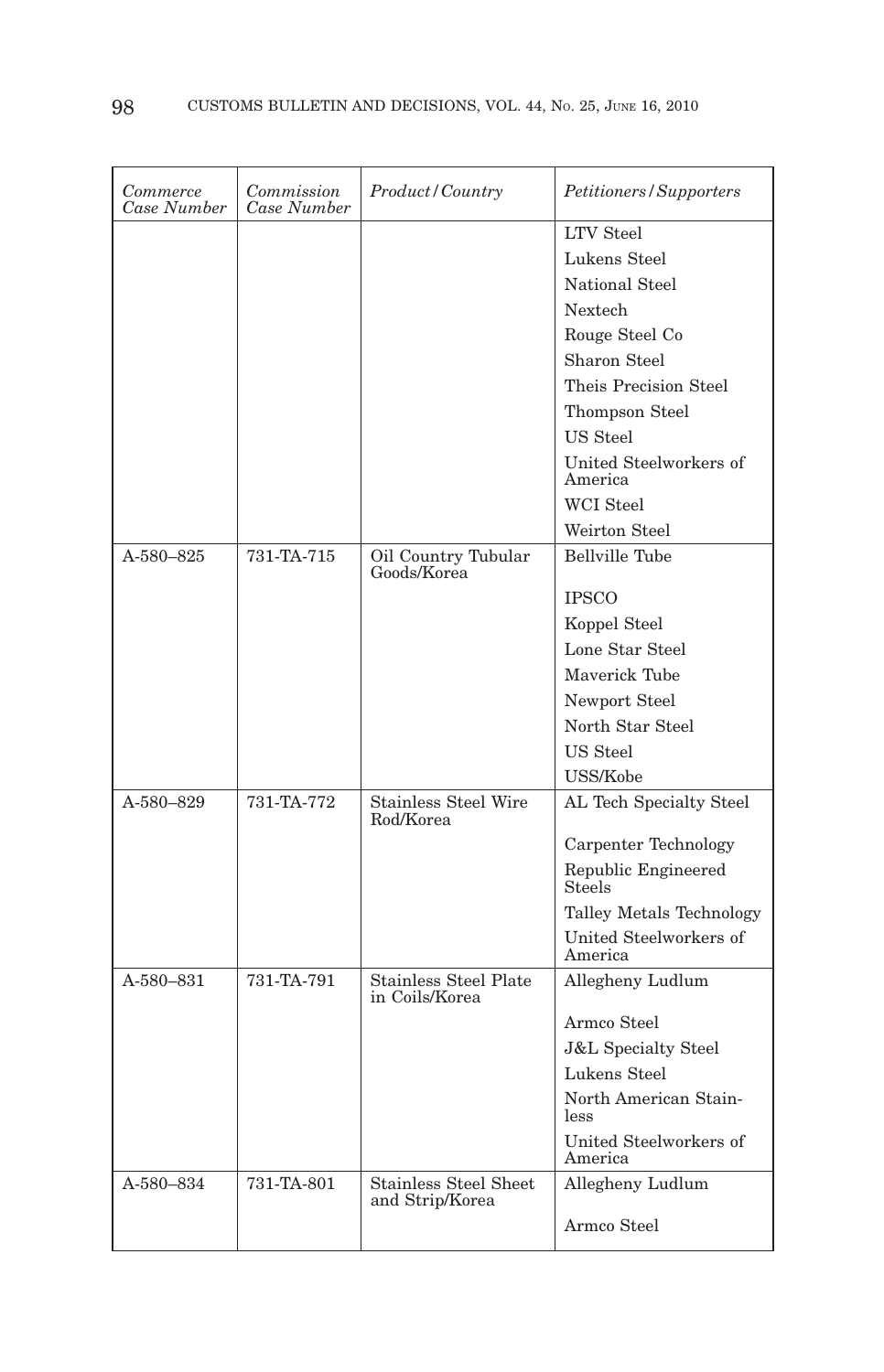| Commerce<br>Case Number | Commission<br>Case Number | Product / Country                         | Petitioners/Supporters                         |
|-------------------------|---------------------------|-------------------------------------------|------------------------------------------------|
|                         |                           |                                           | Bethlehem Steel                                |
|                         |                           |                                           | Butler Armco Indepen-<br>dent Union            |
|                         |                           |                                           | Carpenter Technology<br>Corp                   |
|                         |                           |                                           | <b>J&amp;L Specialty Steel</b>                 |
|                         |                           |                                           | North American Stain-<br><i>less</i>           |
|                         |                           |                                           | United Steelworkers of<br>America              |
|                         |                           |                                           | Zanesville Armco Inde-<br>pendent Organization |
| A-580-836               | 731-TA-821                | Cut-to-Length Carbon<br>Steel Plate/Korea | Bethlehem Steel                                |
|                         |                           |                                           | CitiSteel USA Inc.                             |
|                         |                           |                                           | Geneva Steel                                   |
|                         |                           |                                           | <b>Gulf States Steel</b>                       |
|                         |                           |                                           | <b>IPSCO</b> Steel                             |
|                         |                           |                                           | National Steel                                 |
|                         |                           |                                           | Tuscaloosa Steel                               |
|                         |                           |                                           | US Steel                                       |
|                         |                           |                                           | United Steelworkers of<br>America              |
| A-580-839               | 731-TA-825                | Polyester Staple<br>Fiber/Korea           | Arteva Specialties Sarl                        |
|                         |                           |                                           | E I du Pont de Nemours                         |
|                         |                           |                                           | Intercontinental Poly-<br>mers                 |
|                         |                           |                                           | Wellman                                        |
| A-580-841               | 731-TA-854                | Structural Steel<br>Beams/Korea           | Northwestern Steel and<br>Wire                 |
|                         |                           |                                           | Nucor                                          |
|                         |                           |                                           | Nucor-Yamato Steel                             |
|                         |                           |                                           | TXI-Chaparral Steel                            |
|                         |                           |                                           | United Steelworkers of<br>America              |
| A-580-844               | 731-TA-877                | Steel Concrete Rein-<br>forcing Bar/Korea | AB Steel Mill Inc                              |
|                         |                           |                                           | AmeriSteel                                     |
|                         |                           |                                           | Auburn Steel                                   |
|                         |                           |                                           | Birmingham Steel                               |
|                         |                           |                                           | <b>Border Steel</b>                            |
|                         |                           |                                           | Cascade Steel Rolling<br>Mills Inc             |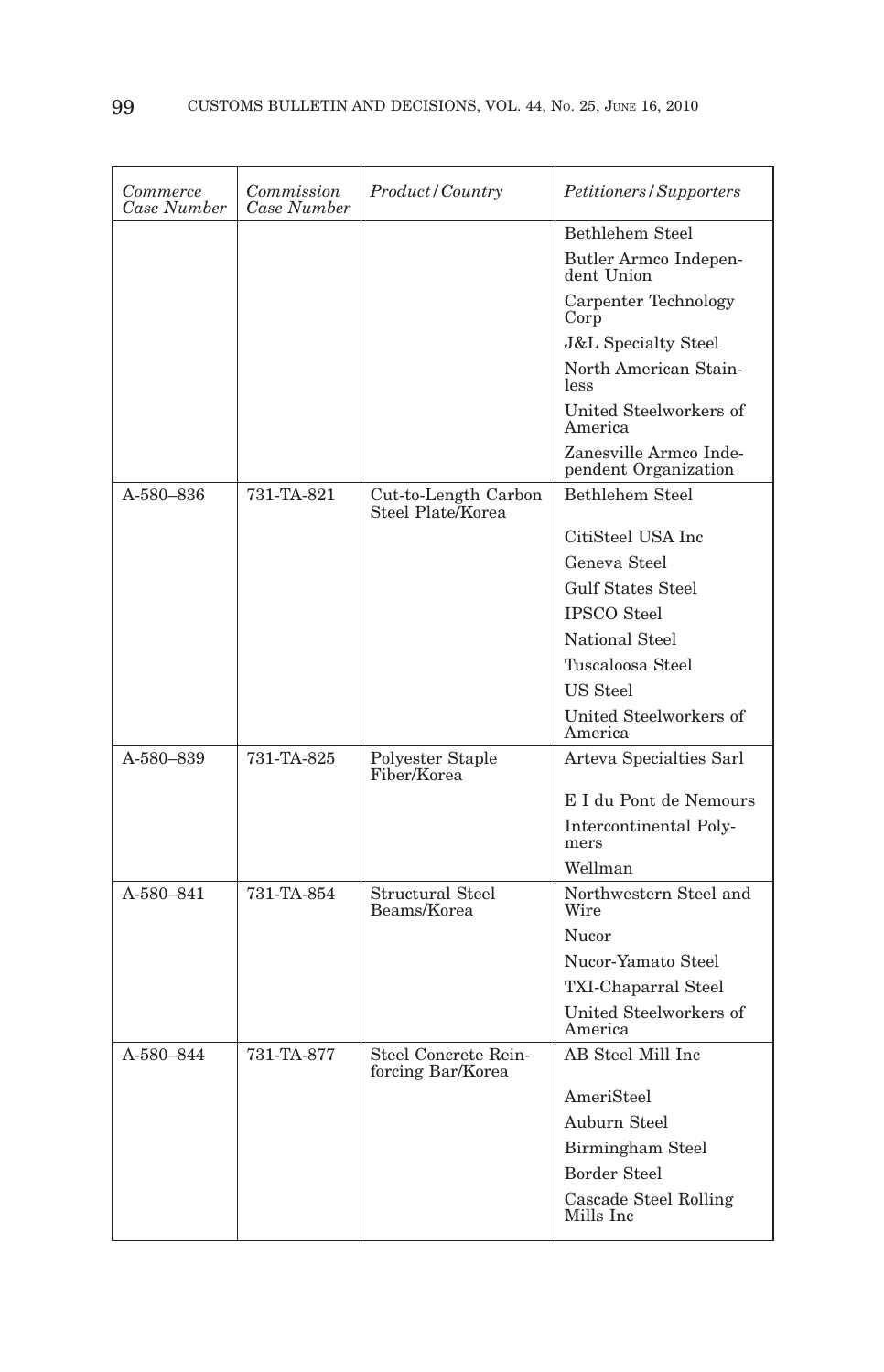| Commerce<br>Case Number | Commission<br>Case Number | Product / Country                                                | Petitioners/Supporters                 |
|-------------------------|---------------------------|------------------------------------------------------------------|----------------------------------------|
|                         |                           |                                                                  | CMC Steel Group                        |
|                         |                           |                                                                  | Co-Steel Inc                           |
|                         |                           |                                                                  | Marion Steel                           |
|                         |                           |                                                                  | North Star Steel Co                    |
|                         |                           |                                                                  | Nucor Steel                            |
|                         |                           |                                                                  | Rebar Trade Action Coa-<br>lition      |
|                         |                           |                                                                  | Riverview Steel                        |
|                         |                           |                                                                  | Sheffield Steel                        |
|                         |                           |                                                                  | <b>TAMCO</b>                           |
|                         |                           |                                                                  | TXI-Chaparral Steel Co                 |
| A-580-846               | 731-TA-889                | <b>Stainless Steel</b><br>Angle/Korea                            | Slater Steels                          |
|                         |                           |                                                                  | United Steelworkers of<br>America      |
| A-580-847               | 731-TA-916                | <b>Stainless Steel</b><br>Bar/Korea                              | Carpenter Technology                   |
|                         |                           |                                                                  | Crucible Specialty Met-<br>als         |
|                         |                           |                                                                  | Electralloy                            |
|                         |                           |                                                                  | <b>Empire Specialty Steel</b>          |
|                         |                           |                                                                  | Republic Technologies<br>International |
|                         |                           |                                                                  | Slater Steels                          |
|                         |                           |                                                                  | United Steelworkers of<br>America      |
| A-580-850               | 731-TA-1017               | Polyvinyl<br>Alcohol/Korea                                       | Celanese Ltd                           |
|                         |                           |                                                                  | E I du Pont de Nemours<br>& Co         |
| A-580-852               | 731-TA-1026               | <b>Prestressed Concrete</b><br><b>Steel Wire</b><br>Strand/Korea | American Spring Wire<br>Corp           |
|                         |                           |                                                                  | Insteel Wire Products Co               |
|                         |                           |                                                                  | Sivaco Georgia LLC                     |
|                         |                           |                                                                  | Strand Tech Martin Inc                 |
|                         |                           |                                                                  | Sumiden Wire Products<br>Corp          |
| A-583-008               | 731-TA-132                | Small Diameter Car-<br>bon Steel Pipe and<br>Tube/Tawian         | Allied Tube & Conduit                  |
|                         |                           |                                                                  | American Tube                          |
|                         |                           |                                                                  | <b>Bull Moose Tube</b>                 |
|                         |                           |                                                                  | Copperweld Tubing                      |
|                         |                           |                                                                  |                                        |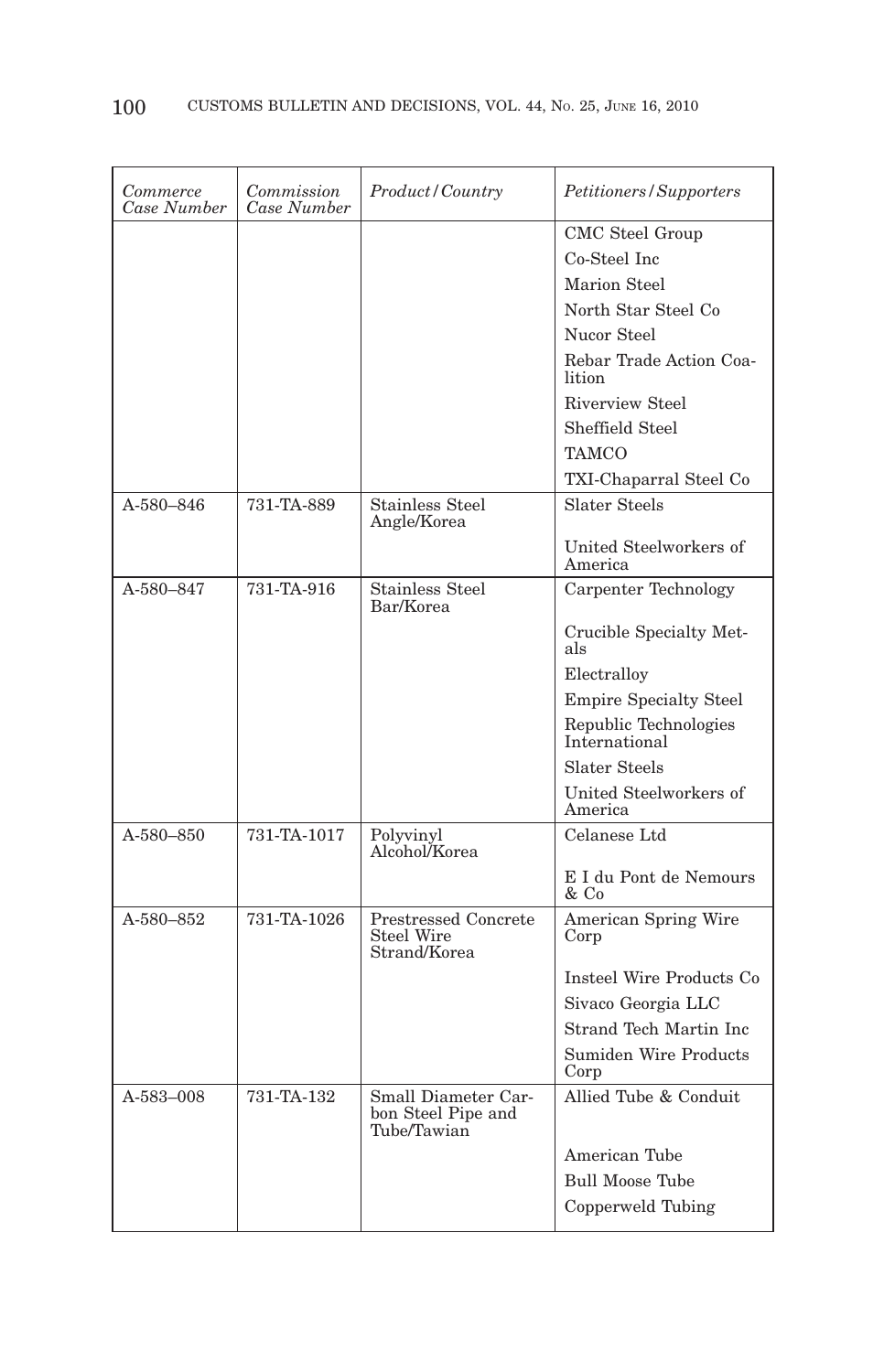| Commerce<br>Case Number | Commission<br>Case Number | Product/Country                             | Petitioners/Supporters                                                            |
|-------------------------|---------------------------|---------------------------------------------|-----------------------------------------------------------------------------------|
|                         |                           |                                             | <b>J&amp;L</b> Steel                                                              |
|                         |                           |                                             | Kaiser Steel                                                                      |
|                         |                           |                                             | Merchant Metals                                                                   |
|                         |                           |                                             | Pittsburgh Tube                                                                   |
|                         |                           |                                             | Southwestern Pipe                                                                 |
|                         |                           |                                             | Western Tube & Conduit                                                            |
| A-583-009               | 731-TA-135                | Color Television<br>Receivers/Taiwan        | Committee to Preserve<br>American Color Televi-<br>sion                           |
|                         |                           |                                             | Independent Radionic<br>Workers of America                                        |
|                         |                           |                                             | <b>Industrial Union Depart-</b><br>ment, AFL-CIO                                  |
|                         |                           |                                             | <b>International Brother-</b><br>hood of Electrical Work-<br>ers                  |
|                         |                           |                                             | International Union of<br>Electrical, Radio and<br>Machine Workers                |
| A-583-080               | AA1921-197                | Carbon Steel<br>Plate/Taiwan                | No Petition (self-initiated<br>by Treasury); Commerce<br>service list identifies: |
|                         |                           |                                             | Bethlehem Steel                                                                   |
|                         |                           |                                             | China Steel                                                                       |
|                         |                           |                                             | US Steel                                                                          |
| A-583-505               | 731-TA-277                | Oil Country Tubular<br>Goods/Taiwan         | CF&I Steel                                                                        |
|                         |                           |                                             | Copperweld Tubing                                                                 |
|                         |                           |                                             | Cyclops                                                                           |
|                         |                           |                                             | <b>KPC</b>                                                                        |
|                         |                           |                                             | Lone Star Steel                                                                   |
|                         |                           |                                             | <b>LTV</b> Steel                                                                  |
|                         |                           |                                             | Maverick Tube                                                                     |
|                         |                           |                                             | Quanex                                                                            |
|                         |                           |                                             | US Steel                                                                          |
| A-583-507               | 731-TA-280                | Malleable Cast Iron<br>Pipe Fittings/Taiwan | Grinnell                                                                          |
|                         |                           |                                             | <b>Stanley G Flagg</b>                                                            |
|                         |                           |                                             | Stockham Valves & Fit-<br>tings                                                   |
|                         |                           |                                             | U-Brand                                                                           |
|                         |                           |                                             | Ward Manufacturing                                                                |
| A-583-508               | 731-TA-299                | Porcelain-on-Steel<br>Cooking Ware/Taiwan   | General Housewares                                                                |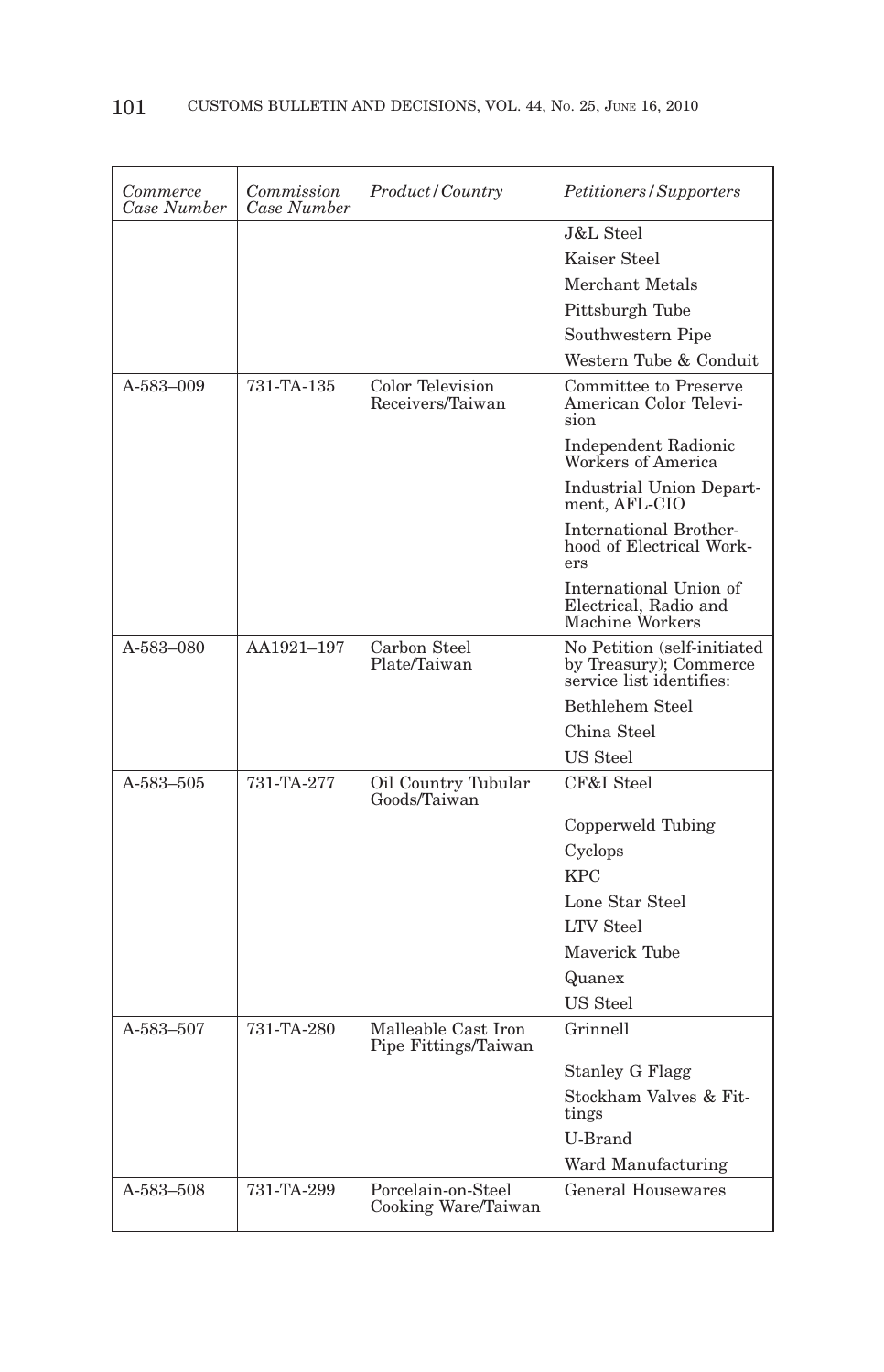| Commerce<br>Case Number | Commission<br>Case Number | <i>Product/Country</i>                                       | Petitioners/Supporters                     |
|-------------------------|---------------------------|--------------------------------------------------------------|--------------------------------------------|
| A-583-603               | 731-TA-305                | Top-of-the-Stove<br>Stainless Steel Cook-<br>ing Ware/Taiwan | Farberware                                 |
|                         |                           |                                                              | Regal Ware                                 |
|                         |                           |                                                              | Revere Copper & Brass                      |
|                         |                           |                                                              | WearEver/Proctor Silex                     |
| A-583-605               | 731-TA-310                | Carbon Steel Butt-                                           | Ladish                                     |
|                         |                           | Weld Pipe<br>Fittings/Taiwan                                 |                                            |
|                         |                           |                                                              | Mills Iron Works                           |
|                         |                           |                                                              | <b>Steel Forgings</b>                      |
|                         |                           |                                                              | Tube Forgings of<br>America                |
|                         |                           |                                                              | Weldbend                                   |
| A-583-803               | 731-TA-410                | Light-Walled Rectan-<br>gular Tube/Taiwan                    | <b>Bull Moose Tube</b>                     |
|                         |                           |                                                              | Hannibal Industries                        |
|                         |                           |                                                              | Harris Tube                                |
|                         |                           |                                                              | Maruichi American                          |
|                         |                           |                                                              | <b>Searing Industries</b>                  |
|                         |                           |                                                              | Southwestern Pipe                          |
|                         |                           |                                                              | Western Tube & Conduit                     |
| A-583-806               | 731-TA-428                | Small Business Tele-<br>phone<br>Systems/Taiwan              | American Telephone &<br>Telegraph          |
|                         |                           |                                                              | Comdial                                    |
|                         |                           |                                                              | Eagle Telephonic                           |
| A-583-810               | 731-TA-475                | Chrome-Plated Lug<br>Nuts/Taiwan                             | Consolidated Interna-<br>tional Automotive |
|                         |                           |                                                              | Key Manufacturing                          |
|                         |                           |                                                              | McGard                                     |
| A-583-814               | 731-TA-536                | Circular Welded Non-<br>alloy Steel<br>Pipe/Taiwan           | Allied Tube & Conduit                      |
|                         |                           |                                                              | American Tube                              |
|                         |                           |                                                              | <b>Bull Moose Tube</b>                     |
|                         |                           |                                                              | Century Tube                               |
|                         |                           |                                                              | <b>CSI Tubular Products</b>                |
|                         |                           |                                                              | Cyclops                                    |
|                         |                           |                                                              | Laclede Steel                              |
|                         |                           |                                                              | <b>LTV Tubular Products</b>                |
|                         |                           |                                                              | Maruichi American                          |
|                         |                           |                                                              | Sharon Tube                                |
|                         |                           |                                                              |                                            |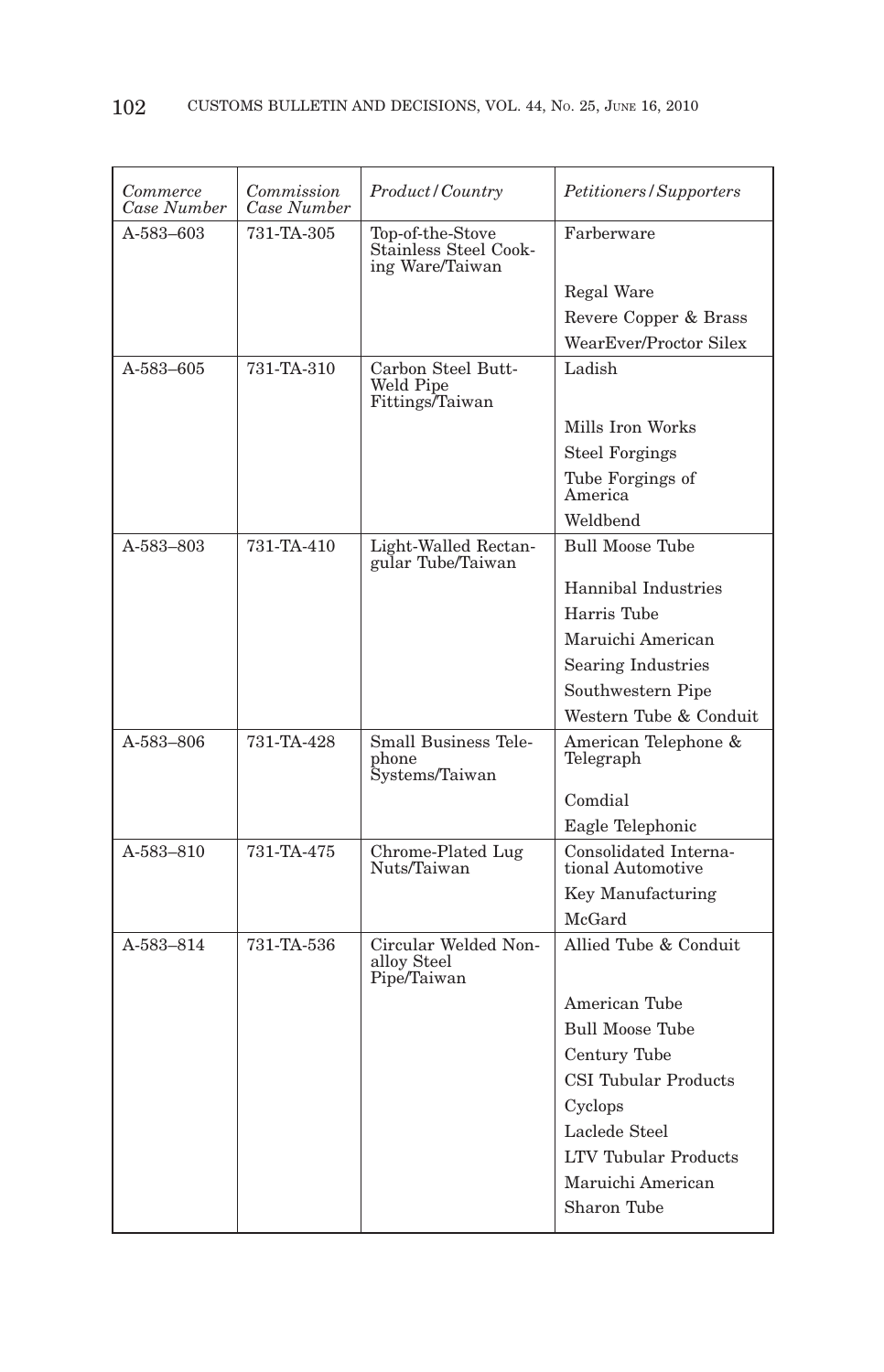| Commerce<br>Case Number | Commission<br>Case Number | Product / Country                                   | Petitioners/Supporters               |
|-------------------------|---------------------------|-----------------------------------------------------|--------------------------------------|
|                         |                           |                                                     | <b>USX</b>                           |
|                         |                           |                                                     | Western Tube & Conduit               |
|                         |                           |                                                     | Wheatland Tube                       |
| A-583-815               | 731-TA-541                | Welded ASTM A-312<br>Stainless Steel<br>Pipe/Taiwan | Avesta Sandvik Tube                  |
|                         |                           |                                                     | <b>Bristol Metals</b>                |
|                         |                           |                                                     | Crucible Materials                   |
|                         |                           |                                                     | Damascus Tubular Prod-<br>ucts       |
|                         |                           |                                                     | United Steelworkers of<br>America    |
| A-583-816               | 731-TA-564                | Stainless Steel Butt-<br>Weld Pipe                  | Flo-Mac Inc                          |
|                         |                           | Fittings/Taiwan                                     |                                      |
|                         |                           |                                                     | Gerlin                               |
|                         |                           |                                                     | Markovitz Enterprises                |
|                         |                           |                                                     | Shaw Alloy Piping Prod-<br>ucts      |
|                         |                           |                                                     | <b>Taylor Forge Stainless</b>        |
| A-583–820               | 731-TA-625                | <b>Helical Spring Lock</b><br>Washers/Taiwan        | <b>Illinois Tool Works</b>           |
| A-583-821               | 731-TA-640                | Forged Stainless Steel<br>Flanges/Taiwan            | Gerlin                               |
|                         |                           |                                                     | <b>Ideal Forging</b>                 |
|                         |                           |                                                     | Maass Flange                         |
|                         |                           |                                                     | Markovitz Enterprises                |
| A-583-824               | 731-TA-729                | Polyvinyl<br>Alcohol/Taiwan                         | Air Products and Chemi-<br>cals      |
| A-583-825               | 731-TA-743                | Melamine Institu-<br>tional<br>Dinnerware/Taiwan    | Carlisle Food Service<br>Products    |
|                         |                           |                                                     | Lexington United                     |
|                         |                           |                                                     | Plastics Manufacturing               |
| A-583-826               | 731-TA-759                | Collated Roofing<br>Nails/Taiwan                    | <b>Illinois Tool Works</b>           |
|                         |                           |                                                     | International Staple and<br>Machines |
|                         |                           |                                                     | Stanley-Bostitch                     |
| A-583-827               | 731-TA-762                | SRAMs/Taiwan                                        | Micron Technology                    |
| A-583-828               | 731-TA-775                | Stainless Steel Wire<br>Rod/Taiwan                  | AL Tech Specialty Steel              |
|                         |                           |                                                     | Carpenter Technology                 |
|                         |                           |                                                     | Republic Engineered<br>Steels        |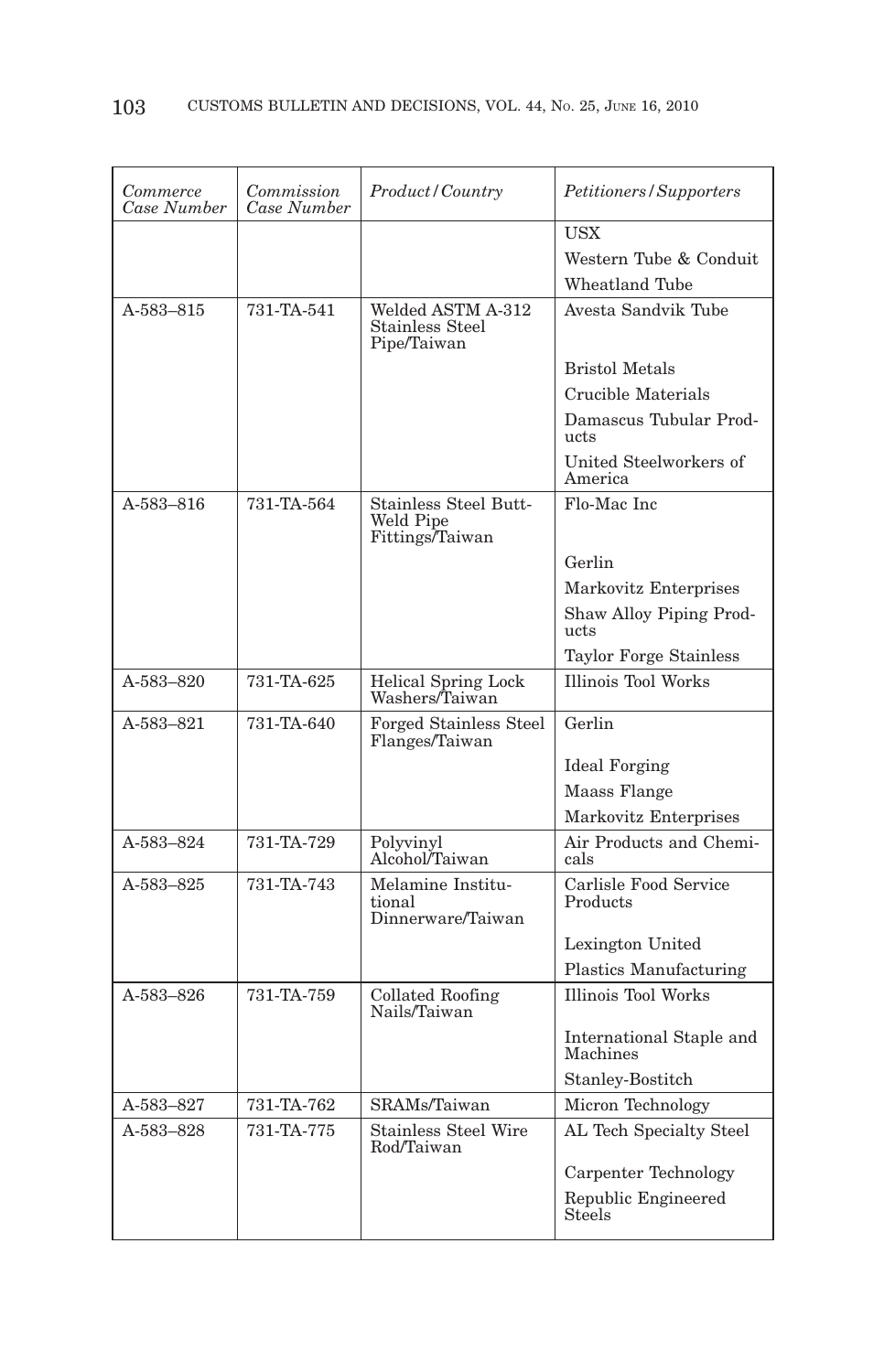| Commerce<br>Case Number | Commission<br>Case Number | <i>Product/Country</i>                           | <i>Petitioners/Supporters</i>                  |
|-------------------------|---------------------------|--------------------------------------------------|------------------------------------------------|
|                         |                           |                                                  | Talley Metals Technology                       |
|                         |                           |                                                  | United Steelworkers of<br>America              |
| A-583-830               | 731-TA-793                | <b>Stainless Steel Plate</b><br>in Coils/Taiwan  | Allegheny Ludlum                               |
|                         |                           |                                                  | Armco Steel                                    |
|                         |                           |                                                  | <b>J&amp;L</b> Specialty Steel                 |
|                         |                           |                                                  | Lukens Steel                                   |
|                         |                           |                                                  | North American Stain-<br>less                  |
|                         |                           |                                                  | United Steelworkers of<br>America              |
| A-583-831               | 731-TA-803                | <b>Stainless Steel Sheet</b><br>and Strip/Taiwan | Allegheny Ludlum                               |
|                         |                           |                                                  | Armco Steel                                    |
|                         |                           |                                                  | Bethlehem Steel                                |
|                         |                           |                                                  | Butler Armco Indepen-<br>dent Union            |
|                         |                           |                                                  | Carpenter Technology<br>Corp                   |
|                         |                           |                                                  | <b>J&amp;L Specialty Steel</b>                 |
|                         |                           |                                                  | North American Stain-<br>less                  |
|                         |                           |                                                  | United Steelworkers of<br>America              |
|                         |                           |                                                  | Zanesville Armco Inde-<br>pendent Organization |
| A-583-833               | 731-TA-826                | Polyester Staple<br>Fiber/Taiwan                 | Arteva Specialties Sarl                        |
|                         |                           |                                                  | Intercontinental Poly-<br>mers                 |
|                         |                           |                                                  | Wellman                                        |
| A-583-835               | 731-TA-906                | Hot-Rolled Steel<br>Products/Taiwan              | Bethlehem Steel                                |
|                         |                           |                                                  | Gallatin Steel                                 |
|                         |                           |                                                  | Independent Steelwork-<br>ers                  |
|                         |                           |                                                  | <b>IPSCO</b>                                   |
|                         |                           |                                                  | <b>LTV Steel</b>                               |
|                         |                           |                                                  | National Steel                                 |
|                         |                           |                                                  | Nucor                                          |
|                         |                           |                                                  | Rouge Steel Co                                 |
|                         |                           |                                                  | <b>Steel Dynamics</b>                          |
|                         |                           |                                                  | US Steel                                       |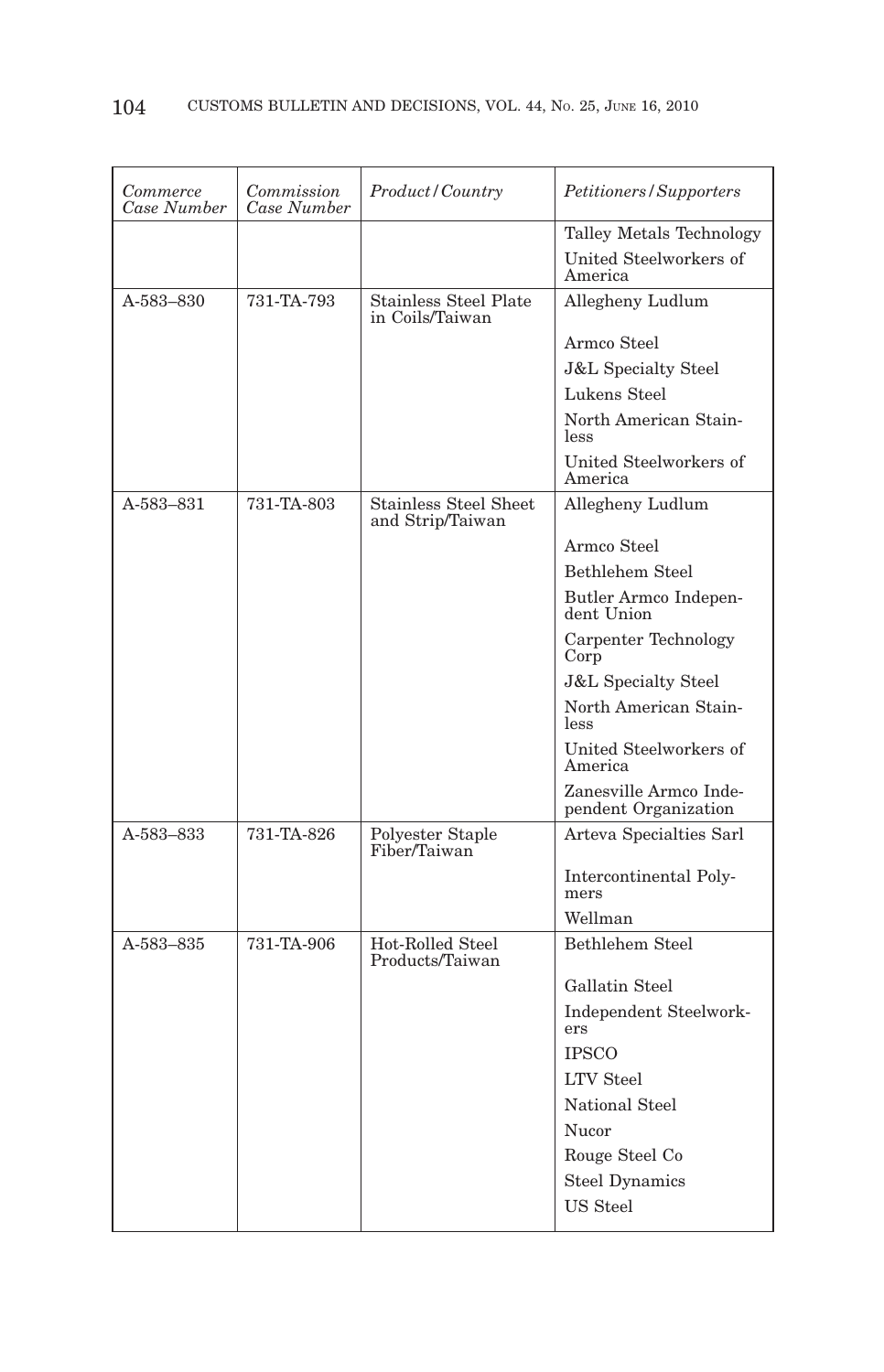| Commerce<br>Case Number | Commission<br>Case Number | Product / Country                                                             | <i>Petitioners/Supporters</i>          |
|-------------------------|---------------------------|-------------------------------------------------------------------------------|----------------------------------------|
|                         |                           |                                                                               | United Steelworkers of<br>America      |
|                         |                           |                                                                               | WCI Steel Inc.                         |
|                         |                           |                                                                               | Weirton Steel                          |
|                         |                           |                                                                               | Wheeling-Pittsburgh<br>Steel Corp      |
| A-583-837               | 731-TA-934                | Polyethylene Tereph-<br>thalate Film, Sheet<br>and Strip (PET<br>Film)/Taiwan | DuPont Teijin Films                    |
|                         |                           |                                                                               | Mitsubishi Polyester<br>Film LLC       |
|                         |                           |                                                                               | SKC America Inc                        |
|                         |                           |                                                                               | Toray Plastics (America)               |
| A-588-005               | 731-TA-48                 | High Power Micro-                                                             | Aydin                                  |
|                         |                           | wave<br>Amplifiers/Japan                                                      |                                        |
|                         |                           |                                                                               | MCL                                    |
| A-588-015               | AA1921-66                 | Television<br>Receivers/Japan                                                 | AGIV (USA)                             |
|                         |                           |                                                                               | Casio Computer                         |
|                         |                           |                                                                               | <b>CBM</b> America                     |
|                         |                           |                                                                               | Citizen Watch                          |
|                         |                           |                                                                               | Funai Electric                         |
|                         |                           |                                                                               | Hitachi                                |
|                         |                           |                                                                               | Industrial Union Depart-<br>ment       |
|                         |                           |                                                                               | JC Penny                               |
|                         |                           |                                                                               | Matsushita                             |
|                         |                           |                                                                               | Mitsubishi Electric                    |
|                         |                           |                                                                               | Montgomery Ward                        |
|                         |                           |                                                                               | <b>NEC</b>                             |
|                         |                           |                                                                               | Orion Electric                         |
|                         |                           |                                                                               | PT Imports                             |
|                         |                           |                                                                               | Philips Electronics                    |
|                         |                           |                                                                               | Philips Magnavox                       |
|                         |                           |                                                                               | Sanyo                                  |
|                         |                           |                                                                               | Sharp                                  |
|                         |                           |                                                                               | Toshiba                                |
|                         |                           |                                                                               | Toshiba America Con-<br>sumer Products |
|                         |                           |                                                                               | Victor Company of Japan                |
|                         |                           |                                                                               | Zenith Electronics                     |
|                         |                           |                                                                               |                                        |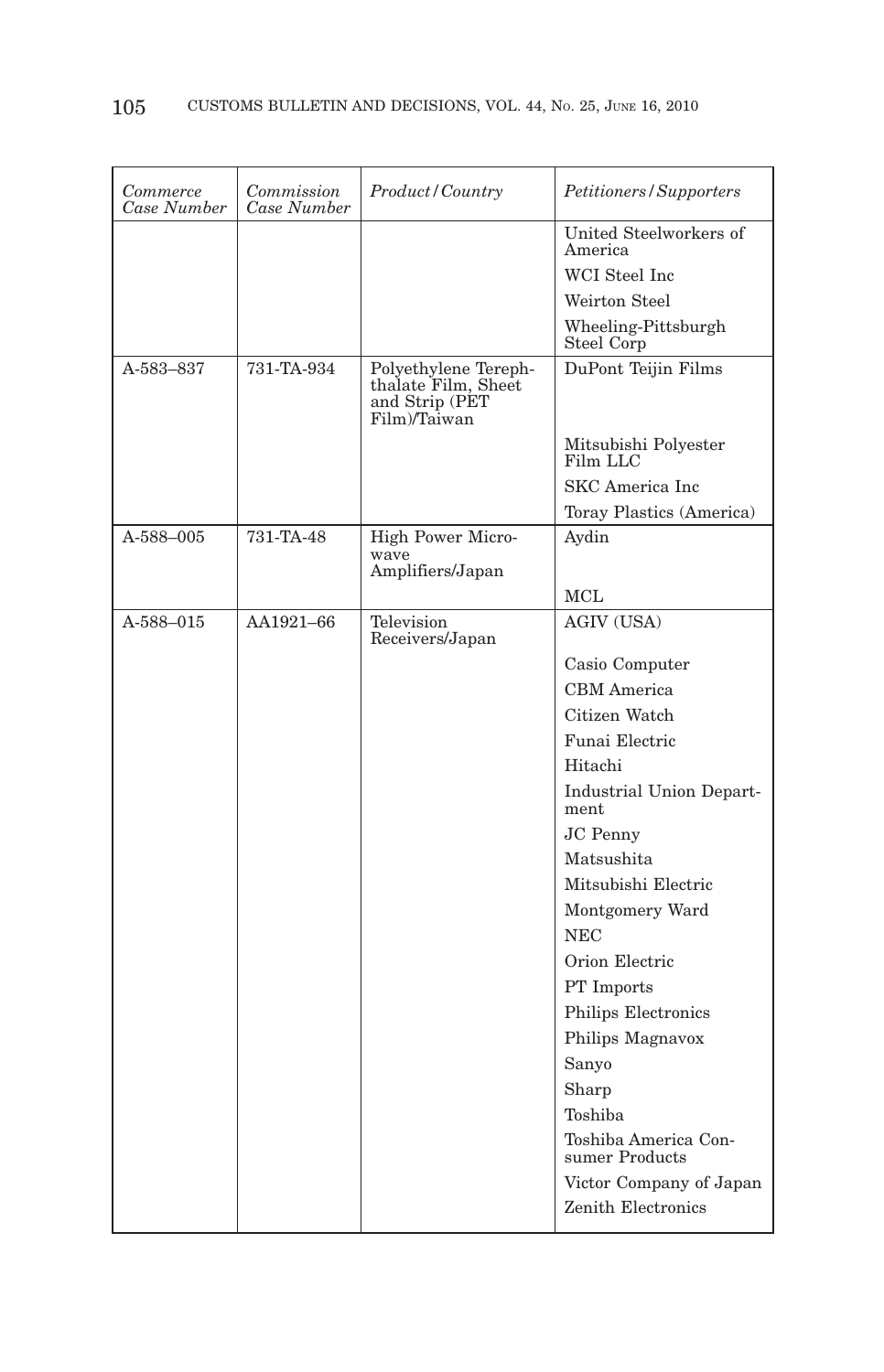| Commerce<br>Case Number | Commission<br>Case Number | <i>Product</i> / Country                                 | <i>Petitioners/Supporters</i>                        |
|-------------------------|---------------------------|----------------------------------------------------------|------------------------------------------------------|
| A-588-028               | AA1921-111                | Roller Chain/Japan                                       | Acme Chain Division,<br>North American Rock-<br>well |
|                         |                           |                                                          | American Chain Associa-<br>tion                      |
|                         |                           |                                                          | Atlas Chain & Precision<br>Products                  |
|                         |                           |                                                          | Diamond Chain                                        |
|                         |                           |                                                          | Link-Belt Chain Divi-<br>sion, FMC                   |
|                         |                           |                                                          | Morse Chain Division,<br><b>Borg Warner</b>          |
|                         |                           |                                                          | Rex Chainbelt                                        |
| A-588-029               | AA1921-85                 | Fish Netting of Man-<br>Made Fiber/Japan                 | Jovanovich Supply                                    |
|                         |                           |                                                          | <b>LFSI</b>                                          |
|                         |                           |                                                          | Trans-Pacific Trading                                |
| A-588-038               | AA1921-98                 | Bicycle<br>Speedometers/Japan                            | Avocet                                               |
|                         |                           |                                                          | Cat Eye                                              |
|                         |                           |                                                          | Diversified Products                                 |
|                         |                           |                                                          | NS International                                     |
|                         |                           |                                                          | Sanyo Electric                                       |
|                         |                           |                                                          | Stewart-Warner                                       |
| A-588-041               | AA1921-115                | Synthetic<br>Methionine/Japan                            | Monsanto                                             |
| A-588-045               | AA1921-124                | Steel Wire<br>Rope/Japan                                 | <b>AMSTED</b> Industries                             |
| A-588-046               | AA1921-129                | Polychloroprene<br>Rubber/Japan                          | E I du Pont de Nemours                               |
| A-588-054               | AA1921-143                | Tapered Roller Bear-<br>ings 4 Inches and<br>Under/Japan | No companies identified<br>as petitioners at the     |
|                         |                           |                                                          | Commission; Commerce<br>service list identifies:     |
|                         |                           |                                                          | American Honda Motor                                 |
|                         |                           |                                                          | Federal Mogul                                        |
|                         |                           |                                                          | Ford Motor                                           |
|                         |                           |                                                          | <b>General Motors</b>                                |
|                         |                           |                                                          | Honda                                                |
|                         |                           |                                                          | Hoover-NSK Bearing                                   |
|                         |                           |                                                          | Isuzu                                                |
|                         |                           |                                                          | <b>Itocho</b>                                        |
|                         |                           |                                                          | <b>ITOCHU</b> International                          |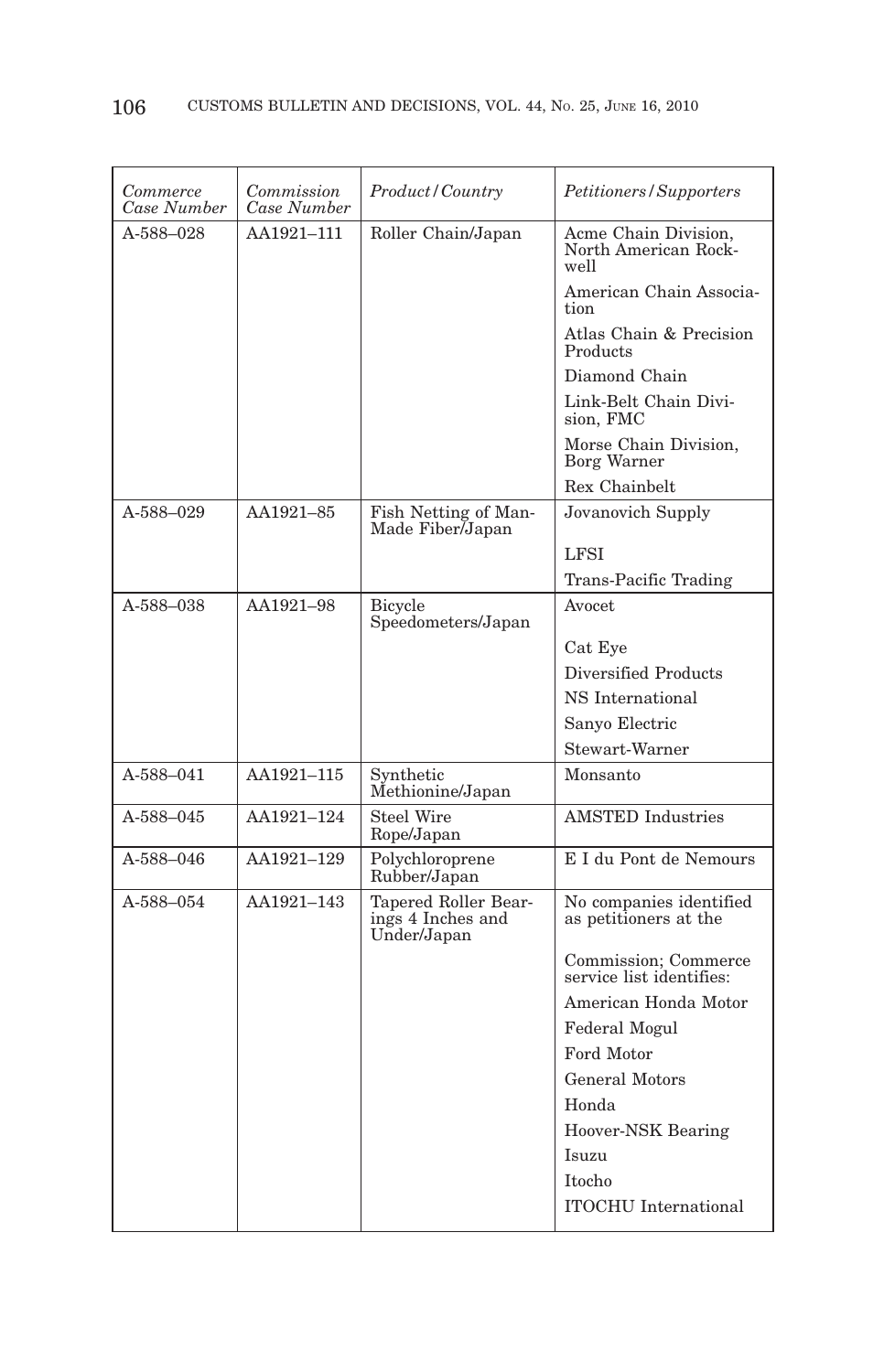| Commerce<br>Case Number | Commission<br>Case Number | Product/Country                                    | Petitioners/Supporters            |
|-------------------------|---------------------------|----------------------------------------------------|-----------------------------------|
|                         |                           |                                                    | Kanematsu-Goshu USA               |
|                         |                           |                                                    | Kawasaki Heavy Duty<br>Industries |
|                         |                           |                                                    | Komatsu America                   |
|                         |                           |                                                    | Koyo Seiko                        |
|                         |                           |                                                    | Kubota Tractor                    |
|                         |                           |                                                    | Mitsubishi                        |
|                         |                           |                                                    | Motorambar                        |
|                         |                           |                                                    | Nachi America                     |
|                         |                           |                                                    | Nachi Western                     |
|                         |                           |                                                    | Nachi-Fujikoshi                   |
|                         |                           |                                                    | Nippon Seiko                      |
|                         |                           |                                                    | Nissan Motor                      |
|                         |                           |                                                    | Nissan Motor USA                  |
|                         |                           |                                                    | <b>NSK</b>                        |
|                         |                           |                                                    | <b>NTN</b>                        |
|                         |                           |                                                    | Subaru of America                 |
|                         |                           |                                                    | Sumitomo                          |
|                         |                           |                                                    | Suzuki Motor                      |
|                         |                           |                                                    | Timken                            |
|                         |                           |                                                    | Toyota Motor Sales                |
|                         |                           |                                                    | Yamaha Motors                     |
| A-588–055               | AA1921-154                | Acrylic Sheet/Japan                                | Polycast Technology               |
| A-588–056               | AA1921-162                | Melamine/Japan                                     | Melamine Chemical                 |
| A-588-068               | AA1921-188                | Prestressed Concrete<br>Steel Wire<br>Strand/Japan | American Spring Wire              |
|                         |                           |                                                    | Armco Steel                       |
|                         |                           |                                                    | Bethlehem Steel                   |
|                         |                           |                                                    | CF&I Steel                        |
|                         |                           |                                                    | Florida Wire & Cable              |
| A-588-405               | 731-TA-207                | Cellular Mobile<br>Telephones/Japan                | EF Johnson                        |
|                         |                           |                                                    | Motorola                          |
| A-588-602               | 731-TA-309                | Carbon Steel Butt-<br>Weld Pipe<br>Fittings/Japan  | Ladish                            |
|                         |                           |                                                    | Mills Iron Works                  |
|                         |                           |                                                    | <b>Steel Forgings</b>             |
|                         |                           |                                                    | Tube Forgings of<br>America       |
|                         |                           |                                                    | Weldbend                          |
|                         |                           |                                                    |                                   |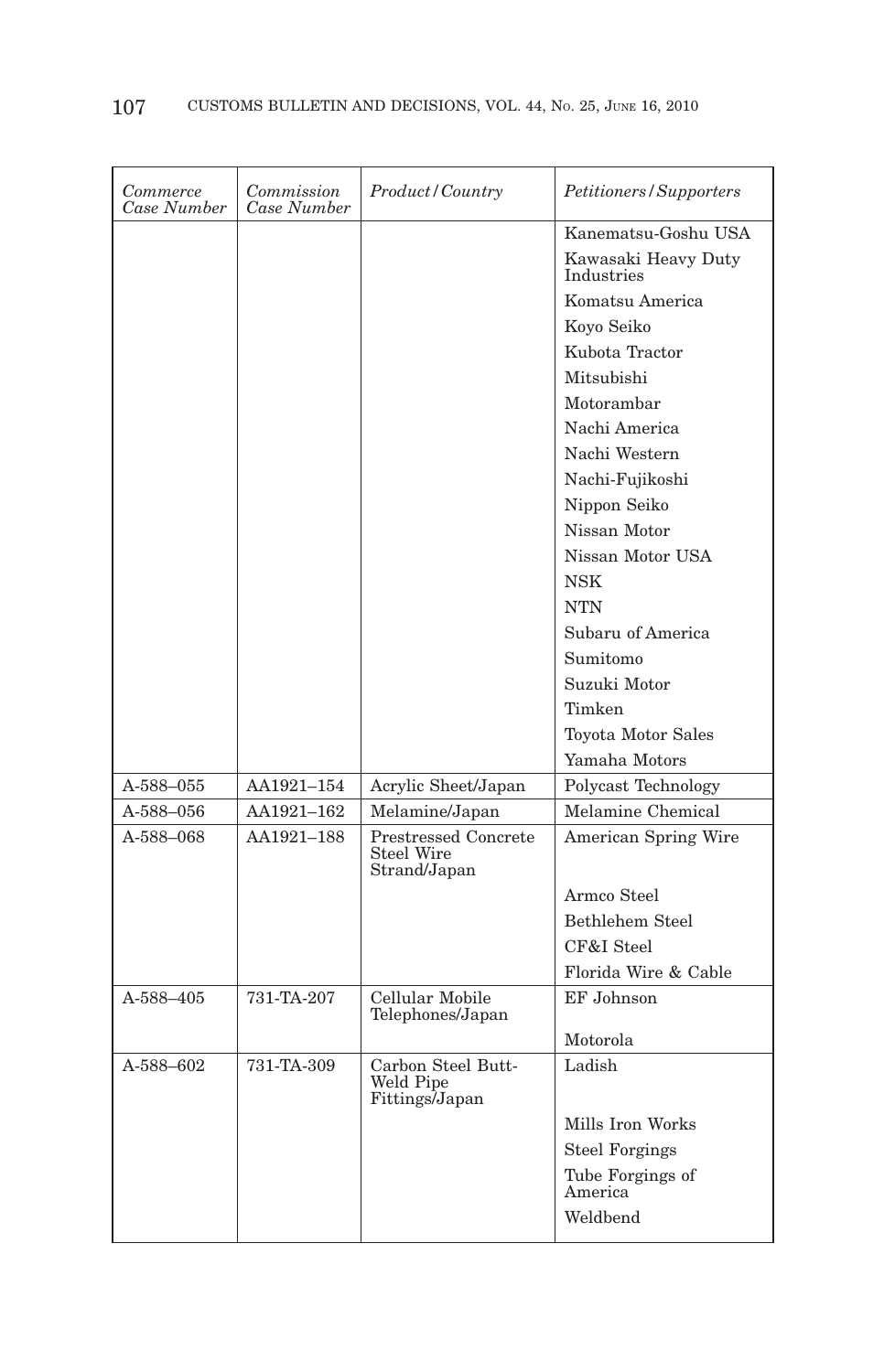| Commerce<br>Case Number | Commission<br>Case Number | Product/Country                                             | Petitioners/Supporters                                                                             |
|-------------------------|---------------------------|-------------------------------------------------------------|----------------------------------------------------------------------------------------------------|
| A-588-604               | 731-TA-343                | Tapered Roller Bear-<br>ings Over 4<br>Inches/Japan         | L&S Bearing                                                                                        |
|                         |                           |                                                             | Timken                                                                                             |
|                         |                           |                                                             | Torrington                                                                                         |
| A-588-605               | 731-TA-347                | Malleable Cast Iron<br>Pipe Fittings/Japan                  | Grinnell                                                                                           |
|                         |                           |                                                             | <b>Stanley G Flagg</b>                                                                             |
|                         |                           |                                                             | Stockham Valves & Fit-<br>tings                                                                    |
|                         |                           |                                                             | U-Brand                                                                                            |
|                         |                           |                                                             | Ward Manufacturing                                                                                 |
| A-588-609               | 731-TA-368                | Color Picture<br>Tubes/Japan                                | Industrial Union Depart-<br>ment, AFL-CIO                                                          |
|                         |                           |                                                             | <b>International Association</b><br>of Machinists & Aero-<br>space Workers                         |
|                         |                           |                                                             | <b>International Brother-</b><br>hood of Electrical Work-<br>ers                                   |
|                         |                           |                                                             | International Union of<br>Electronic, Electrical,<br>Technical, Salaried and<br>Machine Workers    |
|                         |                           |                                                             | Philips Electronic Com-<br>ponents Group                                                           |
|                         |                           |                                                             | United Steelworkers of<br>America                                                                  |
|                         |                           |                                                             | Zenith Electronics                                                                                 |
| A-588-702               | 731-TA-376                | <b>Stainless Steel Butt-</b><br>Weld Pipe<br>Fittings/Japan | Flo-Mac Inc                                                                                        |
|                         |                           |                                                             | Flowline                                                                                           |
|                         |                           |                                                             | Shaw Alloy Piping Prod-<br>ucts                                                                    |
|                         |                           |                                                             | Taylor Forge Stainless                                                                             |
| A-588-703               | 731-TA-377                | Internal Combustion<br>Industrial Forklift<br>Trucks/Japan  | Ad-Hoc Group of Work-<br>ers from Hyster's Berea,<br>Kentucky and Sulligent,<br>Alabama Facilities |
|                         |                           |                                                             | Allied Industrial Work-<br>ers of America                                                          |
|                         |                           |                                                             | Hyster                                                                                             |
|                         |                           |                                                             | Independent Lift Truck<br><b>Builders Union</b>                                                    |
|                         |                           |                                                             | International Association<br>of Machinists & Aero-<br>space Workers                                |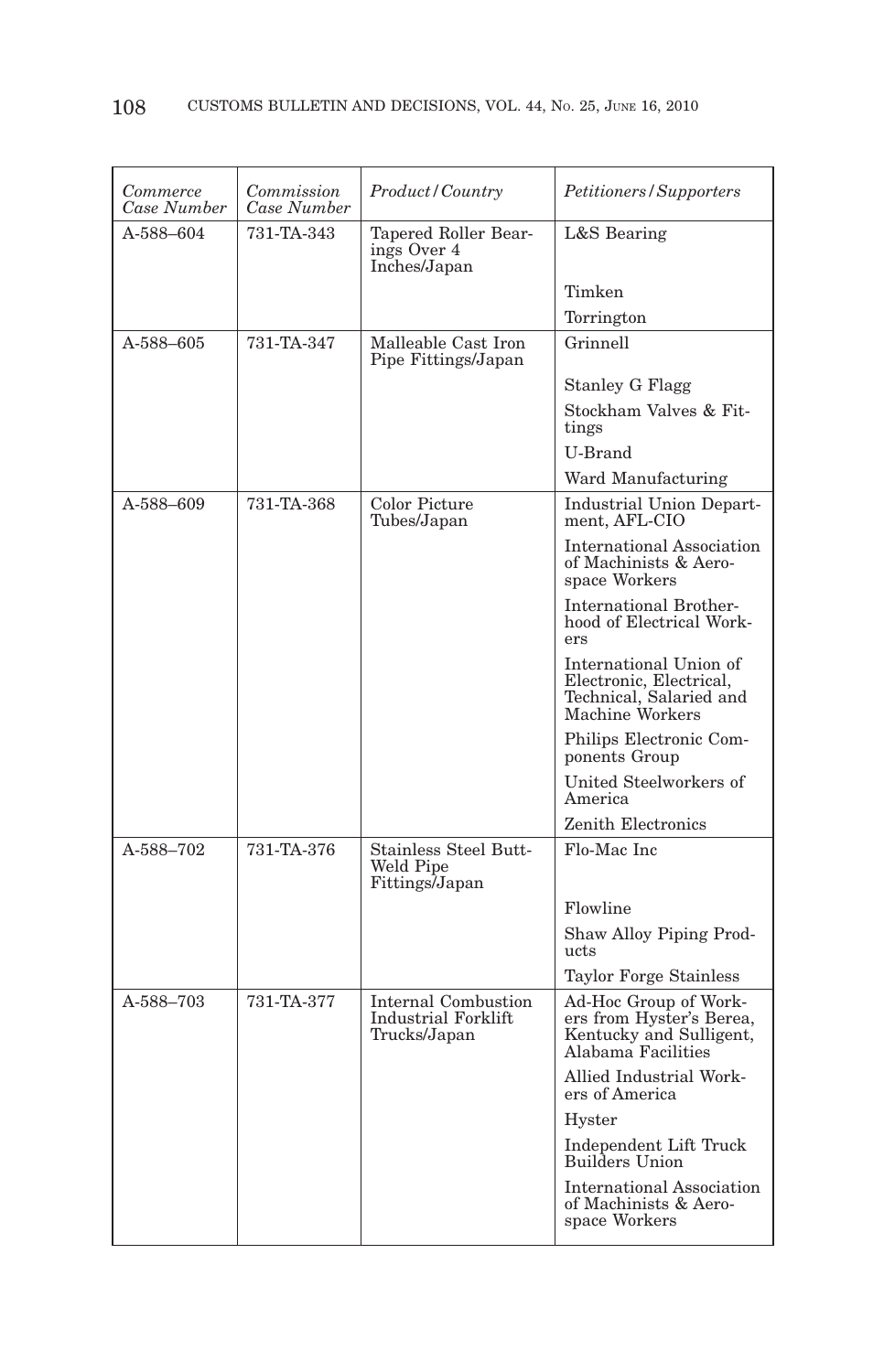| Commerce<br>Case Number | Commission<br>Case Number | Product/Country                                 | Petitioners/Supporters                                              |
|-------------------------|---------------------------|-------------------------------------------------|---------------------------------------------------------------------|
|                         |                           |                                                 | United Shop & Service<br>Employees                                  |
| A-588-704               | 731-TA-379                | Brass Sheet and<br>Strip/Japan                  | Allied Industrial Work-<br>ers of America                           |
|                         |                           |                                                 | American Brass                                                      |
|                         |                           |                                                 | <b>Bridgeport Brass</b>                                             |
|                         |                           |                                                 | Chase Brass & Copper                                                |
|                         |                           |                                                 | Hussey Copper                                                       |
|                         |                           |                                                 | International Association<br>of Machinists & Aero-<br>space Workers |
|                         |                           |                                                 | Mechanics Educational<br>Society of America (Local<br>56)           |
|                         |                           |                                                 | The Miller Company                                                  |
|                         |                           |                                                 | North Coast Brass &<br>Copper                                       |
|                         |                           |                                                 | Olin                                                                |
|                         |                           |                                                 | Pegg Metals                                                         |
|                         |                           |                                                 | Revere Copper Products                                              |
|                         |                           |                                                 | United Steelworkers of<br>America                                   |
|                         |                           |                                                 |                                                                     |
| A-588–706               | 731-TA-384                | Nitrile Rubber/Japan                            | Uniroyal Chemical                                                   |
| A-588-707               | 731-TA-386                | Granular Poly-<br>tetrafluoroethylene/<br>Japan | E I du Pont de Nemours                                              |
|                         |                           |                                                 | <b>ICI</b> Americas                                                 |
| A-588-802               | 731-TA-389                | 3.5" Microdisks/Japan                           | Verbatim                                                            |
| A-588-804               | 731-TA-<br>$394-A$        | Ball Bearings/Japan                             | Barden Corp                                                         |
|                         |                           |                                                 | <b>Emerson Power Trans-</b><br>mission                              |
|                         |                           |                                                 | Kubar Bearings                                                      |
|                         |                           |                                                 | McGill Manufacturing<br>Co                                          |
|                         |                           |                                                 | <b>MPB</b>                                                          |
|                         |                           |                                                 | Rexnord Inc                                                         |
|                         |                           |                                                 | <b>Rollway Bearings</b>                                             |
|                         |                           |                                                 | Torrington                                                          |
| A-588-804               | 731-TA-<br>394-B          | Cylindrical Roller<br>Bearings/Japan            | Barden Corp                                                         |
|                         |                           |                                                 | <b>Emerson Power Trans-</b><br>mission                              |
|                         |                           |                                                 | Kubar Bearings                                                      |
|                         |                           |                                                 | <b>MPB</b>                                                          |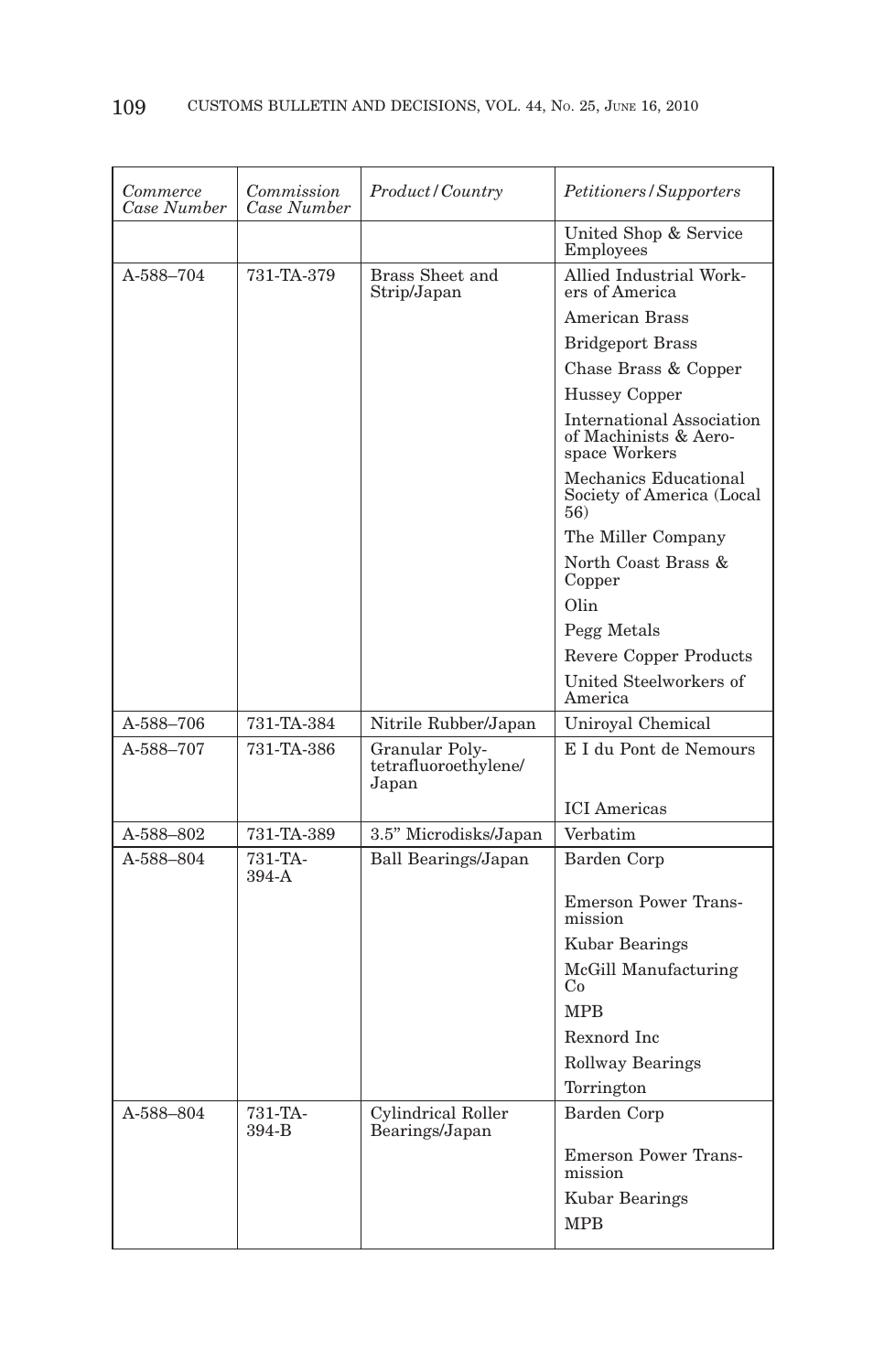| Commerce<br>Case Number | Commission<br>Case Number | Product/Country                                    | Petitioners/Supporters                                                      |
|-------------------------|---------------------------|----------------------------------------------------|-----------------------------------------------------------------------------|
|                         |                           |                                                    | <b>Rollway Bearings</b>                                                     |
|                         |                           |                                                    | Torrington                                                                  |
| A-588-804               | 731-TA-<br>$394-C$        | Spherical Plain<br>Bearings/Japan                  | Barden Corp                                                                 |
|                         |                           |                                                    | <b>Emerson Power Trans-</b><br>mission                                      |
|                         |                           |                                                    | Kubar Bearings                                                              |
|                         |                           |                                                    | Rollway Bearings                                                            |
|                         |                           |                                                    | Torrington                                                                  |
| A-588–806               | 731-TA-408                | Electrolytic Manga-<br>nese Dioxide/Japan          | Chemetals                                                                   |
|                         |                           |                                                    | Kerr-McGee                                                                  |
|                         |                           |                                                    | Rayovac                                                                     |
| A-588-807               | 731-TA-414                | Industrial<br>Belts/Japan                          | The Gates Rubber Com-<br>pany                                               |
|                         |                           |                                                    | The Goodyear Tire and<br>Rubber Company                                     |
| A-588-809               | 731-TA-426                | <b>Small Business Tele-</b><br>phone Systems/Japan | American Telephone &<br>Telegraph                                           |
|                         |                           |                                                    | Comdial                                                                     |
|                         |                           |                                                    | Eagle Telephonic                                                            |
| A-588-810               | 731-TA-429                | Mechanical Transfer<br>Presses/Japan               | <b>Allied Products</b>                                                      |
|                         |                           |                                                    | United Autoworkers of<br>America                                            |
|                         |                           |                                                    | United Steelworkers of<br>America                                           |
| A-588-811               | 731-TA-432                | Drafting<br>Machines/Japan                         | Vemco                                                                       |
| A-588-812               | 731-TA-440                | Industrial<br>Nitrocellulose/Japan                 | Hercules                                                                    |
| A-588-815               | 731-TA-461                | Gray Portland Ce-<br>ment and<br>Clinker/Japan     | Calaveras Cement                                                            |
|                         |                           |                                                    | Hanson Permanente Ce-<br>ment                                               |
|                         |                           |                                                    | Independent Workers of<br>North America (Locals<br>49, 52, 89, 192 and 471) |
|                         |                           |                                                    | International Union of<br>Operating Engineers (Lo-<br>cal(12)               |
|                         |                           |                                                    | National Cement Co Inc                                                      |
|                         |                           |                                                    | National Cement Com-<br>pany of California                                  |
|                         |                           |                                                    | Southdown                                                                   |
|                         |                           |                                                    |                                                                             |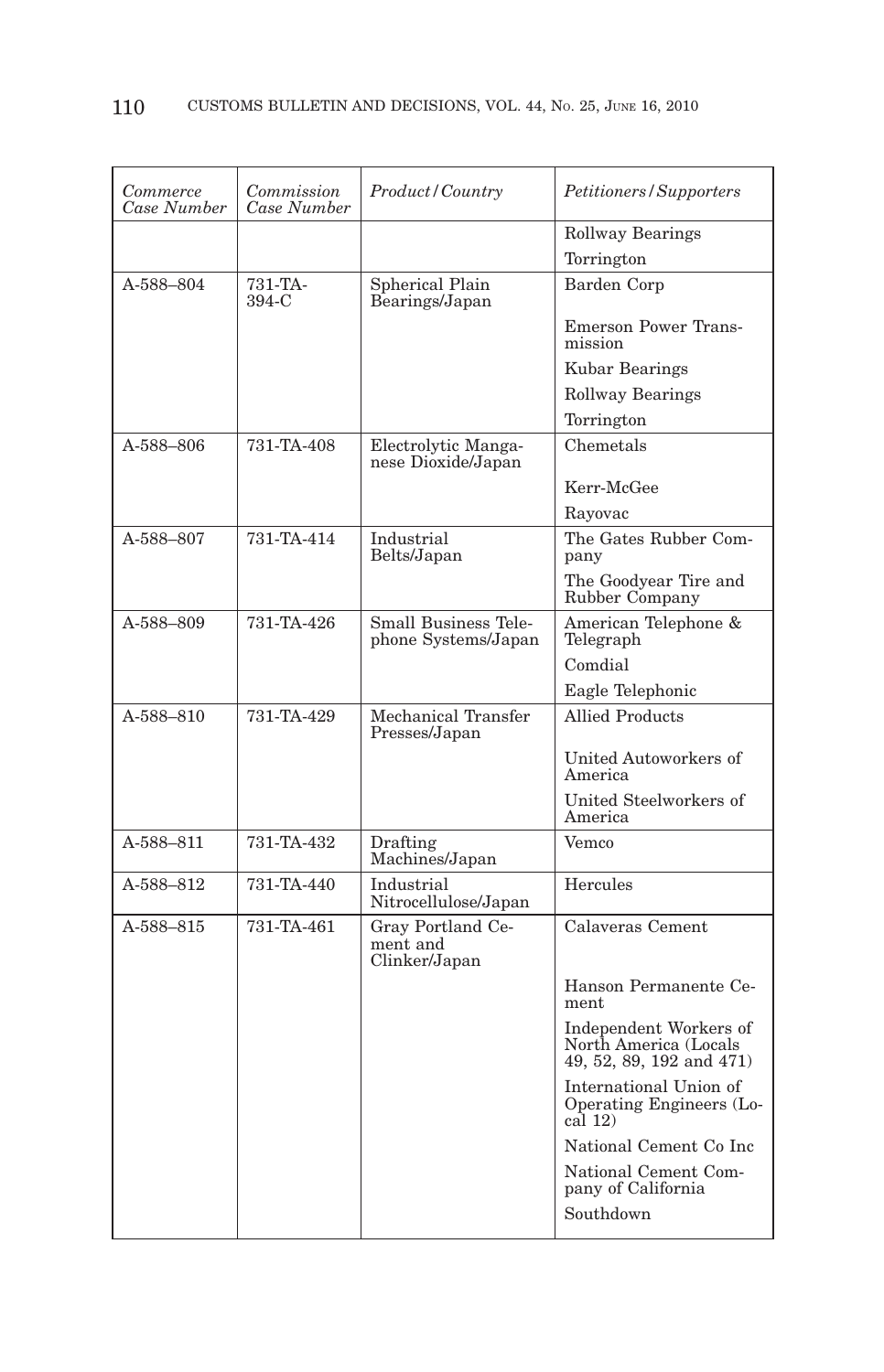| Commerce<br>Case Number | Commission<br>Case Number | Product / Country                                          | Petitioners/Supporters                |
|-------------------------|---------------------------|------------------------------------------------------------|---------------------------------------|
| A-588-817               | 731-TA-469                | Electroluminescent<br>Flat-Panel<br>Displays/Japan         | The Cherry Corporation                |
|                         |                           |                                                            | Electro Plasma                        |
|                         |                           |                                                            | Magnascreen                           |
|                         |                           |                                                            | OIS Optical Imaging<br><b>Systems</b> |
|                         |                           |                                                            | Photonics Technology                  |
|                         |                           |                                                            | Planar Systems                        |
|                         |                           |                                                            | Plasmaco                              |
| A-588-823               | 731-TA-571                | Professional Electric<br>Cutting Tools/Japan               | Black & Decker                        |
| A-588-826               | 731-TA-617                | Corrosion-Resistant<br>Carbon Steel Flat<br>Products/Japan | Bethlehem Steel                       |
|                         |                           |                                                            | California Steel Indus-<br>tries      |
|                         |                           |                                                            | Geneva Steel                          |
|                         |                           |                                                            | <b>Gulf States Steel</b>              |
|                         |                           |                                                            | Lukens Steel                          |
|                         |                           |                                                            | Nextech                               |
|                         |                           |                                                            | Rouge Steel Co                        |
|                         |                           |                                                            | Sharon Steel                          |
|                         |                           |                                                            | Theis Precision Steel                 |
|                         |                           |                                                            | Thompson Steel                        |
|                         |                           |                                                            | US Steel                              |
|                         |                           |                                                            | United Steelworkers of<br>America     |
|                         |                           |                                                            | <b>WCI</b> Steel                      |
|                         |                           |                                                            | Weirton Steel                         |
| A-588-831               | 731-TA-660                | Grain-Oriented Sili-<br>con Electrical<br>Steel/Japan      | Allegheny Ludlum                      |
|                         |                           |                                                            | Armco Steel                           |
|                         |                           |                                                            | United Steelworkers of<br>America     |
| A-588-833               | 731-TA-681                | <b>Stainless Steel</b><br>Bar/Japan                        | AL Tech Specialty Steel               |
|                         |                           |                                                            | Carpenter Technology                  |
|                         |                           |                                                            | Crucible Specialty Met-<br>als        |
|                         |                           |                                                            | Electralloy                           |
|                         |                           |                                                            | Republic Engineered<br>Steels         |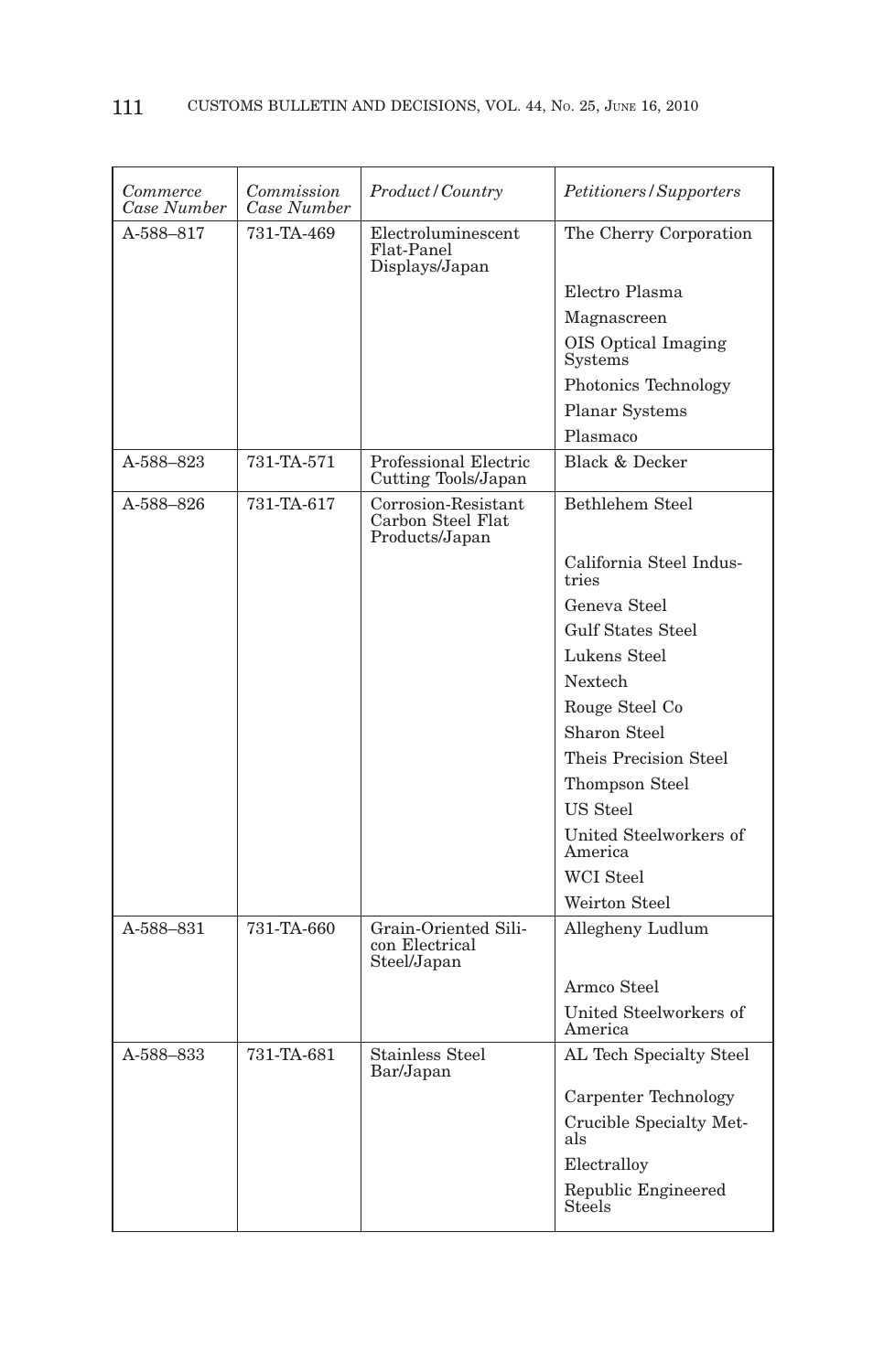| Commerce<br>Case Number | Commission<br>Case Number | Product/Country                                 | Petitioners/Supporters              |
|-------------------------|---------------------------|-------------------------------------------------|-------------------------------------|
|                         |                           |                                                 | <b>Slater Steels</b>                |
|                         |                           |                                                 | Talley Metals Technology            |
|                         |                           |                                                 | United Steelworkers of<br>America   |
| A-588-835               | 731-TA-714                | Oil Country Tubular<br>Goods/Japan              | <b>IPSCO</b>                        |
|                         |                           |                                                 | Koppel Steel                        |
|                         |                           |                                                 | Lone Star Steel Co                  |
|                         |                           |                                                 | Maverick Tube                       |
|                         |                           |                                                 | Newport Steel                       |
|                         |                           |                                                 | North Star Steel                    |
|                         |                           |                                                 | US Steel                            |
| A-588-836               | 731-TA-727                | Polyvinyl<br>Alcohol <sup><i>Japan</i></sup>    | Air Products and Chemi-<br>cals     |
| A-588-837               | 731-TA-737                | Large Newspaper<br>Printing<br>Presses/Japan    | Rockwell Graphics Sys-<br>tems      |
| A-588-838               | 731-TA-739                | Clad Steel<br>Plate/Japan                       | Lukens Steel                        |
| A-588-839               | 731-TA-740                | Sodium Azide/Japan                              | American Azide                      |
| A-588-840               | 731-TA-748                | Gas Turbo-<br>Compressor<br>Systems/Japan       | Demag Delaval                       |
|                         |                           |                                                 | Dresser-Rand                        |
|                         |                           |                                                 | United Steelworkers of<br>America   |
| A-588-841               | 731-TA-750                | Vector<br>Supercomputers/Japan                  | Cray Research                       |
| A-588-843               | 731-TA-771                | <b>Stainless Steel Wire</b><br>Rod/Japan        | AL Tech Specialty Steel             |
|                         |                           |                                                 | Carpenter Technology                |
|                         |                           |                                                 | Republic Engineered<br>Steels       |
|                         |                           |                                                 | Talley Metals Technology            |
|                         |                           |                                                 | United Steelworkers of<br>America   |
| A-588-845               | 731-TA-800                | <b>Stainless Steel Sheet</b><br>and Strip/Japan | Allegheny Ludlum                    |
|                         |                           |                                                 | Armco Steel                         |
|                         |                           |                                                 | <b>Bethlehem Steel</b>              |
|                         |                           |                                                 | Butler Armco Indepen-<br>dent Union |
|                         |                           |                                                 | Carpenter Technology<br>Corp        |
|                         |                           |                                                 | <b>J&amp;L Specialty Steel</b>      |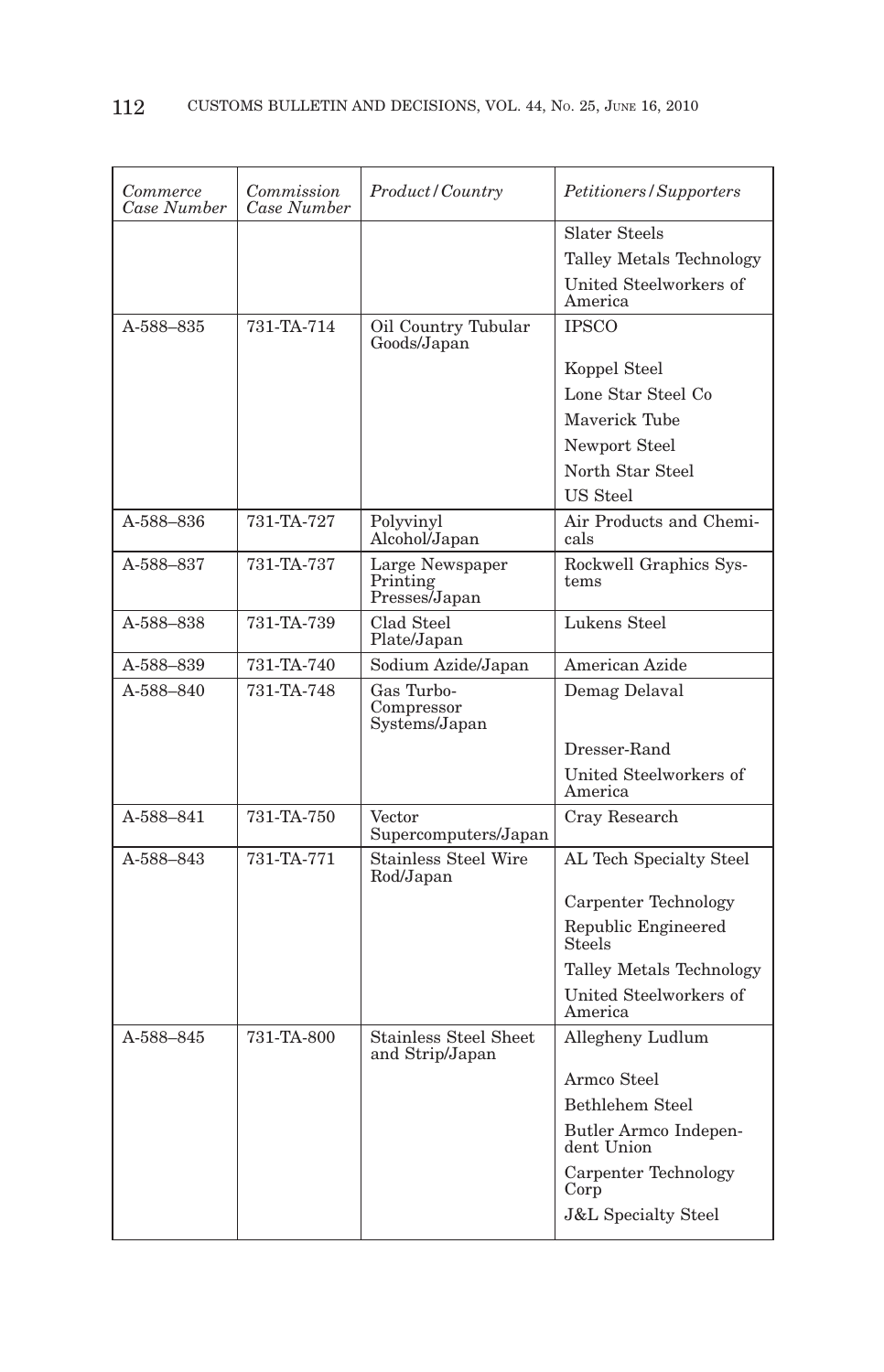| Commerce<br>Case Number | Commission<br>Case Number | Product/Country                                         | Petitioners/Supporters                         |
|-------------------------|---------------------------|---------------------------------------------------------|------------------------------------------------|
|                         |                           |                                                         | North American Stain-<br>less                  |
|                         |                           |                                                         | United Steelworkers of<br>America              |
|                         |                           |                                                         | Zanesville Armco Inde-<br>pendent Organization |
| A-588-846               | 731-TA-807                | Hot-Rolled Carbon<br>Steel Flat<br>Products/Japan       | Acme Steel                                     |
|                         |                           |                                                         | Bethlehem Steel                                |
|                         |                           |                                                         | California Steel Indus-<br>tries               |
|                         |                           |                                                         | Gallatin Steel                                 |
|                         |                           |                                                         | Geneva Steel                                   |
|                         |                           |                                                         | <b>Gulf States Steel</b>                       |
|                         |                           |                                                         | Independent Steelwork-<br>ers                  |
|                         |                           |                                                         | <b>IPSCO</b>                                   |
|                         |                           |                                                         | Ispat/Inland                                   |
|                         |                           |                                                         | <b>LTV</b> Steel                               |
|                         |                           |                                                         | Nucor                                          |
|                         |                           |                                                         | Rouge Steel Co                                 |
|                         |                           |                                                         | <b>Steel Dynamics</b>                          |
|                         |                           |                                                         | US Steel                                       |
|                         |                           |                                                         | United Steelworkers of<br>America              |
|                         |                           |                                                         | <b>WCI</b> Steel                               |
|                         |                           |                                                         | Weirton Steel                                  |
|                         |                           |                                                         | Wheeling-Pittsburgh<br>Steel Corp              |
| A-588-847               | 731-TA-820                | Cut-to-Length Carbon<br>Steel Plate/Japan               | Bethlehem Steel                                |
|                         |                           |                                                         | CitiSteel USA Inc                              |
|                         |                           |                                                         | Geneva Steel                                   |
|                         |                           |                                                         | <b>Gulf States Steel</b>                       |
|                         |                           |                                                         | <b>IPSCO</b> Steel                             |
|                         |                           |                                                         | Tuscaloosa Steel                               |
|                         |                           |                                                         | US Steel                                       |
|                         |                           |                                                         | United Steelworkers of<br>America              |
| A-588-850               | 731-TA-847                | Large-Diameter Car-<br>bon Steel Seamless<br>Pipe/Japan | North Star Steel                               |
|                         |                           |                                                         | Timken                                         |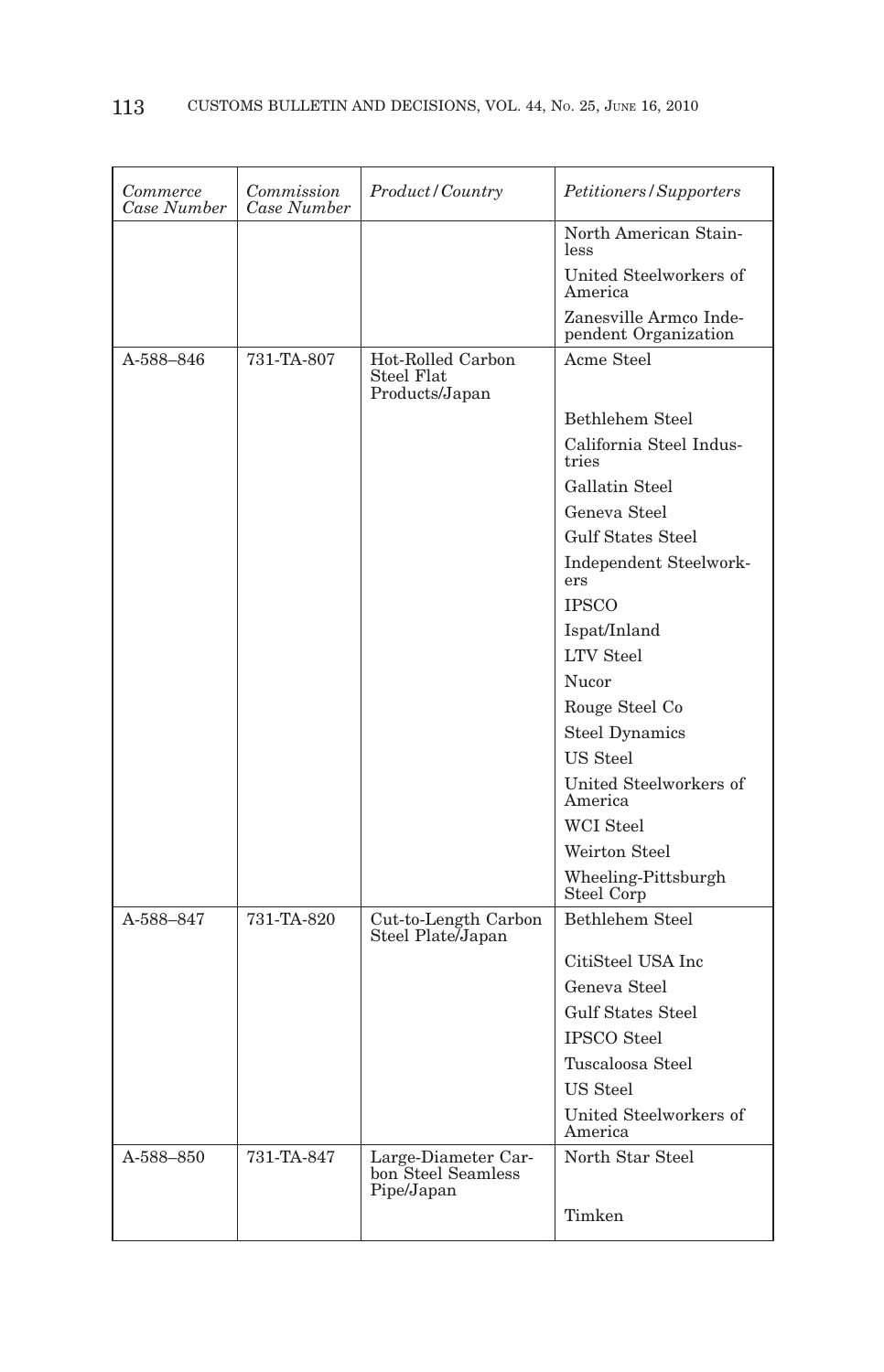| Commerce<br>Case Number | Commission<br>Case Number | Product/Country                                         | Petitioners/Supporters                    |
|-------------------------|---------------------------|---------------------------------------------------------|-------------------------------------------|
|                         |                           |                                                         | US Steel                                  |
|                         |                           |                                                         | United Steelworkers of<br>America         |
|                         |                           |                                                         | USS/Kobe                                  |
| A-588-851               | 731-TA-847                | Small-Diameter Car-<br>bon Steel Seamless<br>Pipe/Japan | Koppel Steel                              |
|                         |                           |                                                         | North Star Steel                          |
|                         |                           |                                                         | Sharon Tube                               |
|                         |                           |                                                         | Timken                                    |
|                         |                           |                                                         | <b>US</b> Steel                           |
|                         |                           |                                                         | United Steelworkers of<br>America         |
|                         |                           |                                                         | USS/Kobe                                  |
|                         |                           |                                                         | Vision Metals' Gulf<br><b>States Tube</b> |
| A-588-852               | 731-TA-853                | Structural Steel<br>Beams/Japan                         | Northwestern Steel and<br>Wire            |
|                         |                           |                                                         | Nucor                                     |
|                         |                           |                                                         | Nucor-Yamato Steel                        |
|                         |                           |                                                         | TXI-Chaparral Steel                       |
|                         |                           |                                                         | United Steelworkers of<br>America         |
| A-588-854               | 731-TA-860                | Tin-Mill<br>Products/Japan                              | Independent Steelwork-<br>ers             |
|                         |                           |                                                         | United Steelworkers of<br>America         |
|                         |                           |                                                         | Weirton Steel                             |
| A-588-856               | 731-TA-888                | <b>Stainless Steel</b><br>Angle/Japan                   | Slater Steels                             |
|                         |                           |                                                         | United Steelworkers of<br>America         |
| A-588-857               | 731-TA-919                | Welded Large Diam-<br>eter Line Pipe/Japan              | American Cast Iron Pipe                   |
|                         |                           |                                                         | Berg Steel Pipe                           |
|                         |                           |                                                         | <b>Bethlehem Steel</b>                    |
|                         |                           |                                                         | Napa Pipe/Oregon Steel<br>Mills           |
|                         |                           |                                                         | Saw Pipes USA                             |
|                         |                           |                                                         | Stupp                                     |
|                         |                           |                                                         | <b>US</b> Steel                           |
| A-588-861               | 731-TA-1016               | Polyvinyl                                               | Celenex Ltd                               |
|                         |                           | Alcohol/Japan                                           | E I du Pont de Nemours<br>& Co            |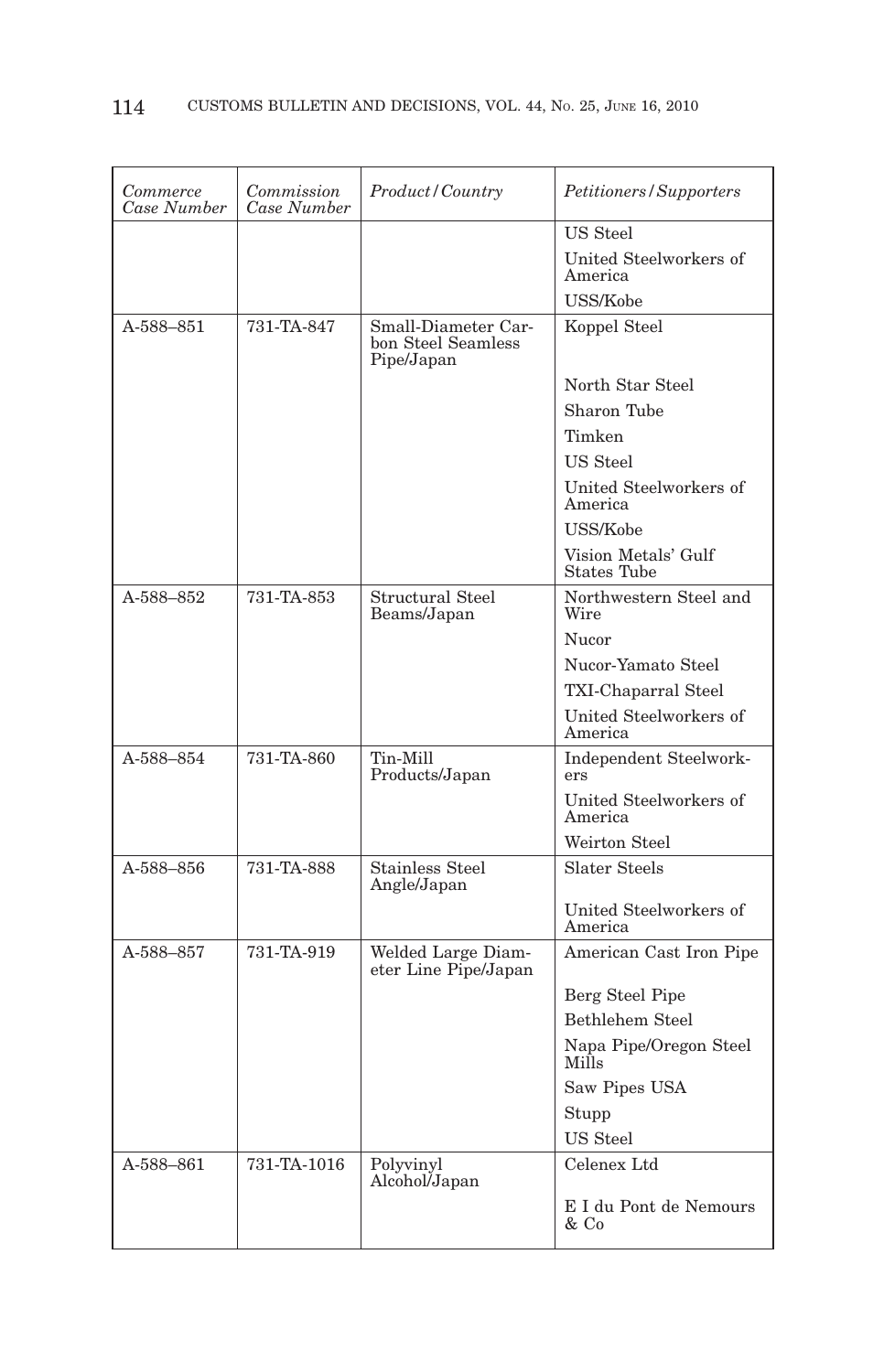| Commerce<br>Case Number | Commission<br>Case Number | Product/Country                                                | Petitioners/Supporters            |
|-------------------------|---------------------------|----------------------------------------------------------------|-----------------------------------|
| A-588-862               | 731-TA-1023               | Certain Ceramic Sta-<br>tion Post<br>Insulators/Japan          | Lapp Insulator Co LLC             |
|                         |                           |                                                                | Newell Porcelain Co Inc           |
|                         |                           |                                                                | Victor Insulators Inc             |
| A-588-866               | 731-TA-1090               | Superalloy Degassed<br>Chromium/Japan                          | Eramet Marietta Inc.              |
| A-602-803               | 731-TA-612                | Corrosion-Resistant<br>Carbon Steel Flat<br>Products/Australia | Armco Steel                       |
|                         |                           |                                                                | Bethlehem Steel                   |
|                         |                           |                                                                | California Steel Indus-<br>tries  |
|                         |                           |                                                                | Geneva Steel                      |
|                         |                           |                                                                | <b>Gulf States Steel</b>          |
|                         |                           |                                                                | <b>Inland Steel Industries</b>    |
|                         |                           |                                                                | <b>LTV</b> Steel                  |
|                         |                           |                                                                | Lukens Steel                      |
|                         |                           |                                                                | National Steel                    |
|                         |                           |                                                                | Nextech                           |
|                         |                           |                                                                | Rouge Steel Co                    |
|                         |                           |                                                                | Sharon Steel                      |
|                         |                           |                                                                | Theis Precision Steel             |
|                         |                           |                                                                | Thompson Steel                    |
|                         |                           |                                                                | US Steel                          |
|                         |                           |                                                                | United Steelworkers of<br>America |
|                         |                           |                                                                | WCI Steel                         |
|                         |                           |                                                                | Weirton Steel                     |
| $A-791-805$             | 731-TA-792                | <b>Stainless Steel Plate</b><br>in Coils/South Africa          | Allegheny Ludlum                  |
|                         |                           |                                                                | Armco Steel                       |
|                         |                           |                                                                | <b>J&amp;L Specialty Steel</b>    |
|                         |                           |                                                                | Lukens Steel                      |
|                         |                           |                                                                | North American Stain-<br>less     |
|                         |                           |                                                                | United Steelworkers of<br>America |
| A-791-808               | 731-TA-850                | Small-Diameter Car-<br>bon Steel Seamless<br>Pipe/South Africa | Koppel Steel                      |
|                         |                           |                                                                | North Star Steel                  |
|                         |                           |                                                                | Sharon Tube                       |
|                         |                           |                                                                | Timken                            |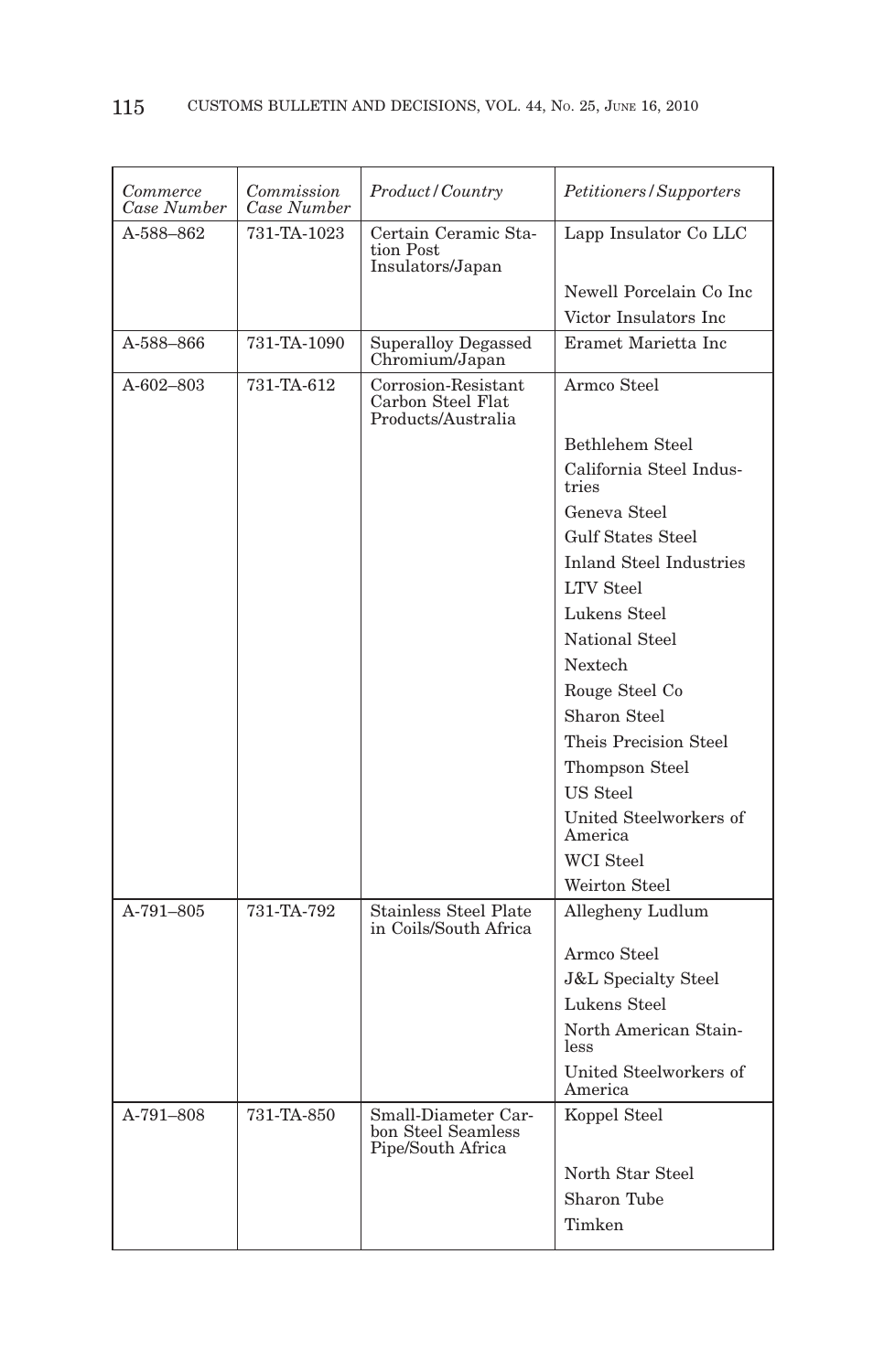| Commerce<br>Case Number | Commission<br>Case Number | Product / Country                         | Petitioners/Supporters                     |
|-------------------------|---------------------------|-------------------------------------------|--------------------------------------------|
|                         |                           |                                           | US Steel                                   |
|                         |                           |                                           | United Steelworkers of<br>America          |
|                         |                           |                                           | USS/Kobe                                   |
|                         |                           |                                           | Vision Metals' Gulf<br><b>States Tube</b>  |
| A-791-809               | 731-TA-905                | Hot-Rolled Steel<br>Products/South Africa | Bethlehem Steel                            |
|                         |                           |                                           | Gallatin Steel                             |
|                         |                           |                                           | Independent Steelwork-<br>ers              |
|                         |                           |                                           | <b>IPSCO</b>                               |
|                         |                           |                                           | <b>LTV</b> Steel                           |
|                         |                           |                                           | National Steel                             |
|                         |                           |                                           | Nucor                                      |
|                         |                           |                                           | Rouge Steel Co                             |
|                         |                           |                                           | <b>Steel Dynamics</b>                      |
|                         |                           |                                           | US Steel                                   |
|                         |                           |                                           | United Steelworkers of<br>America          |
|                         |                           |                                           | WCI Steel Inc                              |
|                         |                           |                                           | Weirton Steel                              |
|                         |                           |                                           | Wheeling-Pittsburgh<br>Steel Corp          |
| A-791-815               | 731-TA-987                | Ferrovanadium/South<br>Africa             | Bear Metallurgical Co                      |
|                         |                           |                                           | Shieldalloy Metallurgical<br>Corp          |
| $A-821-801$             | 731-TA-340E               | Solid Urea/Russia                         | Agrico Chemical                            |
|                         |                           |                                           | American Cyanamid                          |
|                         |                           |                                           | <b>CF</b> Industries                       |
|                         |                           |                                           | First Mississippi                          |
|                         |                           |                                           | Mississippi Chemical                       |
|                         |                           |                                           | Terra International                        |
|                         |                           |                                           | <b>WR</b> Grace                            |
| A-821-802               | 731-TA-<br>539-C          | Uranium/Russia                            | Ferret Exploration                         |
|                         |                           |                                           | <b>First Holding</b>                       |
|                         |                           |                                           | <b>Geomex Minerals</b>                     |
|                         |                           |                                           | <b>IMC</b> Fertilizer                      |
|                         |                           |                                           | Malapai Resources                          |
|                         |                           |                                           | Oil, Chemical and<br><b>Atomic Workers</b> |
|                         |                           |                                           |                                            |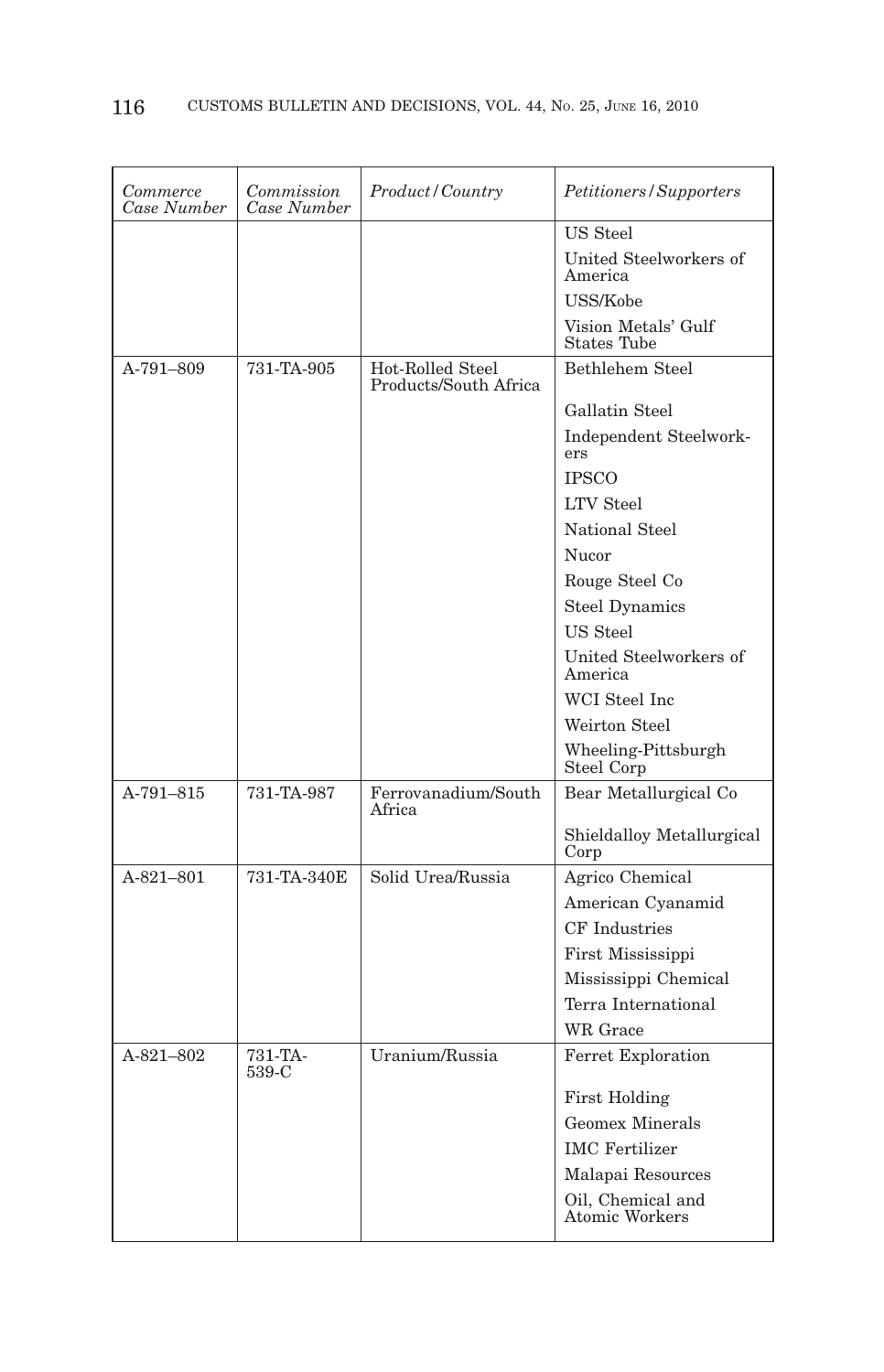| Commerce<br>Case Number | Commission<br>Case Number | Product/Country                                    | Petitioners/Supporters                                                   |
|-------------------------|---------------------------|----------------------------------------------------|--------------------------------------------------------------------------|
|                         |                           |                                                    | Pathfinder Mines                                                         |
|                         |                           |                                                    | <b>Power Resources</b>                                                   |
|                         |                           |                                                    | Rio Algom Mining                                                         |
|                         |                           |                                                    | <b>Solution Mining</b>                                                   |
|                         |                           |                                                    | <b>Total Minerals</b>                                                    |
|                         |                           |                                                    | Umetco Minerals                                                          |
|                         |                           |                                                    | <b>Uranium Resources</b>                                                 |
| A-821-804               | 731-TA-568                | Ferrosilicon/Russia                                | <b>AIMCOR</b>                                                            |
|                         |                           |                                                    | Alabama Silicon                                                          |
|                         |                           |                                                    | <b>American Alloys</b>                                                   |
|                         |                           |                                                    | Globe Metallurgical                                                      |
|                         |                           |                                                    | Oil, Chemical and<br>Atomic Workers (Local<br>389)                       |
|                         |                           |                                                    | Silicon Metaltech                                                        |
|                         |                           |                                                    | United Autoworkers of<br>America (Local 523)                             |
|                         |                           |                                                    | United Steelworkers of<br>America (Locals 2528,<br>3081, 5171 and 12646) |
| $A-821-805$             | 731-TA-697                | Pure<br>Magnesium/Russia                           | Dow Chemical                                                             |
|                         |                           |                                                    | International Union of<br>Operating Engineers (Lo-<br>cal 564)           |
|                         |                           |                                                    | Magnesium Corporation<br>of America                                      |
|                         |                           |                                                    | United Steelworkers of<br>America (Local 8319)                           |
| A-821-807               | 731-TA-702                | Ferrovanadium and<br>Nitrided<br>Vanadium/Russia   | Shieldalloy Metallurgical                                                |
| A-821-809               | 731-TA-808                | Hot-Rolled Carbon<br>Steel Flat<br>Products/Russia | Acme Steel                                                               |
|                         |                           |                                                    | Bethlehem Steel                                                          |
|                         |                           |                                                    | California Steel Indus-<br>tries                                         |
|                         |                           |                                                    | Gallatin Steel                                                           |
|                         |                           |                                                    | Geneva Steel                                                             |
|                         |                           |                                                    | <b>Gulf States Steel</b>                                                 |
|                         |                           |                                                    | Independent Steelwork-                                                   |
|                         |                           |                                                    | ers                                                                      |
|                         |                           |                                                    | <b>IPSCO</b>                                                             |
|                         |                           |                                                    | Ispat/Inland                                                             |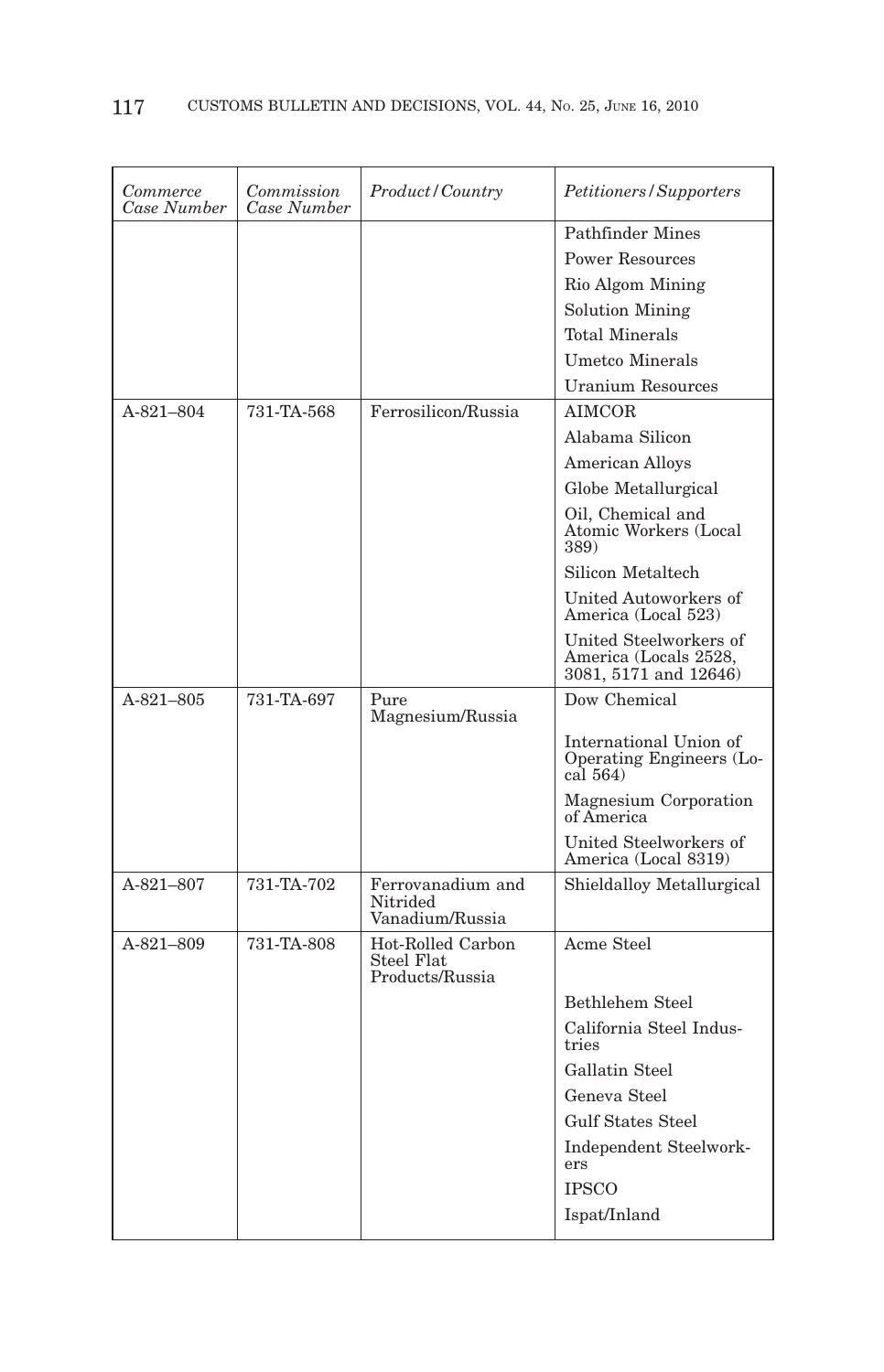| Commerce<br>Case Number | Commission<br>Case Number | Product/Country                             | Petitioners/Supporters                                                                |
|-------------------------|---------------------------|---------------------------------------------|---------------------------------------------------------------------------------------|
|                         |                           |                                             | <b>LTV</b> Steel                                                                      |
|                         |                           |                                             | National Steel                                                                        |
|                         |                           |                                             | Nucor                                                                                 |
|                         |                           |                                             | Rouge Steel Co                                                                        |
|                         |                           |                                             | <b>Steel Dynamics</b>                                                                 |
|                         |                           |                                             | US Steel                                                                              |
|                         |                           |                                             | United Steelworkers of<br>America                                                     |
|                         |                           |                                             | WCI Steel                                                                             |
|                         |                           |                                             | Weirton Steel                                                                         |
|                         |                           |                                             | Wheeling-Pittsburgh<br>Steel Corp                                                     |
| $A-821-811$             | 731-TA-856                | Ammonium<br>Nitrate/Russia                  | Agrium                                                                                |
|                         |                           |                                             | Air Products and Chemi-<br>cals                                                       |
|                         |                           |                                             | El Dorado Chemical                                                                    |
|                         |                           |                                             | LaRoche                                                                               |
|                         |                           |                                             | Mississippi Chemical                                                                  |
|                         |                           |                                             | Nitram                                                                                |
|                         |                           |                                             | Wil-Gro Fertilizer                                                                    |
| A-821-817               | 731-TA-991                | Silicon Metal/Russia                        | Globe Metallurgical Inc                                                               |
|                         |                           |                                             | SIMCALA Inc                                                                           |
| $A-821-819$             | 731-TA1072                | Pure and Alloy<br>Magnesium/Russia          | Garfield Alloys Inc                                                                   |
|                         |                           |                                             | Glass, Molders, Pottery,<br>Plastics & Allied Work-<br>ers International Local<br>374 |
|                         |                           |                                             | Halaco Engineering                                                                    |
|                         |                           |                                             | MagReTech Inc                                                                         |
|                         |                           |                                             | United Steelworkers of<br>America Local 8319                                          |
|                         |                           |                                             | US Magnesium LLC                                                                      |
| A-822-801               | 731-TA-340B               | Solid Urea/Belarus                          | Agrico Chemical                                                                       |
|                         |                           |                                             | American Cyanamid                                                                     |
|                         |                           |                                             | <b>CF</b> Industries                                                                  |
|                         |                           |                                             | First Mississippi                                                                     |
|                         |                           |                                             | Mississippi Chemical                                                                  |
|                         |                           |                                             | Terra International                                                                   |
|                         |                           |                                             | WR Grace                                                                              |
| A-822-804               | 731-TA-873                | Steel Concrete Rein-<br>forcing Bar/Belarus | AB Steel Mill Inc                                                                     |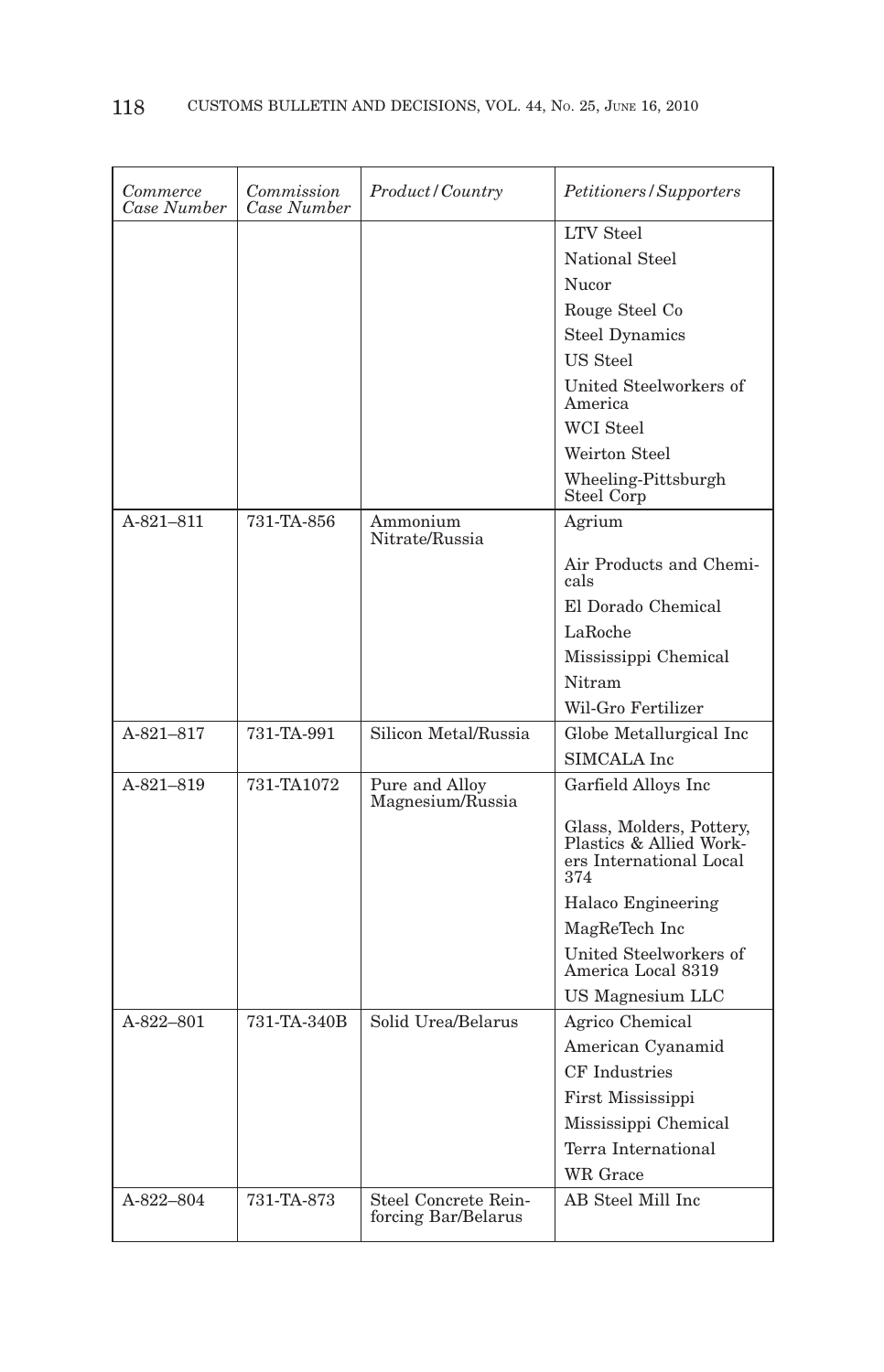| Commerce<br>Case Number | Commission<br>Case Number | Product/Country      | Petitioners/Supporters              |
|-------------------------|---------------------------|----------------------|-------------------------------------|
|                         |                           |                      | AmeriSteel                          |
|                         |                           |                      | Auburn Steel                        |
|                         |                           |                      | Birmingham Steel                    |
|                         |                           |                      | <b>Border Steel</b>                 |
|                         |                           |                      | Cascade Steel Rolling<br>Mills Inc  |
|                         |                           |                      | CMC Steel Group                     |
|                         |                           |                      | Co-Steel Inc                        |
|                         |                           |                      | Marion Steel                        |
|                         |                           |                      | North Star Steel Co                 |
|                         |                           |                      | Nucor Steel                         |
|                         |                           |                      | Rebar Trade Action Coa-<br>lition   |
|                         |                           |                      | <b>Riverview Steel</b>              |
|                         |                           |                      | Sheffield Steel                     |
|                         |                           |                      | <b>TAMCO</b>                        |
|                         |                           |                      | TXI-Chaparral Steel Co              |
| A-823-801               | 731-TA-340H               | Solid Urea/Ukraine   | Agrico Chemical                     |
|                         |                           |                      | American Cyanamid                   |
|                         |                           |                      | <b>CF</b> Industries                |
|                         |                           |                      | First Mississippi                   |
|                         |                           |                      | Mississippi Chemical                |
|                         |                           |                      | Terra International                 |
|                         |                           |                      | WR Grace                            |
| A-823-802               | 731-TA-<br>539-E          | Uranium/Ukraine      | Ferret Exploration                  |
|                         |                           |                      | <b>First Holding</b>                |
|                         |                           |                      | <b>Geomex Minerals</b>              |
|                         |                           |                      | <b>IMC</b> Fertilizer               |
|                         |                           |                      | Malapai Resources                   |
|                         |                           |                      | Oil, Chemical and<br>Atomic Workers |
|                         |                           |                      | Pathfinder Mines                    |
|                         |                           |                      | <b>Power Resources</b>              |
|                         |                           |                      | Rio Algom Mining                    |
|                         |                           |                      | <b>Solution Mining</b>              |
|                         |                           |                      | <b>Total Minerals</b>               |
|                         |                           |                      | <b>Umetco Minerals</b>              |
|                         |                           |                      | <b>Uranium Resources</b>            |
| A-823-804               | 731-TA-569                | Ferrosilicon/Ukraine | <b>AIMCOR</b>                       |
|                         |                           |                      | Alabama Silicon                     |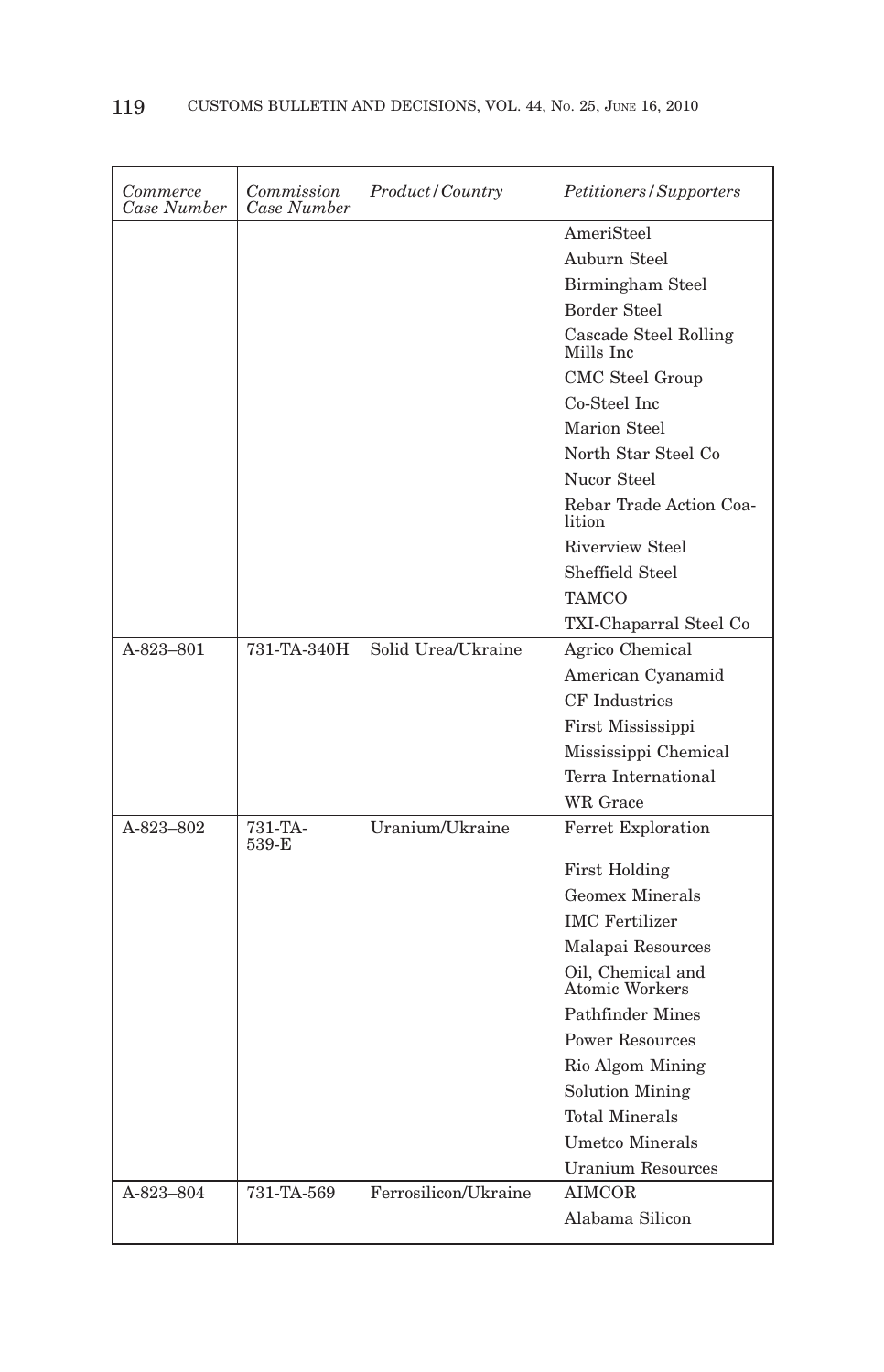| Commerce<br>Case Number | Commission<br>Case Number | Product / Country                           | Petitioners/Supporters                                                   |
|-------------------------|---------------------------|---------------------------------------------|--------------------------------------------------------------------------|
|                         |                           |                                             | <b>American Alloys</b>                                                   |
|                         |                           |                                             | Globe Metallurgical                                                      |
|                         |                           |                                             | Oil, Chemical and<br>Atomic Workers (Local<br>389)                       |
|                         |                           |                                             | Silicon Metaltech                                                        |
|                         |                           |                                             | United Autoworkers of<br>America (Local 523)                             |
|                         |                           |                                             | United Steelworkers of<br>America (Locals 2528,<br>3081, 5171 and 12646) |
| A-823-805               | 731-TA-673                | Silicomanganese/<br>Ukraine                 | Elkem Metals                                                             |
|                         |                           |                                             | Oil, Chemical and<br>Atomic Workers (Local<br>$3 - 639$                  |
| A-823-809               | 731-TA-882                | Steel Concrete Rein-<br>forcing Bar/Ukraine | AB Steel Mill Inc                                                        |
|                         |                           |                                             | AmeriSteel                                                               |
|                         |                           |                                             | Auburn Steel                                                             |
|                         |                           |                                             | Birmingham Steel                                                         |
|                         |                           |                                             | <b>Border Steel</b>                                                      |
|                         |                           |                                             | Cascade Steel Rolling<br>Mills Inc                                       |
|                         |                           |                                             | CMC Steel Group                                                          |
|                         |                           |                                             | Co-Steel Inc                                                             |
|                         |                           |                                             | Marion Steel                                                             |
|                         |                           |                                             | North Star Steel Co                                                      |
|                         |                           |                                             | Nucor Steel                                                              |
|                         |                           |                                             | Rebar Trade Action Coa-<br>lition                                        |
|                         |                           |                                             | <b>Riverview Steel</b>                                                   |
|                         |                           |                                             | Sheffield Steel                                                          |
|                         |                           |                                             | TAMCO                                                                    |
|                         |                           |                                             | TXI-Chaparral Steel Co                                                   |
| A-823-810               | 731-TA-894                | Ammonium<br>Nitrate/Ukraine                 | Agrium                                                                   |
|                         |                           |                                             | Air Products and Chemi-<br>cals                                          |
|                         |                           |                                             | Committee for Fair Am-<br>monium Nitrate Trade                           |
|                         |                           |                                             | El Dorado Chemical                                                       |
|                         |                           |                                             | LaRoche Industries                                                       |
|                         |                           |                                             | Mississippi Chemical                                                     |
|                         |                           |                                             |                                                                          |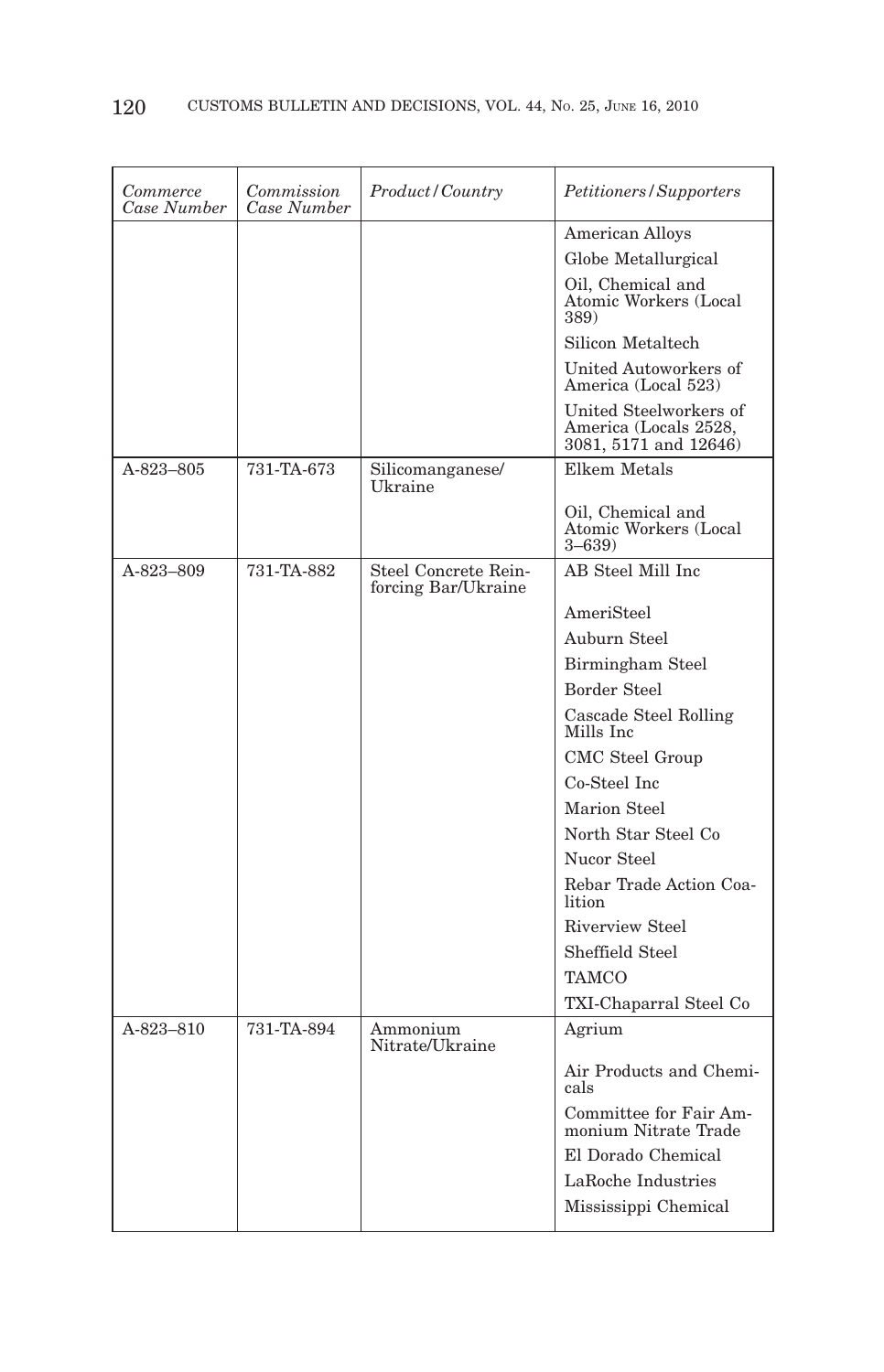| Commerce<br>Case Number | Commission<br>Case Number | <i>Product/Country</i>                                | <i>Petitioners/Supporters</i>                   |
|-------------------------|---------------------------|-------------------------------------------------------|-------------------------------------------------|
|                         |                           |                                                       | Nitram                                          |
|                         |                           |                                                       | Prodica                                         |
| A-823-811               | 731-TA-908                | Hot-Rolled Steel<br>Products/Ukraine                  | Bethlehem Steel                                 |
|                         |                           |                                                       | Gallatin Steel                                  |
|                         |                           |                                                       | Independent Steelwork-<br>ers                   |
|                         |                           |                                                       | <b>IPSCO</b>                                    |
|                         |                           |                                                       | <b>LTV</b> Steel                                |
|                         |                           |                                                       | National Steel                                  |
|                         |                           |                                                       | Nucor                                           |
|                         |                           |                                                       | Rouge Steel Co                                  |
|                         |                           |                                                       | <b>Steel Dynamics</b>                           |
|                         |                           |                                                       | US Steel                                        |
|                         |                           |                                                       | United Steelworkers of<br>America               |
|                         |                           |                                                       | WCI Steel Inc                                   |
|                         |                           |                                                       | Weirton Steel                                   |
|                         |                           |                                                       | Wheeling-Pittsburgh<br>Steel Corp               |
|                         |                           |                                                       |                                                 |
| A-823-812               | 731-TA-962                | Carbon and Certain<br>Alloy Steel Wire<br>Rod/Ukraine | AmeriSteel                                      |
|                         |                           |                                                       | Birmingham Steel                                |
|                         |                           |                                                       | Cascade Steel Rolling<br>Mills                  |
|                         |                           |                                                       | Connecticut Steel Corp                          |
|                         |                           |                                                       | Co-Steel Raritan                                |
|                         |                           |                                                       | <b>GS</b> Industries                            |
|                         |                           |                                                       | Keystone Consolidated<br>Industries             |
|                         |                           |                                                       | North Star Steel Texas                          |
|                         |                           |                                                       | Nucor Steel-Nebraska (a division of Nucor Corp) |
|                         |                           |                                                       | Republic Technologies<br>International          |
|                         |                           |                                                       | Rocky Mountain Steel<br>Mills                   |
| A-831-801               | 731-TA-340A               | Solid Urea/Armenia                                    | Agrico Chemical                                 |
|                         |                           |                                                       | American Cyanamid                               |
|                         |                           |                                                       | CF Industries                                   |
|                         |                           |                                                       | First Mississippi                               |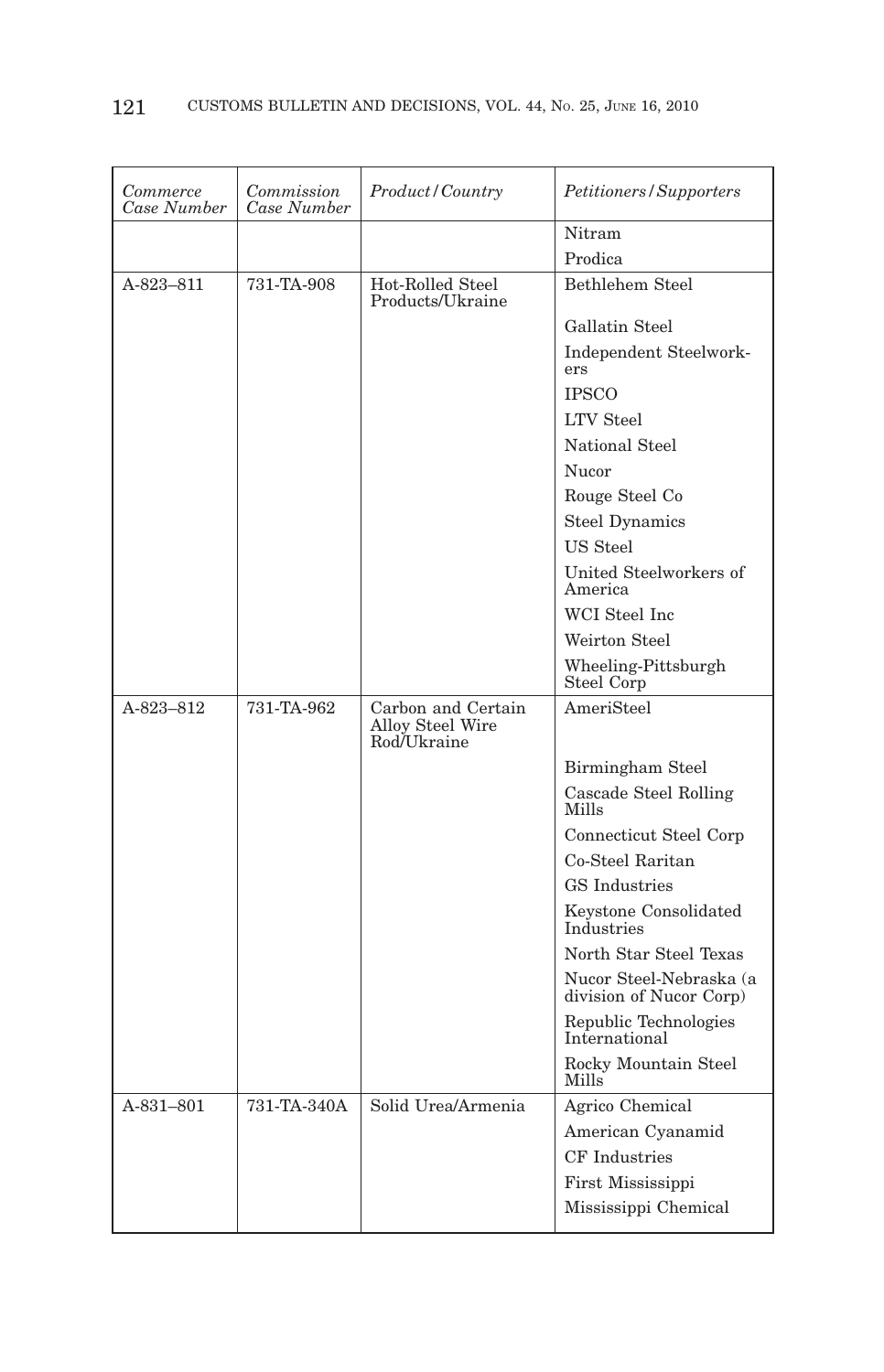| Commerce<br>Case Number | Commission<br>Case Number | Product/Country                             | Petitioners/Supporters                                                                           |
|-------------------------|---------------------------|---------------------------------------------|--------------------------------------------------------------------------------------------------|
|                         |                           |                                             | Terra International                                                                              |
|                         |                           |                                             | WR Grace                                                                                         |
| A-834-806               | 731-TA-902                | Hot-Rolled Steel<br>Products/Kazakhstan     | Bethlehem Steel                                                                                  |
|                         |                           |                                             | Gallatin Steel                                                                                   |
|                         |                           |                                             | Independent Steelwork-<br>ers                                                                    |
|                         |                           |                                             | <b>IPSCO</b>                                                                                     |
|                         |                           |                                             | <b>LTV</b> Steel                                                                                 |
|                         |                           |                                             | National Steel                                                                                   |
|                         |                           |                                             | Nucor                                                                                            |
|                         |                           |                                             | Rouge Steel Co                                                                                   |
|                         |                           |                                             | <b>Steel Dymanics</b>                                                                            |
|                         |                           |                                             | US Steel                                                                                         |
|                         |                           |                                             | United Steelworkers of<br>America                                                                |
|                         |                           |                                             | WCI Steel Inc                                                                                    |
|                         |                           |                                             | Weirton Steel                                                                                    |
|                         |                           |                                             | Wheeling-Pittsburgh<br>Steel Corp                                                                |
|                         |                           |                                             |                                                                                                  |
| A-834-807               | 731-TA-930                | Silicomanganese/<br>Kazakhstan              | Eramet Marietta                                                                                  |
|                         |                           |                                             | Paper, Allied-Industrial,<br>Chemical and Energy<br>Workers International<br>Union, Local 5-0639 |
| A-841-804               | 731-TA-879                | Steel Concrete Rein-<br>forcing Bar/Moldova | AB Steel Mill Inc                                                                                |
|                         |                           |                                             | AmeriSteel                                                                                       |
|                         |                           |                                             | Auburn Steel                                                                                     |
|                         |                           |                                             | Birmingham Steel                                                                                 |
|                         |                           |                                             | Border Steel                                                                                     |
|                         |                           |                                             | Cascade Steel Rolling<br>Mills Inc                                                               |
|                         |                           |                                             | CMC Steel Group                                                                                  |
|                         |                           |                                             | Co-Steel Inc                                                                                     |
|                         |                           |                                             | Marion Steel                                                                                     |
|                         |                           |                                             | North Star Steel Co                                                                              |
|                         |                           |                                             | Nucor Steel                                                                                      |
|                         |                           |                                             | Rebar Trade Action Coa-<br>lition                                                                |
|                         |                           |                                             | <b>Riverview Steel</b>                                                                           |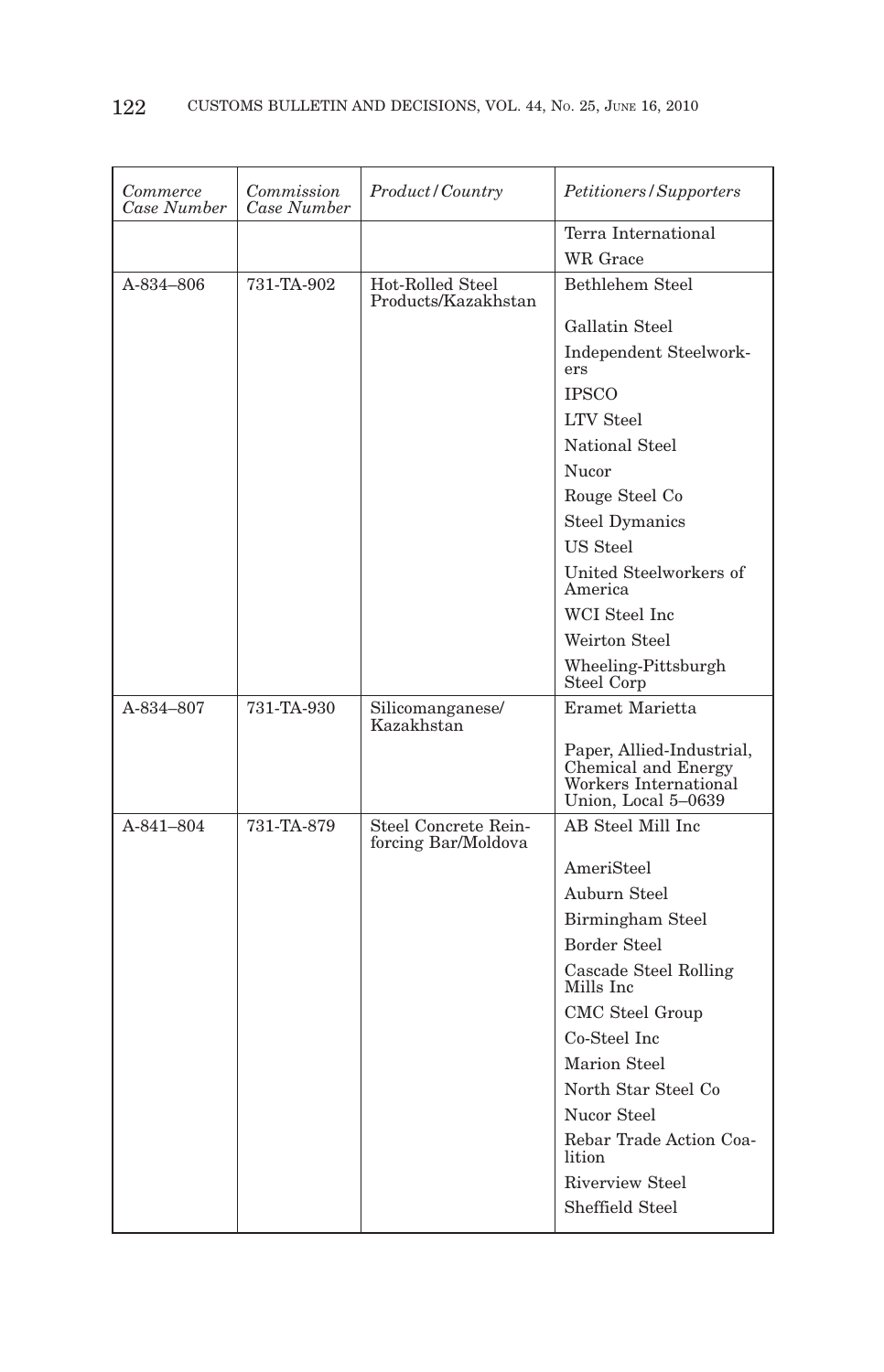| Commerce<br>Case Number | Commission<br>Case Number | Product/Country                                       | Petitioners/Supporters                             |
|-------------------------|---------------------------|-------------------------------------------------------|----------------------------------------------------|
|                         |                           |                                                       | <b>TAMCO</b>                                       |
|                         |                           |                                                       | TXI-Chaparral Steel Co                             |
| $A - 841 - 805$         | 731-TA-959                | Carbon and Certain<br>Alloy Steel Wire<br>Rod/Moldova | AmeriSteel                                         |
|                         |                           |                                                       | Birmingham Steel                                   |
|                         |                           |                                                       | Cascade Steel Rolling<br>Mills                     |
|                         |                           |                                                       | Connecticut Steel Corp                             |
|                         |                           |                                                       | Co-Steel Raritan                                   |
|                         |                           |                                                       | <b>GS</b> Industries                               |
|                         |                           |                                                       | Keystone Consolidated<br>Industries                |
|                         |                           |                                                       | North Star Steel Texas                             |
|                         |                           |                                                       | Nucor Steel-Nebraska (a<br>division of Nucor Corp) |
|                         |                           |                                                       | Republic Technologies<br>International             |
|                         |                           |                                                       | Rocky Mountain Steel<br>Mills                      |
| A-842-801               | 731-TA-340F               | Solid Urea/Tajikistan                                 | Agrico Chemical                                    |
|                         |                           |                                                       | American Cyanamid                                  |
|                         |                           |                                                       | CF Industries                                      |
|                         |                           |                                                       | First Mississippi                                  |
|                         |                           |                                                       | Mississippi Chemical                               |
|                         |                           |                                                       | Terra International                                |
|                         |                           |                                                       | WR Grace                                           |
| A-843-801               | 731-TA-340G               | Solid<br>Urea/Turkmenistan                            | Agrico Chemical                                    |
|                         |                           |                                                       | American Cyanamid                                  |
|                         |                           |                                                       | CF Industries                                      |
|                         |                           |                                                       | First Mississippi                                  |
|                         |                           |                                                       | Mississippi Chemical                               |
|                         |                           |                                                       | Terra International                                |
|                         |                           |                                                       | WR Grace                                           |
| A-843-802               | 731-TA-539                | Uranium/Kazakhstan                                    | Ferret Exploration                                 |
|                         |                           |                                                       | <b>First Holding</b>                               |
|                         |                           |                                                       | <b>Geomex Minerals</b>                             |
|                         |                           |                                                       | <b>IMC</b> Fertilizer                              |
|                         |                           |                                                       | Malapai Resources                                  |
|                         |                           |                                                       | Oil, Chemical and<br>Atomic Workers                |
|                         |                           |                                                       | Pathfinder Mines                                   |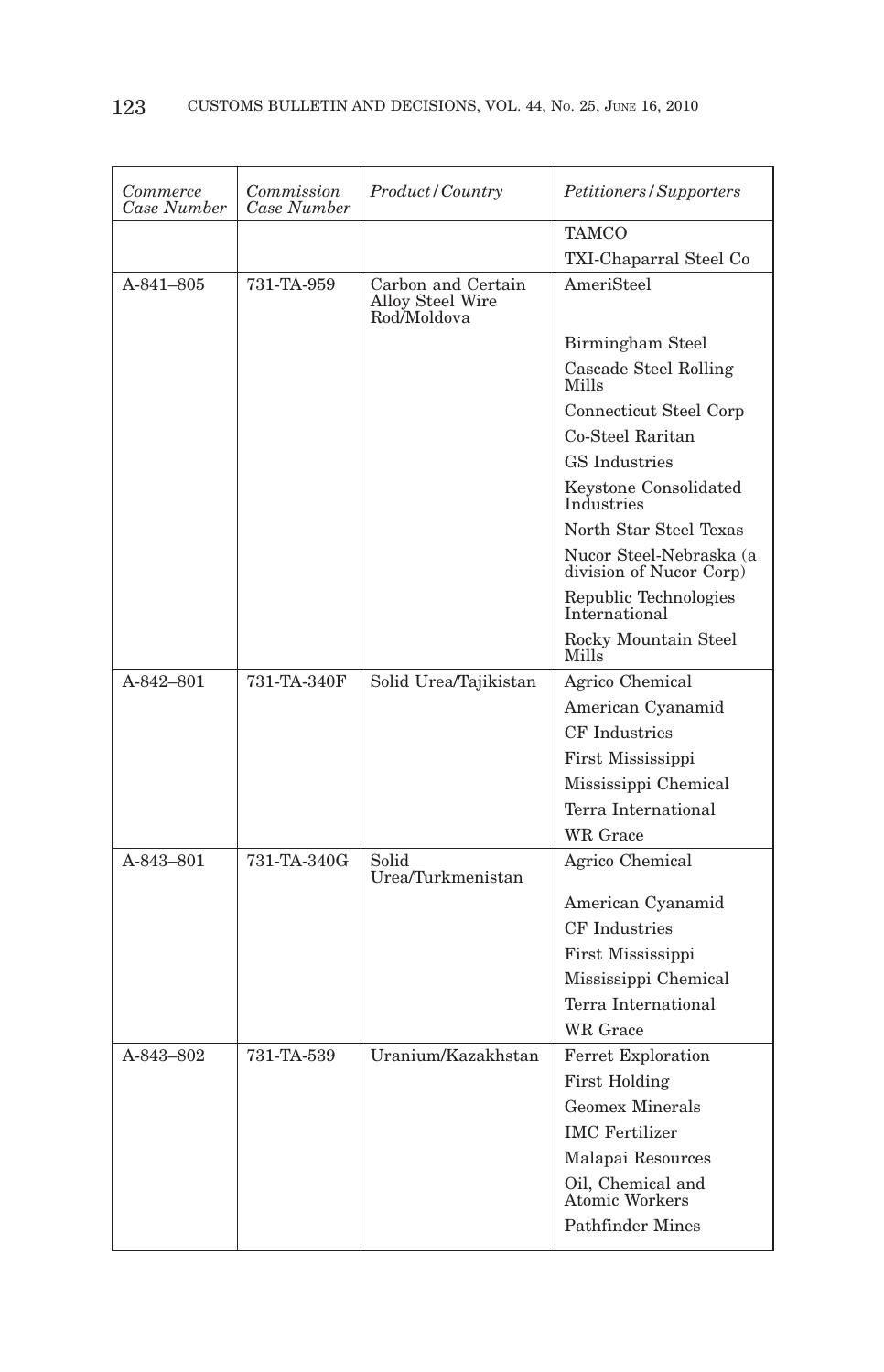| Commerce<br>Case Number | Commission<br>Case Number | Product/Country             | Petitioners/Supporters                                                   |
|-------------------------|---------------------------|-----------------------------|--------------------------------------------------------------------------|
|                         |                           |                             | <b>Power Resources</b>                                                   |
|                         |                           |                             | Rio Algom Mining                                                         |
|                         |                           |                             | <b>Solution Mining</b>                                                   |
|                         |                           |                             | <b>Total Minerals</b>                                                    |
|                         |                           |                             | <b>Umetco Minerals</b>                                                   |
|                         |                           |                             | <b>Uranium Resources</b>                                                 |
| A-843-804               | 731-TA-566                | Ferrosilicon/<br>Kazakhstan | <b>AIMCOR</b>                                                            |
|                         |                           |                             | Alabama Silicon                                                          |
|                         |                           |                             | American Alloys                                                          |
|                         |                           |                             | Globe Metallurgical                                                      |
|                         |                           |                             | Oil, Chemical and<br>Atomic Workers (Local<br>389)                       |
|                         |                           |                             | Silicon Metaltech                                                        |
|                         |                           |                             | United Autoworkers of<br>America (Local 523)                             |
|                         |                           |                             | United Steelworkers of<br>America (Locals 2528,<br>3081, 5171 and 12646) |
| A-844-801               | 731-TA-340I               | Solid<br>Urea/Uzbekistan    | Agrico Chemical                                                          |
|                         |                           |                             | American Cyanamid                                                        |
|                         |                           |                             | CF Industries                                                            |
|                         |                           |                             | First Mississippi                                                        |
|                         |                           |                             | Mississippi Chemical                                                     |
|                         |                           |                             | Terra International                                                      |
|                         |                           |                             | WR Grace                                                                 |
| A-844-802               | 731-TA-<br>539-F          | Uranium/Uzbekistan          | Ferret Exploration                                                       |
|                         |                           |                             | <b>First Holding</b>                                                     |
|                         |                           |                             | Geomex Minerals                                                          |
|                         |                           |                             | <b>IMC</b> Fertilizer                                                    |
|                         |                           |                             | Malapai Resources                                                        |
|                         |                           |                             | Oil, Chemical and<br><b>Atomic Workers</b>                               |
|                         |                           |                             | Pathfinder Mines                                                         |
|                         |                           |                             | <b>Power Resources</b>                                                   |
|                         |                           |                             | Rio Algom Mining                                                         |
|                         |                           |                             | Solution Mining                                                          |
|                         |                           |                             | <b>Total Minerals</b>                                                    |
|                         |                           |                             | <b>Umetco Minerals</b>                                                   |
|                         |                           |                             | <b>Uranium Resources</b>                                                 |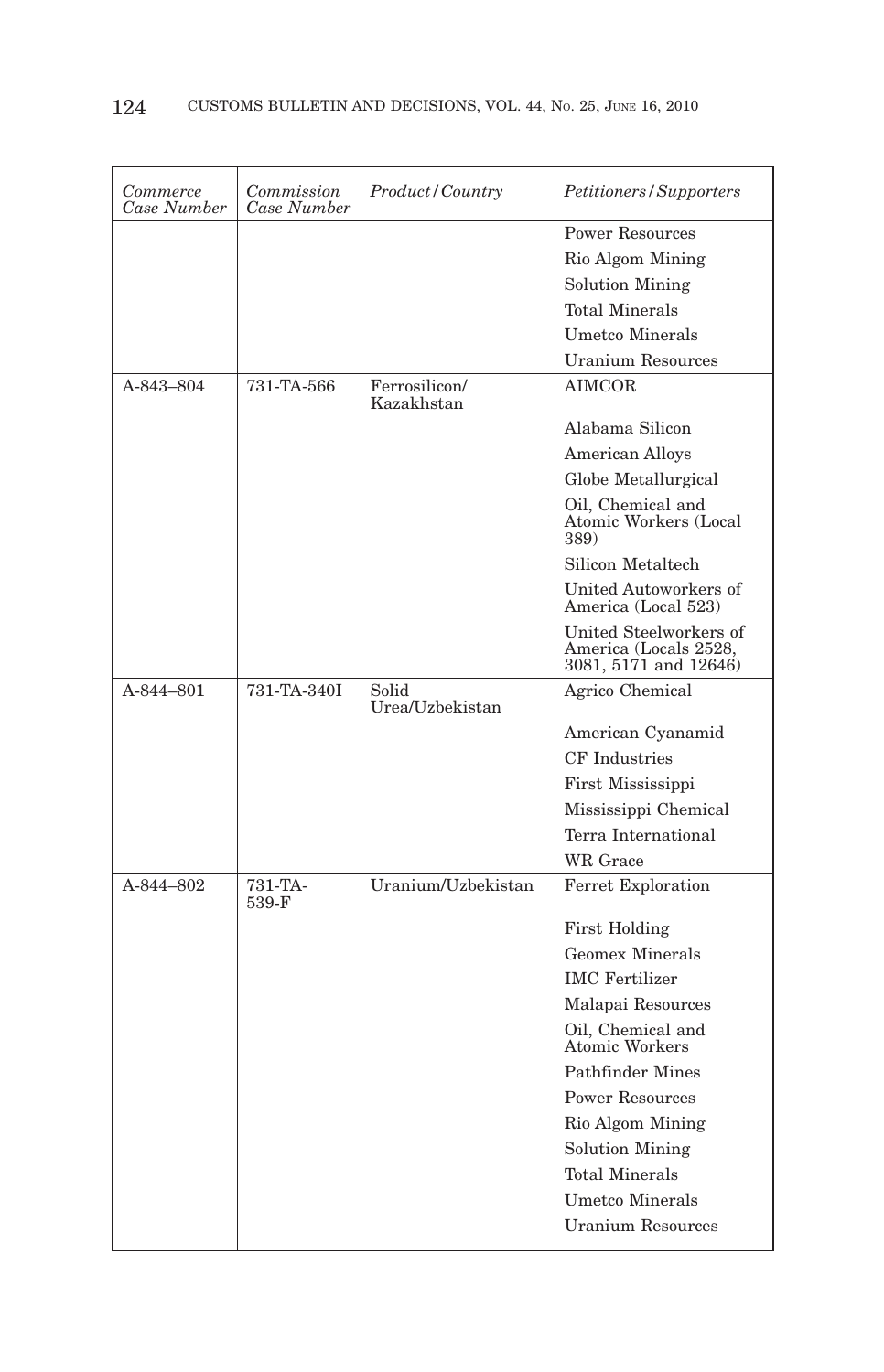| Commerce<br>Case Number | Commission<br>Case Number | Product/Country                                                  | Petitioners/Supporters                    |
|-------------------------|---------------------------|------------------------------------------------------------------|-------------------------------------------|
| $A - 851 - 802$         | 731-TA-846                | Small-Diameter Car-<br>bon Steel Seamless<br>Pipe/Czech Republic | Koppel Steel                              |
|                         |                           |                                                                  | North Star Steel                          |
|                         |                           |                                                                  | Sharon Tube                               |
|                         |                           |                                                                  | Timken                                    |
|                         |                           |                                                                  | US Steel                                  |
|                         |                           |                                                                  | United Steelworkers of<br>America         |
|                         |                           |                                                                  | USS/Kobe                                  |
|                         |                           |                                                                  | Vision Metals' Gulf<br><b>States Tube</b> |
| $C-122-404$             | 701-TA-224                | Live Swine/Canada                                                | <b>National Pork Producers</b><br>Council |
|                         |                           |                                                                  | Wilson Foods                              |
| $C-122-805$             | 701-TA-297                | Steel Rails/Canada                                               | Bethlehem Steel                           |
|                         |                           |                                                                  | CF&I Steel                                |
| $C-122-815$             | 701-TA-<br>$309-A$        | Allov<br>Magnesium/Canada                                        | Magnesium Corporation<br>of America       |
| $C-122-815$             | 701-TA-<br>309-B          | Pure<br>Magnesium/Canada                                         | Magnesium Corporation<br>of America       |
| $C-122-839$             | 701-TA-414                | Softwood<br>Lumber/Canada                                        | 71 Lumber Co                              |
|                         |                           |                                                                  | Almond Bros Lbr Co                        |
|                         |                           |                                                                  | Anthony Timberlands                       |
|                         |                           |                                                                  | Balfour Lbr Co                            |
|                         |                           |                                                                  | <b>Ball Lumber</b>                        |
|                         |                           |                                                                  | <b>Banks Lumber Company</b>               |
|                         |                           |                                                                  | <b>Barge Forest Products</b><br>Co        |
|                         |                           |                                                                  | Beadles Lumber Co                         |
|                         |                           |                                                                  | Bearden Lumber                            |
|                         |                           |                                                                  | Bennett Lumber                            |
|                         |                           |                                                                  | Big Valley Band Mill                      |
|                         |                           |                                                                  | Bighorn Lumber Co Inc                     |
|                         |                           |                                                                  | Blue Mountain Lumber                      |
|                         |                           |                                                                  | <b>Buddy Bean Lumber</b>                  |
|                         |                           |                                                                  | Burgin Lumber Co Ltd                      |
|                         |                           |                                                                  | Burt Lumber Company                       |
|                         |                           |                                                                  | C&D Lumber Co                             |
|                         |                           |                                                                  | Ceda-Pine Veneer                          |
|                         |                           |                                                                  | Cersosimo Lumber Co<br>Inc                |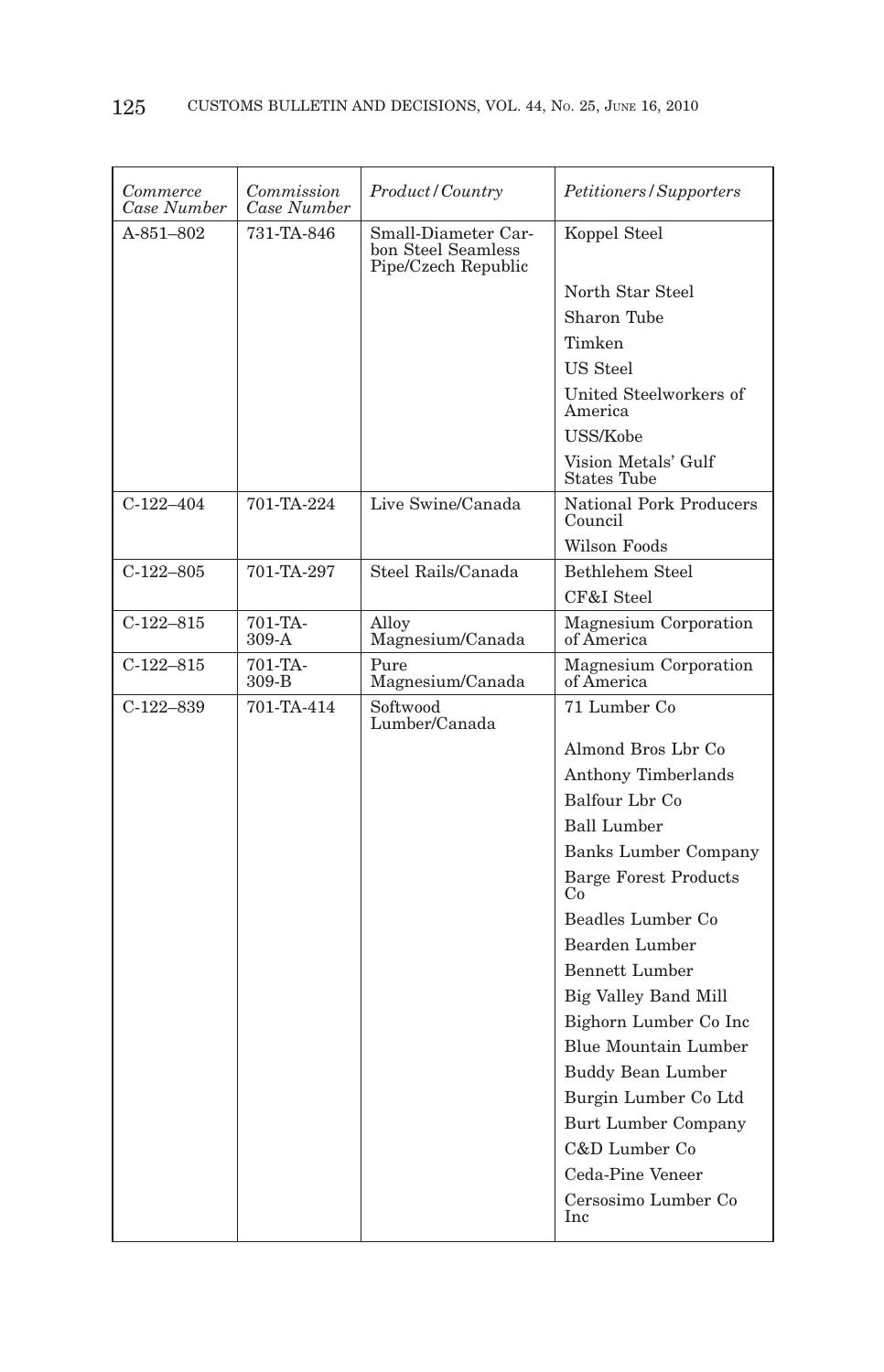| Commerce<br>Case Number | Commission<br>Case Number | Product/Country | <i>Petitioners/Supporters</i>                                 |
|-------------------------|---------------------------|-----------------|---------------------------------------------------------------|
|                         |                           |                 | Charles Ingram Lumber<br>Co Inc                               |
|                         |                           |                 | Charleston Heart Pine                                         |
|                         |                           |                 | Chesterfield Lumber                                           |
|                         |                           |                 | Chips                                                         |
|                         |                           |                 | Chocorua Valley Lumber<br>Co                                  |
|                         |                           |                 | Claude Howard Lumber                                          |
|                         |                           |                 | Clearwater Forest Indus-<br>tries                             |
|                         |                           |                 | CLW Inc                                                       |
|                         |                           |                 | CM Tucker Lumber Corp                                         |
|                         |                           |                 | Coalition for Fair Lum-<br>ber Imports Executive<br>Committee |
|                         |                           |                 | Cody Lumber Co                                                |
|                         |                           |                 | Collins Pine Co                                               |
|                         |                           |                 | Collums Lumber                                                |
|                         |                           |                 | Columbus Lumber Co                                            |
|                         |                           |                 | Contoocook River Lum-<br>ber                                  |
|                         |                           |                 | Conway Guiteau Lumber                                         |
|                         |                           |                 | Cornwright Lumber Co                                          |
|                         |                           |                 | Crown Pacific                                                 |
|                         |                           |                 | Daniels Lumber Inc                                            |
|                         |                           |                 | Dean Lumber Co Inc                                            |
|                         |                           |                 | Deltic Timber Corpora-<br>tion                                |
|                         |                           |                 | Devils Tower Forest<br>Products                               |
|                         |                           |                 | DiPrizio Pine Sales                                           |
|                         |                           |                 | Dorchester Lumber Co                                          |
|                         |                           |                 | DR Johnson Lumber                                             |
|                         |                           |                 | East Brainerd Lumber<br>Co                                    |
|                         |                           |                 | East Coast Lumber Com-<br>pany                                |
|                         |                           |                 | Eas-Tex Lumber                                                |
|                         |                           |                 | <b>ECK Wood Products</b>                                      |
|                         |                           |                 | Ellingson Lumber Co                                           |
|                         |                           |                 | Elliott Sawmilling                                            |
|                         |                           |                 | Empire Lumber Co                                              |
|                         |                           |                 |                                                               |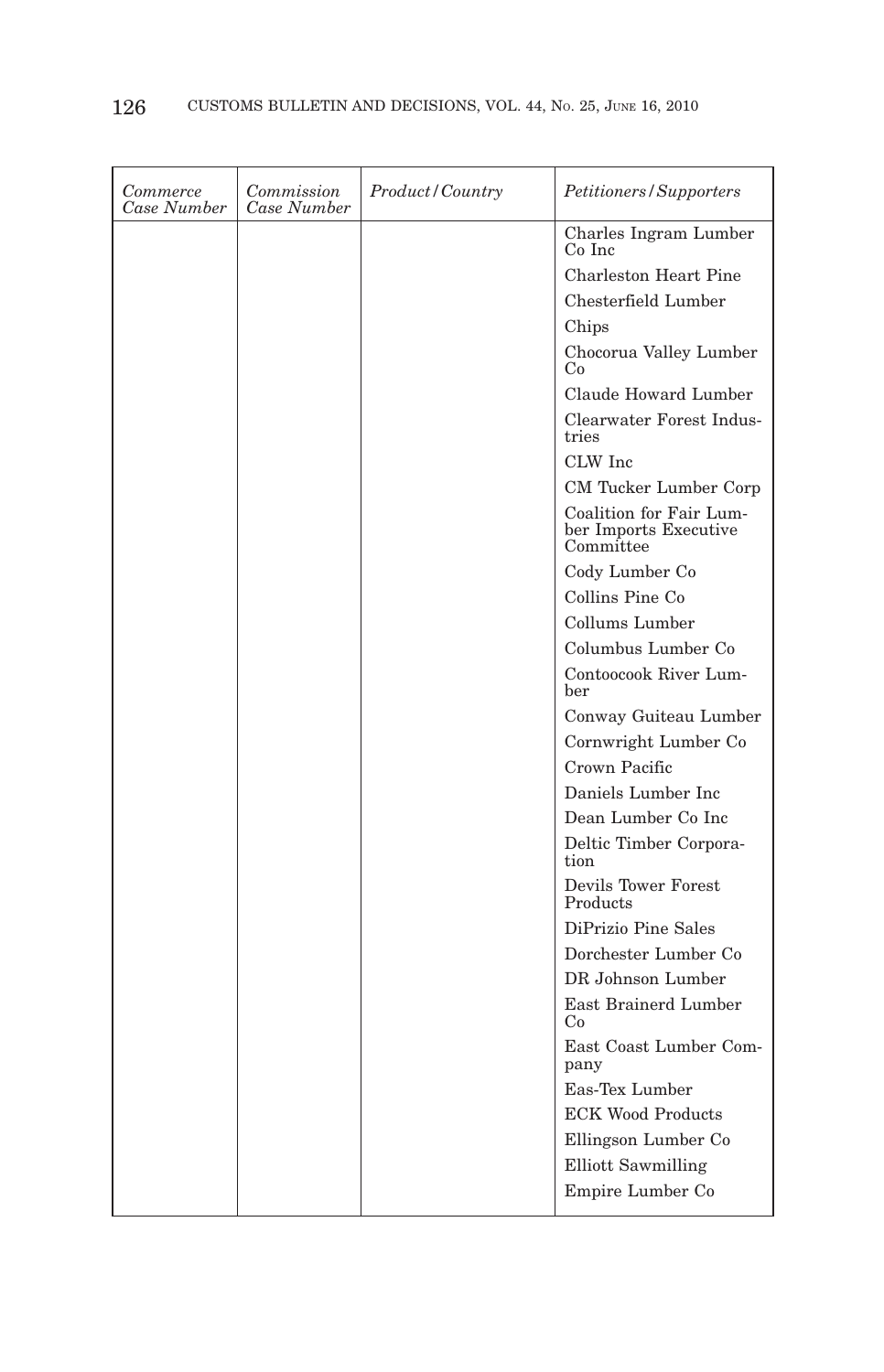| Commerce<br>Case Number | Commission<br>Case Number | Product / Country | <i>Petitioners/Supporters</i>                     |
|-------------------------|---------------------------|-------------------|---------------------------------------------------|
|                         |                           |                   | Evergreen Forest Prod-<br>ucts                    |
|                         |                           |                   | Excalibur Shelving Sys-<br>tems Inc               |
|                         |                           |                   | Exley Lumber Co                                   |
|                         |                           |                   | FH Stoltze Land & Lum-<br>ber Co                  |
|                         |                           |                   | FL Turlington Lbr Co<br>Inc                       |
|                         |                           |                   | Fleming Lumber                                    |
|                         |                           |                   | Flippo Lumber                                     |
|                         |                           |                   | <b>Floragen Forest Products</b>                   |
|                         |                           |                   | Frank Lumber Co                                   |
|                         |                           |                   | Franklin Timber Co                                |
|                         |                           |                   | Fred Tebb & Sons                                  |
|                         |                           |                   | Fremont Sawmill                                   |
|                         |                           |                   | <b>Frontier Resources</b>                         |
|                         |                           |                   | Garrison Brothers Lum-<br>ber Co and Subsidiaries |
|                         |                           |                   | Georgia Lumber                                    |
|                         |                           |                   | Gilman Building Prod-<br>ucts                     |
|                         |                           |                   | Godfrey Lumber                                    |
|                         |                           |                   | Granite State Forest<br>Prod Inc                  |
|                         |                           |                   | Great Western Lumber<br>Co                        |
|                         |                           |                   | Greenville Molding Inc                            |
|                         |                           |                   | Griffin Lumber Company                            |
|                         |                           |                   | Guess Brothers Lumber                             |
|                         |                           |                   | <b>Gulf Lumber</b>                                |
|                         |                           |                   | <b>Gulf States Paper</b>                          |
|                         |                           |                   | Guy Bennett Lumber                                |
|                         |                           |                   | <b>Hampton Resources</b>                          |
|                         |                           |                   | Hancock Lumber                                    |
|                         |                           |                   | Hankins Inc                                       |
|                         |                           |                   | Hankins Lumber Co                                 |
|                         |                           |                   | Harrigan Lumber                                   |
|                         |                           |                   | Harwood Products                                  |
|                         |                           |                   | Haskell Lumber Inc                                |
|                         |                           |                   | Hatfield Lumber                                   |
|                         |                           |                   | <b>Hedstrom Lumber</b>                            |
|                         |                           |                   |                                                   |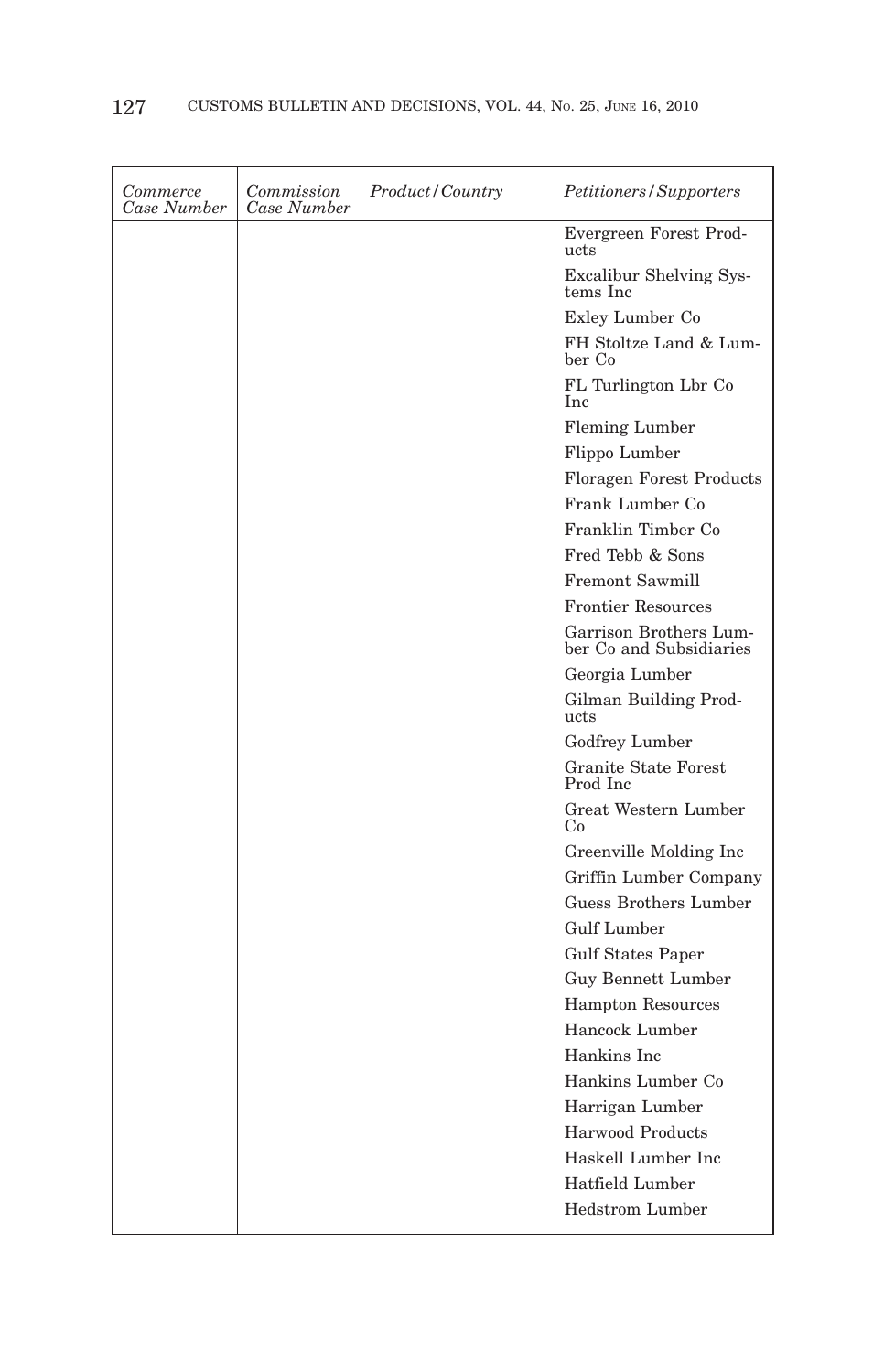| Commerce<br>Case Number | Commission<br>Case Number | Product/Country | <i>Petitioners/Supporters</i>       |
|-------------------------|---------------------------|-----------------|-------------------------------------|
|                         |                           |                 | Herrick Millwork Inc                |
|                         |                           |                 | HG Toler & Son Lumber<br>Co Inc     |
|                         |                           |                 | <b>HG Wood Industries</b><br>LLC    |
|                         |                           |                 | Hogan & Storey Wood<br>Prod         |
|                         |                           |                 | Hogan Lumber Co                     |
|                         |                           |                 | Hood Industries                     |
|                         |                           |                 | HS Hofler & Sons Lum-<br>ber Co Inc |
|                         |                           |                 | Hubbard Forest Ind Inc              |
|                         |                           |                 | HW Culp Lumber Co                   |
|                         |                           |                 | Idaho Veneer Co                     |
|                         |                           |                 | Industrial Wood Prod-<br>ucts       |
|                         |                           |                 | Intermountain Res LLC               |
|                         |                           |                 | <b>International Paper</b>          |
|                         |                           |                 | J Franklin Jones Lum-<br>ber Co Inc |
|                         |                           |                 | Jack Batte & Sons Inc               |
|                         |                           |                 | Jasper Lumber Company               |
|                         |                           |                 | JD Martin Lumber Co.                |
|                         |                           |                 | JE Jones Lumber Co                  |
|                         |                           |                 | Jerry G Williams & Sons             |
|                         |                           |                 | JH Knighton Lumber Co               |
|                         |                           |                 | Johnson Lumber Com-<br>pany         |
|                         |                           |                 | Jordan Lumber & Sup-<br>ply         |
|                         |                           |                 | Joseph Timber Co                    |
|                         |                           |                 | JP Haynes Lbr Co Inc                |
|                         |                           |                 | JV Wells Inc.                       |
|                         |                           |                 | <b>JW</b> Jones Lumber              |
|                         |                           |                 | Keadle Lumber Enter-<br>prises      |
|                         |                           |                 | Keller Lumber                       |
|                         |                           |                 | King Lumber Co                      |
|                         |                           |                 | Konkolville Lumber                  |
|                         |                           |                 | Langdale Forest Prod-<br>ucts       |
|                         |                           |                 | Laurel Lumber Company               |
|                         |                           |                 | Leavitt Lumber Co                   |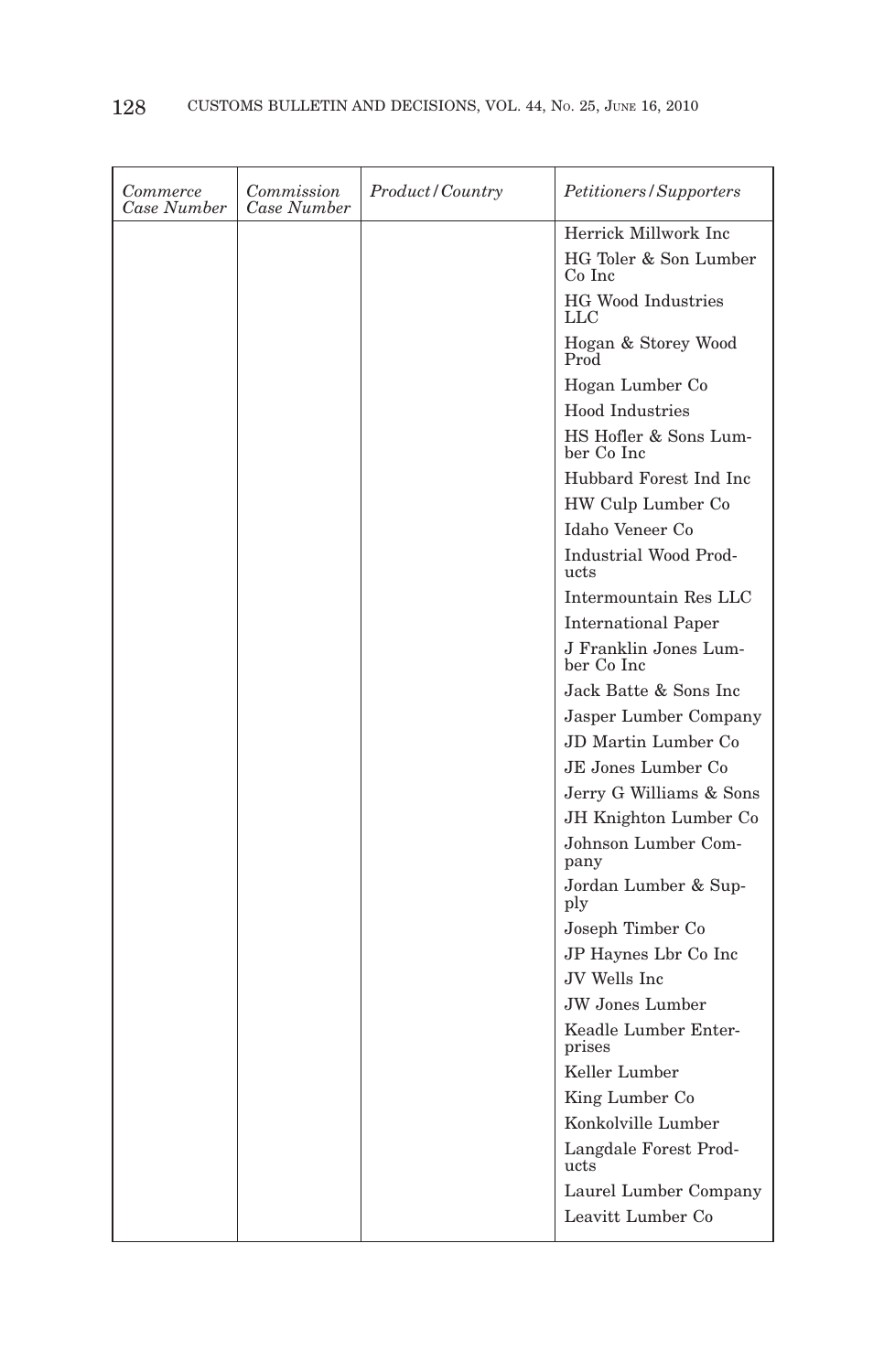| Commerce<br>Case Number | Commission<br>Case Number | Product/Country | <i>Petitioners/Supporters</i>                                                      |
|-------------------------|---------------------------|-----------------|------------------------------------------------------------------------------------|
|                         |                           |                 | Leesville Lumber Co                                                                |
|                         |                           |                 | Limington Lumber Co                                                                |
|                         |                           |                 | Longview Fibre Co                                                                  |
|                         |                           |                 | Lovell Lumber Co Inc                                                               |
|                         |                           |                 | M Kendall Lumber Co                                                                |
|                         |                           |                 | Manke Lumber Co                                                                    |
|                         |                           |                 | Marriner Lumber Co                                                                 |
|                         |                           |                 | Mason Lumber                                                                       |
|                         |                           |                 | MB Heath & Sons Lum-<br>ber Co                                                     |
|                         |                           |                 | MC Dixon Lumber Co<br>Inc.                                                         |
|                         |                           |                 | Mebane Lumber Co Inc                                                               |
|                         |                           |                 | Metcalf Lumber Co Inc                                                              |
|                         |                           |                 | Millry Mill Co Inc                                                                 |
|                         |                           |                 | Moose Creek Lumber Co                                                              |
|                         |                           |                 | Moose River Lumber                                                                 |
|                         |                           |                 | Morgan Lumber Co Inc                                                               |
|                         |                           |                 | Mount Yonah Lumber Co                                                              |
|                         |                           |                 | Nagel Lumber                                                                       |
|                         |                           |                 | New Kearsarge Corp                                                                 |
|                         |                           |                 | New South                                                                          |
|                         |                           |                 | Nicolet Hardwoods                                                                  |
|                         |                           |                 | Nieman Sawmills SD                                                                 |
|                         |                           |                 | Nieman Sawmills WY                                                                 |
|                         |                           |                 | North Florida                                                                      |
|                         |                           |                 | Northern Lights Timber<br>& Lumber                                                 |
|                         |                           |                 | Northern Neck Lumber<br>Co                                                         |
|                         |                           |                 | Ochoco Lumber Co                                                                   |
|                         |                           |                 | Olon Belcher Lumber Co                                                             |
|                         |                           |                 | Owens and Hurst Lum-<br>ber                                                        |
|                         |                           |                 | Packaging Corp of<br>America                                                       |
|                         |                           |                 | Page & Hill Forest Prod-<br>ucts                                                   |
|                         |                           |                 | Paper, Allied-Industrial,<br>Chemical and Energy<br>Workers International<br>Union |
|                         |                           |                 | Parker Lumber                                                                      |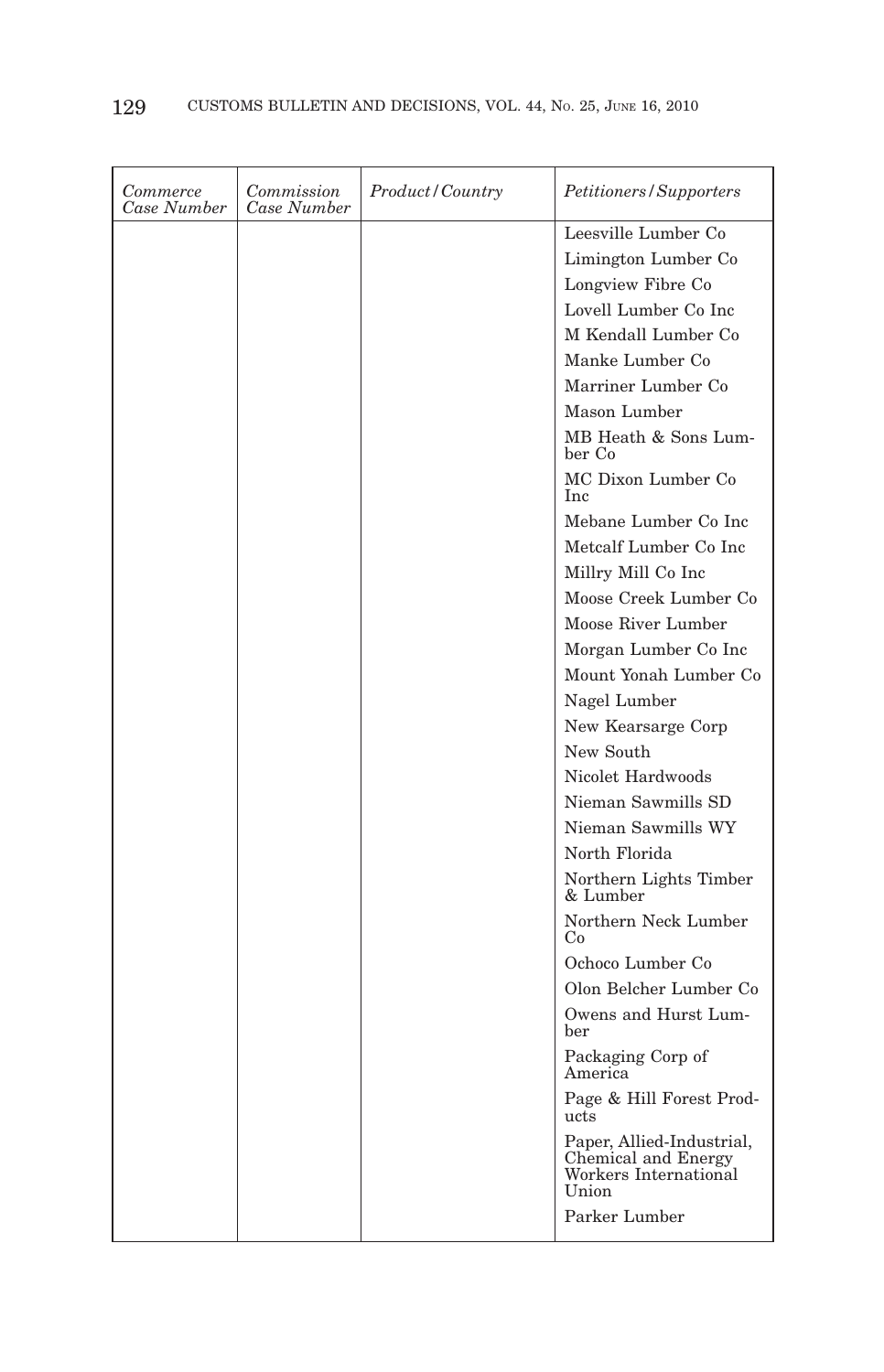| Commerce<br>Case Number | Commission<br>Case Number | Product/Country | Petitioners/Supporters           |
|-------------------------|---------------------------|-----------------|----------------------------------|
|                         |                           |                 | Pate Lumber Co Inc               |
|                         |                           |                 | PBS Lumber                       |
|                         |                           |                 | Pedigo Lumber Co                 |
|                         |                           |                 | Piedmont Hardwood<br>Lumber Co   |
|                         |                           |                 | Pine River Lumber Co             |
|                         |                           |                 | Pinecrest Lumber Co              |
|                         |                           |                 | Pleasant River Lumber<br>Co      |
|                         |                           |                 | Pleasant Western Lum-<br>ber Inc |
|                         |                           |                 | Plum Creek Timber                |
|                         |                           |                 | Pollard Lumber                   |
|                         |                           |                 | Portac                           |
|                         |                           |                 | Potlatch                         |
|                         |                           |                 | Potomac Supply                   |
|                         |                           |                 | Precision Lumber Inc.            |
|                         |                           |                 | Pruitt Lumber Inc                |
|                         |                           |                 | R Leon Williams Lumber<br>Co     |
|                         |                           |                 | RA Yancey Lumber                 |
|                         |                           |                 | Rajala Timber Co                 |
|                         |                           |                 | Ralph Hamel Forest<br>Products   |
|                         |                           |                 | Randy D Miller Lumber            |
|                         |                           |                 | Rappahannock Lumber<br>Co        |
|                         |                           |                 | Regulus Stud Mills Inc           |
|                         |                           |                 | Riley Creek Lumber               |
|                         |                           |                 | Roanoke Lumber Co                |
|                         |                           |                 | Robbins Lumber                   |
|                         |                           |                 | Robertson Lumber                 |
|                         |                           |                 | Roseburg Forest Prod-<br>ucts Co |
|                         |                           |                 | Rough & Ready                    |
|                         |                           |                 | <b>RSG Forest Products</b>       |
|                         |                           |                 | Rushmore Forest Prod-<br>ucts    |
|                         |                           |                 | RY Timber Inc                    |
|                         |                           |                 | Sam Mabry Lumber Co              |
|                         |                           |                 | Scotch Lumber                    |
|                         |                           |                 | SDS Lumber Co                    |
|                         |                           |                 |                                  |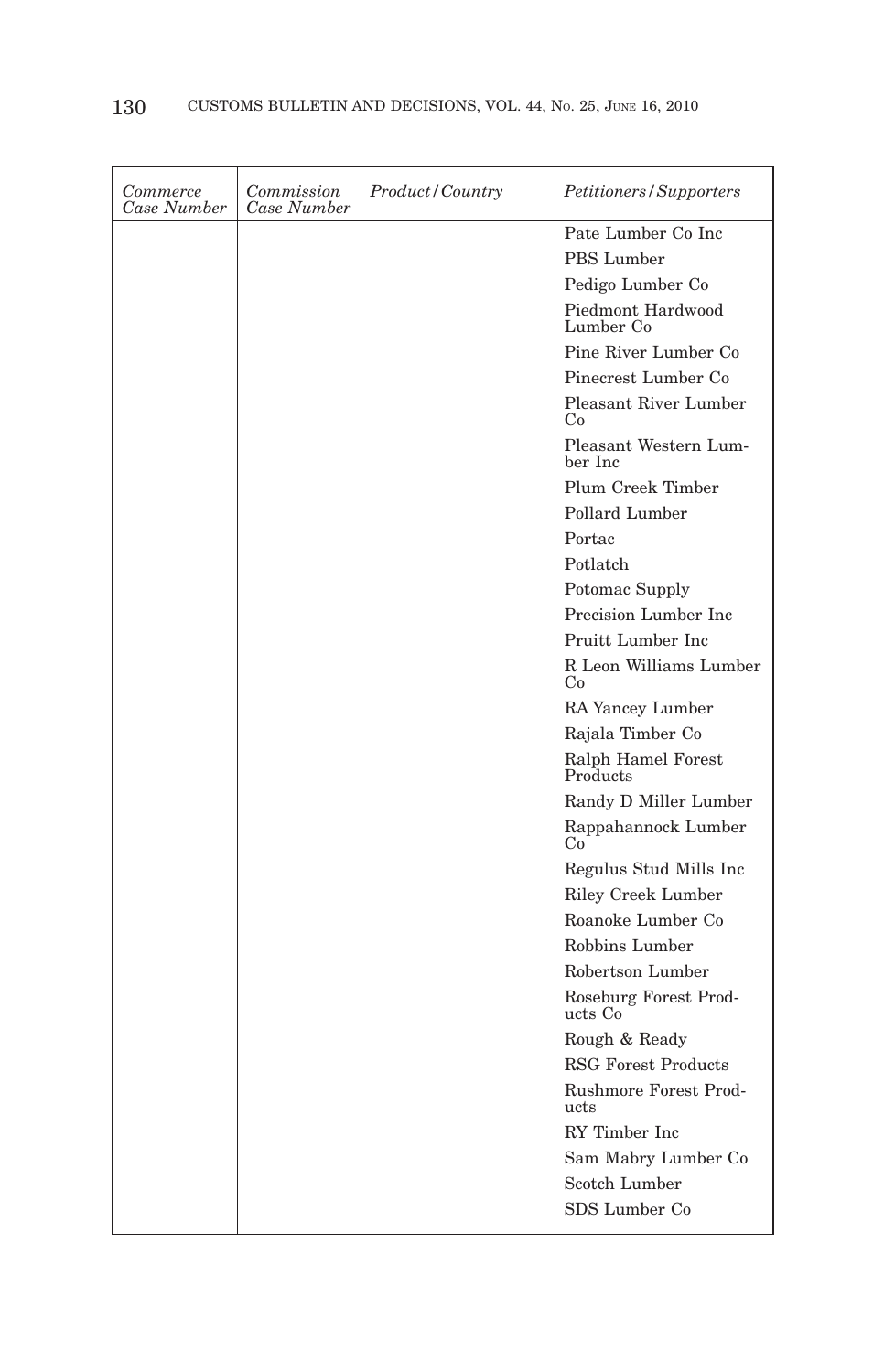| Commerce<br>Case Number | Commission<br>Case Number | <i>Product</i> / Country | <i>Petitioners/Supporters</i>                  |
|-------------------------|---------------------------|--------------------------|------------------------------------------------|
|                         |                           |                          | Seacoast Mills Inc                             |
|                         |                           |                          | Seago Lumber                                   |
|                         |                           |                          | Seattle-Snohomish                              |
|                         |                           |                          | Seneca Sawmill                                 |
|                         |                           |                          | <b>Shaver Wood Products</b>                    |
|                         |                           |                          | Shearer Lumber Prod-<br>ucts                   |
|                         |                           |                          | Shuqualak Lumber                               |
|                         |                           |                          | SI Storey Lumber                               |
|                         |                           |                          | Sierra Forest Products                         |
|                         |                           |                          | Sierra Pacific Industries                      |
|                         |                           |                          | Sigfridson Wood Prod-<br>ucts                  |
|                         |                           |                          | Silver City Lumber Inc                         |
|                         |                           |                          | Somers Lbr & Mfg Inc                           |
|                         |                           |                          | South & Jones                                  |
|                         |                           |                          | South Coast                                    |
|                         |                           |                          | Southern Forest Indus-<br>tries Inc            |
|                         |                           |                          | Southern Lumber                                |
|                         |                           |                          | <b>St Laurent Forest Prod-</b><br>ucts         |
|                         |                           |                          | Starfire Lumber Co                             |
|                         |                           |                          | Steely Lumber Co Inc                           |
|                         |                           |                          | <b>Stimson Lumber</b>                          |
|                         |                           |                          | Summit Timber Co                               |
|                         |                           |                          | Sundance Lumber                                |
|                         |                           |                          | Superior Lumber                                |
|                         |                           |                          | <b>Swanson Superior Forest</b><br>Products Inc |
|                         |                           |                          | Swift Lumber                                   |
|                         |                           |                          | Tamarack Mill                                  |
|                         |                           |                          | Taylor Lumber & Treat-<br>ing Inc              |
|                         |                           |                          | Temple-Inland Forest<br>Products               |
|                         |                           |                          | Thompson River Lumber                          |
|                         |                           |                          | Three Rivers Timber                            |
|                         |                           |                          | Thrift Brothers Lumber<br>Co Inc               |
|                         |                           |                          | Timco Inc                                      |
|                         |                           |                          | Tolleson Lumber                                |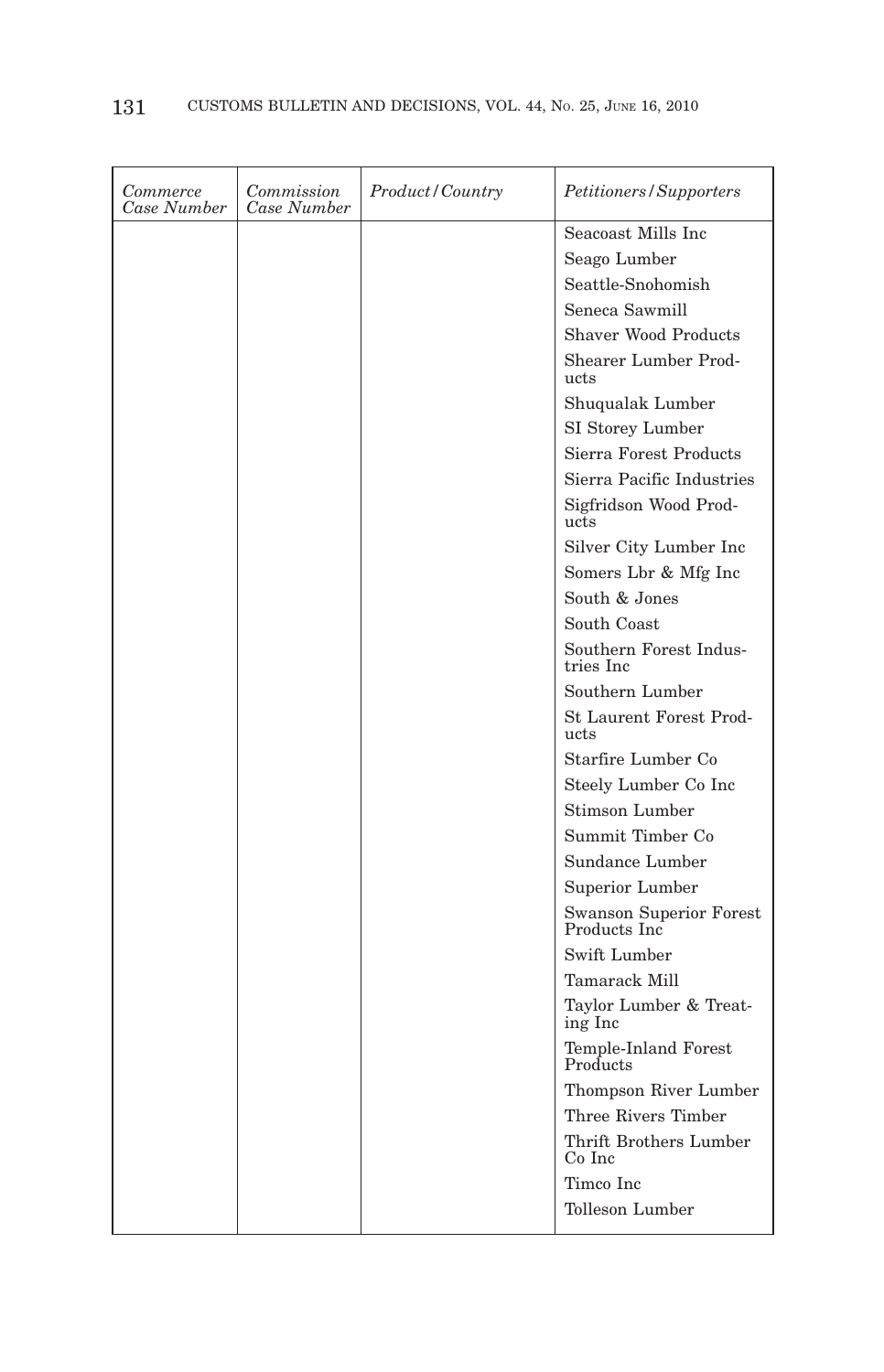| Commerce<br>Case Number | Commission<br>Case Number | <i>Product / Country</i>                             | <i>Petitioners/Supporters</i>                      |
|-------------------------|---------------------------|------------------------------------------------------|----------------------------------------------------|
|                         |                           |                                                      | Toney Lumber                                       |
|                         |                           |                                                      | TR Miller Mill Co                                  |
|                         |                           |                                                      | Tradewinds of Virginia<br>Ltd                      |
|                         |                           |                                                      | Travis Lumber Co                                   |
|                         |                           |                                                      | Tree Source Industries<br>Inc                      |
|                         |                           |                                                      | Tri-State Lumber                                   |
|                         |                           |                                                      | <b>TTT</b> Studs                                   |
|                         |                           |                                                      | United Brotherhood of<br>Carpenters and Joiners    |
|                         |                           |                                                      | Viking Lumber Co                                   |
|                         |                           |                                                      | VP Kiser Lumber Co                                 |
|                         |                           |                                                      | Walton Lumber Co Inc                               |
|                         |                           |                                                      | Warm Springs Forest<br>Products                    |
|                         |                           |                                                      | Westvaco Corp                                      |
|                         |                           |                                                      | Wilkins, Kaiser & Olsen<br>Inc                     |
|                         |                           |                                                      | WM Shepherd Lumber<br>Co                           |
|                         |                           |                                                      | WR Robinson Lumber Co<br>Inc                       |
|                         |                           |                                                      | Wrenn Brothers Inc                                 |
|                         |                           |                                                      | Wyoming Sawmills                                   |
|                         |                           |                                                      | Yakama Forest Products                             |
|                         |                           |                                                      | Younce & Ralph Lumber<br>Co Inc                    |
|                         |                           |                                                      | Zip-O-Log Mills Inc                                |
| $C-122-841$             | 701-TA-418                | Carbon and Certain<br>Alloy Steel Wire<br>Rod/Canada | AmeriSteel                                         |
|                         |                           |                                                      | Birmingham Steel                                   |
|                         |                           |                                                      | Cascade Steel Rolling<br><b>Mills</b>              |
|                         |                           |                                                      | Connecticut Steel Corp                             |
|                         |                           |                                                      | Co-Steel Raritan                                   |
|                         |                           |                                                      | <b>GS</b> Industries                               |
|                         |                           |                                                      | Keystone Consolidated<br>Industries                |
|                         |                           |                                                      | North Star Steel Texas                             |
|                         |                           |                                                      | Nucor Steel-Nebraska (a<br>division of Nucor Corp) |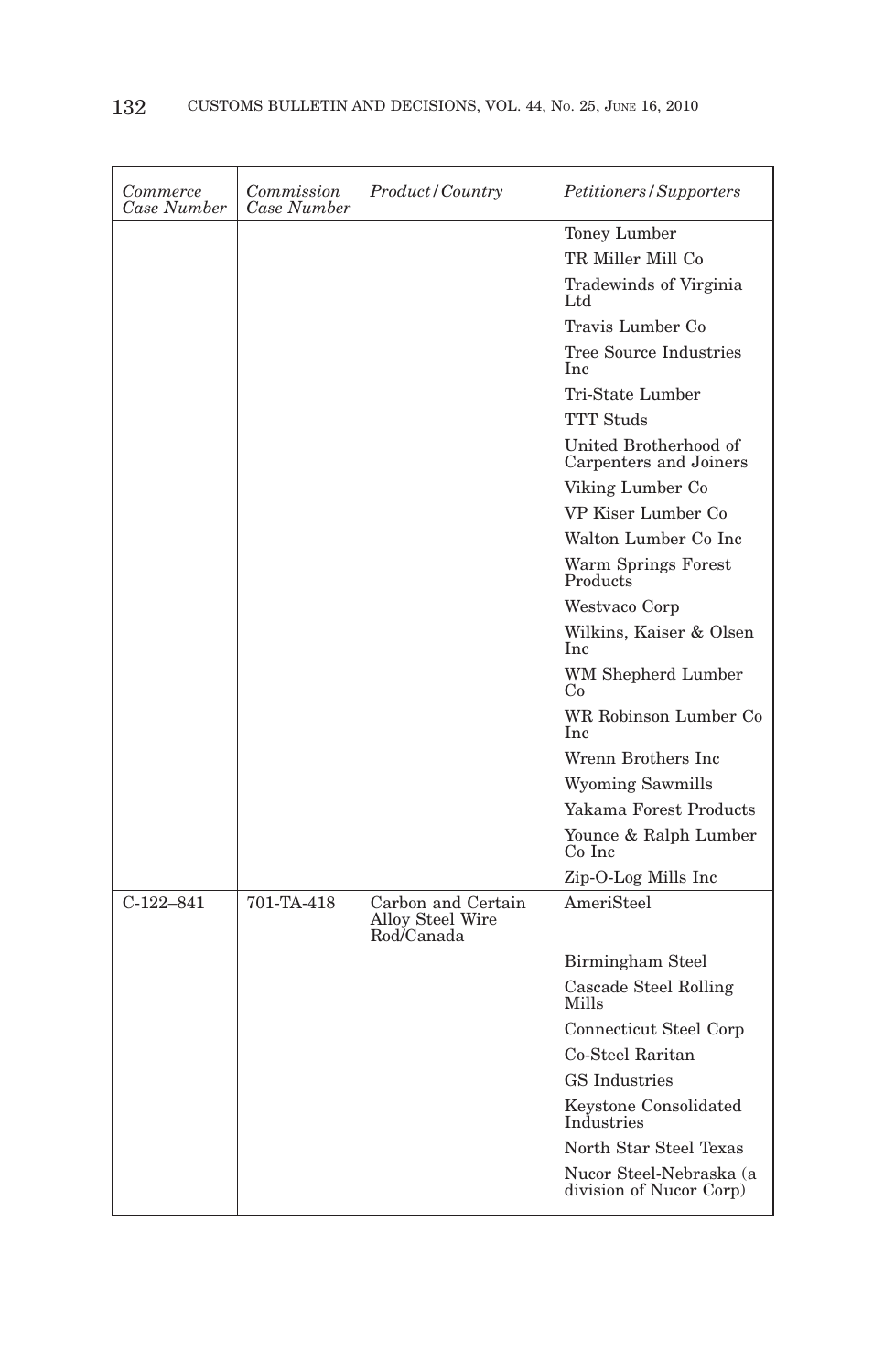| Commerce<br>Case Number | Commission<br>Case Number | Product/Country                                    | Petitioners/Supporters                                                   |
|-------------------------|---------------------------|----------------------------------------------------|--------------------------------------------------------------------------|
|                         |                           |                                                    | Republic Technologies<br>International                                   |
|                         |                           |                                                    | Rocky Mountain Steel<br>Mills                                            |
| $C-122-848$             | 701-TA-430B               | Hard Red Spring<br>Wheat/Canada                    | North Dakota Wheat<br>Commission                                         |
| $C-201-505$             | 701-TA-265                | Porcelain-on-Steel<br>Cooking Ware/Mexico          | General Housewares                                                       |
| $C-201-810$             | 701-TA-325                | Cut-to-Length Carbon<br>Steel Plate/Mexico         | Bethlehem Steel                                                          |
|                         |                           |                                                    | California Steel Indus-<br>tries                                         |
|                         |                           |                                                    | CitiSteel USA Inc                                                        |
|                         |                           |                                                    | Geneva Steel                                                             |
|                         |                           |                                                    | <b>Gulf States Steel</b>                                                 |
|                         |                           |                                                    | <b>Inland Steel Industries</b>                                           |
|                         |                           |                                                    | Lukens Steel                                                             |
|                         |                           |                                                    | National Steel                                                           |
|                         |                           |                                                    | Nextech                                                                  |
|                         |                           |                                                    | Sharon Steel                                                             |
|                         |                           |                                                    | Theis Precision Steel                                                    |
|                         |                           |                                                    | Thompson Steel                                                           |
|                         |                           |                                                    | US Steel                                                                 |
|                         |                           |                                                    | United Steelworkers of<br>America                                        |
| $C-307-804$             | 303-TA-21                 | Gray Portland Ce-<br>ment and<br>Clinker/Venezuela | Florida Crushed Stone                                                    |
|                         |                           |                                                    | Southdown                                                                |
|                         |                           |                                                    | Tarmac America                                                           |
| $C-307-808$             | 303-TA-23                 | Ferrosilicon/Venezuela                             | AIMCOR                                                                   |
|                         |                           |                                                    | Alabama Silicon                                                          |
|                         |                           |                                                    | <b>American Alloys</b>                                                   |
|                         |                           |                                                    | Globe Metallurgical                                                      |
|                         |                           |                                                    | Oil, Chemical and<br>Atomic Workers (Local<br>389)                       |
|                         |                           |                                                    | Silicon Metaltech                                                        |
|                         |                           |                                                    | United Autoworkers of<br>America (Local 523)                             |
|                         |                           |                                                    | United Steelworkers of<br>America (Locals 2528,<br>3081, 5171 and 12646) |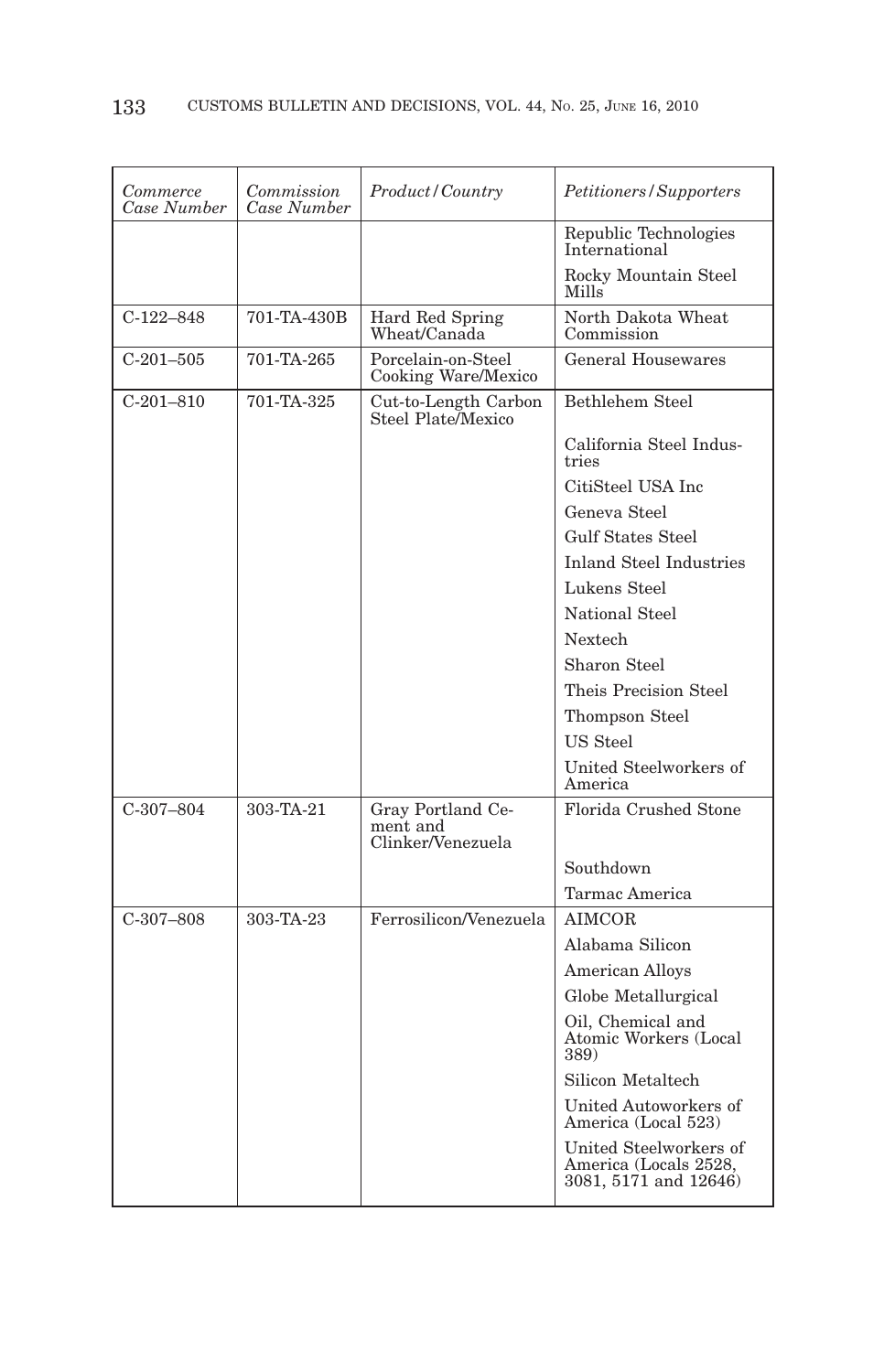| Commerce<br>Case Number | Commission<br>Case Number | Product/Country                              | Petitioners/Supporters                                                     |
|-------------------------|---------------------------|----------------------------------------------|----------------------------------------------------------------------------|
| $C-333-401$             | 701-TA-E                  | Cotton Shop<br>Towels/Peru                   | No case at the Commis-<br>sion; Commerce service<br>list identifies:       |
|                         |                           |                                              | Durafab                                                                    |
|                         |                           |                                              | Kleen-Tex Industries                                                       |
|                         |                           |                                              | Lewis Eckert Robb                                                          |
|                         |                           |                                              | Milliken                                                                   |
|                         |                           |                                              | Pavis & Harcourt                                                           |
| $C-351-037$             | 104-TAA-21                | Cotton Yarn/Brazil                           | American Yarn Spinners<br>Association                                      |
|                         |                           |                                              | Harriet & Henderson<br>Yarns                                               |
|                         |                           |                                              | LaFar Industries                                                           |
| $C-351-504$             | 701-TA-249                | Heavy Iron Construc-<br>tion Castings/Brazil | Alhambra Foundry                                                           |
|                         |                           |                                              | Allegheny Foundry                                                          |
|                         |                           |                                              | Bingham & Taylor                                                           |
|                         |                           |                                              | Campbell Foundry                                                           |
|                         |                           |                                              | Charlotte Pipe &<br>Foundry                                                |
|                         |                           |                                              | Deeter Foundry                                                             |
|                         |                           |                                              | East Jordan Foundry                                                        |
|                         |                           |                                              | Le Baron Foundry                                                           |
|                         |                           |                                              | Municipal Castings                                                         |
|                         |                           |                                              | Neenah Foundry                                                             |
|                         |                           |                                              | Opelika Foundry                                                            |
|                         |                           |                                              | Pinkerton Foundry                                                          |
|                         |                           |                                              | <b>Tyler Pipe</b>                                                          |
|                         |                           |                                              | US Foundry & Manufac-<br>turing                                            |
|                         |                           |                                              | Vulcan Foundry                                                             |
| $C-351-604$             | 701-TA-269                | Brass Sheet and<br>Strip/Brazil              | Allied Industrial Work-<br>ers of America                                  |
|                         |                           |                                              | American Brass                                                             |
|                         |                           |                                              | <b>Bridgeport Brass</b>                                                    |
|                         |                           |                                              | Chase Brass & Copper                                                       |
|                         |                           |                                              | Hussey Copper                                                              |
|                         |                           |                                              | <b>International Association</b><br>of Machinists & Aero-<br>space Workers |
|                         |                           |                                              | Mechanics Educational<br>Society of America (Local<br>56)                  |
|                         |                           |                                              | The Miller Company                                                         |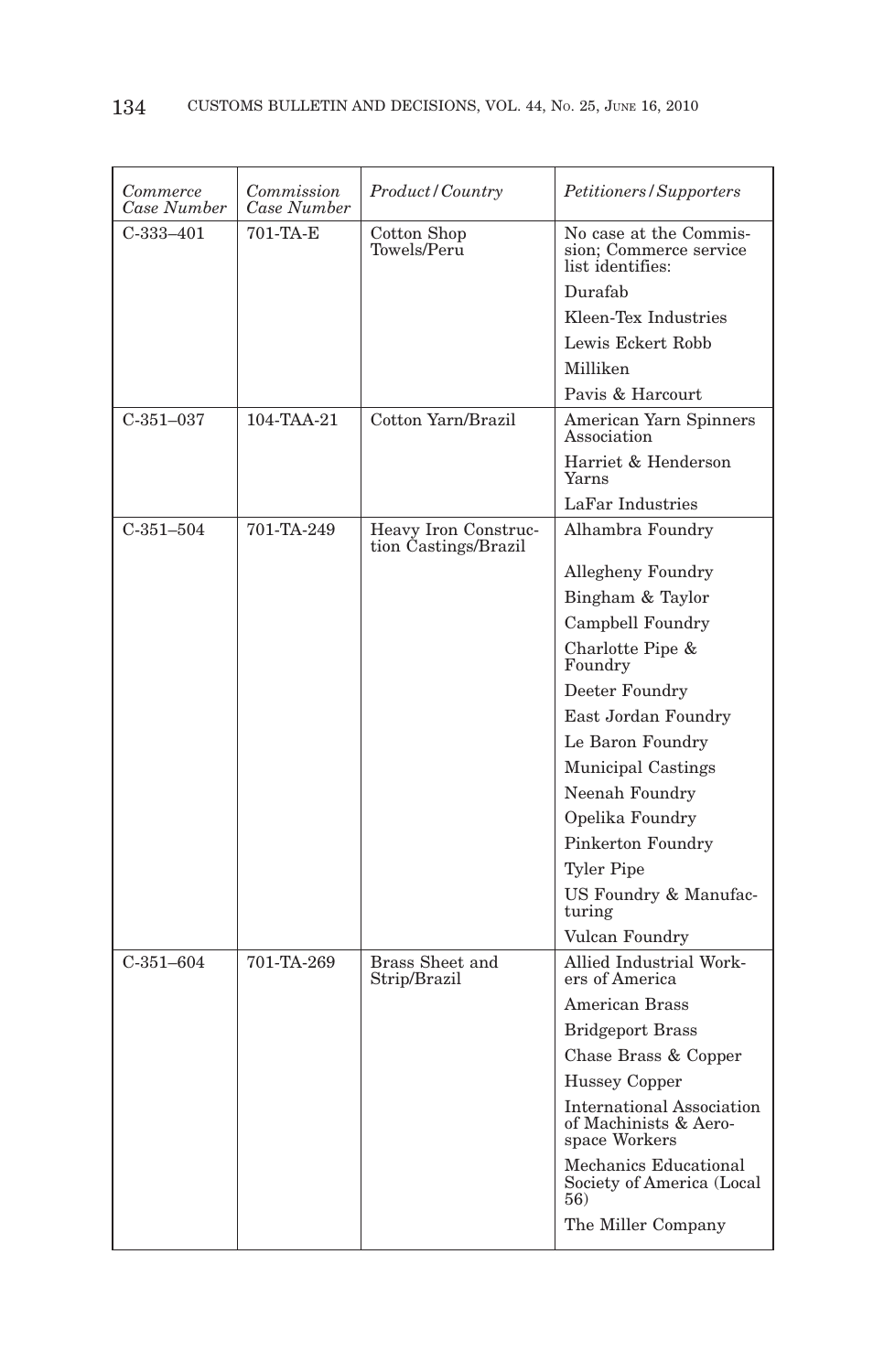| Commerce<br>Case Number | Commission<br>Case Number | Product/Country                            | Petitioners/Supporters            |
|-------------------------|---------------------------|--------------------------------------------|-----------------------------------|
|                         |                           |                                            | Olin                              |
|                         |                           |                                            | Revere Copper Products            |
|                         |                           |                                            | United Steelworkers of<br>America |
| $C-351-818$             | 701-TA-320                | Cut-to-Length Carbon<br>Steel Plate Brazil | Bethlehem Steel                   |
|                         |                           |                                            | California Steel Indus-<br>tries  |
|                         |                           |                                            | CitiSteel USA Inc                 |
|                         |                           |                                            | Geneva Steel                      |
|                         |                           |                                            | <b>Gulf States Steel</b>          |
|                         |                           |                                            | <b>Inland Steel Industries</b>    |
|                         |                           |                                            | Lukens Steel                      |
|                         |                           |                                            | National Steel                    |
|                         |                           |                                            | Nextech                           |
|                         |                           |                                            | Sharon Steel                      |
|                         |                           |                                            | Theis Precision Steel             |
|                         |                           |                                            | Thompson Steel                    |
|                         |                           |                                            | US Steel                          |
|                         |                           |                                            | United Steelworkers of<br>America |
| $C-351-829$             | 701-TA-384                | Hot-Rolled Carbon                          | Acme Steel                        |
|                         |                           | Steel Flat<br>Products/Brazil              |                                   |
|                         |                           |                                            | Bethlehem Steel                   |
|                         |                           |                                            | California Steel Indus-<br>tries  |
|                         |                           |                                            | Gallatin Steel                    |
|                         |                           |                                            | Geneva Steel                      |
|                         |                           |                                            | <b>Gulf States Steel</b>          |
|                         |                           |                                            | Independent Steelwork-<br>ers     |
|                         |                           |                                            | <b>IPSCO</b>                      |
|                         |                           |                                            | Ispat/Inland                      |
|                         |                           |                                            | <b>LTV</b> Steel                  |
|                         |                           |                                            | National Steel                    |
|                         |                           |                                            | Nucor                             |
|                         |                           |                                            | Rouge Steel Co                    |
|                         |                           |                                            | <b>Steel Dynamics</b>             |
|                         |                           |                                            | US Steel                          |
|                         |                           |                                            | United Steelworkers of<br>America |
|                         |                           |                                            | <b>WCI</b> Steel                  |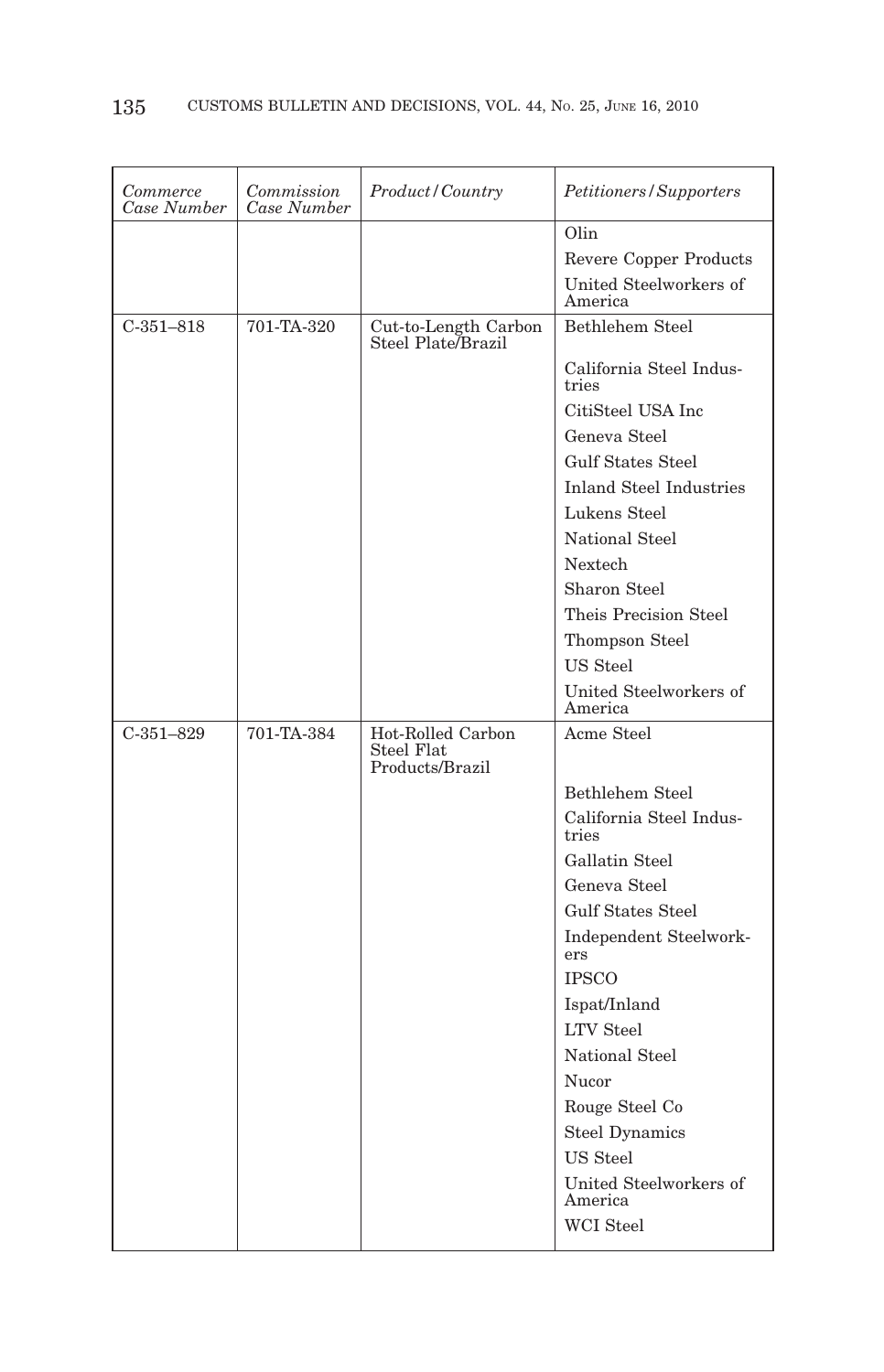| Commerce<br>Case Number | Commission<br>Case Number | Product/Country                                      | Petitioners/Supporters                             |
|-------------------------|---------------------------|------------------------------------------------------|----------------------------------------------------|
|                         |                           |                                                      | Weirton Steel                                      |
|                         |                           |                                                      | Wheeling-Pittsburgh<br>Steel Corp                  |
| $C-351-833$             | 701-TA-417                | Carbon and Certain<br>Alloy Steel Wire<br>Rod/Brazil | AmeriSteel                                         |
|                         |                           |                                                      | Birmingham Steel                                   |
|                         |                           |                                                      | Cascade Steel Rolling<br>Mills                     |
|                         |                           |                                                      | Connecticut Steel Corp                             |
|                         |                           |                                                      | Co-Steel Raritan                                   |
|                         |                           |                                                      | <b>GS</b> Industries                               |
|                         |                           |                                                      | Keystone Consolidated<br>Industries                |
|                         |                           |                                                      | North Star Steel Texas                             |
|                         |                           |                                                      | Nucor Steel-Nebraska (a<br>division of Nucor Corp) |
|                         |                           |                                                      | Republic Technologies<br>International             |
|                         |                           |                                                      | Rocky Mountain Steel<br>Mills                      |
| $C-357-004$             | 701-TA-A                  | Carbon Steel Wire<br>Rod/Argentina                   | Atlantic Steel                                     |
|                         |                           |                                                      | Continental Steel                                  |
|                         |                           |                                                      | Georgetown Steel                                   |
|                         |                           |                                                      | North Star Steel                                   |
|                         |                           |                                                      | Raritan River Steel                                |
| $C-357-813$             | 701-TA-402                | Honey/Argentina                                      | AH Meyer & Sons                                    |
|                         |                           |                                                      | <b>Adee Honey Farms</b>                            |
|                         |                           |                                                      | <b>Althoff Apiaries</b>                            |
|                         |                           |                                                      | American Beekeeping<br>Federation                  |
|                         |                           |                                                      | American Honey Produc-<br>ers Association          |
|                         |                           |                                                      | <b>Anderson Apiaries</b>                           |
|                         |                           |                                                      | Arroyo Apiaries                                    |
|                         |                           |                                                      | Artesian Honey Produc-<br>ers                      |
|                         |                           |                                                      | <b>B</b> Weaver Apiaries                           |
|                         |                           |                                                      | <b>Bailey Enterprises</b>                          |
|                         |                           |                                                      | Barkman Honey                                      |
|                         |                           |                                                      | <b>Basler Honey Apiary</b>                         |
|                         |                           |                                                      | <b>Beals Honey</b>                                 |
|                         |                           |                                                      | <b>Bears Paw Apiaries</b>                          |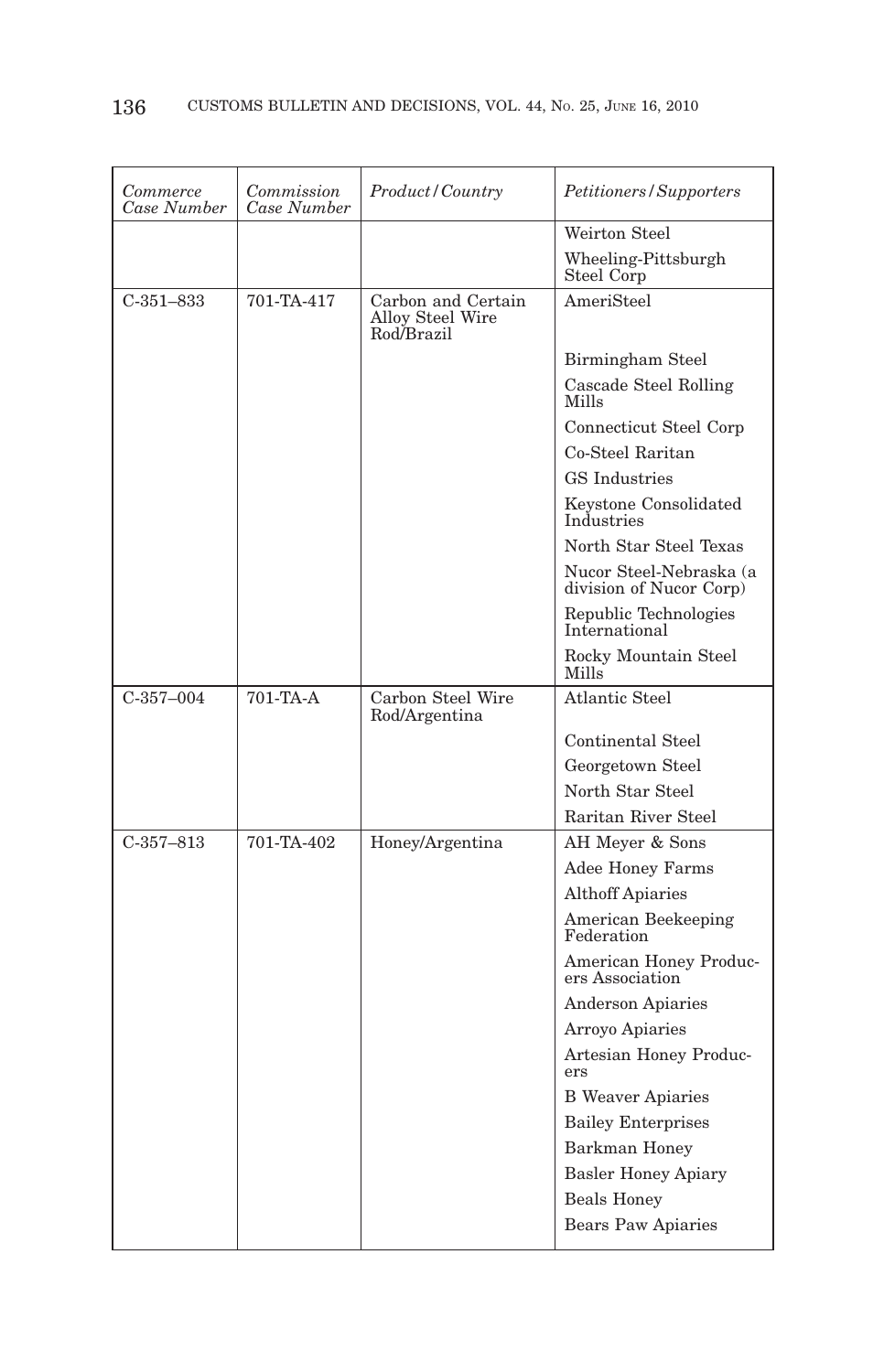| <b>Beaverhead Honey</b>          |  |
|----------------------------------|--|
| Bee Biz                          |  |
| Bee Haven Honey                  |  |
| Belliston Brothers Apiar-<br>ies |  |
| Big Sky Honey                    |  |
| <b>Bill Rhodes Honey</b>         |  |
| Richard E Blake                  |  |
| Curt Bronnenbery                 |  |
| Brown's Honey Farms              |  |
| <b>Brumley's Bees</b>            |  |
| <b>Buhmann Apiaries</b>          |  |
| Carys Honey Farms                |  |
| Chaparrel Honey                  |  |
| <b>Charles Apiaries</b>          |  |
| Mitchell Charles                 |  |
| <b>Collins Honey</b>             |  |
| Conor Apiaries                   |  |
| Coy's Honey Farm                 |  |
| Dave Nelson Apiaries             |  |
| Delta Bee                        |  |
| Eisele's Pollination &<br>Honey  |  |
| Ellingsoa's                      |  |
| Elliott Curtis & Sons            |  |
| Charles L Emmons, Sr             |  |
| Gause Honey                      |  |
| Gene Brandi Apiaries             |  |
| Griffith Honey                   |  |
| <b>Haff Apiaries</b>             |  |
| <b>Hamilton Bee Farms</b>        |  |
| Hamilton Honey                   |  |
| Happie Bee                       |  |
| <b>Harvest Honey</b>             |  |
| Harvey's Honey                   |  |
| <b>Hiatt Honey</b>               |  |
| Hoffman Honey                    |  |
| Hollman Apiaries                 |  |
| <b>Honey House</b>               |  |
| Honeybee Apiaries                |  |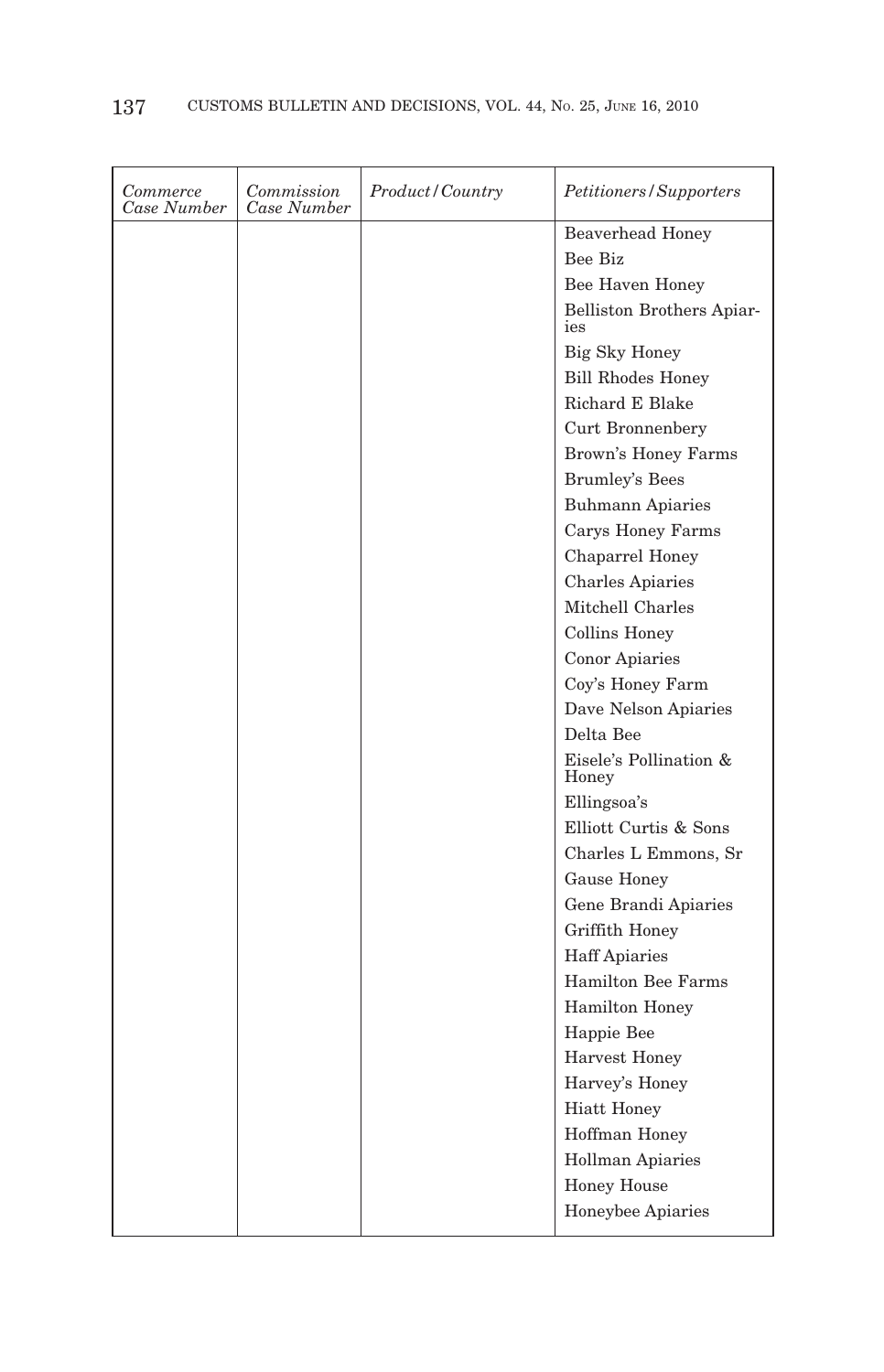| Commerce<br>Case Number | Commission<br>Case Number | Product / Country | <i>Petitioners/Supporters</i>                    |
|-------------------------|---------------------------|-------------------|--------------------------------------------------|
|                         |                           |                   | Gary M Honl                                      |
|                         |                           |                   | Rand William Honl and<br>Sydney Jo Honl          |
|                         |                           |                   | James R & Joann Smith<br>Trust                   |
|                         |                           |                   | Jaynes Bee Products                              |
|                         |                           |                   | <b>Johnston Honey Farms</b>                      |
|                         |                           |                   | Larry Johnston                                   |
|                         |                           |                   | Ke-An Honey                                      |
|                         |                           |                   | Kent Honeybees                                   |
|                         |                           |                   | Lake-Indianhead Honey<br>Farms                   |
|                         |                           |                   | Lamb's Honey Farm                                |
|                         |                           |                   | Las Flores Apiaries                              |
|                         |                           |                   | Mackrill Honey Farms &<br>Sales                  |
|                         |                           |                   | Raymond Marquette                                |
|                         |                           |                   | Mason & Sons Honey                               |
|                         |                           |                   | McCoy's Sunny South<br>Apiaries                  |
|                         |                           |                   | Merrimack Valley Apiar-<br>ies & Evergreen Honey |
|                         |                           |                   | Met 2 Honey Farm                                 |
|                         |                           |                   | Missouri River Honey                             |
|                         |                           |                   | Mitchell Brothers Honey                          |
|                         |                           |                   | Monda Honey Farm                                 |
|                         |                           |                   | Montana Dakota Honey                             |
|                         |                           |                   | Northern Bloom Honey                             |
|                         |                           |                   | Noye's Apiaries                                  |
|                         |                           |                   | Oakes Honey                                      |
|                         |                           |                   | Oakley Honey Farms                               |
|                         |                           |                   | Old Mill Apiaries                                |
|                         |                           |                   | Opp Honey                                        |
|                         |                           |                   | Oro Dulce                                        |
|                         |                           |                   | Peterson's "Naturally Sweet" Honey               |
|                         |                           |                   | Potoczak Bee Farms                               |
|                         |                           |                   | Price Apiaries                                   |
|                         |                           |                   | <b>Pure Sweet Honey</b><br>Farms                 |
|                         |                           |                   | Robertson Pollination<br>Service                 |
|                         |                           |                   | Robson Honey                                     |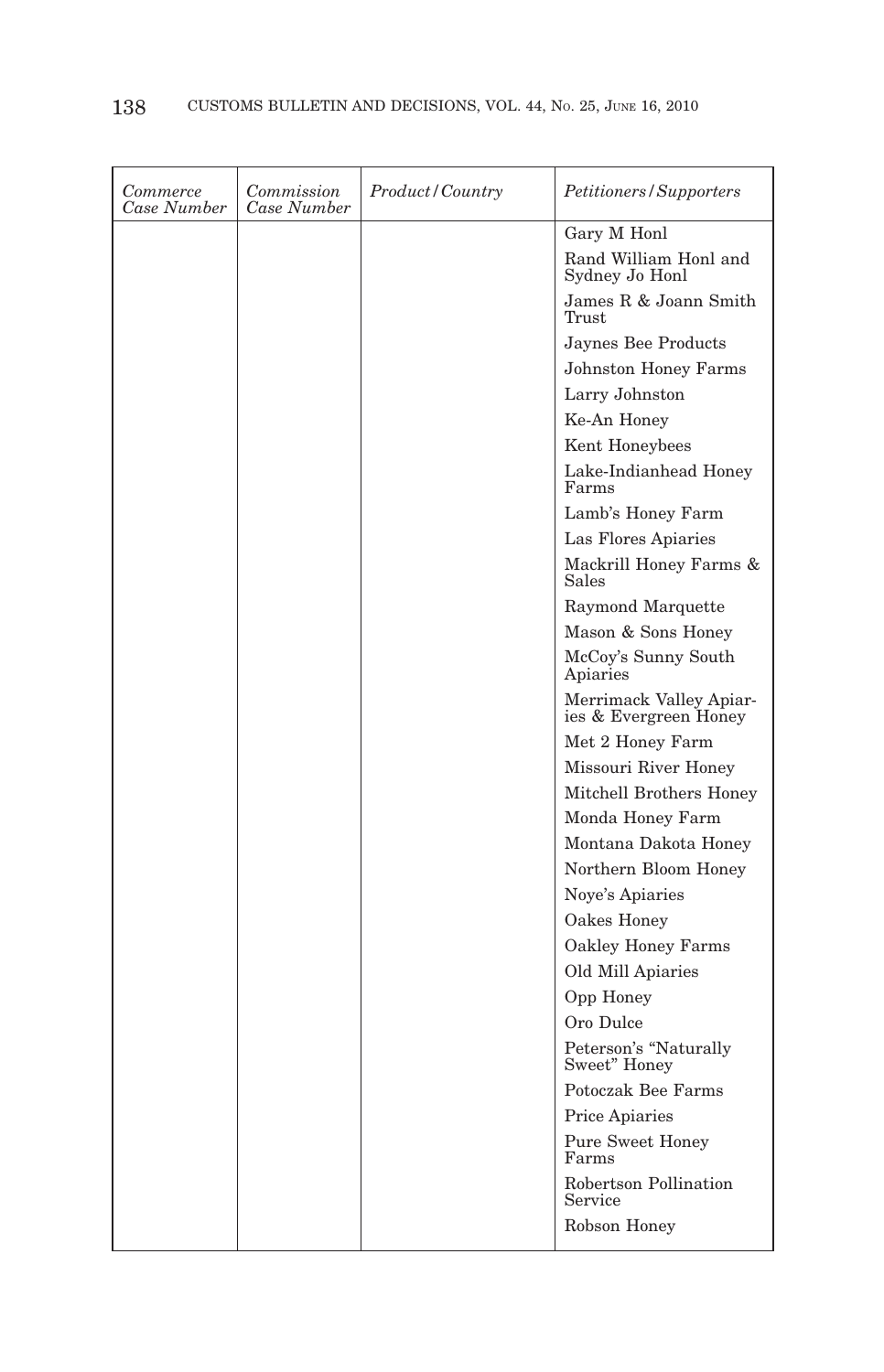| Commerce<br>Case Number | Commission<br>Case Number | Product / Country                      | Petitioners/Supporters              |
|-------------------------|---------------------------|----------------------------------------|-------------------------------------|
|                         |                           |                                        | William Robson                      |
|                         |                           |                                        | Rosedale Apiaries                   |
|                         |                           |                                        | <b>Ryan Apiaries</b>                |
|                         |                           |                                        | <b>Schmidt Honey Farms</b>          |
|                         |                           |                                        | <b>Simpson Apiaries</b>             |
|                         |                           |                                        | Sioux Honey Association             |
|                         |                           |                                        | Smoot Honey                         |
|                         |                           |                                        | Solby Honey                         |
|                         |                           |                                        | <b>Stahlman Apiaries</b>            |
|                         |                           |                                        | <b>Steve E Parks Apiaries</b>       |
|                         |                           |                                        | Stroope Bee & Honey                 |
|                         |                           |                                        | T&D Honey Bee                       |
|                         |                           |                                        | Talbott's Honey                     |
|                         |                           |                                        | <b>Terry Apiaries</b>               |
|                         |                           |                                        | <b>Thompson Apiaries</b>            |
|                         |                           |                                        | Triple A Farm                       |
|                         |                           |                                        | Tropical Blossom Honey              |
|                         |                           |                                        | Tubbs Apiaries                      |
|                         |                           |                                        | Venable Wholesale                   |
|                         |                           |                                        | Walter L Wilson Buzz 76<br>Apiaries |
|                         |                           |                                        | Wiebersiek Honey Farms              |
|                         |                           |                                        | Wilmer Farms                        |
|                         |                           |                                        | Brent J Woodworth                   |
|                         |                           |                                        | Wooten's Golden Queens              |
|                         |                           |                                        | <b>Yaddof Apiaries</b>              |
| $C-357-815$             | 701-TA-404                | Hot-Rolled Steel<br>Products/Argentina | <b>Bethlehem Steel</b>              |
|                         |                           |                                        | Gallatin Steel                      |
|                         |                           |                                        | Independent Steelwork-<br>ers       |
|                         |                           |                                        | <b>IPSCO</b>                        |
|                         |                           |                                        | <b>LTV</b> Steel                    |
|                         |                           |                                        | National Steel                      |
|                         |                           |                                        | Nucor                               |
|                         |                           |                                        | Rouge Steel Co                      |
|                         |                           |                                        | <b>Steel Dynamics</b>               |
|                         |                           |                                        | <b>US</b> Steel                     |
|                         |                           |                                        | United Steelworkers of<br>America   |
|                         |                           |                                        | WCI Steel Inc                       |
|                         |                           |                                        |                                     |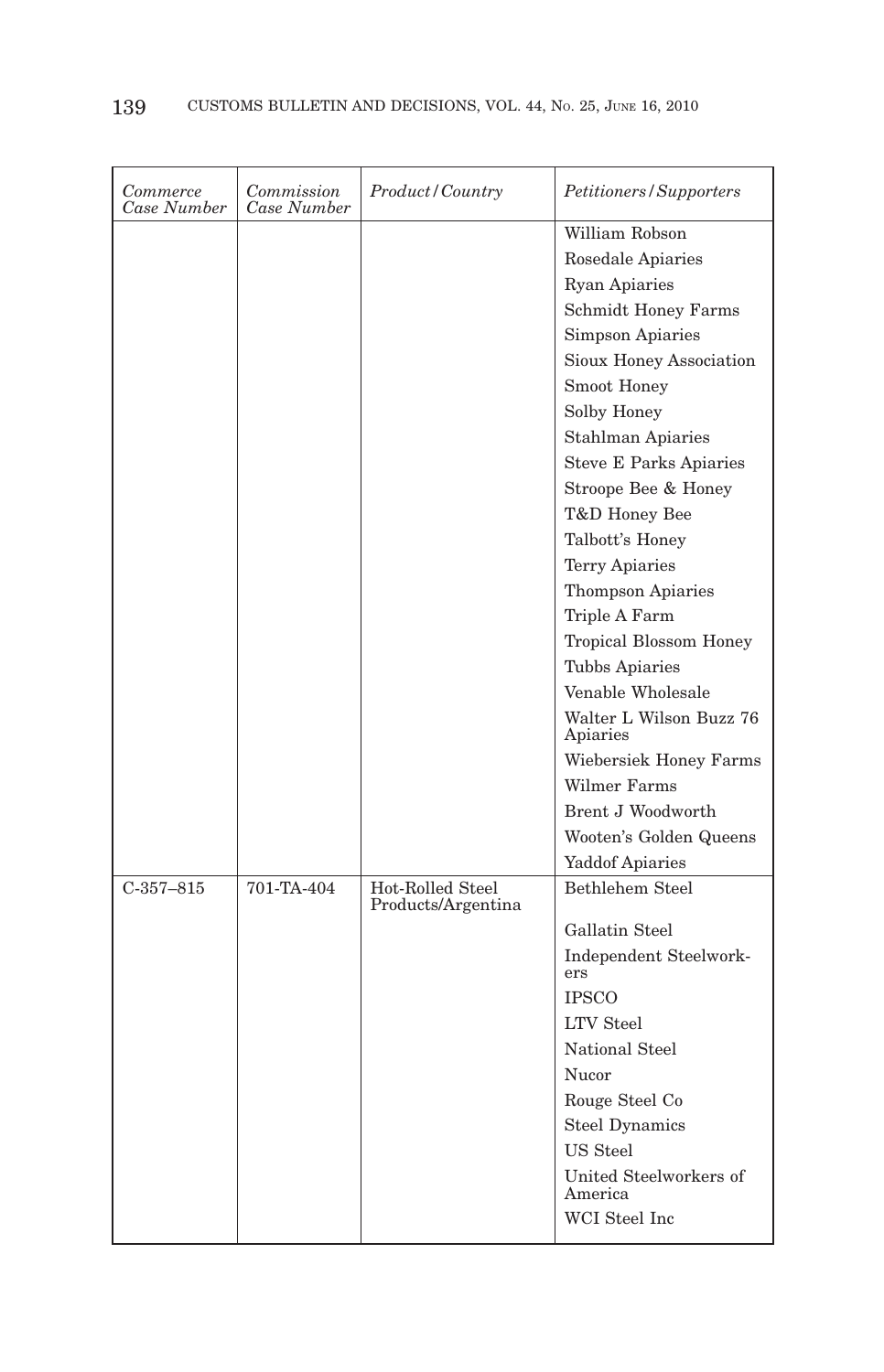| Commerce<br>Case Number | Commission<br>Case Number | Product/Country                                     | Petitioners/Supporters                                                |
|-------------------------|---------------------------|-----------------------------------------------------|-----------------------------------------------------------------------|
|                         |                           |                                                     | Weirton Steel                                                         |
|                         |                           |                                                     | Wheeling-Pittsburgh<br>Steel Corp                                     |
| $C-401-401$             | 701-TA-231                | Cold-Rolled Carbon<br>Steel Flat<br>Products/Sweden | Bethlehem Steel                                                       |
|                         |                           |                                                     | Chaparral                                                             |
|                         |                           |                                                     | US Steel                                                              |
| $C-401-804$             | 701-TA-327                | Cut-to-Length Carbon<br>Steel Plate/Sweden          | Bethlehem Steel                                                       |
|                         |                           |                                                     | California Steel Indus-<br>tries                                      |
|                         |                           |                                                     | CitiSteel USA Inc                                                     |
|                         |                           |                                                     | Geneva Steel                                                          |
|                         |                           |                                                     | <b>Gulf States Steel</b>                                              |
|                         |                           |                                                     | <b>Inland Steel Industries</b>                                        |
|                         |                           |                                                     | Lukens Steel                                                          |
|                         |                           |                                                     | National Steel                                                        |
|                         |                           |                                                     | Nextech                                                               |
|                         |                           |                                                     | Sharon Steel                                                          |
|                         |                           |                                                     | Theis Precision Steel                                                 |
|                         |                           |                                                     | Thompson Steel                                                        |
|                         |                           |                                                     | US Steel                                                              |
|                         |                           |                                                     | United Steelworkers of<br>America                                     |
| $C-403-802$             | 701-TA-302                | Fresh and Chilled At-<br>lantic Salmon/Norway       | Heritage Salmon                                                       |
|                         |                           |                                                     | The Coalition for Fair<br>Atlantic Salmon Trade                       |
| $C-408-046$             | $104-TAA-7$               | Sugar/EU                                            | No petition at the Com-<br>mission; Commerce service list identifies: |
|                         |                           |                                                     | AJ Yates                                                              |
|                         |                           |                                                     | Alexander & Baldwin                                                   |
|                         |                           |                                                     | American Farm Bureau<br>Federation                                    |
|                         |                           |                                                     | American Sugar Cane<br>League                                         |
|                         |                           |                                                     | American Sugarbeet<br>Growers Association                             |
|                         |                           |                                                     | Amstar Sugar                                                          |
|                         |                           |                                                     | Florida Sugar Cane<br>League                                          |
|                         |                           |                                                     | Florida Sugar Marketing<br>and Terminal Association                   |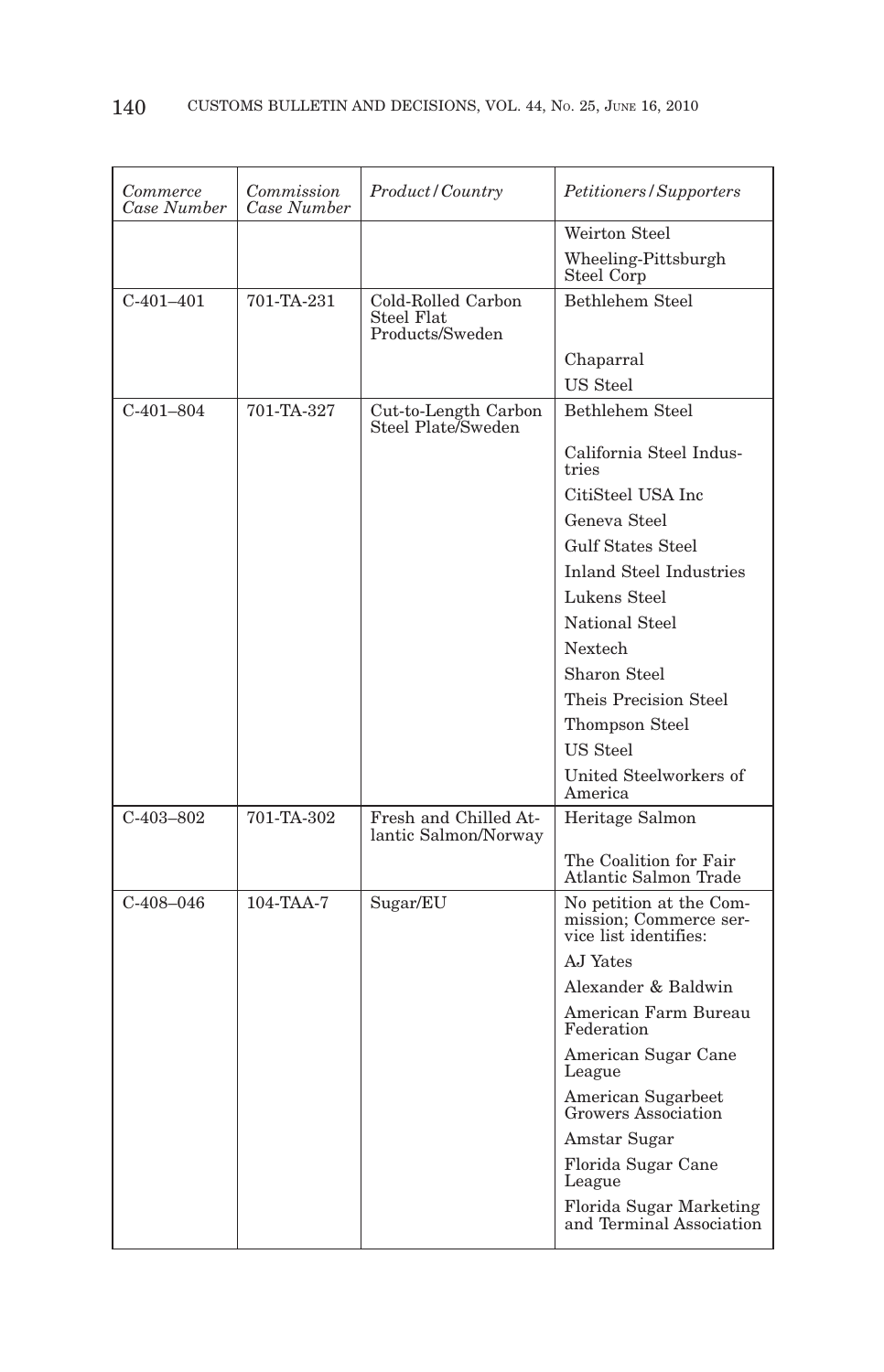| Commerce<br>Case Number | Commission<br>Case Number | Product/Country                                       | Petitioners/Supporters                                 |
|-------------------------|---------------------------|-------------------------------------------------------|--------------------------------------------------------|
|                         |                           |                                                       | H&R Brokerage                                          |
|                         |                           |                                                       | Hawaiian Agricultural<br>Research Center               |
|                         |                           |                                                       | Leach Farms                                            |
|                         |                           |                                                       | Michigan Farm Bureau                                   |
|                         |                           |                                                       | Michigan Sugar                                         |
|                         |                           |                                                       | Rio Grande Valley Sugar<br>Growers Association         |
|                         |                           |                                                       | Sugar Cane Growers Co-<br>operative of Florida         |
|                         |                           |                                                       | Talisman Sugar                                         |
|                         |                           |                                                       | US Beet Sugar Associa-<br>tion                         |
|                         |                           |                                                       | United States Beet<br>Sugar Association                |
|                         |                           |                                                       | United States Cane<br>Sugar Refiners' Associa-<br>tion |
| $C-412-815$             | 701-TA-328                | Cut-to-Length Carbon<br>Steel Plate/United<br>Kingdom | Bethlehem Steel                                        |
|                         |                           |                                                       | California Steel Indus-<br>tries                       |
|                         |                           |                                                       | Geneva Steel                                           |
|                         |                           |                                                       | <b>Gulf States Steel</b>                               |
|                         |                           |                                                       | Inland Steel Industries                                |
|                         |                           |                                                       | Lukens Steel                                           |
|                         |                           |                                                       | National Steel                                         |
|                         |                           |                                                       | Nextech                                                |
|                         |                           |                                                       | Sharon Steel                                           |
|                         |                           |                                                       | Theis Precision Steel                                  |
|                         |                           |                                                       | Thompson Steel                                         |
|                         |                           |                                                       | US Steel                                               |
|                         |                           |                                                       | United Steelworkers of<br>America                      |
| $C-412-821$             | 701-TA-412                | Low Enriched<br>Uranium/United<br>Kingdom             | United States Enrich-<br>ment Corp                     |
|                         |                           |                                                       | USEC Inc                                               |
| $C-421-601$             | 701-TA-278                | Fresh Cut<br>Flowers/Netherlands                      | Burdette Coward                                        |
|                         |                           |                                                       | California Floral Council                              |
|                         |                           |                                                       | <b>Floral Trade Council</b>                            |
|                         |                           |                                                       | Florida Flower Associa-<br>tion                        |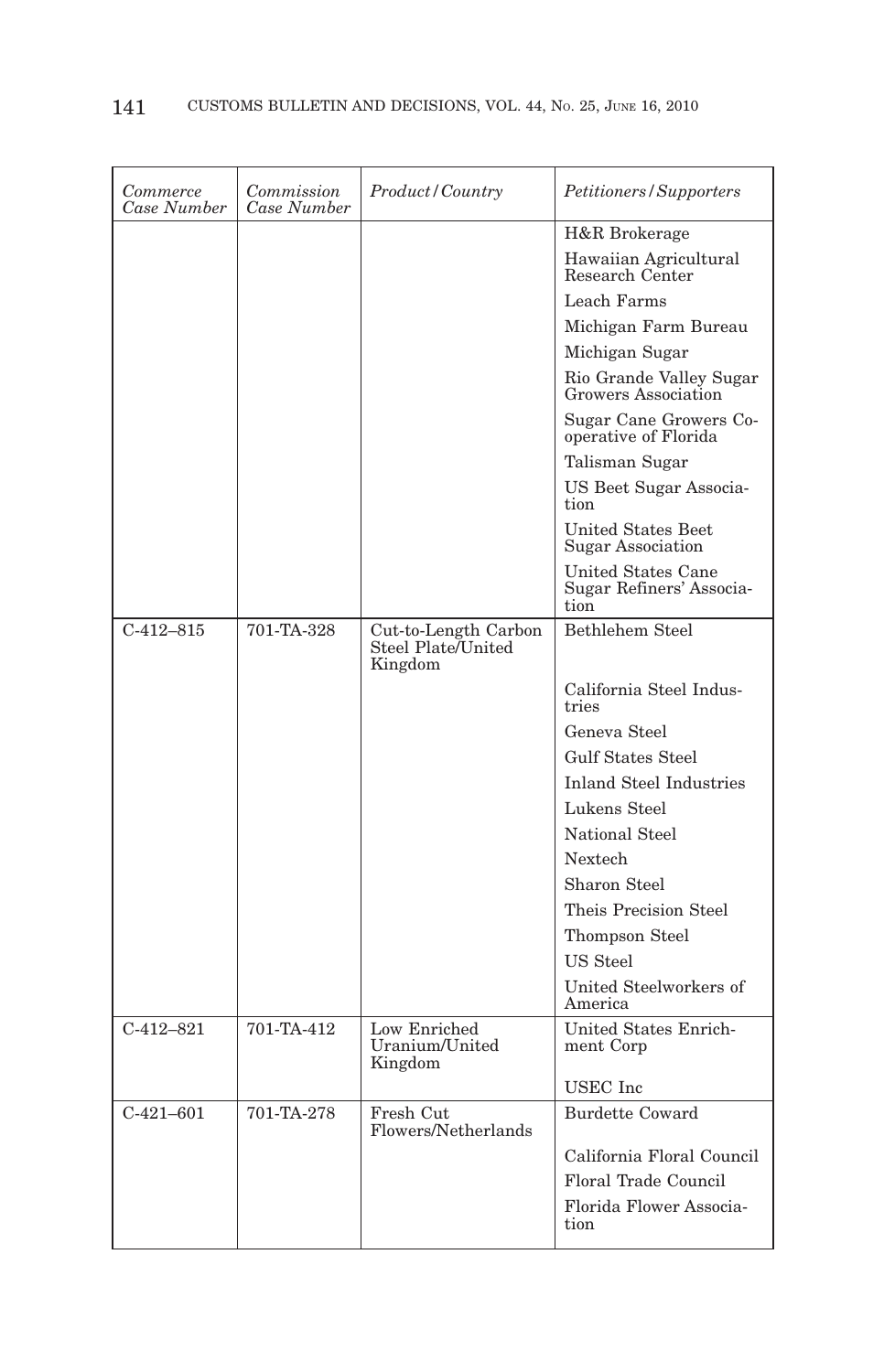| Commerce<br>Case Number | Commission<br>Case Number | Product/Country                             | Petitioners/Supporters                                                     |
|-------------------------|---------------------------|---------------------------------------------|----------------------------------------------------------------------------|
|                         |                           |                                             | Gold Coast Uanko Nurs-<br>ery                                              |
|                         |                           |                                             | Hollandia Wholesale Flo-<br>rist.                                          |
|                         |                           |                                             | Manatee Fruit                                                              |
|                         |                           |                                             | <b>Monterey Flower Farms</b>                                               |
|                         |                           |                                             | <b>Topstar Nursery</b>                                                     |
| $C-421-809$             | 701-TA-411                | Low Enriched<br>Uranium/Netherlands         | United States Enrich-<br>ment Corp                                         |
|                         |                           |                                             | <b>USEC</b> Inc                                                            |
| $C-423-806$             | 701-TA-319                | Cut-to-Length Carbon<br>Steel Plate/Belgium | Bethlehem Steel                                                            |
|                         |                           |                                             | California Steel Indus-<br>tries                                           |
|                         |                           |                                             | CitiSteel USA Inc                                                          |
|                         |                           |                                             | Geneva Steel                                                               |
|                         |                           |                                             | <b>Gulf States Steel</b>                                                   |
|                         |                           |                                             | <b>Inland Steel Industries</b>                                             |
|                         |                           |                                             | Lukens Steel                                                               |
|                         |                           |                                             | National Steel                                                             |
|                         |                           |                                             | Nextech                                                                    |
|                         |                           |                                             | Sharon Steel                                                               |
|                         |                           |                                             | Theis Precision Steel                                                      |
|                         |                           |                                             | Thompson Steel                                                             |
|                         |                           |                                             | US Steel                                                                   |
|                         |                           |                                             | United Steelworkers of<br>America                                          |
| $C-423-809$             | 701-TA-376                | Stainless Steel Plate<br>in Coils/Belgium   | Allegheny Ludlum                                                           |
|                         |                           |                                             | Armco Steel                                                                |
|                         |                           |                                             | Lukens Steel                                                               |
|                         |                           |                                             | North American Stain-<br>less                                              |
|                         |                           |                                             | United Steelworkers of<br>America                                          |
| $C-427-603$             | 701-TA-270                | <b>Brass Sheet and</b><br>Strip/France      | Allied Industrial Work-<br>ers of America                                  |
|                         |                           |                                             | <b>American Brass</b>                                                      |
|                         |                           |                                             | <b>Bridgeport Brass</b>                                                    |
|                         |                           |                                             | Chase Brass & Copper                                                       |
|                         |                           |                                             | <b>Hussey Copper</b>                                                       |
|                         |                           |                                             | <b>International Association</b><br>of Machinists & Aero-<br>space Workers |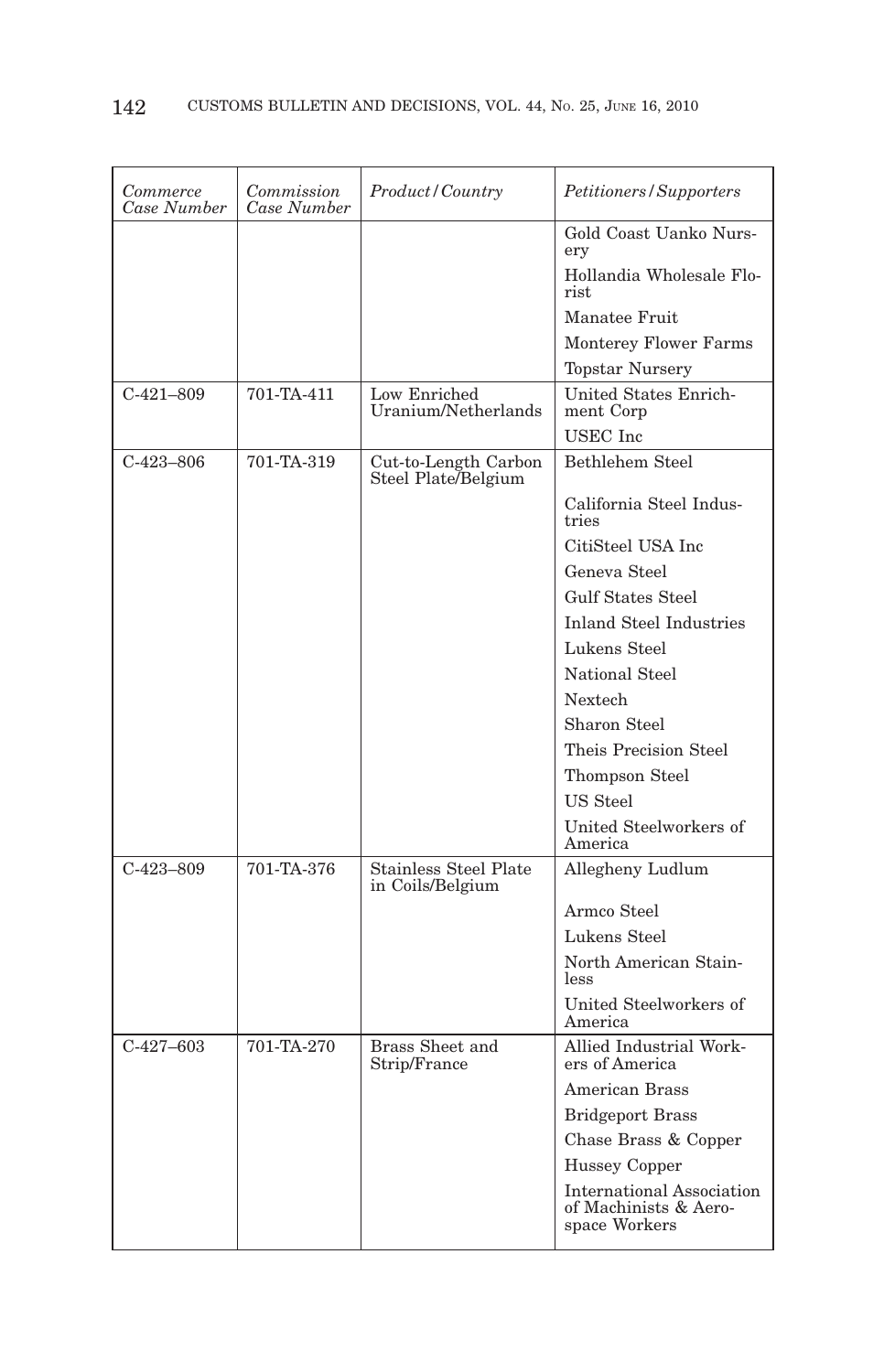| Commerce<br>Case Number | Commission<br>Case Number | Product/Country                                                       | Petitioners/Supporters                                    |
|-------------------------|---------------------------|-----------------------------------------------------------------------|-----------------------------------------------------------|
|                         |                           |                                                                       | Mechanics Educational<br>Society of America (Local<br>56) |
|                         |                           |                                                                       | The Miller Company                                        |
|                         |                           |                                                                       | Olin                                                      |
|                         |                           |                                                                       | Revere Copper Products                                    |
|                         |                           |                                                                       | United Steelworkers of<br>America                         |
| $C-427-805$             | 701-TA-315                | Hot-Rolled Lead and<br><b>Bismuth Carbon Steel</b><br>Products/France | Bethlehem Steel                                           |
|                         |                           |                                                                       | <b>Inland Steel Industries</b>                            |
|                         |                           |                                                                       | USS/Kobe Steel                                            |
| $C-427-810$             | 701-TA-348                | Corrosion-Resistant<br>Carbon Steel Flat<br>Products/France           | Armco Steel                                               |
|                         |                           |                                                                       | Bethlehem Steel                                           |
|                         |                           |                                                                       | California Steel Indus-<br>tries                          |
|                         |                           |                                                                       | Geneva Steel                                              |
|                         |                           |                                                                       | <b>Gulf States Steel</b>                                  |
|                         |                           |                                                                       | <b>Inland Steel Industries</b>                            |
|                         |                           |                                                                       | <b>LTV</b> Steel                                          |
|                         |                           |                                                                       | Lukens Steel                                              |
|                         |                           |                                                                       | National Steel                                            |
|                         |                           |                                                                       | Nextech                                                   |
|                         |                           |                                                                       | Rouge Steel Co                                            |
|                         |                           |                                                                       | Sharon Steel                                              |
|                         |                           |                                                                       | Theis Precision Steel                                     |
|                         |                           |                                                                       | Thompson Steel                                            |
|                         |                           |                                                                       | US Steel                                                  |
|                         |                           |                                                                       | United Steelworkers of<br>America                         |
|                         |                           |                                                                       | <b>WCI</b> Steel                                          |
|                         |                           |                                                                       | Weirton Steel                                             |
| $C-427-815$             | 701-TA-380                | <b>Stainless Steel Sheet</b><br>and Strip/France                      | Allegheny Ludlum                                          |
|                         |                           |                                                                       | Armco Steel                                               |
|                         |                           |                                                                       | Bethlehem Steel                                           |
|                         |                           |                                                                       | Butler Armco Indepen-<br>dent Union                       |
|                         |                           |                                                                       | Carpenter Technology<br>Corp                              |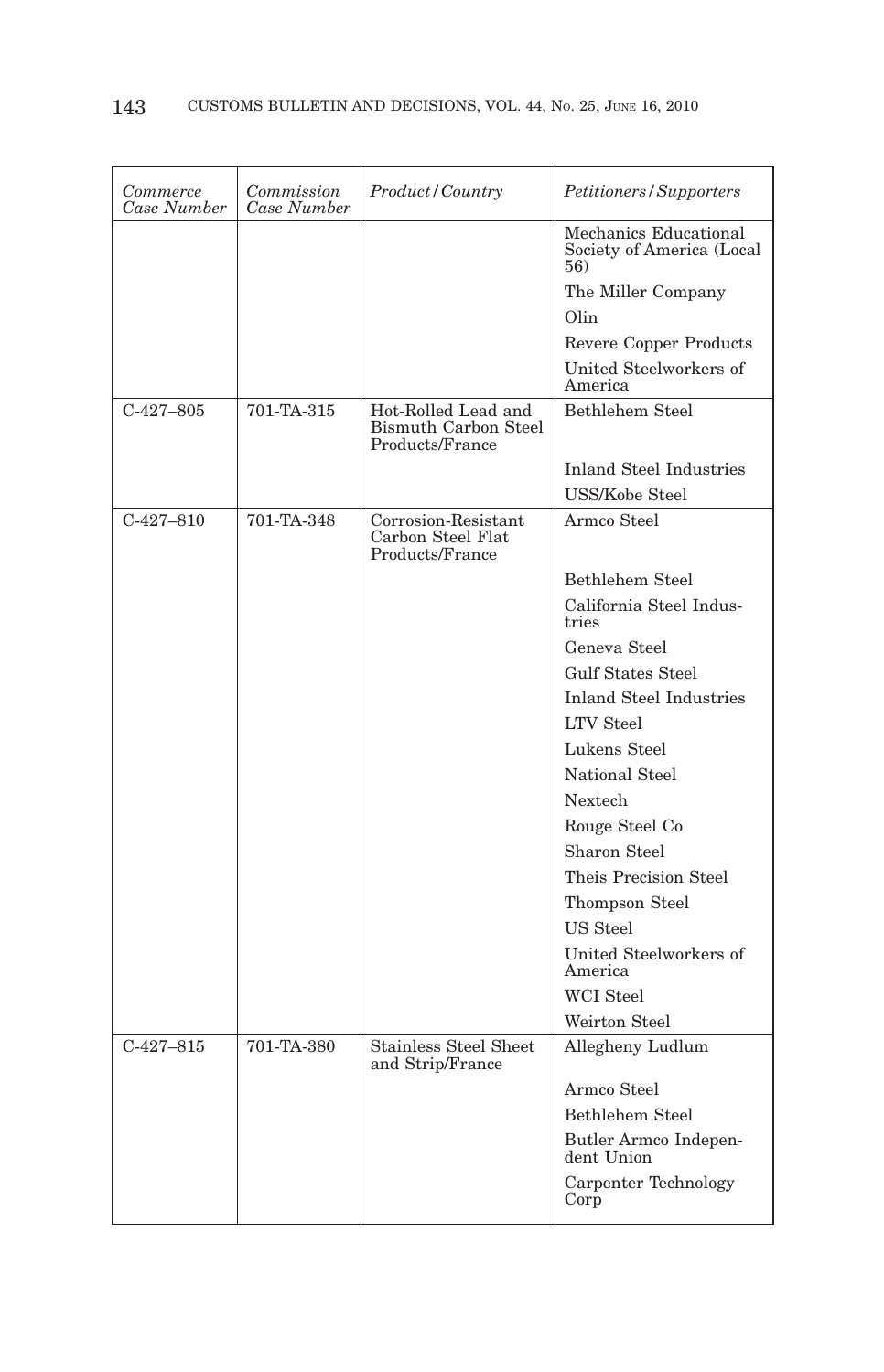| Commerce<br>Case Number | Commission<br>Case Number | Product / Country                                            | Petitioners/Supporters                         |
|-------------------------|---------------------------|--------------------------------------------------------------|------------------------------------------------|
|                         |                           |                                                              | North American Stain-<br>less                  |
|                         |                           |                                                              | United Steelworkers of<br>America              |
|                         |                           |                                                              | Zanesville Armco Inde-<br>pendent Organization |
| $C-427-817$             | 701-TA-387                | Cut-to-Length Carbon<br>Steel Plate/France                   | <b>Bethlehem Steel</b>                         |
|                         |                           |                                                              | Geneva Steel                                   |
|                         |                           |                                                              | <b>IPSCO</b> Steel                             |
|                         |                           |                                                              | National Steel                                 |
|                         |                           |                                                              | US Steel                                       |
|                         |                           |                                                              | United Steelworkers of<br>America              |
| $C-427-819$             | 701-TA-409                | Low Enriched<br>Uranium/France                               | United States Enrich-<br>ment Corp             |
|                         |                           |                                                              | <b>USEC</b> Inc                                |
| $C-428-817$             | 701-TA-340                | Cold-Rolled Carbon<br>Steel Flat<br>Products/Germany         | Armco Steel                                    |
|                         |                           |                                                              | Bethlehem Steel                                |
|                         |                           |                                                              | California Steel Indus-                        |
|                         |                           |                                                              | tries                                          |
|                         |                           |                                                              | <b>Gulf States Steel</b>                       |
|                         |                           |                                                              | <b>Inland Steel Industries</b>                 |
|                         |                           |                                                              | <b>LTV</b> Steel                               |
|                         |                           |                                                              | National Steel                                 |
|                         |                           |                                                              | Nextech                                        |
|                         |                           |                                                              | Rouge Steel Co                                 |
|                         |                           |                                                              | Sharon Steel                                   |
|                         |                           |                                                              | Theis Precision Steel                          |
|                         |                           |                                                              | Thompson Steel                                 |
|                         |                           |                                                              | US Steel                                       |
|                         |                           |                                                              | United Steelworkers of<br>America              |
|                         |                           |                                                              | WCI Steel                                      |
|                         |                           |                                                              | Weirton Steel                                  |
| $C-428-817$             | 701-TA-349                | Corrosion-Resistant<br>Carbon Steel Flat<br>Products/Germany | Armco Steel                                    |
|                         |                           |                                                              | Bethlehem Steel                                |
|                         |                           |                                                              | California Steel Indus-<br>tries               |
|                         |                           |                                                              | Geneva Steel                                   |
|                         |                           |                                                              |                                                |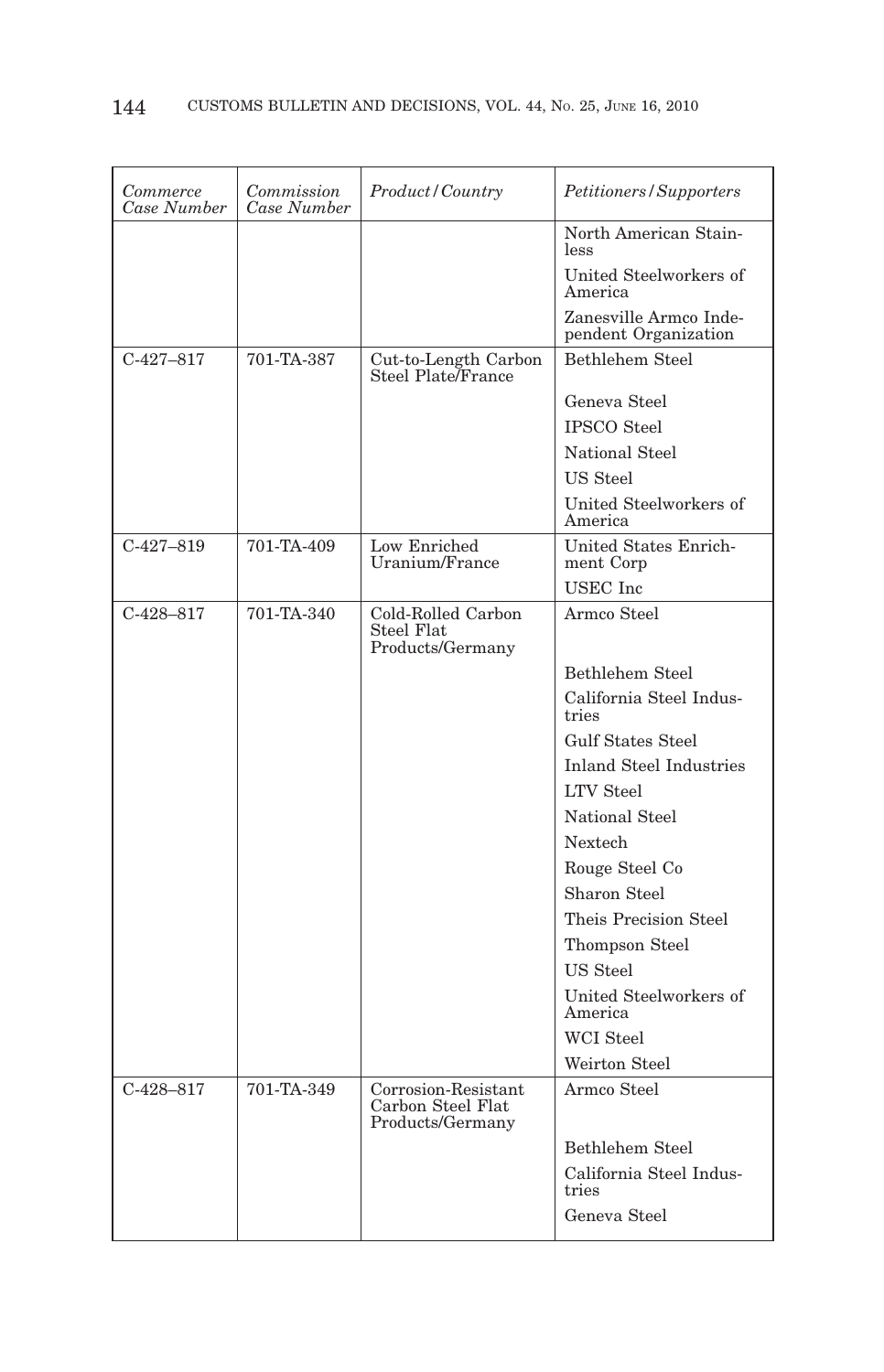| Commerce<br>Case Number | Commission<br>Case Number | <i>Product/Country</i>                      | Petitioners/Supporters                                                                                                                                                                                                                                                                            |
|-------------------------|---------------------------|---------------------------------------------|---------------------------------------------------------------------------------------------------------------------------------------------------------------------------------------------------------------------------------------------------------------------------------------------------|
|                         |                           |                                             | <b>Gulf States Steel</b><br><b>Inland Steel Industries</b><br><b>LTV</b> Steel<br>Lukens Steel<br>National Steel<br>Nextech<br>Rouge Steel Co<br>Sharon Steel<br>Theis Precision Steel<br>Thompson Steel<br>US Steel<br>United Steelworkers of<br>America<br><b>WCI</b> Steel                     |
|                         |                           |                                             | Weirton Steel                                                                                                                                                                                                                                                                                     |
| $C-428-817$             | 701-TA-322                | Cut-to-Length Carbon<br>Steel Plate/Germany | Bethlehem Steel<br>California Steel Indus-<br>tries<br>Geneva Steel<br><b>Gulf States Steel</b><br><b>Inland Steel Industries</b><br>Lukens Steel<br>National Steel<br>Nextech<br>Sharon Steel<br>Theis Precision Steel<br>Thompson Steel<br><b>US</b> Steel<br>United Steelworkers of<br>America |
| $C-428-829$             | 701-TA-410                | Low Enriched<br>Uranium/Germany             | United States Enrich-<br>ment Corp<br>USEC Inc                                                                                                                                                                                                                                                    |
| $C-437-805$             | 701-TA-426                | Sulfanilic<br>Acid/Hungary                  | Nation Ford Chemical                                                                                                                                                                                                                                                                              |
| $C-469-004$             | 701-TA-178                | <b>Stainless Steel Wire</b><br>Rod/Spain    | AL Tech Specialty Steel<br>Armco Steel<br>Carpenter Technology<br>Colt Industries<br>Cyclops                                                                                                                                                                                                      |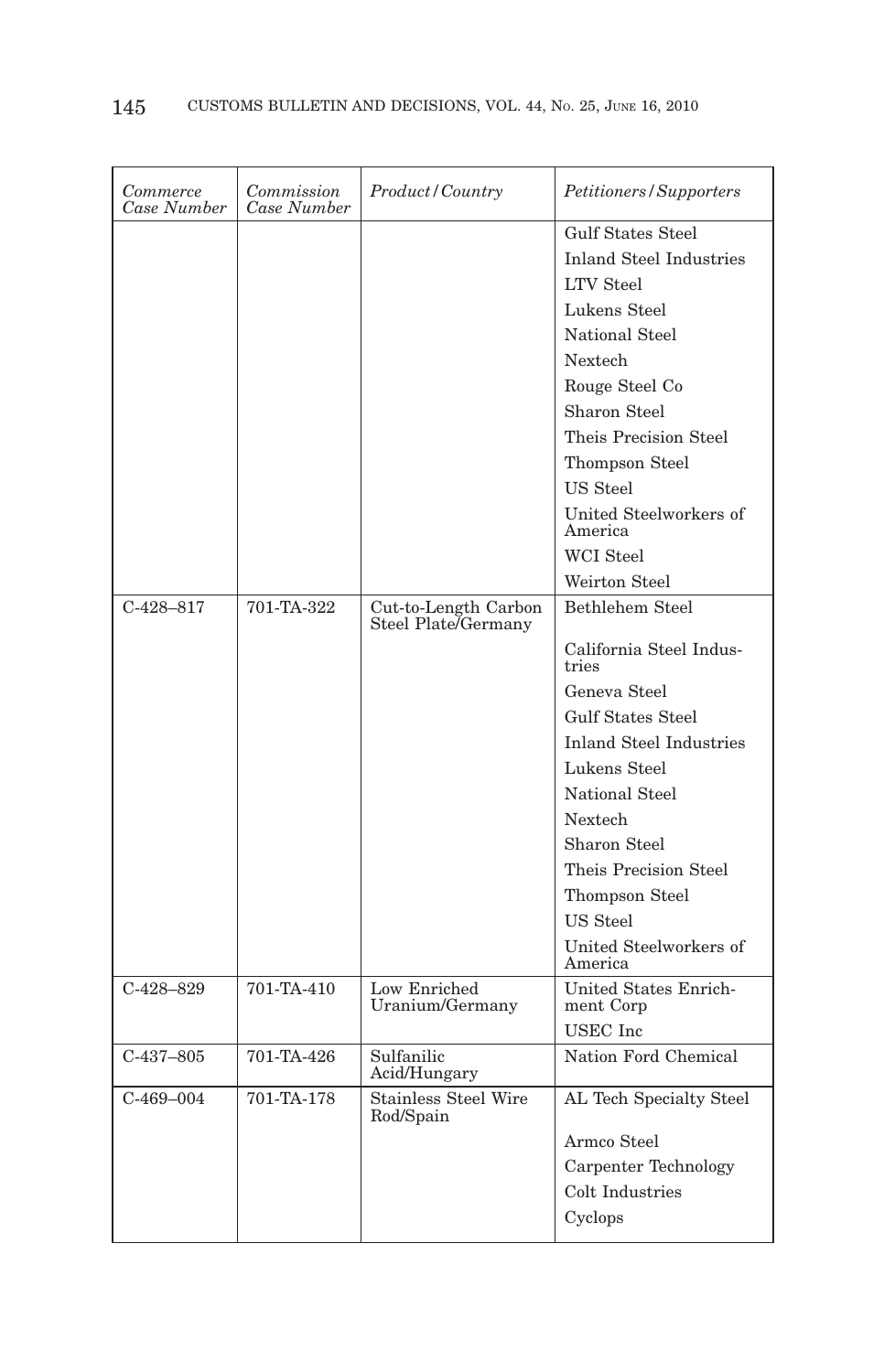| Commerce<br>Case Number | Commission<br>Case Number | Product / Country                                     | Petitioners/Supporters                  |
|-------------------------|---------------------------|-------------------------------------------------------|-----------------------------------------|
|                         |                           |                                                       | Guterl Special Steel                    |
|                         |                           |                                                       | Joslyn Stainless Steels                 |
|                         |                           |                                                       | Republic Steel                          |
| $C-469-804$             | 701-TA-326                | Cut-to-Length Carbon<br>Steel Plate/Spain             | Bethlehem Steel                         |
|                         |                           |                                                       | California Steel Indus-<br>tries        |
|                         |                           |                                                       | CitiSteel USA Inc                       |
|                         |                           |                                                       | Geneva Steel                            |
|                         |                           |                                                       | <b>Gulf States Steel</b>                |
|                         |                           |                                                       | <b>Inland Steel Industries</b>          |
|                         |                           |                                                       | Lukens Steel                            |
|                         |                           |                                                       | National Steel                          |
|                         |                           |                                                       | Nextech                                 |
|                         |                           |                                                       | Sharon Steel                            |
|                         |                           |                                                       | Theis Precision Steel                   |
|                         |                           |                                                       | Thompson Steel                          |
|                         |                           |                                                       | US Steel                                |
|                         |                           |                                                       | United Steelworkers of<br>America       |
| $C-475-812$             | 701-TA-355                | Grain-Oriented Sili-<br>con Electrical<br>Steel/Italy | Allegheny Ludlum                        |
|                         |                           |                                                       | Armco Steel                             |
|                         |                           |                                                       | Butler Armco Indepen-<br>dent Union     |
|                         |                           |                                                       | United Steelworkers of<br>America       |
|                         |                           |                                                       | Zanesville Armco Inde-<br>pendent Union |
| $C-475-815$             | 701-TA-362                | Seamless Pipe/Italy                                   | Koppel Steel                            |
|                         |                           |                                                       | Quanex                                  |
|                         |                           |                                                       | Timken                                  |
|                         |                           |                                                       | <b>United States Steel</b>              |
| $C-475-817$             | 701-TA-364                | Oil Country Tubular<br>Goods/Italy                    | <b>IPSCO</b>                            |
|                         |                           |                                                       | Koppel Steel                            |
|                         |                           |                                                       | Lone Star Steel                         |
|                         |                           |                                                       | Maverick Tube                           |
|                         |                           |                                                       | Newport Steel                           |
|                         |                           |                                                       | North Star Steel                        |
|                         |                           |                                                       | US Steel                                |
|                         |                           |                                                       | USS/Kobe                                |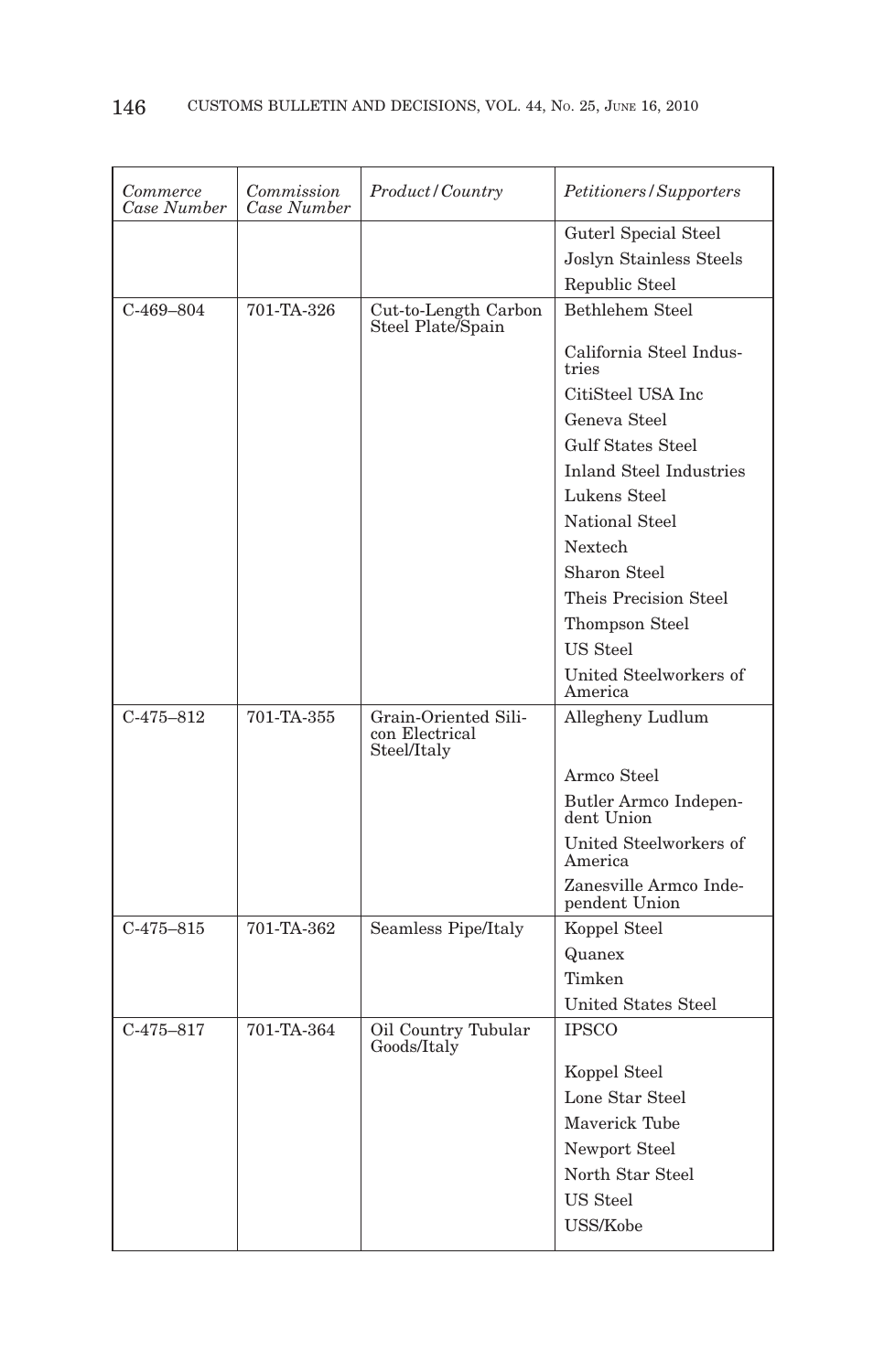| Commerce<br>Case Number | Commission<br>Case Number | Product/Country                                 | Petitioners/Supporters               |
|-------------------------|---------------------------|-------------------------------------------------|--------------------------------------|
| $C-475-819$             | 701-TA-365                | Pasta/Italy                                     | A Zerega's Sons                      |
|                         |                           |                                                 | American Italian Pasta               |
|                         |                           |                                                 | <b>Borden</b>                        |
|                         |                           |                                                 | D Merlino & Sons                     |
|                         |                           |                                                 | Dakota Growers Pasta                 |
|                         |                           |                                                 | Foulds                               |
|                         |                           |                                                 | Gilster-Mary Lee                     |
|                         |                           |                                                 | Gooch Foods                          |
|                         |                           |                                                 | <b>Hershey Foods</b>                 |
|                         |                           |                                                 | LaRinascente Macaroni<br>Co          |
|                         |                           |                                                 | Pasta USA                            |
|                         |                           |                                                 | Philadelphia Macaroni                |
|                         |                           |                                                 | <b>ST Specialty Foods</b>            |
| $C-475-821$             | 701-TA-373                | <b>Stainless Steel Wire</b><br>Rod/Italy        | AL Tech Specialty Steel              |
|                         |                           |                                                 | Carpenter Technology                 |
|                         |                           |                                                 | Republic Engineered<br><b>Steels</b> |
|                         |                           |                                                 | Talley Metals Technology             |
|                         |                           |                                                 | United Steelworkers of<br>America    |
| $C-475-823$             | 701-TA-377                | <b>Stainless Steel Plate</b><br>in Coils/Italy  | Allegheny Ludlum                     |
|                         |                           |                                                 | Armco Steel                          |
|                         |                           |                                                 | <b>J&amp;L</b> Specialty Steel       |
|                         |                           |                                                 | Lukens Steel                         |
|                         |                           |                                                 | North American Stain-<br>less        |
|                         |                           |                                                 | United Steelworkers of<br>America    |
| $C-475-825$             | 701-TA-381                | <b>Stainless Steel Sheet</b><br>and Strip/Italy | Allegheny Ludlum                     |
|                         |                           |                                                 | Armco Steel                          |
|                         |                           |                                                 | Bethlehem Steel                      |
|                         |                           |                                                 | Butler Armco Indepen-<br>dent Union  |
|                         |                           |                                                 | Carpenter Technology<br>Corp         |
|                         |                           |                                                 | <b>J&amp;L Specialty Steel</b>       |
|                         |                           |                                                 | North American Stain-<br>less        |
|                         |                           |                                                 | United Steelworkers of<br>America    |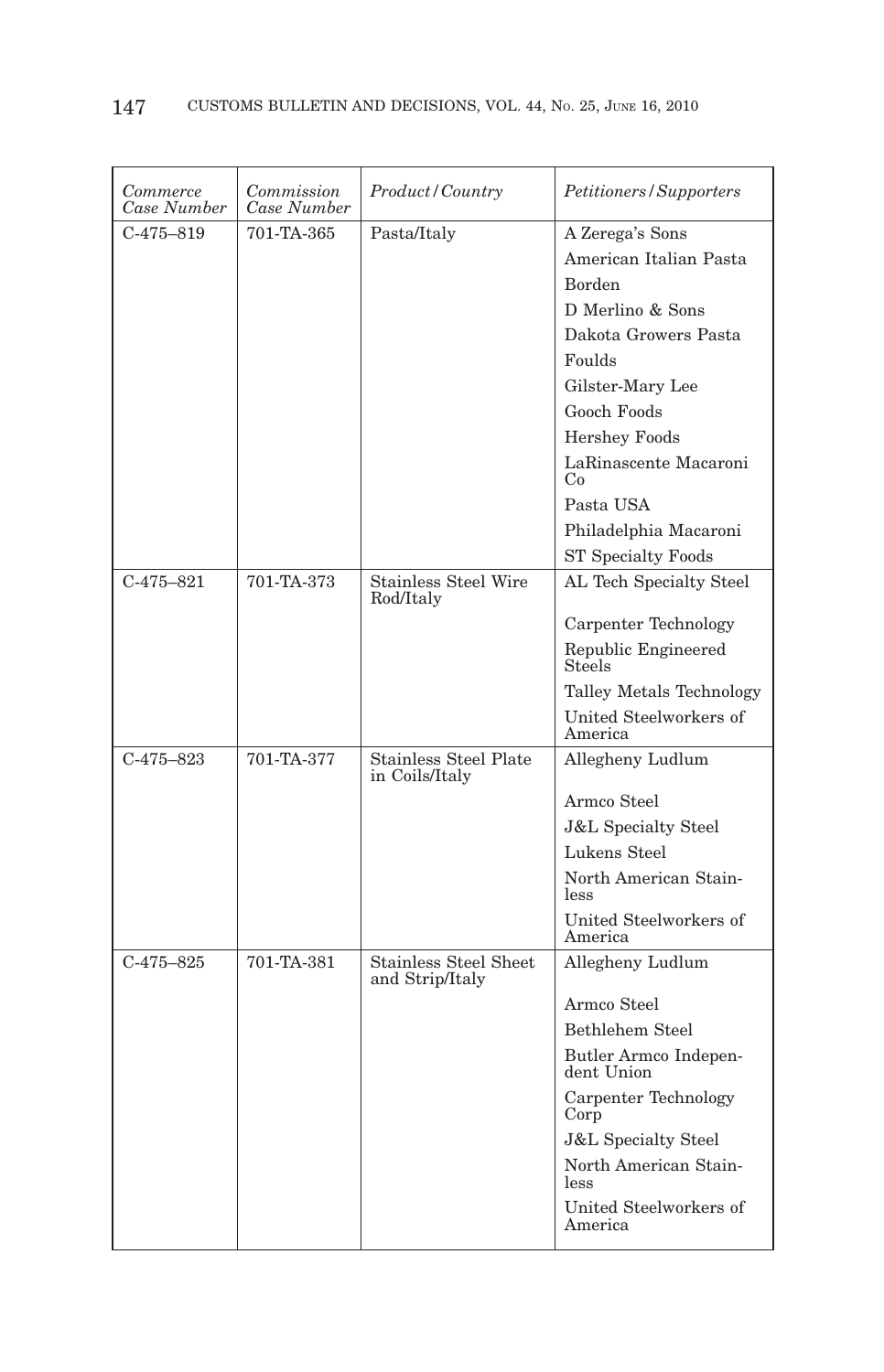| Commerce<br>Case Number | Commission<br>Case Number | Product/Country                             | Petitioners/Supporters                         |
|-------------------------|---------------------------|---------------------------------------------|------------------------------------------------|
|                         |                           |                                             | Zanesville Armco Inde-<br>pendent Organization |
| $C-475-827$             | 701-TA-390                | Cut-to-Length Carbon<br>Steel Plate/Italy   | <b>Bethlehem Steel</b>                         |
|                         |                           |                                             | CitiSteel USA Inc                              |
|                         |                           |                                             | Geneva Steel                                   |
|                         |                           |                                             | Gulf States Steel                              |
|                         |                           |                                             | <b>IPSCO</b> Steel                             |
|                         |                           |                                             | National Steel                                 |
|                         |                           |                                             | US Steel                                       |
|                         |                           |                                             | United Steelworkers of<br>America              |
| $C-475-830$             | 701-TA-413                | Stainless Steel<br>Bar/Italy                | Carpenter Technology                           |
|                         |                           |                                             | Crucible Specialty Met-<br>als                 |
|                         |                           |                                             | Electralloy                                    |
|                         |                           |                                             | <b>Empire Specialty Steel</b>                  |
|                         |                           |                                             | Republic Technologies<br>International         |
|                         |                           |                                             | Slater Steels                                  |
|                         |                           |                                             | United Steelworkers of<br>America              |
| $C-489-502$             | 701-TA-253                | Welded Carbon Steel<br>Pipe and Tube/Turkey | Allied Tube & Conduit                          |
|                         |                           |                                             | American Tube                                  |
|                         |                           |                                             | <b>Bernard Epps</b>                            |
|                         |                           |                                             | <b>Bock Industries</b>                         |
|                         |                           |                                             | <b>Bull Moose Tube</b>                         |
|                         |                           |                                             | Central Steel Tube                             |
|                         |                           |                                             | Century Tube                                   |
|                         |                           |                                             | Copperweld Tubing                              |
|                         |                           |                                             | Cyclops                                        |
|                         |                           |                                             | Hughes Steel & Tube                            |
|                         |                           |                                             | Kaiser Steel                                   |
|                         |                           |                                             | Laclede Steel                                  |
|                         |                           |                                             | Maruichi American                              |
|                         |                           |                                             | Maverick Tube                                  |
|                         |                           |                                             | Merchant Metals                                |
|                         |                           |                                             | Phoenix Steel                                  |
|                         |                           |                                             | Pittsburgh Tube                                |
|                         |                           |                                             | Quanex                                         |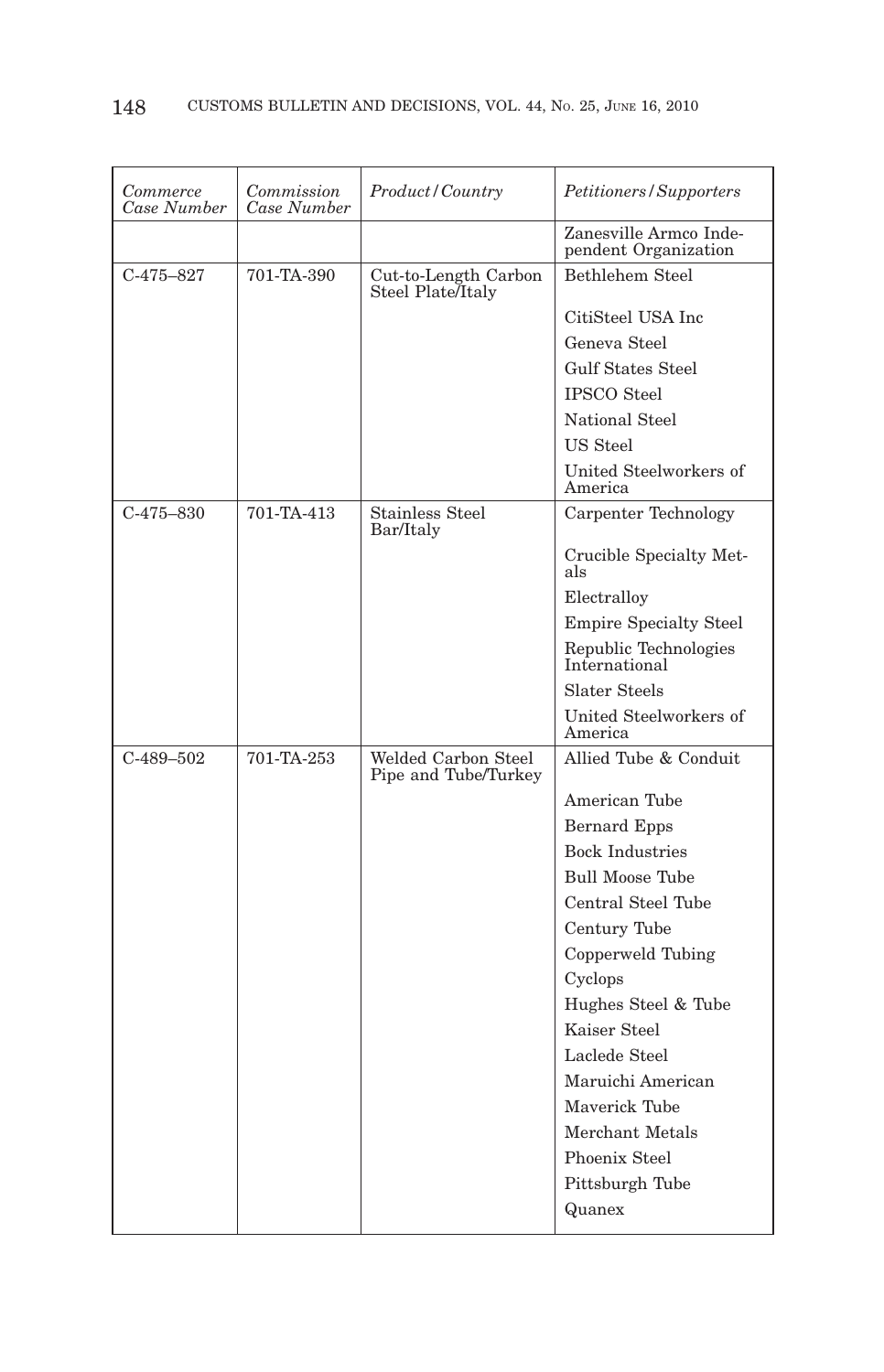| Commerce<br>Case Number | Commission<br>Case Number | Product/Country                     | Petitioners/Supporters                   |
|-------------------------|---------------------------|-------------------------------------|------------------------------------------|
|                         |                           |                                     | Sharon Tube                              |
|                         |                           |                                     | Southwestern Pipe                        |
|                         |                           |                                     | <b>UNR-Leavitt</b>                       |
|                         |                           |                                     | Welded Tube                              |
|                         |                           |                                     | Western Tube & Conduit                   |
|                         |                           |                                     | <b>Wheatland Tube</b>                    |
| $C-489-806$             | 701-TA-366                | Pasta/Turkey                        | A Zerega's Sons                          |
|                         |                           |                                     | American Italian Pasta                   |
|                         |                           |                                     | Borden                                   |
|                         |                           |                                     | D Merlino & Sons                         |
|                         |                           |                                     | Dakota Growers Pasta                     |
|                         |                           |                                     | Foulds                                   |
|                         |                           |                                     | Gilster-Mary Lee                         |
|                         |                           |                                     | Gooch Foods                              |
|                         |                           |                                     | <b>Hershey Foods</b>                     |
|                         |                           |                                     | LaRinascente Macaroni<br>Co              |
|                         |                           |                                     | Pasta USA                                |
|                         |                           |                                     | Philadelphia Macaroni                    |
|                         |                           |                                     | <b>ST Specialty Foods</b>                |
| $C-507-501$             | N/A                       | Raw In-Shell<br>Pistachios/Iran     | Blackwell Land Co.                       |
|                         |                           |                                     | Cal Pure Pistachios Inc                  |
|                         |                           |                                     | California Pistachio<br>Commission       |
|                         |                           |                                     | California Pistachio Or-<br>chards       |
|                         |                           |                                     | Keenan Farms Inc.                        |
|                         |                           |                                     | Kern Pistachio Hulling<br>& Drying Co-Op |
|                         |                           |                                     | Los Rancheros de Poco<br>Pedro           |
|                         |                           |                                     | Pistachio Producers of<br>California     |
|                         |                           |                                     | TM Duche Nut Co Inc                      |
| $C-507-601$             | N/A                       | Roasted In-Shell<br>Pistachios/Iran | Cal Pure Pistachios Inc                  |
|                         |                           |                                     | California Pistachio<br>Commission       |
|                         |                           |                                     | Keenan Farms Inc                         |
|                         |                           |                                     | Kern Pistachio Hulling<br>& Drying Co-Op |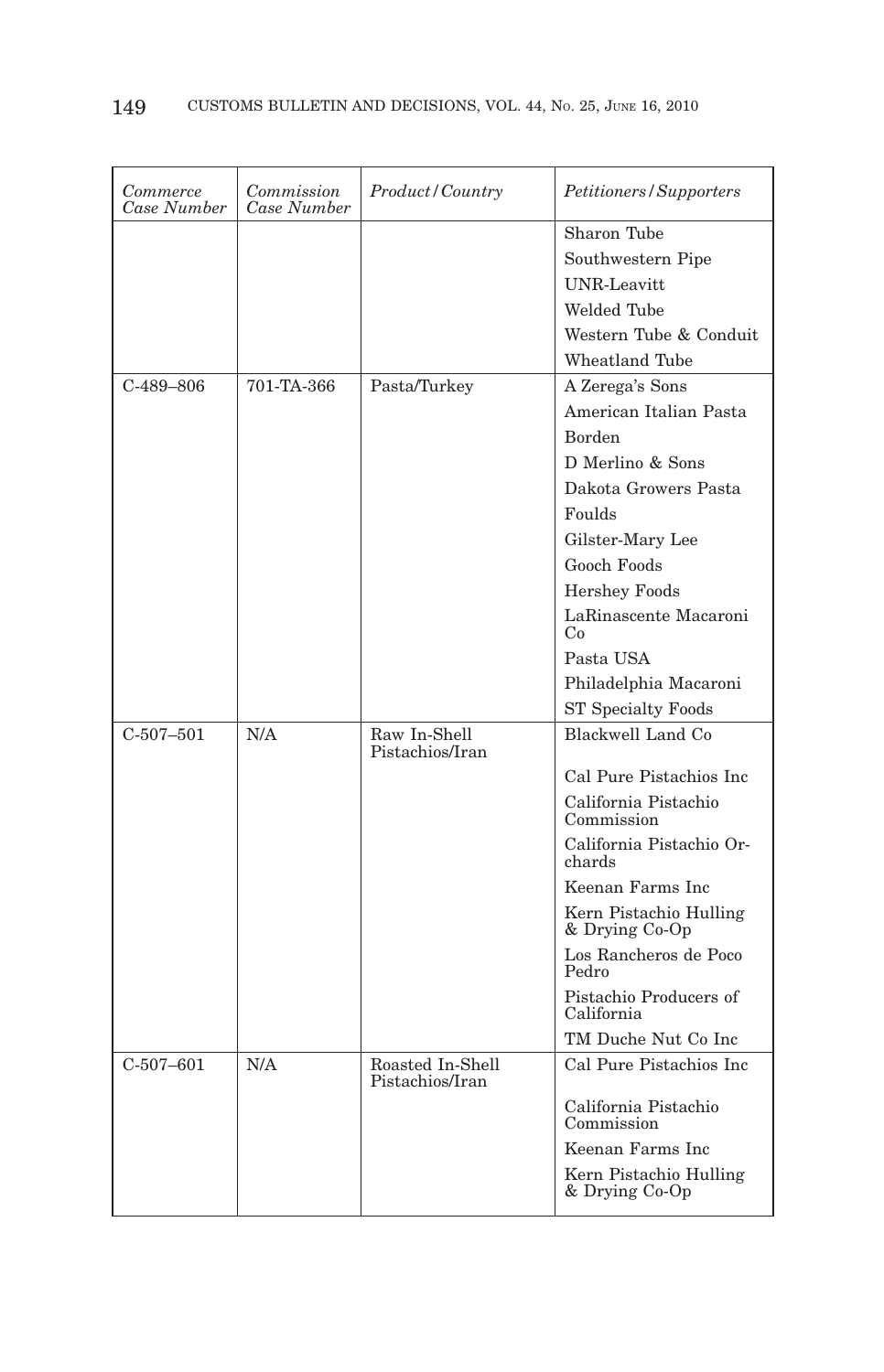| Commerce<br>Case Number | Commission<br>Case Number | Product/Country                           | Petitioners/Supporters               |
|-------------------------|---------------------------|-------------------------------------------|--------------------------------------|
|                         |                           |                                           | Pistachio Producers of<br>California |
|                         |                           |                                           | TM Duche Nut Co Inc                  |
| $C-508-605$             | 701-TA-286                | Industrial Phosphoric<br>Acid/Israel      | Albright & Wilson                    |
|                         |                           |                                           | <b>FMC</b>                           |
|                         |                           |                                           | Hydrite Chemical                     |
|                         |                           |                                           | Monsanto                             |
|                         |                           |                                           | Stauffer Chemical                    |
| $C-533-063$             | 303-TA-13                 | Iron Metal<br>Castings/India              | Campbell Foundry                     |
|                         |                           |                                           | Le Baron Foundry                     |
|                         |                           |                                           | Municipal Castings                   |
|                         |                           |                                           | Neenah Foundry                       |
|                         |                           |                                           | Pinkerton Foundry                    |
|                         |                           |                                           | US Foundry & Manufac-<br>turing      |
|                         |                           |                                           | Vulcan Foundry                       |
| $C-533-807$             | 701-TA-318                | Sulfanilic Acid/India                     | <b>R-M</b> Industries                |
| $C-533-818$             | 701-TA-388                | Cut-to-Length Carbon<br>Steel Plate India | Bethlehem Steel                      |
|                         |                           |                                           | CitiSteel USA Inc                    |
|                         |                           |                                           | Geneva Steel                         |
|                         |                           |                                           | <b>Gulf States Steel</b>             |
|                         |                           |                                           | <b>IPSCO</b> Steel                   |
|                         |                           |                                           | National Steel                       |
|                         |                           |                                           | Tuscaloosa Steel                     |
|                         |                           |                                           | US Steel                             |
|                         |                           |                                           | United Steelworkers of<br>America    |
| $C-533-821$             | 701-TA-405                | Hot-Rolled Steel<br>Products/India        | Bethlehem Steel                      |
|                         |                           |                                           | Gallatin Steel                       |
|                         |                           |                                           | Independent Steelwork-<br>ers        |
|                         |                           |                                           | <b>IPSCO</b>                         |
|                         |                           |                                           | <b>LTV</b> Steel                     |
|                         |                           |                                           | National Steel                       |
|                         |                           |                                           | Nucor                                |
|                         |                           |                                           | Rouge Steel Co                       |
|                         |                           |                                           | <b>Steel Dynamics</b>                |
|                         |                           |                                           | <b>US</b> Steel                      |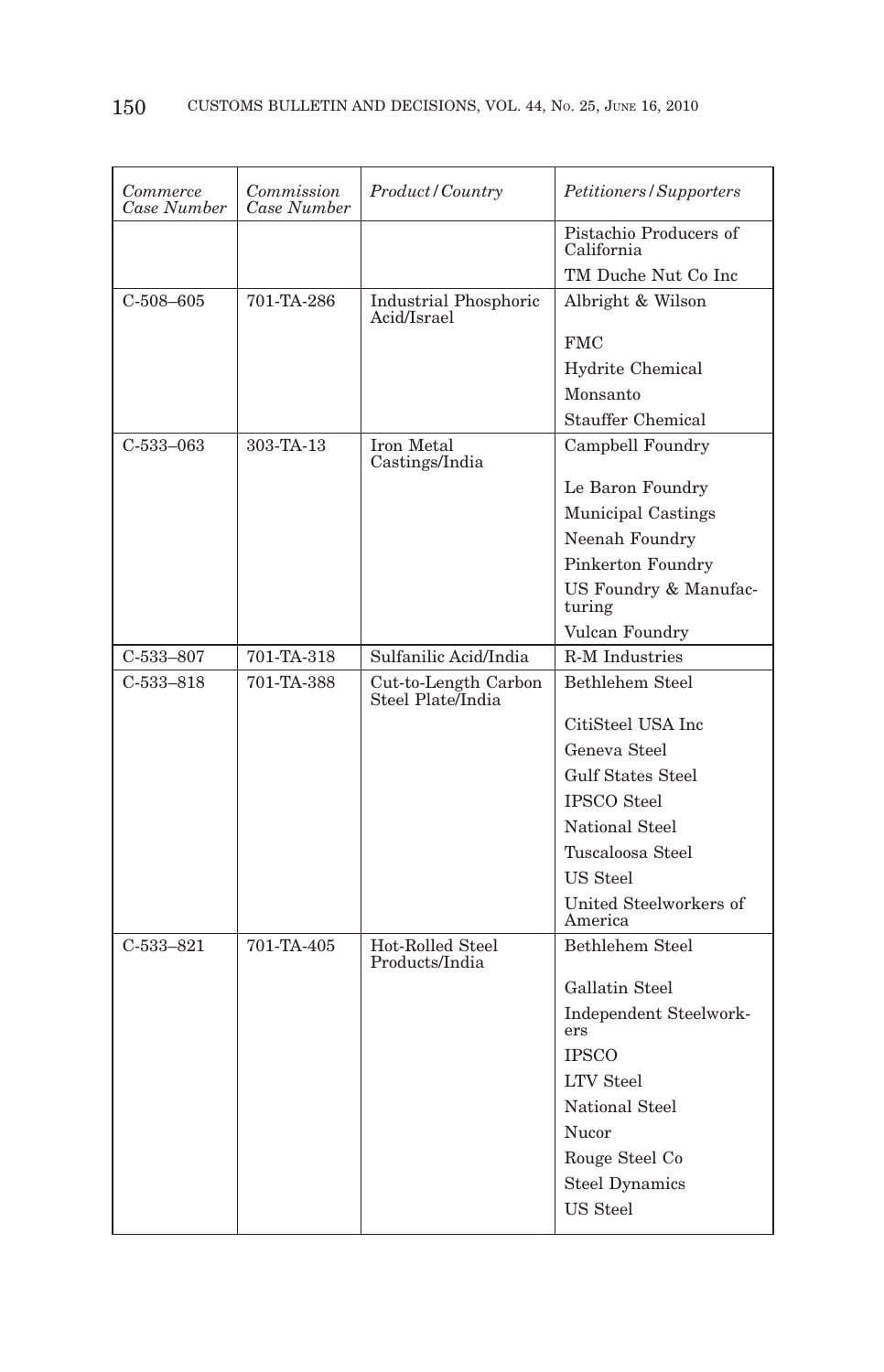| Commerce<br>Case Number | Commission<br>Case Number | Product/Country                                                              | Petitioners/Supporters                                                                                                                                            |
|-------------------------|---------------------------|------------------------------------------------------------------------------|-------------------------------------------------------------------------------------------------------------------------------------------------------------------|
|                         |                           |                                                                              | United Steelworkers of<br>America                                                                                                                                 |
|                         |                           |                                                                              | WCI Steel Inc.                                                                                                                                                    |
|                         |                           |                                                                              | Weirton Steel                                                                                                                                                     |
|                         |                           |                                                                              | Wheeling-Pittsburgh<br>Steel Corp                                                                                                                                 |
| $C-533-825$             | 701-TA-415                | Polyethylene Tereph-<br>thalate Film, Sheet<br>and Strip (PET<br>Film)/India | DuPont Teijin Films                                                                                                                                               |
|                         |                           |                                                                              | Mitsubishi Polyester<br>Film LLC                                                                                                                                  |
|                         |                           |                                                                              | <b>SKC</b> America Inc                                                                                                                                            |
|                         |                           |                                                                              | Toray Plastics (America)                                                                                                                                          |
| $C-533-829$             | 701-TA-432                | <b>Prestressed Concrete</b><br>Steel Wire<br>Strand/India                    | <b>American Spring Wire</b><br>Corp                                                                                                                               |
|                         |                           |                                                                              | Insteel Wire Products Co                                                                                                                                          |
|                         |                           |                                                                              | Sivaco Georgia LLC                                                                                                                                                |
|                         |                           |                                                                              | Strand Tech Martin Inc                                                                                                                                            |
|                         |                           |                                                                              | Sumiden Wire Products<br>Corp                                                                                                                                     |
| $C-533-839$             | 701-TA-437                | Carbazole Violet Pig-                                                        | Allegheny Color Corp                                                                                                                                              |
|                         |                           | ment 23/India                                                                |                                                                                                                                                                   |
|                         |                           |                                                                              | Barker Fine Color Inc                                                                                                                                             |
|                         |                           |                                                                              | Clariant Corp                                                                                                                                                     |
|                         |                           |                                                                              | Nation Ford Chemical<br>Co.                                                                                                                                       |
|                         |                           |                                                                              | Sun Chemical Co                                                                                                                                                   |
| $C-533-844$             | 701-TA-442                | Certain Lined Paper<br>School Supplies/India                                 | Fay Paper Products Inc                                                                                                                                            |
|                         |                           |                                                                              | MeadWestvaco Con-<br>sumer & Office Products                                                                                                                      |
|                         |                           |                                                                              | Norcom Inc                                                                                                                                                        |
|                         |                           |                                                                              | Pacon Corp                                                                                                                                                        |
|                         |                           |                                                                              | Roaring Spring Blank<br>Book Co                                                                                                                                   |
|                         |                           |                                                                              | Top Flight Inc                                                                                                                                                    |
|                         |                           |                                                                              | United Steel, Paper and<br>Forestry, Rubber, Manu-<br>facturing, Energy, Allied<br>Industrial and Service<br>Workers International<br>Union, AFL-CIO-CLC<br>(USW) |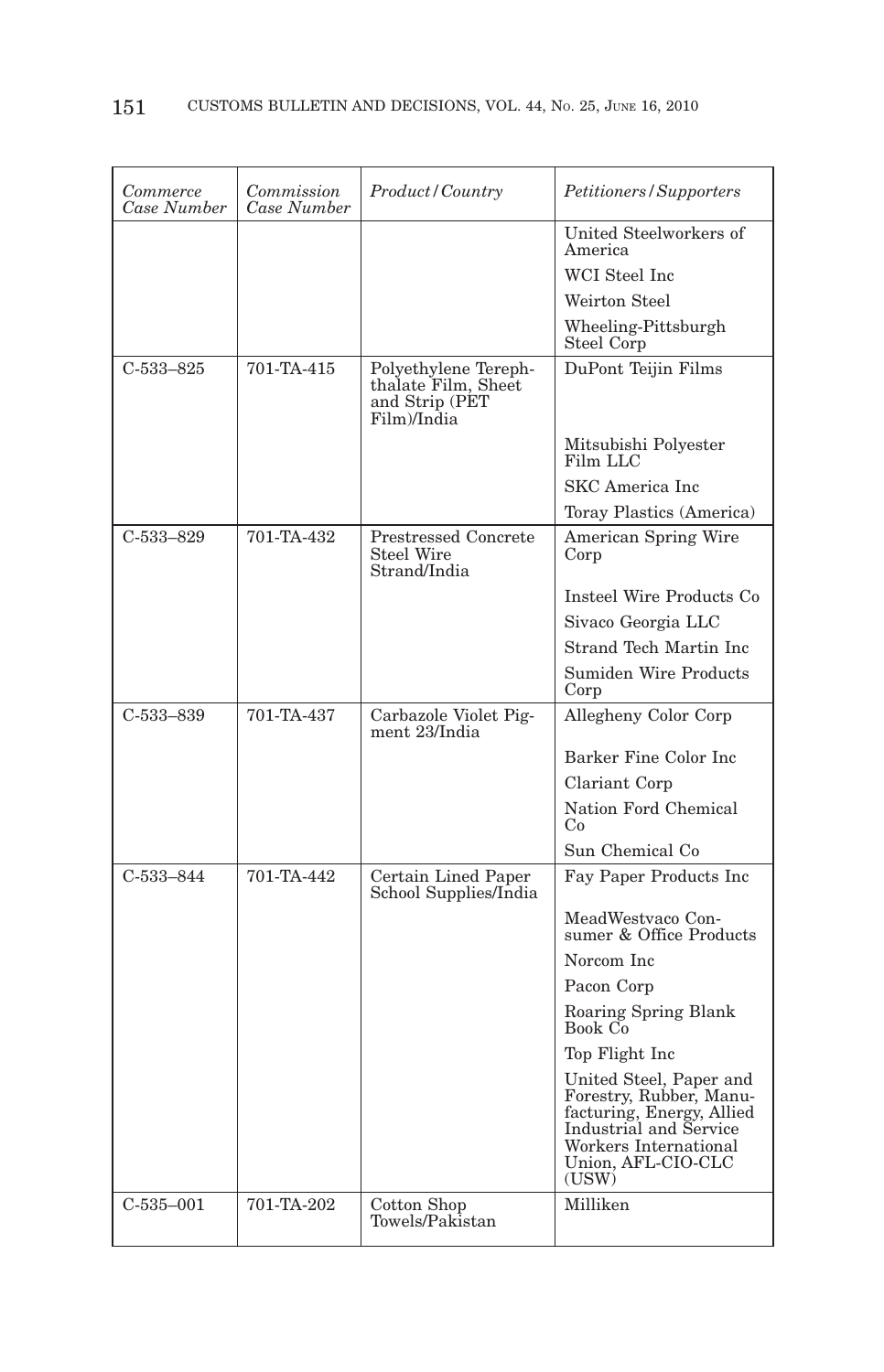| Commerce<br>Case Number | Commission<br>Case Number | Product/Country                               | Petitioners/Supporters            |
|-------------------------|---------------------------|-----------------------------------------------|-----------------------------------|
| $C-549-818$             | 701-TA-408                | Hot-Rolled Steel<br>Products/Thailand         | Bethlehem Steel                   |
|                         |                           |                                               | Gallatin Steel                    |
|                         |                           |                                               | Independent Steelwork-<br>ers     |
|                         |                           |                                               | <b>IPSCO</b>                      |
|                         |                           |                                               | <b>LTV</b> Steel                  |
|                         |                           |                                               | National Steel                    |
|                         |                           |                                               | Nucor                             |
|                         |                           |                                               | Rouge Steel Co                    |
|                         |                           |                                               | <b>Steel Dynamics</b>             |
|                         |                           |                                               | US Steel                          |
|                         |                           |                                               | United Steelworkers of<br>America |
|                         |                           |                                               | WCI Steel Inc                     |
|                         |                           |                                               | Weirton Steel                     |
|                         |                           |                                               | Wheeling-Pittsburgh<br>Steel Corp |
| $C-560-806$             | 701-TA-389                | Cut-to-Length Carbon<br>Steel Plate/Indonesia | Bethlehem Steel                   |
|                         |                           |                                               | CitiSteel USA Inc                 |
|                         |                           |                                               | Geneva Steel                      |
|                         |                           |                                               | <b>Gulf States Steel</b>          |
|                         |                           |                                               | <b>IPSCO</b> Steel                |
|                         |                           |                                               | National Steel                    |
|                         |                           |                                               | Tuscaloosa Steel                  |
|                         |                           |                                               | US Steel                          |
|                         |                           |                                               | United Steelworkers of<br>America |
| $C-560-813$             | 701-TA-406                | Hot-Rolled Steel<br>Products/Indonesia        | Bethlehem Steel                   |
|                         |                           |                                               | Gallatin Steel                    |
|                         |                           |                                               | Independent Steelwork-<br>ers     |
|                         |                           |                                               | <b>IPSCO</b>                      |
|                         |                           |                                               | <b>LTV</b> Steel                  |
|                         |                           |                                               | National Steel                    |
|                         |                           |                                               | Nucor                             |
|                         |                           |                                               | Rouge Steel Co                    |
|                         |                           |                                               | <b>Steel Dynamics</b>             |
|                         |                           |                                               | US Steel                          |
|                         |                           |                                               | United Steelworkers of<br>America |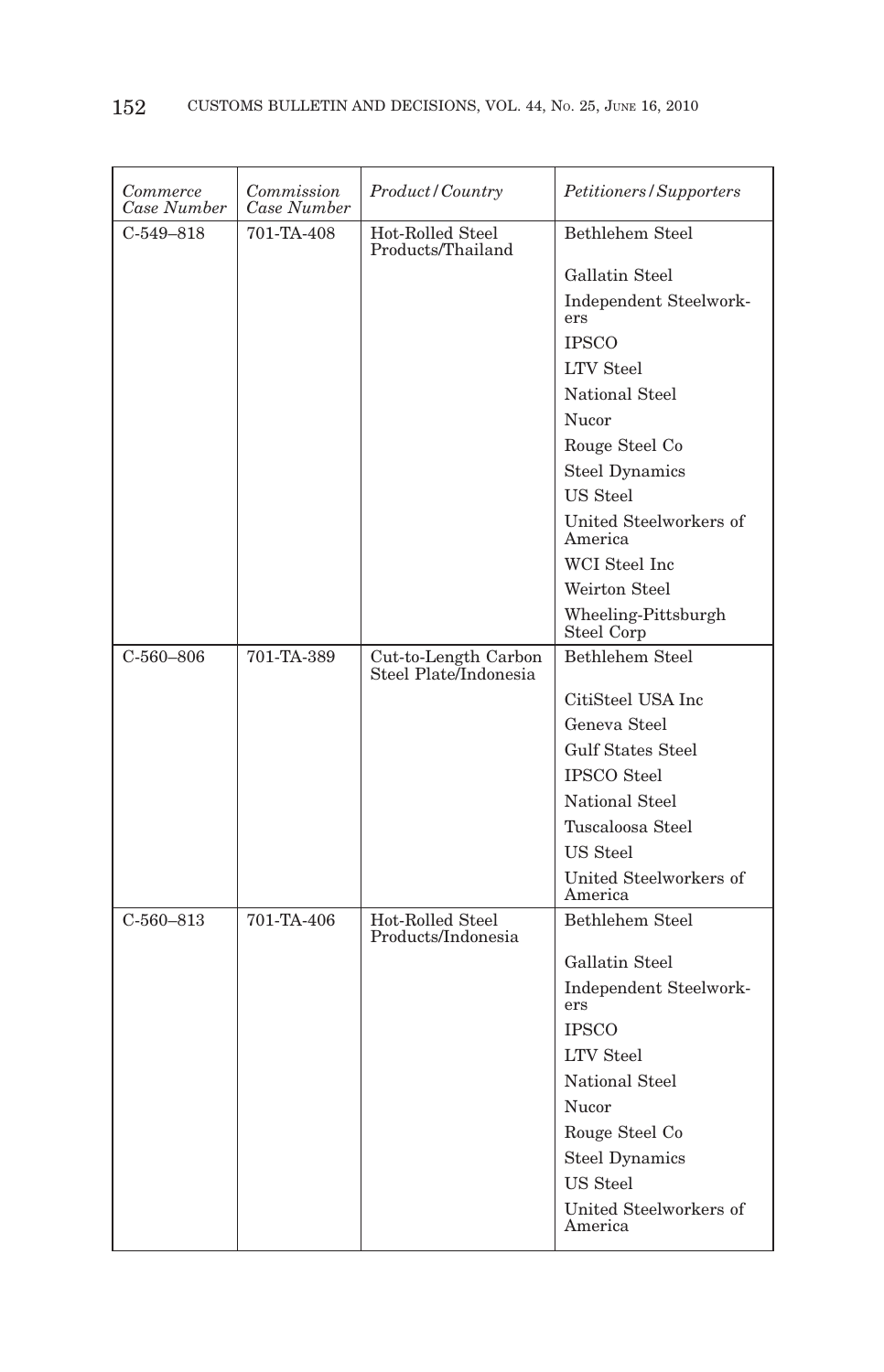| Commerce<br>Case Number | Commission<br>Case Number | <i>Product/Country</i>                             | <i>Petitioners/Supporters</i>                                                                                                                                     |
|-------------------------|---------------------------|----------------------------------------------------|-------------------------------------------------------------------------------------------------------------------------------------------------------------------|
|                         |                           |                                                    | WCI Steel Inc                                                                                                                                                     |
|                         |                           |                                                    | Weirton Steel                                                                                                                                                     |
|                         |                           |                                                    | Wheeling-Pittsburgh<br>Steel Corp                                                                                                                                 |
| $C-560-819$             | 701-TA-443                | Certain Lined Paper<br>School                      | Fay Paper Products Inc                                                                                                                                            |
|                         |                           | Supplies/Indonesia                                 |                                                                                                                                                                   |
|                         |                           |                                                    | MeadWestvaco Con-<br>sumer & Office Products                                                                                                                      |
|                         |                           |                                                    | Norcom Inc                                                                                                                                                        |
|                         |                           |                                                    | Pacon Corp                                                                                                                                                        |
|                         |                           |                                                    | Roaring Spring Blank<br>Book Co                                                                                                                                   |
|                         |                           |                                                    | Top Flight Inc                                                                                                                                                    |
|                         |                           |                                                    | United Steel, Paper and<br>Forestry, Rubber, Manu-<br>facturing, Energy, Allied<br>Industrial and Service<br>Workers International<br>Union, AFL-CIO-CLC<br>(USW) |
| $C-580-602$             | 701-TA-267                | Top-of-the-Stove                                   | Farberware                                                                                                                                                        |
|                         |                           | Stainless Steel Cook-<br>ing Ware/Korea            |                                                                                                                                                                   |
|                         |                           |                                                    | Regal Ware                                                                                                                                                        |
|                         |                           |                                                    | Revere Copper & Brass                                                                                                                                             |
|                         |                           |                                                    | WearEver/Proctor Silex                                                                                                                                            |
| $C-580-818$             | 701-TA-342                | Cold-Rolled Carbon<br>Steel Flat<br>Products/Korea | Armco Steel                                                                                                                                                       |
|                         |                           |                                                    | Bethlehem Steel                                                                                                                                                   |
|                         |                           |                                                    | California Steel Indus-<br>tries                                                                                                                                  |
|                         |                           |                                                    | Gulf States Steel                                                                                                                                                 |
|                         |                           |                                                    | <b>Inland Steel Industries</b>                                                                                                                                    |
|                         |                           |                                                    | <b>LTV</b> Steel                                                                                                                                                  |
|                         |                           |                                                    | National Steel                                                                                                                                                    |
|                         |                           |                                                    | Nextech                                                                                                                                                           |
|                         |                           |                                                    | Rouge Steel Co                                                                                                                                                    |
|                         |                           |                                                    | Sharon Steel                                                                                                                                                      |
|                         |                           |                                                    | Theis Precision Steel                                                                                                                                             |
|                         |                           |                                                    | Thompson Steel                                                                                                                                                    |
|                         |                           |                                                    | US Steel                                                                                                                                                          |
|                         |                           |                                                    | United Steelworkers of<br>America                                                                                                                                 |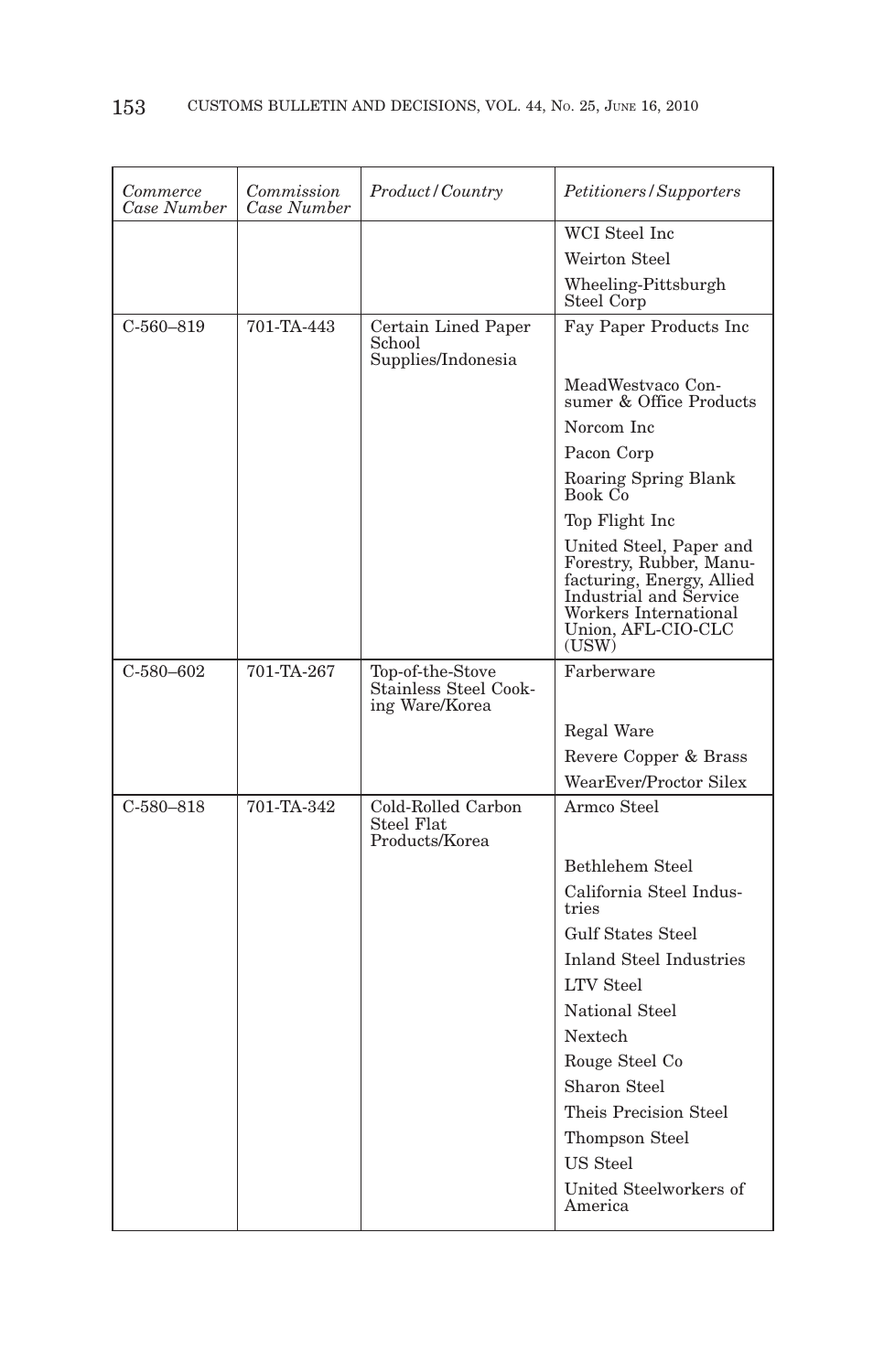| Commerce<br>Case Number | Commission<br>Case Number | Product/Country                                            | Petitioners/Supporters                         |
|-------------------------|---------------------------|------------------------------------------------------------|------------------------------------------------|
|                         |                           |                                                            | <b>WCI</b> Steel                               |
|                         |                           |                                                            | Weirton Steel                                  |
| $C-580-818$             | 701-TA-350                | Corrosion-Resistant<br>Carbon Steel Flat<br>Products/Korea | Armco Steel                                    |
|                         |                           |                                                            | <b>Bethlehem Steel</b>                         |
|                         |                           |                                                            | California Steel Indus-<br>tries               |
|                         |                           |                                                            | Geneva Steel                                   |
|                         |                           |                                                            | <b>Gulf States Steel</b>                       |
|                         |                           |                                                            | <b>Inland Steel Industries</b>                 |
|                         |                           |                                                            | <b>LTV</b> Steel                               |
|                         |                           |                                                            | Lukens Steel                                   |
|                         |                           |                                                            | National Steel                                 |
|                         |                           |                                                            | Nextech                                        |
|                         |                           |                                                            | Rouge Steel Co                                 |
|                         |                           |                                                            | Sharon Steel                                   |
|                         |                           |                                                            | Theis Precision Steel                          |
|                         |                           |                                                            | Thompson Steel                                 |
|                         |                           |                                                            | US Steel                                       |
|                         |                           |                                                            | United Steelworkers of<br>America              |
|                         |                           |                                                            | <b>WCI</b> Steel                               |
|                         |                           |                                                            | Weirton Steel                                  |
| $C-580-835$             | 701-TA-382                | <b>Stainless Steel Sheet</b><br>and Strip/Korea            | Allegheny Ludlum                               |
|                         |                           |                                                            | Armco Steel                                    |
|                         |                           |                                                            | <b>Bethlehem Steel</b>                         |
|                         |                           |                                                            | Butler Armco Indepen-<br>dent Union            |
|                         |                           |                                                            | Carpenter Technology<br>Corp                   |
|                         |                           |                                                            | <b>J&amp;L</b> Specialty Steel                 |
|                         |                           |                                                            | North American Stain-<br>less                  |
|                         |                           |                                                            | United Steelworkers of<br>America              |
|                         |                           |                                                            | Zanesville Armco Inde-<br>pendent Organization |
| $C - 580 - 837$         | 701-TA-391                | Cut-to-Length Carbon<br>Steel Plate Korea                  | <b>Bethlehem Steel</b>                         |
|                         |                           |                                                            | CitiSteel USA Inc                              |
|                         |                           |                                                            | Geneva Steel                                   |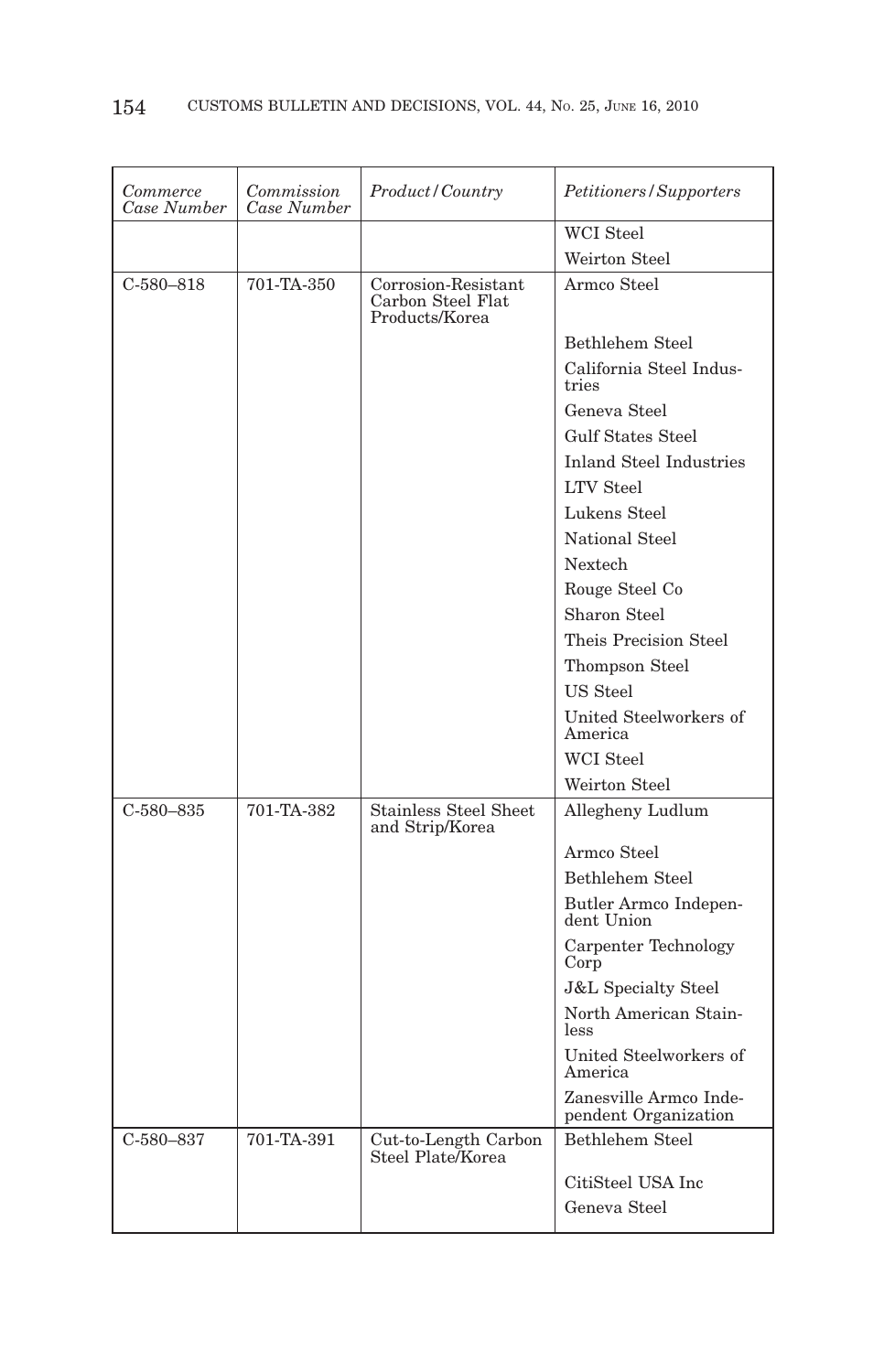| Commerce<br>Case Number | Commission<br>Case Number | Product/Country                                              | Petitioners/Supporters                                 |
|-------------------------|---------------------------|--------------------------------------------------------------|--------------------------------------------------------|
|                         |                           |                                                              | <b>Gulf States Steel</b>                               |
|                         |                           |                                                              | <b>IPSCO</b> Steel                                     |
|                         |                           |                                                              | <b>National Steel</b>                                  |
|                         |                           |                                                              | Tuscaloosa Steel                                       |
|                         |                           |                                                              | <b>US</b> Steel                                        |
|                         |                           |                                                              | United Steelworkers of<br>America                      |
| $C-580-842$             | 701-TA-401                | Structural Steel<br>Beams/Korea                              | Northwestern Steel and<br>Wire                         |
|                         |                           |                                                              | Nucor                                                  |
|                         |                           |                                                              | Nucor-Yamato Steel                                     |
|                         |                           |                                                              | TXI-Chaparral Steel                                    |
|                         |                           |                                                              | United Steelworkers of<br>America                      |
| $C - 580 - 851$         | 701-TA-431                | DRAMs and DRAM<br>Modules/Korea                              | Dominion Semiconductor<br>LLC/Micron Technology<br>Inc |
|                         |                           |                                                              | Infineon Technologies<br>Richmond LP                   |
|                         |                           |                                                              | Micron Technology Inc                                  |
| $C - 583 - 604$         | 701-TA-268                | Top-of-the-Stove<br>Stainless Steel Cook-<br>ing Ware/Taiwan | Farberware                                             |
|                         |                           |                                                              | Regal Ware                                             |
|                         |                           |                                                              | Revere Copper & Brass                                  |
|                         |                           |                                                              | WearEver/Proctor Silex                                 |
| $C-791-806$             | 701-TA-379                | <b>Stainless Steel Plate</b><br>in Coils/South Africa        | Allegheny Ludlum                                       |
|                         |                           |                                                              | Armco Steel                                            |
|                         |                           |                                                              | <b>J&amp;L Specialty Steel</b>                         |
|                         |                           |                                                              | Lukens Steel                                           |
|                         |                           |                                                              | North American Stain-<br>less                          |
|                         |                           |                                                              | United Steelworkers of<br>America                      |
| $C-791-810$             | 701-TA-407                | Hot-Rolled Steel<br>Products/South Africa                    | <b>Bethlehem Steel</b>                                 |
|                         |                           |                                                              | Gallatin Steel                                         |
|                         |                           |                                                              | Independent Steelwork-<br>ers                          |
|                         |                           |                                                              | <b>IPSCO</b>                                           |
|                         |                           |                                                              | <b>LTV</b> Steel                                       |
|                         |                           |                                                              | National Steel                                         |
|                         |                           |                                                              | Nucor                                                  |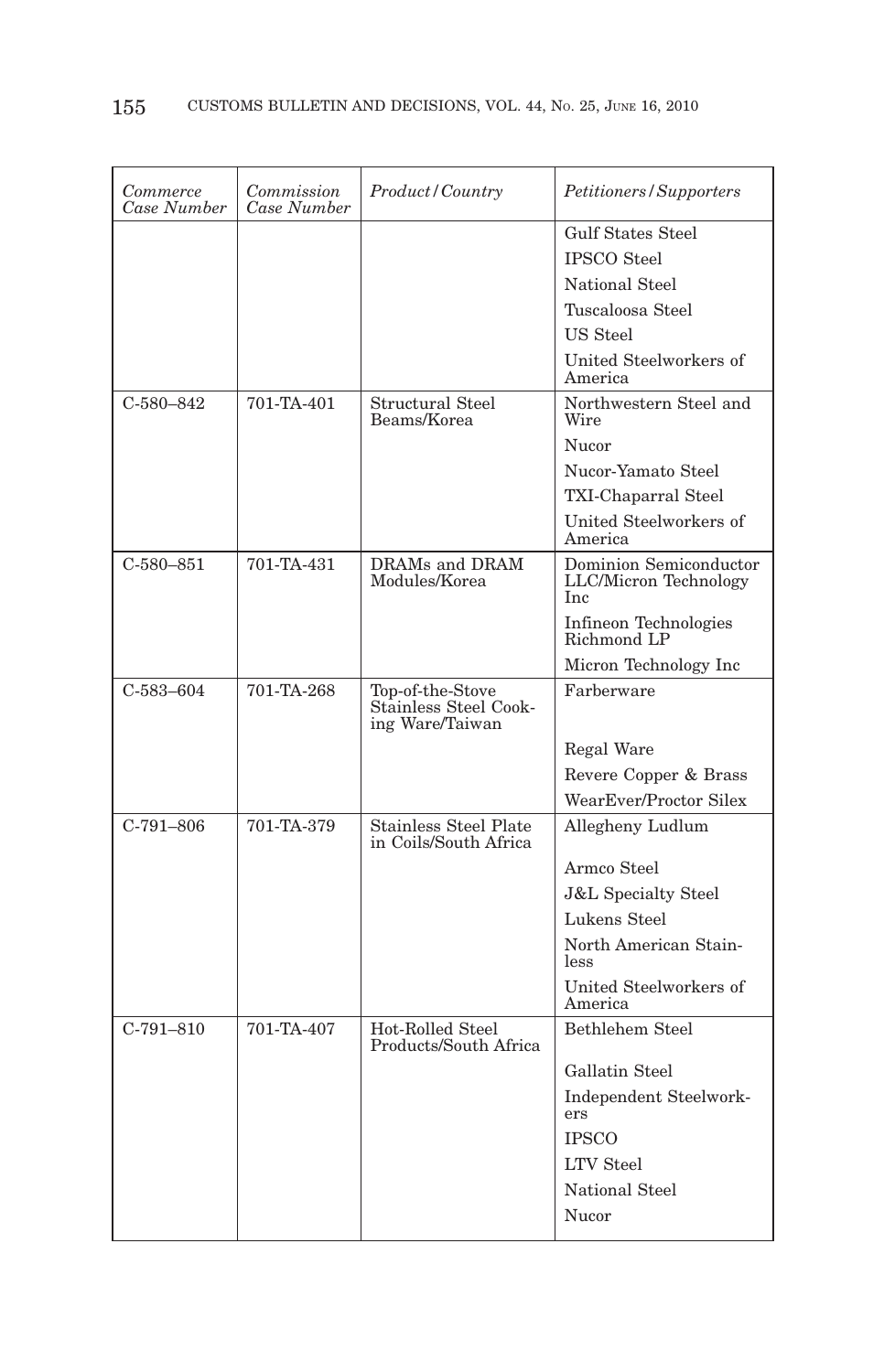| Commerce<br>Case Number | Commission<br>Case Number | Product/Country                                           | Petitioners/Supporters                              |
|-------------------------|---------------------------|-----------------------------------------------------------|-----------------------------------------------------|
|                         |                           |                                                           | Rouge Steel Co<br><b>Steel Dynamics</b><br>US Steel |
|                         |                           |                                                           | United Steelworkers of<br>America                   |
|                         |                           |                                                           | WCI Steel Inc                                       |
|                         |                           |                                                           | Weirton Steel                                       |
|                         |                           |                                                           | Wheeling-Pittsburgh<br>Steel Corp                   |
| A-331-802               | 731-TA-1065               | Certain Frozen<br>Warmwater Shrimp<br>and Prawns/Ecuador  |                                                     |
| A-351-838               | 731-TA-1063               | Certain Frozen<br>Warmwater Shrimp<br>and Prawns/Brazil   |                                                     |
| A-533-840               | 731-TA-1066               | Certain Frozen<br>Warmwater Shrimp<br>and Prawns/India    |                                                     |
| A-549-822               | 731-TA-1067               | Certain Frozen<br>Warmwater Shrimp<br>and Prawns/Thailand |                                                     |
| $A - 552 - 802$         | 731-TA-1068               | Certain Frozen<br>Warmwater Shrimp<br>and Prawns/Vietnam  |                                                     |
| A-570-893               | 731-TA-1064               | Certain Frozen<br>Warmwater Shrimp<br>and Prawns/China    |                                                     |
|                         |                           |                                                           | Petitioners/Supporters<br>for all six cases listed: |
|                         |                           |                                                           | Abadie, Al J                                        |
|                         |                           |                                                           | Abadie, Anthony                                     |
|                         |                           |                                                           | Abner, Charles                                      |
|                         |                           |                                                           | Abraham, Steven                                     |
|                         |                           |                                                           | Abshire, Gabriel J                                  |
|                         |                           |                                                           | Ackerman, Dale J                                    |
|                         |                           |                                                           | Acosta, Darryl L                                    |
|                         |                           |                                                           | Acosta, Jerry J Sr                                  |
|                         |                           |                                                           | Acosta, Leonard C<br>Acosta, Wilson Pula Sr         |
|                         |                           |                                                           | Adam, Denise T                                      |
|                         |                           |                                                           | Adam, Michael A                                     |
|                         |                           |                                                           | Adam, Richard B Jr                                  |
|                         |                           |                                                           | Adam, Sherry P                                      |
|                         |                           |                                                           | Adam, William E                                     |
|                         |                           |                                                           | Adam, Alcide J Jr                                   |
|                         |                           |                                                           |                                                     |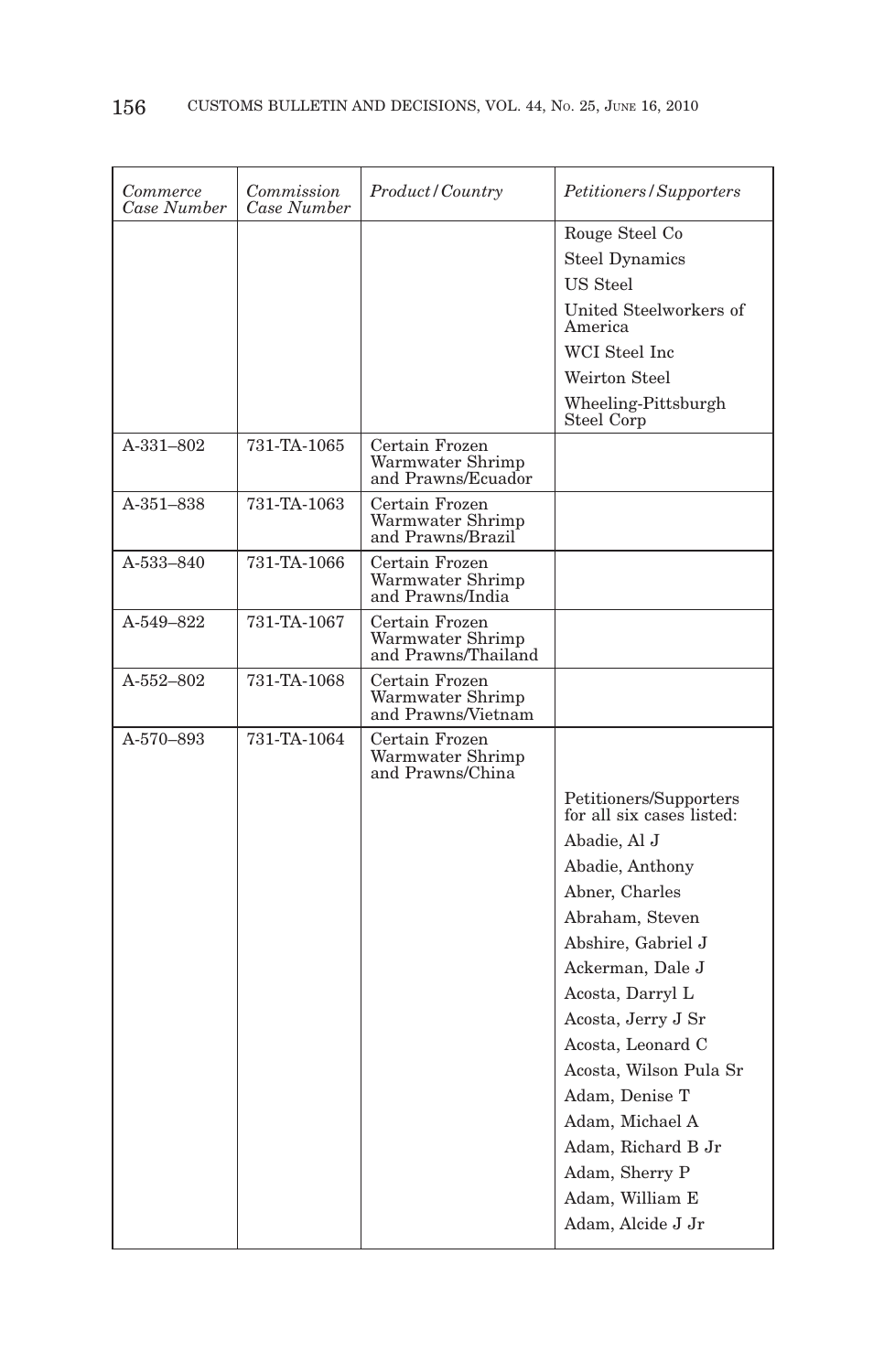| Commerce<br>Case Number | Commission<br>Case Number | Product/Country | <i>Petitioners/Supporters</i> |
|-------------------------|---------------------------|-----------------|-------------------------------|
|                         |                           |                 | Adams, Dudley                 |
|                         |                           |                 | Adams, Elizabeth L            |
|                         |                           |                 | Adams, Ervin                  |
|                         |                           |                 | Adams, Ervin                  |
|                         |                           |                 | Adams, George E               |
|                         |                           |                 | Adams, Hursy J                |
|                         |                           |                 | Adams, James Arthur           |
|                         |                           |                 | Adams, Kelly                  |
|                         |                           |                 | Adams, Lawrence J Jr          |
|                         |                           |                 | Adams, Randy                  |
|                         |                           |                 | Adams, Ritchie                |
|                         |                           |                 | Adams, Steven A               |
|                         |                           |                 | Adams, Ted J                  |
|                         |                           |                 | Adams, Tim                    |
|                         |                           |                 | Adams, Whitney P Jr           |
|                         |                           |                 | Agoff, Ralph J                |
|                         |                           |                 | Aguilar, Rikardo              |
|                         |                           |                 | Aguillard, Roddy G            |
|                         |                           |                 | Alario, Don Ray               |
|                         |                           |                 | Alario, Nat                   |
|                         |                           |                 | Alario, Pete J                |
|                         |                           |                 | Alario, Timmy                 |
|                         |                           |                 | Albert, Craig J               |
|                         |                           |                 | Albert, Junior J              |
|                         |                           |                 | Alexander, Everett O          |
|                         |                           |                 | Alexander, Robert F Jr        |
|                         |                           |                 | Alexie, Benny J               |
|                         |                           |                 | Alexie, Corkey A              |
|                         |                           |                 | Alexie, Dolphy                |
|                         |                           |                 | Alexie, Felix Jr              |
|                         |                           |                 | Alexie, Gwendolyn             |
|                         |                           |                 | Alexie, John J                |
|                         |                           |                 | Alexie, John V                |
|                         |                           |                 | Alexie, Larry J Sr            |
|                         |                           |                 | Alexie, Larry Jr              |
|                         |                           |                 | Alexie, Vincent L Jr          |
|                         |                           |                 | Alexis, Barry S               |
|                         |                           |                 | Alexis, Craig W               |
|                         |                           |                 | Alexis, Micheal               |
|                         |                           |                 |                               |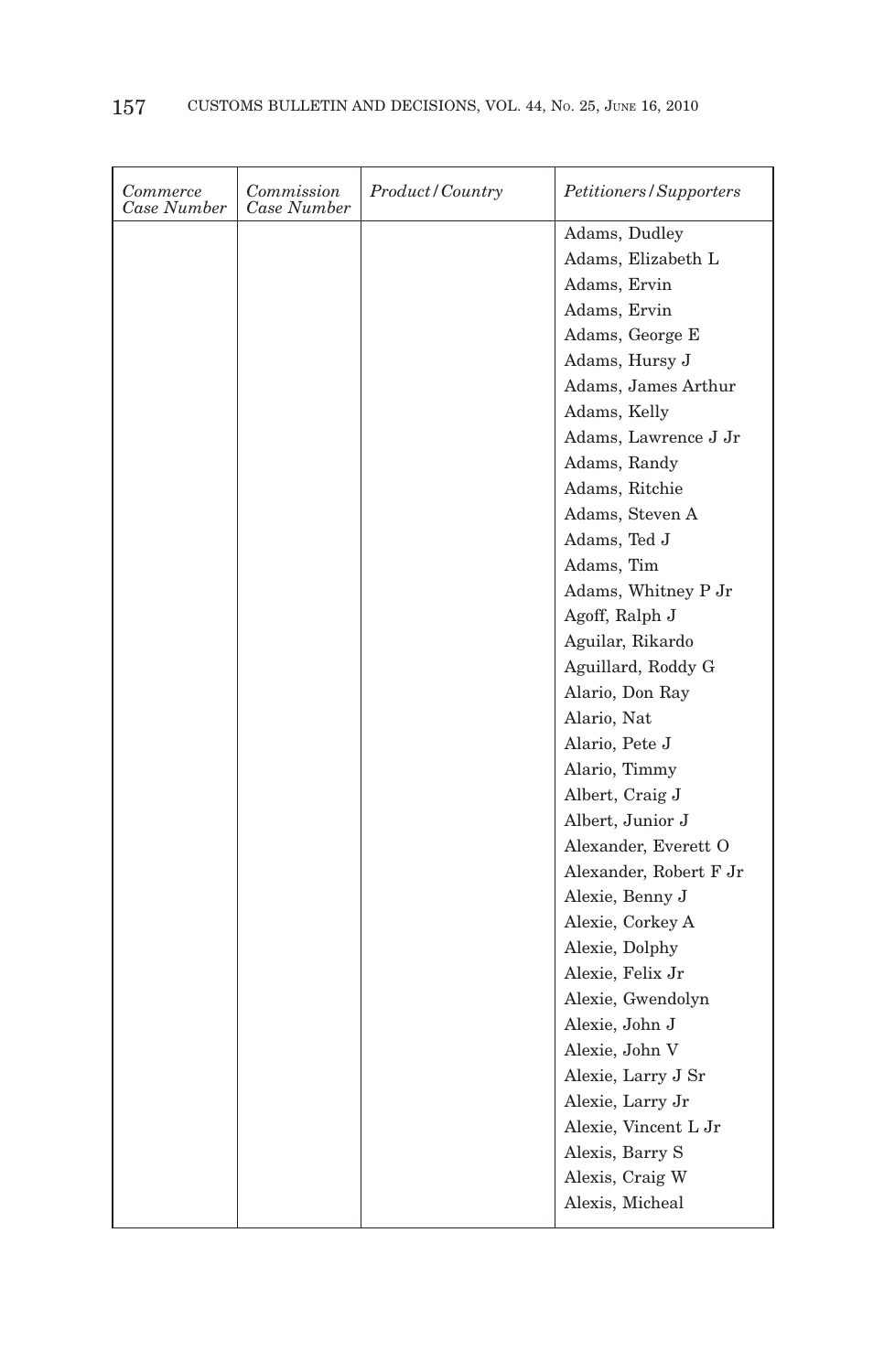| Commerce<br>Case Number | Commission<br>Case Number | Product/Country | Petitioners/Supporters       |
|-------------------------|---------------------------|-----------------|------------------------------|
|                         |                           |                 | Alexis, Monique              |
|                         |                           |                 | Alfonso, Anthony E Jr        |
|                         |                           |                 | Alfonso, Jesse               |
|                         |                           |                 | Alfonso, Nicholas            |
|                         |                           |                 | Alfonso, Paul Anthony        |
|                         |                           |                 | Alfonso, Randy               |
|                         |                           |                 | Alfonso, Terry S Jr          |
|                         |                           |                 | Alfonso, Vernon Jr           |
|                         |                           |                 | Alfonso, Yvette              |
|                         |                           |                 | Alimia, Angelo A Jr          |
|                         |                           |                 | Allemand, Dean J             |
|                         |                           |                 | Allen, Annie                 |
|                         |                           |                 | Allen, Carolyn Sue           |
|                         |                           |                 | Allen, Jackie                |
|                         |                           |                 | Allen, Robin                 |
|                         |                           |                 | Allen, Wayne                 |
|                         |                           |                 | Allen, Wilbur L              |
|                         |                           |                 | Allen, Willie J III          |
|                         |                           |                 | Allen, Willie Sr             |
|                         |                           |                 | Alphonso, John               |
|                         |                           |                 | Ancalade, Leo J              |
|                         |                           |                 | Ancar, Claudene              |
|                         |                           |                 | Ancar, Jerry T               |
|                         |                           |                 | Ancar, Joe C                 |
|                         |                           |                 | Ancar, Merlin Sr             |
|                         |                           |                 | Ancar, William Sr            |
|                         |                           |                 | Ancelet, Gerald Ray          |
|                         |                           |                 | Anderson, Andrew David       |
|                         |                           |                 | Anderson, Ernest W           |
|                         |                           |                 | Anderson, Jerry              |
|                         |                           |                 | Anderson, John               |
|                         |                           |                 | Anderson, Lynwood            |
|                         |                           |                 | Anderson, Melinda Rene       |
|                         |                           |                 | Anderson, Michael Brian      |
|                         |                           |                 | Anderson, Ronald L Sr        |
|                         |                           |                 | Anderson, Ronald Louis<br>Jr |
|                         |                           |                 | Andonie, Miguel              |
|                         |                           |                 | Andrews, Anthony R           |
|                         |                           |                 | Andry, Janice M              |
|                         |                           |                 |                              |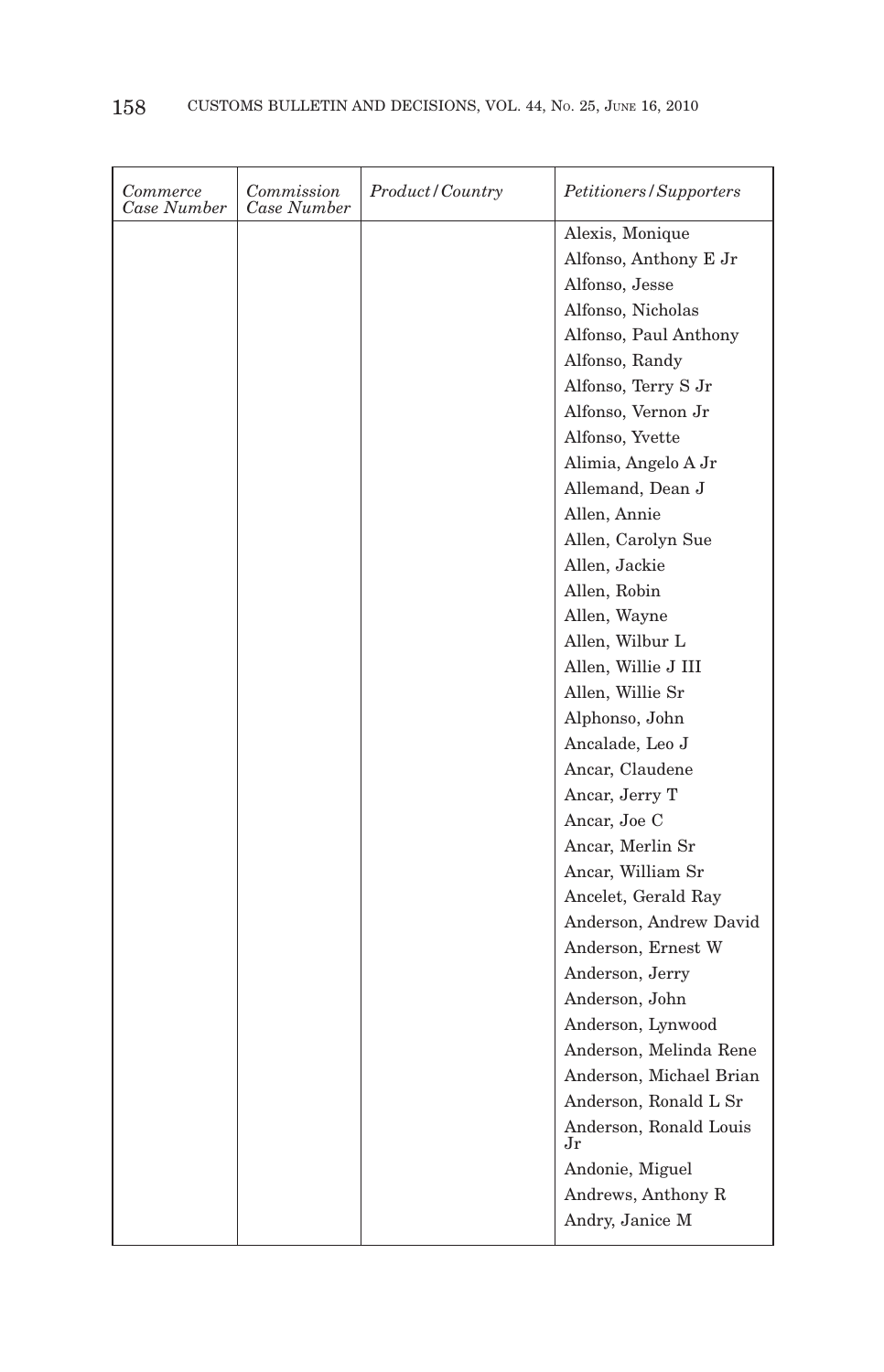| Commerce<br>Case Number | Commission<br>Case Number | Product/Country | Petitioners/Supporters       |
|-------------------------|---------------------------|-----------------|------------------------------|
|                         |                           |                 | Andry, Rondey S              |
|                         |                           |                 | Angelle, Louis               |
|                         |                           |                 | Anglada, Eugene Sr           |
|                         |                           |                 | Ansardi, Lester              |
|                         |                           |                 | Anselmi, Darren              |
|                         |                           |                 | Aparicio, Alfred             |
|                         |                           |                 | Aparicio, David              |
|                         |                           |                 | Aparicio, Ernest             |
|                         |                           |                 | Arabie, Georgia P            |
|                         |                           |                 | Arabie, Joseph               |
|                         |                           |                 | Arcement, Craig J            |
|                         |                           |                 | Arcement, Lester C           |
|                         |                           |                 | Arcemont, Donald Sr          |
|                         |                           |                 | Arceneaux, Matthew J         |
|                         |                           |                 | Arceneaux, Michael K         |
|                         |                           |                 | Areas, Christopher J         |
|                         |                           |                 | Armbruster, John III         |
|                         |                           |                 | Armbruster, Paula D          |
|                         |                           |                 | Armstrong, Jude Jr           |
|                         |                           |                 | Arnesen, George              |
|                         |                           |                 | Arnold, Lonnie L Jr          |
|                         |                           |                 | Arnona, Joseph T             |
|                         |                           |                 | Arnondin, Robert             |
|                         |                           |                 | Arthur, Brenda J             |
|                         |                           |                 | Assavedo, Floyd              |
|                         |                           |                 | Atwood, Gregory Ken-<br>neth |
|                         |                           |                 | Au, Chow D                   |
|                         |                           |                 | Au, Robert                   |
|                         |                           |                 | Aucoin, Dewey F              |
|                         |                           |                 | Aucoin, Earl                 |
|                         |                           |                 | Aucoin, Laine A              |
|                         |                           |                 | Aucoin, Perry J              |
|                         |                           |                 | Austin, Dennis               |
|                         |                           |                 | Austin, Dennis J             |
|                         |                           |                 | Authement, Brice             |
|                         |                           |                 | Authement, Craig L           |
|                         |                           |                 | Authement, Dion J            |
|                         |                           |                 | Authement, Gordon            |
|                         |                           |                 | Authement, Lance M           |
|                         |                           |                 |                              |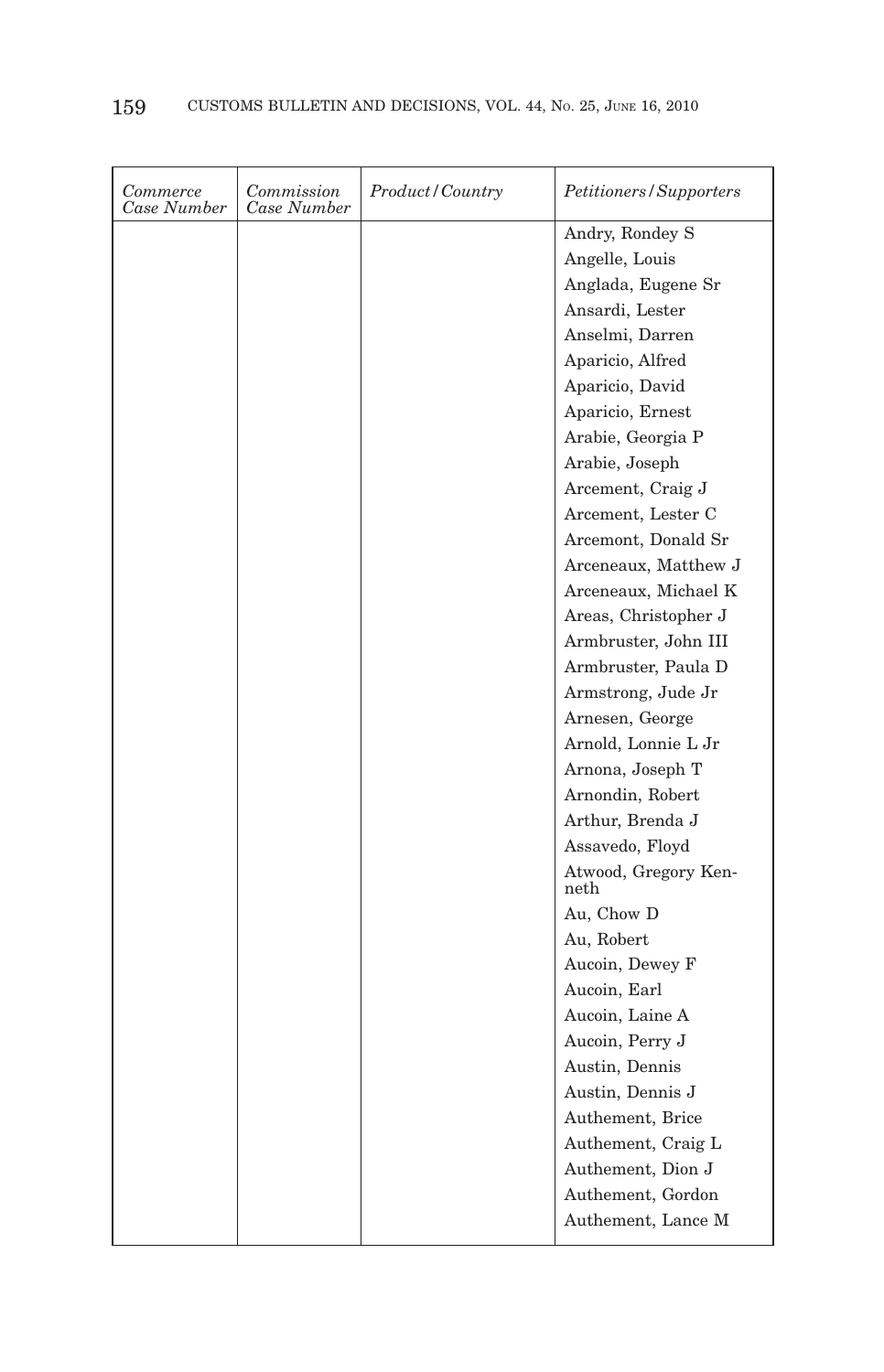| Commerce<br>Case Number | Commission<br>Case Number | Product/Country | Petitioners/Supporters  |
|-------------------------|---------------------------|-----------------|-------------------------|
|                         |                           |                 | Authement, Larry        |
|                         |                           |                 | Authement, Larry Sr     |
|                         |                           |                 | Authement, Roger J      |
|                         |                           |                 | Authement, Sterling P   |
|                         |                           |                 | Autin, Bobby            |
|                         |                           |                 | Autin, Bruce J          |
|                         |                           |                 | Autin, Kenneth D        |
|                         |                           |                 | Autin, Marvin J         |
|                         |                           |                 | Autin, Paul F Jr        |
|                         |                           |                 | Autin, Roy              |
|                         |                           |                 | Avenel, Albert J Jr     |
|                         |                           |                 | Ba Wells, Tran Thi      |
|                         |                           |                 | Babb, Conny             |
|                         |                           |                 | Babin, Brad             |
|                         |                           |                 | Babin, Joey L           |
|                         |                           |                 | Babin, Klint            |
|                         |                           |                 | Babin, Molly            |
|                         |                           |                 | Babin, Norman J         |
|                         |                           |                 | Babineaux, Kirby        |
|                         |                           |                 | Babineaux, Vicki        |
|                         |                           |                 | Bach, Ke Van            |
|                         |                           |                 | Bach, Reo Long          |
|                         |                           |                 | Backman, Benny          |
|                         |                           |                 | Badeaux, Todd           |
|                         |                           |                 | Baham, Dewayne          |
|                         |                           |                 | Bailey, Albert          |
|                         |                           |                 | Bailey, Antoine III     |
|                         |                           |                 | Bailey, David B Sr      |
|                         |                           |                 | Bailey, Don             |
|                         |                           |                 | Baker, Clarence         |
|                         |                           |                 | Baker, Donald Earl      |
|                         |                           |                 | Baker, James            |
|                         |                           |                 | Baker, Kenneth          |
|                         |                           |                 | Baker, Ronald J         |
|                         |                           |                 | Balderas, Antonio       |
|                         |                           |                 | Baldwin, Richard Prent- |
|                         |                           |                 | iss                     |
|                         |                           |                 | Ballard, Albert         |
|                         |                           |                 | Ballas, Barbara A       |
|                         |                           |                 | Ballas, Charles J       |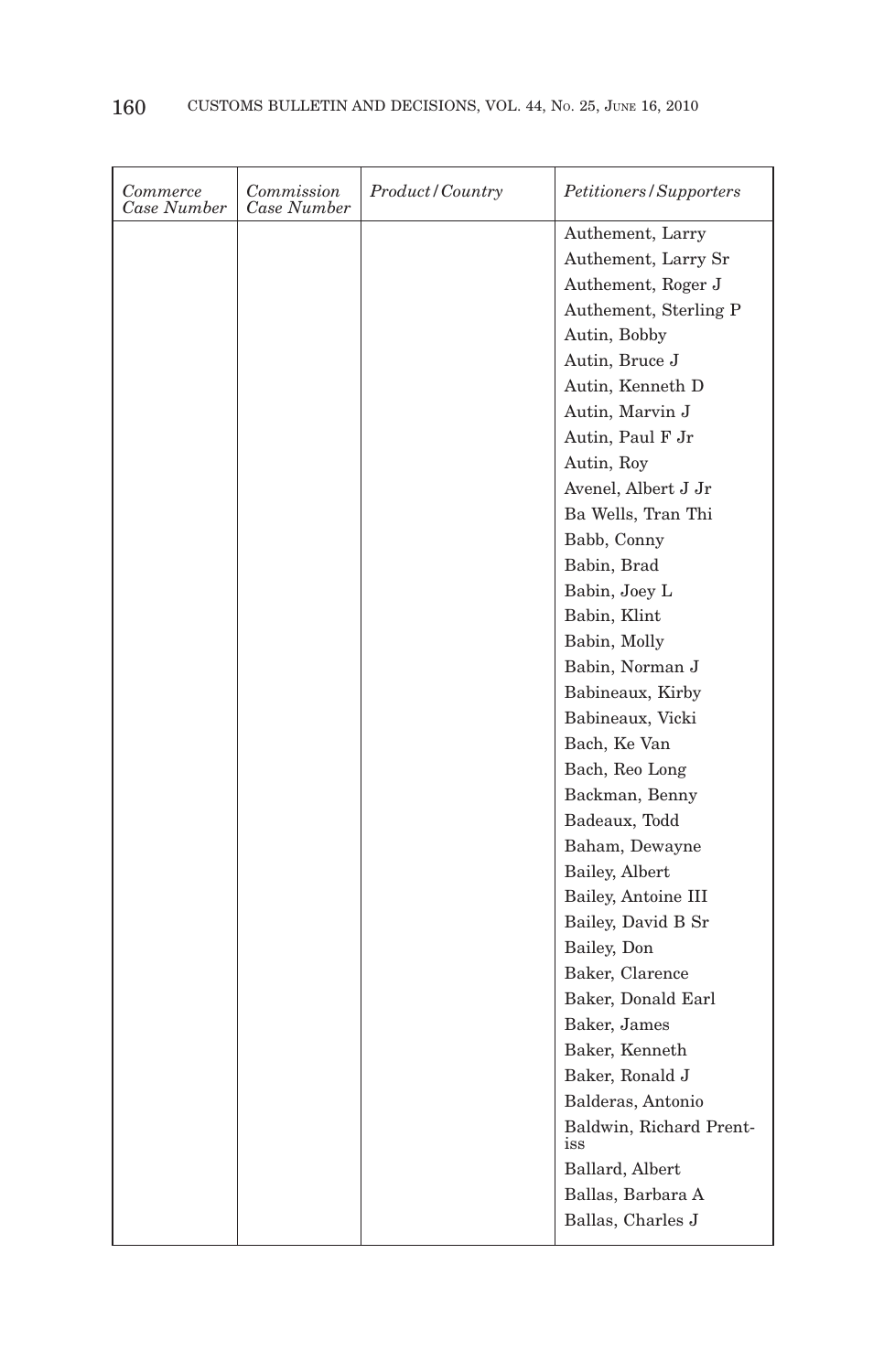| Commerce<br>Case Number | Commission<br>Case Number | Product / Country | Petitioners/Supporters     |
|-------------------------|---------------------------|-------------------|----------------------------|
|                         |                           |                   | Baltz, John F              |
|                         |                           |                   | Ban, John                  |
|                         |                           |                   | Bang, Bruce K              |
|                         |                           |                   | Barbaree, Joe W            |
|                         |                           |                   | Barbe, Mark A and<br>Cindy |
|                         |                           |                   | Barber, Louie W Jr         |
|                         |                           |                   | Barber, Louie W Sr         |
|                         |                           |                   | Barbier, Percy T           |
|                         |                           |                   | Barbour, Raymond A         |
|                         |                           |                   | Bargainear, James E        |
|                         |                           |                   | Barisich, George A         |
|                         |                           |                   | Barisich, Joseph J         |
|                         |                           |                   | Barnette, Earl             |
|                         |                           |                   | Barnhill, Nathan           |
|                         |                           |                   | Barrios, Clarence          |
|                         |                           |                   | Barrios, Corbert J         |
|                         |                           |                   | Barrios, Corbert M         |
|                         |                           |                   | Barrios, David             |
|                         |                           |                   | Barrios, John              |
|                         |                           |                   | Barrios, Shane James       |
|                         |                           |                   | Barrois, Angela Gail       |
|                         |                           |                   | Barrois, Dana A            |
|                         |                           |                   | Barrois, Tracy James       |
|                         |                           |                   | Barrois, Wendell Jude Jr   |
|                         |                           |                   | Barthe, Keith Sr           |
|                         |                           |                   | Barthelemy, Allen M        |
|                         |                           |                   | Barthelemy, John A         |
|                         |                           |                   | Barthelemy, Rene T Sr      |
|                         |                           |                   | Barthelemy, Walter A Jr    |
|                         |                           |                   | Bartholomew, Mitchell      |
|                         |                           |                   | Bartholomew, Neil W        |
|                         |                           |                   | Bartholomew, Thomas E      |
|                         |                           |                   | Bartholomew, Wanda C       |
|                         |                           |                   | Basse, Donald J Sr         |
|                         |                           |                   | Bates, Mark                |
|                         |                           |                   | Bates, Ted Jr              |
|                         |                           |                   | Bates, Vernon Jr           |
|                         |                           |                   | Battle, Louis              |
|                         |                           |                   | Baudoin, Drake J           |
|                         |                           |                   |                            |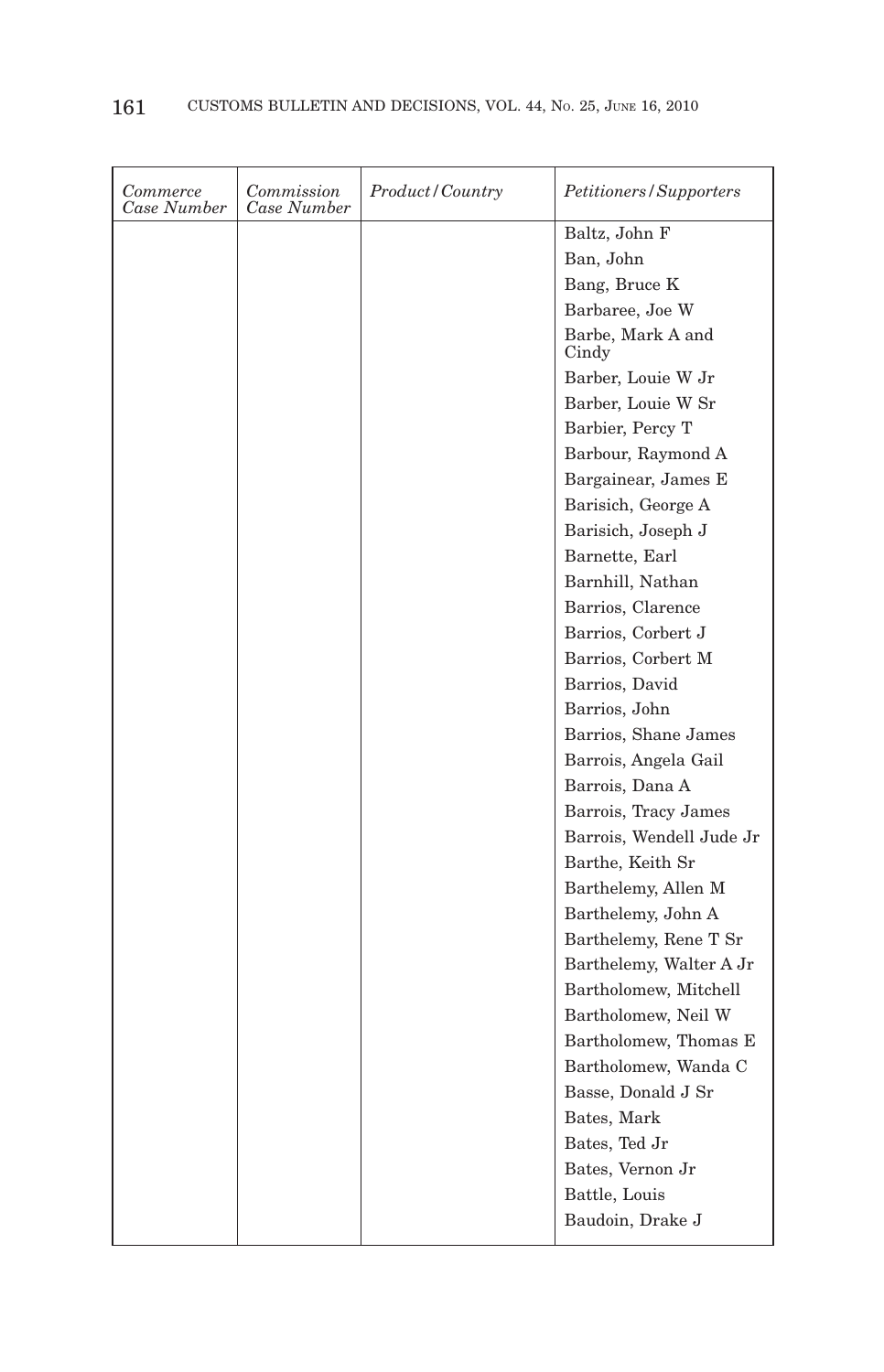| Commerce<br>Case Number | Commission<br>Case Number | Product/Country | <i>Petitioners/Supporters</i> |
|-------------------------|---------------------------|-----------------|-------------------------------|
|                         |                           |                 | Baudoin, Murphy A             |
|                         |                           |                 | Baudouin, Stephen             |
|                         |                           |                 | Bauer, Gary                   |
|                         |                           |                 | Baye, Glen P                  |
|                         |                           |                 | Bean, Charles A               |
|                         |                           |                 | Beazley, William E            |
|                         |                           |                 | Becnel, Glenn J               |
|                         |                           |                 | Becnel, Kent                  |
|                         |                           |                 | Beecher, Carold F             |
|                         |                           |                 | Beechler, Ronald              |
|                         |                           |                 | Bell, James E                 |
|                         |                           |                 | Bell, Ronald A                |
|                         |                           |                 | Bellanger, Arnold             |
|                         |                           |                 | Bellanger, Clifton            |
|                         |                           |                 | Bellanger, Scott J            |
|                         |                           |                 | Belsome, Derrell M            |
|                         |                           |                 | Belsome, Karl M               |
|                         |                           |                 | Bennett, Cecil A Jr           |
|                         |                           |                 | Bennett, Gary Lynn            |
|                         |                           |                 | Bennett, Irin Jr              |
|                         |                           |                 | Bennett, James W Jr           |
|                         |                           |                 | Bennett, Louis                |
|                         |                           |                 | Benoit, Francis J             |
|                         |                           |                 | Benoit, Nicholas L            |
|                         |                           |                 | Benoit, Paula T               |
|                         |                           |                 | Benoit, Tenna J Jr            |
|                         |                           |                 | Benton, Walter T              |
|                         |                           |                 | Berger, Ray W                 |
|                         |                           |                 | Bergeron, Alfred Scott        |
|                         |                           |                 | Bergeron, Jeff                |
|                         |                           |                 | Bergeron, Nolan A             |
|                         |                           |                 | Bergeron, Ulysses J           |
|                         |                           |                 | Bernard, Lamont L             |
|                         |                           |                 | Berner, Mark J                |
|                         |                           |                 | Berthelot, Gerard J Sr        |
|                         |                           |                 | Berthelot, James A            |
|                         |                           |                 | Berthelot, Myron J            |
|                         |                           |                 | Bertrand, Jerl C              |
|                         |                           |                 | Beverung, Keith J             |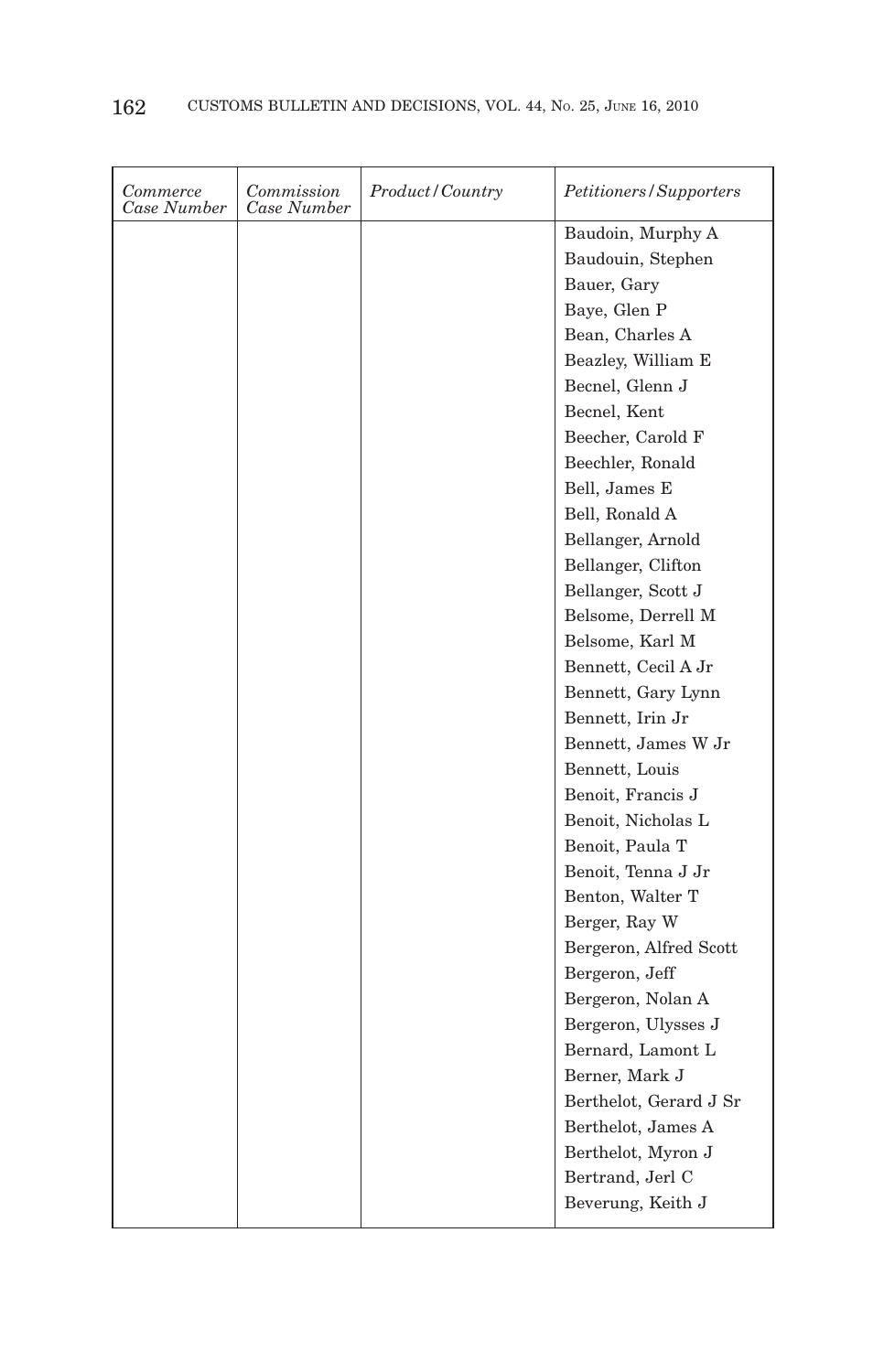| Commerce<br>Case Number | Commission<br>Case Number | Product/Country | <i>Petitioners/Supporters</i> |
|-------------------------|---------------------------|-----------------|-------------------------------|
|                         |                           |                 | Bianchini, Raymond W          |
|                         |                           |                 | Bickham, Leo E                |
|                         |                           |                 | Bienvenu, Charles             |
|                         |                           |                 | Biggs, Jerry W Sr             |
|                         |                           |                 | Bigler, Delbert               |
|                         |                           |                 | Billington, Richard           |
|                         |                           |                 | Billiot, Alfredia             |
|                         |                           |                 | Billiot, Arthur               |
|                         |                           |                 | Billiot, Aubrey               |
|                         |                           |                 | Billiot, Barell J             |
|                         |                           |                 | Billiot, Betty                |
|                         |                           |                 | Billiot, Bobby J              |
|                         |                           |                 | Billiot, Brian K              |
|                         |                           |                 | Billiot, Cassidy              |
|                         |                           |                 | Billiot, Charles Sr           |
|                         |                           |                 | Billiot, Chris J Sr           |
|                         |                           |                 | Billiot, E J E                |
|                         |                           |                 | Billiot, Earl W Sr            |
|                         |                           |                 | Billiot, Ecton L              |
|                         |                           |                 | Billiot, Emary                |
|                         |                           |                 | Billiot, Forest Jr            |
|                         |                           |                 | Billiot, Gerald               |
|                         |                           |                 | Billiot, Harold J             |
|                         |                           |                 | Billiot, Jacco A              |
|                         |                           |                 | Billiot, Jake A               |
|                         |                           |                 | Billiot, James Jr             |
|                         |                           |                 | Billiot, Joseph S Jr          |
|                         |                           |                 | Billiot, Laurence V           |
|                         |                           |                 | Billiot, Leonard F Jr         |
|                         |                           |                 | Billiot, Lisa                 |
|                         |                           |                 | Billiot, Mary L               |
|                         |                           |                 | Billiot, Paul J Sr            |
|                         |                           |                 | Billiot, Shirley L            |
|                         |                           |                 | Billiot, Steve M              |
|                         |                           |                 | Billiot, Thomas Adam          |
|                         |                           |                 | Billiot, Thomas Sr            |
|                         |                           |                 | Billiot, Wenceslaus Jr        |
|                         |                           |                 | Billiott, Alexander J         |
|                         |                           |                 | Biron, Yale                   |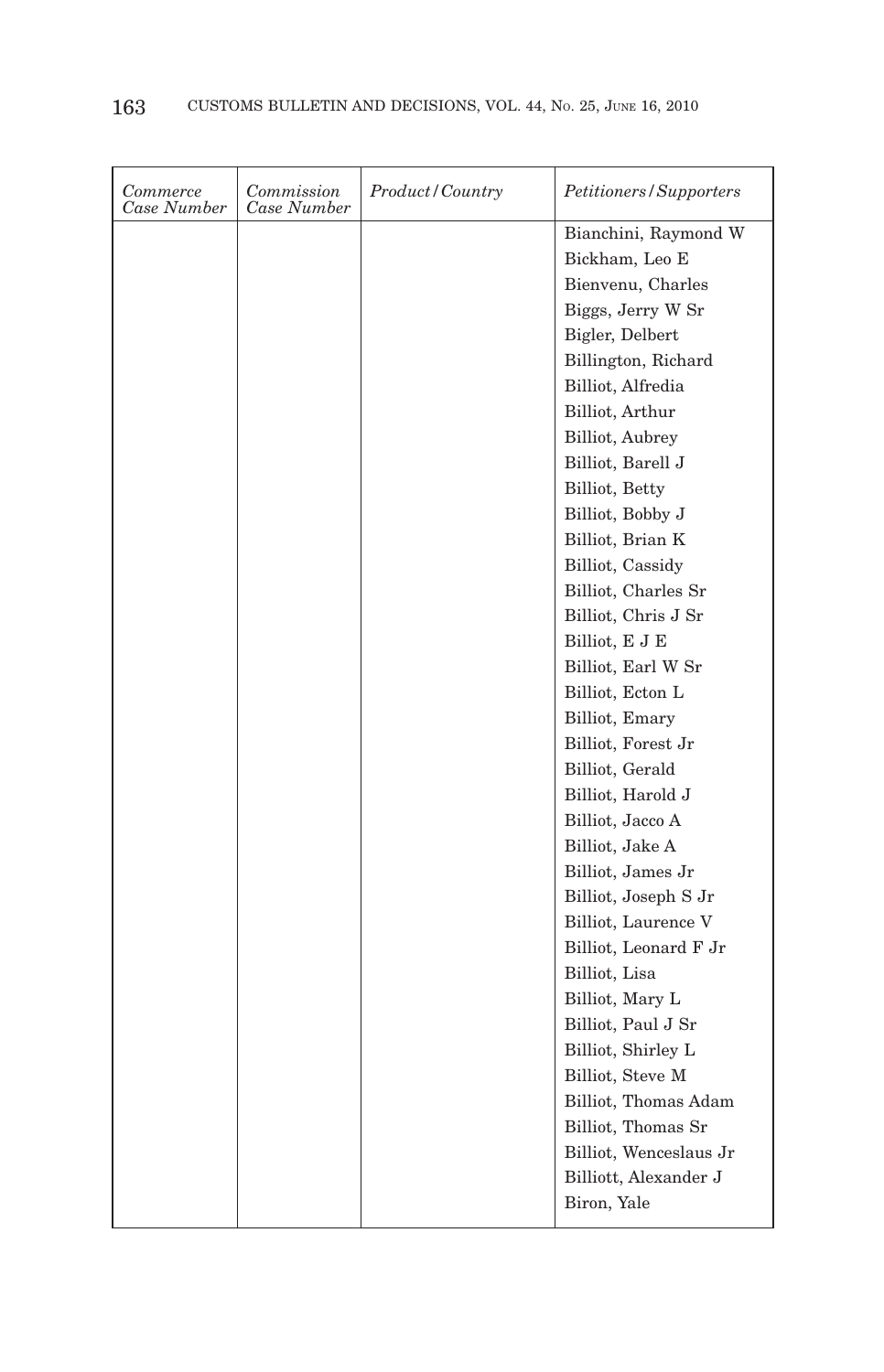| Commerce<br>Case Number | Commission<br>Case Number | Product/Country | <i>Petitioners/Supporters</i>  |
|-------------------------|---------------------------|-----------------|--------------------------------|
|                         |                           |                 | Black, William C               |
|                         |                           |                 | Blackston, Larry E             |
|                         |                           |                 | Blackwell, Wade H III          |
|                         |                           |                 | Blackwell, Wade H Jr           |
|                         |                           |                 | Blanchard, Albert              |
|                         |                           |                 | Blanchard, Andrew J            |
|                         |                           |                 | Blanchard, Billy J             |
|                         |                           |                 | Blanchard, Cyrus               |
|                         |                           |                 | Blanchard, Daniel A            |
|                         |                           |                 | Blanchard, Dean                |
|                         |                           |                 | Blanchard, Douglas Jr          |
|                         |                           |                 | Blanchard, Dwayne              |
|                         |                           |                 | Blanchard, Elgin               |
|                         |                           |                 | Blanchard, Gilbert             |
|                         |                           |                 | Blanchard, Jade                |
|                         |                           |                 | Blanchard, James               |
|                         |                           |                 | Blanchard, John F Jr           |
|                         |                           |                 | Blanchard, Katie               |
|                         |                           |                 | Blanchard, Kelly               |
|                         |                           |                 | Blanchard, Matt Joseph         |
|                         |                           |                 | Blanchard, Michael             |
|                         |                           |                 | Blanchard, Quentin<br>Timothy  |
|                         |                           |                 | Blanchard, Roger Sr            |
|                         |                           |                 | Blanchard, Walton H Jr         |
|                         |                           |                 | Bland, Quyen T                 |
|                         |                           |                 | Blouin, Roy A                  |
|                         |                           |                 | Blume, Jack Jr                 |
|                         |                           |                 | Bodden, Arturo                 |
|                         |                           |                 | Bodden, Jasper                 |
|                         |                           |                 | Bollinger, Donald E            |
|                         |                           |                 | Bolotte, Darren W              |
|                         |                           |                 | Bolton, Larry F                |
|                         |                           |                 | Bondi, Paul J                  |
|                         |                           |                 | Bonvillain, Jimmy J            |
|                         |                           |                 | Bonvillian, Donna M            |
|                         |                           |                 | Boone, Clifton Felix           |
|                         |                           |                 | Boone, Donald F II             |
|                         |                           |                 | Boone, Donald F III<br>(Ricky) |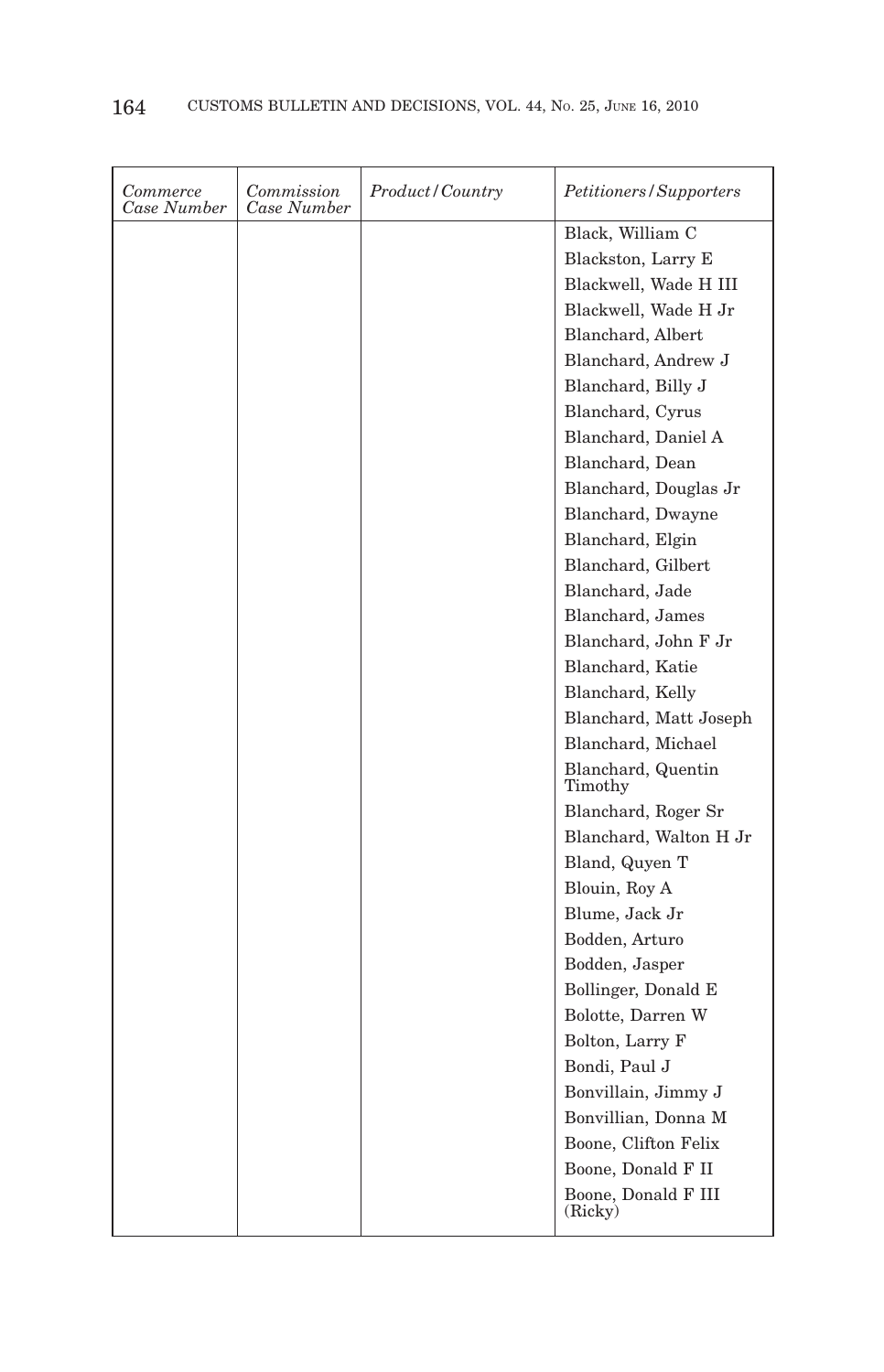| Commerce<br>Case Number | Commission<br>Case Number | Product/Country | <i>Petitioners/Supporters</i> |
|-------------------------|---------------------------|-----------------|-------------------------------|
|                         |                           |                 | Boone, Gregory T              |
|                         |                           |                 | Boquet, Noriss P Jr           |
|                         |                           |                 | Boquet, Wilfred Jr            |
|                         |                           |                 | Bordelon, Glenn Sr            |
|                         |                           |                 | Bordelon, James P             |
|                         |                           |                 | Bordelon, Shelby P            |
|                         |                           |                 | Borden, Benny                 |
|                         |                           |                 | Borne, Crystal                |
|                         |                           |                 | Borne, Dina L                 |
|                         |                           |                 | Borne, Edward Joseph Jr       |
|                         |                           |                 | Borne, Edward Sr              |
|                         |                           |                 | Bosarge, Hubert<br>Lawrence   |
|                         |                           |                 | Bosarge, Robert               |
|                         |                           |                 | Bosarge, Sandra               |
|                         |                           |                 | Bosarge, Steve                |
|                         |                           |                 | Boudlauch, Durel A Jr         |
|                         |                           |                 | Boudoin, Larry Terrell        |
|                         |                           |                 | Boudoin, Nathan               |
|                         |                           |                 | Boudreaux, Brent J            |
|                         |                           |                 | Boudreaux, Elvin J III        |
|                         |                           |                 | Boudreaux, James C Jr         |
|                         |                           |                 | Boudreaux, James N            |
|                         |                           |                 | Boudreaux, Jessie             |
|                         |                           |                 | Boudreaux, Leroy A            |
|                         |                           |                 | Boudreaux, Mark               |
|                         |                           |                 | Boudreaux, Paul Sr            |
|                         |                           |                 | Boudreaux, Richard D          |
|                         |                           |                 | Boudreaux, Ronald Sr          |
|                         |                           |                 | Boudreaux, Sally              |
|                         |                           |                 | Boudreaux, Veronica           |
|                         |                           |                 | Boudwin, Dwayne               |
|                         |                           |                 | Boudwin, Jewel James<br>Sr    |
|                         |                           |                 | Boudwin, Wayne                |
|                         |                           |                 | Bouise, Norman                |
|                         |                           |                 | Boulet, Irwin J Jr            |
|                         |                           |                 | Boullion, Debra               |
|                         |                           |                 | Bourg, Allen T                |
|                         |                           |                 | Bourg, Benny                  |
|                         |                           |                 |                               |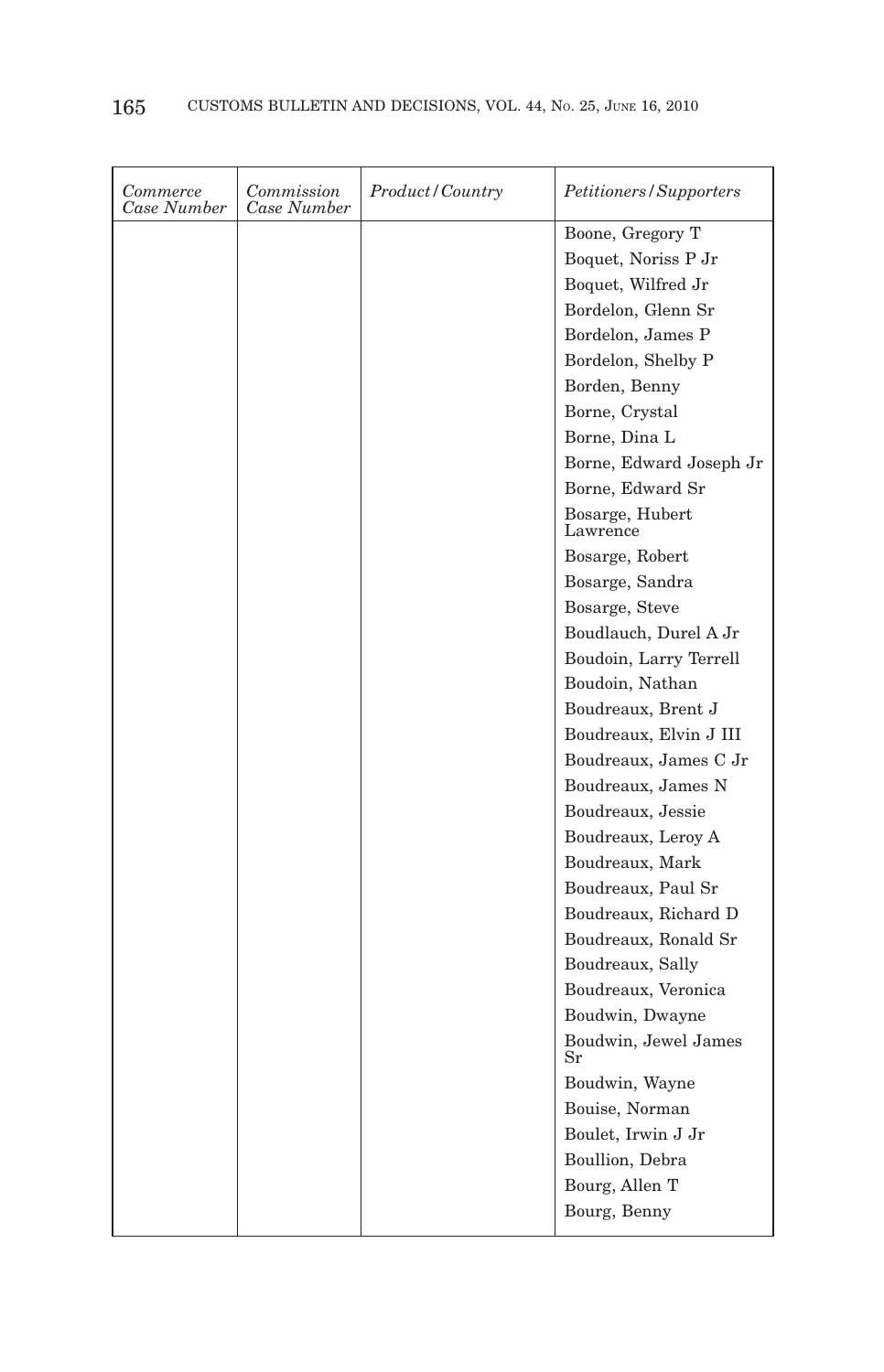| Commerce<br>Case Number | Commission<br>Case Number | Product / Country | Petitioners/Supporters |
|-------------------------|---------------------------|-------------------|------------------------|
|                         |                           |                   | Bourg, Chad J          |
|                         |                           |                   | Bourg, Channon         |
|                         |                           |                   | Bourg, Chris           |
|                         |                           |                   | Bourg, Douglas         |
|                         |                           |                   | Bourg, Glenn A         |
|                         |                           |                   | Bourg, Jearmie Sr      |
|                         |                           |                   | Bourg, Kent A          |
|                         |                           |                   | Bourg, Mark            |
|                         |                           |                   | Bourg, Nolan P         |
|                         |                           |                   | Bourg, Ricky J         |
|                         |                           |                   | Bourgeois, Albert P    |
|                         |                           |                   | Bourgeois, Brian J Jr  |
|                         |                           |                   | Bourgeois, Daniel      |
|                         |                           |                   | Bourgeois, Dwayne      |
|                         |                           |                   | Bourgeois, Jake        |
|                         |                           |                   | Bourgeois, Johnny M    |
|                         |                           |                   | Bourgeois, Johnny M Jr |
|                         |                           |                   | Bourgeois, Leon A      |
|                         |                           |                   | Bourgeois, Louis A     |
|                         |                           |                   | Bourgeois, Merrie E    |
|                         |                           |                   | Bourgeois, Randy P     |
|                         |                           |                   | Bourgeois, Reed        |
|                         |                           |                   | Bourgeois, Webley      |
|                         |                           |                   | Bourn, Chris           |
|                         |                           |                   | Bourque, Murphy Paul   |
|                         |                           |                   | Bourque, Ray           |
|                         |                           |                   | Bousegard, Duvic Jr    |
|                         |                           |                   | Boutte, Manuel J Jr    |
|                         |                           |                   | Bouvier, Colbert A II  |
|                         |                           |                   | Bouzigard, Dale J      |
|                         |                           |                   | Bouzigard, Edgar J III |
|                         |                           |                   | Bouzigard, Eeris       |
|                         |                           |                   | Bowers, Harold         |
|                         |                           |                   | Bowers, Tommy          |
|                         |                           |                   | Boyd, David E Sr       |
|                         |                           |                   | Boyd, Elbert           |
|                         |                           |                   | Boykin, Darren L       |
|                         |                           |                   | Boykin, Thomas Carol   |
|                         |                           |                   | <b>Bradley</b> , James |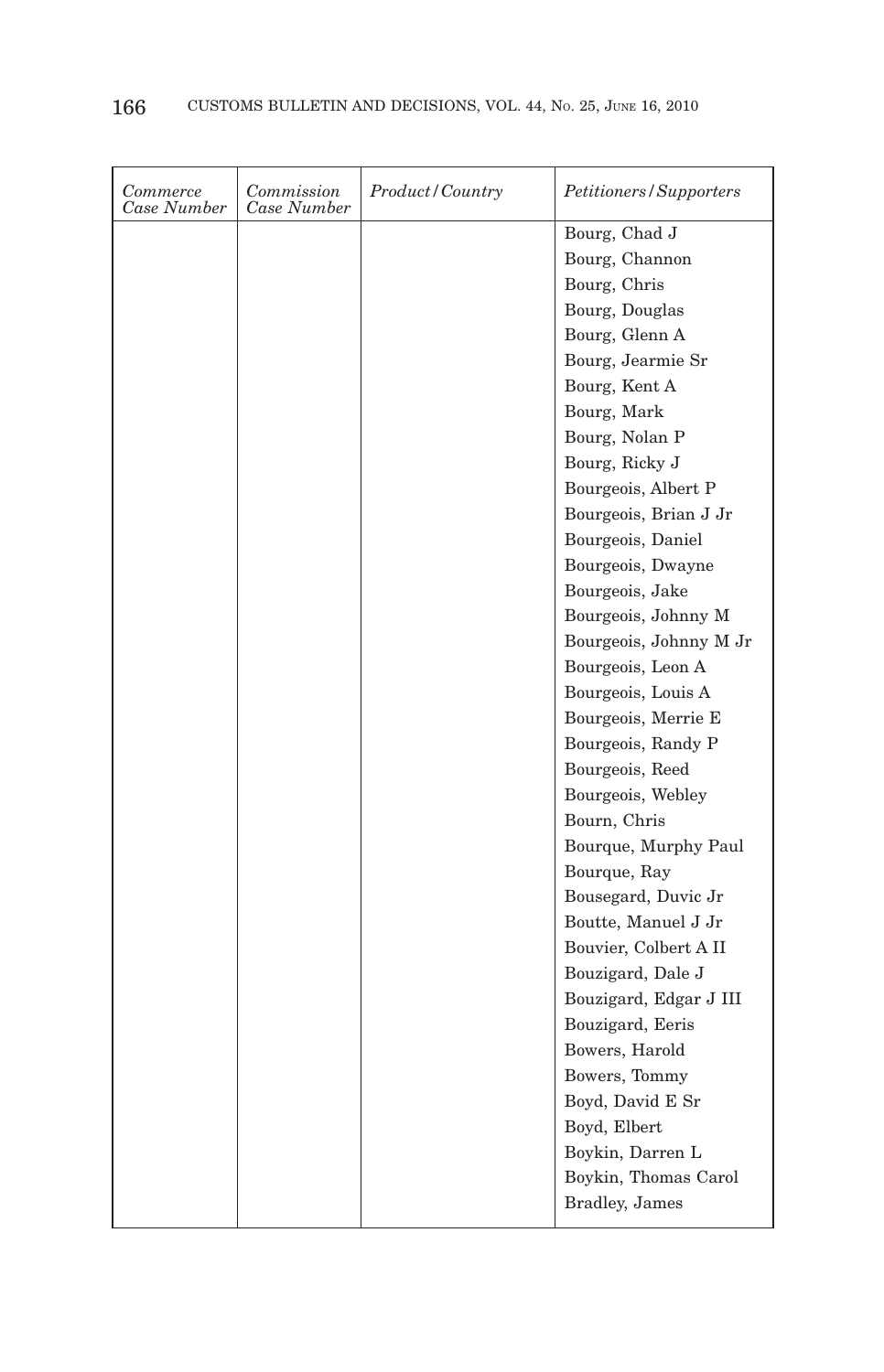| Commerce<br>Case Number | Commission<br>Case Number | Product/Country | Petitioners/Supporters     |
|-------------------------|---------------------------|-----------------|----------------------------|
|                         |                           |                 | Brady, Brian               |
|                         |                           |                 | Brandhurst, Kay            |
|                         |                           |                 | Brandhurst, Ray E Sr       |
|                         |                           |                 | Brandhurst, Raymond J      |
|                         |                           |                 | Braneff, David G           |
|                         |                           |                 | Brannan, William P         |
|                         |                           |                 | Branom, Donald James<br>Jr |
|                         |                           |                 | Braud, James M             |
|                         |                           |                 | Brazan, Frank J            |
|                         |                           |                 | Breaud, Irvin F Jr         |
|                         |                           |                 | Breaux, Barbara            |
|                         |                           |                 | Breaux, Brian J            |
|                         |                           |                 | Breaux, Charlie M          |
|                         |                           |                 | Breaux, Clifford           |
|                         |                           |                 | Breaux, Colin E            |
|                         |                           |                 | Breaux, Daniel Jr          |
|                         |                           |                 | Breaux, Larry J            |
|                         |                           |                 | Breaux, Robert J Jr        |
|                         |                           |                 | Breaux, Shelby             |
|                         |                           |                 | Briscoe, Robert F Jr       |
|                         |                           |                 | Britsch, LD Jr             |
|                         |                           |                 | Broussard, Dwayne E        |
|                         |                           |                 | Broussard, Eric            |
|                         |                           |                 | Broussard, Keith           |
|                         |                           |                 | Broussard, Larry           |
|                         |                           |                 | Broussard, Mark A          |
|                         |                           |                 | Broussard, Roger David     |
|                         |                           |                 | Broussard, Roger R         |
|                         |                           |                 | Broussard, Steve P         |
|                         |                           |                 | Brown, Cindy B             |
|                         |                           |                 | Brown, Colleen             |
|                         |                           |                 | Brown, Donald G            |
|                         |                           |                 | Brown, John W              |
|                         |                           |                 | Brown, Paul R              |
|                         |                           |                 | Brown, Ricky               |
|                         |                           |                 | Brown, Toby H              |
|                         |                           |                 | Bruce, Adam J              |
|                         |                           |                 | Bruce, Adam J Jr           |
|                         |                           |                 | Bruce, Bob R               |
|                         |                           |                 |                            |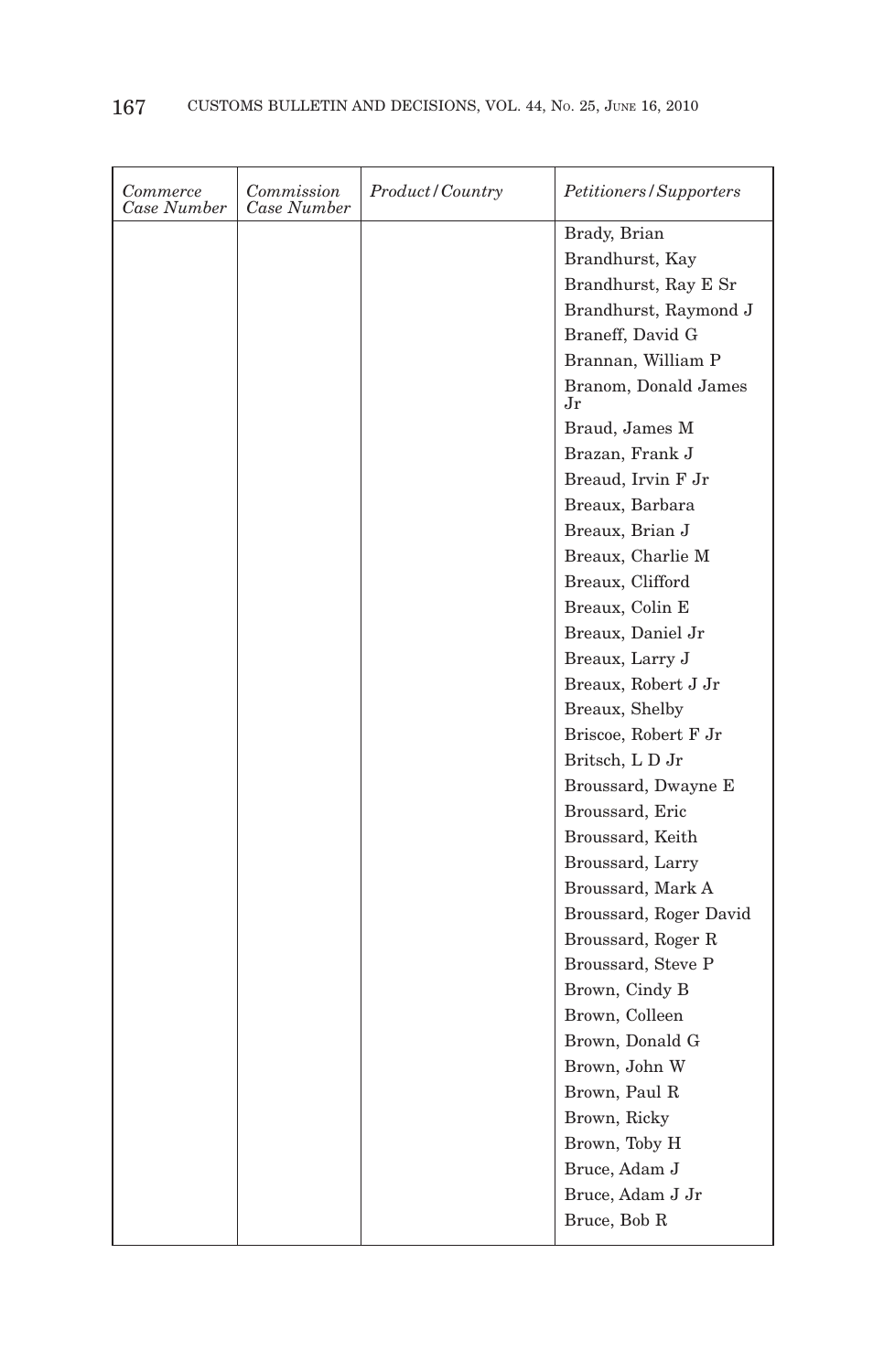| Commerce<br>Case Number | Commission<br>Case Number | Product/Country | Petitioners/Supporters        |
|-------------------------|---------------------------|-----------------|-------------------------------|
|                         |                           |                 | Bruce, Daniel M Sr            |
|                         |                           |                 | Bruce, Eli T Sr               |
|                         |                           |                 | Bruce, Emelda L               |
|                         |                           |                 | Bruce, Gary J Sr              |
|                         |                           |                 | Bruce, James P                |
|                         |                           |                 | Bruce, Lester J Jr            |
|                         |                           |                 | Bruce, Margie L               |
|                         |                           |                 | Bruce, Mary P                 |
|                         |                           |                 | Bruce, Nathan                 |
|                         |                           |                 | Bruce, Robert                 |
|                         |                           |                 | Bruce, Russell                |
|                         |                           |                 | Brudnock, Peter Sr            |
|                         |                           |                 | Brunet, Elton J               |
|                         |                           |                 | Brunet, Joseph A              |
|                         |                           |                 | Brunet, Joseph A              |
|                         |                           |                 | Brunet, Levy J Jr             |
|                         |                           |                 | Brunet, Raymond Sr            |
|                         |                           |                 | Bryan, David N                |
|                         |                           |                 | Bryant, Ina Fay V             |
|                         |                           |                 | Bryant, Jack D Sr             |
|                         |                           |                 | Bryant, James Larry           |
|                         |                           |                 | Buford, Ernest                |
|                         |                           |                 | Bui, Ben                      |
|                         |                           |                 | Bui, Dich                     |
|                         |                           |                 | Bui, Dung Thi                 |
|                         |                           |                 | Bui, Huong T                  |
|                         |                           |                 | Bui, Ngan                     |
|                         |                           |                 | Bui, Nhuan                    |
|                         |                           |                 | Bui, Nuoi Van                 |
|                         |                           |                 | Bui, Tai                      |
|                         |                           |                 | Bui, Tieu                     |
|                         |                           |                 | Bui, Tommy                    |
|                         |                           |                 | Bui, Xuan and De<br>Nguyen    |
|                         |                           |                 | Bui, Xuanmai                  |
|                         |                           |                 | Bull, Delbert E               |
|                         |                           |                 | Bundy, Belvina (Ken-<br>neth) |
|                         |                           |                 | Bundy, Kenneth Sr             |
|                         |                           |                 | Bundy, Nicky                  |
|                         |                           |                 |                               |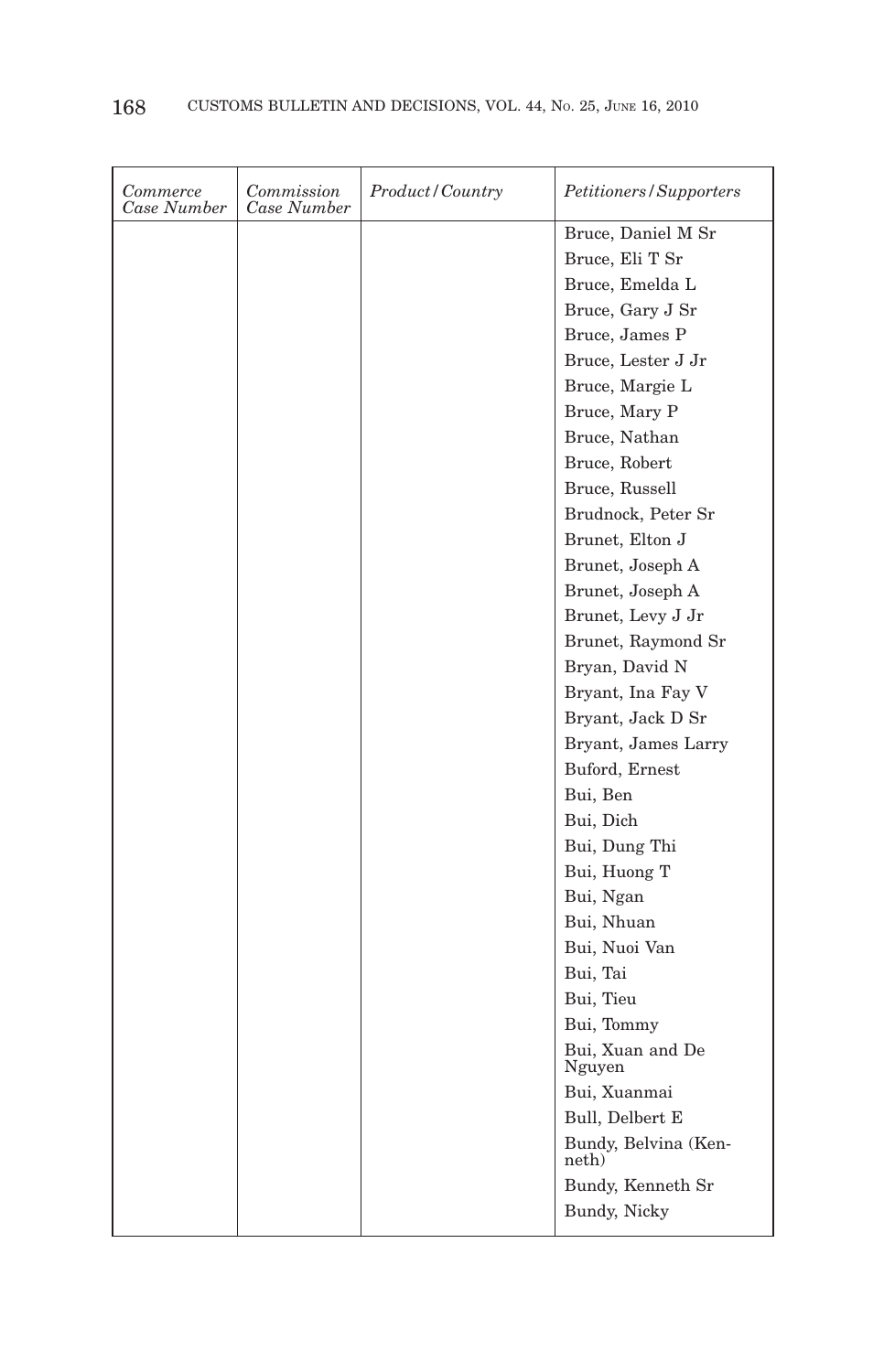| Commerce<br>Case Number | Commission<br>Case Number | Product/Country | <i>Petitioners/Supporters</i>     |
|-------------------------|---------------------------|-----------------|-----------------------------------|
|                         |                           |                 | Bundy, Ronald J                   |
|                         |                           |                 | Bundy, Ronnie J                   |
|                         |                           |                 | Buquet, John Jr                   |
|                         |                           |                 | Buras, Clayton M                  |
|                         |                           |                 | Buras, Leander                    |
|                         |                           |                 | Buras, Robert M Jr                |
|                         |                           |                 | Buras, Waylon J                   |
|                         |                           |                 | Burlett, Elliott C                |
|                         |                           |                 | Burlett, John C Jr                |
|                         |                           |                 | Burnell, Charles B                |
|                         |                           |                 | Burnell, Charles R                |
|                         |                           |                 | Burnham, Deanna Lea               |
|                         |                           |                 | Burns, Stuart E                   |
|                         |                           |                 | Burroughs, Lindsey Hil-<br>ton Jr |
|                         |                           |                 | Burton, Ronnie                    |
|                         |                           |                 | Busby, Hardy E                    |
|                         |                           |                 | Busby, Tex H                      |
|                         |                           |                 | Busch, RC                         |
|                         |                           |                 | Bush, Robert A                    |
|                         |                           |                 | Bussey, Tyler                     |
|                         |                           |                 | Butcher, Dorothy                  |
|                         |                           |                 | Butcher, Rocky J                  |
|                         |                           |                 | Butler, Albert A                  |
|                         |                           |                 | Butler, Aline M                   |
|                         |                           |                 | Bychurch, Johnny                  |
|                         |                           |                 | Bychurch, Johnny Jr               |
|                         |                           |                 | Cabanilla, Alex                   |
|                         |                           |                 | Caboz, Jose Santos                |
|                         |                           |                 | Cacioppo, Anthony Jr              |
|                         |                           |                 | Caddell, David                    |
|                         |                           |                 | Cadiere, Mae Quick                |
|                         |                           |                 | Cadiere, Ronald J                 |
|                         |                           |                 | Cahill, Jack                      |
|                         |                           |                 | Caillouet, Stanford Jr            |
|                         |                           |                 | Caison, Jerry Lane Jr             |
|                         |                           |                 | Calcagno, Stephen Paul<br>Sr      |
|                         |                           |                 | Calderone, John S                 |
|                         |                           |                 | Callahan, Gene P Sr               |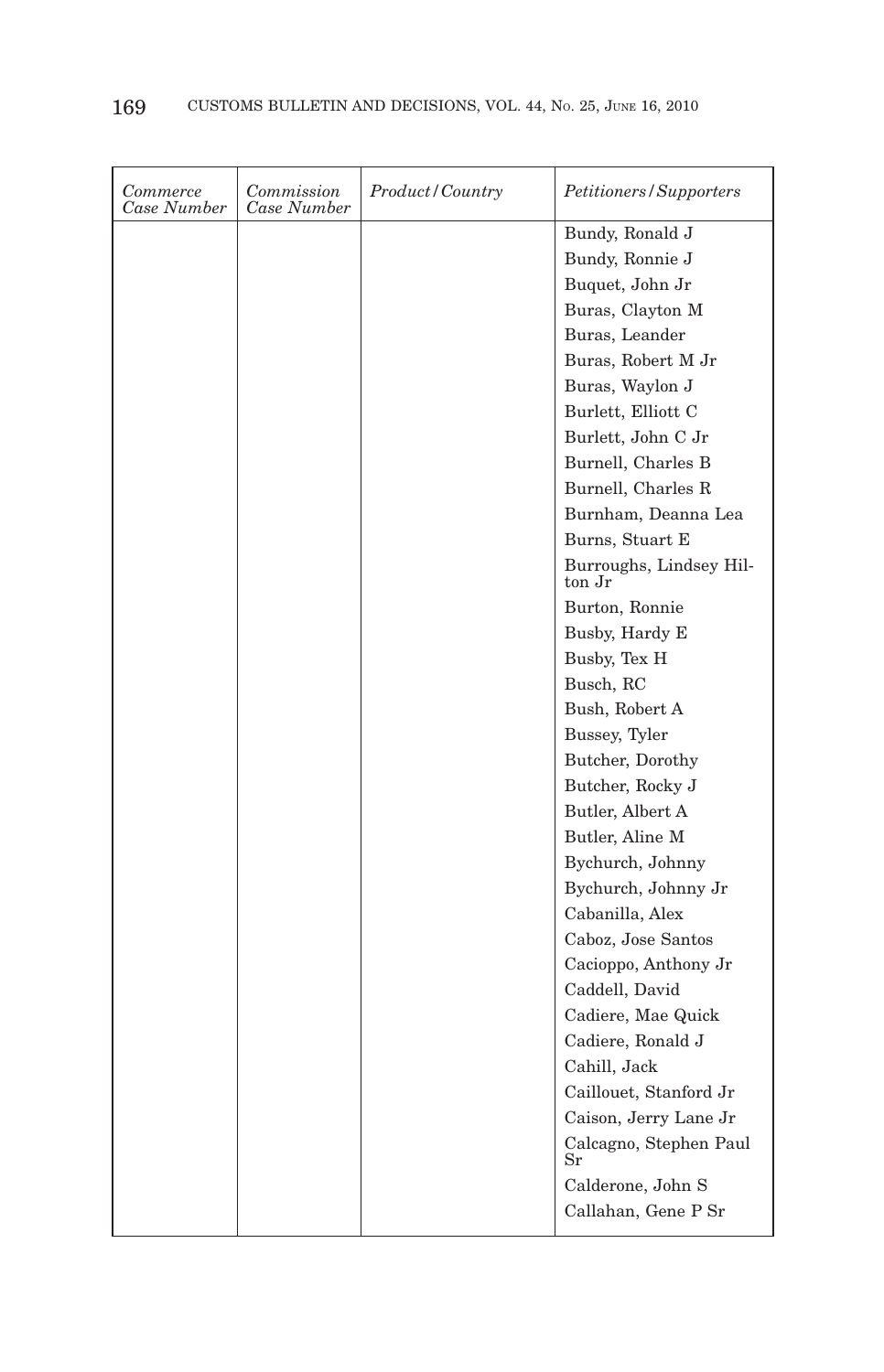| Commerce<br>Case Number | Commission<br>Case Number | Product / Country | <i>Petitioners/Supporters</i> |
|-------------------------|---------------------------|-------------------|-------------------------------|
|                         |                           |                   | Callahan, Michael J           |
|                         |                           |                   | Callahan, Russell             |
|                         |                           |                   | Callais, Ann                  |
|                         |                           |                   | Callais, Franklin D           |
|                         |                           |                   | Callais, Gary D               |
|                         |                           |                   | Callais, Michael              |
|                         |                           |                   | Callais, Michael              |
|                         |                           |                   | Callais, Sandy                |
|                         |                           |                   | Callais, Terrence             |
|                         |                           |                   | Camardelle, Anna M            |
|                         |                           |                   | Camardelle, Chris J           |
|                         |                           |                   | Camardelle, David             |
|                         |                           |                   | Camardelle, Edward J<br>Ш     |
|                         |                           |                   | Camardelle, Edward J Jr       |
|                         |                           |                   | Camardelle, Harris A          |
|                         |                           |                   | Camardelle, Knowles           |
|                         |                           |                   | Camardelle, Noel T            |
|                         |                           |                   | Camardelle, Tilman J          |
|                         |                           |                   | Caminita, John A III          |
|                         |                           |                   | Campo, Donald Paul            |
|                         |                           |                   | Campo, Kevin                  |
|                         |                           |                   | Campo, Nicholas J             |
|                         |                           |                   | Campo, Roy                    |
|                         |                           |                   | Campo, Roy Sr                 |
|                         |                           |                   | Camus, Ernest M Jr            |
|                         |                           |                   | Canova, Carl                  |
|                         |                           |                   | Cantrelle, Alvin              |
|                         |                           |                   | Cantrelle, Eugene J           |
|                         |                           |                   | Cantrelle, Otis A Sr          |
|                         |                           |                   | Cantrelle, Otis Jr<br>(Buddy) |
|                         |                           |                   | Cantrelle, Philip A           |
|                         |                           |                   | Cantrelle, Tate Joseph        |
|                         |                           |                   | Canty, Robert Jamies          |
|                         |                           |                   | Cao, Anna                     |
|                         |                           |                   | Cao, Billy                    |
|                         |                           |                   | Cao, Billy Viet               |
|                         |                           |                   | Cao, Binh Quang               |
|                         |                           |                   | Cao, Chau                     |
|                         |                           |                   |                               |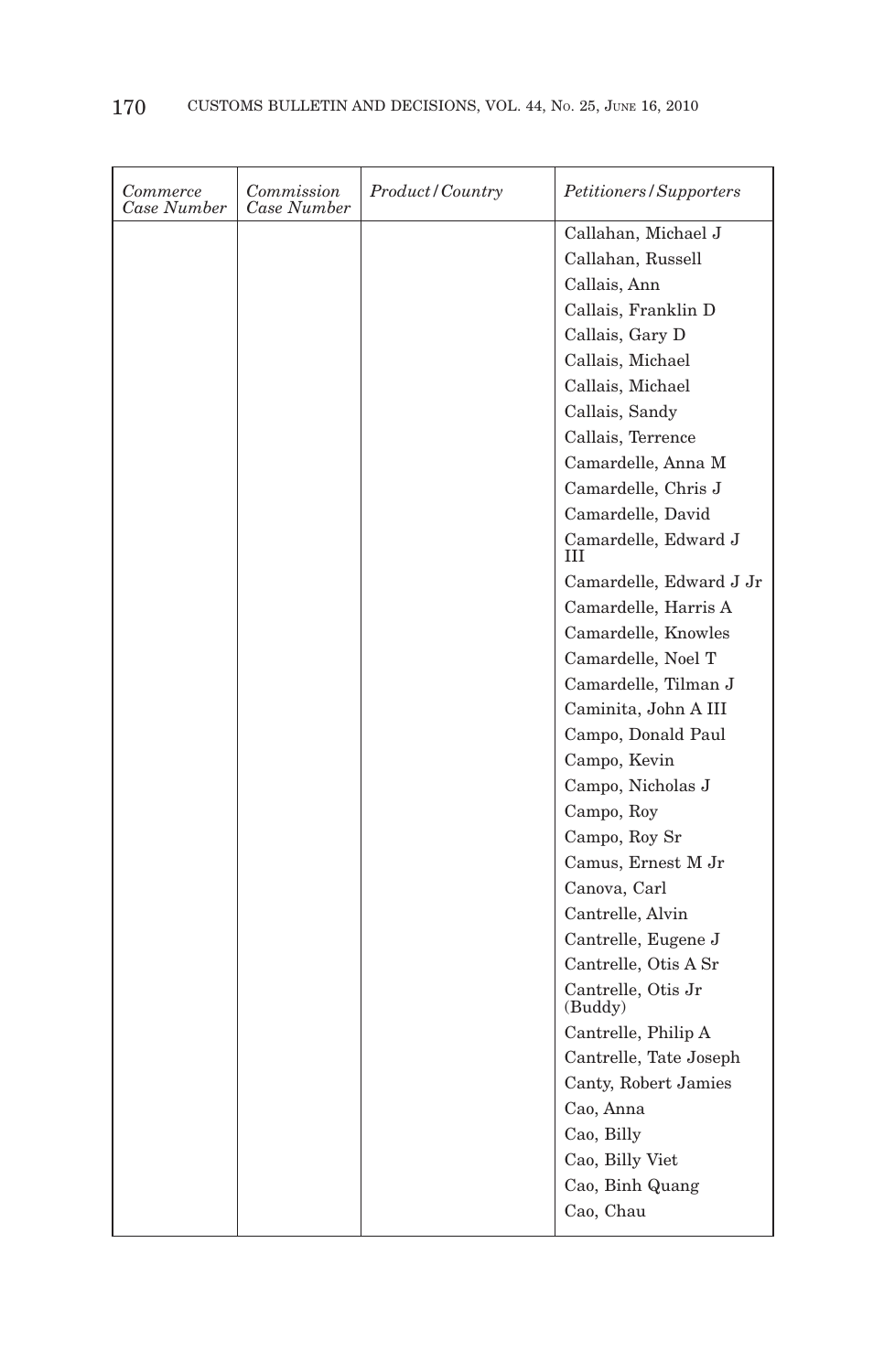| Commerce<br>Case Number | Commission<br>Case Number | Product / Country | Petitioners/Supporters    |
|-------------------------|---------------------------|-------------------|---------------------------|
|                         |                           |                   | Cao, Dan Dien             |
|                         |                           |                   | Cao, Dung Van             |
|                         |                           |                   | Cao, Gio Van              |
|                         |                           |                   | Cao, Heip A               |
|                         |                           |                   | Cao, Linh Huyen           |
|                         |                           |                   | Cao, Nghia Thi            |
|                         |                           |                   | Cao, Nhieu V              |
|                         |                           |                   | Cao, Si-Van               |
|                         |                           |                   | Cao, Thanh Kim            |
|                         |                           |                   | Cao, Tuong Van            |
|                         |                           |                   | Carinhas, Jack G Jr       |
|                         |                           |                   | Carl, Joseph Allen        |
|                         |                           |                   | Carlos, Gregory           |
|                         |                           |                   | Carlos, Irvin             |
|                         |                           |                   | Carmadelle, David J       |
|                         |                           |                   | Carmadelle, Larry G       |
|                         |                           |                   | Carmadelle, Rudy J        |
|                         |                           |                   | Carrere, Anthony T Jr     |
|                         |                           |                   | Carrier, Larry J          |
|                         |                           |                   | Caruso, Michael           |
|                         |                           |                   | Casanova, David W Sr      |
|                         |                           |                   | Cassagne, Alphonse G<br>Ш |
|                         |                           |                   | Cassagne, Alphonse G IV   |
|                         |                           |                   | Cassidy, Mark             |
|                         |                           |                   | Casso, Joseph             |
|                         |                           |                   | Castelin, Gilbert         |
|                         |                           |                   | Castelin, Sharon          |
|                         |                           |                   | Castellanos, Raul L       |
|                         |                           |                   | Castelluccio, John A Jr   |
|                         |                           |                   | Castille, Joshua          |
|                         |                           |                   | Caulfield, Adolph Jr      |
|                         |                           |                   | Caulfield, Hope           |
|                         |                           |                   | Caulfield, James M Jr     |
|                         |                           |                   | Caulfield, Jean           |
|                         |                           |                   | Cepriano, Salvador        |
|                         |                           |                   | Cerdes, Julius W Jr       |
|                         |                           |                   | Cerise, Marla             |
|                         |                           |                   | Chabert, John             |
|                         |                           |                   | Chaisson, Dean J          |
|                         |                           |                   |                           |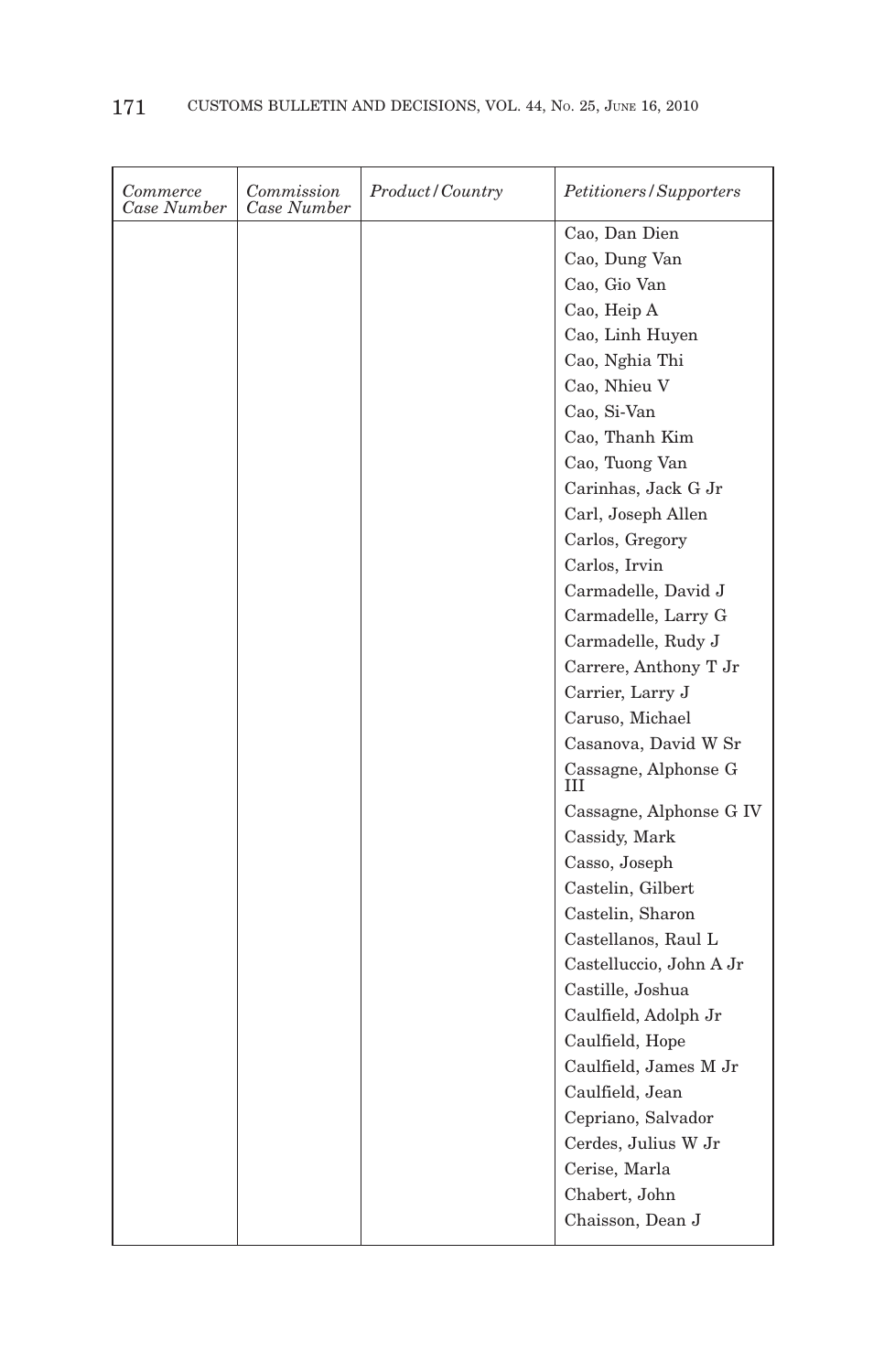| Chaisson, Henry<br>Chaisson, Vincent A<br>Chaix, Thomas B III |
|---------------------------------------------------------------|
|                                                               |
|                                                               |
|                                                               |
| Champagne, Brian                                              |
| Champagne, Harold P                                           |
| Champagne, Kenton                                             |
| Champagne, Leon J                                             |
| Champagne, Leroy A                                            |
| Champagne, Lori                                               |
| Champagne, Timmy D                                            |
| Champagne, Willard                                            |
| Champlin, Kim J                                               |
| Chance, Jason R                                               |
| Chancey, Jeff                                                 |
| Chapa, Arturo                                                 |
| Chaplin Robert G Sr                                           |
| Chaplin, Saxby Stowe                                          |
| Charles, Christopher                                          |
| Charpentier, Allen J                                          |
| Charpentier, Alvin J                                          |
| Charpentier, Daniel J                                         |
| Charpentier, Lawrence                                         |
| Charpentier, Linton                                           |
| Charpentier, Melanie                                          |
| Charpentier, Murphy Jr                                        |
| Charpentier, Robert J                                         |
| Chartier, Michelle                                            |
| Chau, Minh Huu                                                |
| Chauvin, Anthony                                              |
| Chauvin, Anthony P Jr                                         |
| Chauvin, Carey M                                              |
| Chauvin, David James                                          |
| Chauvin, James E                                              |
| Chauvin, Kimberly Kay                                         |
| Cheeks, Alton Bruce                                           |
| Cheers, Elwood                                                |
| Chenier, Ricky                                                |
| Cheramie, Alan                                                |
| Cheramie, Alan J Jr                                           |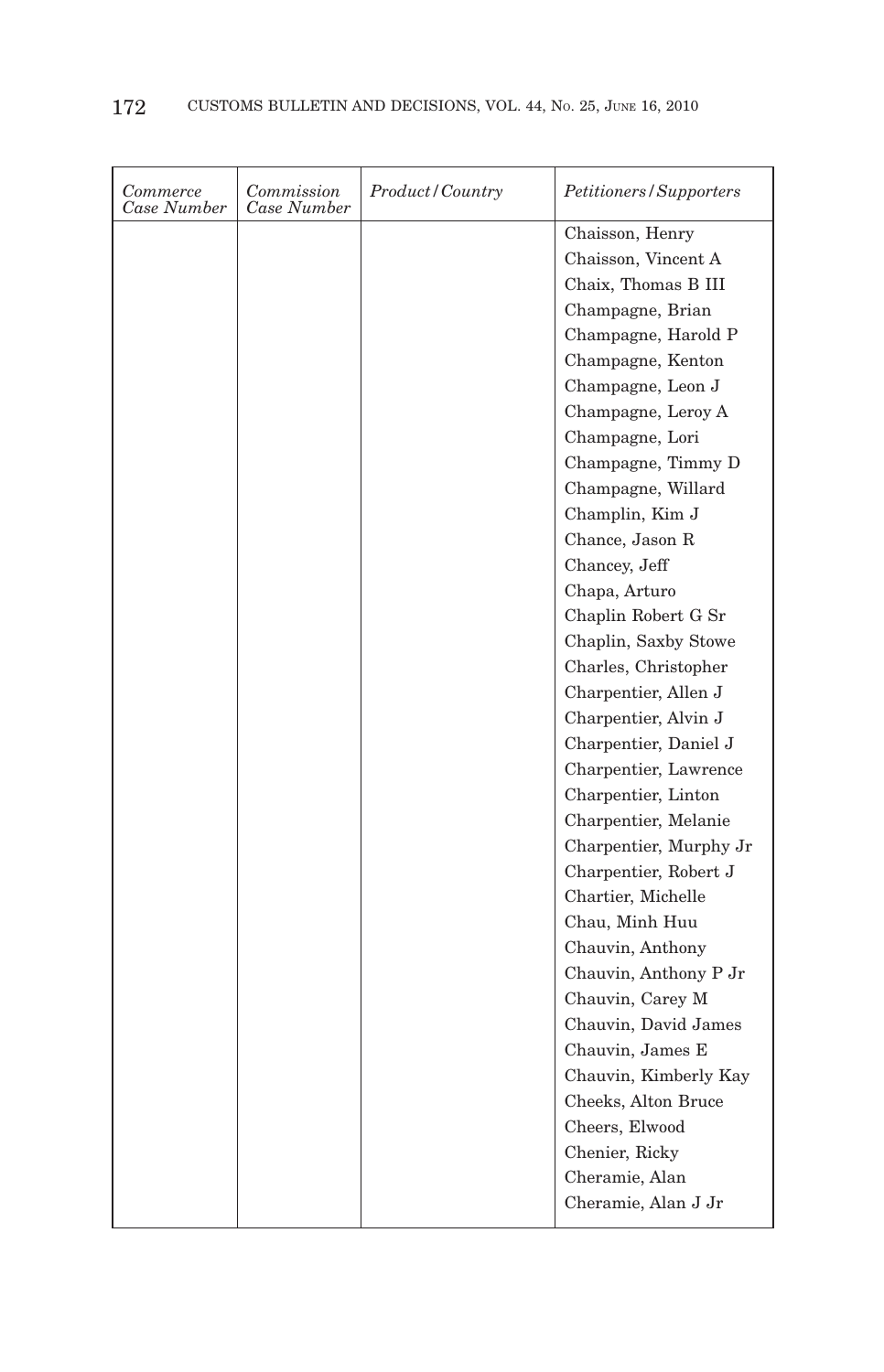| Commerce<br>Case Number | Commission<br>Case Number | Product/Country | Petitioners/Supporters                |
|-------------------------|---------------------------|-----------------|---------------------------------------|
|                         |                           |                 | Cheramie, Alton J                     |
|                         |                           |                 | Cheramie, Berwick Jr                  |
|                         |                           |                 | Cheramie, Berwick Sr                  |
|                         |                           |                 | Cheramie, Daniel James<br>$_{\rm Sr}$ |
|                         |                           |                 | Cheramie, Danny                       |
|                         |                           |                 | Cheramie, David J                     |
|                         |                           |                 | Cheramie, David P                     |
|                         |                           |                 | Cheramie, Dickey J                    |
|                         |                           |                 | Cheramie, Donald                      |
|                         |                           |                 | Cheramie, Enola                       |
|                         |                           |                 | Cheramie, Flint                       |
|                         |                           |                 | Cheramie, Harold L                    |
|                         |                           |                 | Cheramie, Harry J Sr                  |
|                         |                           |                 | Cheramie, Harry Jr                    |
|                         |                           |                 | Cheramie, Harvey Jr                   |
|                         |                           |                 | Cheramie, Harvey Sr                   |
|                         |                           |                 | Cheramie, Henry J Sr                  |
|                         |                           |                 | Cheramie, James A                     |
|                         |                           |                 | Cheramie, James P                     |
|                         |                           |                 | Cheramie, Jody P                      |
|                         |                           |                 | Cheramie, Joey J                      |
|                         |                           |                 | Cheramie, Johnny                      |
|                         |                           |                 | Cheramie, Joseph A                    |
|                         |                           |                 | Cheramie, Lee Allen                   |
|                         |                           |                 | Cheramie, Linton J                    |
|                         |                           |                 | Cheramie, Mark A                      |
|                         |                           |                 | Cheramie, Murphy J                    |
|                         |                           |                 | Cheramie, Nathan A Sr                 |
|                         |                           |                 | Cheramie, Neddy P                     |
|                         |                           |                 | Cheramie, Nicky J                     |
|                         |                           |                 | Cheramie, Ojess M                     |
|                         |                           |                 | Cheramie, Paris P                     |
|                         |                           |                 | Cheramie, Robbie                      |
|                         |                           |                 | Cheramie, Rodney E Jr                 |
|                         |                           |                 | Cheramie, Ronald                      |
|                         |                           |                 | Cheramie, Roy                         |
|                         |                           |                 | Cheramie, Roy A                       |
|                         |                           |                 | Cheramie, Sally K                     |
|                         |                           |                 | Cheramie, Terry J                     |
|                         |                           |                 |                                       |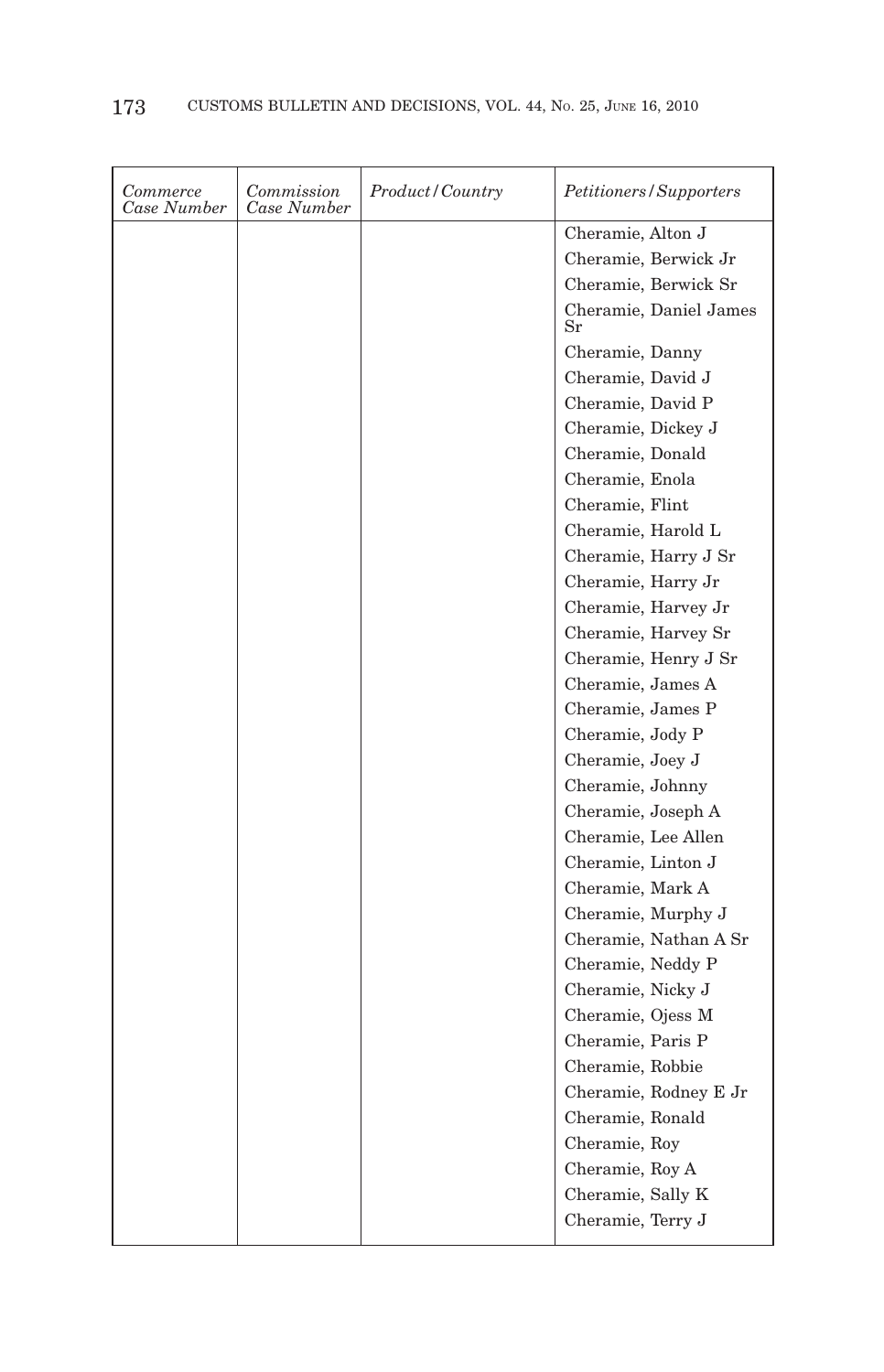| Commerce<br>Case Number | Commission<br>Case Number | Product/Country | <i>Petitioners/Supporters</i> |
|-------------------------|---------------------------|-----------------|-------------------------------|
|                         |                           |                 | Cheramie, Terry Jr            |
|                         |                           |                 | Cheramie, Timmy               |
|                         |                           |                 | Cheramie, Tina                |
|                         |                           |                 | Cheramie, Todd M              |
|                         |                           |                 | Cheramie, Tommy               |
|                         |                           |                 | Cheramie, Wayne A             |
|                         |                           |                 | Cheramie, Wayne A Jr          |
|                         |                           |                 | Cheramie, Wayne F Sr          |
|                         |                           |                 | Cheramie, Wayne J             |
|                         |                           |                 | Cheramie, Webb Jr             |
|                         |                           |                 | Chevalier, Mitch              |
|                         |                           |                 | Chew, Thomas J                |
|                         |                           |                 | Chhun, Samantha               |
|                         |                           |                 | Chiasson, Jody J              |
|                         |                           |                 | Chiasson, Manton P Jr         |
|                         |                           |                 | Chiasson, Michael P           |
|                         |                           |                 | Childress, Gordon             |
|                         |                           |                 | Chisholm, Arthur              |
|                         |                           |                 | Chisholm, Henry Jr            |
|                         |                           |                 | Christen, David Jr            |
|                         |                           |                 | Christen, Vernon              |
|                         |                           |                 | Christmas, John T Jr          |
|                         |                           |                 | Chung, Long V                 |
|                         |                           |                 | Ciaccio, Vance                |
|                         |                           |                 | Cibilic, Bozidar              |
|                         |                           |                 | Cieutat, John                 |
|                         |                           |                 | Cisneros, Albino              |
|                         |                           |                 | Ciuffi, Michael L             |
|                         |                           |                 | Clark, James M                |
|                         |                           |                 | Clark, Jennings               |
|                         |                           |                 | Clark, Mark A                 |
|                         |                           |                 | Clark, Ricky L                |
|                         |                           |                 | Cobb, Michael A               |
|                         |                           |                 | Cochran, Jimmy                |
|                         |                           |                 | Coleman, Ernest               |
|                         |                           |                 | Coleman, Freddie Jr           |
|                         |                           |                 | Colletti, Rodney A            |
|                         |                           |                 | Collier, Ervin J              |
|                         |                           |                 | Collier, Wade                 |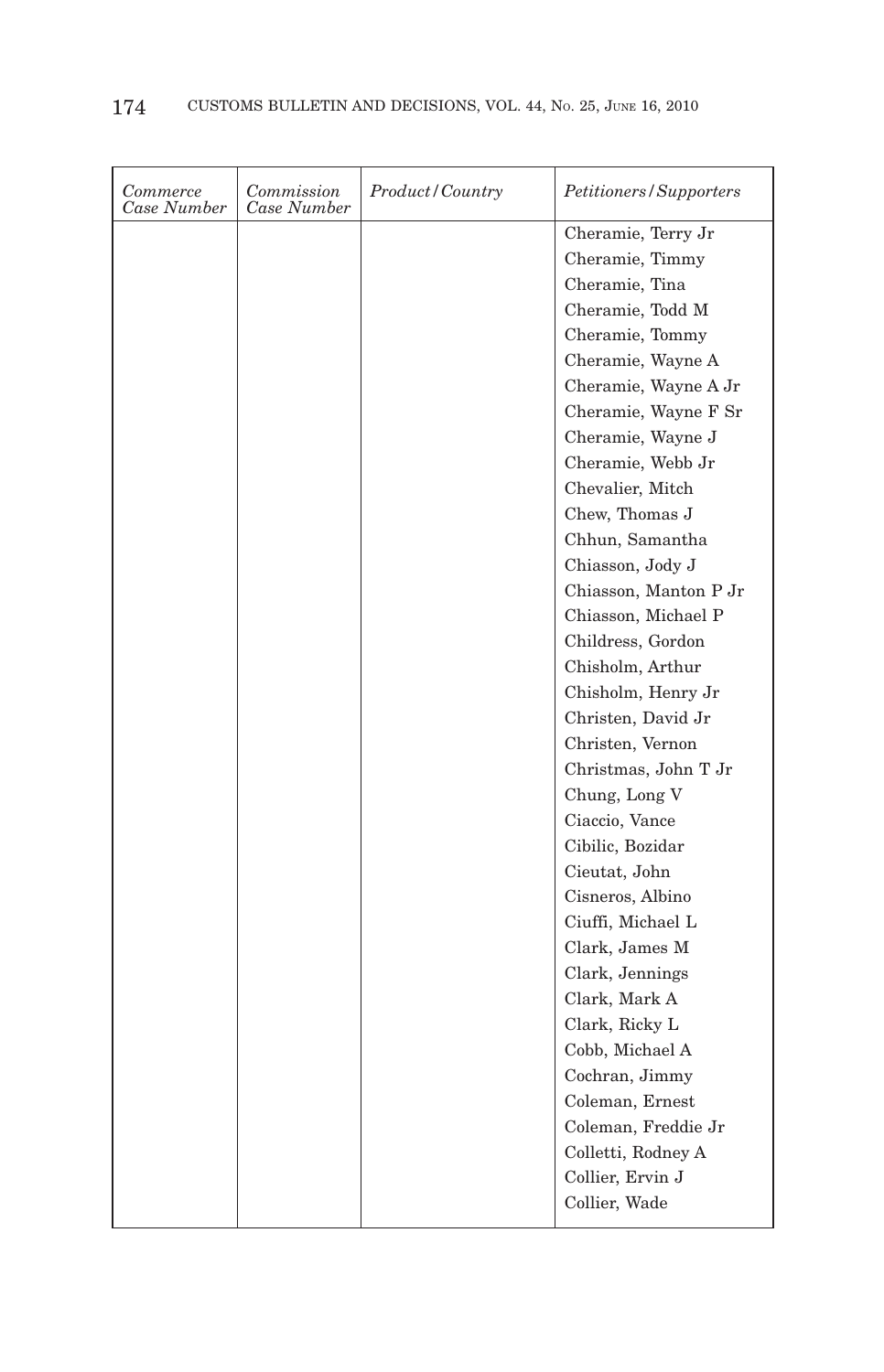| Commerce<br>Case Number | Commission<br>Case Number | Product / Country | Petitioners/Supporters        |
|-------------------------|---------------------------|-------------------|-------------------------------|
|                         |                           |                   | Collins, Bernard J            |
|                         |                           |                   | Collins, Bruce J Jr           |
|                         |                           |                   | Collins, Donald               |
|                         |                           |                   | Collins, Earline              |
|                         |                           |                   | Collins, Eddie F Jr           |
|                         |                           |                   | Collins, Jack                 |
|                         |                           |                   | Collins, Jack                 |
|                         |                           |                   | Collins, Julius               |
|                         |                           |                   | Collins, Lawson Bruce Sr      |
|                         |                           |                   | Collins, Lindy S Jr           |
|                         |                           |                   | Collins, Logan A Jr           |
|                         |                           |                   | Collins, Robert               |
|                         |                           |                   | Collins, Timmy P              |
|                         |                           |                   | Collins, Vendon Jr            |
|                         |                           |                   | Collins, Wilbert Jr           |
|                         |                           |                   | Collins, Woodrow              |
|                         |                           |                   | Colson, Chris and<br>Michelle |
|                         |                           |                   | Comardelle, Michael J         |
|                         |                           |                   | Comeaux, Allen J              |
|                         |                           |                   | Compeaux, Curtis J            |
|                         |                           |                   | Compeaux, Gary P              |
|                         |                           |                   | Compeaux, Harris              |
|                         |                           |                   | Cone, Jody                    |
|                         |                           |                   | Contreras, Mario              |
|                         |                           |                   | Cook, Edwin A Jr              |
|                         |                           |                   | Cook, Edwin A Sr              |
|                         |                           |                   | Cook, Joshua                  |
|                         |                           |                   | Cook, Larry R Sr              |
|                         |                           |                   | Cook, Scott                   |
|                         |                           |                   | Cook, Theodore D              |
|                         |                           |                   | Cooksey, Ernest Neal          |
|                         |                           |                   | Cooper, Acy J III             |
|                         |                           |                   | Cooper, Acy J Jr              |
|                         |                           |                   | Cooper, Acy Sr                |
|                         |                           |                   | Cooper, Christopher W         |
|                         |                           |                   | Cooper, Jon C                 |
|                         |                           |                   | Cooper, Marla F               |
|                         |                           |                   | Cooper, Vincent J             |
|                         |                           |                   | Copeman, John R               |
|                         |                           |                   |                               |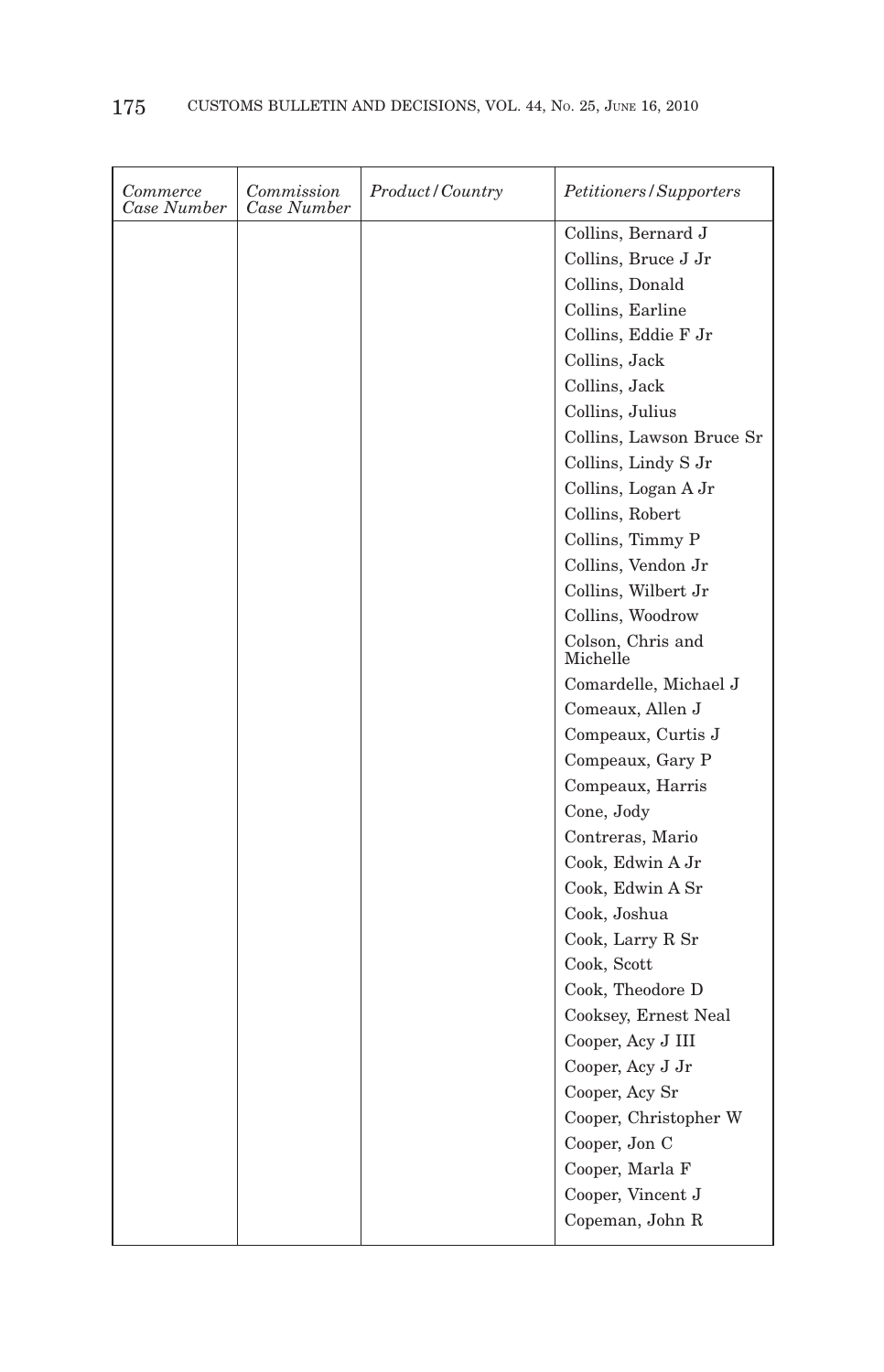| Commerce<br>Case Number | Commission<br>Case Number | Product/Country | <i>Petitioners/Supporters</i> |
|-------------------------|---------------------------|-----------------|-------------------------------|
|                         |                           |                 | Corley, Ronald E              |
|                         |                           |                 | Cornett, Eddie                |
|                         |                           |                 | Cornwall, Roger               |
|                         |                           |                 | Cortez, Brenda M              |
|                         |                           |                 | Cortez, Cathy                 |
|                         |                           |                 | Cortez, Curtis                |
|                         |                           |                 | Cortez, Daniel P              |
|                         |                           |                 | Cortez, Edgar                 |
|                         |                           |                 | Cortez, Keith J               |
|                         |                           |                 | Cortez, Leslie J              |
|                         |                           |                 | Cosse, Robert K               |
|                         |                           |                 | Coston, Clayton               |
|                         |                           |                 | Cotsovolos, John Gordon       |
|                         |                           |                 | Coulon, Allen J Jr            |
|                         |                           |                 | Coulon, Allen J Sr            |
|                         |                           |                 | Coulon, Amy M                 |
|                         |                           |                 | Coulon, Cleveland F           |
|                         |                           |                 | Coulon, Darrin M              |
|                         |                           |                 | Coulon, Don                   |
|                         |                           |                 | Coulon, Earline N             |
|                         |                           |                 | Coulon, Ellis Jr              |
|                         |                           |                 | Coursey, John W               |
|                         |                           |                 | Courville, Ronnie P           |
|                         |                           |                 | Cover, Darryl L               |
|                         |                           |                 | Cowdrey, Michael Dudley       |
|                         |                           |                 | Cowdrey, Michael Nelson       |
|                         |                           |                 | Crain, Michael T              |
|                         |                           |                 | Crawford, Bryan D             |
|                         |                           |                 | Crawford, Steven J            |
|                         |                           |                 | Creamer, Quention             |
|                         |                           |                 | Credeur, Todd A Sr            |
|                         |                           |                 | Credeur, Tony J               |
|                         |                           |                 | Creppel, Carlton              |
|                         |                           |                 | Creppel, Catherine            |
|                         |                           |                 | Creppel, Craig Anthony        |
|                         |                           |                 | Creppel, Freddy               |
|                         |                           |                 | Creppel, Isadore Jr           |
|                         |                           |                 | Creppel, Julinne G III        |
|                         |                           |                 | Creppel, Kenneth              |
|                         |                           |                 |                               |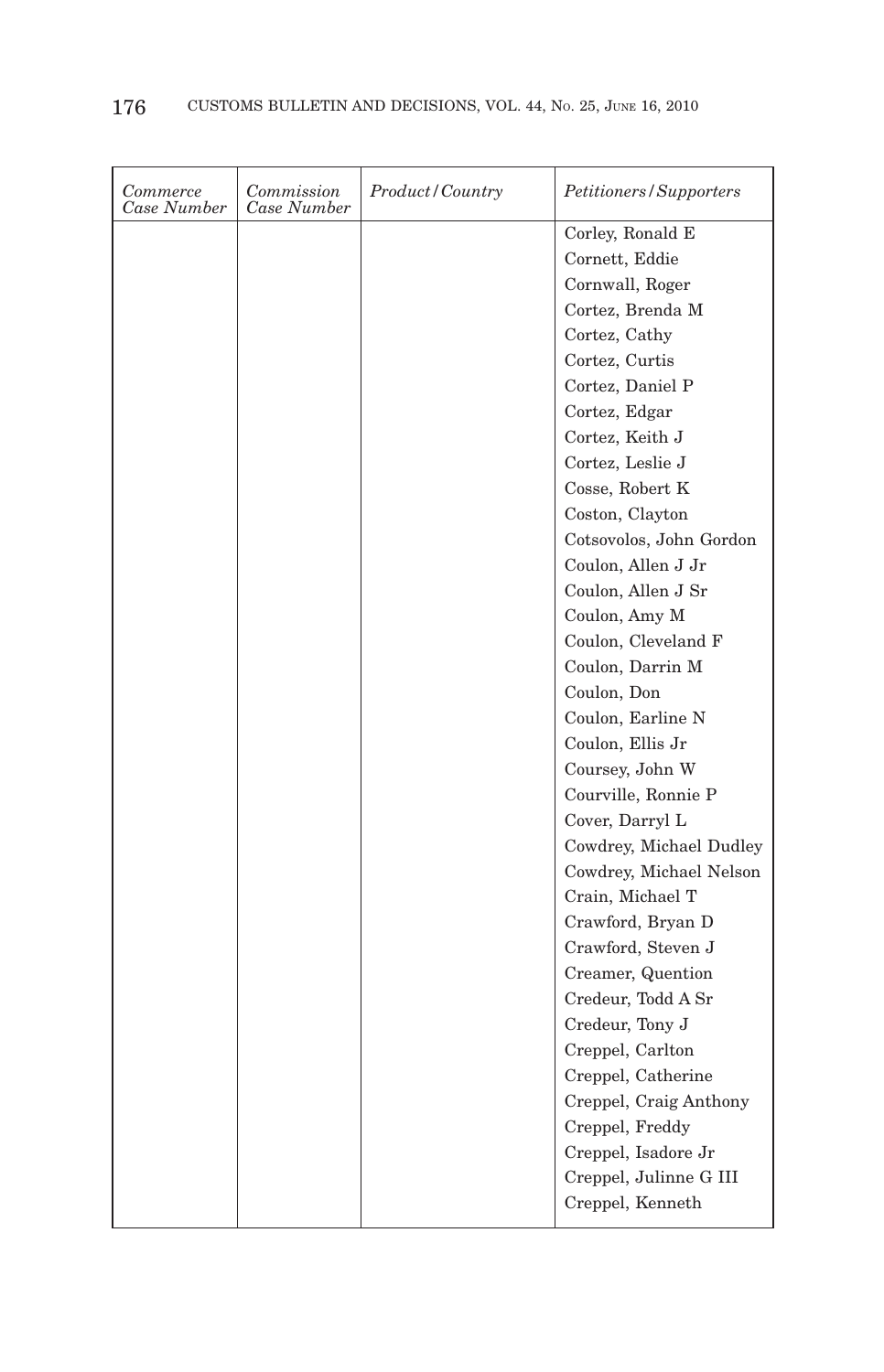| Commerce<br>Case Number | Commission<br>Case Number | Product/Country | <i>Petitioners/Supporters</i> |
|-------------------------|---------------------------|-----------------|-------------------------------|
|                         |                           |                 | Creppel, Kenneth              |
|                         |                           |                 | Creppel, Nathan J Jr          |
|                         |                           |                 | Creppell, Michel P            |
|                         |                           |                 | Cristina, Charles J           |
|                         |                           |                 | Crochet, Sterling James       |
|                         |                           |                 | Crochet, Tony J               |
|                         |                           |                 | Crosby, Benjy J               |
|                         |                           |                 | Crosby, Darlene               |
|                         |                           |                 | Crosby, Leonard W Jr          |
|                         |                           |                 | Crosby, Ted J                 |
|                         |                           |                 | Crosby, Thomas                |
|                         |                           |                 | Crum, Lonnie                  |
|                         |                           |                 | Crum, Tommy Lloyd             |
|                         |                           |                 | Cruz, Jesus                   |
|                         |                           |                 | Cubbage, Melinda T            |
|                         |                           |                 | Cuccia, Anthony J             |
|                         |                           |                 | Cuccia, Anthony J Jr          |
|                         |                           |                 | Cuccia, Kevin                 |
|                         |                           |                 | Cumbie, Bryan E               |
|                         |                           |                 | Cure, Mike                    |
|                         |                           |                 | Curole, Keith J               |
|                         |                           |                 | Curole, Kevin P               |
|                         |                           |                 | Curole, Margaret B            |
|                         |                           |                 | Curole, Willie P Jr           |
|                         |                           |                 | Cutrer, Jason C               |
|                         |                           |                 | Cvitanovich, T                |
|                         |                           |                 | Daigle, Alfred                |
|                         |                           |                 | Daigle, Cleve and Nona        |
|                         |                           |                 | Daigle, David John            |
|                         |                           |                 | Daigle, EJ                    |
|                         |                           |                 | Daigle, Glenn                 |
|                         |                           |                 | Daigle, Jamie J               |
|                         |                           |                 | Daigle, Jason                 |
|                         |                           |                 | Daigle, Kirk                  |
|                         |                           |                 | Daigle, Leonard P             |
|                         |                           |                 | Daigle, Lloyd                 |
|                         |                           |                 | Daigle, Louis J               |
|                         |                           |                 | Daigle, Melanie               |
|                         |                           |                 | Daigle, Michael J             |
|                         |                           |                 |                               |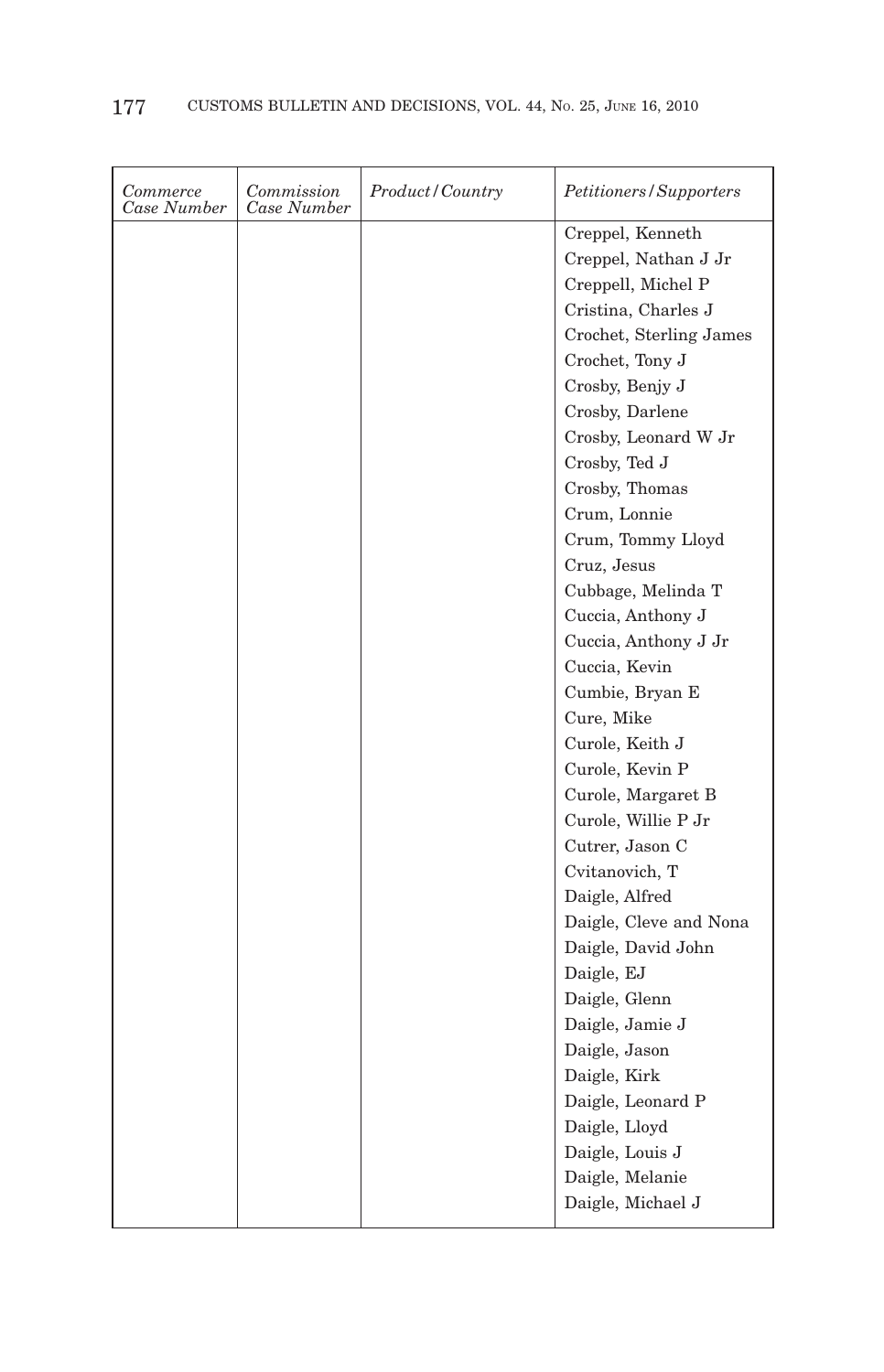| Commerce<br>Case Number | Commission<br>Case Number | Product / Country | <i>Petitioners/Supporters</i>      |
|-------------------------|---------------------------|-------------------|------------------------------------|
|                         |                           |                   | Daigle, Michael Wayne<br>and JoAnn |
|                         |                           |                   | Daisy, Jeff                        |
|                         |                           |                   | Dale, Cleveland L                  |
|                         |                           |                   | Dang, Ba                           |
|                         |                           |                   | Dang, Dap                          |
|                         |                           |                   | Dang, David                        |
|                         |                           |                   | Dang, Duong                        |
|                         |                           |                   | Dang, Khang                        |
|                         |                           |                   | Dang, Khang and Tam<br>Phan        |
|                         |                           |                   | Dang, Loan Thi                     |
|                         |                           |                   | Dang, Minh                         |
|                         |                           |                   | Dang, Minh Van                     |
|                         |                           |                   | Dang, Son                          |
|                         |                           |                   | Dang, Tao Kevin                    |
|                         |                           |                   | Dang, Thang Duc                    |
|                         |                           |                   | Dang, Thien Van                    |
|                         |                           |                   | Dang, Thuong                       |
|                         |                           |                   | Dang, Thuy                         |
|                         |                           |                   | Dang, Van D                        |
|                         |                           |                   | Daniels, David                     |
|                         |                           |                   | Daniels, Henry                     |
|                         |                           |                   | Daniels, Leslie                    |
|                         |                           |                   | Danos, Albert Sr                   |
|                         |                           |                   | Danos, James A                     |
|                         |                           |                   | Danos, Jared                       |
|                         |                           |                   | Danos, Oliver J                    |
|                         |                           |                   | Danos, Ricky P                     |
|                         |                           |                   | Danos, Rodney                      |
|                         |                           |                   | Danos, Timothy A                   |
|                         |                           |                   | d'Antignac, Debi                   |
|                         |                           |                   | d'Antignac, Jack                   |
|                         |                           |                   | Dantin, Archie A                   |
|                         |                           |                   | Dantin, Mark S Sr                  |
|                         |                           |                   | Dantin, Stephen Jr                 |
|                         |                           |                   | Dao, Paul                          |
|                         |                           |                   | Dao, Vang                          |
|                         |                           |                   | Dao-Nguyen, Chrysti                |
|                         |                           |                   | Darda, Albert L Jr                 |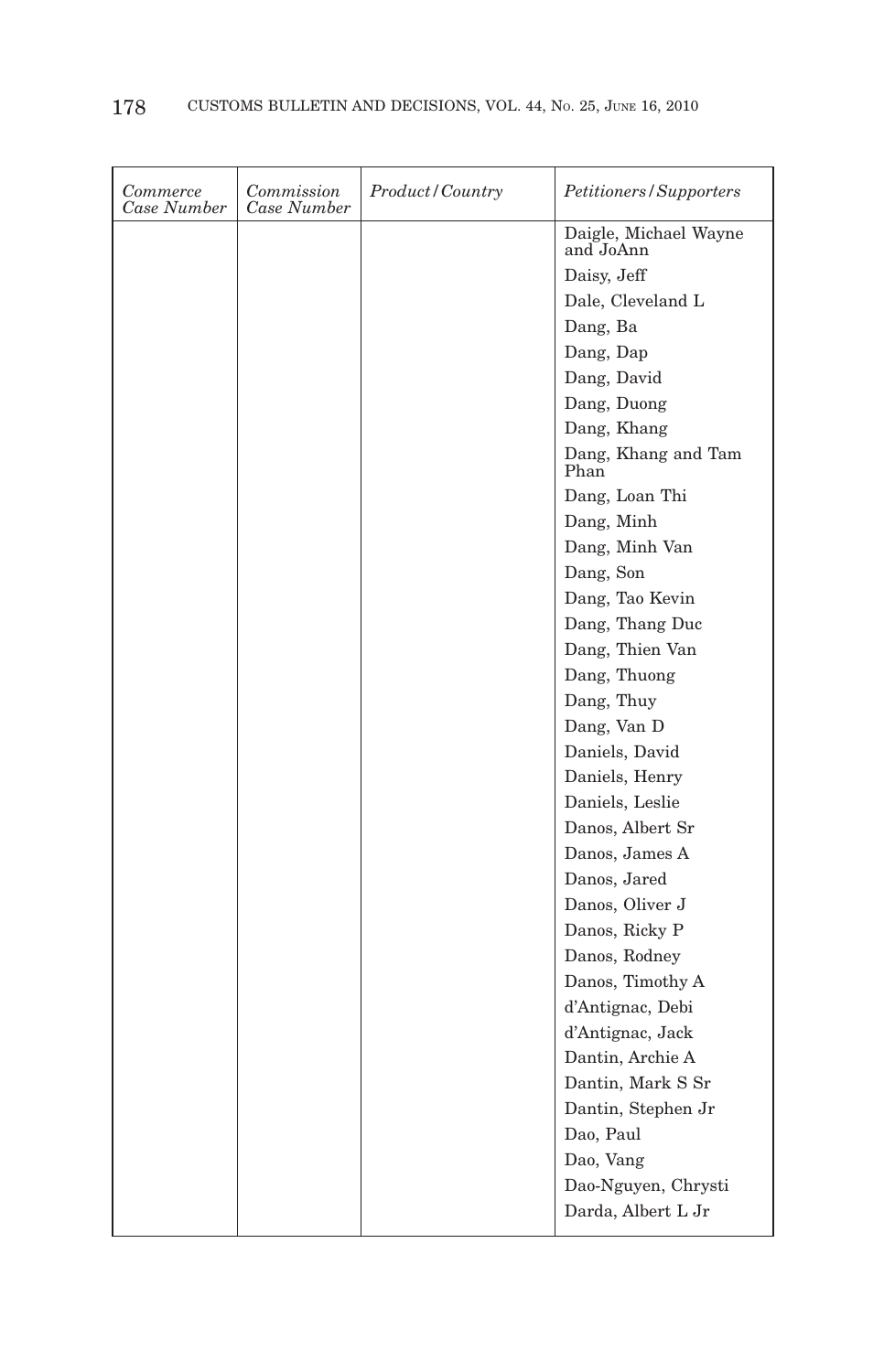| Commerce<br>Case Number | Commission<br>Case Number | Product/Country | Petitioners/Supporters |
|-------------------------|---------------------------|-----------------|------------------------|
|                         |                           |                 | Darda, Gertrude        |
|                         |                           |                 | Darda, Herbert         |
|                         |                           |                 | Darda, J C             |
|                         |                           |                 | Darda, Jeremy          |
|                         |                           |                 | Darda, Tammy           |
|                         |                           |                 | Darda, Trudy           |
|                         |                           |                 | Dardar, Alvin          |
|                         |                           |                 | Dardar, Basile J       |
|                         |                           |                 | Dardar, Basile Sr      |
|                         |                           |                 | Dardar, Cindy          |
|                         |                           |                 | Dardar, David          |
|                         |                           |                 | Dardar, Donald S       |
|                         |                           |                 | Dardar, Edison J Sr    |
|                         |                           |                 | Dardar, Gayle Picou    |
|                         |                           |                 | Dardar, Gilbert B      |
|                         |                           |                 | Dardar, Gilbert Sr     |
|                         |                           |                 | Dardar, Isadore J Jr   |
|                         |                           |                 | Dardar, Jacqueline     |
|                         |                           |                 | Dardar, Jonathan M     |
|                         |                           |                 | Dardar, Lanny          |
|                         |                           |                 | Dardar, Larry J        |
|                         |                           |                 | Dardar, Many           |
|                         |                           |                 | Dardar, Neal A         |
|                         |                           |                 | Dardar, Norbert        |
|                         |                           |                 | Dardar, Patti V        |
|                         |                           |                 | Dardar, Percy B Sr     |
|                         |                           |                 | Dardar, Rose           |
|                         |                           |                 | Dardar, Rusty J        |
|                         |                           |                 | Dardar, Samuel         |
|                         |                           |                 | Dardar, Summersgill    |
|                         |                           |                 | Dardar, Terry P        |
|                         |                           |                 | Dardar, Toney M Jr     |
|                         |                           |                 | Dardar, Toney Sr       |
|                         |                           |                 | Dargis, Stephen M      |
|                         |                           |                 | Dassau, Louis          |
|                         |                           |                 | David, Philip J Jr     |
|                         |                           |                 | Davis, Cliff           |
|                         |                           |                 | Davis, Daniel A        |
|                         |                           |                 | Davis, Danny A         |
|                         |                           |                 |                        |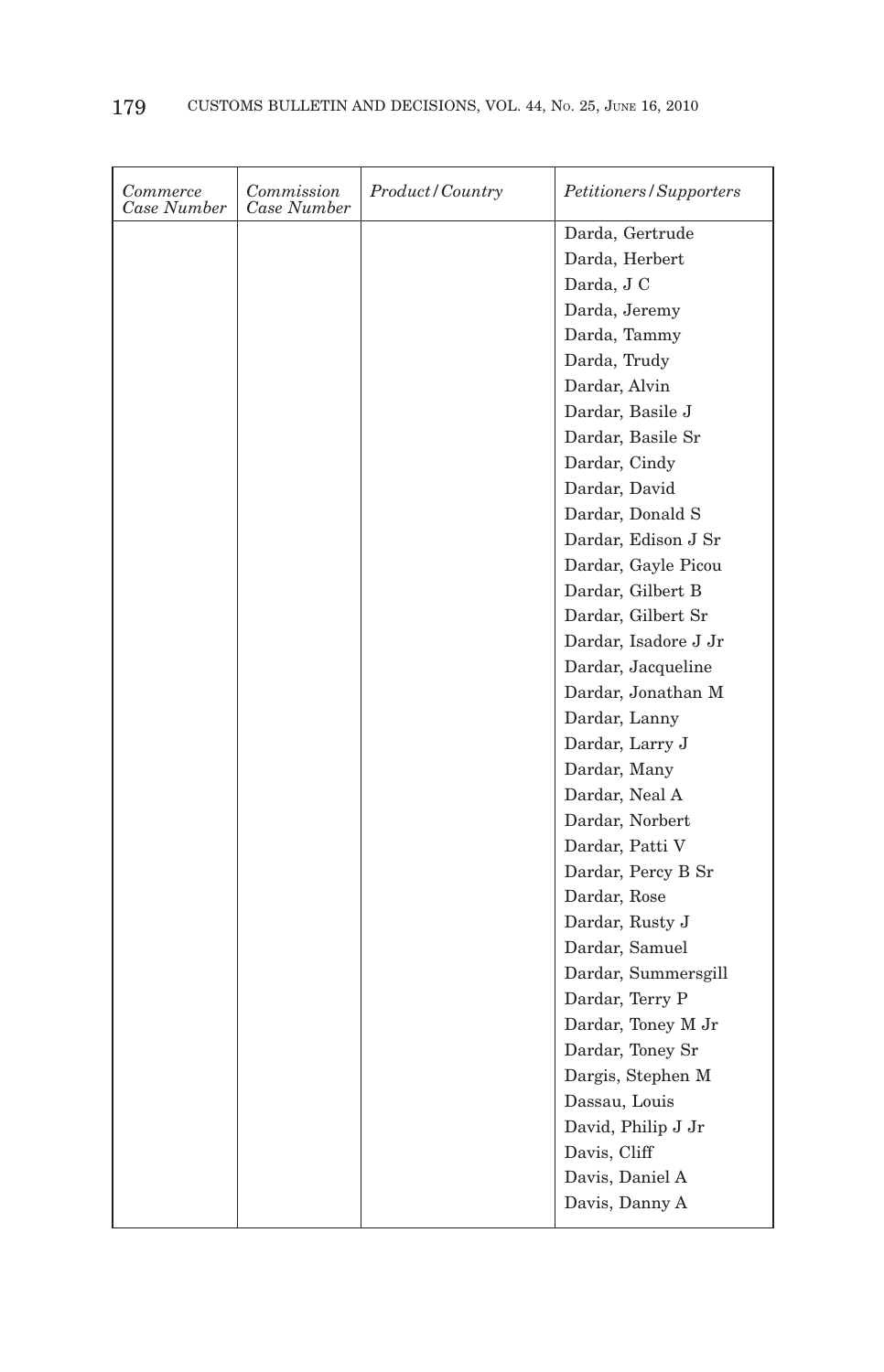| Commerce<br>Case Number | Commission<br>Case Number | Product/Country | <i>Petitioners/Supporters</i> |
|-------------------------|---------------------------|-----------------|-------------------------------|
|                         |                           |                 | Davis, James                  |
|                         |                           |                 | Davis, John W                 |
|                         |                           |                 | Davis, Joseph D               |
|                         |                           |                 | Davis, Michael Steven         |
|                         |                           |                 | Davis, Ronald B               |
|                         |                           |                 | Davis, William T Jr           |
|                         |                           |                 | Davis, William Theron         |
|                         |                           |                 | Dawson, JT                    |
|                         |                           |                 | de la Cruz, Avery T           |
|                         |                           |                 | Dean, Ilene L                 |
|                         |                           |                 | Dean, John N                  |
|                         |                           |                 | Dean, Stephen                 |
|                         |                           |                 | DeBarge, Brian K              |
|                         |                           |                 | DeBarge, Sherry               |
|                         |                           |                 | DeBarge, Thomas W             |
|                         |                           |                 | Decoursey, John               |
|                         |                           |                 | Dedon, Walter                 |
|                         |                           |                 | Deere, Daryl                  |
|                         |                           |                 | Deere, David E                |
|                         |                           |                 | Deere, Dennis H               |
|                         |                           |                 | Defelice, Robin               |
|                         |                           |                 | Defelice, Tracie L            |
|                         |                           |                 | DeHart, Ashton J Sr           |
|                         |                           |                 | Dehart, Bernard J             |
|                         |                           |                 | Dehart, Blair                 |
|                         |                           |                 | Dehart, Clevis                |
|                         |                           |                 | Dehart, Clevis Jr             |
|                         |                           |                 | DeHart, Curtis P Sr           |
|                         |                           |                 | Dehart, Eura Sr               |
|                         |                           |                 | Dehart, Ferrell John          |
|                         |                           |                 | Dehart, Leonard M             |
|                         |                           |                 | DeHart, Troy                  |
|                         |                           |                 | DeJean, Chris N Jr            |
|                         |                           |                 | DeJean, Chris N Sr            |
|                         |                           |                 | Dekemel, Bonnie D             |
|                         |                           |                 | Dekemel, Wm J Jr              |
|                         |                           |                 | Delande, Paul                 |
|                         |                           |                 | Delande, Ten Chie             |
|                         |                           |                 | Delatte, Michael J Sr         |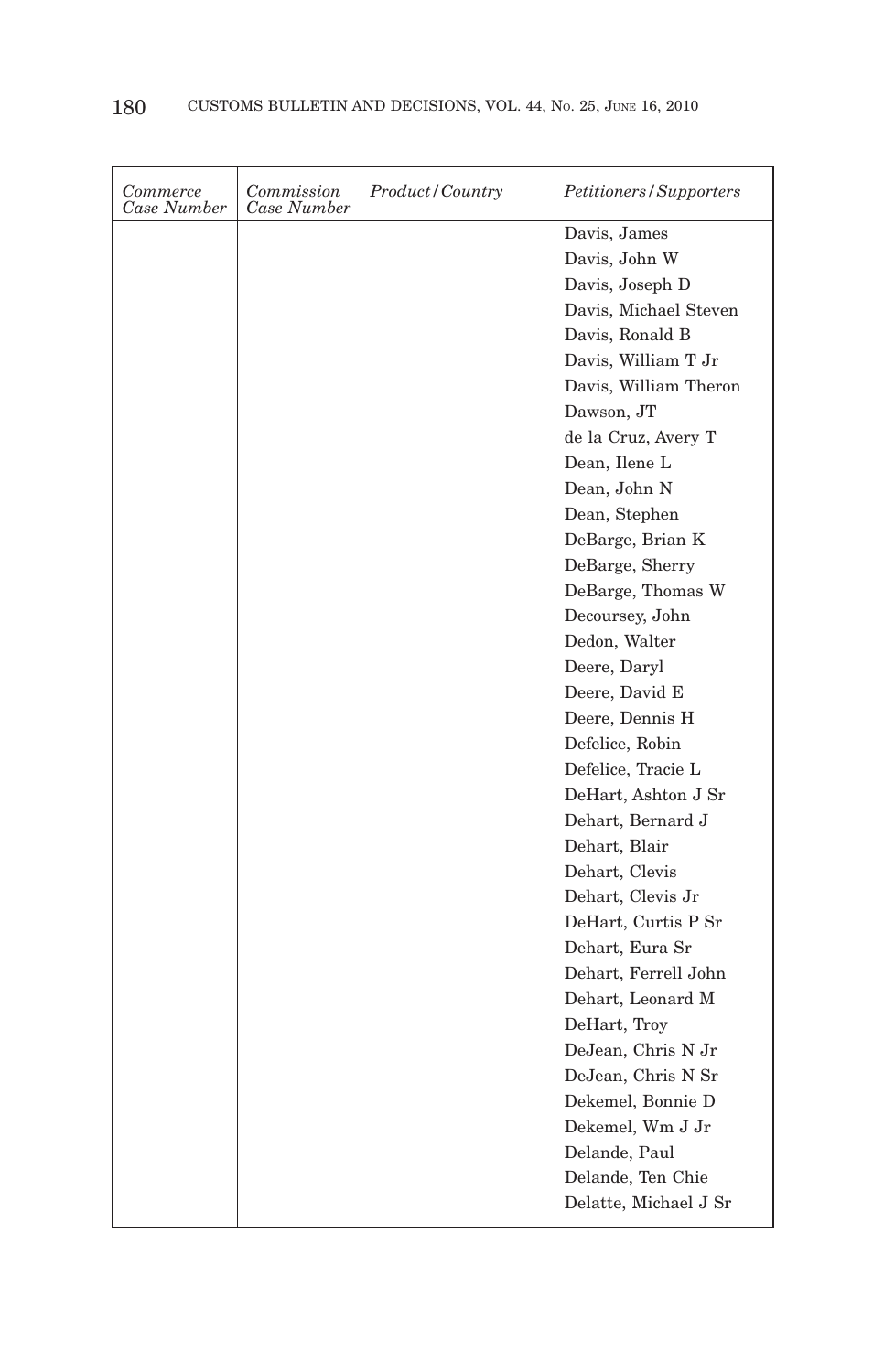| Delaune, Kip M<br>Delaune, Thomas J<br>Delaune, Todd J<br>Delcambre, Carroll A<br>Delgado, Jesse<br>Delino, Carlton<br>Delino, Lorene<br>Deloach, Stephen W Jr |
|----------------------------------------------------------------------------------------------------------------------------------------------------------------|
|                                                                                                                                                                |
|                                                                                                                                                                |
|                                                                                                                                                                |
|                                                                                                                                                                |
|                                                                                                                                                                |
|                                                                                                                                                                |
|                                                                                                                                                                |
|                                                                                                                                                                |
| DeMoll, Herman J Jr                                                                                                                                            |
| DeMoll, Herman J Sr                                                                                                                                            |
| DeMoll, James C Jr                                                                                                                                             |
| DeMoll, Ralph                                                                                                                                                  |
| DeMoll, Robert C                                                                                                                                               |
| DeMoll, Terry R                                                                                                                                                |
| DeMolle, Freddy                                                                                                                                                |
| DeMolle, Otis                                                                                                                                                  |
| Dennis, Fred                                                                                                                                                   |
| Denty, Steve                                                                                                                                                   |
| Deroche, Barbara H                                                                                                                                             |
| Derouen, Caghe                                                                                                                                                 |
| Deshotel, Rodney                                                                                                                                               |
| DeSilvey, David                                                                                                                                                |
| Despaux, Byron J                                                                                                                                               |
| Despaux, Byron J Jr                                                                                                                                            |
| Despaux, Glen A                                                                                                                                                |
| Despaux, Ken                                                                                                                                                   |
| Despaux, Kerry                                                                                                                                                 |
| Despaux, Suzanna                                                                                                                                               |
| Detillier, David E                                                                                                                                             |
| DeVaney, Bobby C Jr                                                                                                                                            |
| Dickey, Wesley Frank                                                                                                                                           |
| Diep, Vu                                                                                                                                                       |
| Dinger, Anita                                                                                                                                                  |
| Dinger, Corbert Sr                                                                                                                                             |
| Dinger, Eric                                                                                                                                                   |
| Dingler, Mark H                                                                                                                                                |
| Dinh, Chau Thanh                                                                                                                                               |
| Dinh, Khai Duc                                                                                                                                                 |
| Dinh, Lien                                                                                                                                                     |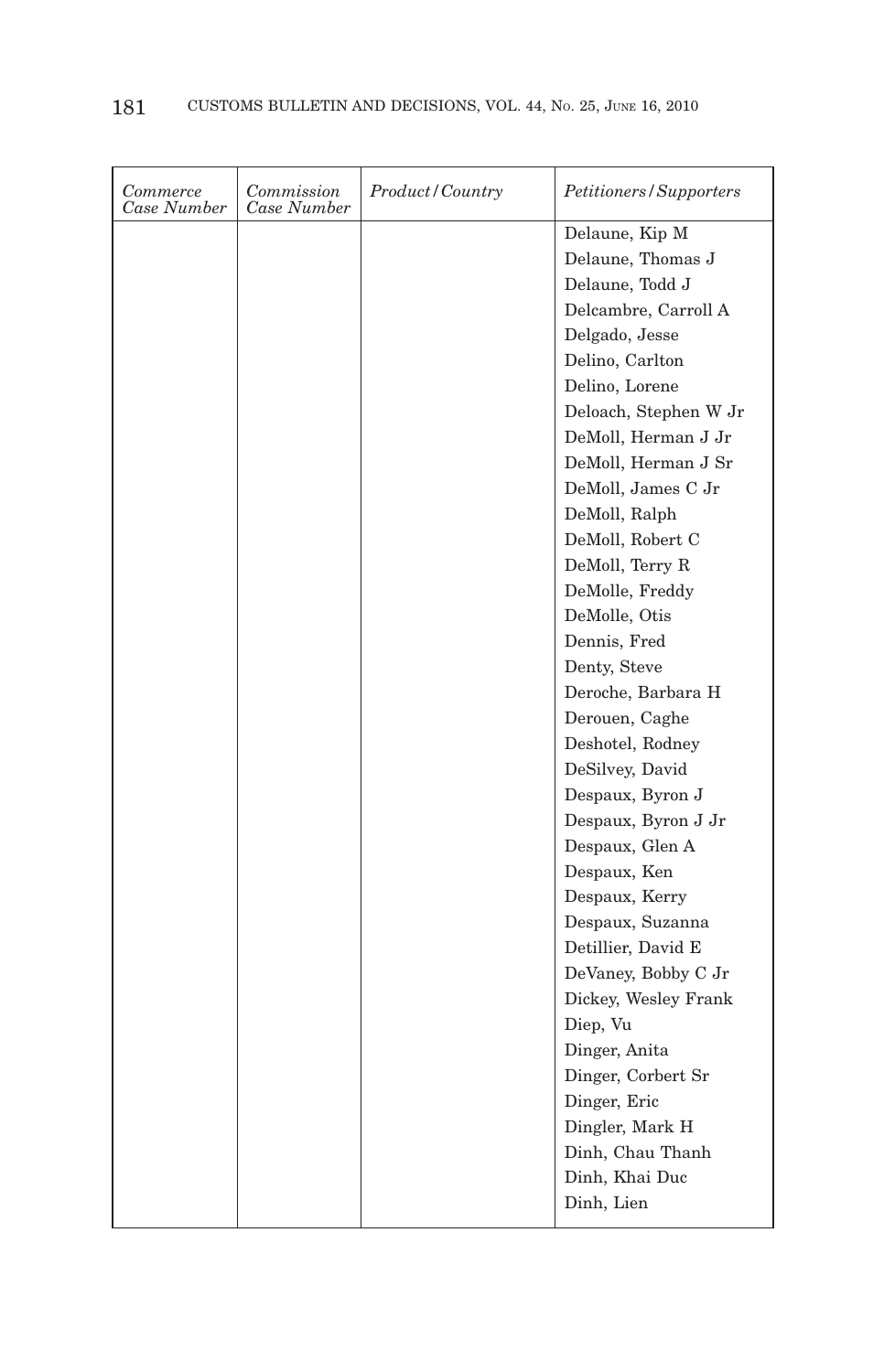| Commerce<br>Case Number | Commission<br>Case Number | <i>Product</i> / Country | Petitioners/Supporters |
|-------------------------|---------------------------|--------------------------|------------------------|
|                         |                           |                          | Dinh, Toan             |
|                         |                           |                          | Dinh, Vincent          |
|                         |                           |                          | Dion, Ernest           |
|                         |                           |                          | Dion, Paul A           |
|                         |                           |                          | Dion, Thomas Autry     |
|                         |                           |                          | Disalvo, Paul A        |
|                         |                           |                          | Dismuke, Robert E Sr   |
|                         |                           |                          | Ditcharo, Dominick III |
|                         |                           |                          | Dixon, David           |
|                         |                           |                          | Do, Cuong V            |
|                         |                           |                          | Do, Dan C              |
|                         |                           |                          | Do, Dung V             |
|                         |                           |                          | Do, Hai Van            |
|                         |                           |                          | Do, Hieu               |
|                         |                           |                          | Do, Hung V             |
|                         |                           |                          | Do, Hung V             |
|                         |                           |                          | Do, Johnny             |
|                         |                           |                          | Do, Kiet Van           |
|                         |                           |                          | Do, Ky Hong            |
|                         |                           |                          | Do, Ky Quoc            |
|                         |                           |                          | Do, Lam                |
|                         |                           |                          | Do, Liet Van           |
|                         |                           |                          | Do, Luong Van          |
|                         |                           |                          | Do, Minh Van           |
|                         |                           |                          | Do, Nghiep Van         |
|                         |                           |                          | Do, Ta                 |
|                         |                           |                          | Do, Ta Phon            |
|                         |                           |                          | Do, Than Viet          |
|                         |                           |                          | Do, Thanh V            |
|                         |                           |                          | Do, Theo Van           |
|                         |                           |                          | Do, Thien Van          |
|                         |                           |                          | Do, Tinh A             |
|                         |                           |                          | Do, Tri                |
|                         |                           |                          | Do, Vi V               |
|                         |                           |                          | Doan, Anh Thi          |
|                         |                           |                          | Doan, Joseph           |
|                         |                           |                          | Doan, Mai              |
|                         |                           |                          | Doan, Minh             |
|                         |                           |                          | Doan, Ngoc             |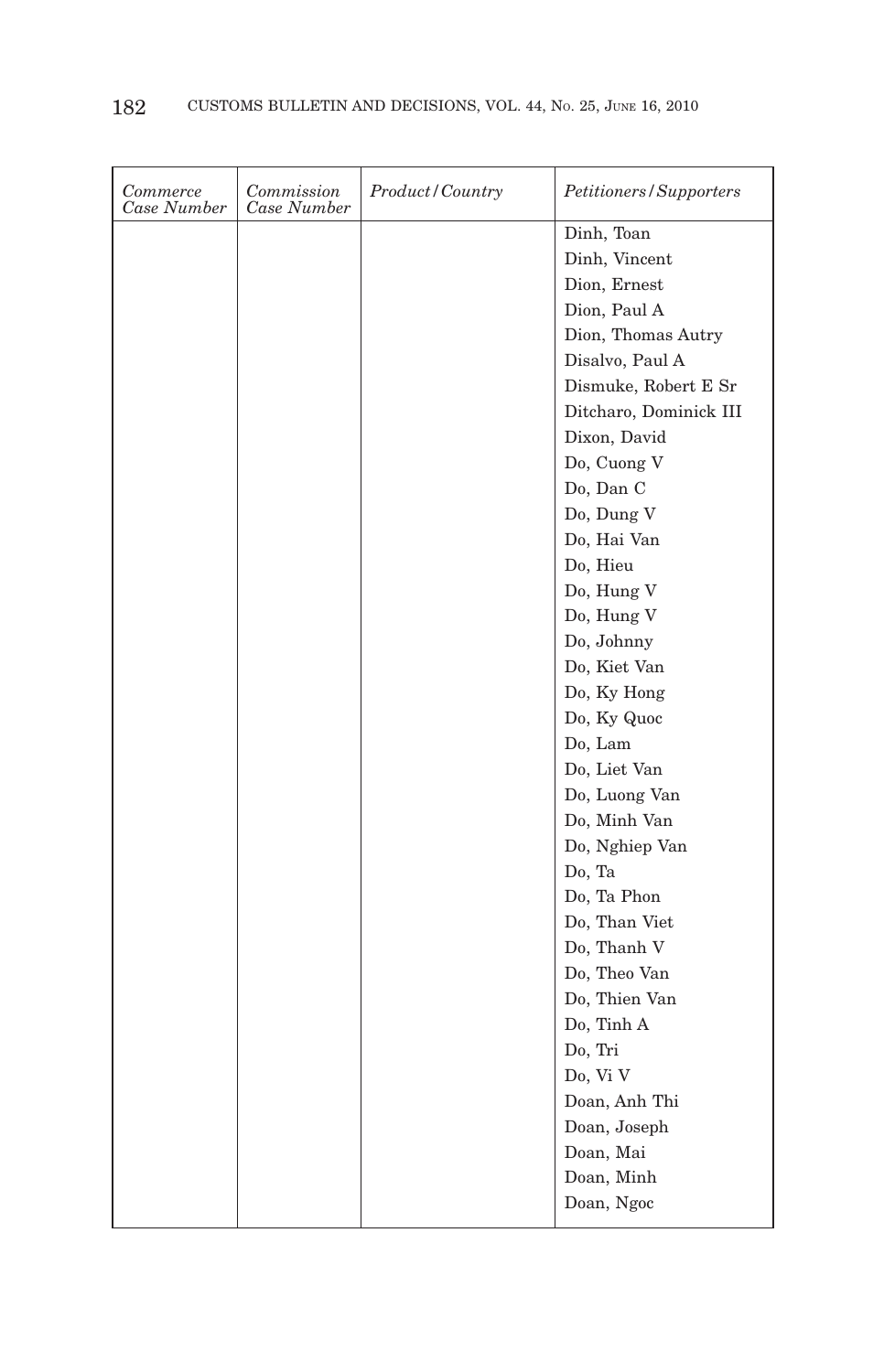| Commerce<br>Case Number | Commission<br>Case Number | Product / Country | Petitioners/Supporters  |
|-------------------------|---------------------------|-------------------|-------------------------|
|                         |                           |                   | Doan, Tran Van          |
|                         |                           |                   | Domangue, Darryl        |
|                         |                           |                   | Domangue, Emile         |
|                         |                           |                   | Domangue, Mary          |
|                         |                           |                   | Domangue, Michael       |
|                         |                           |                   | Domangue, Paul          |
|                         |                           |                   | Domangue, Ranzell Sr    |
|                         |                           |                   | Domangue, Stephen       |
|                         |                           |                   | Domangue, Westley       |
|                         |                           |                   | Domingo, Carolyn        |
|                         |                           |                   | Dominique, Amy R        |
|                         |                           |                   | Dominque, Gerald R      |
|                         |                           |                   | Donini, Ernest N        |
|                         |                           |                   | Donnelly, David C       |
|                         |                           |                   | Donohue, Holly M        |
|                         |                           |                   | Dooley, Denise F        |
|                         |                           |                   | Dopson, Craig B         |
|                         |                           |                   | Dore, Presley J         |
|                         |                           |                   | Dore, Preston J Jr      |
|                         |                           |                   | Dorr, Janthan C Jr      |
|                         |                           |                   | Doucet, Paul J Sr       |
|                         |                           |                   | Downey, Colleen         |
|                         |                           |                   | Doxey, Robert Lee Sr    |
|                         |                           |                   | Doxey, Ruben A          |
|                         |                           |                   | Doxey, William L        |
|                         |                           |                   | Doyle, John T           |
|                         |                           |                   | Drawdy, John Joseph     |
|                         |                           |                   | Drury, Bruce W Jr       |
|                         |                           |                   | Drury, Bruce W Sr       |
|                         |                           |                   | Drury, Bryant J         |
|                         |                           |                   | Drury, Eric S           |
|                         |                           |                   | Drury, Helen M          |
|                         |                           |                   | Drury, Jeff III         |
|                         |                           |                   | Drury, Kevin            |
|                         |                           |                   | Drury, Kevin S Sr       |
|                         |                           |                   | Drury, Steve R          |
|                         |                           |                   | Drury, Steven J         |
|                         |                           |                   | Dubberly, James F       |
|                         |                           |                   | Dubberly, James Michael |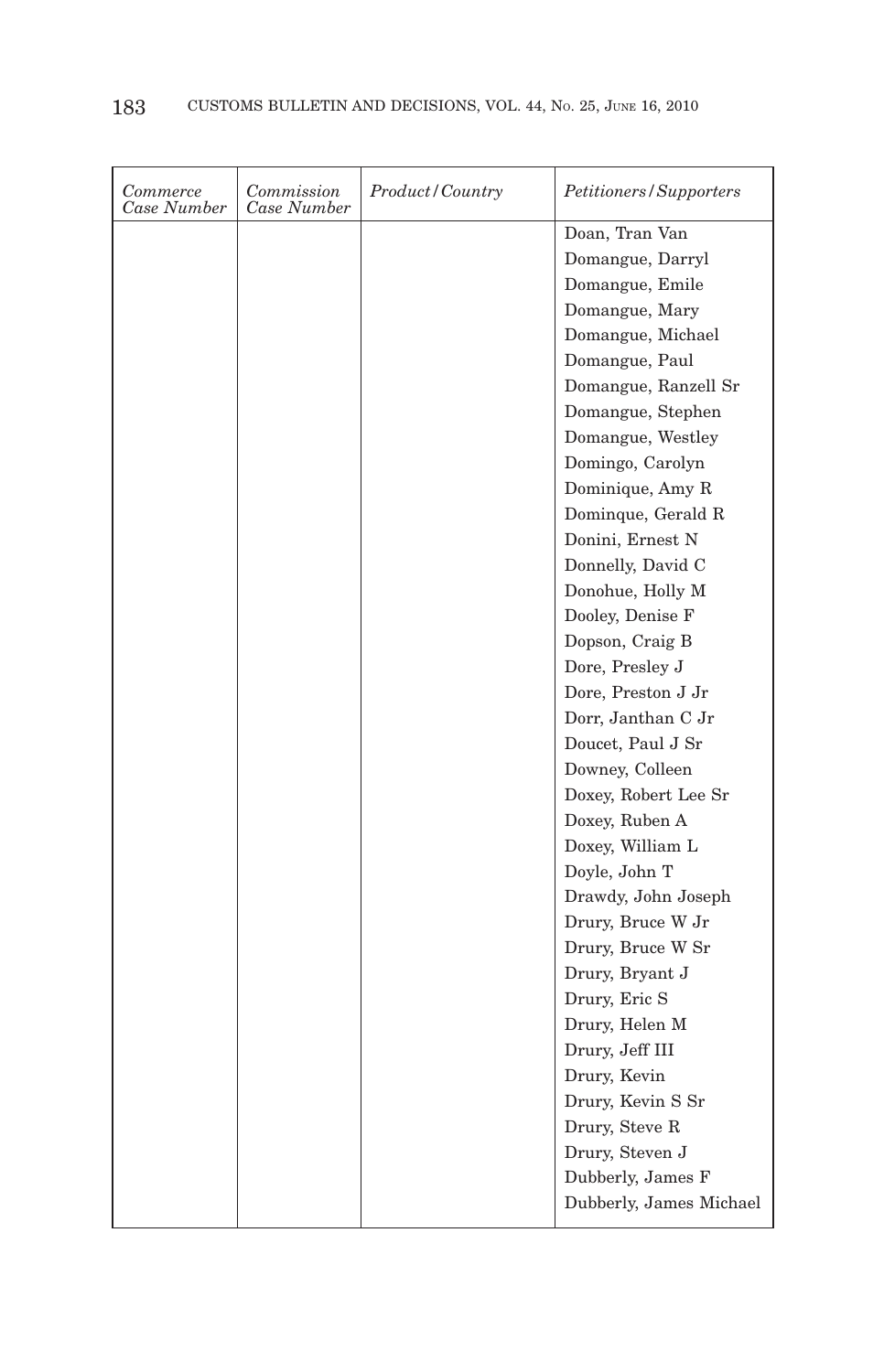| Commerce<br>Case Number | Commission<br>Case Number | Product/Country | Petitioners/Supporters        |
|-------------------------|---------------------------|-----------------|-------------------------------|
|                         |                           |                 | Dubberly, James Michael<br>Jr |
|                         |                           |                 | Dubberly, John J              |
|                         |                           |                 | Dubois, Euris A               |
|                         |                           |                 | Dubois, John D Jr             |
|                         |                           |                 | Dubois, Lonnie J              |
|                         |                           |                 | Duck, Kermit Paul             |
|                         |                           |                 | Dudenhefer, Anthony           |
|                         |                           |                 | Dudenhefer, Connie S          |
|                         |                           |                 | Dudenhefer, Eugene A          |
|                         |                           |                 | Dudenhefer, Milton J Jr       |
|                         |                           |                 | Duet, Brad J                  |
|                         |                           |                 | Duet, Darrel A                |
|                         |                           |                 | Duet, Guy J                   |
|                         |                           |                 | Duet, Jace J                  |
|                         |                           |                 | Duet, Jay                     |
|                         |                           |                 | Duet, John P                  |
|                         |                           |                 | Duet, Larson                  |
|                         |                           |                 | Duet, Ramie                   |
|                         |                           |                 | Duet, Raymond J               |
|                         |                           |                 | Duet, Tammy B                 |
|                         |                           |                 | Duet, Tyrone                  |
|                         |                           |                 | Dufrene, Archie               |
|                         |                           |                 | Dufrene, Charles              |
|                         |                           |                 | Dufrene, Curt F               |
|                         |                           |                 | Dufrene, Elson A              |
|                         |                           |                 | Dufrene, Eric F               |
|                         |                           |                 | Dufrene, Eric F Jr            |
|                         |                           |                 | Dufrene, Eric John            |
|                         |                           |                 | Dufrene, Golden J             |
|                         |                           |                 | Dufrene, Jeremy M             |
|                         |                           |                 | Dufrene, Juliette B           |
|                         |                           |                 | Dufrene, Leroy J              |
|                         |                           |                 | Dufrene, Milton J             |
|                         |                           |                 | Dufrene, Ronald A Jr          |
|                         |                           |                 | Dufrene, Ronald A Sr          |
|                         |                           |                 | Dufrene, Scottie M            |
|                         |                           |                 | Dufrene, Toby                 |
|                         |                           |                 | Dugar, Edward A II            |
|                         |                           |                 | Dugas, Donald John            |
|                         |                           |                 |                               |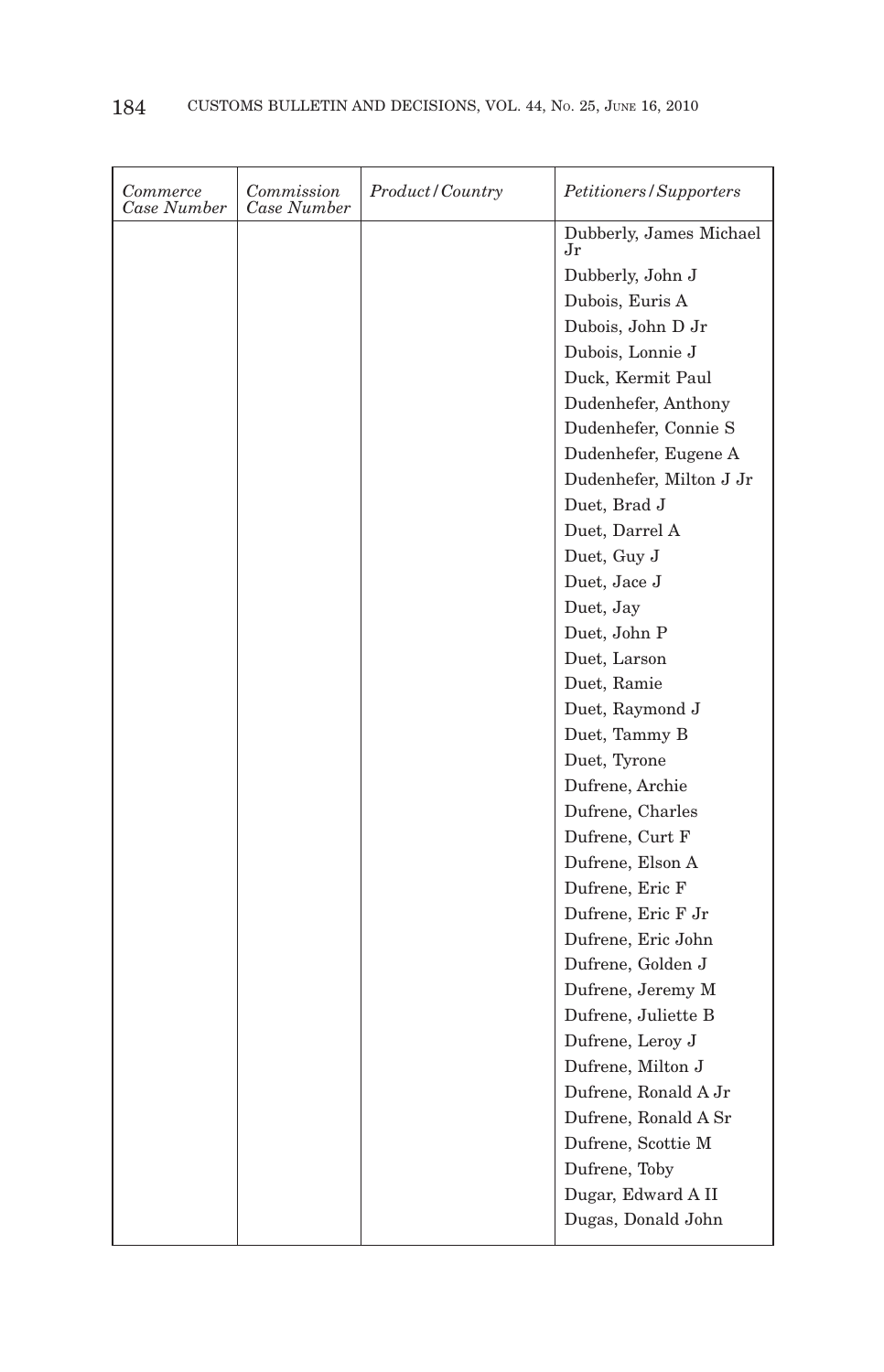| Commerce<br>Case Number | Commission<br>Case Number | Product/Country | Petitioners/Supporters         |
|-------------------------|---------------------------|-----------------|--------------------------------|
|                         |                           |                 | Dugas, Henri J IV              |
|                         |                           |                 | Duhe, Greta                    |
|                         |                           |                 | Duhe, Robert                   |
|                         |                           |                 | Duhon, Charles                 |
|                         |                           |                 | Duhon, Douglas P               |
|                         |                           |                 | Duncan, Faye E                 |
|                         |                           |                 | Duncan, Gary                   |
|                         |                           |                 | Duncan, Loyde C                |
|                         |                           |                 | Dunn, Bob                      |
|                         |                           |                 | Duong, Billy                   |
|                         |                           |                 | Duong, Chamroeun               |
|                         |                           |                 | Duong, EM                      |
|                         |                           |                 | Duong, Ho Tan Phi              |
|                         |                           |                 | Duong, Kong                    |
|                         |                           |                 | Duong, Mau                     |
|                         |                           |                 | Duplantis, Blair P             |
|                         |                           |                 | Duplantis, David               |
|                         |                           |                 | Duplantis, Frankie J           |
|                         |                           |                 | Duplantis, Maria               |
|                         |                           |                 | Duplantis, Teddy W             |
|                         |                           |                 | Duplantis, Wedgir J Jr         |
|                         |                           |                 | Duplessis, Anthony<br>James Sr |
|                         |                           |                 | Duplessis, Bonnie S            |
|                         |                           |                 | Duplessis, Clarence R          |
|                         |                           |                 | Dupre, Brandon P               |
|                         |                           |                 | Dupre, Cecile                  |
|                         |                           |                 | Dupre, David A                 |
|                         |                           |                 | Dupre, Davis J Jr              |
|                         |                           |                 | Dupre, Easton J                |
|                         |                           |                 | Dupre, Jimmie Sr               |
|                         |                           |                 | Dupre, Linward P               |
|                         |                           |                 | Dupre, Mary L                  |
|                         |                           |                 | Dupre, Michael J               |
|                         |                           |                 | Dupre, Michael J Jr            |
|                         |                           |                 | Dupre, Randall P               |
|                         |                           |                 | Dupre, Richard A               |
|                         |                           |                 | Dupre, Rudy P                  |
|                         |                           |                 | Dupre, Ryan A                  |
|                         |                           |                 | Dupre, Tony J                  |
|                         |                           |                 |                                |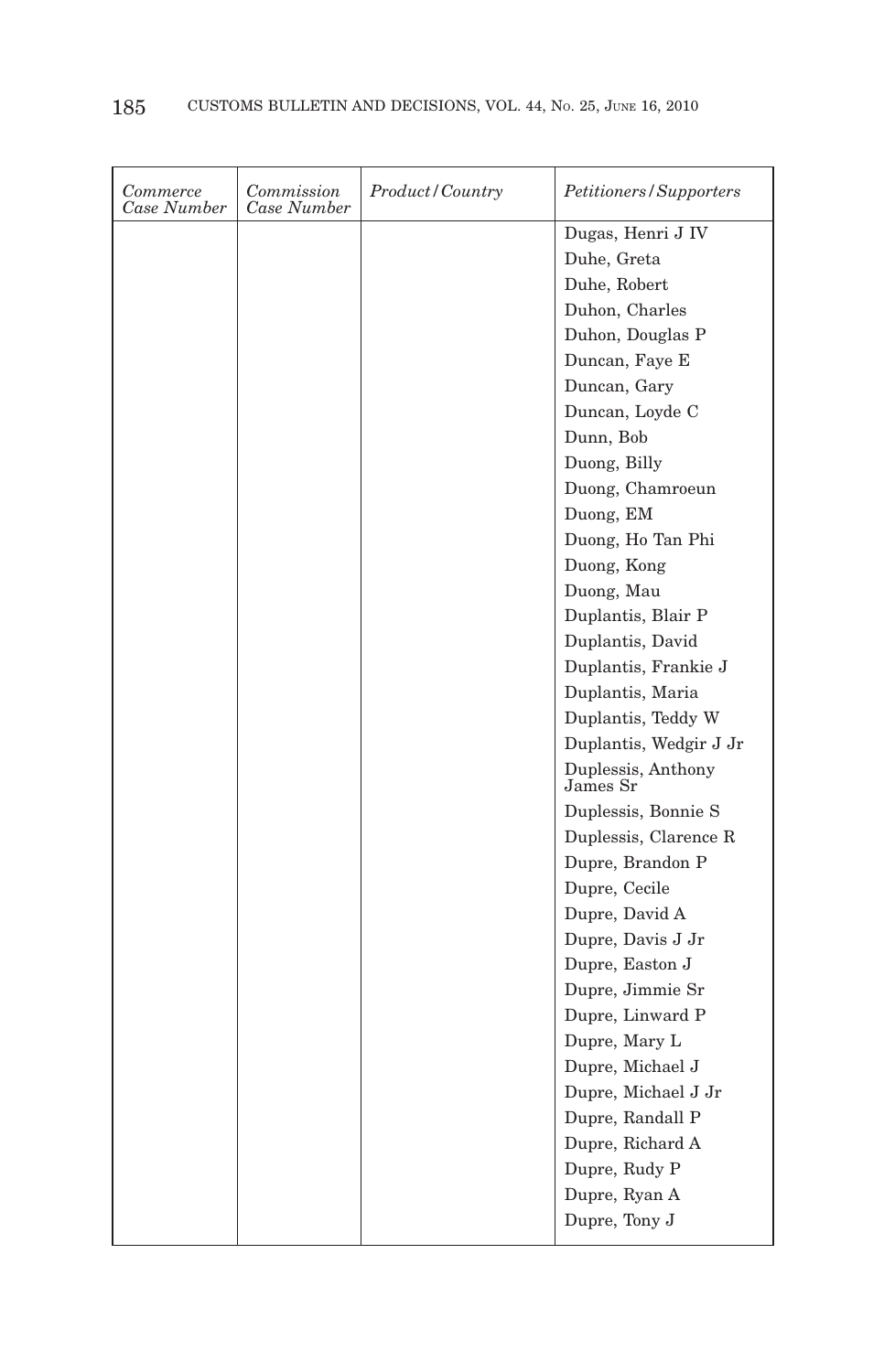| Commerce<br>Case Number | Commission<br>Case Number | Product/Country | <i>Petitioners/Supporters</i> |
|-------------------------|---------------------------|-----------------|-------------------------------|
|                         |                           |                 | Dupre, Troy A                 |
|                         |                           |                 | Dupree, Bryan                 |
|                         |                           |                 | Dupree, Derrick               |
|                         |                           |                 | Dupree, Malcolm J Sr          |
|                         |                           |                 | Dupuis, Clayton J             |
|                         |                           |                 | Durand, Walter Y              |
|                         |                           |                 | Dusang, Melvin A              |
|                         |                           |                 | Duval, Denval H Sr            |
|                         |                           |                 | Duval, Wayne                  |
|                         |                           |                 | Dyer, Nadine D                |
|                         |                           |                 | Dyer, Tony                    |
|                         |                           |                 | Dykes, Bert L                 |
|                         |                           |                 | Dyson, Adley L Jr             |
|                         |                           |                 | Dyson, Adley L Sr             |
|                         |                           |                 | Dyson, Amy                    |
|                         |                           |                 | Dyson, Casandra               |
|                         |                           |                 | Dyson, Clarence III           |
|                         |                           |                 | Dyson, Jimmy Jr               |
|                         |                           |                 | Dyson, Jimmy L Sr             |
|                         |                           |                 | Dyson, Kathleen               |
|                         |                           |                 | Dyson, Maricela               |
|                         |                           |                 | Dyson, Phillip II             |
|                         |                           |                 | Dyson, Phillip Sr             |
|                         |                           |                 | Dyson, William                |
|                         |                           |                 | Eckerd, Bill                  |
|                         |                           |                 | Edens, Angela Blake           |
|                         |                           |                 | Edens, Donnie                 |
|                         |                           |                 | Edens, Jeremy Donald          |
|                         |                           |                 | Edens, Nancy M                |
|                         |                           |                 | Edens, Steven L               |
|                         |                           |                 | Edens, Timothy Dale           |
|                         |                           |                 | Edgar, Daniel                 |
|                         |                           |                 | Edgar, Joey                   |
|                         |                           |                 | Edgerson, Roosevelt           |
|                         |                           |                 | Edwards, Tommy W III          |
|                         |                           |                 | Ellerbee, Jody Duane          |
|                         |                           |                 | Ellison, David Jr             |
|                         |                           |                 | Encalade, Alfred Jr           |
|                         |                           |                 | Encalade, Anthony T           |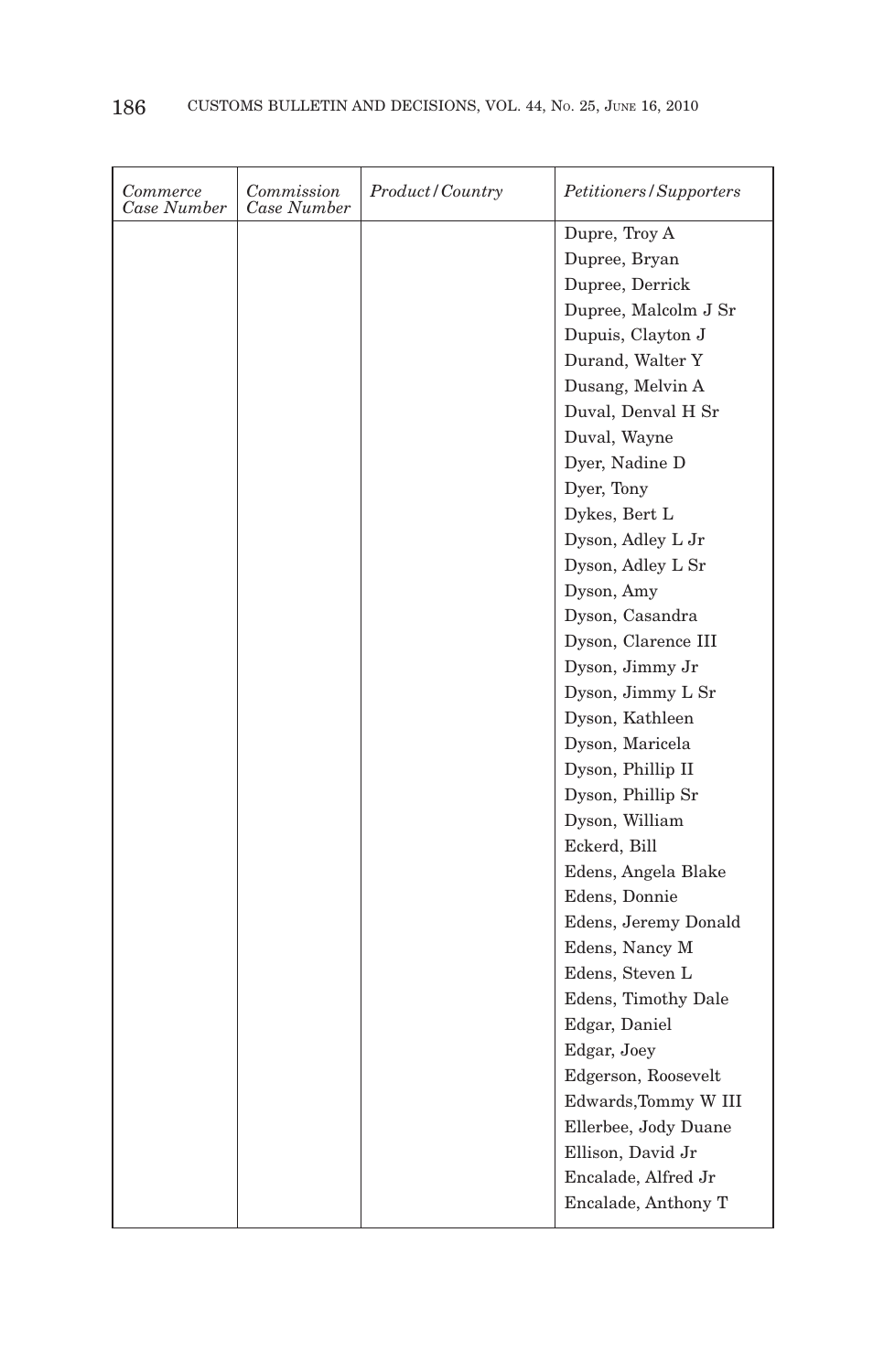| Commerce<br>Case Number | Commission<br>Case Number | <i>Product/Country</i> | Petitioners/Supporters                   |
|-------------------------|---------------------------|------------------------|------------------------------------------|
|                         |                           |                        | Encalade, Cary                           |
|                         |                           |                        | Encalade, Joshua C                       |
|                         |                           |                        | Encalade, Stanley A                      |
|                         |                           |                        | Enclade, Joseph L                        |
|                         |                           |                        | Enclade, Michael Sr and<br>Jeannie Pitre |
|                         |                           |                        | Enclade, Rodney J                        |
|                         |                           |                        | Englade, Alfred                          |
|                         |                           |                        | Ennis, A L Jr                            |
|                         |                           |                        | Erickson, Grant G                        |
|                         |                           |                        | Erlinger, Carroll                        |
|                         |                           |                        | Erlinger, Gary R                         |
|                         |                           |                        | Eschete, Keith A                         |
|                         |                           |                        | Esfeller, Benny A                        |
|                         |                           |                        | Eskine, Kenneth                          |
|                         |                           |                        | Esponge, Ernest J                        |
|                         |                           |                        | Estaves, David Sr                        |
|                         |                           |                        | Estaves, Ricky Joseph                    |
|                         |                           |                        | Estay, Allen J                           |
|                         |                           |                        | Estay, Wayne                             |
|                         |                           |                        | Esteves, Anthony E Jr                    |
|                         |                           |                        | Estrada, Orestes                         |
|                         |                           |                        | Evans, Emile J Jr                        |
|                         |                           |                        | Evans, Kevin J                           |
|                         |                           |                        | Evans, Lester                            |
|                         |                           |                        | Evans, Lester J Jr                       |
|                         |                           |                        | Evans, Tracey J Sr                       |
|                         |                           |                        | Everson, George C                        |
|                         |                           |                        | Eymard, Brian P Sr                       |
|                         |                           |                        | Eymard, Jervis J and<br>Carolyn B        |
|                         |                           |                        | Fabiano, Morris C                        |
|                         |                           |                        | Fabra, Mark                              |
|                         |                           |                        | Fabre, Alton Jr                          |
|                         |                           |                        | Fabre, Ernest J                          |
|                         |                           |                        | Fabre, Kelly V                           |
|                         |                           |                        | Fabre, Peggy B                           |
|                         |                           |                        | Fabre, Sheron                            |
|                         |                           |                        | Fabre, Terry A                           |
|                         |                           |                        | Fabre, Wayne M                           |
|                         |                           |                        |                                          |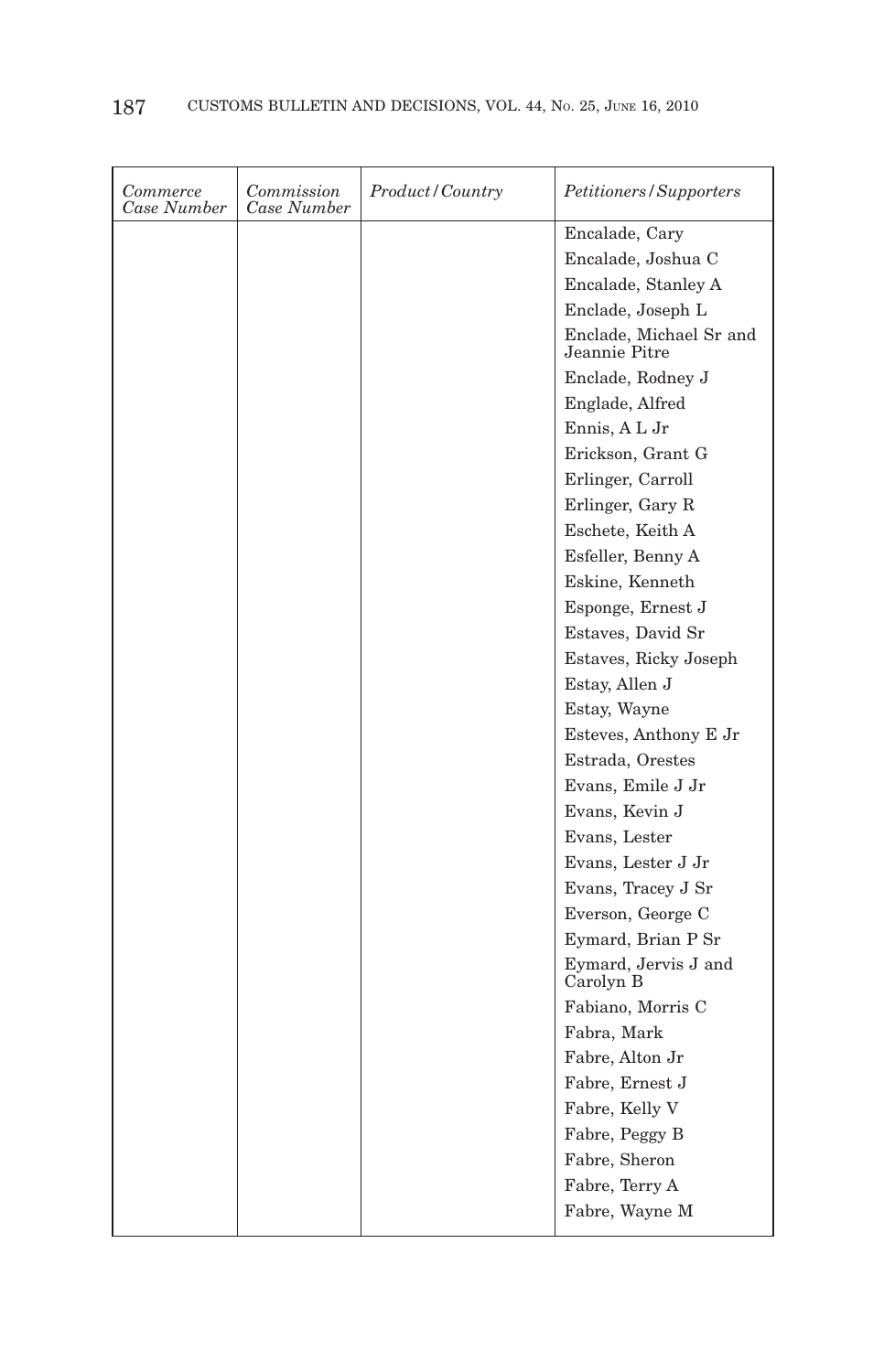| Commerce<br>Case Number | Commission<br>Case Number | Product/Country | <i>Petitioners/Supporters</i>         |
|-------------------------|---------------------------|-----------------|---------------------------------------|
|                         |                           |                 | Falcon, Mitchell J                    |
|                         |                           |                 | Falgout, Barney                       |
|                         |                           |                 | Falgout, Jerry P                      |
|                         |                           |                 | Falgout, Leroy J                      |
|                         |                           |                 | Falgout, Timothy J                    |
|                         |                           |                 | Fanguy, Barry G                       |
|                         |                           |                 | Fanning, Paul Jr                      |
|                         |                           |                 | Farris, Thomas J                      |
|                         |                           |                 | Fasone, Christopher J                 |
|                         |                           |                 | Fasone, William J                     |
|                         |                           |                 | Faulk, Lester J                       |
|                         |                           |                 | Favaloro, Thomas J                    |
|                         |                           |                 | Favre, Michael Jr                     |
|                         |                           |                 | Fazende, Jeffery                      |
|                         |                           |                 | Fazende, Thomas                       |
|                         |                           |                 | Fazende, Thomas G                     |
|                         |                           |                 |                                       |
|                         |                           |                 | Fazzio, Anthony                       |
|                         |                           |                 | Fazzio, Douglas P<br>Fazzio, Maxine J |
|                         |                           |                 |                                       |
|                         |                           |                 | Fazzio, Steve                         |
|                         |                           |                 | Felarise, EJ                          |
|                         |                           |                 | Felarise, Wayne A Sr                  |
|                         |                           |                 | Fernandez, John                       |
|                         |                           |                 | Fernandez, Laudelino                  |
|                         |                           |                 | Ferrara, Audrey B                     |
|                         |                           |                 | Ficarino, Dominick Jr                 |
|                         |                           |                 | Fields, Bryan                         |
|                         |                           |                 | Fillinich, Anthony                    |
|                         |                           |                 | Fillinich, Anthony Sr                 |
|                         |                           |                 | Fillinich, Jack                       |
|                         |                           |                 | Fincher, Penny                        |
|                         |                           |                 | Fincher, William                      |
|                         |                           |                 | Fisch, Burton E                       |
|                         |                           |                 | Fisher, Kelly                         |
|                         |                           |                 | Fisher, Kirk                          |
|                         |                           |                 | Fisher, Kirk A                        |
|                         |                           |                 | Fitch, Adam                           |
|                         |                           |                 | Fitch, Clarence J Jr                  |
|                         |                           |                 | Fitch, Hanson                         |
|                         |                           |                 |                                       |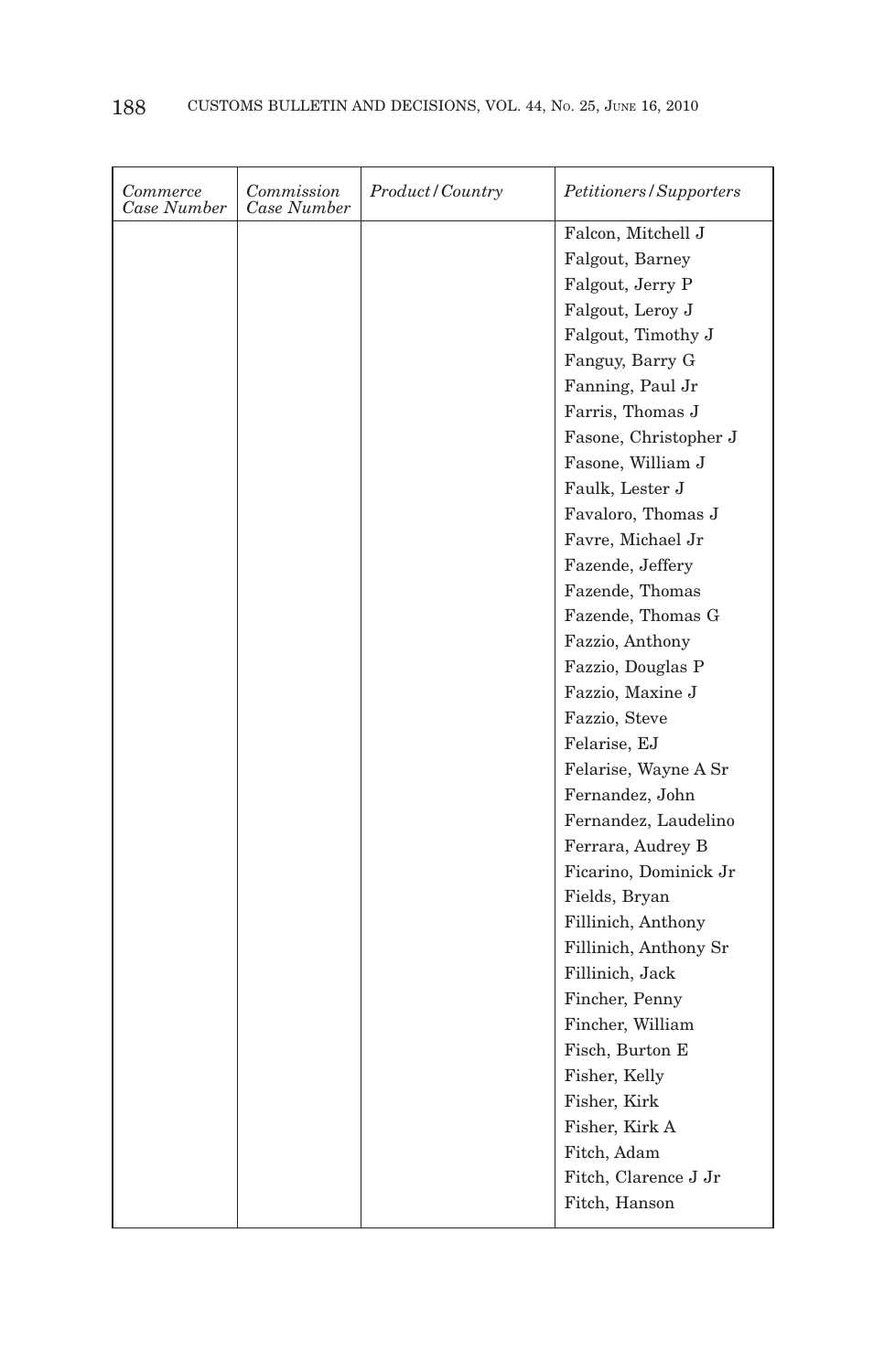| Commerce<br>Case Number | Commission<br>Case Number | Product/Country | Petitioners/Supporters |
|-------------------------|---------------------------|-----------------|------------------------|
|                         |                           |                 | Fitzgerald, Burnell    |
|                         |                           |                 | Fitzgerald, Kirk       |
|                         |                           |                 | Fitzgerald, Kirk D     |
|                         |                           |                 | Fitzgerald, Ricky J Jr |
|                         |                           |                 | Fleming, John M        |
|                         |                           |                 | Fleming, Meigs F       |
|                         |                           |                 | Fleming, Mike          |
|                         |                           |                 | Flick, Dana            |
|                         |                           |                 | Flores, Helena D       |
|                         |                           |                 | Flores, Thomas         |
|                         |                           |                 | Flowers, Steve W       |
|                         |                           |                 | Flowers, Vincent F     |
|                         |                           |                 | Folse, David M         |
|                         |                           |                 | Folse, Heath           |
|                         |                           |                 | Folse, Mary L          |
|                         |                           |                 | Folse, Ronald B        |
|                         |                           |                 | Fonseca, Francis Sr    |
|                         |                           |                 | Fontaine, William S    |
|                         |                           |                 | Fontenot, Peggy D      |
|                         |                           |                 | Ford, Judy             |
|                         |                           |                 | Ford, Warren Wayne     |
|                         |                           |                 | Foreman, Ralph Jr      |
|                         |                           |                 | Foret, Alva J          |
|                         |                           |                 | Foret, Billy J         |
|                         |                           |                 | Foret, Brent J         |
|                         |                           |                 | Foret, Glenn           |
|                         |                           |                 | Foret, Houston         |
|                         |                           |                 | Foret, Jackie P        |
|                         |                           |                 | Foret, Kurt J Sr       |
|                         |                           |                 | Foret, Lovelace A Sr   |
|                         |                           |                 | Foret, Loveless A Jr   |
|                         |                           |                 | Foret, Mark M          |
|                         |                           |                 | Foret, Patricia C      |
|                         |                           |                 | Forrest, David P       |
|                         |                           |                 | Forsyth, Hunter        |
|                         |                           |                 | Forsythe, John         |
|                         |                           |                 | Fortune, Michael A     |
|                         |                           |                 | France, George J       |
|                         |                           |                 | Francis, Albert        |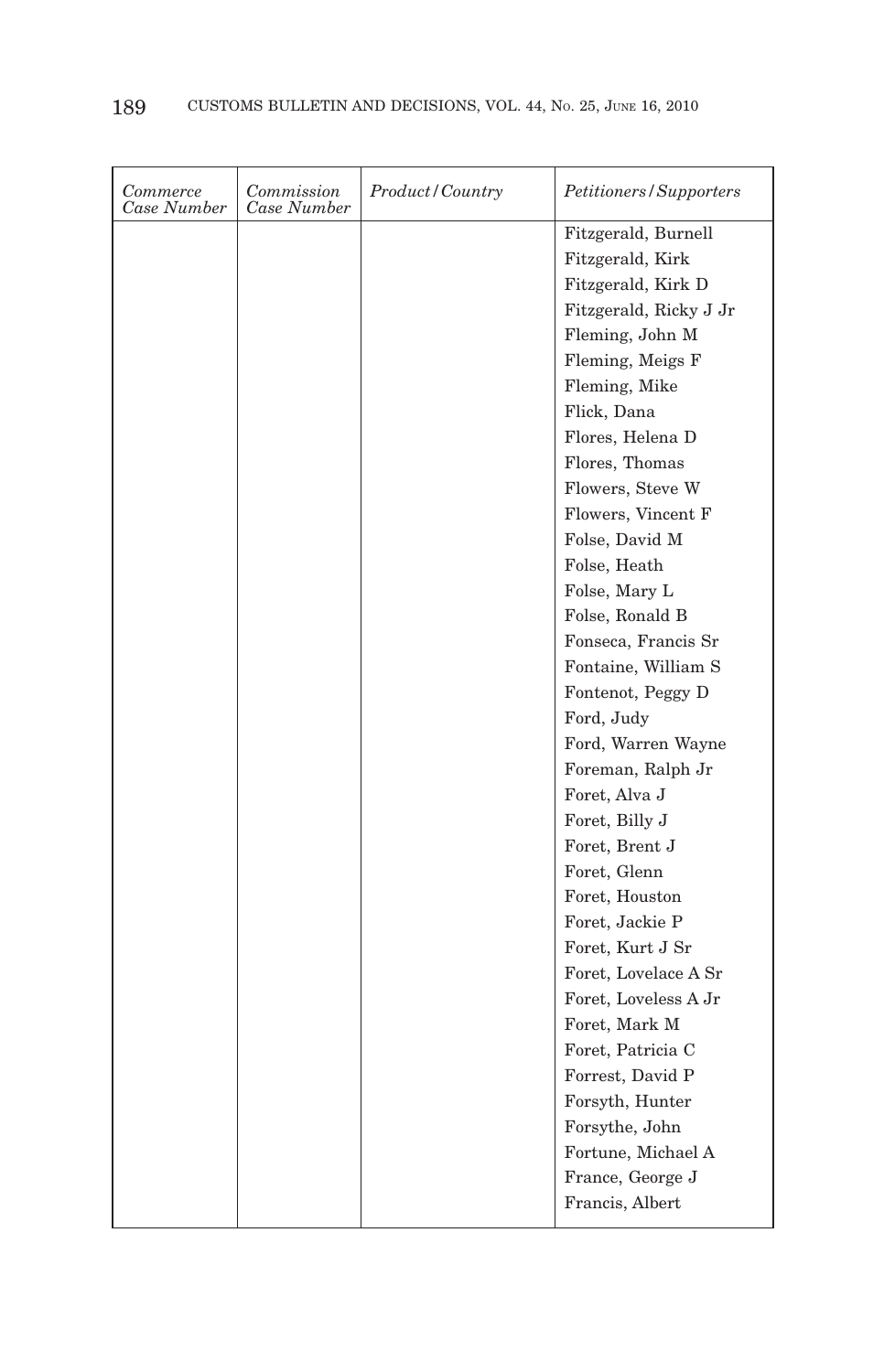| Commerce<br>Case Number | Commission<br>Case Number | Product/Country | Petitioners/Supporters            |
|-------------------------|---------------------------|-----------------|-----------------------------------|
|                         |                           |                 | Franklin, James K                 |
|                         |                           |                 | Frankovich, Anthony               |
|                         |                           |                 | Franks, Michael                   |
|                         |                           |                 | Frauenberger, Richard<br>Wayne    |
|                         |                           |                 | Frazier, David J                  |
|                         |                           |                 | Frazier, David M                  |
|                         |                           |                 | Frazier, James                    |
|                         |                           |                 | Frazier, Michael                  |
|                         |                           |                 | Frederick, Davis                  |
|                         |                           |                 | Frederick, Johnnie and<br>Jeannie |
|                         |                           |                 | Fredrick, Michael                 |
|                         |                           |                 | Freeman, Arthur D                 |
|                         |                           |                 | Freeman, Darrel P Sr              |
|                         |                           |                 | Freeman, Kenneth F                |
|                         |                           |                 | Freeman, Larry Scott              |
|                         |                           |                 | Frelich, Charles P                |
|                         |                           |                 | Frelich, Floyd J                  |
|                         |                           |                 | Frelich, Kent                     |
|                         |                           |                 | Frerics, Doug                     |
|                         |                           |                 | Frerks, Albert R Jr               |
|                         |                           |                 | Frickey, Darell                   |
|                         |                           |                 | Frickey, Darren                   |
|                         |                           |                 | Frickey, Dirk I                   |
|                         |                           |                 | Frickey, Eric J                   |
|                         |                           |                 | Frickey, Harry J Jr               |
|                         |                           |                 | Frickey, Jimmy                    |
|                         |                           |                 | Frickey, Rickey J                 |
|                         |                           |                 | Frickey, Westley J                |
|                         |                           |                 | Friloux, Brad                     |
|                         |                           |                 | Frisella, Jeanette M              |
|                         |                           |                 | Frisella, Jerome A Jr             |
|                         |                           |                 | Frost, Michael R                  |
|                         |                           |                 | Fruge, Wade P                     |
|                         |                           |                 | Gadson, James                     |
|                         |                           |                 | Gaines, Dwayne                    |
|                         |                           |                 | Gala, Christine                   |
|                         |                           |                 | Galjour, Jess J                   |
|                         |                           |                 | Galjour, Reed                     |
|                         |                           |                 |                                   |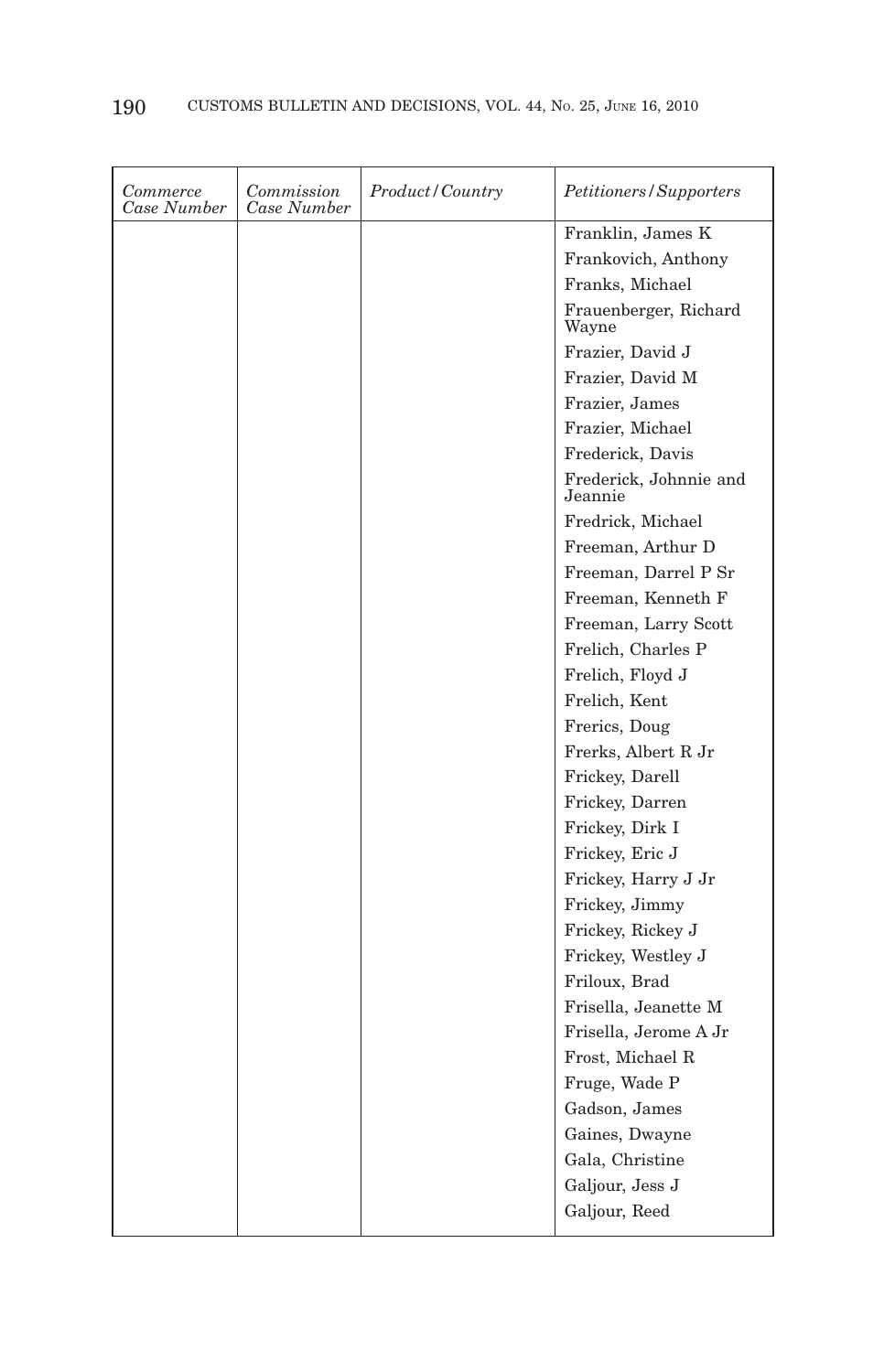| <i>Commerce</i><br>Case Number | Commission<br>Case Number | Product/Country | Petitioners/Supporters                |
|--------------------------------|---------------------------|-----------------|---------------------------------------|
|                                |                           |                 | Gallardo, John W                      |
|                                |                           |                 | Gallardo, Johnny M                    |
|                                |                           |                 | Galliano, Anthony                     |
|                                |                           |                 | Galliano, Horace J                    |
|                                |                           |                 | Galliano, Joseph Sr                   |
|                                |                           |                 | Galliano, Logan J                     |
|                                |                           |                 | Galliano, Lynne L                     |
|                                |                           |                 | Galliano, Moise Jr                    |
|                                |                           |                 | Galloway, AT Jr                       |
|                                |                           |                 | Galloway, Jimmy D                     |
|                                |                           |                 | Galloway, Judy L                      |
|                                |                           |                 | Galloway, Mark D                      |
|                                |                           |                 | Galt, Giles F                         |
|                                |                           |                 | Gambarella, Luvencie J                |
|                                |                           |                 | Ganoi, Kristine                       |
|                                |                           |                 | Garcia, Ana Maria                     |
|                                |                           |                 | Garcia, Anthony                       |
|                                |                           |                 | Garcia, Edward                        |
|                                |                           |                 | Garcia, Kenneth                       |
|                                |                           |                 | Garner, Larry S                       |
|                                |                           |                 | Gary, Dalton J                        |
|                                |                           |                 | Gary, Ernest J                        |
|                                |                           |                 | Gary, Leonce Jr                       |
|                                |                           |                 | Garza, Andrew                         |
|                                |                           |                 | Garza, Jose H                         |
|                                |                           |                 | Gaskill, Elbert Clinton<br>and Sandra |
|                                |                           |                 | Gaspar, Timothy                       |
|                                |                           |                 | Gaspard, Aaron and Ha-<br>zel C       |
|                                |                           |                 | Gaspard, Dudley A Jr                  |
|                                |                           |                 | Gaspard, Leonard J                    |
|                                |                           |                 | Gaspard, Michael A                    |
|                                |                           |                 | Gaspard, Michael Sr                   |
|                                |                           |                 | Gaspard, Murry                        |
|                                |                           |                 | Gaspard, Murry A Jr                   |
|                                |                           |                 | Gaspard, Murry Sr                     |
|                                |                           |                 | Gaspard, Murvin                       |
|                                |                           |                 | Gaspard, Ronald Sr                    |
|                                |                           |                 |                                       |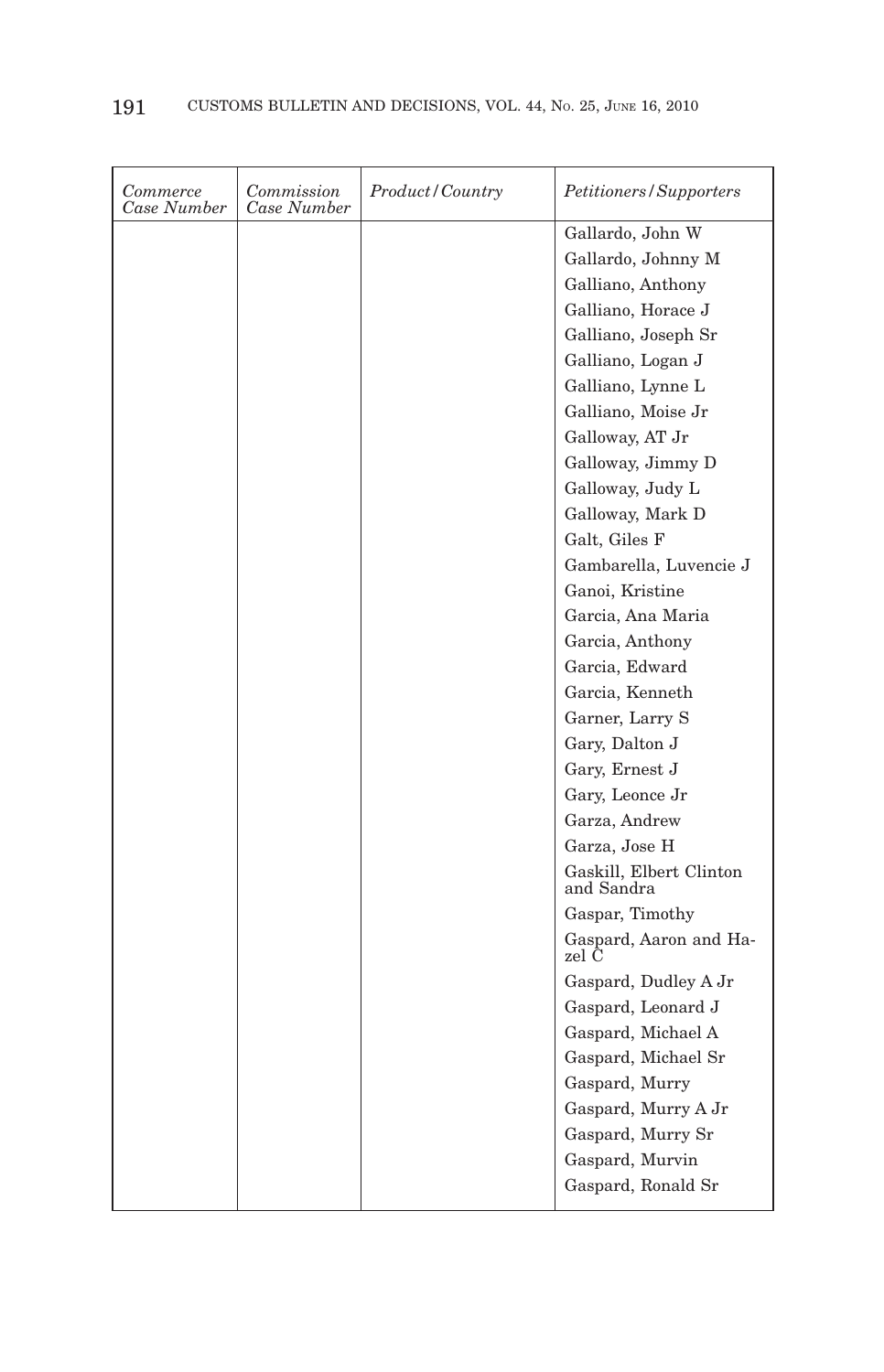| Commerce<br>Case Number | Commission<br>Case Number | Product / Country | <i>Petitioners/Supporters</i>           |
|-------------------------|---------------------------|-------------------|-----------------------------------------|
|                         |                           |                   | Gaspard, Ronald Wayne<br>Jr             |
|                         |                           |                   | Gaubert, Elizabeth                      |
|                         |                           |                   | Gaubert, Gregory M                      |
|                         |                           |                   | Gaubert, Melvin                         |
|                         |                           |                   | Gaudet, Allen J IV                      |
|                         |                           |                   | Gaudet, Ricky Jr                        |
|                         |                           |                   | Gauthier, Hewitt J Sr                   |
|                         |                           |                   | Gautreaux, William A                    |
|                         |                           |                   | Gay, Norman F                           |
|                         |                           |                   | Gay, Robert G                           |
|                         |                           |                   | Gazzier, Daryl G                        |
|                         |                           |                   | Gazzier, Emanuel A                      |
|                         |                           |                   | Gazzier, Wilfred E                      |
|                         |                           |                   | Gegenheimer, William F                  |
|                         |                           |                   | Geiling, James                          |
|                         |                           |                   | Geisman, Tony                           |
|                         |                           |                   | Gentry, Robert                          |
|                         |                           |                   | Gentry, Samuel W Jr                     |
|                         |                           |                   | George, James J Jr                      |
|                         |                           |                   | Gerica, Clara                           |
|                         |                           |                   | Gerica, Peter                           |
|                         |                           |                   | Giambrone, Corey P                      |
|                         |                           |                   | Gibson, Eddie E                         |
|                         |                           |                   | Gibson, Joseph                          |
|                         |                           |                   | Gibson, Ronald F                        |
|                         |                           |                   | Gilden, Eddie Jr                        |
|                         |                           |                   | Gilden, Eddie Sr                        |
|                         |                           |                   | Gilden, Inez W                          |
|                         |                           |                   | Gilden, Wayne                           |
|                         |                           |                   | Gillikin, James D                       |
|                         |                           |                   | Girard, Chad Paul                       |
|                         |                           |                   | Giroir, Mark S                          |
|                         |                           |                   | Gisclair, Anthony J                     |
|                         |                           |                   | Gisclair, Anthony Joseph<br>$_{\rm Sr}$ |
|                         |                           |                   | Gisclair, August                        |
|                         |                           |                   | Gisclair, Dallas J Sr                   |
|                         |                           |                   | Gisclair, Doyle A                       |
|                         |                           |                   | Gisclair, Kip J                         |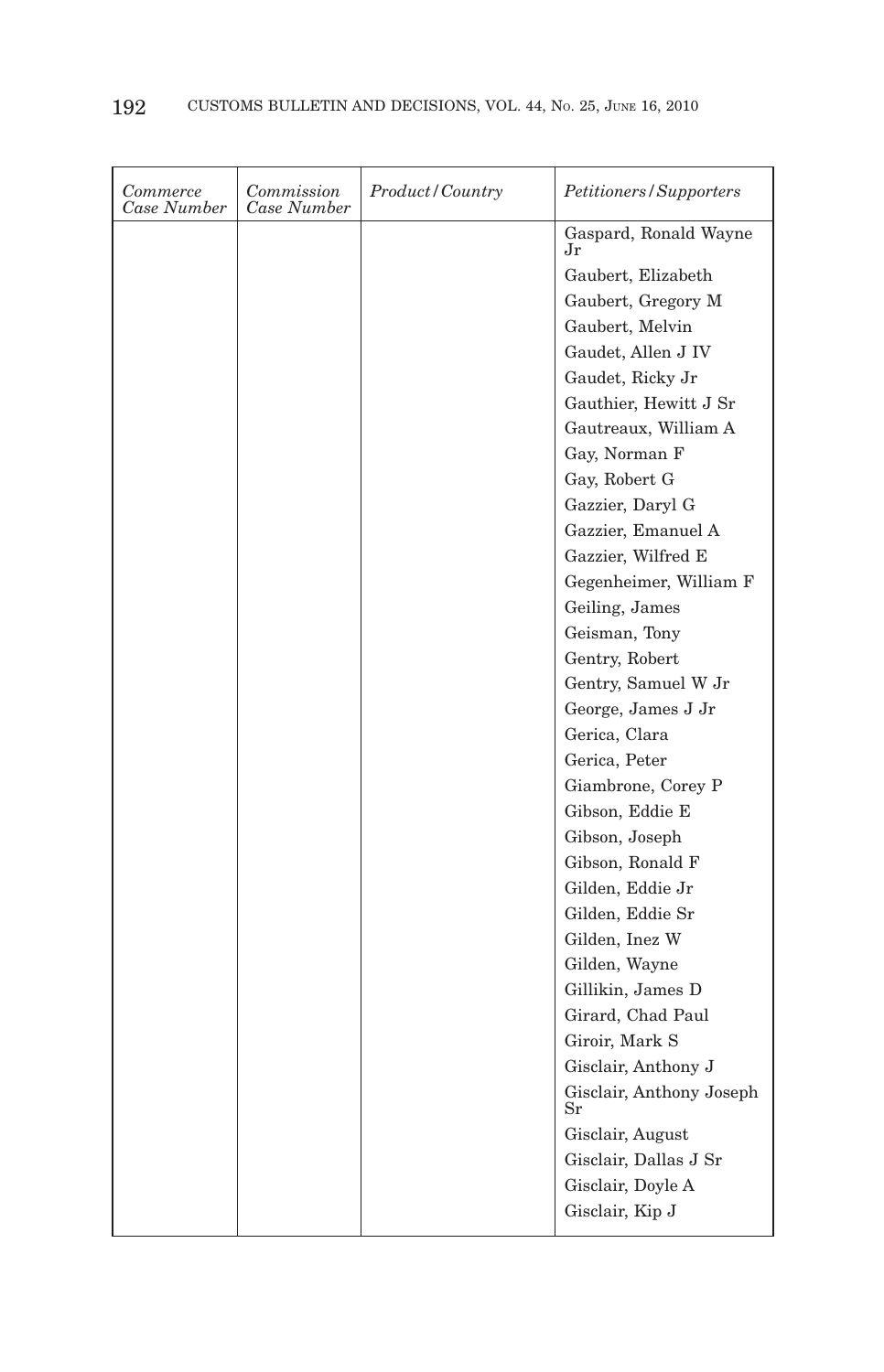| Gisclair, Ramona D<br>Gisclair, Wade<br>Gisclair, Walter<br>Glover, Charles D<br>Glynn, Larry<br>Goetz, George<br>Goings, Robert Eugene<br>Golden, George T<br>Golden, William L<br>Gollot, Brian<br>Gollot, Edgar R<br>Gonzales, Arnold Jr<br>Gonzales, Mrs Cyril E Jr<br>Gonzales, Rene R<br>Gonzales, Rudolph S Jr<br>Gonzales, Rudolph S Sr<br>Gonzales, Sylvia A<br>Gonzales, Tim J<br>Gonzalez, Jorge Jr<br>Gonzalez, Julio<br>Gordon, Donald E<br>Gordon, Patrick Alvin<br>Gore, Henry H<br>Gore, Isabel<br>Gore, Pam<br>Gore, Thomas L<br>Gore, Timothy Ansel<br>Gottschalk, Gregory<br>Gourgues, Harold C Jr<br>Goutierrez, Tony C<br>Govea, Joaquin<br>Graham, Darrell<br>Graham, Steven H | Commerce<br>Case Number | Commission<br>Case Number | Product/Country | <i>Petitioners/Supporters</i> |
|------------------------------------------------------------------------------------------------------------------------------------------------------------------------------------------------------------------------------------------------------------------------------------------------------------------------------------------------------------------------------------------------------------------------------------------------------------------------------------------------------------------------------------------------------------------------------------------------------------------------------------------------------------------------------------------------------|-------------------------|---------------------------|-----------------|-------------------------------|
|                                                                                                                                                                                                                                                                                                                                                                                                                                                                                                                                                                                                                                                                                                      |                         |                           |                 |                               |
|                                                                                                                                                                                                                                                                                                                                                                                                                                                                                                                                                                                                                                                                                                      |                         |                           |                 |                               |
|                                                                                                                                                                                                                                                                                                                                                                                                                                                                                                                                                                                                                                                                                                      |                         |                           |                 |                               |
|                                                                                                                                                                                                                                                                                                                                                                                                                                                                                                                                                                                                                                                                                                      |                         |                           |                 |                               |
|                                                                                                                                                                                                                                                                                                                                                                                                                                                                                                                                                                                                                                                                                                      |                         |                           |                 |                               |
|                                                                                                                                                                                                                                                                                                                                                                                                                                                                                                                                                                                                                                                                                                      |                         |                           |                 |                               |
|                                                                                                                                                                                                                                                                                                                                                                                                                                                                                                                                                                                                                                                                                                      |                         |                           |                 |                               |
|                                                                                                                                                                                                                                                                                                                                                                                                                                                                                                                                                                                                                                                                                                      |                         |                           |                 |                               |
|                                                                                                                                                                                                                                                                                                                                                                                                                                                                                                                                                                                                                                                                                                      |                         |                           |                 |                               |
|                                                                                                                                                                                                                                                                                                                                                                                                                                                                                                                                                                                                                                                                                                      |                         |                           |                 |                               |
|                                                                                                                                                                                                                                                                                                                                                                                                                                                                                                                                                                                                                                                                                                      |                         |                           |                 |                               |
|                                                                                                                                                                                                                                                                                                                                                                                                                                                                                                                                                                                                                                                                                                      |                         |                           |                 |                               |
|                                                                                                                                                                                                                                                                                                                                                                                                                                                                                                                                                                                                                                                                                                      |                         |                           |                 |                               |
|                                                                                                                                                                                                                                                                                                                                                                                                                                                                                                                                                                                                                                                                                                      |                         |                           |                 |                               |
|                                                                                                                                                                                                                                                                                                                                                                                                                                                                                                                                                                                                                                                                                                      |                         |                           |                 |                               |
|                                                                                                                                                                                                                                                                                                                                                                                                                                                                                                                                                                                                                                                                                                      |                         |                           |                 |                               |
|                                                                                                                                                                                                                                                                                                                                                                                                                                                                                                                                                                                                                                                                                                      |                         |                           |                 |                               |
|                                                                                                                                                                                                                                                                                                                                                                                                                                                                                                                                                                                                                                                                                                      |                         |                           |                 |                               |
|                                                                                                                                                                                                                                                                                                                                                                                                                                                                                                                                                                                                                                                                                                      |                         |                           |                 |                               |
|                                                                                                                                                                                                                                                                                                                                                                                                                                                                                                                                                                                                                                                                                                      |                         |                           |                 |                               |
|                                                                                                                                                                                                                                                                                                                                                                                                                                                                                                                                                                                                                                                                                                      |                         |                           |                 |                               |
|                                                                                                                                                                                                                                                                                                                                                                                                                                                                                                                                                                                                                                                                                                      |                         |                           |                 |                               |
|                                                                                                                                                                                                                                                                                                                                                                                                                                                                                                                                                                                                                                                                                                      |                         |                           |                 |                               |
|                                                                                                                                                                                                                                                                                                                                                                                                                                                                                                                                                                                                                                                                                                      |                         |                           |                 |                               |
|                                                                                                                                                                                                                                                                                                                                                                                                                                                                                                                                                                                                                                                                                                      |                         |                           |                 |                               |
|                                                                                                                                                                                                                                                                                                                                                                                                                                                                                                                                                                                                                                                                                                      |                         |                           |                 |                               |
|                                                                                                                                                                                                                                                                                                                                                                                                                                                                                                                                                                                                                                                                                                      |                         |                           |                 |                               |
|                                                                                                                                                                                                                                                                                                                                                                                                                                                                                                                                                                                                                                                                                                      |                         |                           |                 |                               |
|                                                                                                                                                                                                                                                                                                                                                                                                                                                                                                                                                                                                                                                                                                      |                         |                           |                 |                               |
|                                                                                                                                                                                                                                                                                                                                                                                                                                                                                                                                                                                                                                                                                                      |                         |                           |                 |                               |
|                                                                                                                                                                                                                                                                                                                                                                                                                                                                                                                                                                                                                                                                                                      |                         |                           |                 |                               |
|                                                                                                                                                                                                                                                                                                                                                                                                                                                                                                                                                                                                                                                                                                      |                         |                           |                 |                               |
|                                                                                                                                                                                                                                                                                                                                                                                                                                                                                                                                                                                                                                                                                                      |                         |                           |                 |                               |
|                                                                                                                                                                                                                                                                                                                                                                                                                                                                                                                                                                                                                                                                                                      |                         |                           |                 | Granger, Albert J Sr          |
| Granich, James                                                                                                                                                                                                                                                                                                                                                                                                                                                                                                                                                                                                                                                                                       |                         |                           |                 |                               |
| Granier, Stephen J                                                                                                                                                                                                                                                                                                                                                                                                                                                                                                                                                                                                                                                                                   |                         |                           |                 |                               |
| Grass, Michael                                                                                                                                                                                                                                                                                                                                                                                                                                                                                                                                                                                                                                                                                       |                         |                           |                 |                               |
| Graves, Robert N Sr                                                                                                                                                                                                                                                                                                                                                                                                                                                                                                                                                                                                                                                                                  |                         |                           |                 |                               |
| Gray, Jeannette                                                                                                                                                                                                                                                                                                                                                                                                                                                                                                                                                                                                                                                                                      |                         |                           |                 |                               |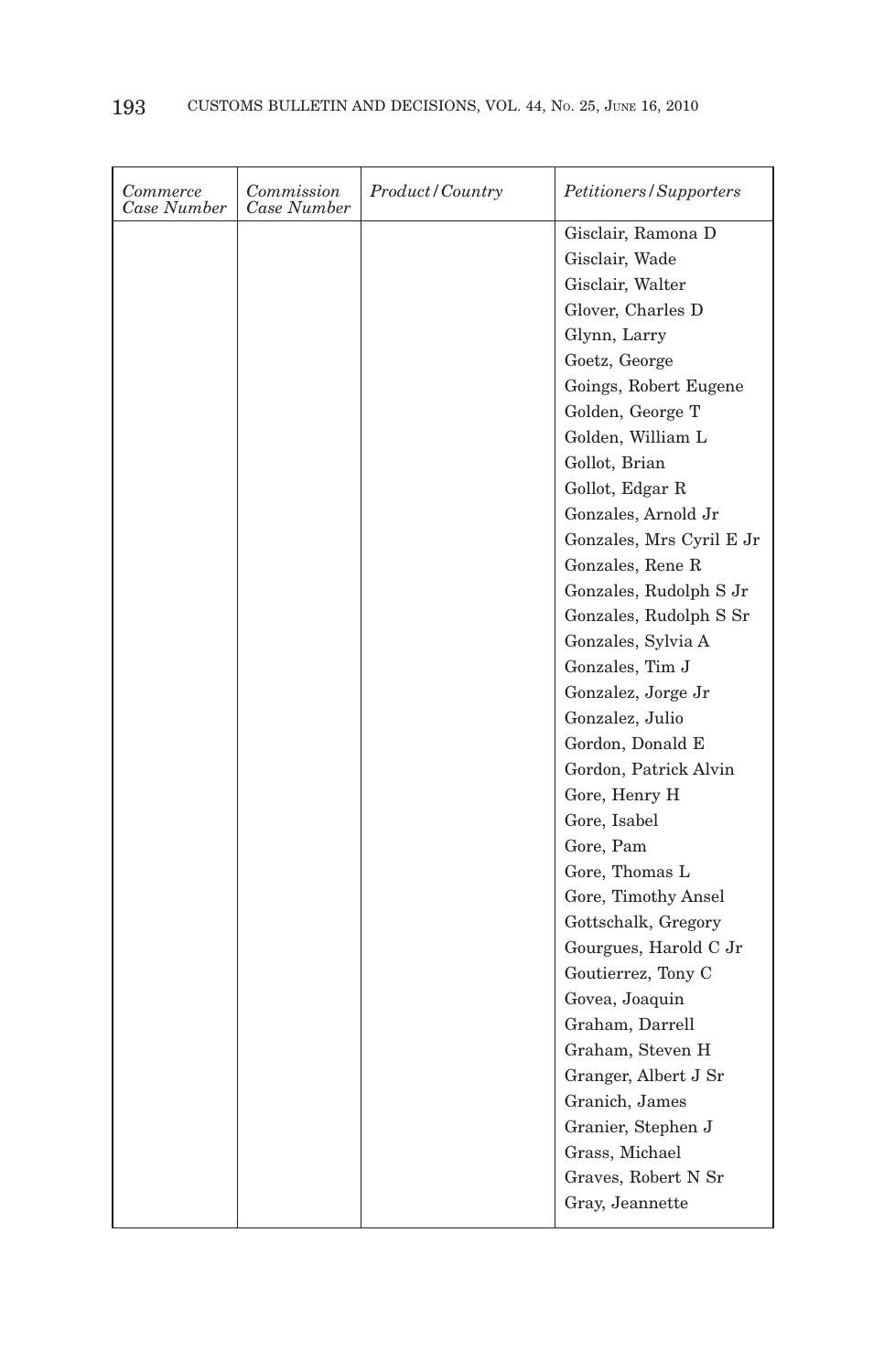| Commerce<br>Case Number | Commission<br>Case Number | Product/Country | <i>Petitioners/Supporters</i> |
|-------------------------|---------------------------|-----------------|-------------------------------|
|                         |                           |                 | Gray, Monroe                  |
|                         |                           |                 | Gray, Shirley E               |
|                         |                           |                 | Gray, Wayne A Sr              |
|                         |                           |                 | Graybill, Ruston              |
|                         |                           |                 | Green, Craig X                |
|                         |                           |                 | Green, James W                |
|                         |                           |                 | Green, James W Jr             |
|                         |                           |                 | Green, Shaun                  |
|                         |                           |                 | Greenlaw, W C Jr              |
|                         |                           |                 | Gregoire, Ernest L            |
|                         |                           |                 | Gregoire, Rita M              |
|                         |                           |                 | Gregory, Curtis B             |
|                         |                           |                 | Gregory, Mercedes E           |
|                         |                           |                 | Grice, Raymond L Jr           |
|                         |                           |                 | Griffin, Alden J Sr           |
|                         |                           |                 | Griffin, Craig                |
|                         |                           |                 | Griffin, David D              |
|                         |                           |                 | Griffin, Elvis Joseph Jr      |
|                         |                           |                 | Griffin, Faye                 |
|                         |                           |                 | Griffin, Faye Ann             |
|                         |                           |                 | Griffin, Jimmie J             |
|                         |                           |                 | Griffin, Nolty J              |
|                         |                           |                 | Griffin, Rickey               |
|                         |                           |                 | Griffin, Sharon               |
|                         |                           |                 | Griffin, Timothy              |
|                         |                           |                 | Griffin, Troy D               |
|                         |                           |                 | Groff, Alfred A               |
|                         |                           |                 | Groff, John A                 |
|                         |                           |                 | Groover, Hank                 |
|                         |                           |                 | Gros, Brent J Sr              |
|                         |                           |                 | Gros, Craig J                 |
|                         |                           |                 | Gros, Danny A                 |
|                         |                           |                 | Gros, Gary Sr                 |
|                         |                           |                 | Gros, Junius A Jr             |
|                         |                           |                 | Gros, Keven                   |
|                         |                           |                 | Gros, Michael A               |
|                         |                           |                 | Gross, Homer                  |
|                         |                           |                 | Grossie, Janet M              |
|                         |                           |                 | Grossie, Shane A              |
|                         |                           |                 |                               |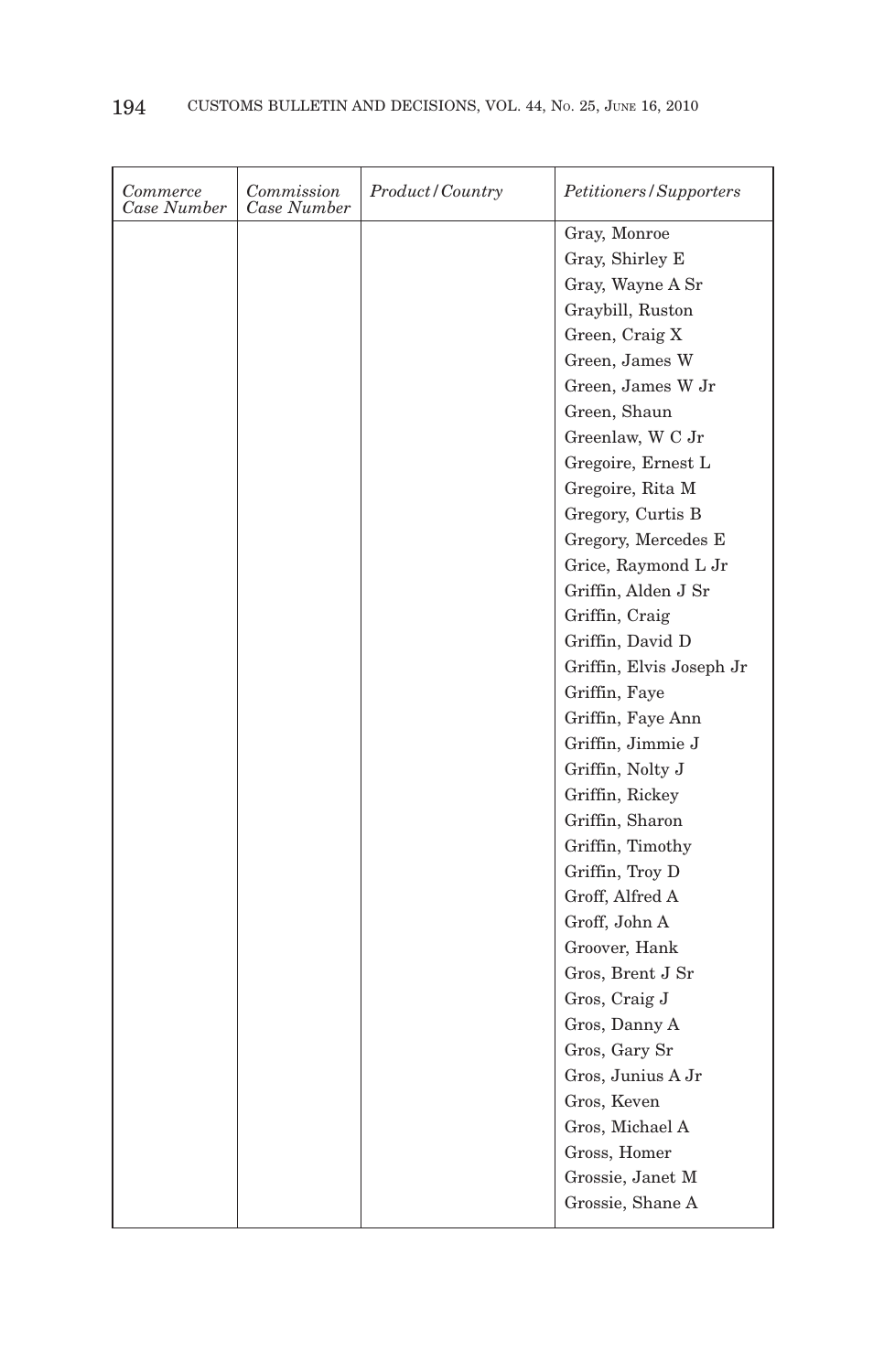| Commerce<br>Case Number | Commission<br>Case Number | Product / Country | <i>Petitioners/Supporters</i> |
|-------------------------|---------------------------|-------------------|-------------------------------|
|                         |                           |                   | Grossie, Tate                 |
|                         |                           |                   | Grow, Jimmie C                |
|                         |                           |                   | Guenther, John J              |
|                         |                           |                   | Guenther, Raphael             |
|                         |                           |                   | Guerra, Bruce                 |
|                         |                           |                   | Guerra, Chad L                |
|                         |                           |                   | Guerra, Fabian C              |
|                         |                           |                   | Guerra, Guy A                 |
|                         |                           |                   | Guerra, Jerry V Sr            |
|                         |                           |                   | Guerra, Kurt P Sr             |
|                         |                           |                   | Guerra, Ricky J Sr            |
|                         |                           |                   | Guerra, Robert                |
|                         |                           |                   | Guerra, Ryan                  |
|                         |                           |                   | Guerra, Troy A                |
|                         |                           |                   | Guerra, William Jr            |
|                         |                           |                   | Guidroz, Warren J             |
|                         |                           |                   | Guidry, Alvin A               |
|                         |                           |                   | Guidry, Andy J                |
|                         |                           |                   | Guidry, Arthur                |
|                         |                           |                   | Guidry, Bud                   |
|                         |                           |                   | Guidry, Calvin P              |
|                         |                           |                   | Guidry, Carl J                |
|                         |                           |                   | Guidry, Charles J             |
|                         |                           |                   | Guidry, Chris J               |
|                         |                           |                   | Guidry, Clarence P            |
|                         |                           |                   | Guidry, Clark                 |
|                         |                           |                   | Guidry, Clint                 |
|                         |                           |                   | Guidry, Clinton P Jr          |
|                         |                           |                   | Guidry, Clyde A               |
|                         |                           |                   | Guidry, David                 |
|                         |                           |                   | Guidry, Dobie                 |
|                         |                           |                   | Guidry, Douglas J Sr          |
|                         |                           |                   | Guidry, Elgy III              |
|                         |                           |                   | Guidry, Elgy Jr               |
|                         |                           |                   | Guidry, Elwin A Jr            |
|                         |                           |                   | Guidry, Gerald A              |
|                         |                           |                   | Guidry, Gordon Jr             |
|                         |                           |                   | Guidry, Guillaume A           |
|                         |                           |                   | Guidry, Harold                |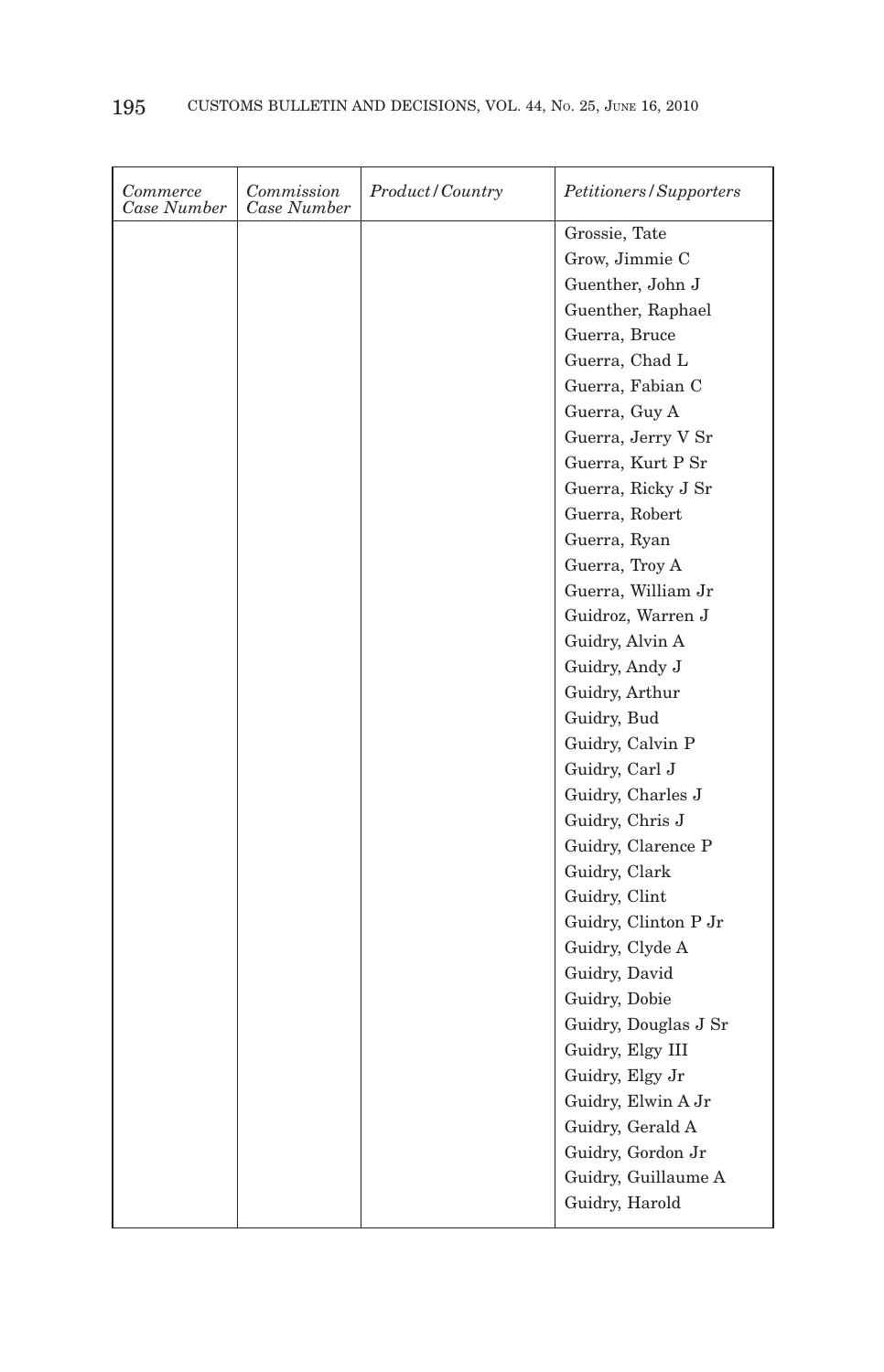| Commerce<br>Case Number | Commission<br>Case Number | Product/Country | Petitioners/Supporters         |
|-------------------------|---------------------------|-----------------|--------------------------------|
|                         |                           |                 | Guidry, Jason                  |
|                         |                           |                 | Guidry, Jessie J               |
|                         |                           |                 | Guidry, Jessie Joseph          |
|                         |                           |                 | Guidry, Jonathan B             |
|                         |                           |                 | Guidry, Joseph T Jr            |
|                         |                           |                 | Guidry, Keith M                |
|                         |                           |                 | Guidry, Kenneth J              |
|                         |                           |                 | Guidry, Kerry A                |
|                         |                           |                 | Guidry, Marco                  |
|                         |                           |                 | Guidry, Maurin T and<br>Tamika |
|                         |                           |                 | Guidry, Michael J              |
|                         |                           |                 | Guidry, Nolan J Sr             |
|                         |                           |                 | Guidry, Randy Peter Sr         |
|                         |                           |                 | Guidry, Rhonda S               |
|                         |                           |                 | Guidry, Robert C               |
|                         |                           |                 | Guidry, Robert Joseph          |
|                         |                           |                 | Guidry, Robert Wayne           |
|                         |                           |                 | Guidry, Roger                  |
|                         |                           |                 | Guidry, Ronald                 |
|                         |                           |                 | Guidry, Roy Anthony            |
|                         |                           |                 | Guidry, Roy J                  |
|                         |                           |                 | Guidry, Tammy                  |
|                         |                           |                 | Guidry, Ted                    |
|                         |                           |                 | Guidry, Thomas P               |
|                         |                           |                 | Guidry, Timothy                |
|                         |                           |                 | Guidry, Troy                   |
|                         |                           |                 | Guidry, Troy                   |
|                         |                           |                 | Guidry, Ulysses                |
|                         |                           |                 | Guidry, Vicki                  |
|                         |                           |                 | Guidry, Wayne J                |
|                         |                           |                 | Guidry, Wyatt                  |
|                         |                           |                 | Guidry, Yvonne                 |
|                         |                           |                 | Guidry-Calva, Holly A          |
|                         |                           |                 | Guilbeaux, Donald J            |
|                         |                           |                 | Guilbeaux, Lou                 |
|                         |                           |                 | Guillie, Shirley               |
|                         |                           |                 | Guillory, Horace H             |
|                         |                           |                 | Guillot, Benjamin J Jr         |
|                         |                           |                 | Guillot, Rickey A              |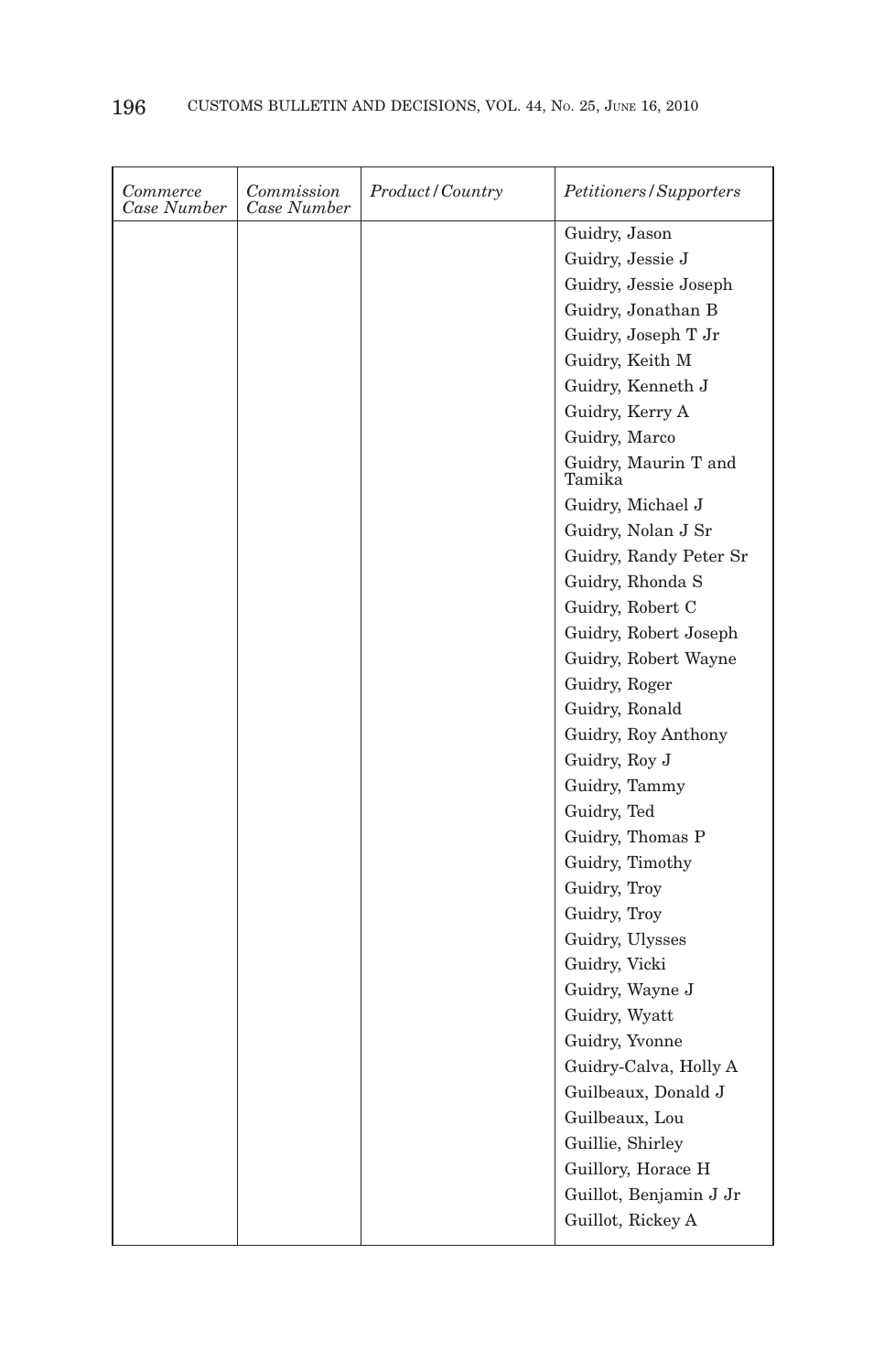| Commerce<br>Case Number | Commission<br>Case Number | Product/Country | Petitioners/Supporters     |
|-------------------------|---------------------------|-----------------|----------------------------|
|                         |                           |                 | Gulledge, Lee              |
|                         |                           |                 | Gutierrez, Anita           |
|                         |                           |                 | Guy, Jody                  |
|                         |                           |                 | Guy, Kimothy Paul          |
|                         |                           |                 | Guy, Wilson                |
|                         |                           |                 | Ha, Cherie Lan             |
|                         |                           |                 | Ha, Co Dong                |
|                         |                           |                 | Ha, Lai Thuy Thi           |
|                         |                           |                 | Ha, Lyanna                 |
|                         |                           |                 | Hadwall, John R            |
|                         |                           |                 | Hafford, Johnny            |
|                         |                           |                 | Hagan, Jules               |
|                         |                           |                 | Hagan, Marianna            |
|                         |                           |                 | Haiglea, Robbin Richard    |
|                         |                           |                 | Hales, William E           |
|                         |                           |                 | Halili, Rhonda L           |
|                         |                           |                 | Hall, Byron S              |
|                         |                           |                 | Hall, Darrel T Sr          |
|                         |                           |                 | Hall, Lorrie A             |
|                         |                           |                 | Hammer, Michael P          |
|                         |                           |                 | Hammock, Julius<br>Michael |
|                         |                           |                 | Hancock, Jimmy L           |
|                         |                           |                 | Handlin, William Sr        |
|                         |                           |                 | Hang, Cam T                |
|                         |                           |                 | Hansen, Chris              |
|                         |                           |                 | Hansen, Eric P             |
|                         |                           |                 | Hanson, Edmond A           |
|                         |                           |                 | Harbison, Louis            |
|                         |                           |                 | Hardee, William P          |
|                         |                           |                 | Hardison, Louis            |
|                         |                           |                 | Hardy John C               |
|                         |                           |                 | Hardy, Sharon              |
|                         |                           |                 | Harmon, Michelle           |
|                         |                           |                 | Harrington, George J       |
|                         |                           |                 | Harrington, Jay            |
|                         |                           |                 | Harris, Bobby D            |
|                         |                           |                 | Harris, Buster             |
|                         |                           |                 | Harris, Jimmy Wayne Sr     |
|                         |                           |                 | Harris, Johnny Ray         |
|                         |                           |                 |                            |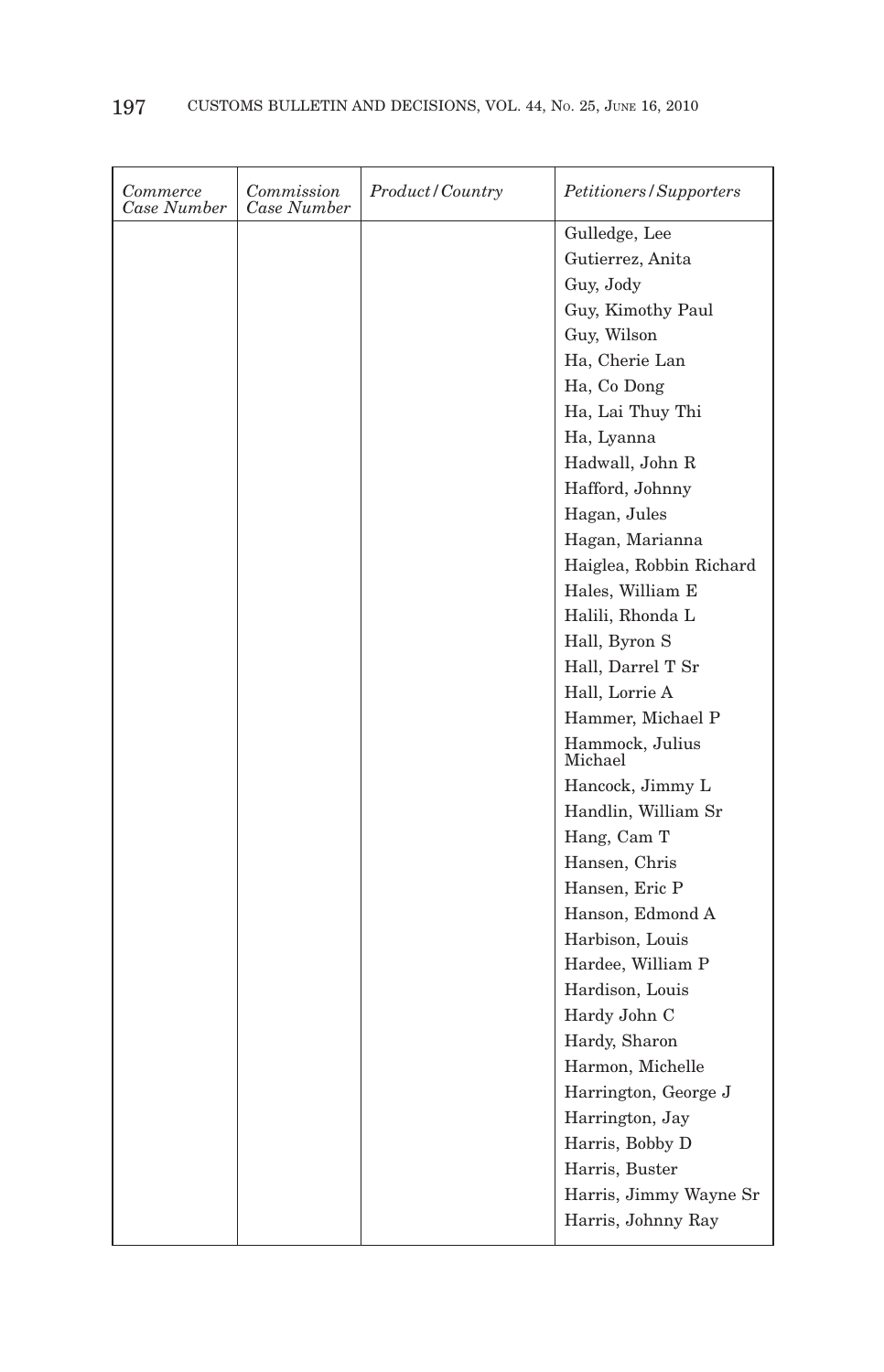| Commerce<br>Case Number | Commission<br>Case Number | Product/Country | Petitioners/Supporters |
|-------------------------|---------------------------|-----------------|------------------------|
|                         |                           |                 | Harris, Kenneth A      |
|                         |                           |                 | Harris, Ronnie         |
|                         |                           |                 | Harris, Susan D        |
|                         |                           |                 | Harris, William        |
|                         |                           |                 | Harrison, Daniel L     |
|                         |                           |                 | Hartmann, Leon M Jr    |
|                         |                           |                 | Hartmann, Walter Jr    |
|                         |                           |                 | Hattaway, Errol Henry  |
|                         |                           |                 | Haycock, Kenneth       |
|                         |                           |                 | Haydel, Gregory        |
|                         |                           |                 | Hayes, Clinton         |
|                         |                           |                 | Hayes, Katherine F     |
|                         |                           |                 | Hayes, Lod Jr          |
|                         |                           |                 | Hean, Hong             |
|                         |                           |                 | Heathcock, Walter Jr   |
|                         |                           |                 | Hebert, Albert Joseph  |
|                         |                           |                 | Hebert, Bernie         |
|                         |                           |                 | Hebert, Betty Jo       |
|                         |                           |                 | Hebert, Chris          |
|                         |                           |                 | Hebert, Craig J        |
|                         |                           |                 | Hebert, David          |
|                         |                           |                 | Hebert, David Jr       |
|                         |                           |                 | Hebert, Earl J         |
|                         |                           |                 | Hebert, Eric J         |
|                         |                           |                 | Hebert, Jack M         |
|                         |                           |                 | Hebert, Johnny Paul    |
|                         |                           |                 | Hebert, Jonathan       |
|                         |                           |                 | Hebert, Jules J        |
|                         |                           |                 | Hebert, Kim M          |
|                         |                           |                 | Hebert, Lloyd S III    |
|                         |                           |                 | Hebert, Michael J      |
|                         |                           |                 | Hebert, Myron A        |
|                         |                           |                 | Hebert, Norman         |
|                         |                           |                 | Hebert, Patrick        |
|                         |                           |                 | Hebert, Patrick A      |
|                         |                           |                 | Hebert, Pennington Jr  |
|                         |                           |                 | Hebert, Philip         |
|                         |                           |                 | Hebert, Robert A       |
|                         |                           |                 | Hebert, Terry W        |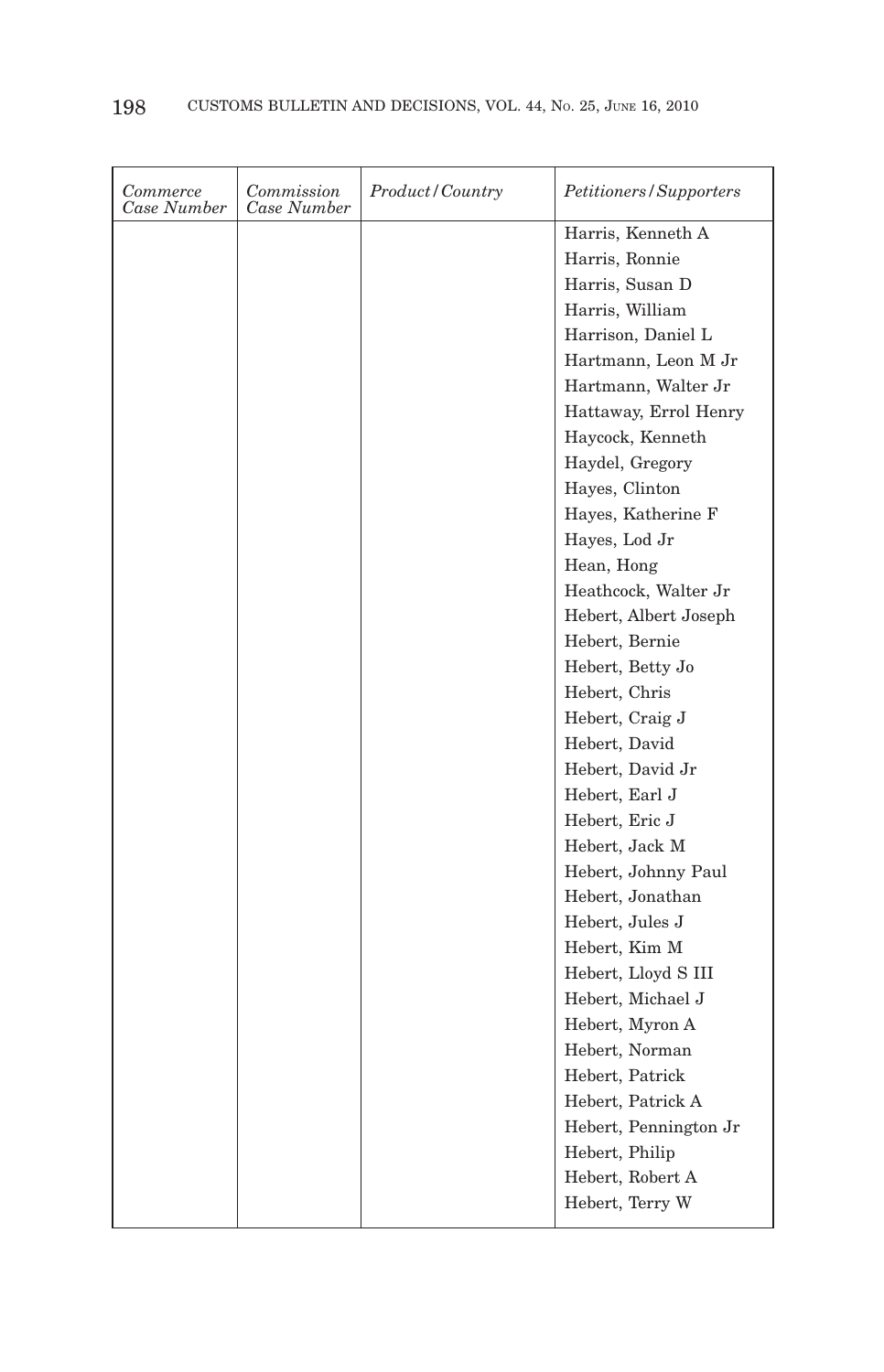| Commerce<br>Case Number | Commission<br>Case Number | Product / Country | Petitioners/Supporters        |
|-------------------------|---------------------------|-------------------|-------------------------------|
|                         |                           |                   | Hedrick, Gerald J Jr          |
|                         |                           |                   | Helmer, Claudia A             |
|                         |                           |                   | Helmer, Gerry J               |
|                         |                           |                   | Helmer, Herman C Jr           |
|                         |                           |                   | Helmer, Kenneth               |
|                         |                           |                   | Helmer, Larry J Sr            |
|                         |                           |                   | Helmer, Michael A Sr          |
|                         |                           |                   | Helmer, Rusty L               |
|                         |                           |                   | Helmer, Windy                 |
|                         |                           |                   | Hemmenway, Jack               |
|                         |                           |                   | Henderson, Brad               |
|                         |                           |                   | Henderson, Curtis             |
|                         |                           |                   | Henderson, David A Jr         |
|                         |                           |                   | Henderson, David A Sr         |
|                         |                           |                   | Henderson, Johnny             |
|                         |                           |                   | Henderson, Olen               |
|                         |                           |                   | Henderson, P Loam             |
|                         |                           |                   | Henry, Joanne                 |
|                         |                           |                   | Henry, Rodney                 |
|                         |                           |                   | Herbert, Patrick and<br>Terry |
|                         |                           |                   | Hereford, Rodney O Jr         |
|                         |                           |                   | Hereford, Rodney O Sr         |
|                         |                           |                   | Hernandez, Corey              |
|                         |                           |                   | Herndon, Mark                 |
|                         |                           |                   | Hertel, Charles W             |
|                         |                           |                   | Hertz, Edward C Sr            |
|                         |                           |                   | Hess, Allen L Sr              |
|                         |                           |                   | Hess, Henry D Jr              |
|                         |                           |                   | Hess, Jessica R               |
|                         |                           |                   | Hess, Wayne B                 |
|                         |                           |                   | Hewett, Emma                  |
|                         |                           |                   | Hewett, James                 |
|                         |                           |                   | Hickman, John                 |
|                         |                           |                   | Hickman, Marvin               |
|                         |                           |                   | Hicks, Billy M                |
|                         |                           |                   | Hicks, James W                |
|                         |                           |                   | Hicks, Larry W                |
|                         |                           |                   | Hicks, Walter R               |
|                         |                           |                   | Hien, Nguyen                  |
|                         |                           |                   |                               |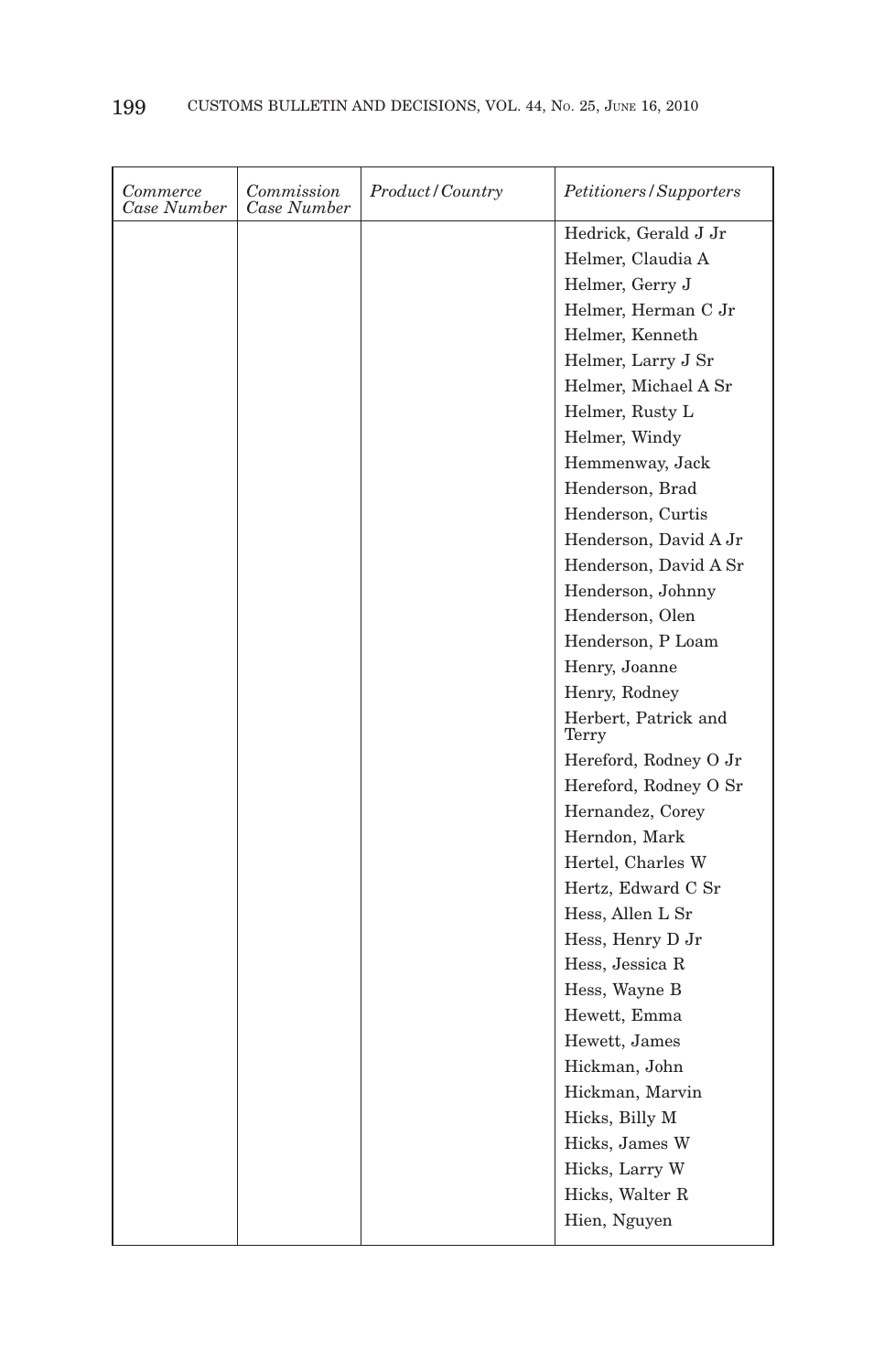| Commerce<br>Case Number | Commission<br>Case Number | Product/Country | Petitioners/Supporters        |
|-------------------------|---------------------------|-----------------|-------------------------------|
|                         |                           |                 | Higgins, Joseph J III         |
|                         |                           |                 | Hill, Darren S                |
|                         |                           |                 | Hill, Joseph R                |
|                         |                           |                 | Hill, Sharon                  |
|                         |                           |                 | Hill, Willie E Jr             |
|                         |                           |                 | Hills, Herman W               |
|                         |                           |                 | Hingle, Barbara E             |
|                         |                           |                 | Hingle, Rick A                |
|                         |                           |                 | Hingle, Roland T Jr           |
|                         |                           |                 | Hingle, Roland T Sr           |
|                         |                           |                 | Hingle, Ronald J              |
|                         |                           |                 | Hinojosa, R                   |
|                         |                           |                 | Hinojosa, Randy               |
|                         |                           |                 | Hinojosa, Ricky A             |
|                         |                           |                 | Hipps, Nicole Marie           |
|                         |                           |                 | Ho, Dung Tan                  |
|                         |                           |                 | Ho, Hung                      |
|                         |                           |                 | Ho, Jennifer                  |
|                         |                           |                 | Ho, Jimmy                     |
|                         |                           |                 | Ho, Lam                       |
|                         |                           |                 | Ho, Nam                       |
|                         |                           |                 | Ho, Nga T                     |
|                         |                           |                 | Ho, O                         |
|                         |                           |                 | Ho, Sang N                    |
|                         |                           |                 | Ho, Thanh Quoc                |
|                         |                           |                 | Ho, Thien Dang                |
|                         |                           |                 | Ho, Tien Van                  |
|                         |                           |                 | Ho, Tri Tran                  |
|                         |                           |                 | Hoang, Dung T                 |
|                         |                           |                 | Hoang, Hoa T and Tam<br>Hoang |
|                         |                           |                 | Hoang, Huy Van                |
|                         |                           |                 | Hoang, Jennifer Vu            |
|                         |                           |                 | Hoang, John                   |
|                         |                           |                 | Hoang, Julie                  |
|                         |                           |                 | Hoang, Kimberly               |
|                         |                           |                 | Hoang, Linda                  |
|                         |                           |                 | Hoang, Loan                   |
|                         |                           |                 | Hoang, San Ngoc               |
|                         |                           |                 | Hoang, Tro Van                |
|                         |                           |                 |                               |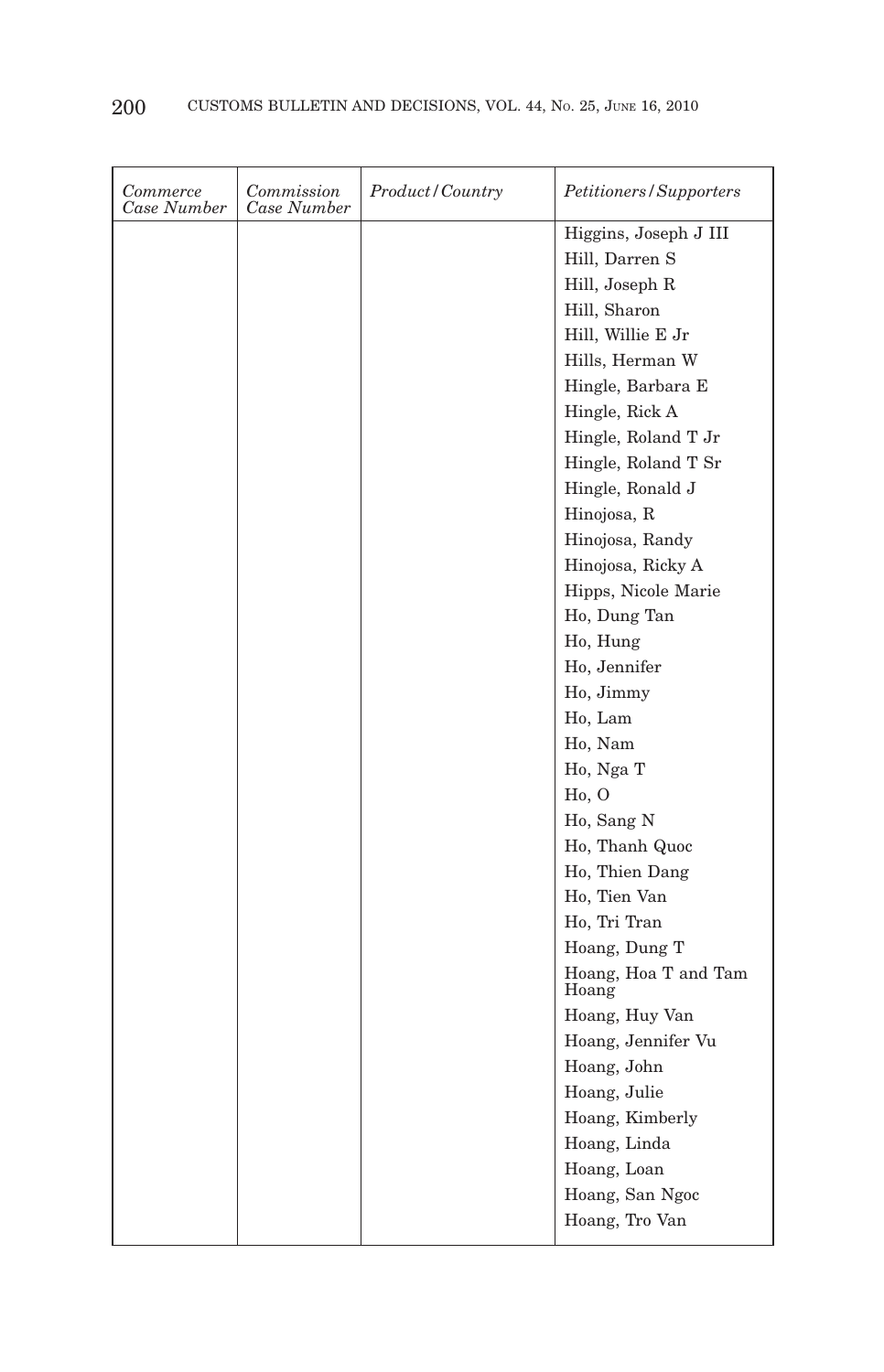| Commerce<br>Case Number | Commission<br>Case Number | Product/Country | Petitioners/Supporters  |
|-------------------------|---------------------------|-----------------|-------------------------|
|                         |                           |                 | Hoang, Trung Kim        |
|                         |                           |                 | Hoang, Trung Tuan       |
|                         |                           |                 | Hoang, Vincent Huynh    |
|                         |                           |                 | Hodges, Ralph W         |
|                         |                           |                 | Hoffpaviiz, Harry K     |
|                         |                           |                 | Holland, Vidal          |
|                         |                           |                 | Holler, Boyce Dwight Jr |
|                         |                           |                 | Hollier, Dennis J       |
|                         |                           |                 | Holloway, Carl D        |
|                         |                           |                 | Hong, Tai Van           |
|                         |                           |                 | Hood, Malcolm           |
|                         |                           |                 | Hopton, Douglas         |
|                         |                           |                 | Horaist, Shawn P        |
|                         |                           |                 | Hostetler, Warren L II  |
|                         |                           |                 | Hotard, Claude          |
|                         |                           |                 | Hotard, Emile J Jr      |
|                         |                           |                 | Howard, Jeff            |
|                         |                           |                 | Howerin, Billy Sr       |
|                         |                           |                 | Howerin, Wendell Sr     |
|                         |                           |                 | Hubbard, Keith          |
|                         |                           |                 | Hubbard, Perry III      |
|                         |                           |                 | Huber, Berry T          |
|                         |                           |                 | Huber, Charles A        |
|                         |                           |                 | Huck, Irma Elaine       |
|                         |                           |                 | Huck, Steven R          |
|                         |                           |                 | Huckabee, Harold        |
|                         |                           |                 | Hue, Patrick A          |
|                         |                           |                 | Hughes, Brad J          |
|                         |                           |                 | Hults, Thomas           |
|                         |                           |                 | Hutcherson, Daniel J    |
|                         |                           |                 | Hutchinson, Douglas     |
|                         |                           |                 | Hutchinson, George D    |
|                         |                           |                 | Hutchinson, William H   |
|                         |                           |                 | Hutto, Cynthia E        |
|                         |                           |                 | Hutto, Henry G Jr       |
|                         |                           |                 | Huynh, Chien Thi        |
|                         |                           |                 | Huynh, Dong Xuan        |
|                         |                           |                 | Huynh, Dung             |
|                         |                           |                 | Huynh, Dung V           |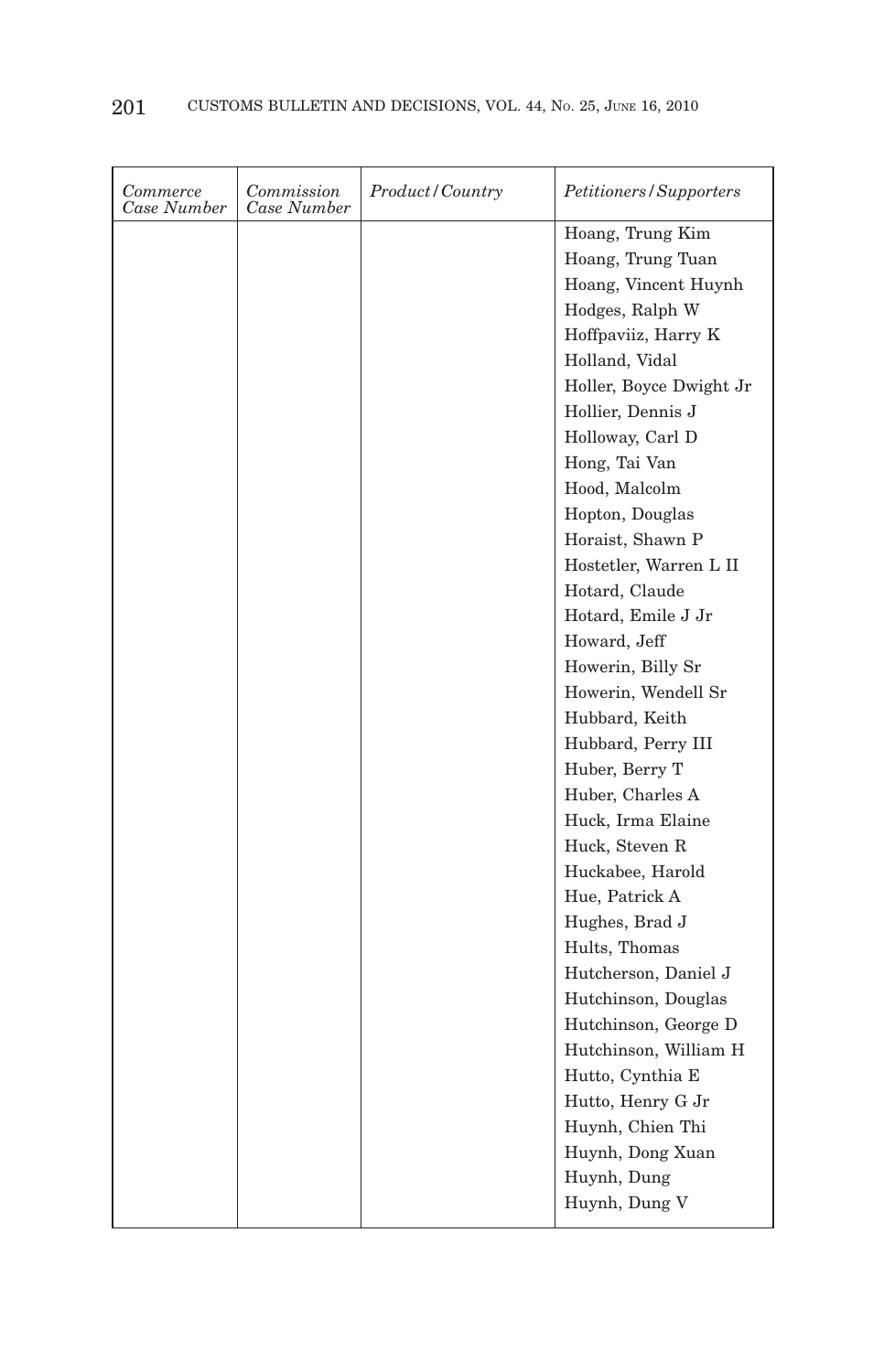| Commerce<br>Case Number | Commission<br>Case Number | Product/Country | Petitioners/Supporters |
|-------------------------|---------------------------|-----------------|------------------------|
|                         |                           |                 | Huynh, Hai             |
|                         |                           |                 | Huynh, Hai             |
|                         |                           |                 | Huynh, Hai Van         |
|                         |                           |                 | Huynh, Hoang D         |
|                         |                           |                 | Huynh, Hoang Van       |
|                         |                           |                 | Huynh, Hung            |
|                         |                           |                 | Huynh, James N         |
|                         |                           |                 | Huynh, Johhny Hiep     |
|                         |                           |                 | Huynh, Johnnie         |
|                         |                           |                 | Huynh, Kim             |
|                         |                           |                 | Huynh, Lay             |
|                         |                           |                 | Huynh, Long            |
|                         |                           |                 | Huynh, Mack Van        |
|                         |                           |                 | Huynh, Mau Van         |
|                         |                           |                 | Huynh, Minh            |
|                         |                           |                 | Huynh, Minh Van        |
|                         |                           |                 | Huynh, Nam Van         |
|                         |                           |                 | Huynh, Thai            |
|                         |                           |                 | Huynh, Tham Thi        |
|                         |                           |                 | Huynh, Thanh           |
|                         |                           |                 | Huynh, The V           |
|                         |                           |                 | Huynh, Tri             |
|                         |                           |                 | Huynh, Truc            |
|                         |                           |                 | Huynh, Tu              |
|                         |                           |                 | Huynh, Tu              |
|                         |                           |                 | Huynh, Tung Van        |
|                         |                           |                 | Huynh, Van X           |
|                         |                           |                 | Huynh, Viet Van        |
|                         |                           |                 | Huynh, Vuong Van       |
|                         |                           |                 | Hymel, Joseph Jr       |
|                         |                           |                 | Hymel, Michael D       |
|                         |                           |                 | Hymel, Nolan J Sr      |
|                         |                           |                 | Ingham, Herbert W      |
|                         |                           |                 | Inglis, Richard M      |
|                         |                           |                 | Ingraham, Joseph S     |
|                         |                           |                 | Ingraham, Joyce        |
|                         |                           |                 | Ipock, Billy           |
|                         |                           |                 | Ipock, William B       |
|                         |                           |                 | Ireland, Arthur Allen  |
|                         |                           |                 |                        |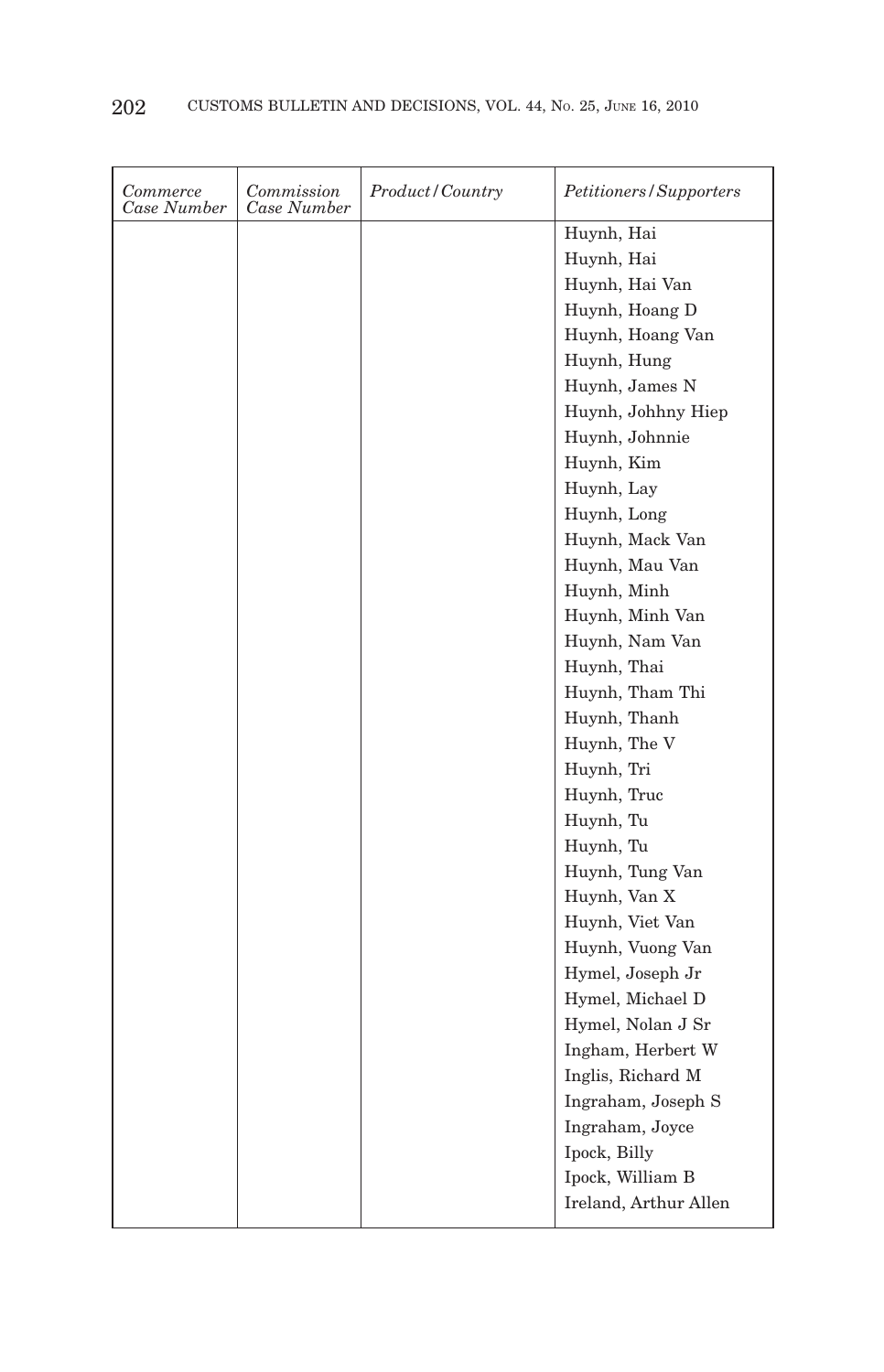| Commerce<br>Case Number | Commission<br>Case Number | Product/Country | Petitioners/Supporters          |
|-------------------------|---------------------------|-----------------|---------------------------------|
|                         |                           |                 | Iver, George Jr                 |
|                         |                           |                 | Jackson, Alfred M               |
|                         |                           |                 | Jackson, Carl John              |
|                         |                           |                 | Jackson, David                  |
|                         |                           |                 | Jackson, Eugene O               |
|                         |                           |                 | Jackson, Glenn C Jr             |
|                         |                           |                 | Jackson, Glenn C Sr             |
|                         |                           |                 | Jackson, James Jerome           |
|                         |                           |                 | Jackson, John D                 |
|                         |                           |                 | Jackson, John Elton Sr          |
|                         |                           |                 | Jackson, Levi                   |
|                         |                           |                 | Jackson, Nancy L                |
|                         |                           |                 | Jackson, Robert W               |
|                         |                           |                 | Jackson, Shannon                |
|                         |                           |                 | Jackson, Shaun C                |
|                         |                           |                 | Jackson, Steven A               |
|                         |                           |                 | Jacob, Ronald R                 |
|                         |                           |                 | Jacob, Warren J Jr              |
|                         |                           |                 | Jacobs, L Anthony               |
|                         |                           |                 | Jacobs, Lawrence F              |
|                         |                           |                 | Jarreau, Billy and Mari-<br>lyn |
|                         |                           |                 | Jarvis, James D                 |
|                         |                           |                 | Jaye, Emma                      |
|                         |                           |                 | Jeanfreau, Vincent R            |
|                         |                           |                 | Jefferies, William              |
|                         |                           |                 | Jemison, Timothy<br>Michael Sr  |
|                         |                           |                 | Jennings, Jacob                 |
|                         |                           |                 | Joffrion, Harold J Jr           |
|                         |                           |                 | Johnson, Albert F               |
|                         |                           |                 | Johnson, Ashley Lamar           |
|                         |                           |                 | Johnson, Bernard Jr             |
|                         |                           |                 | Johnson, Brent W                |
|                         |                           |                 | Johnson, Bruce Warem            |
|                         |                           |                 | Johnson, Carl S                 |
|                         |                           |                 | Johnson, Carolyn                |
|                         |                           |                 | Johnson, Clyde Sr               |
|                         |                           |                 | Johnson, David G                |
|                         |                           |                 | Johnson, David Paul             |
|                         |                           |                 |                                 |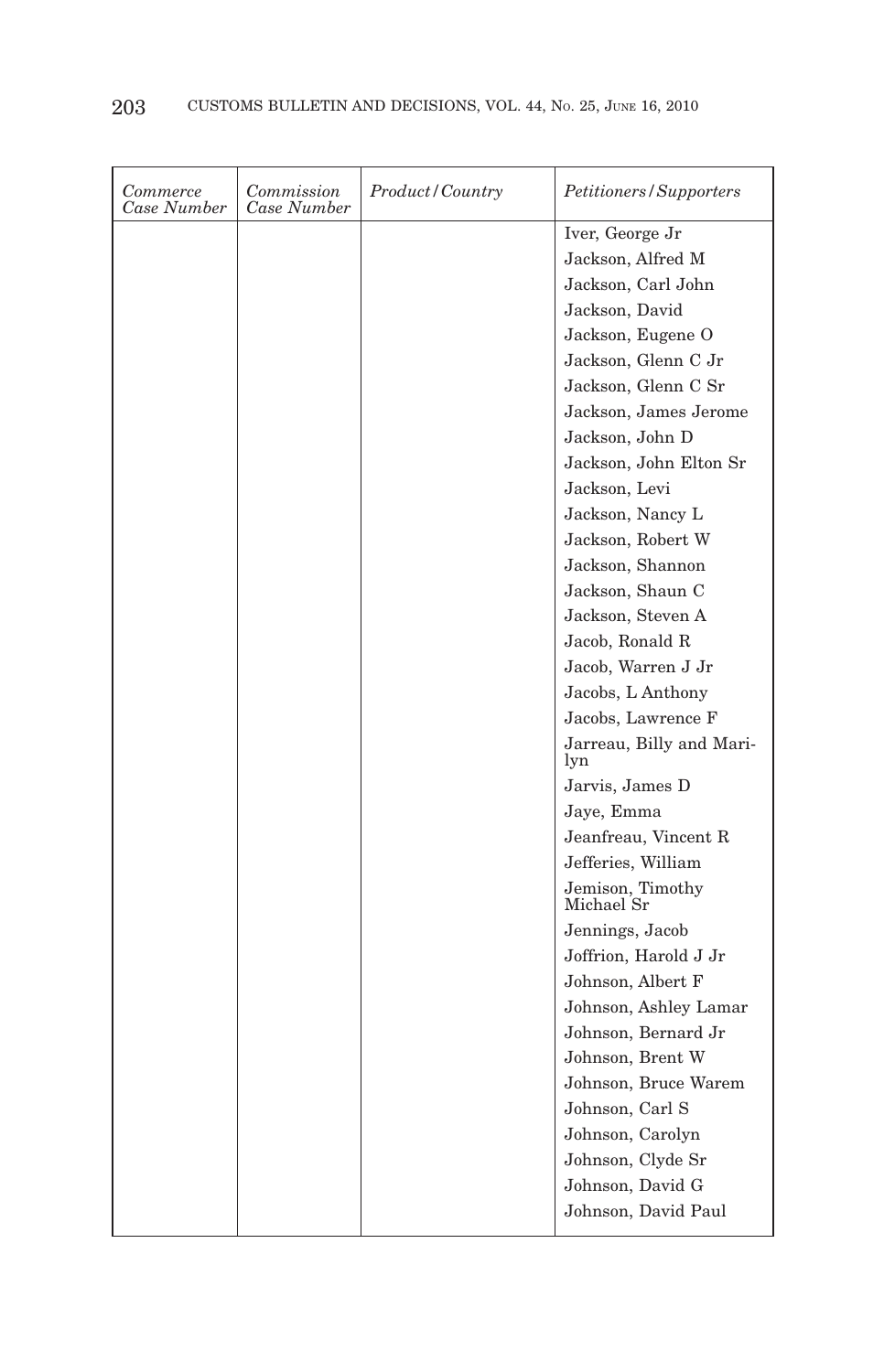| Commerce<br>Case Number | Commission<br>Case Number | <i>Product/Country</i> | <i>Petitioners/Supporters</i>        |
|-------------------------|---------------------------|------------------------|--------------------------------------|
|                         |                           |                        | Johnson, Gary Allen Sr               |
|                         |                           |                        | Johnson, George D                    |
|                         |                           |                        | Johnson, Michael A                   |
|                         |                           |                        | Johnson, Randy J                     |
|                         |                           |                        | Johnson, Regenia                     |
|                         |                           |                        | Johnson, Robert                      |
|                         |                           |                        | Johnson, Ronald Ray Sr               |
|                         |                           |                        | Johnson, Steve                       |
|                         |                           |                        | Johnson, Thomas Allen<br>Jr          |
|                         |                           |                        | Johnston, Ronald                     |
|                         |                           |                        | Joly, Nicholas J Jr                  |
|                         |                           |                        | Jones, Charles                       |
|                         |                           |                        | Jones, Clinton                       |
|                         |                           |                        | Jones, Daisy Mae                     |
|                         |                           |                        | Jones, Jeffery E                     |
|                         |                           |                        | Jones, Jerome N Sr                   |
|                         |                           |                        | Jones, John W                        |
|                         |                           |                        | Jones, Larry                         |
|                         |                           |                        | Jones, Len                           |
|                         |                           |                        | Jones, Michael G Sr                  |
|                         |                           |                        | Jones, Paul E                        |
|                         |                           |                        | Jones, Perry T Sr                    |
|                         |                           |                        | Jones, Ralph William                 |
|                         |                           |                        | Jones, Richard G Sr                  |
|                         |                           |                        | Jones, Stephen K                     |
|                         |                           |                        | Jones, Wayne                         |
|                         |                           |                        | Joost, Donald F                      |
|                         |                           |                        | Jordan, Dean                         |
|                         |                           |                        | Jordan, Hubert William<br>III (Bert) |
|                         |                           |                        | Jordan, Hurbert W Jr                 |
|                         |                           |                        | Judalet, Ramon G                     |
|                         |                           |                        | Judy, William Roger                  |
|                         |                           |                        | Julian, Ida                          |
|                         |                           |                        | Julian, John I Sr                    |
|                         |                           |                        | Juneau, Anthony Sr                   |
|                         |                           |                        | Juneau, Bruce                        |
|                         |                           |                        | Juneau, Robert A Jr and<br>Laura K   |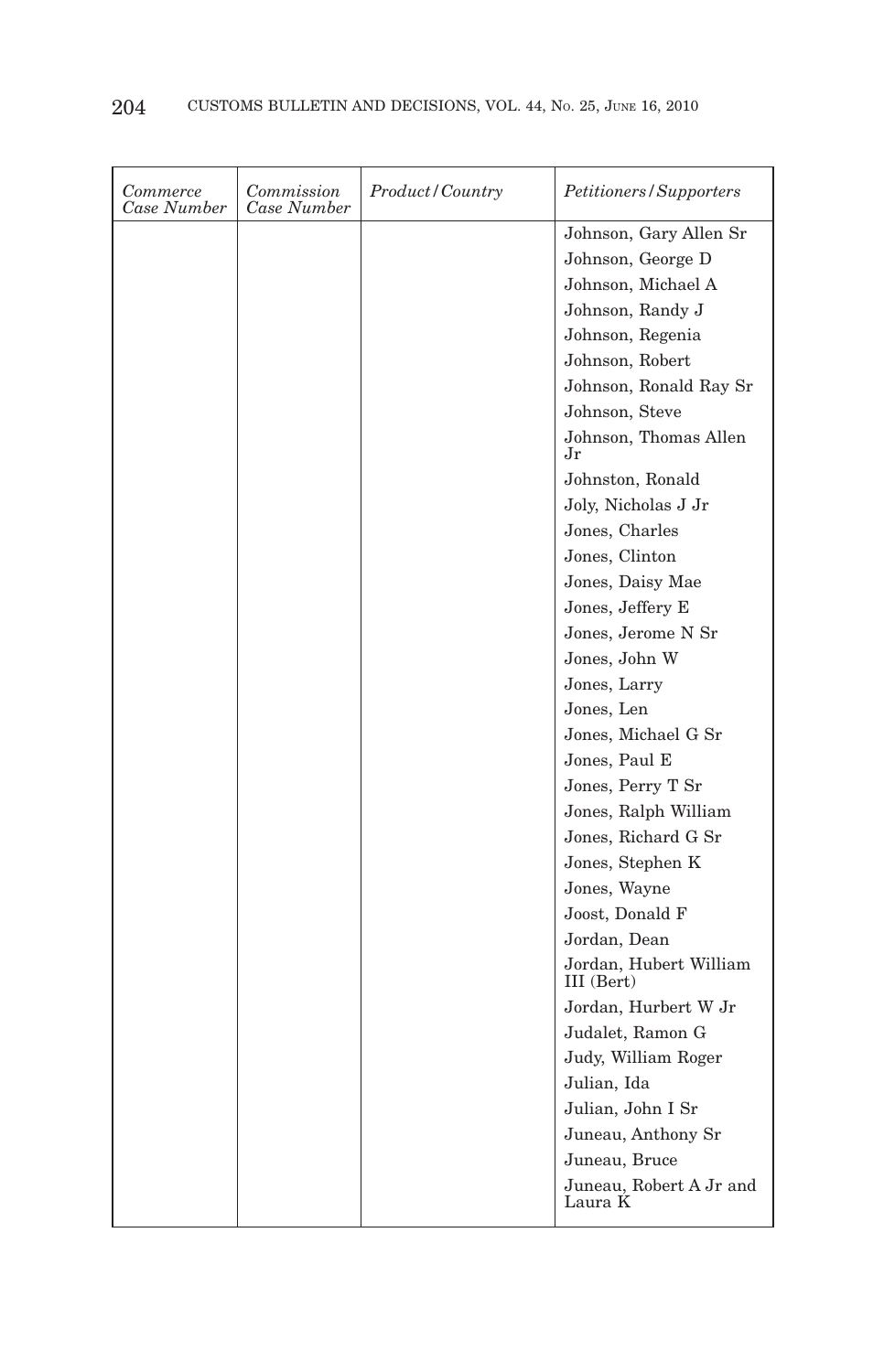| Commerce<br>Case Number | Commission<br>Case Number | Product/Country | Petitioners/Supporters             |
|-------------------------|---------------------------|-----------------|------------------------------------|
|                         |                           |                 | Jurjevich, Leander J               |
|                         |                           |                 | Kain, Jules B Sr                   |
|                         |                           |                 | Kain, Martin A                     |
|                         |                           |                 | Kalliainen, Dale                   |
|                         |                           |                 | Kalliainen, Richard                |
|                         |                           |                 | Kang, Chamroeun                    |
|                         |                           |                 | Kang, Sambo                        |
|                         |                           |                 | Kap, Brenda                        |
|                         |                           |                 | Keen, Robert Steven                |
|                         |                           |                 | Keenan, Robert M                   |
|                         |                           |                 | Kellum, Kenneth Sr                 |
|                         |                           |                 | Kellum, Larry Gray Sr              |
|                         |                           |                 | Kellum, Roxanne                    |
|                         |                           |                 | Kelly, Roger B                     |
|                         |                           |                 | Kelly, Thomas E                    |
|                         |                           |                 | Kendrick, Chuck J                  |
|                         |                           |                 | Kennair, Michael S                 |
|                         |                           |                 | Kennedy, Dothan                    |
|                         |                           |                 | Kenney, David Jr                   |
|                         |                           |                 | Kenney, Robert W                   |
|                         |                           |                 | Kent, Michael A                    |
|                         |                           |                 | Keo, Bunly                         |
|                         |                           |                 | Kerchner, Steve                    |
|                         |                           |                 | Kern, Thurmond                     |
|                         |                           |                 | Khin, Sochenda                     |
|                         |                           |                 | Khui, Lep and Nga Ho               |
|                         |                           |                 | Kidd, Frank                        |
|                         |                           |                 | Kiesel, Edward C and<br>Lorraine T |
|                         |                           |                 | Kiff, Hank J                       |
|                         |                           |                 | Kiff, Melvin                       |
|                         |                           |                 | Kiffe, Horace                      |
|                         |                           |                 | Kim, Puch                          |
|                         |                           |                 | Kimbrough, Carson                  |
|                         |                           |                 | Kim-Tun, Soeun                     |
|                         |                           |                 | King, Andy A                       |
|                         |                           |                 | King, Donald Jr                    |
|                         |                           |                 | King, James B                      |
|                         |                           |                 | King, Thornell                     |
|                         |                           |                 | King, Wesley                       |
|                         |                           |                 |                                    |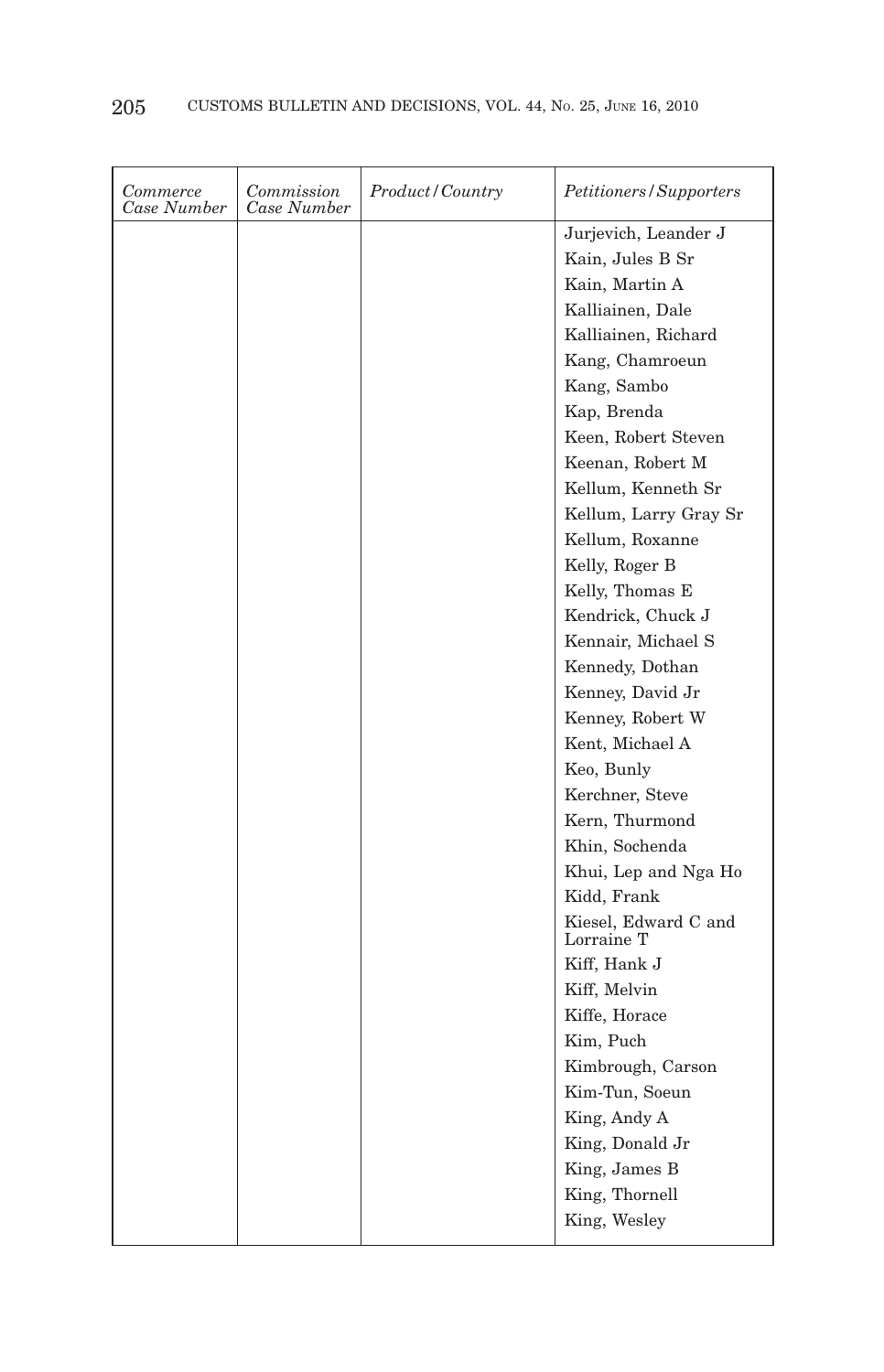| Commerce<br>Case Number | Commission<br>Case Number | Product/Country | Petitioners/Supporters  |
|-------------------------|---------------------------|-----------------|-------------------------|
|                         |                           |                 | Kit, An                 |
|                         |                           |                 | Kizer, Anthony J        |
|                         |                           |                 | Kleimann, Robert        |
|                         |                           |                 | Knapp, Alton P Jr       |
|                         |                           |                 | Knapp, Alton P Sr       |
|                         |                           |                 | Knapp, Ellis L Jr       |
|                         |                           |                 | Knapp, Melvin L         |
|                         |                           |                 | Knapp, Theresa          |
|                         |                           |                 | Knecht, Frederick Jr    |
|                         |                           |                 | Knezek, Lee             |
|                         |                           |                 | Knight, George          |
|                         |                           |                 | Knight, Keith B         |
|                         |                           |                 | Knight, Robert E        |
|                         |                           |                 | Koch, Howard J          |
|                         |                           |                 | Kong, Seng              |
|                         |                           |                 | Konitz, Bobby           |
|                         |                           |                 | Koo, Herman             |
|                         |                           |                 | Koonce, Curtis S        |
|                         |                           |                 | Koonce, Howard N        |
|                         |                           |                 | Kopszywa, Mark L        |
|                         |                           |                 | Kopszywa, Stanley J     |
|                         |                           |                 | Kotulja, Stejepan       |
|                         |                           |                 | Kraemer, Bridget        |
|                         |                           |                 | Kraemer, Wilbert J      |
|                         |                           |                 | Kraemer, Wilbert Jr     |
|                         |                           |                 | Kramer, David           |
|                         |                           |                 | Krantz, Arthur Jr       |
|                         |                           |                 | Krantz, Lori            |
|                         |                           |                 | Kraver, C W             |
|                         |                           |                 | Kreger, Ronald A Sr     |
|                         |                           |                 | Kreger, Roy J Sr        |
|                         |                           |                 | Kreger, Ryan A          |
|                         |                           |                 | Krennerich, Raymond A   |
|                         |                           |                 | Kroke, Stephen E        |
|                         |                           |                 | Kruth, Frank D          |
|                         |                           |                 | Kuchler, Alphonse L III |
|                         |                           |                 | Kuhn, Bruce A Sr        |
|                         |                           |                 | Kuhn, Gerard R Jr       |
|                         |                           |                 | Kuhn, Gerard R Sr       |
|                         |                           |                 |                         |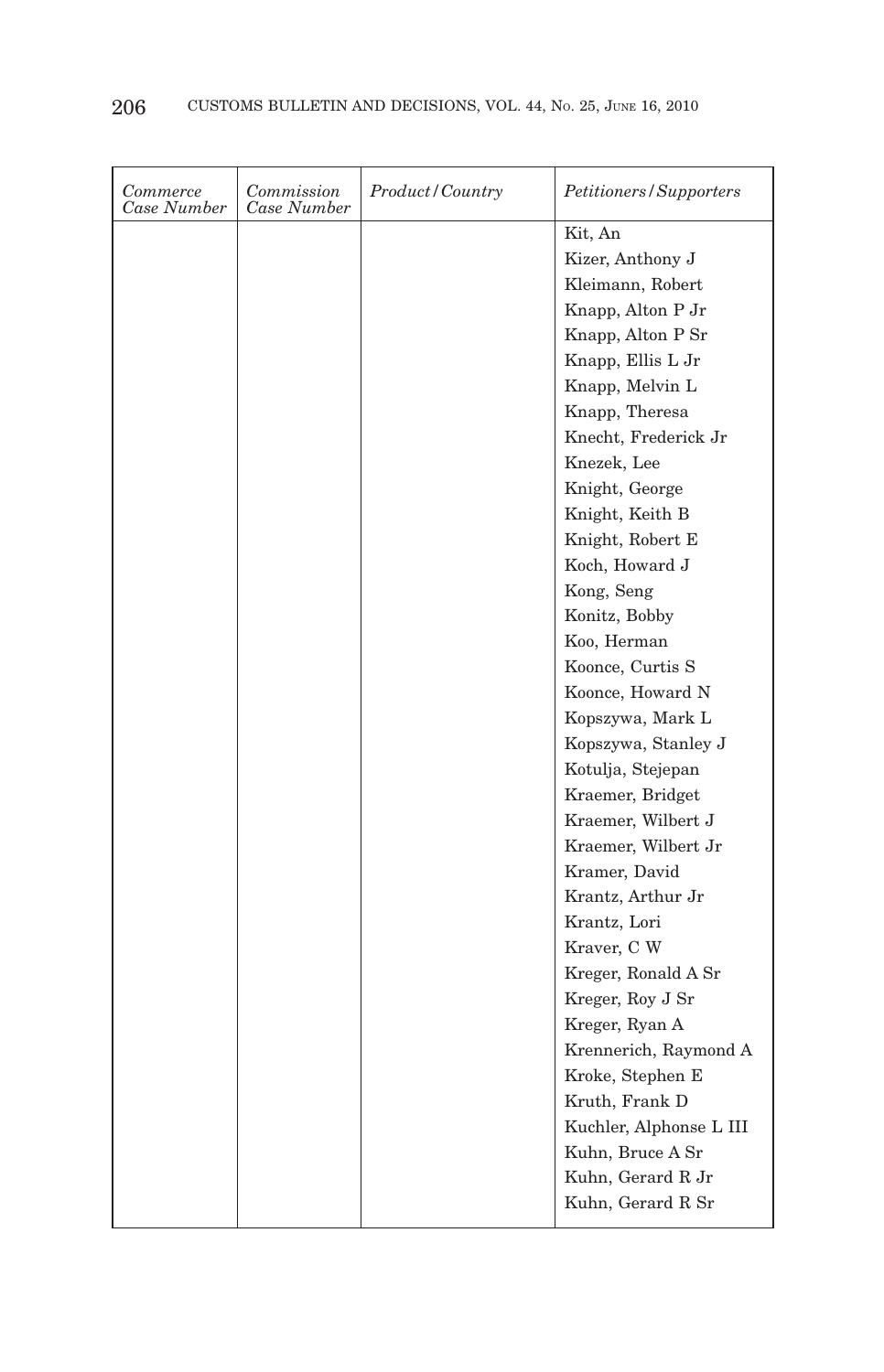| Commerce<br>Case Number | Commission<br>Case Number | Product/Country | Petitioners/Supporters |
|-------------------------|---------------------------|-----------------|------------------------|
|                         |                           |                 | Kuhns, Deborah         |
|                         |                           |                 | LaBauve, Kerry         |
|                         |                           |                 | LaBauve, Sabrina       |
|                         |                           |                 | LaBauve, Terry         |
|                         |                           |                 | LaBiche, Todd A        |
|                         |                           |                 | LaBove, Carroll        |
|                         |                           |                 | LaBove, Frederick P    |
|                         |                           |                 | Lachica, Jacqueline    |
|                         |                           |                 | Lachico, Douglas       |
|                         |                           |                 | Lacobon, Tommy W Jr    |
|                         |                           |                 | Lacobon, Tony C        |
|                         |                           |                 | LaCoste, Broddie       |
|                         |                           |                 | LaCoste, Carl          |
|                         |                           |                 | LaCoste, Dennis E      |
|                         |                           |                 | LaCoste, Grayland J    |
|                         |                           |                 | LaCoste, Malcolm Jr    |
|                         |                           |                 | LaCoste, Melvin        |
|                         |                           |                 | LaCoste, Melvin W Jr   |
|                         |                           |                 | LaCoste, Ravin J Jr    |
|                         |                           |                 | LaCoste, Ravin Sr      |
|                         |                           |                 | Ladner, Clarence J III |
|                         |                           |                 | Ladson, Earlene G      |
|                         |                           |                 | LaFont, Douglas A Sr   |
|                         |                           |                 | LaFont, Edna S         |
|                         |                           |                 | LaFont, Jackin         |
|                         |                           |                 | LaFont, Noces J Jr     |
|                         |                           |                 | LaFont, Weyland J Sr   |
|                         |                           |                 | LaFrance, Joseph T     |
|                         |                           |                 | Lagarde, Frank N       |
|                         |                           |                 | Lagarde, Gary Paul     |
|                         |                           |                 | Lagasse, Michael F     |
|                         |                           |                 | Lai, Hen K             |
|                         |                           |                 | Lai, Then              |
|                         |                           |                 | Lam, Cang Van          |
|                         |                           |                 | Lam, Cui               |
|                         |                           |                 | Lam, Dong Van          |
|                         |                           |                 | Lam, Hiep Tan          |
|                         |                           |                 | Lam, Lan Van           |
|                         |                           |                 | Lam, Lee Phenh         |
|                         |                           |                 |                        |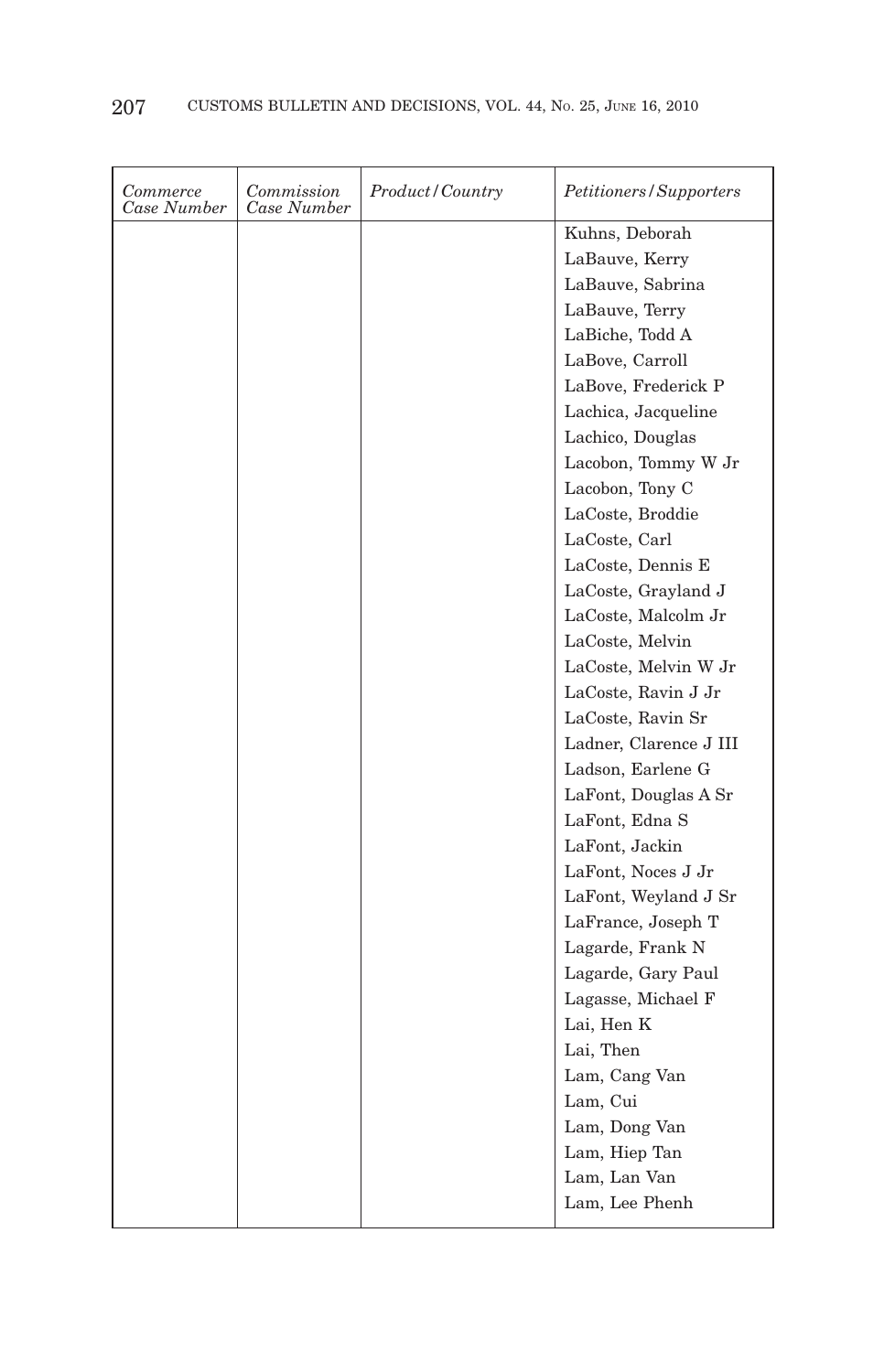| Commerce<br>Case Number | Commission<br>Case Number | Product/Country | Petitioners / Supporters        |
|-------------------------|---------------------------|-----------------|---------------------------------|
|                         |                           |                 | Lam, Phan                       |
|                         |                           |                 | Lam, Qui                        |
|                         |                           |                 | Lam, Sochen                     |
|                         |                           |                 | Lam, Tai                        |
|                         |                           |                 | Lam, Tinh Huu                   |
|                         |                           |                 | Lambas, Jessie J Sr             |
|                         |                           |                 | Lanclos, Paul                   |
|                         |                           |                 | Landry, David A                 |
|                         |                           |                 | Landry, Dennis J                |
|                         |                           |                 | Landry, Edward N Jr             |
|                         |                           |                 | Landry, George                  |
|                         |                           |                 | Landry, George M                |
|                         |                           |                 | Landry, James F                 |
|                         |                           |                 | Landry, Jude C                  |
|                         |                           |                 | Landry, Robert E                |
|                         |                           |                 | Landry, Ronald J                |
|                         |                           |                 | Landry, Samuel J Jr             |
|                         |                           |                 | Landry, Tracy                   |
|                         |                           |                 | Lane, Daniel E                  |
|                         |                           |                 | Lapeyrouse, Lance M             |
|                         |                           |                 | Lapeyrouse, Rosalie             |
|                         |                           |                 | Lapeyrouse, Tillman Jo-<br>seph |
|                         |                           |                 | LaRive, James L Jr              |
|                         |                           |                 | LaRoche, Daniel S               |
|                         |                           |                 | Lasseigne, Betty                |
|                         |                           |                 | Lasseigne, Blake                |
|                         |                           |                 | Lasseigne, Floyd                |
|                         |                           |                 | Lasseigne, Frank                |
|                         |                           |                 | Lasseigne, Harris Jr            |
|                         |                           |                 | Lasseigne, Ivy Jr               |
|                         |                           |                 | Lasseigne, Jefferson            |
|                         |                           |                 | Lasseigne, Jefferson P Jr       |
|                         |                           |                 | Lasseigne, Johnny J             |
|                         |                           |                 | Lasseigne, Marlene              |
|                         |                           |                 | Lasseigne, Nolan J              |
|                         |                           |                 | Lasseigne, Trent                |
|                         |                           |                 | Lat, Chhiet                     |
|                         |                           |                 | Latapie, Charlotte A            |
|                         |                           |                 | Latapie, Crystal                |
|                         |                           |                 |                                 |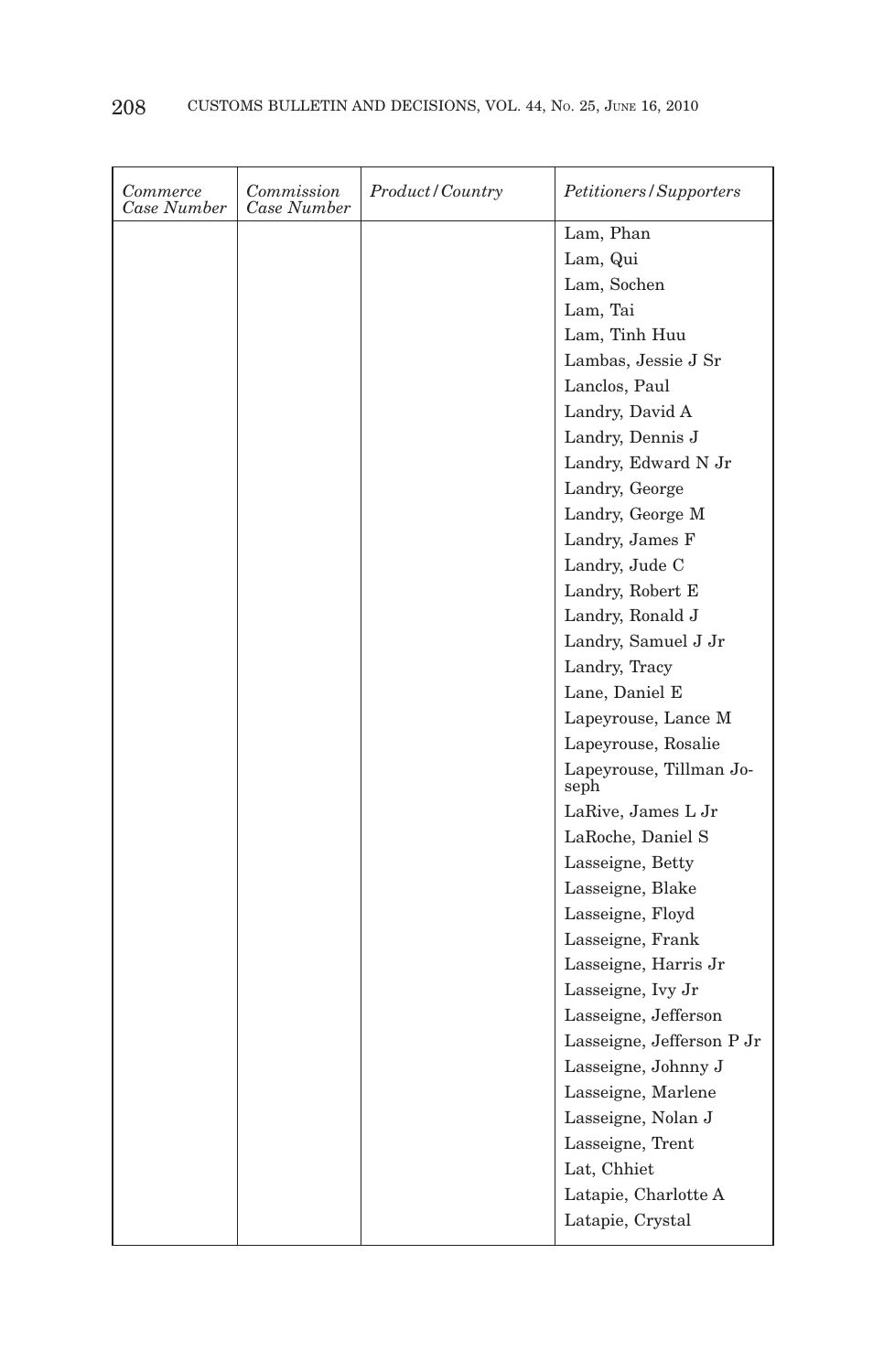| Commerce<br>Case Number | Commission<br>Case Number | <i>Product/Country</i> | Petitioners/Supporters        |
|-------------------------|---------------------------|------------------------|-------------------------------|
|                         |                           |                        | Latapie, Jerry                |
|                         |                           |                        | Latapie, Joey G               |
|                         |                           |                        | Latapie, Joseph               |
|                         |                           |                        | Latapie, Joseph F Sr          |
|                         |                           |                        | Latapie, Travis               |
|                         |                           |                        | Latiolais, Craig J            |
|                         |                           |                        | Latiolais, Joel               |
|                         |                           |                        | Lau, Ho Thanh                 |
|                         |                           |                        | Laughlin, James G             |
|                         |                           |                        | Laughlin, James Mitch-<br>ell |
|                         |                           |                        | Laurent, Yvonne M             |
|                         |                           |                        | Lavergne, Roger               |
|                         |                           |                        | Lawdros, Terrance Jr          |
|                         |                           |                        | Layrisson, Michael A III      |
|                         |                           |                        | Le, Amanda                    |
|                         |                           |                        | Le, An Van                    |
|                         |                           |                        | Le, Ben                       |
|                         |                           |                        | Le, Binh T                    |
|                         |                           |                        | Le, Cheo Van                  |
|                         |                           |                        | Le, Chinh Thanh               |
|                         |                           |                        | Le, Chinh Thanh and<br>Yen Vo |
|                         |                           |                        | Le, Cu Thi                    |
|                         |                           |                        | Le, Dai M                     |
|                         |                           |                        | Le, Dale                      |
|                         |                           |                        | Le, David Rung                |
|                         |                           |                        | Le, Du M                      |
|                         |                           |                        | Le, Duc V                     |
|                         |                           |                        | Le, Duoc M                    |
|                         |                           |                        | Le, Hien V                    |
|                         |                           |                        | Le, Houston T                 |
|                         |                           |                        | Le, Hung                      |
|                         |                           |                        | Le, Jimmy                     |
|                         |                           |                        | Le, Jimmy and Hoang           |
|                         |                           |                        | Le, Khoa                      |
|                         |                           |                        | Le, Kim                       |
|                         |                           |                        | Le, Ky Van                    |
|                         |                           |                        | Le, Lang Van                  |
|                         |                           |                        | Le, Lily                      |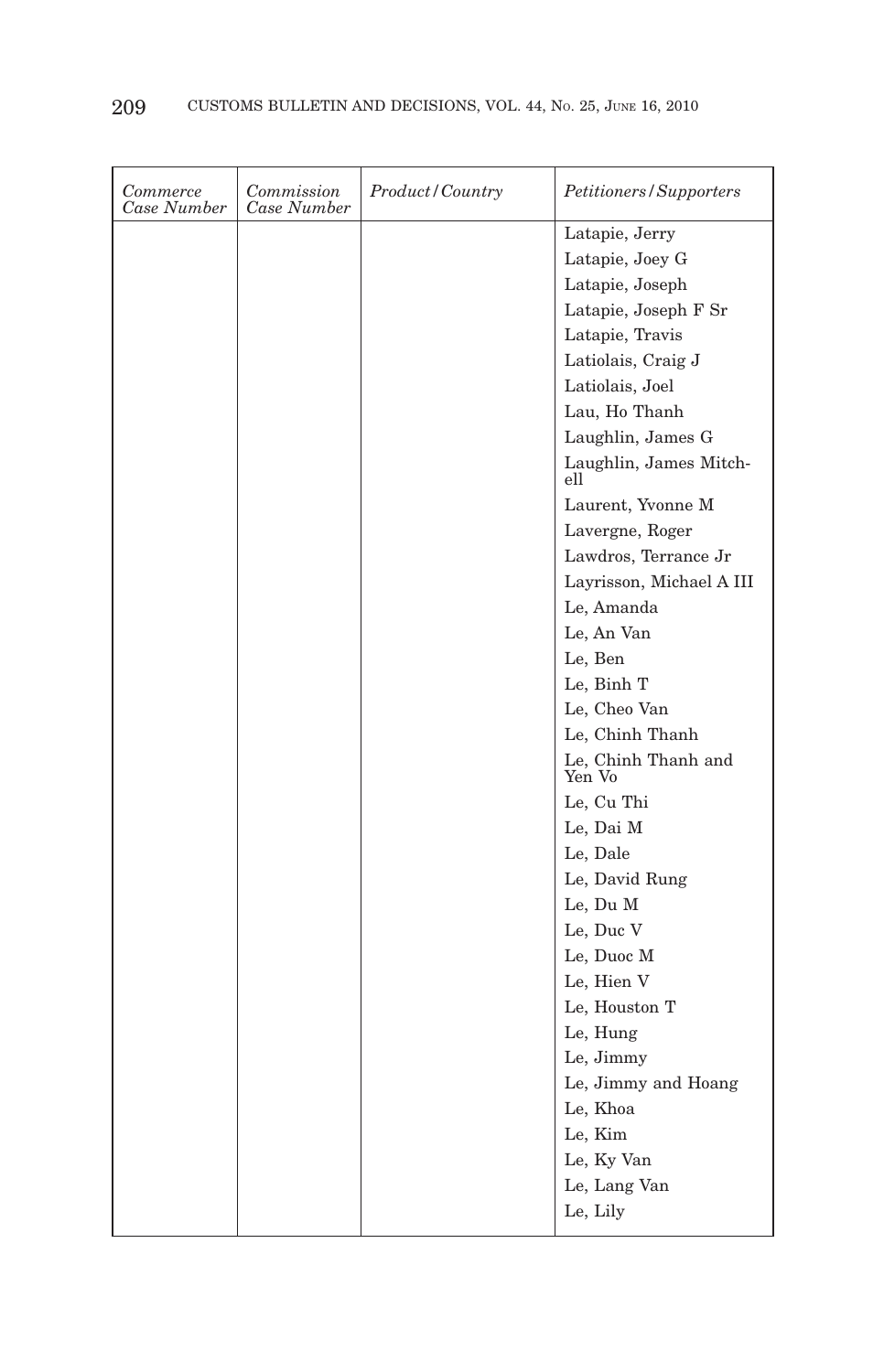| Commerce<br>Case Number | Commission<br>Case Number | <i>Product</i> / Country | Petitioners/Supporters      |
|-------------------------|---------------------------|--------------------------|-----------------------------|
|                         |                           |                          | Le, Lisa Tuyet Thi          |
|                         |                           |                          | Le, Loi                     |
|                         |                           |                          | Le, Minh Van                |
|                         |                           |                          | Le, Muoi Van                |
|                         |                           |                          | Le, My                      |
|                         |                           |                          | Le, My V                    |
|                         |                           |                          | Le, Nam and Xhan-Minh<br>Le |
|                         |                           |                          | Le, Nam Van                 |
|                         |                           |                          | Le, Nhieu T                 |
|                         |                           |                          | Le, Nhut Hoang              |
|                         |                           |                          | Le, Nu Thi                  |
|                         |                           |                          | Le, Phuc Van                |
|                         |                           |                          | Le, Que V                   |
|                         |                           |                          | Le, Quy                     |
|                         |                           |                          | Le, Robert                  |
|                         |                           |                          | Le, Sam Van                 |
|                         |                           |                          | Le, Sau V                   |
|                         |                           |                          | Le, Son                     |
|                         |                           |                          | Le, Son                     |
|                         |                           |                          | Le, Son H                   |
|                         |                           |                          | Le, Son Quoc                |
|                         |                           |                          | Le, Son Van                 |
|                         |                           |                          | Le, Su                      |
|                         |                           |                          | Le, Tam V                   |
|                         |                           |                          | Le, Thanh Huong             |
|                         |                           |                          | Le, Tong Minh               |
|                         |                           |                          | Le, Tony                    |
|                         |                           |                          | Le, Tracy Lan Chi           |
|                         |                           |                          | Le, Tuan Nhu                |
|                         |                           |                          | Le, Viet Hoang              |
|                         |                           |                          | Le, Vui                     |
|                         |                           |                          | Leaf, Andrew Scott          |
|                         |                           |                          | Leary, Roland               |
|                         |                           |                          | LeBeauf, Thomas             |
|                         |                           |                          | LeBlanc, Donnie             |
|                         |                           |                          | LeBlanc, Edwin J            |
|                         |                           |                          | LeBlanc, Enoch P            |
|                         |                           |                          | LeBlanc, Gareth R III       |
|                         |                           |                          | LeBlanc, Gareth R Jr        |
|                         |                           |                          |                             |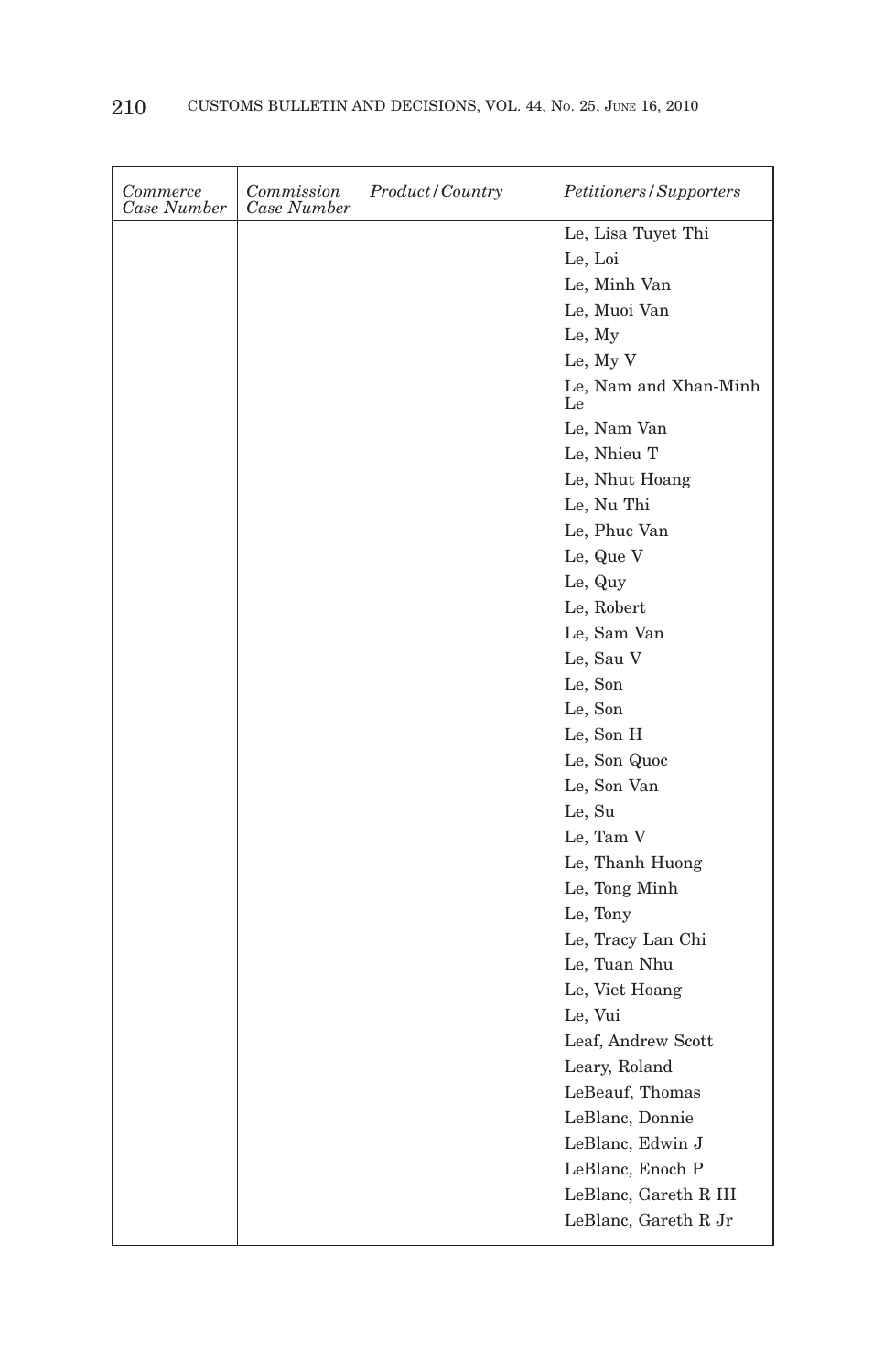| Commerce<br>Case Number | Commission<br>Case Number | Product/Country | Petitioners/Supporters       |
|-------------------------|---------------------------|-----------------|------------------------------|
|                         |                           |                 | LeBlanc, Gerald E            |
|                         |                           |                 | LeBlanc, Hubert C            |
|                         |                           |                 | LeBlanc, Jerald              |
|                         |                           |                 | LeBlanc, Jesse Jr            |
|                         |                           |                 | LeBlanc, Keenon An-<br>thony |
|                         |                           |                 | LeBlanc, Lanvin J            |
|                         |                           |                 | LeBlanc, Luke A              |
|                         |                           |                 | LeBlanc, Marty J             |
|                         |                           |                 | LeBlanc, Marty J Jr          |
|                         |                           |                 | LeBlanc, Mickel J            |
|                         |                           |                 | LeBlanc, Robert Patrick      |
|                         |                           |                 | LeBlanc, Scotty M            |
|                         |                           |                 | LeBlanc, Shelton             |
|                         |                           |                 | LeBlanc, Terry J             |
|                         |                           |                 | LeBoeuf, Brent J             |
|                         |                           |                 | LeBoeuf, Emery J             |
|                         |                           |                 | LeBoeuf, Joseph R            |
|                         |                           |                 | LeBoeuf, Tammy Y             |
|                         |                           |                 | LeBouef, Dale                |
|                         |                           |                 | LeBouef, Edward J            |
|                         |                           |                 | LeBouef, Ellis J Jr          |
|                         |                           |                 | LeBouef, Gillis              |
|                         |                           |                 | LeBouef, Jimmie              |
|                         |                           |                 | LeBouef, Leslie              |
|                         |                           |                 | LeBouef, Lindy J             |
|                         |                           |                 | LeBouef, Micheal J           |
|                         |                           |                 | LeBouef, Raymond             |
|                         |                           |                 | LeBouef, Tommy J             |
|                         |                           |                 | LeBouef, Wiley Sr            |
|                         |                           |                 | LeBourgeois, Stephen A       |
|                         |                           |                 | LeCompte, Alena              |
|                         |                           |                 | LeCompte, Aubrey J           |
|                         |                           |                 | LeCompte, Etha               |
|                         |                           |                 | LeCompte, Jesse C Jr         |
|                         |                           |                 | LeCompte, Jesse Jr           |
|                         |                           |                 | LeCompte, Jesse Sr           |
|                         |                           |                 | LeCompte, Lyle               |
|                         |                           |                 | LeCompte, Patricia F         |
|                         |                           |                 | LeCompte, Todd               |
|                         |                           |                 |                              |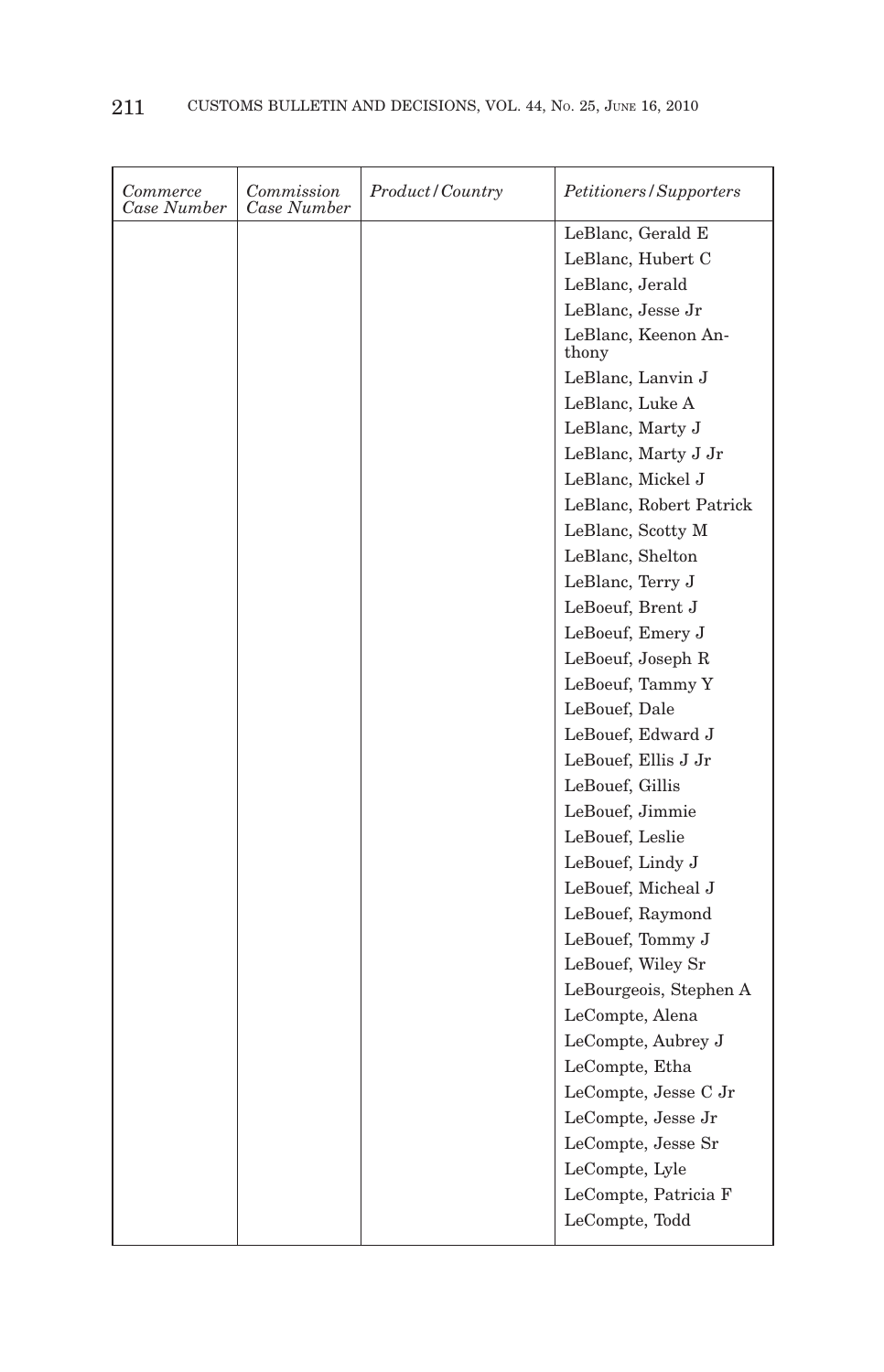| Commerce<br>Case Number | Commission<br>Case Number | Product / Country | Petitioners/Supporters |
|-------------------------|---------------------------|-------------------|------------------------|
|                         |                           |                   | LeCompte, Troy A Sr    |
|                         |                           |                   | Ledet, Brad            |
|                         |                           |                   | Ledet, Bryan           |
|                         |                           |                   | Ledet, Carlton         |
|                         |                           |                   | Ledet, Charles J       |
|                         |                           |                   | Ledet, Jack A          |
|                         |                           |                   | Ledet, Kenneth A       |
|                         |                           |                   | Ledet, Mark            |
|                         |                           |                   | Ledet, Maxine B        |
|                         |                           |                   | Ledet, Mervin          |
|                         |                           |                   | Ledet, Phillip John    |
|                         |                           |                   | Ledoux, Dennis         |
|                         |                           |                   | Ledwig, Joe J          |
|                         |                           |                   | Lee, Carl              |
|                         |                           |                   | Lee, James K           |
|                         |                           |                   | Lee, Marilyn           |
|                         |                           |                   | Lee, Otis M Jr         |
|                         |                           |                   | Lee, Raymond C         |
|                         |                           |                   | Lee, Robert E          |
|                         |                           |                   | Lee, Steven J          |
|                         |                           |                   | Leek, Mark A           |
|                         |                           |                   | LeGaux, Roy J Jr       |
|                         |                           |                   | Legendre, Kerry        |
|                         |                           |                   | Legendre, Paul         |
|                         |                           |                   | Leger, Andre           |
|                         |                           |                   | LeGros, Alex M         |
|                         |                           |                   | LeJeune, Philip Jr     |
|                         |                           |                   | LeJeune, Philip Sr     |
|                         |                           |                   | LeJeune, Ramona V      |
|                         |                           |                   | LeJeunee, Debbie       |
|                         |                           |                   | LeJuine, Eddie R       |
|                         |                           |                   | LeLand, Allston Bochet |
|                         |                           |                   | Leland, Rutledge B III |
|                         |                           |                   | Leland, Rutledge B Jr  |
|                         |                           |                   | LeLeaux, David         |
|                         |                           |                   | Leleux, Kevin J        |
|                         |                           |                   | Lemoine, Jeffery Jr    |
|                         |                           |                   | Leonard, Dan           |
|                         |                           |                   | Leonard, Dexter J Jr   |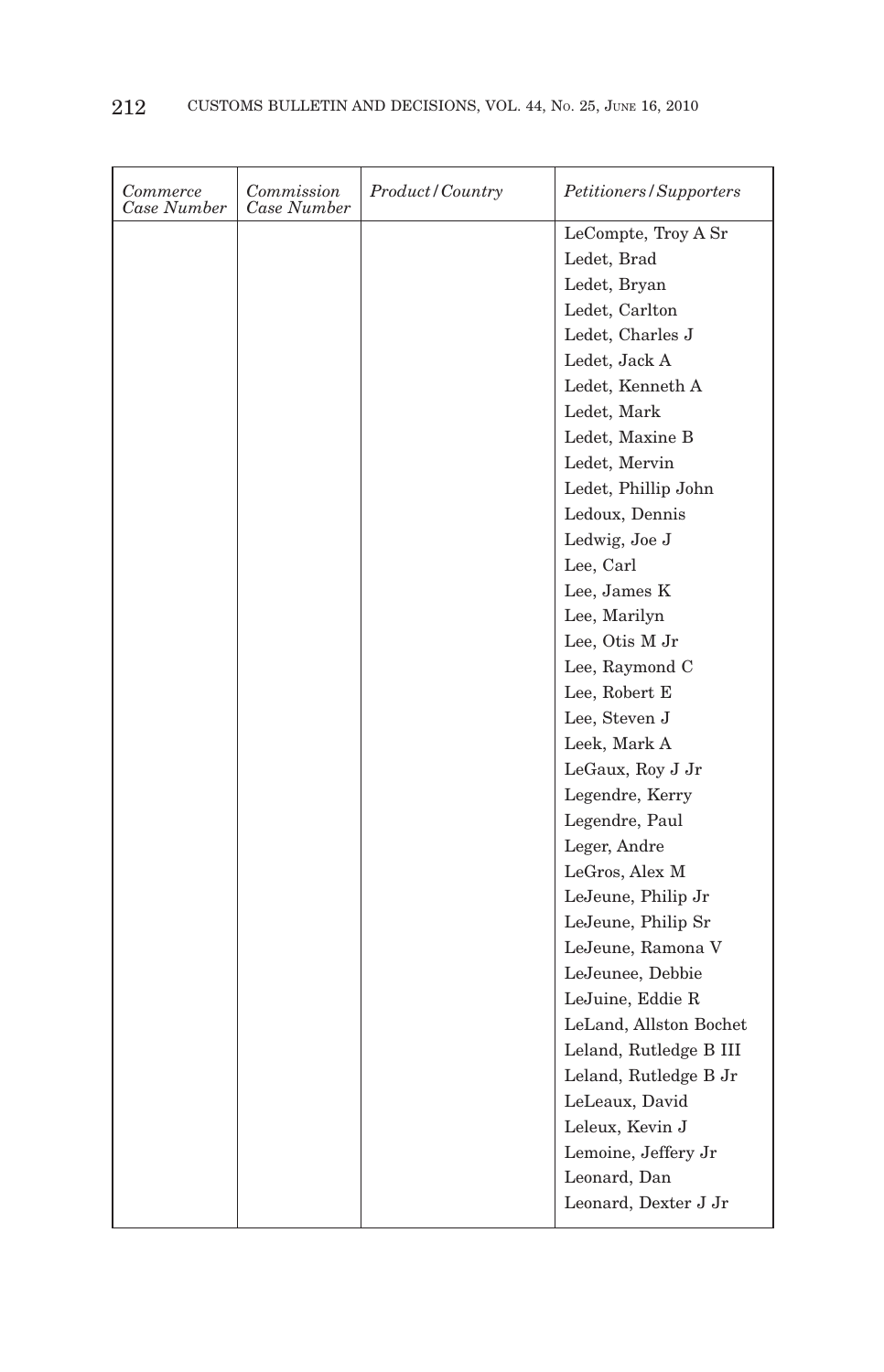| Commerce<br>Case Number | Commission<br>Case Number | Product/Country | Petitioners/Supporters   |
|-------------------------|---------------------------|-----------------|--------------------------|
|                         |                           |                 | Leonard, Micheal A       |
|                         |                           |                 | Lepine, Leroy L          |
|                         |                           |                 | Lesso, Rudy Jr           |
|                         |                           |                 | Lester, Shawn            |
|                         |                           |                 | Levron, Dale T           |
|                         |                           |                 | Levy, Patrick T          |
|                         |                           |                 | Lewis, Kenneth           |
|                         |                           |                 | Lewis, Mark Steven       |
|                         |                           |                 | Libersat, Anthony R      |
|                         |                           |                 | Libersat, Kim            |
|                         |                           |                 | Licatino, Daniel Jr      |
|                         |                           |                 | Lichenstein, Donald L    |
|                         |                           |                 | Lilley, Douglas P        |
|                         |                           |                 | Lim, Chhay               |
|                         |                           |                 | Lim, Koung               |
|                         |                           |                 | Lim, Tav Seng            |
|                         |                           |                 | Linden, Eric L           |
|                         |                           |                 | Liner, Claude J Jr       |
|                         |                           |                 | Liner, Harold            |
|                         |                           |                 | Liner, Jerry             |
|                         |                           |                 | Liner, Kevin             |
|                         |                           |                 | Liner, Michael B Sr      |
|                         |                           |                 | Liner, Morris T Jr       |
|                         |                           |                 | Liner, Morris T Sr       |
|                         |                           |                 | Liner, Tandy M           |
|                         |                           |                 | Linh, Pham               |
|                         |                           |                 | Linwood, Dolby           |
|                         |                           |                 | Lirette, Alex J Sr       |
|                         |                           |                 | Lirette, Bobby and Sheri |
|                         |                           |                 | Lirette, Chester Patrick |
|                         |                           |                 | Lirette, Daniel J        |
|                         |                           |                 | Lirette, Dean J          |
|                         |                           |                 | Lirette, Delvin J Jr     |
|                         |                           |                 | Lirette, Delvin Jr       |
|                         |                           |                 | Lirette, Desaire J       |
|                         |                           |                 | Lirette, Eugis P Sr      |
|                         |                           |                 | Lirette, Guy A           |
|                         |                           |                 | Lirette, Jeannie         |
|                         |                           |                 | Lirette, Kern A          |
|                         |                           |                 |                          |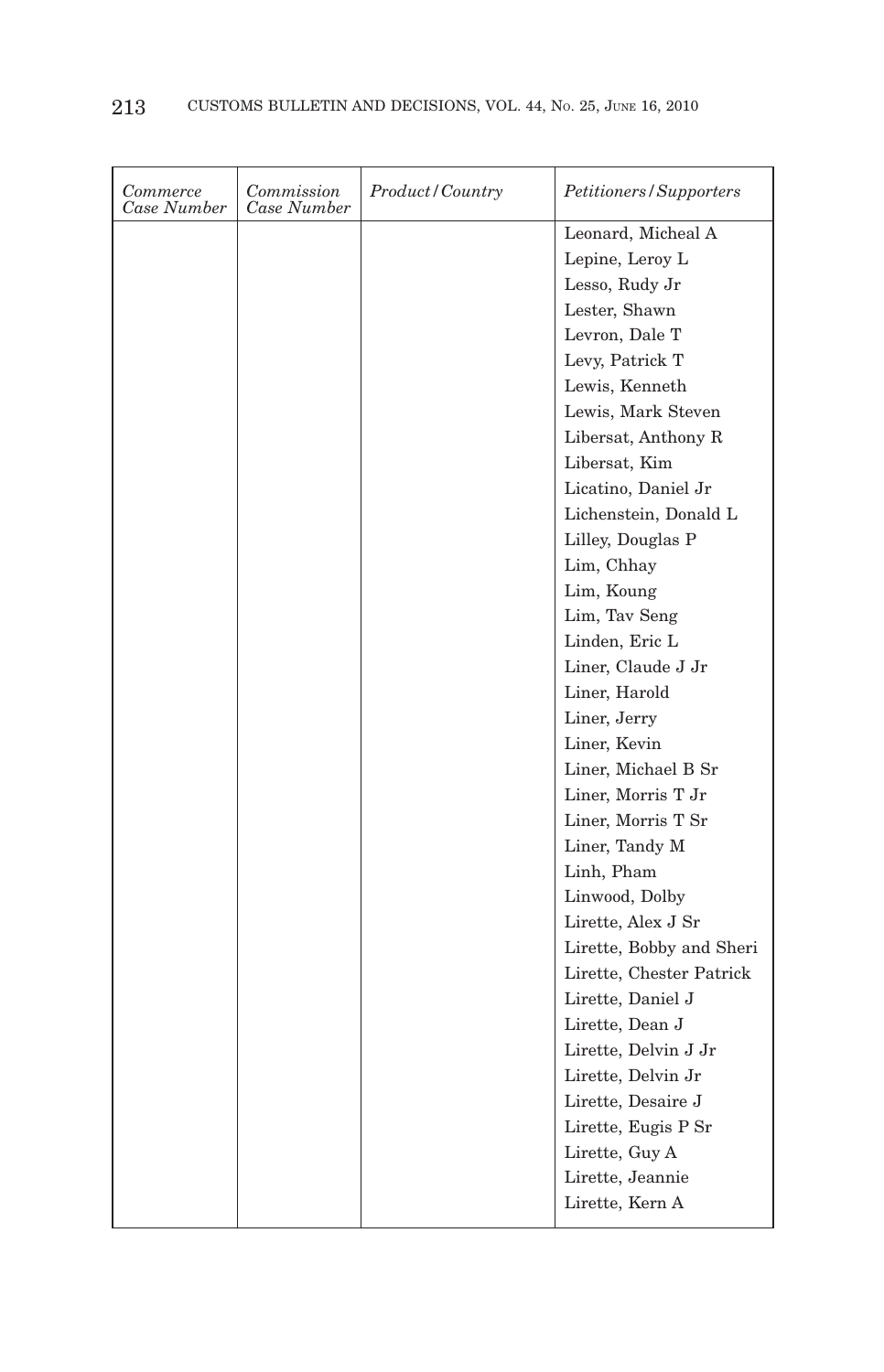| Commerce<br>Case Number | Commission<br>Case Number | <i>Product/Country</i> | Petitioners/Supporters         |
|-------------------------|---------------------------|------------------------|--------------------------------|
|                         |                           |                        | Lirette, Ron C                 |
|                         |                           |                        | Lirette, Russell (Chico)<br>Jr |
|                         |                           |                        | Lirette, Shaun Patrick         |
|                         |                           |                        | Lirette, Terry J Sr            |
|                         |                           |                        | Little, William A              |
|                         |                           |                        | Little, William Boyd           |
|                         |                           |                        | Liv, Niem S                    |
|                         |                           |                        | Livaudais, Ernest J            |
|                         |                           |                        | Liverman, Harry R              |
|                         |                           |                        | LoBue, Michael Anthony<br>Sr   |
|                         |                           |                        | Locascio, Dustin               |
|                         |                           |                        | Lockhart, William T            |
|                         |                           |                        | Lodrigue, Jimmy A              |
|                         |                           |                        | Lodrigue, Kerry                |
|                         |                           |                        | Lombardo, Joseph P             |
|                         |                           |                        | Lombas, James A Jr             |
|                         |                           |                        | Lombas, Kim D                  |
|                         |                           |                        | Londrie, Harley                |
|                         |                           |                        | Long, Cao Thanh                |
|                         |                           |                        | Long, Dinh                     |
|                         |                           |                        | Long, Robert                   |
|                         |                           |                        | Longo, Ronald S Jr             |
|                         |                           |                        | Longwater, Ryan Heath          |
|                         |                           |                        | Loomer, Rhonda                 |
|                         |                           |                        | Lopez, Celestino               |
|                         |                           |                        | Lopez, Evelio                  |
|                         |                           |                        | Lopez, Harry N                 |
|                         |                           |                        | Lopez, Ron                     |
|                         |                           |                        | Lopez, Scott                   |
|                         |                           |                        | Lopez, Stephen R Jr            |
|                         |                           |                        | Lord, Michael E Sr             |
|                         |                           |                        | Loupe, George Jr               |
|                         |                           |                        | Loupe, Ted                     |
|                         |                           |                        | Lovell, Billy                  |
|                         |                           |                        | Lovell, Bobby Jason            |
|                         |                           |                        | Lovell, Bradford John          |
|                         |                           |                        | Lovell, Charles J Jr           |
|                         |                           |                        | Lovell, Clayton                |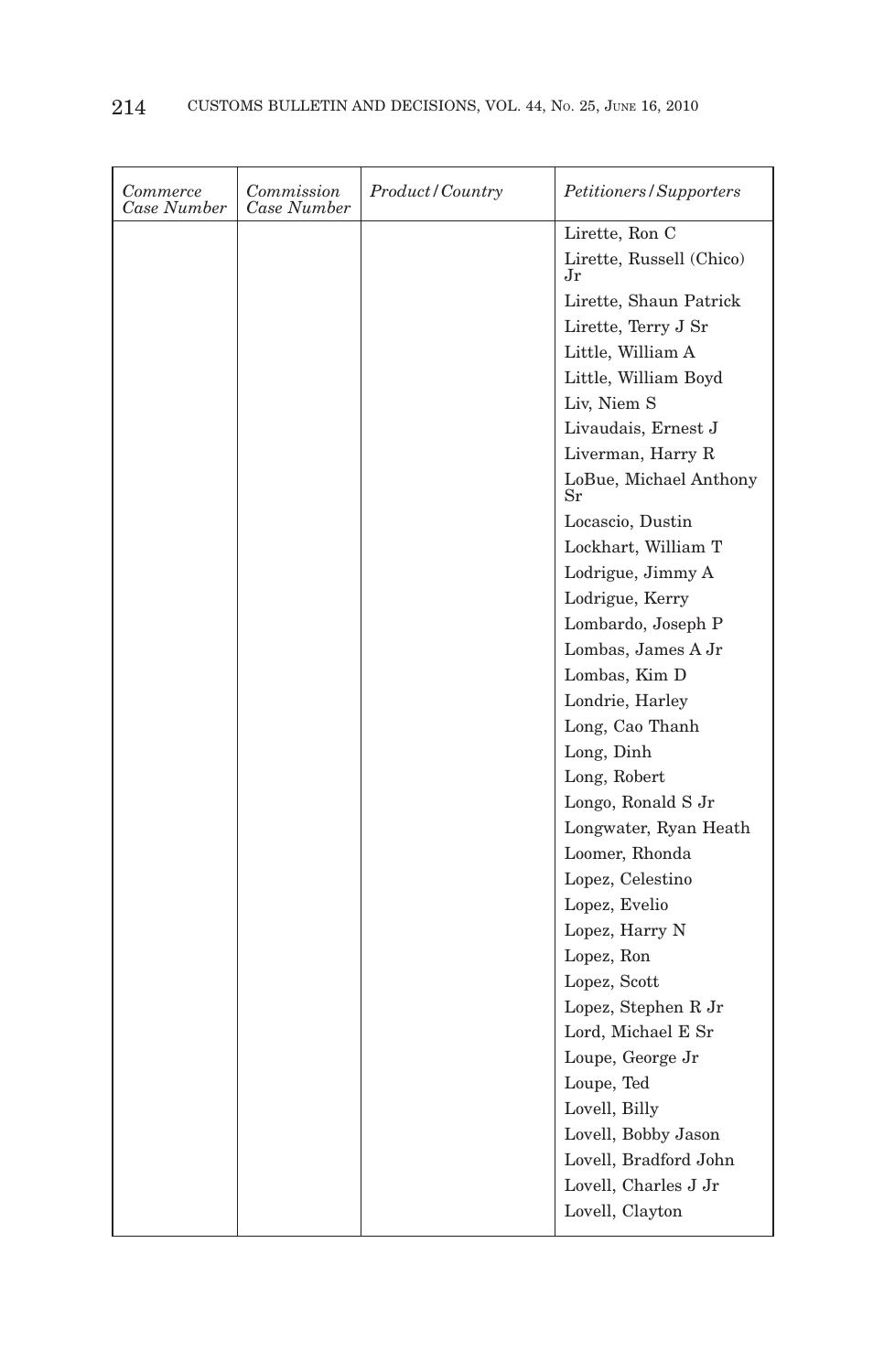| Commerce<br>Case Number | Commission<br>Case Number | Product / Country | <i>Petitioners/Supporters</i> |
|-------------------------|---------------------------|-------------------|-------------------------------|
|                         |                           |                   | Lovell, Douglas P             |
|                         |                           |                   | Lovell, Jacob G               |
|                         |                           |                   | Lovell, Lois                  |
|                         |                           |                   | Lovell, Slade M               |
|                         |                           |                   | Luke, Bernadette C            |
|                         |                           |                   | Luke, David                   |
|                         |                           |                   | Luke, Dustan                  |
|                         |                           |                   | Luke, Henry                   |
|                         |                           |                   | Luke, Jeremy Paul             |
|                         |                           |                   | Luke, Keith J                 |
|                         |                           |                   | Luke, Patrick A               |
|                         |                           |                   | Luke, Patrick J               |
|                         |                           |                   | Luke, Paul Leroy              |
|                         |                           |                   | Luke, Rudolph J               |
|                         |                           |                   | Luke, Samantha                |
|                         |                           |                   | Luke, Sidney Jr               |
|                         |                           |                   | Luke, Terry Patrick Jr        |
|                         |                           |                   | Luke, Terry Patrick Sr        |
|                         |                           |                   | Luke, Timothy                 |
|                         |                           |                   | Luke, Wiltz J                 |
|                         |                           |                   | Lund, Ora G                   |
|                         |                           |                   | Luneau, Ferrell J             |
|                         |                           |                   | Luong, Kevin                  |
|                         |                           |                   | Luong, Thu X                  |
|                         |                           |                   | Luscy, Lydia                  |
|                         |                           |                   | Luscy, Richard                |
|                         |                           |                   | Lutz, William A               |
|                         |                           |                   | Luu, Binh                     |
|                         |                           |                   | Luu, Vinh                     |
|                         |                           |                   | Luu, Vinh V                   |
|                         |                           |                   | Ly, Bui                       |
|                         |                           |                   | Ly, Hen                       |
|                         |                           |                   | Ly, Hoc                       |
|                         |                           |                   | Ly, Kelly D                   |
|                         |                           |                   | Ly, Nu                        |
|                         |                           |                   | Ly, Sa                        |
|                         |                           |                   | Ly, Ven                       |
|                         |                           |                   | Lyall, Rosalie                |
|                         |                           |                   | Lycett, James A               |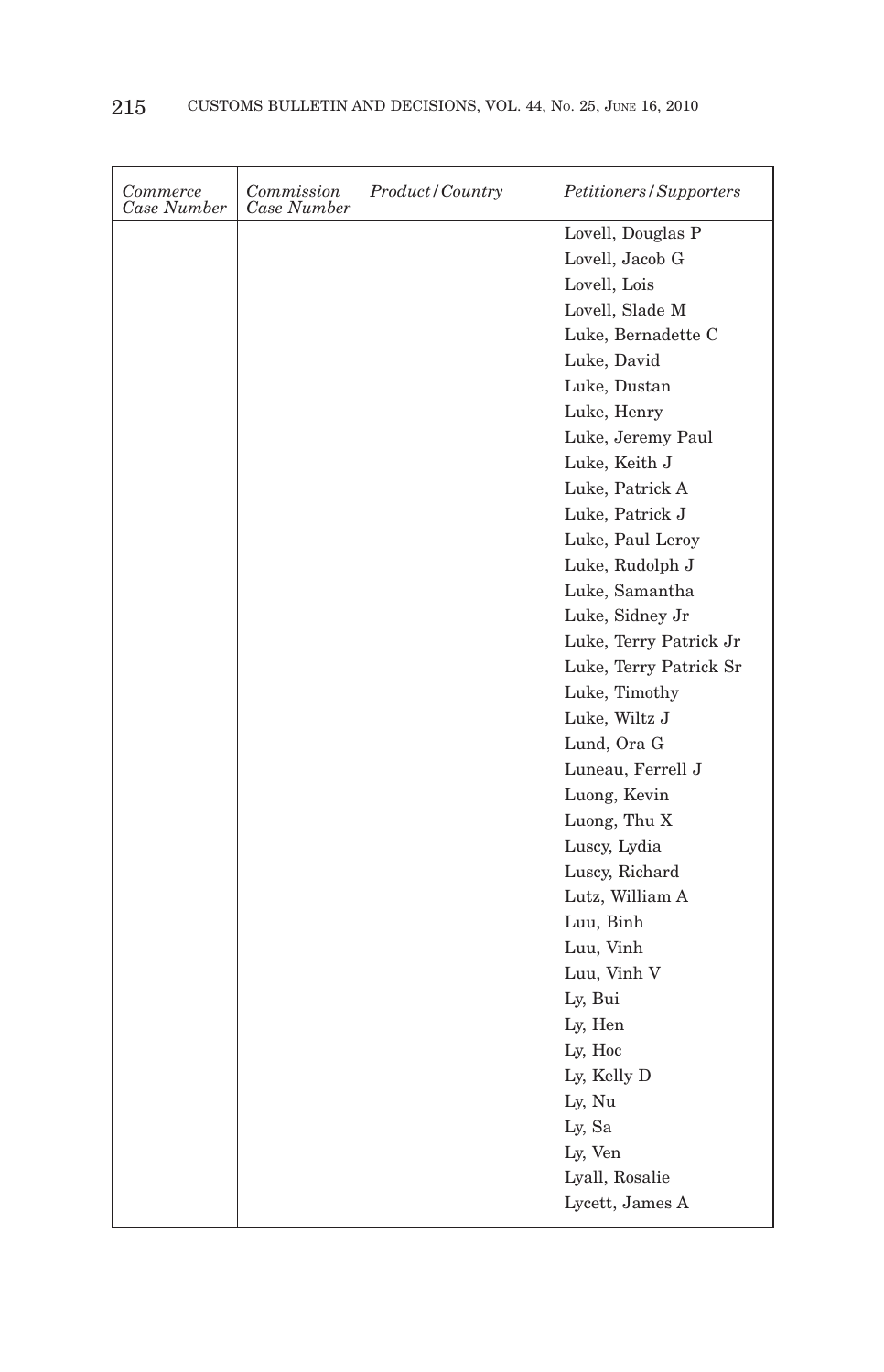| Commerce<br>Case Number | Commission<br>Case Number | Product/Country | Petitioners/Supporters  |
|-------------------------|---------------------------|-----------------|-------------------------|
|                         |                           |                 | Lyons, Berton ${\bf J}$ |
|                         |                           |                 | Lyons, Berton J Sr      |
|                         |                           |                 | Lyons, Jack             |
|                         |                           |                 | Lyons, Jerome M         |
|                         |                           |                 | Mackey, Marvin Sr       |
|                         |                           |                 | Mackie, Kevin L         |
|                         |                           |                 | Maggio, Wayne A         |
|                         |                           |                 | Magwood, Edwin Wayne    |
|                         |                           |                 | Mai, Danny V            |
|                         |                           |                 | Mai, Lang V             |
|                         |                           |                 | Mai, Tai                |
|                         |                           |                 | Mai, Trach Xuan         |
|                         |                           |                 | Maise, Rubin J          |
|                         |                           |                 | Maise, Todd             |
|                         |                           |                 | Majoue, Ernest J        |
|                         |                           |                 | Majoue, Nathan L        |
|                         |                           |                 | Malcombe, David         |
|                         |                           |                 | Mallett, Irvin Ray      |
|                         |                           |                 | Mallett, Jimmie         |
|                         |                           |                 | Mallett, Lawrence J     |
|                         |                           |                 | Mallett, Mervin B       |
|                         |                           |                 | Mallett, Rainbow        |
|                         |                           |                 | Mallett, Stephney       |
|                         |                           |                 | Malley, Ned F Jr        |
|                         |                           |                 | Mamolo, Charles H Sr    |
|                         |                           |                 | Mamolo, Romeo C Jr      |
|                         |                           |                 | Mamolo, Terry A         |
|                         |                           |                 | Mancera, Jesus          |
|                         |                           |                 | Manuel, Joseph R        |
|                         |                           |                 | Manuel, Shon            |
|                         |                           |                 | Mao, Chandarasy         |
|                         |                           |                 | Mao, Kim                |
|                         |                           |                 | Marcel, Michelle        |
|                         |                           |                 | Marchese, Joe Jr        |
|                         |                           |                 | Mareno, Ansley          |
|                         |                           |                 | Mareno, Brent J         |
|                         |                           |                 | Mareno, Kenneth L       |
|                         |                           |                 | Marie, Allen J          |
|                         |                           |                 | Marie, Marty            |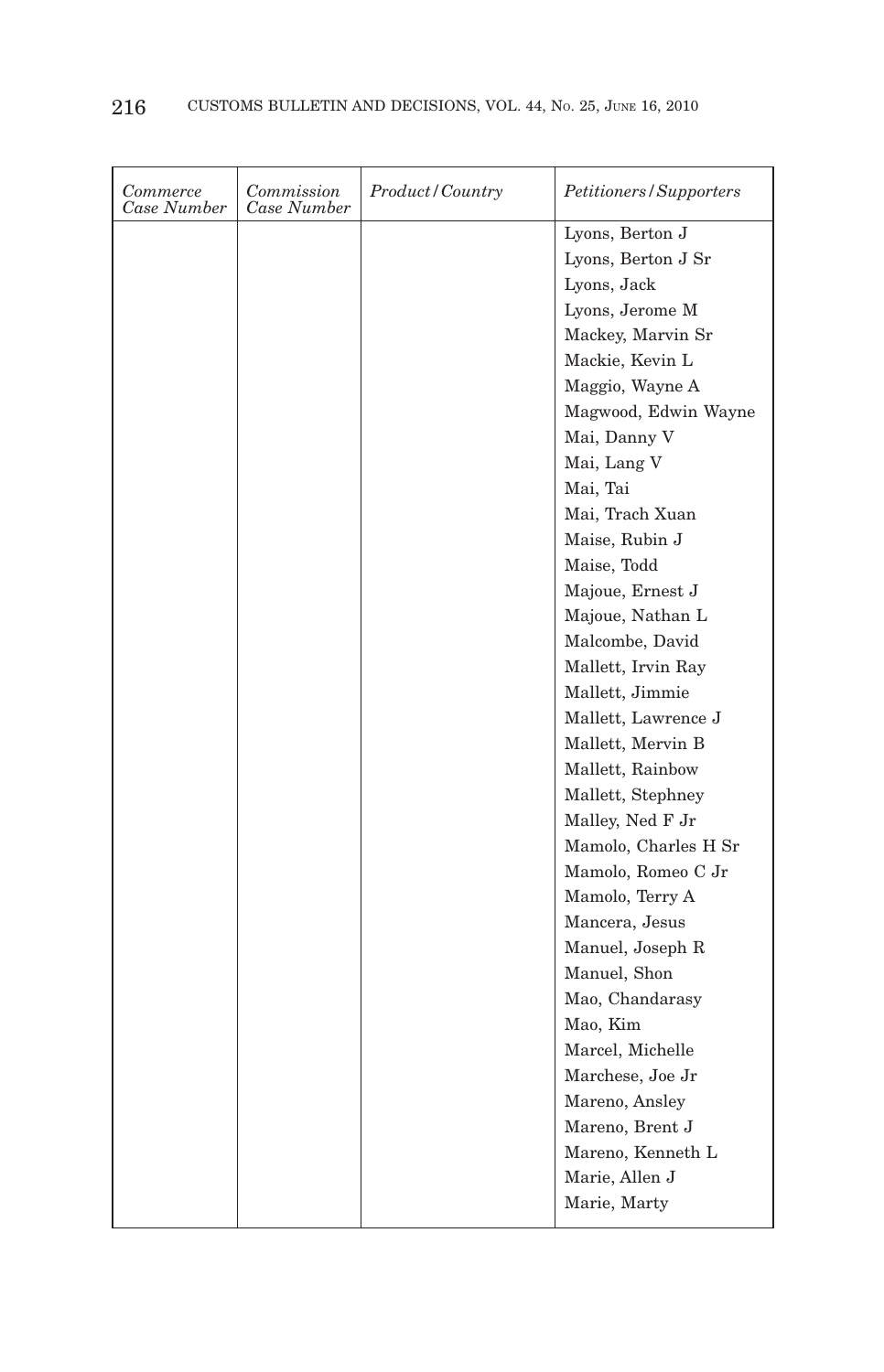| Marmande, Al<br>Marmande, Alidore<br>Marmande, Denise<br>Marquize, Heather<br>Marquizz, Kip<br>Marris, Roy C Jr<br>Martin, Darren<br>Martin, Dean J<br>Martin, Dennis<br>Martin, Jody W<br>Martin, John F III<br>Martin, Michael A<br>Martin, Nora S<br>Martin, Rod J<br>Martin, Roland J Jr<br>Martin, Russel J Sr<br>Martin, Sharon J<br>Martin, Tanna G<br>Martin, Wendy<br>Martinez, Carl R<br>Martinez, Henry |
|--------------------------------------------------------------------------------------------------------------------------------------------------------------------------------------------------------------------------------------------------------------------------------------------------------------------------------------------------------------------------------------------------------------------|
|                                                                                                                                                                                                                                                                                                                                                                                                                    |
|                                                                                                                                                                                                                                                                                                                                                                                                                    |
|                                                                                                                                                                                                                                                                                                                                                                                                                    |
|                                                                                                                                                                                                                                                                                                                                                                                                                    |
|                                                                                                                                                                                                                                                                                                                                                                                                                    |
|                                                                                                                                                                                                                                                                                                                                                                                                                    |
|                                                                                                                                                                                                                                                                                                                                                                                                                    |
|                                                                                                                                                                                                                                                                                                                                                                                                                    |
|                                                                                                                                                                                                                                                                                                                                                                                                                    |
|                                                                                                                                                                                                                                                                                                                                                                                                                    |
|                                                                                                                                                                                                                                                                                                                                                                                                                    |
|                                                                                                                                                                                                                                                                                                                                                                                                                    |
|                                                                                                                                                                                                                                                                                                                                                                                                                    |
|                                                                                                                                                                                                                                                                                                                                                                                                                    |
|                                                                                                                                                                                                                                                                                                                                                                                                                    |
|                                                                                                                                                                                                                                                                                                                                                                                                                    |
|                                                                                                                                                                                                                                                                                                                                                                                                                    |
|                                                                                                                                                                                                                                                                                                                                                                                                                    |
|                                                                                                                                                                                                                                                                                                                                                                                                                    |
|                                                                                                                                                                                                                                                                                                                                                                                                                    |
|                                                                                                                                                                                                                                                                                                                                                                                                                    |
| Martinez, Henry Joseph                                                                                                                                                                                                                                                                                                                                                                                             |
| Martinez, Lupe                                                                                                                                                                                                                                                                                                                                                                                                     |
| Martinez, Michael                                                                                                                                                                                                                                                                                                                                                                                                  |
| Martinez, Rene J                                                                                                                                                                                                                                                                                                                                                                                                   |
| Mason, James F Jr                                                                                                                                                                                                                                                                                                                                                                                                  |
| Mason, Johnnie W                                                                                                                                                                                                                                                                                                                                                                                                   |
| Mason, Luther                                                                                                                                                                                                                                                                                                                                                                                                      |
| Mason, Mary Lois                                                                                                                                                                                                                                                                                                                                                                                                   |
| Mason, Percy D Jr                                                                                                                                                                                                                                                                                                                                                                                                  |
| Mason, Walter                                                                                                                                                                                                                                                                                                                                                                                                      |
| Matherne, Anthony                                                                                                                                                                                                                                                                                                                                                                                                  |
| Matherne, Blakland Sr                                                                                                                                                                                                                                                                                                                                                                                              |
| Matherne, Bradley J                                                                                                                                                                                                                                                                                                                                                                                                |
| Matherne, Claude I Jr                                                                                                                                                                                                                                                                                                                                                                                              |
| Matherne, Clifford P                                                                                                                                                                                                                                                                                                                                                                                               |
| Matherne, Curlis J                                                                                                                                                                                                                                                                                                                                                                                                 |
| Matherne, Forest J                                                                                                                                                                                                                                                                                                                                                                                                 |
| Matherne, George J                                                                                                                                                                                                                                                                                                                                                                                                 |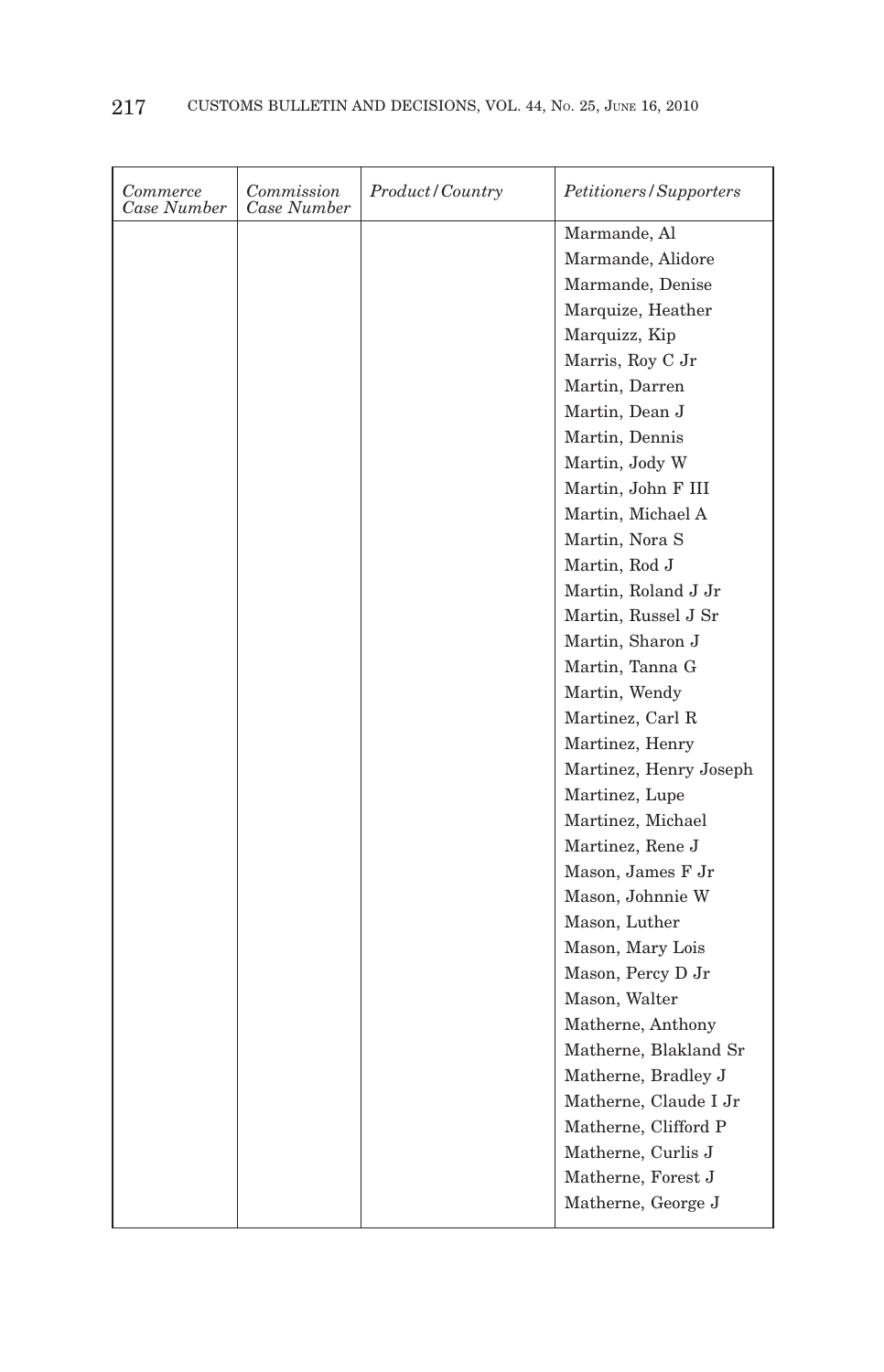| Matherne, Glenn A<br>Matherne, Grace L<br>Matherne, James C<br>Matherne, James J Jr<br>Matherne, James J Sr<br>Matherne, Joey A<br>Matherne, Keith<br>Matherne, Larry Jr |
|--------------------------------------------------------------------------------------------------------------------------------------------------------------------------|
|                                                                                                                                                                          |
|                                                                                                                                                                          |
|                                                                                                                                                                          |
|                                                                                                                                                                          |
|                                                                                                                                                                          |
|                                                                                                                                                                          |
|                                                                                                                                                                          |
|                                                                                                                                                                          |
| Matherne, Louis M Sr                                                                                                                                                     |
| Matherne, Louis Michael                                                                                                                                                  |
| Matherne, Nelson                                                                                                                                                         |
| Matherne, Thomas G                                                                                                                                                       |
| Matherne, Thomas G Jr                                                                                                                                                    |
| Matherne, Thomas Jr                                                                                                                                                      |
| Matherne, Thomas M Sr                                                                                                                                                    |
| Matherne, Wesley J                                                                                                                                                       |
| Mathews, Patrick                                                                                                                                                         |
| Mathurne, Barry                                                                                                                                                          |
| Matte, Martin J Sr                                                                                                                                                       |
| Mauldin, Johnny                                                                                                                                                          |
| Mauldin, Mary                                                                                                                                                            |
| Mauldin, Shannon                                                                                                                                                         |
| Mavar, Mark D                                                                                                                                                            |
| Mayeux, Lonies A Jr                                                                                                                                                      |
| Mayeux, Roselyn P                                                                                                                                                        |
| Mayfield, Gary                                                                                                                                                           |
| Mayfield, Henry A Jr                                                                                                                                                     |
| Mayfield, James J III                                                                                                                                                    |
| Mayon, Allen J                                                                                                                                                           |
| Mayon, Wayne Sr                                                                                                                                                          |
| McAnespy, Henry                                                                                                                                                          |
| McAnespy, Louis                                                                                                                                                          |
| McCall, Marcus H                                                                                                                                                         |
| McCall, R Terry Sr                                                                                                                                                       |
| McCarthy, Carliss                                                                                                                                                        |
| McCarthy, Michael                                                                                                                                                        |
| McCauley, Byron Keith                                                                                                                                                    |
| McCauley, Katrina                                                                                                                                                        |
| McClantoc, Robert R and<br>Debra                                                                                                                                         |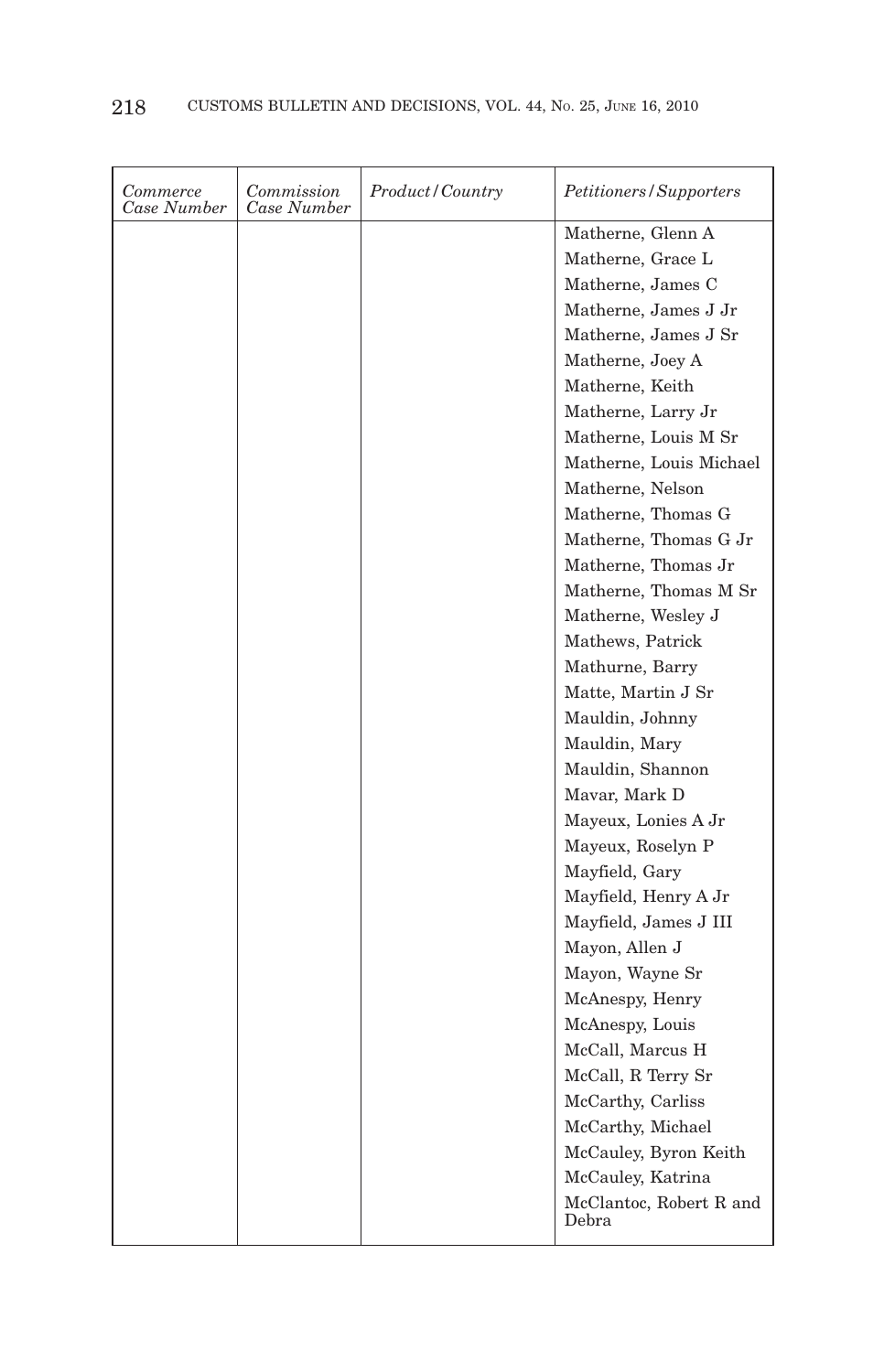| <i>Commerce</i><br>Case Number | Commission<br>Case Number | Product/Country | Petitioners/Supporters         |
|--------------------------------|---------------------------|-----------------|--------------------------------|
|                                |                           |                 | McClellan, Eugene Gard-<br>ner |
|                                |                           |                 | McCormick, Len                 |
|                                |                           |                 | McCuiston, Denny Carl-<br>ton  |
|                                |                           |                 | McDonald, Allan                |
|                                |                           |                 | McElroy, Harry J               |
|                                |                           |                 | McFarlain, Merlin J Jr         |
|                                |                           |                 | McGuinn, Dennis                |
|                                |                           |                 | McIntosh, James Rich-<br>ard   |
|                                |                           |                 | McIntyre, Michael D            |
|                                |                           |                 | McIver, John H Jr              |
|                                |                           |                 | McKendree, Roy                 |
|                                |                           |                 | McKenzie, George B             |
|                                |                           |                 | McKinzie, Bobby E              |
|                                |                           |                 | McKoin, Robert                 |
|                                |                           |                 | McKoin, Robert F Jr            |
|                                |                           |                 | McLendon, Jonathon S           |
|                                |                           |                 | McNab, Robert Jr               |
|                                |                           |                 | McQuaig, Don W                 |
|                                |                           |                 | McQuaig, Oliver J              |
|                                |                           |                 | Medine, David P                |
|                                |                           |                 | Mehaffey, John P               |
|                                |                           |                 | Melancon, Brent K              |
|                                |                           |                 | Melancon, Neva                 |
|                                |                           |                 | Melancon, Rickey               |
|                                |                           |                 | Melancon, Roland Jr            |
|                                |                           |                 | Melancon, Roland T Jr          |
|                                |                           |                 | Melancon, Sean P               |
|                                |                           |                 | Melancon, Terral J             |
|                                |                           |                 | Melancon, Timmy J              |
|                                |                           |                 | Melanson, Ozimea J III         |
|                                |                           |                 | Melerine, Angela               |
|                                |                           |                 | Melerine, Brandon T            |
|                                |                           |                 | Melerine, Claude A             |
|                                |                           |                 | Melerine, Claude A Jr          |
|                                |                           |                 | Melerine, Dean J               |
|                                |                           |                 | Melerine, Eric W Jr            |
|                                |                           |                 | Melerine, John D Sr            |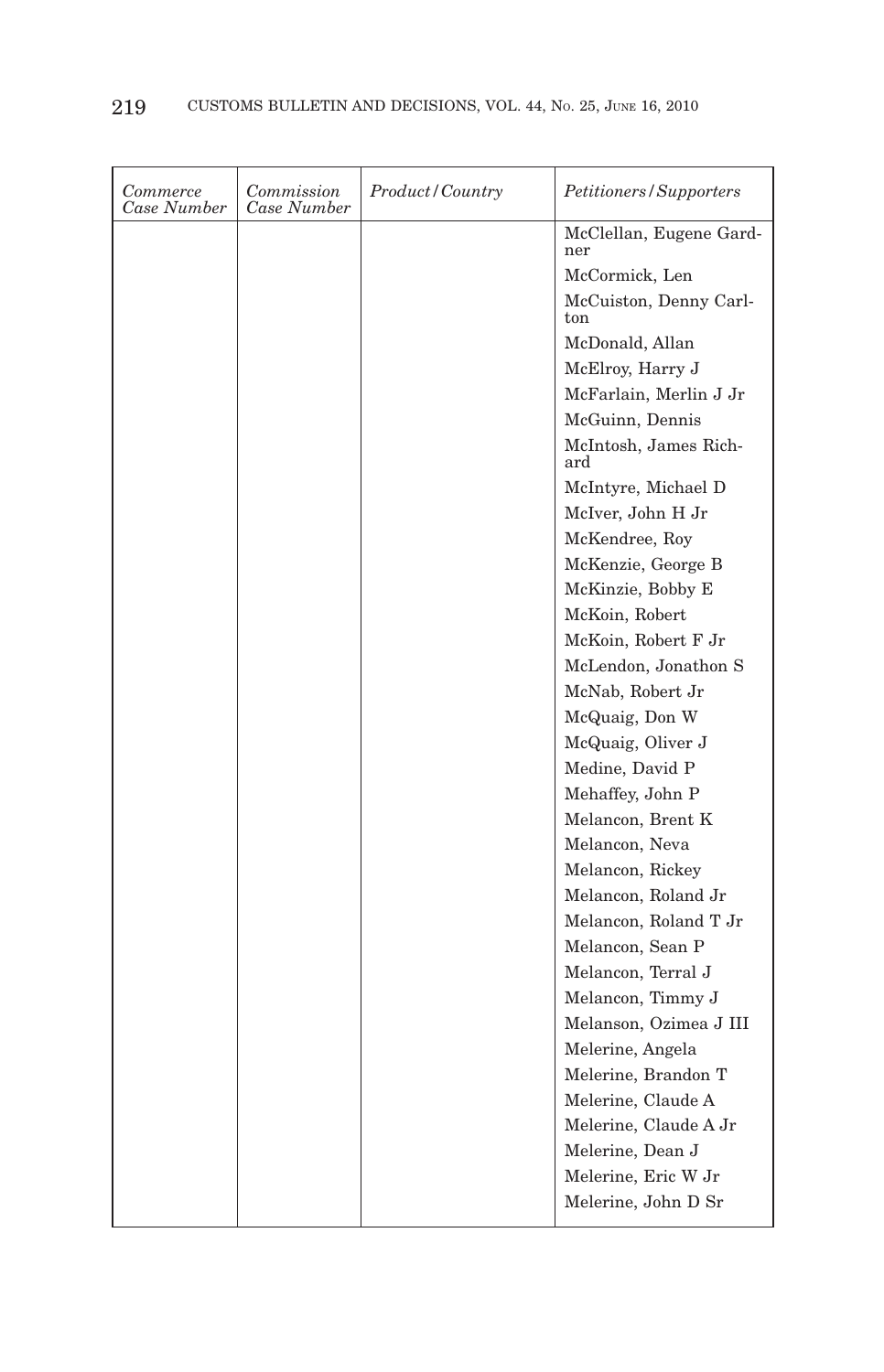| Commerce<br>Case Number | Commission<br>Case Number | Product/Country | Petitioners/Supporters        |
|-------------------------|---------------------------|-----------------|-------------------------------|
|                         |                           |                 | Melerine, Linda C             |
|                         |                           |                 | Melerine, Raymond Jo-<br>seph |
|                         |                           |                 | Melford, Daniel W Sr          |
|                         |                           |                 | Mello, Nelvin                 |
|                         |                           |                 | Men, Sophin                   |
|                         |                           |                 | Menendez, Wade E              |
|                         |                           |                 | Menesses, Dennis              |
|                         |                           |                 | Menesses, James H             |
|                         |                           |                 | Menesses, Jimmy               |
|                         |                           |                 | Menesses, Louis               |
|                         |                           |                 | Menge, Lionel A               |
|                         |                           |                 | Menge, Vincent J              |
|                         |                           |                 | Mercy, Dempsey                |
|                         |                           |                 | Merrick, Harold A             |
|                         |                           |                 | Merrick, Kevin Sr             |
|                         |                           |                 | Merritt, Darren Sr            |
|                         |                           |                 | Messer, Chase                 |
|                         |                           |                 | Meyers, Otis J                |
|                         |                           |                 | Miarm, Soeum                  |
|                         |                           |                 | Michel, Steven D              |
|                         |                           |                 | Middleton, Dan Sr             |
|                         |                           |                 | Migues, Henry                 |
|                         |                           |                 | Migues, Kevin L Sr            |
|                         |                           |                 | Milam, Ricky                  |
|                         |                           |                 | Miles, Ricky David            |
|                         |                           |                 | Miley, Donna J                |
|                         |                           |                 | Militello, Joseph             |
|                         |                           |                 | Miller, David W               |
|                         |                           |                 | Miller, Fletcher N            |
|                         |                           |                 | Miller, James A               |
|                         |                           |                 | Miller, Larry B               |
|                         |                           |                 | Miller, Mabry Allen Jr        |
|                         |                           |                 | Miller, Michael E             |
|                         |                           |                 | Miller, Michele K             |
|                         |                           |                 | Miller, Randy A               |
|                         |                           |                 | Miller, Rhonda E              |
|                         |                           |                 | Miller, Wayne                 |
|                         |                           |                 | Millet, Leon B                |
|                         |                           |                 | Millington, Donnie            |
|                         |                           |                 |                               |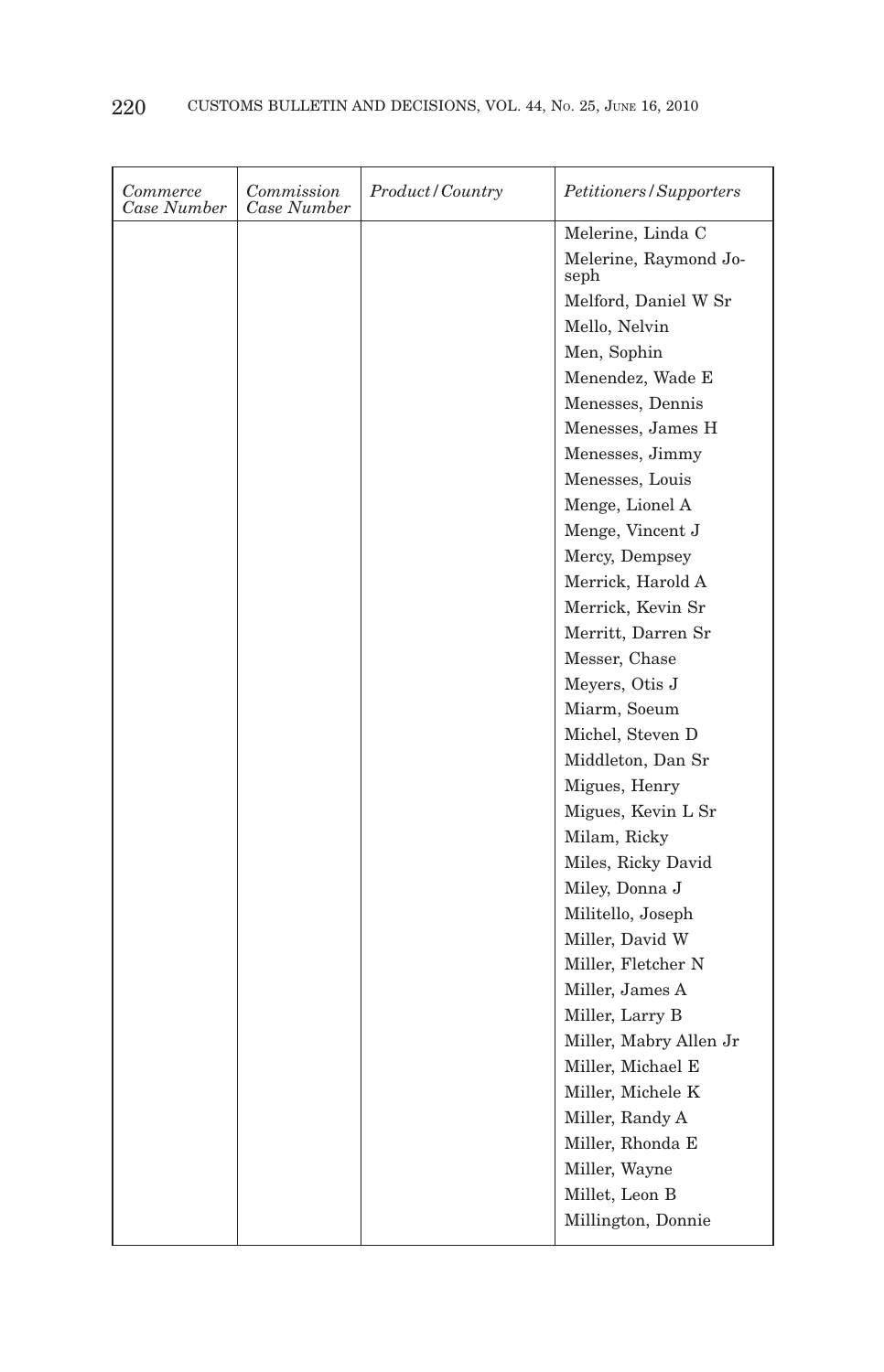| Commerce<br>Case Number | Commission<br>Case Number | Product/Country | Petitioners/Supporters |
|-------------------------|---------------------------|-----------------|------------------------|
|                         |                           |                 | Millington, Ronnie     |
|                         |                           |                 | Millis, Moses          |
|                         |                           |                 | Millis, Raeford        |
|                         |                           |                 | Millis, Timmie Lee     |
|                         |                           |                 | Mine, Derrick          |
|                         |                           |                 | Miner, Peter G         |
|                         |                           |                 | Minh, Kha              |
|                         |                           |                 | Minh, Phuc-Truong      |
|                         |                           |                 | Mitchell, Ricky Allen  |
|                         |                           |                 | Mitchell, Todd         |
|                         |                           |                 | Mitchum, Francis Craig |
|                         |                           |                 | Mixon, G C             |
|                         |                           |                 | Mobley, Bryan A        |
|                         |                           |                 | Mobley, Jimmy Sr       |
|                         |                           |                 | Mobley, Robertson      |
|                         |                           |                 | Mock, Frank Sr         |
|                         |                           |                 | Mock, Frankie E Jr     |
|                         |                           |                 | Mock, Jesse R II       |
|                         |                           |                 | Mock, Terry Lyn        |
|                         |                           |                 | Molero, Louis F III    |
|                         |                           |                 | Molero, Louis Frank    |
|                         |                           |                 | Molinere, Al L         |
|                         |                           |                 | Molinere, Floyd        |
|                         |                           |                 | Molinere, Roland Jr    |
|                         |                           |                 | Molinere, Stacey       |
|                         |                           |                 | Moll, Angela           |
|                         |                           |                 | Moll, Jerry J Jr       |
|                         |                           |                 | Moll, Jonathan P       |
|                         |                           |                 | Moll, Julius J         |
|                         |                           |                 | Moll, Randall Jr       |
|                         |                           |                 | Mollere, Randall       |
|                         |                           |                 | Mones, Philip J Jr     |
|                         |                           |                 | Mones, Tino            |
|                         |                           |                 | Moody, Guy D           |
|                         |                           |                 | Moore, Carl Stephen    |
|                         |                           |                 | Moore, Curtis L        |
|                         |                           |                 | Moore, Kenneth         |
|                         |                           |                 | Moore, Richard         |
|                         |                           |                 | Moore, Willis          |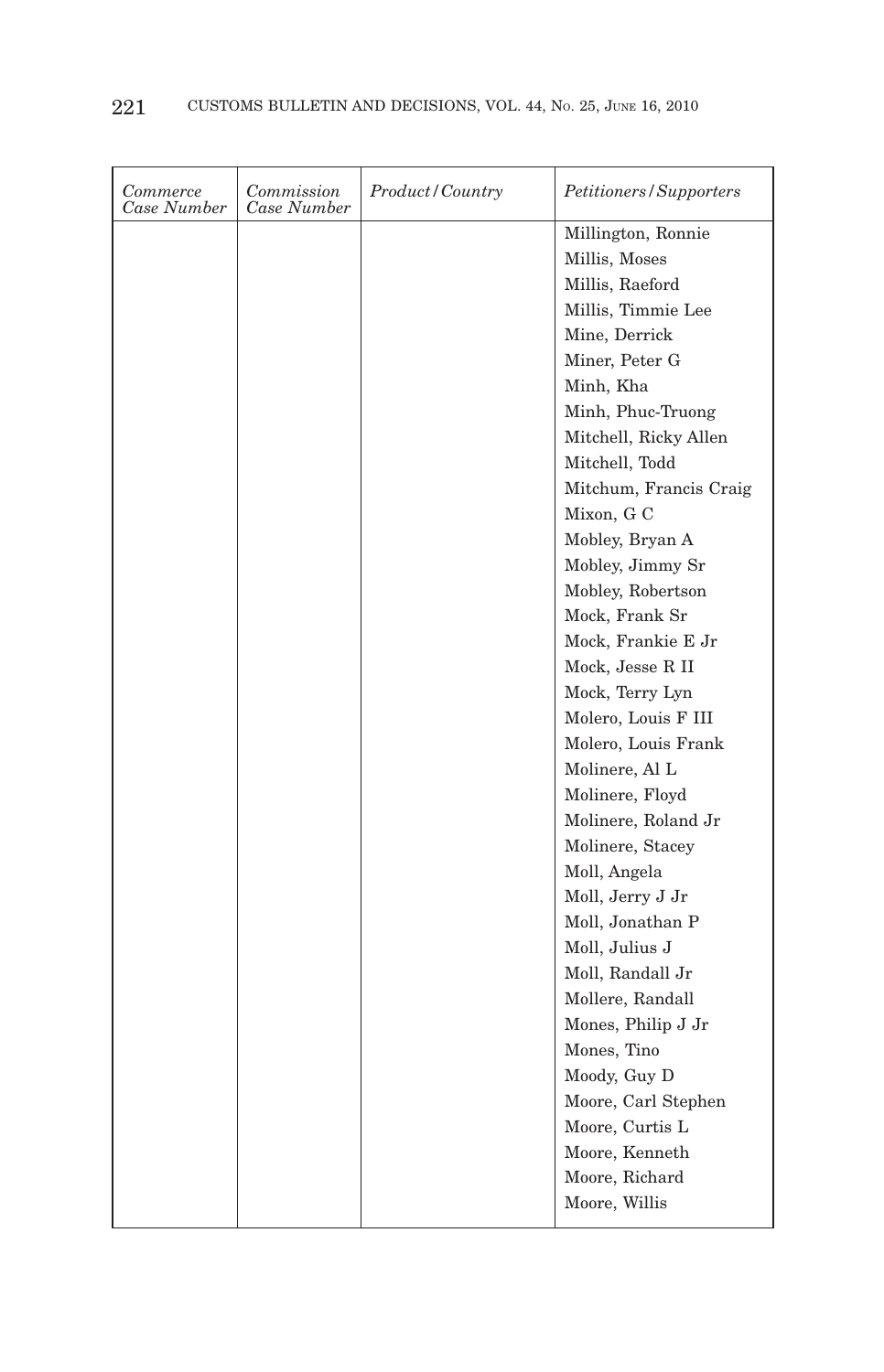| Commerce<br>Case Number | Commission<br>Case Number | Product/Country | Petitioners/Supporters |
|-------------------------|---------------------------|-----------------|------------------------|
|                         |                           |                 | Morales, Anthony       |
|                         |                           |                 | Morales, Clinton A     |
|                         |                           |                 | Morales, Daniel Jr     |
|                         |                           |                 | Morales, Daniel Sr     |
|                         |                           |                 | Morales, David         |
|                         |                           |                 | Morales, Elwood J Jr   |
|                         |                           |                 | Morales, Eugene J Jr   |
|                         |                           |                 | Morales, Eugene J Sr   |
|                         |                           |                 | Morales, Kimberly      |
|                         |                           |                 | Morales, Leonard L     |
|                         |                           |                 | Morales, Phil J Jr     |
|                         |                           |                 | Morales, Raul          |
|                         |                           |                 | Moran, Scott           |
|                         |                           |                 | Moreau, Allen Joseph   |
|                         |                           |                 | Moreau, Berlin J Sr    |
|                         |                           |                 | Moreau, Daniel R       |
|                         |                           |                 | Moreau, Hubert J       |
|                         |                           |                 | Moreau, Mary           |
|                         |                           |                 | Moreau, Rickey J Sr    |
|                         |                           |                 | Morehead, Arthur B Jr  |
|                         |                           |                 | Moreno, Ansley         |
|                         |                           |                 | Morgan, Harold R       |
|                         |                           |                 | Morici, John           |
|                         |                           |                 | Morris, Herbert Eugene |
|                         |                           |                 | Morris, Jesse A        |
|                         |                           |                 | Morris, Jesse A Sr     |
|                         |                           |                 | Morris, Preston        |
|                         |                           |                 | Morrison, Stephen D Jr |
|                         |                           |                 | Morton, Robert A       |
|                         |                           |                 | Morvant, Keith M       |
|                         |                           |                 | Morvant, Patsy Lishman |
|                         |                           |                 | Moschettieri, Chalam   |
|                         |                           |                 | Moseley, Kevin R       |
|                         |                           |                 | Motley, Michele        |
|                         |                           |                 | Mouille, William L     |
|                         |                           |                 | Mouton, Ashton J       |
|                         |                           |                 | Moveront, Timothy      |
|                         |                           |                 | Mund, Mark             |
|                         |                           |                 | Murphy, Denis R        |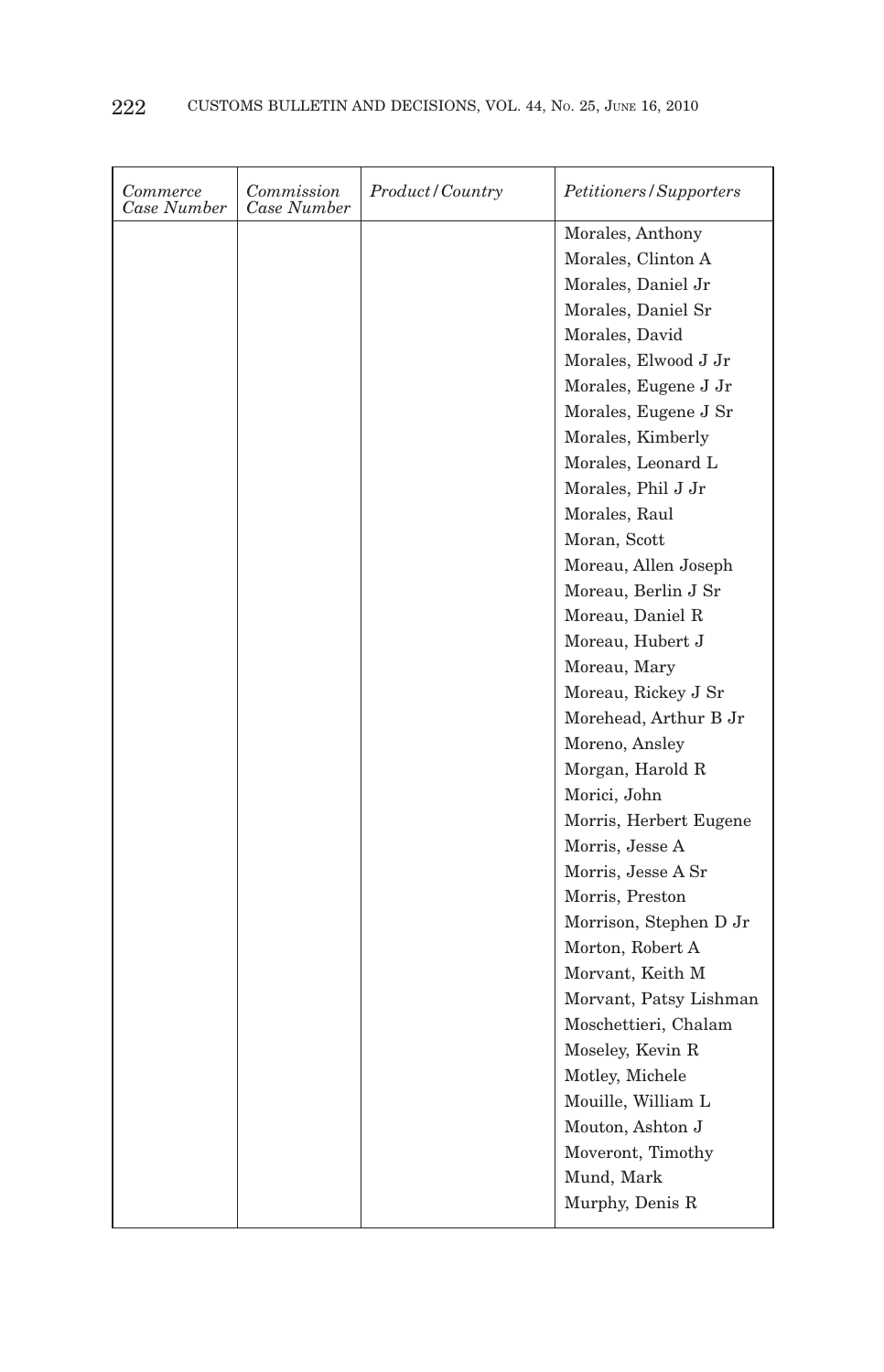| Commerce<br>Case Number | Commission<br>Case Number | Product/Country | Petitioners/Supporters        |
|-------------------------|---------------------------|-----------------|-------------------------------|
|                         |                           |                 | Muth, Gary J Sr               |
|                         |                           |                 | Myers, Joseph E Jr            |
|                         |                           |                 | Na, Tran Van                  |
|                         |                           |                 | Naccio, Andrew                |
|                         |                           |                 | Nacio, Lance M                |
|                         |                           |                 | Nacio, Noel                   |
|                         |                           |                 | Nacio, Philocles J Sr         |
|                         |                           |                 | Naquin, Alton J               |
|                         |                           |                 | Naquin, Andrew J Sr           |
|                         |                           |                 | Naquin, Antoine Jr            |
|                         |                           |                 | Naquin, Autry James           |
|                         |                           |                 | Naquin, Bobby J and<br>Sheila |
|                         |                           |                 | Naquin, Bobby Jr              |
|                         |                           |                 | Naquin, Christine             |
|                         |                           |                 | Naquin, Dean J                |
|                         |                           |                 | Naquin, Donna P               |
|                         |                           |                 | Naquin, Earl                  |
|                         |                           |                 | Naquin, Earl L                |
|                         |                           |                 | Naquin, Freddie               |
|                         |                           |                 | Naquin, Gerald                |
|                         |                           |                 | Naquin, Henry                 |
|                         |                           |                 | Naquin, Irvin J               |
|                         |                           |                 | Naquin, Jerry Joseph Jr       |
|                         |                           |                 | Naquin, Kenneth J Jr          |
|                         |                           |                 | Naquin, Kenneth J Sr          |
|                         |                           |                 | Naquin, Linda L               |
|                         |                           |                 | Naquin, Lionel A Jr           |
|                         |                           |                 | Naquin, Mark D Jr             |
|                         |                           |                 | Naquin, Marty J Sr            |
|                         |                           |                 | Naquin, Milton H IV           |
|                         |                           |                 | Naquin, Oliver A              |
|                         |                           |                 | Naquin, Robert                |
|                         |                           |                 | Naquin, Roy A                 |
|                         |                           |                 | Naquin, Vernon                |
|                         |                           |                 | Navarre, Curtis J             |
|                         |                           |                 | Navero, Floyd G Jr            |
|                         |                           |                 | Neal, Craig A                 |
|                         |                           |                 | Neal, Roy J Jr                |
|                         |                           |                 | Neely, Bobby H                |
|                         |                           |                 |                               |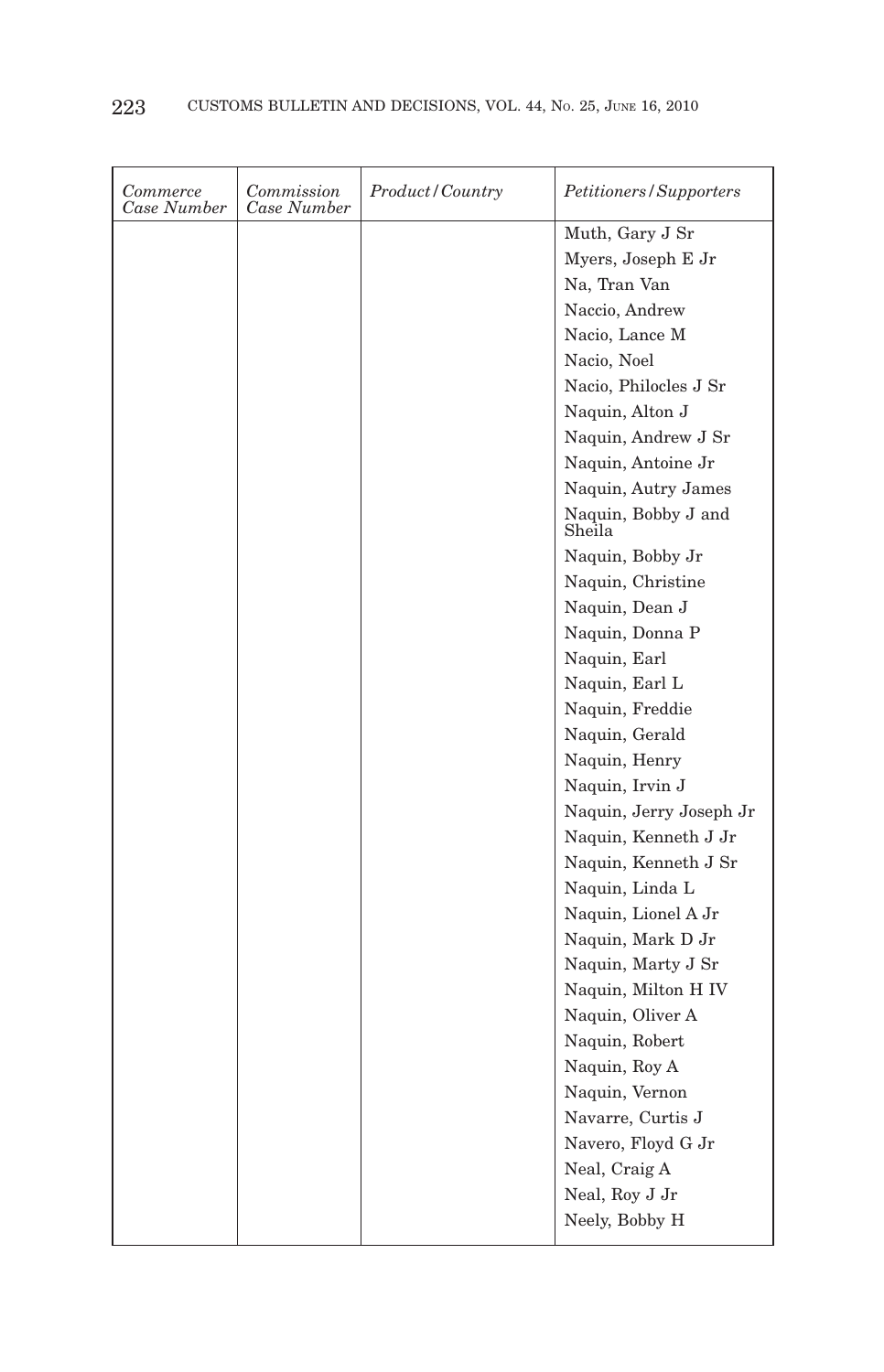| Commerce<br>Case Number | Commission<br>Case Number | <i>Product</i> / Country | Petitioners/Supporters  |
|-------------------------|---------------------------|--------------------------|-------------------------|
|                         |                           |                          | Nehlig, Raymond E Sr    |
|                         |                           |                          | Neil, Dean              |
|                         |                           |                          | Neil, Jacob             |
|                         |                           |                          | Neil, Julius            |
|                         |                           |                          | Neil, Robert J Jr       |
|                         |                           |                          | Neil, Tommy Sr          |
|                         |                           |                          | Nelson, Billy J Sr      |
|                         |                           |                          | Nelson, Deborah         |
|                         |                           |                          | Nelson, Elisha W        |
|                         |                           |                          | Nelson, Ernest R        |
|                         |                           |                          | Nelson, Faye            |
|                         |                           |                          | Nelson, Fred H Sr       |
|                         |                           |                          | Nelson, Gordon Kent Sr  |
|                         |                           |                          | Nelson, Gordon W III    |
|                         |                           |                          | Nelson, Gordon W Jr     |
|                         |                           |                          | Nelson, John Andrew     |
|                         |                           |                          | Nelson, William Owen Jr |
|                         |                           |                          | Nelton, Aaron J Jr      |
|                         |                           |                          | Nelton, Steven J        |
|                         |                           |                          | Nettleton, Cody         |
|                         |                           |                          | Newell, Ronald B        |
|                         |                           |                          | Newsome, Thomas E       |
|                         |                           |                          | Newton, Paul J          |
|                         |                           |                          | Nghiem, Billy           |
|                         |                           |                          | Ngo, Chuong Van         |
|                         |                           |                          | Ngo, Duc                |
|                         |                           |                          | Ngo, Hung V             |
|                         |                           |                          | Ngo, Liem Thanh         |
|                         |                           |                          | Ngo, Maxie              |
|                         |                           |                          | Ngo, The T              |
|                         |                           |                          | Ngo, Truong Dinh        |
|                         |                           |                          | Ngo, Van Lo             |
|                         |                           |                          | Ngo, Vu Hoang           |
|                         |                           |                          | Ngoc, Lam Lam           |
|                         |                           |                          | Ngu, Thoi               |
|                         |                           |                          | Nguyen, Amy             |
|                         |                           |                          | Nguyen, An Hoang        |
|                         |                           |                          | Nguyen, Andy Dung       |
|                         |                           |                          | Nguyen, Andy T          |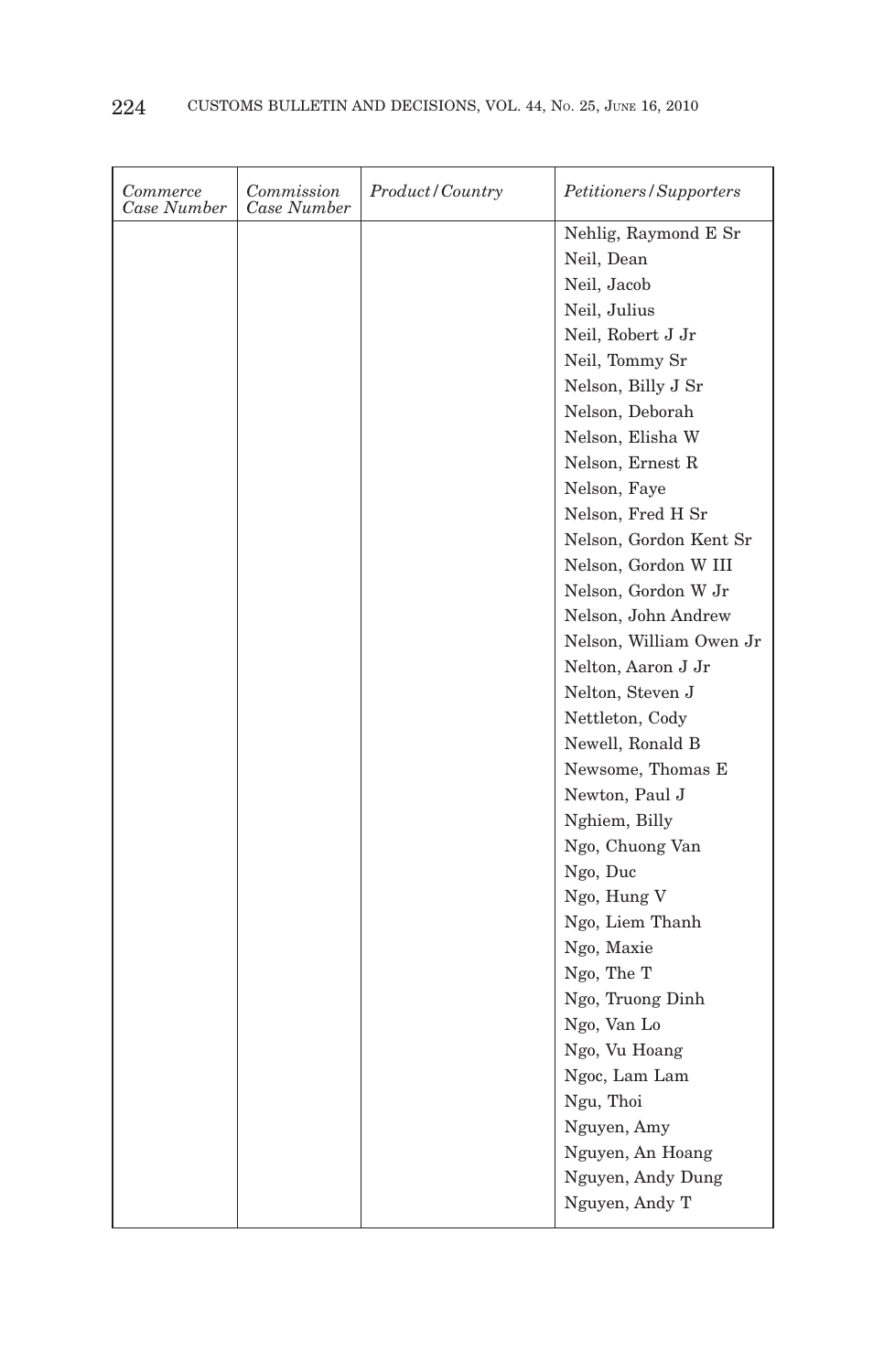| Commerce<br>Case Number | Commission<br>Case Number | Product/Country | Petitioners/Supporters          |
|-------------------------|---------------------------|-----------------|---------------------------------|
|                         |                           |                 | Nguyen, Anh and Thanh<br>D Tiet |
|                         |                           |                 | Nguyen, Ba                      |
|                         |                           |                 | Nguyen, Ba Van                  |
|                         |                           |                 | Nguyen, Bac Van                 |
|                         |                           |                 | Nguyen, Bao Q                   |
|                         |                           |                 | Nguyen, Bay Van                 |
|                         |                           |                 | Nguyen, Be                      |
|                         |                           |                 | Nguyen, Be                      |
|                         |                           |                 | Nguyen, Be                      |
|                         |                           |                 | Nguyen, Be Em                   |
|                         |                           |                 | Nguyen, Bich Thao               |
|                         |                           |                 | Nguyen, Bien V                  |
|                         |                           |                 | Nguyen, Binh                    |
|                         |                           |                 | Nguyen, Binh Cong               |
|                         |                           |                 | Nguyen, Binh V                  |
|                         |                           |                 | Nguyen, Binh Van                |
|                         |                           |                 | Nguyen, Binh Van                |
|                         |                           |                 | Nguyen, Binh Van                |
|                         |                           |                 | Nguyen, Bui Van                 |
|                         |                           |                 | Nguyen, Ca Em                   |
|                         |                           |                 | Nguyen, Can                     |
|                         |                           |                 | Nguyen, Can Van                 |
|                         |                           |                 | Nguyen, Canh V                  |
|                         |                           |                 | Nguyen, Charlie                 |
|                         |                           |                 | Nguyen, Chien                   |
|                         |                           |                 | Nguyen, Chien Van               |
|                         |                           |                 | Nguyen, Chin                    |
|                         |                           |                 | Nguyen, Chinh Van               |
|                         |                           |                 | Nguyen, Christian               |
|                         |                           |                 | Nguyen, Chuc                    |
|                         |                           |                 | Nguyen, Chung                   |
|                         |                           |                 | Nguyen, Chung Van               |
|                         |                           |                 | Nguyen, Chuong Hoang            |
|                         |                           |                 | Nguyen, Chuong V                |
|                         |                           |                 | Nguyen, Chuyen                  |
|                         |                           |                 | Nguyen, Coolly Dinh             |
|                         |                           |                 | Nguyen, Cuong                   |
|                         |                           |                 | Nguyen, Dai                     |
|                         |                           |                 | Nguyen, Dan T                   |
|                         |                           |                 |                                 |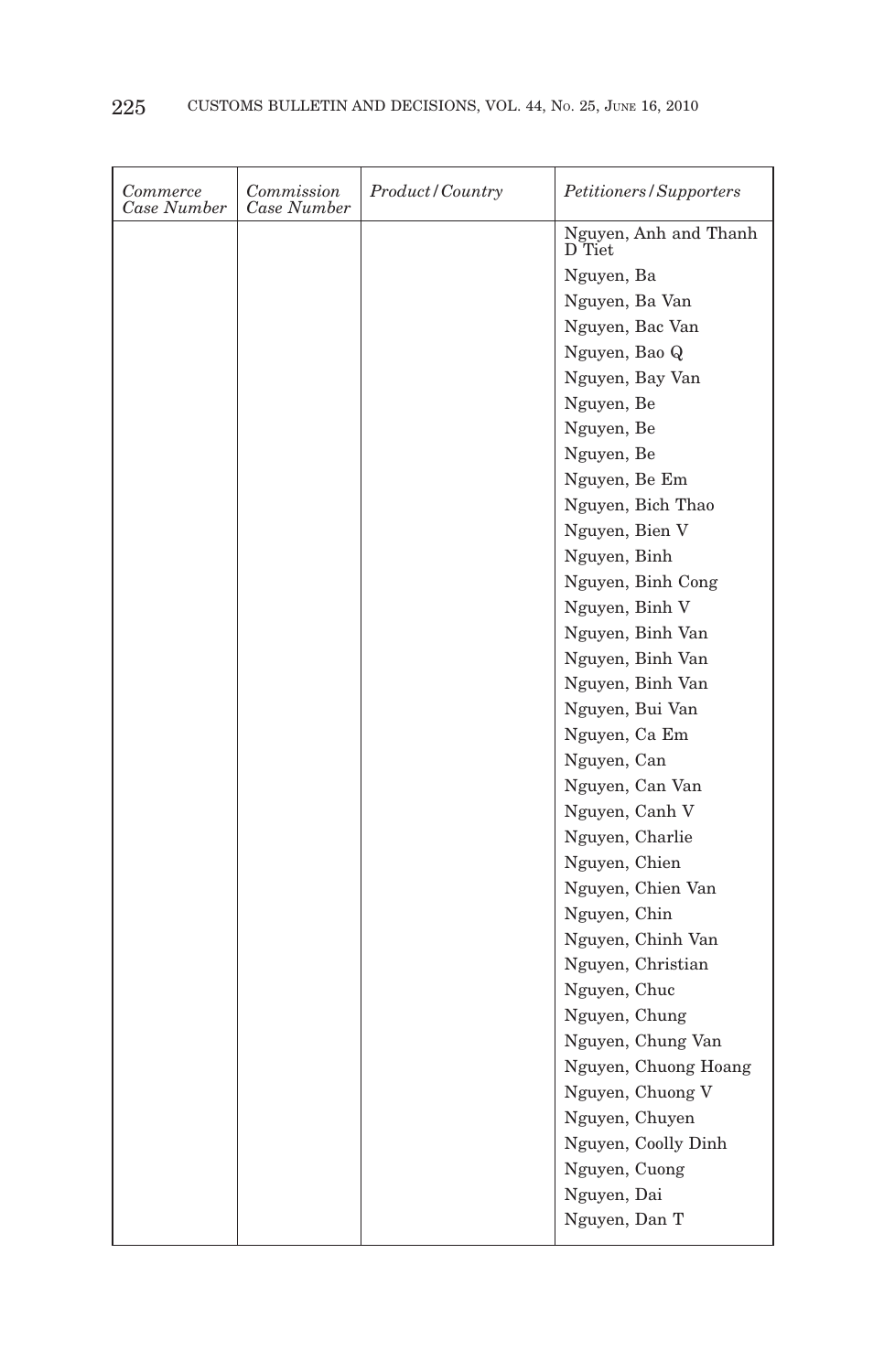| Commerce<br>Case Number | Commission<br>Case Number | Product/Country | Petitioners/Supporters             |
|-------------------------|---------------------------|-----------------|------------------------------------|
|                         |                           |                 | Nguyen, Dan Van                    |
|                         |                           |                 | Nguyen, Dan Van                    |
|                         |                           |                 | Nguyen, Dang                       |
|                         |                           |                 | Nguyen, Danny                      |
|                         |                           |                 | Nguyen, David                      |
|                         |                           |                 | Nguyen, Day Van                    |
|                         |                           |                 | Nguyen, De Van                     |
|                         |                           |                 | Nguyen, Den                        |
|                         |                           |                 | Nguyen, Diem                       |
|                         |                           |                 | Nguyen, Dien                       |
|                         |                           |                 | Nguyen, Diep                       |
|                         |                           |                 | Nguyen, Dinh                       |
|                         |                           |                 | Nguyen, Dinh V                     |
|                         |                           |                 | Nguyen, Dong T                     |
|                         |                           |                 | Nguyen, Dong Thi                   |
|                         |                           |                 | Nguyen, Dong X                     |
|                         |                           |                 | Nguyen, Duc                        |
|                         |                           |                 | Nguyen, Duc Van                    |
|                         |                           |                 | Nguyen, Dung                       |
|                         |                           |                 | Nguyen, Dung Anh and<br>Xuan Duong |
|                         |                           |                 | Nguyen, Dung Ngoc                  |
|                         |                           |                 | Nguyen, Dung Van                   |
|                         |                           |                 | Nguyen, Dung Van                   |
|                         |                           |                 | Nguyen, Duoc                       |
|                         |                           |                 | Nguyen, Duong V                    |
|                         |                           |                 | Nguyen, Duong Van                  |
|                         |                           |                 | Nguyen, Duong Xuan                 |
|                         |                           |                 | Nguyen, Francis N                  |
|                         |                           |                 | Nguyen, Frank                      |
|                         |                           |                 | Nguyen, Gary                       |
|                         |                           |                 | Nguyen, Giang T                    |
|                         |                           |                 | Nguyen, Giang Truong               |
|                         |                           |                 | Nguyen, Giau Van                   |
|                         |                           |                 | Nguyen, Ha T                       |
|                         |                           |                 | Nguyen, Ha Van                     |
|                         |                           |                 | Nguyen, Hai Van                    |
|                         |                           |                 | Nguyen, Hai Van                    |
|                         |                           |                 | Nguyen, Han Van                    |
|                         |                           |                 | Nguyen, Han Van                    |
|                         |                           |                 |                                    |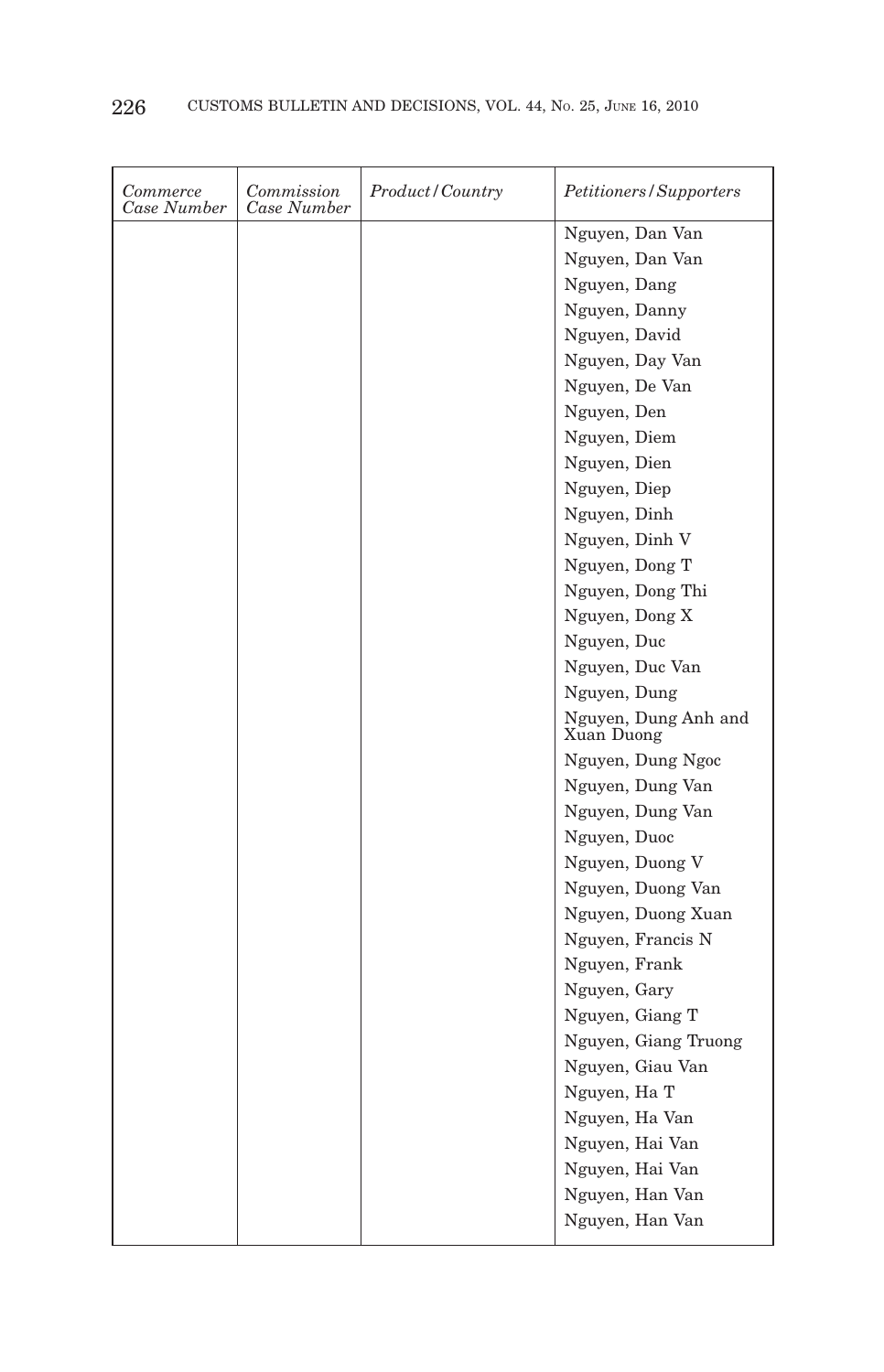| Commerce<br>Case Number | Commission<br>Case Number | <i>Product/Country</i> | Petitioners/Supporters |
|-------------------------|---------------------------|------------------------|------------------------|
|                         |                           |                        | Nguyen, Hang           |
|                         |                           |                        | Nguyen, Hanh T         |
|                         |                           |                        | Nguyen, Hao Van        |
|                         |                           |                        | Nguyen, Harry H        |
|                         |                           |                        | Nguyen, Henri Hiep     |
|                         |                           |                        | Nguyen, Henry-Trang    |
|                         |                           |                        | Nguyen, Hien           |
|                         |                           |                        | Nguyen, Hien V         |
|                         |                           |                        | Nguyen, Hiep           |
|                         |                           |                        | Nguyen, Ho             |
|                         |                           |                        | Nguyen, Ho V           |
|                         |                           |                        | Nguyen, Hoa            |
|                         |                           |                        | Nguyen, Hoa            |
|                         |                           |                        | Nguyen, Hoa N          |
|                         |                           |                        | Nguyen, Hoa Van        |
|                         |                           |                        | Nguyen, Hoang          |
|                         |                           |                        | Nguyen, Hoang          |
|                         |                           |                        | Nguyen, Hoang T        |
|                         |                           |                        | Nguyen, Hoi            |
|                         |                           |                        | Nguyen, Hon Xuong      |
|                         |                           |                        | Nguyen, Huan           |
|                         |                           |                        | Nguyen, Hung           |
|                         |                           |                        | Nguyen, Hung           |
|                         |                           |                        | Nguyen, Hung           |
|                         |                           |                        | Nguyen, Hung M         |
|                         |                           |                        | Nguyen, Hung Manh      |
|                         |                           |                        | Nguyen, Hung Van       |
|                         |                           |                        | Nguyen, Hung-Joseph    |
|                         |                           |                        | Nguyen, Huu Nghia      |
|                         |                           |                        | Nguyen, Hy Don N       |
|                         |                           |                        | Nguyen, Jackie Tin     |
|                         |                           |                        | Nguyen, James          |
|                         |                           |                        | Nguyen, James N        |
|                         |                           |                        | Nguyen, Jefferson      |
|                         |                           |                        | Nguyen, Jennifer       |
|                         |                           |                        | Nguyen, Jimmy          |
|                         |                           |                        | Nguyen, Jimmy          |
|                         |                           |                        | Nguyen, Joachim        |
|                         |                           |                        | Nguyen, Joe            |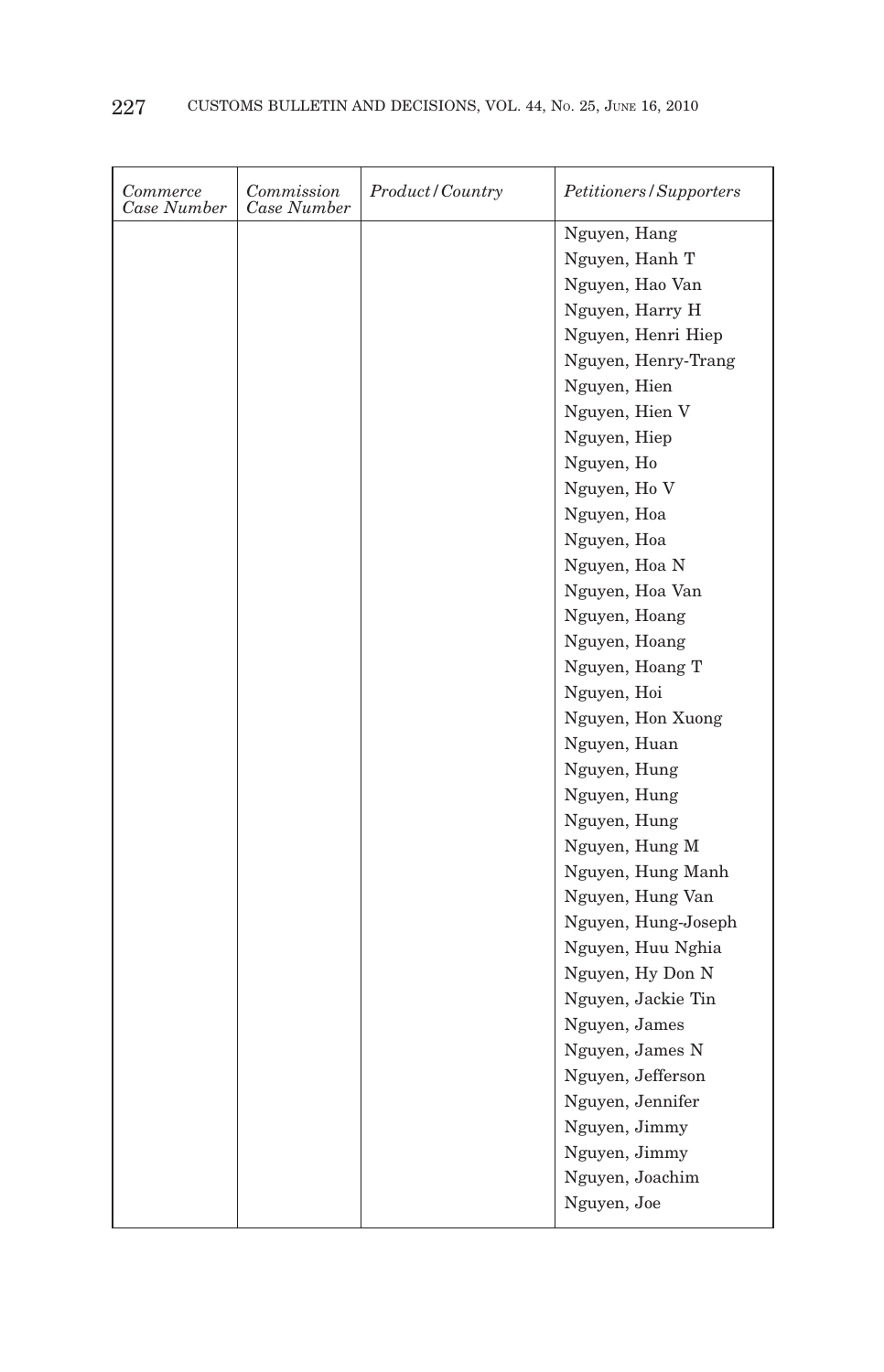| Commerce<br>Case Number | Commission<br>Case Number | <i>Product/Country</i> | Petitioners/Supporters         |
|-------------------------|---------------------------|------------------------|--------------------------------|
|                         |                           |                        | Nguyen, John R                 |
|                         |                           |                        | Nguyen, John Van               |
|                         |                           |                        | Nguyen, Johnny                 |
|                         |                           |                        | Nguyen, Joseph Minh            |
|                         |                           |                        | Nguyen, Kenny Hung<br>Mong     |
|                         |                           |                        | Nguyen, Kevin                  |
|                         |                           |                        | Nguyen, Khai                   |
|                         |                           |                        | Nguyen, Khanh                  |
|                         |                           |                        | Nguyen, Khanh and Viet<br>Dinh |
|                         |                           |                        | Nguyen, Khanh Q                |
|                         |                           |                        | Nguyen, Khiem                  |
|                         |                           |                        | Nguyen, Kien Phan              |
|                         |                           |                        | Nguyen, Kim                    |
|                         |                           |                        | Nguyen, Kim Mai                |
|                         |                           |                        | Nguyen, Kim Thoa               |
|                         |                           |                        | Nguyen, Kinh V                 |
|                         |                           |                        | Nguyen, Lai                    |
|                         |                           |                        | Nguyen, Lai                    |
|                         |                           |                        | Nguyen, Lai Tan                |
|                         |                           |                        | Nguyen, Lam                    |
|                         |                           |                        | Nguyen, Lam Van                |
|                         |                           |                        | Nguyen, Lam Van                |
|                         |                           |                        | Nguyen, Lam Van                |
|                         |                           |                        | Nguyen, Lan                    |
|                         |                           |                        | Nguyen, Lang                   |
|                         |                           |                        | Nguyen, Lang                   |
|                         |                           |                        | Nguyen, Lanh                   |
|                         |                           |                        | Nguyen, Lap Van                |
|                         |                           |                        | Nguyen, Lap Van                |
|                         |                           |                        | Nguyen, Le                     |
|                         |                           |                        | Nguyen, Lien and Hang<br>Luong |
|                         |                           |                        | Nguyen, Lien Thi               |
|                         |                           |                        | Nguyen, Linda Oan              |
|                         |                           |                        | Nguyen, Linh Thi               |
|                         |                           |                        | Nguyen, Linh Van               |
|                         |                           |                        | Nguyen, Lintt Danny            |
|                         |                           |                        | Nguyen, Lluu                   |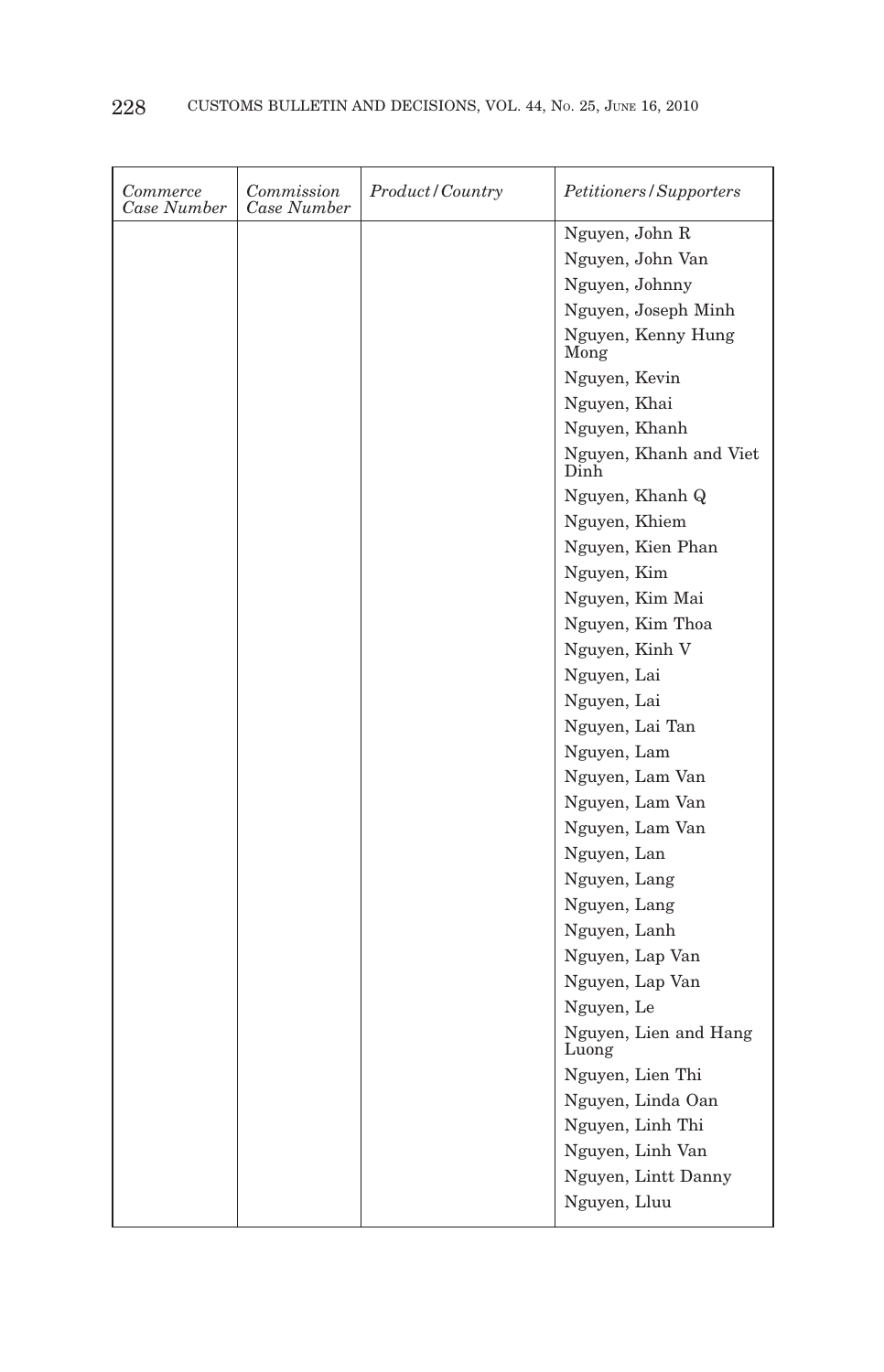| Commerce<br>Case Number | Commission<br>Case Number | Product/Country | <i>Petitioners/Supporters</i> |
|-------------------------|---------------------------|-----------------|-------------------------------|
|                         |                           |                 | Nguyen, Loc                   |
|                         |                           |                 | Nguyen, Loi                   |
|                         |                           |                 | Nguyen, Loi                   |
|                         |                           |                 | Nguyen, Long Phi              |
|                         |                           |                 | Nguyen, Long T                |
|                         |                           |                 | Nguyen, Long Viet             |
|                         |                           |                 | Nguyen, Luom T                |
|                         |                           |                 | Nguyen, Mai Van               |
|                         |                           |                 | Nguyen, Man                   |
|                         |                           |                 | Nguyen, Mao-Van               |
|                         |                           |                 | Nguyen, Mary                  |
|                         |                           |                 | Nguyen, Mary                  |
|                         |                           |                 | Nguyen, Melissa               |
|                         |                           |                 | Nguyen, Minh                  |
|                         |                           |                 | Nguyen, Minh                  |
|                         |                           |                 | Nguyen, Minh                  |
|                         |                           |                 | Nguyen, Minh                  |
|                         |                           |                 | Nguyen, Minh                  |
|                         |                           |                 | Nguyen, Minh Ngoc             |
|                         |                           |                 | Nguyen, Minh Van              |
|                         |                           |                 | Nguyen, Moot                  |
|                         |                           |                 | Nguyen, Mui Van               |
|                         |                           |                 | Nguyen, Mung T                |
|                         |                           |                 | Nguyen, Muoi                  |
|                         |                           |                 | Nguyen, My Le Thi             |
|                         |                           |                 | Nguyen, My Tan                |
|                         |                           |                 | Nguyen, My V                  |
|                         |                           |                 | Nguyen, Nam Van               |
|                         |                           |                 | Nguyen, Nam Van               |
|                         |                           |                 | Nguyen, Nam Van               |
|                         |                           |                 | Nguyen, Nam Van               |
|                         |                           |                 | Nguyen, Nancy                 |
|                         |                           |                 | Nguyen, Nancy                 |
|                         |                           |                 | Nguyen, Nghi                  |
|                         |                           |                 | Nguyen, Nghi Q                |
|                         |                           |                 | Nguyen, Nghia                 |
|                         |                           |                 | Nguyen, Nghiep                |
|                         |                           |                 | Nguyen, Ngoc Tim              |
|                         |                           |                 | Nguyen, Ngoc Van              |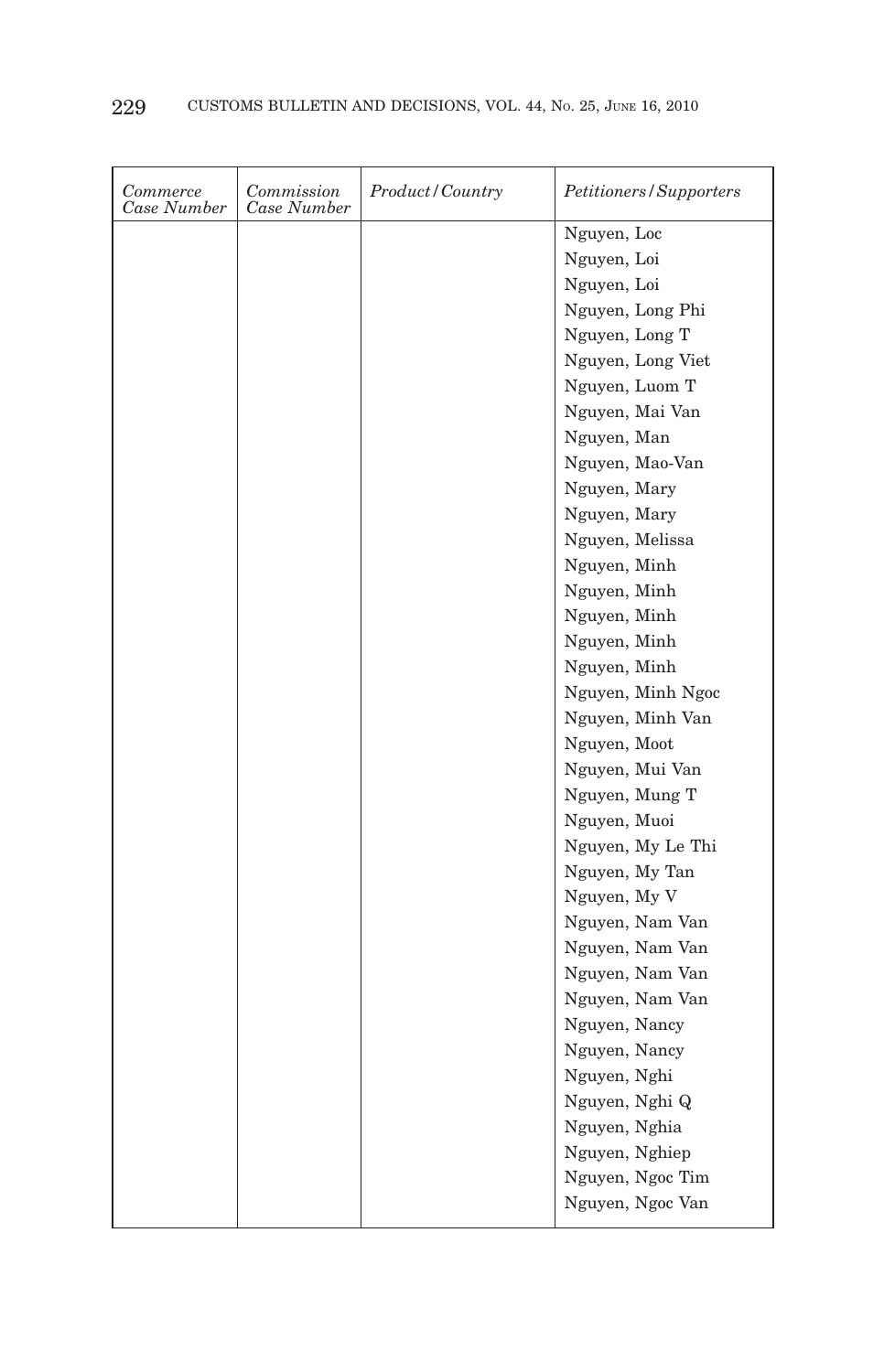| Commerce<br>Case Number | Commission<br>Case Number | Product/Country | Petitioners/Supporters |
|-------------------------|---------------------------|-----------------|------------------------|
|                         |                           |                 | Nguyen, Nguyet         |
|                         |                           |                 | Nguyen, Nhi            |
|                         |                           |                 | Nguyen, Nho Van        |
|                         |                           |                 | Nguyen, Nina           |
|                         |                           |                 | Nguyen, Nuong          |
|                         |                           |                 | Nguyen, Peter          |
|                         |                           |                 | Nguyen, Peter Thang    |
|                         |                           |                 | Nguyen, Peter V        |
|                         |                           |                 | Nguyen, Phe            |
|                         |                           |                 | Nguyen, Phong          |
|                         |                           |                 | Nguyen, Phong Ngoc     |
|                         |                           |                 | Nguyen, Phong T        |
|                         |                           |                 | Nguyen, Phong Xuan     |
|                         |                           |                 | Nguyen, Phu Huu        |
|                         |                           |                 | Nguyen, Phuc           |
|                         |                           |                 | Nguyen, Phuoc H        |
|                         |                           |                 | Nguyen, Phuoc Van      |
|                         |                           |                 | Nguyen, Phuong         |
|                         |                           |                 | Nguyen, Phuong         |
|                         |                           |                 | Nguyen, Quang          |
|                         |                           |                 | Nguyen, Quang          |
|                         |                           |                 | Nguyen, Quang Dang     |
|                         |                           |                 | Nguyen, Quang Dinh     |
|                         |                           |                 | Nguyen, Quang Van      |
|                         |                           |                 | Nguyen, Quoc Van       |
|                         |                           |                 | Nguyen, Quyen Minh     |
|                         |                           |                 | Nguyen, Quyen T        |
|                         |                           |                 | Nguyen, Quyen-Van      |
|                         |                           |                 | Nguyen, Ran T          |
|                         |                           |                 | Nguyen, Randon         |
|                         |                           |                 | Nguyen, Richard        |
|                         |                           |                 | Nguyen, Richard Nghia  |
|                         |                           |                 | Nguyen, Rick Van       |
|                         |                           |                 | Nguyen, Ricky Tinh     |
|                         |                           |                 | Nguyen, Roe Van        |
|                         |                           |                 | Nguyen, Rose           |
|                         |                           |                 | Nguyen, Sam            |
|                         |                           |                 | Nguyen, Sandy Ha       |
|                         |                           |                 | Nguyen, Sang Van       |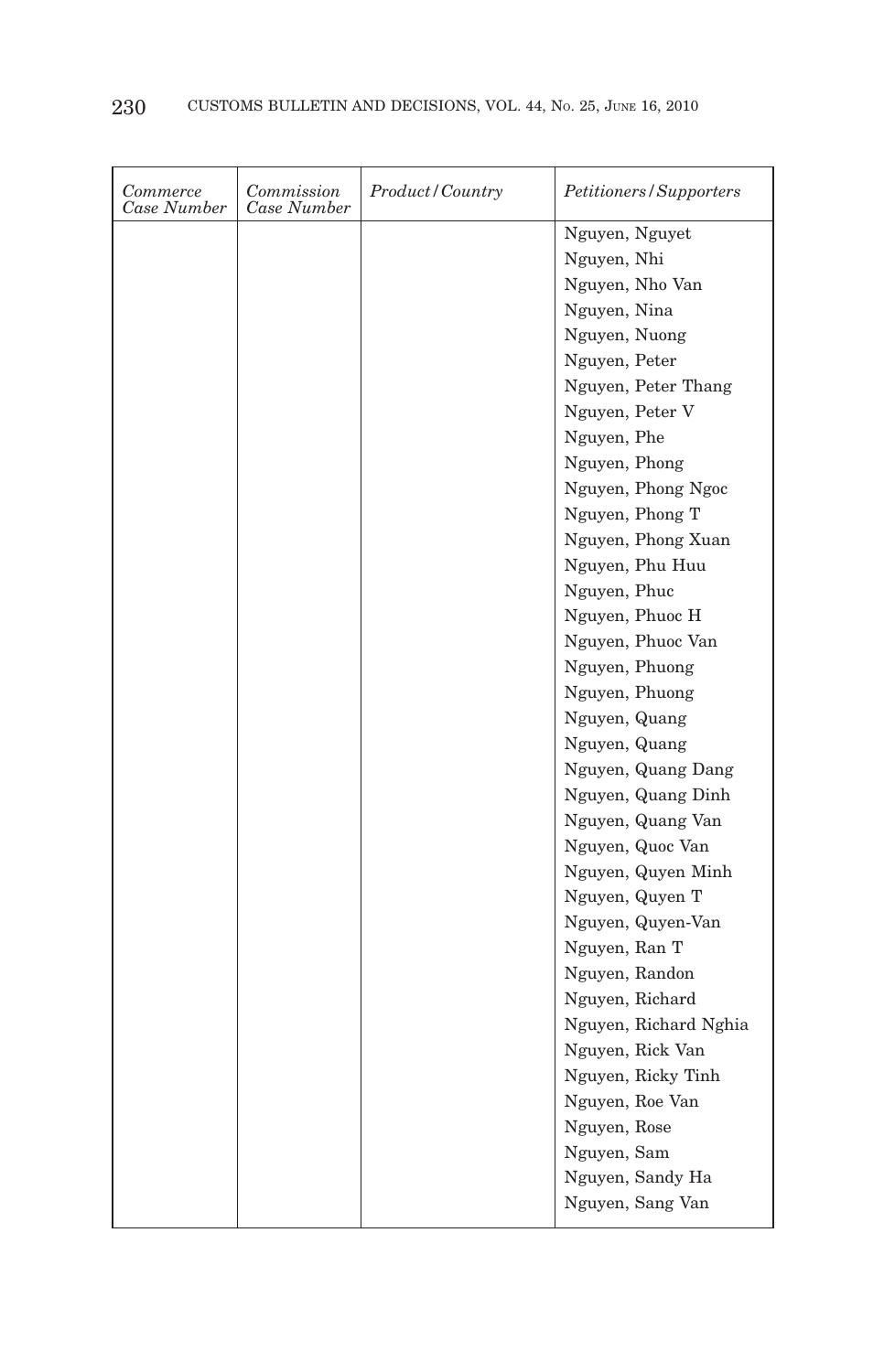| Commerce<br>Case Number | Commission<br>Case Number | Product/Country | Petitioners/Supporters |
|-------------------------|---------------------------|-----------------|------------------------|
|                         |                           |                 | Nguyen, Sau V          |
|                         |                           |                 | Nguyen, Si Ngoc        |
|                         |                           |                 | Nguyen, Son            |
|                         |                           |                 | Nguyen, Son Thanh      |
|                         |                           |                 | Nguyen, Son Van        |
|                         |                           |                 | Nguyen, Song V         |
|                         |                           |                 | Nguyen, Steve          |
|                         |                           |                 | Nguyen, Steve Q        |
|                         |                           |                 | Nguyen, Steven Giap    |
|                         |                           |                 | Nguyen, Sung           |
|                         |                           |                 | Nguyen, Tai            |
|                         |                           |                 | Nguyen, Tai The        |
|                         |                           |                 | Nguyen, Tai Thi        |
|                         |                           |                 | Nguyen, Tam            |
|                         |                           |                 | Nguyen, Tam Minh       |
|                         |                           |                 | Nguyen, Tam Thanh      |
|                         |                           |                 | Nguyen, Tam V          |
|                         |                           |                 | Nguyen, Tam Van        |
|                         |                           |                 | Nguyen, Tan            |
|                         |                           |                 | Nguyen, Ten Tan        |
|                         |                           |                 | Nguyen, Thach          |
|                         |                           |                 | Nguyen, Thang          |
|                         |                           |                 | Nguyen, Thanh          |
|                         |                           |                 | Nguyen, Thanh          |
|                         |                           |                 | Nguyen, Thanh          |
|                         |                           |                 | Nguyen, Thanh Phuc     |
|                         |                           |                 | Nguyen, Thanh V        |
|                         |                           |                 | Nguyen, Thanh Van      |
|                         |                           |                 | Nguyen, Thanh Van      |
|                         |                           |                 | Nguyen, Thanh Van      |
|                         |                           |                 | Nguyen, Thanh Van      |
|                         |                           |                 | Nguyen, Thao           |
|                         |                           |                 | Nguyen, Thi Bich Hang  |
|                         |                           |                 | Nguyen, Thiet          |
|                         |                           |                 | Nguyen, Thiet          |
|                         |                           |                 | Nguyen, Tho Duke       |
|                         |                           |                 | Nguyen, Thoa D         |
|                         |                           |                 | Nguyen, Thoa Thi       |
|                         |                           |                 | Nguyen, Thomas         |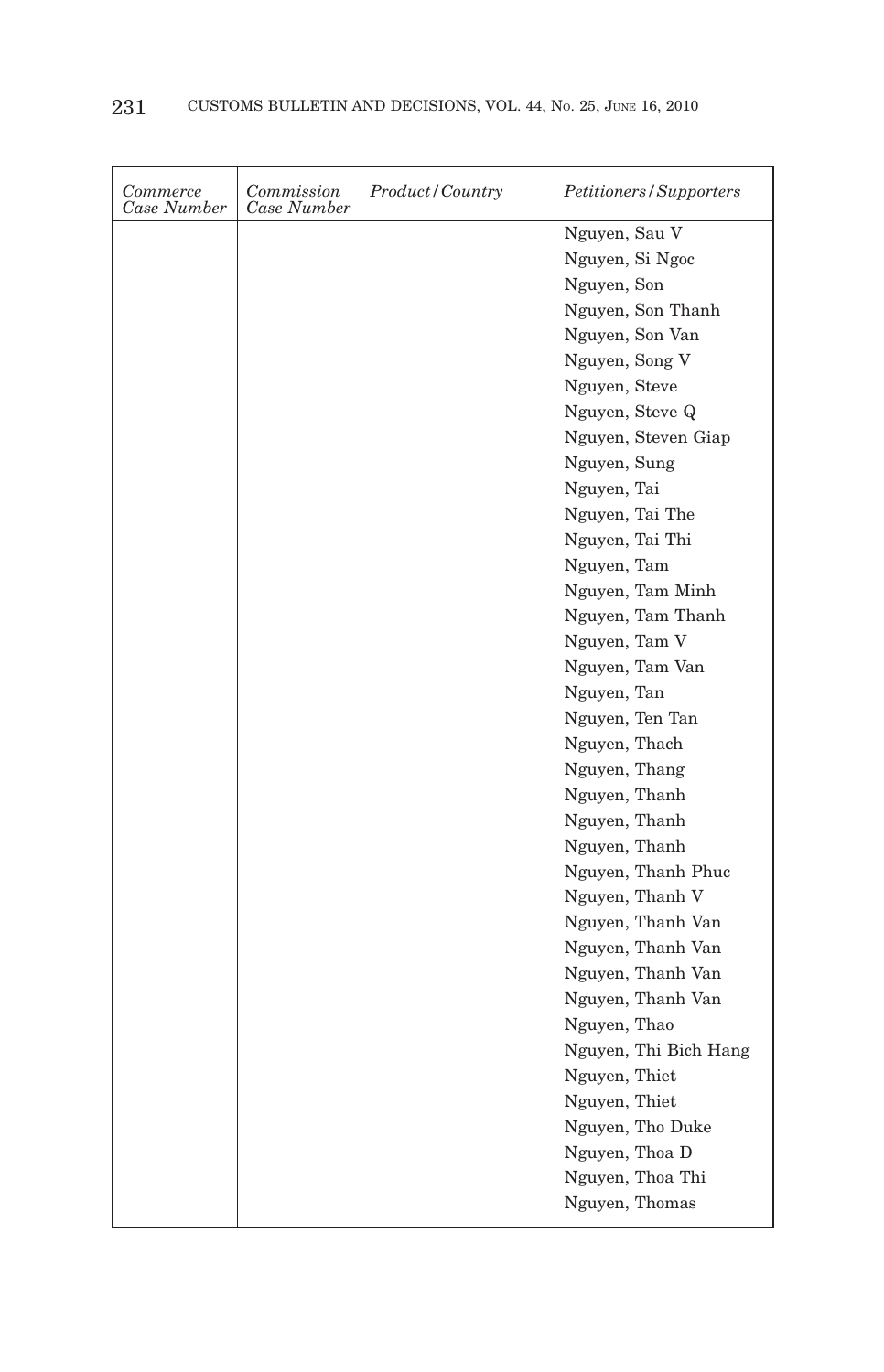| Commerce<br>Case Number | Commission<br>Case Number | Product/Country | Petitioners/Supporters     |
|-------------------------|---------------------------|-----------------|----------------------------|
|                         |                           |                 | Nguyen, Thu                |
|                         |                           |                 | Nguyen, Thu and Rose       |
|                         |                           |                 | Nguyen, Thu Duc            |
|                         |                           |                 | Nguyen, Thu Van            |
|                         |                           |                 | Nguyen, Thuan              |
|                         |                           |                 | Nguyen, Thuan              |
|                         |                           |                 | Nguyen, Thuong             |
|                         |                           |                 | Nguyen, Thuong Van         |
|                         |                           |                 | Nguyen, Thuy               |
|                         |                           |                 | Nguyen, Thuyen             |
|                         |                           |                 | Nguyen, Thuyen             |
|                         |                           |                 | Nguyen, Tinh               |
|                         |                           |                 | Nguyen, Tinh Van           |
|                         |                           |                 | Nguyen, Toan               |
|                         |                           |                 | Nguyen, Toan Van           |
|                         |                           |                 | Nguyen, Tommy              |
|                         |                           |                 | Nguyen, Tony               |
|                         |                           |                 | Nguyen, Tony               |
|                         |                           |                 | Nguyen, Tony               |
|                         |                           |                 | Nguyen, Tony D             |
|                         |                           |                 | Nguyen, Tony Hong          |
|                         |                           |                 | Nguyen, Tony Si            |
|                         |                           |                 | Nguyen, Tra                |
|                         |                           |                 | Nguyen, Tra                |
|                         |                           |                 | Nguyen, Tracy T            |
|                         |                           |                 | Nguyen, Tri D              |
|                         |                           |                 | Nguyen, Trich Van          |
|                         |                           |                 | Nguyen, Trung Van          |
|                         |                           |                 | Nguyen, Tu Van             |
|                         |                           |                 | Nguyen, Tuan               |
|                         |                           |                 | Nguyen, Tuan A             |
|                         |                           |                 | Nguyen, Tuan H             |
|                         |                           |                 | Nguyen, Tuan Ngoc          |
|                         |                           |                 | Nguyen, Tuan Q             |
|                         |                           |                 | Nguyen, Tuan Van           |
|                         |                           |                 | Nguyen, Tung               |
|                         |                           |                 | Nguyen, Tuyen Duc          |
|                         |                           |                 | Nguyen, Tuyen Van          |
|                         |                           |                 | Nguyen, Ty and Ngoc<br>Ngo |
|                         |                           |                 |                            |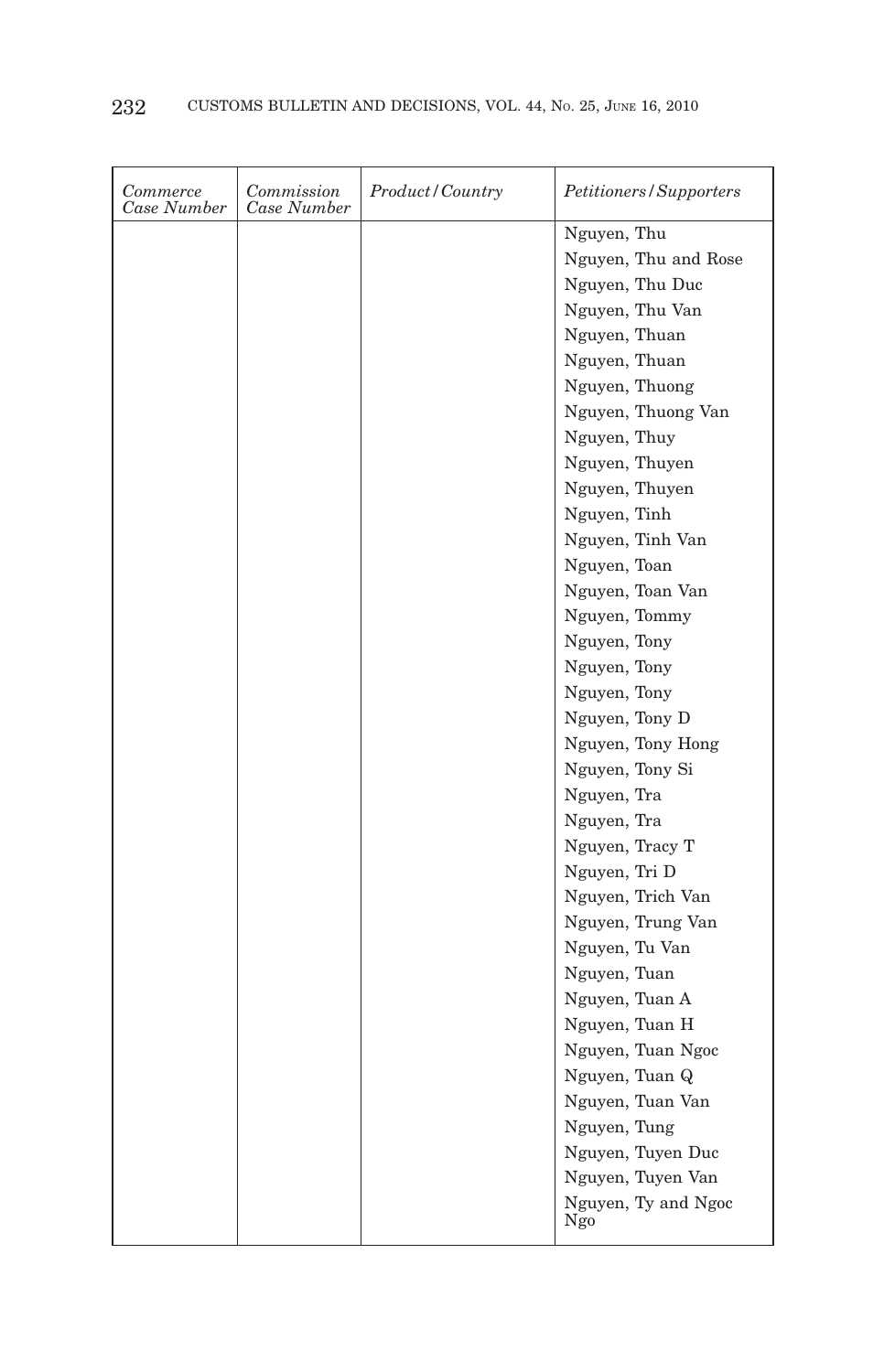| Commerce<br>Case Number | Commission<br>Case Number | Product/Country | Petitioners/Supporters |
|-------------------------|---------------------------|-----------------|------------------------|
|                         |                           |                 | Nguyen, Van H          |
|                         |                           |                 | Nguyen, Van Loi        |
|                         |                           |                 | Nguyen, Vang Van       |
|                         |                           |                 | Nguyen, Viet           |
|                         |                           |                 | Nguyen, Viet           |
|                         |                           |                 | Nguyen, Viet V         |
|                         |                           |                 | Nguyen, Viet Van       |
|                         |                           |                 | Nguyen, Vinh Van       |
|                         |                           |                 | Nguyen, Vinh Van       |
|                         |                           |                 | Nguyen, Vinh Van       |
|                         |                           |                 | Nguyen, VT             |
|                         |                           |                 | Nguyen, Vu Minh        |
|                         |                           |                 | Nguyen, Vu T           |
|                         |                           |                 | Nguyen, Vu Xuan        |
|                         |                           |                 | Nguyen, Vui            |
|                         |                           |                 | Nguyen, Vuong V        |
|                         |                           |                 | Nguyen, Xuong Kim      |
|                         |                           |                 | Nhan, Tran Quoc        |
|                         |                           |                 | Nhon, Seri             |
|                         |                           |                 | Nichols, Steve Anna    |
|                         |                           |                 | Nicholson, Gary        |
|                         |                           |                 | Nixon, Leonard         |
|                         |                           |                 | Noble, Earl            |
|                         |                           |                 | Noland, Terrel W       |
|                         |                           |                 | Normand, Timothy       |
|                         |                           |                 | Norris, Candace P      |
|                         |                           |                 | Norris, John A         |
|                         |                           |                 | Norris, Kenneth L      |
|                         |                           |                 | Norris, Kevin J        |
|                         |                           |                 | Nowell, James E        |
|                         |                           |                 | Noy, Phen              |
|                         |                           |                 | Nunez, Conrad          |
|                         |                           |                 | Nunez, Jody            |
|                         |                           |                 | Nunez, Joseph Paul     |
|                         |                           |                 | Nunez, Randy           |
|                         |                           |                 | Nunez, Wade Joseph     |
|                         |                           |                 | Nyuyen, Toan           |
|                         |                           |                 | Oberling, Darryl       |
|                         |                           |                 | O'Blance, Adam         |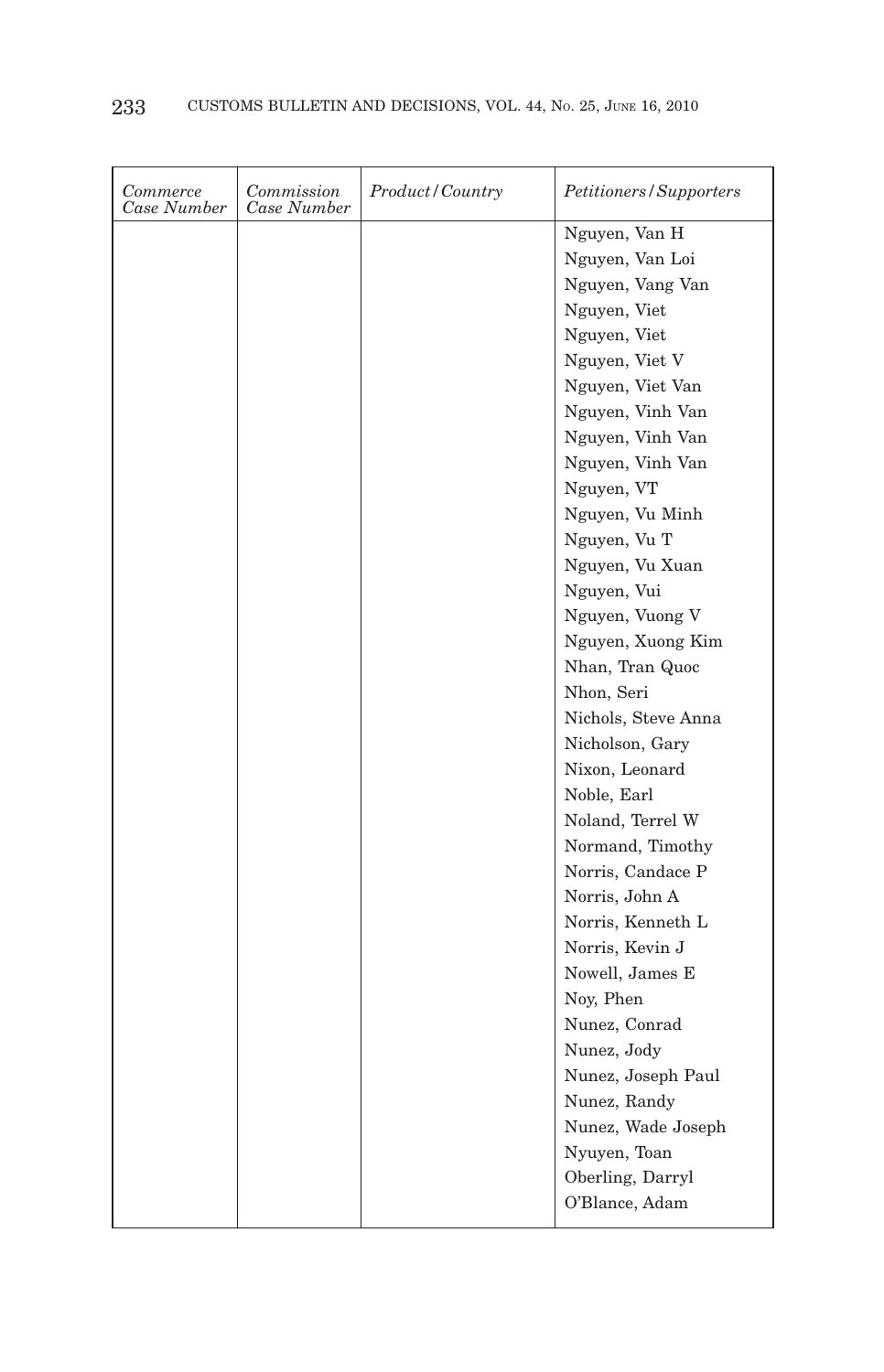| Commerce<br>Case Number | Commission<br>Case Number | Product/Country | <i>Petitioners/Supporters</i> |
|-------------------------|---------------------------|-----------------|-------------------------------|
|                         |                           |                 | O'Brien, Gary S               |
|                         |                           |                 | O'Brien, Mark                 |
|                         |                           |                 | O'Brien, Michele              |
|                         |                           |                 | Ogden, John M                 |
|                         |                           |                 | Oglesby, Henry                |
|                         |                           |                 | Oglesby, Phyllis              |
|                         |                           |                 | O'Gwynn, Michael P Sr         |
|                         |                           |                 | Ohmer, Eva G                  |
|                         |                           |                 | Ohmer, George J               |
|                         |                           |                 | Olander, Hazel                |
|                         |                           |                 | Olander, Rodney               |
|                         |                           |                 | Olander, Roland J             |
|                         |                           |                 | Olander, Russell J            |
|                         |                           |                 | Olander, Thomas               |
|                         |                           |                 | Olano, Kevin                  |
|                         |                           |                 | Olano, Owen J                 |
|                         |                           |                 | Olano, Shelby F               |
|                         |                           |                 | Olds, Malcolm D Jr            |
|                         |                           |                 | Olinde, Wilfred J Jr          |
|                         |                           |                 | Oliver, Charles               |
|                         |                           |                 | O'Neil, Carey                 |
|                         |                           |                 | Oracoy, Brad R                |
|                         |                           |                 | Orage, Eugene                 |
|                         |                           |                 | Orlando, Het                  |
|                         |                           |                 | Oteri, Robert F               |
|                         |                           |                 | Oubre, Faron P                |
|                         |                           |                 | Oubre, Thomas W               |
|                         |                           |                 | Ourks, SokHoms K              |
|                         |                           |                 | Owens, Larry E                |
|                         |                           |                 | Owens, Sheppard               |
|                         |                           |                 | Owens, Timothy                |
|                         |                           |                 | Pacaccio, Thomas Jr           |
|                         |                           |                 | Padgett, Kenneth J            |
|                         |                           |                 | Palmer, Gay Ann P             |
|                         |                           |                 | Palmer, John W                |
|                         |                           |                 | Palmer, Mack                  |
|                         |                           |                 | Palmisano, Daniel P           |
|                         |                           |                 | Palmisano, Dwayne Jr          |
|                         |                           |                 | Palmisano, Kim                |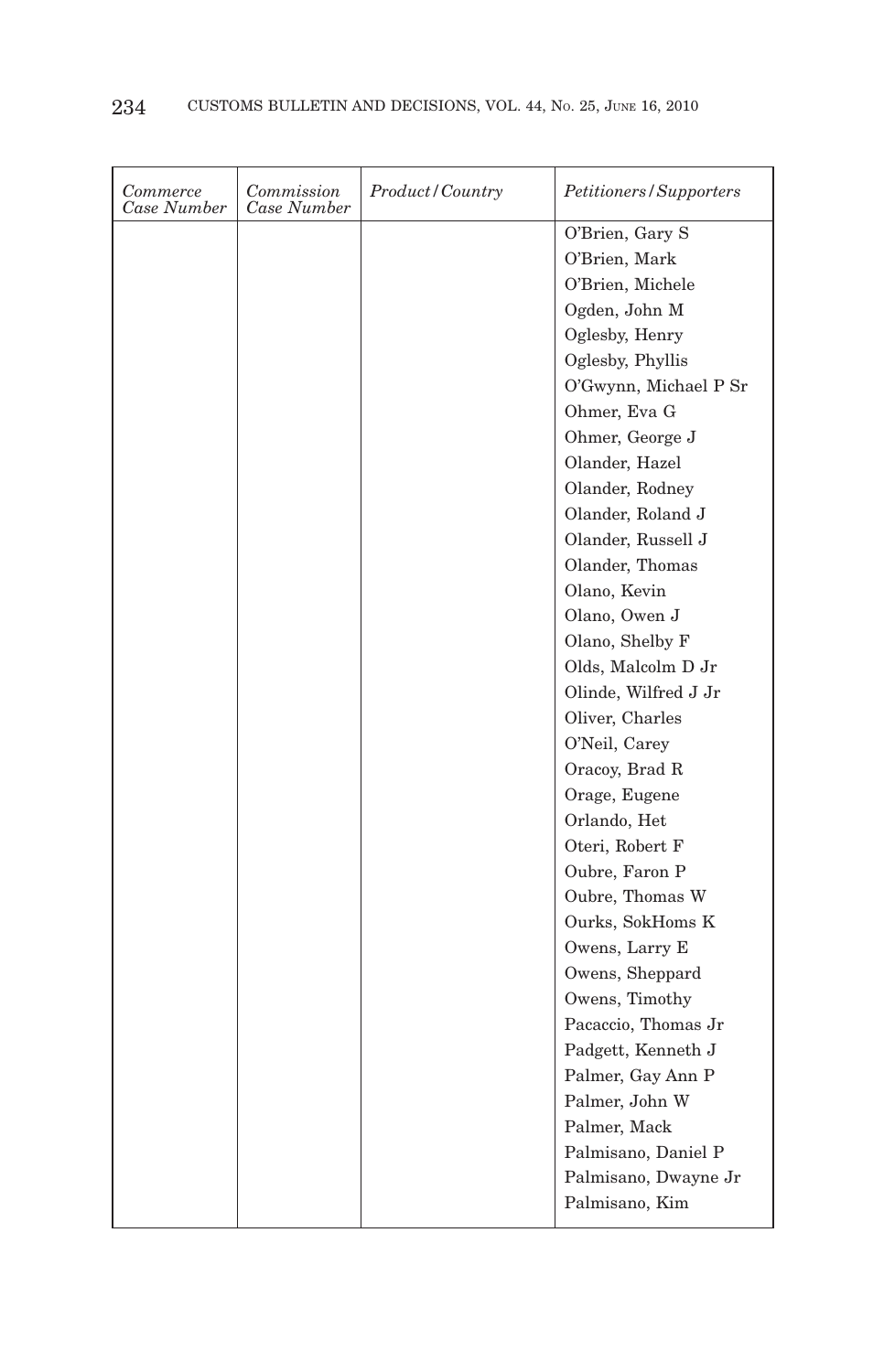| Commerce<br>Case Number | Commission<br>Case Number | Product/Country | <i>Petitioners/Supporters</i> |
|-------------------------|---------------------------|-----------------|-------------------------------|
|                         |                           |                 | Palmisano, Larry J            |
|                         |                           |                 | Palmisano, Leroy J            |
|                         |                           |                 | Palmisano, Robin G            |
|                         |                           |                 | Pam, Phuong Bui               |
|                         |                           |                 | Parfait, Antoine C Jr         |
|                         |                           |                 | Parfait, Jerry Jr             |
|                         |                           |                 | Parfait, John C               |
|                         |                           |                 | Parfait, Joshua K             |
|                         |                           |                 | Parfait, Mary F               |
|                         |                           |                 | Parfait, Mary S               |
|                         |                           |                 | Parfait, Olden G Jr           |
|                         |                           |                 | Parfait, Robert C Jr          |
|                         |                           |                 | Parfait, Robert C Sr          |
|                         |                           |                 | Parfait, Rodney               |
|                         |                           |                 | Parfait, Shane A              |
|                         |                           |                 | Parfait, Shelton J            |
|                         |                           |                 | Parfait, Timmy J              |
|                         |                           |                 | Parker, Clyde A               |
|                         |                           |                 | Parker, Franklin L            |
|                         |                           |                 | Parker, Paul A                |
|                         |                           |                 | Parker, Percy Todd            |
|                         |                           |                 | Parks, Daniel Duane           |
|                         |                           |                 | Parks, Ellery Doyle Jr        |
|                         |                           |                 | Parrett, Joseph D $\rm Jr$    |
|                         |                           |                 | Parria, Danny                 |
|                         |                           |                 | Parria, Gavin C Sr            |
|                         |                           |                 | Parria, Gillis F Jr           |
|                         |                           |                 | Parria, Gillis F Sr           |
|                         |                           |                 | Parria, Jerry D               |
|                         |                           |                 | Parria, Kip G                 |
|                         |                           |                 | Parria, Lionel J Sr           |
|                         |                           |                 | Parria, Louis III             |
|                         |                           |                 | Parria, Louis J Sr            |
|                         |                           |                 | Parria, Louis Jr              |
|                         |                           |                 | Parria, Michael               |
|                         |                           |                 | Parria, Ronald                |
|                         |                           |                 | Parria, Ross                  |
|                         |                           |                 | Parris, Troy M                |
|                         |                           |                 | Parrish, Charles              |
|                         |                           |                 |                               |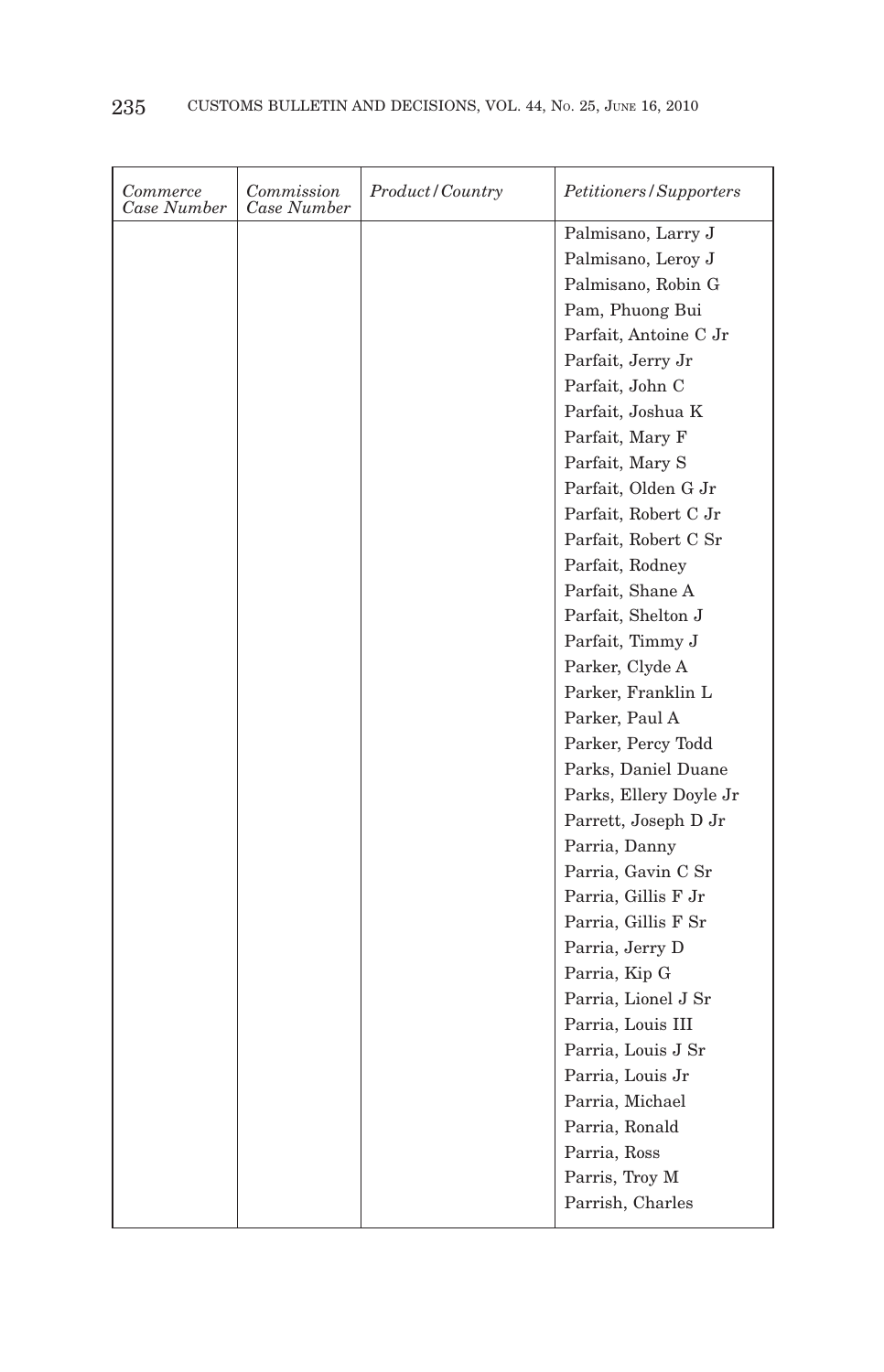| Commerce<br>Case Number | Commission<br>Case Number | Product/Country | <i>Petitioners/Supporters</i> |
|-------------------------|---------------------------|-----------------|-------------------------------|
|                         |                           |                 | Parrish, Walter L             |
|                         |                           |                 | Passmore, Penny               |
|                         |                           |                 | Pate, Shane                   |
|                         |                           |                 | Paterbaugh, Richard           |
|                         |                           |                 | Patingo, Roger D              |
|                         |                           |                 | Paul, Robert Emmett           |
|                         |                           |                 | Payne, John Francis           |
|                         |                           |                 | Payne, Stuart                 |
|                         |                           |                 | Peatross, David A             |
|                         |                           |                 | Pelas, James Curtis           |
|                         |                           |                 | Pelas, Jeffery                |
|                         |                           |                 | Pellegrin, Corey P            |
|                         |                           |                 | Pellegrin, Curlynn            |
|                         |                           |                 | Pellegrin, James A Jr         |
|                         |                           |                 | Pellegrin, Jordey             |
|                         |                           |                 | Pellegrin, Karl               |
|                         |                           |                 | Pellegrin, Karl J             |
|                         |                           |                 | Pellegrin, Randy              |
|                         |                           |                 | Pellegrin, Randy Sr           |
|                         |                           |                 | Pellegrin, Rodney J Sr        |
|                         |                           |                 | Pellegrin, Samuel             |
|                         |                           |                 | Pellegrin, Troy Sr            |
|                         |                           |                 | Peltier, Clyde                |
|                         |                           |                 | Peltier, Rodney J             |
|                         |                           |                 | Pena, Bartolo Jr              |
|                         |                           |                 | Pena, Israel                  |
|                         |                           |                 | Pendarvis, Gracie             |
|                         |                           |                 | Pennison, Elaine              |
|                         |                           |                 | Pennison, Milton G            |
|                         |                           |                 | Pequeno, Julius               |
|                         |                           |                 | Percle, David P               |
|                         |                           |                 | Perez, Allen M                |
|                         |                           |                 | Perez, David J                |
|                         |                           |                 | Perez, David P                |
|                         |                           |                 | Perez, Derek                  |
|                         |                           |                 | Perez, Edward Jr              |
|                         |                           |                 | Perez, Henry Jr               |
|                         |                           |                 | Perez, Joe B                  |
|                         |                           |                 | Perez, Tilden A Jr            |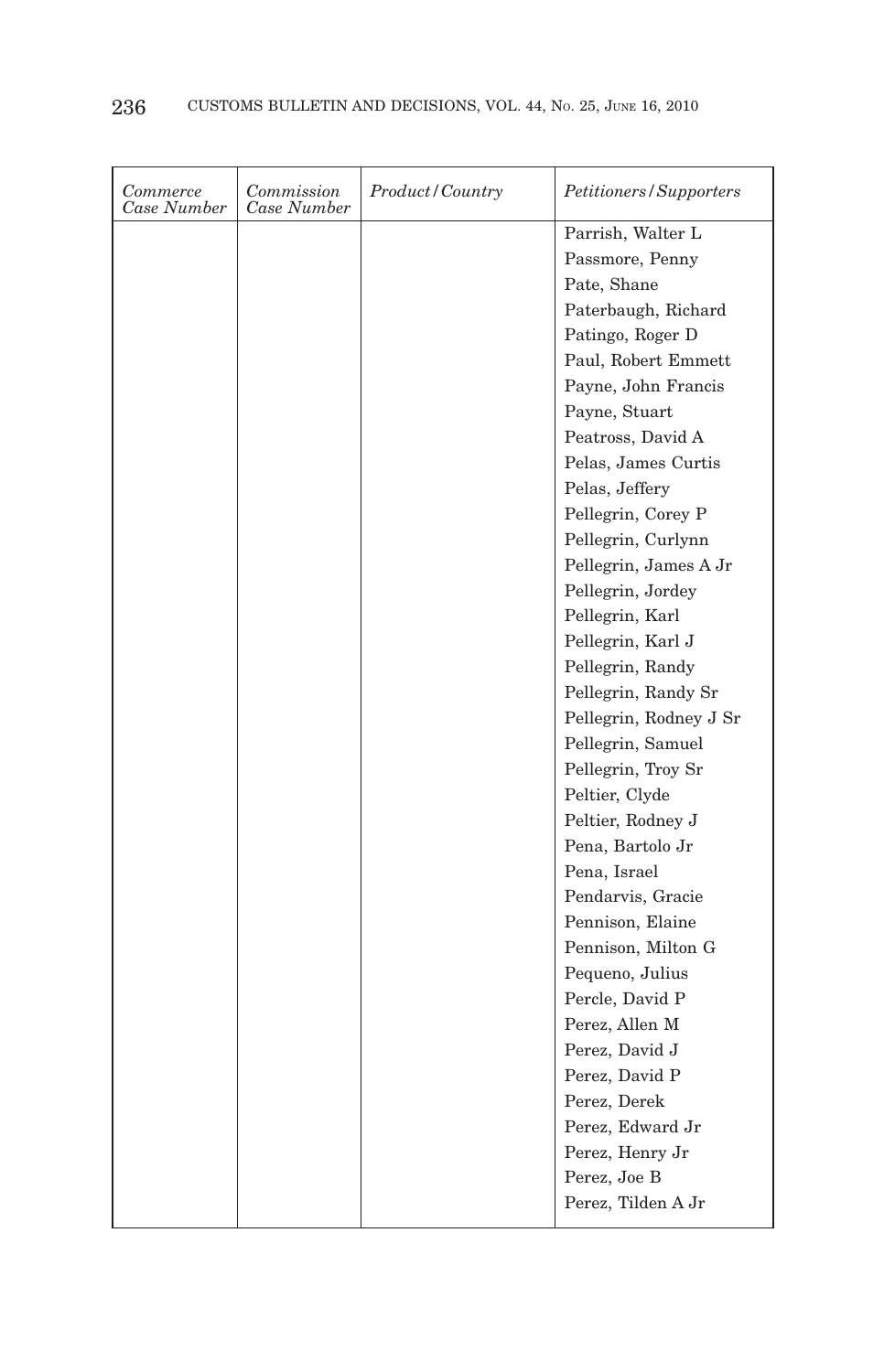| Commerce<br>Case Number | Commission<br>Case Number | Product/Country | Petitioners/Supporters  |
|-------------------------|---------------------------|-----------------|-------------------------|
|                         |                           |                 | Perez, Warren A Jr      |
|                         |                           |                 | Perez, Warren A Sr      |
|                         |                           |                 | Perez, Wesley           |
|                         |                           |                 | Perrin, Dale            |
|                         |                           |                 | Perrin, David M         |
|                         |                           |                 | Perrin, Edward G Sr     |
|                         |                           |                 | Perrin, Errol Joseph Jr |
|                         |                           |                 | Perrin, Jerry J         |
|                         |                           |                 | Perrin, Kenneth V       |
|                         |                           |                 | Perrin, Kevin           |
|                         |                           |                 | Perrin, Kline J Sr      |
|                         |                           |                 | Perrin, Kurt M          |
|                         |                           |                 | Perrin, Michael         |
|                         |                           |                 | Perrin, Michael A       |
|                         |                           |                 | Perrin, Murphy P        |
|                         |                           |                 | Perrin, Nelson C Jr     |
|                         |                           |                 | Perrin, Pershing J Jr   |
|                         |                           |                 | Perrin, Robert          |
|                         |                           |                 | Perrin, Tim J           |
|                         |                           |                 | Perrin, Tony            |
|                         |                           |                 | Persohn, William T      |
|                         |                           |                 | Peshoff, Kirk Lynn      |
|                         |                           |                 | Pete, Alfred F Jr       |
|                         |                           |                 | Pete, Alfred F Sr       |
|                         |                           |                 | Pfleeger, William A     |
|                         |                           |                 | Pham, An V              |
|                         |                           |                 | Pham, Anh My            |
|                         |                           |                 | Pham, Bob               |
|                         |                           |                 | Pham, Cho               |
|                         |                           |                 | Pham, Cindy             |
|                         |                           |                 | Pham, David             |
|                         |                           |                 | Pham, Dung              |
|                         |                           |                 | Pham, Dung Phuoc        |
|                         |                           |                 | Pham, Dung Phuoc        |
|                         |                           |                 | Pham, Duong Van         |
|                         |                           |                 | Pham, Gai               |
|                         |                           |                 | Pham, Hai               |
|                         |                           |                 | Pham, Hai Hong          |
|                         |                           |                 | Pham, Hien              |
|                         |                           |                 |                         |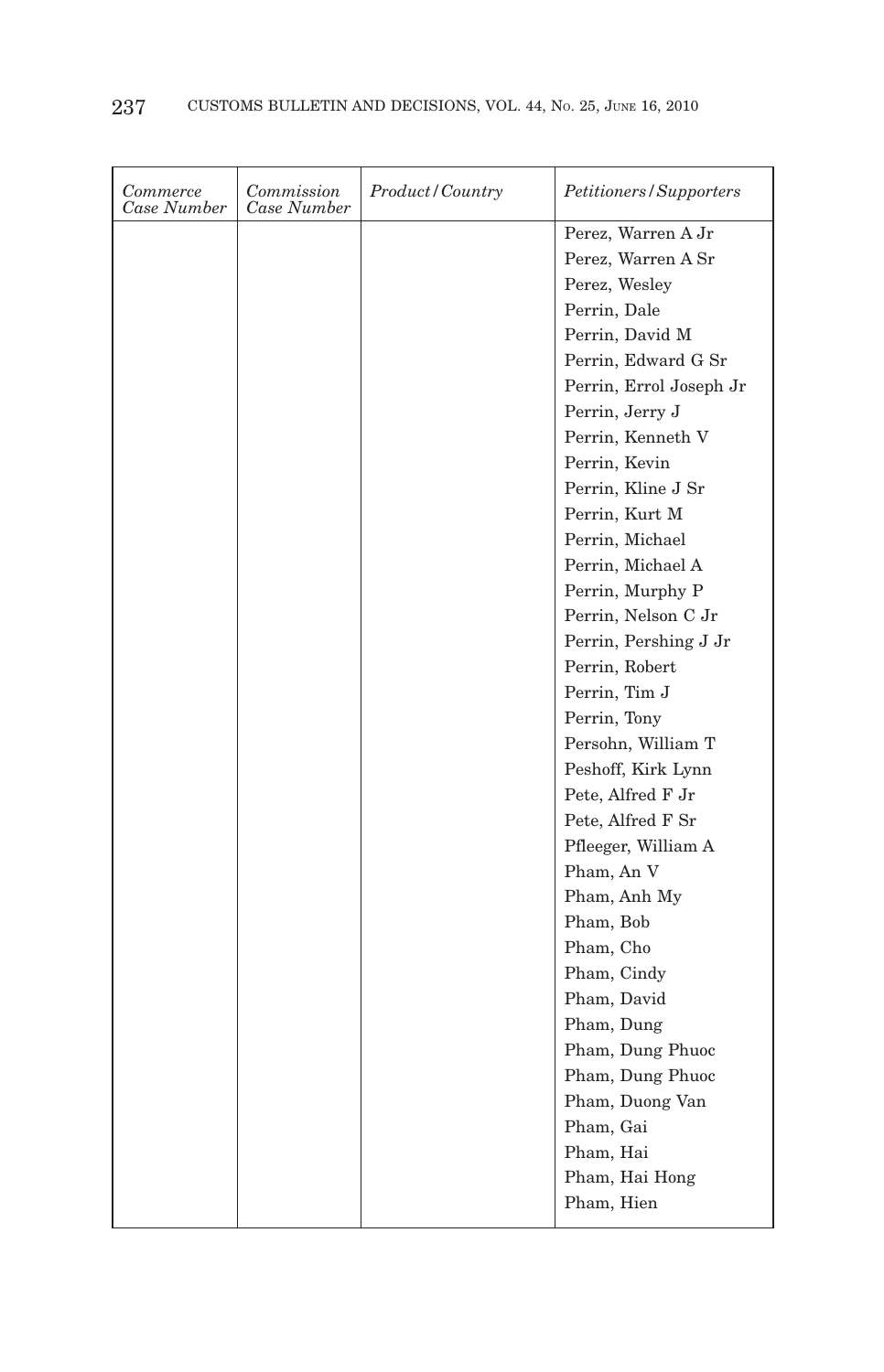| Commerce<br>Case Number | Commission<br>Case Number | Product/Country | Petitioners/Supporters      |
|-------------------------|---------------------------|-----------------|-----------------------------|
|                         |                           |                 | Pham, Hien C                |
|                         |                           |                 | Pham, Hiep                  |
|                         |                           |                 | Pham, Hieu                  |
|                         |                           |                 | Pham, Huan Van              |
|                         |                           |                 | Pham, Hung                  |
|                         |                           |                 | Pham, Hung V                |
|                         |                           |                 | Pham, Hung V                |
|                         |                           |                 | Pham, Huynh                 |
|                         |                           |                 | Pham, John                  |
|                         |                           |                 | Pham, Johnny                |
|                         |                           |                 | Pham, Joseph S              |
|                         |                           |                 | Pham, Kannin                |
|                         |                           |                 | Pham, Nga T                 |
|                         |                           |                 | Pham, Nhung T               |
|                         |                           |                 | Pham, Osmond                |
|                         |                           |                 | Pham, Paul P                |
|                         |                           |                 | Pham, Phong-Thanh           |
|                         |                           |                 | Pham, Phung                 |
|                         |                           |                 | Pham, Quoc V                |
|                         |                           |                 | Pham, Steve Ban             |
|                         |                           |                 | Pham, Steve V               |
|                         |                           |                 | Pham, Thai Van              |
|                         |                           |                 | Pham, Thai Van              |
|                         |                           |                 | Pham, Thanh                 |
|                         |                           |                 | Pham, Thanh                 |
|                         |                           |                 | Pham, Thanh V               |
|                         |                           |                 | Pham, Thinh                 |
|                         |                           |                 | Pham, Thinh V               |
|                         |                           |                 | Pham, Tommy V               |
|                         |                           |                 | Pham, Tran and Thu<br>Quang |
|                         |                           |                 | Pham, Ut Van                |
|                         |                           |                 | Phan, Anh Thi               |
|                         |                           |                 | Phan, Banh Van              |
|                         |                           |                 | Phan, Cong Van              |
|                         |                           |                 | Phan, Dan T                 |
|                         |                           |                 | Phan, Hoang                 |
|                         |                           |                 | Phan, Hung Thanh            |
|                         |                           |                 | Phan, Johnny                |
|                         |                           |                 | Phan, Lam                   |
|                         |                           |                 |                             |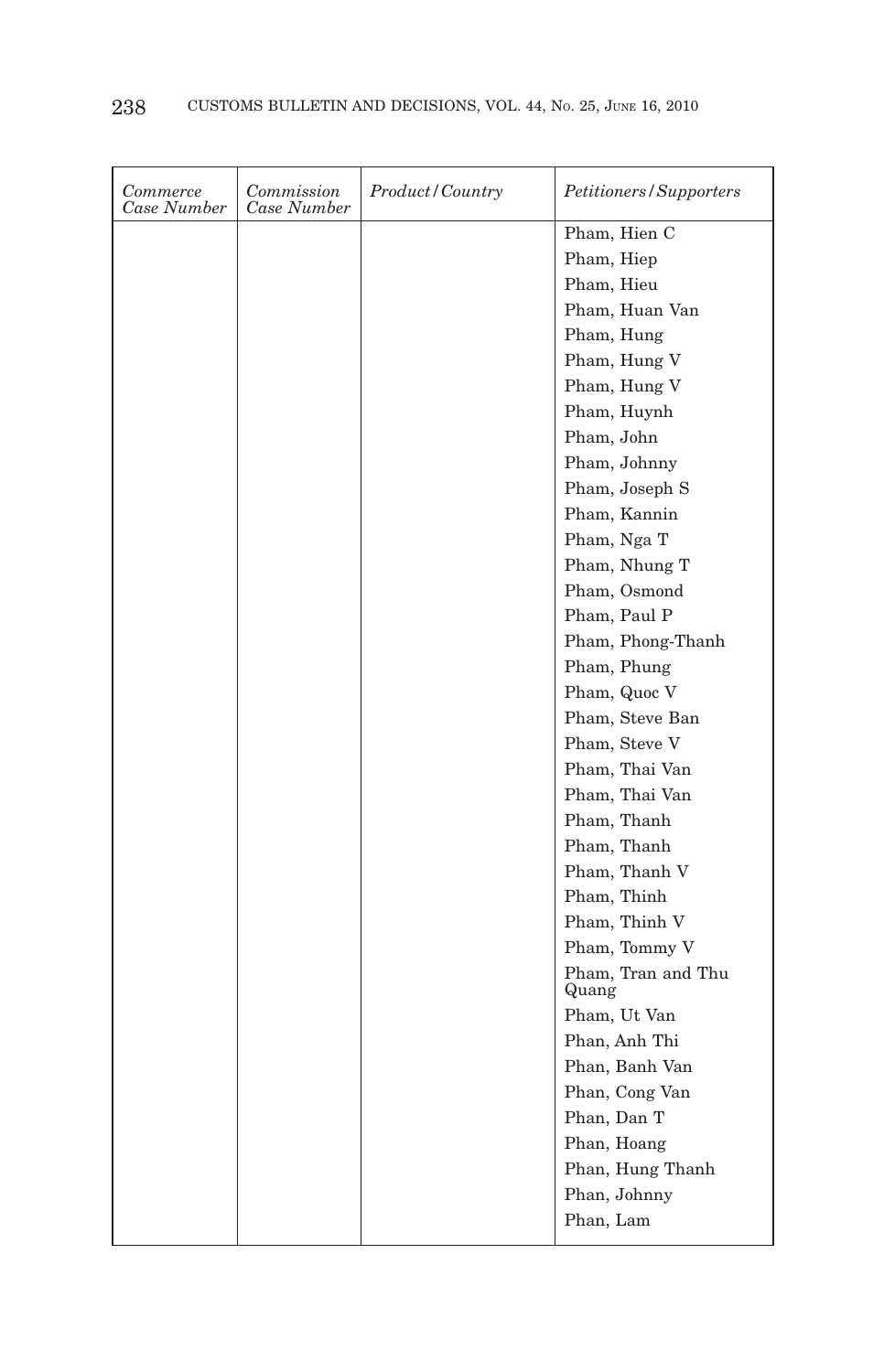| Case Number<br>Case Number | Petitioners/Supporters |
|----------------------------|------------------------|
| Phan, Luyen Van            |                        |
| Phan, Nam V                |                        |
| Phan, Thong                |                        |
| Phan, Tien V               |                        |
| Phan, Toan                 |                        |
| Phan, Tu Van               |                        |
| Phat, Lam Mau              |                        |
| Phelps, John D             |                        |
| Phillips, Bruce A          |                        |
| Phillips, Danny D          |                        |
| Phillips, Gary             |                        |
| Phillips, Harry Louis      |                        |
| Phillips, James C Jr       |                        |
| Phillips, Kristrina W      |                        |
| Phipps, AW                 |                        |
| Phonthaasa, Khaolop        |                        |
| Phorn, Phen                |                        |
| Pickett, Kathy             |                        |
| Picou, Calvin Jr           |                        |
| Picou, Gary M              |                        |
| Picou, Jennifer            |                        |
| Picou, Jerome J            |                        |
| Picou, Jordan J            |                        |
| Picou, Randy John          |                        |
| Picou, Ricky Sr            |                        |
| Picou, Terry               |                        |
| Pierce, Aaron              |                        |
| Pierce, Dean               |                        |
| Pierce, Elwood             |                        |
| Pierce, Imogene            |                        |
| Pierce, Stanley            |                        |
| Pierce, Taffie Boone       |                        |
| Pierre, Ivy                |                        |
| Pierre, Joseph             |                        |
| Pierre, Joseph C Jr        |                        |
| Pierre, Paul J             |                        |
| Pierre, Ronald J           |                        |
| Pierron, Jake              |                        |
| Pierron, Patsy H           |                        |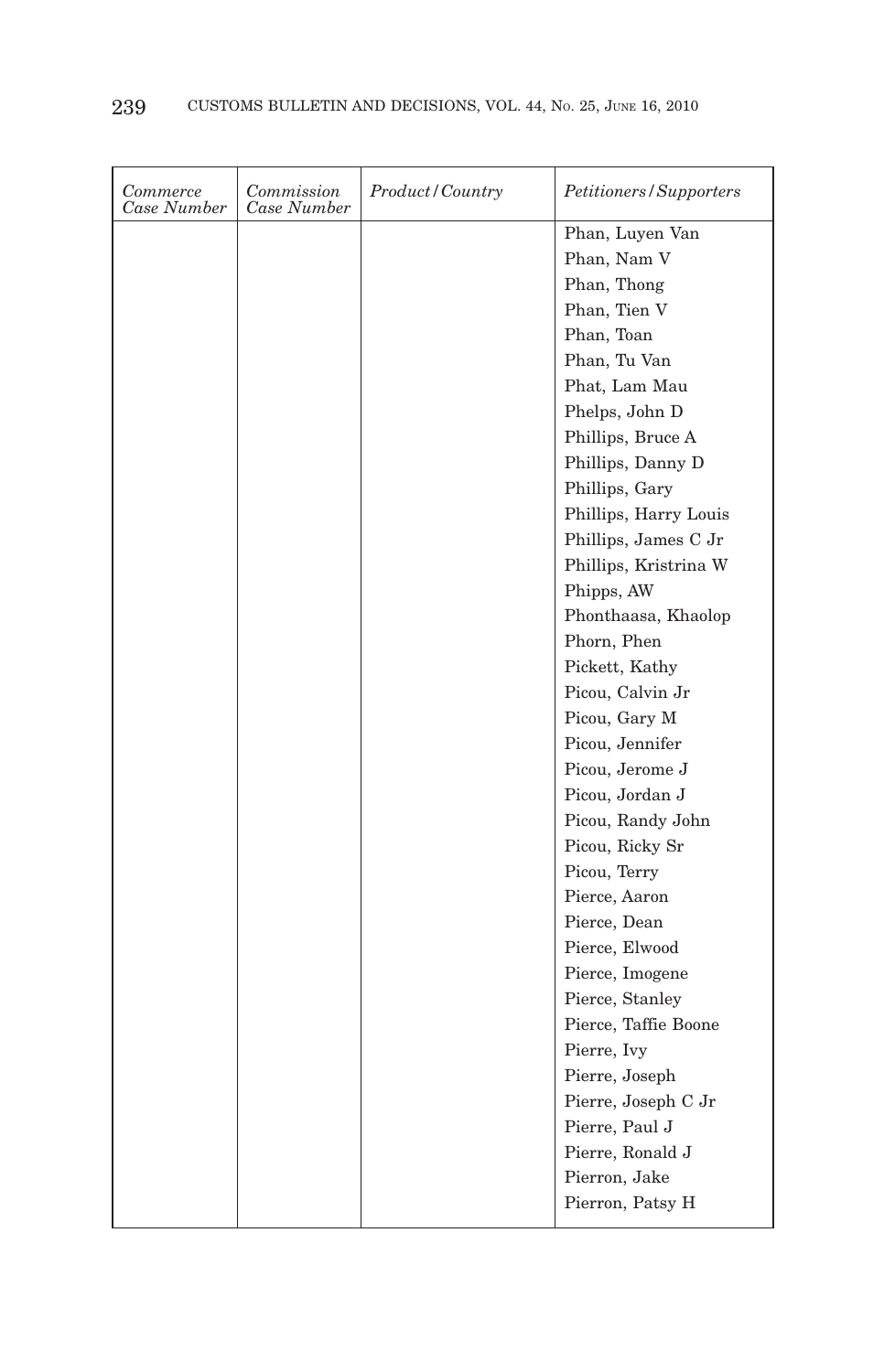| Commerce<br>Case Number | Commission<br>Case Number | Product/Country | Petitioners/Supporters |
|-------------------------|---------------------------|-----------------|------------------------|
|                         |                           |                 | Pierron, Roger D       |
|                         |                           |                 | Pinell, Ernie A        |
|                         |                           |                 | Pinell, Harry J Jr     |
|                         |                           |                 | Pinell, Jody J         |
|                         |                           |                 | Pinell, Randall James  |
|                         |                           |                 | Pinnell, Richard J     |
|                         |                           |                 | Pinnell, Robert        |
|                         |                           |                 | Pitre, Benton J        |
|                         |                           |                 | Pitre, Carol           |
|                         |                           |                 | Pitre, Claude A Sr     |
|                         |                           |                 | Pitre, Elrod           |
|                         |                           |                 | Pitre, Emily B         |
|                         |                           |                 | Pitre, Glenn P         |
|                         |                           |                 | Pitre, Herbert         |
|                         |                           |                 | Pitre, Jeannie         |
|                         |                           |                 | Pitre, Leo P           |
|                         |                           |                 | Pitre, Robert Jr       |
|                         |                           |                 | Pitre, Robin           |
|                         |                           |                 | Pitre, Ryan P          |
|                         |                           |                 | Pitre, Ted J           |
|                         |                           |                 | Pittman, Roger         |
|                         |                           |                 | Pizani, Bonnie         |
|                         |                           |                 | Pizani, Craig          |
|                         |                           |                 | Pizani, Jane           |
|                         |                           |                 | Pizani, Terrill J      |
|                         |                           |                 | Pizani, Terry M        |
|                         |                           |                 | Pizani, Terry M Jr     |
|                         |                           |                 | Plaisance, Arthur E    |
|                         |                           |                 | Plaisance, Burgess     |
|                         |                           |                 | Plaisance, Darren      |
|                         |                           |                 | Plaisance, Dean J Sr   |
|                         |                           |                 | Plaisance, Dorothy B   |
|                         |                           |                 | Plaisance, Dwayne      |
|                         |                           |                 | Plaisance, Earl J Jr   |
|                         |                           |                 | Plaisance, Errance H   |
|                         |                           |                 | Plaisance, Evans P     |
|                         |                           |                 | Plaisance, Eves A III  |
|                         |                           |                 | Plaisance, Gideons     |
|                         |                           |                 | Plaisance, Gillis S    |
|                         |                           |                 |                        |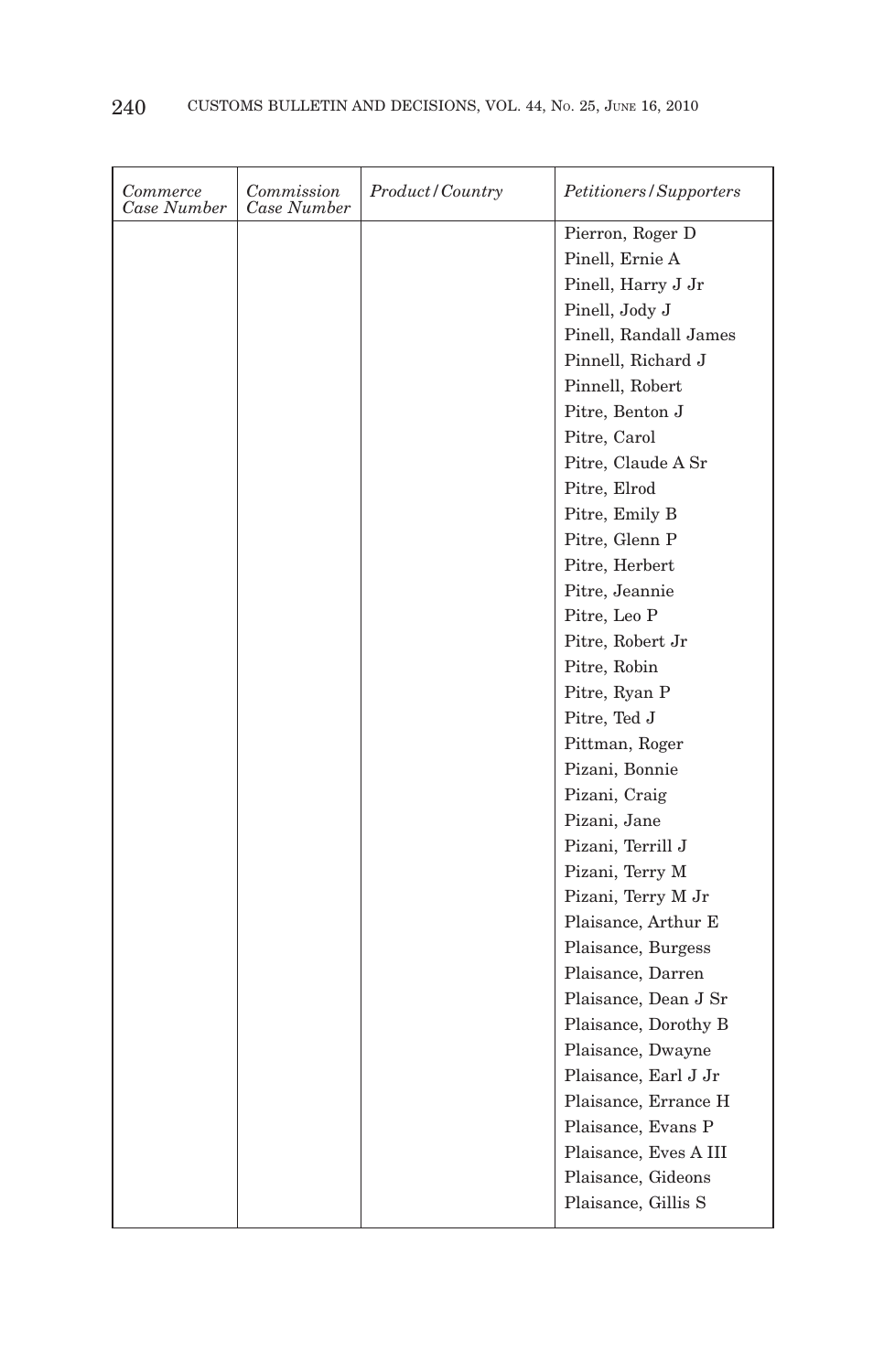| Commerce<br>Case Number | Commission<br>Case Number | Product/Country | Petitioners/Supporters  |
|-------------------------|---------------------------|-----------------|-------------------------|
|                         |                           |                 | Plaisance, Henry A Jr   |
|                         |                           |                 | Plaisance, Jacob        |
|                         |                           |                 | Plaisance, Jimmie J     |
|                         |                           |                 | Plaisance, Joyce        |
|                         |                           |                 | Plaisance, Keith        |
|                         |                           |                 | Plaisance, Ken G        |
|                         |                           |                 | Plaisance, Lawrence J   |
|                         |                           |                 | Plaisance, Lucien Jr    |
|                         |                           |                 | Plaisance, Peter A Sr   |
|                         |                           |                 | Plaisance, Peter Jr     |
|                         |                           |                 | Plaisance, Richard J    |
|                         |                           |                 | Plaisance, Russel P     |
|                         |                           |                 | Plaisance, Russell P Sr |
|                         |                           |                 | Plaisance, Thomas       |
|                         |                           |                 | Plaisance, Thomas J     |
|                         |                           |                 | Plaisance, Wayne P      |
|                         |                           |                 | Plaisance, Whitney III  |
|                         |                           |                 | Plork, Phan             |
|                         |                           |                 | Poche, Glenn J Jr       |
|                         |                           |                 | Poche, Glenn J Sr       |
|                         |                           |                 | Pockrus, Gerald         |
|                         |                           |                 | Poiencot, Russell Jr    |
|                         |                           |                 | Poillion, Charles A     |
|                         |                           |                 | Polito, Gerald          |
|                         |                           |                 | Polkey, Gary J          |
|                         |                           |                 | Polkey, Richard R Jr    |
|                         |                           |                 | Polkey, Ronald          |
|                         |                           |                 | Polkey, Shawn Michael   |
|                         |                           |                 | Pollet, Lionel J Sr     |
|                         |                           |                 | Pomgoria, Mario         |
|                         |                           |                 | Ponce, Ben              |
|                         |                           |                 | Ponce, Lewis B          |
|                         |                           |                 | Poon, Raymond           |
|                         |                           |                 | Pope, Robert            |
|                         |                           |                 | Popham, Winford A       |
|                         |                           |                 | Poppell, David M        |
|                         |                           |                 | Porche, Ricky J         |
|                         |                           |                 | Portier, Bobby          |
|                         |                           |                 | Portier, Chad           |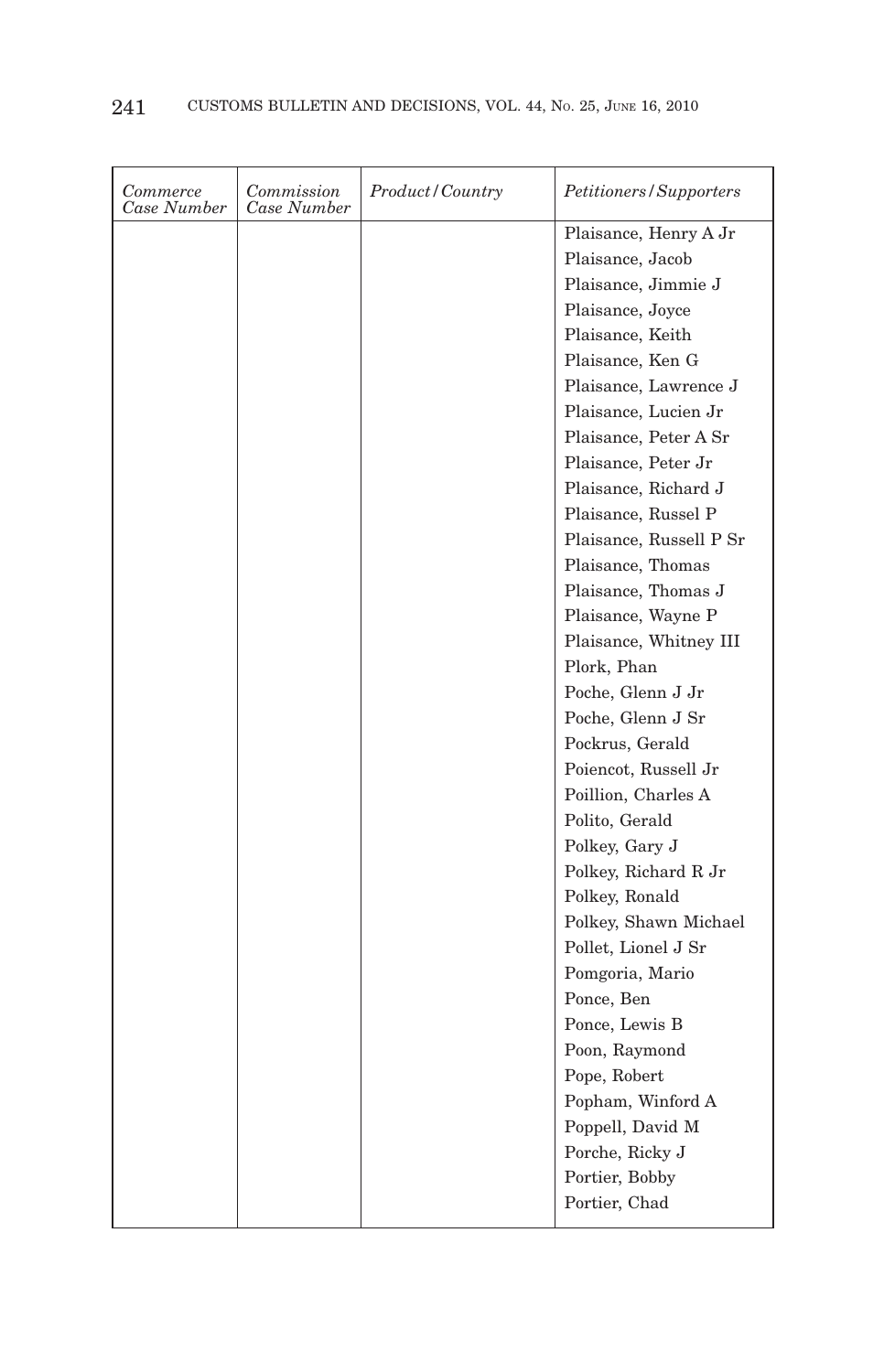| Commerce<br>Case Number | Commission<br>Case Number | Product / Country | Petitioners/Supporters      |
|-------------------------|---------------------------|-------------------|-----------------------------|
|                         |                           |                   | Portier, Corinne L          |
|                         |                           |                   | Portier, Penelope J         |
|                         |                           |                   | Portier, Robbie             |
|                         |                           |                   | Portier, Russel A Sr        |
|                         |                           |                   | Portier, Russell            |
|                         |                           |                   | Potter, Hubert Edward<br>Jr |
|                         |                           |                   | Potter, Robert D            |
|                         |                           |                   | Potter, Robert J            |
|                         |                           |                   | Pounds, Terry Wayne         |
|                         |                           |                   | Powers, Clyde T             |
|                         |                           |                   | Prejean, Dennis J           |
|                         |                           |                   | Price, Carl                 |
|                         |                           |                   | Price, Curtis               |
|                         |                           |                   | Price, Edwin J              |
|                         |                           |                   | Price, Franklin J           |
|                         |                           |                   | Price, George J Sr          |
|                         |                           |                   | Price, Norris J Sr          |
|                         |                           |                   | Price, Steve J Jr           |
|                         |                           |                   | Price, Timmy T              |
|                         |                           |                   | Price, Wade J               |
|                         |                           |                   | Price, Warren J             |
|                         |                           |                   | Prihoda, Steve              |
|                         |                           |                   | Primeaux, Scott             |
|                         |                           |                   | Pritchard, Dixie J          |
|                         |                           |                   | Pritchard, James Ross Jr    |
|                         |                           |                   | Prosperie, Claude J Jr      |
|                         |                           |                   | Prosperie, Myron            |
|                         |                           |                   | Prout, Rollen               |
|                         |                           |                   | Prout, Sharonski K          |
|                         |                           |                   | Prum, Thou                  |
|                         |                           |                   | Pugh, Charles D Jr          |
|                         |                           |                   | Pugh, Charles Sr            |
|                         |                           |                   | Pugh, Cody                  |
|                         |                           |                   | Pugh, Deanna                |
|                         |                           |                   | Pugh, Donald                |
|                         |                           |                   | Pugh, Nickolas              |
|                         |                           |                   | Punch, Alvin Jr             |
|                         |                           |                   | Punch, Donald J             |
|                         |                           |                   | Punch, Todd M               |
|                         |                           |                   |                             |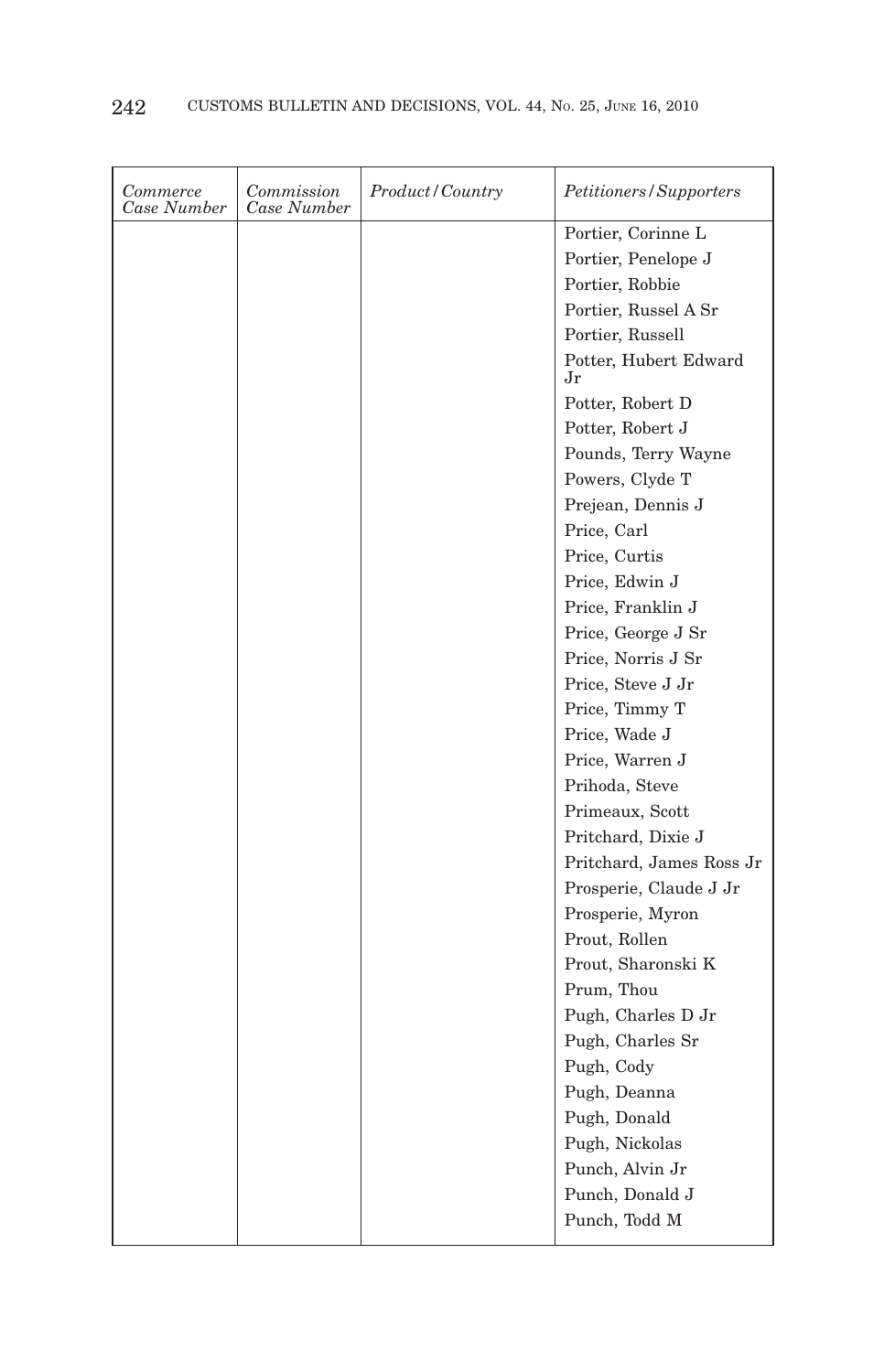| Punch, Travis J<br>Purata, Maria<br>Purse, Emil<br>Purvis, George<br>Quach, Duc<br>Quach, James D<br>Quach, Joe<br>Quach, Si Tan<br>Quinn, Dora M<br>Racca, Charles<br>Racine, Sylvan P Jr<br>Radulic, Igor<br>Ragas, Albert G<br>Ragas, Gene<br>Ragas, John D<br>Ragas, Jonathan<br>Ragas, Richard A<br>Ragas, Ronda S<br>Ralph, Lester B<br>Ramirez, Alfred J Jr<br>Randazzo, John A Jr<br>Randazzo, Rick A<br>Rando, Stanley D<br>Ranko, Ellis Gerald<br>Rapp, Dwayne<br>Rapp, Leroy and Sedonia<br>Rawlings, John H Sr<br>Rawlings, Ralph E<br>Rawls, Norman E<br>Ray, Leo<br>Ray, William C Jr<br>Raynor, Steven Earl<br>Readenour, Kelty O<br>Reagan, Roy<br>Reason, Patrick W<br>Reaux, Paul S Sr<br>Reaves, Craig A<br>Reaves, Laten | Commerce<br>Case Number | Commission<br>Case Number | Product/Country | Petitioners/Supporters |
|----------------------------------------------------------------------------------------------------------------------------------------------------------------------------------------------------------------------------------------------------------------------------------------------------------------------------------------------------------------------------------------------------------------------------------------------------------------------------------------------------------------------------------------------------------------------------------------------------------------------------------------------------------------------------------------------------------------------------------------------|-------------------------|---------------------------|-----------------|------------------------|
|                                                                                                                                                                                                                                                                                                                                                                                                                                                                                                                                                                                                                                                                                                                                              |                         |                           |                 |                        |
|                                                                                                                                                                                                                                                                                                                                                                                                                                                                                                                                                                                                                                                                                                                                              |                         |                           |                 |                        |
|                                                                                                                                                                                                                                                                                                                                                                                                                                                                                                                                                                                                                                                                                                                                              |                         |                           |                 |                        |
|                                                                                                                                                                                                                                                                                                                                                                                                                                                                                                                                                                                                                                                                                                                                              |                         |                           |                 |                        |
|                                                                                                                                                                                                                                                                                                                                                                                                                                                                                                                                                                                                                                                                                                                                              |                         |                           |                 |                        |
|                                                                                                                                                                                                                                                                                                                                                                                                                                                                                                                                                                                                                                                                                                                                              |                         |                           |                 |                        |
|                                                                                                                                                                                                                                                                                                                                                                                                                                                                                                                                                                                                                                                                                                                                              |                         |                           |                 |                        |
|                                                                                                                                                                                                                                                                                                                                                                                                                                                                                                                                                                                                                                                                                                                                              |                         |                           |                 |                        |
|                                                                                                                                                                                                                                                                                                                                                                                                                                                                                                                                                                                                                                                                                                                                              |                         |                           |                 |                        |
|                                                                                                                                                                                                                                                                                                                                                                                                                                                                                                                                                                                                                                                                                                                                              |                         |                           |                 |                        |
|                                                                                                                                                                                                                                                                                                                                                                                                                                                                                                                                                                                                                                                                                                                                              |                         |                           |                 |                        |
|                                                                                                                                                                                                                                                                                                                                                                                                                                                                                                                                                                                                                                                                                                                                              |                         |                           |                 |                        |
|                                                                                                                                                                                                                                                                                                                                                                                                                                                                                                                                                                                                                                                                                                                                              |                         |                           |                 |                        |
|                                                                                                                                                                                                                                                                                                                                                                                                                                                                                                                                                                                                                                                                                                                                              |                         |                           |                 |                        |
|                                                                                                                                                                                                                                                                                                                                                                                                                                                                                                                                                                                                                                                                                                                                              |                         |                           |                 |                        |
|                                                                                                                                                                                                                                                                                                                                                                                                                                                                                                                                                                                                                                                                                                                                              |                         |                           |                 |                        |
|                                                                                                                                                                                                                                                                                                                                                                                                                                                                                                                                                                                                                                                                                                                                              |                         |                           |                 |                        |
|                                                                                                                                                                                                                                                                                                                                                                                                                                                                                                                                                                                                                                                                                                                                              |                         |                           |                 |                        |
|                                                                                                                                                                                                                                                                                                                                                                                                                                                                                                                                                                                                                                                                                                                                              |                         |                           |                 |                        |
|                                                                                                                                                                                                                                                                                                                                                                                                                                                                                                                                                                                                                                                                                                                                              |                         |                           |                 |                        |
|                                                                                                                                                                                                                                                                                                                                                                                                                                                                                                                                                                                                                                                                                                                                              |                         |                           |                 |                        |
|                                                                                                                                                                                                                                                                                                                                                                                                                                                                                                                                                                                                                                                                                                                                              |                         |                           |                 |                        |
|                                                                                                                                                                                                                                                                                                                                                                                                                                                                                                                                                                                                                                                                                                                                              |                         |                           |                 |                        |
|                                                                                                                                                                                                                                                                                                                                                                                                                                                                                                                                                                                                                                                                                                                                              |                         |                           |                 |                        |
|                                                                                                                                                                                                                                                                                                                                                                                                                                                                                                                                                                                                                                                                                                                                              |                         |                           |                 |                        |
|                                                                                                                                                                                                                                                                                                                                                                                                                                                                                                                                                                                                                                                                                                                                              |                         |                           |                 |                        |
|                                                                                                                                                                                                                                                                                                                                                                                                                                                                                                                                                                                                                                                                                                                                              |                         |                           |                 |                        |
|                                                                                                                                                                                                                                                                                                                                                                                                                                                                                                                                                                                                                                                                                                                                              |                         |                           |                 |                        |
|                                                                                                                                                                                                                                                                                                                                                                                                                                                                                                                                                                                                                                                                                                                                              |                         |                           |                 |                        |
|                                                                                                                                                                                                                                                                                                                                                                                                                                                                                                                                                                                                                                                                                                                                              |                         |                           |                 |                        |
|                                                                                                                                                                                                                                                                                                                                                                                                                                                                                                                                                                                                                                                                                                                                              |                         |                           |                 |                        |
|                                                                                                                                                                                                                                                                                                                                                                                                                                                                                                                                                                                                                                                                                                                                              |                         |                           |                 |                        |
|                                                                                                                                                                                                                                                                                                                                                                                                                                                                                                                                                                                                                                                                                                                                              |                         |                           |                 |                        |
|                                                                                                                                                                                                                                                                                                                                                                                                                                                                                                                                                                                                                                                                                                                                              |                         |                           |                 |                        |
|                                                                                                                                                                                                                                                                                                                                                                                                                                                                                                                                                                                                                                                                                                                                              |                         |                           |                 |                        |
|                                                                                                                                                                                                                                                                                                                                                                                                                                                                                                                                                                                                                                                                                                                                              |                         |                           |                 |                        |
|                                                                                                                                                                                                                                                                                                                                                                                                                                                                                                                                                                                                                                                                                                                                              |                         |                           |                 |                        |
|                                                                                                                                                                                                                                                                                                                                                                                                                                                                                                                                                                                                                                                                                                                                              |                         |                           |                 |                        |
|                                                                                                                                                                                                                                                                                                                                                                                                                                                                                                                                                                                                                                                                                                                                              |                         |                           |                 | Rebert, Paul J Sr      |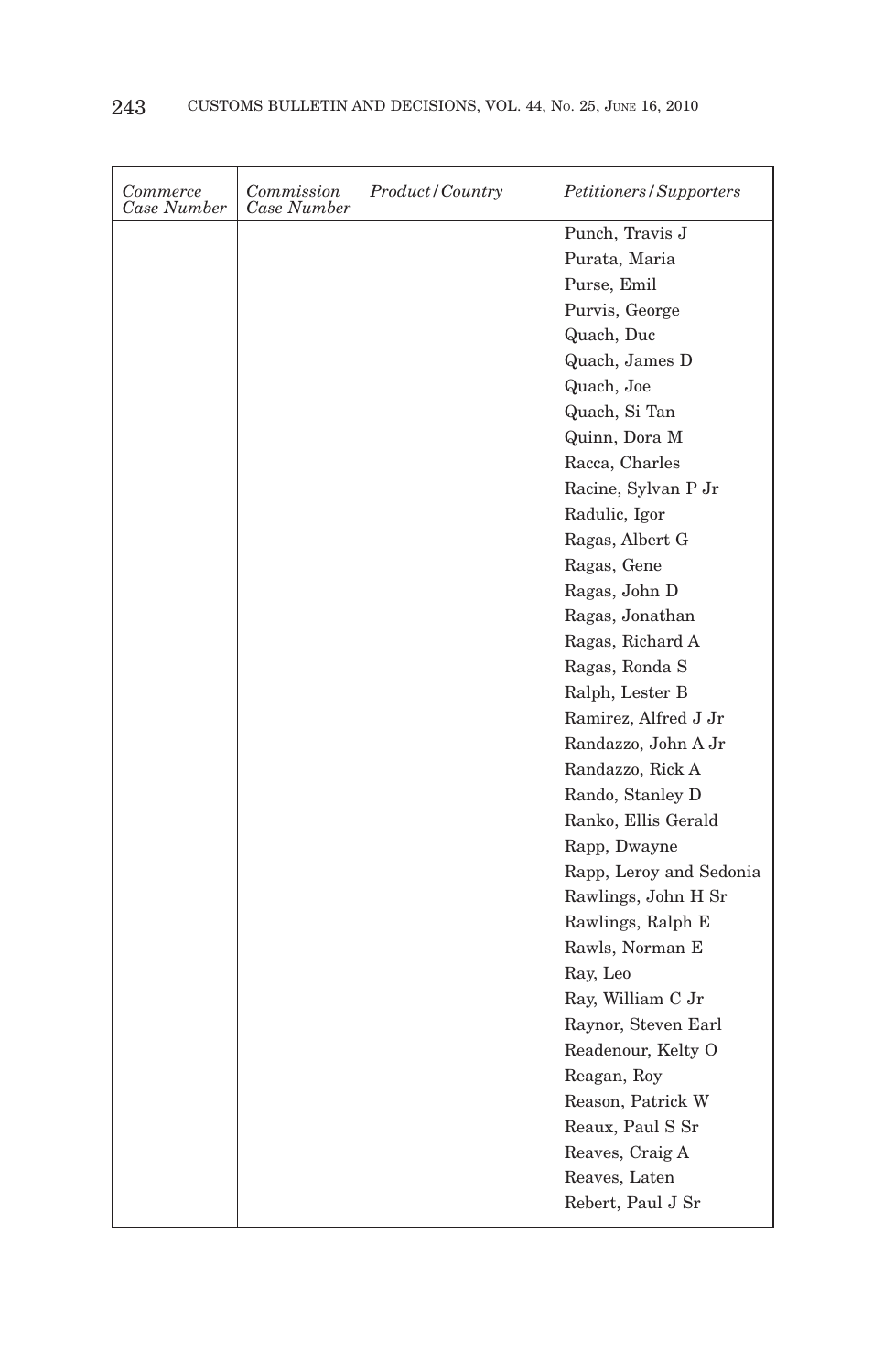| Commerce<br>Case Number | Commission<br>Case Number | Product/Country | Petitioners/Supporters       |
|-------------------------|---------------------------|-----------------|------------------------------|
|                         |                           |                 | Rebert, Steve M Jr           |
|                         |                           |                 | Rebstock, Charles            |
|                         |                           |                 | Recter, Lance Jr             |
|                         |                           |                 | Rector, Warren L             |
|                         |                           |                 | Redden, Yvonne               |
|                         |                           |                 | Regnier, Leoncea B           |
|                         |                           |                 | Remondet, Garland Jr         |
|                         |                           |                 | Renard, Lanny                |
|                         |                           |                 | Reno, Edward                 |
|                         |                           |                 | Reno, George C               |
|                         |                           |                 | Reno, George H               |
|                         |                           |                 | Reno, George T               |
|                         |                           |                 | Reno, Harry                  |
|                         |                           |                 | Revell, Ben David            |
|                         |                           |                 | Reyes, Carlton               |
|                         |                           |                 | Reyes, Dwight D Sr           |
|                         |                           |                 | Reynon, Marcello Jr          |
|                         |                           |                 | Rhodes, Randolph N           |
|                         |                           |                 | Rhoto, Christopher L         |
|                         |                           |                 | Ribardi, Frank A             |
|                         |                           |                 | Rich, Wanda Heafner          |
|                         |                           |                 | Richard, Bruce J             |
|                         |                           |                 | Richard, David L             |
|                         |                           |                 | Richard, Edgar J             |
|                         |                           |                 | Richard, James Ray           |
|                         |                           |                 | Richard, Melissa             |
|                         |                           |                 | Richard, Randall K           |
|                         |                           |                 | Richardson, James T          |
|                         |                           |                 | Richert, Daniel E            |
|                         |                           |                 | Richo, Earl Sr               |
|                         |                           |                 | Richoux, Dudley Donald<br>Jr |
|                         |                           |                 | Richoux, Irvin J Jr          |
|                         |                           |                 | Richoux, Judy                |
|                         |                           |                 | Richoux, Larry               |
|                         |                           |                 | Richoux, Mary A              |
|                         |                           |                 | Riego, Raymond A             |
|                         |                           |                 | Riffle, Josiah B             |
|                         |                           |                 | Rigaud, Randall Ryan         |
|                         |                           |                 | Riggs, Jeffrey B             |
|                         |                           |                 |                              |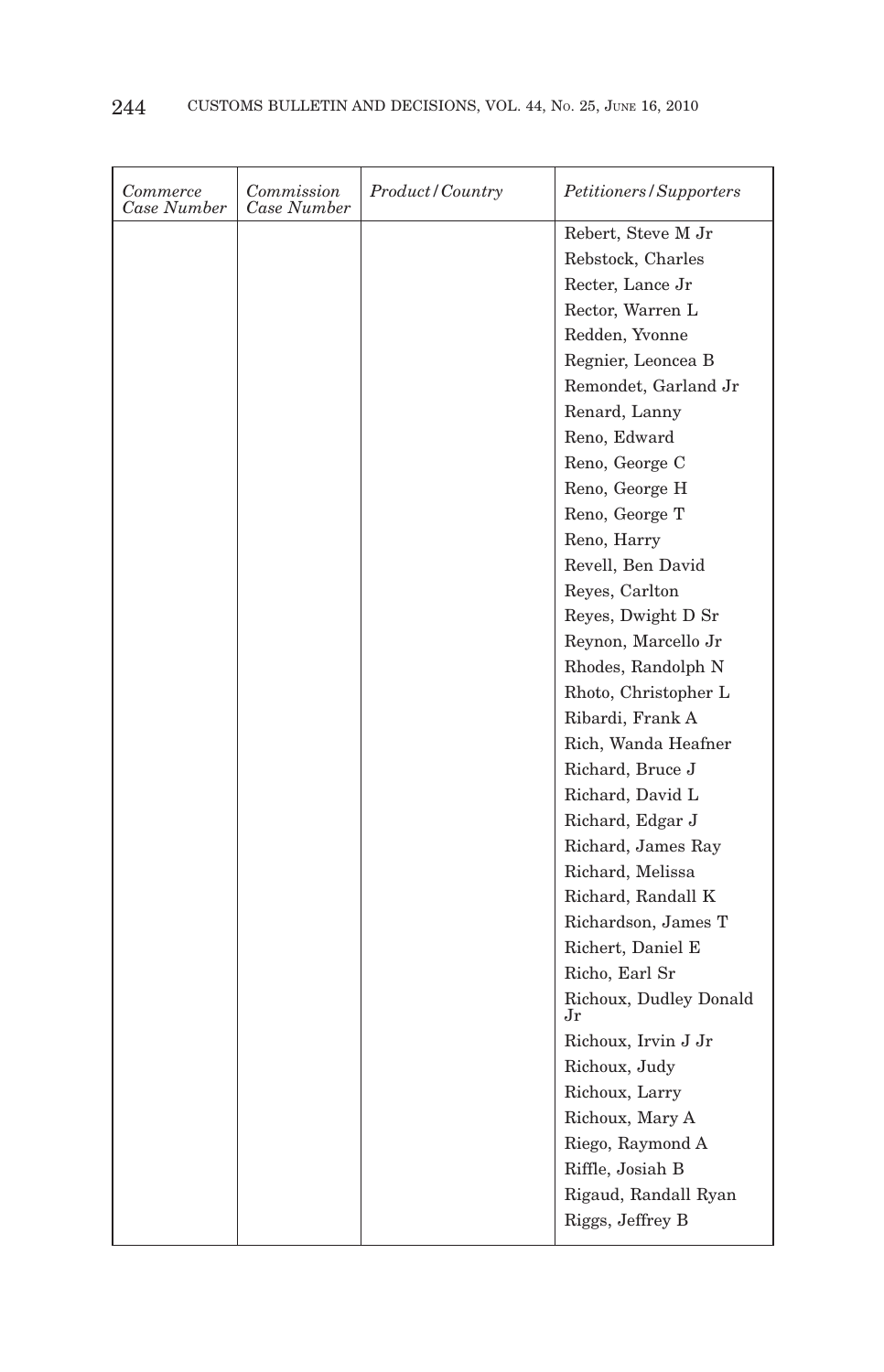| Commerce<br>Case Number | Commission<br>Case Number | Product/Country | Petitioners/Supporters  |
|-------------------------|---------------------------|-----------------|-------------------------|
|                         |                           |                 | Riley, Jackie Sr        |
|                         |                           |                 | Riley, Raymond          |
|                         |                           |                 | Rinkus, Anthony J III   |
|                         |                           |                 | Rios, Amado             |
|                         |                           |                 | Ripp, Norris M          |
|                         |                           |                 | Robbins, Tony           |
|                         |                           |                 | Robert, Dan S           |
|                         |                           |                 | Roberts, Michael A      |
|                         |                           |                 | Robertson, Kevin        |
|                         |                           |                 | Robeson, Richard S Jr   |
|                         |                           |                 | Robichaux, Craig J      |
|                         |                           |                 | Robin, Alvin G          |
|                         |                           |                 | Robin, Cary Joseph      |
|                         |                           |                 | Robin, Charles R III    |
|                         |                           |                 | Robin, Danny J          |
|                         |                           |                 | Robin, Donald           |
|                         |                           |                 | Robin, Floyd A          |
|                         |                           |                 | Robin, Kenneth J Sr     |
|                         |                           |                 | Robin, Ricky R          |
|                         |                           |                 | Robinson, Johnson P III |
|                         |                           |                 | Robinson, Walter        |
|                         |                           |                 | Roccaforte, Clay        |
|                         |                           |                 | Rodi, Dominick R        |
|                         |                           |                 | Rodi, Rhonda            |
|                         |                           |                 | Rodrigue, Brent J       |
|                         |                           |                 | Rodrigue, Carrol Sr     |
|                         |                           |                 | Rodrigue, Glenn         |
|                         |                           |                 | Rodrigue, Lerlene       |
|                         |                           |                 | Rodrigue, Reggie Sr     |
|                         |                           |                 | Rodrigue, Sonya         |
|                         |                           |                 | Rodrigue, Wayne         |
|                         |                           |                 | Rodriguez, Barry        |
|                         |                           |                 | Rodriguez, Charles V Sr |
|                         |                           |                 | Rodriguez, Gregory      |
|                         |                           |                 | Rodriguez, Jesus        |
|                         |                           |                 | Rodriguez, Joseph C Jr  |
|                         |                           |                 | Roeum, Orn              |
|                         |                           |                 | Rogers, Barry David     |
|                         |                           |                 | Rogers, Chad            |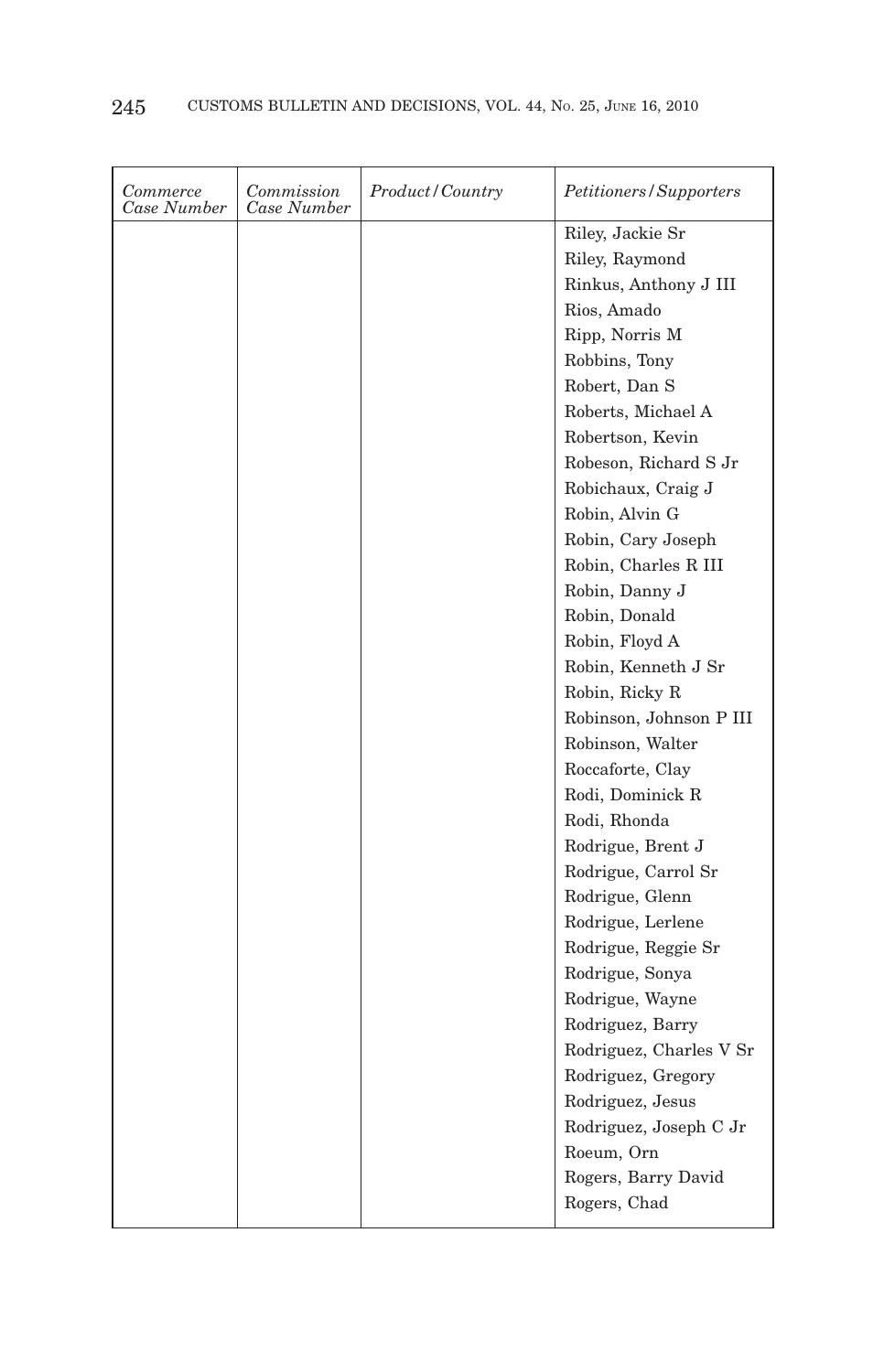| Commerce<br>Case Number | Commission<br>Case Number | Product/Country | Petitioners/Supporters        |
|-------------------------|---------------------------|-----------------|-------------------------------|
|                         |                           |                 | Rogers, Chad M                |
|                         |                           |                 | Rogers, Kevin J               |
|                         |                           |                 | Rogers, Nathan J              |
|                         |                           |                 | Rojas, Carlton J Sr           |
|                         |                           |                 | Rojas, Curtis Sr              |
|                         |                           |                 | Rojas, Dennis J Jr            |
|                         |                           |                 | Rojas, Dennis J Sr            |
|                         |                           |                 | Rojas, Gordon V               |
|                         |                           |                 | Rojas, Kerry D                |
|                         |                           |                 | Rojas, Kerry D Jr             |
|                         |                           |                 | Rojas, Randy J Sr             |
|                         |                           |                 | Rojas, Raymond J Jr           |
|                         |                           |                 | Roland, Brad                  |
|                         |                           |                 | Roland, Mathias C             |
|                         |                           |                 | Roland, Vincent               |
|                         |                           |                 | Rollins, Theresa              |
|                         |                           |                 | Rollo, Wayne A                |
|                         |                           |                 | Rome, Victor J IV             |
|                         |                           |                 | Romero, D H                   |
|                         |                           |                 | Romero, Kardel J              |
|                         |                           |                 | Romero, Norman                |
|                         |                           |                 | Romero, Philip J              |
|                         |                           |                 | Ronquille, Glenn              |
|                         |                           |                 | Ronquille, Norman C           |
|                         |                           |                 | Ronquillo, Earl               |
|                         |                           |                 | Ronquillo, Richard J          |
|                         |                           |                 | Ronquillo, Timothy            |
|                         |                           |                 | Roseburrough, Charles R<br>Jr |
|                         |                           |                 | Ross, Dorothy                 |
|                         |                           |                 | Ross, Edward Danny Jr         |
|                         |                           |                 | Ross, Leo L                   |
|                         |                           |                 | Ross, Robert A                |
|                         |                           |                 | Roth, Joseph F Jr             |
|                         |                           |                 | Roth, Joseph M Jr             |
|                         |                           |                 | Rotolo, Carolyn               |
|                         |                           |                 | Rotolo, Feliz                 |
|                         |                           |                 | Rouse, Jimmy                  |
|                         |                           |                 | Roussel, Michael D Jr         |
|                         |                           |                 | Roy, Henry Lee Jr             |
|                         |                           |                 |                               |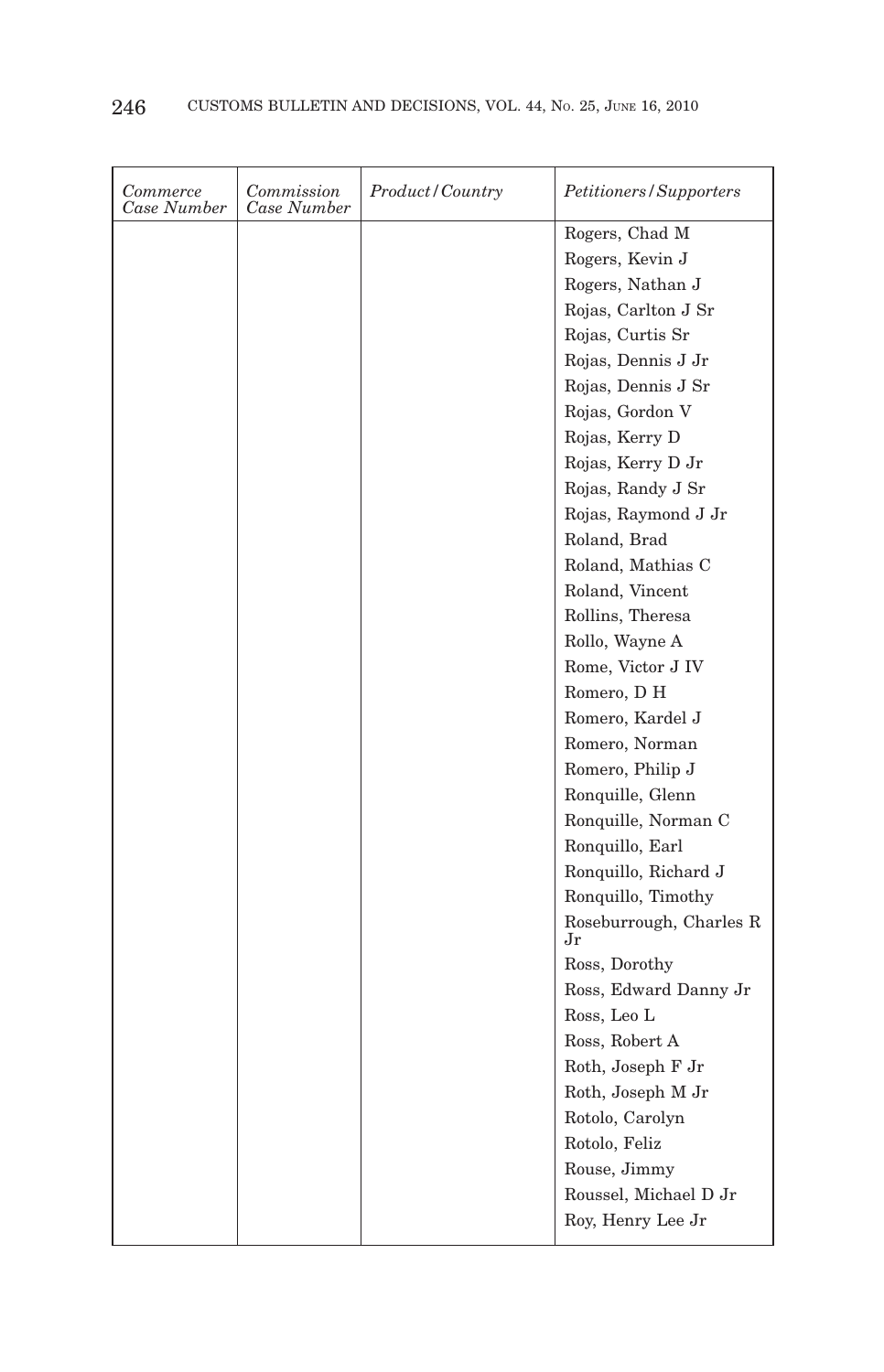| Commerce<br>Case Number | Commission<br>Case Number | Product/Country | <i>Petitioners/Supporters</i> |
|-------------------------|---------------------------|-----------------|-------------------------------|
|                         |                           |                 | Rudolph, Chad A               |
|                         |                           |                 | Ruiz, Donald W                |
|                         |                           |                 | Ruiz, James L                 |
|                         |                           |                 | Ruiz, Paul E                  |
|                         |                           |                 | Ruiz, Paul R                  |
|                         |                           |                 | Russell, Bentley R            |
|                         |                           |                 | Russell, Casey                |
|                         |                           |                 | Russell, Daniel               |
|                         |                           |                 | Russell, James III            |
|                         |                           |                 | Russell, Julie Ann            |
|                         |                           |                 | Russell, Michael J            |
|                         |                           |                 | Russell, Nicholas M           |
|                         |                           |                 | Russell, Paul                 |
|                         |                           |                 | Rustick, Kenneth              |
|                         |                           |                 | Ruttley, Adrian K             |
|                         |                           |                 | Ruttley, Ernest T Jr          |
|                         |                           |                 | Ruttley, JT                   |
|                         |                           |                 | Ryan, James C Sr              |
|                         |                           |                 | Rybiski, Rhebb R              |
|                         |                           |                 | Ryder, Luther V               |
|                         |                           |                 | Sadler, Stewart               |
|                         |                           |                 | Sagnes, Everett               |
|                         |                           |                 | Saha, Amanda K                |
|                         |                           |                 | Saling, Don M                 |
|                         |                           |                 | Saltalamacchia, Preston       |
|                         |                           |                 | Saltalamacchia, Sue A         |
|                         |                           |                 | Salvato, Lawrence Jr          |
|                         |                           |                 | Samanie, Caroll J             |
|                         |                           |                 | Samanie, Frank J              |
|                         |                           |                 | Samsome, Don                  |
|                         |                           |                 | Sanamo, Troy P                |
|                         |                           |                 | Sanchez, Augustine            |
|                         |                           |                 | Sanchez, Jeffery A            |
|                         |                           |                 | Sanchez, Juan                 |
|                         |                           |                 | Sanchez, Robert A             |
|                         |                           |                 | Sanders, William Shan-<br>non |
|                         |                           |                 | Sandras, R J                  |
|                         |                           |                 | Sandras, R J Jr               |
|                         |                           |                 |                               |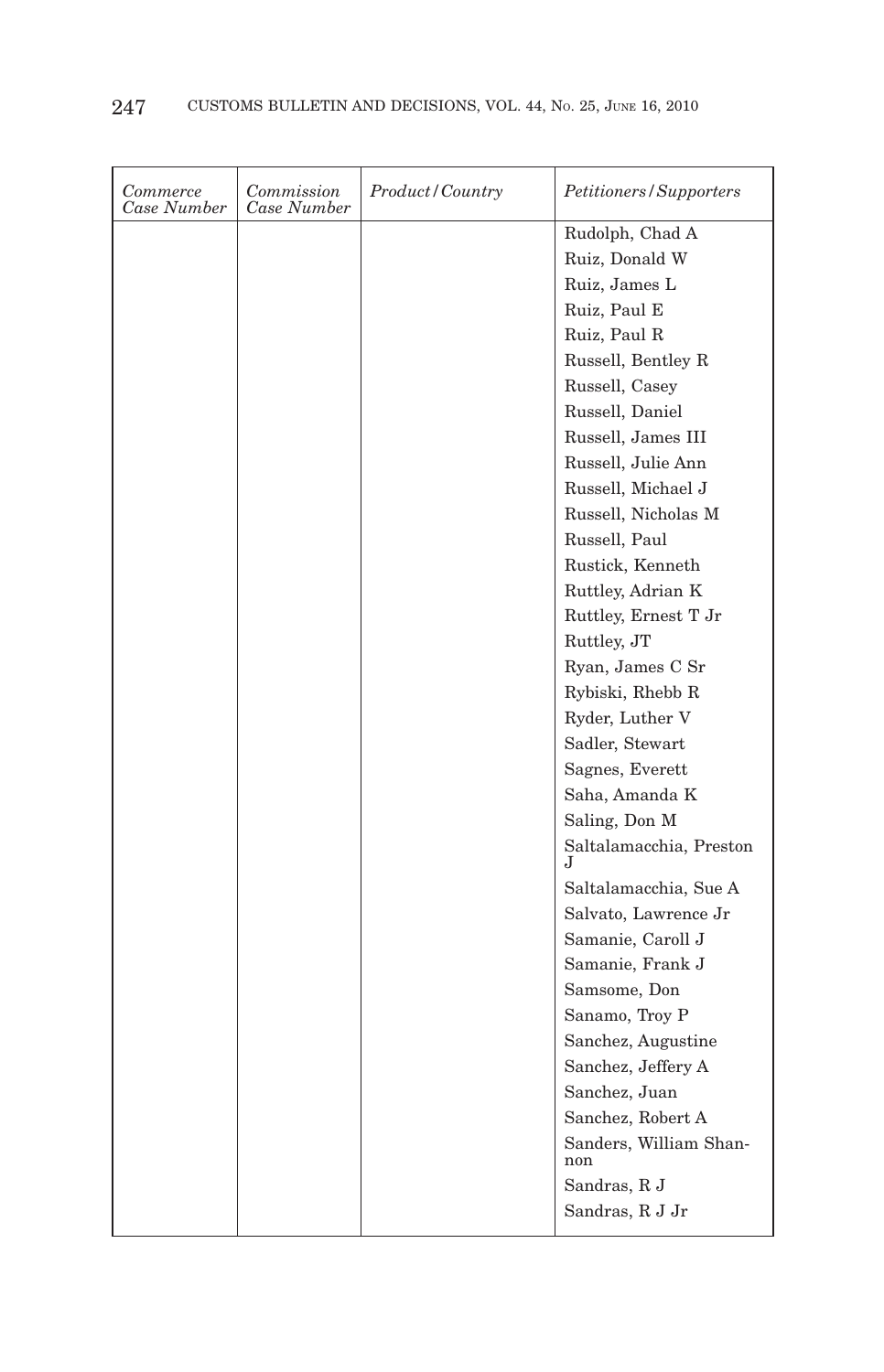| Commerce<br>Case Number | Commission<br>Case Number | <i>Product/Country</i> | Petitioners/Supporters      |
|-------------------------|---------------------------|------------------------|-----------------------------|
|                         |                           |                        | Sandrock, Roy R III         |
|                         |                           |                        | Santini, Lindberg W Jr      |
|                         |                           |                        | Santiny, James              |
|                         |                           |                        | Santiny, Patrick            |
|                         |                           |                        | Sapia, Carroll J Jr         |
|                         |                           |                        | Sapia, Eddie J Jr           |
|                         |                           |                        | Sapia, Willard              |
|                         |                           |                        | Saturday, Michael Rance     |
|                         |                           |                        | Sauce, Carlton Joseph       |
|                         |                           |                        | Sauce, Joseph C Jr          |
|                         |                           |                        | Saucier, Houston J          |
|                         |                           |                        | Sauls, Russell              |
|                         |                           |                        | Savage, Malcolm H           |
|                         |                           |                        | Savant, Raymond             |
|                         |                           |                        | Savoie, Allen               |
|                         |                           |                        | Savoie, Brent T             |
|                         |                           |                        | Savoie, James               |
|                         |                           |                        | Savoie, Merlin F Jr         |
|                         |                           |                        | Savoie, Reginald M II       |
|                         |                           |                        | Sawyer, Gerald              |
|                         |                           |                        | Sawyer, Rodney              |
|                         |                           |                        | Scarabin, Clifford          |
|                         |                           |                        | Scarabin, Michael J         |
|                         |                           |                        | Schaffer, Kelly             |
|                         |                           |                        | Schaubhut, Curry A          |
|                         |                           |                        | Schellinger, Lester B Jr    |
|                         |                           |                        | Schexnaydre, Michael        |
|                         |                           |                        | Schirmer, Robert Jr         |
|                         |                           |                        | Schjott, Joseph J Sr        |
|                         |                           |                        | Schlindwein, Henry          |
|                         |                           |                        | Schmit, Paul A Jr           |
|                         |                           |                        | Schmit, Paul A Sr           |
|                         |                           |                        | Schmit, Victor J Jr         |
|                         |                           |                        | Schouest, Ellis J III       |
|                         |                           |                        | Schouest, Ellis Jr          |
|                         |                           |                        | Schouest, Juston            |
|                         |                           |                        | Schouest, Mark              |
|                         |                           |                        | Schouest, Noel              |
|                         |                           |                        | Schrimpf, Robert H $\rm Jr$ |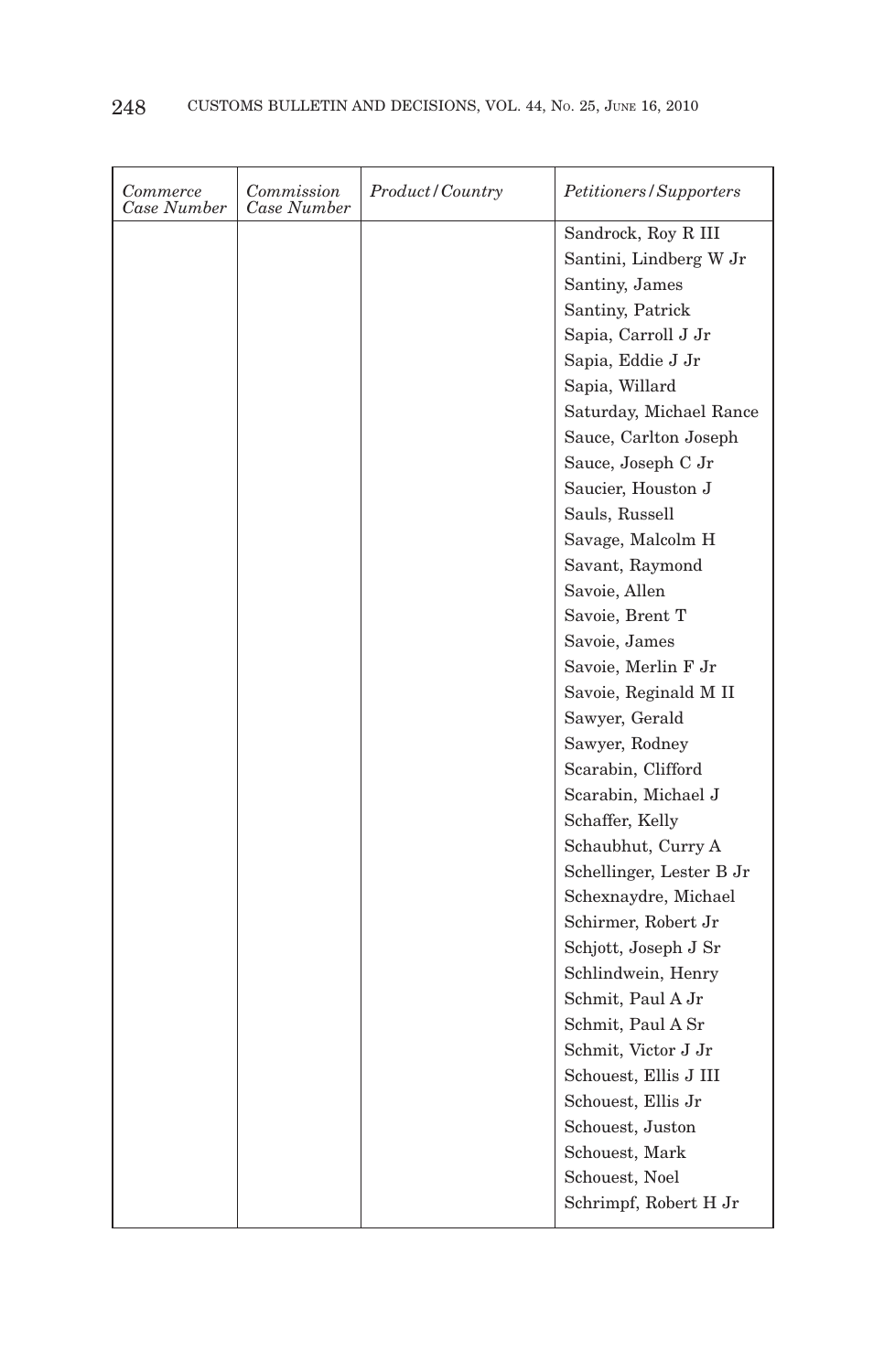| Commerce<br>Case Number | Commission<br>Case Number | Product/Country | Petitioners/Supporters       |
|-------------------------|---------------------------|-----------------|------------------------------|
|                         |                           |                 | Schultz, Troy A              |
|                         |                           |                 | Schwartz, Sidney             |
|                         |                           |                 | Scott, Aaron J               |
|                         |                           |                 | Scott, Audie B               |
|                         |                           |                 | Scott, James E III           |
|                         |                           |                 | Scott, Milford P             |
|                         |                           |                 | Scott, Paul                  |
|                         |                           |                 | Seabrook, Terry G            |
|                         |                           |                 | Seal, Charles T              |
|                         |                           |                 | Seal, Joseph G               |
|                         |                           |                 | Seaman, Garry                |
|                         |                           |                 | Seaman, Greg                 |
|                         |                           |                 | Seaman, Ollie L Jr           |
|                         |                           |                 | Seaman, Ollie L Sr           |
|                         |                           |                 | Seang, Meng                  |
|                         |                           |                 | Sehon, Robert Craig          |
|                         |                           |                 | Sekul, Morris G              |
|                         |                           |                 | Sekul, S George              |
|                         |                           |                 | Sellers, Isaac Charles       |
|                         |                           |                 | Seng, Sophan                 |
|                         |                           |                 | Serigne, Adam R              |
|                         |                           |                 | Serigne, Elizabeth           |
|                         |                           |                 | Serigne, James J III         |
|                         |                           |                 | Serigne, Kimmie J            |
|                         |                           |                 | Serigne, Lisa M              |
|                         |                           |                 | Serigne, Neil                |
|                         |                           |                 | Serigne, O'Neil N            |
|                         |                           |                 | Serigne, Richard J Sr        |
|                         |                           |                 | Serigne, Rickey N            |
|                         |                           |                 | Serigne, Ronald Ray-<br>mond |
|                         |                           |                 | Serigne, Ronald Roch         |
|                         |                           |                 | Serigne, Ross                |
|                         |                           |                 | Serigny, Gail                |
|                         |                           |                 | Serigny, Wayne A             |
|                         |                           |                 | Serpas, Lenny Jr             |
|                         |                           |                 | Sessions, William O III      |
|                         |                           |                 | Sessions, William O Jr       |
|                         |                           |                 | Sevel, Michael D             |
|                         |                           |                 | Sevin, Carl Anthony          |
|                         |                           |                 |                              |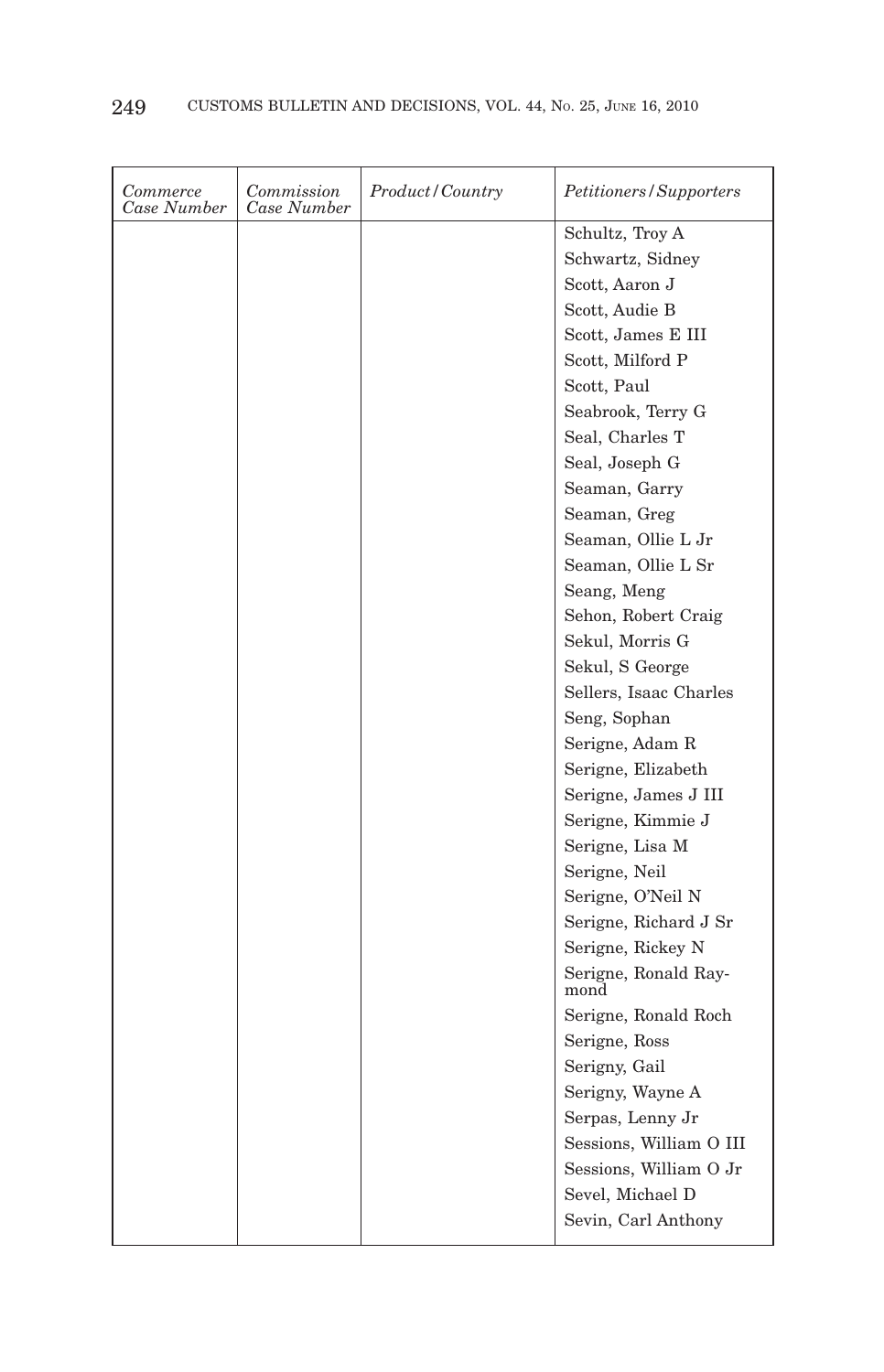| Commerce<br>Case Number | Commission<br>Case Number | Product/Country | Petitioners/Supporters          |
|-------------------------|---------------------------|-----------------|---------------------------------|
|                         |                           |                 | Sevin, Earline                  |
|                         |                           |                 | Sevin, Janell A                 |
|                         |                           |                 | Sevin, Joey                     |
|                         |                           |                 | Sevin, Nac J                    |
|                         |                           |                 | Sevin, O'Neil and Sy-<br>mantha |
|                         |                           |                 | Sevin, Phillip T                |
|                         |                           |                 | Sevin, Shane                    |
|                         |                           |                 | Sevin, Shane Anthony            |
|                         |                           |                 | Sevin, Stanley J                |
|                         |                           |                 | Sevin, Willis                   |
|                         |                           |                 | Seymour, Janet A                |
|                         |                           |                 | Shackelford, David M            |
|                         |                           |                 | Shaffer, Curtis E               |
|                         |                           |                 | Shaffer, Glynnon D              |
|                         |                           |                 | Shay, Daniel A                  |
|                         |                           |                 | Shilling, Jason                 |
|                         |                           |                 | Shilling, L E                   |
|                         |                           |                 | Shugars, Robert L               |
|                         |                           |                 | Shutt, Randy                    |
|                         |                           |                 | Sifuentes, Esteban              |
|                         |                           |                 | Sifuentes, Fernando             |
|                         |                           |                 | Silver, Curtis A Jr             |
|                         |                           |                 | Simon, Curnis                   |
|                         |                           |                 | Simon, John                     |
|                         |                           |                 | Simon, Leo                      |
|                         |                           |                 | Simpson, Mark                   |
|                         |                           |                 | Sims, Donald L                  |
|                         |                           |                 | Sims, Mike                      |
|                         |                           |                 | Singley, Charlie Sr             |
|                         |                           |                 | Singley, Glenn                  |
|                         |                           |                 | Singley, Robert Joseph          |
|                         |                           |                 | Sirgo, Jace                     |
|                         |                           |                 | Sisung, Walter                  |
|                         |                           |                 | Sisung, Walter Jr               |
|                         |                           |                 | Skinner, Gary M Sr              |
|                         |                           |                 | Skinner, Richard                |
|                         |                           |                 | Skipper, Malcolm W              |
|                         |                           |                 | Skrmetta, Martin J              |
|                         |                           |                 | Smelker, Brian H                |
|                         |                           |                 |                                 |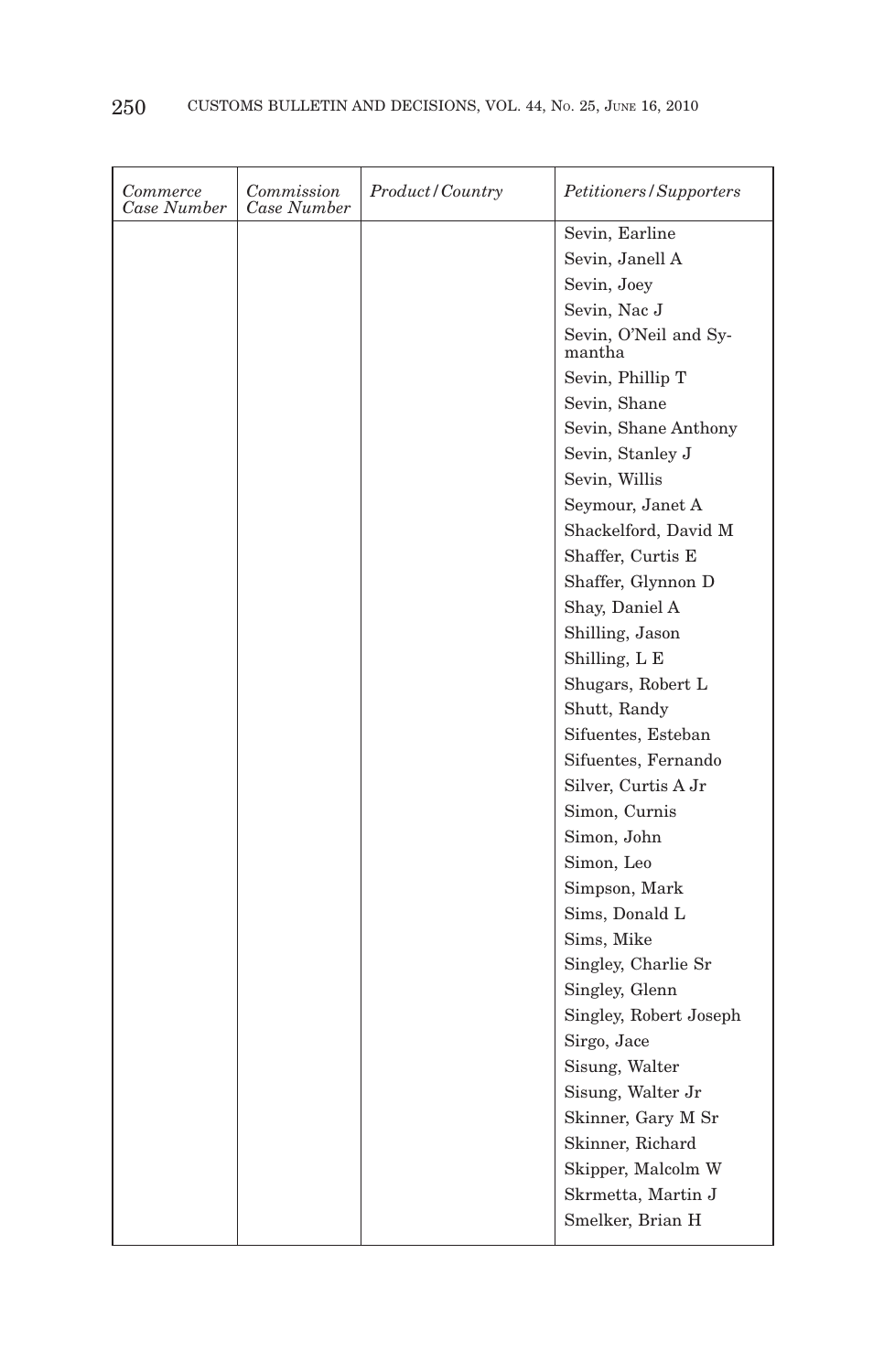| Commerce<br>Case Number | Commission<br>Case Number | Product/Country | <i>Petitioners/Supporters</i> |
|-------------------------|---------------------------|-----------------|-------------------------------|
|                         |                           |                 | Smith, Brian                  |
|                         |                           |                 | Smith, Carl R Jr              |
|                         |                           |                 | Smith, Clark W                |
|                         |                           |                 | Smith, Danny                  |
|                         |                           |                 | Smith, Danny M Jr             |
|                         |                           |                 | Smith, Donna                  |
|                         |                           |                 | Smith, Elmer T Jr             |
|                         |                           |                 | Smith, Glenda F               |
|                         |                           |                 | Smith, James E                |
|                         |                           |                 | Smith, Margie T               |
|                         |                           |                 | Smith, Mark A                 |
|                         |                           |                 | Smith, Nancy F                |
|                         |                           |                 | Smith, Raymond C Sr           |
|                         |                           |                 | Smith, Tim                    |
|                         |                           |                 | Smith, Walter M Jr            |
|                         |                           |                 | Smith, William T              |
|                         |                           |                 | Smithwick, Ted Wayne          |
|                         |                           |                 | Smoak, Bill                   |
|                         |                           |                 | Smoak, William W III          |
|                         |                           |                 | Snell, Erick                  |
|                         |                           |                 | Snodgrass, Sam                |
|                         |                           |                 | Soeung, Phat                  |
|                         |                           |                 | Soileau, John C Sr            |
|                         |                           |                 | Sok, Kheng                    |
|                         |                           |                 | Sok, Montha                   |
|                         |                           |                 | Sok, Nhip                     |
|                         |                           |                 | Solet, Darren                 |
|                         |                           |                 | Solet, Donald M               |
|                         |                           |                 | Solet, Joseph R               |
|                         |                           |                 | Solet, Raymond J              |
|                         |                           |                 | Solorzano, Marilyn            |
|                         |                           |                 | Son, Kim                      |
|                         |                           |                 | Son, Sam Nang                 |
|                         |                           |                 | Son, Samay                    |
|                         |                           |                 | Son, Thuong Cong              |
|                         |                           |                 | Soprano, Daniel               |
|                         |                           |                 | Sork, William                 |
|                         |                           |                 | Sou, Mang                     |
|                         |                           |                 | Soudelier, Louis Jr           |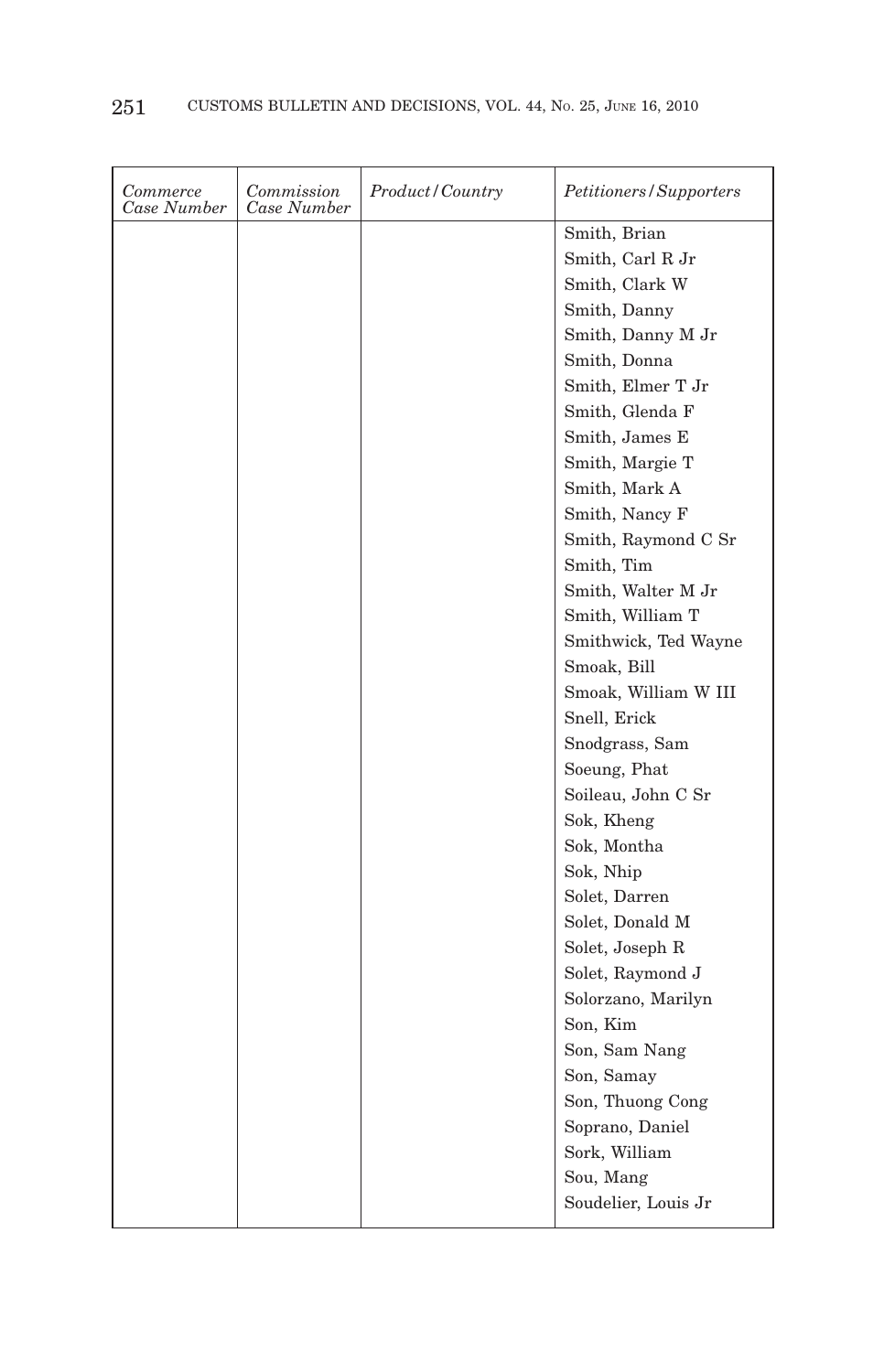| Commerce<br>Case Number | Commission<br>Case Number | Product/Country | Petitioners/Supporters           |
|-------------------------|---------------------------|-----------------|----------------------------------|
|                         |                           |                 | Soudelier, Shannon               |
|                         |                           |                 | Sour, Yem Kim                    |
|                         |                           |                 | Southerland, Robert              |
|                         |                           |                 | Speir, Barbara Kay               |
|                         |                           |                 | Spell, Jeffrey B                 |
|                         |                           |                 | Spell, Mark A                    |
|                         |                           |                 | Spellmeyer, Joel F Sr            |
|                         |                           |                 | Spencer, Casey                   |
|                         |                           |                 | Spiers, Donald A                 |
|                         |                           |                 | Sprinkle, Avery M                |
|                         |                           |                 | Sprinkle, Emery Shelton<br>Jr    |
|                         |                           |                 | Sprinkle, Joseph Warren          |
|                         |                           |                 | Squarsich, Kenneth J             |
|                         |                           |                 | Sreiy, Siphan                    |
|                         |                           |                 | St Amant, Dana A                 |
|                         |                           |                 | St Ann, Mr and Mrs Jer-<br>ome K |
|                         |                           |                 | St Pierre, Darren                |
|                         |                           |                 | St Pierre, Scott A               |
|                         |                           |                 | Staves, Patrick                  |
|                         |                           |                 | Stechmann, Chad                  |
|                         |                           |                 | Stechmann, Karl J                |
|                         |                           |                 | Stechmann, Todd                  |
|                         |                           |                 | Steele, Arnold D Jr              |
|                         |                           |                 | Steele, Henry H III              |
|                         |                           |                 | Steen, Carl L                    |
|                         |                           |                 | Steen, James D                   |
|                         |                           |                 | Steen, Kathy G                   |
|                         |                           |                 | Stein, Norris J Jr               |
|                         |                           |                 | Stelly, Adlar                    |
|                         |                           |                 | Stelly, Carl A                   |
|                         |                           |                 | Stelly, Chad P                   |
|                         |                           |                 | Stelly, Delores                  |
|                         |                           |                 | Stelly, Sandrus J Sr             |
|                         |                           |                 | Stelly, Sandrus Jr               |
|                         |                           |                 | Stelly, Toby J                   |
|                         |                           |                 | Stelly, Veronica G               |
|                         |                           |                 | Stelly, Warren                   |
|                         |                           |                 | Stephenson, Louis                |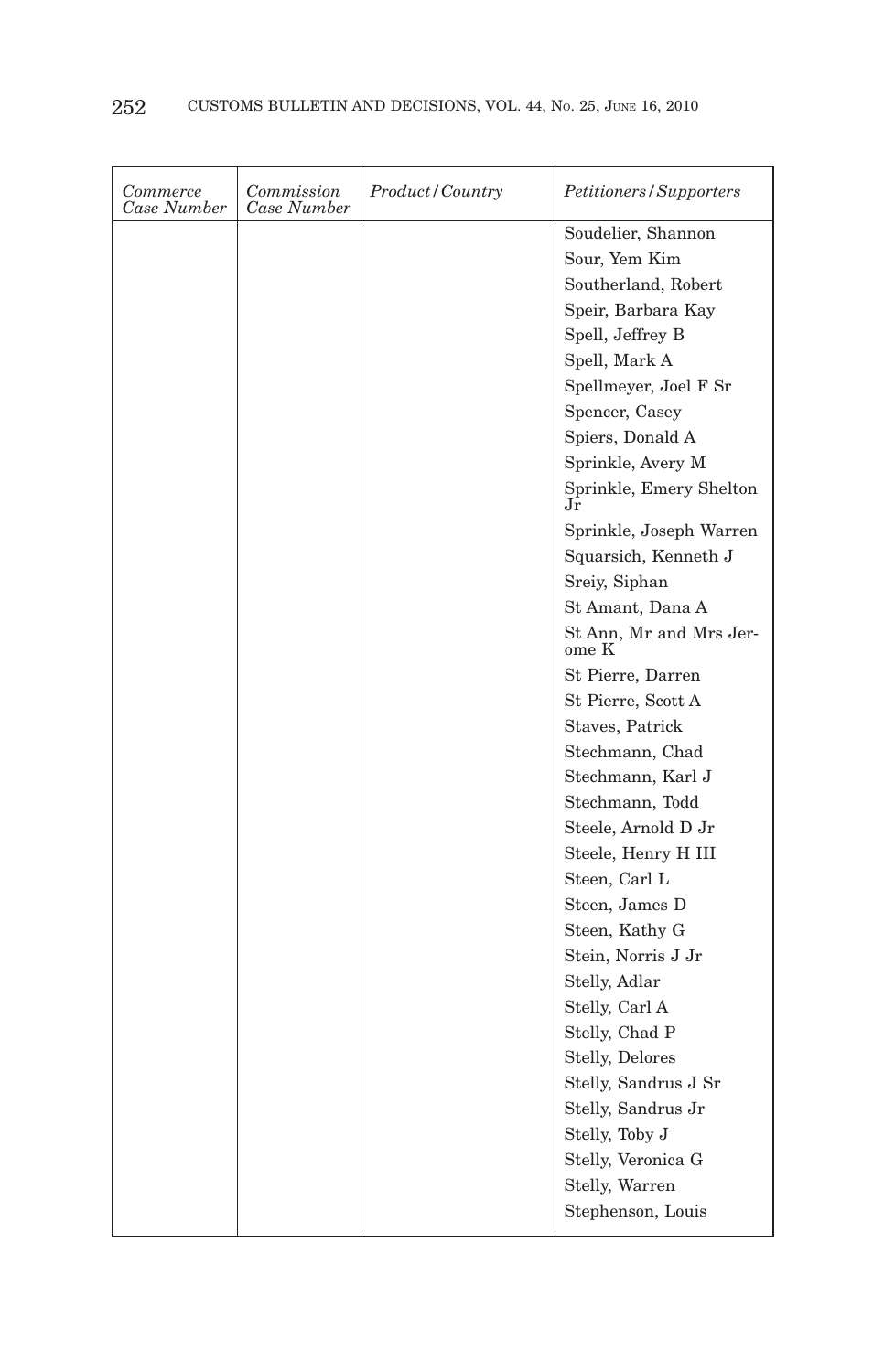| Commerce<br>Case Number | Commission<br>Case Number | Product/Country | Petitioners/Supporters   |
|-------------------------|---------------------------|-----------------|--------------------------|
|                         |                           |                 | Stevens, Alvin           |
|                         |                           |                 | Stevens, Curtis D        |
|                         |                           |                 | Stevens, Donald          |
|                         |                           |                 | Stevens, Glenda          |
|                         |                           |                 | Stewart, Chester Jr      |
|                         |                           |                 | Stewart, Derald          |
|                         |                           |                 | Stewart, Derek           |
|                         |                           |                 | Stewart, Fred            |
|                         |                           |                 | Stewart, Jason F         |
|                         |                           |                 | Stewart, Ronald G        |
|                         |                           |                 | Stewart, William C       |
|                         |                           |                 | Stiffler, Thanh          |
|                         |                           |                 | Stipelcovich, Lawrence L |
|                         |                           |                 | Stipelcovich, Todd J     |
|                         |                           |                 | Stockfett, Brenda        |
|                         |                           |                 | Stokes, Todd             |
|                         |                           |                 | Stone-Rinkus, Pamela     |
|                         |                           |                 | Strader, Steven R        |
|                         |                           |                 | Strickland, Kenneth      |
|                         |                           |                 | Strickland, Rita G       |
|                         |                           |                 | Stuart, James Vernon     |
|                         |                           |                 | Stutes, Rex E            |
|                         |                           |                 | Sulak, Billy W           |
|                         |                           |                 | Sun, Hong Sreng          |
|                         |                           |                 | Surmik, Donald D         |
|                         |                           |                 | Swindell, Keith M        |
|                         |                           |                 | Sylve, Dennis A          |
|                         |                           |                 | Sylve, James L           |
|                         |                           |                 | Sylve, Nathan            |
|                         |                           |                 | Sylve, Scott             |
|                         |                           |                 | Sylvesr, Paul A          |
|                         |                           |                 | Ta, Ba Van               |
|                         |                           |                 | Ta, Chris                |
|                         |                           |                 | Tabb, Calvin             |
|                         |                           |                 | Taliancich, Andrew       |
|                         |                           |                 | Taliancich, Ivan         |
|                         |                           |                 | Taliancich, Joseph M     |
|                         |                           |                 | Taliancich, Srecka       |
|                         |                           |                 | Tan, Ho Dung             |
|                         |                           |                 |                          |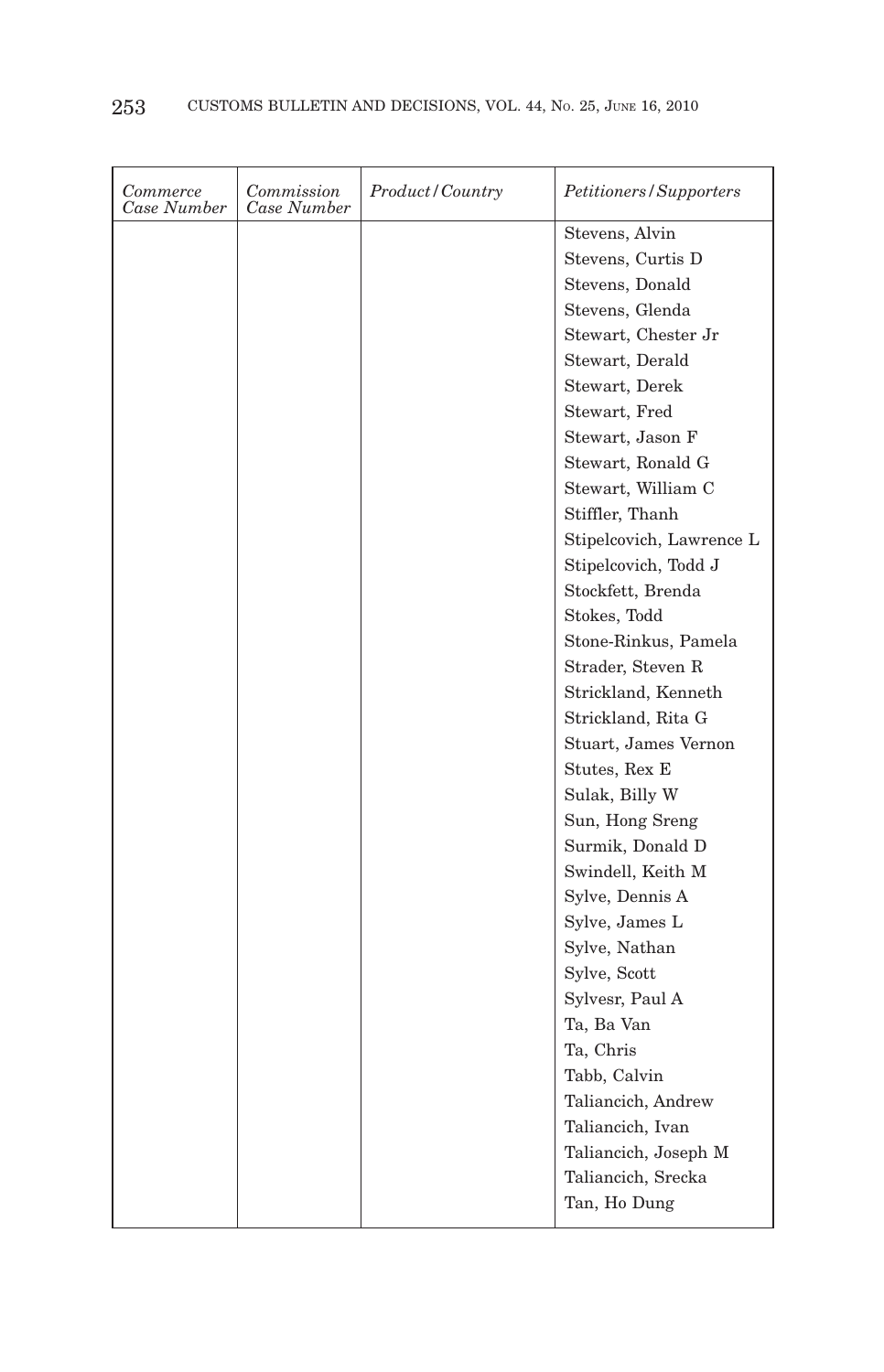| Commerce<br>Case Number | Commission<br>Case Number | Product/Country | Petitioners/Supporters   |
|-------------------------|---------------------------|-----------------|--------------------------|
|                         |                           |                 | Tan, Hung                |
|                         |                           |                 | Tan, Lan T               |
|                         |                           |                 | Tan, Ngo The             |
|                         |                           |                 | Tang, Thanh              |
|                         |                           |                 | Tanner, Robert Charles   |
|                         |                           |                 | Taravella, Raymond       |
|                         |                           |                 | Tassin, Alton J          |
|                         |                           |                 | Tassin, Keith P          |
|                         |                           |                 | Tate, Archie P           |
|                         |                           |                 | Tate, Terrell            |
|                         |                           |                 | Tauzier, Kevin M         |
|                         |                           |                 | Taylor, Doyle L          |
|                         |                           |                 | Taylor, Herman R         |
|                         |                           |                 | Taylor, Herman R Jr      |
|                         |                           |                 | Taylor, J P Jr           |
|                         |                           |                 | Taylor, John C           |
|                         |                           |                 | Taylor, Leander J Sr     |
|                         |                           |                 | Taylor, Leo Jr           |
|                         |                           |                 | Taylor, Lewis            |
|                         |                           |                 | Taylor, Nathan L         |
|                         |                           |                 | Taylor, Robert L         |
|                         |                           |                 | Taylor, Robert M         |
|                         |                           |                 | Teap, Phal               |
|                         |                           |                 | Tek, Heng                |
|                         |                           |                 | Templat, Paul            |
|                         |                           |                 | Terluin, John L III      |
|                         |                           |                 | Terrebonne, Adrein Scott |
|                         |                           |                 | Terrebonne, Alphonse J   |
|                         |                           |                 | Terrebonne, Alton S Jr   |
|                         |                           |                 | Terrebonne, Alton S Sr   |
|                         |                           |                 | Terrebonne, Carol        |
|                         |                           |                 | Terrebonne, Carroll      |
|                         |                           |                 | Terrebonne, Chad         |
|                         |                           |                 | Terrebonne, Chad Sr      |
|                         |                           |                 | Terrebonne, Daniel J     |
|                         |                           |                 | Terrebonne, Donavon J    |
|                         |                           |                 | Terrebonne, Gary J Sr    |
|                         |                           |                 | Terrebonne, Jimmy Jr     |
|                         |                           |                 |                          |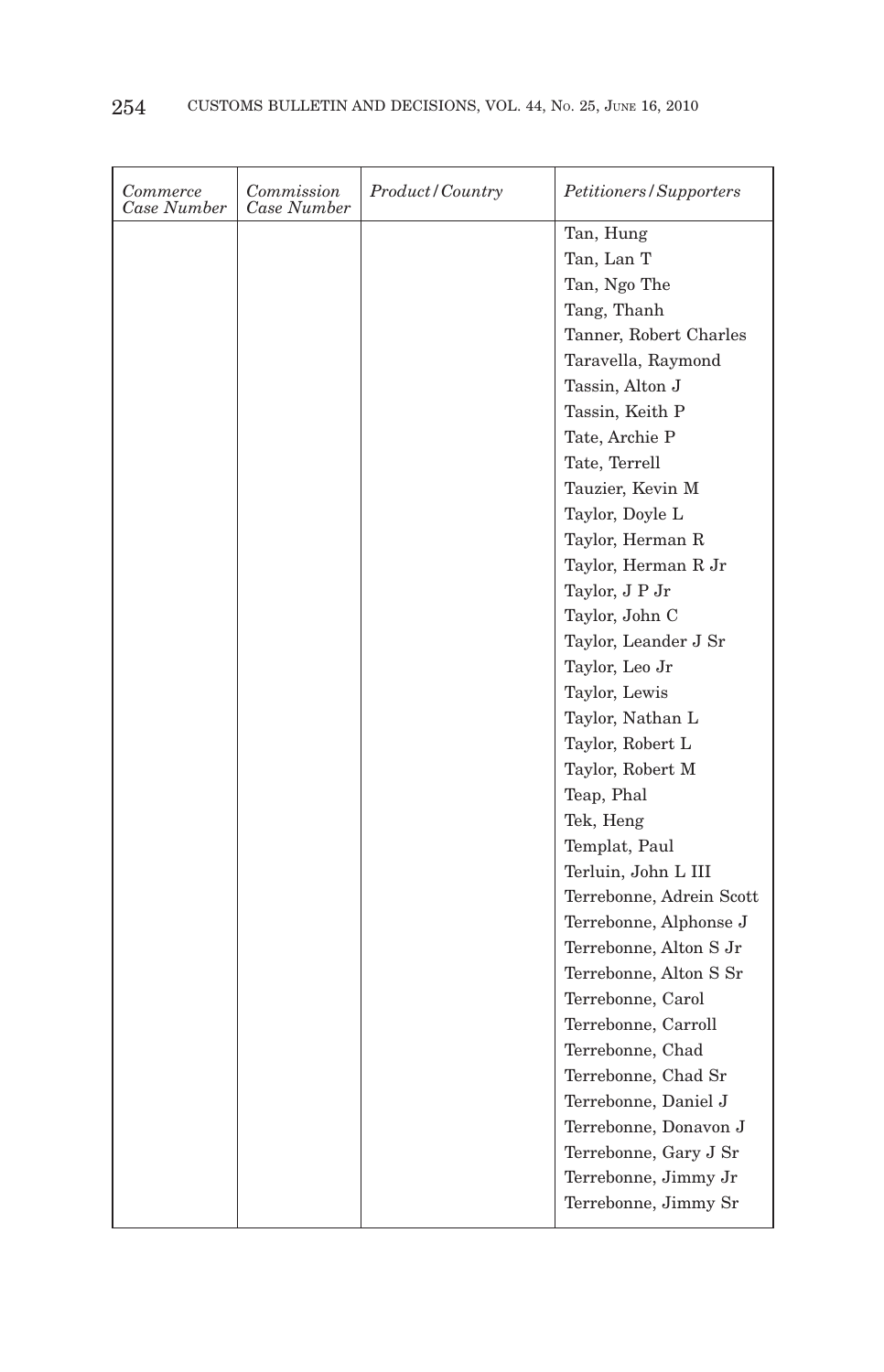| Commerce<br>Case Number | Commission<br>Case Number | Product/Country | Petitioners/Supporters  |
|-------------------------|---------------------------|-----------------|-------------------------|
|                         |                           |                 | Terrebonne, Kline A     |
|                         |                           |                 | Terrebonne, Lanny       |
|                         |                           |                 | Terrebonne, Larry F Jr  |
|                         |                           |                 | Terrebonne, Scott       |
|                         |                           |                 | Terrebonne, Steven      |
|                         |                           |                 | Terrebonne, Steven      |
|                         |                           |                 | Terrebonne, Toby J      |
|                         |                           |                 | Terrel, Chad J Sr       |
|                         |                           |                 | Terrell, C Todd         |
|                         |                           |                 | Terrio, Brandon James   |
|                         |                           |                 | Terrio, Harvey J Jr     |
|                         |                           |                 | Terry, Eloise P         |
|                         |                           |                 | Tesvich, Kuzma D        |
|                         |                           |                 | Thac, Dang Van          |
|                         |                           |                 | Thach, Phuong           |
|                         |                           |                 | Thai, Huynh Tan         |
|                         |                           |                 | Thai, Paul              |
|                         |                           |                 | Thai, Thomas            |
|                         |                           |                 | Thanh, Thien            |
|                         |                           |                 | Tharpe, Jack            |
|                         |                           |                 | Theriot, Anthony        |
|                         |                           |                 | Theriot, Carroll A Jr   |
|                         |                           |                 | Theriot, Clay J Jr      |
|                         |                           |                 | Theriot, Craig A        |
|                         |                           |                 | Theriot, Dean P         |
|                         |                           |                 | Theriot, Donnie         |
|                         |                           |                 | Theriot, Jeffery C      |
|                         |                           |                 | Theriot, Larry J        |
|                         |                           |                 | Theriot, Lynn           |
|                         |                           |                 | Theriot, Mark A         |
|                         |                           |                 | Theriot, Roland P Jr    |
|                         |                           |                 | Theriot, Wanda J        |
|                         |                           |                 | Thibodaux, Jared        |
|                         |                           |                 | Thibodeaux, Bart James  |
|                         |                           |                 | Thibodeaux, Brian A     |
|                         |                           |                 | Thibodeaux, Brian M     |
|                         |                           |                 | Thibodeaux, Calvin A Jr |
|                         |                           |                 | Thibodeaux, Fay F       |
|                         |                           |                 | Thibodeaux, Glenn P     |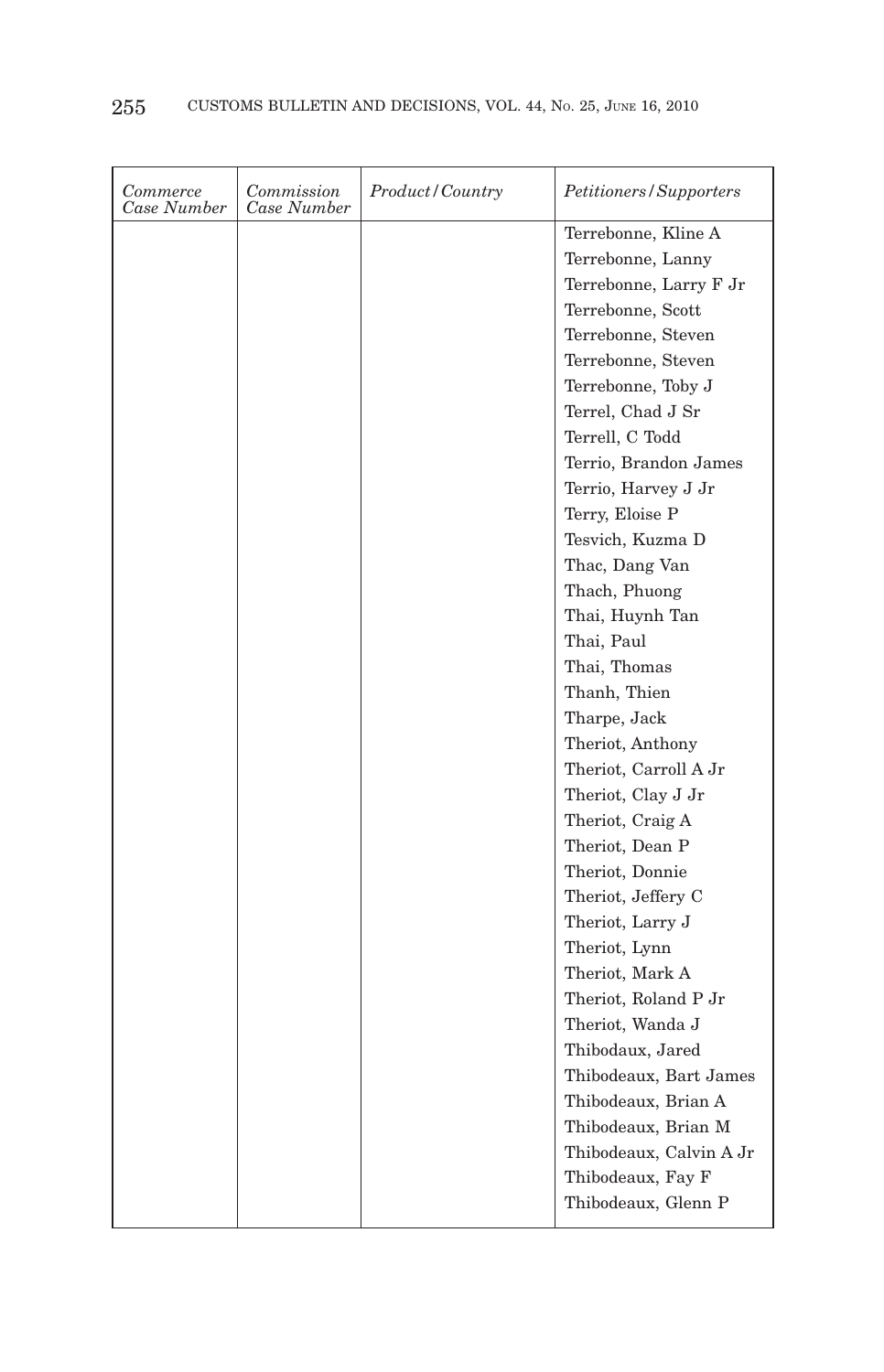| Commerce<br>Case Number | Commission<br>Case Number | <i>Product/Country</i> | Petitioners/Supporters  |
|-------------------------|---------------------------|------------------------|-------------------------|
|                         |                           |                        | Thibodeaux, Jeffrey     |
|                         |                           |                        | Thibodeaux, Jonathan    |
|                         |                           |                        | Thibodeaux, Josephine   |
|                         |                           |                        | Thibodeaux, Keith       |
|                         |                           |                        | Thibodeaux, Tony J      |
|                         |                           |                        | Thibodeaux, Warren J    |
|                         |                           |                        | Thidobaux, James V Sr   |
|                         |                           |                        | Thiet, Tran             |
|                         |                           |                        | Thomas, Alvin           |
|                         |                           |                        | Thomas, Brent           |
|                         |                           |                        | Thomas, Dally S         |
|                         |                           |                        | Thomas, Janie G         |
|                         |                           |                        | Thomas, John Richard    |
|                         |                           |                        | Thomas, Kenneth Ward    |
|                         |                           |                        | Thomas, Monica P        |
|                         |                           |                        | Thomas, Ralph L Jr      |
|                         |                           |                        | Thomas, Ralph Lee Jr    |
|                         |                           |                        | Thomas, Randall         |
|                         |                           |                        | Thomas, Robert W        |
|                         |                           |                        | Thomas, Willard N Jr    |
|                         |                           |                        | Thomassie, Gerard       |
|                         |                           |                        | Thomassie, Nathan A     |
|                         |                           |                        | Thomassie, Philip A     |
|                         |                           |                        | Thomassie, Ronald J     |
|                         |                           |                        | Thomassie, Tracy Joseph |
|                         |                           |                        | Thompson, Bobbie        |
|                         |                           |                        | Thompson, David W       |
|                         |                           |                        | Thompson, Edwin A       |
|                         |                           |                        | Thompson, George        |
|                         |                           |                        | Thompson, James D Jr    |
|                         |                           |                        | Thompson, James Jr      |
|                         |                           |                        | Thompson, John E        |
|                         |                           |                        | Thompson, John R        |
|                         |                           |                        | Thompson, Randall       |
|                         |                           |                        | Thompson, Sammy         |
|                         |                           |                        | Thompson, Shawn         |
|                         |                           |                        | Thong, R                |
|                         |                           |                        | Thonn, John J Jr        |
|                         |                           |                        | Thonn, Victor J         |
|                         |                           |                        |                         |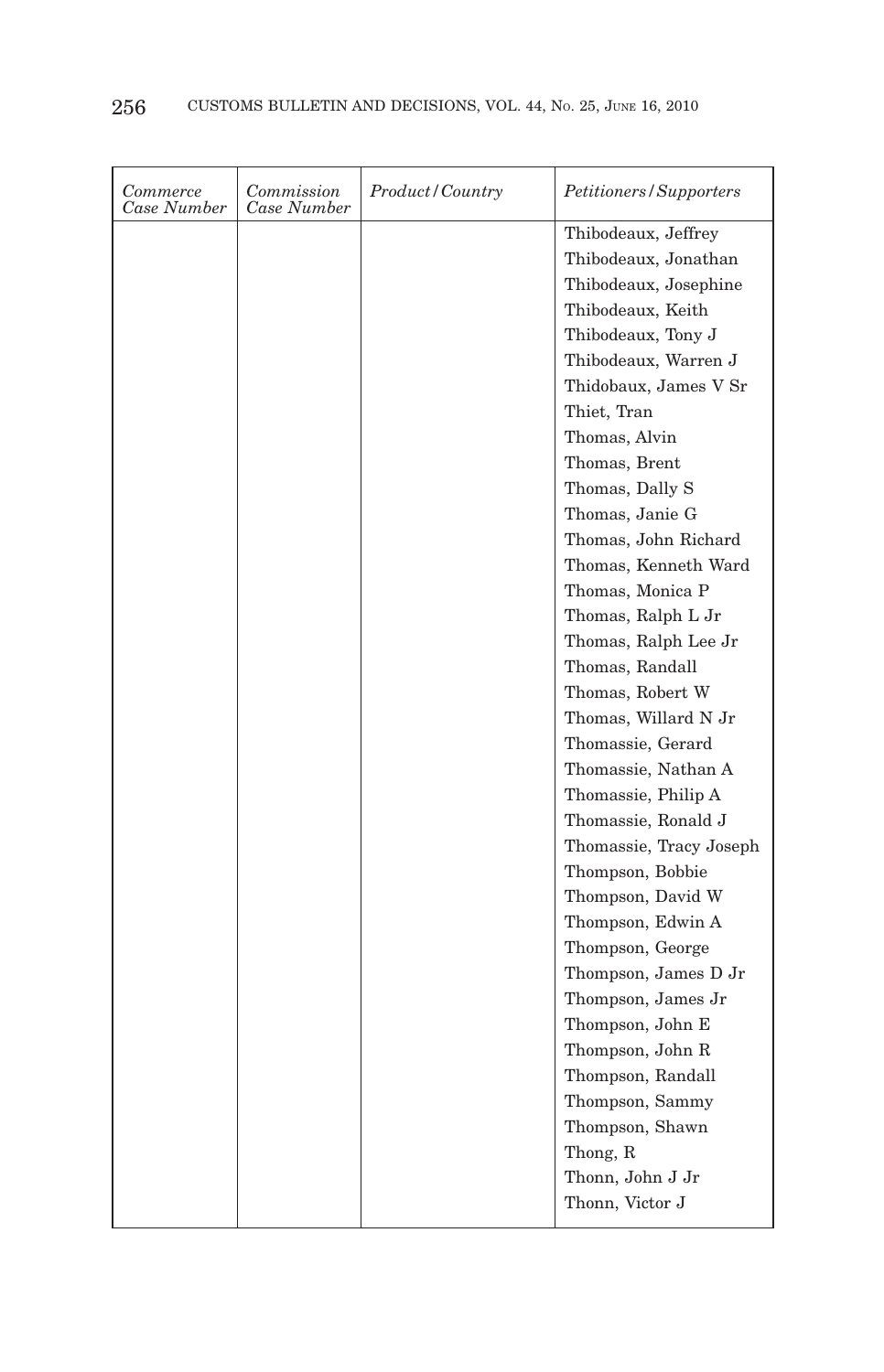| Commerce<br>Case Number | Commission<br>Case Number | Product/Country | Petitioners/Supporters                      |
|-------------------------|---------------------------|-----------------|---------------------------------------------|
|                         |                           |                 | Thorpe, Robert Lee Jr<br>Thurman, Charles E |
|                         |                           |                 | Tiet, Thanh Duc                             |
|                         |                           |                 | Tilghman, Gene E                            |
|                         |                           |                 | Tillett, Billy Carl                         |
|                         |                           |                 | Tillman, Lewis A Jr                         |
|                         |                           |                 | Tillman, Timothy P and<br>Yvonne M          |
|                         |                           |                 | Tillotson, Pat                              |
|                         |                           |                 | Tinney, Mark A                              |
|                         |                           |                 | Tisdale, Georgia W                          |
|                         |                           |                 | Tiser, Oscar                                |
|                         |                           |                 | Tiser, Thomas C Jr                          |
|                         |                           |                 | Tiser, Thomas C Sr                          |
|                         |                           |                 | To, Cang Van                                |
|                         |                           |                 | To, Du Van                                  |
|                         |                           |                 | Todd, Fred Noel                             |
|                         |                           |                 | Todd, Patricia J                            |
|                         |                           |                 | Todd, Rebecca G                             |
|                         |                           |                 | Todd, Robert C and Pa-<br>tricia J          |
|                         |                           |                 | Todd, Vonnie Frank Jr                       |
|                         |                           |                 | Tompkins, Gerald Paul<br>H                  |
|                         |                           |                 | Toney, George Jr                            |
|                         |                           |                 | Tong, Hai V                                 |
|                         |                           |                 | Tony, Linh C                                |
|                         |                           |                 | Toomer, Christina Abbott                    |
|                         |                           |                 | Toomer, Christy                             |
|                         |                           |                 | Toomer, Frank G Jr                          |
|                         |                           |                 | Toomer, Jeffrey E                           |
|                         |                           |                 | Toomer, Kenneth                             |
|                         |                           |                 | Toomer, Lamar K                             |
|                         |                           |                 | Toomer, Larry Curtis<br>and Tina            |
|                         |                           |                 | Toomer, William Kemp                        |
|                         |                           |                 | Torrible, David P                           |
|                         |                           |                 | Torrible, Jason                             |
|                         |                           |                 | Touchard, Anthony H                         |
|                         |                           |                 | Touchard, John B Jr                         |
|                         |                           |                 | Touchard, Paul V Jr                         |
|                         |                           |                 |                                             |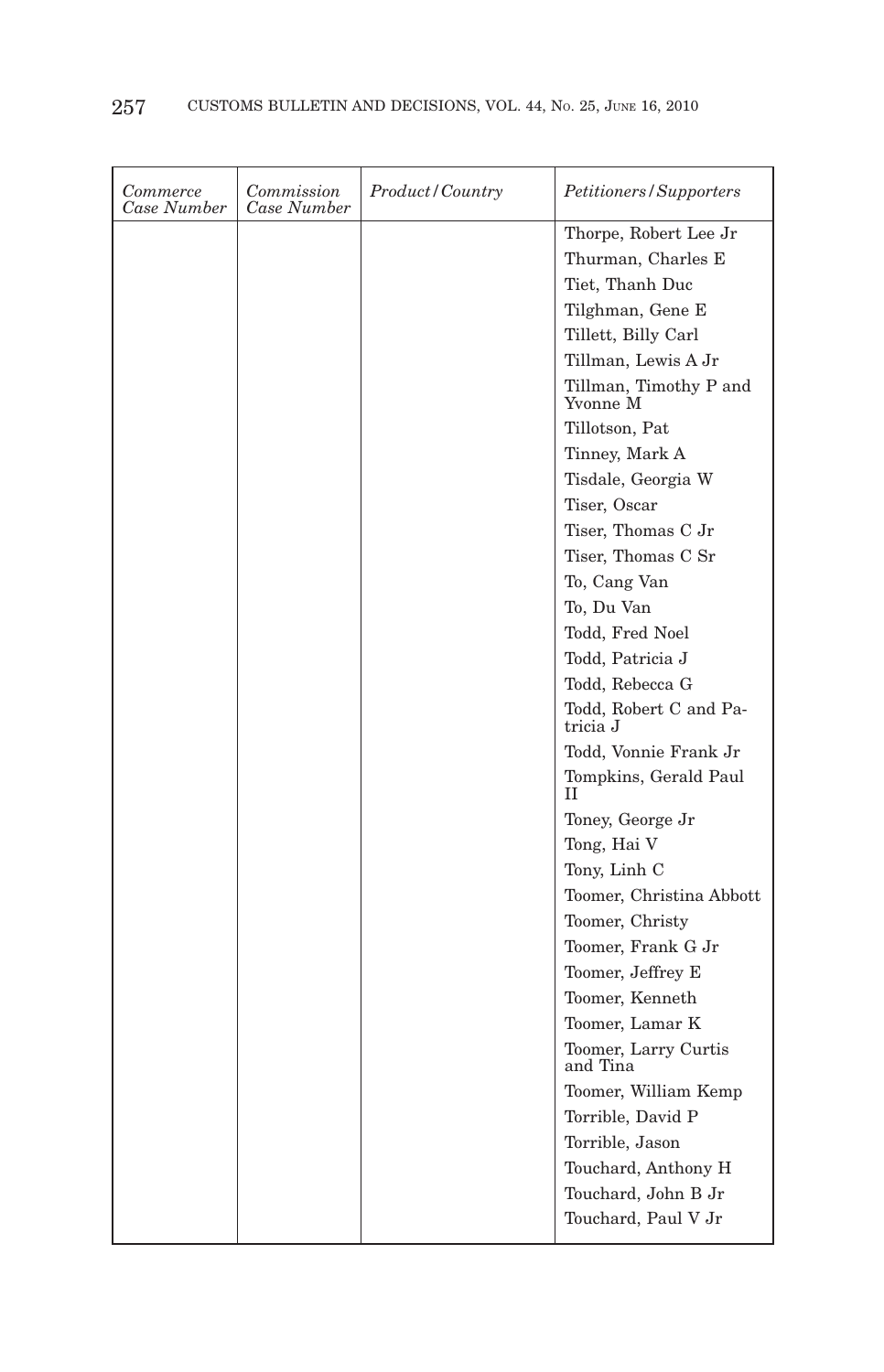| Commerce<br>Case Number | Commission<br>Case Number | Product/Country | Petitioners/Supporters            |
|-------------------------|---------------------------|-----------------|-----------------------------------|
|                         |                           |                 | Touchet, Eldridge III             |
|                         |                           |                 | Touchet, Eldridge Jr              |
|                         |                           |                 | Toups, Anthony G                  |
|                         |                           |                 | Toups, Bryan                      |
|                         |                           |                 | Toups, Jeff                       |
|                         |                           |                 | Toups, Jimmie J                   |
|                         |                           |                 | Toups, Kim                        |
|                         |                           |                 | Toups, Manuel                     |
|                         |                           |                 | Toups, Ted                        |
|                         |                           |                 | Toups, Tommy                      |
|                         |                           |                 | Toureau, James                    |
|                         |                           |                 | Tower, H Melvin                   |
|                         |                           |                 | Townsend, Harmon Lynn             |
|                         |                           |                 | Townsend, Marion<br><b>Brooks</b> |
|                         |                           |                 | Tra, Hop T                        |
|                         |                           |                 | Trabeau, James D                  |
|                         |                           |                 | Trahan, Allen A Jr                |
|                         |                           |                 | Trahan, Alvin Jr                  |
|                         |                           |                 | Trahan, Druby                     |
|                         |                           |                 | Trahan, Dudley                    |
|                         |                           |                 | Trahan, Elie J                    |
|                         |                           |                 | Trahan, Eric J                    |
|                         |                           |                 | Trahan, James                     |
|                         |                           |                 | Trahan, Karen C                   |
|                         |                           |                 | Trahan, Lynn P Sr                 |
|                         |                           |                 | Trahan, Ricky                     |
|                         |                           |                 | Trahan, Ronald J                  |
|                         |                           |                 | Trahan, Tracey L                  |
|                         |                           |                 | Trahan, Wayne Paul                |
|                         |                           |                 | Tran, Allen Hai                   |
|                         |                           |                 | Tran, Andana                      |
|                         |                           |                 | Tran, Anh                         |
|                         |                           |                 | Tran, Anh                         |
|                         |                           |                 | Tran, Anh N                       |
|                         |                           |                 | Tran, Bay V                       |
|                         |                           |                 | Tran, Bay Van                     |
|                         |                           |                 | Tran, Binh                        |
|                         |                           |                 | Tran, Binh Van                    |
|                         |                           |                 | Tran, Ca Van                      |
|                         |                           |                 |                                   |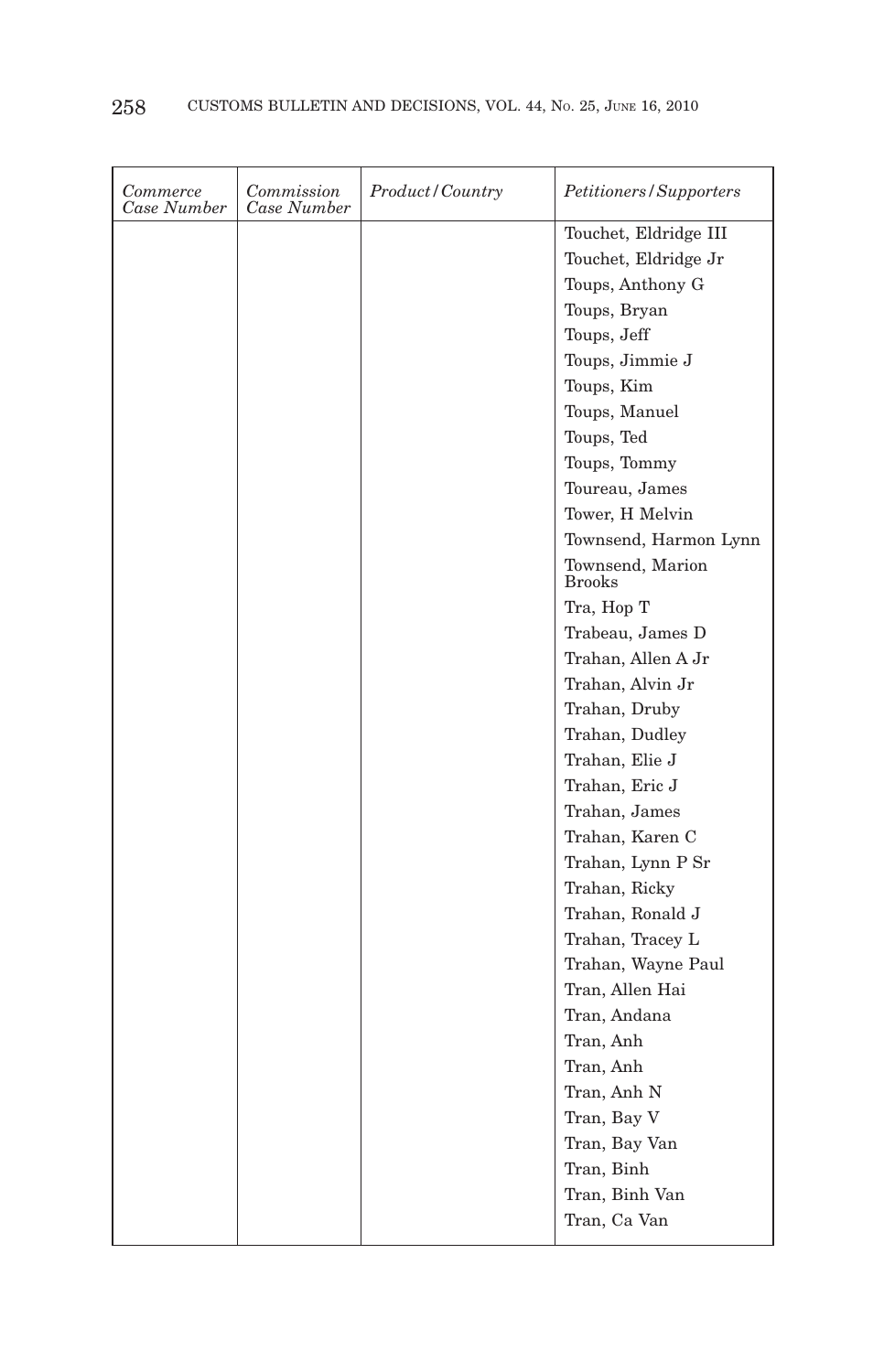| <i>Commerce</i><br>Case Number | Commission<br>Case Number | <i>Product/Country</i> | Petitioners/Supporters |
|--------------------------------|---------------------------|------------------------|------------------------|
|                                |                           |                        | Tran, Cam Van          |
|                                |                           |                        | Tran, Chau V           |
|                                |                           |                        | Tran, Chau Van         |
|                                |                           |                        | Tran, Chau Van         |
|                                |                           |                        | Tran, Chi T            |
|                                |                           |                        | Tran, Christina Phuong |
|                                |                           |                        | Tran, Chu V            |
|                                |                           |                        | Tran, Cuong            |
|                                |                           |                        | Tran, Cuong            |
|                                |                           |                        | Tran, Danny Duc        |
|                                |                           |                        | Tran, Den              |
|                                |                           |                        | Tran, Dien             |
|                                |                           |                        | Tran, Dinh M           |
|                                |                           |                        | Tran, Dinh Q           |
|                                |                           |                        | Tran, Doan             |
|                                |                           |                        | Tran, Dung Van         |
|                                |                           |                        | Tran, Duoc             |
|                                |                           |                        | Tran, Duoc             |
|                                |                           |                        | Tran, Duong            |
|                                |                           |                        | Tran, Eric             |
|                                |                           |                        | Tran, Francis          |
|                                |                           |                        | Tran, Francis          |
|                                |                           |                        | Tran, Giang            |
|                                |                           |                        | Tran, Giao             |
|                                |                           |                        | Tran, Ha Mike          |
|                                |                           |                        | Tran, Hai              |
|                                |                           |                        | Tran, Hien H           |
|                                |                           |                        | Tran, Hiep Phuoc       |
|                                |                           |                        | Tran, Hieu             |
|                                |                           |                        | Tran, Hoa              |
|                                |                           |                        | Tran, Hoa              |
|                                |                           |                        | Tran, Hue T            |
|                                |                           |                        | Tran, Huey             |
|                                |                           |                        | Tran, Hung             |
|                                |                           |                        | Tran, Hung             |
|                                |                           |                        | Tran, Hung             |
|                                |                           |                        | Tran, Hung P           |
|                                |                           |                        | Tran, Hung Van         |
|                                |                           |                        | Tran, Hung Van         |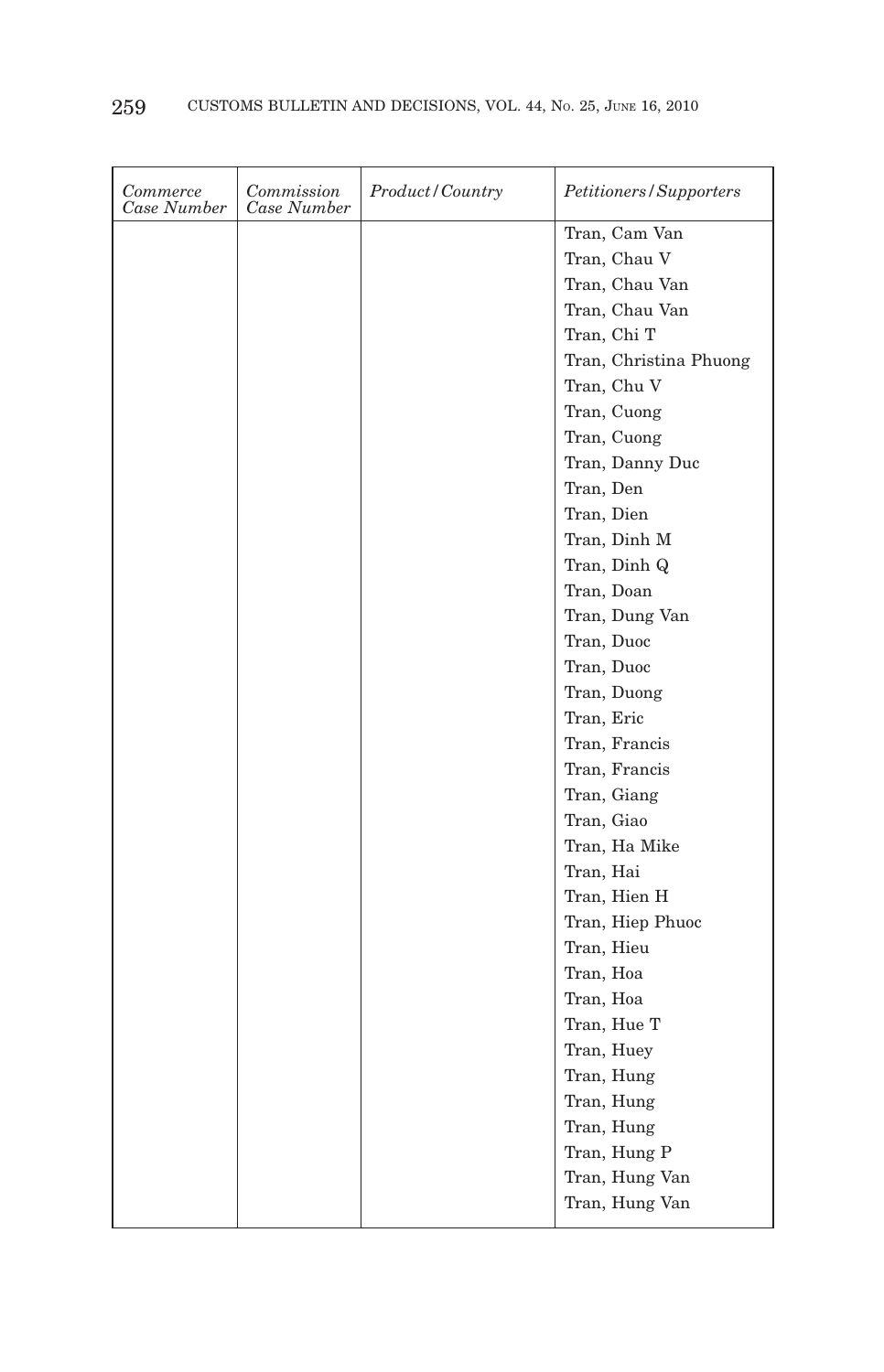| Commerce<br>Case Number | Commission<br>Case Number | Product/Country | Petitioners/Supporters       |
|-------------------------|---------------------------|-----------------|------------------------------|
|                         |                           |                 | Tran, Hung Viet              |
|                         |                           |                 | Tran, James N                |
|                         |                           |                 | Tran, John                   |
|                         |                           |                 | Tran, Johnny Dinh            |
|                         |                           |                 | Tran, Joseph                 |
|                         |                           |                 | Tran, Joseph T               |
|                         |                           |                 | Tran, Khan Van               |
|                         |                           |                 | Tran, Khanh                  |
|                         |                           |                 | Tran, Kim                    |
|                         |                           |                 | Tran, Kim Chi Thi            |
|                         |                           |                 | Tran, Lan Tina               |
|                         |                           |                 | Tran, Le and Phat Le         |
|                         |                           |                 | Tran, Leo Van                |
|                         |                           |                 | Tran, Loan                   |
|                         |                           |                 | Tran, Long                   |
|                         |                           |                 | Tran, Long Van               |
|                         |                           |                 | Tran, Luu Van                |
|                         |                           |                 | Tran, Ly                     |
|                         |                           |                 | Tran, Ly Van                 |
|                         |                           |                 | Tran, Mai Thi                |
|                         |                           |                 | Tran, Mary                   |
|                         |                           |                 | Tran, Miel Van               |
|                         |                           |                 | Tran, Mien                   |
|                         |                           |                 | Tran, Mike                   |
|                         |                           |                 | Tran, Mike Dai               |
|                         |                           |                 | Tran, Minh Huu               |
|                         |                           |                 | Tran, Muoi                   |
|                         |                           |                 | Tran, My T                   |
|                         |                           |                 | Tran, Nam Van                |
|                         |                           |                 | Tran, Nang Van               |
|                         |                           |                 | Tran, Nghia and T Le<br>Banh |
|                         |                           |                 | Tran, Ngoc                   |
|                         |                           |                 | Tran, Nhanh Van              |
|                         |                           |                 | Tran, Nhieu T                |
|                         |                           |                 | Tran, Nhieu Van              |
|                         |                           |                 | Tran, Nho                    |
|                         |                           |                 | Tran, Peter                  |
|                         |                           |                 | Tran, Phu Van                |
|                         |                           |                 | Tran, Phuc D                 |
|                         |                           |                 |                              |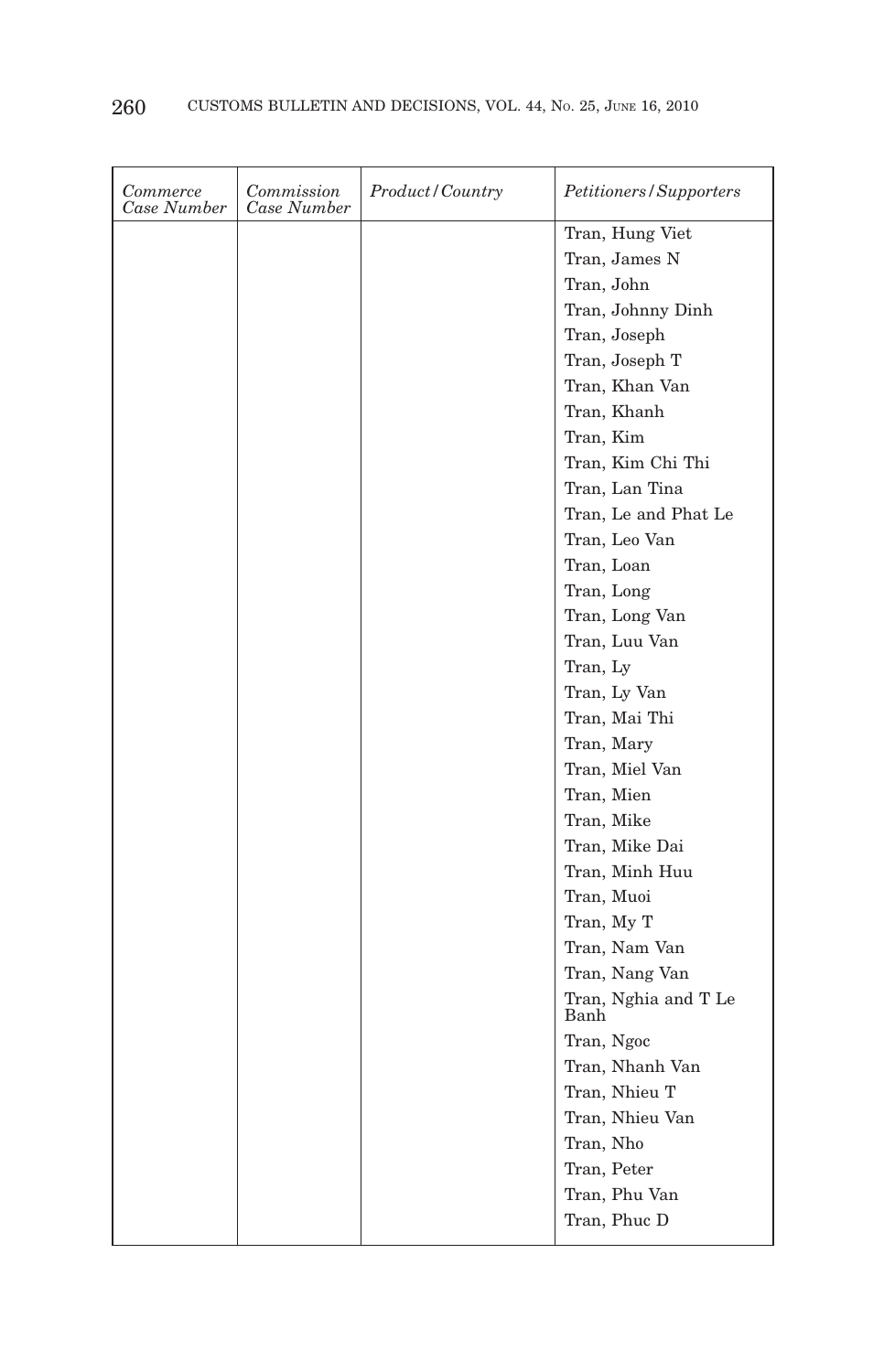| Commerce<br>Case Number | Commission<br>Case Number | Product/Country | Petitioners/Supporters |
|-------------------------|---------------------------|-----------------|------------------------|
|                         |                           |                 | Tran, Phuc V           |
|                         |                           |                 | Tran, Phung            |
|                         |                           |                 | Tran, Quan Van         |
|                         |                           |                 | Tran, Quang Quang      |
|                         |                           |                 | Tran, Quang T          |
|                         |                           |                 | Tran, Quang Van        |
|                         |                           |                 | Tran, Qui V            |
|                         |                           |                 | Tran, Quy Van          |
|                         |                           |                 | Tran, Ran Van          |
|                         |                           |                 | Tran. Sarah T          |
|                         |                           |                 | Tran, Sau              |
|                         |                           |                 | Tran, Scotty           |
|                         |                           |                 | Tran, Son              |
|                         |                           |                 | Tran, Son Van          |
|                         |                           |                 | Tran, Steven Tuan      |
|                         |                           |                 | Tran, Tam              |
|                         |                           |                 | Tran, Te Van           |
|                         |                           |                 | Tran, Than             |
|                         |                           |                 | Tran, Thang Van        |
|                         |                           |                 | Tran, Thanh            |
|                         |                           |                 | Tran, Thanh            |
|                         |                           |                 | Tran, Thanh Van        |
|                         |                           |                 | Tran, Theresa          |
|                         |                           |                 | Tran, Thi              |
|                         |                           |                 | Tran, Thich Van        |
|                         |                           |                 | Tran, Thien            |
|                         |                           |                 | Tran, Thien Van        |
|                         |                           |                 | Tran, Thiet            |
|                         |                           |                 | Tran, Tommy            |
|                         |                           |                 | Tran, Tony             |
|                         |                           |                 | Tran, Tri              |
|                         |                           |                 | Tran, Trinh            |
|                         |                           |                 | Tran, Trung            |
|                         |                           |                 | Tran, Trung Van        |
|                         |                           |                 | Tran, Tu               |
|                         |                           |                 | Tran, Tuan             |
|                         |                           |                 | Tran, Tuan             |
|                         |                           |                 | Tran, Tuan Minh        |
|                         |                           |                 | Tran, Tuong Van        |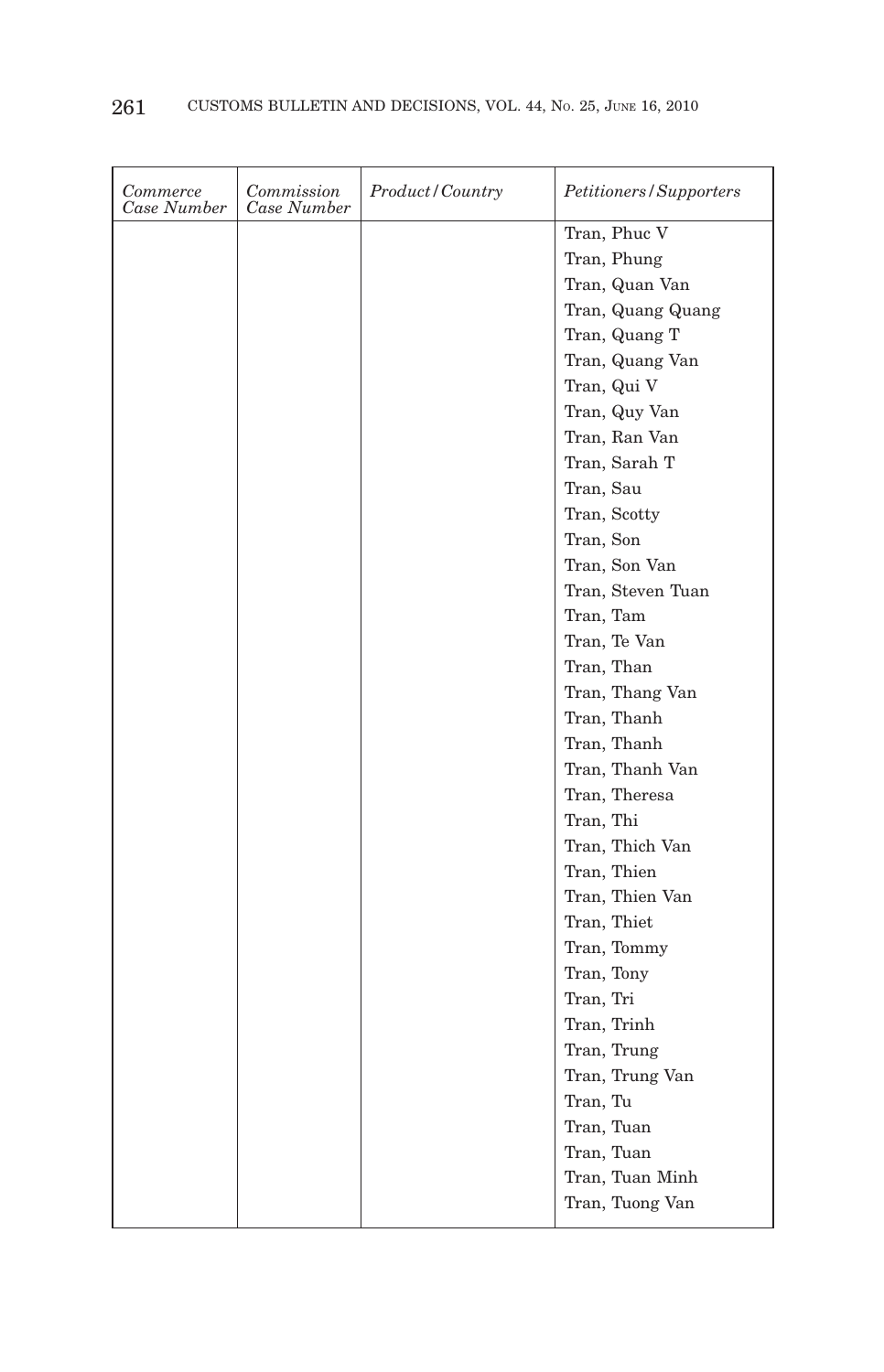| Commerce<br>Case Number | Commission<br>Case Number | Product/Country | Petitioners/Supporters  |
|-------------------------|---------------------------|-----------------|-------------------------|
|                         |                           |                 | Tran, Tuyet Thi         |
|                         |                           |                 | Tran, Van T             |
|                         |                           |                 | Tran, Victor            |
|                         |                           |                 | Tran, Vinh              |
|                         |                           |                 | Tran, Vinh Q            |
|                         |                           |                 | Tran, Vinh Q            |
|                         |                           |                 | Tran, Vui Kim           |
|                         |                           |                 | Trang, Tan              |
|                         |                           |                 | Trapp, Tommy            |
|                         |                           |                 | Treadaway, Michael      |
|                         |                           |                 | Tregle, Curtis          |
|                         |                           |                 | Trehoan, William Paul   |
|                         |                           |                 | Treuil, Gary J          |
|                         |                           |                 | Trevino, Manuel         |
|                         |                           |                 | Treybig, E H "Buddy" Jr |
|                         |                           |                 | Triche, Donald G        |
|                         |                           |                 | Trieu, Hiep and Jackie  |
|                         |                           |                 | Trieu, Hung Hoa         |
|                         |                           |                 | Trieu, Jasmine and Ly   |
|                         |                           |                 | Trieu, Lorie and Tam    |
|                         |                           |                 | Trieu, Tam              |
|                         |                           |                 | Trinh, Christopher B    |
|                         |                           |                 | Trinh, Philip P         |
|                         |                           |                 | Trosclair, Clark K      |
|                         |                           |                 | Trosclair, Clark P      |
|                         |                           |                 | Trosclair, Eugene P     |
|                         |                           |                 | Trosclair, James J      |
|                         |                           |                 | Trosclair, Jerome       |
|                         |                           |                 | Trosclair, Joseph       |
|                         |                           |                 | Trosclair, Lori         |
|                         |                           |                 | Trosclair, Louis V      |
|                         |                           |                 | Trosclair, Patricia     |
|                         |                           |                 | Trosclair, Randy        |
|                         |                           |                 | Trosclair, Ricky        |
|                         |                           |                 | Trosclair, Wallace Sr   |
|                         |                           |                 | Truong, Andre           |
|                         |                           |                 | Truong, Andre V         |
|                         |                           |                 | Truong, Be Van          |
|                         |                           |                 | Truong, Benjamin        |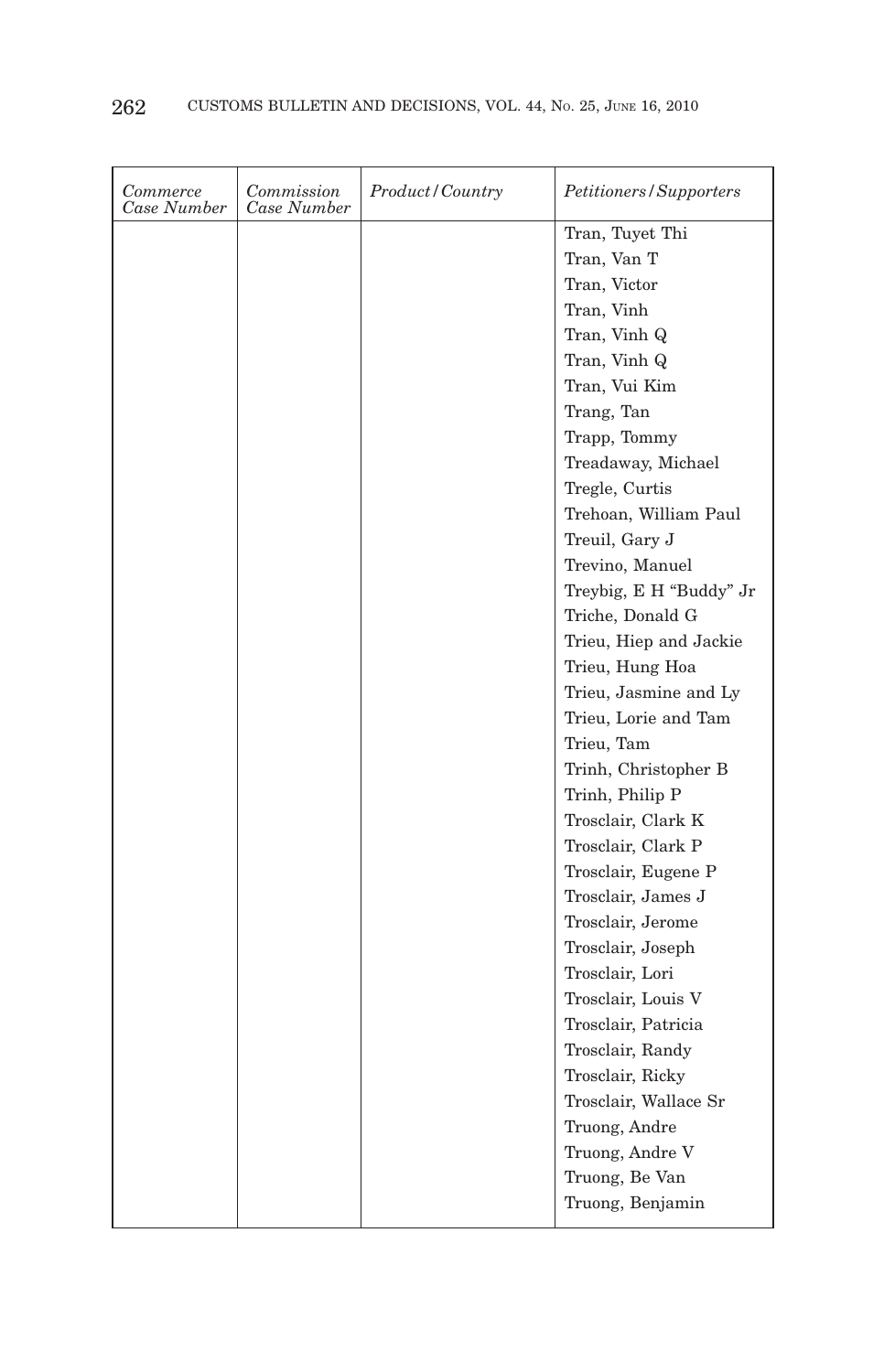| Commerce<br>Case Number | Commission<br>Case Number | Product/Country | Petitioners/Supporters  |
|-------------------------|---------------------------|-----------------|-------------------------|
|                         |                           |                 | Truong, Dac             |
|                         |                           |                 | Truong, Huan            |
|                         |                           |                 | Truong, Kim             |
|                         |                           |                 | Truong, Nhut Van        |
|                         |                           |                 | Truong, Steve           |
|                         |                           |                 | Truong, Tham T          |
|                         |                           |                 | Truong, Thanh Minh      |
|                         |                           |                 | Truong, Them Van        |
|                         |                           |                 | Truong, Thom            |
|                         |                           |                 | Truong, Timmy           |
|                         |                           |                 | Trutt, George W Sr      |
|                         |                           |                 | Trutt, Wanda            |
|                         |                           |                 | Turlich, Mervin A       |
|                         |                           |                 | Turner, Calvin L        |
|                         |                           |                 | Tyre, John              |
|                         |                           |                 | Upton, Terry R          |
|                         |                           |                 | Valentino, J G Jr       |
|                         |                           |                 | Valentino, James        |
|                         |                           |                 | Vallot, Christopher A   |
|                         |                           |                 | Vallot, Nancy H         |
|                         |                           |                 | Valure, Hugh P          |
|                         |                           |                 | Van Alsburg, Charles    |
|                         |                           |                 | Van Gordstnoven, Jean J |
|                         |                           |                 | Van Nguyen, Irving      |
|                         |                           |                 | Van, Than               |
|                         |                           |                 | Van, Vui                |
|                         |                           |                 | Vanacor, Kathy D        |
|                         |                           |                 | Vanacor, Malcolm J Sr   |
|                         |                           |                 | Vanicor, Bobbie         |
|                         |                           |                 | VanMeter, Matthew T     |
|                         |                           |                 | VanMeter, William Earl  |
|                         |                           |                 | Varney, Randy L         |
|                         |                           |                 | Vath, Raymond S         |
|                         |                           |                 | Veasel, William E III   |
|                         |                           |                 | Vegas, Brien J          |
|                         |                           |                 | Vegas, Percy J          |
|                         |                           |                 | Vegas, Terry J          |
|                         |                           |                 | Vegas, Terry J Jr       |
|                         |                           |                 | Vegas, Terry Jr         |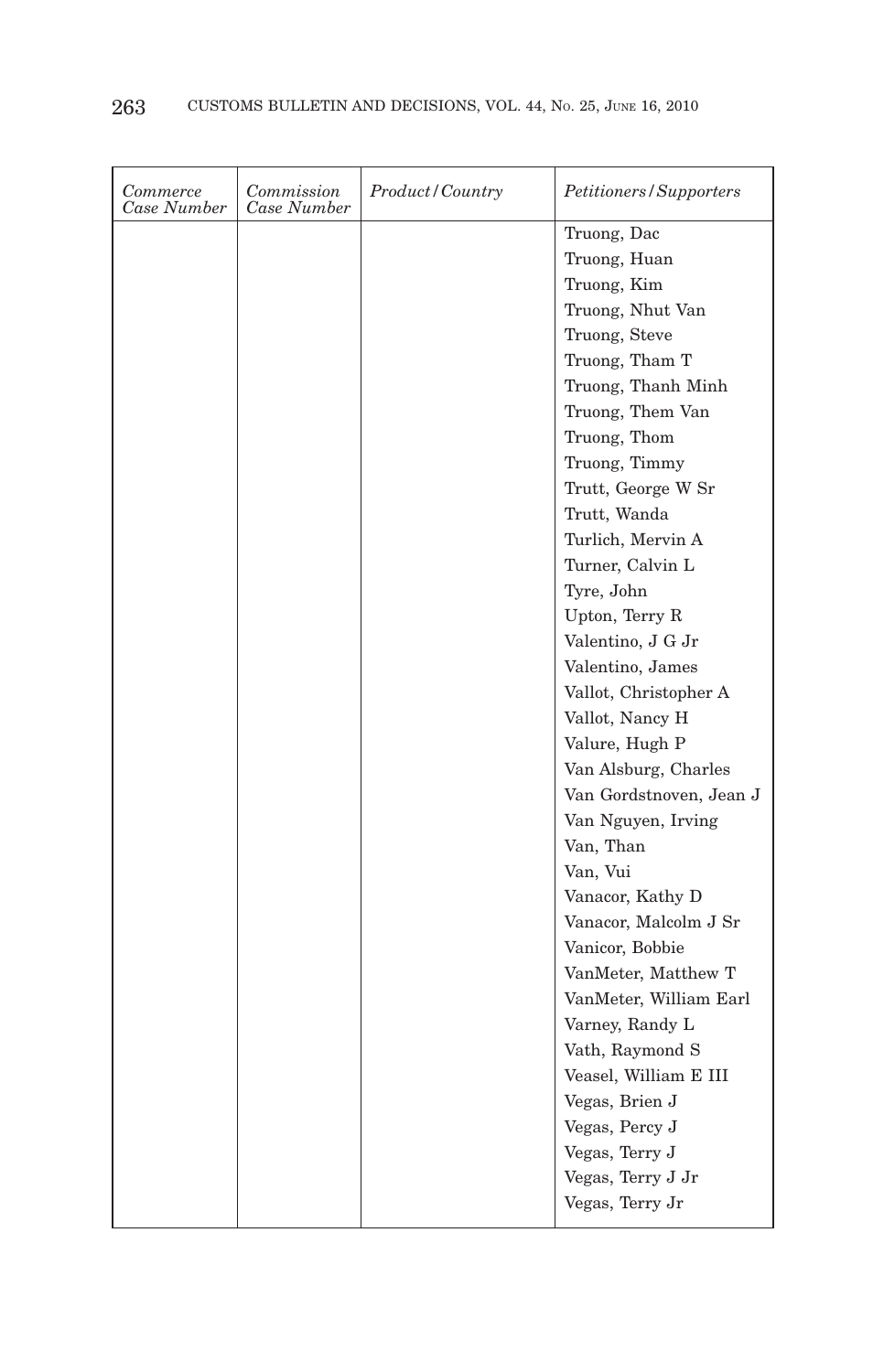| Commerce<br>Case Number | Commission<br>Case Number | <i>Product/Country</i> | Petitioners/Supporters   |
|-------------------------|---------------------------|------------------------|--------------------------|
|                         |                           |                        | Vela, Peter              |
|                         |                           |                        | Verdin, Aaron            |
|                         |                           |                        | Verdin, Av               |
|                         |                           |                        | Verdin, Bradley J        |
|                         |                           |                        | Verdin, Brent A          |
|                         |                           |                        | Verdin, Charles A        |
|                         |                           |                        | Verdin, Charles E        |
|                         |                           |                        | Verdin, Coy P            |
|                         |                           |                        | Verdin, Curtis A Jr      |
|                         |                           |                        | Verdin, Delphine         |
|                         |                           |                        | Verdin, Diana A          |
|                         |                           |                        | Verdin, Ebro W           |
|                         |                           |                        | Verdin, Eric P           |
|                         |                           |                        | Verdin, Ernest Joseph Sr |
|                         |                           |                        | Verdin, Jeff C           |
|                         |                           |                        | Verdin, Jeffrey A        |
|                         |                           |                        | Verdin, Jessie J         |
|                         |                           |                        | Verdin, John P           |
|                         |                           |                        | Verdin, Joseph           |
|                         |                           |                        | Verdin, Joseph A Jr      |
|                         |                           |                        | Verdin, Joseph Cleveland |
|                         |                           |                        | Verdin, Joseph D Jr      |
|                         |                           |                        | Verdin, Joseph S         |
|                         |                           |                        | Verdin, Joseph W Jr      |
|                         |                           |                        | Verdin, Justilien G      |
|                         |                           |                        | Verdin, Matthew W Sr     |
|                         |                           |                        | Verdin, Michel A         |
|                         |                           |                        | Verdin, Paul E           |
|                         |                           |                        | Verdin, Perry Anthony    |
|                         |                           |                        | Verdin, Rodney           |
|                         |                           |                        | Verdin, Rodney P         |
|                         |                           |                        | Verdin, Rodney P         |
|                         |                           |                        | Verdin, Skylar           |
|                         |                           |                        | Verdin, Timmy J          |
|                         |                           |                        | Verdin, Toby             |
|                         |                           |                        | Verdin, Tommy P          |
|                         |                           |                        | Verdin, Tony J           |
|                         |                           |                        | Verdin, Troy             |
|                         |                           |                        | Verdin, Vincent          |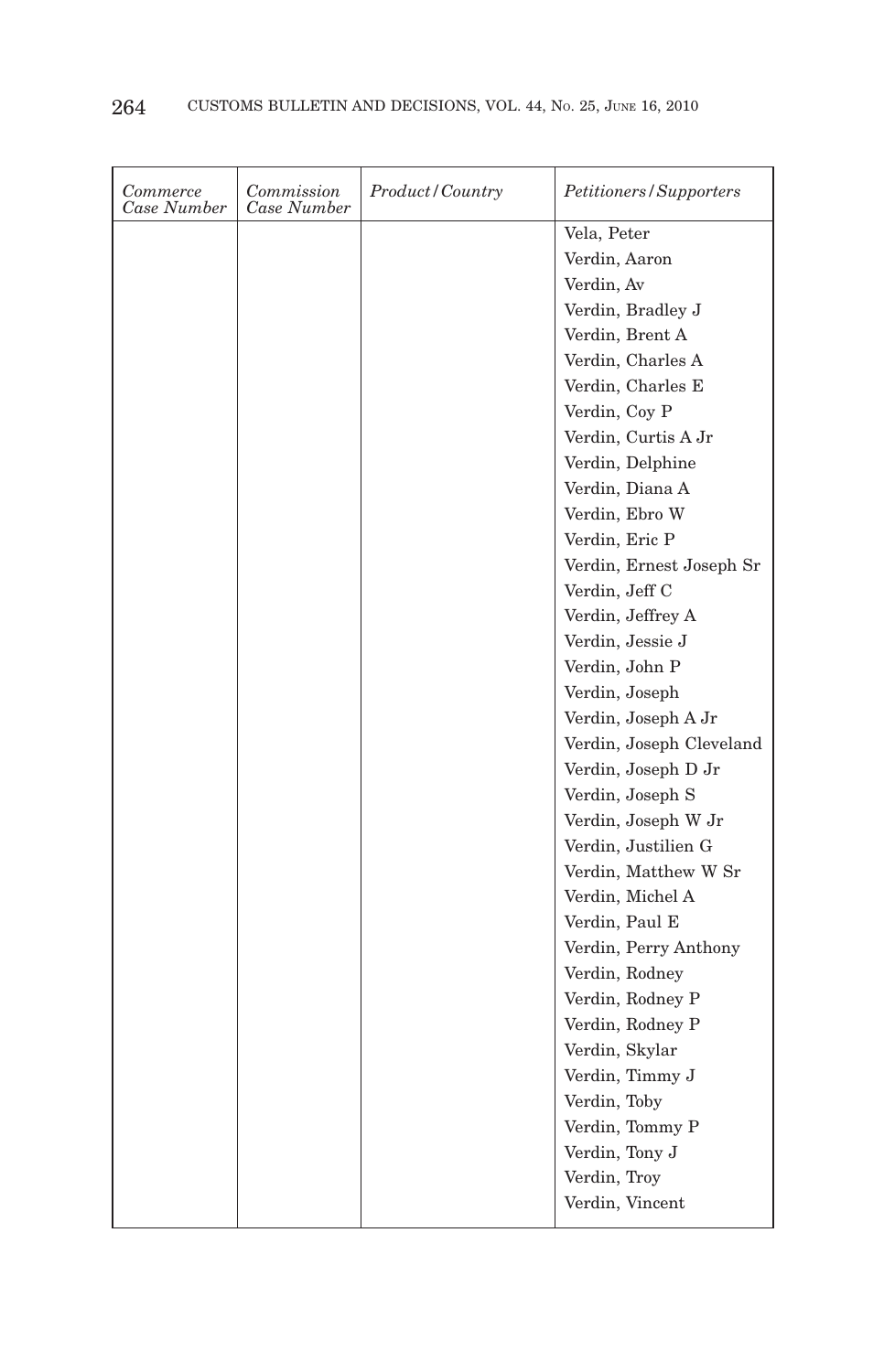| Commerce<br>Case Number | Commission<br>Case Number | Product/Country | Petitioners/Supporters        |
|-------------------------|---------------------------|-----------------|-------------------------------|
|                         |                           |                 | Verdin, Viness Jr             |
|                         |                           |                 | Verdin, Wallace P             |
|                         |                           |                 | Verdin, Webb A Sr             |
|                         |                           |                 | Verdin, Wesley D Sr           |
|                         |                           |                 | Verdine, Jimmy R              |
|                         |                           |                 | Vermeulen, Joseph Tho-<br>mas |
|                         |                           |                 | Verret, Darren L              |
|                         |                           |                 | Verret, Donald J              |
|                         |                           |                 | Verret, Ernest J Sr           |
|                         |                           |                 | Verret, James A               |
|                         |                           |                 | Verret, Jean E                |
|                         |                           |                 | Verret, Jimmy J Sr            |
|                         |                           |                 | Verret, Johnny R              |
|                         |                           |                 | Verret, Joseph L              |
|                         |                           |                 | Verret, Paul L                |
|                         |                           |                 | Verret, Preston               |
|                         |                           |                 | Verret, Quincy                |
|                         |                           |                 | Verret, Ronald Paul Sr        |
|                         |                           |                 | Versaggi, Joseph A            |
|                         |                           |                 | Versaggi, Salvatore J         |
|                         |                           |                 | Vicknair, Brent J Sr          |
|                         |                           |                 | Vicknair, Duane P             |
|                         |                           |                 | Vicknair, Henry Dale          |
|                         |                           |                 | Vicknair, Ricky A             |
|                         |                           |                 | Vidrine, Bill and Kathi       |
|                         |                           |                 | Vidrine, Corey                |
|                         |                           |                 | Vidrine, Richard              |
|                         |                           |                 | Vila, William F               |
|                         |                           |                 | Villers, Joseph A             |
|                         |                           |                 | Vincent, Gage Tyler           |
|                         |                           |                 | Vincent, Gene                 |
|                         |                           |                 | Vincent, Gene B               |
|                         |                           |                 | Vincent, Robert N             |
|                         |                           |                 | Vise, Charles E III           |
|                         |                           |                 | Vizier, Barry A               |
|                         |                           |                 | Vizier, Christopher           |
|                         |                           |                 | Vizier, Clovis J III          |
|                         |                           |                 | Vizier, Douglas M             |
|                         |                           |                 | Vizier, Tommie Jr             |
|                         |                           |                 |                               |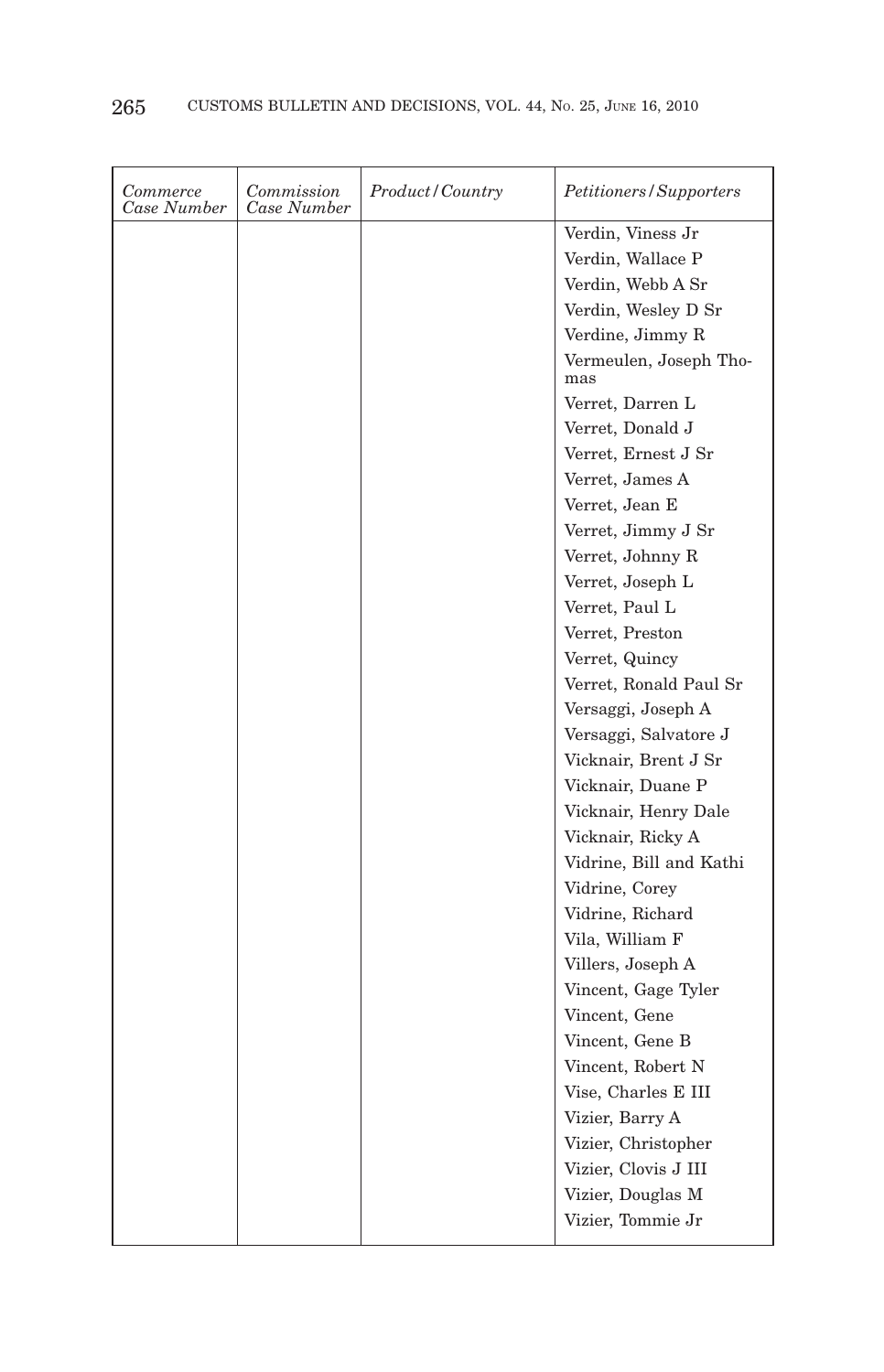| Commerce<br>Case Number | Commission<br>Case Number | <i>Product/Country</i> | Petitioners/Supporters |
|-------------------------|---------------------------|------------------------|------------------------|
|                         |                           |                        | Vo, Anh M              |
|                         |                           |                        | Vo, Chin Van           |
|                         |                           |                        | Vo, Dam                |
|                         |                           |                        | Vo, Dan M              |
|                         |                           |                        | Vo, Dany               |
|                         |                           |                        | Vo, Day V              |
|                         |                           |                        | Vo, Duong V            |
|                         |                           |                        | Vo, Dustin             |
|                         |                           |                        | Vo, Hai Van            |
|                         |                           |                        | Vo, Hanh Xuan          |
|                         |                           |                        | Vo, Hien Van           |
|                         |                           |                        | Vo, Hoang The          |
|                         |                           |                        | Vo, Hong               |
|                         |                           |                        | Vo, Hung Thanh         |
|                         |                           |                        | Vo, Huy K              |
|                         |                           |                        | Vo, Johnny             |
|                         |                           |                        | Vo, Kent               |
|                         |                           |                        | Vo, Lien Van           |
|                         |                           |                        | Vo, Man                |
|                         |                           |                        | Vo, Mark Van           |
|                         |                           |                        | Vo, Minh Hung          |
|                         |                           |                        | Vo, Minh Ngoc          |
|                         |                           |                        | Vo, Minh Ray           |
|                         |                           |                        | Vo, Mong V             |
|                         |                           |                        | Vo, My Dung Thi        |
|                         |                           |                        | Vo, My Lynn            |
|                         |                           |                        | Vo, Nga                |
|                         |                           |                        | Vo, Nhon Tai           |
|                         |                           |                        | Vo, Nhu Thanh          |
|                         |                           |                        | Vo, Quang Minh         |
|                         |                           |                        | Vo, Sang M             |
|                         |                           |                        | Vo, Sanh M             |
|                         |                           |                        | Vo, Song V             |
|                         |                           |                        | Vo, Tan Thanh          |
|                         |                           |                        | Vo, Tan Thanh          |
|                         |                           |                        | Vo, Thanh Van          |
|                         |                           |                        | Vo, Thao               |
|                         |                           |                        | Vo, Thuan Van          |
|                         |                           |                        | Vo, Tien Van           |
|                         |                           |                        |                        |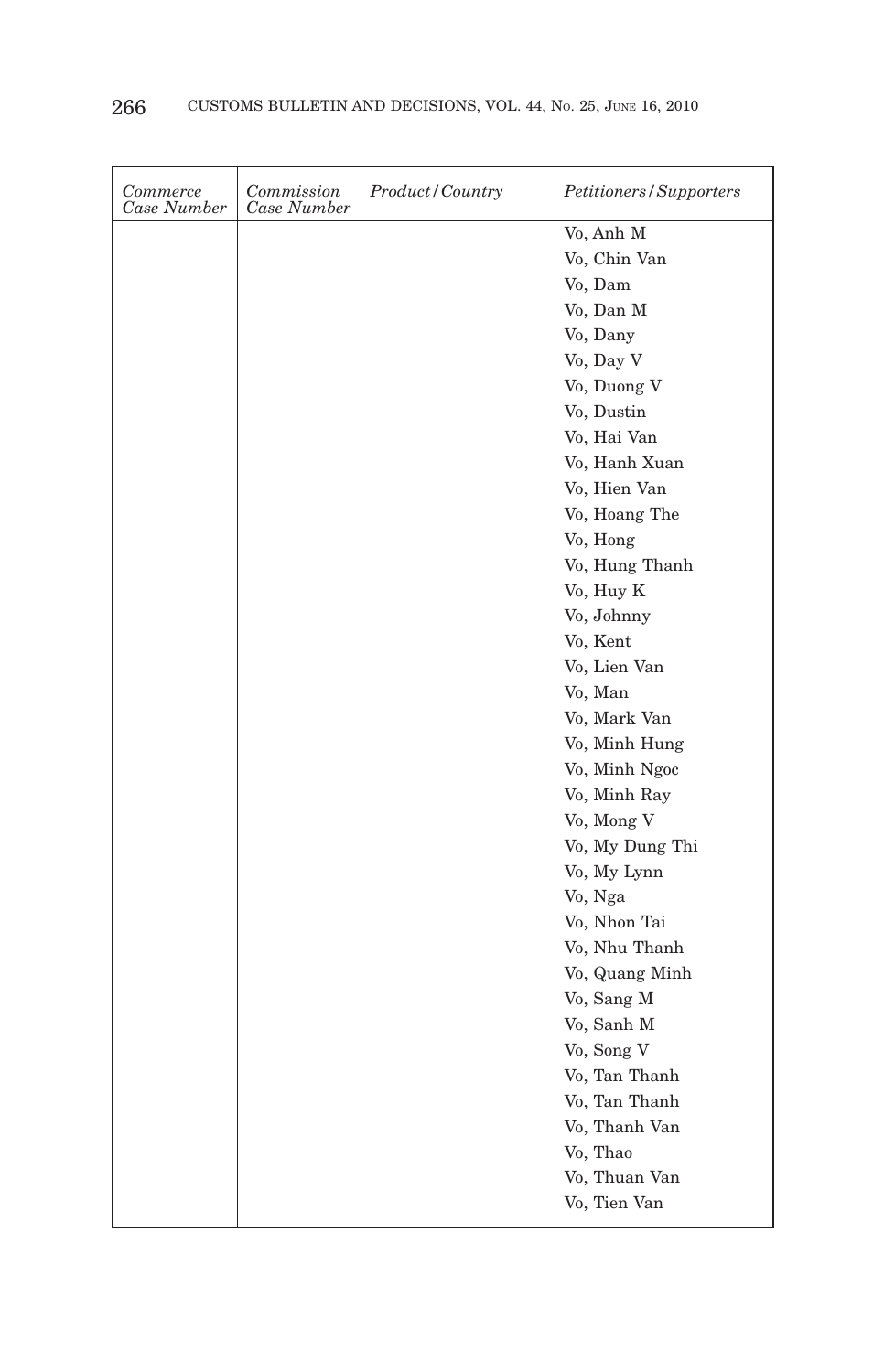| Commerce<br>Case Number | Commission<br>Case Number | <i>Product/Country</i> | Petitioners/Supporters |
|-------------------------|---------------------------|------------------------|------------------------|
|                         |                           |                        | Vo, Tom                |
|                         |                           |                        | Vo, Tong Ba            |
|                         |                           |                        | Vo, Trao Van           |
|                         |                           |                        | Vo, Truong             |
|                         |                           |                        | Vo, Van Van            |
|                         |                           |                        | Vo, Vi Viet            |
|                         |                           |                        | Vodopija, Benjamin S   |
|                         |                           |                        | Vogt, James L          |
|                         |                           |                        | Voisin, Eddie James    |
|                         |                           |                        | Voisin, Joyce          |
|                         |                           |                        | Voison, Jamie          |
|                         |                           |                        | Von Harten, Harold L   |
|                         |                           |                        | Vona, Michael A        |
|                         |                           |                        | Vongrith, Richard      |
|                         |                           |                        | Vossler, Kirk          |
|                         |                           |                        | Vu, Hung               |
|                         |                           |                        | Vu, John H             |
|                         |                           |                        | Vu, Khanh              |
|                         |                           |                        | Vu, Khoi Van           |
|                         |                           |                        | Vu, Quan Quoc          |
|                         |                           |                        | Vu, Ruyen Viet         |
|                         |                           |                        | Vu, Sac                |
|                         |                           |                        | Vu, Sean               |
|                         |                           |                        | Vu, Tam                |
|                         |                           |                        | Vu, Thiem Ngoc         |
|                         |                           |                        | Vu, Thuy               |
|                         |                           |                        | Vu, Tom                |
|                         |                           |                        | Vu, Tu Viet            |
|                         |                           |                        | Vu, Tuyen Jack         |
|                         |                           |                        | Vu, Tuyen Viet         |
|                         |                           |                        | Wade, Calvin J Jr      |
|                         |                           |                        | Wade, Gerard           |
|                         |                           |                        | Waguespack, David M Sr |
|                         |                           |                        | Waguespack, Randy P II |
|                         |                           |                        | Wainwright, Vernon     |
|                         |                           |                        | Walker, Jerry          |
|                         |                           |                        | Walker, Rogers H       |
|                         |                           |                        | Wallace, Dennis        |
|                         |                           |                        | Wallace, Edward        |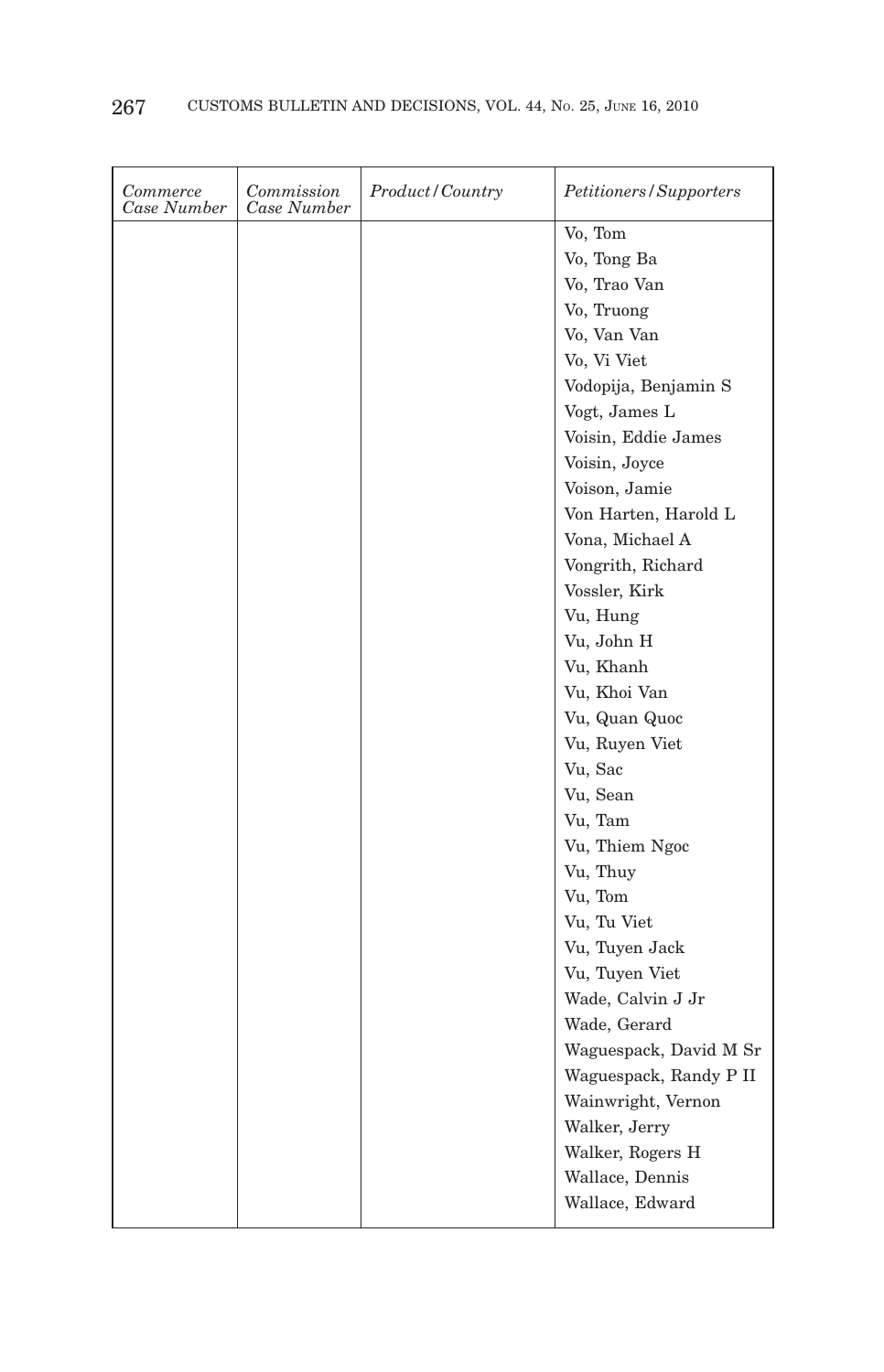| Commerce<br>Case Number | Commission<br>Case Number | Product/Country | Petitioners/Supporters              |
|-------------------------|---------------------------|-----------------|-------------------------------------|
|                         |                           |                 | Wallace, John A                     |
|                         |                           |                 | Wallace, John K                     |
|                         |                           |                 | Wallace, Trevis L                   |
|                         |                           |                 | Waller, Jack Jr                     |
|                         |                           |                 | Waller, John M                      |
|                         |                           |                 | Waller, Mike                        |
|                         |                           |                 | Wallis, Craig A                     |
|                         |                           |                 | Wallis, Keith                       |
|                         |                           |                 | Walters, Samuel G                   |
|                         |                           |                 | Walton, Marion M                    |
|                         |                           |                 | Wannage, Edward Jo-<br>seph         |
|                         |                           |                 | Wannage, Fred Jr                    |
|                         |                           |                 | Wannage, Frederick W<br>$_{\rm Sr}$ |
|                         |                           |                 | Ward, Clarence Jr                   |
|                         |                           |                 | Ward, Olan B                        |
|                         |                           |                 | Ward, Walter M                      |
|                         |                           |                 | Washington, Clifford                |
|                         |                           |                 | Washington, John Emile<br>Ш         |
|                         |                           |                 | Washington, Kevin                   |
|                         |                           |                 | Washington, Louis N                 |
|                         |                           |                 | Wattigney, Cecil K Jr               |
|                         |                           |                 | Wattigney, Michael                  |
|                         |                           |                 | Watts, Brandon A                    |
|                         |                           |                 | Watts, Warren                       |
|                         |                           |                 | Webb, Bobby                         |
|                         |                           |                 | Webb, Bobby N                       |
|                         |                           |                 | Webb, Josie M                       |
|                         |                           |                 | Webre, Donald                       |
|                         |                           |                 | Webre, Dudley A                     |
|                         |                           |                 | Webster, Harold                     |
|                         |                           |                 | Weeks, Don Franklin                 |
|                         |                           |                 | Weems, Laddie E                     |
|                         |                           |                 | Weinstein, Barry C                  |
|                         |                           |                 | Weiskopf, Rodney                    |
|                         |                           |                 | Weiskopf, Rodney Sr                 |
|                         |                           |                 | Weiskopf, Todd                      |
|                         |                           |                 | Welch, Amos J                       |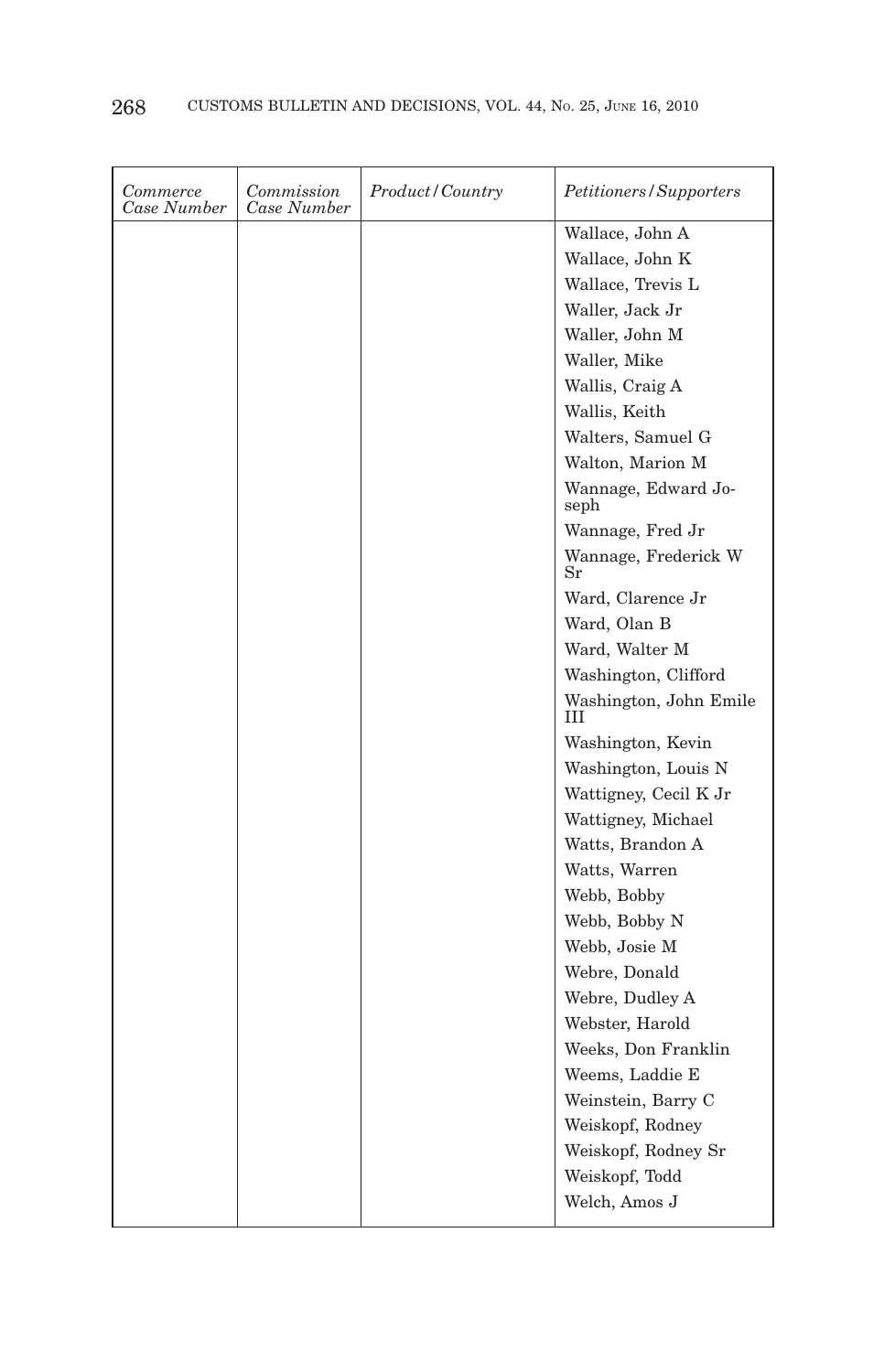| Commerce<br>Case Number | Commission<br>Case Number | Product/Country | Petitioners/Supporters                |
|-------------------------|---------------------------|-----------------|---------------------------------------|
|                         |                           |                 | Wells, Douglas E                      |
|                         |                           |                 | Wells, Stephen Ray                    |
|                         |                           |                 | Wendling, Steven W                    |
|                         |                           |                 | Wescovich, Charles W                  |
|                         |                           |                 | Wescovich, Wesley Dar-<br>ryl         |
|                         |                           |                 | Whatley, William J                    |
|                         |                           |                 | White, Allen Sr                       |
|                         |                           |                 | White, Charles                        |
|                         |                           |                 | White, Charles Fulton                 |
|                         |                           |                 | White, David L                        |
|                         |                           |                 | White, Gary Farrell                   |
|                         |                           |                 | White, James Hugh                     |
|                         |                           |                 | White, Perry J                        |
|                         |                           |                 | White, Raymond                        |
|                         |                           |                 | White, Robert Sr                      |
|                         |                           |                 | Wicher, John                          |
|                         |                           |                 | Wiggins, Chad M Sr                    |
|                         |                           |                 | Wiggins, Ernest                       |
|                         |                           |                 | Wiggins, Harry L                      |
|                         |                           |                 | Wiggins, Kenneth A                    |
|                         |                           |                 | Wiggins, Matthew                      |
|                         |                           |                 | Wilbur, Gerald Anthony                |
|                         |                           |                 | Wilcox, Robert                        |
|                         |                           |                 | Wiles, Alfred Adam                    |
|                         |                           |                 | Wiles, Glen Gilbert                   |
|                         |                           |                 | Wiles, Sonny Joel Sr                  |
|                         |                           |                 | Wilkerson, Gene Dillard<br>and Judith |
|                         |                           |                 | Wilkinson, William Riley              |
|                         |                           |                 | Williams, Allen Jr                    |
|                         |                           |                 | Williams, Andrew                      |
|                         |                           |                 | Williams, B Dean                      |
|                         |                           |                 | Williams, Clyde L                     |
|                         |                           |                 | Williams, Dale A                      |
|                         |                           |                 | Williams, Emmett J                    |
|                         |                           |                 | Williams, Herman J Jr                 |
|                         |                           |                 | Williams, J T                         |
|                         |                           |                 | Williams, John A                      |
|                         |                           |                 | Williams, Johnny Paul                 |
|                         |                           |                 |                                       |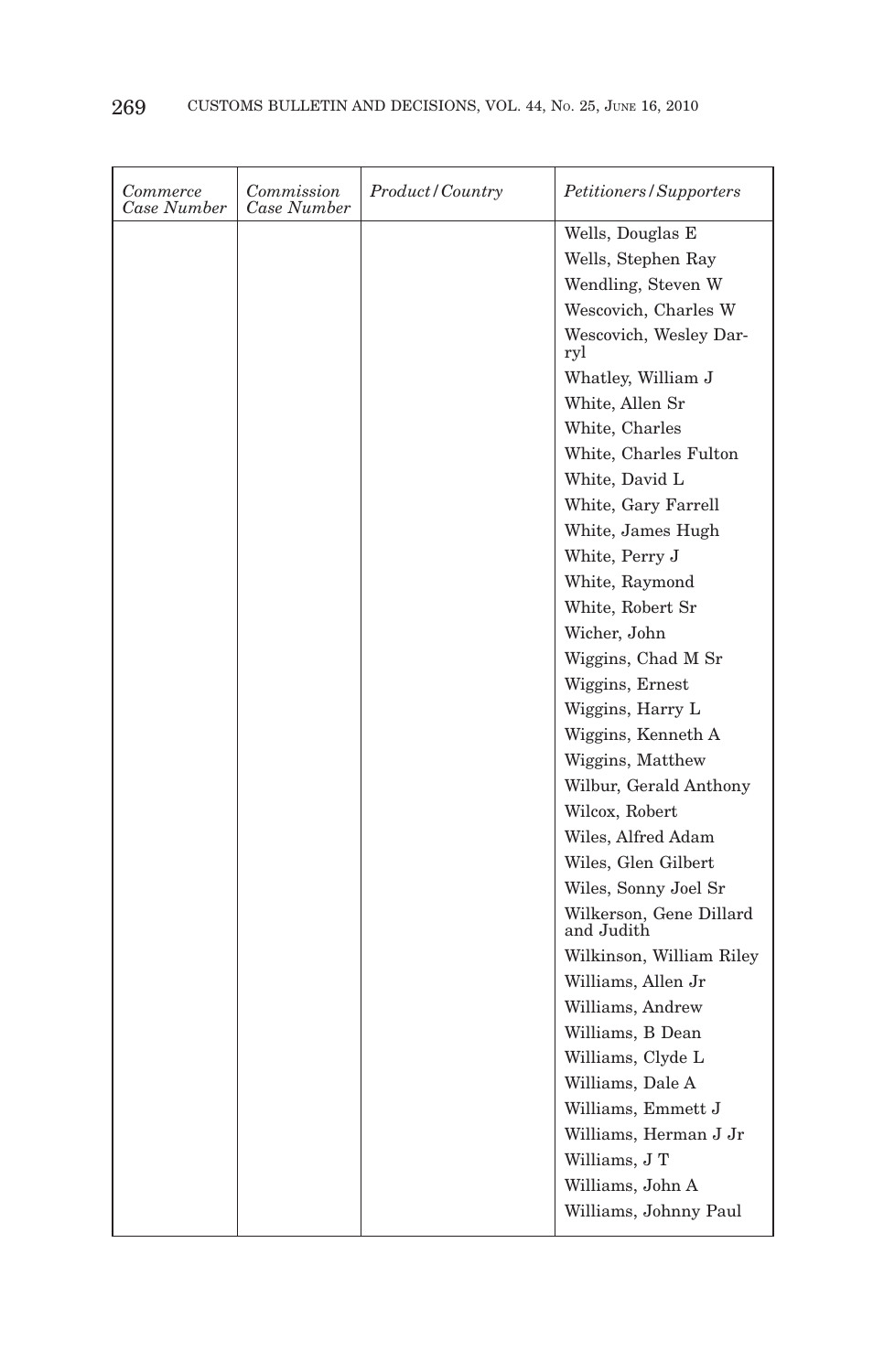| Commerce<br>Case Number | Commission<br>Case Number | Product/Country | Petitioners/Supporters   |
|-------------------------|---------------------------|-----------------|--------------------------|
|                         |                           |                 | Williams, Joseph H       |
|                         |                           |                 | Williams, Kirk           |
|                         |                           |                 | Williams, Leopold A      |
|                         |                           |                 | Williams, Mark A         |
|                         |                           |                 | Williams, Mary Ann C     |
|                         |                           |                 | Williams, Melissa A      |
|                         |                           |                 | Williams, Nina           |
|                         |                           |                 | Williams, Oliver Kent    |
|                         |                           |                 | Williams, Parish         |
|                         |                           |                 | Williams, Roberto        |
|                         |                           |                 | Williams, Ronnie         |
|                         |                           |                 | Williams, Scott A        |
|                         |                           |                 | Williams, Steven         |
|                         |                           |                 | Williams, Thomas D       |
|                         |                           |                 | Williamson, Richard L Sr |
|                         |                           |                 | Willyard, Derek C        |
|                         |                           |                 | Willyard, Donald R       |
|                         |                           |                 | Wilson, Alward           |
|                         |                           |                 | Wilson, Hosea            |
|                         |                           |                 | Wilson, Joe R            |
|                         |                           |                 | Wilson, Jonathan         |
|                         |                           |                 | Wilson, Katherine        |
|                         |                           |                 | Wiltz, Allen             |
|                         |                           |                 | Wing, Melvin             |
|                         |                           |                 | Wiseman, Allen           |
|                         |                           |                 | Wiseman, Clarence J Jr   |
|                         |                           |                 | Wiseman, Jean P          |
|                         |                           |                 | Wiseman, Joseph A        |
|                         |                           |                 | Wiseman, Michael T Jr    |
|                         |                           |                 | Wiseman, Michael T Sr    |
|                         |                           |                 | Wolfe, Charles           |
|                         |                           |                 | Woods, John T III        |
|                         |                           |                 | Wright, Curtis           |
|                         |                           |                 | Wright, Leonard          |
|                         |                           |                 | Wright, Randy D          |
|                         |                           |                 | Yeamans, Douglas         |
|                         |                           |                 | Yeamans, Neil            |
|                         |                           |                 | Yeamans, Ronnie          |
|                         |                           |                 | Yoeuth, Peon             |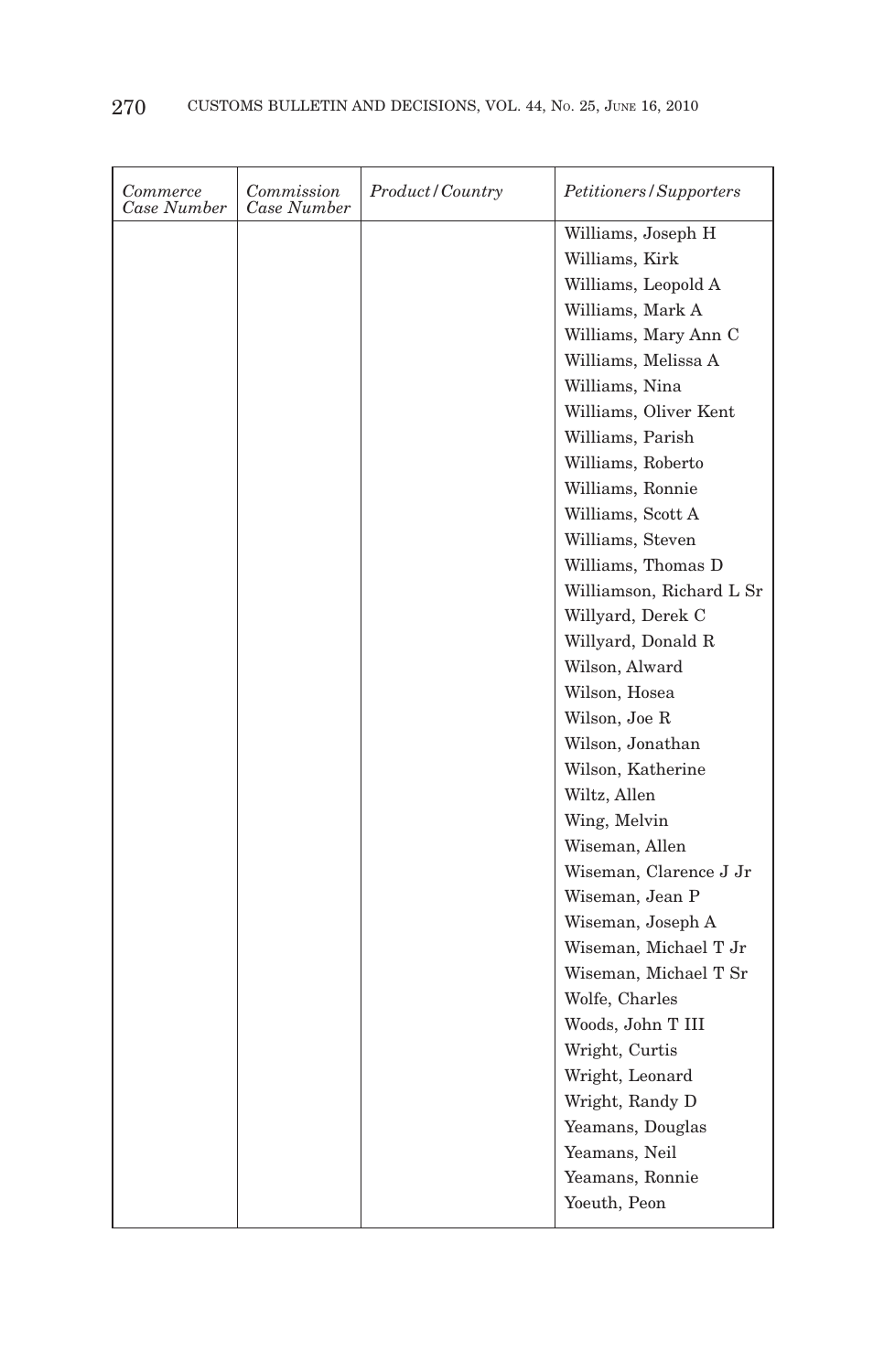| Commerce<br>Case Number | Commission<br>Case Number | Product / Country | Petitioners/Supporters                                 |
|-------------------------|---------------------------|-------------------|--------------------------------------------------------|
|                         |                           |                   | Yopp, Harold                                           |
|                         |                           |                   | Yopp, Jonathon                                         |
|                         |                           |                   | Yopp, Milton Thomas                                    |
|                         |                           |                   | Young, James                                           |
|                         |                           |                   | Young, Taing                                           |
|                         |                           |                   | Young, Willie                                          |
|                         |                           |                   | Yow, Patricia D                                        |
|                         |                           |                   | Yow, Richard C                                         |
|                         |                           |                   | Zanca, Anthony V Sr                                    |
|                         |                           |                   | Zar, Ashley A                                          |
|                         |                           |                   | Zar, Carl J                                            |
|                         |                           |                   | Zar, John III                                          |
|                         |                           |                   | Zar, Steve                                             |
|                         |                           |                   | Zar, Steven                                            |
|                         |                           |                   | Zar, Troy A                                            |
|                         |                           |                   | Zerinque, John S Jr                                    |
|                         |                           |                   | Zirlott, Curtis                                        |
|                         |                           |                   | Zirlott, Jason D                                       |
|                         |                           |                   | Zirlott, Jeremy                                        |
|                         |                           |                   | Zirlott, Kimberly                                      |
|                         |                           |                   | Zirlott, Milton                                        |
|                         |                           |                   | Zirlott, Perry                                         |
|                         |                           |                   | Zirlott, Rosa H                                        |
|                         |                           |                   | Zito, Brian C                                          |
|                         |                           |                   | Zuvich, Michael A Jr                                   |
|                         |                           |                   | Ad Hoc Shrimp Trade<br>Action Committee                |
|                         |                           |                   | Bryan Fishermens'<br>$Co-Op$ Inc                       |
|                         |                           |                   | Louisiana Shrimp Asso-<br>ciation                      |
|                         |                           |                   | South Carolina Shrimp-<br>ers Association              |
|                         |                           |                   | Vietnamese-American<br>Commerical Fisherman's<br>Union |
|                         |                           |                   | 3-G Enterprize dba Grif-<br>fin's Seafood              |
|                         |                           |                   | A & G Trawlers Inc                                     |
|                         |                           |                   | A & T Shrimping                                        |
|                         |                           |                   | A Ford Able Seafood                                    |
|                         |                           |                   | A J Horizon Inc                                        |
|                         |                           |                   |                                                        |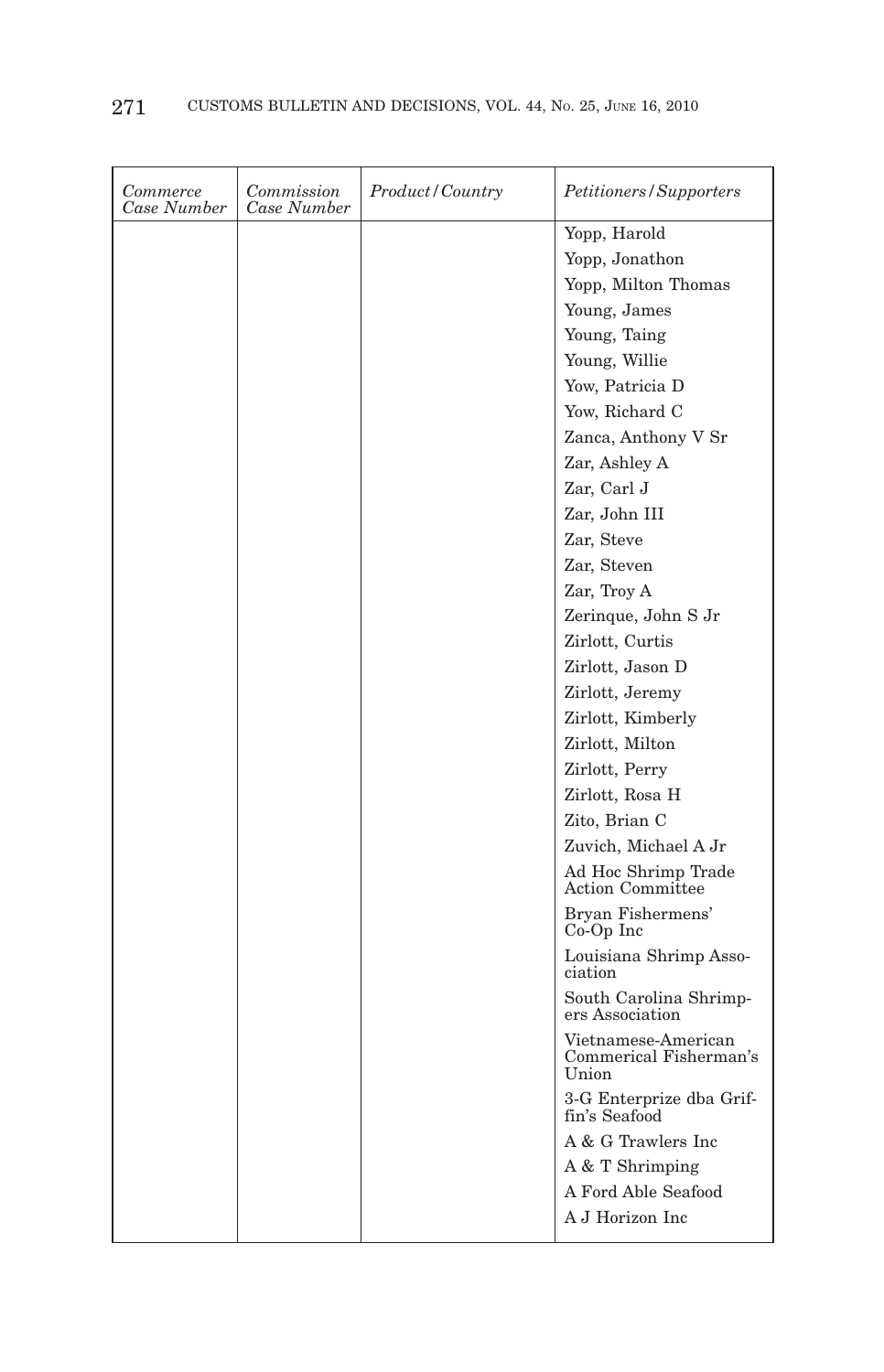| Commerce<br>Case Number | Commission<br>Case Number | <i>Product/Country</i> | Petitioners/Supporters             |
|-------------------------|---------------------------|------------------------|------------------------------------|
|                         |                           |                        | A&M Inc                            |
|                         |                           |                        | A&R Shrimp Co                      |
|                         |                           |                        | A&T Shrimping                      |
|                         |                           |                        | AAH Inc                            |
|                         |                           |                        | AC Christopher Sea<br>Food Inc     |
|                         |                           |                        | Ace of Trade LLC                   |
|                         |                           |                        | Adriana Corp                       |
|                         |                           |                        | AJ Boats Inc                       |
|                         |                           |                        | AJ Horizon Inc.                    |
|                         |                           |                        | AJ's Seafood                       |
|                         |                           |                        | Alario Inc                         |
|                         |                           |                        | Alcide J Adams Jr                  |
|                         |                           |                        | Aldebaran Inc                      |
|                         |                           |                        | Aldebran Inc                       |
|                         |                           |                        | Alexander and Dola                 |
|                         |                           |                        | Alfred Englade Inc                 |
|                         |                           |                        | Alfred Trawlers Inc                |
|                         |                           |                        | Allen Hai Tran dba Kien<br>Giang   |
|                         |                           |                        | Al's Shrimp Co                     |
|                         |                           |                        | Al's Shrimp Co LLC                 |
|                         |                           |                        | Al's Shrimp Co LLC                 |
|                         |                           |                        | Al's Whosale & Retail              |
|                         |                           |                        | Alton Cheeks                       |
|                         |                           |                        | Amada Inc                          |
|                         |                           |                        | Amber Waves                        |
|                         |                           |                        | Amelia Isle                        |
|                         |                           |                        | American Beauty                    |
|                         |                           |                        | American Beauty Inc                |
|                         |                           |                        | American Eagle Enter-<br>prise Inc |
|                         |                           |                        | American Girl                      |
|                         |                           |                        | American Seafood                   |
|                         |                           |                        | Americana Shrimp                   |
|                         |                           |                        | Amvina II                          |
|                         |                           |                        | Amvina II                          |
|                         |                           |                        | Amy D Inc                          |
|                         |                           |                        | Amy's Seafood Mart                 |
|                         |                           |                        | An Kit                             |
|                         |                           |                        |                                    |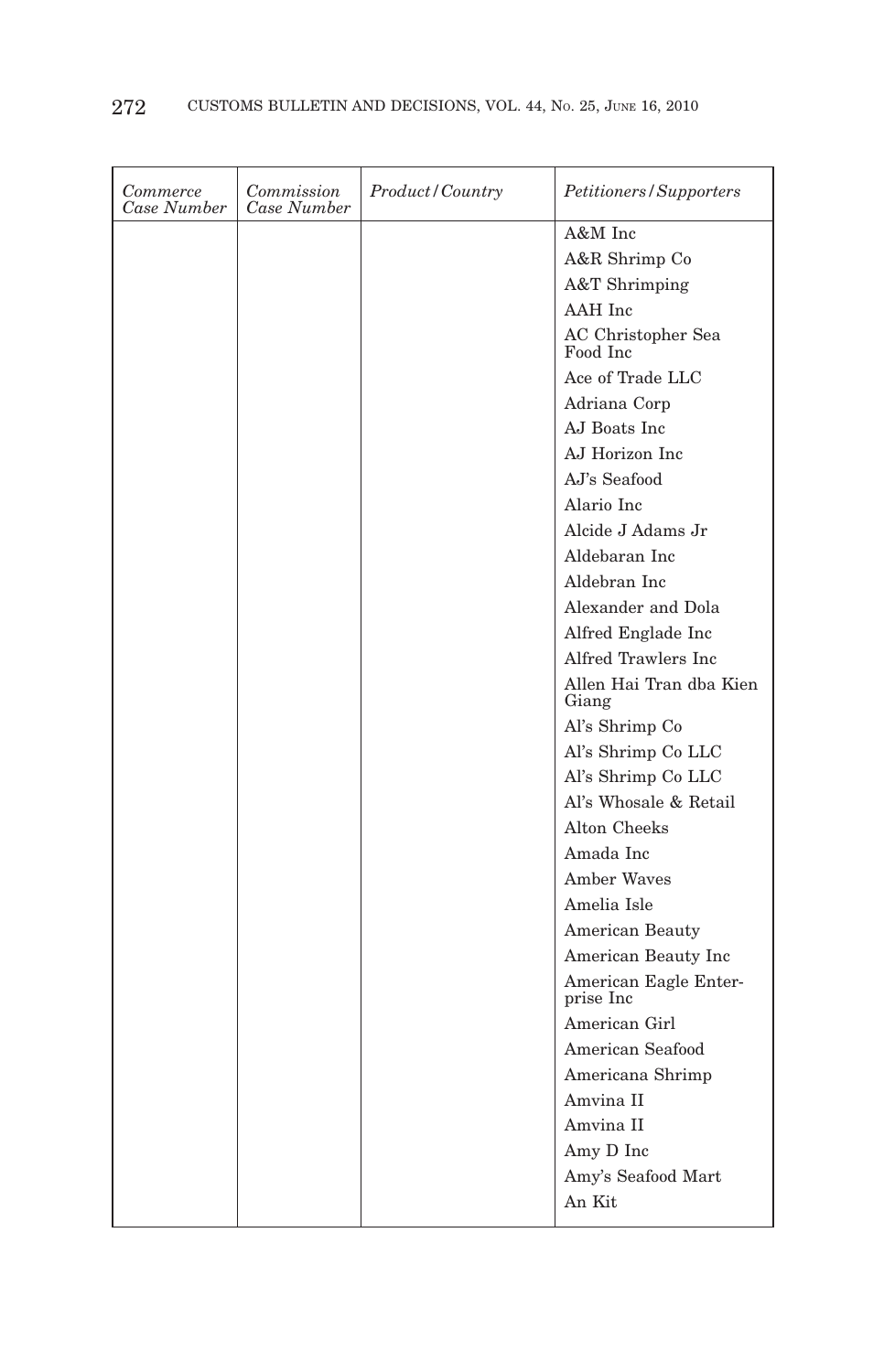| Commerce<br>Case Number | Commission<br>Case Number | Product/Country | Petitioners/Supporters                |
|-------------------------|---------------------------|-----------------|---------------------------------------|
|                         |                           |                 | Andy Boy                              |
|                         |                           |                 | Andy's SFD                            |
|                         |                           |                 | Angel Annie Inc                       |
|                         |                           |                 | Angel Leigh                           |
|                         |                           |                 | Angel Seafood Inc                     |
|                         |                           |                 | Angela Marie Inc                      |
|                         |                           |                 | Angela Marie Inc                      |
|                         |                           |                 | Angelina Inc                          |
|                         |                           |                 | Anna Grace LLC                        |
|                         |                           |                 | Anna Grace LLC                        |
|                         |                           |                 | Annie Thornton Inc.                   |
|                         |                           |                 | Annie Thornton Inc                    |
|                         |                           |                 | Anthony Boy I                         |
|                         |                           |                 | Anthony Boy I                         |
|                         |                           |                 | Anthony Fillinich Sr                  |
|                         |                           |                 | Apalachee Girl Inc                    |
|                         |                           |                 | Aparicio Trawlers Inc<br>dba Marcosa  |
|                         |                           |                 | Apple Jack Inc                        |
|                         |                           |                 | Aquila Seafood Inc                    |
|                         |                           |                 | Aquillard Seafood                     |
|                         |                           |                 | Argo Marine                           |
|                         |                           |                 | Arnold's Seafood                      |
|                         |                           |                 | Arroya Cruz Inc                       |
|                         |                           |                 | Art & Red Inc.                        |
|                         |                           |                 | Arthur Chisholm                       |
|                         |                           |                 | A-Seafood Express                     |
|                         |                           |                 | Ashley Deeb Inc                       |
|                         |                           |                 | Ashley W 648675                       |
|                         |                           |                 | Asian Gulf Corp                       |
|                         |                           |                 | Atlantic                              |
|                         |                           |                 | Atocha Troy A LeCompte<br>$_{\rm Sr}$ |
|                         |                           |                 | <b>Atwood Enterprises</b>             |
|                         |                           |                 | B & B Boats Inc.                      |
|                         |                           |                 | B & B Seafood                         |
|                         |                           |                 | <b>B&amp;J</b> Seafood                |
|                         |                           |                 | BaBe Inc                              |
|                         |                           |                 | Baby Ruth                             |
|                         |                           |                 |                                       |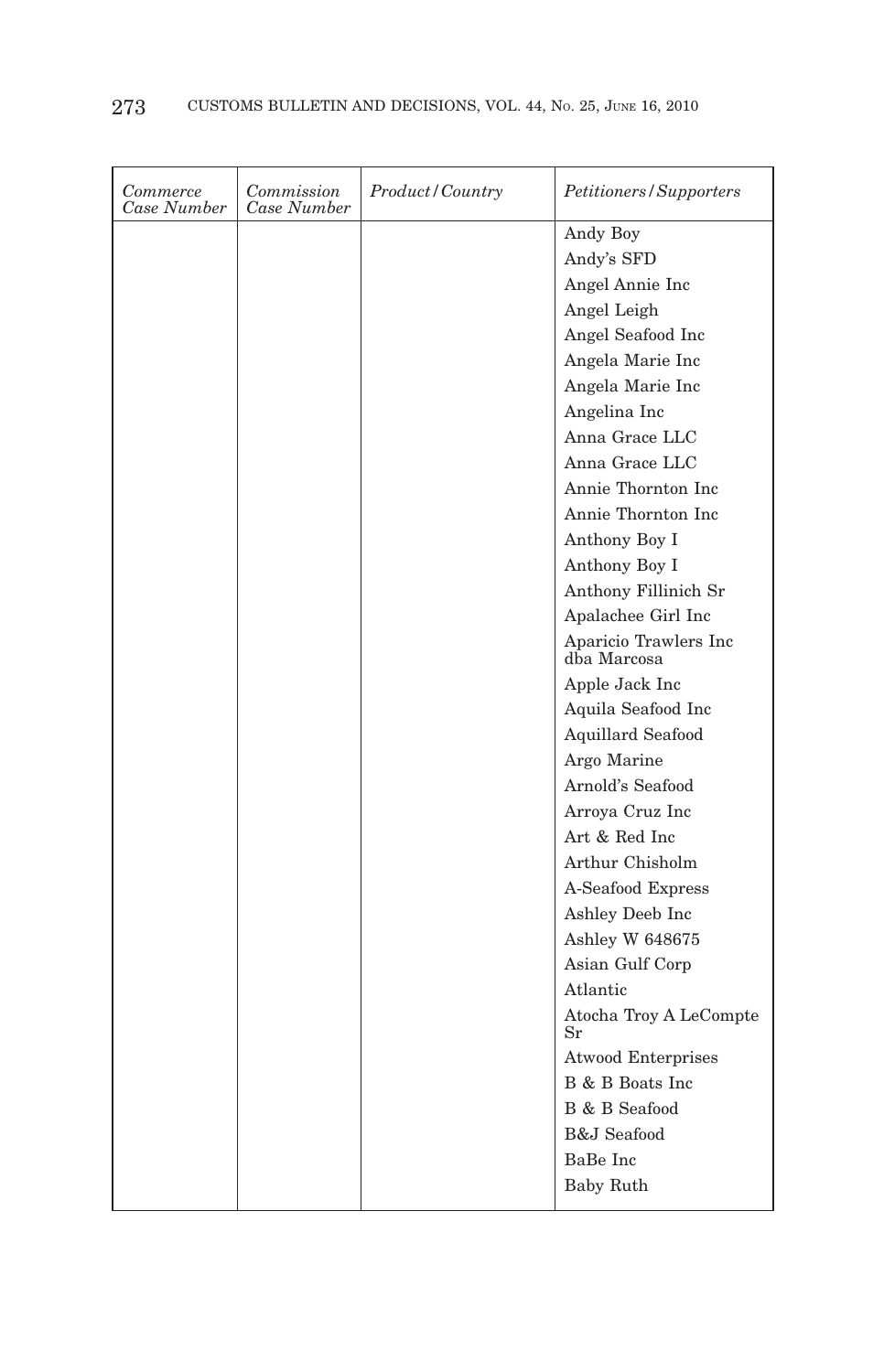| Commerce<br>Case Number | Commission<br>Case Number | <i>Product/Country</i> | Petitioners/Supporters                     |
|-------------------------|---------------------------|------------------------|--------------------------------------------|
|                         |                           |                        | Bailey, David B Sr -<br>Bailey's Seafood   |
|                         |                           |                        | Bailey's Seafood of Cam-<br>eron Inc       |
|                         |                           |                        | Bait Inc                                   |
|                         |                           |                        | Bait Inc                                   |
|                         |                           |                        | <b>Baker Shrimp</b>                        |
|                         |                           |                        | Bama Love Inc                              |
|                         |                           |                        | Bama Sea Products Inc                      |
|                         |                           |                        | Bao Hung Inc                               |
|                         |                           |                        | Bao Hung Inc                               |
|                         |                           |                        | Bar Shrimp                                 |
|                         |                           |                        | Barbara Brooks Inc                         |
|                         |                           |                        | Barbara Brooks Inc.                        |
|                         |                           |                        | Barisich Inc                               |
|                         |                           |                        | Barisich Inc                               |
|                         |                           |                        | Barnacle-Bill Inc                          |
|                         |                           |                        | Barney's Bait & Seafood                    |
|                         |                           |                        | Barrios Seafood                            |
|                         |                           |                        | Bay Boy                                    |
|                         |                           |                        | Bay Islander Inc                           |
|                         |                           |                        | <b>Bay Sweeper Nets</b>                    |
|                         |                           |                        | Baye's Seafood 335654                      |
|                         |                           |                        | Bayou Bounty Seafood<br>LLC                |
|                         |                           |                        | <b>Bayou Caddy Fisheries</b><br><b>Inc</b> |
|                         |                           |                        | Bayou Carlin Fisheries                     |
|                         |                           |                        | Bayou Carlin Fisheries<br>Inc              |
|                         |                           |                        | Bayou Shrimp Proces-<br>sors Inc           |
|                         |                           |                        | <b>BBC</b> Trawlers Inc                    |
|                         |                           |                        | <b>BBS</b> Inc                             |
|                         |                           |                        | Beachcomber Inc                            |
|                         |                           |                        | Beachcomber Inc.                           |
|                         |                           |                        | Bea's Corp                                 |
|                         |                           |                        | Beecher's Seafood                          |
|                         |                           |                        | <b>Believer</b> Inc.                       |
|                         |                           |                        | Bennett's Seafood                          |
|                         |                           |                        | <b>Benny Alexie</b>                        |
|                         |                           |                        |                                            |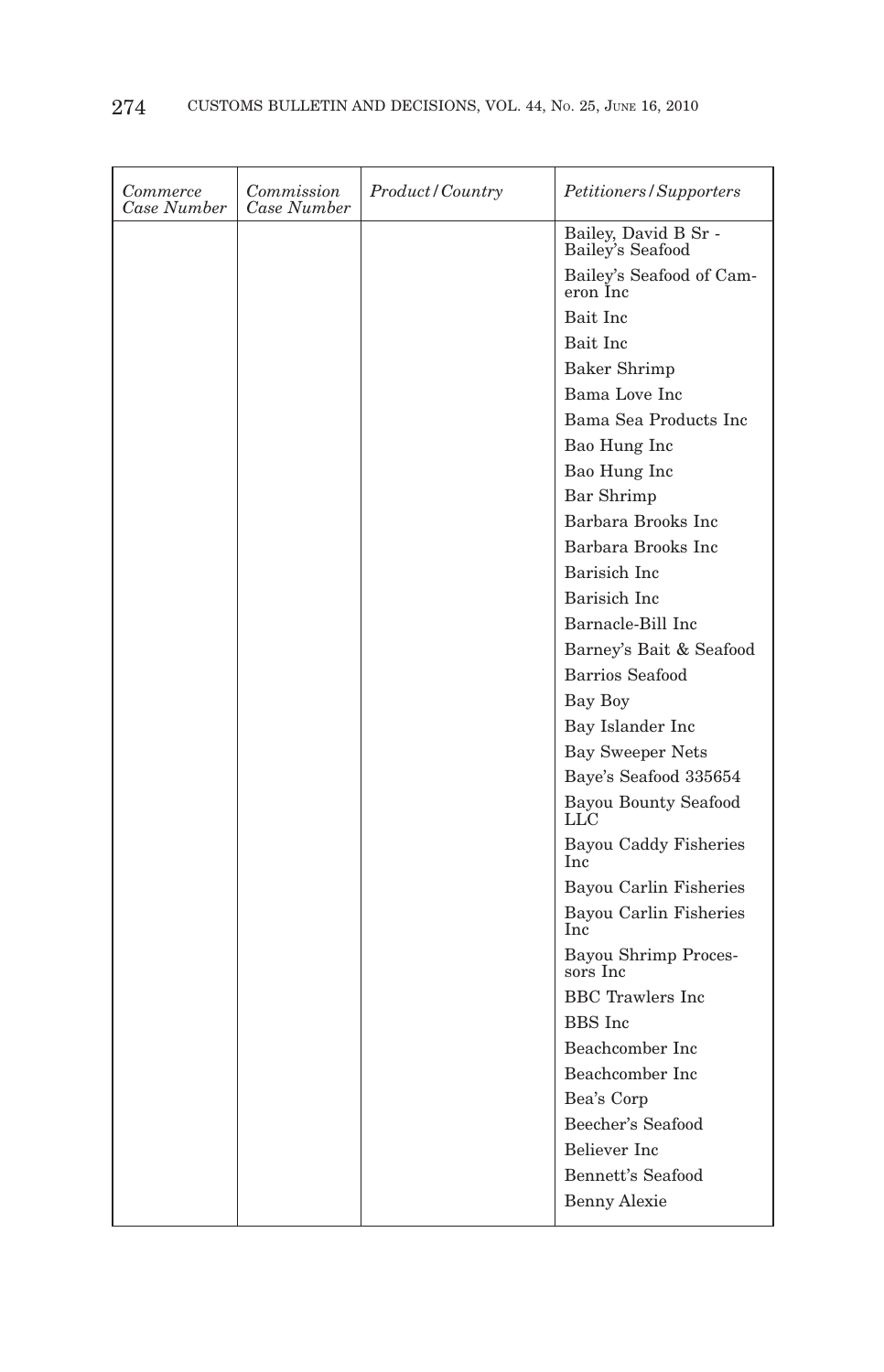| Commerce<br>Case Number | Commission<br>Case Number | Product/Country | Petitioners/Supporters               |
|-------------------------|---------------------------|-----------------|--------------------------------------|
|                         |                           |                 | Bergeron's Seafood                   |
|                         |                           |                 | Bertileana Corp                      |
|                         |                           |                 | Best Sea-Pack of Texas<br><b>Inc</b> |
|                         |                           |                 | Beth Lomonte Inc                     |
|                         |                           |                 | Beth Lomonte Inc                     |
|                         |                           |                 | Betty B                              |
|                         |                           |                 | Betty H Inc                          |
|                         |                           |                 | Bety Inc                             |
|                         |                           |                 | BF Millis & Sons Sea-<br>food        |
|                         |                           |                 | Big Daddy Seafood Inc                |
|                         |                           |                 | Big Grapes Inc                       |
|                         |                           |                 | Big Kev                              |
|                         |                           |                 | Big Oak Seafood                      |
|                         |                           |                 | Big Oak Seafood                      |
|                         |                           |                 | <b>Big Oaks Seafood</b>              |
|                         |                           |                 | Big Shrimp Inc                       |
|                         |                           |                 | Billy J Foret - BJF Inc              |
|                         |                           |                 | Billy Sue Inc                        |
|                         |                           |                 | Billy Sue Inc                        |
|                         |                           |                 | Biloxi Freezing & Pro-<br>cessing    |
|                         |                           |                 | <b>Binh Duong</b>                    |
|                         |                           |                 | <b>BJB LLC</b>                       |
|                         |                           |                 | Blain & Melissa Inc                  |
|                         |                           |                 | Blanca Cruz Inc                      |
|                         |                           |                 | Blanchard & Cheramie<br><b>Inc</b>   |
|                         |                           |                 | <b>Blanchard Seafood</b>             |
|                         |                           |                 | Blazing Sun Inc                      |
|                         |                           |                 | Blazing Sun Inc                      |
|                         |                           |                 | <b>Blue Water Seafood</b>            |
|                         |                           |                 | Bluewater Shrimp Co                  |
|                         |                           |                 | Bluffton Oyster Co                   |
|                         |                           |                 | <b>Boat Josey Wales</b>              |
|                         |                           |                 | Boat Josey Wales LLC                 |
|                         |                           |                 | Boat Monica Kiff                     |
|                         |                           |                 | <b>Boat Warrior</b>                  |
|                         |                           |                 | Bob-Rey Fisheries Inc                |
|                         |                           |                 | <b>Bodden Trawlers Inc</b>           |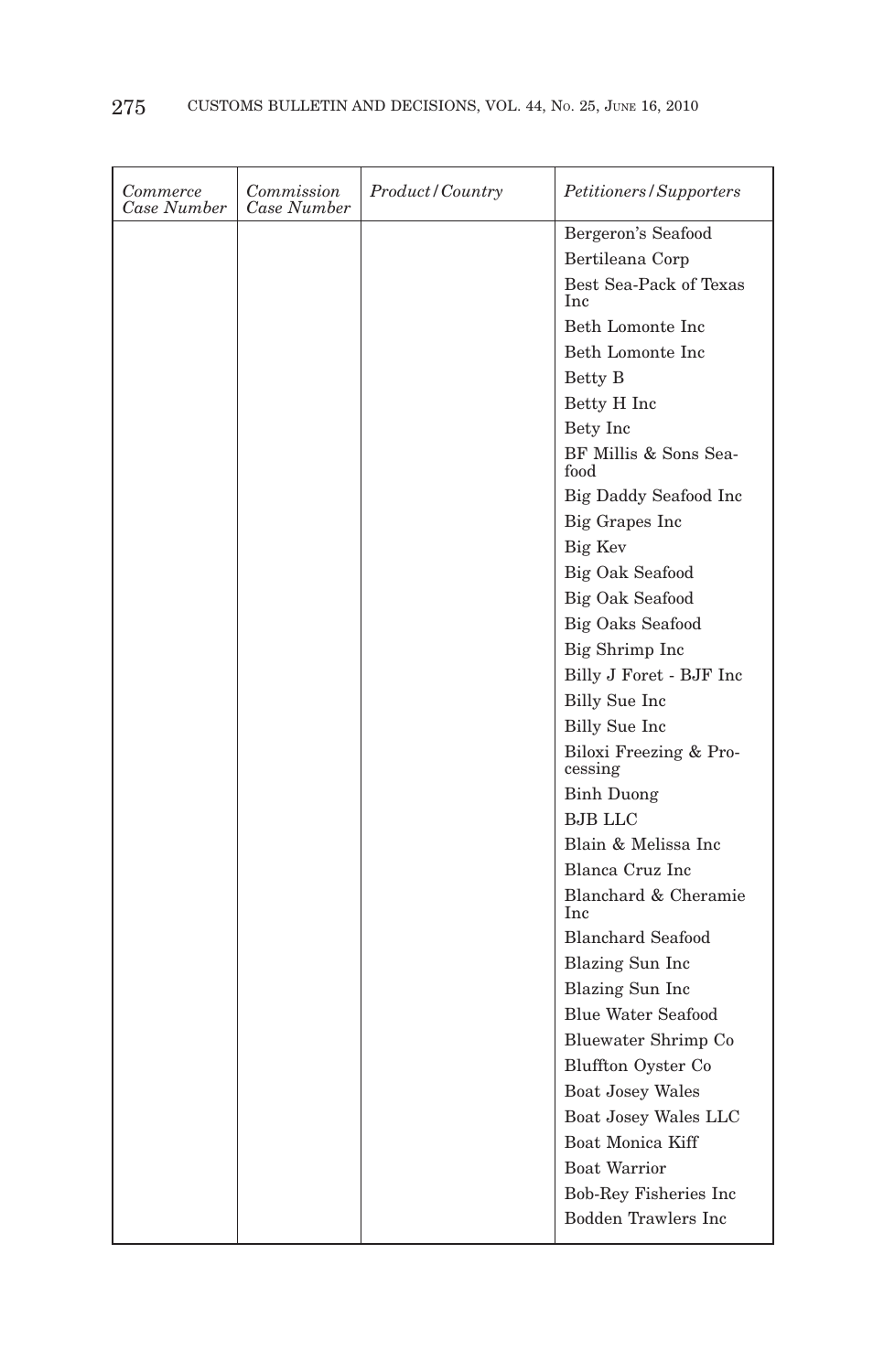| Commerce<br>Case Number | Commission<br>Case Number | <i>Product/Country</i> | Petitioners/Supporters                     |
|-------------------------|---------------------------|------------------------|--------------------------------------------|
|                         |                           |                        | Bolillo Prieto Inc.                        |
|                         |                           |                        | Bon Secour Boats Inc.                      |
|                         |                           |                        | Bon Secour Fisheries Inc                   |
|                         |                           |                        | Bon Secur Boats Inc                        |
|                         |                           |                        | Bonnie Lass Inc                            |
|                         |                           |                        | <b>Boone Seafood</b>                       |
|                         |                           |                        | <b>Bosarge Boats</b>                       |
|                         |                           |                        | <b>Bosarge Boats</b>                       |
|                         |                           |                        | Bosarge Boats Inc                          |
|                         |                           |                        | Bottom Verification LLC                    |
|                         |                           |                        | Bowers Shrimp                              |
|                         |                           |                        | Bowers Shrimp Farm                         |
|                         |                           |                        | Bowers Valley Shrimp<br>Inc                |
|                         |                           |                        | <b>Brad Friloux</b>                        |
|                         |                           |                        | <b>Brad Nicole Seafood</b>                 |
|                         |                           |                        | Bradley John Inc                           |
|                         |                           |                        | Bradley's Seafood Mkt                      |
|                         |                           |                        | Brara Cruz Inc                             |
|                         |                           |                        | Brenda Darlene Inc                         |
|                         |                           |                        | <b>Brett Anthony</b>                       |
|                         |                           |                        | Bridgeside Marina                          |
|                         |                           |                        | <b>Bridgeside Seafood</b>                  |
|                         |                           |                        | Bridget's Seafood Service<br>Inc           |
|                         |                           |                        | Bridget's Seafood Service<br><b>Inc</b>    |
|                         |                           |                        | <b>BRS</b> Seafood                         |
|                         |                           |                        | <b>BRS</b> Seafood                         |
|                         |                           |                        | Bruce W Johnson Inc.                       |
|                         |                           |                        | Bubba Daniels Inc                          |
|                         |                           |                        | Bubba Tower Shrimp Co                      |
|                         |                           |                        | Buccaneer Shrimp Co                        |
|                         |                           |                        | Buchmer Inc                                |
|                         |                           |                        | Buck & Peed Inc                            |
|                         |                           |                        | Buddy Boy Inc                              |
|                         |                           |                        | Buddy's Seafood                            |
|                         |                           |                        | <b>Bumble Bee Seafoods</b><br>LLC          |
|                         |                           |                        | <b>Bumble Bee Seafoods</b><br>$_{\rm LLC}$ |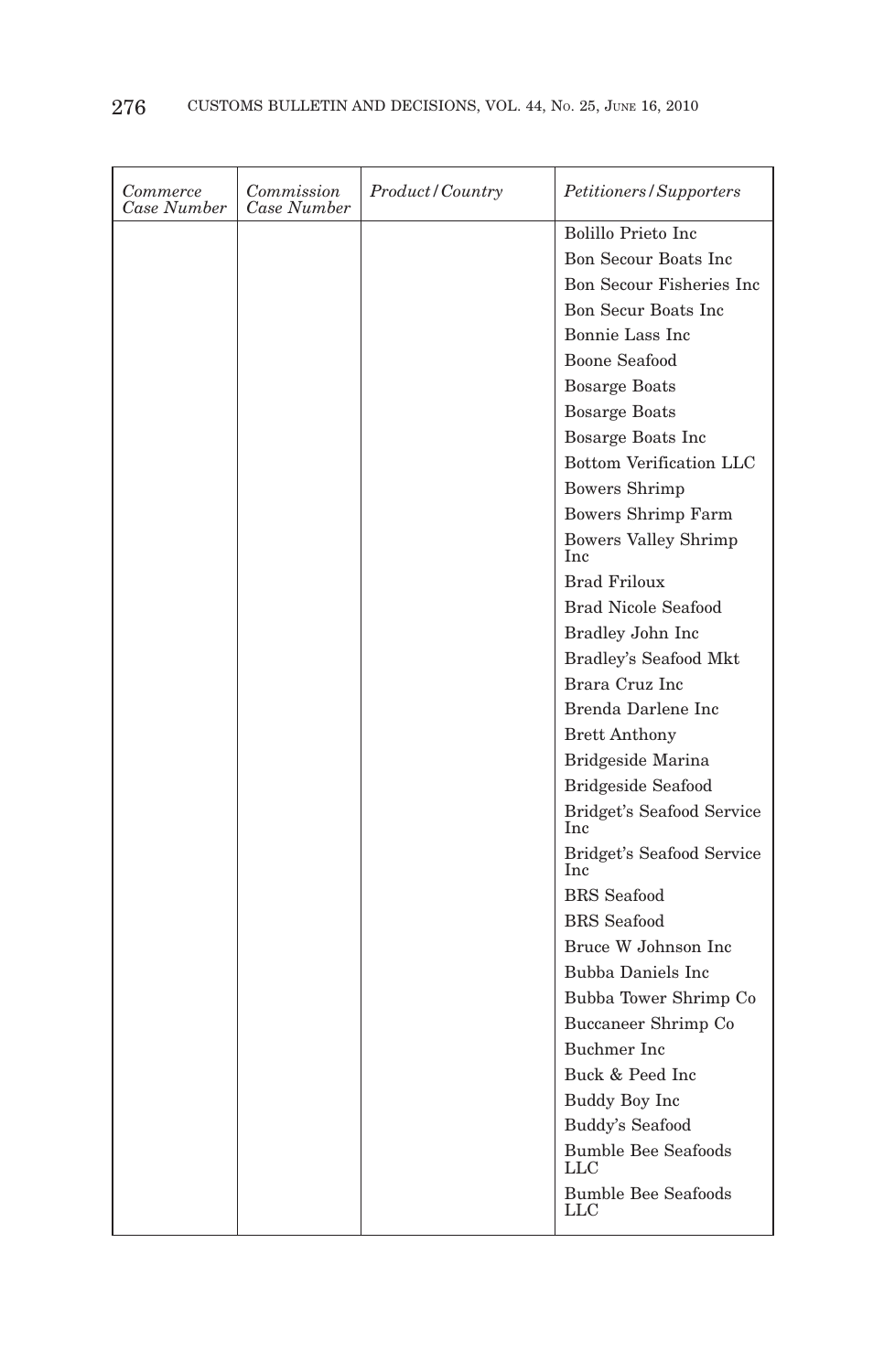| Commerce<br>Case Number | Commission<br>Case Number | <i>Product/Country</i> | Petitioners/Supporters                                 |
|-------------------------|---------------------------|------------------------|--------------------------------------------------------|
|                         |                           |                        | <b>Bundy Seafood</b>                                   |
|                         |                           |                        | Bundy's Seafood                                        |
|                         |                           |                        | Bunny's Shrimp                                         |
|                         |                           |                        | <b>Burgbe Gump Seafood</b>                             |
|                         |                           |                        | <b>Burnell Trawlers Inc</b>                            |
|                         |                           |                        | <b>Burnell Trawlers</b><br>Inc/Mamacita/Swamp<br>Irish |
|                         |                           |                        | <b>Buster Brown Inc.</b>                               |
|                         |                           |                        | By You Seafood                                         |
|                         |                           |                        | C & R Trawlers Inc                                     |
|                         |                           |                        | CA Magwood Enterprises<br>Inc                          |
|                         |                           |                        | Cajun Queen of LA LLC                                  |
|                         |                           |                        | Calcasien Point Bait N<br>More Inc                     |
|                         |                           |                        | Cam Ranh Bay                                           |
|                         |                           |                        | Camardelle's Seafood                                   |
|                         |                           |                        | Candy Inc                                              |
|                         |                           |                        | Cao Family Inc                                         |
|                         |                           |                        | Cap Robear                                             |
|                         |                           |                        | Cap'n Bozo Inc                                         |
|                         |                           |                        | Capn Jasper's Seafood<br>Inc                           |
|                         |                           |                        | Capt Aaron                                             |
|                         |                           |                        | Capt Adam                                              |
|                         |                           |                        | Capt Anthony Inc                                       |
|                         |                           |                        | Capt Bean (Richard A<br>Ragas)                         |
|                         |                           |                        | Capt Beb Inc                                           |
|                         |                           |                        | Capt Bill Jr Inc                                       |
|                         |                           |                        | Capt Brother Inc                                       |
|                         |                           |                        | Capt Bubba                                             |
|                         |                           |                        | Capt Buck                                              |
|                         |                           |                        | Capt Carl                                              |
|                         |                           |                        | Capt Carlos Trawlers Inc                               |
|                         |                           |                        | Capt Chance Inc                                        |
|                         |                           |                        | Capt Christopher Inc                                   |
|                         |                           |                        | Capt Chuckie                                           |
|                         |                           |                        | Capt Craig                                             |
|                         |                           |                        | Capt Craig Inc                                         |
|                         |                           |                        |                                                        |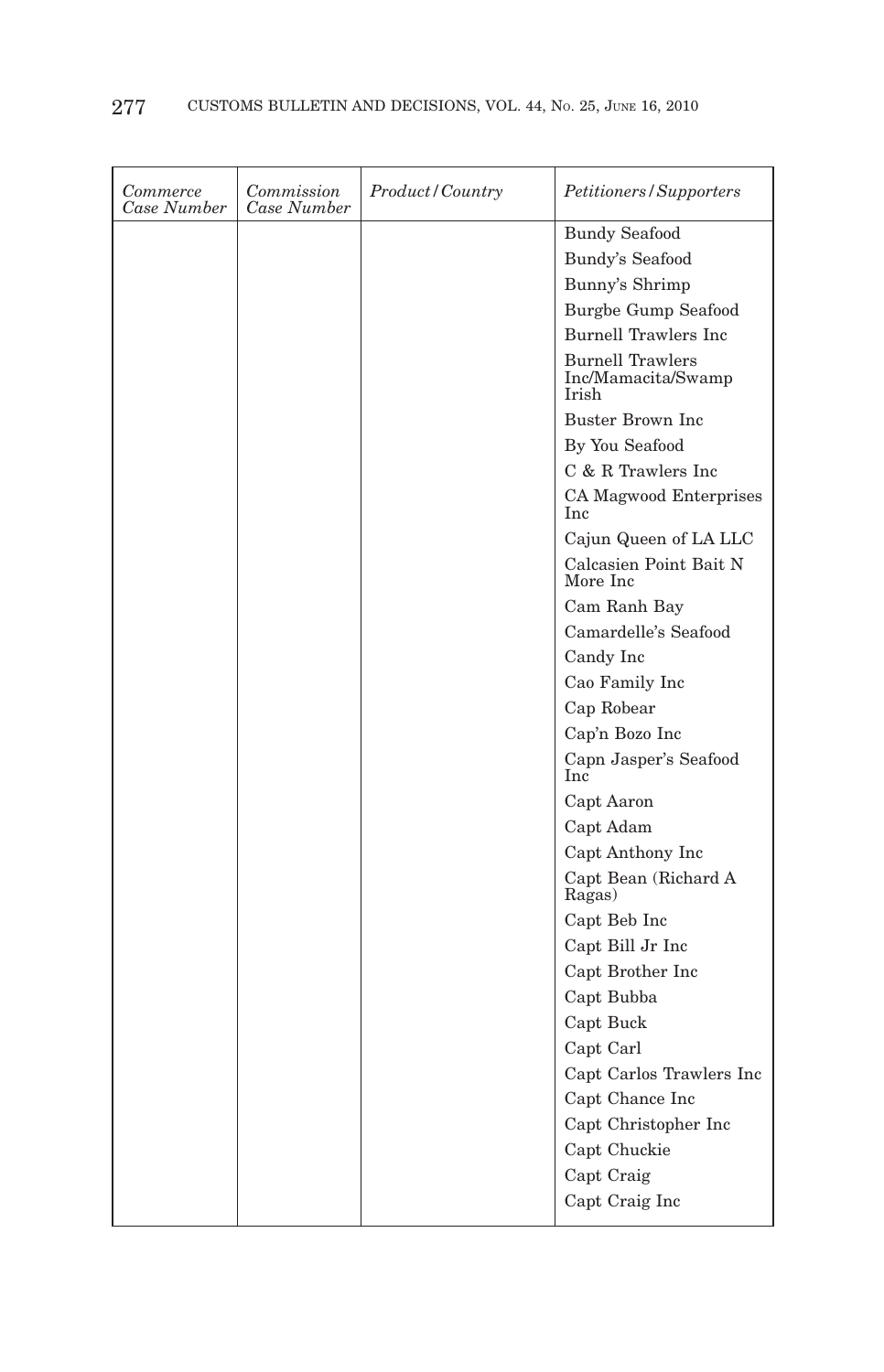| Commerce<br>Case Number | Commission<br>Case Number | Product/Country | Petitioners/Supporters         |
|-------------------------|---------------------------|-----------------|--------------------------------|
|                         |                           |                 | Capt Crockett Inc              |
|                         |                           |                 | Capt Darren Hill Inc           |
|                         |                           |                 | Capt Dennis Inc                |
|                         |                           |                 | Capt Dickie Inc                |
|                         |                           |                 | Capt Dickie V Inc              |
|                         |                           |                 | Capt Doug                      |
|                         |                           |                 | Capt Eddie Inc                 |
|                         |                           |                 | Capt Edward Inc                |
|                         |                           |                 | Capt Eli's                     |
|                         |                           |                 | Capt Elroy Inc                 |
|                         |                           |                 | Capt Ernest LLC                |
|                         |                           |                 | Capt Ernest LLC                |
|                         |                           |                 | Capt GDA Inc                   |
|                         |                           |                 | Capt George                    |
|                         |                           |                 | Capt H & P Corp                |
|                         |                           |                 | Capt Havey Seafood             |
|                         |                           |                 | Capt Henry Seafood<br>Dock     |
|                         |                           |                 | Capt Huy                       |
|                         |                           |                 | Capt JDL Inc                   |
|                         |                           |                 | Capt Jimmy Inc                 |
|                         |                           |                 | Capt Joe                       |
|                         |                           |                 | Capt Johnny II                 |
|                         |                           |                 | Capt Jonathan                  |
|                         |                           |                 | Capt Jonathan Inc              |
|                         |                           |                 | Capt Joshua Inc                |
|                         |                           |                 | Capt Jude 520556 13026         |
|                         |                           |                 | Capt Ken                       |
|                         |                           |                 | Capt Kevin Inc                 |
|                         |                           |                 | Capt Ko Inc                    |
|                         |                           |                 | Capt Koung Lim                 |
|                         |                           |                 | Capt Larry Seafood Mar-<br>ket |
|                         |                           |                 | Capt Larry's Inc               |
|                         |                           |                 | Capt LC Corp                   |
|                         |                           |                 | Capt LD Seafood Inc            |
|                         |                           |                 | Capt Linton Inc                |
|                         |                           |                 | Capt Mack Inc                  |
|                         |                           |                 | Capt Marcus Inc                |
|                         |                           |                 | Capt Morris                    |
|                         |                           |                 |                                |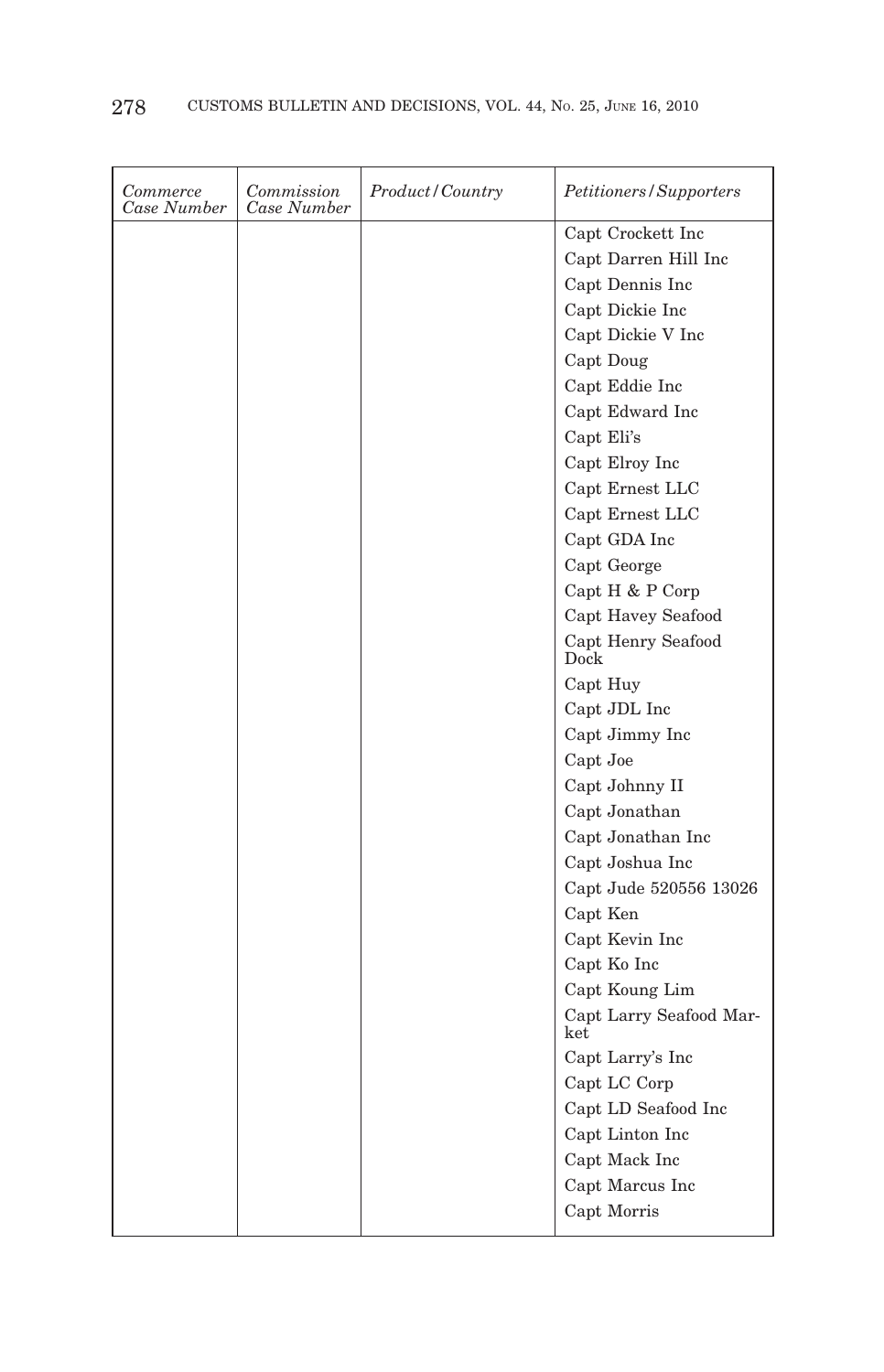| Commerce<br>Case Number | Commission<br>Case Number | Product/Country | Petitioners/Supporters           |
|-------------------------|---------------------------|-----------------|----------------------------------|
|                         |                           |                 | Capt Opie                        |
|                         |                           |                 | Capt P Inc                       |
|                         |                           |                 | Capt Pappie Inc                  |
|                         |                           |                 | Capt Pat                         |
|                         |                           |                 | Capt Paw Paw                     |
|                         |                           |                 | Capt Pete Inc                    |
|                         |                           |                 | Capt Peter Long Inc              |
|                         |                           |                 | Capt Pool Bear II's Sea-<br>food |
|                         |                           |                 | Capt Quang                       |
|                         |                           |                 | Capt Quina Inc                   |
|                         |                           |                 | Capt Richard                     |
|                         |                           |                 | Capt Ross Inc                    |
|                         |                           |                 | Capt Roy                         |
|                         |                           |                 | Capt Russell Jr Inc              |
|                         |                           |                 | Capt Ryan Inc                    |
|                         |                           |                 | Capt Ryan's                      |
|                         |                           |                 | Capt Sam                         |
|                         |                           |                 | Capt Sang                        |
|                         |                           |                 | Capt Scar Inc                    |
|                         |                           |                 | Capt Scott                       |
|                         |                           |                 | Capt Scott 5                     |
|                         |                           |                 | Capt Scott Seafood               |
|                         |                           |                 | Capt Sparkers Shrimp             |
|                         |                           |                 | Capt St Peter                    |
|                         |                           |                 | Capt T&T Corp                    |
|                         |                           |                 | Capt Thien                       |
|                         |                           |                 | Capt Tommy Inc                   |
|                         |                           |                 | Capt Two Inc                     |
|                         |                           |                 | Capt Van's Seafood               |
|                         |                           |                 | Capt Walley Inc                  |
|                         |                           |                 | Capt Zoe Inc                     |
|                         |                           |                 | Captain Allen's Bait &<br>Tackle |
|                         |                           |                 | Captain Arnulfo Inc              |
|                         |                           |                 | Captain Blair Seafood            |
|                         |                           |                 | Captain Dexter Inc               |
|                         |                           |                 | Captain D's                      |
|                         |                           |                 | Captain Homer Inc                |
|                         |                           |                 | Captain Jeff                     |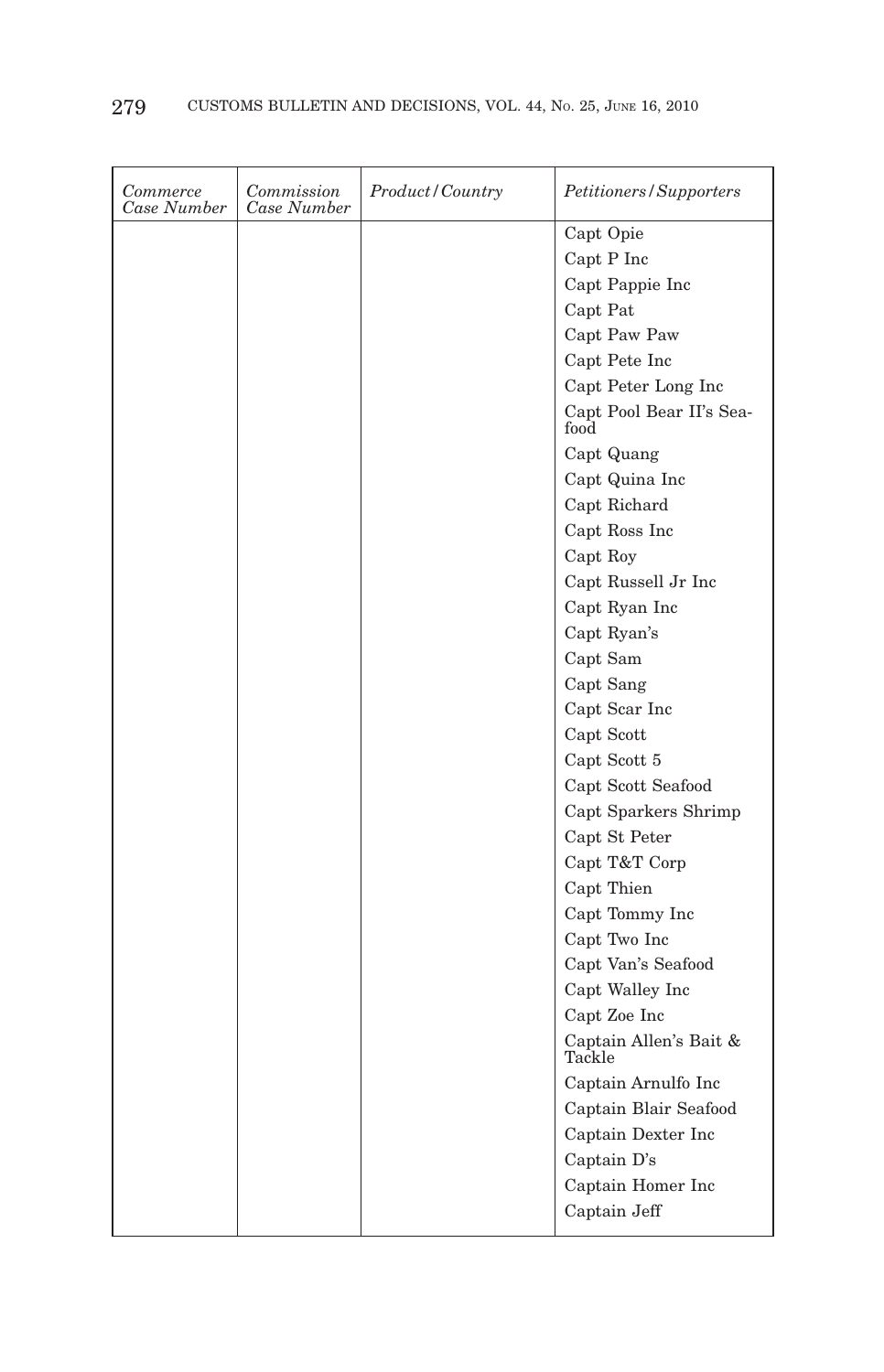| Commerce<br>Case Number | Commission<br>Case Number | <i>Product/Country</i> | <i>Petitioners/Supporters</i>       |
|-------------------------|---------------------------|------------------------|-------------------------------------|
|                         |                           |                        | Captain JH III Inc                  |
|                         |                           |                        | Captain Joshua                      |
|                         |                           |                        | Captain Larry'O                     |
|                         |                           |                        | Captain Miss Cammy<br>Nhung         |
|                         |                           |                        | Captain Regis                       |
|                         |                           |                        | Captain Rick                        |
|                         |                           |                        | Captain T/Thiet Nguyen              |
|                         |                           |                        | Captain Tony                        |
|                         |                           |                        | Captain Truong Phi Corp             |
|                         |                           |                        | Captain Vinh                        |
|                         |                           |                        | Cap't-Brandon                       |
|                         |                           |                        | Captian Thomas Trawler<br>Inc       |
|                         |                           |                        | Carlino Seafood                     |
|                         |                           |                        | Carly Sue Inc                       |
|                         |                           |                        | Carmelita Inc                       |
|                         |                           |                        | Carolina Lady Inc                   |
|                         |                           |                        | Carolina Sea Foods Inc              |
|                         |                           |                        | Caroline and Calandra<br><b>Inc</b> |
|                         |                           |                        | Carson & Co                         |
|                         |                           |                        | Carson & Co Inc                     |
|                         |                           |                        | Cary Encalade Trawling              |
|                         |                           |                        | Castellano's Corp                   |
|                         |                           |                        | Cathy Cheramie Inc                  |
|                         |                           |                        | CBS Seafood & Catering<br>LLC       |
|                         |                           |                        | CBS Seafood & Catering<br>LLC       |
|                         |                           |                        | Cecilia Enterprise Inc              |
|                         |                           |                        | CF Gollot & Son Sfd Inc             |
|                         |                           |                        | CF Gollott and Son Sea-<br>food Inc |
|                         |                           |                        | Chackbay Lady                       |
|                         |                           |                        | Chad & Chaz LLC                     |
|                         |                           |                        | Challenger Shrimp Co<br>Inc         |
|                         |                           |                        | Chalmette Marine Sup-<br>ply Co Inc |
|                         |                           |                        | Chalmette Net & Trawl               |
|                         |                           |                        | Chapa Shrimp Trawlers               |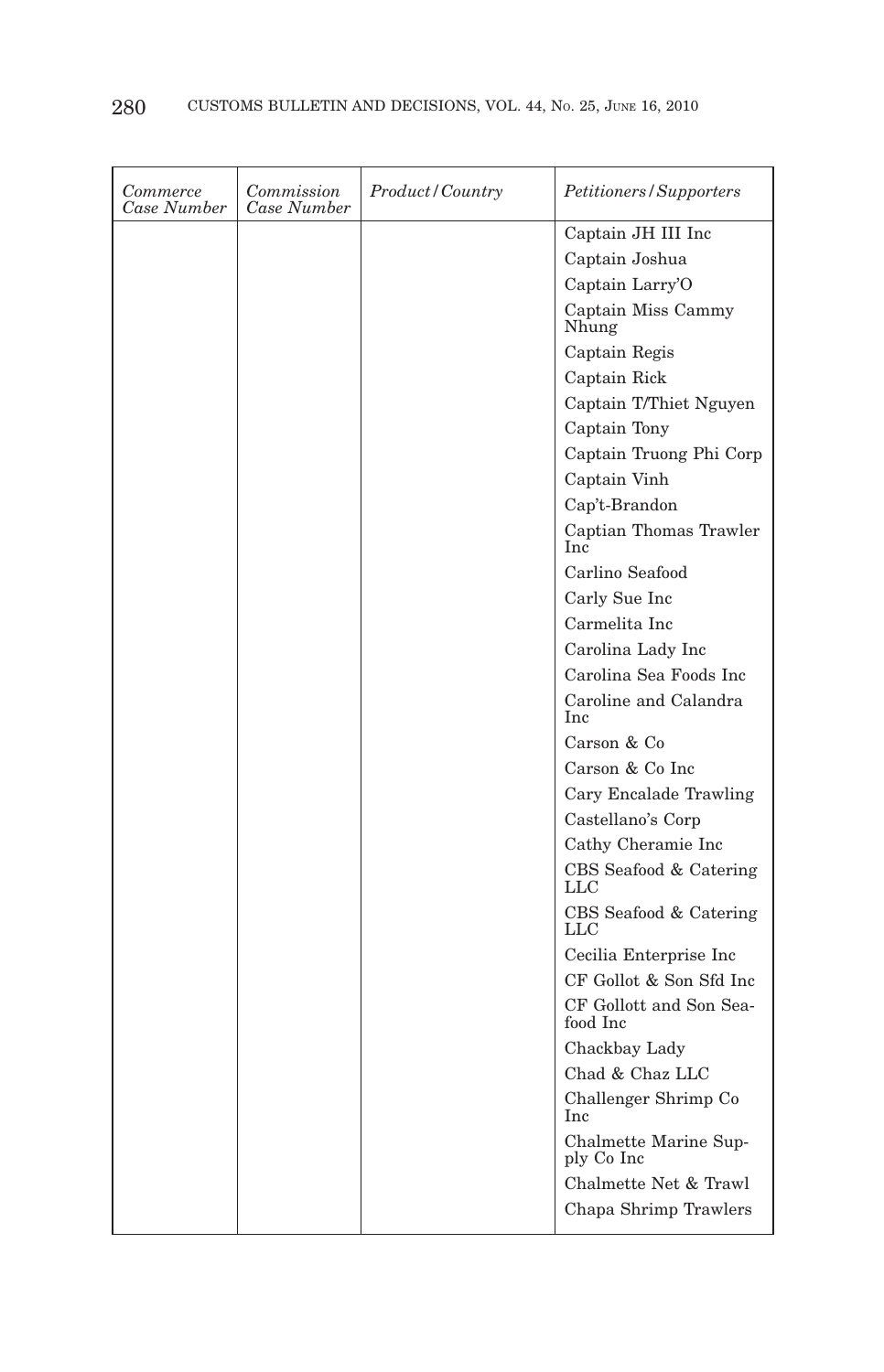| <i>Commerce</i><br>Case Number | Commission<br>Case Number | Product/Country | Petitioners/Supporters                         |
|--------------------------------|---------------------------|-----------------|------------------------------------------------|
|                                |                           |                 | Chaplin Seafood                                |
|                                |                           |                 | Charlee Girl                                   |
|                                |                           |                 | Charles Guidry Inc                             |
|                                |                           |                 | <b>Charles Sellers</b>                         |
|                                |                           |                 | Charles White                                  |
|                                |                           |                 | Charlotte Maier Inc                            |
|                                |                           |                 | Charlotte Maier Inc                            |
|                                |                           |                 | Chef Seafood Ent LLC                           |
|                                |                           |                 | Cheramies Landing                              |
|                                |                           |                 | Cherry Pt Seafood                              |
|                                |                           |                 | Cheryl Lynn Inc                                |
|                                |                           |                 | Chez Francois Seafood                          |
|                                |                           |                 | Chilling Pride Inc                             |
|                                |                           |                 | Chin Nguyen Co                                 |
|                                |                           |                 | Chin Nguyen Co                                 |
|                                |                           |                 | Chinatown Seafood Co<br><b>Inc</b>             |
|                                |                           |                 | Chines Cajun Net Shop                          |
|                                |                           |                 | Chris Hansen Seafood                           |
|                                |                           |                 | Christian G Inc.                               |
|                                |                           |                 | Christina Leigh Shrimp<br>Co                   |
|                                |                           |                 | Christina Leigh Shrimp<br>Company Inc          |
|                                |                           |                 | Christina Leigh Shrimp<br>Company Inc          |
|                                |                           |                 | Cieutat Trawlers                               |
|                                |                           |                 | Cinco de Mayo Inc                              |
|                                |                           |                 | Cindy Lynn Inc                                 |
|                                |                           |                 | Cindy Mae Inc                                  |
|                                |                           |                 | City Market Inc                                |
|                                |                           |                 | CJ Seafood                                     |
|                                |                           |                 | CJs Seafood                                    |
|                                |                           |                 | Clifford Washington                            |
|                                |                           |                 | Clinton Hayes - C&S Enterprises of Brandon Inc |
|                                |                           |                 | Cochran's Boat Yard                            |
|                                |                           |                 | Colorado River Seafood                         |
|                                |                           |                 | Colson Marine                                  |
|                                |                           |                 |                                                |
|                                |                           |                 | Comm Fishing                                   |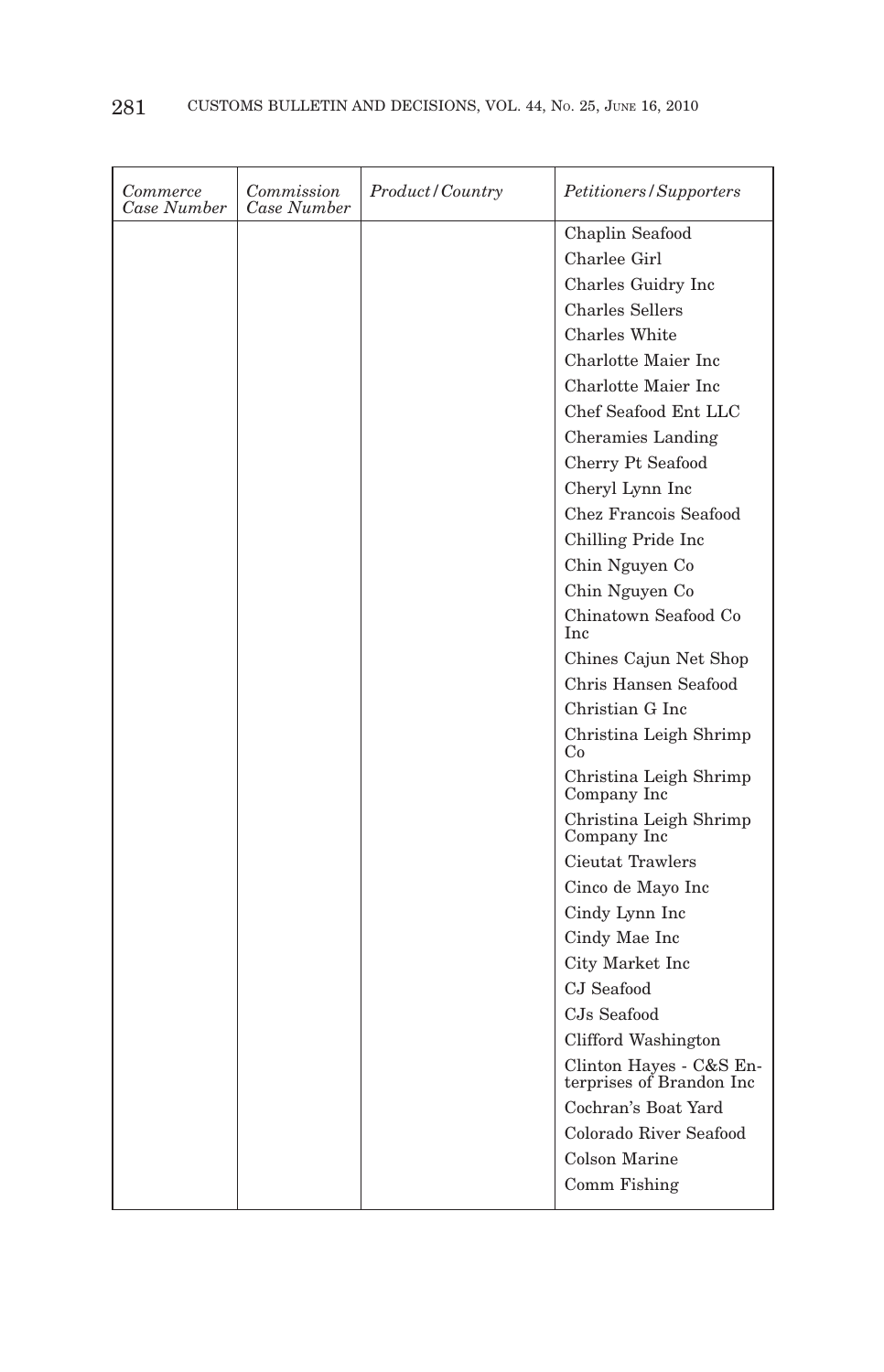| Commerce<br>Case Number | Commission<br>Case Number | <i>Product/Country</i> | Petitioners/Supporters                                     |
|-------------------------|---------------------------|------------------------|------------------------------------------------------------|
|                         |                           |                        | Commercial Fishing Ser-<br>vice CFS Seafoods               |
|                         |                           |                        | Cong Son                                                   |
|                         |                           |                        | Cong-An Inc                                                |
|                         |                           |                        | Country Girl Inc                                           |
|                         |                           |                        | Country Inc                                                |
|                         |                           |                        | Courtney & Ory Inc                                         |
|                         |                           |                        | Cowdrey Fish                                               |
|                         |                           |                        | Cptn David                                                 |
|                         |                           |                        | Crab-Man Bait Shop                                         |
|                         |                           |                        | Craig A Wallis, Keith<br>Wallis dba W&W Dock &<br>10 boats |
|                         |                           |                        | Cristina Seafood                                           |
|                         |                           |                        | CRJ Inc                                                    |
|                         |                           |                        | Cruillas Inc                                               |
|                         |                           |                        | Crusader Inc                                               |
|                         |                           |                        | Crustacean Frustration                                     |
|                         |                           |                        | Crystal Gayle Inc                                          |
|                         |                           |                        | Crystal Light Inc                                          |
|                         |                           |                        | Crystal Light Inc                                          |
|                         |                           |                        | Curtis Henderson                                           |
|                         |                           |                        | Custom Pack Inc                                            |
|                         |                           |                        | Custom Pack Inc                                            |
|                         |                           |                        | Cyril's Ice House & Sup-<br>plies                          |
|                         |                           |                        | D & A Seafood                                              |
|                         |                           |                        | D & C Seafood Inc                                          |
|                         |                           |                        | D & J Shrimping LLC                                        |
|                         |                           |                        | D & M Seafood & Rental<br>$_{LLC}$                         |
|                         |                           |                        | D Ditcharo Jr Seafoods                                     |
|                         |                           |                        | D G & R C Inc                                              |
|                         |                           |                        | D S L & R Inc                                              |
|                         |                           |                        | D&T Marine Inc                                             |
|                         |                           |                        | Daddys Boys                                                |
|                         |                           |                        | DaHa Inc/Cat'Sass                                          |
|                         |                           |                        | DAHAPA Inc                                                 |
|                         |                           |                        | Dale's Seafood Inc                                         |
|                         |                           |                        | Dang Nguyen                                                |
|                         |                           |                        | Daniel E Lane                                              |
|                         |                           |                        |                                                            |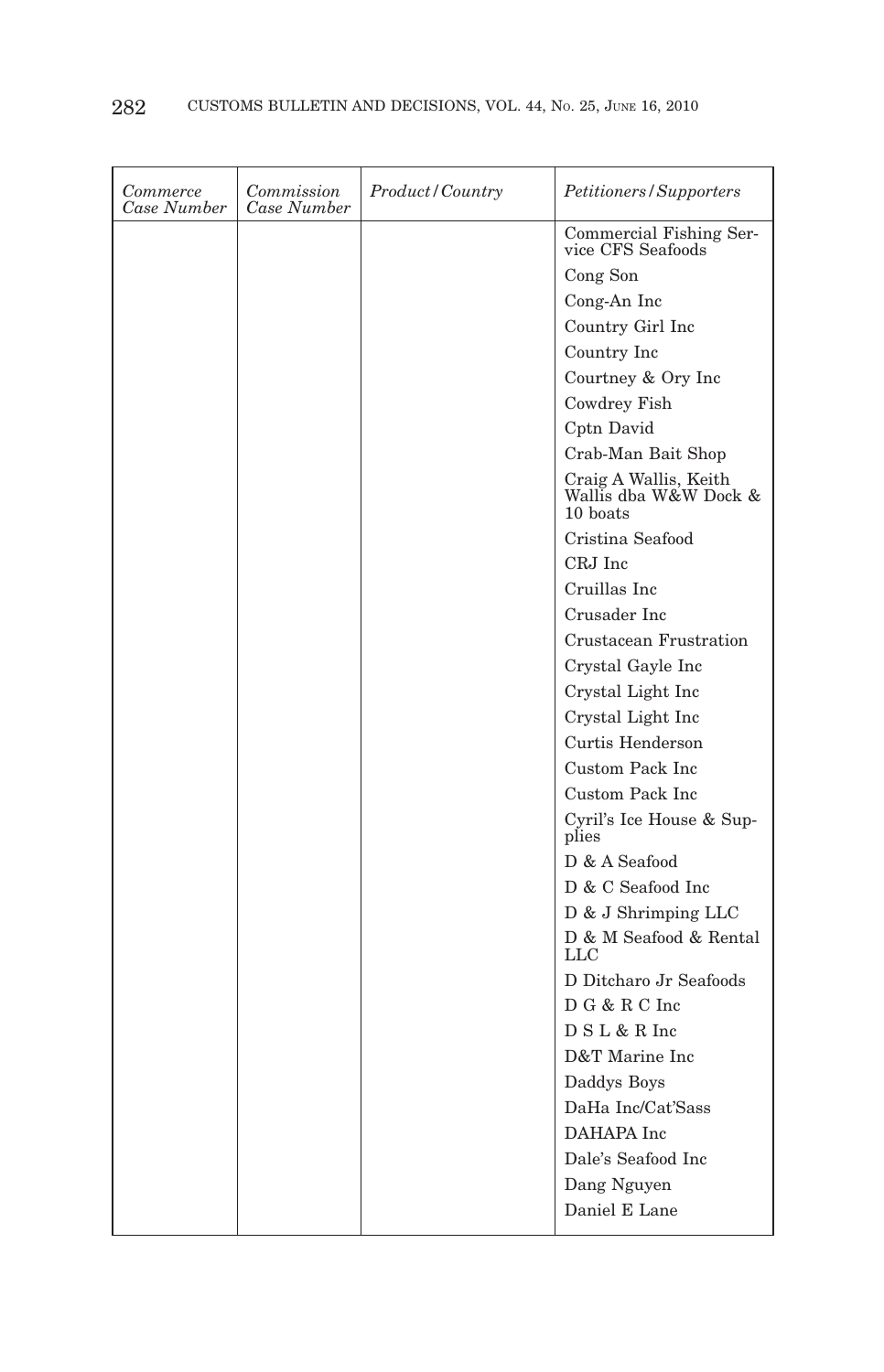| Commerce<br>Case Number | Commission<br>Case Number | <i>Product/Country</i> | Petitioners/Supporters                  |
|-------------------------|---------------------------|------------------------|-----------------------------------------|
|                         |                           |                        | Danny Boy Inc                           |
|                         |                           |                        | Danny Max                               |
|                         |                           |                        | David & Danny Inc                       |
|                         |                           |                        | David C Donnelly                        |
|                         |                           |                        | David Daniels                           |
|                         |                           |                        | David Ellison Jr                        |
|                         |                           |                        | David Gollott Sfd Inc                   |
|                         |                           |                        | David W Casanova's<br>Seafood           |
|                         |                           |                        | David White                             |
|                         |                           |                        | David's Shrimping Co                    |
|                         |                           |                        | Davis Seafood                           |
|                         |                           |                        | Davis Seafood                           |
|                         |                           |                        | Davis Seafood Inc                       |
|                         |                           |                        | Dawn Marie                              |
|                         |                           |                        | Deana Cheramie Inc                      |
|                         |                           |                        | Deanna Lea                              |
|                         |                           |                        | Dean's Seafood                          |
|                         |                           |                        | Deau Nook                               |
|                         |                           |                        | Debbe Anne Inc                          |
|                         |                           |                        | Deep Sea Foods<br>Inc/Jubilee Foods Inc |
|                         |                           |                        | Delcambre Seafood                       |
|                         |                           |                        | Dell Marine Inc                         |
|                         |                           |                        | Dennis Menesses Sea-<br>food            |
|                         |                           |                        | Dennis' Seafood Inc                     |
|                         |                           |                        | Dennis Shrimp Co Inc                    |
|                         |                           |                        | Desperado                               |
|                         |                           |                        | DFS Inc                                 |
|                         |                           |                        | Diamond Reef Seafood                    |
|                         |                           |                        | Diem Inc                                |
|                         |                           |                        | Dinh Nguyen                             |
|                         |                           |                        | Dixie General Store LLC                 |
|                         |                           |                        | Dixie Twister                           |
|                         |                           |                        | Dominick's Seafood Inc                  |
|                         |                           |                        | Don Paco Inc                            |
|                         |                           |                        | Donald F Boone II                       |
|                         |                           |                        | Dong Nquyen                             |
|                         |                           |                        | Donini Seafoods Inc                     |
|                         |                           |                        |                                         |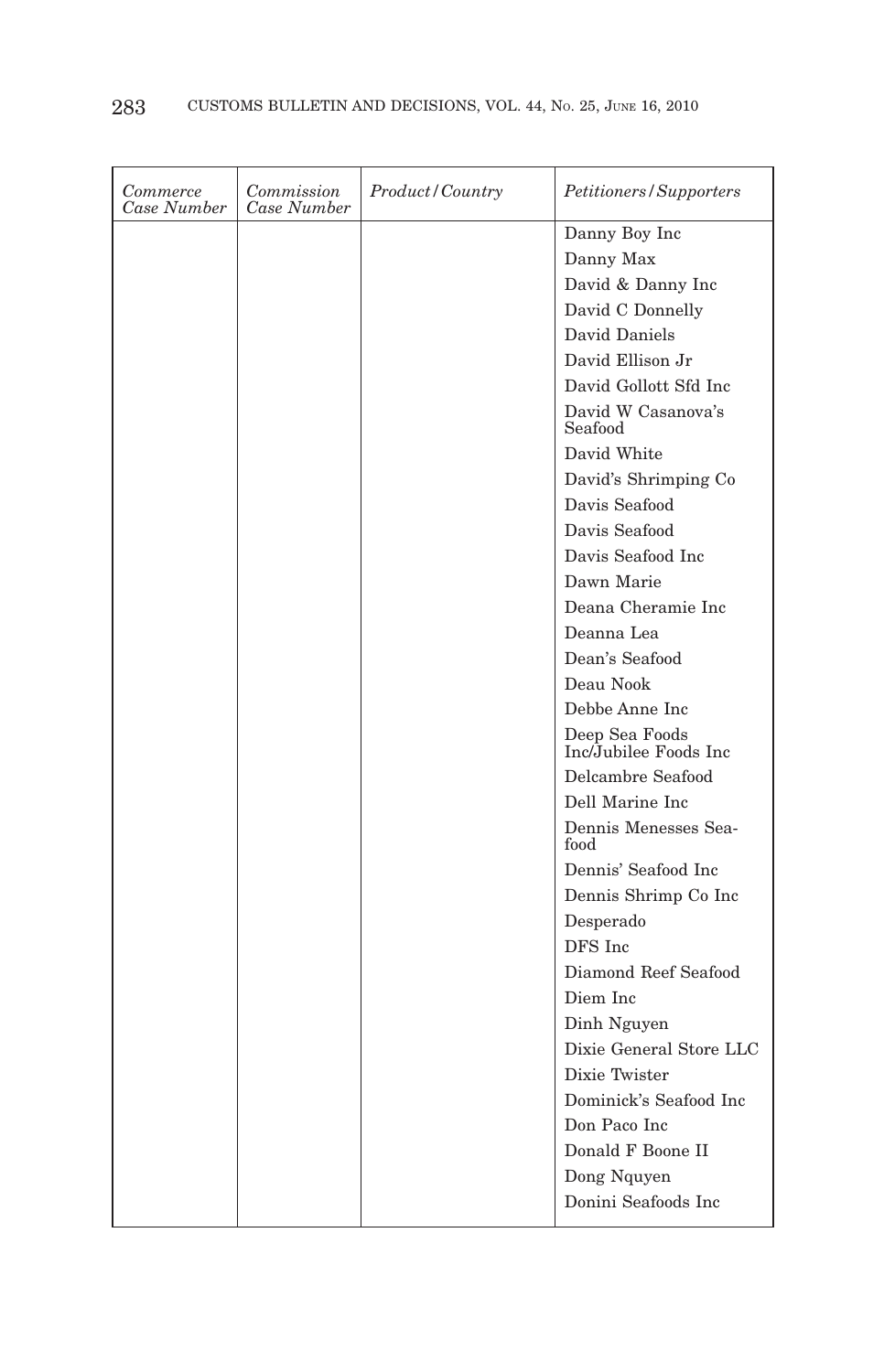| Commerce<br>Case Number | Commission<br>Case Number | Product/Country | Petitioners/Supporters                 |
|-------------------------|---------------------------|-----------------|----------------------------------------|
|                         |                           |                 | Donna Marie                            |
|                         |                           |                 | Donovan Tien I & II                    |
|                         |                           |                 | Dopson Seafood                         |
|                         |                           |                 | Dorada Cruz Inc                        |
|                         |                           |                 | Double Do Inc.                         |
|                         |                           |                 | Double Do Inc                          |
|                         |                           |                 | Doug and Neil Inc                      |
|                         |                           |                 | Douglas Landing                        |
|                         |                           |                 | Doxey's Oyster & Shrimp                |
|                         |                           |                 | Dragnet II                             |
|                         |                           |                 | Dragnet Inc                            |
|                         |                           |                 | Dragnet Seafood LLC                    |
|                         |                           |                 | Dubberly's Mobile Sea-<br>food         |
|                         |                           |                 | Dudenhefer Seafood                     |
|                         |                           |                 | Dugas Shrimp Co LLC                    |
|                         |                           |                 | Dunamis Towing Inc                     |
|                         |                           |                 | Dupree's Seafood                       |
|                         |                           |                 | Duval & Duval Inc                      |
|                         |                           |                 | Dwayne's Dream Inc                     |
|                         |                           |                 | E & M Seafood                          |
|                         |                           |                 | E & T Boating                          |
|                         |                           |                 | E Gardner McClellan                    |
|                         |                           |                 | E&E Shrimp Co Inc                      |
|                         |                           |                 | East Coast Seafood                     |
|                         |                           |                 | East Coast Seafood                     |
|                         |                           |                 | East Coast Seafood                     |
|                         |                           |                 | East Coast Seafood                     |
|                         |                           |                 | Edisto Queen LLC                       |
|                         |                           |                 | <b>Edward Garcia Trawlers</b>          |
|                         |                           |                 | EKV Inc                                |
|                         |                           |                 | El Pedro Fishing & Trad-<br>ing Co Inc |
|                         |                           |                 | Eliminator Inc                         |
|                         |                           |                 | Elizabeth Nguyen                       |
|                         |                           |                 | Ellerbee Seafoods                      |
|                         |                           |                 | Ellie May                              |
|                         |                           |                 | Elmira Pflueckhahn Inc                 |
|                         |                           |                 | Elmira Pflueckhahn Inc                 |
|                         |                           |                 | Elvira G Inc                           |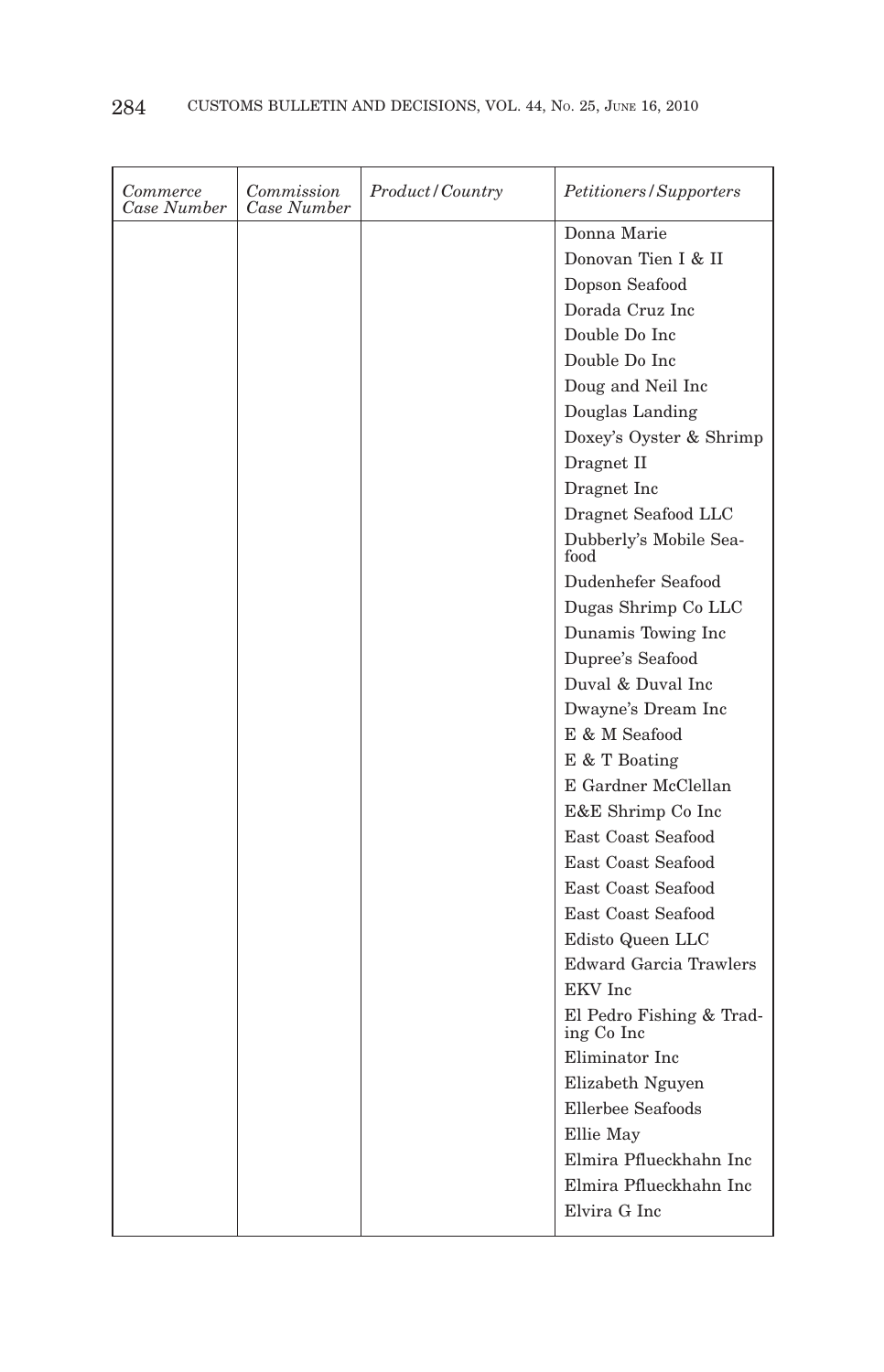| Commerce<br>Case Number | Commission<br>Case Number | Product/Country | Petitioners/Supporters                    |
|-------------------------|---------------------------|-----------------|-------------------------------------------|
|                         |                           |                 | Emily's SFD                               |
|                         |                           |                 | Emmanuel Inc                              |
|                         |                           |                 | Ensenada Cruz Inc                         |
|                         |                           |                 | Enterprise                                |
|                         |                           |                 | Enterprise Inc.                           |
|                         |                           |                 | Equalizer Shrimp Co Inc                   |
|                         |                           |                 | Eric F Dufrene Jr LLC                     |
|                         |                           |                 | Erica Lynn Inc                            |
|                         |                           |                 | Erickson & Jensen Sea-<br>food Packers    |
|                         |                           |                 | Ethan G Inc                               |
|                         |                           |                 | Excalibur LLC                             |
|                         |                           |                 | F/V Apalachee Warrior                     |
|                         |                           |                 | F/V Atlantis I                            |
|                         |                           |                 | F/V Capt Walter B                         |
|                         |                           |                 | F/V Captain Andy                          |
|                         |                           |                 | F/V Eight Flags                           |
|                         |                           |                 | F/V Mary Ann                              |
|                         |                           |                 | F/V Miss Betty                            |
|                         |                           |                 | F/V Morning Star                          |
|                         |                           |                 | F/V Nam Linh                              |
|                         |                           |                 | F/V Olivia B                              |
|                         |                           |                 | F/V Phuoc Thanh Mai II                    |
|                         |                           |                 | F/V Sea Dolphin                           |
|                         |                           |                 | F/V Southern Grace                        |
|                         |                           |                 | F/V Steven Mai                            |
|                         |                           |                 | F/V Steven Mai II                         |
|                         |                           |                 | Famer Boys Catfish<br>Kitchens            |
|                         |                           |                 | <b>Family Thing</b>                       |
|                         |                           |                 | Father Dan Inc                            |
|                         |                           |                 | Father Lasimir Inc.                       |
|                         |                           |                 | Father Mike Inc                           |
|                         |                           |                 | Fiesta Cruz Inc                           |
|                         |                           |                 | Fine Shrimp Co                            |
|                         |                           |                 | Fire Fox Inc                              |
|                         |                           |                 | Fisherman's Reef Shrimp<br>Co             |
|                         |                           |                 | Fishermen IX Inc                          |
|                         |                           |                 | <b>Fishing Vessel Enter-</b><br>prise Inc |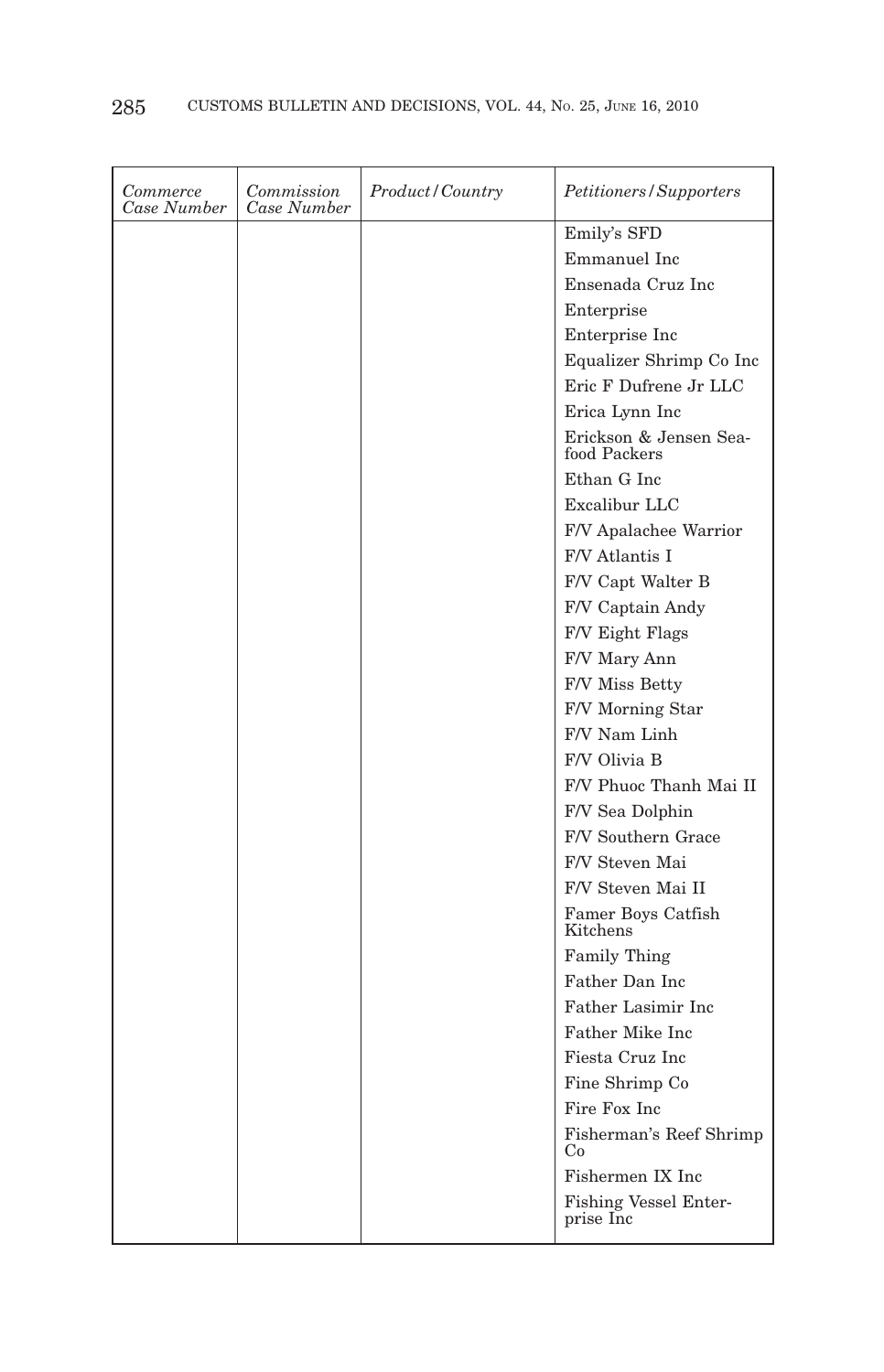| Commerce<br>Case Number | Commission<br>Case Number | Product/Country | Petitioners/Supporters             |
|-------------------------|---------------------------|-----------------|------------------------------------|
|                         |                           |                 | Five Princesses Inc                |
|                         |                           |                 | FKM Inc                            |
|                         |                           |                 | Fleet Products Inc.                |
|                         |                           |                 | Flower Shrimp House                |
|                         |                           |                 | Flowers Seafood Co                 |
|                         |                           |                 | Floyd's Wholesale Sea-<br>food Inc |
|                         |                           |                 | Fly By Night Inc                   |
|                         |                           |                 | Forest Billiot Jr                  |
|                         |                           |                 | Fortune Shrimp Co Inc              |
|                         |                           |                 | FP Oubre                           |
|                         |                           |                 | Francis Brothers Inc               |
|                         |                           |                 | Francis Brothers Inc               |
|                         |                           |                 | Francis III                        |
|                         |                           |                 | Frank Toomer Jr                    |
|                         |                           |                 | Fran-Tastic Too                    |
|                         |                           |                 | Frederick-Dan                      |
|                         |                           |                 | Freedom Fishing Inc.               |
|                         |                           |                 | Freeman Seafood                    |
|                         |                           |                 | Frelich Seafood Inc.               |
|                         |                           |                 | Frenchie D-282226                  |
|                         |                           |                 | Fripp Point Seafood                |
|                         |                           |                 | G & L Trawling Inc                 |
|                         |                           |                 | G & O Shrimp Co Inc                |
|                         |                           |                 | G & O Trawlers Inc.                |
|                         |                           |                 | G & S Trawlers Inc.                |
|                         |                           |                 | G D Ventures II Inc                |
|                         |                           |                 | G G Seafood                        |
|                         |                           |                 | G R LeBlanc Trawlers<br>Inc        |
|                         |                           |                 | Gail's Bait Shop                   |
|                         |                           |                 | Gale Force Inc                     |
|                         |                           |                 | Gambler Inc.                       |
|                         |                           |                 | Gambler Inc                        |
|                         |                           |                 | Garijak Inc                        |
|                         |                           |                 | Gary F White                       |
|                         |                           |                 | Gator's Seafood                    |
|                         |                           |                 | Gay Fish Co                        |
|                         |                           |                 | Gay Fish Co                        |
|                         |                           |                 | GeeChee Fresh Seafood              |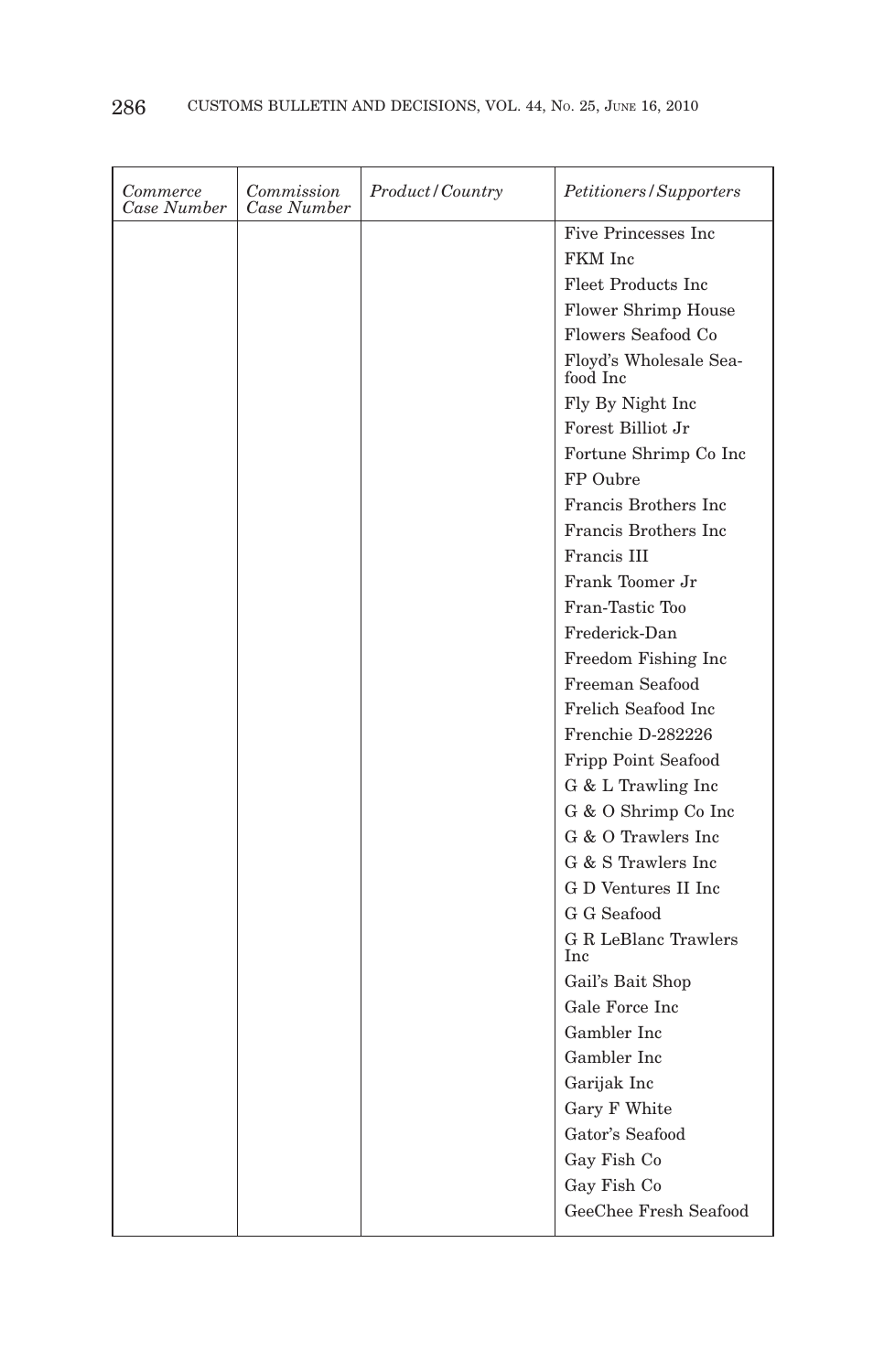| Gemita Inc<br>Gene P Callahan Inc<br>George J Price Sr Ent<br>Inc<br>Georgia Shrimp Co LLC<br>Gerica Marine<br>Gilden Enterprises<br>Gillikin Marine Railways<br>Inc<br>Gina K Inc<br>Gisco Inc<br>Gisco Inc<br>Glenda Guidry Inc<br>Gloria Cruz Inc<br>Go Fish Inc<br>God's Gift<br>God's Gift Shrimp Vessel<br>Gogie<br>Gold Coast Seafood Inc<br>Golden Gulf Coast Pkg<br>Co Inc<br>Golden Phase Inc<br>Golden Text Inc<br>Golden Text Inc<br>Golden Text Inc<br>Goldenstar<br>Gollott Brothers Sfd Co<br><b>Inc</b><br>Gollott's Oil Dock & Ice<br>House Inc | Commerce<br>Case Number | Commission<br>Case Number | Product/Country | Petitioners/Supporters |
|------------------------------------------------------------------------------------------------------------------------------------------------------------------------------------------------------------------------------------------------------------------------------------------------------------------------------------------------------------------------------------------------------------------------------------------------------------------------------------------------------------------------------------------------------------------|-------------------------|---------------------------|-----------------|------------------------|
|                                                                                                                                                                                                                                                                                                                                                                                                                                                                                                                                                                  |                         |                           |                 |                        |
|                                                                                                                                                                                                                                                                                                                                                                                                                                                                                                                                                                  |                         |                           |                 |                        |
|                                                                                                                                                                                                                                                                                                                                                                                                                                                                                                                                                                  |                         |                           |                 |                        |
|                                                                                                                                                                                                                                                                                                                                                                                                                                                                                                                                                                  |                         |                           |                 |                        |
|                                                                                                                                                                                                                                                                                                                                                                                                                                                                                                                                                                  |                         |                           |                 |                        |
|                                                                                                                                                                                                                                                                                                                                                                                                                                                                                                                                                                  |                         |                           |                 |                        |
|                                                                                                                                                                                                                                                                                                                                                                                                                                                                                                                                                                  |                         |                           |                 |                        |
|                                                                                                                                                                                                                                                                                                                                                                                                                                                                                                                                                                  |                         |                           |                 |                        |
|                                                                                                                                                                                                                                                                                                                                                                                                                                                                                                                                                                  |                         |                           |                 |                        |
|                                                                                                                                                                                                                                                                                                                                                                                                                                                                                                                                                                  |                         |                           |                 |                        |
|                                                                                                                                                                                                                                                                                                                                                                                                                                                                                                                                                                  |                         |                           |                 |                        |
|                                                                                                                                                                                                                                                                                                                                                                                                                                                                                                                                                                  |                         |                           |                 |                        |
|                                                                                                                                                                                                                                                                                                                                                                                                                                                                                                                                                                  |                         |                           |                 |                        |
|                                                                                                                                                                                                                                                                                                                                                                                                                                                                                                                                                                  |                         |                           |                 |                        |
|                                                                                                                                                                                                                                                                                                                                                                                                                                                                                                                                                                  |                         |                           |                 |                        |
|                                                                                                                                                                                                                                                                                                                                                                                                                                                                                                                                                                  |                         |                           |                 |                        |
|                                                                                                                                                                                                                                                                                                                                                                                                                                                                                                                                                                  |                         |                           |                 |                        |
|                                                                                                                                                                                                                                                                                                                                                                                                                                                                                                                                                                  |                         |                           |                 |                        |
|                                                                                                                                                                                                                                                                                                                                                                                                                                                                                                                                                                  |                         |                           |                 |                        |
|                                                                                                                                                                                                                                                                                                                                                                                                                                                                                                                                                                  |                         |                           |                 |                        |
|                                                                                                                                                                                                                                                                                                                                                                                                                                                                                                                                                                  |                         |                           |                 |                        |
|                                                                                                                                                                                                                                                                                                                                                                                                                                                                                                                                                                  |                         |                           |                 |                        |
|                                                                                                                                                                                                                                                                                                                                                                                                                                                                                                                                                                  |                         |                           |                 |                        |
|                                                                                                                                                                                                                                                                                                                                                                                                                                                                                                                                                                  |                         |                           |                 |                        |
|                                                                                                                                                                                                                                                                                                                                                                                                                                                                                                                                                                  |                         |                           |                 |                        |
| Gonzalez Trawlers Inc                                                                                                                                                                                                                                                                                                                                                                                                                                                                                                                                            |                         |                           |                 |                        |
| Gore Enterprises Inc                                                                                                                                                                                                                                                                                                                                                                                                                                                                                                                                             |                         |                           |                 |                        |
| Gore Enterprizes Inc                                                                                                                                                                                                                                                                                                                                                                                                                                                                                                                                             |                         |                           |                 |                        |
| Gore Seafood Co                                                                                                                                                                                                                                                                                                                                                                                                                                                                                                                                                  |                         |                           |                 |                        |
| Gore Seafood Inc                                                                                                                                                                                                                                                                                                                                                                                                                                                                                                                                                 |                         |                           |                 |                        |
| Gove Lopez                                                                                                                                                                                                                                                                                                                                                                                                                                                                                                                                                       |                         |                           |                 |                        |
| Graham Fisheries Inc                                                                                                                                                                                                                                                                                                                                                                                                                                                                                                                                             |                         |                           |                 |                        |
| Graham Shrimp Co Inc                                                                                                                                                                                                                                                                                                                                                                                                                                                                                                                                             |                         |                           |                 |                        |
| Graham Shrimp Co Inc                                                                                                                                                                                                                                                                                                                                                                                                                                                                                                                                             |                         |                           |                 |                        |
| Gramps Shrimp Co                                                                                                                                                                                                                                                                                                                                                                                                                                                                                                                                                 |                         |                           |                 |                        |
| Grandma Inc                                                                                                                                                                                                                                                                                                                                                                                                                                                                                                                                                      |                         |                           |                 |                        |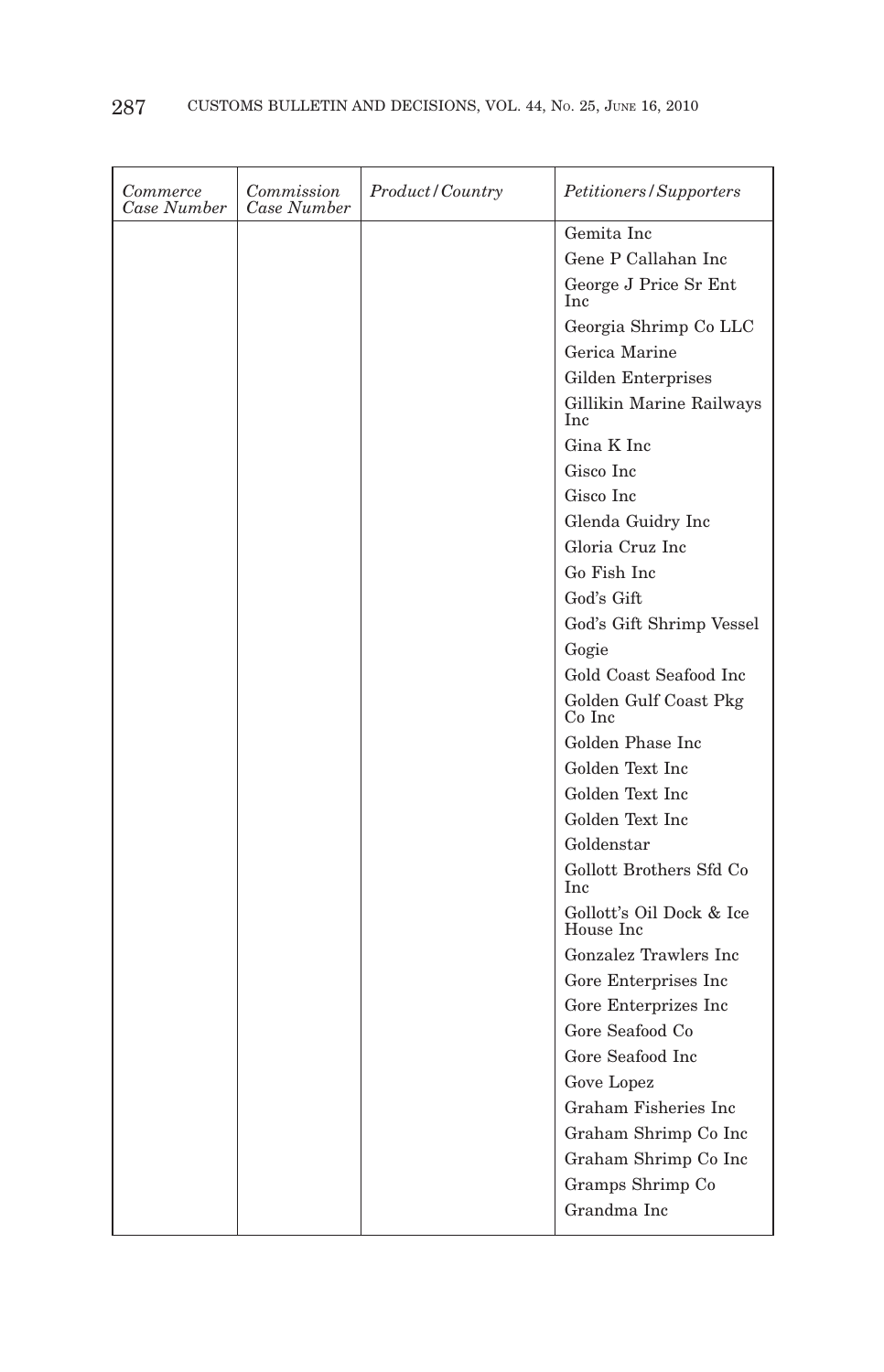| Commerce<br>Case Number | Commission<br>Case Number | Product/Country | Petitioners/Supporters                     |
|-------------------------|---------------------------|-----------------|--------------------------------------------|
|                         |                           |                 | Grandpa's Dream                            |
|                         |                           |                 | Grandpa's Dream                            |
|                         |                           |                 | Granny's Garden and<br>Seafood             |
|                         |                           |                 | Green Flash LLC                            |
|                         |                           |                 | Greg Inc                                   |
|                         |                           |                 | Gregory Mark Gaubert                       |
|                         |                           |                 | Gregory Mark Gaubert                       |
|                         |                           |                 | <b>Gregory T Boone</b>                     |
|                         |                           |                 | Gros Tete Trucking Inc                     |
|                         |                           |                 | Guidry's Bait Shop                         |
|                         |                           |                 | Guidry's Net Shop                          |
|                         |                           |                 | Gulf Central Seaood Inc                    |
|                         |                           |                 | Gulf Crown Seafood Co<br>Inc               |
|                         |                           |                 | Gulf Fish Inc.                             |
|                         |                           |                 | Gulf Fisheries Inc                         |
|                         |                           |                 | Gulf Island Shrimp &<br>Seafood II LLC     |
|                         |                           |                 | Gulf King Services Inc                     |
|                         |                           |                 | <b>Gulf Pride Enterprises</b><br>Inc       |
|                         |                           |                 | Gulf Seaway Seafood Inc                    |
|                         |                           |                 | Gulf Shrimp                                |
|                         |                           |                 | Gulf South Inc.                            |
|                         |                           |                 | Gulf Stream Marina<br>LLC                  |
|                         |                           |                 | Gulf Sweeper Inc<br>(Trawler Gulf Sweeper) |
|                         |                           |                 | Gypsy Girl Inc                             |
|                         |                           |                 | H & L Seafood                              |
|                         |                           |                 | Hack Berry Seafood                         |
|                         |                           |                 | Hagen & Miley Inc                          |
|                         |                           |                 | Hailey Marie Inc                           |
|                         |                           |                 | Hanh Lai Inc                               |
|                         |                           |                 | Hannah Joyce Inc                           |
|                         |                           |                 | <b>Hardy Trawlers</b>                      |
|                         |                           |                 | <b>Hardy Trawlers</b>                      |
|                         |                           |                 | Harrington Fish Co Inc                     |
|                         |                           |                 | Harrington Seafood &<br>Supply Inc         |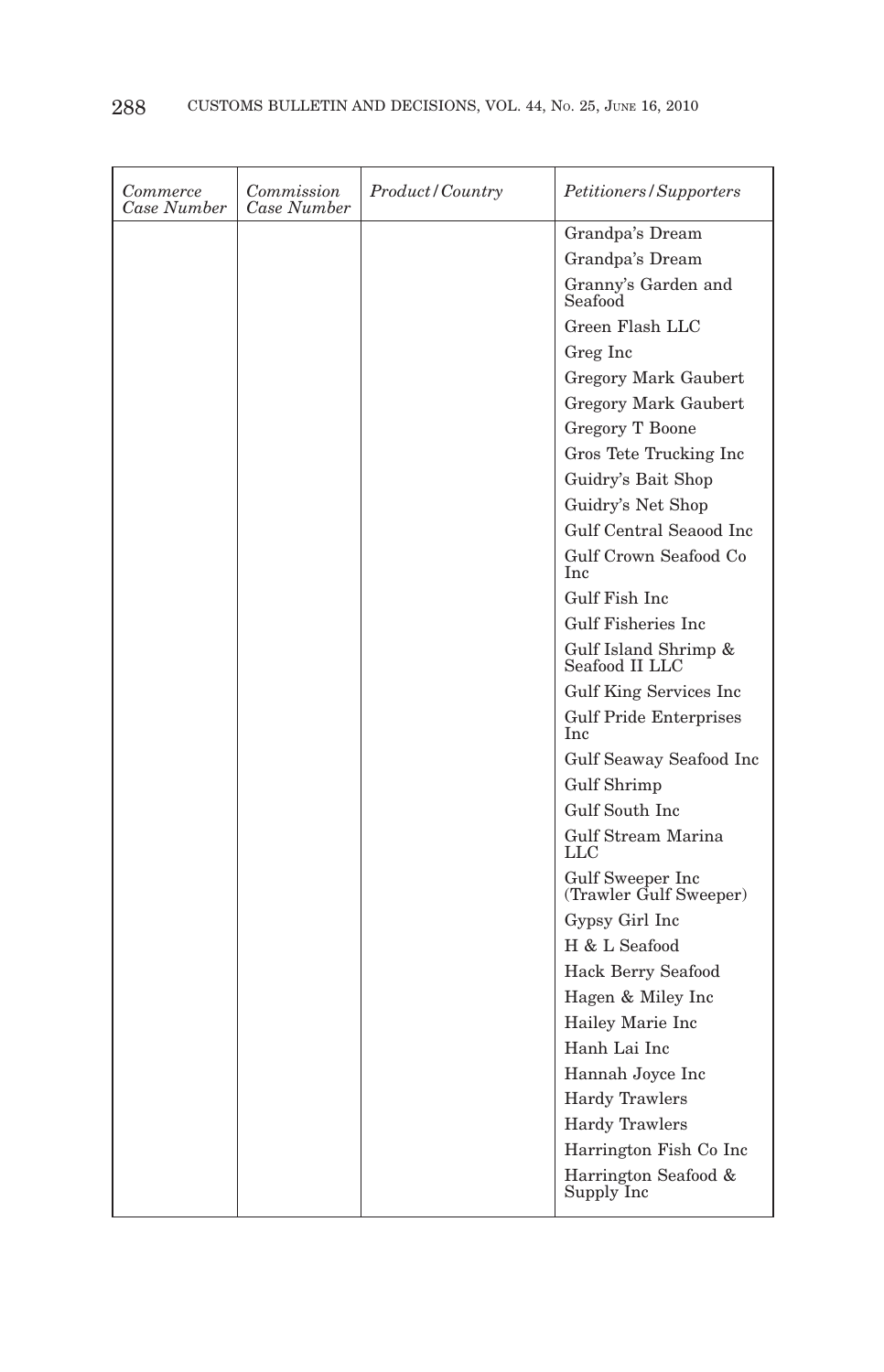| Commerce<br>Case Number | Commission<br>Case Number | Product/Country | Petitioners/Supporters                |
|-------------------------|---------------------------|-----------------|---------------------------------------|
|                         |                           |                 | Harrington Shrimp Co<br>Inc           |
|                         |                           |                 | Harrington Trawlers Inc.              |
|                         |                           |                 | Harris Fisheries Inc                  |
|                         |                           |                 | Hazel's Hustler                       |
|                         |                           |                 | <b>HCP LLC</b>                        |
|                         |                           |                 | Heather Lynn Inc                      |
|                         |                           |                 | Heavy Metal Inc                       |
|                         |                           |                 | Hebert Investments Inc.               |
|                         |                           |                 | Hebert's Mini Mart LLC                |
|                         |                           |                 | Helen E Inc                           |
|                         |                           |                 | Helen Kay Inc                         |
|                         |                           |                 | Helen Kay Inc                         |
|                         |                           |                 | Helen W Smith Inc                     |
|                         |                           |                 | Henderson Seafood                     |
|                         |                           |                 | Henry Daniels Inc                     |
|                         |                           |                 | Hermosa Cruz Inc                      |
|                         |                           |                 | Hi Seas of Dulac Inc.                 |
|                         |                           |                 | Hien Le Van Inc                       |
|                         |                           |                 | High Hope Inc                         |
|                         |                           |                 | Hoang Anh                             |
|                         |                           |                 | Hoang Long I, II                      |
|                         |                           |                 | <b>Holland Enterprises</b>            |
|                         |                           |                 | Holly Beach Seafood                   |
|                         |                           |                 | Holly Marie's Seafood<br>Market       |
|                         |                           |                 | Hombre Inc                            |
|                         |                           |                 | Home Loving Care Co                   |
|                         |                           |                 | Hondumex Ent Inc.                     |
|                         |                           |                 | Hong Nga Inc                          |
|                         |                           |                 | Hongri Inc                            |
|                         |                           |                 | Houston Foret Seafood                 |
|                         |                           |                 | Howerin Trawlers Inc                  |
|                         |                           |                 | HTH Marine Inc                        |
|                         |                           |                 | Hubbard Seafood                       |
|                         |                           |                 | Hurricane Emily Seafood<br><b>Inc</b> |
|                         |                           |                 | Hutcherson Christian<br>Shrimp Inc    |
|                         |                           |                 | Huyen Inc                             |
|                         |                           |                 | Icy Seafood II Inc                    |
|                         |                           |                 |                                       |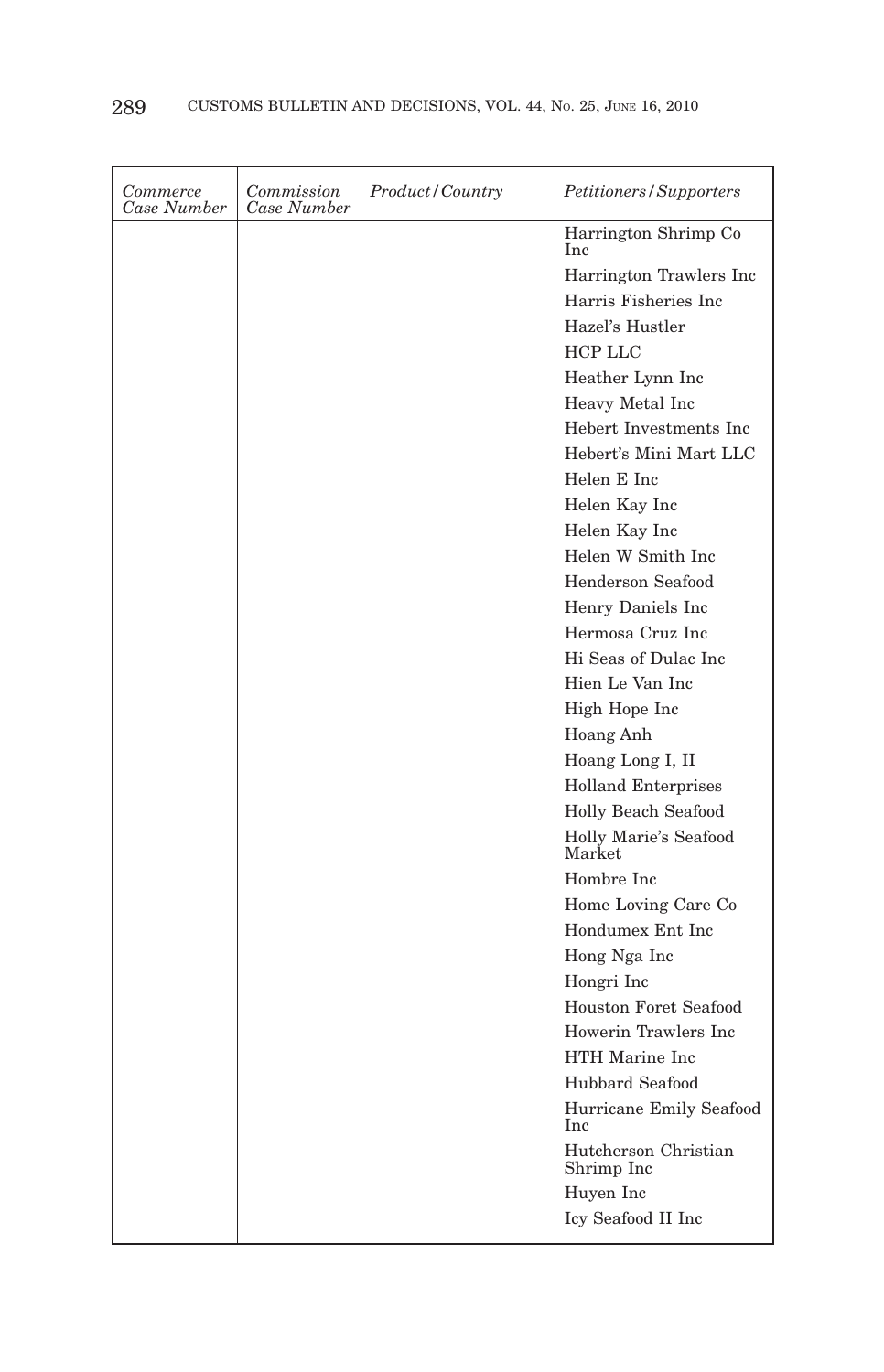| Commerce<br>Case Number | Commission<br>Case Number | Product/Country | Petitioners/Supporters                  |
|-------------------------|---------------------------|-----------------|-----------------------------------------|
|                         |                           |                 | <b>ICY</b> Seafood Inc                  |
|                         |                           |                 | Icy Seafood Inc                         |
|                         |                           |                 | Ida's Seafood Rest &<br>Market          |
|                         |                           |                 | Ike & Zack Inc                          |
|                         |                           |                 | Independent Fish Com-<br>pany Inc       |
|                         |                           |                 | Inflation Inc                           |
|                         |                           |                 | Integrity Fisheries Inc                 |
|                         |                           |                 | Integrity Fishing Inc                   |
|                         |                           |                 | International Oceanic<br>Ent            |
|                         |                           |                 | Interstate Vo LLC                       |
|                         |                           |                 | Intracoastal Seafood Inc                |
|                         |                           |                 | Iorn Will Inc                           |
|                         |                           |                 | Irma Trawlers Inc                       |
|                         |                           |                 | Iron Horse Inc                          |
|                         |                           |                 | Isabel Maier Inc                        |
|                         |                           |                 | Isabel Maier Inc.                       |
|                         |                           |                 | Isla Cruz Inc                           |
|                         |                           |                 | J & J Rentals Inc                       |
|                         |                           |                 | J & J Trawler's Inc                     |
|                         |                           |                 | J & R Seafood                           |
|                         |                           |                 | <b>J</b> Collins Trawlers               |
|                         |                           |                 | J D Land Co                             |
|                         |                           |                 | Jackie & Hiep Trieu                     |
|                         |                           |                 | Jacob A Inc                             |
|                         |                           |                 | Jacquelin Marie Inc                     |
|                         |                           |                 | Jacquelin Marie Inc                     |
|                         |                           |                 | James D Quach Inc                       |
|                         |                           |                 | James E Scott III                       |
|                         |                           |                 | James F Dubberly                        |
|                         |                           |                 | James Gadson                            |
|                         |                           |                 | James J Matherne Jr                     |
|                         |                           |                 | James J Matherne Sr                     |
|                         |                           |                 | James Kenneth Lewis Sr                  |
|                         |                           |                 | James LaRive Jr                         |
|                         |                           |                 | James W Green Jr dba<br>Miss Emilie Ann |
|                         |                           |                 | James W Hicks                           |
|                         |                           |                 | Janet Louise Inc                        |
|                         |                           |                 |                                         |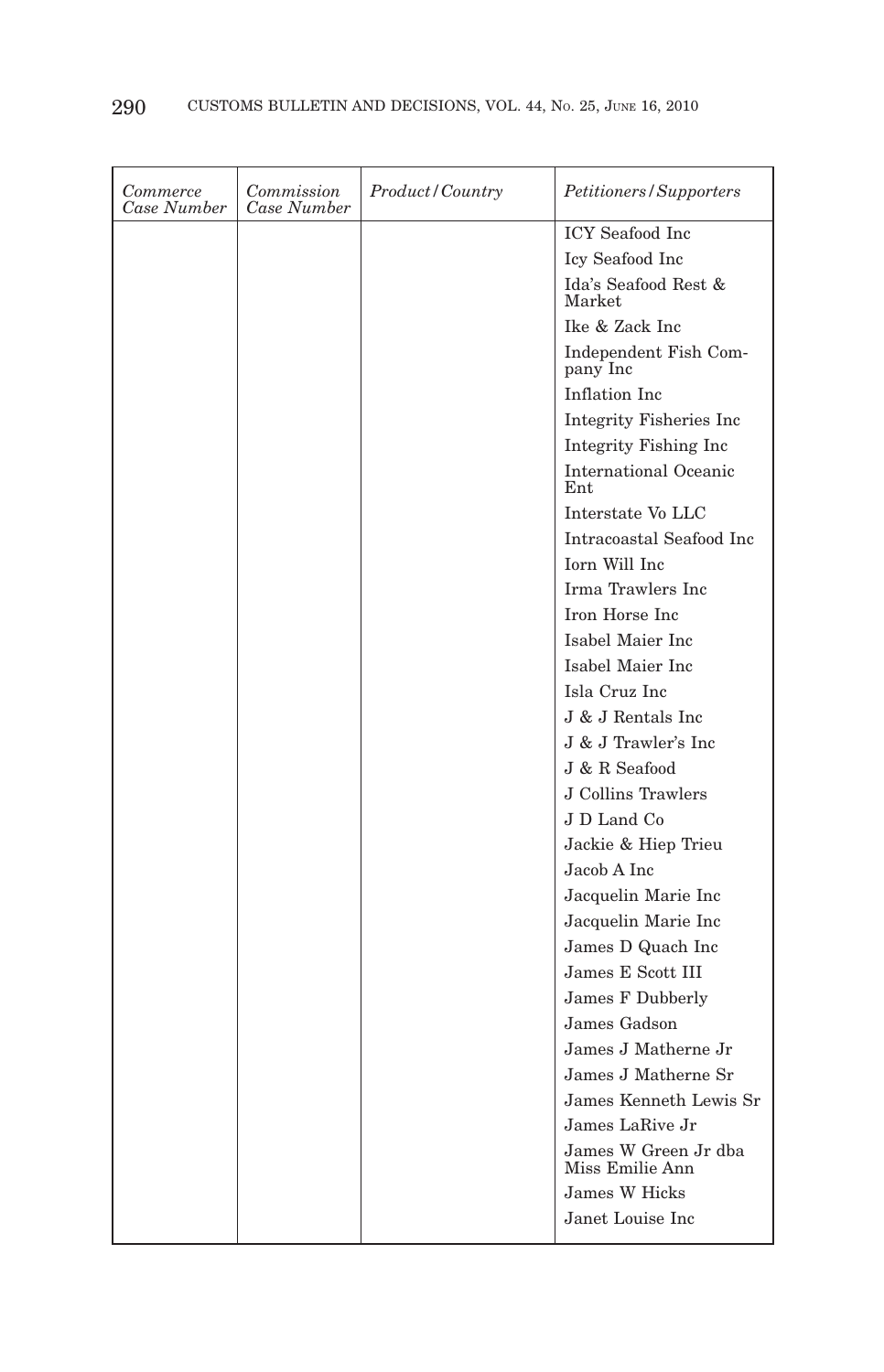| Commerce<br>Case Number | Commission<br>Case Number | <i>Product/Country</i> | Petitioners/Supporters                       |
|-------------------------|---------------------------|------------------------|----------------------------------------------|
|                         |                           |                        | Jani Marie                                   |
|                         |                           |                        | JAS Inc                                      |
|                         |                           |                        | <b>JBS</b> Packing Co Inc                    |
|                         |                           |                        | <b>JBS</b> Packing Inc                       |
|                         |                           |                        | JCM                                          |
|                         |                           |                        | Jean's Bait                                  |
|                         |                           |                        | Jeff Chancey                                 |
|                         |                           |                        | Jemison Trawler's Inc                        |
|                         |                           |                        | Jenna Dawn LLC                               |
|                         |                           |                        | Jennifer Nguyen - Capt<br>т                  |
|                         |                           |                        | Jensen Seafood Pkg Co<br>Inc                 |
|                         |                           |                        | Jesse LeCompte Jr                            |
|                         |                           |                        | Jesse LeCompte Sr                            |
|                         |                           |                        | Jesse Shantelle Inc                          |
|                         |                           |                        | Jessica Ann Inc                              |
|                         |                           |                        | Jessica Inc                                  |
|                         |                           |                        | Jesus G Inc                                  |
|                         |                           |                        | Jimmy and Valerie Bon-<br>villain            |
|                         |                           |                        | Jimmy Le Inc                                 |
|                         |                           |                        | Jim's Cajen Shrimp                           |
|                         |                           |                        | Joan of Arc Inc                              |
|                         |                           |                        | JoAnn and Michael W<br>Daigle                |
|                         |                           |                        | <b>Jody Martin</b>                           |
|                         |                           |                        | Joe Quach                                    |
|                         |                           |                        | Joel's Wild Oak Bait<br>Shop & Fresh Seafood |
|                         |                           |                        | John A Norris                                |
|                         |                           |                        | John J Alexie                                |
|                         |                           |                        | John Michael E Inc                           |
|                         |                           |                        | John V Alexie                                |
|                         |                           |                        | Johnny & Joyce's Sea-<br>food                |
|                         |                           |                        | Johnny O Co                                  |
|                         |                           |                        | Johnny's Seafood                             |
|                         |                           |                        | John's Seafood                               |
|                         |                           |                        | Joker's Wild                                 |
|                         |                           |                        | Jones - Kain Inc                             |
|                         |                           |                        |                                              |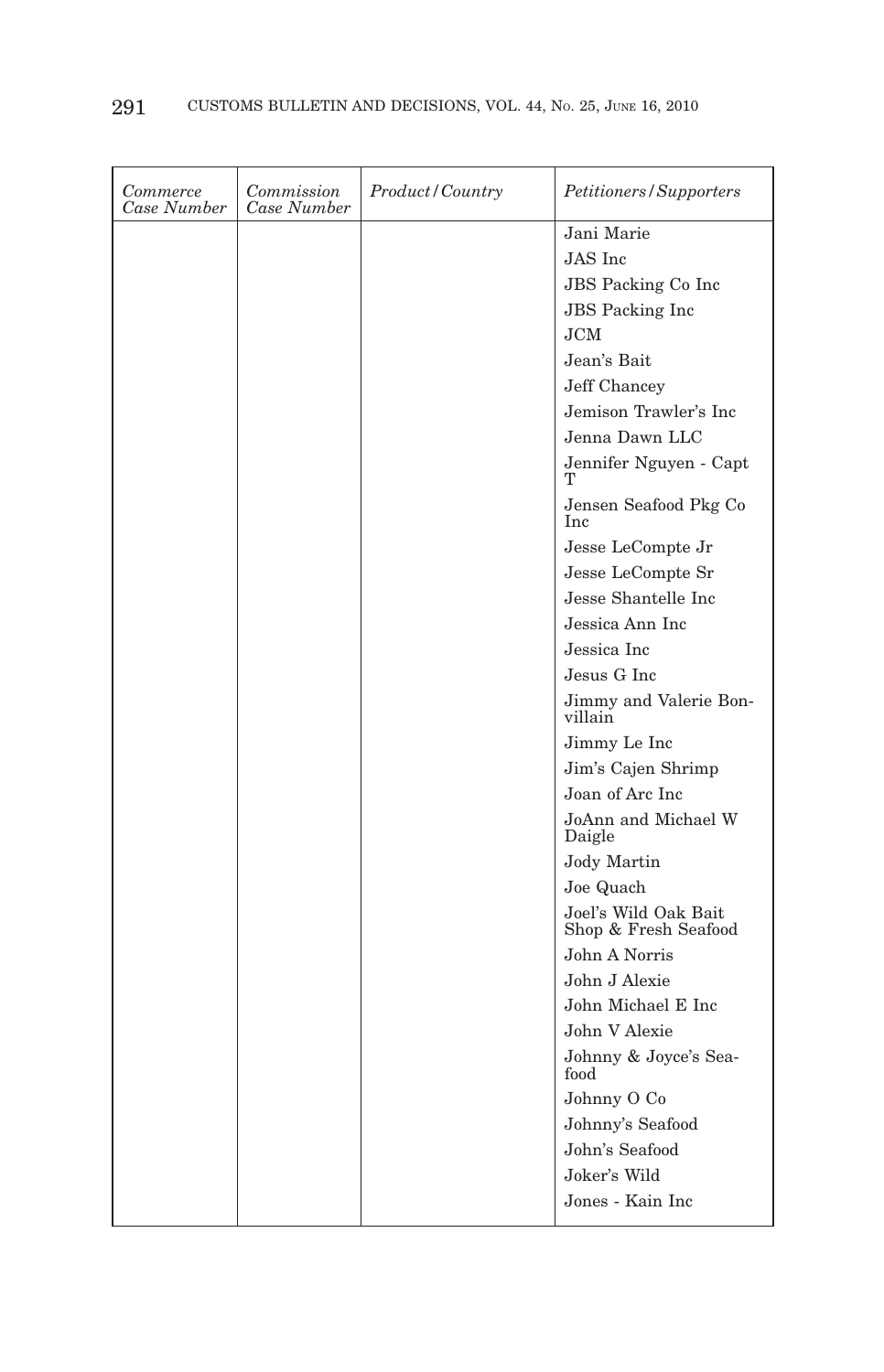| Commerce<br>Case Number | Commission<br>Case Number | Product/Country | Petitioners/Supporters                     |
|-------------------------|---------------------------|-----------------|--------------------------------------------|
|                         |                           |                 | Joni John Inc (Leon J<br>Champagne)        |
|                         |                           |                 | Jon's C Seafood Inc                        |
|                         |                           |                 | Joseph Anthony                             |
|                         |                           |                 | Joseph Anthony Inc                         |
|                         |                           |                 | Joseph Garcia                              |
|                         |                           |                 | Joseph Martino                             |
|                         |                           |                 | Joseph Martino Corp                        |
|                         |                           |                 | Joseph T Vermeulen                         |
|                         |                           |                 | Josh & Jake Inc                            |
|                         |                           |                 | Joya Cruz Inc                              |
|                         |                           |                 | <b>JP</b> Fisheries                        |
|                         |                           |                 | Julie Ann LLC                              |
|                         |                           |                 | Julie Hoang                                |
|                         |                           |                 | Julie Shrimp Co Inc<br>(Trawler Julie)     |
|                         |                           |                 | Julio Gonzalez Boat<br><b>Builders</b> Inc |
|                         |                           |                 | Justin Dang                                |
|                         |                           |                 | <b>JW</b> Enterprise                       |
|                         |                           |                 | K & J Trawlers                             |
|                         |                           |                 | K&D Boat Company                           |
|                         |                           |                 | K&S Enterprises Inc                        |
|                         |                           |                 | Kalliainen Seafoods Inc                    |
|                         |                           |                 | <b>KAM</b> Fishing                         |
|                         |                           |                 | Kandi Sue Inc                              |
|                         |                           |                 | Karl M Belsome LLC                         |
|                         |                           |                 | <b>KBL</b> Corp                            |
|                         |                           |                 | KDH Inc                                    |
|                         |                           |                 | Keith M Swindell                           |
|                         |                           |                 | Kellum's Seafood                           |
|                         |                           |                 | Kellum's Seafood                           |
|                         |                           |                 | Kelly Marie Inc                            |
|                         |                           |                 | Ken Lee's Dock LLC                         |
|                         |                           |                 | Kenneth Guidry                             |
|                         |                           |                 | Kenny-Nancy Inc                            |
|                         |                           |                 | Kentucky Fisheries Inc                     |
|                         |                           |                 | Kentucky Trawlers Inc                      |
|                         |                           |                 | Kevin & Bryan (M/V)                        |
|                         |                           |                 | Kevin Dang                                 |
|                         |                           |                 |                                            |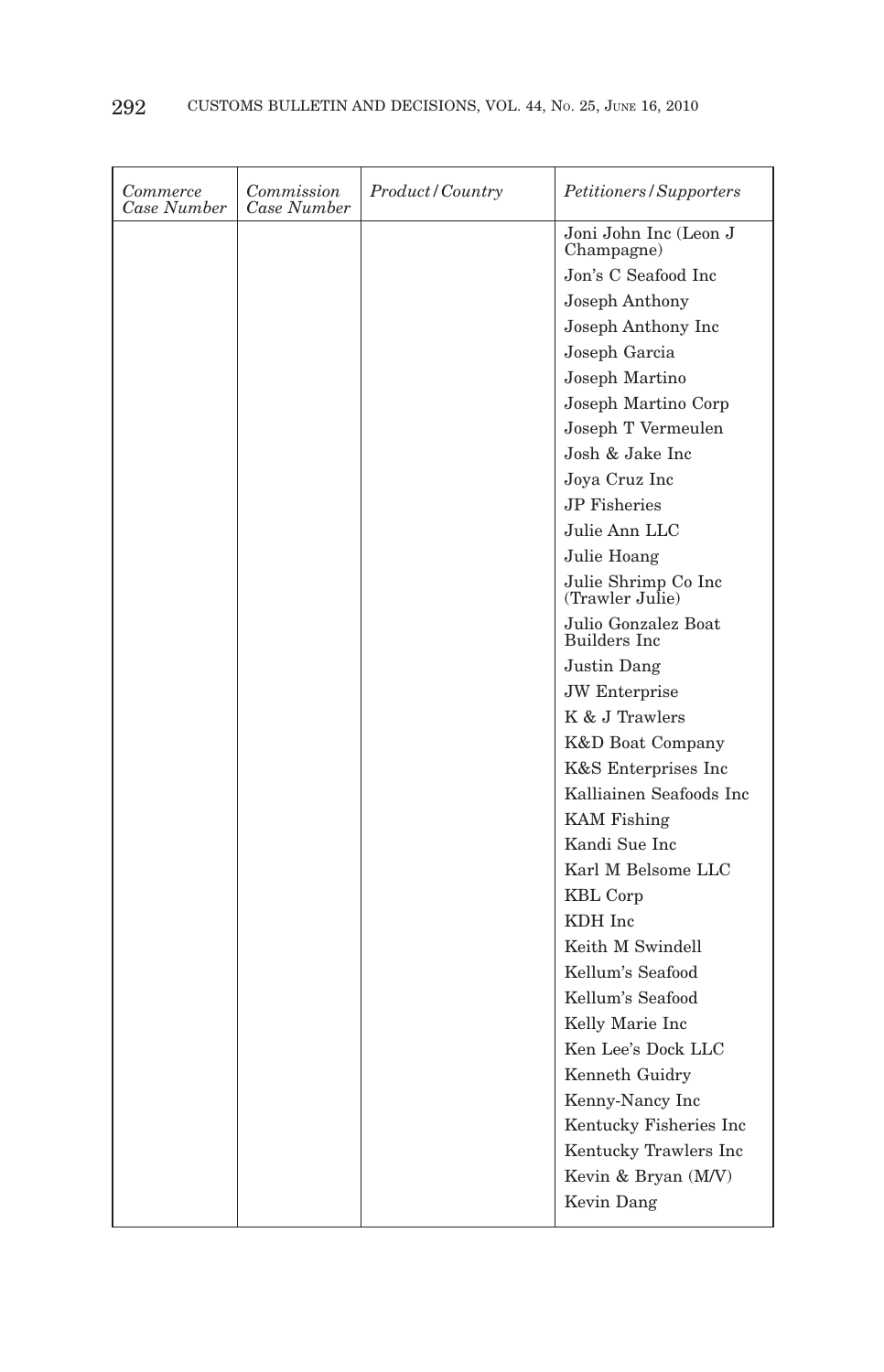| Commerce<br>Case Number | Commission<br>Case Number | Product / Country | Petitioners/Supporters           |
|-------------------------|---------------------------|-------------------|----------------------------------|
|                         |                           |                   | Khang Dang                       |
|                         |                           |                   | Khanh Huu Vu                     |
|                         |                           |                   | Kheng Sok Shrimping              |
|                         |                           |                   | Kim & James Inc                  |
|                         |                           |                   | Kim Hai II Inc                   |
|                         |                           |                   | Kim Hai Inc                      |
|                         |                           |                   | Kim's Seafood                    |
|                         |                           |                   | Kingdom World Inc                |
|                         |                           |                   | Kirby Seafood                    |
|                         |                           |                   | Klein Express                    |
|                         |                           |                   | KMB Inc                          |
|                         |                           |                   | Knight's Seafood Inc             |
|                         |                           |                   | Knight's Seafood Inc             |
|                         |                           |                   | Knowles Noel Cama-<br>rdelle     |
|                         |                           |                   | Kramer's Bait Co                 |
|                         |                           |                   | Kris & Cody Inc                  |
|                         |                           |                   | <b>KTC Fishery LLC</b>           |
|                         |                           |                   | L & M                            |
|                         |                           |                   | $\mathcal L$ & N Friendship Corp |
|                         |                           |                   | L & O Trawlers Inc               |
|                         |                           |                   | L & T Inc                        |
|                         |                           |                   | L&M                              |
|                         |                           |                   | LA-3184 CA                       |
|                         |                           |                   | La Belle Idee                    |
|                         |                           |                   | La Macarela Inc                  |
|                         |                           |                   | La Pachita Inc                   |
|                         |                           |                   | LA-6327-CA                       |
|                         |                           |                   | LaBauve Inc                      |
|                         |                           |                   | LaBauve Inc                      |
|                         |                           |                   | Lade Melissa Inc                 |
|                         |                           |                   | Lady Agnes II                    |
|                         |                           |                   | Lady Agnes III                   |
|                         |                           |                   | Lady Amelia Inc                  |
|                         |                           |                   | Lady Anna I                      |
|                         |                           |                   | Lady Anna II                     |
|                         |                           |                   | Lady Barbara Inc                 |
|                         |                           |                   | Lady Carolyn Inc                 |
|                         |                           |                   | Lady Catherine                   |
|                         |                           |                   | Lady Chancery Inc                |
|                         |                           |                   |                                  |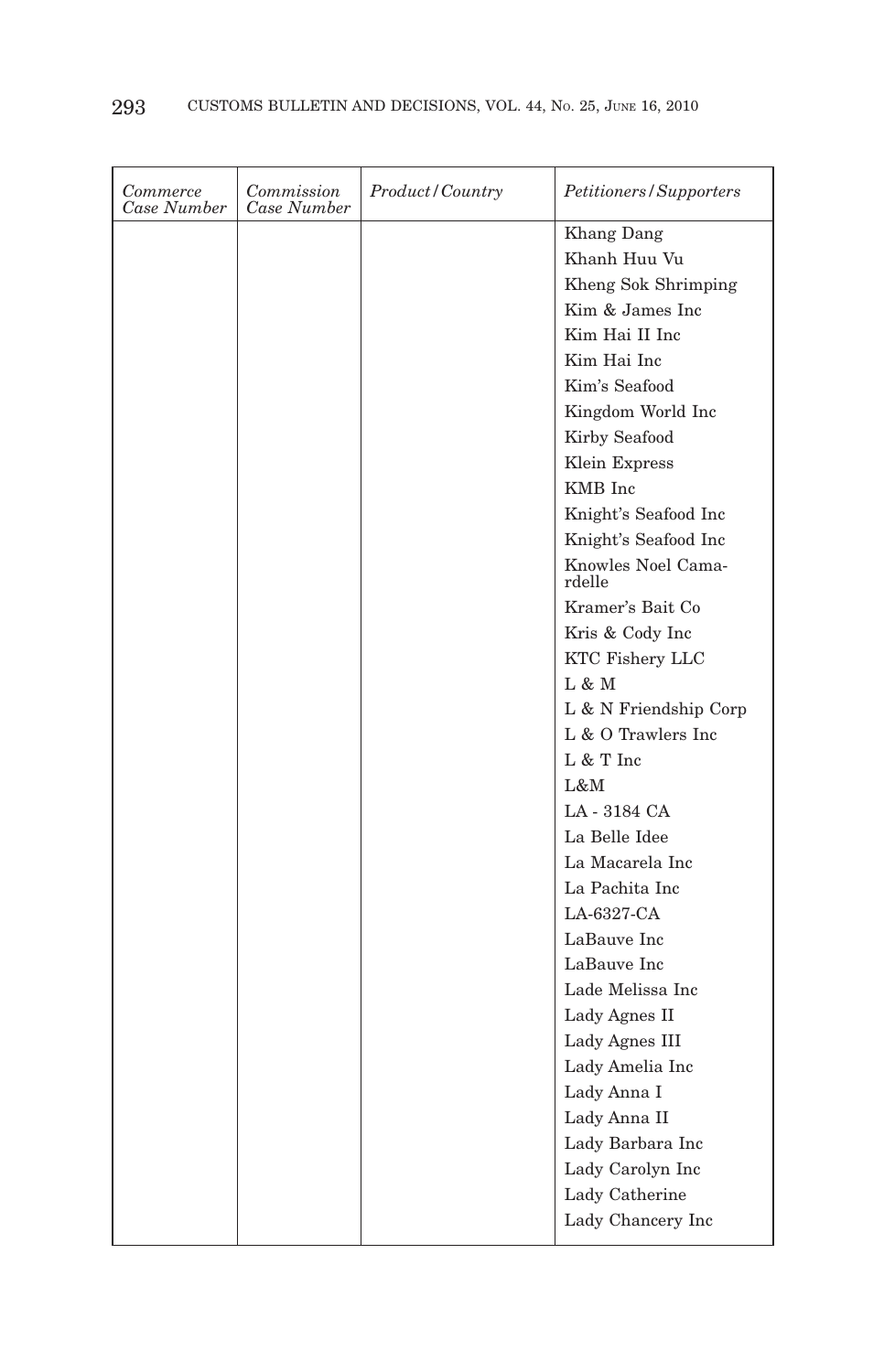| Commerce<br>Case Number | Commission<br>Case Number | <i>Product/Country</i> | Petitioners/Supporters             |
|-------------------------|---------------------------|------------------------|------------------------------------|
|                         |                           |                        | Lady Chelsea Inc                   |
|                         |                           |                        | Lady Danielle                      |
|                         |                           |                        | Lady Debra Inc                     |
|                         |                           |                        | Lady Dolcina Inc                   |
|                         |                           |                        | Lady Gail Inc                      |
|                         |                           |                        | Lady Katherine Inc                 |
|                         |                           |                        | Lady Kelly Inc                     |
|                         |                           |                        | Lady Kelly Inc                     |
|                         |                           |                        | Lady Kristie                       |
|                         |                           |                        | Lady Lavang LLC                    |
|                         |                           |                        | Lady Liberty Seafood Co            |
|                         |                           |                        | Lady Lynn Ltd                      |
|                         |                           |                        | Lady Marie Inc                     |
|                         |                           |                        | Lady Melissa Inc                   |
|                         |                           |                        | Lady Shelly                        |
|                         |                           |                        | Lady Shelly                        |
|                         |                           |                        | Lady Snow Inc                      |
|                         |                           |                        | Lady Stephanie                     |
|                         |                           |                        | Lady Susie Inc                     |
|                         |                           |                        | Lady T Kim Inc                     |
|                         |                           |                        | Lady TheLna                        |
|                         |                           |                        | Lady Toni Inc                      |
|                         |                           |                        | Lady Veronica                      |
|                         |                           |                        | Lafitte Frozen Foods<br>Corp       |
|                         |                           |                        | Lafont Inc                         |
|                         |                           |                        | Lafourche Clipper Inc              |
|                         |                           |                        | Lafourche Clipper Inc              |
|                         |                           |                        | Lamarah Sue Inc                    |
|                         |                           |                        | Lan Chi Inc                        |
|                         |                           |                        | Lan Chi Inc                        |
|                         |                           |                        | Lancero Inc                        |
|                         |                           |                        | Lanny Renard and<br>Daniel Bourque |
|                         |                           |                        | Lapeyrouse Seafood Bar<br>Groc Inc |
|                         |                           |                        | Larry G Kellum Sr                  |
|                         |                           |                        | Larry Scott Freeman                |
|                         |                           |                        | Larry W Hicks                      |
|                         |                           |                        | Lasseigne & Sons Inc               |
|                         |                           |                        |                                    |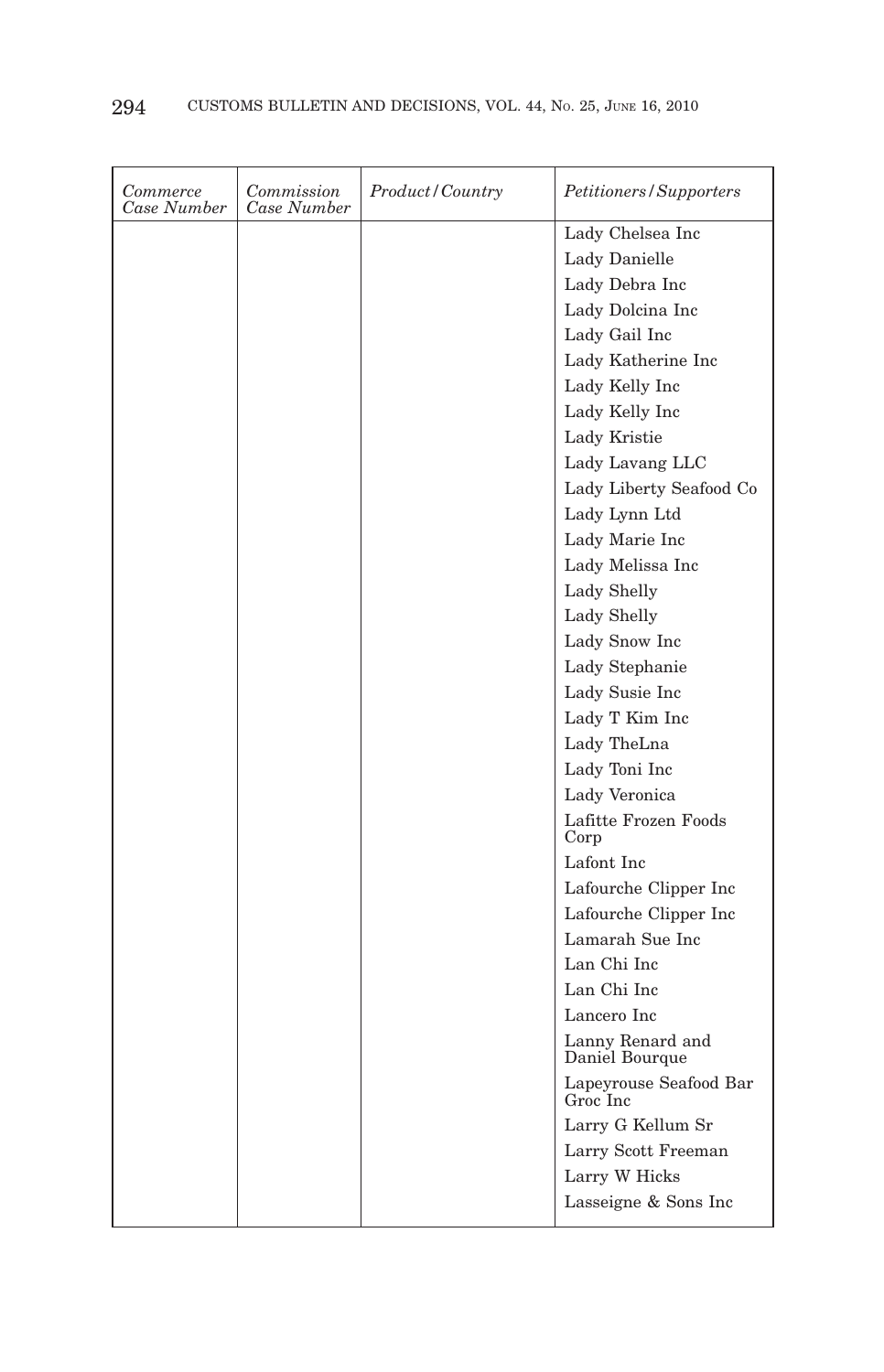| Commerce<br>Case Number | Commission<br>Case Number | <i>Product/Country</i> | Petitioners/Supporters                  |
|-------------------------|---------------------------|------------------------|-----------------------------------------|
|                         |                           |                        | Laura Lee                               |
|                         |                           |                        | Lauren <sub>O</sub>                     |
|                         |                           |                        | Lawrence Jacobs Sfd                     |
|                         |                           |                        | Lazaretta Packing Inc                   |
|                         |                           |                        | Le & Le Inc                             |
|                         |                           |                        | Le Family Inc                           |
|                         |                           |                        | Le Family Inc                           |
|                         |                           |                        | Le Tra Inc                              |
|                         |                           |                        | Leek & Millington<br>Trawler Privateeer |
|                         |                           |                        | Lee's Sales & Distribu-<br>tion         |
|                         |                           |                        | Leonard Shrimp Produc-<br>ers Inc       |
|                         |                           |                        | Leoncea B Regnier                       |
|                         |                           |                        | Lerin Lane                              |
|                         |                           |                        | Li Johnson                              |
|                         |                           |                        | Liar Liar                               |
|                         |                           |                        | Libertad Fisheries Inc                  |
|                         |                           |                        | Liberty I                               |
|                         |                           |                        | Lighthouse Fisheries Inc                |
|                         |                           |                        | Lil Aly                                 |
|                         |                           |                        | Lil Arthur Inc                          |
|                         |                           |                        | Lil BJ LLC                              |
|                         |                           |                        | Lil Robbie Inc                          |
|                         |                           |                        | Lil Robbie Inc                          |
|                         |                           |                        | Lil Robin                               |
|                         |                           |                        | Lil Robin                               |
|                         |                           |                        | Lilla                                   |
|                         |                           |                        | Lincoln                                 |
|                         |                           |                        | Linda & Tot Inc                         |
|                         |                           |                        | Linda Cruz Inc                          |
|                         |                           |                        | Linda Hoang Shrimp                      |
|                         |                           |                        | Linda Lou Boat Corp                     |
|                         |                           |                        | Linda Lou Boat Corp                     |
|                         |                           |                        | Lisa Lynn Inc                           |
|                         |                           |                        | Lisa Lynn Inc                           |
|                         |                           |                        | Little Andrew Inc                       |
|                         |                           |                        | Little Andy Inc                         |
|                         |                           |                        | Little Arthur                           |
|                         |                           |                        |                                         |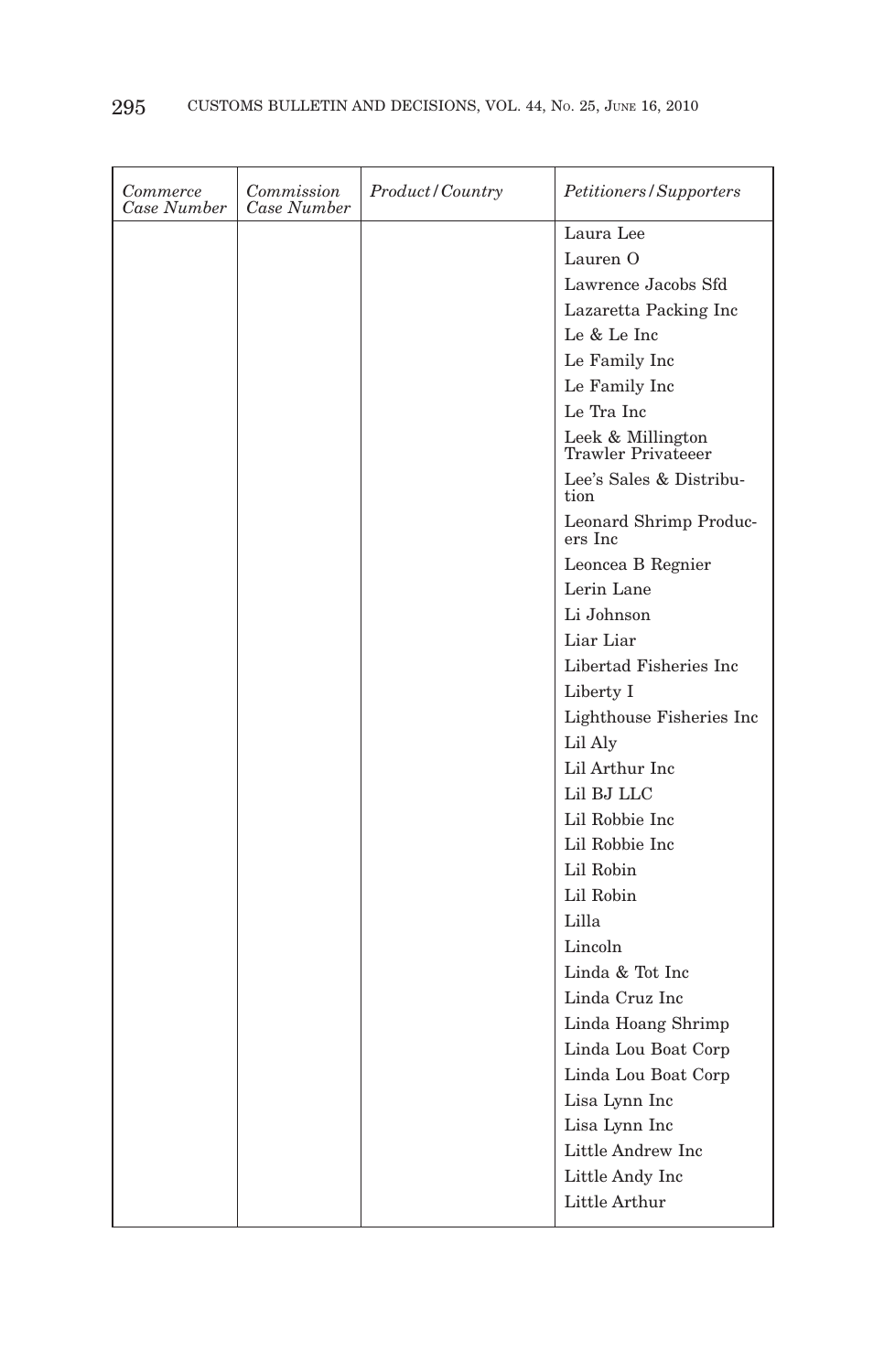| Commerce<br>Case Number | Commission<br>Case Number | <i>Product/Country</i> | Petitioners/Supporters                    |
|-------------------------|---------------------------|------------------------|-------------------------------------------|
|                         |                           |                        | Little David Gulf<br>Trawler Inc          |
|                         |                           |                        | Little Ernie Gulf Trawler<br>Inc          |
|                         |                           |                        | Little Ken Inc                            |
|                         |                           |                        | Little Mark                               |
|                         |                           |                        | Little William Inc                        |
|                         |                           |                        | Little World                              |
|                         |                           |                        | LJL Inc                                   |
|                         |                           |                        | Long Viet Nguyen                          |
|                         |                           |                        | Longwater Seafood dba<br>Ryan H Longwater |
|                         |                           |                        | Louisiana Gulf Shrimp<br>LLC              |
|                         |                           |                        | Louisiana Lady Inc                        |
|                         |                           |                        | Louisiana Man                             |
|                         |                           |                        | Louisiana Newpack<br>Shrimp Co Inc        |
|                         |                           |                        | Louisiana Pride Seafood<br><b>Inc</b>     |
|                         |                           |                        | Louisiana Pride Seafood<br>Inc            |
|                         |                           |                        | Louisiana Seafood Dist<br>LLC             |
|                         |                           |                        | Louisiana Shrimp &<br>Packing Inc         |
|                         |                           |                        | Louisiana Shrimp and<br>Packing Co Inc    |
|                         |                           |                        | Lovely Daddy II & III                     |
|                         |                           |                        | Lovely Jennie                             |
|                         |                           |                        | Low Country Lady (Ran-<br>dolph N Rhodes) |
|                         |                           |                        | Low County Lady                           |
|                         |                           |                        | Luchador Inc                              |
|                         |                           |                        | Lucky                                     |
|                         |                           |                        | Lucky I                                   |
|                         |                           |                        | Lucky Jack Inc                            |
|                         |                           |                        | Lucky Lady                                |
|                         |                           |                        | Lucky Lady II                             |
|                         |                           |                        | Lucky Leven Inc                           |
|                         |                           |                        | Lucky MV                                  |
|                         |                           |                        | Lucky Ocean                               |
|                         |                           |                        | Lucky Sea Star Inc                        |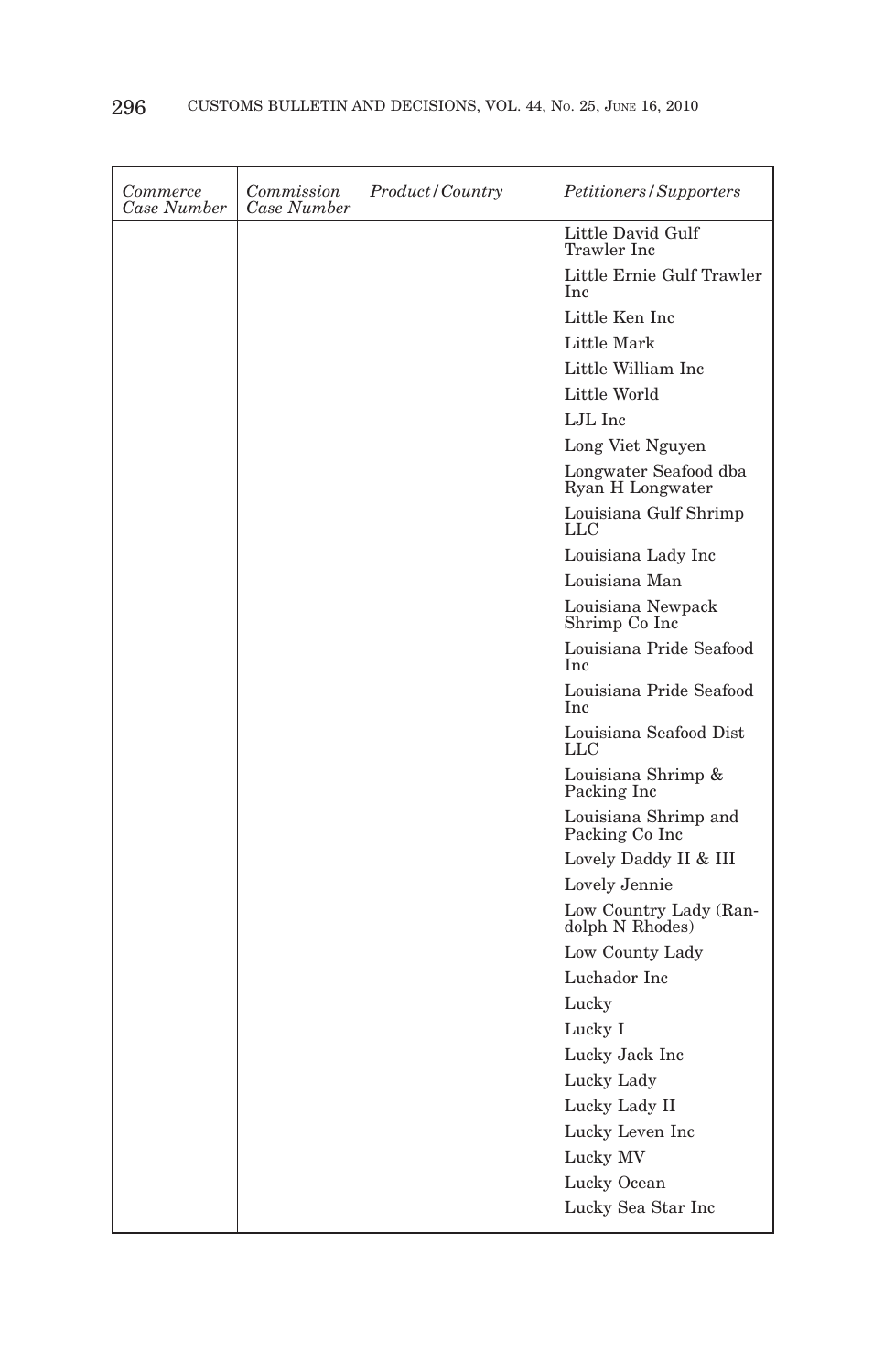| Commerce<br>Case Number | Commission<br>Case Number | Product/Country | Petitioners/Supporters                 |
|-------------------------|---------------------------|-----------------|----------------------------------------|
|                         |                           |                 | Lucky Star                             |
|                         |                           |                 | Lucky World                            |
|                         |                           |                 | Lucky's Seafood Market<br>& Poboys LLC |
|                         |                           |                 | Luco Drew's                            |
|                         |                           |                 | Luisa Inc                              |
|                         |                           |                 | Lupe Martinez Inc                      |
|                         |                           |                 | LV Marine Inc                          |
|                         |                           |                 | LW Graham Inc                          |
|                         |                           |                 | Lyle LeCompte                          |
|                         |                           |                 | Lynda Riley Inc                        |
|                         |                           |                 | Lynda Riley Inc                        |
|                         |                           |                 | M & M Seafood                          |
|                         |                           |                 | M V Sherry D                           |
|                         |                           |                 | M V Tony Inc                           |
|                         |                           |                 | M&C Fisheries                          |
|                         |                           |                 | M/V Baby Doll                          |
|                         |                           |                 | M/V Chevo's Bitch                      |
|                         |                           |                 | M/V Lil Vicki                          |
|                         |                           |                 | M/V Loco-N Motion                      |
|                         |                           |                 | M/V Patsy K #556871                    |
|                         |                           |                 | M/V X L                                |
|                         |                           |                 | Mabry Allen Miller Jr                  |
|                         |                           |                 | Mad Max Seafood                        |
|                         |                           |                 | Madera Cruz Inc                        |
|                         |                           |                 | <b>Madison Seafood</b>                 |
|                         |                           |                 | Madlin Shrimp Co Inc                   |
|                         |                           |                 | Malibu                                 |
|                         |                           |                 | Malolo LLC                             |
|                         |                           |                 | Mamacita Inc                           |
|                         |                           |                 | Man Van Nguyen                         |
|                         |                           |                 | Manteo Shrimp Co                       |
|                         |                           |                 | Marco Corp                             |
|                         |                           |                 | Marcos A                               |
|                         |                           |                 | Maria Elena Inc                        |
|                         |                           |                 | Maria Sandi                            |
|                         |                           |                 | Mariachi Trawlers Inc                  |
|                         |                           |                 | Mariah Jade Shrimp<br>Company          |
|                         |                           |                 | Marie Teresa Inc                       |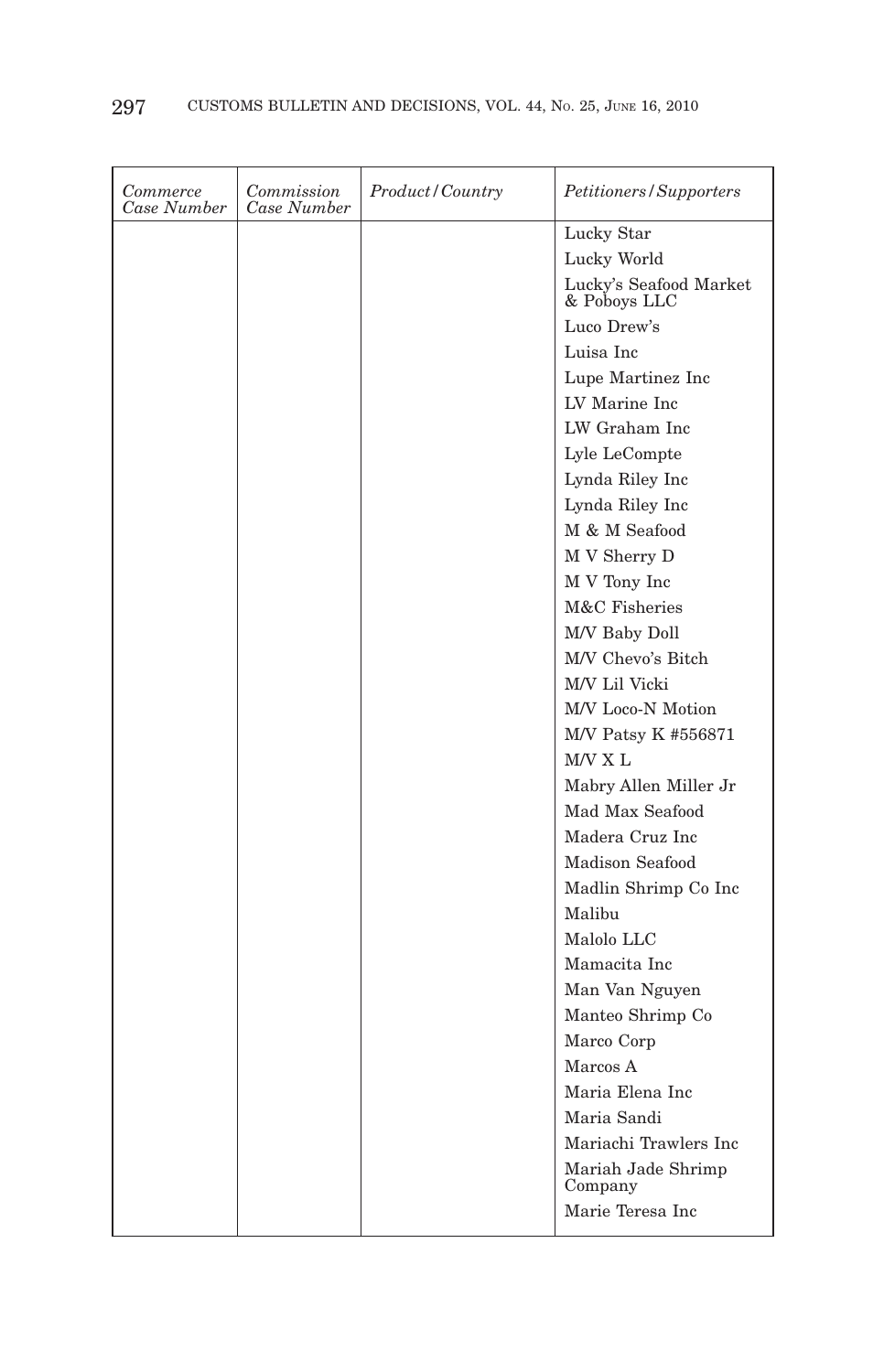| Commerce<br>Case Number | Commission<br>Case Number | Product/Country | Petitioners/Supporters               |
|-------------------------|---------------------------|-----------------|--------------------------------------|
|                         |                           |                 | Marine Fisheries                     |
|                         |                           |                 | Marisa Elida Inc                     |
|                         |                           |                 | Mark and Jace                        |
|                         |                           |                 | Marleann                             |
|                         |                           |                 | Martin's Fresh Shrimp                |
|                         |                           |                 | Mary Bea Inc                         |
|                         |                           |                 | Master Brandon Inc                   |
|                         |                           |                 | Master Brock                         |
|                         |                           |                 | Master Brock                         |
|                         |                           |                 | Master Dylan                         |
|                         |                           |                 | Master Gerald Trawlers<br><b>Inc</b> |
|                         |                           |                 | Master Hai                           |
|                         |                           |                 | Master Hai II                        |
|                         |                           |                 | Master Henry                         |
|                         |                           |                 | Master Jared Inc                     |
|                         |                           |                 | Master Jhy Inc                       |
|                         |                           |                 | Master John Inc                      |
|                         |                           |                 | Master Justin Inc                    |
|                         |                           |                 | Master Justin Inc                    |
|                         |                           |                 | Master Ken Inc                       |
|                         |                           |                 | Master Kevin Inc                     |
|                         |                           |                 | Master Martin Inc                    |
|                         |                           |                 | Master Mike Inc                      |
|                         |                           |                 | Master NT Inc                        |
|                         |                           |                 | Master Pee-Wee                       |
|                         |                           |                 | Master Ronald Inc.                   |
|                         |                           |                 | Master Scott                         |
|                         |                           |                 | Master Scott II                      |
|                         |                           |                 | Master Seelos Inc                    |
|                         |                           |                 | Master T                             |
|                         |                           |                 | Master Tai LLC                       |
|                         |                           |                 | Master Tai LLC                       |
|                         |                           |                 | Mat Roland Seafood Co                |
|                         |                           |                 | Maw Doo                              |
|                         |                           |                 | Mayflower                            |
|                         |                           |                 | McQuaig Shrimp Co Inc                |
|                         |                           |                 | Me Kong                              |
|                         |                           |                 | Melerine Seafood                     |
|                         |                           |                 | Melody Shrimp Co                     |
|                         |                           |                 |                                      |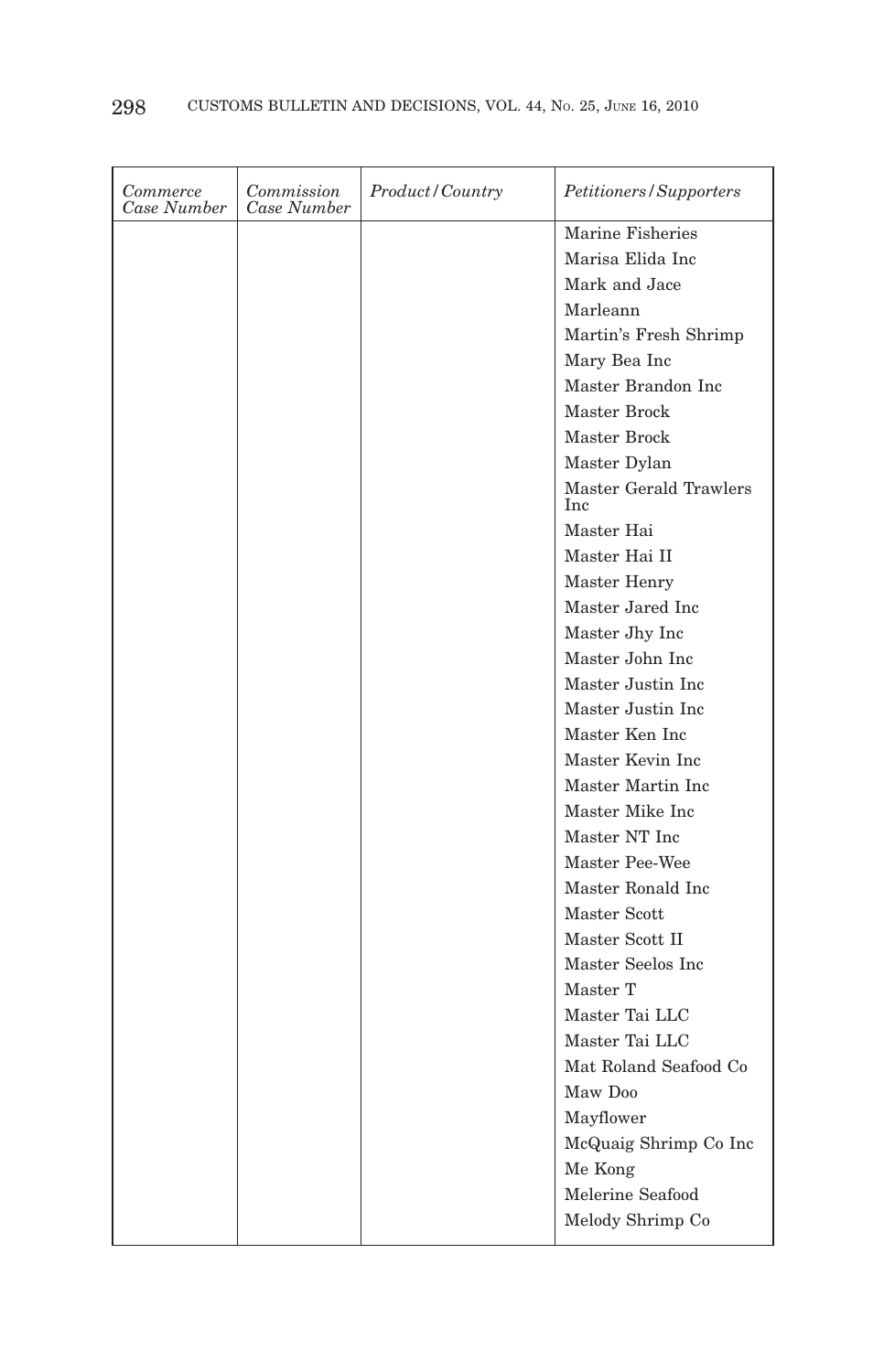| Commerce<br>Case Number | Commission<br>Case Number | <i>Product</i> / Country | Petitioners/Supporters                                         |
|-------------------------|---------------------------|--------------------------|----------------------------------------------------------------|
|                         |                           |                          | Mer Shrimp Inc                                                 |
|                         |                           |                          | Michael Lynn                                                   |
|                         |                           |                          | Michael Nguyen                                                 |
|                         |                           |                          | Michael Saturday's<br>Fresh Every Day South<br>Carolina Shrimp |
|                         |                           |                          | Mickey Nelson Net Shop                                         |
|                         |                           |                          | Mickey's Net                                                   |
|                         |                           |                          | Midnight Prowler                                               |
|                         |                           |                          | Mike's Seafood Inc.                                            |
|                         |                           |                          | Miley's Seafood Inc                                            |
|                         |                           |                          | Militello and Son Inc                                          |
|                         |                           |                          | Miller & Son Seafood Inc                                       |
|                         |                           |                          | Miller Fishing                                                 |
|                         |                           |                          | Milliken & Son's                                               |
|                         |                           |                          | Milton J Dufrene and<br>Son Inc                                |
|                         |                           |                          | Milton Yopp - Capt'n<br>Nathan & Thomas Win-<br>field          |
|                         |                           |                          | Minh & Liem Doan                                               |
|                         |                           |                          | Mis Quynh Chi II                                               |
|                         |                           |                          | Miss Adrianna Inc                                              |
|                         |                           |                          | Miss Alice Inc                                                 |
|                         |                           |                          | Miss Ann Inc                                                   |
|                         |                           |                          | Miss Ann Inc                                                   |
|                         |                           |                          | Miss Ashleigh                                                  |
|                         |                           |                          | Miss Ashleigh Inc                                              |
|                         |                           |                          | Miss Barbara                                                   |
|                         |                           |                          | Miss Barbara Inc                                               |
|                         |                           |                          | Miss Bernadette A Inc                                          |
|                         |                           |                          | Miss Bertha (M/V)                                              |
|                         |                           |                          | Miss Beverly Kay                                               |
|                         |                           |                          | Miss Brenda                                                    |
|                         |                           |                          | Miss Candace                                                   |
|                         |                           |                          | Miss Candace Nicole Inc                                        |
|                         |                           |                          | Miss Carla Jean Inc                                            |
|                         |                           |                          | Miss Caroline Inc                                              |
|                         |                           |                          | Miss Carolyn Louise Inc                                        |
|                         |                           |                          | Miss Caylee                                                    |
|                         |                           |                          | Miss Charlotte Inc                                             |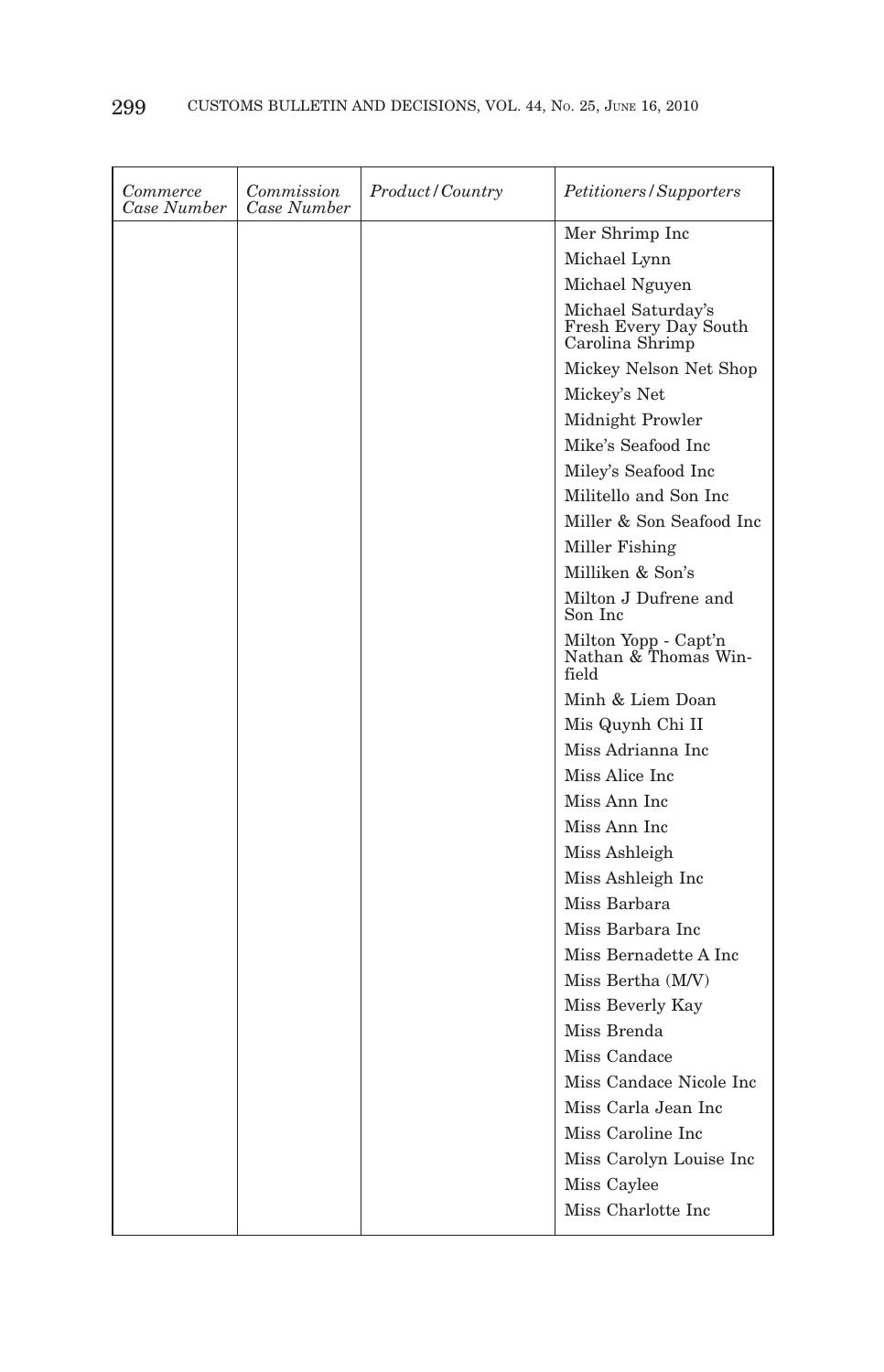| Commerce<br>Case Number | Commission<br>Case Number | Product/Country | Petitioners/Supporters            |
|-------------------------|---------------------------|-----------------|-----------------------------------|
|                         |                           |                 | Miss Christine III                |
|                         |                           |                 | Miss Cleda Jo Inc                 |
|                         |                           |                 | Miss Courtney Inc                 |
|                         |                           |                 | Miss Courtney Inc                 |
|                         |                           |                 | Miss Cynthia                      |
|                         |                           |                 | Miss Danielle Gulf<br>Trawler Inc |
|                         |                           |                 | Miss Danielle LLC                 |
|                         |                           |                 | Miss Dawn                         |
|                         |                           |                 | Miss Ellie Inc                    |
|                         |                           |                 | Miss Fave LLC                     |
|                         |                           |                 | Miss Fina Inc                     |
|                         |                           |                 | Miss Georgia Inc                  |
|                         |                           |                 | Miss Hannah                       |
|                         |                           |                 | Miss Hannah Inc                   |
|                         |                           |                 | Miss Hazel Inc                    |
|                         |                           |                 | Miss Hilary Inc                   |
|                         |                           |                 | Miss Jennifer Inc                 |
|                         |                           |                 | Miss Joanna Inc                   |
|                         |                           |                 | Miss Julia                        |
|                         |                           |                 | Miss Kandy Tran LLC               |
|                         |                           |                 | Miss Kandy Tran LLC               |
|                         |                           |                 | Miss Karen                        |
|                         |                           |                 | Miss Kathi Inc                    |
|                         |                           |                 | Miss Kathy                        |
|                         |                           |                 | Miss Kaylyn LLC                   |
|                         |                           |                 | Miss Khayla                       |
|                         |                           |                 | Miss Lil                          |
|                         |                           |                 | Miss Lillie Inc                   |
|                         |                           |                 | Miss Liz Inc                      |
|                         |                           |                 | Miss Loraine                      |
|                         |                           |                 | Miss Loraine Inc                  |
|                         |                           |                 | Miss Lori Dawn IV Inc             |
|                         |                           |                 | Miss Lori Dawn V Inc              |
|                         |                           |                 | Miss Lori Dawn VI Inc.            |
|                         |                           |                 | Miss Lori Dawn VII Inc            |
|                         |                           |                 | Miss Lorie Inc                    |
|                         |                           |                 | Miss Luana D Shrimp<br>Co         |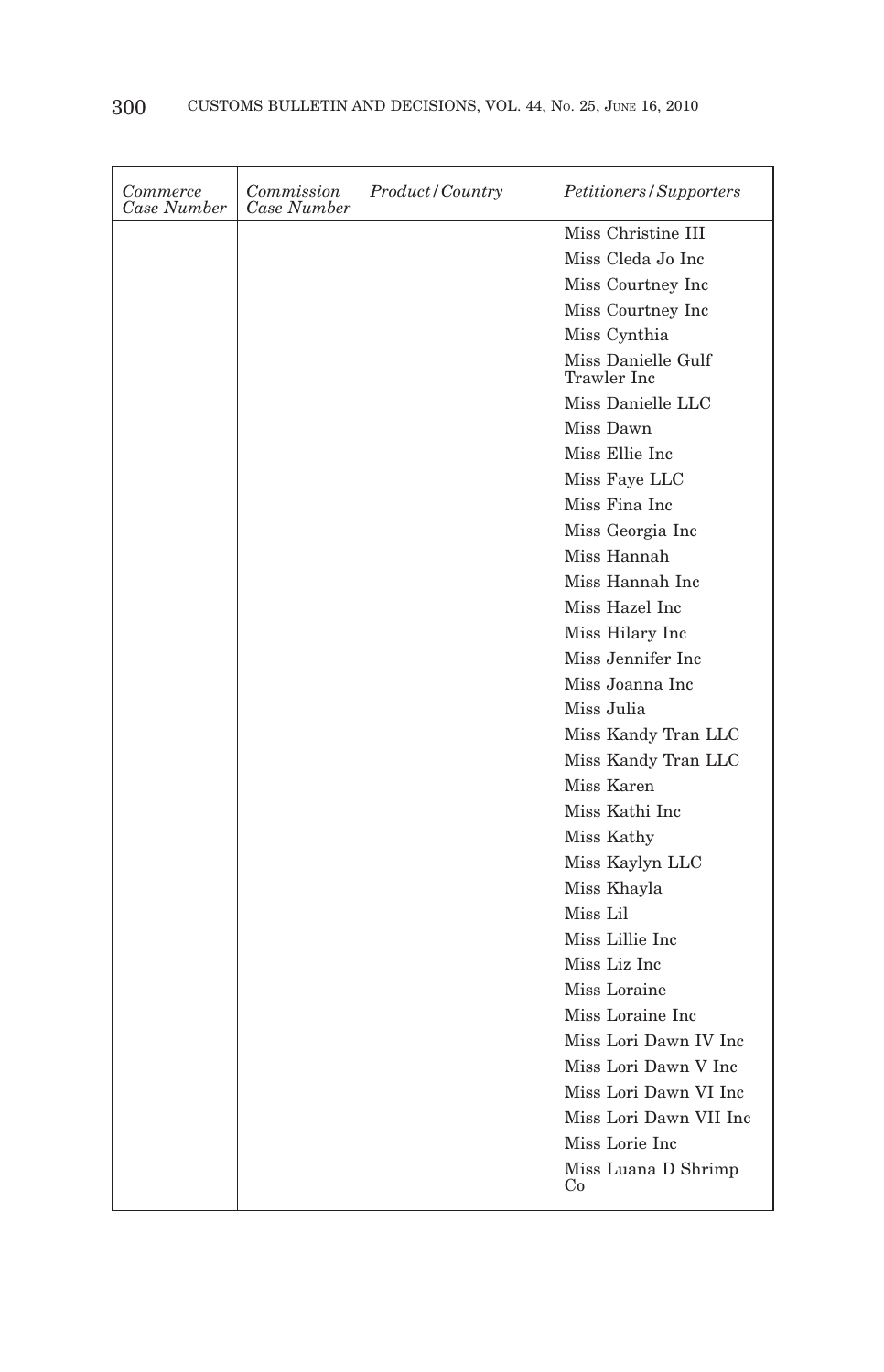| Commerce<br>Case Number | Commission<br>Case Number | Product/Country | Petitioners/Supporters    |
|-------------------------|---------------------------|-----------------|---------------------------|
|                         |                           |                 | Miss Luana D Shrimp<br>Co |
|                         |                           |                 | Miss Madeline Inc         |
|                         |                           |                 | Miss Madison              |
|                         |                           |                 | Miss Marie                |
|                         |                           |                 | Miss Marie Inc            |
|                         |                           |                 | Miss Marilyn Louis Inc    |
|                         |                           |                 | Miss Marilyn Louise       |
|                         |                           |                 | Miss Marilyn Louise Inc   |
|                         |                           |                 | Miss Marissa Inc          |
|                         |                           |                 | Miss Martha Inc           |
|                         |                           |                 | Miss Martha Inc           |
|                         |                           |                 | Miss Mary T               |
|                         |                           |                 | Miss Myle                 |
|                         |                           |                 | Miss Narla                |
|                         |                           |                 | Miss Nicole               |
|                         |                           |                 | Miss Nicole Inc           |
|                         |                           |                 | Miss Plum Inc             |
|                         |                           |                 | Miss Quynh Anh I          |
|                         |                           |                 | Miss Quynh Anh I LLC      |
|                         |                           |                 | Miss Quynh Anh II LLC     |
|                         |                           |                 | Miss Redemption LLC       |
|                         |                           |                 | Miss Rhianna Inc          |
|                         |                           |                 | Miss Sambath              |
|                         |                           |                 | Miss Sandra II            |
|                         |                           |                 | Miss Sara Ann             |
|                         |                           |                 | Miss Savannah             |
|                         |                           |                 | Miss Savannah II          |
|                         |                           |                 | Miss Soriya               |
|                         |                           |                 | Miss Suzanne              |
|                         |                           |                 | Miss Sylvia               |
|                         |                           |                 | Miss Than                 |
|                         |                           |                 | Miss Thom                 |
|                         |                           |                 | Miss Thom Inc             |
|                         |                           |                 | Miss Tina Inc             |
|                         |                           |                 | Miss Trinh Trinh          |
|                         |                           |                 | Miss Trisha Inc           |
|                         |                           |                 | Miss Trisha Inc           |
|                         |                           |                 | Miss Verna Inc            |
|                         |                           |                 | Miss Vicki                |
|                         |                           |                 |                           |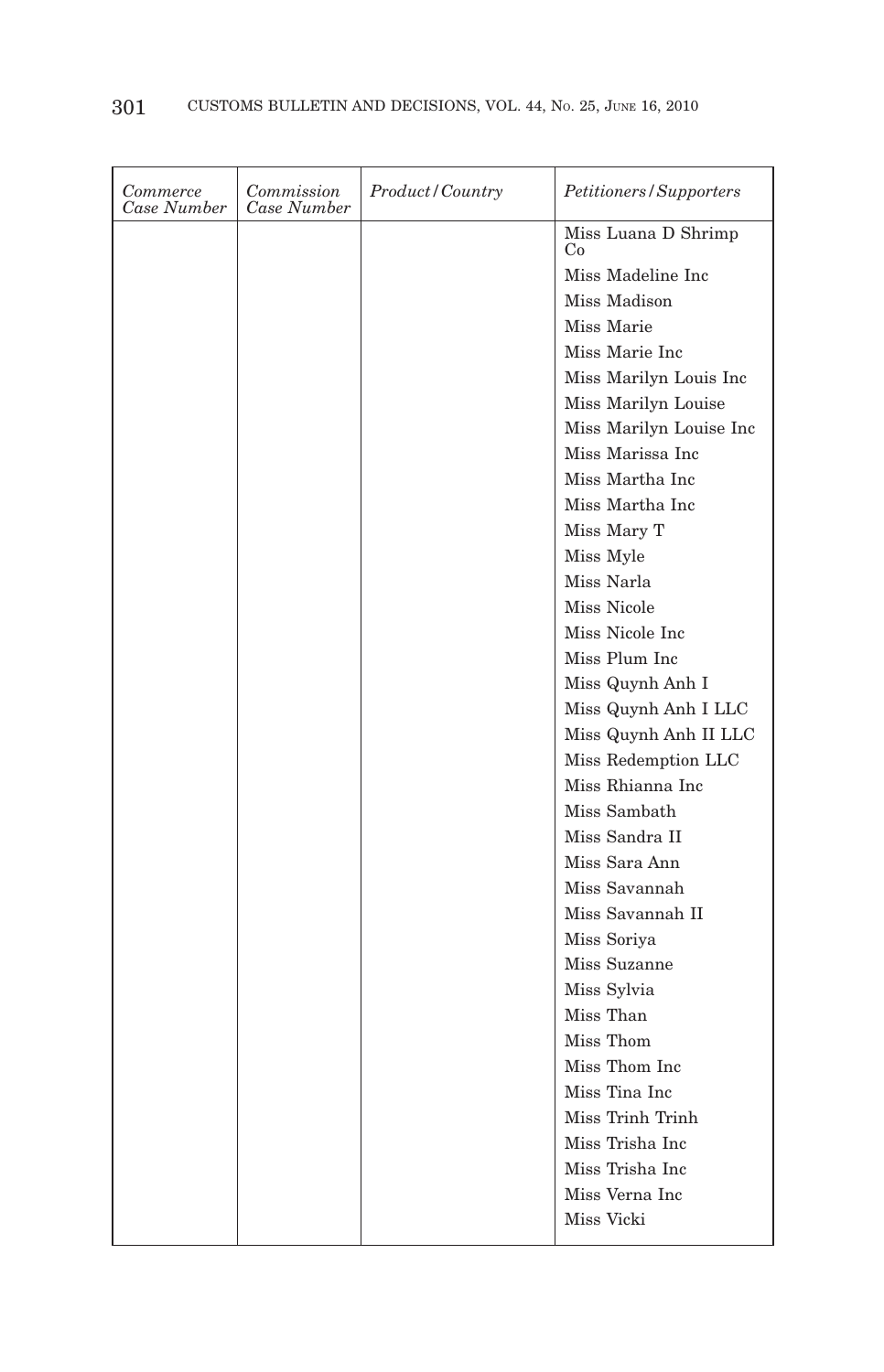| Commerce<br>Case Number | Commission<br>Case Number | Product/Country | Petitioners/Supporters      |
|-------------------------|---------------------------|-----------------|-----------------------------|
|                         |                           |                 | Miss Victoria Inc           |
|                         |                           |                 | Miss Vivian Inc             |
|                         |                           |                 | Miss WillaDean              |
|                         |                           |                 | Miss Winnie Inc             |
|                         |                           |                 | Miss Yvette Inc.            |
|                         |                           |                 | Miss Yvonne                 |
|                         |                           |                 | Misty Morn Eat              |
|                         |                           |                 | Misty Star                  |
|                         |                           |                 | MJM Seafood Inc             |
|                         |                           |                 | M'M Shrimp Co Inc           |
|                         |                           |                 | Mom & Dad Inc               |
|                         |                           |                 | Mona-Dianne Seafood         |
|                         |                           |                 | Montha Sok and Tan No<br>Le |
|                         |                           |                 | Moon River Inc              |
|                         |                           |                 | Moon Tillett Fish Co Inc    |
|                         |                           |                 | Moonlight                   |
|                         |                           |                 | Moonlight Mfg               |
|                         |                           |                 | Moore Trawlers Inc          |
|                         |                           |                 | Morgan Creek Seafood        |
|                         |                           |                 | Morgan Rae Inc              |
|                         |                           |                 | Morning Star                |
|                         |                           |                 | Morrison Seafood            |
|                         |                           |                 | Mother Cabrini              |
|                         |                           |                 | Mother Teresa Inc.          |
|                         |                           |                 | Mr & Mrs Inc                |
|                         |                           |                 | Mr & Mrs Inc                |
|                         |                           |                 | Mr Coolly                   |
|                         |                           |                 | Mr Fox                      |
|                         |                           |                 | Mr Fox                      |
|                         |                           |                 | Mr G                        |
|                         |                           |                 | Mr Gaget LLC                |
|                         |                           |                 | Mr Henry                    |
|                         |                           |                 | Mr Natural Inc              |
|                         |                           |                 | Mr Neil                     |
|                         |                           |                 | Mr Phil T Inc               |
|                         |                           |                 | Mr Sea Inc                  |
|                         |                           |                 | Mr Verdin Inc               |
|                         |                           |                 | Mr Williams                 |
|                         |                           |                 | Mrs Judy Too                |
|                         |                           |                 |                             |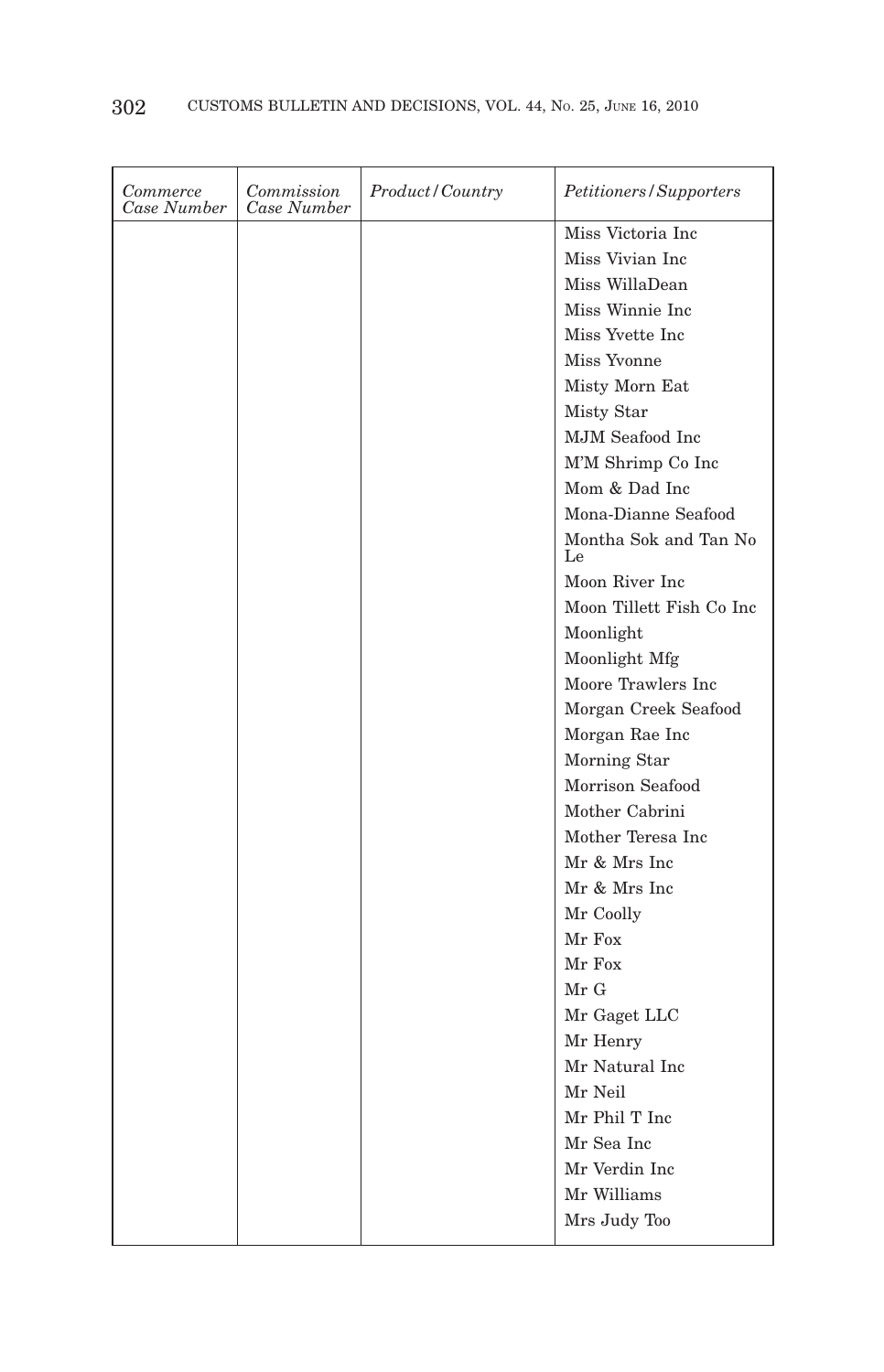| Commerce<br>Case Number | Commission<br>Case Number | <i>Product/Country</i> | <i>Petitioners/Supporters</i>      |
|-------------------------|---------------------------|------------------------|------------------------------------|
|                         |                           |                        | Mrs Tina Lan Inc                   |
|                         |                           |                        | Ms Alva Inc                        |
|                         |                           |                        | Ms An                              |
|                         |                           |                        | My Angel II                        |
|                         |                           |                        | My Blues                           |
|                         |                           |                        | My Dad Whitney Inc                 |
|                         |                           |                        | My Girls LLC                       |
|                         |                           |                        | My Thi Tran Inc                    |
|                         |                           |                        | My Three Sons Inc                  |
|                         |                           |                        | My V Le Inc                        |
|                         |                           |                        | My-Le Thi Nguyen                   |
|                         |                           |                        | Myron A Smith Inc                  |
|                         |                           |                        | Nancy Joy                          |
|                         |                           |                        | Nancy Joy Inc                      |
|                         |                           |                        | Nancy Joy Inc                      |
|                         |                           |                        | Nanny Granny Inc                   |
|                         |                           |                        | Nanny Kat Seafood LLC              |
|                         |                           |                        | Napolean Seafoods                  |
|                         |                           |                        | Napoleon II                        |
|                         |                           |                        | Napoleon Seafood                   |
|                         |                           |                        | Napoleon SF                        |
|                         |                           |                        | Naquin's Seafood                   |
|                         |                           |                        | Nautilus LLC                       |
|                         |                           |                        | Nelma Y Lane                       |
|                         |                           |                        | Nelson and Son                     |
|                         |                           |                        | Nelson Trawlers Inc                |
|                         |                           |                        | Nelson's Quality Shrimp<br>Company |
|                         |                           |                        | Nevgulmarco Co Inc                 |
|                         |                           |                        | New Deal Comm Fishing              |
|                         |                           |                        | New Way Inc                        |
|                         |                           |                        | Nguyen Day Van                     |
|                         |                           |                        | Nguyen Express                     |
|                         |                           |                        | Nguyen Int'l Enterprises<br>Inc    |
|                         |                           |                        | Nguyen Shipping Inc                |
|                         |                           |                        | <b>NHU UYEN</b>                    |
|                         |                           |                        | Night Moves of Cut Off<br>Inc      |
|                         |                           |                        | Night Shift LLC                    |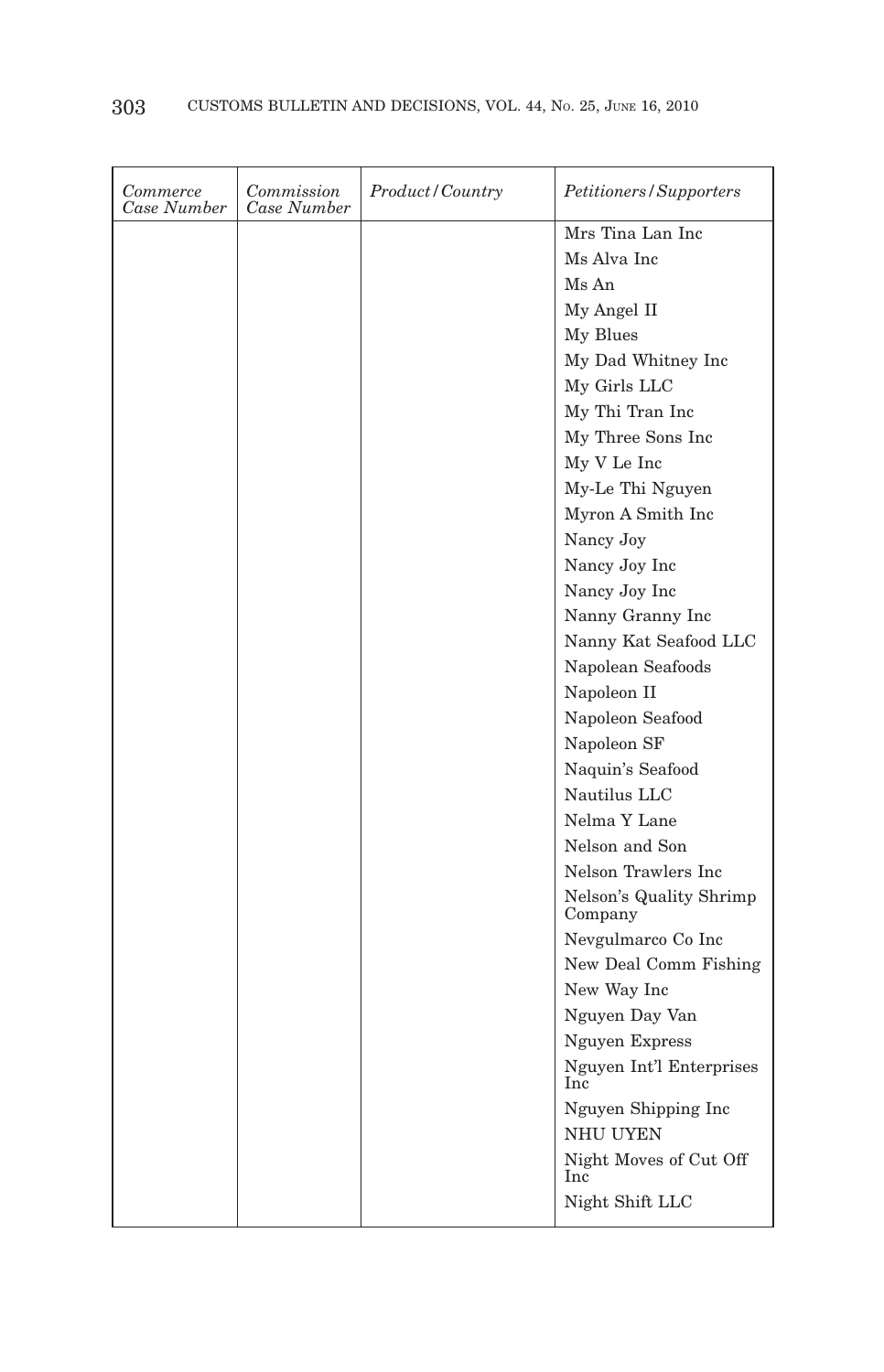| Commerce<br>Case Number | Commission<br>Case Number | Product/Country | Petitioners/Supporters                  |
|-------------------------|---------------------------|-----------------|-----------------------------------------|
|                         |                           |                 | Night Star                              |
|                         |                           |                 | North Point Trawlers Inc                |
|                         |                           |                 | North Point Trawlers Inc                |
|                         |                           |                 | Nuestra Cruz Inc                        |
|                         |                           |                 | Nunez Seafood                           |
|                         |                           |                 | Oasis                                   |
|                         |                           |                 | Ocean Bird Inc                          |
|                         |                           |                 | Ocean Breeze Inc.                       |
|                         |                           |                 | Ocean Breeze Inc                        |
|                         |                           |                 | Ocean City Corp                         |
|                         |                           |                 | Ocean Emperor Inc                       |
|                         |                           |                 | Ocean Harvest Whole-<br>sale Inc        |
|                         |                           |                 | Ocean Pride Seafood Inc                 |
|                         |                           |                 | Ocean Seafood                           |
|                         |                           |                 | Ocean Select Seafood<br>LLC             |
|                         |                           |                 | Ocean Springs Seafood<br>Market Inc     |
|                         |                           |                 | Ocean Wind Inc                          |
|                         |                           |                 | Oceanica Cruz Inc                       |
|                         |                           |                 | Odin LLC                                |
|                         |                           |                 | Old Maw Inc                             |
|                         |                           |                 | Ole Holbrook's Fresh<br>Fish Market LLC |
|                         |                           |                 | Ole Nelle                               |
|                         |                           |                 | One Stop Bait & Ice                     |
|                         |                           |                 | Open Sea Inc                            |
|                         |                           |                 | Orage Enterprises Inc                   |
|                         |                           |                 | Orn Roeum Shrimping                     |
|                         |                           |                 | Otis Cantrelle Jr                       |
|                         |                           |                 | Otis M Lee Jr                           |
|                         |                           |                 | Owens Shrimping                         |
|                         |                           |                 | Palmetto Seafood Inc                    |
|                         |                           |                 | Papa Rod Inc                            |
|                         |                           |                 | Papa T                                  |
|                         |                           |                 | Pappy Inc                               |
|                         |                           |                 | Pappy's Gold                            |
|                         |                           |                 | Parfait Enterprises Inc                 |
|                         |                           |                 | Paris/Asia                              |
|                         |                           |                 | Parramore Inc                           |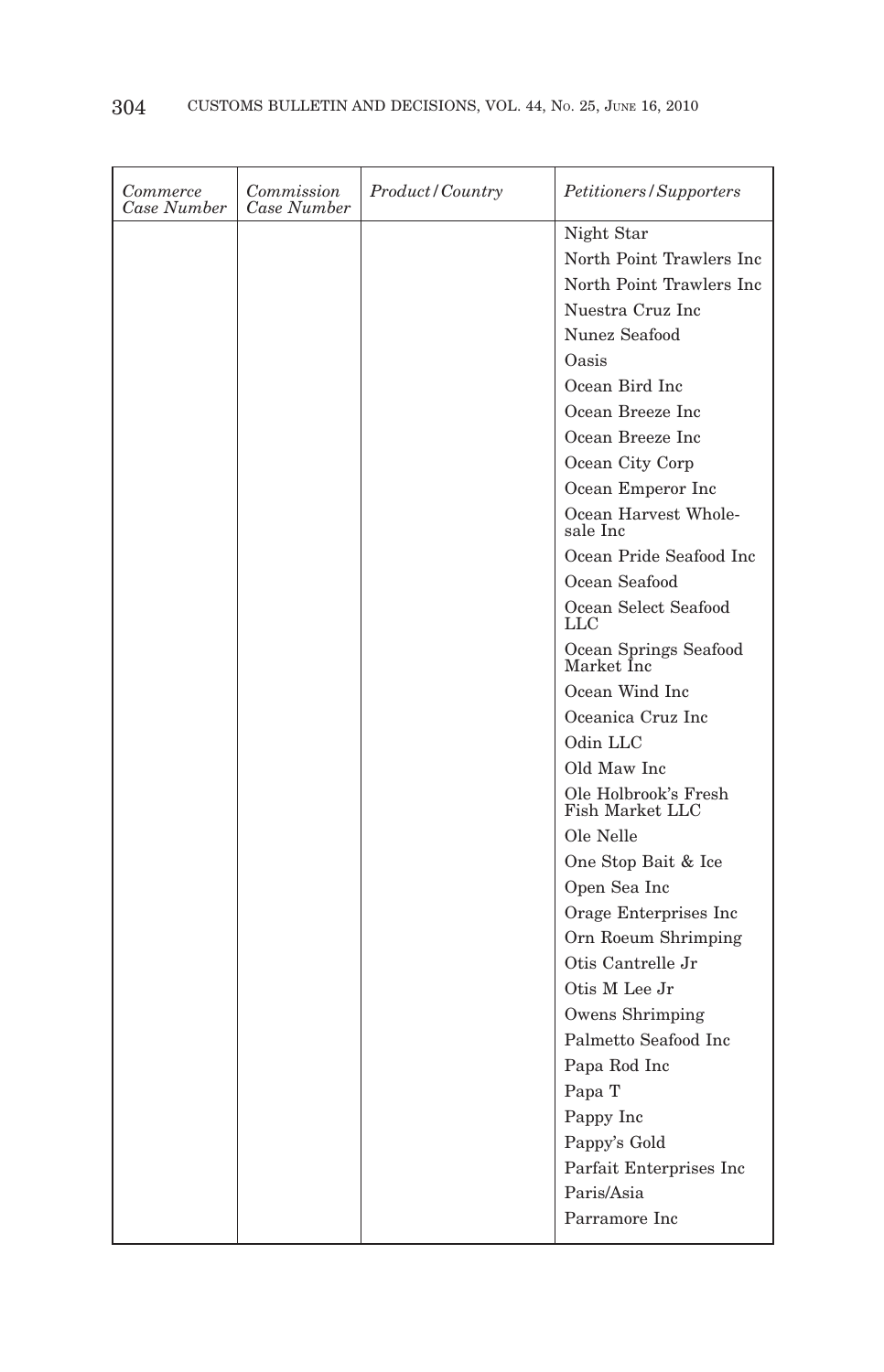| Commerce<br>Case Number | Commission<br>Case Number | <i>Product/Country</i> | Petitioners/Supporters                  |
|-------------------------|---------------------------|------------------------|-----------------------------------------|
|                         |                           |                        | Parrish Shrimping Inc                   |
|                         |                           |                        | Pascagoula Ice & Freezer<br>Co Inc      |
|                         |                           |                        | Pat-Lin Enterprises Inc                 |
|                         |                           |                        | Patricia Foret                          |
|                         |                           |                        | Patrick Sutton Inc.                     |
|                         |                           |                        | Patty Trish Inc                         |
|                         |                           |                        | Paul Piazza and Son Inc                 |
|                         |                           |                        | Paw Paw Allen                           |
|                         |                           |                        | Paw Paw Pride Inc                       |
|                         |                           |                        | Pearl Inc dba Indian<br>Ridge Shrimp Co |
|                         |                           |                        | Pei Gratia Inc                          |
|                         |                           |                        | Pelican Point Seafood<br>Inc            |
|                         |                           |                        | Penny V LLC                             |
|                         |                           |                        | Perlita Inc.                            |
|                         |                           |                        | Perseverance I LLC                      |
|                         |                           |                        | Pete & Queenie Inc                      |
|                         |                           |                        | Phat Le and Le Tran                     |
|                         |                           |                        | Phi Long Inc                            |
|                         |                           |                        | Phi-Ho LLC                              |
|                         |                           |                        | Pip's Place Marina Inc                  |
|                         |                           |                        | Plaisance Trawlers Inc.                 |
|                         |                           |                        | Plata Cruz Inc                          |
|                         |                           |                        | Poc-Tal Trawlers Inc                    |
|                         |                           |                        | Pointe-Aux-Chene Ma-<br>rina            |
|                         |                           |                        | Pontchautrain Blue Crab                 |
|                         |                           |                        | Pony Express                            |
|                         |                           |                        | Poppee                                  |
|                         |                           |                        | Poppy's Pride Seafood                   |
|                         |                           |                        | Port Bolivar Fisheries<br>Inc           |
|                         |                           |                        | Port Marine Supplies                    |
|                         |                           |                        | Port Royal Seafood Inc                  |
|                         |                           |                        | Poteet Seafood Co Inc                   |
|                         |                           |                        | Potter Boats Inc                        |
|                         |                           |                        | Price Seafood Inc                       |
|                         |                           |                        | Prince of Tides                         |
|                         |                           |                        | Princess Ashley Inc                     |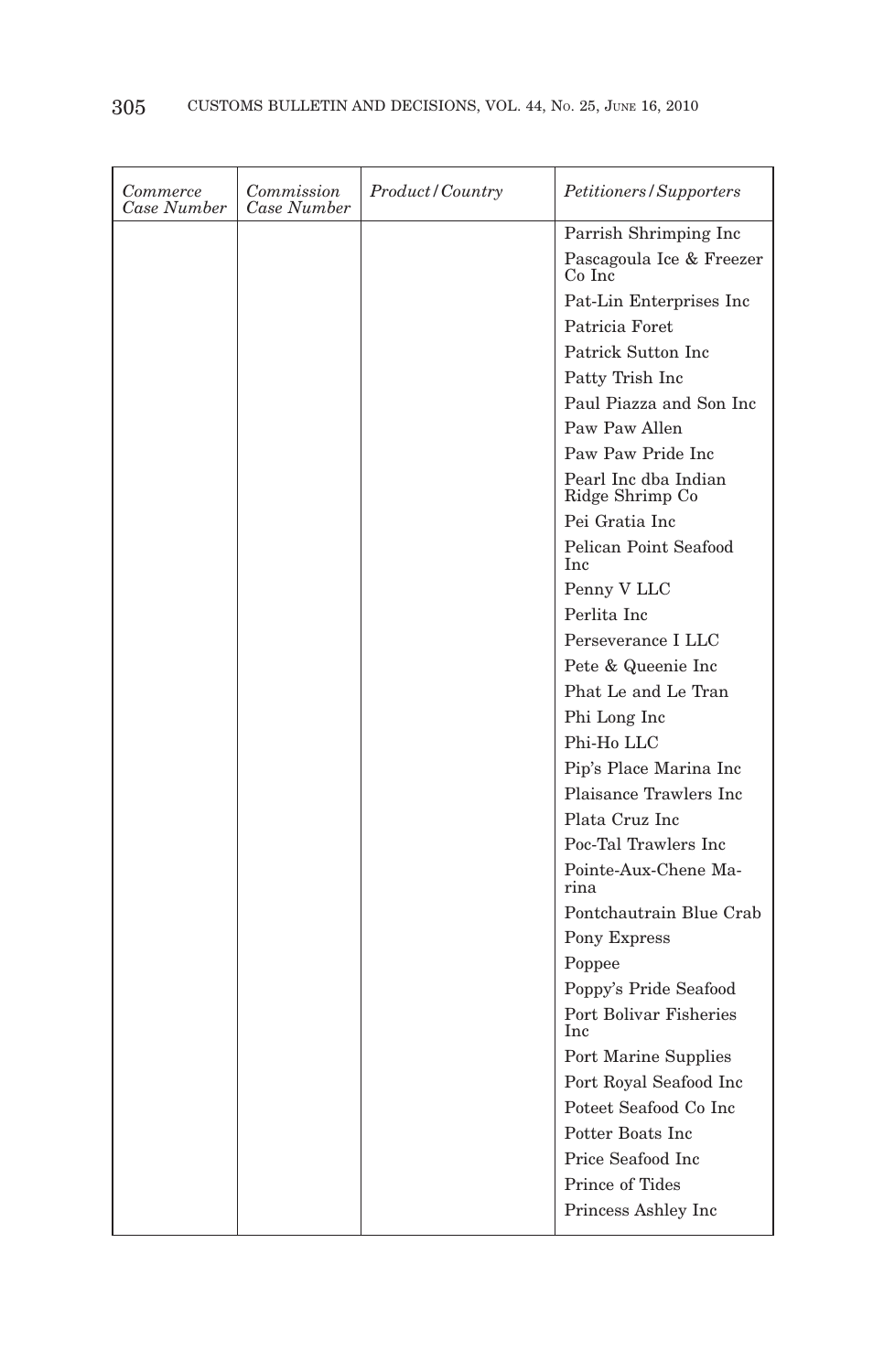| Commerce<br>Case Number | Commission<br>Case Number | Product/Country | Petitioners/Supporters             |
|-------------------------|---------------------------|-----------------|------------------------------------|
|                         |                           |                 | Princess Celine Inc                |
|                         |                           |                 | Princess Cindy Inc                 |
|                         |                           |                 | Princess Lorie LLC                 |
|                         |                           |                 | Princess Mary Inc                  |
|                         |                           |                 | Prosperity                         |
|                         |                           |                 | PT Fisheries Inc.                  |
|                         |                           |                 | Punch's Seafood Mkt.               |
|                         |                           |                 | Purata Trawlers Inc.               |
|                         |                           |                 | Pursuer Inc.                       |
|                         |                           |                 | <b>Quality Seafood</b>             |
|                         |                           |                 | Quang Minh II Inc                  |
|                         |                           |                 | Queen Lily Inc                     |
|                         |                           |                 | Queen Mary                         |
|                         |                           |                 | Queen Mary Inc                     |
|                         |                           |                 | Quinta Cruz Inc                    |
|                         |                           |                 | Quoc Bao Inc                       |
|                         |                           |                 | Quynh NHU Inc                      |
|                         |                           |                 | Quynh Nhu Inc                      |
|                         |                           |                 | R & J Inc                          |
|                         |                           |                 | R & K Fisheries LLC                |
|                         |                           |                 | R & L Shrimp Inc                   |
|                         |                           |                 | R & P Fisheries                    |
|                         |                           |                 | R & R Bait/Seafood                 |
|                         |                           |                 | R & S Shrimping                    |
|                         |                           |                 | R & T Atocha LLC                   |
|                         |                           |                 | R&D Seafood                        |
|                         |                           |                 | R&K Fisheries LLC                  |
|                         |                           |                 | R&R Seafood                        |
|                         |                           |                 | RA Lesso Brokerage Co<br>Inc       |
|                         |                           |                 | RA Lesso Seafood Co Inc            |
|                         |                           |                 | Rachel-Jade                        |
|                         |                           |                 | Ralph Lee Thomas Jr                |
|                         |                           |                 | Ralph W Jones                      |
|                         |                           |                 | Ramblin Man Inc                    |
|                         |                           |                 | Ranchero Trawlers Inc              |
|                         |                           |                 | Randall J Pinell Inc               |
|                         |                           |                 | Randall J Pinell Inc               |
|                         |                           |                 | Randall K and Melissa B<br>Richard |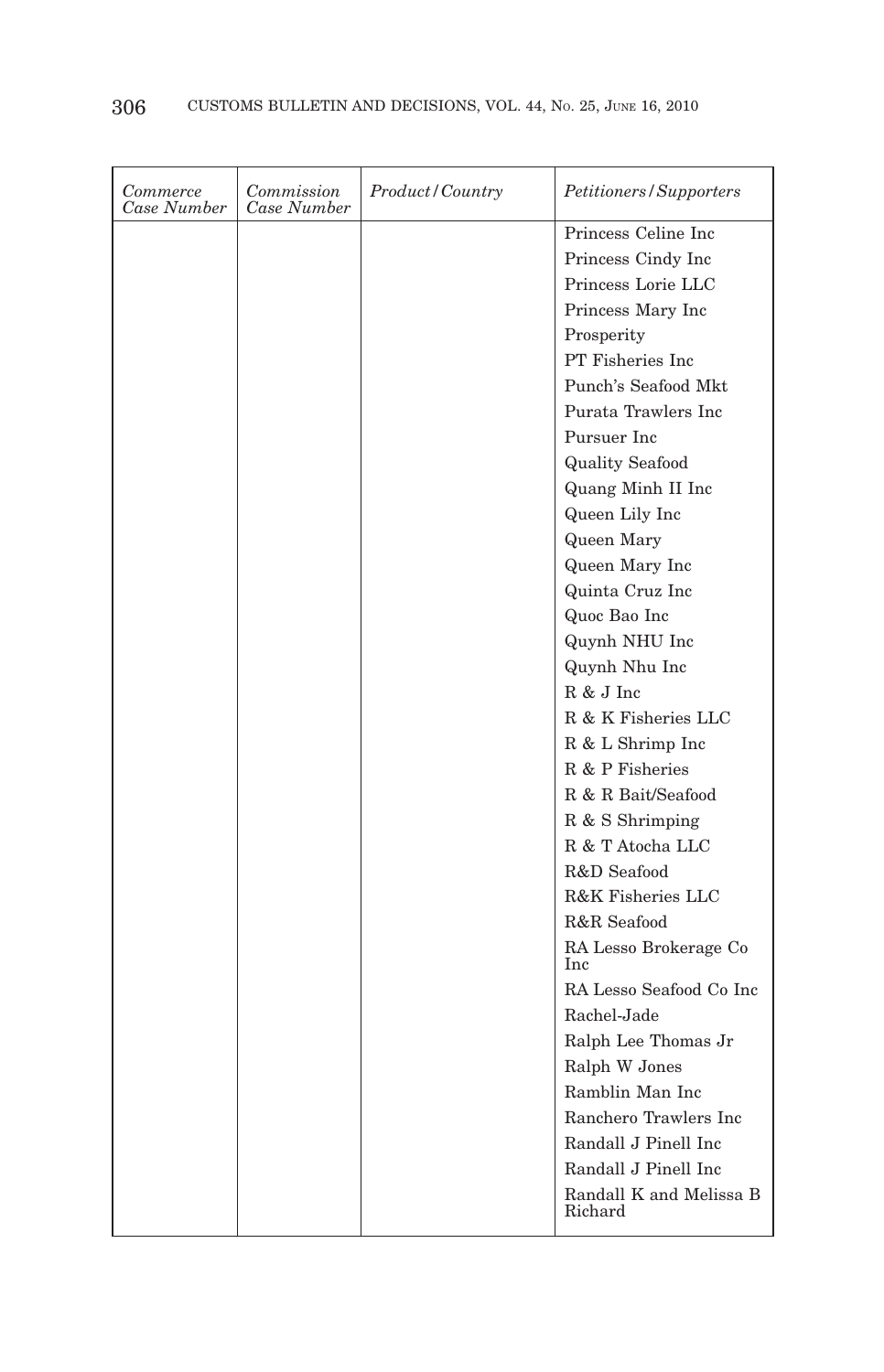| Commerce<br>Case Number | Commission<br>Case Number | Product/Country | Petitioners/Supporters            |
|-------------------------|---------------------------|-----------------|-----------------------------------|
|                         |                           |                 | Randall Pinell                    |
|                         |                           |                 | Randy Boy Inc                     |
|                         |                           |                 | Randy Boy Inc                     |
|                         |                           |                 | Rang Dong                         |
|                         |                           |                 | Raul L Castellanos                |
|                         |                           |                 | Raul's Seafood                    |
|                         |                           |                 | Raul's Seafood                    |
|                         |                           |                 | Rayda Cheramie Inc                |
|                         |                           |                 | Raymond LeBouef                   |
|                         |                           |                 | RCP Seafood I II III              |
|                         |                           |                 | RDR Shrimp Inc                    |
|                         |                           |                 | Reagan's Seafood                  |
|                         |                           |                 | Rebecca Shrimp Co Inc             |
|                         |                           |                 | Rebel Seafood                     |
|                         |                           |                 | Regulus                           |
|                         |                           |                 | Rejimi Inc                        |
|                         |                           |                 | Reno's Sea Food                   |
|                         |                           |                 | Res Vessel                        |
|                         |                           |                 | Reyes Trawlers Inc                |
|                         |                           |                 | Rick's Seafood Inc                |
|                         |                           |                 | Ricky B LLC                       |
|                         |                           |                 | Ricky G Inc                       |
|                         |                           |                 | Riffle Seafood                    |
|                         |                           |                 | Rigolets Bait & Seafood<br>LLC    |
|                         |                           |                 | Riverside Bait & Tackle           |
|                         |                           |                 | RJ's                              |
|                         |                           |                 | Roatex Ent Inc                    |
|                         |                           |                 | Robanie C Inc                     |
|                         |                           |                 | Robanie C Inc                     |
|                         |                           |                 | Robanie C Inc                     |
|                         |                           |                 | Robert E Landry                   |
|                         |                           |                 | Robert H Schrimpf                 |
|                         |                           |                 | Robert Johnson                    |
|                         |                           |                 | Robert Keenan Seafood             |
|                         |                           |                 | Robert Upton or Terry<br>Upton    |
|                         |                           |                 | Robert White Seafood              |
|                         |                           |                 | Rockin Robbin Fishing<br>Boat Inc |
|                         |                           |                 |                                   |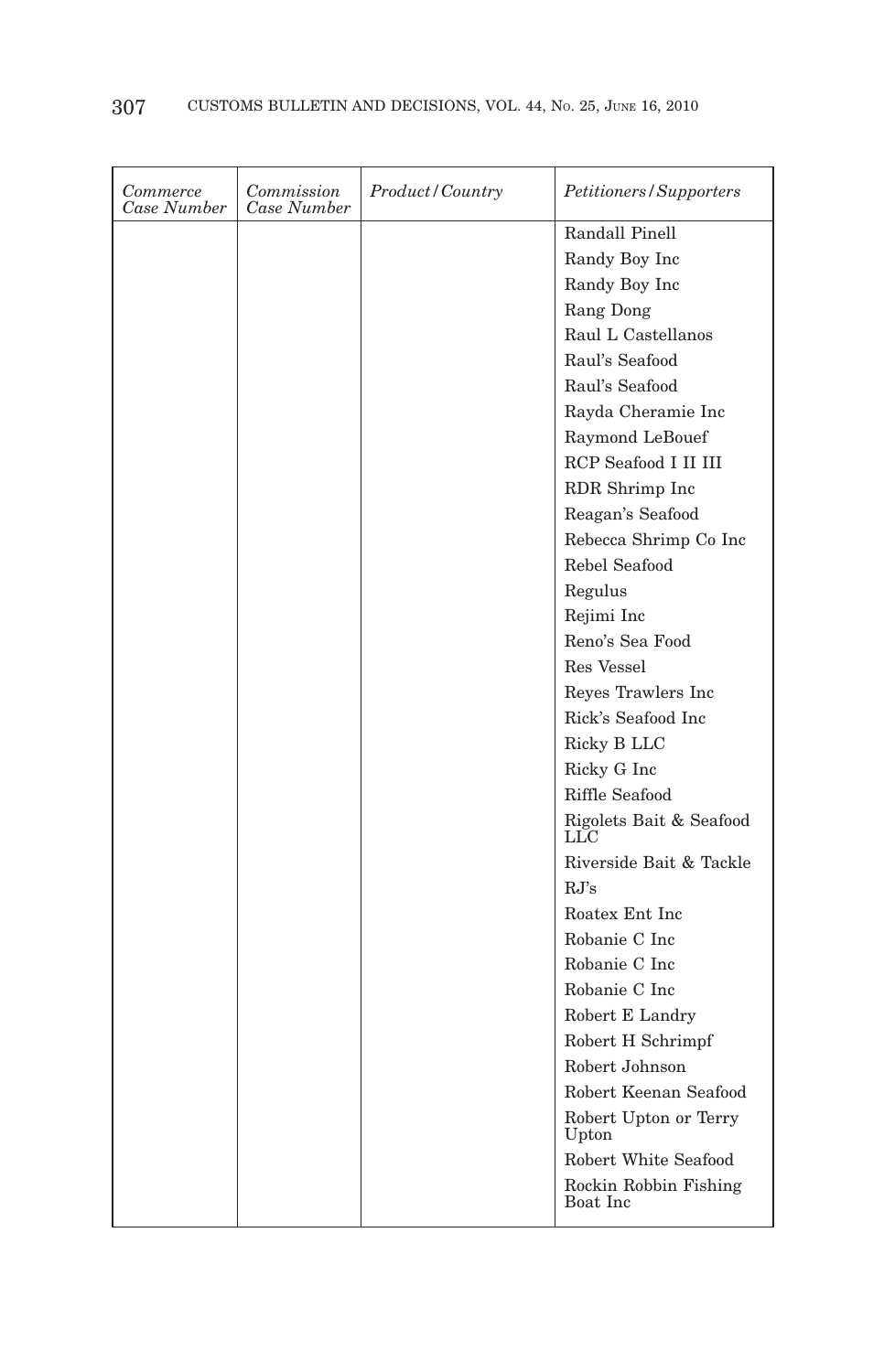| Commerce<br>Case Number | Commission<br>Case Number | Product/Country | Petitioners/Supporters             |
|-------------------------|---------------------------|-----------------|------------------------------------|
|                         |                           |                 | Rodney Hereford Jr                 |
|                         |                           |                 | Rodney Hereford Sr                 |
|                         |                           |                 | Rodney Hereford Sr                 |
|                         |                           |                 | Roger Blanchard Inc                |
|                         |                           |                 | Rolling On Inc                     |
|                         |                           |                 | Romo Inc                           |
|                         |                           |                 | Ronald Louis Anderson<br>.Jr       |
|                         |                           |                 | Rosa Marie Inc                     |
|                         |                           |                 | Rose Island Seafood                |
|                         |                           |                 | RPM Enterprises LLC                |
|                         |                           |                 | Rubi Cruz Inc                      |
|                         |                           |                 | Ruf-N-Redy Inc                     |
|                         |                           |                 | Rutley Boys Inc                    |
|                         |                           |                 | Sadie D Seafood                    |
|                         |                           |                 | Safe Harbour Seafood<br><b>Inc</b> |
|                         |                           |                 | Salina Cruz Inc                    |
|                         |                           |                 | Sally Kim III                      |
|                         |                           |                 | Sally Kim IV                       |
|                         |                           |                 | Sam Snodgrass & Co                 |
|                         |                           |                 | Samaira Inc                        |
|                         |                           |                 | San Dia                            |
|                         |                           |                 | Sand Dollar Inc                    |
|                         |                           |                 | Sandy N                            |
|                         |                           |                 | Sandy O Inc                        |
|                         |                           |                 | Santa Fe Cruz Inc.                 |
|                         |                           |                 | Santa Maria I Inc                  |
|                         |                           |                 | Santa Maria II                     |
|                         |                           |                 | Santa Monica Inc                   |
|                         |                           |                 | Scavanger                          |
|                         |                           |                 | Scooby Inc                         |
|                         |                           |                 | Scooby Inc                         |
|                         |                           |                 | Scottie and Juliette Duf-<br>rene  |
|                         |                           |                 | Scottie and Juliette Duf-<br>rene  |
|                         |                           |                 | Sea Angel                          |
|                         |                           |                 | Sea Angel Inc                      |
|                         |                           |                 | Sea Bastion Inc                    |
|                         |                           |                 | Sea Drifter Inc                    |
|                         |                           |                 |                                    |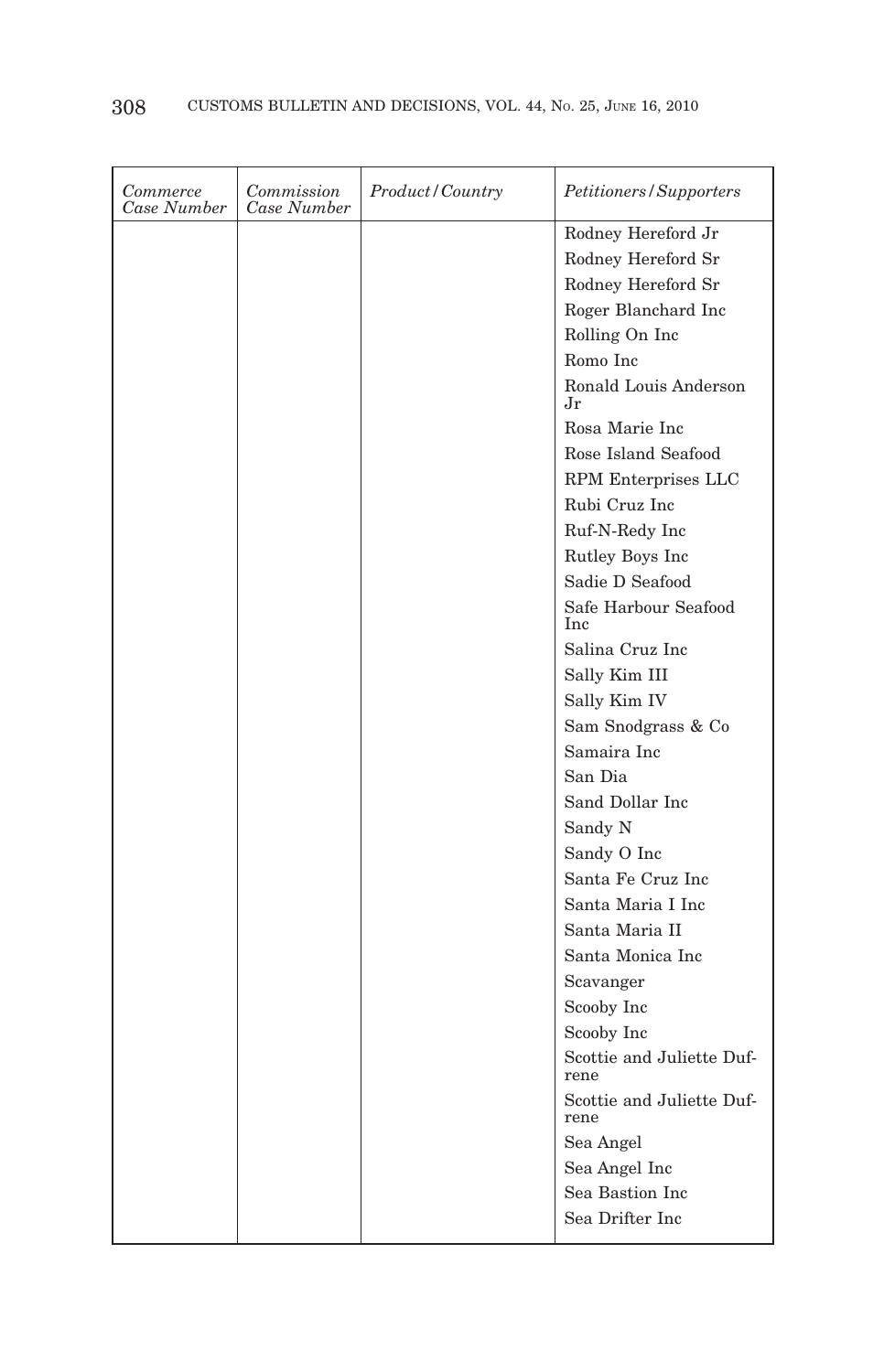| Commerce<br>Case Number | Commission<br>Case Number | <i>Product/Country</i> | Petitioners/Supporters               |
|-------------------------|---------------------------|------------------------|--------------------------------------|
|                         |                           |                        | Sea Durbin Inc                       |
|                         |                           |                        | Sea Eagle                            |
|                         |                           |                        | Sea Eagle Fisheries Inc              |
|                         |                           |                        | Sea Frontier Inc                     |
|                         |                           |                        | Sea Gold Inc                         |
|                         |                           |                        | Sea Gulf Fisheries Inc               |
|                         |                           |                        | Sea Gypsy Inc                        |
|                         |                           |                        | Sea Hawk I Inc                       |
|                         |                           |                        | Sea Horse Fisheries                  |
|                         |                           |                        | Sea Horse Fisheries Inc              |
|                         |                           |                        | Sea King Inc                         |
|                         |                           |                        | Sea Pearl Seafood Com-<br>pany Inc   |
|                         |                           |                        | Sea Queen IV                         |
|                         |                           |                        | Sea Trawlers Inc                     |
|                         |                           |                        | Sea World                            |
|                         |                           |                        | Seabrook Seafood Inc.                |
|                         |                           |                        | Seabrook Seafood Inc.                |
|                         |                           |                        | Seafood & Us Inc                     |
|                         |                           |                        | Seaman's Magic Inc                   |
|                         |                           |                        | Seaman's Magic Inc                   |
|                         |                           |                        | Seaside Seafood Inc                  |
|                         |                           |                        | Seaweed 2000                         |
|                         |                           |                        | Seawolf Seafood                      |
|                         |                           |                        | Second Generation Sea-<br>food       |
|                         |                           |                        | Shark Co Seafood Inter<br><b>Inc</b> |
|                         |                           |                        | Sharon - Ali Michelle Inc            |
|                         |                           |                        | Shelby & Barbara Sea-<br>food        |
|                         |                           |                        | Shelby & Barbara Sea-<br>food        |
|                         |                           |                        | Shelia Marie LLC                     |
|                         |                           |                        | Shell Creek Seafood Inc              |
|                         |                           |                        | <b>Shirley Elaine</b>                |
|                         |                           |                        | Shirley Girl LLC                     |
|                         |                           |                        | Shrimp Boat Patrice                  |
|                         |                           |                        | Shrimp Boating Inc                   |
|                         |                           |                        | <b>Shrimp Express</b>                |
|                         |                           |                        | Shrimp Man                           |
|                         |                           |                        |                                      |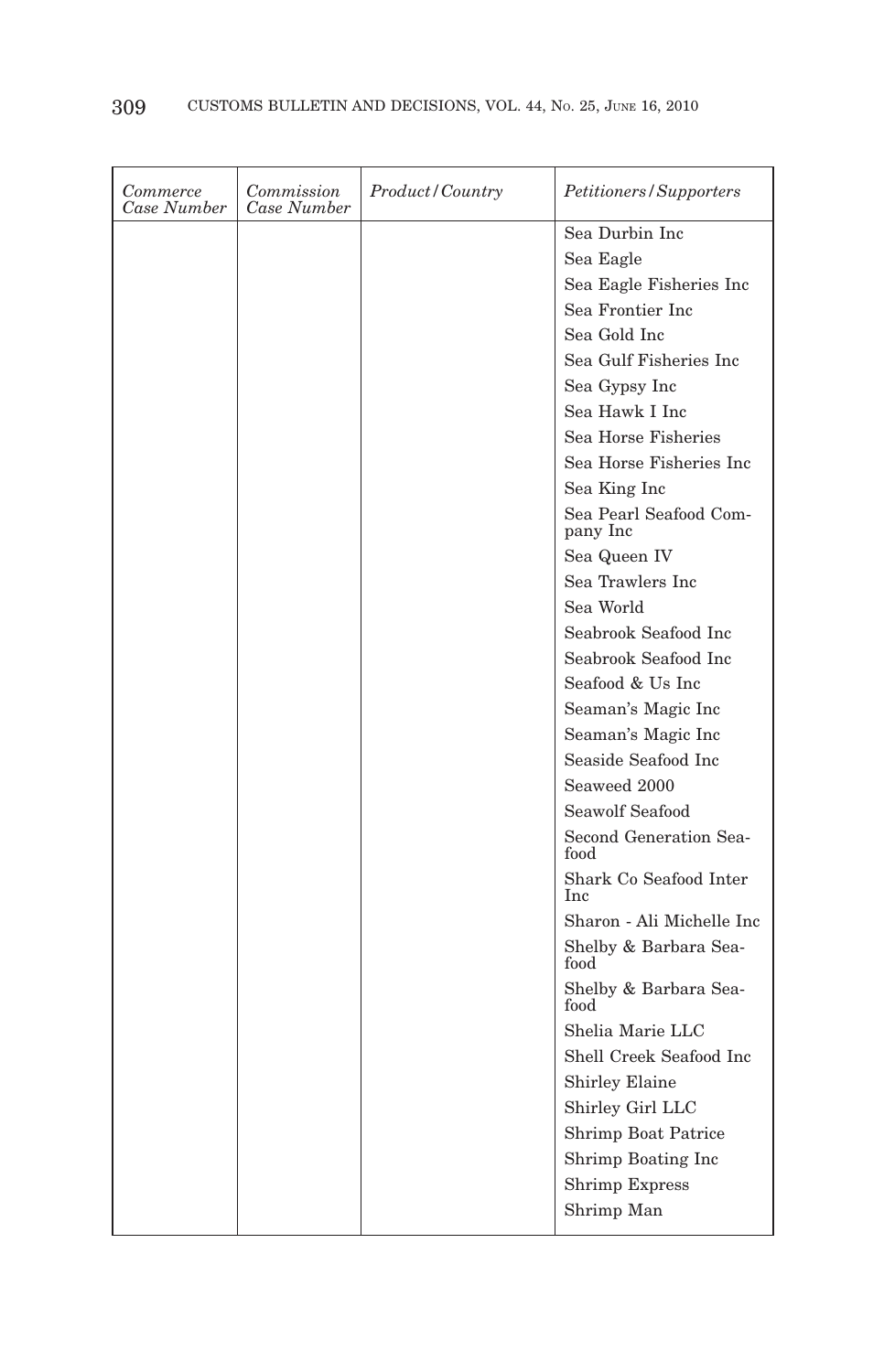| Commerce<br>Case Number | Commission<br>Case Number | Product/Country | Petitioners/Supporters                                 |
|-------------------------|---------------------------|-----------------|--------------------------------------------------------|
|                         |                           |                 | Shrimp Networks Inc                                    |
|                         |                           |                 | Shrimp Trawler                                         |
|                         |                           |                 | Shrimper                                               |
|                         |                           |                 | Shrimper                                               |
|                         |                           |                 | Shrimpy's                                              |
|                         |                           |                 | Si Ky Lan Inc                                          |
|                         |                           |                 | $\mathrm{Si}\ \mathrm{Ky}\ \mathrm{Lan}\ \mathrm{Inc}$ |
|                         |                           |                 | Si Ky Lan Inc                                          |
|                         |                           |                 | Sidney Fisheries Inc                                   |
|                         |                           |                 | <b>Silver Fox</b>                                      |
|                         |                           |                 | <b>Silver Fox LLC</b>                                  |
|                         |                           |                 | Simon                                                  |
|                         |                           |                 | Sims Shrimping                                         |
|                         |                           |                 | Skip Toomer Inc                                        |
|                         |                           |                 | Skip Toomer Inc                                        |
|                         |                           |                 | Skyla Marie Inc                                        |
|                         |                           |                 | Smith & Sons Seafood<br><b>Inc</b>                     |
|                         |                           |                 | Snowdrift                                              |
|                         |                           |                 | Snowdrift                                              |
|                         |                           |                 | Sochenda                                               |
|                         |                           |                 | Soeung Phat                                            |
|                         |                           |                 | Son T Le Inc                                           |
|                         |                           |                 | Son's Pride Inc                                        |
|                         |                           |                 | Sophie Marie Inc                                       |
|                         |                           |                 | Soul Mama Inc                                          |
|                         |                           |                 | Souther Obsession Inc                                  |
|                         |                           |                 | Southern Lady                                          |
|                         |                           |                 | Southern Nightmare Inc                                 |
|                         |                           |                 | Southern Star                                          |
|                         |                           |                 | Southshore Seafood                                     |
|                         |                           |                 | Spencers Seafood                                       |
|                         |                           |                 | Sprig Co Inc                                           |
|                         |                           |                 | St Anthony Inc                                         |
|                         |                           |                 | St Daniel Phillip Inc                                  |
|                         |                           |                 | <b>St Dominic</b>                                      |
|                         |                           |                 | St Joseph                                              |
|                         |                           |                 | St Joseph                                              |
|                         |                           |                 | St Joseph II Inc                                       |
|                         |                           |                 | St Joseph III Inc                                      |
|                         |                           |                 |                                                        |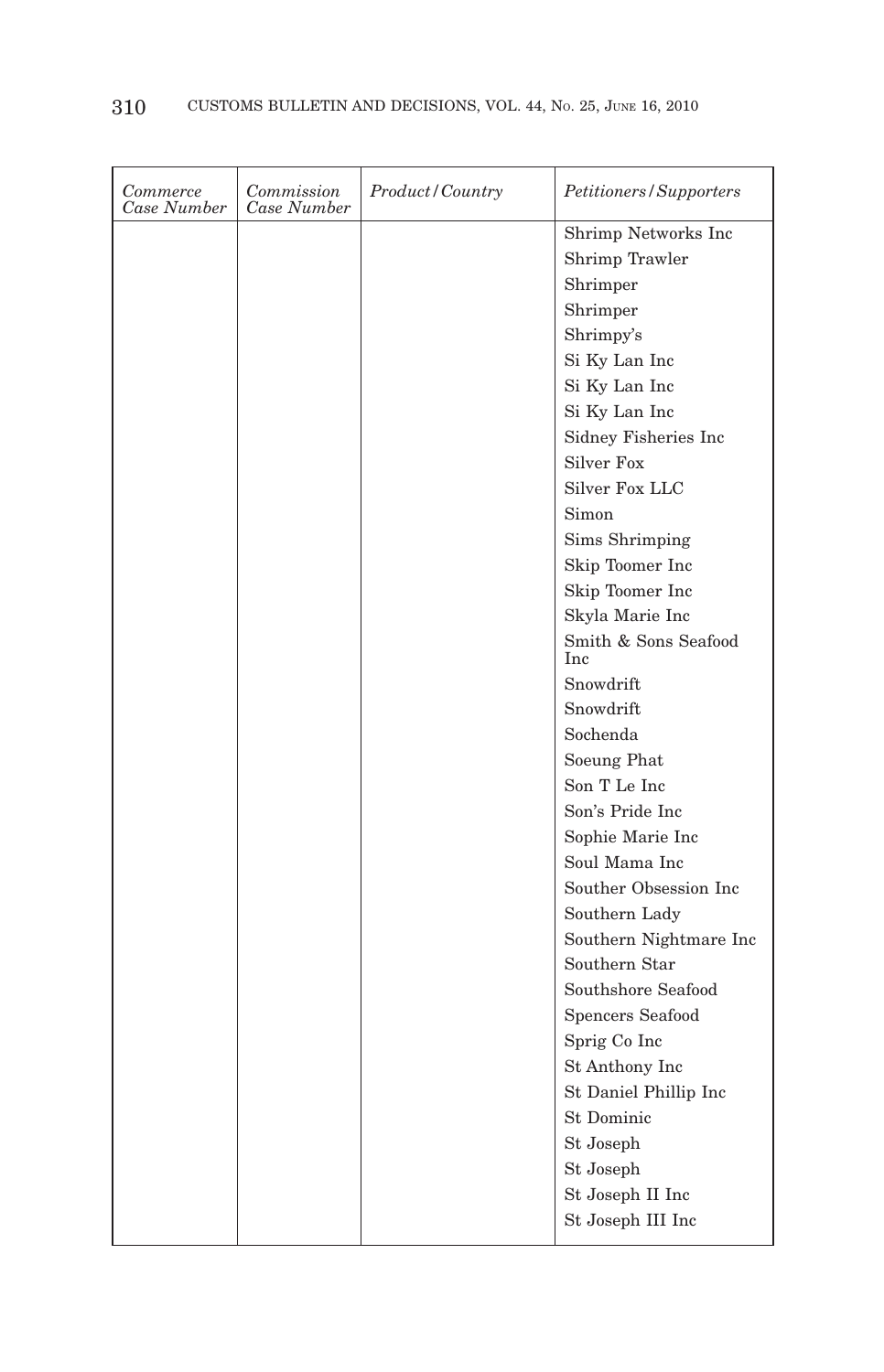| Commerce<br>Case Number | Commission<br>Case Number | Product/Country | Petitioners/Supporters              |
|-------------------------|---------------------------|-----------------|-------------------------------------|
|                         |                           |                 | St Joseph IV Inc                    |
|                         |                           |                 | <b>St Martin</b>                    |
|                         |                           |                 | St Martyrs VN                       |
|                         |                           |                 | <b>St Mary Seafood</b>              |
|                         |                           |                 | <b>St Mary Seven</b>                |
|                         |                           |                 | St Mary Tai                         |
|                         |                           |                 | St Michael Fuel & Ice<br><b>Inc</b> |
|                         |                           |                 | St Michael's Ice & Fuel             |
|                         |                           |                 | <b>St</b> Peter                     |
|                         |                           |                 | St Peter 550775                     |
|                         |                           |                 | St Teresa Inc                       |
|                         |                           |                 | St Vincent Andrew Inc               |
|                         |                           |                 | St Vincent Gulf Shrimp<br>Inc       |
|                         |                           |                 | St Vincent One B                    |
|                         |                           |                 | St Vincent One B Inc                |
|                         |                           |                 | <b>St Vincent SF</b>                |
|                         |                           |                 | St Vincent Sfd Inc                  |
|                         |                           |                 | Start Young Inc                     |
|                         |                           |                 | Steamboat Bills Seafood             |
|                         |                           |                 | Stella Mestre Inc                   |
|                         |                           |                 | Stephen Dantin Jr                   |
|                         |                           |                 | Stephney's Seafood                  |
|                         |                           |                 | <b>Stipelcovich Marine Wks</b>      |
|                         |                           |                 | Stone-Co Farms LP                   |
|                         |                           |                 | Stone-Co Farms LP                   |
|                         |                           |                 | Stormy Sean Inc                     |
|                         |                           |                 | Stormy Seas Inc                     |
|                         |                           |                 | Sun Star Inc                        |
|                         |                           |                 | Sun Swift Inc                       |
|                         |                           |                 | Sunshine                            |
|                         |                           |                 | Super Coon Inc                      |
|                         |                           |                 | Super Cooper Inc                    |
|                         |                           |                 | Swamp Irish Inc                     |
|                         |                           |                 | Sylvan P Racine Jr -<br>Capt Romain |
|                         |                           |                 | T & T Seafood                       |
|                         |                           |                 | T Brothers                          |
|                         |                           |                 | T Cvitanovich Seafood<br>LLC        |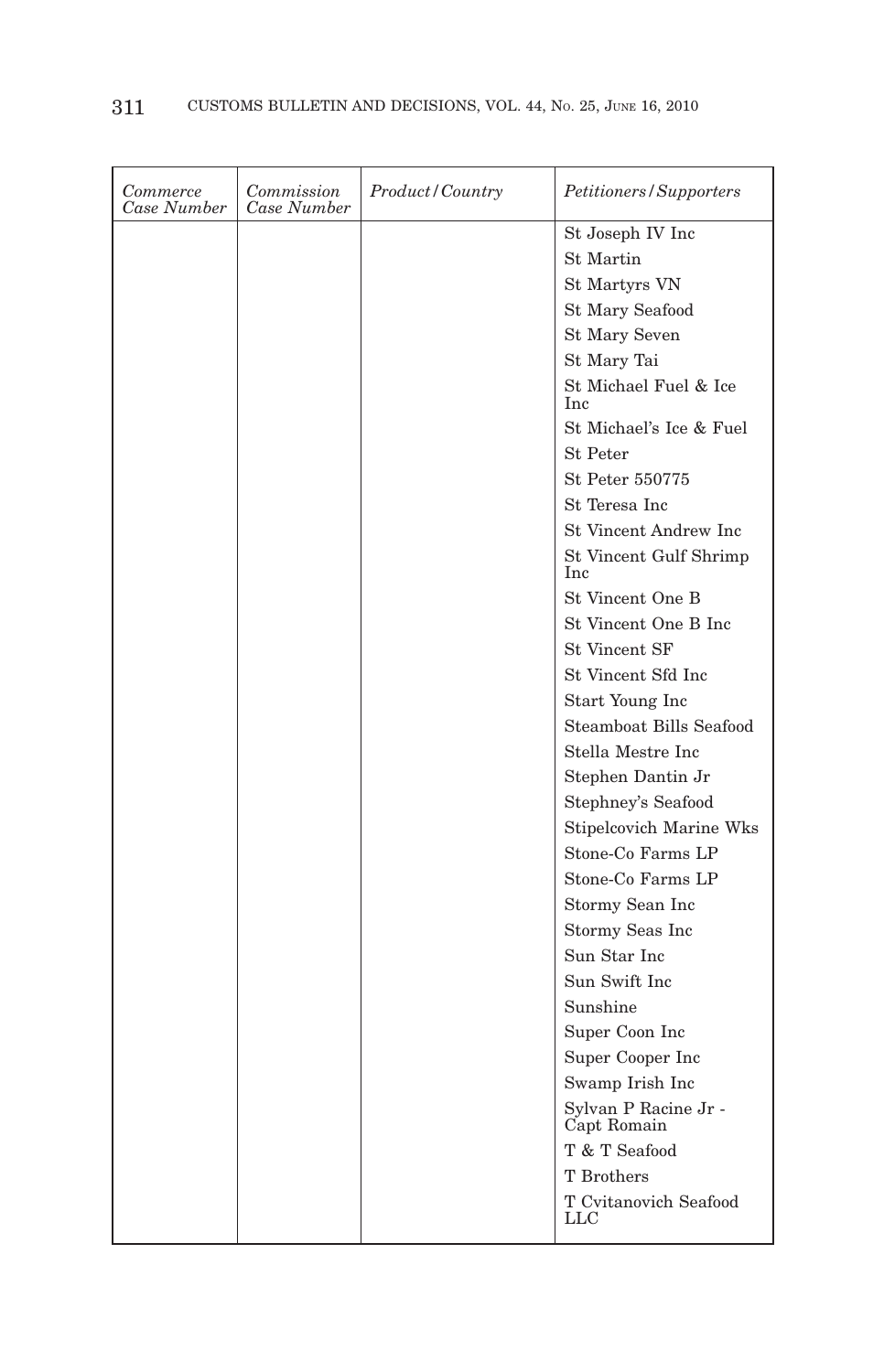| Commerce<br>Case Number | Commission<br>Case Number | <i>Product/Country</i> | Petitioners/Supporters                      |
|-------------------------|---------------------------|------------------------|---------------------------------------------|
|                         |                           |                        | Ta Do                                       |
|                         |                           |                        | Ta T Vo Inc                                 |
|                         |                           |                        | Ta T Vo Inc                                 |
|                         |                           |                        | Tana Inc                                    |
|                         |                           |                        | Tanya Lea Inc                               |
|                         |                           |                        | Tanya Lea Inc                               |
|                         |                           |                        | Tanya Lea Inc                               |
|                         |                           |                        | Tasha Lou                                   |
|                         |                           |                        | T-Brown Inc.                                |
|                         |                           |                        | Tee Frank Inc                               |
|                         |                           |                        | Tee Tigre Inc                               |
|                         |                           |                        | Tercera Cruz Inc                            |
|                         |                           |                        | Terrebonne Seafood Inc.                     |
|                         |                           |                        | Terri Monica                                |
|                         |                           |                        | Terry Luke Corp                             |
|                         |                           |                        | Terry Luke Corp                             |
|                         |                           |                        | Terry Luke Corp                             |
|                         |                           |                        | Terry Lynn Inc                              |
|                         |                           |                        | Te-Sam Inc                                  |
|                         |                           |                        | Texas 1 Inc                                 |
|                         |                           |                        | Texas 18 Inc                                |
|                         |                           |                        | Texas Lady Inc                              |
|                         |                           |                        | Texas Pack Inc                              |
|                         |                           |                        | Tex-Mex Cold Storage<br>Inc                 |
|                         |                           |                        | Tex-Mex Cold Storage<br><b>Inc</b>          |
|                         |                           |                        | Thai & Tran Inc                             |
|                         |                           |                        | Thai Bao Inc                                |
|                         |                           |                        | Thanh Phong                                 |
|                         |                           |                        | The Boat Phat Tai                           |
|                         |                           |                        | The Fishermans Dock                         |
|                         |                           |                        | The Last One                                |
|                         |                           |                        | The Light House Bait $\&$ Seafood Shack LLC |
|                         |                           |                        | The Mayporter Inc.                          |
|                         |                           |                        | The NGO                                     |
|                         |                           |                        | The Seafood Shed                            |
|                         |                           |                        | Thelma J Inc                                |
|                         |                           |                        | Theresa Seafood Inc                         |
|                         |                           |                        |                                             |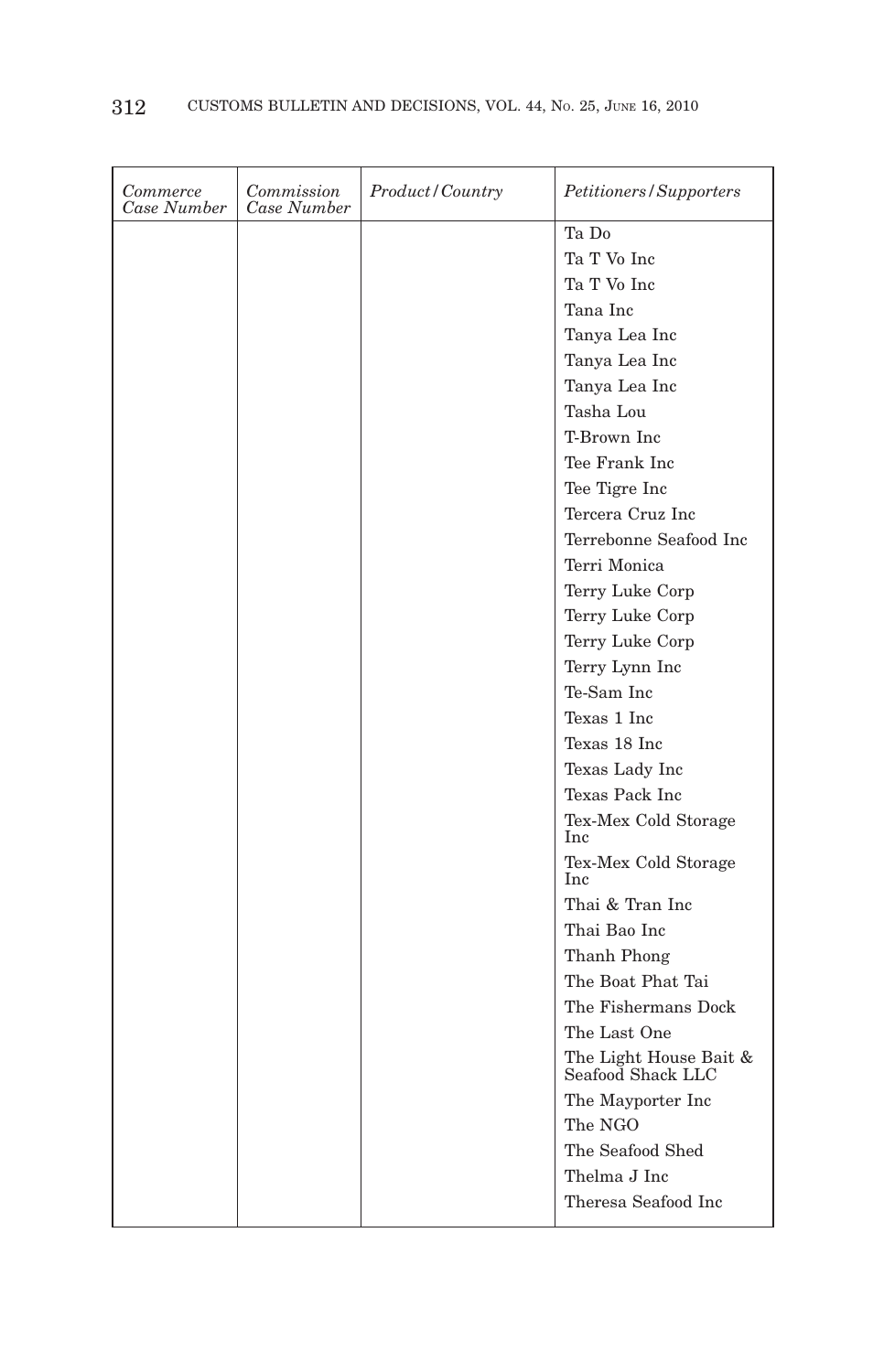| Commerce<br>Case Number | Commission<br>Case Number | <i>Product/Country</i> | Petitioners/Supporters                 |
|-------------------------|---------------------------|------------------------|----------------------------------------|
|                         |                           |                        | Third Tower Inc                        |
|                         |                           |                        | Thomas Winfield - Capt<br>Nathan       |
|                         |                           |                        | Thompson Bros                          |
|                         |                           |                        | Three C's                              |
|                         |                           |                        | Three Dads                             |
|                         |                           |                        | Three Sons                             |
|                         |                           |                        | Three Sons Inc                         |
|                         |                           |                        | Three Sons Inc                         |
|                         |                           |                        | Thunder Roll                           |
|                         |                           |                        | Thunderbolt Fisherman's<br>Seafood Inc |
|                         |                           |                        | Thy Tra Inc                            |
|                         |                           |                        | Thy Tra Inc                            |
|                         |                           |                        | Tidelands Seafood Co Inc               |
|                         |                           |                        | Tiffani Claire Inc                     |
|                         |                           |                        | Tiffani Claire Inc                     |
|                         |                           |                        | Tiger Seafood                          |
|                         |                           |                        | Tikede Inc                             |
|                         |                           |                        | Timmy Boy Corp                         |
|                         |                           |                        | Tina Chow                              |
|                         |                           |                        | Tina T LLC                             |
|                         |                           |                        | Tino Mones Seafood                     |
|                         |                           |                        | TJ's Seafood                           |
|                         |                           |                        | Toan Inc                               |
|                         |                           |                        | Todd Co                                |
|                         |                           |                        | Todd's Fisheries                       |
|                         |                           |                        | Tom LE LLC                             |
|                         |                           |                        | Tom Le LLC                             |
|                         |                           |                        | Tom N & Bill N Inc                     |
|                         |                           |                        | Tommy Bui dba Mana II                  |
|                         |                           |                        | Tommy Cheramie Inc                     |
|                         |                           |                        | Tommy Gulf Sea Food<br>Inc             |
|                         |                           |                        | Tommy's Seafood Inc                    |
|                         |                           |                        | Tonya Jane Inc                         |
|                         |                           |                        | Tony-N                                 |
|                         |                           |                        | Tookie Inc                             |
|                         |                           |                        | Tot & Linda Inc                        |
|                         |                           |                        | T-Pops Inc                             |
|                         |                           |                        |                                        |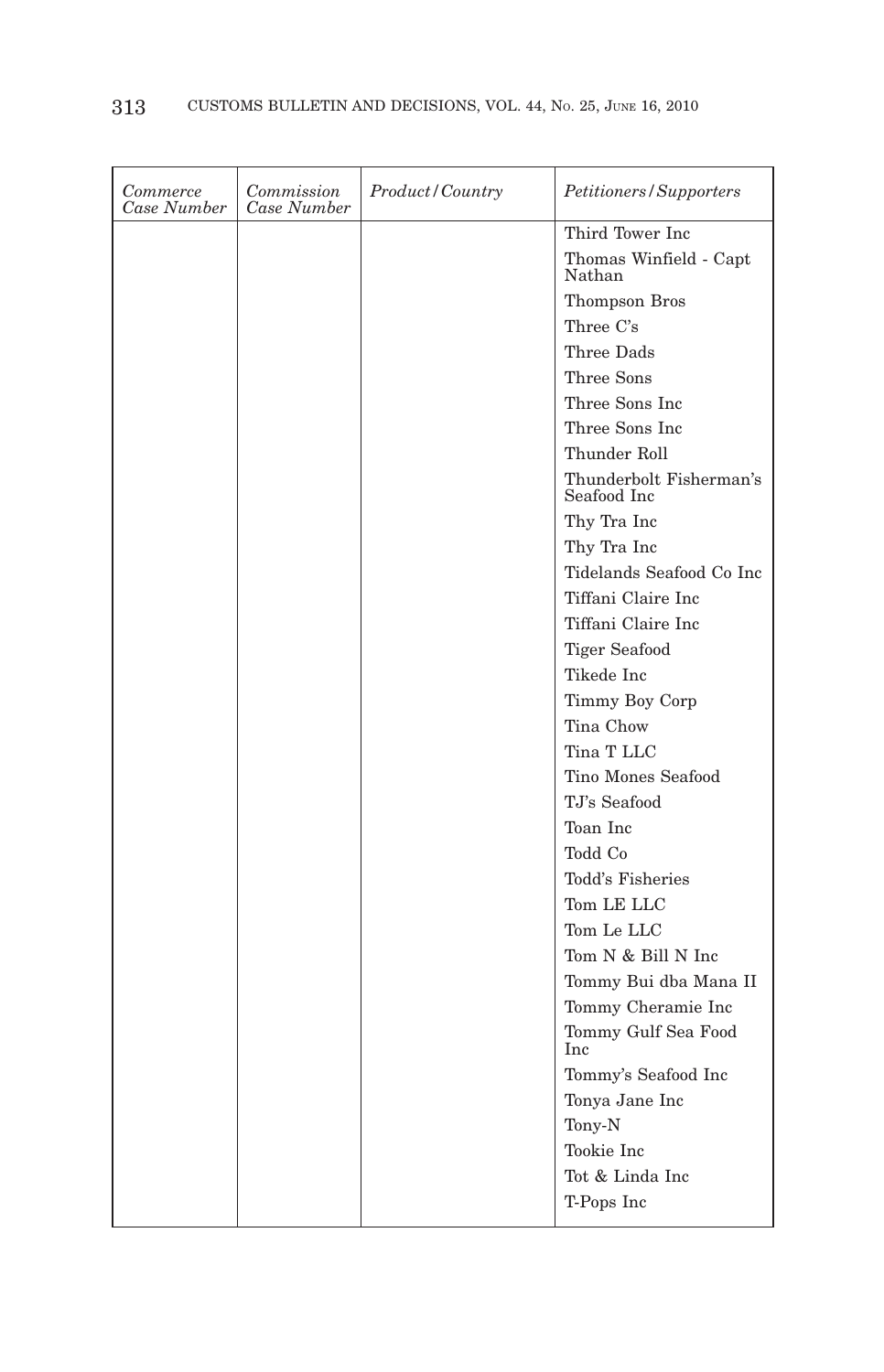| Commerce<br>Case Number | Commission<br>Case Number | Product/Country | Petitioners/Supporters                       |
|-------------------------|---------------------------|-----------------|----------------------------------------------|
|                         |                           |                 | Tran Phu Van                                 |
|                         |                           |                 | Tran's Express Inc                           |
|                         |                           |                 | Travis - Shawn                               |
|                         |                           |                 | Travis - Shawn                               |
|                         |                           |                 | <b>Trawler Azteca</b>                        |
|                         |                           |                 | Trawler Becky Lyn Inc                        |
|                         |                           |                 | Trawler Capt GC                              |
|                         |                           |                 | Trawler Capt GC II                           |
|                         |                           |                 | Trawler Dalia                                |
|                         |                           |                 | Trawler Doctor Bill                          |
|                         |                           |                 | Trawler Gulf Runner                          |
|                         |                           |                 | Trawler HT Seaman                            |
|                         |                           |                 | Trawler Joyce                                |
|                         |                           |                 | Trawler Kristi Nicole                        |
|                         |                           |                 | Trawler Kyle & Courtney                      |
|                         |                           |                 | Trawler Lady Catherine                       |
|                         |                           |                 | Trawler Lady Gwen Doe                        |
|                         |                           |                 | Trawler Linda B Inc                          |
|                         |                           |                 | Trawler Linda June                           |
|                         |                           |                 | <b>Trawler Little Brothers</b>               |
|                         |                           |                 | Trawler Little Gavino                        |
|                         |                           |                 | Trawler Little Rookie Inc                    |
|                         |                           |                 | Trawler Mary Bea                             |
|                         |                           |                 | <b>Trawler Master Alston</b>                 |
|                         |                           |                 | Trawler Master Jeffery<br>Inc                |
|                         |                           |                 | <b>Trawler Michael Anthony</b><br><b>Inc</b> |
|                         |                           |                 | Trawler Mildred Barr                         |
|                         |                           |                 | Trawler Miss Alice Inc                       |
|                         |                           |                 | Trawler Miss Jamie                           |
|                         |                           |                 | Trawler Miss Kelsey                          |
|                         |                           |                 | Trawler Miss Sylvia Inc                      |
|                         |                           |                 | <b>Trawler Mrs Viola</b>                     |
|                         |                           |                 | Trawler Nichols Dream                        |
|                         |                           |                 | Trawler Raindear Part-<br>nership            |
|                         |                           |                 | Trawler Rhonda Kath-<br>leen                 |
|                         |                           |                 | Trawler Rhonda Lynn                          |
|                         |                           |                 | Trawler Sandra Kay                           |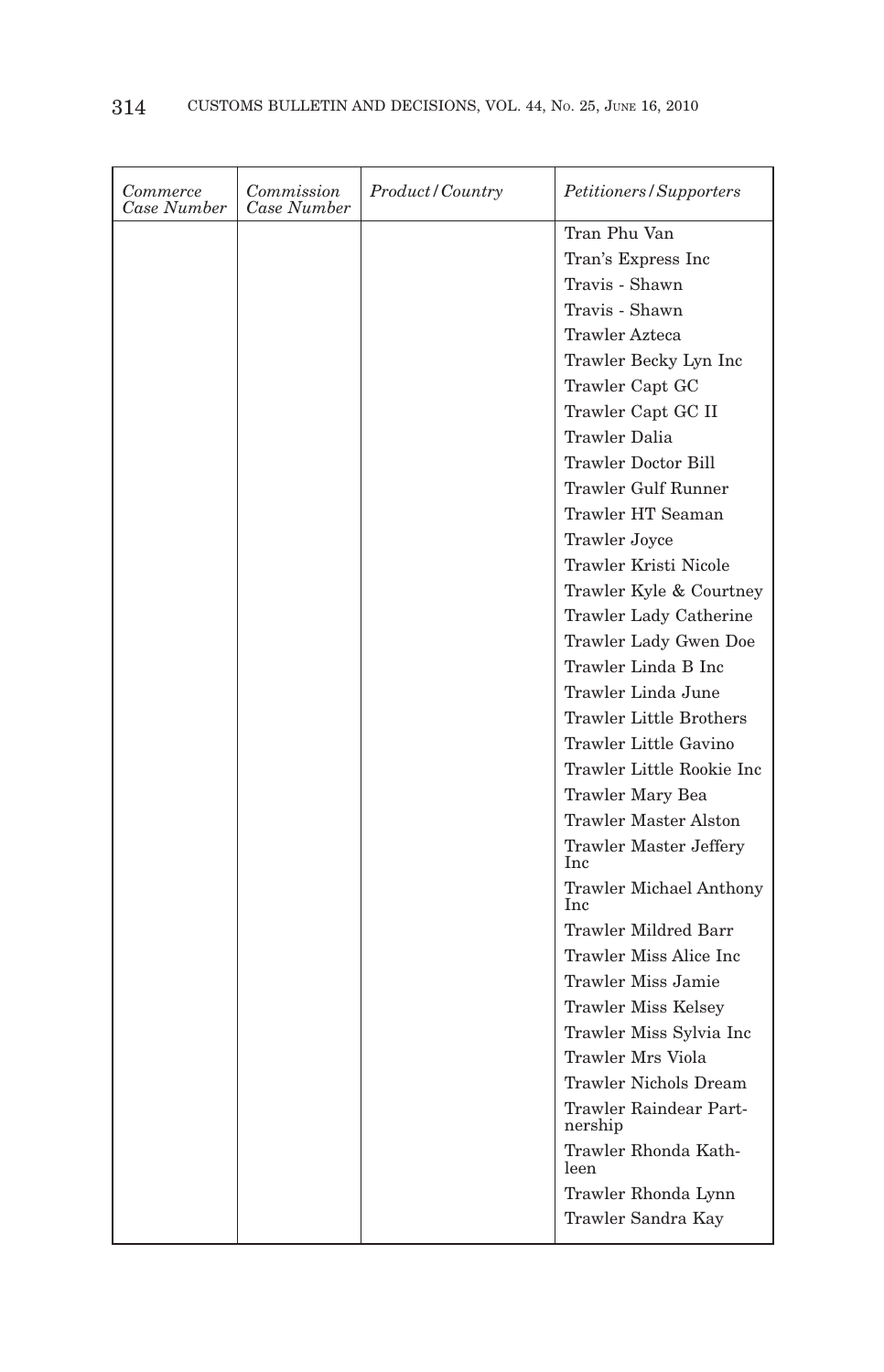| Commerce<br>Case Number | Commission<br>Case Number | Product/Country | Petitioners/Supporters         |
|-------------------------|---------------------------|-----------------|--------------------------------|
|                         |                           |                 | Trawler Sarah Jane             |
|                         |                           |                 | Trawler Sea Wolf               |
|                         |                           |                 | Trawler Sea Wolf               |
|                         |                           |                 | Trawler SS Chaplin             |
|                         |                           |                 | Trawler The Mexican            |
|                         |                           |                 | Trawler Wallace B              |
|                         |                           |                 | Trawler Wylie Milam            |
|                         |                           |                 | Triple C Seafood               |
|                         |                           |                 | Triple T Enterprises Inc       |
|                         |                           |                 | <b>Triplets Production</b>     |
|                         |                           |                 | <b>Tropical SFD</b>            |
|                         |                           |                 | Troy A LeCompte Sr             |
|                         |                           |                 | True World Foods Inc           |
|                         |                           |                 | T's Seafood                    |
|                         |                           |                 | Tu Viet Vu                     |
|                         |                           |                 | TVN Marine Inc                 |
|                         |                           |                 | TVN Marine Inc                 |
|                         |                           |                 | Two Flags Inc                  |
|                         |                           |                 | <b>Tyler James</b>             |
|                         |                           |                 | Ultima Cruz Inc                |
|                         |                           |                 | UTK Enterprises Inc.           |
|                         |                           |                 | V & B Shrimping LLC            |
|                         |                           |                 | Valona Sea Food                |
|                         |                           |                 | Valona Seafood Inc             |
|                         |                           |                 | Van Burren Shrimp Co           |
|                         |                           |                 | Vaquero Inc                    |
|                         |                           |                 | Varon Inc                      |
|                         |                           |                 | Venetian Isles Marina          |
|                         |                           |                 | Venice Seafood Exchange<br>Inc |
|                         |                           |                 | Venice Seafood LLC             |
|                         |                           |                 | Vera Cruz Inc                  |
|                         |                           |                 | Veronica Inc                   |
|                         |                           |                 | Versaggi Shrimp Corp           |
|                         |                           |                 | Victoria Rose Inc              |
|                         |                           |                 | Viet Giang Corp                |
|                         |                           |                 | Vigilante Trawlers Inc         |
|                         |                           |                 | Village Creek Seafood          |
|                         |                           |                 | Villers Seafood Co Inc         |
|                         |                           |                 | Vina Enterprises Inc           |
|                         |                           |                 |                                |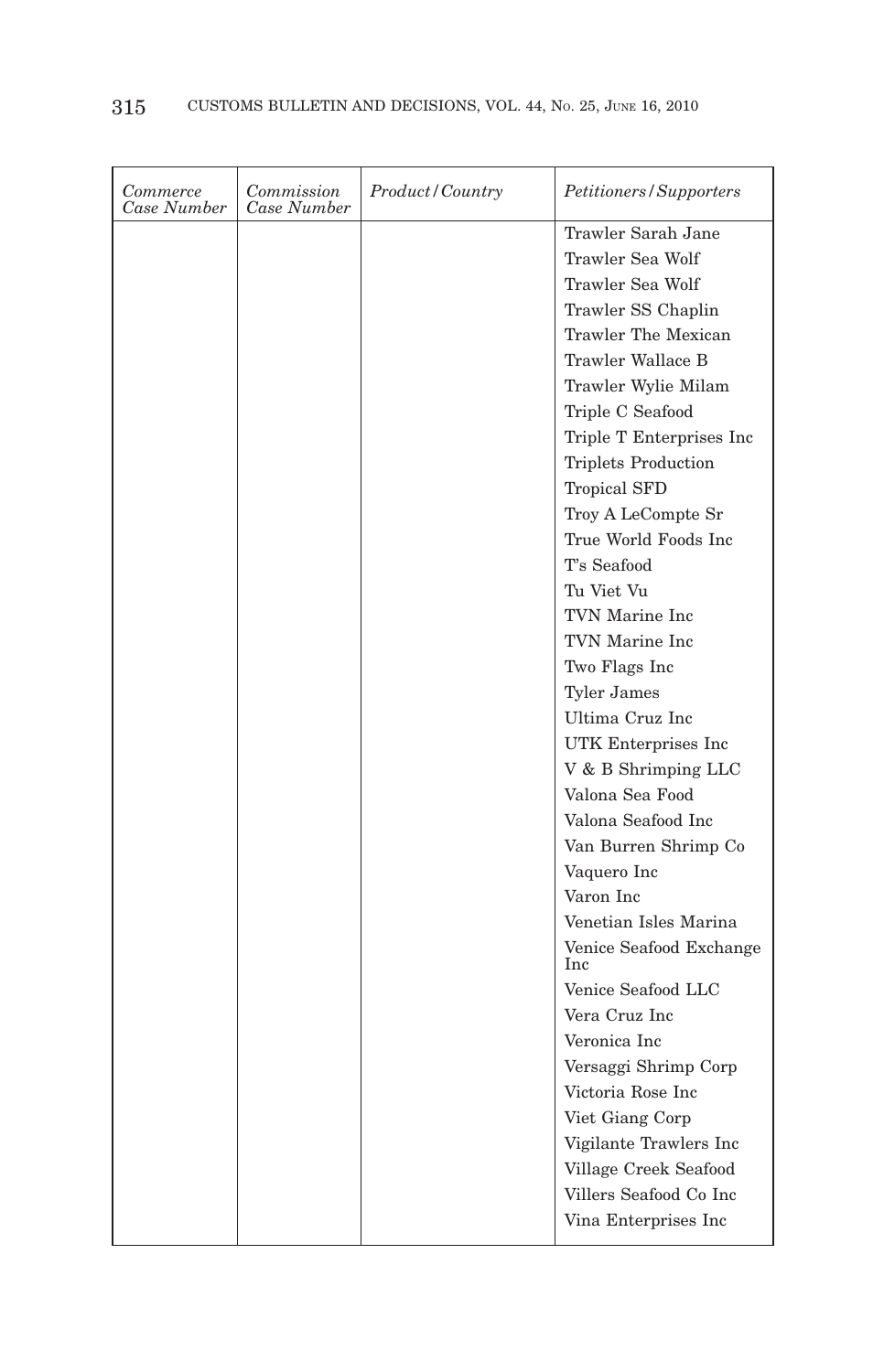| Commerce<br>Case Number | Commission<br>Case Number | <i>Product/Country</i> | Petitioners/Supporters                  |
|-------------------------|---------------------------|------------------------|-----------------------------------------|
|                         |                           |                        | Vincent L Alexie Jr                     |
|                         |                           |                        | Vincent Piazza Jr &<br>Sons Seafood Inc |
|                         |                           |                        | Vin-Penny                               |
|                         |                           |                        | Vivian Lee Inc                          |
|                         |                           |                        | Von Harten Shrimp Co<br>Inc             |
|                         |                           |                        | VT & L Inc                              |
|                         |                           |                        | Vu NGO                                  |
|                         |                           |                        | Vu-Nguyen Partners                      |
|                         |                           |                        | WL & O Inc                              |
|                         |                           |                        | <b>Waccamaw Producers</b>               |
|                         |                           |                        | Wait-N-Sea Inc                          |
|                         |                           |                        | Waller Boat Corp                        |
|                         |                           |                        | Walter R Hicks                          |
|                         |                           |                        | Ward Seafood Inc                        |
|                         |                           |                        | Washington Seafood                      |
|                         |                           |                        | Watermen Industries Inc                 |
|                         |                           |                        | Watermen Industries Inc                 |
|                         |                           |                        | Waymaker Inc                            |
|                         |                           |                        | Wayne Estay Shrimp Co<br><b>Inc</b>     |
|                         |                           |                        | WC Trawlers Inc                         |
|                         |                           |                        | We Three Inc                            |
|                         |                           |                        | We Three Inc                            |
|                         |                           |                        | Webster's Inc                           |
|                         |                           |                        | Weems Bros                              |
|                         |                           |                        | Weems Bros                              |
|                         |                           |                        | Weems Bros                              |
|                         |                           |                        | Weems Bros                              |
|                         |                           |                        | Weems Bros                              |
|                         |                           |                        | Weems Bros                              |
|                         |                           |                        | Weems Bros                              |
|                         |                           |                        | Weems Bros                              |
|                         |                           |                        | Weems Bros                              |
|                         |                           |                        | Weems Bros                              |
|                         |                           |                        | Weems Bros                              |
|                         |                           |                        | Weems Bros                              |
|                         |                           |                        | Weems Bros                              |
|                         |                           |                        | Weems Bros                              |